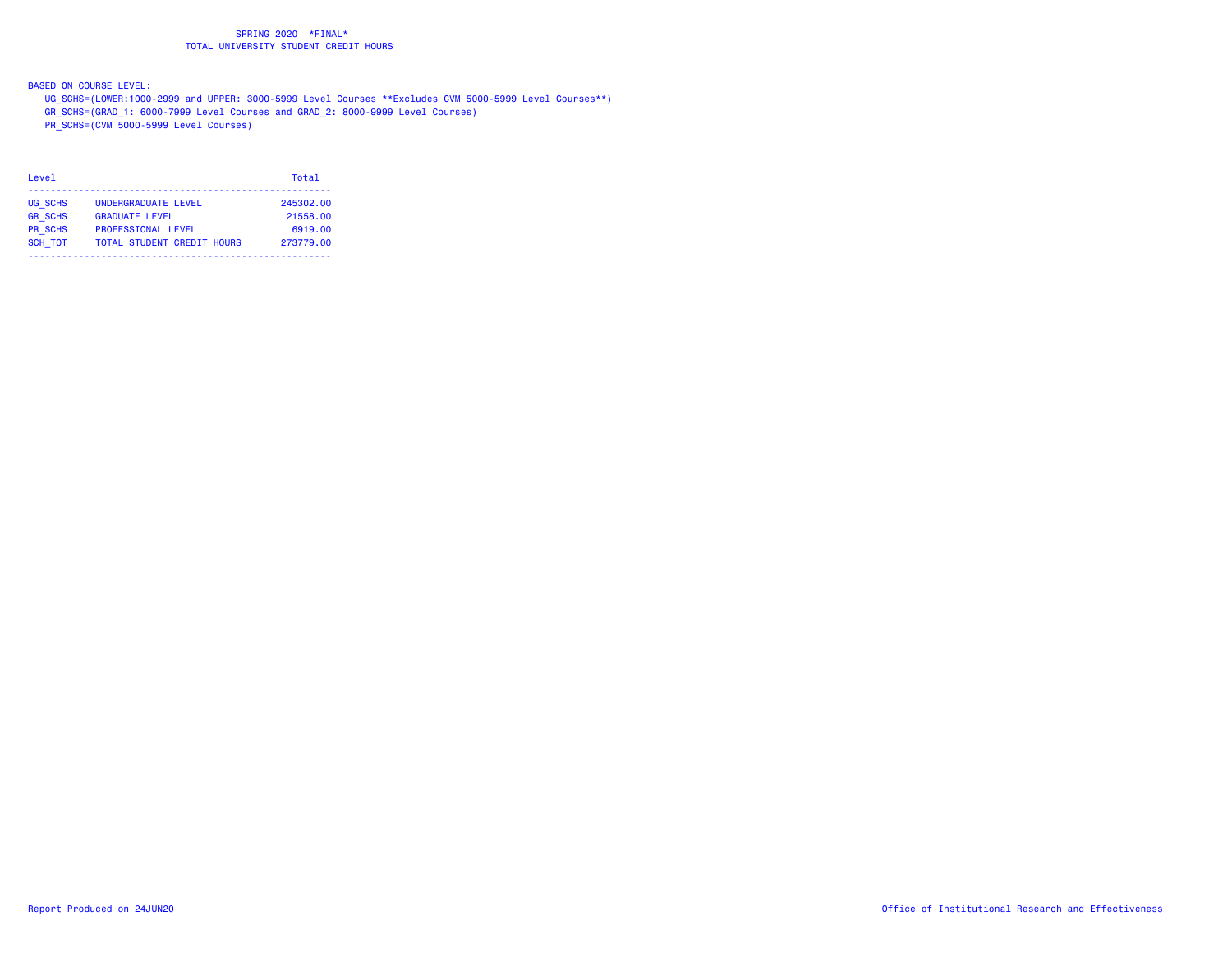BASED ON COURSE LEVEL:

- UG\_SCHS=(LOWER:1000-2999 and UPPER: 3000-5999 Level Courses \*\*Excludes CVM 5000-5999 Level Courses\*\*)
- GR\_SCHS=(GRAD\_1: 6000-7999 Level Courses and GRAD\_2: 8000-9999 Level Courses)
- PR\_SCHS=(CVM 5000-5999 Level Courses)

| <b>CAMPUS</b> | <b>Num</b> | Level          |                                   | Total     |
|---------------|------------|----------------|-----------------------------------|-----------|
| Main          | 5568       | UG SCHS        | UNDERGRADUATE LEVEL               | 240391.00 |
|               |            | <b>GR SCHS</b> | <b>GRADUATE LEVEL</b>             | 20729.00  |
|               |            | PR SCHS        | <b>PROFESSIONAL LEVEL</b>         | 6919.00   |
|               |            | <b>SCH TOT</b> | <b>TOTAL STUDENT CREDIT HOURS</b> | 268039.00 |
| Meridian      | 225        | UG SCHS        | UNDERGRADUATE LEVEL               | 4911.00   |
|               |            | <b>GR SCHS</b> | <b>GRADUATE LEVEL</b>             | 829,00    |
|               |            | PR SCHS        | <b>PROFESSIONAL LEVEL</b>         | 0.00      |
|               |            | <b>SCH TOT</b> | <b>TOTAL STUDENT CREDIT HOURS</b> | 5740.00   |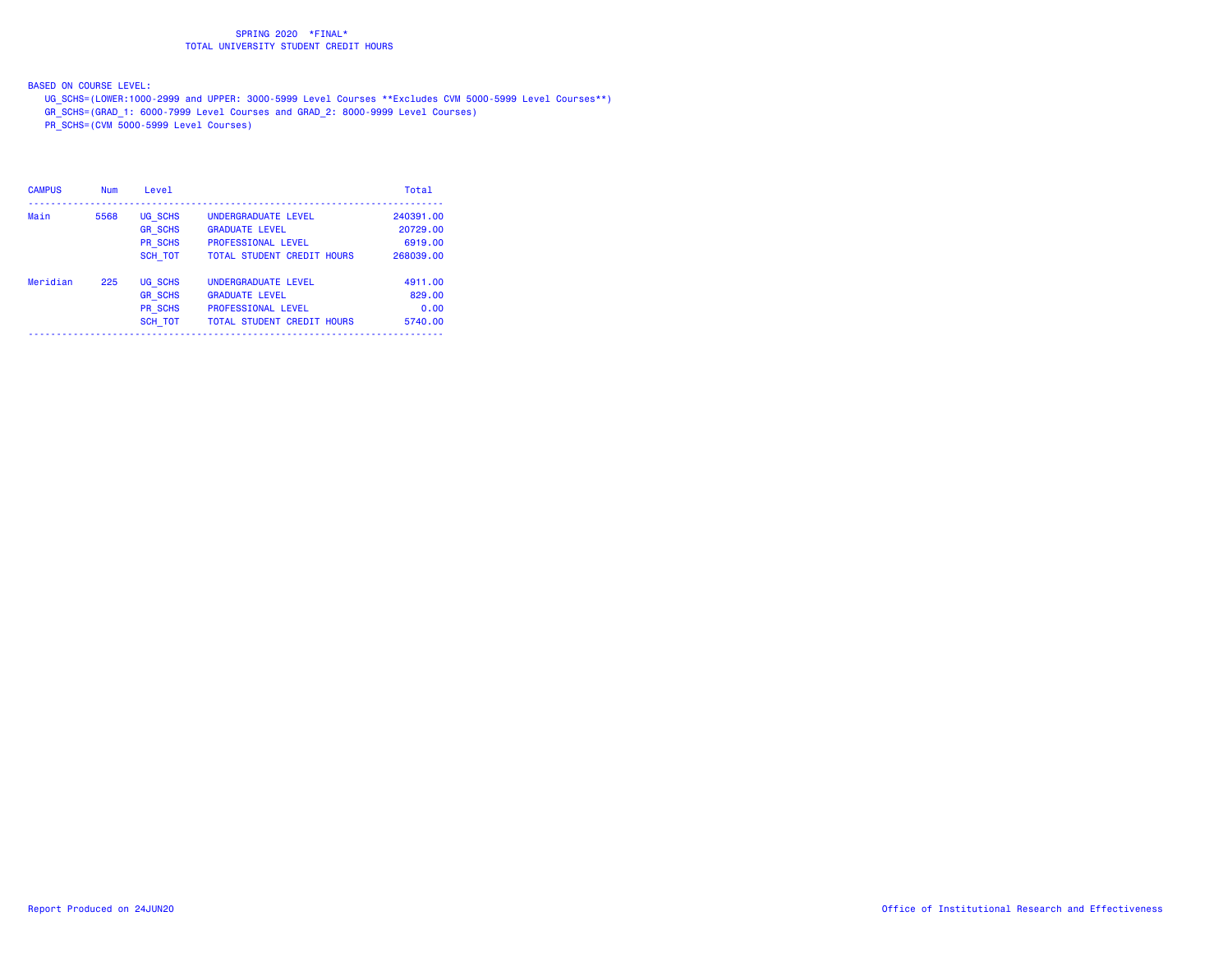BASED ON COURSE LEVEL:

UG\_SCHS=(LOWER:1000-2999 and UPPER: 3000-5999 Level Courses \*\*Excludes CVM 5000-5999 Level Courses\*\*)

GR\_SCHS=(GRAD\_1: 6000-7999 Level Courses and GRAD\_2: 8000-9999 Level Courses)

PR\_SCHS=(CVM 5000-5999 Level Courses)

| <b>COURSE CAMPUS</b>      | <b>Num</b>      |                |                                              | <b>Total Credit Hours</b> |  |
|---------------------------|-----------------|----------------|----------------------------------------------|---------------------------|--|
| Starkville                | 5039            |                | UG_SCHS UNDERGRADUATE LEVEL                  | 224742.00                 |  |
|                           |                 |                | GR_SCHS GRADUATE LEVEL                       | 15642.00                  |  |
|                           |                 |                | PR_SCHS PROFESSIONAL LEVEL                   | 6919.00                   |  |
|                           |                 |                | SCH TOT TOTAL STUDENT CREDIT HOURS 247303.00 |                           |  |
| Meridian                  | 225             |                | UG_SCHS UNDERGRADUATE LEVEL                  | 4911.00                   |  |
|                           |                 |                | GR_SCHS GRADUATE LEVEL                       | 829.00                    |  |
|                           |                 |                | PR_SCHS PROFESSIONAL LEVEL                   | 0.00                      |  |
|                           |                 | SCH TOT        | TOTAL STUDENT CREDIT HOURS                   | 5740.00                   |  |
| <b>Distance Education</b> | 483             |                | UG_SCHS UNDERGRADUATE LEVEL                  | 14449.00                  |  |
|                           |                 |                | GR_SCHS GRADUATE LEVEL                       | 5054.00                   |  |
|                           |                 |                | PR_SCHS PROFESSIONAL LEVEL                   | 0.00                      |  |
|                           |                 | SCH_TOT        | TOTAL STUDENT CREDIT HOURS                   | 19503.00                  |  |
| <b>MSU Gulf Coast</b>     | 36              |                | UG_SCHS UNDERGRADUATE LEVEL                  | 849,00                    |  |
|                           |                 | <b>GR_SCHS</b> | <b>GRADUATE LEVEL</b>                        | 30.00                     |  |
|                           |                 |                | PR_SCHS PROFESSIONAL LEVEL                   | 0.00                      |  |
|                           |                 | SCH_TOT        | TOTAL STUDENT CREDIT HOURS                   | 879.00                    |  |
| <b>Study Abroad</b>       | 10 <sup>°</sup> |                | UG_SCHS UNDERGRADUATE LEVEL                  | 351,00                    |  |
|                           |                 | <b>GR_SCHS</b> | <b>GRADUATE LEVEL</b>                        | 3.00                      |  |
|                           |                 |                | PR SCHS PROFESSIONAL LEVEL                   | 0.00                      |  |
|                           |                 |                | SCH TOT   TOTAL STUDENT CREDIT HOURS         | 354,00                    |  |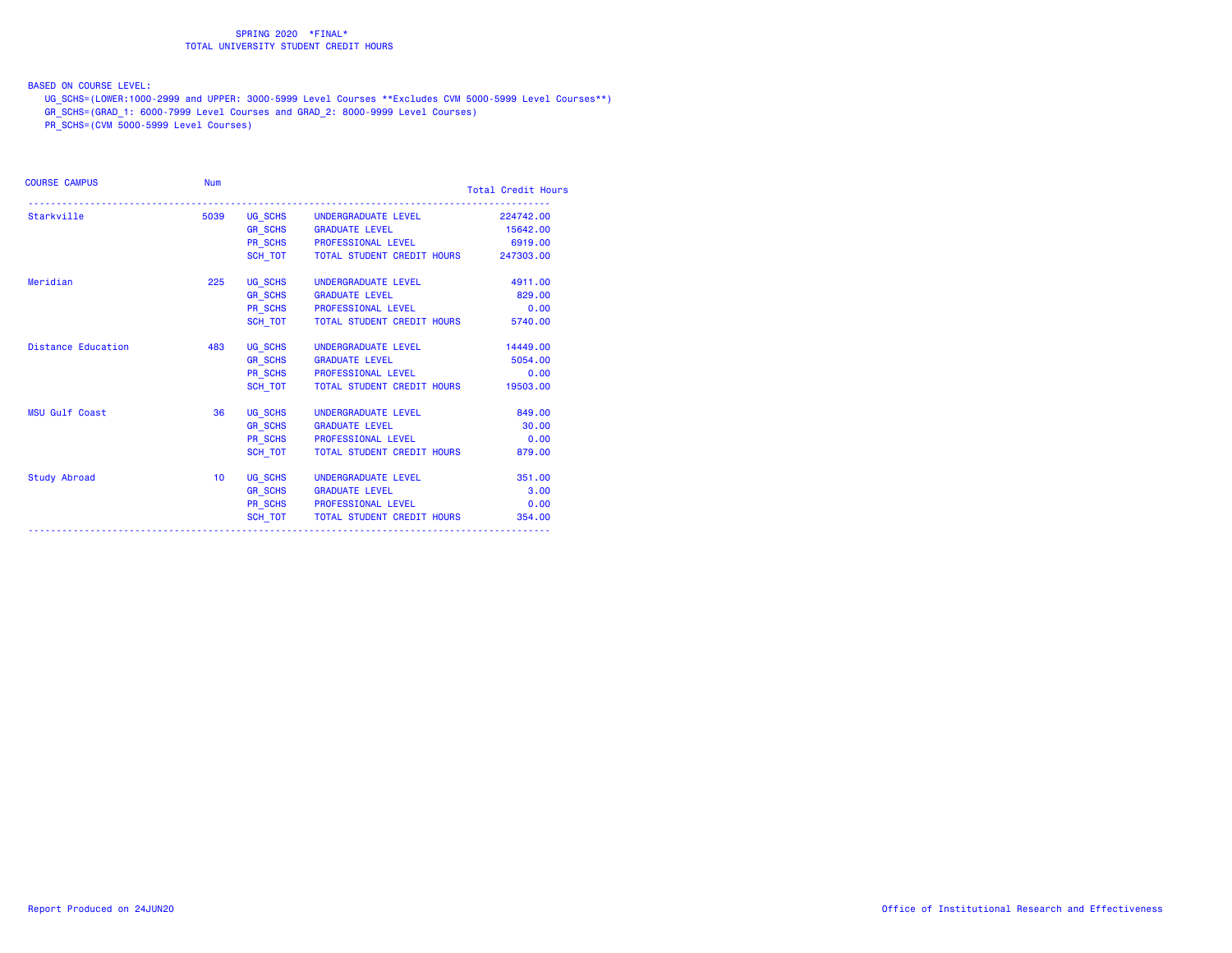BASED ON COURSE LEVEL:

UG\_SCHS=(LOWER:1000-2999 and UPPER: 3000-5999 Level Courses \*\*Excludes CVM 5000-5999 Level Courses\*\*)

GR\_SCHS=(GRAD\_1: 6000-7999 Level Courses and GRAD\_2: 8000-9999 Level Courses)

PR\_SCHS=(CVM 5000-5999 Level Courses)

| <b>ACADEMIC COLLEGE</b>             | <b>Num</b> |                               |                            | <b>Total Credit Hours</b> |
|-------------------------------------|------------|-------------------------------|----------------------------|---------------------------|
| Agriculture & Life Sciences         | 851        | UG SCHS                       | UNDERGRADUATE LEVEL        | 19437.16                  |
|                                     |            |                               | <b>GRADUATE LEVEL</b>      | 2784.26                   |
|                                     |            | GR_SCHS<br>PR_SCHS<br>PR_SCHS | PROFESSIONAL LEVEL         | 144.00                    |
|                                     |            | SCH TOT                       | TOTAL STUDENT CREDIT HOURS | 22365.42                  |
| Architecture, Art & Design          | 203        | UG_SCHS                       | UNDERGRADUATE LEVEL        | 9452.00                   |
|                                     |            | GR_SCHS                       | <b>GRADUATE LEVEL</b>      | 76.00                     |
|                                     |            | PR_SCHS                       | PROFESSIONAL LEVEL         | 0.00                      |
|                                     |            | SCH_TOT                       | TOTAL STUDENT CREDIT HOURS | 9528.00                   |
| Arts & Sciences                     | 2329       | UG SCHS                       | UNDERGRADUATE LEVEL        | 116817.90                 |
|                                     |            | GR_SCHS                       | <b>GRADUATE LEVEL</b>      | 6432.00                   |
|                                     |            | PR_SCHS                       | PROFESSIONAL LEVEL         | 0.00                      |
|                                     |            | SCH TOT                       | TOTAL STUDENT CREDIT HOURS | 123249.90                 |
| <b>Business</b>                     | 312        | UG SCHS                       | UNDERGRADUATE LEVEL        | 34069.44                  |
|                                     |            | <b>GR SCHS</b>                | <b>GRADUATE LEVEL</b>      | 1927.00                   |
|                                     |            | PR_SCHS                       | PROFESSIONAL LEVEL         | 0.00                      |
|                                     |            | SCH TOT                       | TOTAL STUDENT CREDIT HOURS | 35996.44                  |
| Education                           | 890        | UG SCHS                       | UNDERGRADUATE LEVEL        | 32732.26                  |
|                                     |            | <b>GR_SCHS</b>                | <b>GRADUATE LEVEL</b>      | 4244.00                   |
|                                     |            | PR_SCHS                       | PROFESSIONAL LEVEL         | 0.00                      |
|                                     |            | SCH TOT                       | TOTAL STUDENT CREDIT HOURS | 36976.26                  |
| Engineering                         | 784        | UG_SCHS                       | UNDERGRADUATE LEVEL        | 28250.00                  |
|                                     |            | <b>GR_SCHS</b>                | <b>GRADUATE LEVEL</b>      | 4748.35                   |
|                                     |            | PR_SCHS                       | PROFESSIONAL LEVEL         | 0.00                      |
|                                     |            | SCH_TOT                       | TOTAL STUDENT CREDIT HOURS | 32998.35                  |
| <b>Forest Resources</b>             | 185        | UG SCHS                       | UNDERGRADUATE LEVEL        | 3148.00                   |
|                                     |            | <b>GR SCHS</b>                | <b>GRADUATE LEVEL</b>      | 954.00                    |
|                                     |            | PR_SCHS                       | PROFESSIONAL LEVEL         | 0.00                      |
|                                     |            | SCH TOT                       | TOTAL STUDENT CREDIT HOURS | 4102.00                   |
| Veterinary Medicine                 | 234        | UG SCHS                       | UNDERGRADUATE LEVEL        | 1308.24                   |
|                                     |            | <b>GR_SCHS</b>                | <b>GRADUATE LEVEL</b>      | 392.39                    |
|                                     |            | PR SCHS                       | PROFESSIONAL LEVEL         | 6775.00                   |
|                                     |            | SCH TOT                       | TOTAL STUDENT CREDIT HOURS | 8475.63                   |
| Academic Affairs                    | 5          | UG_SCHS<br>GR_SCHS            | UNDERGRADUATE LEVEL        | 87.00                     |
|                                     |            |                               | <b>GRADUATE LEVEL</b>      | 0.00                      |
|                                     |            |                               | PR_SCHS PROFESSIONAL LEVEL | 0.00                      |
| ----------------------------------- |            | SCH_TOT                       | TOTAL STUDENT CREDIT HOURS | 87.00                     |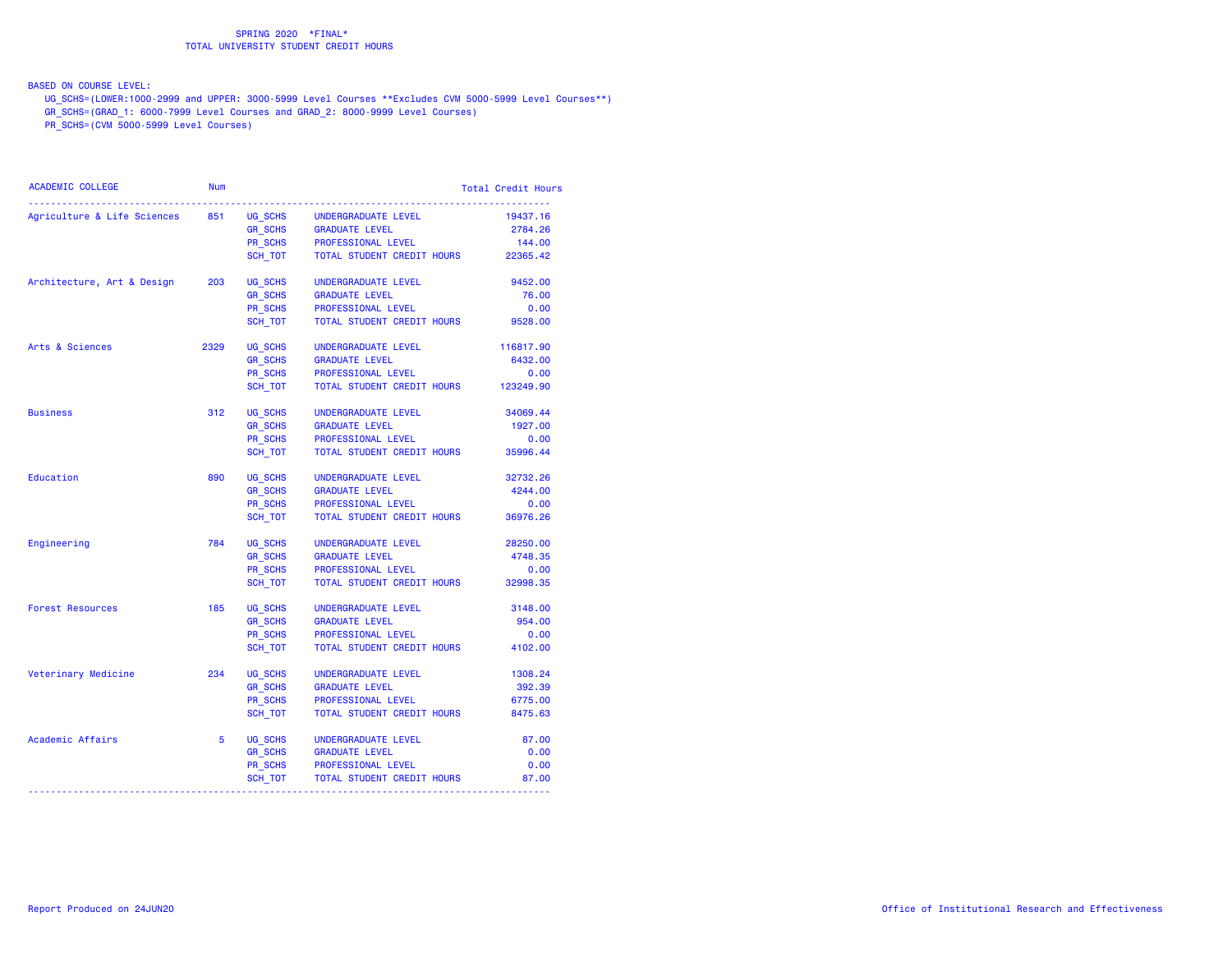# BASED ON COURSE LEVEL:

UG\_SCHS=(LOWER:1000-2999 and UPPER: 3000-5999 Level Courses \*\*Excludes CVM 5000-5999 Level Courses\*\*)

GR\_SCHS=(GRAD\_1: 6000-7999 Level Courses and GRAD\_2: 8000-9999 Level Courses)

PR\_SCHS=(CVM 5000-5999 Level Courses)

|                                                               | <b>UNDERGRADUATE</b> | <b>GRADUATE</b> | <b>PROFESSIONAL</b> |              |
|---------------------------------------------------------------|----------------------|-----------------|---------------------|--------------|
| <b>DEPARTMENT</b>                                             | <b>LEVEL</b>         | <b>LEVEL</b>    | LEVEL               | <b>TOTAL</b> |
| Ag & Bio Engineering                                          | 814,80               | 112,00          | 0.00                | 926,80       |
| Agricultural Economics                                        | 1534,00              | 241,00          | 0.00                | 1775.00      |
| Animal Dairy Science                                          | 2770.00              | 181,00          | 0.00                | 2951.00      |
| Biochemistry, Molecular Biology, Entomology & Plant Pathology | 2077.26              | 530.76          | 144.00              | 2752.02      |
| Dean of Ag & Life Sciences                                    | 0.50                 | 0.00            | 0.00                | 0.50         |
| Food Science, Nutrition & Health Promotion                    | 2949.60              | 538,00          | 0.00                | 3487.60      |
| Landscape Architecture                                        | 1375.00              | 91.00           | 0.00                | 1466.00      |
| Plant & Soil Sciences                                         | 2649.00              | 508,00          | 0.00                | 3157.00      |
| <b>Poultry Science</b>                                        | 1386.50              | 103,00          | 0.00                | 1489.50      |
| School of Human Sciences                                      | 3880.50              | 479.50          | 0.00                | 4360.00      |
|                                                               |                      |                 |                     | ----------   |
|                                                               | 19437.16             | 2784.26         | 144,00              | 22365.42     |
|                                                               | ==============       |                 | --------------      | ==========   |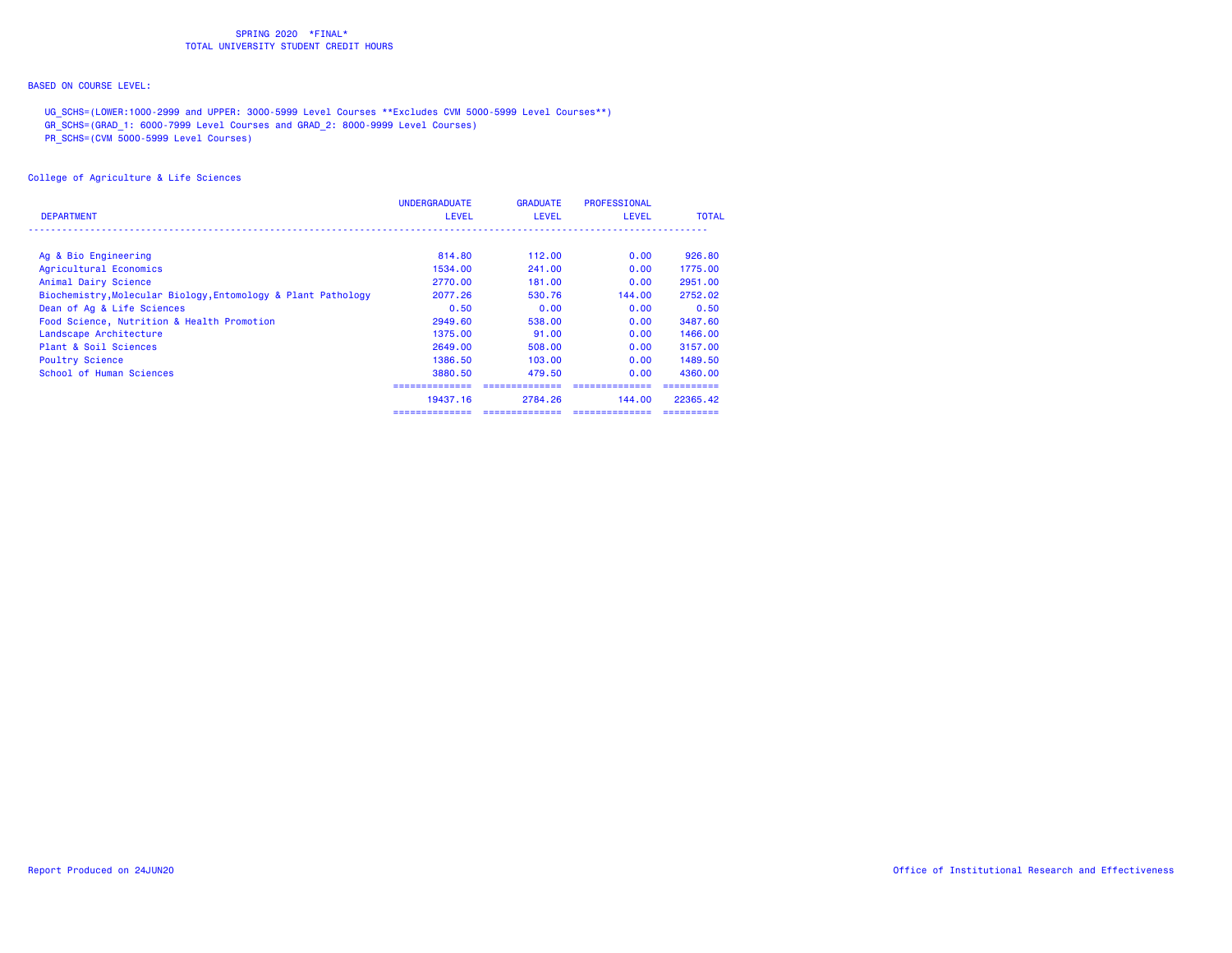# BASED ON COURSE LEVEL:

UG\_SCHS=(LOWER:1000-2999 and UPPER: 3000-5999 Level Courses \*\*Excludes CVM 5000-5999 Level Courses\*\*)

GR\_SCHS=(GRAD\_1: 6000-7999 Level Courses and GRAD\_2: 8000-9999 Level Courses)

PR\_SCHS=(CVM 5000-5999 Level Courses)

College of Architecture, Art & Design

| <b>DEPARTMENT</b>                    | <b>UNDERGRADUATE</b><br>LEVEL | <b>GRADUATE</b><br>LEVEL | <b>PROFESSIONAL</b><br><b>LEVEL</b> | <b>TOTAL</b> |
|--------------------------------------|-------------------------------|--------------------------|-------------------------------------|--------------|
|                                      |                               |                          |                                     |              |
| Art AAD                              | 3500.00                       | 76.00                    | 0.00                                | 3576.00      |
| <b>Building Construction Science</b> | 2076.00                       | 0.00                     | 0.00                                | 2076.00      |
| Interior Design                      | 1328.00                       | 0.00                     | 0.00                                | 1328.00      |
| School of Architecture               | 2548.00                       | 0.00                     | 0.00                                | 2548.00      |
|                                      | __________                    |                          |                                     | ---------    |
|                                      | 9452.00                       | 76.00                    | 0.00                                | 9528.00      |
|                                      | _________<br>-------------    | ----------               | ----------                          | ----------   |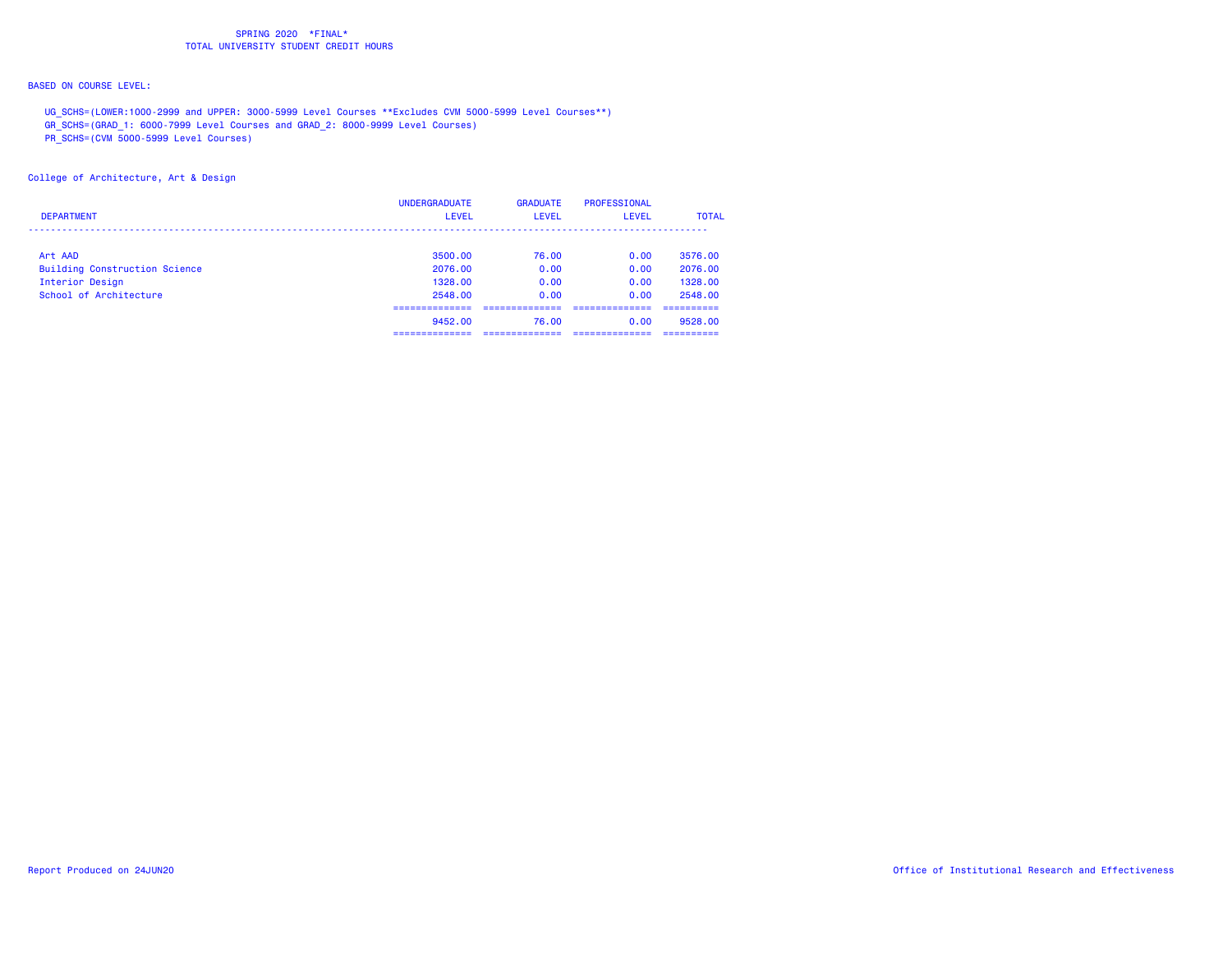# BASED ON COURSE LEVEL:

UG\_SCHS=(LOWER:1000-2999 and UPPER: 3000-5999 Level Courses \*\*Excludes CVM 5000-5999 Level Courses\*\*)

GR\_SCHS=(GRAD\_1: 6000-7999 Level Courses and GRAD\_2: 8000-9999 Level Courses)

PR\_SCHS=(CVM 5000-5999 Level Courses)

## College of Arts & Sciences

|                                            | <b>UNDERGRADUATE</b> | <b>GRADUATE</b> | <b>PROFESSIONAL</b> |              |
|--------------------------------------------|----------------------|-----------------|---------------------|--------------|
| <b>DEPARTMENT</b>                          | <b>LEVEL</b>         | <b>LEVEL</b>    | <b>LEVEL</b>        | <b>TOTAL</b> |
|                                            |                      |                 |                     |              |
| Aerospace Studies                          | 116,00               | 0.00            | 0.00                | 116,00       |
| Anthropology & Middle Eastern Cultures     | 1852.00              | 179.00          | 0.00                | 2031.00      |
| <b>Biological Sciences</b>                 | 15824.00             | 654,00          | 0.00                | 16478.00     |
| Chemistry                                  | 8517.00              | 795,00          | 0.00                | 9312.00      |
| Classical & Modern Languages & Literatures | 5704.00              | 147.00          | 0.00                | 5851.00      |
| Communication                              | 8989.50              | 9.00            | 0.00                | 8998.50      |
| English                                    | 10818.00             | 264,00          | 0.00                | 11082.00     |
| Geosciences                                | 8190.00              | 1440.00         | 0.00                | 9630.00      |
| History                                    | 4814.00              | 502.00          | 0.00                | 5316.00      |
| Mathematics & Statistics                   | 16662.00             | 808,00          | 0.00                | 17470.00     |
| Military Science                           | 286,00               | 0.00            | 0.00                | 286,00       |
| Philosophy & Religion                      | 6255.00              | 0.00            | 0.00                | 6255,00      |
| <b>Physics &amp; Astronomy</b>             | 5106.00              | 401.00          | 0.00                | 5507.00      |
| Political Science & Public Administration  | 4131.00              | 435,00          | 0.00                | 4566.00      |
| Psychology                                 | 10808.40             | 589.00          | 0.00                | 11397.40     |
| Sociology                                  | 8745.00              | 209,00          | 0.00                | 8954.00      |
|                                            |                      |                 |                     |              |
|                                            | 116817.90            | 6432.00         | 0.00                | 123249.90    |
|                                            | ==============       | ==============  | ==============      |              |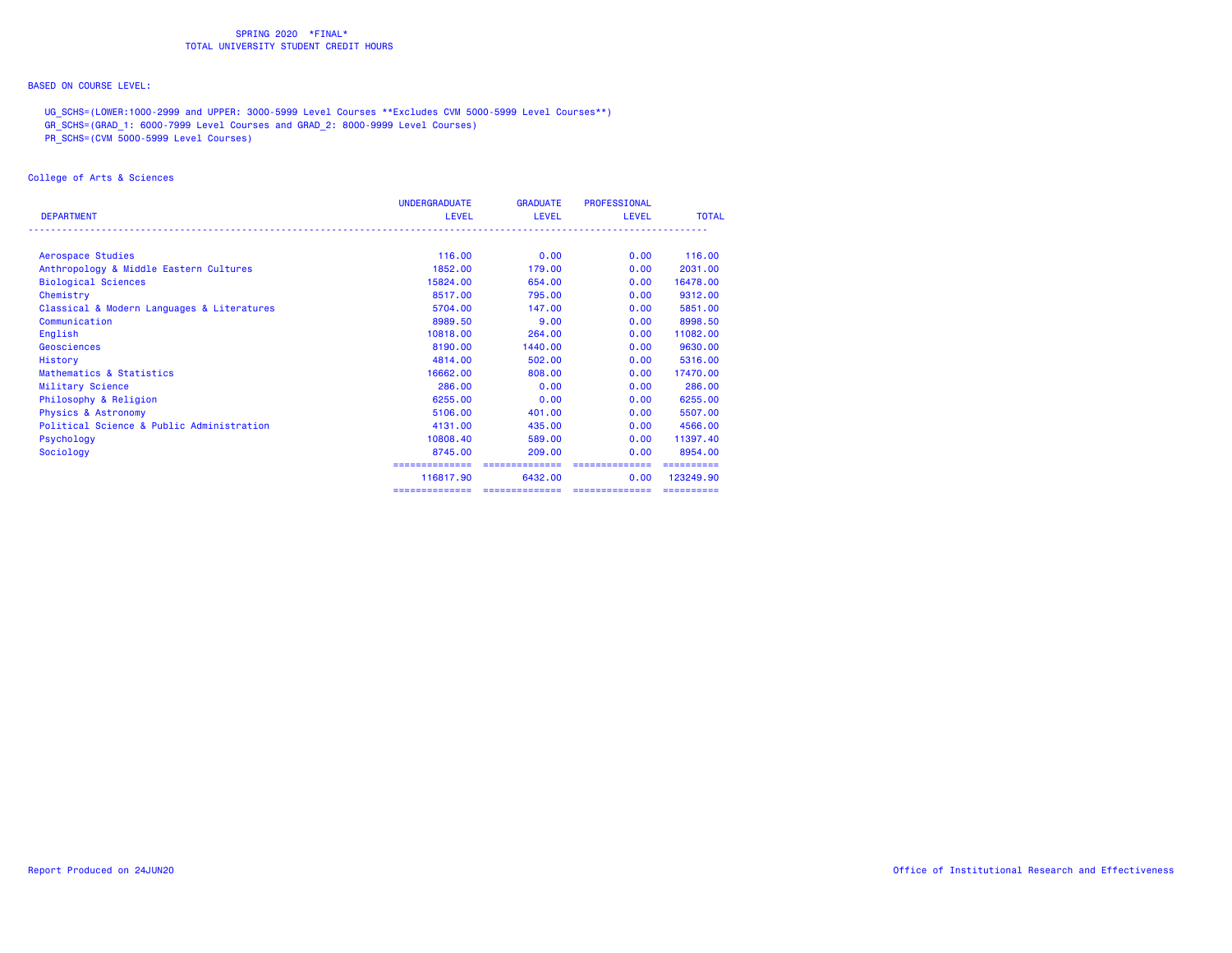# BASED ON COURSE LEVEL:

UG\_SCHS=(LOWER:1000-2999 and UPPER: 3000-5999 Level Courses \*\*Excludes CVM 5000-5999 Level Courses\*\*)

GR\_SCHS=(GRAD\_1: 6000-7999 Level Courses and GRAD\_2: 8000-9999 Level Courses)

PR\_SCHS=(CVM 5000-5999 Level Courses)

## College of Business

| <b>DEPARTMENT</b>                               | <b>UNDERGRADUATE</b><br><b>LEVEL</b> | <b>GRADUATE</b><br>LEVEL | PROFESSIONAL<br>LEVEL | <b>TOTAL</b> |
|-------------------------------------------------|--------------------------------------|--------------------------|-----------------------|--------------|
| Finance & Economics                             | 8428.00                              | 312.00                   | 0.00                  | 8740.00      |
| Management & Information Systems                | 10644.94                             | 607.00                   | 0.00                  | 11251.94     |
| Marketing, Quantitative Analysis & Business Law | 10370.50                             | 660.00                   | 0.00                  | 11030.50     |
| School of Accountancy                           | 4626.00                              | 348.00                   | 0.00                  | 4974.00      |
|                                                 |                                      |                          |                       |              |
|                                                 | 34069.44                             | 1927.00                  | 0.00                  | 35996.44     |
|                                                 | -----------                          |                          |                       | ----------   |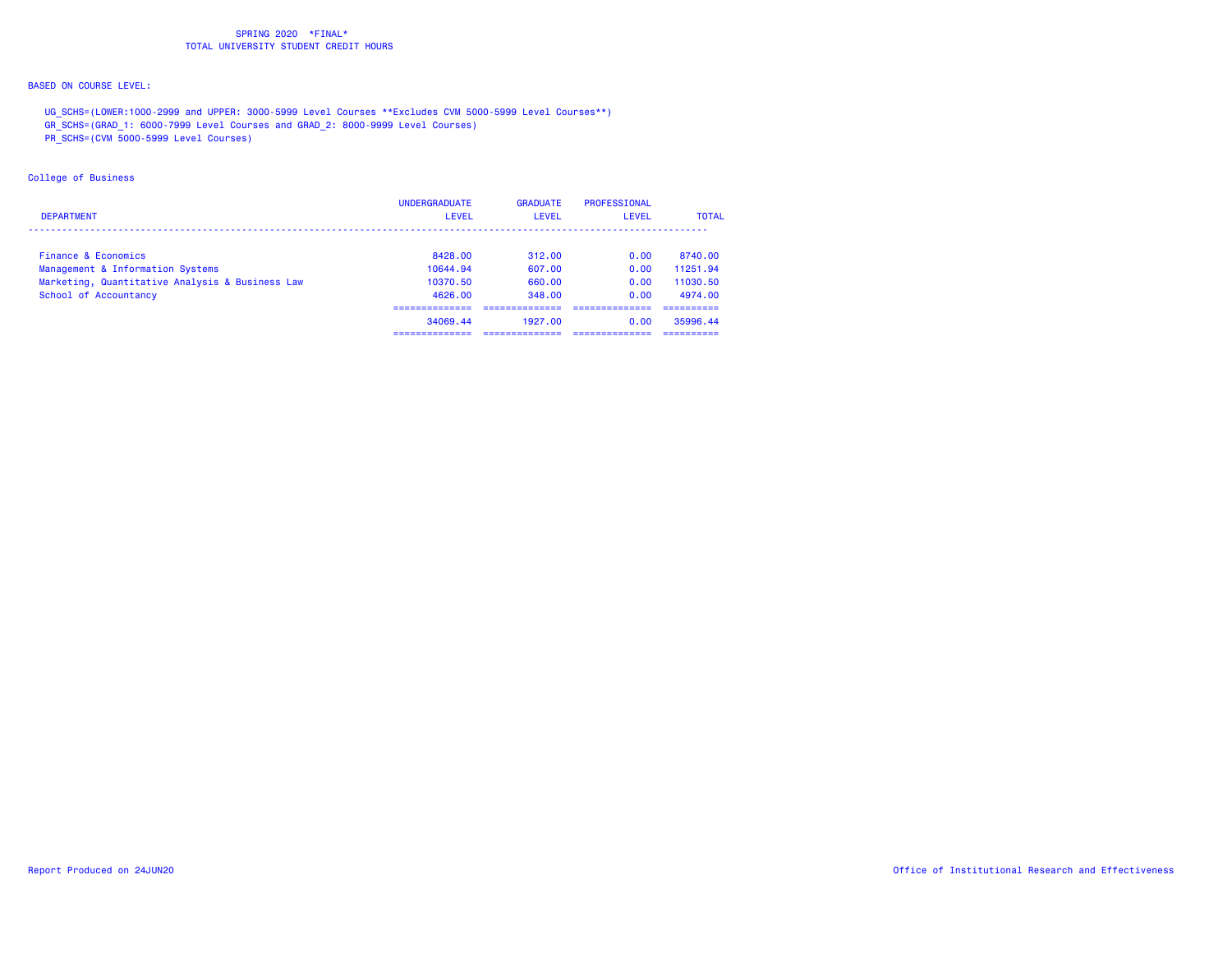# BASED ON COURSE LEVEL:

UG\_SCHS=(LOWER:1000-2999 and UPPER: 3000-5999 Level Courses \*\*Excludes CVM 5000-5999 Level Courses\*\*)

GR\_SCHS=(GRAD\_1: 6000-7999 Level Courses and GRAD\_2: 8000-9999 Level Courses)

PR\_SCHS=(CVM 5000-5999 Level Courses)

## College of Education

| <b>DEPARTMENT</b>                                   | <b>UNDERGRADUATE</b><br><b>LEVEL</b> | <b>GRADUATE</b><br><b>LEVEL</b> | <b>PROFESSIONAL</b><br>LEVEL | <b>TOTAL</b> |
|-----------------------------------------------------|--------------------------------------|---------------------------------|------------------------------|--------------|
| Counseling, Educational Psychology, and Foundations | 3543.96                              | 1486.00                         | 0.00                         | 5029.96      |
| Curriculum, Instruction & Special Education         | 8480.00                              | 985.00                          | 0.00                         | 9465.00      |
| Educational Leadership                              | 1600.30                              | 1179.00                         | 0.00                         | 2779.30      |
| Instructional Systems & Workforce Development       | 3912.00                              | 241,00                          | 0.00                         | 4153.00      |
| Kinesiology                                         | 10903.00                             | 350.00                          | 0.00                         | 11253.00     |
| Music                                               | 4293.00                              | 3.00                            | 0.00                         | 4296.00      |
|                                                     |                                      |                                 |                              |              |
|                                                     | 32732.26                             | 4244.00                         | 0.00                         | 36976.26     |
|                                                     |                                      |                                 |                              |              |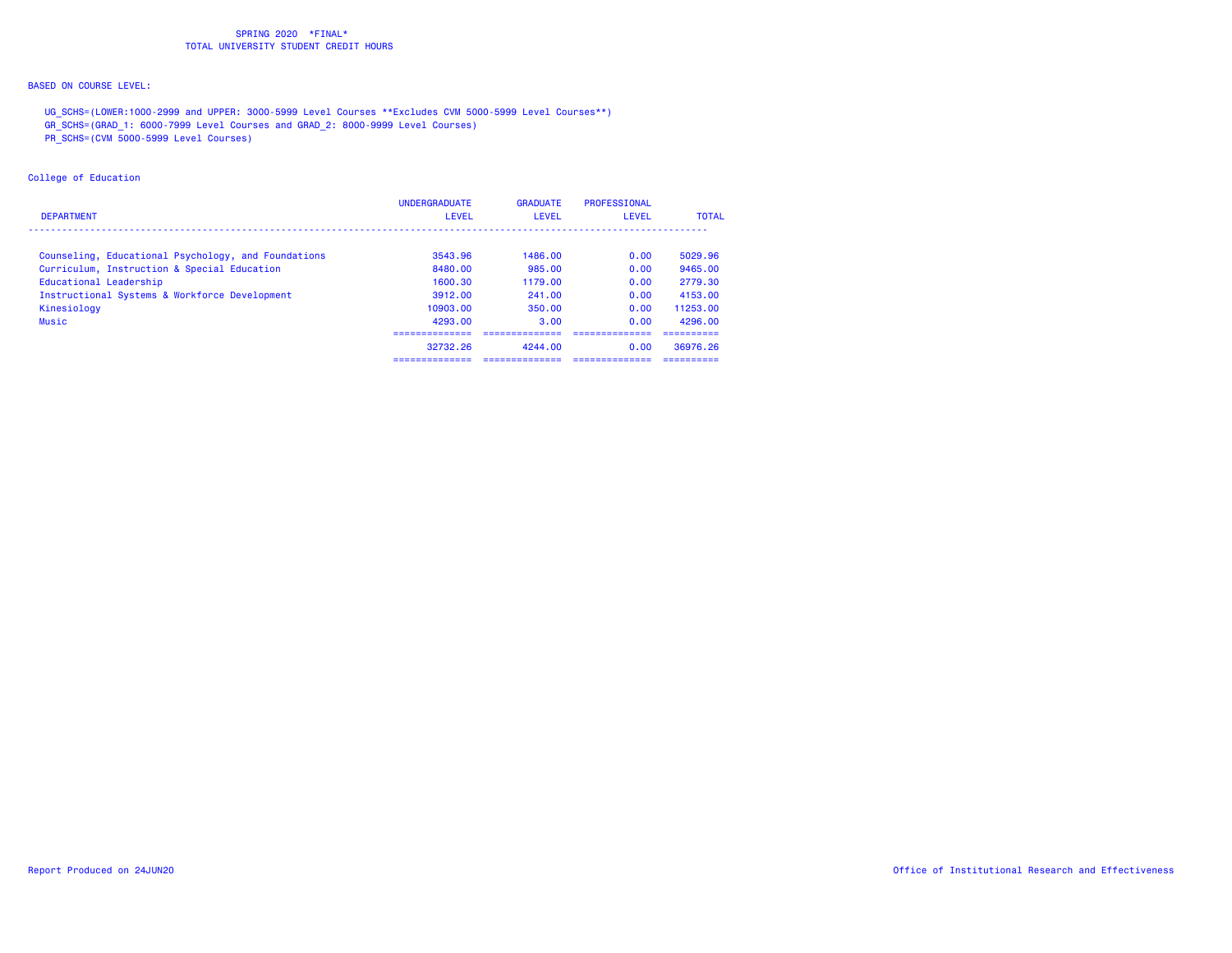# BASED ON COURSE LEVEL:

UG\_SCHS=(LOWER:1000-2999 and UPPER: 3000-5999 Level Courses \*\*Excludes CVM 5000-5999 Level Courses\*\*)

GR\_SCHS=(GRAD\_1: 6000-7999 Level Courses and GRAD\_2: 8000-9999 Level Courses)

PR\_SCHS=(CVM 5000-5999 Level Courses)

## College of Engineering

| <b>DEPARTMENT</b>                 | <b>UNDERGRADUATE</b><br><b>LEVEL</b> | <b>GRADUATE</b><br><b>LEVEL</b> | PROFESSIONAL<br><b>LEVEL</b> | <b>TOTAL</b> |
|-----------------------------------|--------------------------------------|---------------------------------|------------------------------|--------------|
|                                   |                                      |                                 |                              |              |
| Aerospace Engineering             | 4595.00                              | 596.00                          | 0.00                         | 5191.00      |
| Ag & Bio Engineering              | 740.20                               | 64.05                           | 0.00                         | 804.25       |
| Civil & Environmental Engineering | 2652.10                              | 363.00                          | 0.00                         | 3015.10      |
| Computer Science & Engineering    | 5525.00                              | 884.00                          | 0.00                         | 6409.00      |
| Electrical & Computer Engineering | 4261.00                              | 1036.00                         | 0.00                         | 5297.00      |
| Industrial & Systems Engineering  | 2441.50                              | 911.50                          | 0.00                         | 3353.00      |
| Mechanical Engineering            | 5024.20                              | 694.80                          | 0.00                         | 5719.00      |
| School of Chemical Engineering    | 3011.00                              | 199.00                          | 0.00                         | 3210.00      |
|                                   | ===============                      |                                 |                              |              |
|                                   | 28250.00                             | 4748.35                         | 0.00                         | 32998.35     |
|                                   | -----------                          |                                 |                              |              |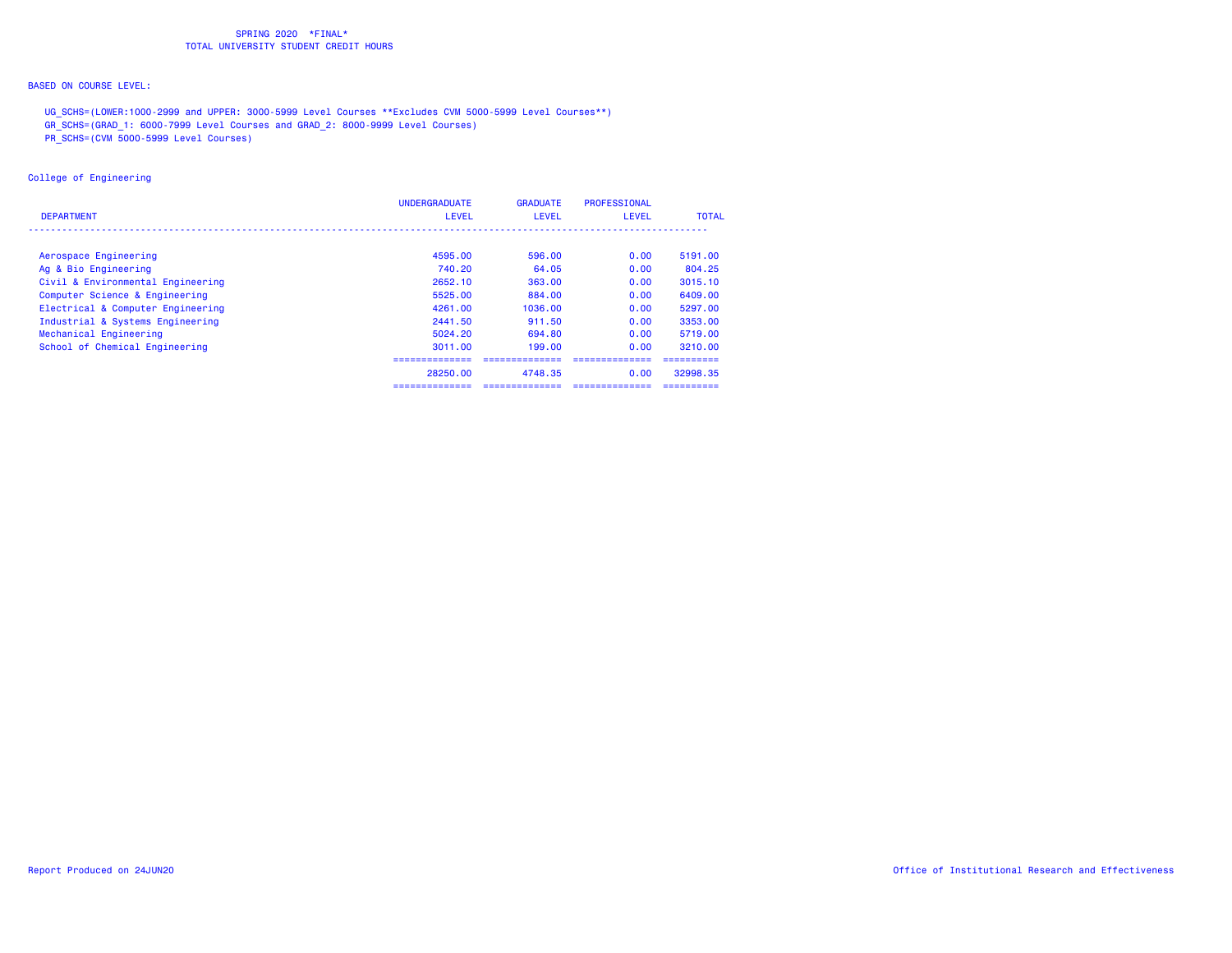# BASED ON COURSE LEVEL:

UG\_SCHS=(LOWER:1000-2999 and UPPER: 3000-5999 Level Courses \*\*Excludes CVM 5000-5999 Level Courses\*\*)

GR\_SCHS=(GRAD\_1: 6000-7999 Level Courses and GRAD\_2: 8000-9999 Level Courses)

PR\_SCHS=(CVM 5000-5999 Level Courses)

## College of Forest Resources

| <b>DEPARTMENT</b>                 | <b>UNDERGRADUATE</b><br><b>LEVEL</b> | <b>GRADUATE</b><br>LEVEL | PROFESSIONAL<br><b>LEVEL</b> | <b>TOTAL</b> |
|-----------------------------------|--------------------------------------|--------------------------|------------------------------|--------------|
| Forestry                          | 1391.00                              | 208,00                   | 0.00                         | 1599.00      |
| Sustainable Bioproducts           | 60.00                                | 246.00                   | 0.00                         | 306,00       |
| Wildlife, Fisheries & Aquaculture | 1697.00                              | 500.00                   | 0.00                         | 2197.00      |
|                                   | _________<br>3148.00                 | 954.00                   | 0.00                         | 4102.00      |
|                                   |                                      |                          |                              |              |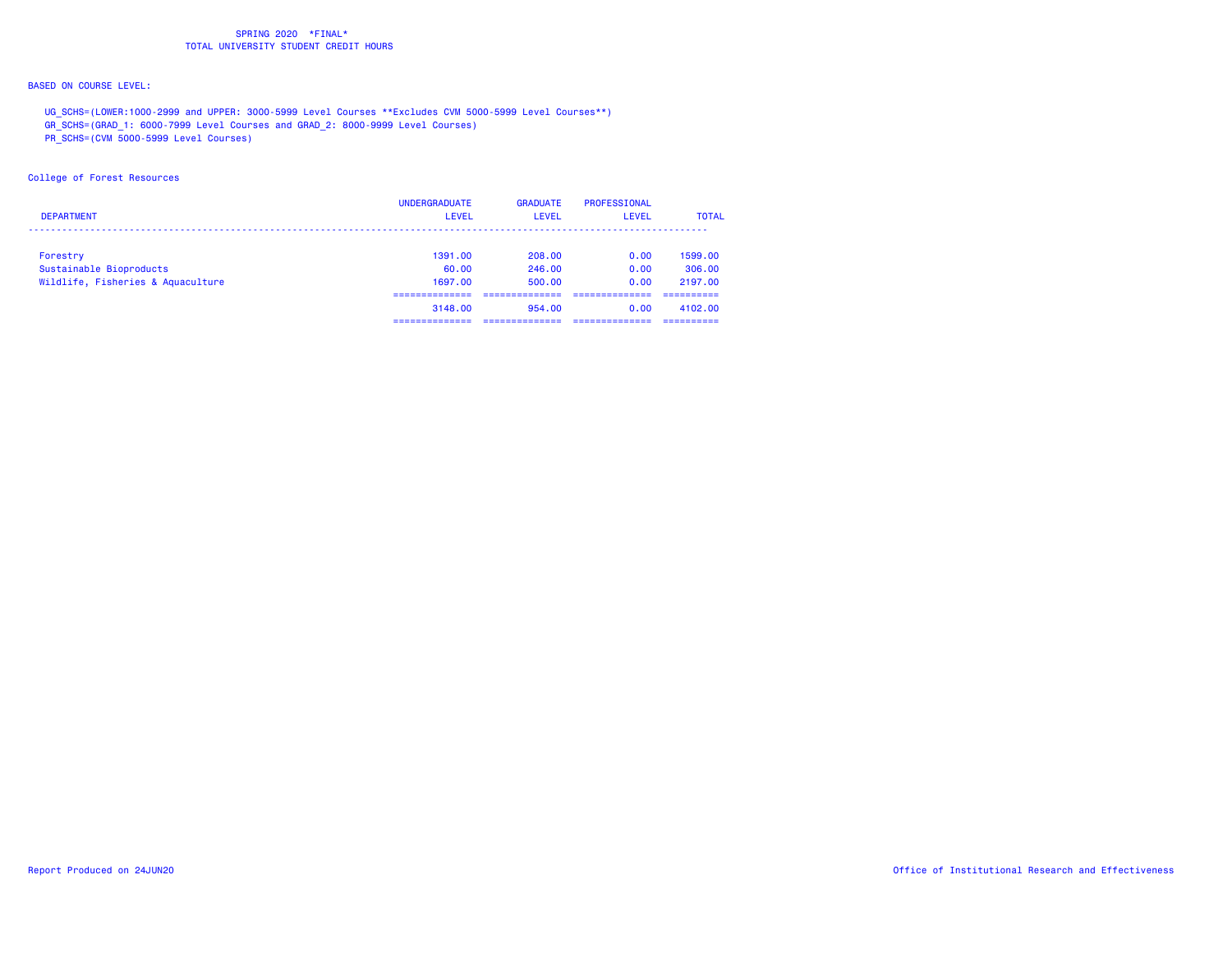# BASED ON COURSE LEVEL:

- UG\_SCHS=(LOWER:1000-2999 and UPPER: 3000-5999 Level Courses \*\*Excludes CVM 5000-5999 Level Courses\*\*)
- GR\_SCHS=(GRAD\_1: 6000-7999 Level Courses and GRAD\_2: 8000-9999 Level Courses)
- PR\_SCHS=(CVM 5000-5999 Level Courses)

## College of Veterinary Medicine

| <b>DEPARTMENT</b>   | <b>UNDERGRADUATE</b><br><b>LEVEL</b> | <b>GRADUATE</b><br><b>LEVEL</b> | <b>PROFESSIONAL</b><br>LEVEL | <b>TOTAL</b> |
|---------------------|--------------------------------------|---------------------------------|------------------------------|--------------|
| Veterinary Medicine | 1308.24                              | 392.39                          | 6775.00                      | 8475.63      |
|                     | 1308.24                              | 392.39                          | 6775.00                      | 8475.63      |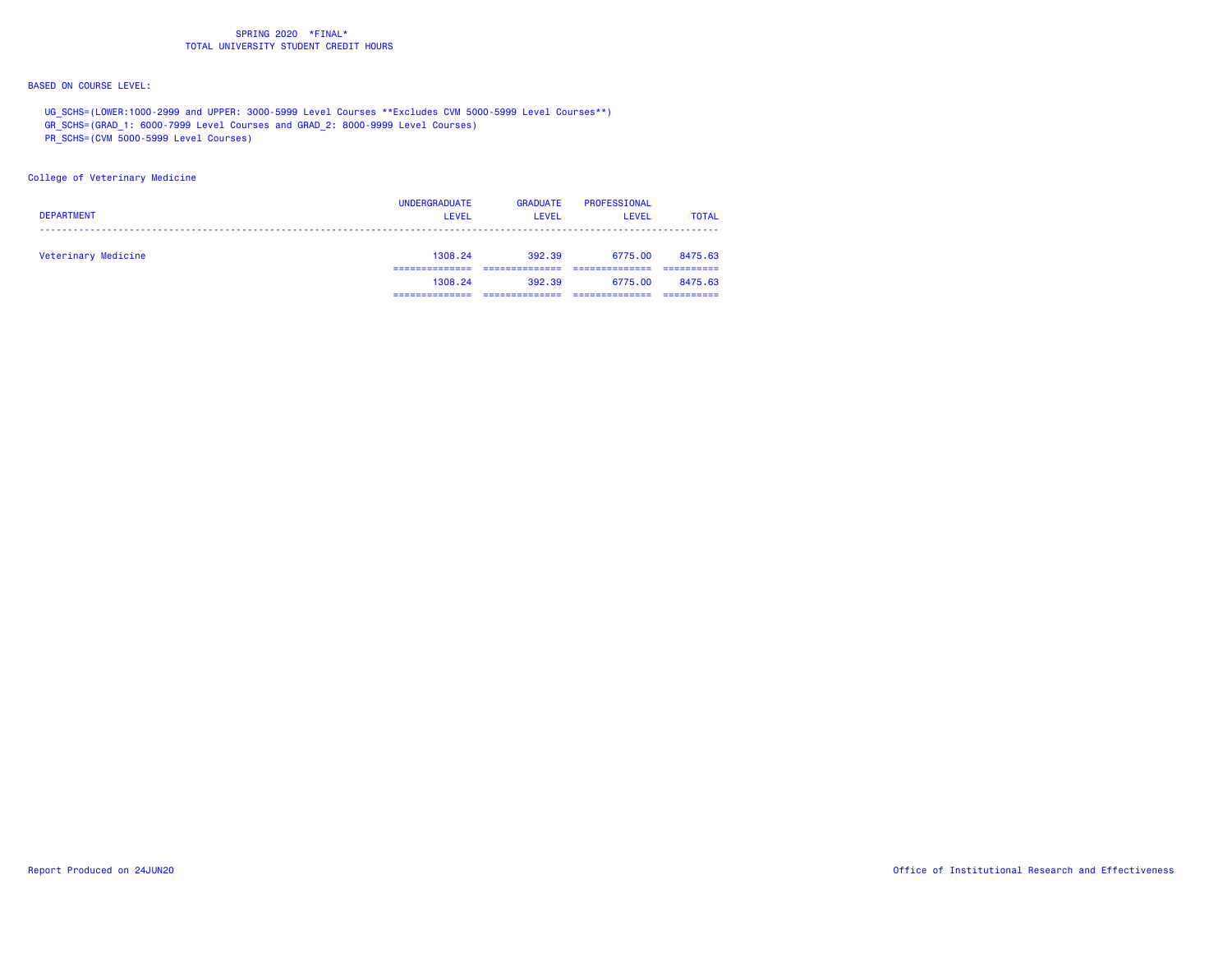# BASED ON COURSE LEVEL:

- UG\_SCHS=(LOWER:1000-2999 and UPPER: 3000-5999 Level Courses \*\*Excludes CVM 5000-5999 Level Courses\*\*)
- GR\_SCHS=(GRAD\_1: 6000-7999 Level Courses and GRAD\_2: 8000-9999 Level Courses)
- PR\_SCHS=(CVM 5000-5999 Level Courses)

## Academic Affairs

| <b>DEPARTMENT</b> | <b>UNDERGRADUATE</b><br><b>LEVEL</b> | <b>GRADUATE</b><br>LEVEL | <b>PROFESSIONAL</b><br><b>LEVEL</b> | <b>TOTAL</b> |
|-------------------|--------------------------------------|--------------------------|-------------------------------------|--------------|
| Library           | 87.00                                | 0.00                     | 0.00                                | 87.00        |
|                   | 87.00                                | 0.00                     | 0.00                                | 87.00        |
|                   |                                      |                          |                                     |              |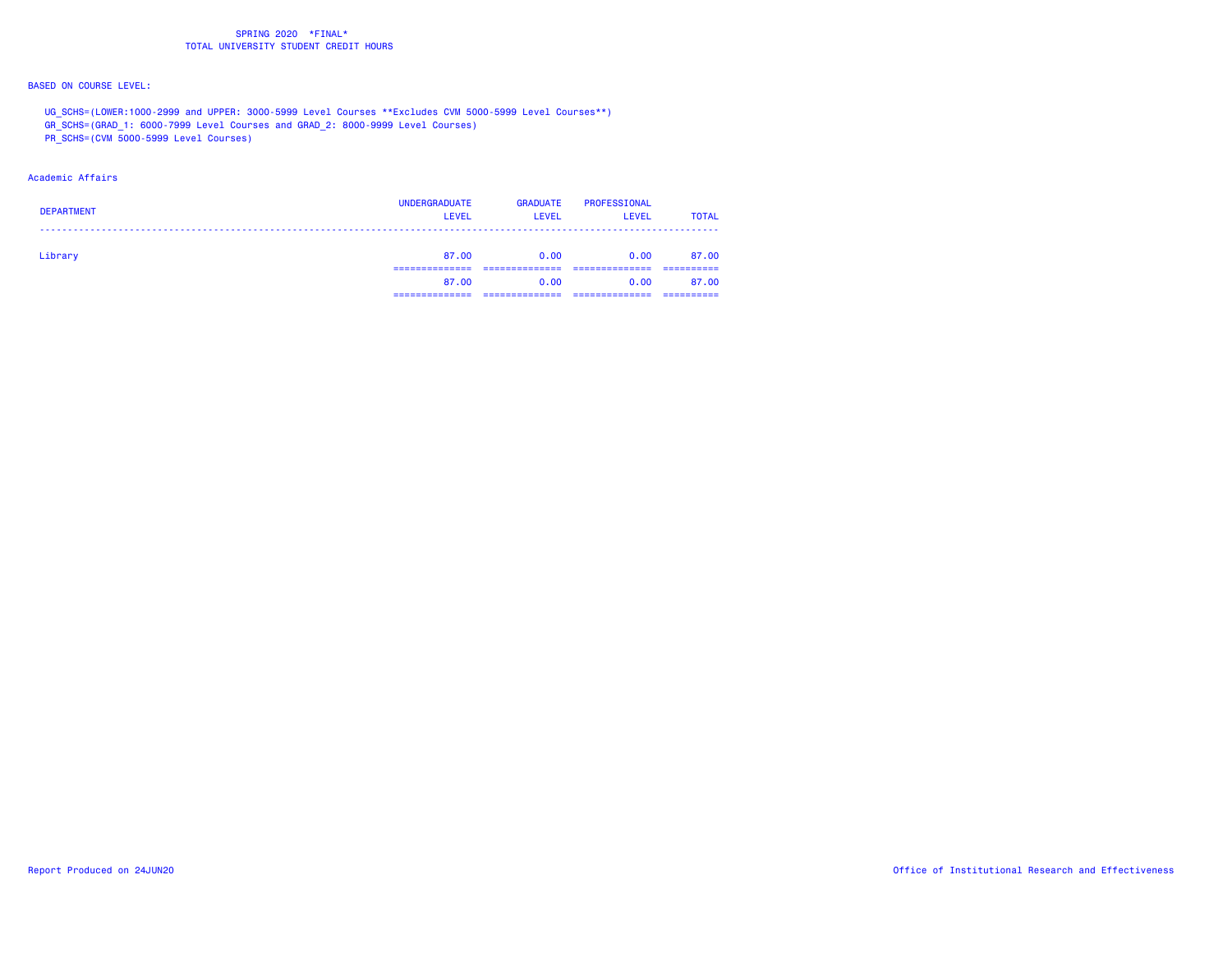ACADEMIC COLLEGE=Agriculture & Life Sciences

| <b>DEPARTMENT</b>                                  | Instructor Name    | Rank                          | <b>Tenure</b><br><b>Status</b> | <b>Course</b><br>Cip# | <b>CRN</b> | Course #        |            |              | Sec Type Title            | Inst<br>Per | <b>UG</b><br><b>SCHS</b>                                                                                                                                     | <b>GR</b><br><b>SCHS</b> | <b>PR</b><br><b>SCHS</b> | Total<br><b>SCHS</b>                                                                                                               |
|----------------------------------------------------|--------------------|-------------------------------|--------------------------------|-----------------------|------------|-----------------|------------|--------------|---------------------------|-------------|--------------------------------------------------------------------------------------------------------------------------------------------------------------|--------------------------|--------------------------|------------------------------------------------------------------------------------------------------------------------------------|
|                                                    |                    |                               |                                |                       |            |                 |            |              |                           |             | $\frac{1}{2} \left( \frac{1}{2} \right) \left( \frac{1}{2} \right) \left( \frac{1}{2} \right) \left( \frac{1}{2} \right) \left( \frac{1}{2} \right)$         |                          | .                        | .                                                                                                                                  |
| Agricultural & Biological Engineering Bora, Ganesh |                    | Associate Professor Tenured   |                                | 140301                | 16019      | <b>ABE 9000</b> | 01         | D            | Research / Diss           | 1.00        | 0.00                                                                                                                                                         | 12.00                    | 0.00                     | 12.00                                                                                                                              |
|                                                    |                    |                               |                                |                       | 16031      | ABE 8000        | 01         | D            | Research / Thesis         | 1.00        | 0.00                                                                                                                                                         | 1.00                     | 0.00                     | 1.00                                                                                                                               |
|                                                    |                    |                               |                                |                       | 17234      | <b>ABE 7000</b> | 03         | $\mathbf{I}$ | Directed Indiv Study 1.00 |             | 0.00                                                                                                                                                         | 3.00                     | 0.00                     | 3.00                                                                                                                               |
|                                                    |                    |                               |                                |                       | 17543      | <b>ABE 7000</b> | 05         | $\mathbf{I}$ | Directed Indiv Study      | 1.00        | 0.00                                                                                                                                                         | 3.00                     | 0.00                     | 3.00                                                                                                                               |
|                                                    |                    |                               |                                | 150699                | 10033      | ABE 4163        | 01         | <b>C</b>     | Agri Off-Road Mach M 1.00 |             | 39,00<br>.                                                                                                                                                   | 0.00<br>.                | 0.00                     | 39.00<br>$\frac{1}{2} \left( \frac{1}{2} \right) \left( \frac{1}{2} \right) \left( \frac{1}{2} \right) \left( \frac{1}{2} \right)$ |
|                                                    |                    |                               |                                |                       |            |                 |            |              |                           |             | 39.00                                                                                                                                                        | 19.00                    | 0.00                     | 58.00                                                                                                                              |
|                                                    | Chen, Weitong      | Grad Teach Assist             | Non-Ten Track                  | 140501                | 10029      | ABE 3813        | 04         | - K          | Bio Prop Of Mat           | 1.00        | 0.00<br>$\omega$ is a $\omega$<br>د د د د                                                                                                                    | 0.00<br>ولايات           | 0.00<br>.                | 0.00                                                                                                                               |
|                                                    |                    |                               |                                |                       |            |                 |            |              |                           |             | 0.00                                                                                                                                                         | 0.00                     | 0.00                     | 0.00                                                                                                                               |
|                                                    | Chesser, Gary      | Assistant Professor Ten Track |                                | 010000                | 16194      | GA 4000         | 04         | $\mathbf I$  | Dis in Agriculture        | 1.00        | 3.00                                                                                                                                                         | 0.00                     | 0.00                     | 3.00                                                                                                                               |
|                                                    |                    |                               |                                | 140301                | 16032      | <b>ABE 8000</b> | 02         | D            | Research / Thesis         | 1.00        | 0.00                                                                                                                                                         | 4.00                     | 0.00                     | 4.00                                                                                                                               |
|                                                    |                    |                               |                                | 150699                | 10012      | ABE 1083        | 01         | $\mathbf{C}$ | Technology Design II 1.00 |             | 75.00                                                                                                                                                        | 0.00                     | 0.00                     | 75.00                                                                                                                              |
|                                                    |                    |                               |                                |                       | 10013      | ABE 1083        | 02         | <b>K</b>     | Technology Design II 1.00 |             | 0.00                                                                                                                                                         | 0.00                     | 0.00                     | 0.00                                                                                                                               |
|                                                    |                    |                               |                                |                       | 10014      | ABE 1083        | 03         | <b>K</b>     | Technology Design II 1.00 |             | 0.00<br>$\frac{1}{2} \left( \frac{1}{2} \right) \left( \frac{1}{2} \right) \left( \frac{1}{2} \right) \left( \frac{1}{2} \right) \left( \frac{1}{2} \right)$ | 0.00<br>وبالمحام         | 0.00<br>.                | 0.00<br>$\frac{1}{2}$ , $\frac{1}{2}$ , $\frac{1}{2}$ , $\frac{1}{2}$                                                              |
|                                                    |                    |                               |                                |                       |            |                 |            |              |                           |             | 78.00                                                                                                                                                        | 4.00                     | 0.00                     | 82.00                                                                                                                              |
|                                                    | Linhoss, Anna      | Associate Professor Tenured   |                                | 140301                | 16021      | <b>ABE 9000</b> | 03         | D            | Research / Diss           | 1.00        | 0.00                                                                                                                                                         | 7.00                     | 0.00                     | 7.00                                                                                                                               |
|                                                    |                    |                               |                                |                       | 16526      | ABE 7000        | 01         | $\mathbf{I}$ | Directed Indiv Study 1.00 |             | 0.00                                                                                                                                                         | 3.00                     | 0.00                     | 3.00                                                                                                                               |
|                                                    |                    |                               |                                |                       | 16527      | <b>ABE 7000</b> | 02         | $\mathbf{I}$ | Directed Indiv Study      | 1.00        | 0.00                                                                                                                                                         | 3.00                     | 0.00                     | 3.00                                                                                                                               |
|                                                    |                    |                               |                                | 140501                | 10042      | ABE 4803        | 01         | $\mathbf c$  | <b>Biosyst Simulation</b> | 1.00        | 114.00                                                                                                                                                       | 0.00                     | 0.00                     | 114.00                                                                                                                             |
|                                                    |                    |                               |                                |                       |            |                 |            |              |                           |             | .<br>114.00                                                                                                                                                  | وبالمحام<br>13.00        | وبالمحامة<br>0.00        | .<br>127.00                                                                                                                        |
|                                                    | Linhoss, John      | Assistant Professor Ten Track |                                | 140301                | 16035      | <b>ABE 8000</b> | 05         | D            | Research / Thesis         | 1.00        | 0.00                                                                                                                                                         | 1.00                     | 0.00                     | 1.00                                                                                                                               |
|                                                    |                    |                               |                                |                       |            |                 |            |              |                           |             | <u>.</u><br>0.00                                                                                                                                             | د د د د<br>1.00          | 22222<br>0.00            | <u>.</u><br>1.00                                                                                                                   |
|                                                    | Paz, Joel          | Associate Professor Tenured   |                                | 140301                | 10034      | ABE 4263        | $CO1$ $C$  |              | Soil & Water Mgt          | 0.50        | 55.50                                                                                                                                                        | 0.00                     | 0.00                     | 55.50                                                                                                                              |
|                                                    |                    |                               |                                |                       | 10035      | ABE 4263        | C02 K      |              | Soil & Water Mgt          | 0.50        | 0.00                                                                                                                                                         | 0.00                     | 0.00                     | 0.00                                                                                                                               |
|                                                    |                    |                               |                                | 143801 10021          |            | ABE 2873        | 01 C       |              | Land Surveying            | 1.00        | 51.00                                                                                                                                                        | 0.00                     | 0.00                     | 51.00                                                                                                                              |
|                                                    |                    |                               |                                |                       | 10022      | ABE 2873        | 02         | $\mathsf{K}$ | Land Surveying            | 1.00        | 0.00                                                                                                                                                         | 0.00                     | 0.00                     | 0.00                                                                                                                               |
|                                                    |                    |                               |                                |                       | 10023      | ABE 2873        | 03         | $\mathsf{K}$ | Land Surveying            | 1.00        | 0.00                                                                                                                                                         | 0.00                     | 0.00                     | 0.00                                                                                                                               |
|                                                    |                    |                               |                                | 150699                | 10045      | ABE 6263        | CO1 C      |              | Soil & Water Mgt          | 1.00        | 0.00                                                                                                                                                         | 3.00                     | 0.00                     | 3.00                                                                                                                               |
|                                                    |                    |                               |                                |                       | 10046      | ABE 6263        | C02 K      |              | Soil & Water Mgt          | 1.00        | 0.00<br><u> - - - - - - - - - -</u>                                                                                                                          | 0.00<br>المتمالين        | 0.00<br>.                | 0.00<br>.                                                                                                                          |
|                                                    |                    |                               |                                |                       |            |                 |            |              |                           |             | 106.50                                                                                                                                                       | 3.00                     | 0.00                     | 109.50                                                                                                                             |
|                                                    | Priddy, Lauren     | Assistant Professor Ten Track |                                | 140301                | 16025      | <b>ABE 9000</b> | 07         | D            | Research / Diss           | 1.00        | 0.00                                                                                                                                                         | 9.00                     | 0.00                     | 9.00                                                                                                                               |
|                                                    |                    |                               |                                |                       | 16039      | <b>ABE 8000</b> | 09         | D            | Research / Thesis         | 1.00        | 0.00                                                                                                                                                         | 6.00                     | 0.00                     | 6.00                                                                                                                               |
|                                                    |                    |                               |                                | 140501                | 10027      | ABE 3813        | 01         | C            | Bio Prop Of Mat           | 0.60        | 145.80                                                                                                                                                       | 0.00                     | 0.00                     | 145.80                                                                                                                             |
|                                                    |                    |                               |                                |                       | 10030      | ABE 3813        | 05         | $\mathbf K$  | Bio Prop Of Mat           | 1.00        | 0.00<br>$\frac{1}{2} \left( \frac{1}{2} \right) \left( \frac{1}{2} \right) \left( \frac{1}{2} \right) \left( \frac{1}{2} \right) \left( \frac{1}{2} \right)$ | 0.00<br>.                | 0.00<br>22222            | 0.00<br>.                                                                                                                          |
|                                                    |                    |                               |                                |                       |            |                 |            |              |                           |             | 145.80                                                                                                                                                       | 15.00                    | 0.00                     | 160.80                                                                                                                             |
|                                                    | Simpson, Chartrisa | Associate Professor Tenured   |                                | 010000                | 17626      | GA 4000         | 22         | $\mathbf{I}$ | Dis in Agriculture        | 1.00        | 3.00                                                                                                                                                         | 0.00                     | 0.00                     | 3.00                                                                                                                               |
|                                                    |                    |                               |                                | 140301                | 16040      | ABE 8000        | 10         | D            | Research / Thesis         | 1.00        | 0.00                                                                                                                                                         | 7.00                     | 0.00                     | 7.00                                                                                                                               |
|                                                    |                    |                               |                                |                       | 16136      | ABE 2990        | 01         | $\mathbf{C}$ | Special Topic In ABE      | 1.00        | 54.00                                                                                                                                                        | 0.00                     | 0.00                     | 54.00                                                                                                                              |
|                                                    |                    |                               |                                |                       | 16737      | ABE 2990        | <b>HO1</b> | $\mathbf{C}$ | Special Topic In ABE      | 1.00        | 6.00                                                                                                                                                         | 0.00                     | 0.00                     | 6.00                                                                                                                               |
|                                                    |                    |                               |                                |                       | 17058      | ABE 4000        | 04         | $\mathbf{I}$ | Directed Indiv Study 1.00 |             | 3.00                                                                                                                                                         | 0.00                     | 0.00                     | 3.00                                                                                                                               |
|                                                    |                    |                               |                                |                       | 17059      | ABE 4000        | 05         | $\mathbf{I}$ | Directed Indiv Study 1.00 |             | 3.00                                                                                                                                                         | 0.00                     | 0.00                     | 3.00                                                                                                                               |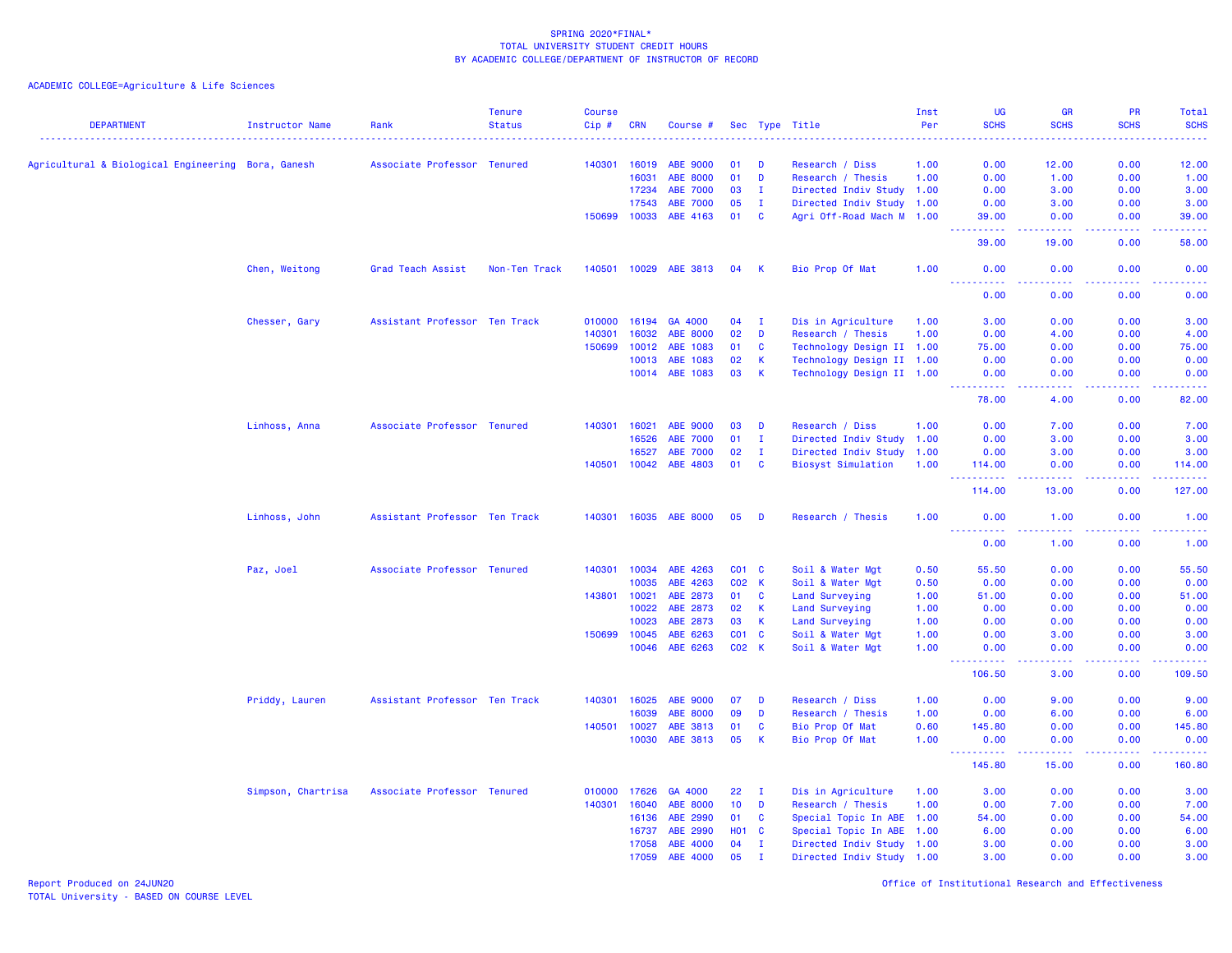|                                                          |                   | <b>Tenure</b> | <b>Course</b>                                                                                                                    |            |                 |                                  |     |                                                                                                                | Inst                                   | <b>UG</b>                                                                                                                                                                  | <b>GR</b>                                                                                                                                                                                                           | <b>PR</b>                   | Total                                                                                                                                                                                       |
|----------------------------------------------------------|-------------------|---------------|----------------------------------------------------------------------------------------------------------------------------------|------------|-----------------|----------------------------------|-----|----------------------------------------------------------------------------------------------------------------|----------------------------------------|----------------------------------------------------------------------------------------------------------------------------------------------------------------------------|---------------------------------------------------------------------------------------------------------------------------------------------------------------------------------------------------------------------|-----------------------------|---------------------------------------------------------------------------------------------------------------------------------------------------------------------------------------------|
| Instructor Name                                          | Rank              | <b>Status</b> | Cip#                                                                                                                             | <b>CRN</b> | Course #        |                                  |     |                                                                                                                | Per                                    | <b>SCHS</b>                                                                                                                                                                | <b>SCHS</b>                                                                                                                                                                                                         | <b>SCHS</b>                 | <b>SCHS</b>                                                                                                                                                                                 |
| Agricultural & Biological Engineering Simpson, Chartrisa |                   |               | 140301                                                                                                                           |            | ABE 4000        |                                  |     |                                                                                                                |                                        | 3.00                                                                                                                                                                       | 0.00                                                                                                                                                                                                                | 0.00                        | 3.00                                                                                                                                                                                        |
|                                                          |                   |               |                                                                                                                                  | 17061      | ABE 4000        | 07                               |     |                                                                                                                |                                        | 3.00                                                                                                                                                                       | 0.00                                                                                                                                                                                                                | 0.00                        | 3.00                                                                                                                                                                                        |
|                                                          |                   |               |                                                                                                                                  |            |                 | 08                               |     |                                                                                                                |                                        | 3.00                                                                                                                                                                       | 0.00                                                                                                                                                                                                                | 0.00                        | 3.00                                                                                                                                                                                        |
|                                                          |                   |               |                                                                                                                                  |            |                 |                                  |     |                                                                                                                |                                        | 78.00                                                                                                                                                                      | 7.00                                                                                                                                                                                                                | 0.00                        | 85.00                                                                                                                                                                                       |
| Tagert, Mary                                             |                   |               | 140301                                                                                                                           | 10034      | ABE 4263        |                                  |     | Soil & Water Mgt                                                                                               | 0.50                                   | 55.50                                                                                                                                                                      | 0.00                                                                                                                                                                                                                | 0.00                        | 55.50                                                                                                                                                                                       |
|                                                          |                   |               |                                                                                                                                  | 10035      | ABE 4263        |                                  |     | Soil & Water Mgt                                                                                               | 0.50                                   | 0.00                                                                                                                                                                       | 0.00                                                                                                                                                                                                                | 0.00                        | 0.00                                                                                                                                                                                        |
|                                                          |                   |               |                                                                                                                                  | 16041      | <b>ABE 8000</b> |                                  |     | Research / Thesis                                                                                              | 1.00                                   | 0.00                                                                                                                                                                       | 5.00                                                                                                                                                                                                                | 0.00                        | 5.00<br>.                                                                                                                                                                                   |
|                                                          |                   |               |                                                                                                                                  |            |                 |                                  |     |                                                                                                                |                                        | 55.50                                                                                                                                                                      | 5.00                                                                                                                                                                                                                | 0.00                        | 60.50                                                                                                                                                                                       |
| Virkus, Sonja                                            | Grad Teach Assist | Non-Ten Track | 140501                                                                                                                           | 10037      | ABE 4423        | 02                               | - K | Bioinstrum II                                                                                                  | 1.00                                   | 0.00                                                                                                                                                                       | 0.00                                                                                                                                                                                                                | 0.00                        | 0.00                                                                                                                                                                                        |
|                                                          |                   |               |                                                                                                                                  | 10038      | ABE 4423        | 03                               | K   | Bioinstrum II                                                                                                  | 1.00                                   | 0.00                                                                                                                                                                       | 0.00                                                                                                                                                                                                                | 0.00                        | 0.00                                                                                                                                                                                        |
|                                                          |                   |               |                                                                                                                                  |            |                 |                                  |     |                                                                                                                |                                        | 0.00                                                                                                                                                                       | 0.00                                                                                                                                                                                                                | 0.00                        | 0.00                                                                                                                                                                                        |
| Yu, Fei                                                  |                   |               | 140301                                                                                                                           | 10044      | ABE 4833        | 01                               | B   |                                                                                                                |                                        | 198.00                                                                                                                                                                     | 0.00                                                                                                                                                                                                                | 0.00                        | 198.00                                                                                                                                                                                      |
|                                                          |                   |               |                                                                                                                                  | 10056      | ABE 8911        | 01                               |     |                                                                                                                |                                        | 0.00                                                                                                                                                                       | 8.00                                                                                                                                                                                                                | 0.00                        | 8.00                                                                                                                                                                                        |
|                                                          |                   |               |                                                                                                                                  | 10057      | ABE 8921        | 01                               |     |                                                                                                                | 1.00                                   | 0.00                                                                                                                                                                       | 3.00                                                                                                                                                                                                                | 0.00                        | 3.00                                                                                                                                                                                        |
|                                                          |                   |               |                                                                                                                                  |            | <b>ABE 9000</b> |                                  |     | Research / Diss                                                                                                | 1.00                                   | 0.00                                                                                                                                                                       | 3.00                                                                                                                                                                                                                | 0.00                        | 3.00                                                                                                                                                                                        |
|                                                          |                   |               |                                                                                                                                  |            |                 |                                  |     |                                                                                                                |                                        | 198.00                                                                                                                                                                     | 14.00                                                                                                                                                                                                               | 0.00                        | 212.00                                                                                                                                                                                      |
| Zhao, Yang                                               |                   |               | 140301                                                                                                                           | 16030      | <b>ABE 9000</b> | 12 <sub>2</sub>                  | D   | Research / Diss                                                                                                | 1.00                                   | 0.00                                                                                                                                                                       | 28.00                                                                                                                                                                                                               | 0.00                        | 28.00                                                                                                                                                                                       |
|                                                          |                   |               |                                                                                                                                  |            |                 | 04                               |     |                                                                                                                |                                        | 0.00                                                                                                                                                                       | 3.00                                                                                                                                                                                                                | 0.00                        | 3.00<br>.                                                                                                                                                                                   |
|                                                          |                   |               |                                                                                                                                  |            |                 |                                  |     |                                                                                                                |                                        | 0.00                                                                                                                                                                       | 31.00                                                                                                                                                                                                               | 0.00                        | 31.00                                                                                                                                                                                       |
|                                                          |                   |               |                                                                                                                                  |            |                 |                                  |     |                                                                                                                |                                        |                                                                                                                                                                            |                                                                                                                                                                                                                     |                             | ==========<br>926.80                                                                                                                                                                        |
|                                                          |                   |               | Associate Professor Tenured<br>Extension Assoc Pro Non-Ten Track<br>Associate Professor Tenured<br>Assistant Professor Ten Track |            | 17060<br>16029  | 17062 ABE 4000<br>17235 ABE 7000 |     | 06 I<br>- I<br>- I<br>$CO1$ $C$<br>C02 K<br>$11$ D<br>$\mathbf{s}$<br>$\mathbf{s}$<br>$11$ D<br>$\blacksquare$ | Sec Type Title<br>Agr/Bio Engr Seminar | Directed Indiv Study 1.00<br>Directed Indiv Study 1.00<br>Directed Indiv Study 1.00<br>Practice of Engr Des 1.00<br>Agr/Bio Engr Seminar 1.00<br>Directed Indiv Study 1.00 | <b><i><u><u> - - - - - - - - - -</u></u></i></b><br>----------<br>$\frac{1}{2} \left( \frac{1}{2} \right) \left( \frac{1}{2} \right) \left( \frac{1}{2} \right) \left( \frac{1}{2} \right)$<br>==========<br>814,80 | .<br>. <u>. .</u><br>112.00 | .<br>$\frac{1}{2} \left( \frac{1}{2} \right) \left( \frac{1}{2} \right) \left( \frac{1}{2} \right) \left( \frac{1}{2} \right) \left( \frac{1}{2} \right)$<br>======================<br>0.00 |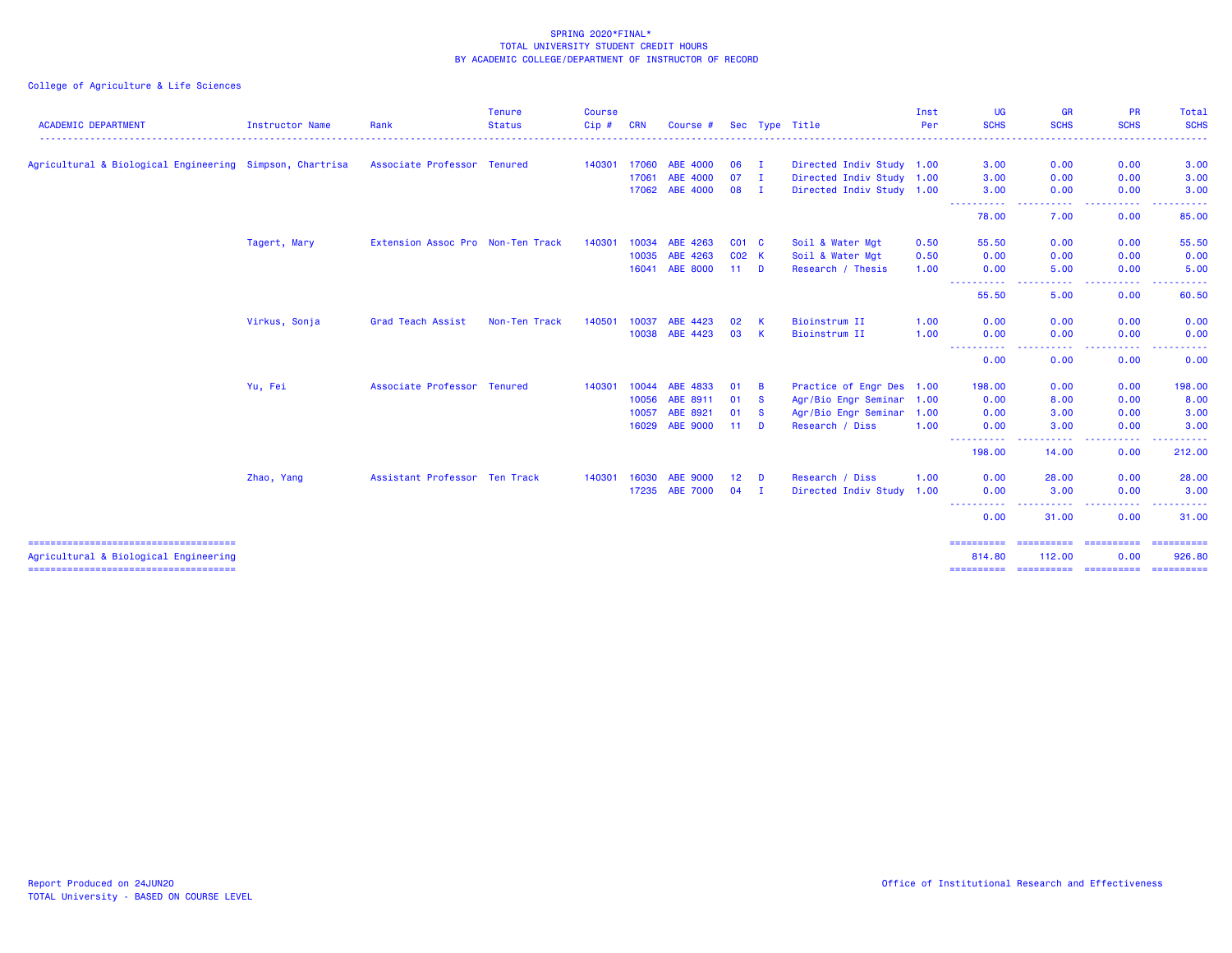| <b>ACADEMIC DEPARTMENT</b> | Instructor Name                                        | Rank                              | <b>Tenure</b><br><b>Status</b> | <b>Course</b><br>Cip# | <b>CRN</b> | Course #              |              |              | Sec Type Title            | Inst<br>Per | <b>UG</b><br><b>SCHS</b>             | <b>GR</b><br><b>SCHS</b>                                                                                                                                      | PR<br><b>SCHS</b> | <b>Total</b><br><b>SCHS</b>                                                                                                    |
|----------------------------|--------------------------------------------------------|-----------------------------------|--------------------------------|-----------------------|------------|-----------------------|--------------|--------------|---------------------------|-------------|--------------------------------------|---------------------------------------------------------------------------------------------------------------------------------------------------------------|-------------------|--------------------------------------------------------------------------------------------------------------------------------|
|                            |                                                        |                                   |                                | .                     |            |                       |              |              |                           |             |                                      |                                                                                                                                                               | .                 | .                                                                                                                              |
| Agricultural Economics     | Canales Medina, Domi Assistant Professor Ten Track     |                                   |                                | 010103 10189          |            | AEC 6223              | 01           | <b>C</b>     | Applied Quant Anal I 1.00 |             | 0.00                                 | 12.00                                                                                                                                                         | 0.00              | 12.00                                                                                                                          |
|                            |                                                        |                                   |                                |                       | 14813      | AEC 6223              | 501 C        |              | Applied Quant Anal I 1.00 |             | 0.00                                 | 12.00                                                                                                                                                         | 0.00              | 12.00                                                                                                                          |
|                            |                                                        |                                   |                                | 450603 10180          |            | AEC 4223              | 01           | C            | Applied Quant Anal i 1.00 |             | 75.00                                | 0.00                                                                                                                                                          | 0.00              | 75.00                                                                                                                          |
|                            |                                                        |                                   |                                |                       |            |                       |              |              |                           |             | <u> - - - - - - - - - -</u><br>75.00 | المتمالين<br>24.00                                                                                                                                            | .<br>0.00         | .<br>99.00                                                                                                                     |
|                            | Coatney, Kalyn                                         | Associate Professor Tenured       |                                | 010103                | 10179      | AEC 4133              | 01           | C            | Food Markets & Price 1.00 |             | 99.00                                | 0.00                                                                                                                                                          | 0.00              | 99.00                                                                                                                          |
|                            |                                                        |                                   |                                |                       | 10197      | AEC 8403              | 01           | $\mathbf c$  | Game Theory               | 1.00        | 0.00                                 | 24.00                                                                                                                                                         | 0.00              | 24.00                                                                                                                          |
|                            |                                                        |                                   |                                |                       |            | 15779 AEC 8000        | 02           | D            | Research / Thesis         | 1.00        | 0.00                                 | 9.00                                                                                                                                                          | 0.00              | 9.00                                                                                                                           |
|                            |                                                        |                                   |                                |                       |            |                       |              |              |                           |             | ----------<br>99.00                  | .<br>33.00                                                                                                                                                    | المستملة<br>0.00  | <u> - - - - - -</u><br>132.00                                                                                                  |
|                            | Coble, Keith                                           | Professor                         | <b>Tenured</b>                 | 010103                | 10183      | AEC 4413              | 01           | C            | Public Problems of A 1.00 |             | 138.00                               | 0.00                                                                                                                                                          | 0.00              | 138.00                                                                                                                         |
|                            |                                                        |                                   |                                |                       |            | 10192 AEC 6413        | 01 C         |              | Public Problem Of Ag 1.00 |             | 0.00                                 | 12.00                                                                                                                                                         | 0.00              | 12.00                                                                                                                          |
|                            |                                                        |                                   |                                |                       |            |                       |              |              |                           |             | <u>.</u>                             | .                                                                                                                                                             | .                 | .                                                                                                                              |
|                            |                                                        |                                   |                                |                       |            |                       |              |              |                           |             | 138.00                               | 12.00                                                                                                                                                         | 0.00              | 150.00                                                                                                                         |
|                            | Collart Dinarte, Alb Extension Assist Pr Non-Ten Track |                                   |                                |                       |            | 010103 10195 AEC 8123 | 01 C         |              | Analysis of Ag Marke 1.00 |             | 0.00<br><u>.</u>                     | 24.00<br>.                                                                                                                                                    | 0.00<br>22222     | 24.00<br>.                                                                                                                     |
|                            |                                                        |                                   |                                |                       |            |                       |              |              |                           |             | 0.00                                 | 24.00                                                                                                                                                         | 0.00              | 24.00                                                                                                                          |
|                            | Interis, Matthew                                       | Associate Professor Tenured       |                                | 010000                | 16103      | GA 4000               | 03           | $\mathbf{I}$ | Dis in Agriculture        | 1.00        | 3.00                                 | 0.00                                                                                                                                                          | 0.00              | 3.00                                                                                                                           |
|                            |                                                        |                                   |                                | 030103                | 10177      | AEC 3233              | 01           | $\mathbf{C}$ | Intro to Env Econ &       | 1.00        | 204.00                               | 0.00                                                                                                                                                          | 0.00              | 204.00                                                                                                                         |
|                            |                                                        |                                   |                                |                       | 10178      | AEC 3233              | <b>HO1 C</b> |              | Honors Intro Env Eco 1.00 |             | 3.00                                 | 0.00                                                                                                                                                          | 0.00              | 3.00                                                                                                                           |
|                            |                                                        |                                   |                                |                       | 10181      | AEC 4233              | 01           | <b>C</b>     | Environmental Econom 1.00 |             | 33.00                                | 0.00<br>.                                                                                                                                                     | 0.00<br>.         | 33.00<br>$\begin{array}{cccccccccc} \bullet & \bullet & \bullet & \bullet & \bullet & \bullet & \bullet & \bullet \end{array}$ |
|                            |                                                        |                                   |                                |                       |            |                       |              |              |                           |             | 243.00                               | 0.00                                                                                                                                                          | 0.00              | 243.00                                                                                                                         |
|                            | Janzen, Matthew                                        | Instructor                        | Non-Ten Track                  | 010103                | 10171      | <b>AEC 1223</b>       | 01           | B            | Comp App for Ag & Li 1.00 |             | 66.00                                | 0.00                                                                                                                                                          | 0.00              | 66.00                                                                                                                          |
|                            |                                                        |                                   |                                |                       | 10172      | AEC 2713              | 01           | $\mathbf{C}$ | Intro to Food & Reso 1.00 |             | 309.00                               | 0.00                                                                                                                                                          | 0.00              | 309.00                                                                                                                         |
|                            |                                                        |                                   |                                |                       |            | 10173 AEC 2713        | H01 C        |              | Honors Intro Food & 1.00  |             | 9.00                                 | 0.00                                                                                                                                                          | 0.00              | 9.00                                                                                                                           |
|                            |                                                        |                                   |                                |                       |            | 14237 AEC 6113        | 501 C        |              | Agribus Firm Mgt          | 0.49        | 0.00<br><u> - - - - - - - - - -</u>  | 11.76<br>$\frac{1}{2} \left( \frac{1}{2} \right) \left( \frac{1}{2} \right) \left( \frac{1}{2} \right) \left( \frac{1}{2} \right) \left( \frac{1}{2} \right)$ | 0.00<br>.         | 11.76<br>------                                                                                                                |
|                            |                                                        |                                   |                                |                       |            |                       |              |              |                           |             | 384.00                               | 11.76                                                                                                                                                         | 0.00              | 395.76                                                                                                                         |
|                            | Johnson, Jeffrey                                       | Extension Professor Non-Ten Track |                                | 010103                | 10191      | AEC 6343              | 01           | <b>C</b>     | Adv Farm Management       | 1.00        | 0.00                                 | 6.00                                                                                                                                                          | 0.00              | 6.00                                                                                                                           |
|                            |                                                        |                                   |                                |                       |            | 010104 10182 AEC 4343 | 01           | <b>C</b>     | Adv Farm Management       | 1.00        | 84.00<br>----------                  | 0.00<br>.                                                                                                                                                     | 0.00<br>22222     | 84.00<br>.                                                                                                                     |
|                            |                                                        |                                   |                                |                       |            |                       |              |              |                           |             | 84.00                                | 6.00                                                                                                                                                          | 0.00              | 90.00                                                                                                                          |
|                            | Kim, Ayoung                                            | Assistant Professor Ten Track     |                                | 010103                | 14812      | AEC 6623              | 501 C        |              | Gbl Mkg of Ag Prod        | 1.00        | 0.00                                 | 21.00                                                                                                                                                         | 0.00              | 21.00                                                                                                                          |
|                            |                                                        |                                   |                                |                       | 15134      | AEC 4623              | 01           | <b>C</b>     | Gbl Mkg of Ag Prod        | 1.00        | 168.00                               | 0.00                                                                                                                                                          | 0.00              | 168.00                                                                                                                         |
|                            |                                                        |                                   |                                |                       | 17607      | <b>AEC 4000</b>       | 03 I         |              | Directed Indiv Study 1.00 |             | 2.00<br>.                            | 0.00                                                                                                                                                          | 0.00<br>د د د د   | 2.00<br>.                                                                                                                      |
|                            |                                                        |                                   |                                |                       |            |                       |              |              |                           |             | 170.00                               | 21.00                                                                                                                                                         | 0.00              | 191.00                                                                                                                         |
|                            | Li, Xiaofei                                            | Assistant Professor Ten Track     |                                | 010101 15135          |            | AEC 4363              | 01           | <b>C</b>     | Economics of Precisi 1.00 |             | 18.00                                | 0.00                                                                                                                                                          | 0.00              | 18.00                                                                                                                          |
|                            |                                                        |                                   |                                |                       | 15136      | AEC 6363              | 01           | C            | Economics of Precisi      | 1.00        | 0.00                                 | 12.00                                                                                                                                                         | 0.00              | 12.00                                                                                                                          |
|                            |                                                        |                                   |                                | 010103 10196          |            | AEC 8143              | 01           | $\mathbf{C}$ | Ag Prod Economics         | 1.00        | 0.00                                 | 24.00                                                                                                                                                         | 0.00              | 24.00                                                                                                                          |
|                            |                                                        |                                   |                                |                       | 14237      | AEC 6113              | 501 C        |              | Agribus Firm Mgt          | 0.51        | 0.00                                 | 12.24                                                                                                                                                         | 0.00              | 12.24                                                                                                                          |
|                            |                                                        |                                   |                                |                       | 15783      | <b>AEC 8000</b>       | 06           | D            | Research / Thesis         | 1.00        | 0.00<br>.                            | 9.00                                                                                                                                                          | 0.00<br>.         | 9.00<br>.                                                                                                                      |
|                            |                                                        |                                   |                                |                       |            |                       |              |              |                           |             | 18.00                                | 57.24                                                                                                                                                         | 0.00              | 75.24                                                                                                                          |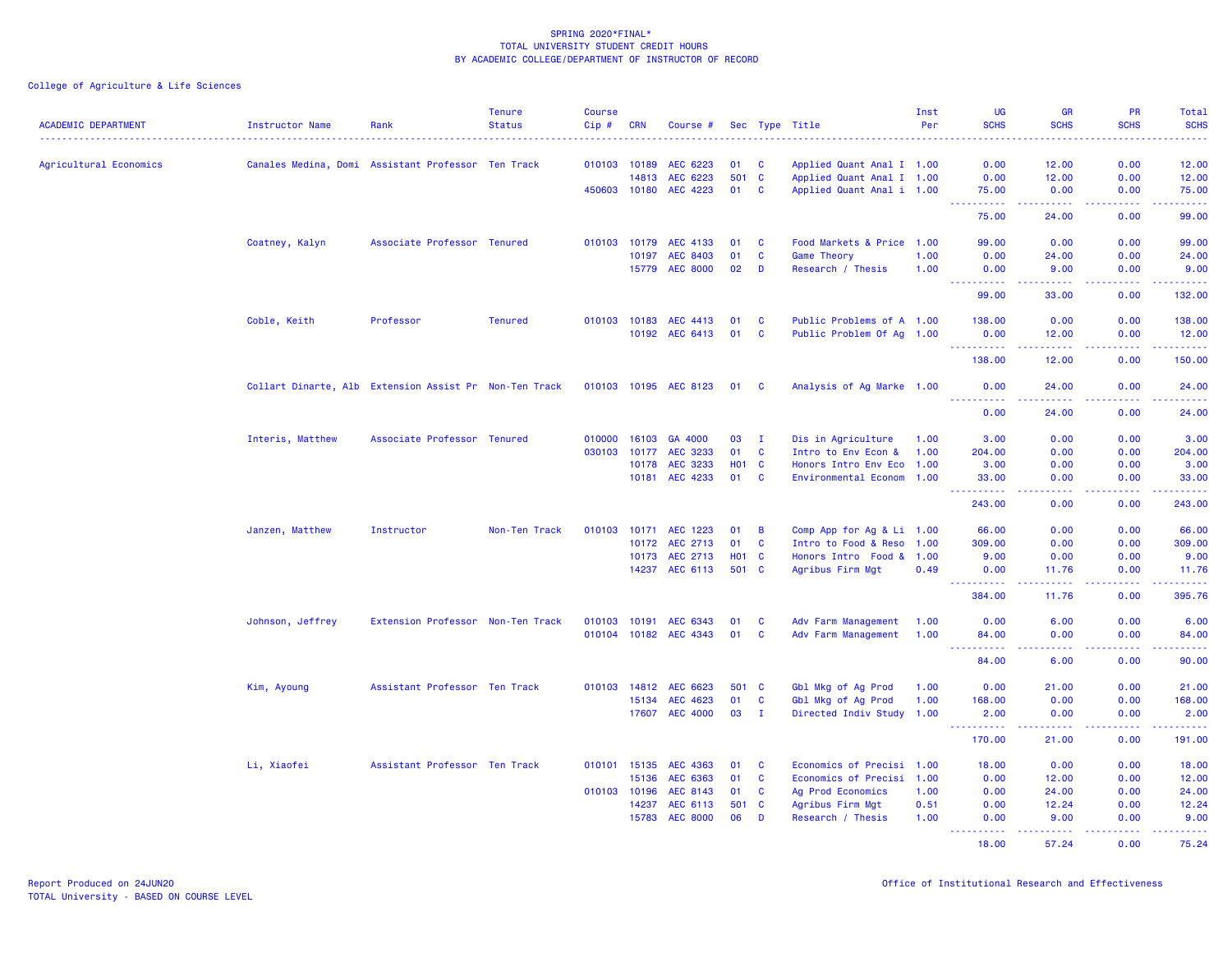|                                                                  |                  |                               | <b>Tenure</b>  | Course       |            |                       |        |              |                           | Inst | UG                                                                                                                                                                   | <b>GR</b>                                                                                                                         | <b>PR</b>                                                                                                                                                    | Total                                                                                                                                                        |
|------------------------------------------------------------------|------------------|-------------------------------|----------------|--------------|------------|-----------------------|--------|--------------|---------------------------|------|----------------------------------------------------------------------------------------------------------------------------------------------------------------------|-----------------------------------------------------------------------------------------------------------------------------------|--------------------------------------------------------------------------------------------------------------------------------------------------------------|--------------------------------------------------------------------------------------------------------------------------------------------------------------|
| <b>ACADEMIC DEPARTMENT</b>                                       | Instructor Name  | Rank                          | <b>Status</b>  | Cip#         | <b>CRN</b> | Course #              |        |              | Sec Type Title            | Per  | <b>SCHS</b>                                                                                                                                                          | <b>SCHS</b>                                                                                                                       | <b>SCHS</b>                                                                                                                                                  | <b>SCHS</b>                                                                                                                                                  |
| Agricultural Economics                                           | Little, Randall  | Professor                     | <b>Tenured</b> | 010101 10184 |            | <b>AEC 4530</b>       | 01 E   |              | Internship AEC-AGBM       | 1.00 | 4.00                                                                                                                                                                 | 0.00                                                                                                                              | 0.00                                                                                                                                                         | 4.00                                                                                                                                                         |
|                                                                  |                  |                               |                | 010103       | 17660      | <b>AEC 4000</b>       | 04     | $\mathbf{I}$ | Directed Indiv Study 1.00 |      | 3.00                                                                                                                                                                 | 0.00                                                                                                                              | 0.00                                                                                                                                                         | 3.00                                                                                                                                                         |
|                                                                  |                  |                               |                | 450603       | 10174      | AEC 3113              | 01     | <b>C</b>     | Intro To Quant Econ 1.00  |      | 57.00<br>-----------                                                                                                                                                 | 0.00<br>$\frac{1}{2} \left( \frac{1}{2} \right) \left( \frac{1}{2} \right) \left( \frac{1}{2} \right) \left( \frac{1}{2} \right)$ | 0.00<br>-----                                                                                                                                                | 57.00<br>. <u>.</u> .                                                                                                                                        |
|                                                                  |                  |                               |                |              |            |                       |        |              |                           |      | 64.00                                                                                                                                                                | 0.00                                                                                                                              | 0.00                                                                                                                                                         | 64.00                                                                                                                                                        |
|                                                                  | Maples, Joshua   | Assistant Professor Ten Track |                | 010103 15784 |            | <b>AEC 8000</b>       | 07     | D            | Research / Thesis         | 1.00 | 0.00                                                                                                                                                                 | 9.00                                                                                                                              | 0.00                                                                                                                                                         | 9.00                                                                                                                                                         |
|                                                                  |                  |                               |                |              | 17468      | <b>AEC 4000</b>       | 02     | $\mathbf{I}$ | Directed Indiv Study 1.00 |      | 3.00<br>.                                                                                                                                                            | 0.00<br>. <b>.</b> .                                                                                                              | 0.00<br>$\frac{1}{2} \left( \frac{1}{2} \right) \left( \frac{1}{2} \right) \left( \frac{1}{2} \right) \left( \frac{1}{2} \right) \left( \frac{1}{2} \right)$ | 3.00<br>$\frac{1}{2} \left( \frac{1}{2} \right) \left( \frac{1}{2} \right) \left( \frac{1}{2} \right) \left( \frac{1}{2} \right) \left( \frac{1}{2} \right)$ |
|                                                                  |                  |                               |                |              |            |                       |        |              |                           |      | 3.00                                                                                                                                                                 | 9.00                                                                                                                              | 0.00                                                                                                                                                         | 12.00                                                                                                                                                        |
|                                                                  | Maples, McKenzie | Instructor                    | Non-Ten Track  |              |            | 010101 10175 AEC 3133 | 01 C   |              | Introductory Agribus 1.00 |      | 225.00                                                                                                                                                               | 0.00                                                                                                                              | 0.00                                                                                                                                                         | 225.00                                                                                                                                                       |
|                                                                  |                  |                               |                |              |            | 010103 10185 AEC 4711 | 01 L   |              | Agri-marketing Pract 1.00 |      | 25.00<br>----------                                                                                                                                                  | 0.00<br>$\frac{1}{2} \left( \frac{1}{2} \right) \left( \frac{1}{2} \right) \left( \frac{1}{2} \right) \left( \frac{1}{2} \right)$ | 0.00<br>.                                                                                                                                                    | 25.00<br>.                                                                                                                                                   |
|                                                                  |                  |                               |                |              |            |                       |        |              |                           |      | 250.00                                                                                                                                                               | 0.00                                                                                                                              | 0.00                                                                                                                                                         | 250.00                                                                                                                                                       |
|                                                                  | Park, Eunchun    | Assistant Professor Ten Track |                |              |            | 010103 15785 AEC 8000 | 08     | <b>D</b>     | Research / Thesis         | 1.00 | 0.00<br>-----------                                                                                                                                                  | 18.00<br>. <u>. .</u>                                                                                                             | 0.00<br><b></b>                                                                                                                                              | 18.00<br>. <u>.</u> .                                                                                                                                        |
|                                                                  |                  |                               |                |              |            |                       |        |              |                           |      | 0.00                                                                                                                                                                 | 18.00                                                                                                                             | 0.00                                                                                                                                                         | 18.00                                                                                                                                                        |
|                                                                  | Petrolia, Daniel | Professor                     | <b>Tenured</b> |              |            | 010103 15786 AEC 8000 | 09     | - D          | Research / Thesis         | 1.00 | 0.00                                                                                                                                                                 | 9.00                                                                                                                              | 0.00                                                                                                                                                         | 9.00                                                                                                                                                         |
|                                                                  |                  |                               |                |              |            |                       |        |              |                           |      | ----------<br>0.00                                                                                                                                                   | 9.00                                                                                                                              | 0.00                                                                                                                                                         | 9.00                                                                                                                                                         |
|                                                                  | Yun, Seong Do    | Assistant Professor Ten Track |                | 010000       | 16211      | GA 4000               | 06     | - 1          | Dis in Agriculture        | 1.00 | 1.00                                                                                                                                                                 | 0.00                                                                                                                              | 0.00                                                                                                                                                         | 1.00                                                                                                                                                         |
|                                                                  |                  |                               |                |              | 16212      | GA 4000               | 07     | $\mathbf{I}$ | Dis in Agriculture        | 1.00 | 2.00                                                                                                                                                                 | 0.00                                                                                                                              | 0.00                                                                                                                                                         | 2.00                                                                                                                                                         |
|                                                                  |                  |                               |                | 010103       | 10198      | AEC 8621              | 01 C   |              | Research Seminar II       | 1.00 | 0.00                                                                                                                                                                 | 7.00                                                                                                                              | 0.00                                                                                                                                                         | 7.00                                                                                                                                                         |
|                                                                  |                  |                               |                |              | 15787      | <b>AEC 8000</b>       | $10$ D |              | Research / Thesis         | 1.00 | 0.00                                                                                                                                                                 | 9.00                                                                                                                              | 0.00                                                                                                                                                         | 9.00                                                                                                                                                         |
|                                                                  |                  |                               |                |              | 16147      | <b>AEC 4000</b>       | $01$ I |              | Directed Indiv Study 1.00 |      | 3.00<br>$\frac{1}{2} \left( \frac{1}{2} \right) \left( \frac{1}{2} \right) \left( \frac{1}{2} \right) \left( \frac{1}{2} \right) \left( \frac{1}{2} \right)$<br>---- | 0.00<br>$\frac{1}{2} \left( \frac{1}{2} \right) \left( \frac{1}{2} \right) \left( \frac{1}{2} \right)$                            | 0.00<br>.                                                                                                                                                    | 3.00                                                                                                                                                         |
|                                                                  |                  |                               |                |              |            |                       |        |              |                           |      | 6.00                                                                                                                                                                 | 16.00                                                                                                                             | 0.00                                                                                                                                                         | 22.00                                                                                                                                                        |
| ======================================<br>Agricultural Economics |                  |                               |                |              |            |                       |        |              |                           |      | ==========<br>1534.00                                                                                                                                                | ==========<br>241.00                                                                                                              | ==========<br>0.00                                                                                                                                           | ==========<br>1775.00                                                                                                                                        |
|                                                                  |                  |                               |                |              |            |                       |        |              |                           |      |                                                                                                                                                                      |                                                                                                                                   |                                                                                                                                                              | ==========                                                                                                                                                   |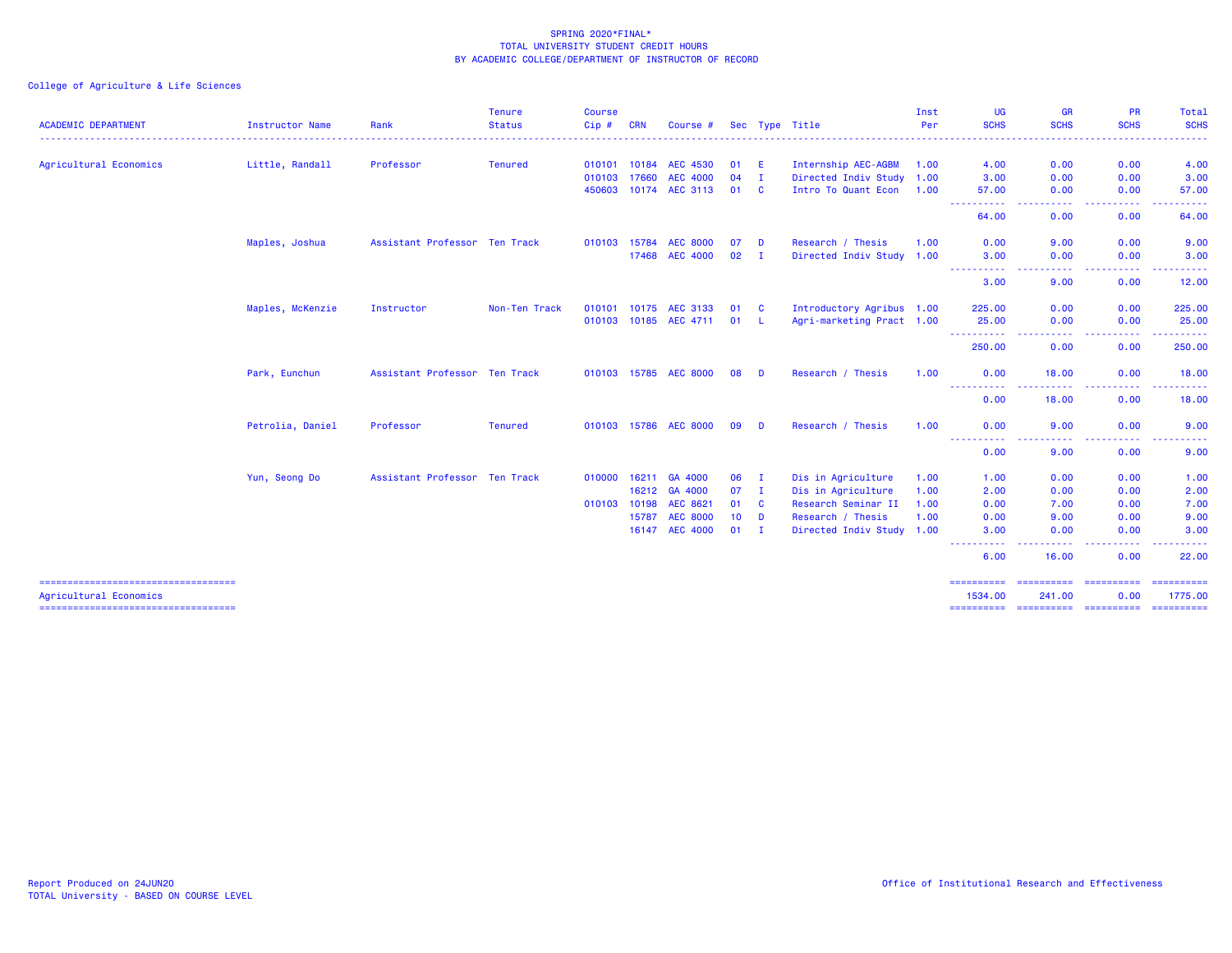|                            |                                                    |                               | <b>Tenure</b>  | <b>Course</b> |              |                       |       |                |                           | Inst | UG                    | <b>GR</b>                       | PR          | Total         |
|----------------------------|----------------------------------------------------|-------------------------------|----------------|---------------|--------------|-----------------------|-------|----------------|---------------------------|------|-----------------------|---------------------------------|-------------|---------------|
| <b>ACADEMIC DEPARTMENT</b> | Instructor Name                                    | Rank                          | <b>Status</b>  | Cip#          | <b>CRN</b>   | Course #              |       |                | Sec Type Title            | Per  | <b>SCHS</b>           | <b>SCHS</b>                     | <b>SCHS</b> | <b>SCHS</b>   |
| Animal Dairy Science       |                                                    | Professor                     | <b>Tenured</b> |               |              | 010901 10097 ADS 1111 | 01 C  |                | Orientation to ADS        | 1.00 | 55.00                 | 0.00                            | 0.00        | 55.00         |
|                            | Blanton, John                                      |                               |                |               |              |                       |       |                |                           |      | .                     | د د د د                         |             |               |
|                            |                                                    |                               |                |               |              |                       |       |                |                           |      | 55.00                 | 0.00                            | 0.00        | 55.00         |
|                            | Cavinder, Clay                                     | Professor                     | <b>Tenured</b> | 010000        | 17491        | GA 4000               | 20    | $\mathbf{I}$   | Dis in Agriculture        | 1.00 | 2.00                  | 0.00                            | 0.00        | 2.00          |
|                            |                                                    |                               |                | 010101        | 16250        | <b>ADS 4000</b>       | 06    | $\mathbf{I}$   | Directed Indiv Study 1.00 |      | 2.00                  | 0.00                            | 0.00        | 2.00          |
|                            |                                                    |                               |                |               | 16257        | ADS 4000              | 07    | I.             | Directed Indiv Study      | 1.00 | 2.00                  | 0.00                            | 0.00        | 2.00          |
|                            |                                                    |                               |                |               | 16267        | ADS 4000              | 08    | $\mathbf{I}$   | Directed Indiv Study 1.00 |      | 2.00                  | 0.00                            | 0.00        | 2.00          |
|                            |                                                    |                               |                |               | 16268        | ADS 4000              | 09    | $\mathbf{I}$   | Directed Indiv Study 1.00 |      | 2.00                  | 0.00                            | 0.00        | 2.00          |
|                            |                                                    |                               |                |               | 16269        | ADS 4000              | 10    | $\mathbf{I}$   | Directed Indiv Study      | 1.00 | 2.00                  | 0.00                            | 0.00        | 2.00          |
|                            |                                                    |                               |                |               | 16270        | ADS 4000              | 11    | <b>I</b>       | Directed Indiv Study 1.00 |      | 2.00                  | 0.00                            | 0.00        | 2.00          |
|                            |                                                    |                               |                |               | 16271        | ADS 4000              | 12    | $\mathbf{I}$   | Directed Indiv Study 1.00 |      | 2.00                  | 0.00                            | 0.00        | 2.00          |
|                            |                                                    |                               |                |               | 16437        | ADS 4000              | 13    | $\mathbf{I}$   | Directed Indiv Study 1.00 |      | 2.00                  | 0.00                            | 0.00        | 2.00          |
|                            |                                                    |                               |                | 010507        | 10103        | ADS 1132              | 01    | <b>C</b>       | Intro to Horsemanshi 1.00 |      | 34.00                 | 0.00                            | 0.00        | 34.00         |
|                            |                                                    |                               |                |               | 10104        | ADS 1132              | 02    | $\mathbf{K}$   | Intro to Horsemanshi 1.00 |      | 0.00                  | 0.00                            | 0.00        | 0.00          |
|                            |                                                    |                               |                |               | 10105        | ADS 1132              | 03    | - K            | Intro to Horsemanshi      | 1.00 | 0.00                  | 0.00                            | 0.00        | 0.00          |
|                            |                                                    |                               |                |               | 10106        | ADS 2102              | 01    | -L             | Equine Conf/Perf Ev       | 1.00 | 68.00                 | 0.00                            | 0.00        | 68.00         |
|                            |                                                    |                               |                | 010901        | 16877        | <b>ADS 8000</b>       | 01    | D              | Research/Thesis           | 1.00 | 0.00                  | 1.00                            | 0.00        | 1.00          |
|                            |                                                    |                               |                | 010999        | 10151        | ADS 4520              | 02    | E              | Livestock Extension       | 1.00 | 2.00<br>.             | 0.00<br>$\omega$ is $\omega$ in | 0.00<br>.   | 2.00<br>22222 |
|                            |                                                    |                               |                |               |              |                       |       |                |                           |      | 122.00                | 1.00                            | 0.00        | 123.00        |
|                            | Crow, Brett                                        | Instructor                    | Non-Ten Track  | 010901        | 10124        | ADS 4212              | 01    | - L            | Livestock Eval            | 1.00 | 58.00                 | 0.00                            | 0.00        | 58.00         |
|                            |                                                    |                               |                |               | 10129        | ADS 4232              | 01    | -L             | Adv Livestk Eval          | 1.00 | 12.00                 | 0.00                            | 0.00        | 12.00         |
|                            |                                                    |                               |                |               |              | 010905 10118 ADS 3812 | 01 L  |                | Dairy Cattle Apprais 1.00 |      | 50.00                 | 0.00                            | 0.00        | 50.00         |
|                            |                                                    |                               |                |               |              |                       |       |                |                           |      | .<br>120.00           | .<br>0.00                       | .<br>0.00   | .<br>120.00   |
|                            | Devost-Burnett, Derr Assistant Professor Ten Track |                               |                | 010000        | 16913        | GA 4710               | C01 A |                | <b>Study Tour</b>         | 0.50 | 28.50                 | 0.00                            | 0.00        | 28.50         |
|                            |                                                    |                               |                | 010101 17369  |              | ADS 4000              | 14    | $\mathbf{I}$   | Directed Indiv Study 1.00 |      | 2.00                  | 0.00                            | 0.00        | 2.00          |
|                            |                                                    |                               |                |               |              |                       |       |                |                           |      | $- - -$<br>.<br>30.50 | 0.00                            | 0.00        | 30.50         |
|                            | Dinh, Thu                                          | Assistant Professor Ten Track |                |               | 010000 16419 | GA 4000               | 08    | $\mathbf{I}$   | Dis in Agriculture        | 1.00 | 3.00                  | 0.00                            | 0.00        | 3.00          |
|                            |                                                    |                               |                |               | 16420        | GA 4000               | 09    | I.             | Dis in Agriculture        | 1.00 | 3.00                  | 0.00                            | 0.00        | 3.00          |
|                            |                                                    |                               |                | 010401        | 10115        | ADS 3314              | 01    | <b>C</b>       | Intro to Meat Scienc      | 1.00 | 176.00                | 0.00                            | 0.00        | 176.00        |
|                            |                                                    |                               |                |               | 10116        | ADS 3314              | 03    | $\mathsf{K}$   | Intro to Meat Scienc 1.00 |      | 0.00                  | 0.00                            | 0.00        | 0.00          |
|                            |                                                    |                               |                |               | 10117        | ADS 3314              | 04    | $\mathbf{K}$   | Intro to Meat Scienc 1.00 |      | 0.00                  | 0.00                            | 0.00        | 0.00          |
|                            |                                                    |                               |                |               | 12194        | <b>FNH 3314</b>       | 01    | <b>C</b>       | Intro to Meat Scienc 1.00 |      | 16.00                 | 0.00                            | 0.00        | 16.00         |
|                            |                                                    |                               |                |               | 12195        | <b>FNH 3314</b>       | 03    | $\mathsf{K}$   | Intro to Meat Scienc 1.00 |      | 0.00                  | 0.00                            | 0.00        | 0.00          |
|                            |                                                    |                               |                |               | 12196        | <b>FNH 3314</b>       | 04    | -K             | Intro to Meat Scienc 1.00 |      | 0.00                  | 0.00                            | 0.00        | 0.00          |
|                            |                                                    |                               |                | 010901        | 16879        | <b>ADS 8000</b>       | 03    | D              | Research/Thesis           | 1.00 | 0.00                  | 8.00                            | 0.00        | 8.00          |
|                            |                                                    |                               |                |               |              |                       |       |                |                           |      | 198.00                | 8.00                            | 0.00        | 206.00        |
|                            | Graves, Jessica                                    | Instructor                    | Non-Ten Track  | 010000        | 10096        | ADS 1013              | 01    | - C            | Animal Agriculture & 0.50 |      | 102.00                | 0.00                            | 0.00        | 102.00        |
|                            |                                                    |                               |                |               | 13485        | PO 1013               | 01    | <b>C</b>       | Animal Agriculture & 0.50 |      | 46.50                 | 0.00                            | 0.00        | 46.50         |
|                            |                                                    |                               |                |               | 16913        | GA 4710               | C01 A |                | <b>Study Tour</b>         | 0.50 | 28.50                 | 0.00                            | 0.00        | 28.50         |
|                            |                                                    |                               |                | 010101 10134  |              | ADS 4420              | 01    | E.             | ADS Internship            | 1.00 | 57.00                 | 0.00                            | 0.00        | 57.00         |
|                            |                                                    |                               |                |               | 16912        | ADS 4000              | 801   | $\overline{A}$ | Directed Indiv Study 1.00 |      | 3.00                  | 0.00                            | 0.00        | 3.00          |
|                            |                                                    |                               |                | 010701 10199  |              | <b>AELC 2103</b>      | 01    | <b>C</b>       | International Ag Sys 0.50 |      | 22.50                 | 0.00                            | 0.00        | 22.50         |
|                            |                                                    |                               |                |               | 12298        | GA 2103               | 01    | $\mathbf{C}$   | International Ag Sys 0.50 |      | 15.00                 | 0.00                            | 0.00        | 15.00         |
|                            |                                                    |                               |                | 010901        | 10128        | ADS 4221              | 01    | <b>S</b>       | Capstone in Animal & 0.50 |      | 18.00                 | 0.00                            | 0.00        | 18.00         |
|                            |                                                    |                               |                |               |              |                       |       |                |                           |      |                       |                                 |             |               |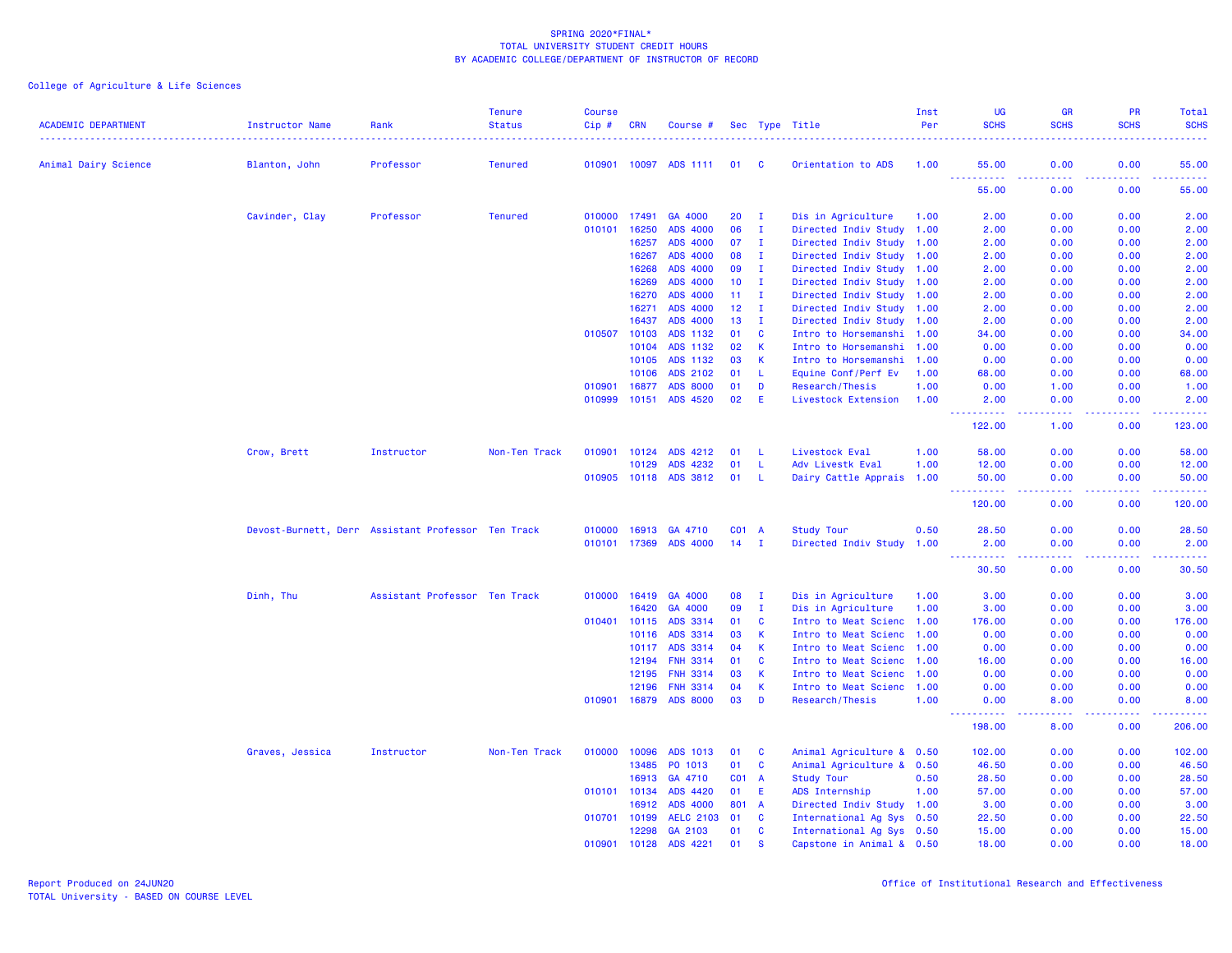# College of Agriculture & Life Sciences

| <b>ACADEMIC DEPARTMENT</b> | <b>Instructor Name</b>                                 | Rank                              | <b>Tenure</b><br><b>Status</b> | <b>Course</b><br>Cip# | <b>CRN</b> | Course #        |    |              | Sec Type Title                   | Inst<br>Per  | <b>UG</b><br><b>SCHS</b>          | <b>GR</b><br><b>SCHS</b>      | <b>PR</b><br><b>SCHS</b>                                                                                                                             | Total<br><b>SCHS</b>                                                                                                                                 |
|----------------------------|--------------------------------------------------------|-----------------------------------|--------------------------------|-----------------------|------------|-----------------|----|--------------|----------------------------------|--------------|-----------------------------------|-------------------------------|------------------------------------------------------------------------------------------------------------------------------------------------------|------------------------------------------------------------------------------------------------------------------------------------------------------|
|                            |                                                        |                                   |                                |                       |            |                 |    |              |                                  |              | <u>.</u>                          | $   -$                        | $\frac{1}{2} \left( \frac{1}{2} \right) \left( \frac{1}{2} \right) \left( \frac{1}{2} \right) \left( \frac{1}{2} \right) \left( \frac{1}{2} \right)$ | $\frac{1}{2} \left( \frac{1}{2} \right) \left( \frac{1}{2} \right) \left( \frac{1}{2} \right) \left( \frac{1}{2} \right) \left( \frac{1}{2} \right)$ |
|                            |                                                        |                                   |                                |                       |            |                 |    |              |                                  |              | 292.50                            | 0.00                          | 0.00                                                                                                                                                 | 292.50                                                                                                                                               |
| Animal Dairy Science       | Jousan, Frank                                          | Extension Assoc Pro Non-Ten Track |                                | 010901                | 17484      | <b>ADS 7000</b> | 01 | $\mathbf{I}$ | Directed Indiv Study 1.00        |              | 0.00                              | 3.00                          | 0.00                                                                                                                                                 | 3.00                                                                                                                                                 |
|                            |                                                        |                                   |                                | 010999                | 10153      | <b>ADS 4520</b> | 04 | E            | Livestock Extension              | 1.00         | 2.00<br>المتمامين                 | 0.00<br>.                     | 0.00                                                                                                                                                 | 2.00                                                                                                                                                 |
|                            |                                                        |                                   |                                |                       |            |                 |    |              |                                  |              | المنابذة<br>2.00                  | 3.00                          | .<br>0.00                                                                                                                                            | د د د د د<br>5.00                                                                                                                                    |
|                            | Karisch, Brandi                                        | Extension Assoc Pro Non-Ten Track |                                | 010901                | 10128      | ADS 4221        | 01 | <b>S</b>     | Capstone in Animal & 0.50        |              | 18.00                             | 0.00                          | 0.00                                                                                                                                                 | 18.00                                                                                                                                                |
|                            |                                                        |                                   |                                |                       | 16880      | <b>ADS 8000</b> | 04 | D            | Research/Thesis                  | 1.00         | 0.00                              | 2.00                          | 0.00                                                                                                                                                 | 2.00                                                                                                                                                 |
|                            |                                                        |                                   |                                |                       |            |                 |    |              |                                  |              | $\omega_{\rm{eff}}$<br>.<br>18.00 | وبالمحام<br>2.00              | المستمال<br>0.00                                                                                                                                     | المستمال<br>20.00                                                                                                                                    |
|                            |                                                        |                                   |                                |                       |            |                 |    |              |                                  |              |                                   |                               |                                                                                                                                                      |                                                                                                                                                      |
|                            | Larson, Jamie                                          | Associate Professor               | <b>Tenured</b>                 | 010901                | 10098      | ADS 1113        | 03 | <b>C</b>     | Animal Science                   | 1.00         | 459.00                            | 0.00                          | 0.00                                                                                                                                                 | 459.00                                                                                                                                               |
|                            |                                                        |                                   |                                |                       | 16896      | <b>ADS 9000</b> | 05 | D            | Research/Diss                    | 1.00         | 0.00                              | 6.00                          | 0.00                                                                                                                                                 | 6.00                                                                                                                                                 |
|                            |                                                        |                                   |                                | 260707                | 10154      | ADS 4611        | 01 | -L           | Prac In Phy & Repro              | 1.00         | 25.00                             | 0.00                          | 0.00                                                                                                                                                 | 25.00                                                                                                                                                |
|                            |                                                        |                                   |                                |                       | 10155      | ADS 4611        | 02 | L            | Prac In Phy & Repro              | 1.00         | 25.00                             | 0.00                          | 0.00                                                                                                                                                 | 25.00                                                                                                                                                |
|                            |                                                        |                                   |                                |                       | 10156      | ADS 4613        | 01 | C            | Physiology Of Repro              | 1.00         | 159.00                            | 0.00                          | 0.00                                                                                                                                                 | 159.00                                                                                                                                               |
|                            |                                                        |                                   |                                |                       | 10166      | ADS 6613        | 01 | <b>C</b>     | Physiology Of Repro              | 1.00         | 0.00<br>.                         | 9.00<br>22222                 | 0.00<br>22222                                                                                                                                        | 9.00<br>.                                                                                                                                            |
|                            |                                                        |                                   |                                |                       |            |                 |    |              |                                  |              | 668.00                            | 15.00                         | 0.00                                                                                                                                                 | 683.00                                                                                                                                               |
|                            | Lemley, Caleb                                          | Associate Professor Tenured       |                                | 010000                | 16102      | GA 4000         | 02 | $\mathbf{I}$ | Dis in Agriculture               | 1.00         | 2.00                              | 0.00                          | 0.00                                                                                                                                                 | 2.00                                                                                                                                                 |
|                            |                                                        |                                   |                                |                       | 17164      | GA 4000         | 14 | $\mathbf{I}$ | Dis in Agriculture               | 1.00         | 3.00                              | 0.00                          | 0.00                                                                                                                                                 | 3.00                                                                                                                                                 |
|                            |                                                        |                                   |                                | 010901                | 16882      | <b>ADS 8000</b> | 06 | D            | Research/Thesis                  | 1.00         | 0.00                              | 6.00                          | 0.00                                                                                                                                                 | 6.00                                                                                                                                                 |
|                            |                                                        |                                   |                                |                       | 16897      | <b>ADS 9000</b> | 06 | D            | Research/Diss                    | 1.00         | 0.00                              | 13.00                         | 0.00                                                                                                                                                 | 13.00                                                                                                                                                |
|                            |                                                        |                                   |                                | 010903 10110          |            | ADS 3014        | 01 | B            | Anatomy and Physiolo 1.00        |              | 100.00                            | 0.00                          | 0.00                                                                                                                                                 | 100.00                                                                                                                                               |
|                            |                                                        |                                   |                                |                       | 10111      | ADS 3014        | 02 | B            | Anatomy and Physiolo 1.00        |              | 100.00                            | 0.00                          | 0.00                                                                                                                                                 | 100.00                                                                                                                                               |
|                            |                                                        |                                   |                                | 010999                | 10140      | ADS 4440        | 06 | Ε            | Research Exp Pract               | 1.00         | 2.00                              | 0.00                          | 0.00                                                                                                                                                 | 2.00                                                                                                                                                 |
|                            |                                                        |                                   |                                |                       |            |                 |    |              |                                  |              | .<br>207.00                       | .<br>19.00                    | 0.00                                                                                                                                                 | .<br>226.00                                                                                                                                          |
|                            |                                                        | Associate Professor Tenured       |                                | 010901                | 16883      | <b>ADS 8000</b> | 07 | D            |                                  |              | 0.00                              | 12.00                         | 0.00                                                                                                                                                 | 12.00                                                                                                                                                |
|                            | Liao, Shengfa                                          |                                   |                                |                       | 16898      | <b>ADS 9000</b> | 07 | D            | Research/Thesis<br>Research/Diss | 1.00<br>1.00 | 0.00                              | 1.00                          | 0.00                                                                                                                                                 | 1.00                                                                                                                                                 |
|                            |                                                        |                                   |                                |                       |            |                 |    |              |                                  |              | <u> - - - - - - - - - -</u>       | <b><i><u><u>.</u></u></i></b> | 2.2.2.2.2                                                                                                                                            | .                                                                                                                                                    |
|                            |                                                        |                                   |                                |                       |            |                 |    |              |                                  |              | 0.00                              | 13.00                         | 0.00                                                                                                                                                 | 13.00                                                                                                                                                |
|                            | Memili, Erdogan                                        | Professor                         | <b>Tenured</b>                 | 010000                | 16197      | GA 4000         | 05 | $\mathbf{I}$ | Dis in Agriculture               | 1.00         | 2.00                              | 0.00                          | 0.00                                                                                                                                                 | 2.00                                                                                                                                                 |
|                            |                                                        |                                   |                                | 010901                | 15075      | ADS 8973        | 01 | <b>C</b>     | Scientific Writing               | 1.00         | 0.00                              | 18.00                         | 0.00                                                                                                                                                 | 18.00                                                                                                                                                |
|                            |                                                        |                                   |                                |                       | 16899      | <b>ADS 9000</b> | 08 | D            | Research/Diss                    | 1.00         | 0.00<br>22222                     | 13.00                         | 0.00                                                                                                                                                 | 13.00                                                                                                                                                |
|                            |                                                        |                                   |                                |                       |            |                 |    |              |                                  |              | $  -$<br>2.00                     | <b>.</b><br>31.00             | .<br>0.00                                                                                                                                            | .<br>33.00                                                                                                                                           |
|                            | Nguekam Feugang, Jea Research Assoc Prof Non-Ten Track |                                   |                                | 010000                | 16943      | GA 4000         | 12 | $\mathbf{I}$ | Dis in Agriculture               | 1.00         | 3.00                              | 0.00                          | 0.00                                                                                                                                                 | 3.00                                                                                                                                                 |
|                            |                                                        |                                   |                                | 010999                | 10137      | <b>ADS 4440</b> | 03 | E            | Research Exp Pract               | 1.00         | 2.00                              | 0.00                          | 0.00                                                                                                                                                 | 2.00                                                                                                                                                 |
|                            |                                                        |                                   |                                |                       |            |                 |    |              |                                  |              | $\sim$ $\sim$ $\sim$ $\sim$       | بالمحام                       | .                                                                                                                                                    | 2222                                                                                                                                                 |
|                            |                                                        |                                   |                                |                       |            |                 |    |              |                                  |              | 5.00                              | 0.00                          | 0.00                                                                                                                                                 | 5.00                                                                                                                                                 |
|                            | Nicodemus, Molly                                       | Associate Professor Tenured       |                                | 010302                | 10107      | ADS 2221        | 01 | -L           | Companion Animal Lab             | 1.00         | 25.00                             | 0.00                          | 0.00                                                                                                                                                 | 25.00                                                                                                                                                |
|                            |                                                        |                                   |                                |                       | 10108      | ADS 2221        | 02 | L            | Companion Animal Lab             | 1.00         | 12.00                             | 0.00                          | 0.00                                                                                                                                                 | 12.00                                                                                                                                                |
|                            |                                                        |                                   |                                |                       | 10112      | ADS 3221        | 01 | -L           | Prac. In Horse Care              | 1.00         | 22.00                             | 0.00                          | 0.00                                                                                                                                                 | 22.00                                                                                                                                                |
|                            |                                                        |                                   |                                |                       | 10113      | ADS 3221        | 02 | -L           | Prac. In Horse Care              | 1.00         | 10.00                             | 0.00                          | 0.00                                                                                                                                                 | 10.00                                                                                                                                                |
|                            |                                                        |                                   |                                | 010507                | 10114      | ADS 3223        | 01 | B            | Horse Management                 | 1.00         | 120.00                            | 0.00                          | 0.00                                                                                                                                                 | 120.00                                                                                                                                               |
|                            |                                                        |                                   |                                | 010901                | 10109      | ADS 2223        | 01 | <b>C</b>     | Companion Animal                 | 1.00         | 150.00                            | 0.00                          | 0.00                                                                                                                                                 | 150.00                                                                                                                                               |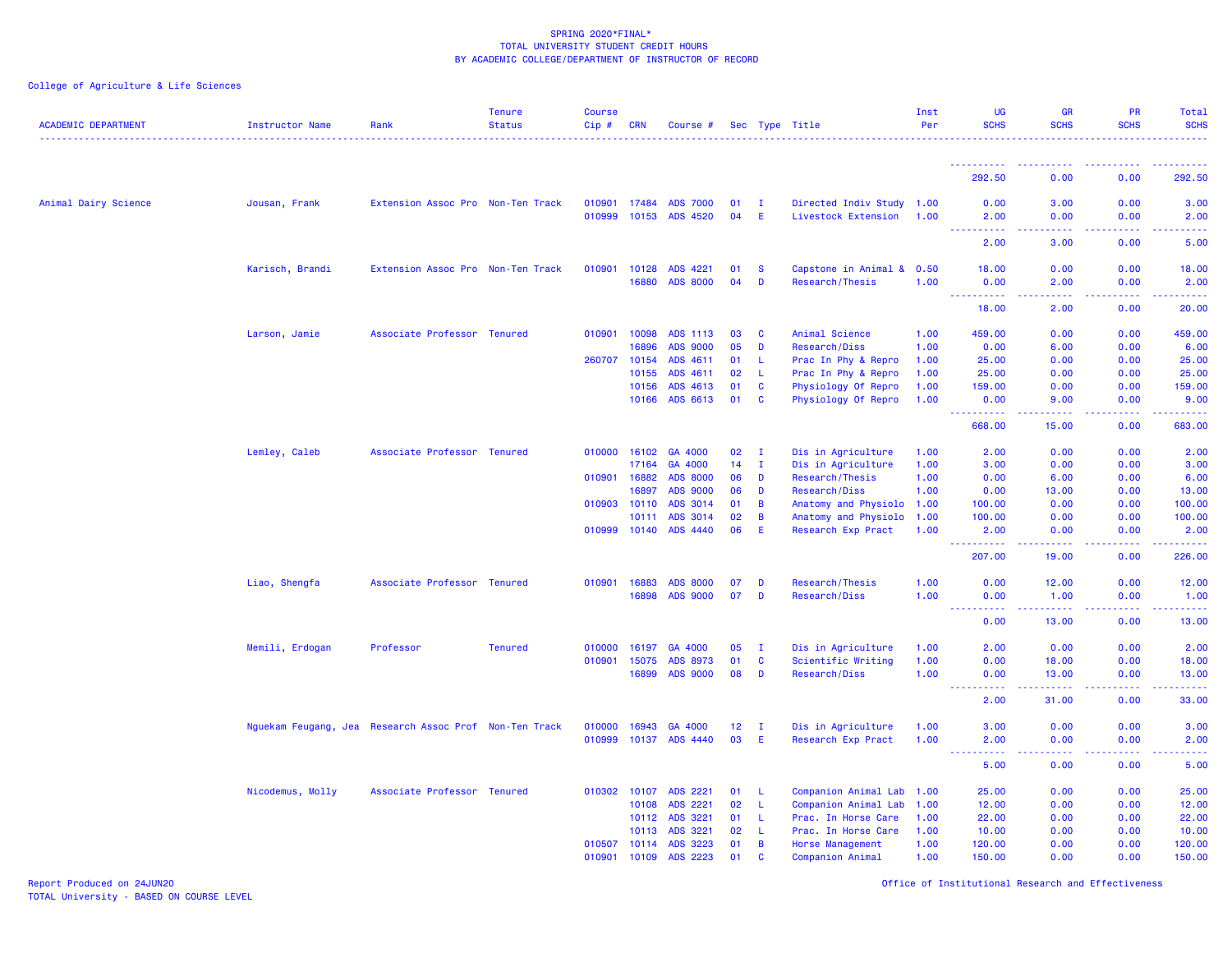|                            |                        |                                   | <b>Tenure</b>  | <b>Course</b> |                |                             |                 |                |                                    | Inst         | <b>UG</b>                                 | <b>GR</b>                                                                                              | PR               | Total               |
|----------------------------|------------------------|-----------------------------------|----------------|---------------|----------------|-----------------------------|-----------------|----------------|------------------------------------|--------------|-------------------------------------------|--------------------------------------------------------------------------------------------------------|------------------|---------------------|
| <b>ACADEMIC DEPARTMENT</b> | <b>Instructor Name</b> | Rank                              | <b>Status</b>  | Cip#          | <b>CRN</b>     | Course #                    |                 |                | Sec Type Title                     | Per          | <b>SCHS</b>                               | <b>SCHS</b>                                                                                            | <b>SCHS</b>      | <b>SCHS</b>         |
| Animal Dairy Science       | Nicodemus, Molly       | Associate Professor Tenured       |                | 010901        | 16885          | <b>ADS 8000</b>             | 09              | D              | Research/Thesis                    | 1.00         | 0.00                                      | 8.00                                                                                                   | 0.00             | 8.00                |
|                            |                        |                                   |                |               | 17611          | <b>ADS 7000</b>             | 02              | $\mathbf{I}$   | Directed Indiv Study               | 1.00         | 0.00                                      | 1.00                                                                                                   | 0.00             | 1.00                |
|                            |                        |                                   |                | 010999        | 10145          | ADS 4440                    | 12              | Ε              | Research Exp Pract                 | 1.00         | 7.00                                      | 0.00                                                                                                   | 0.00             | 7.00                |
|                            |                        |                                   |                | 260707        | 16557          | <b>PHY 9000</b>             | 01              | D              | Research / Diss                    | 1.00         | 0.00                                      | 6.00                                                                                                   | 0.00             | 6.00                |
|                            |                        |                                   |                |               |                |                             |                 |                |                                    |              | <u>.</u>                                  | $\omega$ $\omega$ $\omega$ $\omega$                                                                    | .                | .                   |
|                            |                        |                                   |                |               |                |                             |                 |                |                                    |              | 346.00                                    | 15.00                                                                                                  | 0.00             | 361.00              |
|                            | Parish, Jane           | Professor                         | <b>Tenured</b> | 010901        | 16901          | <b>ADS 9000</b>             | 10 <sup>°</sup> | D              | Research/Diss                      | 1.00         | 0.00<br>----------                        | 1.00<br>.                                                                                              | 0.00<br><u>.</u> | 1.00<br>.           |
|                            |                        |                                   |                |               |                |                             |                 |                |                                    |              | 0.00                                      | 1.00                                                                                                   | 0.00             | 1.00                |
|                            | Paz Manzano, Henry     | Assistant Professor Ten Track     |                | 010000        | 17125          | GA 4000                     | 13              | - I            | Dis in Agriculture                 | 1.00         | 1.00                                      | 0.00                                                                                                   | 0.00             | 1.00                |
|                            |                        |                                   |                | 010901        | 16887          | <b>ADS 8000</b>             | 11              | D              | Research/Thesis                    | 1.00         | 0.00                                      | 1.00                                                                                                   | 0.00             | 1.00                |
|                            |                        |                                   |                | 010904        | 10169          | ADS 8111                    | 01              | <b>S</b>       | Animal and Dairy Sci 1.00          |              | 0.00                                      | 9.00                                                                                                   | 0.00             | 9.00                |
|                            |                        |                                   |                | 260707        | 13484          | <b>PHY 8841</b>             | 01              | <b>S</b>       | Animal Phys Seminar                | 1.00         | 0.00<br><u>.</u>                          | 2.00<br>المتماد                                                                                        | 0.00             | 2.00                |
|                            |                        |                                   |                |               |                |                             |                 |                |                                    |              | 1.00                                      | 12.00                                                                                                  | 0.00             | 13.00               |
|                            | Rivera, J.             | Extension Assoc Pro Non-Ten Track |                | 010901        | 16888          | <b>ADS 8000</b>             | 12              | D              | Research/Thesis                    | 1.00         | 0.00                                      | 1.00                                                                                                   | 0.00             | 1.00                |
|                            |                        |                                   |                |               | 16940          | <b>ADS 9000</b>             | 15              | D              | Research/Diss                      | 1.00         | 0.00                                      | 6.00                                                                                                   | 0.00             | 6.00                |
|                            |                        |                                   |                |               |                |                             |                 |                |                                    |              | 0.00                                      | 7.00                                                                                                   | 0.00             | 7.00                |
|                            | Rude, Brian            | Professor                         | <b>Tenured</b> | 010901        | 16889          | <b>ADS 8000</b>             | 13              | D              | Research/Thesis                    | 1.00         | 0.00                                      | 1.00                                                                                                   | 0.00             | 1.00                |
|                            |                        |                                   |                | 010904        | 10125          | ADS 4213                    | 01              | B              | <b>Feeds and Feeding</b>           | 1.00         | 75.00                                     | 0.00                                                                                                   | 0.00             | 75.00               |
|                            |                        |                                   |                |               | 10126          | ADS 4213                    | 02              | B              | <b>Feeds and Feeding</b>           | 1.00         | 60.00                                     | 0.00<br>$\omega$ $\omega$ $\omega$ $\omega$                                                            | 0.00             | 60.00               |
|                            |                        |                                   |                |               |                |                             |                 |                |                                    |              | 222<br>.<br>135.00                        | 1.00                                                                                                   | 0.00             | 136.00              |
|                            | Ryan, Peter            | Professor                         | <b>Tenured</b> | 309999        | 13266          | <b>NSE 4200</b>             | 01              | $\overline{A}$ | Natl Student Exchang 1.00          |              | 15.00                                     | 0.00                                                                                                   | 0.00             | 15.00               |
|                            |                        |                                   |                |               | 13267          | <b>NSE 4200</b>             | 02              | $\overline{A}$ | Natl Student Exch.                 | 1.00         | 15.00                                     | 0.00                                                                                                   | 0.00             | 15.00               |
|                            |                        |                                   |                |               | 17591          | <b>NSE 4200</b>             | 04              | A              | Natl Student Exchang 1.00          |              | 15.00<br><u>.</u><br>$\sim$ $\sim$ $\sim$ | 0.00<br>$\frac{1}{2} \left( \frac{1}{2} \right) \left( \frac{1}{2} \right) \left( \frac{1}{2} \right)$ | 0.00<br>.        | 15.00<br>.          |
|                            |                        |                                   |                |               |                |                             |                 |                |                                    |              | 45.00                                     | 0.00                                                                                                   | 0.00             | 45.00               |
|                            | Smith, Trent           | Associate Professor               | <b>Tenured</b> | 010302        | 10131          | ADS 4321                    | 01              | -L             | Beef Cattle Laborato 1.00          |              | 19.00                                     | 0.00                                                                                                   | 0.00             | 19.00               |
|                            |                        |                                   |                |               | 10132          | ADS 4321                    | 02              | L              | Beef Cattle Laborato               | 1.00         | 10.00                                     | 0.00                                                                                                   | 0.00             | 10.00               |
|                            |                        |                                   |                | 010901        | 10099          | ADS 1121                    | 01              | <b>L</b>       | Animal Science Labor 1.00          |              | 24.00                                     | 0.00                                                                                                   | 0.00             | 24.00               |
|                            |                        |                                   |                |               | 10100          | ADS 1121                    | 02              | L.             | Animal Science Labor               | 1.00         | 22.00                                     | 0.00                                                                                                   | 0.00             | 22.00               |
|                            |                        |                                   |                |               | 10101          | ADS 1121                    | 03              | L              | Animal Science Labor               | 1.00         | 23.00                                     | 0.00                                                                                                   | 0.00             | 23.00               |
|                            |                        |                                   |                |               | 10102          | ADS 1121                    | 04              | -L             | Animal Science Labor               | 1.00         | 24.00                                     | 0.00                                                                                                   | 0.00             | 24.00               |
|                            |                        |                                   |                |               | 10133          | ADS 4323                    | 01              | C              | Beef Cattle Science                | 1.00         | 96.00                                     | 0.00                                                                                                   | 0.00             | 96.00               |
|                            |                        |                                   |                |               | 10163          | ADS 6323                    | 01              | C              | Beef Cattle Science                | 1.00         | 0.00                                      | 6.00                                                                                                   | 0.00             | 6.00                |
|                            |                        |                                   |                |               | 10168          | ADS 8004                    | 01              | B              | Meth Appl & Data Ana               | 1.00         | 0.00                                      | 28.00                                                                                                  | 0.00             | 28.00               |
|                            |                        |                                   |                |               | 16890          | <b>ADS 8000</b>             | 14              | D              | Research/Thesis                    | 1.00         | 0.00                                      | 9.00                                                                                                   | 0.00             | 9.00                |
|                            |                        |                                   |                | 010902        | 16904<br>10121 | <b>ADS 9000</b><br>ADS 4124 | 13<br>01        | D<br>B         | Research/Diss                      | 1.00<br>1.00 | 0.00<br>128.00                            | 4.00<br>0.00                                                                                           | 0.00<br>0.00     | 4.00<br>128.00      |
|                            |                        |                                   |                |               | 10122          | ADS 4124                    | 02              | B              | Animal Breeding<br>Animal Breeding | 1.00         | 116.00                                    | 0.00                                                                                                   | 0.00             | 116.00              |
|                            |                        |                                   |                | 010999        | 10144          | ADS 4440                    | 10              | Ε              | Research Exp Pract                 | 1.00         | 1.00                                      | 0.00                                                                                                   | 0.00             | 1.00                |
|                            |                        |                                   |                |               |                |                             |                 |                |                                    |              | .<br>444<br>463.00                        | د د د د<br>47.00                                                                                       | 22222<br>0.00    | المتمالين<br>510.00 |
|                            | Stone, Amanda          | Assistant Professor Ten Track     |                | 010901        | 16891          | <b>ADS 8000</b>             | 15              | D              | Research/Thesis                    | 1.00         | 0.00                                      | 6.00                                                                                                   | 0.00             | 6.00                |
|                            |                        |                                   |                | 010999        | 10152          | <b>ADS 4520</b>             | 03              | Ε              | Livestock Extension                | 1.00         | 9.00                                      | 0.00                                                                                                   | 0.00             | 9.00                |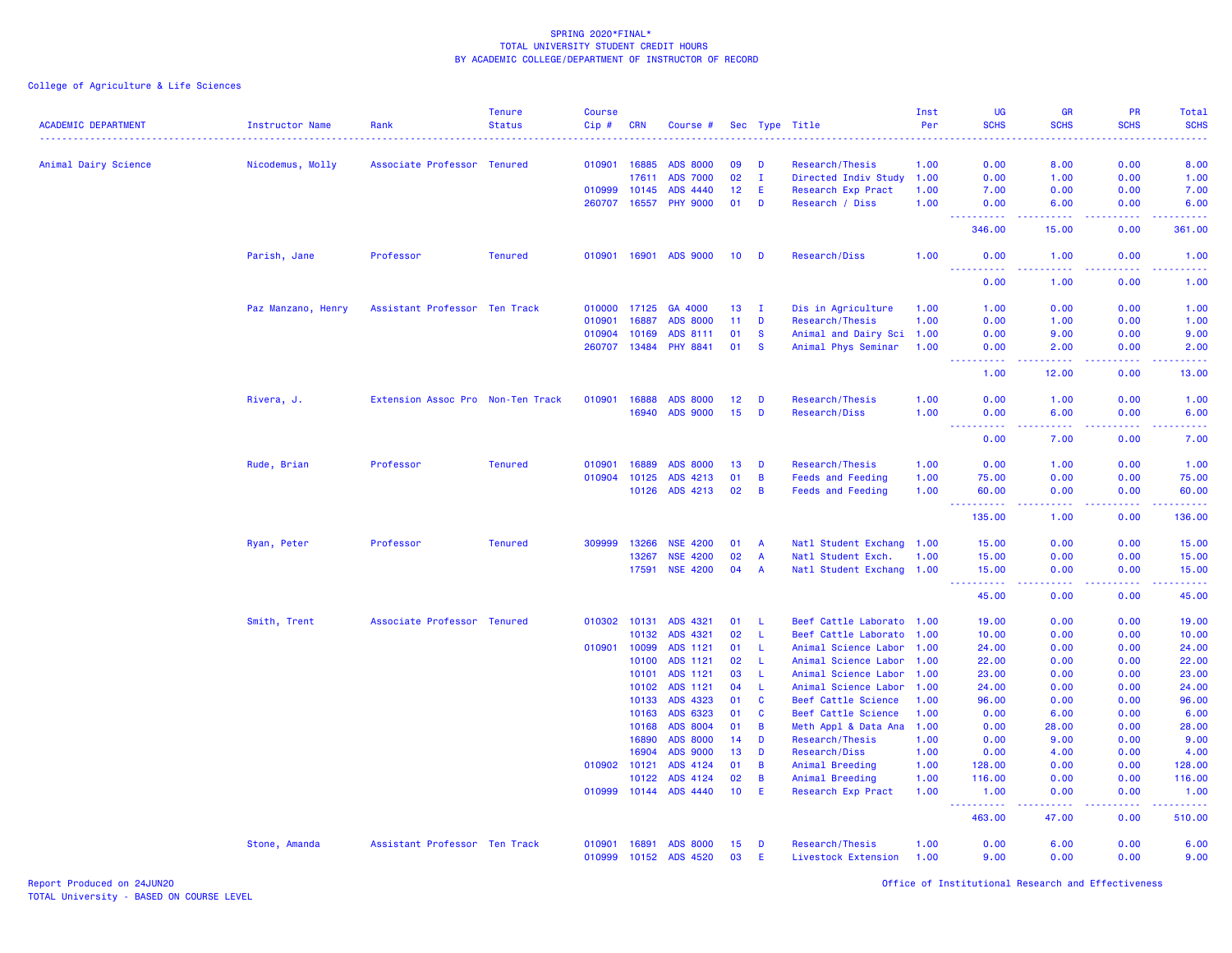| <b>ACADEMIC DEPARTMENT</b>             | Instructor Name | Rank                          | Tenure<br><b>Status</b> | Course<br>$Cip$ # | <b>CRN</b> | Course # Sec Type Title     |  |                           | Inst<br>Per | <b>UG</b><br><b>SCHS</b> | <b>GR</b><br><b>SCHS</b> | <b>PR</b><br><b>SCHS</b> | Total<br><b>SCHS</b> |
|----------------------------------------|-----------------|-------------------------------|-------------------------|-------------------|------------|-----------------------------|--|---------------------------|-------------|--------------------------|--------------------------|--------------------------|----------------------|
| Animal Dairy Science                   | Stone, Amanda   | Assistant Professor Ten Track |                         |                   |            | 260707 15078 ADS 4623 C01 B |  | Physiol Of Lactation 1.00 |             | 51.00<br>.               | 0.00                     | 0.00                     | 51.00<br>.           |
|                                        |                 |                               |                         |                   |            |                             |  |                           |             | 60.00                    | 6.00                     | 0.00                     | 66.00                |
| ====================================== |                 |                               |                         |                   |            |                             |  |                           |             | $= 2222222222$           | ==========               | ==========               | ==========           |
| Animal Dairy Science                   |                 |                               |                         |                   |            |                             |  |                           |             | 2770.00                  | 181.00                   | 0.00                     | 2951.00              |
| ====================================   |                 |                               |                         |                   |            |                             |  |                           |             | ==========               | ==========               | ==========               | -----------          |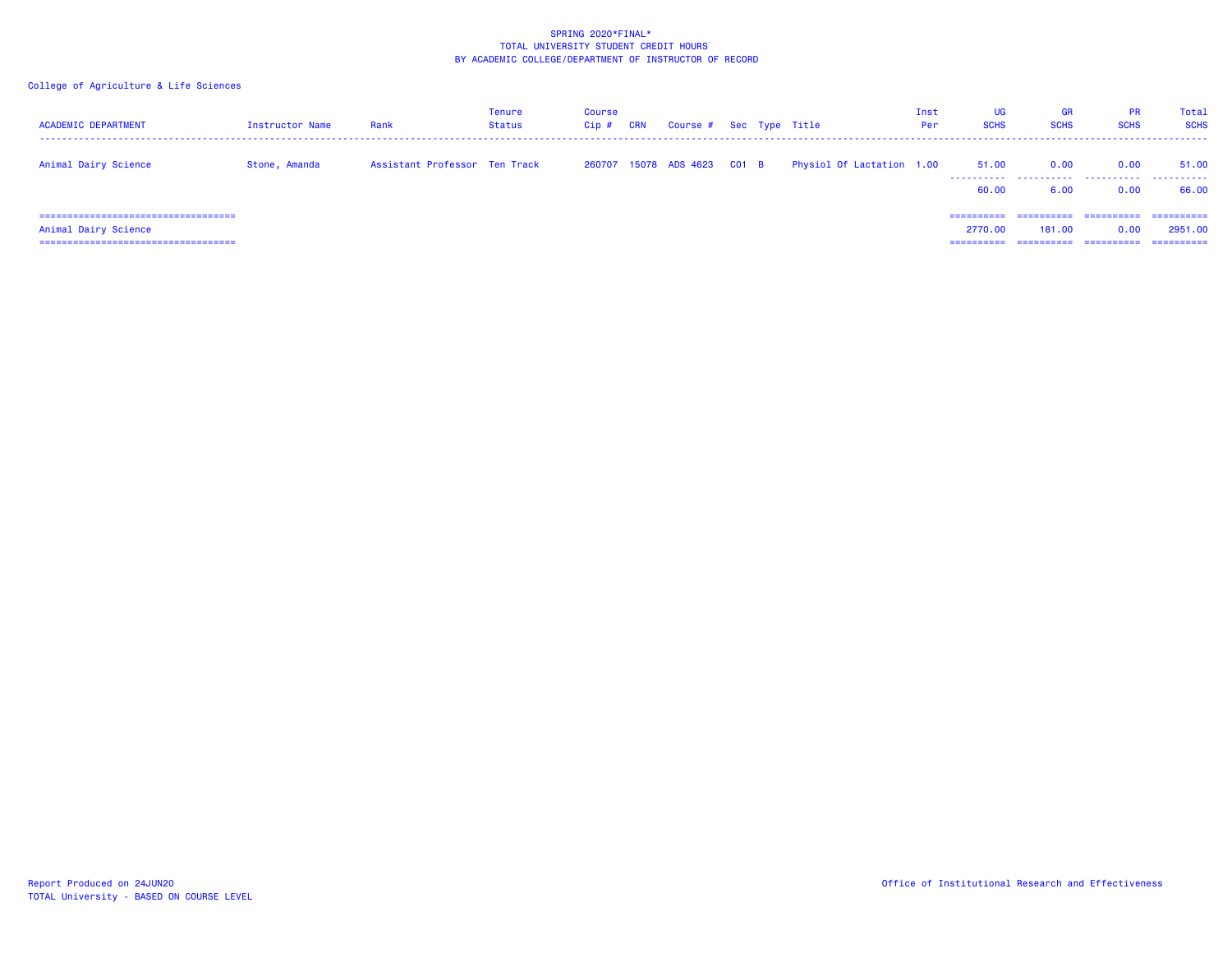| <b>ACADEMIC DEPARTMENT</b>                           | Instructor Name | Rank                              | <b>Tenure</b><br><b>Status</b> | <b>Course</b><br>Cip# | <b>CRN</b> | Course #              |       |                | Sec Type Title            | Inst<br>Per | UG<br><b>SCHS</b>                 | <b>GR</b><br><b>SCHS</b>                                                                                                                                     | <b>PR</b><br><b>SCHS</b>                                                                                                                                     | Total<br><b>SCHS</b>                                                                                                              |
|------------------------------------------------------|-----------------|-----------------------------------|--------------------------------|-----------------------|------------|-----------------------|-------|----------------|---------------------------|-------------|-----------------------------------|--------------------------------------------------------------------------------------------------------------------------------------------------------------|--------------------------------------------------------------------------------------------------------------------------------------------------------------|-----------------------------------------------------------------------------------------------------------------------------------|
|                                                      |                 |                                   |                                |                       |            |                       |       |                |                           |             |                                   |                                                                                                                                                              |                                                                                                                                                              |                                                                                                                                   |
| Biochemistry, Molecular Biology, Ento Ahn, Seungjoon |                 | Assistant Professor Ten Track     |                                | 260702 11884          |            | EPP 4543              | 01    | <b>C</b>       | Tox & Insect Chem         | 0.33        | 0.99                              | 0.00                                                                                                                                                         | 0.00                                                                                                                                                         | 0.99                                                                                                                              |
|                                                      |                 |                                   |                                |                       | 11885      | EPP 4543              | 02    | <b>K</b>       | Tox & Insect Chem         | 0.33        | 0.00                              | 0.00                                                                                                                                                         | 0.00                                                                                                                                                         | 0.00                                                                                                                              |
|                                                      |                 |                                   |                                |                       | 11890      | EPP 6543              | 01    | <b>C</b>       | Tox & Insect Chem         | 0.33        | 0.00                              | 0.99                                                                                                                                                         | 0.00                                                                                                                                                         | 0.99                                                                                                                              |
|                                                      |                 |                                   |                                |                       | 11891      | EPP 6543              | 02    | $\mathsf{K}$   | Tox & Insect Chem         | 0.33        | 0.00<br>.                         | 0.00<br>.                                                                                                                                                    | 0.00<br><u>.</u>                                                                                                                                             | 0.00<br>$\frac{1}{2} \left( \frac{1}{2} \right) \left( \frac{1}{2} \right) \left( \frac{1}{2} \right) \left( \frac{1}{2} \right)$ |
|                                                      |                 |                                   |                                |                       |            |                       |       |                |                           |             | 0.99                              | 0.99                                                                                                                                                         | 0.00                                                                                                                                                         | 1.98                                                                                                                              |
|                                                      | Allen, Thomas   | Extension Professor Non-Ten Track |                                |                       |            | 260202 16346 BCH 9000 | 03    | <b>D</b>       | Research/Diss             | 1.00        | 0.00<br>$\sim$ $\sim$ $\sim$<br>. | 5.00<br>.                                                                                                                                                    | 0.00<br>.                                                                                                                                                    | 5.00<br>$\frac{1}{2} \left( \frac{1}{2} \right) \left( \frac{1}{2} \right) \left( \frac{1}{2} \right) \left( \frac{1}{2} \right)$ |
|                                                      |                 |                                   |                                |                       |            |                       |       |                |                           |             | 0.00                              | 5.00                                                                                                                                                         | 0.00                                                                                                                                                         | 5.00                                                                                                                              |
|                                                      | Baker, Gerald   | Professor                         | <b>Tenured</b>                 | 260101 11894          |            | EPP 8144              | 01    | $\mathbf{C}$   | Transmission E M          | 0.60        | 0.00                              | 19.20                                                                                                                                                        | 0.00                                                                                                                                                         | 19.20                                                                                                                             |
|                                                      |                 |                                   |                                |                       | 11895      | EPP 8144              | 02    | -K             | Transmission E M          | 1.00        | 0.00                              | 0.00                                                                                                                                                         | 0.00                                                                                                                                                         | 0.00                                                                                                                              |
|                                                      |                 |                                   |                                | 260702 16861          |            | <b>EPP 9000</b>       | 04    | D              | Research / Diss           | 1.00        | 0.00<br>المتمامين                 | 1.00<br>$\frac{1}{2} \left( \frac{1}{2} \right) \left( \frac{1}{2} \right) \left( \frac{1}{2} \right) \left( \frac{1}{2} \right) \left( \frac{1}{2} \right)$ | 0.00<br>$\frac{1}{2} \left( \frac{1}{2} \right) \left( \frac{1}{2} \right) \left( \frac{1}{2} \right) \left( \frac{1}{2} \right) \left( \frac{1}{2} \right)$ | 1.00<br>.                                                                                                                         |
|                                                      |                 |                                   |                                |                       |            |                       |       |                |                           |             | 0.00                              | 20.20                                                                                                                                                        | 0.00                                                                                                                                                         | 20.20                                                                                                                             |
|                                                      | Bohach, Gregory | Professor                         | <b>Tenured</b>                 | 260202 15757          |            | <b>BCH 4990</b>       | 01    | <b>C</b>       | Special Topic In BCH 0.22 |             | 0.66                              | 0.00                                                                                                                                                         | 0.00                                                                                                                                                         | 0.66                                                                                                                              |
|                                                      |                 |                                   |                                |                       | 15758      | <b>BCH 6990</b>       | 01    | C              | Special Topic In BCH 0.22 |             | 0.00                              | 3.96                                                                                                                                                         | 0.00                                                                                                                                                         | 3.96                                                                                                                              |
|                                                      |                 |                                   |                                |                       | 15767      | <b>BCH 2990</b>       | 01    | B              | Special Topic In BCH 0.10 |             | 1.80<br>.                         | 0.00<br>.                                                                                                                                                    | 0.00<br>.                                                                                                                                                    | 1.80<br>$\omega$ is a set                                                                                                         |
|                                                      |                 |                                   |                                |                       |            |                       |       |                |                           |             | 2.46                              | 3.96                                                                                                                                                         | 0.00                                                                                                                                                         | 6.42                                                                                                                              |
|                                                      | Brown, Ashli    | Associate Professor Tenured       |                                | 260202                | 10430      | <b>BCH 3901</b>       | 01    | <b>S</b>       | Senior Seminar            | 0.50        | 12.00                             | 0.00                                                                                                                                                         | 0.00                                                                                                                                                         | 12.00                                                                                                                             |
|                                                      |                 |                                   |                                |                       | 10431      | <b>BCH 3901</b>       | 02    | <b>S</b>       | Senior Seminar            | 0.50        | 11.50                             | 0.00                                                                                                                                                         | 0.00                                                                                                                                                         | 11.50                                                                                                                             |
|                                                      |                 |                                   |                                |                       | 15767      | <b>BCH 2990</b>       | 01    | B              | Special Topic In BCH 0.10 |             | 1.80                              | 0.00                                                                                                                                                         | 0.00                                                                                                                                                         | 1.80                                                                                                                              |
|                                                      |                 |                                   |                                |                       | 16937      | <b>BCH 4000</b>       | 07    | $\mathbf{I}$   | Directed Indiv Study 1.00 |             | 4.00                              | 0.00<br>.                                                                                                                                                    | 0.00                                                                                                                                                         | 4.00<br>.                                                                                                                         |
|                                                      |                 |                                   |                                |                       |            |                       |       |                |                           |             | .<br>29.30                        | 0.00                                                                                                                                                         | $\frac{1}{2} \left( \frac{1}{2} \right) \left( \frac{1}{2} \right) \left( \frac{1}{2} \right) \left( \frac{1}{2} \right) \left( \frac{1}{2} \right)$<br>0.00 | 29.30                                                                                                                             |
|                                                      | Brown, Richard  | Professor                         | <b>Tenured</b>                 | 260702 16580          |            | EPP 4164              | 01    | $\overline{B}$ | <b>Insect Taxonomy</b>    | 1.00        | 4.00                              | 0.00                                                                                                                                                         | 0.00                                                                                                                                                         | 4.00                                                                                                                              |
|                                                      |                 |                                   |                                |                       | 16581      | EPP 6164              | 01    | $\overline{B}$ | <b>Insect Taxonomy</b>    | 1.00        | 0.00                              | 48.00                                                                                                                                                        | 0.00                                                                                                                                                         | 48.00                                                                                                                             |
|                                                      |                 |                                   |                                |                       | 16814      | <b>EPP 8000</b>       | 10    | D              | Research / Thesis         | 1.00        | 0.00                              | 1.00                                                                                                                                                         | 0.00                                                                                                                                                         | 1.00                                                                                                                              |
|                                                      |                 |                                   |                                |                       | 17592      | <b>EPP 4000</b>       | 03    | <b>I</b>       | Directed Indiv Study 1.00 |             | 1.00                              | 0.00                                                                                                                                                         | 0.00                                                                                                                                                         | 1.00                                                                                                                              |
|                                                      |                 |                                   |                                |                       |            |                       |       |                |                           |             | . <b>.</b><br>5.00                | $-1 - 1 - 1 = 0$<br>49.00                                                                                                                                    | . <b>.</b><br>0.00                                                                                                                                           | .<br>54.00                                                                                                                        |
|                                                      | Caprio, Michael | Professor                         | <b>Tenured</b>                 | 260305                | 11892      | EPP 8111              | 01    | - S            | Seminar                   | 1.00        | 0.00                              | 4.00                                                                                                                                                         | 0.00                                                                                                                                                         | 4.00                                                                                                                              |
|                                                      |                 |                                   |                                |                       | 11893      | <b>EPP 8121</b>       | 01    | <b>S</b>       | Seminar                   | 1.00        | 0.00                              | 10.00                                                                                                                                                        | 0.00                                                                                                                                                         | 10.00                                                                                                                             |
|                                                      |                 |                                   |                                |                       |            | 17505 EPP 8121        | 02    | <b>S</b>       | Seminar                   | 1.00        | 0.00<br>المالما ماليا             | 1.00<br>$\frac{1}{2} \left( \frac{1}{2} \right) \left( \frac{1}{2} \right) \left( \frac{1}{2} \right) \left( \frac{1}{2} \right) \left( \frac{1}{2} \right)$ | 0.00<br>$\frac{1}{2} \left( \frac{1}{2} \right) \left( \frac{1}{2} \right) \left( \frac{1}{2} \right) \left( \frac{1}{2} \right) \left( \frac{1}{2} \right)$ | 1.00<br>.                                                                                                                         |
|                                                      |                 |                                   |                                |                       |            |                       |       |                |                           |             | 0.00                              | 15.00                                                                                                                                                        | 0.00                                                                                                                                                         | 15.00                                                                                                                             |
|                                                      | Catchot, Angus  | Extension Professor Non-Ten Track |                                | 260202                | 16330      | <b>BCH 8000</b>       | 13    | D              | Research / Thesis         | 1.00        | 0.00                              | 8.00                                                                                                                                                         | 0.00                                                                                                                                                         | 8.00                                                                                                                              |
|                                                      |                 |                                   |                                |                       | 16354      | <b>BCH 9000</b>       | 11    | D              | Research/Diss             | 1.00        | 0.00                              | 8.00                                                                                                                                                         | 0.00                                                                                                                                                         | 8.00                                                                                                                              |
|                                                      |                 |                                   |                                | 260702                | 15514      | EPP 6990              | 501 C |                | Special Topics In EP      | 0.50        | 0.00                              | 21.00                                                                                                                                                        | 0.00                                                                                                                                                         | 21.00                                                                                                                             |
|                                                      |                 |                                   |                                |                       | 16875      | <b>EPP 7000</b>       | 02    | л.             | Directed Indiv Study      | 1.00        | 0.00                              | 3.00                                                                                                                                                         | 0.00                                                                                                                                                         | 3.00                                                                                                                              |
|                                                      |                 |                                   |                                |                       | 16876      | <b>EPP 7000</b>       | 03    | $\mathbf{I}$   | Directed Indiv Study      | 1.00        | 0.00                              | 3.00                                                                                                                                                         | 0.00                                                                                                                                                         | 3.00                                                                                                                              |
|                                                      |                 |                                   |                                |                       | 17380      | <b>EPP 9000</b>       | 13    | <b>D</b>       | Research / Diss           | 1.00        | 0.00                              | 8.00                                                                                                                                                         | 0.00                                                                                                                                                         | 8.00                                                                                                                              |
|                                                      |                 |                                   |                                |                       |            |                       |       |                |                           |             | 0.00                              | 51.00                                                                                                                                                        | 0.00                                                                                                                                                         | 51.00                                                                                                                             |
|                                                      | Chastain, Daryl | Research Assist Pro Non-Ten Track |                                |                       |            | 010304 15582 PSS 8000 | 10    | <b>D</b>       | Research / Thesis         | 1.00        | 0.00                              | 4.00                                                                                                                                                         | 0.00                                                                                                                                                         | 4.00                                                                                                                              |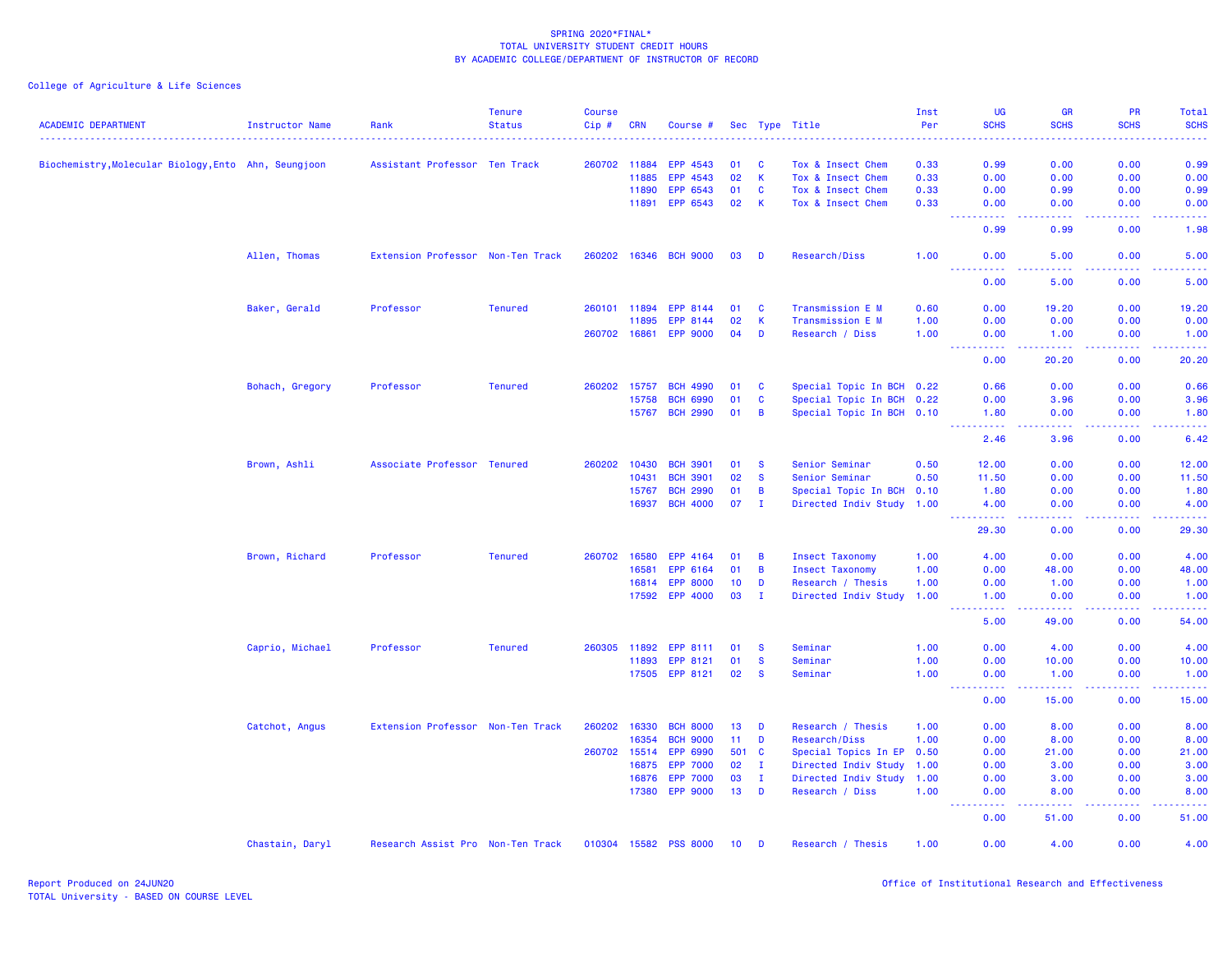# College of Agriculture & Life Sciences

| <b>ACADEMIC DEPARTMENT</b>                          | Instructor Name    | Rank                              | <b>Tenure</b><br><b>Status</b> | <b>Course</b><br>$Cip$ # | <b>CRN</b>   | Course #              |              |                | Sec Type Title            | Inst<br>Per | UG<br><b>SCHS</b>                                                                                                                 | <b>GR</b><br><b>SCHS</b> | PR<br><b>SCHS</b>                           | <b>Total</b><br><b>SCHS</b>                                                                                                       |
|-----------------------------------------------------|--------------------|-----------------------------------|--------------------------------|--------------------------|--------------|-----------------------|--------------|----------------|---------------------------|-------------|-----------------------------------------------------------------------------------------------------------------------------------|--------------------------|---------------------------------------------|-----------------------------------------------------------------------------------------------------------------------------------|
|                                                     |                    |                                   |                                |                          |              |                       |              |                |                           |             |                                                                                                                                   |                          |                                             |                                                                                                                                   |
|                                                     |                    |                                   |                                |                          |              |                       |              |                |                           |             | 0.00                                                                                                                              | 4.00                     | 0.00                                        | 4.00                                                                                                                              |
| Biochemistry, Molecular Biology, Ento Dean, Jeffrey |                    | Professor                         | <b>Tenured</b>                 | 260202 15767             |              | <b>BCH 2990</b>       | 01           | B              | Special Topic In BCH      | 0.10        | 1.80                                                                                                                              | 0.00                     | 0.00                                        | 1.80                                                                                                                              |
|                                                     |                    |                                   |                                |                          | 16357        | <b>BCH 9000</b>       | 14           | D              | Research/Diss             | 1.00        | 0.00                                                                                                                              | 9.00                     | 0.00                                        | 9.00                                                                                                                              |
|                                                     |                    |                                   |                                |                          |              |                       |              |                |                           |             | $\frac{1}{2} \left( \frac{1}{2} \right) \left( \frac{1}{2} \right) \left( \frac{1}{2} \right) \left( \frac{1}{2} \right)$<br>1.80 | 9.00                     | 0.00                                        | 10.80                                                                                                                             |
|                                                     | Edwards, Kristine  | Lecturer                          | Not Applicable                 |                          |              | 512401 11301 CVM 5163 | $01 \quad B$ |                | Vet Parasitology          | 0.50        | 0.00                                                                                                                              | 0.00                     | 144.00                                      | 144.00                                                                                                                            |
|                                                     |                    |                                   |                                |                          |              |                       |              |                |                           |             | $   -$<br>.<br>0.00                                                                                                               | .<br>0.00                | <b><i><u><u>AAAAA</u></u></i></b><br>144.00 | <b><i><u><u>AAAAA</u></u></i></b><br>144.00                                                                                       |
|                                                     | Goddard, Jerome    | Extension Professor Non-Ten Track |                                | 260702 17134             |              | <b>EPP 9000</b>       | 08           | D              | Research / Diss           | 1.00        | 0.00                                                                                                                              | 3.00                     | 0.00                                        | 3.00                                                                                                                              |
|                                                     |                    |                                   |                                | 430106                   | 15196        | EPP 4313              | 01           | $\overline{B}$ | Forensic Entomology       | 1.00        | 18.00                                                                                                                             | 0.00                     | 0.00                                        | 18.00                                                                                                                             |
|                                                     |                    |                                   |                                |                          | 15197        | EPP 6313              | 01           | $\overline{B}$ | Forensic Entomology       | 1.00        | 0.00                                                                                                                              | 9.00                     | 0.00                                        | 9.00                                                                                                                              |
|                                                     |                    |                                   |                                |                          |              |                       |              |                |                           |             | .<br>18.00                                                                                                                        | -----<br>12.00           | .<br>0.00                                   | .<br>30.00                                                                                                                        |
|                                                     | Gore, Jeffrey      | Research Professor                | Non-Ten Track                  | 260702                   | 16823        | <b>EPP 8000</b>       | 19           | D              | Research / Thesis         | 1.00        | 0.00                                                                                                                              | 4.00                     | 0.00                                        | 4.00                                                                                                                              |
|                                                     |                    |                                   |                                |                          |              | 17148 EPP 7000        | 05           | I.             | Directed Indiv Study 1.00 |             | 0.00                                                                                                                              | 1.00                     | 0.00                                        | 1.00                                                                                                                              |
|                                                     |                    |                                   |                                |                          |              |                       |              |                |                           |             | .<br>$\sim$ $\sim$ $\sim$<br>0.00                                                                                                 | ولايات<br>5.00           | .<br>0.00                                   | $\frac{1}{2} \left( \frac{1}{2} \right) \left( \frac{1}{2} \right) \left( \frac{1}{2} \right) \left( \frac{1}{2} \right)$<br>5.00 |
|                                                     | Harris, Jeffrey    | Extension Assoc Pro Non-Ten Track |                                | 260702 11884             |              | EPP 4543              | 01           | <b>C</b>       | Tox & Insect Chem         | 0.33        | 0.99                                                                                                                              | 0.00                     | 0.00                                        | 0.99                                                                                                                              |
|                                                     |                    |                                   |                                |                          | 11885        | EPP 4543              | 02           | $\mathsf{K}$   | Tox & Insect Chem         | 0.33        | 0.00                                                                                                                              | 0.00                     | 0.00                                        | 0.00                                                                                                                              |
|                                                     |                    |                                   |                                |                          | 11890        | EPP 6543              | 01           | <b>C</b>       | Tox & Insect Chem         | 0.33        | 0.00                                                                                                                              | 0.99                     | 0.00                                        | 0.99                                                                                                                              |
|                                                     |                    |                                   |                                |                          | 11891        | EPP 6543              | 02           | <b>K</b>       | Tox & Insect Chem         | 0.33        | 0.00                                                                                                                              | 0.00                     | 0.00                                        | 0.00                                                                                                                              |
|                                                     |                    |                                   |                                |                          | 16825        | <b>EPP 8000</b>       | 21           | D              | Research / Thesis         | 1.00        | 0.00                                                                                                                              | 3.00                     | 0.00                                        | 3.00                                                                                                                              |
|                                                     |                    |                                   |                                |                          | 17541        | <b>EPP 4000</b>       | 02           | $\mathbf{I}$   | Directed Indiv Study      | 1.00        | 4.00                                                                                                                              | 0.00                     | 0.00                                        | 4.00                                                                                                                              |
|                                                     |                    |                                   |                                |                          |              |                       |              |                |                           |             | .<br>4.99                                                                                                                         | .<br>3.99                | 0.00                                        | $\sim$ $\sim$ $\sim$ $\sim$ $\sim$<br>8.98                                                                                        |
|                                                     | Hill, Jovonn       | Research Assist Pro Non-Ten Track |                                | 260702                   | 11875        | <b>EPP 2213</b>       | 01           | <b>C</b>       | Intro To Insects          | 1.00        | 144.00                                                                                                                            | 0.00                     | 0.00                                        | 144.00                                                                                                                            |
|                                                     |                    |                                   |                                |                          | 11876        | EPP 2213              | 02           | <b>K</b>       | Intro To Insects          | 1.00        | 0.00                                                                                                                              | 0.00                     | 0.00                                        | 0.00                                                                                                                              |
|                                                     |                    |                                   |                                |                          | 11877        | EPP 2213              | 03           | <b>K</b>       | Intro To Insects          | 1.00        | 0.00                                                                                                                              | 0.00                     | 0.00                                        | 0.00                                                                                                                              |
|                                                     |                    |                                   |                                |                          | 11878        | <b>EPP 2213</b>       | 04           | $\mathsf{K}$   | Intro To Insects          | 1.00        | 0.00                                                                                                                              | 0.00                     | 0.00                                        | 0.00                                                                                                                              |
|                                                     |                    |                                   |                                |                          |              | 11879 EPP 2213        | 05           | $\mathsf{K}$   | Intro To Insects          | 1.00        | 0.00                                                                                                                              | 0.00                     | 0.00                                        | 0.00                                                                                                                              |
|                                                     |                    |                                   |                                |                          |              |                       |              |                |                           |             | $\sim 100$<br>22222<br>144.00                                                                                                     | د د د د .<br>0.00        | .<br>0.00                                   | .<br>144.00                                                                                                                       |
|                                                     | Hoffmann, Federico | Associate Professor Tenured       |                                |                          | 260202 15767 | <b>BCH 2990</b>       | 01           | $\overline{B}$ | Special Topic In BCH 0.10 |             | 1.80                                                                                                                              | 0.00                     | 0.00                                        | 1.80                                                                                                                              |
|                                                     |                    |                                   |                                |                          | 15903        | <b>BCH 4990</b>       | 02           | $\overline{B}$ | Special Topic In BCH      | 0.50        | 7.50                                                                                                                              | 0.00                     | 0.00                                        | 7.50                                                                                                                              |
|                                                     |                    |                                   |                                |                          | 16365        | <b>BCH 9000</b>       | 22           | D              | Research/Diss             | 1.00        | 0.00                                                                                                                              | 9.00                     | 0.00                                        | 9.00                                                                                                                              |
|                                                     |                    |                                   |                                |                          | 17584        | <b>BCH 4000</b>       | 25           | - I            | Directed Indiv Study 1.00 |             | 3.00                                                                                                                              | 0.00                     | 0.00                                        | 3.00                                                                                                                              |
|                                                     |                    |                                   |                                |                          |              |                       |              |                |                           |             | .<br>12.30                                                                                                                        | بالأباد<br>9.00          | .<br>0.00                                   | والمناصبات<br>21.30                                                                                                               |
|                                                     | King, Jonas        | Assistant Professor Ten Track     |                                | 240101                   | 16991        | <b>HON 4000</b>       | 01           | $\mathbf{I}$   | Directed Individual       | 1.00        | 3.00                                                                                                                              | 0.00                     | 0.00                                        | 3.00                                                                                                                              |
|                                                     |                    |                                   |                                | 260202                   | 15757        | <b>BCH 4990</b>       | 01           | $\mathbf{C}$   | Special Topic In BCH      | 0.09        | 0.27                                                                                                                              | 0.00                     | 0.00                                        | 0.27                                                                                                                              |
|                                                     |                    |                                   |                                |                          | 15758        | <b>BCH 6990</b>       | 01           | C              | Special Topic In BCH      | 0.09        | 0.00                                                                                                                              | 1.62                     | 0.00                                        | 1.62                                                                                                                              |
|                                                     |                    |                                   |                                |                          | 15767        | <b>BCH 2990</b>       | 01           | B              | Special Topic In BCH 0.10 |             | 1.80                                                                                                                              | 0.00                     | 0.00                                        | 1.80                                                                                                                              |
|                                                     |                    |                                   |                                |                          | 16366        | <b>BCH 9000</b>       | 23           | D              | Research/Diss             | 1.00        | 0.00                                                                                                                              | 11.00                    | 0.00                                        | 11.00                                                                                                                             |
|                                                     |                    |                                   |                                |                          | 17113        | <b>BCH 4000</b>       | 11           | T              | Directed Indiv Study 1.00 |             | 1.00                                                                                                                              | 0.00                     | 0.00                                        | 1.00                                                                                                                              |
|                                                     |                    |                                   |                                |                          | 17252        | <b>BCH 4000</b>       | 16           | $\mathbf I$    | Directed Indiv Study 1.00 |             | 2.00                                                                                                                              | 0.00                     | 0.00                                        | 2.00                                                                                                                              |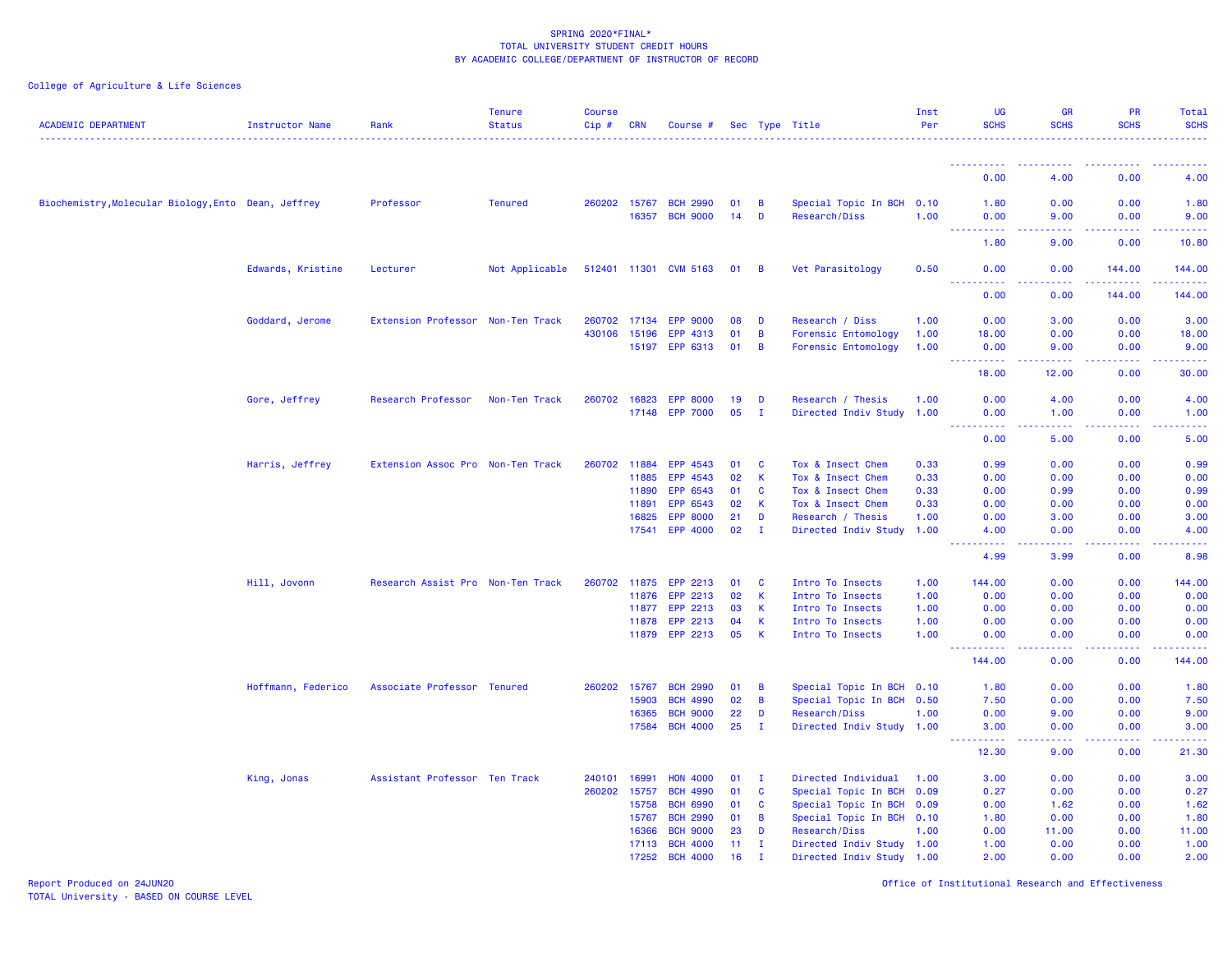College of Agriculture & Life Sciences

| <b>ACADEMIC DEPARTMENT</b>                        | <b>Instructor Name</b> | Rank                          | <b>Tenure</b><br><b>Status</b> | <b>Course</b><br>Cip# | <b>CRN</b>     | Course #             |            |              | Sec Type Title                         | Inst<br>Per  | <b>UG</b><br><b>SCHS</b> | <b>GR</b><br><b>SCHS</b>                                                                                                                                      | PR<br><b>SCHS</b><br>$\omega$ is $\omega$ in | <b>Total</b><br><b>SCHS</b><br>$\frac{1}{2} \left( \frac{1}{2} \right) \left( \frac{1}{2} \right) \left( \frac{1}{2} \right) \left( \frac{1}{2} \right)$ |
|---------------------------------------------------|------------------------|-------------------------------|--------------------------------|-----------------------|----------------|----------------------|------------|--------------|----------------------------------------|--------------|--------------------------|---------------------------------------------------------------------------------------------------------------------------------------------------------------|----------------------------------------------|----------------------------------------------------------------------------------------------------------------------------------------------------------|
| Biochemistry, Molecular Biology, Ento King, Jonas |                        | Assistant Professor Ten Track |                                | 260202                | 17346          | <b>BCH 4000</b>      | 18         | - 1          | Directed Indiv Study 1.00              |              | 2.00                     | 0.00                                                                                                                                                          | 0.00                                         | 2.00                                                                                                                                                     |
|                                                   |                        |                               |                                |                       | 17612          | <b>BCH 4000</b>      | 26         | $\mathbf{I}$ | Directed Indiv Study 1.00              |              | 3.00                     | 0.00                                                                                                                                                          | 0.00                                         | 3.00                                                                                                                                                     |
|                                                   |                        |                               |                                | 260702 16828          |                | <b>EPP 8000</b>      | 24         | D            | Research / Thesis                      | 1.00         | 0.00                     | 11.00                                                                                                                                                         | 0.00                                         | 11.00                                                                                                                                                    |
|                                                   |                        |                               |                                |                       |                |                      |            |              |                                        |              | .<br>13.07               | بالمتمام<br>23.62                                                                                                                                             | .<br>0.00                                    | .<br>36.69                                                                                                                                               |
|                                                   | Krishnan, Natraj       | Associate Professor Tenured   |                                | 010000                | 16906          | GA 4000              | 11         | $\mathbf{I}$ | Dis in Agriculture                     | 1.00         | 3.00                     | 0.00                                                                                                                                                          | 0.00                                         | 3.00                                                                                                                                                     |
|                                                   |                        |                               |                                | 260202                | 10441          | <b>BCH 4623</b>      | 01         | C            | <b>Biochem Spec Tissues</b>            | 0.50         | 124.50                   | 0.00                                                                                                                                                          | 0.00                                         | 124.50                                                                                                                                                   |
|                                                   |                        |                               |                                |                       | 10442          | <b>BCH 4623</b>      | <b>HO1</b> | $\mathbf{C}$ | Honors Biochem Spec                    | 0.50         | 1.50                     | 0.00                                                                                                                                                          | 0.00                                         | 1.50                                                                                                                                                     |
|                                                   |                        |                               |                                |                       | 10450          | <b>BCH 6623</b>      | 01         | C            | Biochem Spec Tissues 0.50              |              | 0.00                     | 1.50                                                                                                                                                          | 0.00                                         | 1.50                                                                                                                                                     |
|                                                   |                        |                               |                                |                       | 15757          | <b>BCH 4990</b>      | 01         | C            | Special Topic In BCH                   | 0.15         | 0.45                     | 0.00                                                                                                                                                          | 0.00                                         | 0.45                                                                                                                                                     |
|                                                   |                        |                               |                                |                       | 15758          | <b>BCH 6990</b>      | 01         | $\mathbf{C}$ | Special Topic In BCH 0.15              |              | 0.00                     | 2.70                                                                                                                                                          | 0.00                                         | 2.70                                                                                                                                                     |
|                                                   |                        |                               |                                |                       | 15901          | <b>BCH 4000</b>      | 01         | Ι.           | Directed Indiv Study 1.00              |              | 5.00                     | 0.00                                                                                                                                                          | 0.00                                         | 5.00                                                                                                                                                     |
|                                                   |                        |                               |                                |                       | 16344          | <b>BCH 8000</b>      | 26         | D            | Research / Thesis                      | 1.00         | 0.00                     | 3.00                                                                                                                                                          | 0.00                                         | 3.00                                                                                                                                                     |
|                                                   |                        |                               |                                |                       | 16693          | <b>BCH 4000</b>      | 04         | $\mathbf{I}$ | Directed Indiv Study 0.25              |              | 0.75                     | 0.00                                                                                                                                                          | 0.00                                         | 0.75                                                                                                                                                     |
|                                                   |                        |                               |                                |                       | 17180          | <b>BCH 4000</b>      | 12         | Ι.           | Directed Indiv Study 0.25              |              | 0.75                     | 0.00                                                                                                                                                          | 0.00                                         | 0.75                                                                                                                                                     |
|                                                   |                        |                               |                                |                       | 17183          | <b>BCH 4000</b>      | 13         | $\mathbf{I}$ | Directed Indiv Study 0.25              |              | 0.75                     | 0.00                                                                                                                                                          | 0.00                                         | 0.75                                                                                                                                                     |
|                                                   |                        |                               |                                |                       | 17206          | <b>BCH 4000</b>      | 14         | Ι.           | Directed Indiv Study                   | 0.25         | 0.75                     | 0.00                                                                                                                                                          | 0.00                                         | 0.75                                                                                                                                                     |
|                                                   |                        |                               |                                |                       | 17249          | <b>BCH 4000</b>      | 15         | п            | Directed Indiv Study                   | 0.25         | 0.75                     | 0.00                                                                                                                                                          | 0.00                                         | 0.75                                                                                                                                                     |
|                                                   |                        |                               |                                | 260702                | 11884<br>11885 | EPP 4543<br>EPP 4543 | 01<br>02   | C<br>K       | Tox & Insect Chem<br>Tox & Insect Chem | 0.34<br>0.34 | 1.02<br>0.00             | 0.00<br>0.00                                                                                                                                                  | 0.00<br>0.00                                 | 1.02<br>0.00                                                                                                                                             |
|                                                   |                        |                               |                                |                       | 11890          | EPP 6543             | 01         | $\mathbf{C}$ | Tox & Insect Chem                      | 0.34         | 0.00                     | 1.02                                                                                                                                                          | 0.00                                         | 1.02                                                                                                                                                     |
|                                                   |                        |                               |                                |                       | 11891          | EPP 6543             | 02         | K            | Tox & Insect Chem                      | 0.34         | 0.00                     | 0.00                                                                                                                                                          | 0.00                                         | 0.00                                                                                                                                                     |
|                                                   |                        |                               |                                |                       | 17002          | <b>EPP 7000</b>      | 04         | $\mathbf{I}$ | Directed Indiv Study                   | 1.00         | 0.00                     | 3.00                                                                                                                                                          | 0.00                                         | 3.00                                                                                                                                                     |
|                                                   |                        |                               |                                |                       | 17421          | <b>EPP 4000</b>      | 01         | Ι.           | Directed Indiv Study                   | 1.00         | 3.00                     | 0.00                                                                                                                                                          | 0.00                                         | 3.00                                                                                                                                                     |
|                                                   |                        |                               |                                |                       |                |                      |            |              |                                        |              | <b>.</b>                 | .                                                                                                                                                             | د د د د                                      | $\frac{1}{2} \left( \frac{1}{2} \right) \left( \frac{1}{2} \right) \left( \frac{1}{2} \right) \left( \frac{1}{2} \right)$                                |
|                                                   |                        |                               |                                |                       |                |                      |            |              |                                        |              | 142.22                   | 11.22                                                                                                                                                         | 0.00                                         | 153.44                                                                                                                                                   |
|                                                   | Li, Jiaxu              | Associate Professor Tenured   |                                | 260202                | 10432          | <b>BCH 4013</b>      | 01         | C            | Principles of Bioche 1.00              |              | 489.00                   | 0.00                                                                                                                                                          | 0.00                                         | 489.00                                                                                                                                                   |
|                                                   |                        |                               |                                |                       | 10433          | <b>BCH 4013</b>      | <b>HO1</b> | $\mathbf{C}$ | Honors - Prin. of Bi 1.00              |              | 36.00                    | 0.00                                                                                                                                                          | 0.00                                         | 36.00                                                                                                                                                    |
|                                                   |                        |                               |                                |                       | 10447          | <b>BCH 6013</b>      | 01         | C            | Principles of Bioche 1.00              |              | 0.00                     | 27.00                                                                                                                                                         | 0.00                                         | 27.00                                                                                                                                                    |
|                                                   |                        |                               |                                |                       | 15503          | <b>BCH 8990</b>      | 02         | C            | Special Topic In BCH                   | 1.00         | 0.00                     | 21.00                                                                                                                                                         | 0.00                                         | 21.00                                                                                                                                                    |
|                                                   |                        |                               |                                |                       | 16371          | <b>BCH 9000</b>      | 28         | D            | Research/Diss                          | 1.00         | 0.00                     | 9.00                                                                                                                                                          | 0.00<br>.                                    | 9.00<br>.                                                                                                                                                |
|                                                   |                        |                               |                                |                       |                |                      |            |              |                                        |              | .<br>525.00              | $\frac{1}{2} \left( \frac{1}{2} \right) \left( \frac{1}{2} \right) \left( \frac{1}{2} \right) \left( \frac{1}{2} \right) \left( \frac{1}{2} \right)$<br>57.00 | 0.00                                         | 582.00                                                                                                                                                   |
|                                                   | Lu, Shien              | Professor                     | <b>Tenured</b>                 | 010000                | 17609          | GA 4000              | 21         | $\mathbf{I}$ | Dis in Agriculture                     | 1.00         | 1.00                     | 0.00                                                                                                                                                          | 0.00                                         | 1.00                                                                                                                                                     |
|                                                   |                        |                               |                                | 260202                | 15757          | <b>BCH 4990</b>      | 01         | C            | Special Topic In BCH                   | 0.08         | 0.24                     | 0.00                                                                                                                                                          | 0.00                                         | 0.24                                                                                                                                                     |
|                                                   |                        |                               |                                |                       | 15758          | <b>BCH 6990</b>      | 01         | C            | Special Topic In BCH                   | 0.08         | 0.00                     | 1.44                                                                                                                                                          | 0.00                                         | 1.44                                                                                                                                                     |
|                                                   |                        |                               |                                | 260305                | 11880          | EPP 4163             | 01         | B            | Plant Dis Mgmt                         | 1.00         | 87.00                    | 0.00                                                                                                                                                          | 0.00                                         | 87.00                                                                                                                                                    |
|                                                   |                        |                               |                                | 260702                | 16998          | <b>EPP 9000</b>      | 07         | D            | Research / Diss                        | 1.00         | 0.00<br>.                | 9.00<br>-----                                                                                                                                                 | 0.00<br>.                                    | 9.00<br>.                                                                                                                                                |
|                                                   |                        |                               |                                |                       |                |                      |            |              |                                        |              | 88.24                    | 10.44                                                                                                                                                         | 0.00                                         | 98.68                                                                                                                                                    |
|                                                   | Meyer, Florencia       | Associate Professor Tenured   |                                | 260202                | 10436          | <b>BCH 4603</b>      | 01         | C            | Gen Biochem I                          | 1.00         | 132.00                   | 0.00                                                                                                                                                          | 0.00                                         | 132.00                                                                                                                                                   |
|                                                   |                        |                               |                                |                       | 10437          | <b>BCH 4603</b>      | <b>HO1</b> | C            | Honors Gen Biochem                     | 1.00         | 6.00                     | 0.00                                                                                                                                                          | 0.00                                         | 6.00                                                                                                                                                     |
|                                                   |                        |                               |                                |                       | 10448          | <b>BCH 6603</b>      | 01         | C            | Gen Biochem I                          | 1.00         | 0.00                     | 21.00                                                                                                                                                         | 0.00                                         | 21.00                                                                                                                                                    |
|                                                   |                        |                               |                                |                       | 15757          | <b>BCH 4990</b>      | 01         | C            | Special Topic In BCH                   | 0.08         | 0.24                     | 0.00                                                                                                                                                          | 0.00                                         | 0.24                                                                                                                                                     |
|                                                   |                        |                               |                                |                       | 15758          | <b>BCH 6990</b>      | 01         | $\mathbf{C}$ | Special Topic In BCH                   | 0.08         | 0.00                     | 1.44                                                                                                                                                          | 0.00                                         | 1.44                                                                                                                                                     |
|                                                   |                        |                               |                                |                       | 15767          | <b>BCH 2990</b>      | 01         | B            | Special Topic In BCH                   | 0.10         | 1.80                     | 0.00                                                                                                                                                          | 0.00                                         | 1.80                                                                                                                                                     |
|                                                   |                        |                               |                                |                       | 16374          | <b>BCH 9000</b>      | 31         | D            | Research/Diss                          | 1.00         | 0.00                     | 9.00                                                                                                                                                          | 0.00                                         | 9.00                                                                                                                                                     |
|                                                   |                        |                               |                                |                       | 16386          | <b>BCH 8000</b>      | 29         | D            | Research / Thesis                      | 1.00         | 0.00                     | 2.00                                                                                                                                                          | 0.00                                         | 2.00                                                                                                                                                     |
|                                                   |                        |                               |                                |                       | 17105          | <b>BCH 4000</b>      | 10         | T            | Directed Indiv Study 1.00              |              | 1.00                     | 0.00                                                                                                                                                          | 0.00                                         | 1.00                                                                                                                                                     |
|                                                   |                        |                               |                                |                       | 17529          | <b>BCH 4000</b>      | 23         | $\mathbf I$  | Directed Indiv Study 1.00              |              | 3.00                     | 0.00                                                                                                                                                          | 0.00                                         | 3.00                                                                                                                                                     |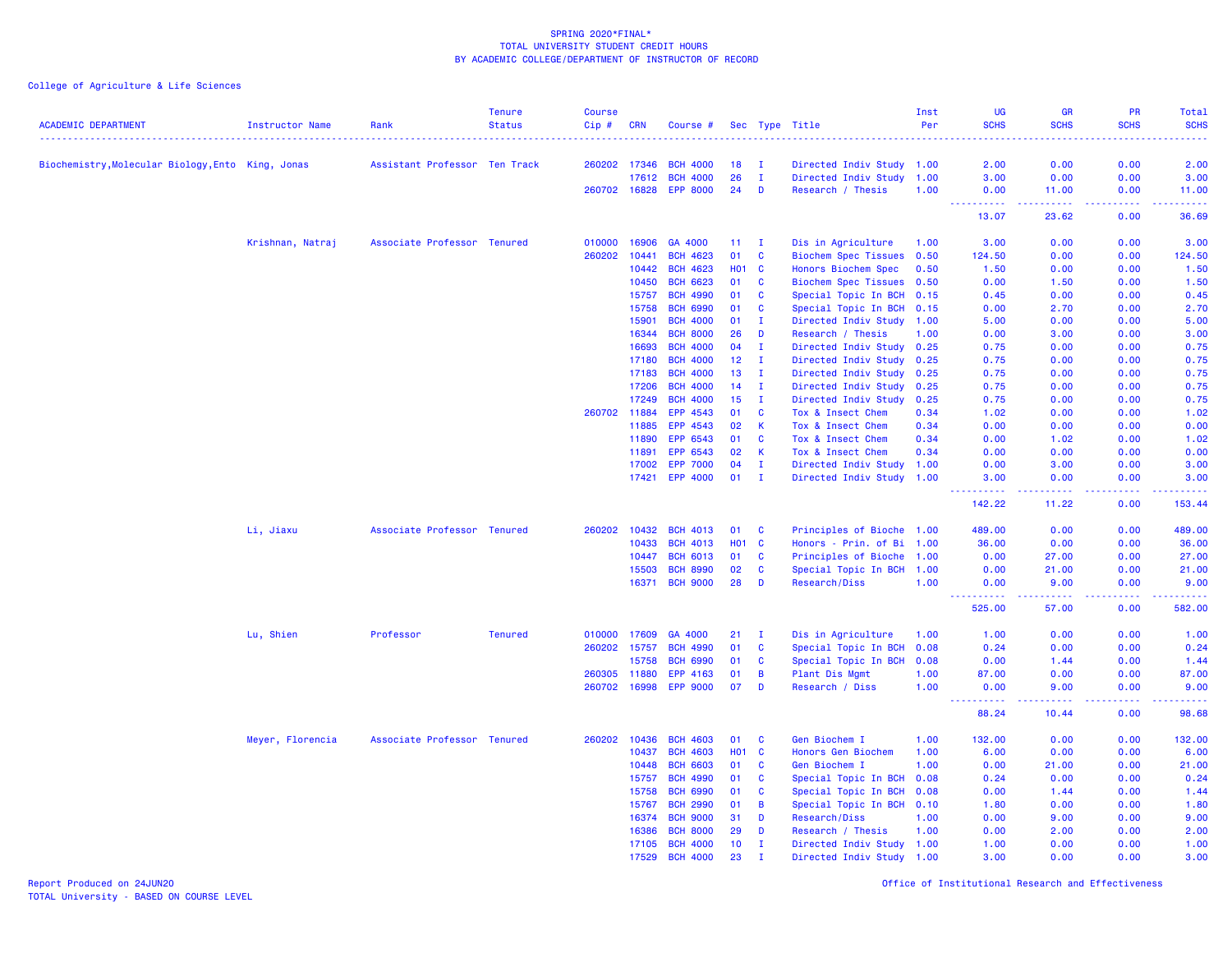## College of Agriculture & Life Sciences

| <b>ACADEMIC DEPARTMENT</b>                             | Instructor Name    | Rank                              | <b>Tenure</b><br><b>Status</b> | <b>Course</b><br>Cip# | <b>CRN</b> | Course #              |    |                | Sec Type Title            | Inst<br>Per | <b>UG</b><br><b>SCHS</b>                                                                                                                                     | GR<br><b>SCHS</b>                                                                                                                                             | <b>PR</b><br><b>SCHS</b> | Total<br><b>SCHS</b>      |
|--------------------------------------------------------|--------------------|-----------------------------------|--------------------------------|-----------------------|------------|-----------------------|----|----------------|---------------------------|-------------|--------------------------------------------------------------------------------------------------------------------------------------------------------------|---------------------------------------------------------------------------------------------------------------------------------------------------------------|--------------------------|---------------------------|
|                                                        |                    |                                   |                                |                       |            |                       |    |                |                           |             |                                                                                                                                                              |                                                                                                                                                               |                          | <u>.</u>                  |
| Biochemistry, Molecular Biology, Ento Meyer, Florencia |                    | Associate Professor Tenured       |                                | 400510 10429          |            | <b>BCH 2013</b>       | 01 | - C            | Intro to Forensic Sc 1.00 |             | 102.00                                                                                                                                                       | 0.00                                                                                                                                                          | 0.00<br>بالأباد          | 102.00<br>22222           |
|                                                        |                    |                                   |                                |                       |            |                       |    |                |                           |             | 246.04                                                                                                                                                       | 33.44                                                                                                                                                         | 0.00                     | 279.48                    |
|                                                        | Musser, Fred       | Professor                         | <b>Tenured</b>                 | 260202                | 16388      | <b>BCH 8000</b>       | 30 | D              | Research / Thesis         | 1.00        | 0.00                                                                                                                                                         | 3.00                                                                                                                                                          | 0.00                     | 3.00                      |
|                                                        |                    |                                   |                                | 260702 11883          |            | EPP 4263              | 01 | B              | Prin Insect Pest Mgt 1.00 |             | 33.00                                                                                                                                                        | 0.00                                                                                                                                                          | 0.00                     | 33.00                     |
|                                                        |                    |                                   |                                |                       | 11889      | EPP 6263              | 01 | $\overline{B}$ | Prin Insect Pest Mgt 1.00 |             | 0.00<br>.                                                                                                                                                    | 12.00<br>.                                                                                                                                                    | 0.00<br>.                | 12.00<br>.                |
|                                                        |                    |                                   |                                |                       |            |                       |    |                |                           |             | 33.00                                                                                                                                                        | 15.00                                                                                                                                                         | 0.00                     | 48.00                     |
|                                                        | Peng, Zhaohua      | Professor                         | <b>Tenured</b>                 |                       |            | 260202 16377 BCH 9000 | 34 | D              | Research/Diss             | 1.00        | 0.00<br>د د د د                                                                                                                                              | 7.00<br>د د د د                                                                                                                                               | 0.00<br>.                | 7.00<br>وبالاناداد        |
|                                                        |                    |                                   |                                |                       |            |                       |    |                |                           |             | 0.00                                                                                                                                                         | 7.00                                                                                                                                                          | 0.00                     | 7.00                      |
|                                                        | Popescu, Sorina    | Associate Professor Ten Track     |                                | 260202                | 15757      | <b>BCH 4990</b>       | 01 | $\mathbf{C}$   | Special Topic In BCH 0.14 |             | 0.42                                                                                                                                                         | 0.00                                                                                                                                                          | 0.00                     | 0.42                      |
|                                                        |                    |                                   |                                |                       | 15758      | <b>BCH 6990</b>       | 01 | C              | Special Topic In BCH 0.14 |             | 0.00                                                                                                                                                         | 2.52                                                                                                                                                          | 0.00                     | 2.52                      |
|                                                        |                    |                                   |                                |                       | 15767      | <b>BCH 2990</b>       | 01 | B              | Special Topic In BCH 0.10 |             | 1.80                                                                                                                                                         | 0.00                                                                                                                                                          | 0.00                     | 1.80                      |
|                                                        |                    |                                   |                                |                       | 16318      | <b>BCH 9000</b>       | 01 | D              | Research/Diss             | 1.00        | 0.00                                                                                                                                                         | 24.00                                                                                                                                                         | 0.00                     | 24.00                     |
|                                                        |                    |                                   |                                |                       | 16319      | <b>BCH 8000</b>       | 02 | D              | Research / Thesis         | 1.00        | 0.00                                                                                                                                                         | 13.00                                                                                                                                                         | 0.00                     | 13.00                     |
|                                                        |                    |                                   |                                |                       | 17277      | <b>BCH 4000</b>       | 17 | $\mathbf I$    | Directed Indiv Study 1.00 |             | 3.00                                                                                                                                                         | 0.00                                                                                                                                                          | 0.00                     | 3.00                      |
|                                                        |                    |                                   |                                |                       | 17371      | <b>BCH 4000</b>       | 19 | $\mathbf I$    | Directed Indiv Study 1.00 |             | 3.00                                                                                                                                                         | 0.00                                                                                                                                                          | 0.00                     | 3.00                      |
|                                                        |                    |                                   |                                |                       | 17420      | <b>BCH 7000</b>       | 01 | $\mathbf I$    | Directed Indiv Study 1.00 |             | 0.00                                                                                                                                                         | 3.00                                                                                                                                                          | 0.00                     | 3.00                      |
|                                                        |                    |                                   |                                |                       |            |                       |    |                |                           |             | $\mathbf{1} \cdot \mathbf{1} \cdot \mathbf{1} \cdot \mathbf{1} \cdot \mathbf{1}$<br>8.22                                                                     | $\frac{1}{2} \left( \frac{1}{2} \right) \left( \frac{1}{2} \right) \left( \frac{1}{2} \right) \left( \frac{1}{2} \right) \left( \frac{1}{2} \right)$<br>42.52 | -----<br>0.00            | وساعات<br>50.74           |
|                                                        | Rai, Aswathy       | Clinical Assist Pro Non-Ten Track |                                | 260202                | 10451      | <b>BCH 6804</b>       | 01 | C              | Molecular Biology Me 1.00 |             | 0.00                                                                                                                                                         | 8.00                                                                                                                                                          | 0.00                     | 8.00                      |
|                                                        |                    |                                   |                                |                       | 10452      | <b>BCH 6804</b>       | 02 | K              | Molecular Biology Me 1.00 |             | 0.00                                                                                                                                                         | 0.00                                                                                                                                                          | 0.00                     | 0.00                      |
|                                                        |                    |                                   |                                |                       | 10453      | <b>BCH 6804</b>       | 03 | $\mathsf K$    | Molecular Biology Me 1.00 |             | 0.00                                                                                                                                                         | 0.00                                                                                                                                                          | 0.00                     | 0.00                      |
|                                                        |                    |                                   |                                |                       | 15502      | <b>BCH 8990</b>       | 01 | B              | Special Topic In BCH 0.50 |             | 0.00                                                                                                                                                         | 1.50                                                                                                                                                          | 0.00                     | 1.50                      |
|                                                        |                    |                                   |                                |                       | 15767      | <b>BCH 2990</b>       | 01 | B              | Special Topic In BCH 0.10 |             | 1.80                                                                                                                                                         | 0.00                                                                                                                                                          | 0.00                     | 1.80                      |
|                                                        |                    |                                   |                                |                       | 16955      | <b>BCH 4000</b>       | 08 | $\mathbf I$    | Directed Indiv Study 1.00 |             | 4.00                                                                                                                                                         | 0.00                                                                                                                                                          | 0.00                     | 4.00                      |
|                                                        |                    |                                   |                                |                       | 17127      | <b>BCH 6804</b>       | 05 | $\mathbf{C}$   | Molecular Biology Me 1.00 |             | 0.00                                                                                                                                                         | 8.00                                                                                                                                                          | 0.00                     | 8.00                      |
|                                                        |                    |                                   |                                | 260210                | 10443      | <b>BCH 4804</b>       | 01 | C              | Molecular Biology Me 1.00 |             | 316.00                                                                                                                                                       | 0.00                                                                                                                                                          | 0.00                     | 316.00                    |
|                                                        |                    |                                   |                                |                       | 10444      | <b>BCH 4804</b>       | 02 | K              | Molecular Biology Me 1.00 |             | 0.00                                                                                                                                                         | 0.00                                                                                                                                                          | 0.00                     | 0.00                      |
|                                                        |                    |                                   |                                |                       | 10445      | <b>BCH 4804</b>       | 03 | $\mathsf K$    | Molecular Biology Me 1.00 |             | 0.00                                                                                                                                                         | 0.00                                                                                                                                                          | 0.00                     | 0.00                      |
|                                                        |                    |                                   |                                |                       | 10446      | <b>BCH 4804</b>       | 04 | K              | Molecular Biology Me 1.00 |             | 0.00                                                                                                                                                         | 0.00                                                                                                                                                          | 0.00                     | 0.00                      |
|                                                        |                    |                                   |                                |                       | 17255      | <b>BCH 4804</b>       | 05 | $\mathbf{C}$   | Molecular Biology Me 1.00 |             | 16.00                                                                                                                                                        | 0.00                                                                                                                                                          | 0.00                     | 16.00                     |
|                                                        |                    |                                   |                                |                       |            |                       |    |                |                           |             | 337.80                                                                                                                                                       | $\sim$ $\sim$ $\sim$ $\sim$<br>17.50                                                                                                                          | 0.00                     | والمرامين منابذ<br>355.30 |
|                                                        | Riggins, John      | Associate Professor Tenured       |                                |                       |            | 260702 16844 EPP 8000 | 40 | D              | Research / Thesis         | 1.00        | 0.00                                                                                                                                                         | 12.00                                                                                                                                                         | 0.00                     | 12.00                     |
|                                                        |                    |                                   |                                |                       |            |                       |    |                |                           |             | <u>.</u><br>0.00                                                                                                                                             | $-1 - 1 - 1$<br>12.00                                                                                                                                         | .<br>0.00                | .<br>12.00                |
|                                                        | Sabanadzovic, Sead | Professor                         | <b>Tenured</b>                 | 260202                | 15757      | <b>BCH 4990</b>       | 01 | C              | Special Topic In BCH 0.08 |             | 0.24                                                                                                                                                         | 0.00                                                                                                                                                          | 0.00                     | 0.24                      |
|                                                        |                    |                                   |                                |                       | 15758      | <b>BCH 6990</b>       | 01 | $\mathbf{C}$   | Special Topic In BCH 0.08 |             | 0.00                                                                                                                                                         | 1.44                                                                                                                                                          | 0.00                     | 1.44                      |
|                                                        |                    |                                   |                                | 260305                | 11881      | EPP 4214              | 01 | <b>C</b>       | Diseases Of Crops         | 1.00        | 28.00                                                                                                                                                        | 0.00                                                                                                                                                          | 0.00                     | 28,00                     |
|                                                        |                    |                                   |                                |                       | 11882      | EPP 4214              | 02 | $\mathsf{K}$   | Diseases Of Crops         | 1.00        | 0.00                                                                                                                                                         | 0.00                                                                                                                                                          | 0.00                     | 0.00                      |
|                                                        |                    |                                   |                                |                       | 11887      | EPP 6214              | 01 | $\mathbf{C}$   | Diseases Of Crops         | 1.00        | 0.00                                                                                                                                                         | 12.00                                                                                                                                                         | 0.00                     | 12.00                     |
|                                                        |                    |                                   |                                |                       | 11888      | EPP 6214              | 02 | K              | Diseases Of Crops         | 1.00        | 0.00<br>$\frac{1}{2} \left( \frac{1}{2} \right) \left( \frac{1}{2} \right) \left( \frac{1}{2} \right) \left( \frac{1}{2} \right) \left( \frac{1}{2} \right)$ | 0.00<br>$-1 - 1 - 1 = 1$                                                                                                                                      | 0.00<br>22222            | 0.00<br>.                 |
|                                                        |                    |                                   |                                |                       |            |                       |    |                |                           |             | 28.24                                                                                                                                                        | 13.44                                                                                                                                                         | 0.00                     | 41.68                     |
|                                                        | Shan, Xueyan       | Research Assoc Prof Non-Ten Track |                                |                       |            | 010000 17196 GA 4000  | 16 | $\mathbf{I}$   | Dis in Agriculture        | 1.00        | 2.00                                                                                                                                                         | 0.00                                                                                                                                                          | 0.00                     | 2.00                      |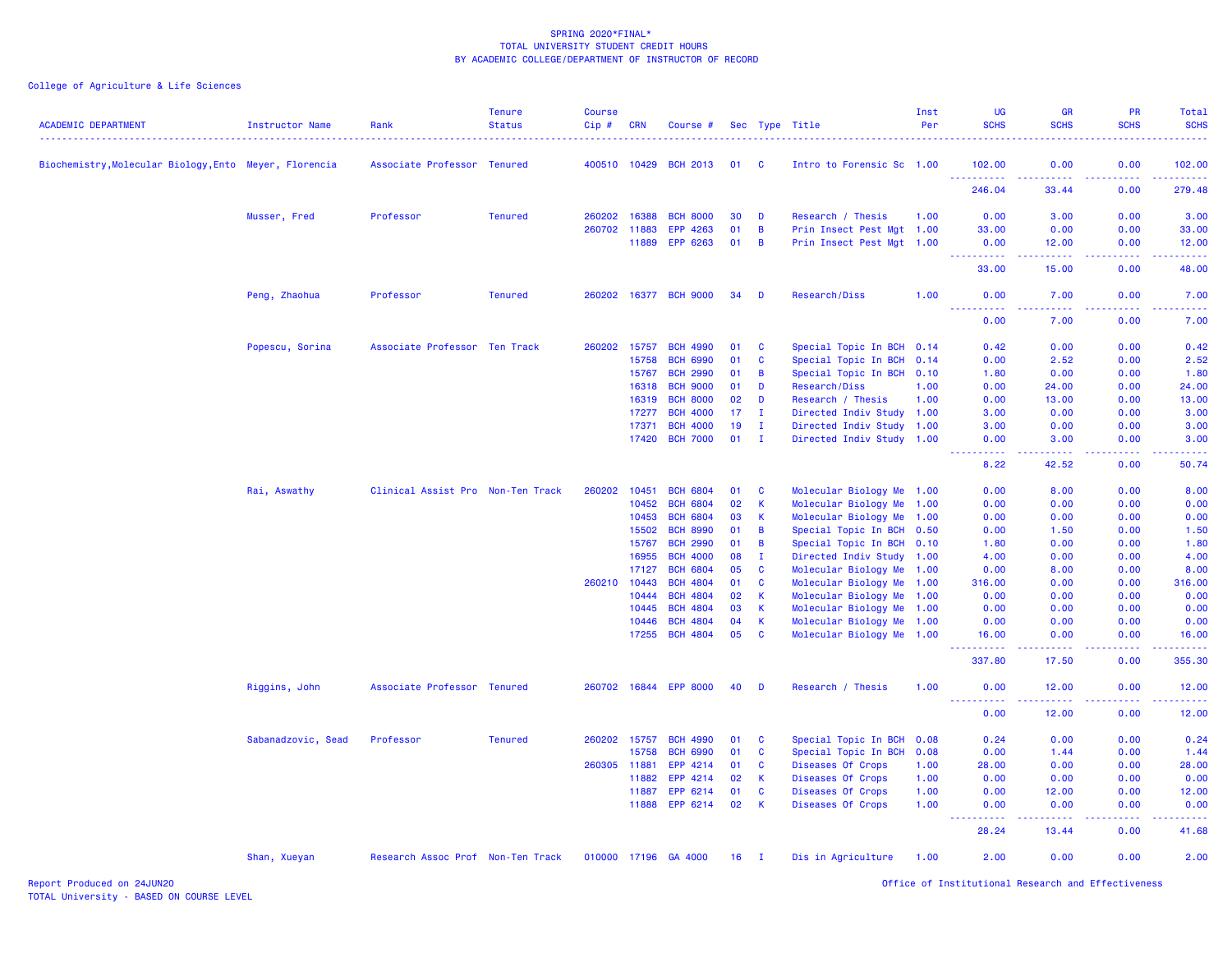| <b>ACADEMIC DEPARTMENT</b>                         | Instructor Name                         | Rank                              | <b>Tenure</b><br><b>Status</b> | <b>Course</b><br>Cip# | <b>CRN</b> | Course #         |                 |              | Sec Type Title            | Inst<br>Per | <b>UG</b><br><b>SCHS</b>                                                                                                                                     | <b>GR</b><br><b>SCHS</b> | <b>PR</b><br><b>SCHS</b>                                                                               | <b>Total</b><br><b>SCHS</b> |
|----------------------------------------------------|-----------------------------------------|-----------------------------------|--------------------------------|-----------------------|------------|------------------|-----------------|--------------|---------------------------|-------------|--------------------------------------------------------------------------------------------------------------------------------------------------------------|--------------------------|--------------------------------------------------------------------------------------------------------|-----------------------------|
|                                                    |                                         |                                   |                                |                       |            |                  |                 |              |                           | .           |                                                                                                                                                              |                          |                                                                                                        |                             |
| Biochemistry, Molecular Biology, Ento Shan, Xueyan |                                         | Research Assoc Prof Non-Ten Track |                                | 260202                | 10455      | <b>BCH 8633</b>  | 01              | <b>C</b>     | <b>Enzymes</b>            | 1.00        | 0.00                                                                                                                                                         | 33.00                    | 0.00                                                                                                   | 33.00                       |
|                                                    |                                         |                                   |                                |                       | 16387      | <b>BCH 9000</b>  | 41              | D            | Research/Diss             | 1.00        | 0.00                                                                                                                                                         | 6.00                     | 0.00                                                                                                   | 6.00                        |
|                                                    |                                         |                                   |                                |                       |            | 16870 BCH 4000   | 06              | T            | Directed Indiv Study 1.00 |             | 3.00<br><b>_________</b>                                                                                                                                     | 0.00<br>المتمامين        | 0.00<br>22222                                                                                          | 3.00<br>.                   |
|                                                    |                                         |                                   |                                |                       |            |                  |                 |              |                           |             | 5.00                                                                                                                                                         | 39.00                    | 0.00                                                                                                   | 44.00                       |
|                                                    | Sparks, Darrell                         | Associate Professor Tenured       |                                | 260202                | 10430      | <b>BCH 3901</b>  | 01              | -S           | Senior Seminar            | 0.50        | 12.00                                                                                                                                                        | 0.00                     | 0.00                                                                                                   | 12.00                       |
|                                                    |                                         |                                   |                                |                       | 10431      | <b>BCH 3901</b>  | 02              | <b>S</b>     | Senior Seminar            | 0.50        | 11.50                                                                                                                                                        | 0.00                     | 0.00                                                                                                   | 11.50                       |
|                                                    |                                         |                                   |                                |                       | 10438      | <b>BCH 4613</b>  | 01              | $\mathbf{C}$ | Gen Biochem II            | 1.00        | 195.00                                                                                                                                                       | 0.00                     | 0.00                                                                                                   | 195.00                      |
|                                                    |                                         |                                   |                                |                       | 10440      | <b>BCH 4613</b>  | <b>HO1</b>      | <b>C</b>     | Honors Gen Biochem I      | 1.00        | 12.00                                                                                                                                                        | 0.00                     | 0.00                                                                                                   | 12.00                       |
|                                                    |                                         |                                   |                                |                       | 10449      | <b>BCH 6613</b>  | 01              | C            | Gen Biochem II            | 1.00        | 0.00                                                                                                                                                         | 6.00                     | 0.00                                                                                                   | 6.00                        |
|                                                    |                                         |                                   |                                |                       | 15502      | <b>BCH 8990</b>  | 01              | B            | Special Topic In BCH      | 0.50        | 0.00                                                                                                                                                         | 1.50                     | 0.00                                                                                                   | 1.50                        |
|                                                    |                                         |                                   |                                |                       | 15767      | <b>BCH 2990</b>  | 01              | B            | Special Topic In BCH      | 0.10        | 1.80                                                                                                                                                         | 0.00                     | 0.00                                                                                                   | 1.80                        |
|                                                    |                                         |                                   |                                |                       | 16118      | <b>BCH 8000</b>  | 01              | D            | Research / Thesis         | 1.00        | 0.00                                                                                                                                                         | 2.00                     | 0.00                                                                                                   | 2.00                        |
|                                                    |                                         |                                   |                                |                       | 16537      | <b>BCH 4000</b>  | 03              | - 1          | Directed Indiv Study 1.00 |             | 6.00<br>$\frac{1}{2} \left( \frac{1}{2} \right) \left( \frac{1}{2} \right) \left( \frac{1}{2} \right) \left( \frac{1}{2} \right) \left( \frac{1}{2} \right)$ | 0.00<br>بالأباد          | 0.00<br>.                                                                                              | 6.00<br>المتمامين           |
|                                                    |                                         |                                   |                                |                       |            |                  |                 |              |                           |             | 238.30                                                                                                                                                       | 9.50                     | 0.00                                                                                                   | 247.80                      |
|                                                    | Tomaso-Peterson, Mar Research Professor |                                   | Non-Ten Track                  | 260202                | 15757      | <b>BCH 4990</b>  | 01              | <b>C</b>     | Special Topic In BCH 0.08 |             | 0.24                                                                                                                                                         | 0.00                     | 0.00                                                                                                   | 0.24                        |
|                                                    |                                         |                                   |                                |                       | 15758      | <b>BCH 6990</b>  | 01              | <b>C</b>     | Special Topic In BCH      | 0.08        | 0.00                                                                                                                                                         | 1.44                     | 0.00                                                                                                   | 1.44                        |
|                                                    |                                         |                                   |                                | 260702 16805          |            | <b>EPP 8000</b>  | 01              | D            | Research / Thesis         | 1.00        | 0.00                                                                                                                                                         | 19.00                    | 0.00                                                                                                   | 19.00                       |
|                                                    |                                         |                                   |                                |                       | 16867      | <b>EPP 7000</b>  | 01              | $\mathbf I$  | Directed Indiv Study 1.00 |             | 0.00                                                                                                                                                         | 1.00                     | 0.00                                                                                                   | 1.00                        |
|                                                    |                                         |                                   |                                |                       |            |                  |                 |              |                           |             | .<br>$\sim 100$<br>0.24                                                                                                                                      | .<br>21.44               | .<br>0.00                                                                                              | .<br>21.68                  |
|                                                    | Vance, Carrie                           | Research Assist Pro Non-Ten Track |                                | 260202                | 15767      | <b>BCH 2990</b>  | 01              | B            | Special Topic In BCH 0.10 |             | 1.80                                                                                                                                                         | 0.00                     | 0.00                                                                                                   | 1.80                        |
|                                                    |                                         |                                   |                                |                       | 15903      | <b>BCH 4990</b>  | 02              | B            | Special Topic In BCH 0.50 |             | 7.50                                                                                                                                                         | 0.00                     | 0.00                                                                                                   | 7.50                        |
|                                                    |                                         |                                   |                                |                       | 16395      | <b>BCH 9000</b>  | 45              | D            | Research/Diss             | 1.00        | 0.00                                                                                                                                                         | 20.00                    | 0.00                                                                                                   | 20.00                       |
|                                                    |                                         |                                   |                                |                       | 16400      | <b>BCH 8000</b>  | 36              | D            | Research / Thesis         | 1.00        | 0.00                                                                                                                                                         | 6.00                     | 0.00                                                                                                   | 6.00                        |
|                                                    |                                         |                                   |                                |                       | 17509      | <b>BCH 4000</b>  | 20              | $\mathbf{I}$ | Directed Indiv Study 1.00 |             | 3.00                                                                                                                                                         | 0.00                     | 0.00                                                                                                   | 3.00                        |
|                                                    |                                         |                                   |                                |                       | 17519      | <b>BCH 4000</b>  | 21              | $\mathbf{I}$ | Directed Indiv Study 1.00 |             | 3.00                                                                                                                                                         | 0.00                     | 0.00                                                                                                   | 3.00                        |
|                                                    |                                         |                                   |                                |                       | 17644      | <b>BCH 4000</b>  | 28              | $\mathbf{I}$ | Directed Indiv Study 1.00 |             | 1.00                                                                                                                                                         | 0.00                     | 0.00                                                                                                   | 1.00                        |
|                                                    |                                         |                                   |                                |                       |            |                  |                 |              |                           |             | .<br>16.30                                                                                                                                                   | د د د د .<br>26.00       | $\frac{1}{2} \left( \frac{1}{2} \right) \left( \frac{1}{2} \right) \left( \frac{1}{2} \right)$<br>0.00 | .<br>42.30                  |
|                                                    | Wilkerson, Teresa                       | Research Assist Pro Non-Ten Track |                                | 260202 16399          |            | <b>BCH 9000</b>  | 47              | D            | Research/Diss             | 1.00        | 0.00                                                                                                                                                         | 2.00                     | 0.00                                                                                                   | 2.00                        |
|                                                    |                                         |                                   |                                |                       |            |                  |                 |              |                           |             | 0.00                                                                                                                                                         | 2.00                     | 0.00                                                                                                   | 2.00                        |
|                                                    | Willard, Scott                          | Professor                         | <b>Tenured</b>                 | 010701 10199          |            | <b>AELC 2103</b> | 01              | <b>C</b>     | International Ag Sys 0.50 |             | 22.50                                                                                                                                                        | 0.00                     | 0.00                                                                                                   | 22.50                       |
|                                                    |                                         |                                   |                                |                       | 12298      | GA 2103          | 01              | $\mathbf{C}$ | International Ag Sys 0.50 |             | 15.00                                                                                                                                                        | 0.00                     | 0.00                                                                                                   | 15.00                       |
|                                                    |                                         |                                   |                                |                       |            |                  |                 |              |                           |             | .<br>$\sim$ $\sim$ $\sim$<br>37.50                                                                                                                           | المتمالين<br>0.00        | .<br>0.00                                                                                              | .<br>37.50                  |
|                                                    | Willeford, Kenneth                      | Professor                         | <b>Tenured</b>                 | 260202                | 10441      | <b>BCH 4623</b>  | 01              | <b>C</b>     | Biochem Spec Tissues 0.50 |             | 124.50                                                                                                                                                       | 0.00                     | 0.00                                                                                                   | 124.50                      |
|                                                    |                                         |                                   |                                |                       | 10442      | <b>BCH 4623</b>  | <b>HO1 C</b>    |              | Honors Biochem Spec       | 0.50        | 1.50                                                                                                                                                         | 0.00                     | 0.00                                                                                                   | 1.50                        |
|                                                    |                                         |                                   |                                |                       | 10450      | <b>BCH 6623</b>  | 01              | $\mathbf{C}$ | Biochem Spec Tissues 0.50 |             | 0.00                                                                                                                                                         | 1.50                     | 0.00                                                                                                   | 1.50                        |
|                                                    |                                         |                                   |                                |                       | 16693      | <b>BCH 4000</b>  | 04              | $\mathbf{I}$ | Directed Indiv Study      | 0.75        | 2.25                                                                                                                                                         | 0.00                     | 0.00                                                                                                   | 2.25                        |
|                                                    |                                         |                                   |                                |                       | 17180      | <b>BCH 4000</b>  | 12 <sup>2</sup> | $\mathbf{I}$ | Directed Indiv Study 0.75 |             | 2.25                                                                                                                                                         | 0.00                     | 0.00                                                                                                   | 2.25                        |
|                                                    |                                         |                                   |                                |                       | 17183      | <b>BCH 4000</b>  | 13              | $\mathbf{I}$ | Directed Indiv Study 0.75 |             | 2.25                                                                                                                                                         | 0.00                     | 0.00                                                                                                   | 2.25                        |
|                                                    |                                         |                                   |                                |                       | 17206      | <b>BCH 4000</b>  | 14              | $\mathbf{I}$ | Directed Indiv Study 0.75 |             | 2.25                                                                                                                                                         | 0.00                     | 0.00                                                                                                   | 2.25                        |
|                                                    |                                         |                                   |                                |                       | 17249      | <b>BCH 4000</b>  | 15              | $\mathbf{I}$ | Directed Indiv Study 0.75 |             | 2.25                                                                                                                                                         | 0.00                     | 0.00                                                                                                   | 2.25                        |
|                                                    |                                         |                                   |                                |                       | 17579      | <b>BCH 4000</b>  | 24              | $\mathbf I$  | Directed Indiv Study 1.00 |             | 2.00                                                                                                                                                         | 0.00                     | 0.00                                                                                                   | 2.00                        |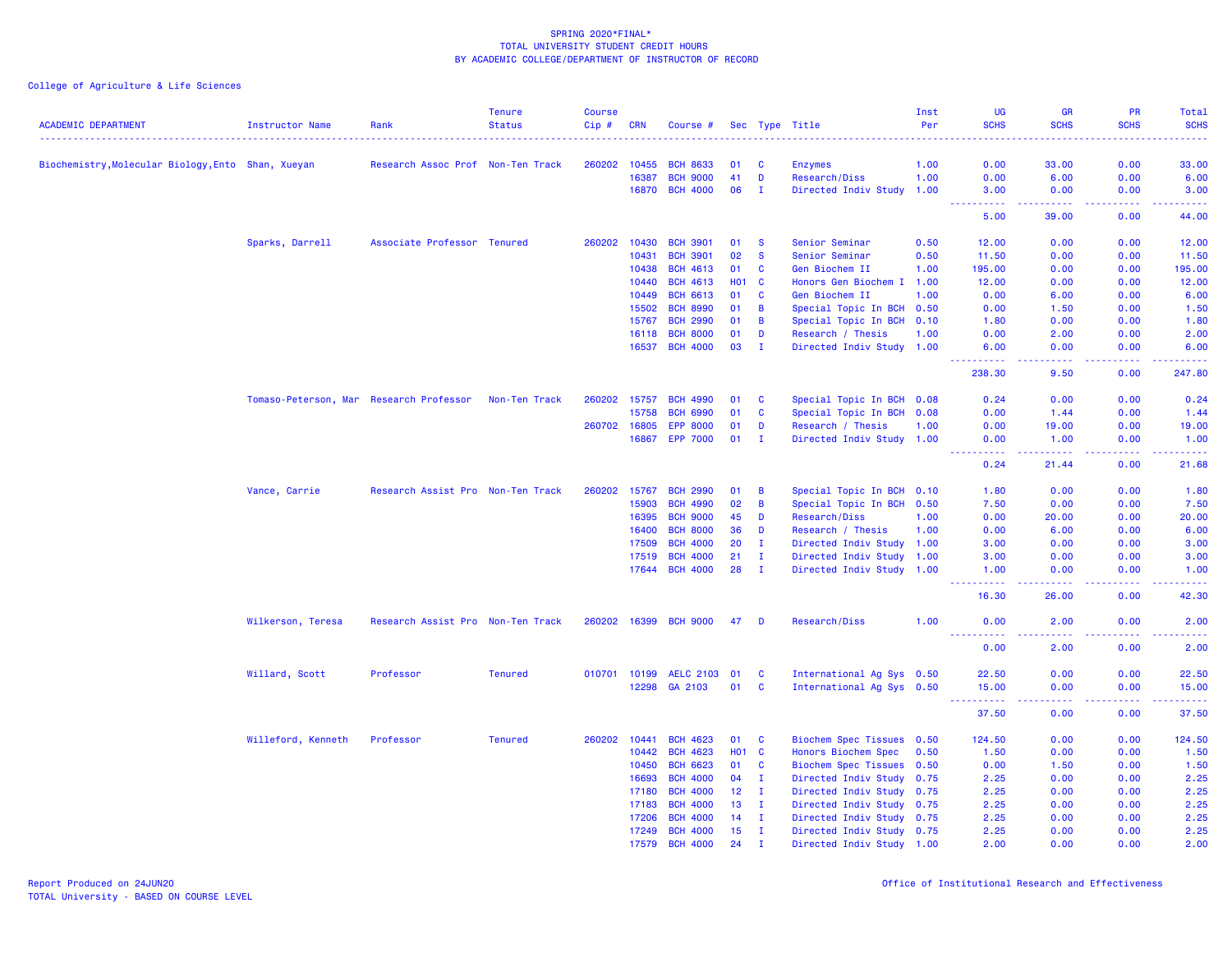| <b>ACADEMIC DEPARTMENT</b>                                    | Instructor Name | Rank | Tenure<br><b>Status</b> | Course<br>$Cip$ # | <b>CRN</b> | Course # Sec Type Title |  | Inst<br>Per | UG<br><b>SCHS</b>                  | <b>GR</b><br><b>SCHS</b> | <b>PR</b><br><b>SCHS</b>           | Total<br><b>SCHS</b>             |
|---------------------------------------------------------------|-----------------|------|-------------------------|-------------------|------------|-------------------------|--|-------------|------------------------------------|--------------------------|------------------------------------|----------------------------------|
|                                                               |                 |      |                         |                   |            |                         |  |             | .<br>139.25                        | 1.50                     | 0.00                               | 140.75                           |
| Biochemistry, Molecular Biology, Entomology & Plant Pathology |                 |      |                         |                   |            |                         |  |             | ==========<br>2077.26<br>========= | ==========<br>530.76     | ==========<br>144.00<br>========== | ------<br>2752.02<br>----------- |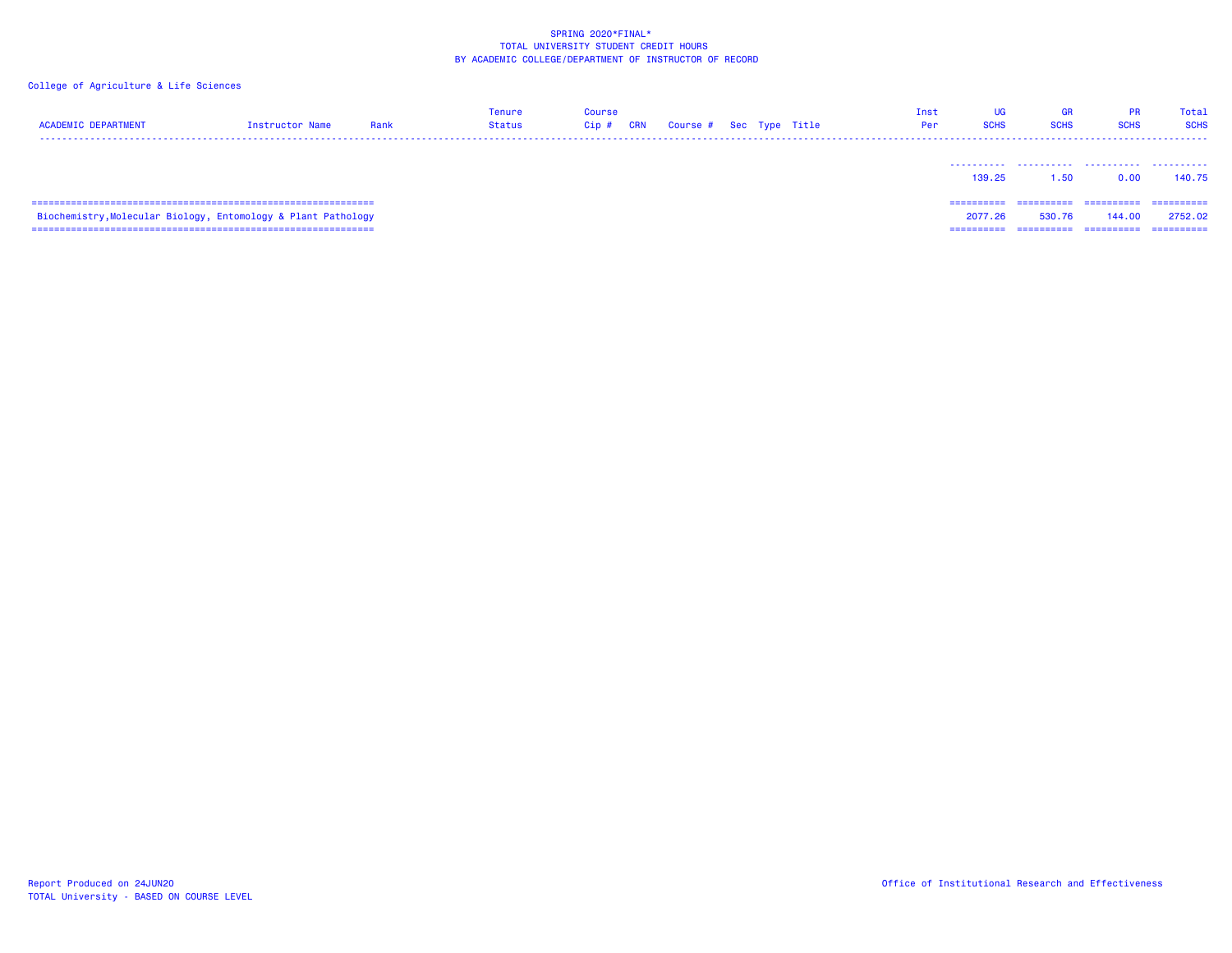| <b>ACADEMIC DEPARTMENT</b>                                                  | Instructor Name | Rank                               | Tenure<br>Status | <b>Course</b><br>$Cip$ # | <b>CRN</b> | Course # Sec Type Title   |  |                    | Inst<br>Per | UG<br><b>SCHS</b>  | <b>GR</b><br><b>SCHS</b> | <b>PR</b><br><b>SCHS</b>          | Total<br><b>SCHS</b>               |
|-----------------------------------------------------------------------------|-----------------|------------------------------------|------------------|--------------------------|------------|---------------------------|--|--------------------|-------------|--------------------|--------------------------|-----------------------------------|------------------------------------|
| Dean of Agriculture & Life Sciences Stokes, Mary                            |                 | Grad Research Assis  Non-Ten Track |                  |                          |            | 010000 16707 GA 4000 10 I |  | Dis in Agriculture | 0.50        | 0.50<br>.<br>0.50  | 0.00<br>0.00             | 0.00<br>0.00                      | 0.50<br>0.50                       |
| ====================================<br>Dean of Agriculture & Life Sciences |                 |                                    |                  |                          |            |                           |  |                    |             | ==========<br>0.50 | ==========<br>0.00       | -----------<br>0.00<br>========== | -----------<br>0.50<br>----------- |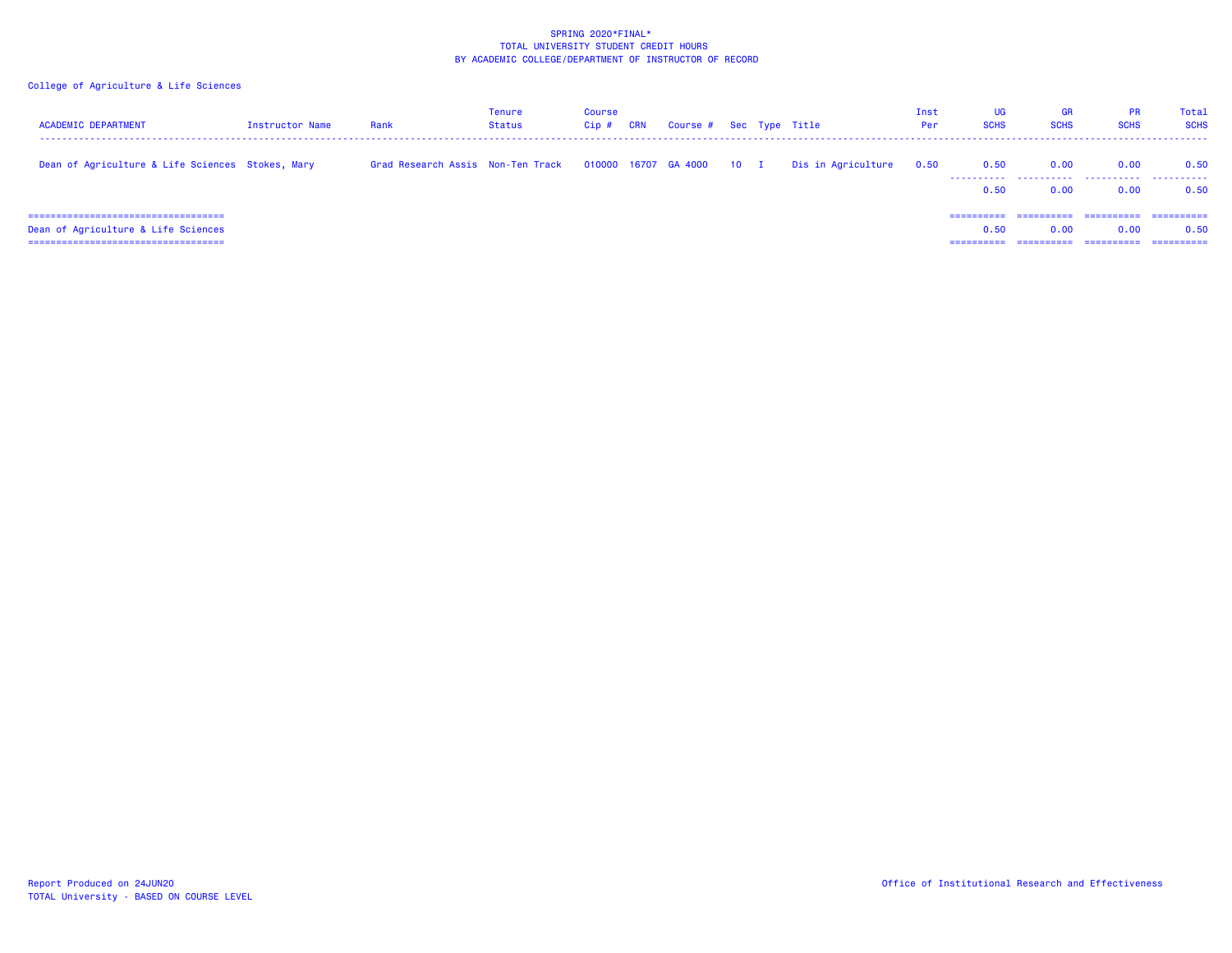| <b>ACADEMIC DEPARTMENT</b>                      | <b>Instructor Name</b> | Rank                              | <b>Tenure</b><br><b>Status</b> | <b>Course</b><br>$Cip$ # | <b>CRN</b> | Course #        |                 |                | Sec Type Title            | Inst<br>Per | <b>UG</b><br><b>SCHS</b>                                                                                                                                     | <b>GR</b><br><b>SCHS</b>                                                                                                                                      | PR<br><b>SCHS</b><br>$\frac{1}{2} \left( \frac{1}{2} \right) \left( \frac{1}{2} \right) \left( \frac{1}{2} \right) \left( \frac{1}{2} \right)$ | <b>Total</b><br><b>SCHS</b><br>$\frac{1}{2} \left( \frac{1}{2} \right) \left( \frac{1}{2} \right) \left( \frac{1}{2} \right) \left( \frac{1}{2} \right)$ |
|-------------------------------------------------|------------------------|-----------------------------------|--------------------------------|--------------------------|------------|-----------------|-----------------|----------------|---------------------------|-------------|--------------------------------------------------------------------------------------------------------------------------------------------------------------|---------------------------------------------------------------------------------------------------------------------------------------------------------------|------------------------------------------------------------------------------------------------------------------------------------------------|----------------------------------------------------------------------------------------------------------------------------------------------------------|
| Food Science, Nutrition & Health Pr Buys, David |                        | Assistant Professor Ten Track     |                                | 340199                   | 12191      | <b>FNH 3103</b> | 01              | C              | Intro to Health Prof 0.50 |             | 18.00                                                                                                                                                        | 0.00                                                                                                                                                          | 0.00                                                                                                                                           | 18.00                                                                                                                                                    |
|                                                 |                        |                                   |                                | 513102 12197             |            | <b>FNH 3723</b> | $CO1$ C         |                | Community Nutrition       | 0.10        | 9.30                                                                                                                                                         | 0.00                                                                                                                                                          | 0.00                                                                                                                                           | 9.30                                                                                                                                                     |
|                                                 |                        |                                   |                                |                          |            |                 |                 |                |                           |             | -----<br>27.30                                                                                                                                               | .<br>0.00                                                                                                                                                     | د د د د<br>0.00                                                                                                                                | $\frac{1}{2} \left( \frac{1}{2} \right) \left( \frac{1}{2} \right) \left( \frac{1}{2} \right) \left( \frac{1}{2} \right)$<br>27.30                       |
|                                                 | Byrd, Sylvia           | Professor                         | <b>Tenured</b>                 | 190599                   | 17081      | <b>FNH 8000</b> | 14              | D              | Research/Thesis           | 1.00        | 0.00                                                                                                                                                         | 6.00                                                                                                                                                          | 0.00                                                                                                                                           | 6.00                                                                                                                                                     |
|                                                 |                        |                                   |                                |                          |            |                 |                 |                |                           |             | 0.00                                                                                                                                                         | 6.00                                                                                                                                                          | 0.00                                                                                                                                           | 6.00                                                                                                                                                     |
|                                                 | Chang, Kow-Ching       | Professor                         | <b>Tenured</b>                 | 190599                   |            | 16644 FNH 8000  | 01              | <b>D</b>       | Research/Thesis           | 1.00        | 0.00                                                                                                                                                         | 1.00                                                                                                                                                          | 0.00                                                                                                                                           | 1.00                                                                                                                                                     |
|                                                 |                        |                                   |                                |                          |            |                 |                 |                |                           |             | <u>.</u><br>0.00                                                                                                                                             | .<br>1.00                                                                                                                                                     | .<br>0.00                                                                                                                                      | د د د د د<br>1.00                                                                                                                                        |
|                                                 | Cheng, Wen-Hsing       | Professor                         | <b>Tenured</b>                 | 190504                   | 12207      | <b>FNH 4293</b> | C01 C           |                | Micronutrients            | 1.00        | 60.00                                                                                                                                                        | 0.00                                                                                                                                                          | 0.00                                                                                                                                           | 60.00                                                                                                                                                    |
|                                                 |                        |                                   |                                |                          | 12220      | <b>FNH 6293</b> | CO <sub>1</sub> | C              | Micronutrients            | 1.00        | 0.00                                                                                                                                                         | 15.00                                                                                                                                                         | 0.00                                                                                                                                           | 15.00                                                                                                                                                    |
|                                                 |                        |                                   |                                | 190599                   | 16657      | <b>FNH 9000</b> | 02              | D              | Research/Diss             | 1.00        | 0.00                                                                                                                                                         | 8.00                                                                                                                                                          | 0.00                                                                                                                                           | 8.00                                                                                                                                                     |
|                                                 |                        |                                   |                                | 301901                   | 12231      | <b>FNH 8293</b> | 01              | $\mathbf{C}$   | Molecular Nutrition       | 1.00        | 0.00<br>$\frac{1}{2} \left( \frac{1}{2} \right) \left( \frac{1}{2} \right) \left( \frac{1}{2} \right) \left( \frac{1}{2} \right) \left( \frac{1}{2} \right)$ | 12.00<br>$-1 - 1 - 1 = 0$                                                                                                                                     | 0.00<br>.                                                                                                                                      | 12.00<br>.                                                                                                                                               |
|                                                 |                        |                                   |                                |                          |            |                 |                 |                |                           |             | 60.00                                                                                                                                                        | 35.00                                                                                                                                                         | 0.00                                                                                                                                           | 95.00                                                                                                                                                    |
|                                                 | Conrad, Amanda         | Instructor                        | Non-Ten Track                  | 190501                   | 16201      | <b>FNH 4000</b> | 04              | $\mathbf{I}$   | Directed Indiv Study 1.00 |             | 1.00                                                                                                                                                         | 0.00                                                                                                                                                          | 0.00                                                                                                                                           | 1.00                                                                                                                                                     |
|                                                 |                        |                                   |                                |                          | 17582      | <b>FNH 4000</b> | 16              | Ι.             | Directed Indiv Study 1.00 |             | 1.00                                                                                                                                                         | 0.00                                                                                                                                                          | 0.00                                                                                                                                           | 1.00                                                                                                                                                     |
|                                                 |                        |                                   |                                | 190504                   | 12187      | <b>FNH 2293</b> | 01              | $\mathbf{C}$   | Indiv & Family Nutri 0.80 |             | 614.40                                                                                                                                                       | 0.00                                                                                                                                                          | 0.00                                                                                                                                           | 614.40                                                                                                                                                   |
|                                                 |                        |                                   |                                |                          | 12188      | <b>FNH 2293</b> | 02              | C              | Indiv & Family Nutri 0.80 |             | 100.80                                                                                                                                                       | 0.00                                                                                                                                                          | 0.00                                                                                                                                           | 100.80                                                                                                                                                   |
|                                                 |                        |                                   |                                |                          | 12659      | <b>HS 2293</b>  | 01              | $\mathbf{C}$   | Indiv & Family Nutri 0.80 |             | 172.80                                                                                                                                                       | 0.00                                                                                                                                                          | 0.00                                                                                                                                           | 172.80                                                                                                                                                   |
|                                                 |                        |                                   |                                |                          | 12660      | <b>HS 2293</b>  | 02              | $\overline{c}$ | Indiv & Family Nutri 0.80 |             | 9.60<br>.                                                                                                                                                    | 0.00<br>د د د د                                                                                                                                               | 0.00<br>.                                                                                                                                      | 9.60<br>.                                                                                                                                                |
|                                                 |                        |                                   |                                |                          |            |                 |                 |                |                           |             | 899.60                                                                                                                                                       | 0.00                                                                                                                                                          | 0.00                                                                                                                                           | 899.60                                                                                                                                                   |
|                                                 | Cox, Melissa           | Non-Faculty                       | Not Applicable                 | 190501                   | 14494      | <b>FNH 4783</b> | 501 C           |                | Sch Comm Drug Use Pr 1.00 |             | 45.00                                                                                                                                                        | 0.00                                                                                                                                                          | 0.00                                                                                                                                           | 45.00                                                                                                                                                    |
|                                                 |                        |                                   |                                | 190504                   | 14497      | <b>FNH 6393</b> | 501 C           |                | Prevention of Diseas 1.00 |             | 0.00                                                                                                                                                         | 42.00                                                                                                                                                         | 0.00                                                                                                                                           | 42.00                                                                                                                                                    |
|                                                 |                        |                                   |                                | 512208                   | 12233      | <b>FNH 8443</b> | $01$ H          |                | Health Center Practi 0.40 |             | 0.00                                                                                                                                                         | 8.40<br>$\frac{1}{2} \left( \frac{1}{2} \right) \left( \frac{1}{2} \right) \left( \frac{1}{2} \right) \left( \frac{1}{2} \right) \left( \frac{1}{2} \right)$  | 0.00<br>.                                                                                                                                      | 8.40<br>.                                                                                                                                                |
|                                                 |                        |                                   |                                |                          |            |                 |                 |                |                           |             | 45.00                                                                                                                                                        | 50.40                                                                                                                                                         | 0.00                                                                                                                                           | 95.40                                                                                                                                                    |
|                                                 | Crist, Courtney        | Extension Assist Pr Non-Ten Track |                                | 190599                   |            | 16646 FNH 8000  | 03              | D              | Research/Thesis           | 1.00        | 0.00<br>----------                                                                                                                                           | 9.00<br>$\frac{1}{2} \left( \frac{1}{2} \right) \left( \frac{1}{2} \right) \left( \frac{1}{2} \right) \left( \frac{1}{2} \right)$                             | 0.00<br>د د د د                                                                                                                                | 9.00<br>.                                                                                                                                                |
|                                                 |                        |                                   |                                |                          |            |                 |                 |                |                           |             | 0.00                                                                                                                                                         | 9.00                                                                                                                                                          | 0.00                                                                                                                                           | 9.00                                                                                                                                                     |
|                                                 | Edens, Randi           | Lecturer                          | Non-Ten Track                  | 131315                   | 12792      | <b>LSK 1023</b> | 05              | C              | Col Read/Study Skill 1.00 |             | 102.00                                                                                                                                                       | 0.00                                                                                                                                                          | 0.00                                                                                                                                           | 102.00                                                                                                                                                   |
|                                                 |                        |                                   |                                |                          | 12793      | <b>LSK 1023</b> | 06              | C              | Col Read/Study Skill 1.00 |             | 93.00                                                                                                                                                        | 0.00                                                                                                                                                          | 0.00                                                                                                                                           | 93.00                                                                                                                                                    |
|                                                 |                        |                                   |                                |                          |            | 12794 LSK 1023  | 07              | C              | Col Read/Study Skill 1.00 |             | 222.00<br><u> - - - - - - - - - -</u>                                                                                                                        | 0.00<br>.                                                                                                                                                     | 0.00<br>.                                                                                                                                      | 222.00<br>$\begin{array}{cccccccccc} \bullet & \bullet & \bullet & \bullet & \bullet & \bullet & \bullet & \bullet \end{array}$                          |
|                                                 |                        |                                   |                                |                          |            |                 |                 |                |                           |             | 417.00                                                                                                                                                       | 0.00                                                                                                                                                          | 0.00                                                                                                                                           | 417.00                                                                                                                                                   |
|                                                 | Evans, Marion          | Professor                         | <b>Tenured</b>                 | 512208                   | 12233      | <b>FNH 8443</b> | 01              | -H             | Health Center Practi 0.60 |             | 0.00<br><b></b>                                                                                                                                              | 12.60<br>$\frac{1}{2} \left( \frac{1}{2} \right) \left( \frac{1}{2} \right) \left( \frac{1}{2} \right) \left( \frac{1}{2} \right) \left( \frac{1}{2} \right)$ | 0.00<br>.                                                                                                                                      | 12.60<br>.                                                                                                                                               |
|                                                 |                        |                                   |                                |                          |            |                 |                 |                |                           |             | 0.00                                                                                                                                                         | 12.60                                                                                                                                                         | 0.00                                                                                                                                           | 12.60                                                                                                                                                    |
|                                                 | Gardner, Antonio       | Assistant Professor Ten Track     |                                | 512207                   | 12235      | <b>FNH 8613</b> | 01              | <b>C</b>       | Dsgn Admin Hp Prog        | 1.00        | 0.00                                                                                                                                                         | 39.00                                                                                                                                                         | 0.00                                                                                                                                           | 39.00                                                                                                                                                    |
|                                                 |                        |                                   |                                |                          | 14501      | <b>FNH 8563</b> | 501             | <b>C</b>       | Prin Epic & Hlth Sci 1.00 |             | 0.00                                                                                                                                                         | 36.00                                                                                                                                                         | 0.00                                                                                                                                           | 36.00                                                                                                                                                    |
|                                                 |                        |                                   |                                |                          | 14502      | <b>FNH 8613</b> | 501             | <b>C</b>       | Dsgn Admin Hp Prog        | 1.00        | 0.00                                                                                                                                                         | 18.00                                                                                                                                                         | 0.00                                                                                                                                           | 18.00                                                                                                                                                    |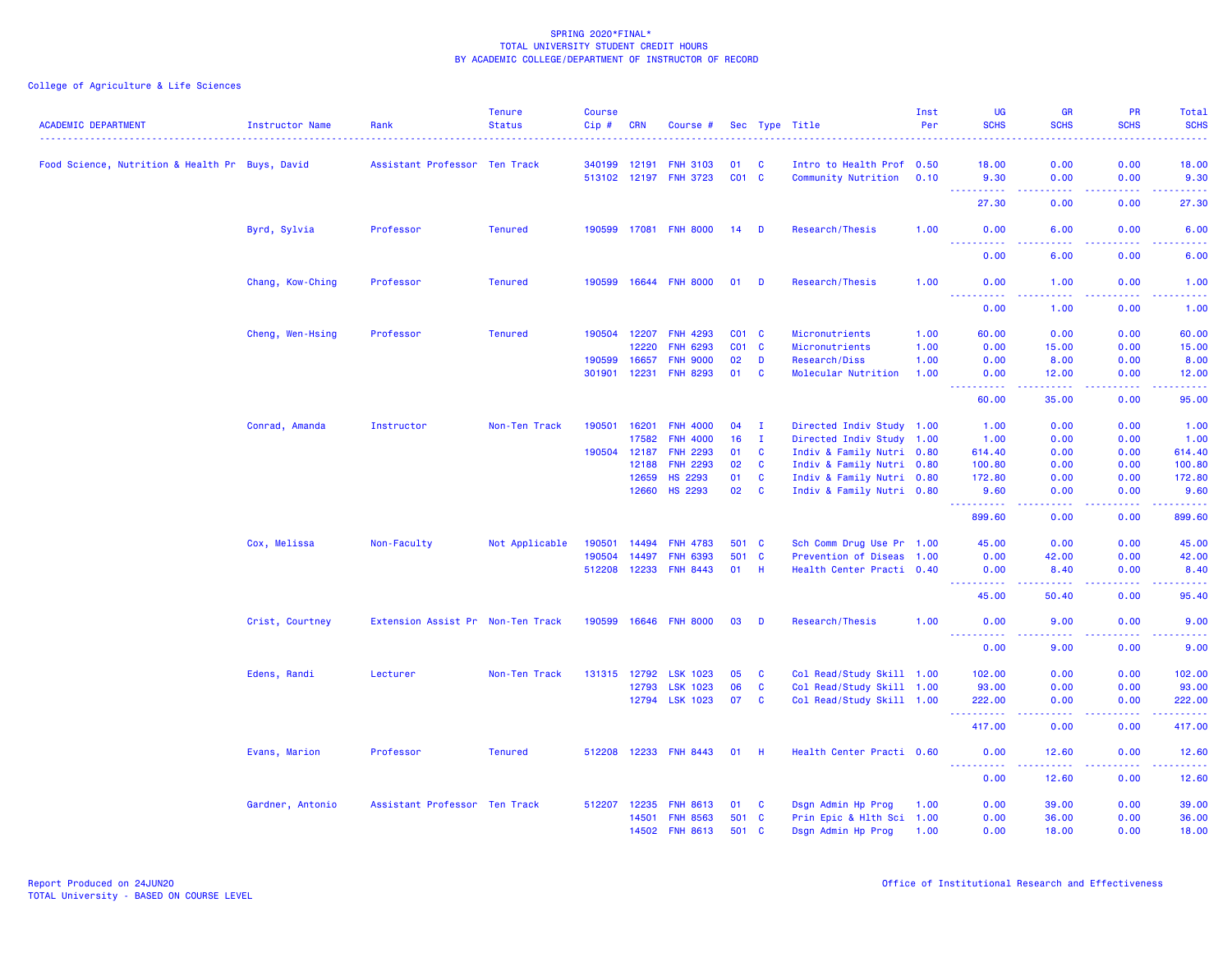| <b>ACADEMIC DEPARTMENT</b>                           | <b>Instructor Name</b> | Rank                                                   | <b>Tenure</b><br><b>Status</b> | <b>Course</b><br>Cip# | <b>CRN</b>     | Course #                    |          |              | Sec Type Title                  | Inst<br>Per  | UG<br><b>SCHS</b>                    | <b>GR</b><br><b>SCHS</b>            | PR<br><b>SCHS</b>                                                                                                                                            | Total<br><b>SCHS</b>                                                                                                           |
|------------------------------------------------------|------------------------|--------------------------------------------------------|--------------------------------|-----------------------|----------------|-----------------------------|----------|--------------|---------------------------------|--------------|--------------------------------------|-------------------------------------|--------------------------------------------------------------------------------------------------------------------------------------------------------------|--------------------------------------------------------------------------------------------------------------------------------|
|                                                      |                        |                                                        |                                |                       |                |                             |          |              |                                 |              | - - - - - - - - - - -                |                                     |                                                                                                                                                              | .                                                                                                                              |
|                                                      |                        |                                                        |                                |                       |                |                             |          |              |                                 |              | 0.00                                 | 93.00                               | 0.00                                                                                                                                                         | 93.00                                                                                                                          |
| Food Science, Nutrition & Health Pr Hendrix, Jasmine |                        | Grad Research Assis Non-Ten Track                      |                                |                       |                | 190501 12182 FNH 1103       | 01 C     |              | Intro Food Sci, Nutr 1.00       |              | 210,00                               | 0.00                                | 0.00                                                                                                                                                         | 210.00                                                                                                                         |
|                                                      |                        |                                                        |                                |                       |                |                             |          |              |                                 |              | 210.00                               | 0.00                                | 0.00                                                                                                                                                         | 210.00                                                                                                                         |
|                                                      | Horay, Jason           | Lecturer                                               | Non-Ten Track                  | 512207                |                | 14810 FNH 4793              | 501 C    |              | Hlth Prom in the Wor 1.00       |              | 60.00<br><u> - - - - - - - - - -</u> | 0.00<br>-----                       | 0.00<br>.                                                                                                                                                    | 60.00<br>.                                                                                                                     |
|                                                      |                        |                                                        |                                |                       |                |                             |          |              |                                 |              | 60.00                                | 0.00                                | 0.00                                                                                                                                                         | 60.00                                                                                                                          |
|                                                      | Hunt, Barry            | Professor                                              | <b>Tenured</b>                 | 512207                | 12234          | <b>FNH 8553</b>             | 01       | <b>C</b>     | Behavioral Epidemiol 1.00       |              | 0.00                                 | 33.00                               | 0.00                                                                                                                                                         | 33,00                                                                                                                          |
|                                                      |                        |                                                        |                                |                       | 14500          | <b>FNH 8553</b>             | 501 C    |              | Behavioral Epidemiol 1.00       |              | 0.00                                 | 18.00                               | 0.00                                                                                                                                                         | 18.00                                                                                                                          |
|                                                      |                        |                                                        |                                |                       | 14809          | <b>FNH 8193</b>             | 501 C    |              | Problems in Health E 1.00       |              | 0.00<br>المالمات                     | 21.00<br>22222                      | 0.00                                                                                                                                                         | 21.00                                                                                                                          |
|                                                      |                        |                                                        |                                |                       |                |                             |          |              |                                 |              | 0.00                                 | 72.00                               | 0.00                                                                                                                                                         | 72.00                                                                                                                          |
|                                                      | Khan, Fauzia           | Lecturer                                               | Non-Ten Track                  | 190501                | 12201          | <b>FNH 4193</b>             | 01       | <b>C</b>     | Soc-Cult Aspect Food 1.00       |              | 36.00                                | 0.00                                | 0.00                                                                                                                                                         | 36.00                                                                                                                          |
|                                                      |                        |                                                        |                                |                       | 14492          | <b>FNH 4193</b>             | 501 C    |              | Soc-Cult Aspect Food 1.00       |              | 6.00                                 | 0.00                                | 0.00                                                                                                                                                         | 6.00                                                                                                                           |
|                                                      |                        |                                                        |                                |                       |                | 14495 FNH 6193              | 501 C    |              | Soc-Cult Aspect Food 1.00       |              | 0.00                                 | 6.00<br>.                           | 0.00                                                                                                                                                         | 6.00                                                                                                                           |
|                                                      |                        |                                                        |                                |                       |                |                             |          |              |                                 |              | 42.00                                | 6.00                                | 0.00                                                                                                                                                         | 48.00                                                                                                                          |
|                                                      | Leach, Vicki           | Lecturer                                               | Non-Ten Track                  | 190501                | 16203          | <b>FNH 4000</b>             | 06       | <b>I</b>     | Directed Indiv Study 1.00       |              | 3.00                                 | 0.00                                | 0.00                                                                                                                                                         | 3.00                                                                                                                           |
|                                                      |                        |                                                        |                                | 190505                | 12205          | <b>FNH 4284</b>             | 01       | B            | Quantity Food Prod & 1.00       |              | 100.00                               | 0.00                                | 0.00                                                                                                                                                         | 100.00                                                                                                                         |
|                                                      |                        |                                                        |                                |                       | 15143          | <b>FNH 4284</b>             | 02       | B            | Quantity Food Prod & 1.00       |              | 64.00<br>.                           | 0.00<br>المتمالين                   | 0.00<br><b><i><u><u> - - - - -</u></u></i></b>                                                                                                               | 64.00<br>$\begin{array}{cccccccccc} \bullet & \bullet & \bullet & \bullet & \bullet & \bullet & \bullet & \bullet \end{array}$ |
|                                                      |                        |                                                        |                                |                       |                |                             |          |              |                                 |              | 167.00                               | 0.00                                | 0.00                                                                                                                                                         | 167.00                                                                                                                         |
|                                                      | Mathews, Rahel         | Assistant Professor Ten Track                          |                                | 190504                | 12208          | <b>FNH 4353</b>             | 01       | <b>C</b>     | Nutrition/ Life Cycl 1.00       |              | 63.00                                | 0.00                                | 0.00                                                                                                                                                         | 63.00                                                                                                                          |
|                                                      |                        |                                                        |                                |                       | 12221          | <b>FNH 6353</b>             | 01       | $\mathbf{C}$ | Nutrition / Life Cyc 1.00       |              | 0.00                                 | 12.00                               | 0.00                                                                                                                                                         | 12.00                                                                                                                          |
|                                                      |                        |                                                        |                                |                       |                | 513102 12197 FNH 3723       | CO1 C    |              | Community Nutrition 0.90        |              | 83.70<br>.<br>444                    | 0.00<br>22222                       | 0.00<br>$\frac{1}{2} \left( \frac{1}{2} \right) \left( \frac{1}{2} \right) \left( \frac{1}{2} \right) \left( \frac{1}{2} \right) \left( \frac{1}{2} \right)$ | 83.70<br>.                                                                                                                     |
|                                                      |                        |                                                        |                                |                       |                |                             |          |              |                                 |              | 146.70                               | 12.00                               | 0.00                                                                                                                                                         | 158.70                                                                                                                         |
|                                                      |                        | Nannapaneni, Ramakri Research Assoc Prof Non-Ten Track |                                | 190501                | 12210          | <b>FNH 4414</b>             | 01       | $\mathbf{C}$ | Microbiology of Food 1.00       |              | 44.00                                | 0.00                                | 0.00                                                                                                                                                         | 44.00                                                                                                                          |
|                                                      |                        |                                                        |                                |                       | 12211          | <b>FNH 4414</b>             | 02       | K            | Microbiology of Food 1.00       |              | 0.00                                 | 0.00                                | 0.00                                                                                                                                                         | 0.00                                                                                                                           |
|                                                      |                        |                                                        |                                |                       | 12222          | <b>FNH 6414</b>             | 01       | C            | Microbiology of Food 1.00       |              | 0.00                                 | 4.00                                | 0.00                                                                                                                                                         | 4.00                                                                                                                           |
|                                                      |                        |                                                        |                                |                       | 12223          | <b>FNH 6414</b>             | 02       | K.           | Microbiology in Food 1.00       |              | 0.00                                 | 0.00                                | 0.00                                                                                                                                                         | 0.00                                                                                                                           |
|                                                      |                        |                                                        |                                | 190599<br>260502      | 16663<br>10591 | <b>FNH 9000</b><br>BIO 4414 | 08<br>01 | D<br>C       | Research/Diss<br>Micro Of Foods | 1.00         | 0.00<br>32.00                        | 1.00<br>0.00                        | 0.00<br>0.00                                                                                                                                                 | 1.00<br>32.00                                                                                                                  |
|                                                      |                        |                                                        |                                |                       | 10592          | BIO 4414                    | 02       | K            | Micro Of Foods                  | 1.00<br>1.00 | 0.00                                 | 0.00                                | 0.00                                                                                                                                                         | 0.00                                                                                                                           |
|                                                      |                        |                                                        |                                |                       |                |                             |          |              |                                 |              | .<br>76.00                           | $\sim$ $\sim$ $\sim$ $\sim$<br>5.00 | .<br>0.00                                                                                                                                                    | الداعات الما<br>81.00                                                                                                          |
|                                                      | Norwood, Arnita        | Assistant Professor Ten Track                          |                                | 190504                | 12214          | <b>FNH 6123</b>             | 01       | $\mathbf{C}$ | Nutrition and Chroni 1.00       |              | 0.00                                 | 6.00                                | 0.00                                                                                                                                                         | 6.00                                                                                                                           |
|                                                      |                        |                                                        |                                |                       | 14489          | <b>FNH 2283</b>             | 501 C    |              | Child Health & Nutri 1.00       |              | 78.00                                | 0.00                                | 0.00                                                                                                                                                         | 78.00                                                                                                                          |
|                                                      |                        |                                                        |                                |                       | 14575          | <b>HS 2283</b>              | 501 C    |              | Child Health & Nutri 1.00       |              | 24.00                                | 0.00                                | 0.00                                                                                                                                                         | 24.00                                                                                                                          |
|                                                      |                        |                                                        |                                | 513102 12198          |                | <b>FNH 4123</b>             | 01       | $\mathbf{C}$ | Nutrition and Chroni 1.00       |              | 102.00<br>.                          | 0.00<br>.                           | 0.00<br><b><i><u><u>.</u></u></i></b>                                                                                                                        | 102.00<br>.                                                                                                                    |
|                                                      |                        |                                                        |                                |                       |                |                             |          |              |                                 |              | 204.00                               | 6.00                                | 0.00                                                                                                                                                         | 210.00                                                                                                                         |
|                                                      | Pylate, Leah           | Non-Faculty                                            | Not Applicable                 |                       |                | 512207 14491 FNH 3163       | 501 C    |              | Basic Principle Heal 1.00       |              | 54.00                                | 0.00                                | 0.00                                                                                                                                                         | 54.00                                                                                                                          |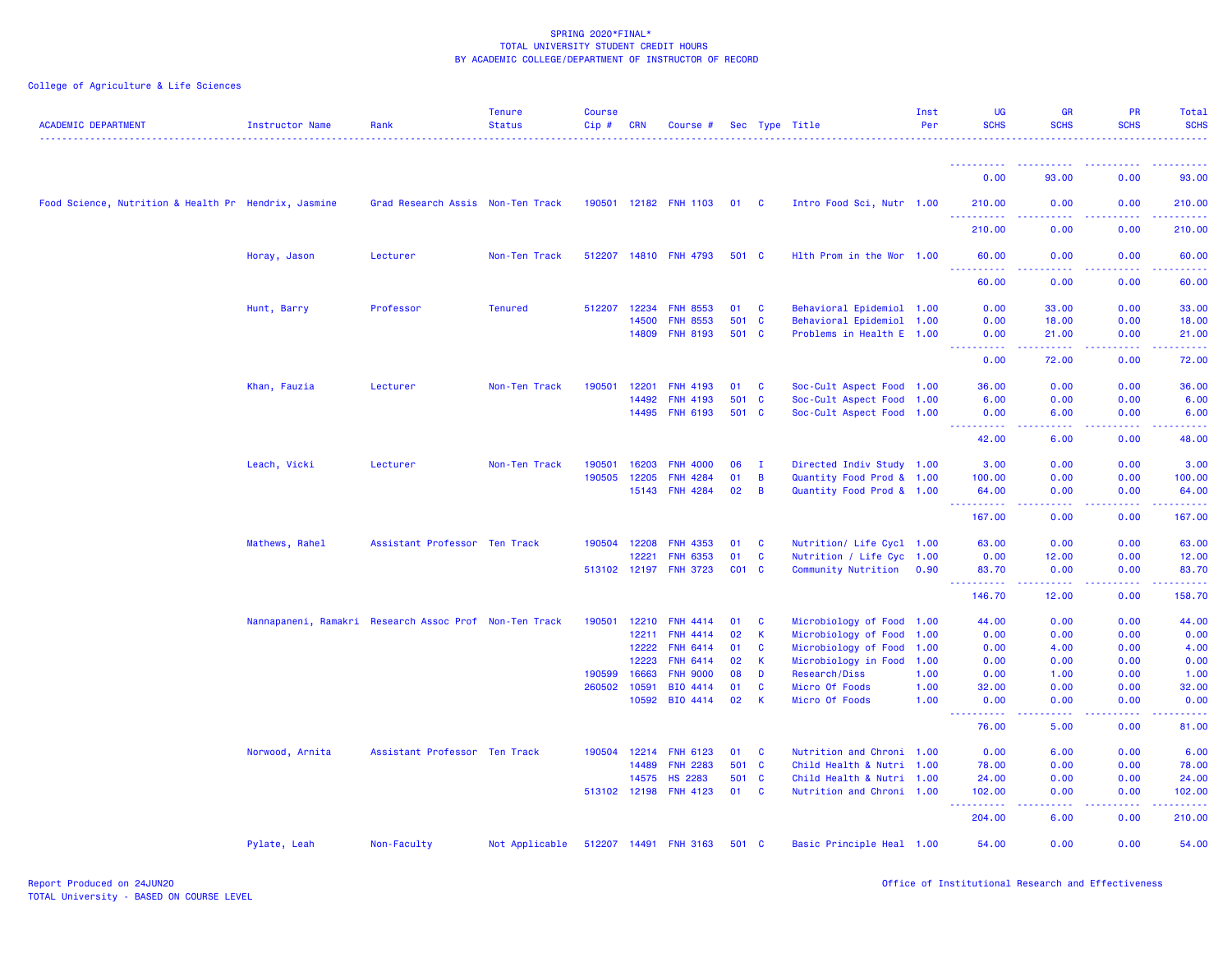# College of Agriculture & Life Sciences

| <b>ACADEMIC DEPARTMENT</b>                          | <b>Instructor Name</b>                           | Rank                          | <b>Tenure</b><br><b>Status</b> | <b>Course</b><br>Cip# | <b>CRN</b> | Course #              |                 |              | Sec Type Title              | Inst<br>Per | <b>UG</b><br><b>SCHS</b>                                                                                                          | <b>GR</b><br><b>SCHS</b> | PR<br><b>SCHS</b> | Total<br><b>SCHS</b> |
|-----------------------------------------------------|--------------------------------------------------|-------------------------------|--------------------------------|-----------------------|------------|-----------------------|-----------------|--------------|-----------------------------|-------------|-----------------------------------------------------------------------------------------------------------------------------------|--------------------------|-------------------|----------------------|
|                                                     |                                                  |                               |                                |                       |            |                       |                 |              |                             |             |                                                                                                                                   |                          |                   |                      |
|                                                     |                                                  |                               |                                |                       |            |                       |                 |              |                             |             | 54.00                                                                                                                             | 0.00                     | 0.00              | 54.00                |
| Food Science, Nutrition & Health Pr Schilling, Mark |                                                  | Professor                     | <b>Tenured</b>                 | 011001 12203          |            | <b>FNH 4241</b>       | 01              | -L.          | Applied Food Chemist 1.00   |             | 9.00                                                                                                                              | 0.00                     | 0.00              | 9.00                 |
|                                                     |                                                  |                               |                                |                       | 12204      | <b>FNH 4243</b>       | 01              | $\mathbf{C}$ | Food Comp & Reaction        | 1.00        | 96.00                                                                                                                             | 0.00                     | 0.00              | 96.00                |
|                                                     |                                                  |                               |                                |                       | 12218      | <b>FNH 6241</b>       | 01              | -L           | <b>Applied Food Chem</b>    | 1.00        | 0.00                                                                                                                              | 1.00                     | 0.00              | 1.00                 |
|                                                     |                                                  |                               |                                | 120509                | 12202      | <b>FNH 4200</b>       | 01              | $\mathbf{C}$ | Dual Enroll MUW Culi 1.00   |             | 51.00                                                                                                                             | 0.00                     | 0.00              | 51.00                |
|                                                     |                                                  |                               |                                | 190501                | 12212      | <b>FNH 4480</b>       | 01              | E            | <b>Food Science Interns</b> | 1.00        | 18.00                                                                                                                             | 0.00                     | 0.00              | 18.00                |
|                                                     |                                                  |                               |                                |                       | 16105      | <b>FNH 4000</b>       | 01              | $\mathbf{I}$ | Directed Indiv Study        | 1.00        | 3.00                                                                                                                              | 0.00                     | 0.00              | 3.00                 |
|                                                     |                                                  |                               |                                |                       | 16195      | <b>FNH 4000</b>       | 03              | $\mathbf{I}$ | Directed Indiv Study 1.00   |             | 3.00                                                                                                                              | 0.00                     | 0.00              | 3.00                 |
|                                                     |                                                  |                               |                                |                       | 17190      | <b>FNH 4000</b>       | 08              | Ι.           | Directed Indiv Study 1.00   |             | 3.00                                                                                                                              | 0.00                     | 0.00              | 3.00                 |
|                                                     |                                                  |                               |                                |                       | 17246      | <b>FNH 4000</b>       | 09              | $\mathbf{I}$ | Directed Indiv Study 1.00   |             | 3.00                                                                                                                              | 0.00                     | 0.00              | 3.00                 |
|                                                     |                                                  |                               |                                | 190599                | 16652      | <b>FNH 8000</b>       | 09              | D            | Research/Thesis             | 1.00        | 0.00                                                                                                                              | 10.00                    | 0.00              | 10.00                |
|                                                     |                                                  |                               |                                |                       | 16665      | <b>FNH 9000</b>       | 10 <sub>1</sub> | D            | <b>Research/Diss</b>        | 1.00        | 0.00                                                                                                                              | 13.00                    | 0.00              | 13.00                |
|                                                     |                                                  |                               |                                |                       | 17241      | <b>FNH 7000</b>       | 01              | п.           | Directed Indiv Study 1.00   |             | 0.00<br>بالأباب                                                                                                                   | 3.00<br>.                | 0.00              | 3.00                 |
|                                                     |                                                  |                               |                                |                       |            |                       |                 |              |                             |             | 186.00                                                                                                                            | 27.00                    | 0.00              | 213.00               |
|                                                     | Silva, Juan                                      | Professor                     | <b>Tenured</b>                 | 190501                | 12226      | <b>FNH 8121</b>       | 01              | <b>S</b>     | Food Sc Ntr & Health 0.50   |             | 0.00                                                                                                                              | 0.50                     | 0.00              | 0.50                 |
|                                                     |                                                  |                               |                                | 190599                | 16653      | <b>FNH 8000</b>       | 10 <sub>1</sub> | D            | Research/Thesis             | 1.00        | 0.00                                                                                                                              | 2.00                     | 0.00              | 2.00                 |
|                                                     |                                                  |                               |                                |                       | 16669      | <b>FNH 9000</b>       | 13 <sup>°</sup> | D            | Research/Diss               | 1.00        | 0.00                                                                                                                              | 12.00                    | 0.00              | 12.00                |
|                                                     |                                                  |                               |                                |                       | 17294      | <b>FNH 7000</b>       | 02              | Ι.           | Directed Indiv Study 1.00   |             | 0.00                                                                                                                              | 1.00                     | 0.00              | 1.00                 |
|                                                     |                                                  |                               |                                |                       | 17297      | <b>FNH 7000</b>       | 03              | I.           | Directed Indiv Study 1.00   |             | 0.00                                                                                                                              | 1.00                     | 0.00              | 1.00                 |
|                                                     |                                                  |                               |                                | 512207 12225          |            | <b>FNH 8111</b>       | 01              | <b>S</b>     | Food Sc Nutr & Healt 0.50   |             | 0.00                                                                                                                              | 1.00                     | 0.00              | 1.00                 |
|                                                     |                                                  |                               |                                |                       |            |                       |                 |              |                             |             | $\frac{1}{2} \left( \frac{1}{2} \right) \left( \frac{1}{2} \right) \left( \frac{1}{2} \right) \left( \frac{1}{2} \right)$<br>0.00 | .<br>17.50               | .<br>0.00         | .<br>17.50           |
|                                                     | Tolar-Peterson, Tere Associate Professor Tenured |                               |                                | 190501                | 12226      | <b>FNH 8121</b>       | 01              | <b>S</b>     | Food Sc Ntr & Health 0.50   |             | 0.00                                                                                                                              | 0.50                     | 0.00              | 0.50                 |
|                                                     |                                                  |                               |                                | 190504                | 12229      | <b>FNH 8233</b>       | 01              | C            | Maternal-Inf-Chl-Nut 1.00   |             | 0.00                                                                                                                              | 21.00                    | 0.00              | 21.00                |
|                                                     |                                                  |                               |                                | 190599                | 16654      | <b>FNH 8000</b>       | 11              | D            | Research/Thesis             | 1.00        | 0.00                                                                                                                              | 7.00                     | 0.00              | 7.00                 |
|                                                     |                                                  |                               |                                |                       | 16666      | <b>FNH 9000</b>       | 11              | D            | <b>Research/Diss</b>        | 1.00        | 0.00                                                                                                                              | 30.00                    | 0.00              | 30.00                |
|                                                     |                                                  |                               |                                | 512207 12225          |            | <b>FNH 8111</b>       | 01              | <b>S</b>     | Food Sc Nutr & Healt 0.50   |             | 0.00                                                                                                                              | 1.00                     | 0.00              | 1.00                 |
|                                                     |                                                  |                               |                                | 513101 12230          |            | <b>FNH 8286</b>       | 01              | Ε            | <b>Supervised Practice</b>  | 1.00        | 0.00                                                                                                                              | 96.00                    | 0.00              | 96.00                |
|                                                     |                                                  |                               |                                | 513102 12190          |            | <b>FNH 3003</b>       | 01              | E            | Nutr Field Experienc 1.00   |             | 12.00                                                                                                                             | 0.00                     | 0.00              | 12.00                |
|                                                     |                                                  |                               |                                |                       |            |                       |                 |              |                             |             | <u>.</u><br>12.00                                                                                                                 | 155.50                   | 0.00              | .<br>167.50          |
|                                                     | VanDyk, Taylor                                   | Non-Faculty                   | Not Applicable                 |                       |            | 521003 16426 FYE 1101 | F03 C           |              | Freshman Success Str 1.00   |             | 17.00                                                                                                                             | 0.00                     | 0.00              | 17.00                |
|                                                     |                                                  |                               |                                |                       |            |                       |                 |              |                             |             | .<br>17.00                                                                                                                        | .<br>0.00                | .<br>0.00         | 17.00                |
|                                                     | Weiskopf, Amy                                    | Lecturer                      | Non-Ten Track                  | 190504 14490          |            | <b>FNH 2293</b>       | 501 C           |              | Indiv & Family Nutri 1.00   |             | 105.00                                                                                                                            | 0.00                     | 0.00              | 105.00               |
|                                                     |                                                  |                               |                                |                       | 14576      | <b>HS 2293</b>        | 501 C           |              | Indiv & Family Nutri 1.00   |             | 39.00                                                                                                                             | 0.00                     | 0.00              | 39.00                |
|                                                     |                                                  |                               |                                |                       |            |                       |                 |              |                             |             | .<br>144.00                                                                                                                       | $\sim 100$<br>0.00       | 0.00              | 144.00               |
|                                                     | White, Kelly                                     | Lecturer                      | Non-Ten Track                  | 190501                | 14496      | <b>FNH 6223</b>       | 501 C           |              | Sports Nutrition            | 1.00        | 0.00                                                                                                                              | 18.00                    | 0.00              | 18.00                |
|                                                     |                                                  |                               |                                |                       | 14499      | <b>FNH 8473</b>       | 501 C           |              | Advanced Sports Nutr 1.00   |             | 0.00                                                                                                                              | 12.00                    | 0.00              | 12.00                |
|                                                     |                                                  |                               |                                | 190504 14493          |            | <b>FNH 4223</b>       | 501 C           |              | Sports Nutrition            | 1.00        | 51.00                                                                                                                             | 0.00                     | 0.00              | 51.00                |
|                                                     |                                                  |                               |                                |                       |            |                       |                 |              |                             |             | .<br>51.00                                                                                                                        | .<br>30.00               | .<br>0.00         | .<br>81.00           |
|                                                     | White, Shecoya                                   | Assistant Professor Ten Track |                                | 010000 17341          |            | GA 4000               | 19              | I.           | Dis in Agriculture          | 1.00        | 1.00                                                                                                                              | 0.00                     | 0.00              | 1.00                 |
|                                                     |                                                  |                               |                                | 011002 15141          |            | <b>FNH 4593</b>       | 01              | B            | New Food Product Dev 1.00   |             | 39.00                                                                                                                             | 0.00                     | 0.00              | 39.00                |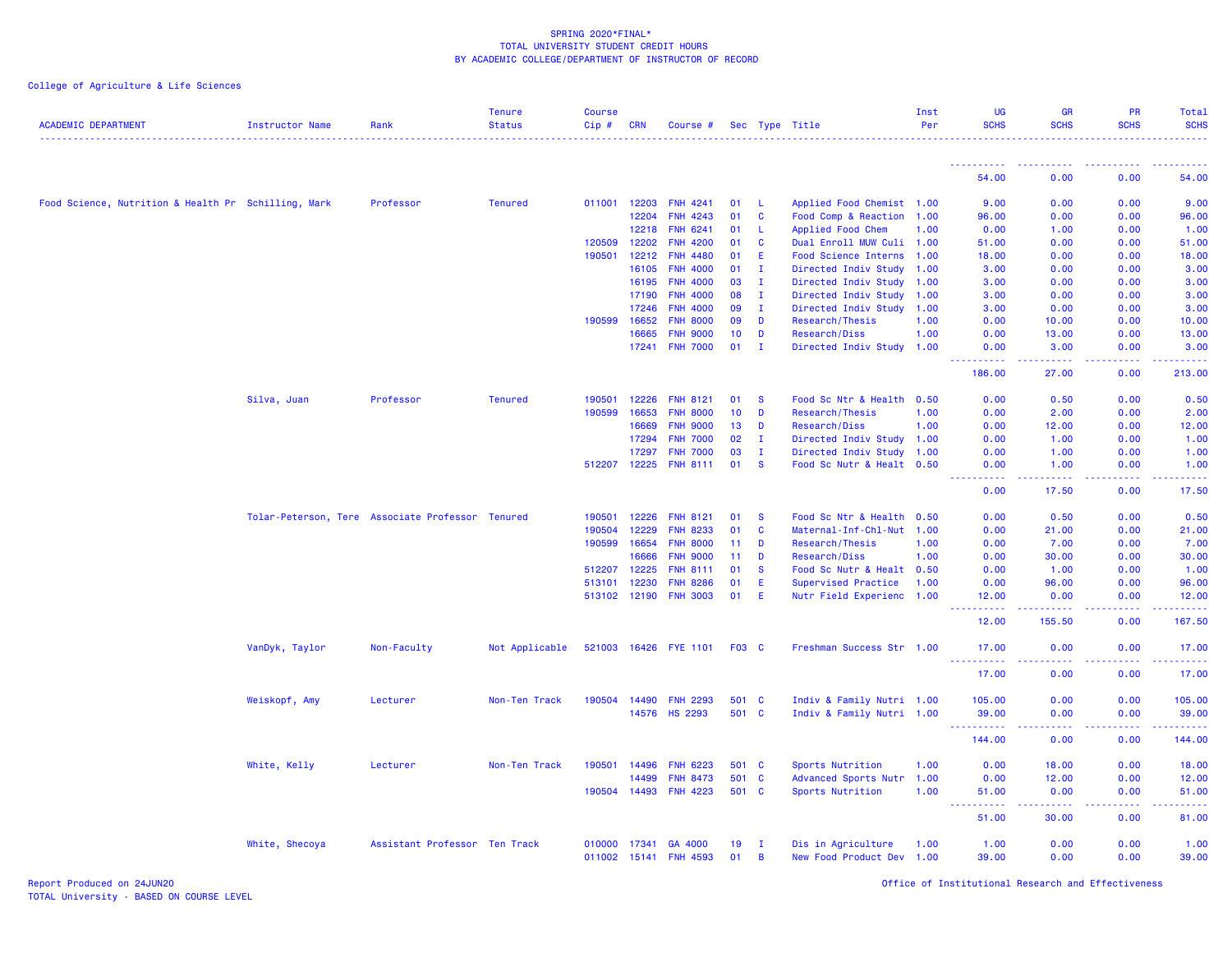| <b>ACADEMIC DEPARTMENT</b>                         | Instructor Name | Rank                          | Tenure<br><b>Status</b>                   | Course<br>Cip # | <b>CRN</b> | Course # Sec Type Title           |                      |                                                 | Inst<br>Per | <b>UG</b><br><b>SCHS</b> | <b>GR</b><br><b>SCHS</b> | <b>PR</b><br><b>SCHS</b> | Total<br><b>SCHS</b> |
|----------------------------------------------------|-----------------|-------------------------------|-------------------------------------------|-----------------|------------|-----------------------------------|----------------------|-------------------------------------------------|-------------|--------------------------|--------------------------|--------------------------|----------------------|
| Food Science, Nutrition & Health Pr White, Shecoya |                 | Assistant Professor Ten Track |                                           | 190501          | 12192      | <b>FNH 3111</b><br>16109 FNH 4000 | 01 S<br>$02 \quad I$ | <b>FNH Seminar</b><br>Directed Indiv Study 1.00 | 1.00        | 34.00<br>3.00            | 0.00<br>0.00             | 0.00<br>0.00             | 34.00<br>3.00        |
|                                                    |                 |                               |                                           |                 |            | 17516 FNH 4000                    | $13 \quad I$         | Directed Indiv Study 1.00                       |             | 3.00                     | 0.00                     | 0.00                     | 3.00                 |
|                                                    |                 |                               |                                           |                 |            | 17531 FNH 4000 14 I               |                      | Directed Indiv Study 1.00                       |             | 1.00<br>----------       | 0.00<br>.                | 0.00<br>.                | 1.00<br>.            |
|                                                    |                 |                               |                                           |                 |            |                                   |                      |                                                 |             | 81.00                    | 0.00                     | 0.00                     | 81.00                |
|                                                    | Wilson, Julie   | Non-Faculty                   | Not Applicable 011001 12184 FNH 2112 01 B |                 |            |                                   |                      | Food Products Evalua 1.00                       |             | 50.00<br>.               | 0.00<br>.                | 0.00<br>.                | 50.00<br>.           |
|                                                    |                 |                               |                                           |                 |            |                                   |                      |                                                 |             | 50.00                    | 0.00                     | 0.00                     | 50.00                |
|                                                    |                 |                               |                                           |                 |            |                                   |                      |                                                 |             | ==========               | ==========               | -----------              | ==========           |
| Food Science, Nutrition & Health Promotion         |                 |                               |                                           |                 |            |                                   |                      |                                                 |             | 2949.60                  | 538.00                   | 0.00                     | 3487.60              |
|                                                    |                 |                               |                                           |                 |            |                                   |                      |                                                 |             | ==========               | ==========               | -----------              | -----------          |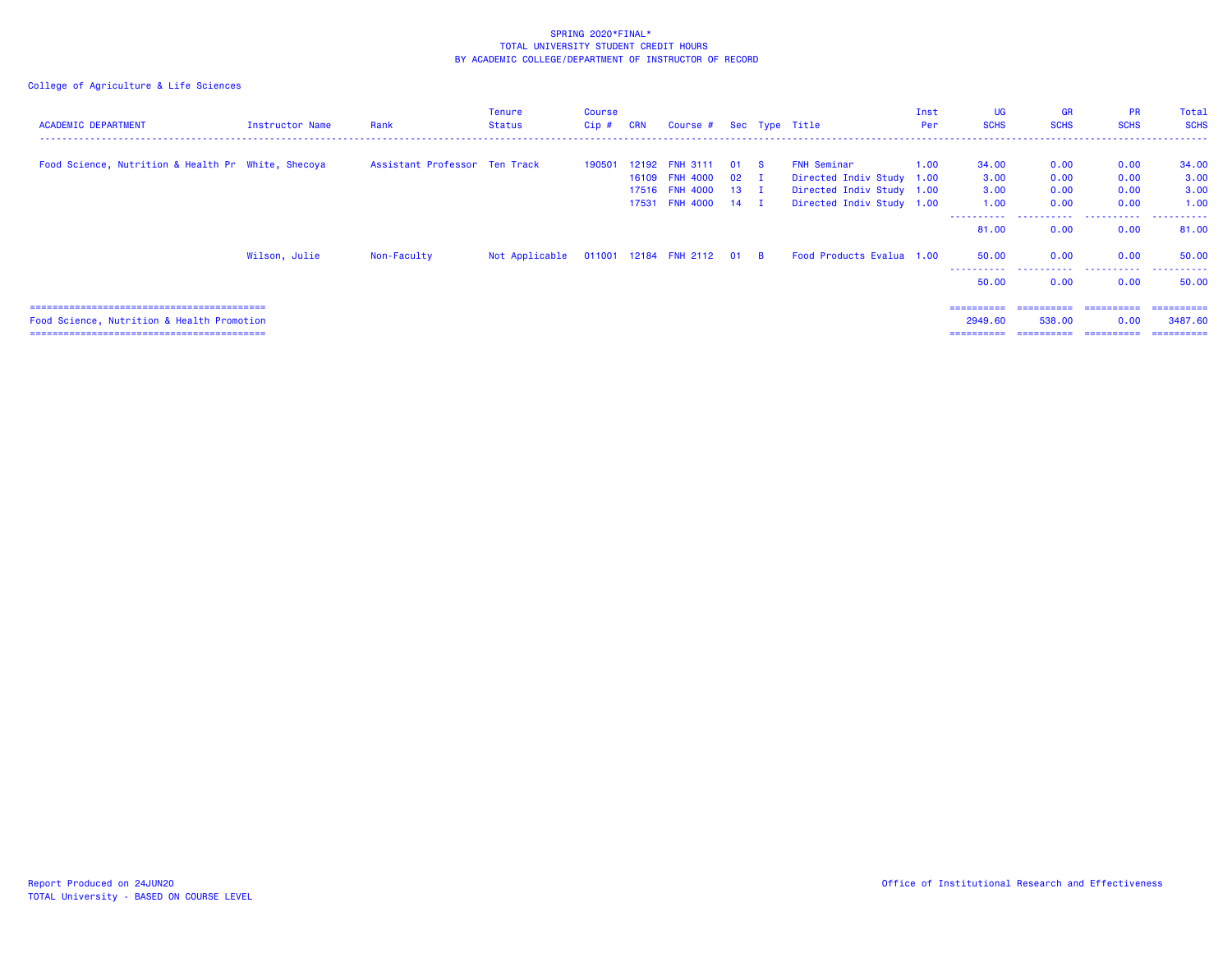| <b>ACADEMIC DEPARTMENT</b> | <b>Instructor Name</b>         | Rank                          | <b>Tenure</b><br><b>Status</b> | <b>Course</b><br>Cip# | <b>CRN</b> | Course #             |       |              | Sec Type Title            | Inst<br>Per | UG<br><b>SCHS</b>                                                                                                                                            | <b>GR</b><br><b>SCHS</b>                                                                                                           | PR<br><b>SCHS</b>                   | Total<br><b>SCHS</b><br>. |
|----------------------------|--------------------------------|-------------------------------|--------------------------------|-----------------------|------------|----------------------|-------|--------------|---------------------------|-------------|--------------------------------------------------------------------------------------------------------------------------------------------------------------|------------------------------------------------------------------------------------------------------------------------------------|-------------------------------------|---------------------------|
| Landscape Architecture     | Artunc, Sadik                  | Professor                     | <b>Tenured</b>                 |                       |            | 040601 15152 LA 8545 | 01    | Q            | LA Studio IV-Case St 1.00 |             | 0.00                                                                                                                                                         | 20.00                                                                                                                              | 0.00                                | 20.00                     |
|                            |                                |                               |                                |                       |            |                      |       |              |                           |             | <u>.</u><br>0.00                                                                                                                                             | $\frac{1}{2} \left( \frac{1}{2} \right) \left( \frac{1}{2} \right) \left( \frac{1}{2} \right) \left( \frac{1}{2} \right)$<br>20.00 | .<br>0.00                           | .<br>20.00                |
|                            | Brzuszek, Robert               | Professor                     | <b>Tenured</b>                 | 040601                |            | 12766 LA 3652        | 01    | -L           | LA Case Studies           | 1.00        | 34.00                                                                                                                                                        | 0.00                                                                                                                               | 0.00                                | 34.00                     |
|                            |                                |                               |                                |                       | 12767      | LA 3654              | 01    | $\Omega$     | LA Design IV- Urban       | 1.00        | 56.00                                                                                                                                                        | 0.00                                                                                                                               | 0.00                                | 56.00                     |
|                            |                                |                               |                                |                       | 12779      | LA 8523              | 01    | $\Omega$     | LA Grad Design Studi      | 1.00        | 0.00                                                                                                                                                         | 12.00                                                                                                                              | 0.00                                | 12.00                     |
|                            |                                |                               |                                |                       | 16919      | <b>LA 7000</b>       | 02    | $\mathbf{I}$ | Directed Indiv Study 1.00 |             | 0.00                                                                                                                                                         | 4.00                                                                                                                               | 0.00                                | 4.00                      |
|                            |                                |                               |                                |                       | 16921      | <b>LA 7000</b>       | 03    | $\mathbf I$  | Directed Indiv Study      | 1.00        | 0.00                                                                                                                                                         | 2.00                                                                                                                               | 0.00                                | 2.00                      |
|                            |                                |                               |                                |                       | 17265      | LA 4000              | 03    | $\mathbf I$  | Directed Indiv Study      | 1.00        | 3.00                                                                                                                                                         | 0.00                                                                                                                               | 0.00                                | 3.00                      |
|                            |                                |                               |                                |                       | 17315      | <b>LA 7000</b>       | 06    | $\mathbf I$  | Directed Indiv Study 1.00 |             | 0.00                                                                                                                                                         | 4.00                                                                                                                               | 0.00                                | 4.00                      |
|                            |                                |                               |                                |                       |            | 17316 LA 7000        | 07    | $\mathbf{I}$ | Directed Indiv Study 1.00 |             | 0.00<br>بالأبالات                                                                                                                                            | 4.00<br>بالأباد                                                                                                                    | 0.00<br>$\sim$ $\sim$ $\sim$ $\sim$ | 4.00<br>بالأبالات         |
|                            |                                |                               |                                |                       |            |                      |       |              |                           |             | 93.00                                                                                                                                                        | 26.00                                                                                                                              | 0.00                                | 119.00                    |
|                            | Currie, Melissa                | Assistant Professor Ten Track |                                | 040601                | 12760      | LA 2644              | 01    | B            | Construction II: Gra 1.00 |             | 64.00                                                                                                                                                        | 0.00                                                                                                                               | 0.00                                | 64.00                     |
|                            |                                |                               |                                |                       |            | 12765 LA 3623        | 01    | C            | Urban Planning            | 1.00        | 57.00                                                                                                                                                        | 0.00                                                                                                                               | 0.00                                | 57.00                     |
|                            |                                |                               |                                |                       |            |                      |       |              |                           |             | .<br>$\frac{1}{2} \left( \frac{1}{2} \right) \frac{1}{2} \left( \frac{1}{2} \right)$                                                                         | .                                                                                                                                  | .                                   | .                         |
|                            |                                |                               |                                |                       |            |                      |       |              |                           |             | 121.00                                                                                                                                                       | 0.00                                                                                                                               | 0.00                                | 121.00                    |
|                            | Fulford, Charles               | Associate Professor Tenured   |                                | 040601                | 12762      | LA 2654              | 01    | Q            | Design II:Neighborho 1.00 |             | 52.00                                                                                                                                                        | 0.00                                                                                                                               | 0.00                                | 52.00                     |
|                            |                                |                               |                                |                       | 16564      | LA 7000              | 01    | $\mathbf I$  | Directed Indiv Study 1.00 |             | 0.00                                                                                                                                                         | 1.00                                                                                                                               | 0.00                                | 1.00                      |
|                            |                                |                               |                                | 303301                | 12775      | LA 4843              | 01    | $\mathbf c$  | Sustainable Communit 1.00 |             | 57.00                                                                                                                                                        | 0.00                                                                                                                               | 0.00                                | 57.00                     |
|                            |                                |                               |                                |                       | 12778      | LA 6843              | 01    | $\mathbf{C}$ | Sustainable Communit 1.00 |             | 0.00                                                                                                                                                         | 12.00                                                                                                                              | 0.00                                | 12.00                     |
|                            |                                |                               |                                |                       |            |                      |       |              |                           |             | د د د د د<br>109.00                                                                                                                                          | 13.00                                                                                                                              | 0.00                                | وساعات<br>122.00          |
|                            | Gallo, Warren                  | Associate Professor Tenured   |                                | 040601                | 12776      | LA 4854              | 01    | -L           | LA Capstone Studio        | 1.00        | 80.00                                                                                                                                                        | 0.00                                                                                                                               | 0.00                                | 80.00                     |
|                            |                                |                               |                                |                       | 15153      | LA 4443              | 01    | $\Omega$     | Exterior Design/Buil 1.00 |             | 21.00                                                                                                                                                        | 0.00                                                                                                                               | 0.00                                | 21.00                     |
|                            |                                |                               |                                |                       | 15154      | LA 6443              | 01    | B            | Exterior Design/Buil      | 1.00        | 0.00                                                                                                                                                         | 9.00                                                                                                                               | 0.00                                | 9.00                      |
|                            |                                |                               |                                |                       | 16012      | <b>LA 4000</b>       | 01    | $\mathbf I$  | Directed Indiv Study      | 1.00        | 2.00                                                                                                                                                         | 0.00                                                                                                                               | 0.00                                | 2.00                      |
|                            |                                |                               |                                |                       | 16108      | LA 4000              | 02    | $\mathbf{I}$ | Directed Indiv Study      | 1.00        | 4.00                                                                                                                                                         | 0.00                                                                                                                               | 0.00                                | 4.00                      |
|                            |                                |                               |                                |                       | 17426      | <b>LA 8000</b>       | 02    | D            | Research / Thesis         | 1.00        | 0.00<br>$\begin{array}{cccccccccc} \bullet & \bullet & \bullet & \bullet & \bullet & \bullet & \bullet & \bullet \end{array}$                                | 1.00                                                                                                                               | 0.00<br>$\sim$ $\sim$ $\sim$ $\sim$ | 1.00<br>.                 |
|                            |                                |                               |                                |                       |            |                      |       |              |                           |             | 107.00                                                                                                                                                       | 10.00                                                                                                                              | 0.00                                | 117.00                    |
|                            | Rood, Cynthia                  | Lecturer                      | Non-Ten Track                  | 040601                | 12759      | LA 1803              | 01    | C            | Land Arch Appre           | 1.00        | 300.00                                                                                                                                                       | 0.00                                                                                                                               | 0.00                                | 300.00                    |
|                            |                                |                               |                                |                       |            | 14620 LA 1803        | 501 C |              | Land Arch Appre           | 1.00        | 189.00<br>----------                                                                                                                                         | 0.00<br>.                                                                                                                          | 0.00<br>-----                       | 189.00<br>.               |
|                            |                                |                               |                                |                       |            |                      |       |              |                           |             | 489.00                                                                                                                                                       | 0.00                                                                                                                               | 0.00                                | 489.00                    |
|                            | Schauwecker, Timothy Professor |                               | <b>Tenured</b>                 | 010605                | 12768      | LA 3711              | 01    | E            | LC Internship III         | 1.00        | 2.00                                                                                                                                                         | 0.00                                                                                                                               | 0.00                                | 2.00                      |
|                            |                                |                               |                                |                       | 12769      | LA 3721              | 01    | C            | LC Field Trip I           | 0.50        | 7.00                                                                                                                                                         | 0.00                                                                                                                               | 0.00                                | 7.00                      |
|                            |                                |                               |                                |                       | 12773      | LA 4721              | 01    | C            | LC Field Trip II          | 0.50        | 2.50                                                                                                                                                         | 0.00                                                                                                                               | 0.00                                | 2.50                      |
|                            |                                |                               |                                |                       | 12774      | LA 4724              | 01    | B            | Landscape Contr II        | 1.00        | 64.00                                                                                                                                                        | 0.00                                                                                                                               | 0.00                                | 64.00                     |
|                            |                                |                               |                                | 040601                | 12781      | LA 8741              | 01    | C            | Proposal Writing Sem      | 1.00        | 0.00                                                                                                                                                         | 4.00                                                                                                                               | 0.00                                | 4.00                      |
|                            |                                |                               |                                |                       |            | 17293 LA 8000        | 01    | D            | Research / Thesis         | 1.00        | 0.00<br>$\frac{1}{2} \left( \frac{1}{2} \right) \left( \frac{1}{2} \right) \left( \frac{1}{2} \right) \left( \frac{1}{2} \right) \left( \frac{1}{2} \right)$ | 5.00<br>د د د د                                                                                                                    | 0.00<br>.                           | 5.00<br>وعاماما           |
|                            |                                |                               |                                |                       |            |                      |       |              |                           |             | 75.50                                                                                                                                                        | 9.00                                                                                                                               | 0.00                                | 84.50                     |
|                            | Seymour, Michael               | Professor                     | <b>Tenured</b>                 | 040601                | 12757      | LA 1423              | 01    | C            | Hist of Land Arch         | 1.00        | 87.00                                                                                                                                                        | 0.00                                                                                                                               | 0.00                                | 87.00                     |
|                            |                                |                               |                                |                       |            | 12782 LA 8751        | 01    | <b>S</b>     | LA Seminar IV- Cont. 1.00 |             | 0.00                                                                                                                                                         | 9.00                                                                                                                               | 0.00                                | 9.00                      |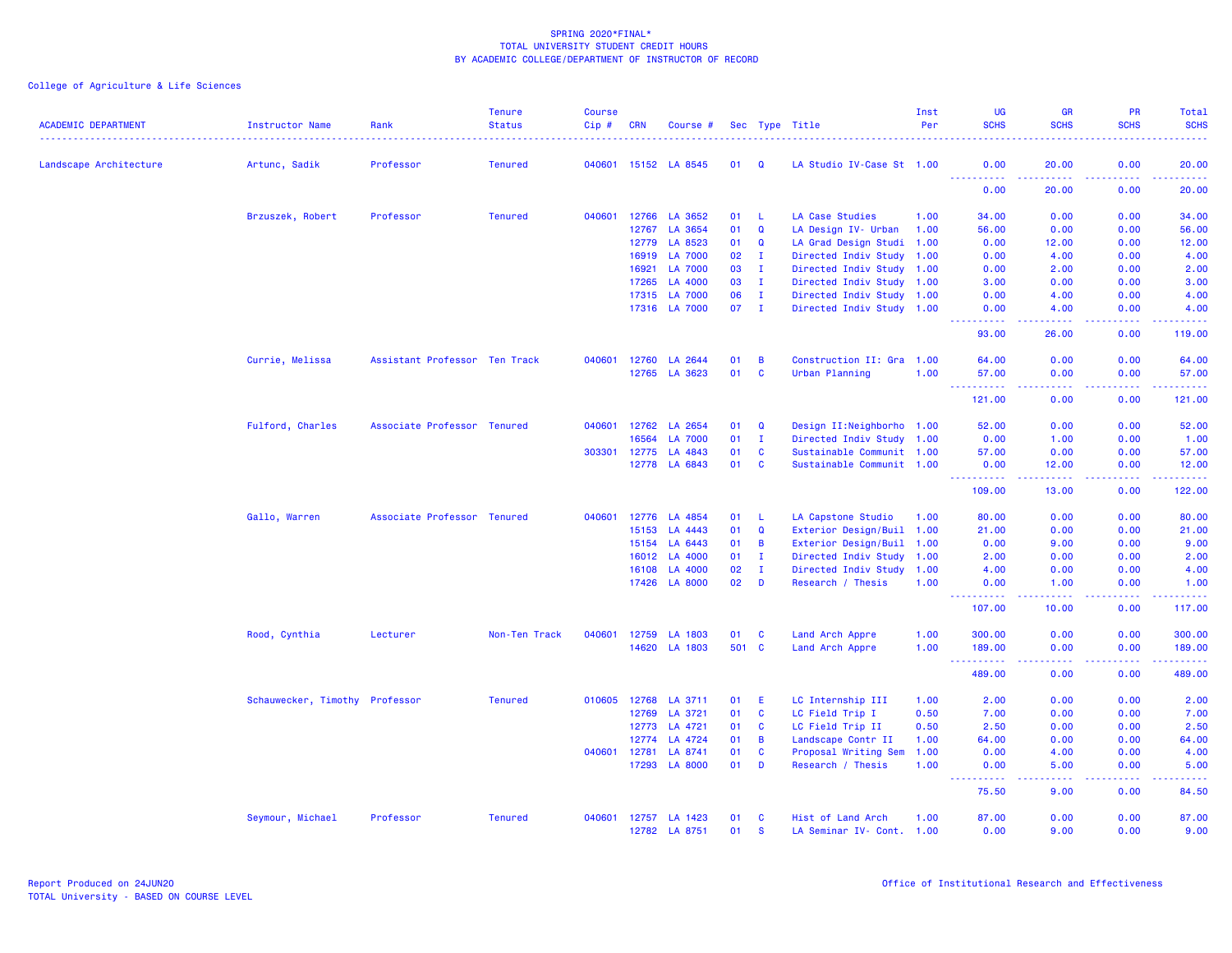| <b>ACADEMIC DEPARTMENT</b>                                       | <b>Instructor Name</b> | Rank                          | <b>Tenure</b><br><b>Status</b> | <b>Course</b><br>Cip# | <b>CRN</b> | Course #      |    |          | Sec Type Title            | Inst<br>Per | UG<br><b>SCHS</b>     | <b>GR</b><br><b>SCHS</b> | <b>PR</b><br><b>SCHS</b> | Total<br><b>SCHS</b>  |
|------------------------------------------------------------------|------------------------|-------------------------------|--------------------------------|-----------------------|------------|---------------|----|----------|---------------------------|-------------|-----------------------|--------------------------|--------------------------|-----------------------|
|                                                                  |                        |                               |                                |                       |            |               |    |          |                           |             |                       |                          |                          |                       |
|                                                                  |                        |                               |                                |                       |            |               |    |          |                           |             | 87.00                 | 9.00                     | 0.00                     | 96.00                 |
| Landscape Architecture                                           | Summerlin, Peter       | Assistant Professor Ten Track |                                | 040601                |            | 12755 LA 1223 | 01 | <b>B</b> | Computers in Land Ar 1.00 |             | 54.00                 | 0.00                     | 0.00                     | 54.00                 |
|                                                                  |                        |                               |                                |                       |            | 12756 LA 1223 | 02 | <b>B</b> | Computers in Land Ar 1.00 |             | 45.00                 | 0.00                     | 0.00<br>. <u>.</u> .     | 45.00                 |
|                                                                  |                        |                               |                                |                       |            |               |    |          |                           |             | 99.00                 | 0.00                     | 0.00                     | 99.00                 |
|                                                                  | Walker, Jason          | Associate Professor Tenured   |                                | 010605                | 12769      | LA 3721       | 01 | - C      | LC Field Trip I           | 0.50        | 7.00                  | 0.00                     | 0.00                     | 7.00                  |
|                                                                  |                        |                               |                                |                       | 12773      | LA 4721       | 01 | - C      | LC Field Trip II          | 0.50        | 2.50                  | 0.00                     | 0.00                     | 2.50                  |
|                                                                  |                        |                               |                                | 040601                | 12753      | LA 1153       | 01 |          | Intro to Land Arch        | 1.00        | 54.00                 | 0.00                     | 0.00                     | 54.00                 |
|                                                                  |                        |                               |                                |                       |            | 12754 LA 1153 | 02 |          | Intro to Land Arch        | 1.00        | 39,00                 | 0.00                     | 0.00                     | 39.00                 |
|                                                                  |                        |                               |                                |                       | 12771      | LA 4344       | 01 | <b>B</b> | Land Arch Constr IV       | 1.00        | 92.00                 | 0.00                     | 0.00                     | 92.00                 |
|                                                                  |                        |                               |                                |                       |            | 17223 LA 7000 | 04 | <b>I</b> | Directed Indiv Study 1.00 |             | 0.00                  | 4.00                     | 0.00                     | 4.00                  |
|                                                                  |                        |                               |                                |                       |            |               |    |          |                           |             | ----------<br>194.50  | .<br>4.00                | .<br>0.00                | .<br>198.50           |
| ======================================                           |                        |                               |                                |                       |            |               |    |          |                           |             | ==========            | ==========               | ==========               | ==========            |
| Landscape Architecture<br>====================================== |                        |                               |                                |                       |            |               |    |          |                           |             | 1375.00<br>========== | 91.00<br>-----------     | 0.00<br>-----------      | 1466.00<br>========== |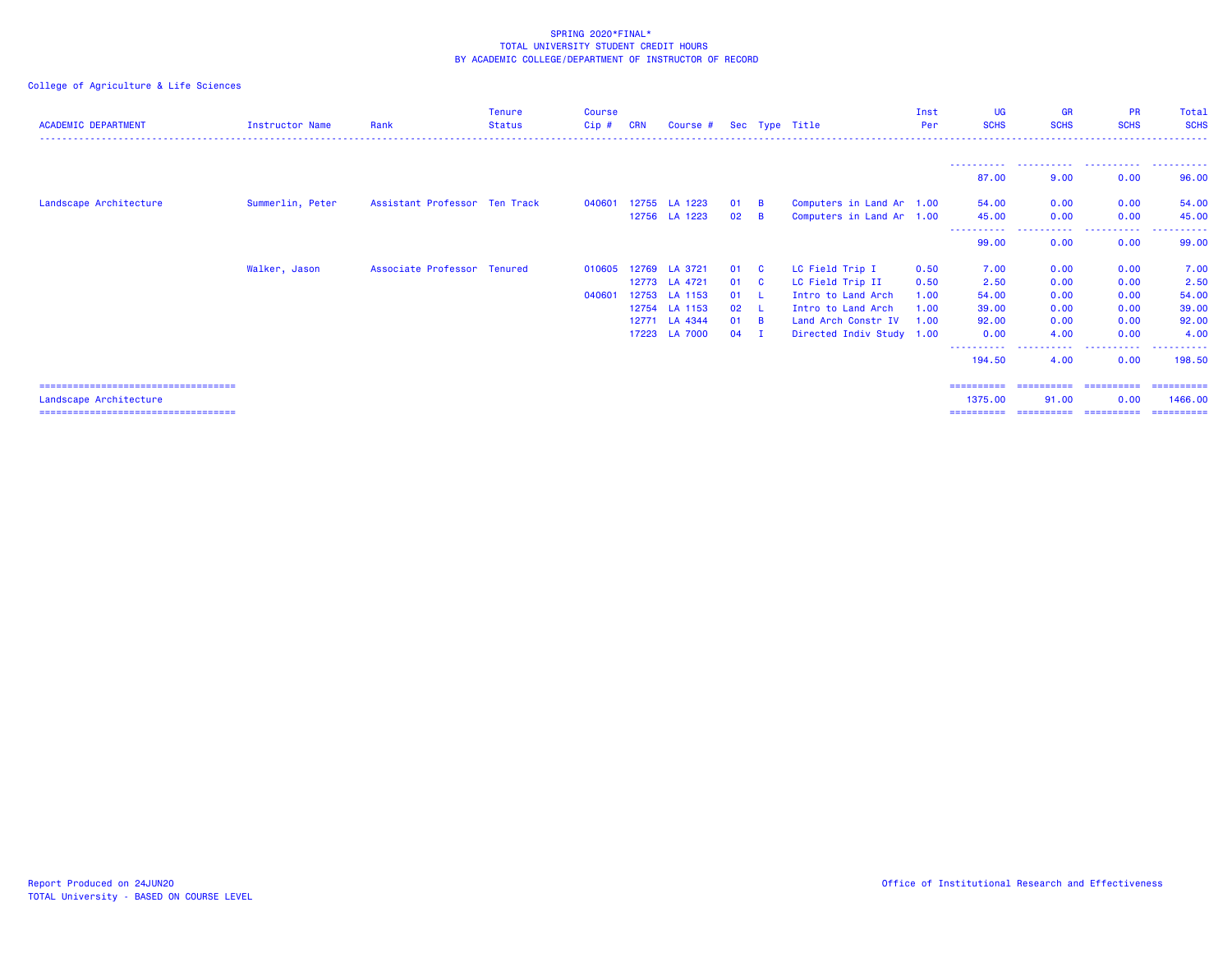| <b>ACADEMIC DEPARTMENT</b> | <b>Instructor Name</b> | Rank                              | <b>Tenure</b><br><b>Status</b> | <b>Course</b><br>Cip# | <b>CRN</b>   | Course #        |    |          | Sec Type Title            | Inst<br>Per | <b>UG</b><br><b>SCHS</b>                                                                                                                                                             | GR<br><b>SCHS</b>  | PR<br><b>SCHS</b>                            | Total<br><b>SCHS</b>                                                                                                                                         |
|----------------------------|------------------------|-----------------------------------|--------------------------------|-----------------------|--------------|-----------------|----|----------|---------------------------|-------------|--------------------------------------------------------------------------------------------------------------------------------------------------------------------------------------|--------------------|----------------------------------------------|--------------------------------------------------------------------------------------------------------------------------------------------------------------|
|                            |                        |                                   |                                |                       |              |                 |    |          |                           |             |                                                                                                                                                                                      |                    |                                              |                                                                                                                                                              |
| Plant & Soil Sciences      | Baldwin, Brian         | Professor                         | <b>Tenured</b>                 | 010304                | 13620        | <b>PSS 4153</b> | 01 | C        | Sustainable Agroecol 1.00 |             | 45.00                                                                                                                                                                                | 0.00               | 0.00                                         | 45.00                                                                                                                                                        |
|                            |                        |                                   |                                |                       | 13621        | PSS 4153        | 02 | C        | Sustainab Agroecolog      | 1.00        | 33.00                                                                                                                                                                                | 0.00               | 0.00                                         | 33.00                                                                                                                                                        |
|                            |                        |                                   |                                |                       | 13648        | <b>PSS 6153</b> | 01 | C        | Sustainable Agroecol 1.00 |             | 0.00                                                                                                                                                                                 | 15.00              | 0.00                                         | 15.00                                                                                                                                                        |
|                            |                        |                                   |                                |                       | 13649        | PSS 6153        | 02 | C        | Sustainab Agroecolog      | 1.00        | 0.00                                                                                                                                                                                 | 6.00               | 0.00                                         | 6.00                                                                                                                                                         |
|                            |                        |                                   |                                |                       | 15573        | <b>PSS 8000</b> | 01 | D        | Research / Thesis         | 1.00        | 0.00                                                                                                                                                                                 | 3.00               | 0.00                                         | 3.00                                                                                                                                                         |
|                            |                        |                                   |                                |                       | 011101 15624 | <b>PSS 9000</b> | 01 | D        | Research / Diss           | 1.00        | 0.00                                                                                                                                                                                 | 7.00               | 0.00                                         | 7.00                                                                                                                                                         |
|                            |                        |                                   |                                |                       |              |                 |    |          |                           |             | 78.00                                                                                                                                                                                | 31.00              | 0.00                                         | 109.00                                                                                                                                                       |
|                            | Barickman, Thomas      | Research Assist Pro Non-Ten Track |                                | 011101 15626          |              | <b>PSS 9000</b> | 03 | D        | Research / Diss           | 1.00        | 0.00<br>$\frac{1}{2} \left( \frac{1}{2} \right) \left( \frac{1}{2} \right) \left( \frac{1}{2} \right) \left( \frac{1}{2} \right)$                                                    | 3.00<br>وعاعات     | 0.00<br>.                                    | 3.00                                                                                                                                                         |
|                            |                        |                                   |                                |                       |              |                 |    |          |                           |             | 0.00                                                                                                                                                                                 | 3.00               | 0.00                                         | 3.00                                                                                                                                                         |
|                            | Bi, Guihong            | Research Professor                | Non-Ten Track                  | 010605                | 13603        | <b>PSS 3473</b> | 01 | B        | Plant Matl II             | 1.00        | 45.00                                                                                                                                                                                | 0.00               | 0.00                                         | 45.00                                                                                                                                                        |
|                            |                        |                                   |                                |                       | 13604        | <b>PSS 3473</b> | 02 | B        | Plant Matl II             | 1.00        | 51.00                                                                                                                                                                                | 0.00               | 0.00                                         | 51.00                                                                                                                                                        |
|                            |                        |                                   |                                | 011101                | 15627        | <b>PSS 9000</b> | 04 | D        | Research / Diss           | 1.00        | 0.00<br>$\sim$ $\sim$ $\sim$<br>$\frac{1}{2} \left( \frac{1}{2} \right) \left( \frac{1}{2} \right) \left( \frac{1}{2} \right) \left( \frac{1}{2} \right) \left( \frac{1}{2} \right)$ | 9.00<br>$\sim 100$ | 0.00                                         | 9.00<br>$\frac{1}{2} \left( \frac{1}{2} \right) \left( \frac{1}{2} \right) \left( \frac{1}{2} \right) \left( \frac{1}{2} \right) \left( \frac{1}{2} \right)$ |
|                            |                        |                                   |                                |                       |              |                 |    |          |                           |             | 96.00                                                                                                                                                                                | 9.00               | 0.00                                         | 105.00                                                                                                                                                       |
|                            | Bond, Jason            | Extension Professor Non-Ten Track |                                | 011101                | 16213        | <b>PSS 9000</b> | 50 | D        | Research / Diss           | 1.00        | 0.00                                                                                                                                                                                 | 9.00               | 0.00                                         | 9.00                                                                                                                                                         |
|                            |                        |                                   |                                |                       |              |                 |    |          |                           |             | 0.00                                                                                                                                                                                 | 9.00               | 0.00                                         | 9.00                                                                                                                                                         |
|                            | Bradford, Timothy      | Instructor                        | Non-Ten Track                  | 010000                | 10018        | ABE 2543        | 01 | C        | Precision Agricultur 1.00 |             | 33.00                                                                                                                                                                                | 0.00               | 0.00                                         | 33.00                                                                                                                                                        |
|                            |                        |                                   |                                |                       | 10019        | ABE 2543        | 02 | К        | Precision Agricultur 1.00 |             | 0.00                                                                                                                                                                                 | 0.00               | 0.00                                         | 0.00                                                                                                                                                         |
|                            |                        |                                   |                                |                       | 10020        | ABE 2543        | 03 | К        | Precision Agricultur 1.00 |             | 0.00                                                                                                                                                                                 | 0.00               | 0.00                                         | 0.00                                                                                                                                                         |
|                            |                        |                                   |                                |                       | 10039        | ABE 4543        | 01 | C        | Precision Agricultur 1.00 |             | 21.00                                                                                                                                                                                | 0.00               | 0.00                                         | 21.00                                                                                                                                                        |
|                            |                        |                                   |                                |                       | 10040        | ABE 4543        | 02 | K        | Precision Agricultur 1.00 |             | 0.00                                                                                                                                                                                 | 0.00               | 0.00                                         | 0.00                                                                                                                                                         |
|                            |                        |                                   |                                |                       | 10041        | ABE 4543        | 03 | К        | Precision Agricultur 1.00 |             | 0.00                                                                                                                                                                                 | 0.00               | 0.00                                         | 0.00                                                                                                                                                         |
|                            |                        |                                   |                                |                       | 10050        | ABE 6543        | 01 | C        | Precision Agricultur 1.00 |             | 0.00                                                                                                                                                                                 | 6.00               | 0.00                                         | 6.00                                                                                                                                                         |
|                            |                        |                                   |                                |                       | 10051        | ABE 6543        | 02 | К        | Precision Agricultur 1.00 |             | 0.00                                                                                                                                                                                 | 0.00               | 0.00                                         | 0.00                                                                                                                                                         |
|                            |                        |                                   |                                |                       | 13587        | <b>PSS 2543</b> | 01 | C        | Precision Agricultur 1.00 |             | 66.00                                                                                                                                                                                | 0.00               | 0.00                                         | 66.00                                                                                                                                                        |
|                            |                        |                                   |                                |                       | 13588        | <b>PSS 2543</b> | 02 | К        | Precision Agricultur 1.00 |             | 0.00                                                                                                                                                                                 | 0.00               | 0.00                                         | 0.00                                                                                                                                                         |
|                            |                        |                                   |                                |                       | 13589        | <b>PSS 2543</b> | 03 | К        | Precision Agricultur 1.00 |             | 0.00                                                                                                                                                                                 | 0.00               | 0.00                                         | 0.00                                                                                                                                                         |
|                            |                        |                                   |                                |                       | 13628        | <b>PSS 4543</b> | 01 | C        | Precision Agricultur 1.00 |             | 42.00                                                                                                                                                                                | 0.00               | 0.00                                         | 42.00                                                                                                                                                        |
|                            |                        |                                   |                                |                       | 13629        | <b>PSS 4543</b> | 02 | К        | Precision Agricultur 1.00 |             | 0.00                                                                                                                                                                                 | 0.00               | 0.00                                         | 0.00                                                                                                                                                         |
|                            |                        |                                   |                                |                       | 13630        | <b>PSS 4543</b> | 03 | К        | Precision Agricultur 1.00 |             | 0.00                                                                                                                                                                                 | 0.00               | 0.00                                         | 0.00                                                                                                                                                         |
|                            |                        |                                   |                                |                       | 13656        | <b>PSS 6543</b> | 01 | <b>C</b> | Precision Agricultur 1.00 |             | 0.00                                                                                                                                                                                 | 3.00               | 0.00                                         | 3.00                                                                                                                                                         |
|                            |                        |                                   |                                |                       | 13658        | <b>PSS 6543</b> | 03 | K        | Precision Agricultur 1.00 |             | 0.00                                                                                                                                                                                 | 0.00               | 0.00                                         | 0.00                                                                                                                                                         |
|                            |                        |                                   |                                |                       |              |                 |    |          |                           |             | .<br>$\sim$ $\sim$ $\sim$<br>162.00                                                                                                                                                  | د د د د<br>9.00    | 22222<br>0.00                                | 22222<br>171.00                                                                                                                                              |
|                            | Broderick, Shaun       | Extension Assist Pr Non-Ten Track |                                | 010304                | 15579        | <b>PSS 8000</b> | 07 | D        | Research / Thesis         | 1.00        | 0.00                                                                                                                                                                                 | 3.00               | 0.00                                         | 3.00                                                                                                                                                         |
|                            |                        |                                   |                                | 011101                | 15629        | <b>PSS 9000</b> | 06 | D        | Research / Diss           | 1.00        | 0.00                                                                                                                                                                                 | 1.00               | 0.00                                         | 1.00                                                                                                                                                         |
|                            |                        |                                   |                                |                       |              |                 |    |          |                           |             | .<br>----<br>0.00                                                                                                                                                                    | ولايات<br>4.00     | <b><i><u><u> - - - -</u></u></i></b><br>0.00 | المتمالين<br>4.00                                                                                                                                            |
|                            | Byrd, John             | Extension Professor Non-Ten Track |                                | 010304                | 15581        | <b>PSS 8000</b> | 09 | D        | Research / Thesis         | 1.00        | 0.00                                                                                                                                                                                 | 3.00               | 0.00                                         | 3.00                                                                                                                                                         |
|                            |                        |                                   |                                | 011101                | 15631        | <b>PSS 9000</b> | 08 | D        | Research / Diss           | 1.00        | 0.00                                                                                                                                                                                 | 6.00               | 0.00                                         | 6.00                                                                                                                                                         |
|                            |                        |                                   |                                |                       |              |                 |    |          |                           |             | 0.00                                                                                                                                                                                 | .<br>9.00          | 0.00                                         | 9.00                                                                                                                                                         |
|                            | Cox, Michael           | Professor                         | <b>Tenured</b>                 | 010605                | 13590        | <b>PSS 3301</b> | 01 | -L       | Soils Laboratory          | 1.00        | 27.00                                                                                                                                                                                | 0.00               | 0.00                                         | 27.00                                                                                                                                                        |
|                            |                        |                                   |                                |                       | 13591        | <b>PSS 3301</b> | 02 | -L       | Soils Laboratory          | 1.00        | 28.00                                                                                                                                                                                | 0.00               | 0.00                                         | 28.00                                                                                                                                                        |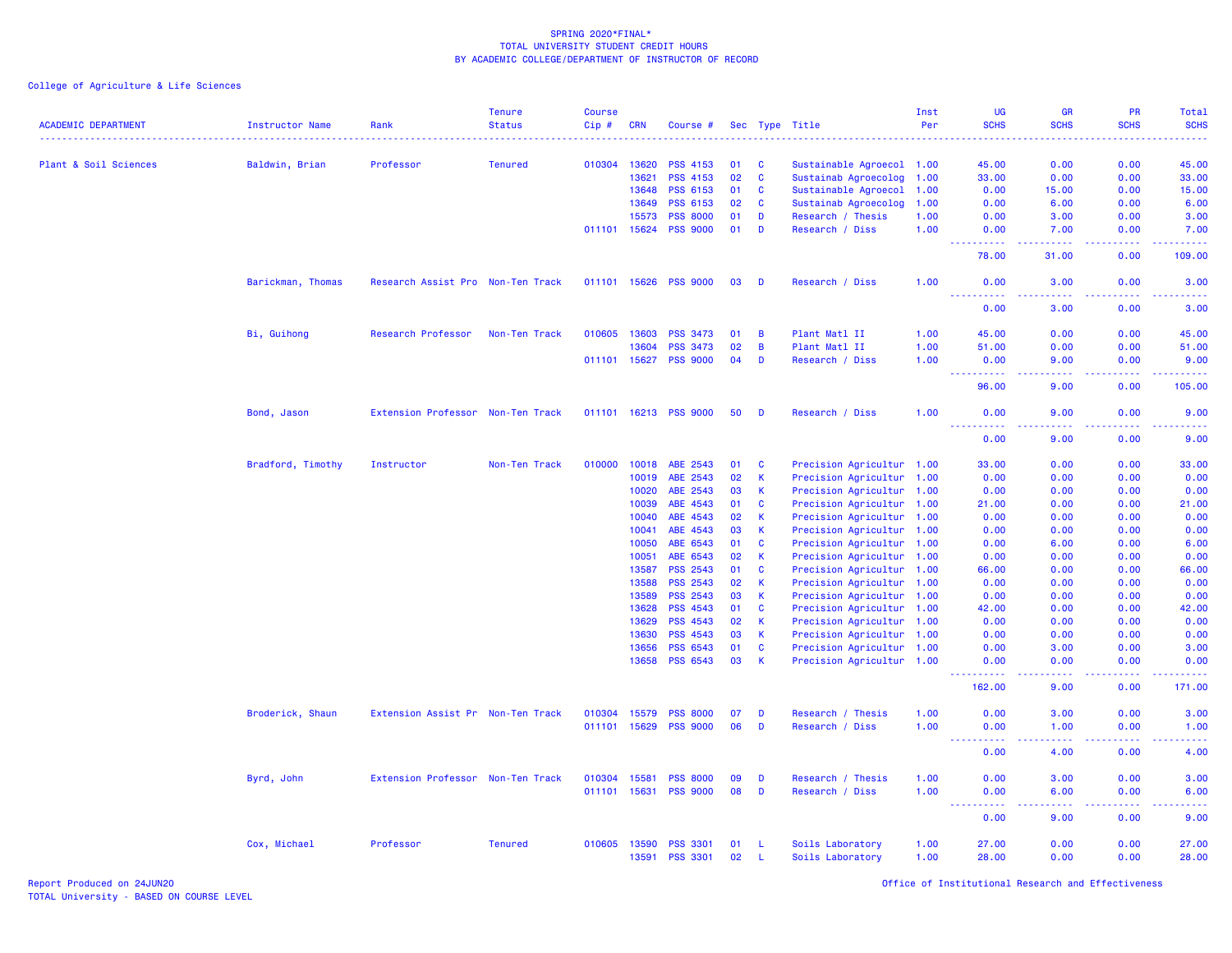| <b>ACADEMIC DEPARTMENT</b> | <b>Instructor Name</b> | Rank                              | <b>Tenure</b><br><b>Status</b> | <b>Course</b><br>Cip# | <b>CRN</b> | Course #        |                 |              | Sec Type Title              | Inst<br>Per<br>. | <b>UG</b><br><b>SCHS</b>                  | <b>GR</b><br><b>SCHS</b> | PR<br><b>SCHS</b><br>$\omega_{\rm c}$ and $\omega_{\rm c}$ | Total<br><b>SCHS</b><br>. |
|----------------------------|------------------------|-----------------------------------|--------------------------------|-----------------------|------------|-----------------|-----------------|--------------|-----------------------------|------------------|-------------------------------------------|--------------------------|------------------------------------------------------------|---------------------------|
| Plant & Soil Sciences      | Cox, Michael           | Professor                         | <b>Tenured</b>                 | 010605                | 13592      | <b>PSS 3301</b> | 03              | - L          | Soils Laboratory            | 1.00             | 27.00                                     | 0.00                     | 0.00                                                       | 27.00                     |
|                            |                        |                                   |                                |                       | 13594      | <b>PSS 3303</b> | 01              | $\mathbf{C}$ | Soils                       | 1.00             | 510.00                                    | 0.00                     | 0.00                                                       | 510.00                    |
|                            |                        |                                   |                                | 011101 17588          |            | <b>PSS 8811</b> | 02              | <b>S</b>     | Seminar                     | 1.00             | 0.00                                      | 1.00                     | 0.00                                                       | 1.00                      |
|                            |                        |                                   |                                |                       |            |                 |                 |              |                             |                  | $\omega_{\rm{eff}}$<br>بالمستنا<br>592.00 | بالأباء<br>1.00          | الأعامات<br>0.00                                           | ------<br>593.00          |
|                            | Czarnecki, Joby        | Research Assist Pro Non-Ten Track |                                | 011101 15635          |            | <b>PSS 9000</b> | 12 <sub>1</sub> | <b>D</b>     | Research / Diss             | 1.00             | 0.00<br>2.2.2.2.2                         | 6.00<br>.                | 0.00                                                       | 6.00<br><b>.</b>          |
|                            |                        |                                   |                                |                       |            |                 |                 |              |                             |                  | 0.00                                      | 6.00                     | .<br>0.00                                                  | 6.00                      |
|                            | Dodds, Darrin          | Professor                         | <b>Tenured</b>                 | 010304                | 15587      | <b>PSS 8000</b> | 15              | D            | Research / Thesis           | 1.00             | 0.00                                      | 5.00                     | 0.00                                                       | 5.00                      |
|                            |                        |                                   |                                | 011101                | 15637      | <b>PSS 9000</b> | 14              | D            | Research / Diss             | 1.00             | 0.00                                      | 8.00                     | 0.00                                                       | 8.00                      |
|                            |                        |                                   |                                |                       |            |                 |                 |              |                             |                  | .<br>0.00                                 | 13.00                    | 0.00                                                       | .<br>13.00                |
|                            | Ebelhar, Maurice       | Research Professor                | Non-Ten Track                  | 011101 15638          |            | <b>PSS 9000</b> | 15 <sub>1</sub> | D            | Research / Diss             | 1.00             | 0.00                                      | 5.00                     | 0.00                                                       | 5.00                      |
|                            |                        |                                   |                                |                       |            |                 |                 |              |                             |                  | 0.00                                      | 5.00                     | 0.00                                                       | 5.00                      |
|                            | Etheredge, Coleman     | Assistant Professor Ten Track     |                                | 010605                | 13595      | <b>PSS 3313</b> | 01              | C            | Int Plant Des & Mint 1.00   |                  | 36.00                                     | 0.00                     | 0.00                                                       | 36.00                     |
|                            |                        |                                   |                                |                       | 13596      | PSS 3313        | 02              | К            | Int Plant Des & Mint        | 1.00             | 0.00                                      | 0.00                     | 0.00                                                       | 0.00                      |
|                            |                        |                                   |                                | 010608                | 13578      | <b>PSS 2343</b> | 01              | <b>C</b>     | <b>Floral Design</b>        | 1.00             | 375.00                                    | 0.00                     | 0.00                                                       | 375.00                    |
|                            |                        |                                   |                                |                       | 13579      | <b>PSS 2343</b> | 03              | K            | Floral Design               | 1.00             | 0.00                                      | 0.00                     | 0.00                                                       | 0.00                      |
|                            |                        |                                   |                                |                       | 13580      | <b>PSS 2343</b> | 04              | K            | <b>Floral Design</b>        | 1.00             | 0.00                                      | 0.00                     | 0.00                                                       | 0.00                      |
|                            |                        |                                   |                                |                       | 13581      | <b>PSS 2343</b> | 05              | К            | Floral Design               | 1.00             | 0.00                                      | 0.00                     | 0.00                                                       | 0.00                      |
|                            |                        |                                   |                                |                       | 13584      | <b>PSS 2343</b> | <b>HO2 K</b>    |              | Floral Design               | 1.00             | 0.00                                      | 0.00                     | 0.00                                                       | 0.00                      |
|                            |                        |                                   |                                |                       | 13597      | <b>PSS 3343</b> | 01              | <b>C</b>     | <b>Wedding Floral Desig</b> | 1.00             | 36.00                                     | 0.00                     | 0.00                                                       | 36.00                     |
|                            |                        |                                   |                                |                       | 13598      | <b>PSS 3343</b> | 02              | $\mathsf K$  | Wedding Floral Desig        | 1.00             | 0.00                                      | 0.00                     | 0.00                                                       | 0.00                      |
|                            |                        |                                   |                                |                       | 16143      | <b>PSS 2343</b> | 02              | K            | Floral Design               | 1.00             | 0.00<br>.                                 | 0.00<br>$  -$            | 0.00<br>.                                                  | 0.00<br>22222             |
|                            |                        |                                   |                                |                       |            |                 |                 |              |                             |                  | 447.00                                    | 0.00                     | 0.00                                                       | 447.00                    |
|                            | Ferguson, Jason        | Assistant Professor Ten Track     |                                | 010304                | 15591      | <b>PSS 8000</b> | 19              | D            | Research / Thesis           | 1.00             | 0.00                                      | 10.00                    | 0.00                                                       | 10.00                     |
|                            |                        |                                   |                                | 011101                | 15641      | <b>PSS 9000</b> | 18              | D            | Research / Diss             | 1.00             | 0.00                                      | 2.00                     | 0.00                                                       | 2.00                      |
|                            |                        |                                   |                                | 011105                | 13633      | <b>PSS 4633</b> | 01              | C            | Weed Biology/Ecology        | 1.00             | 15.00                                     | 0.00                     | 0.00                                                       | 15.00                     |
|                            |                        |                                   |                                |                       | 13634      | <b>PSS 4633</b> | 02              | $\mathsf K$  | Weed Biology/Ecology        | 1.00             | 0.00                                      | 0.00                     | 0.00                                                       | 0.00                      |
|                            |                        |                                   |                                |                       | 13661      | <b>PSS 6633</b> | 01              | $\mathbf c$  | Weed Biology/Ecology        | 1.00             | 0.00                                      | 21.00                    | 0.00                                                       | 21.00                     |
|                            |                        |                                   |                                |                       | 13662      | <b>PSS 6633</b> | 02              | $\mathsf{K}$ | Weed Biology/Ecology        | 1.00             | 0.00<br>.                                 | 0.00<br>المتمامين        | 0.00<br>المستبدة                                           | 0.00<br>بالأبالات         |
|                            |                        |                                   |                                |                       |            |                 |                 |              |                             |                  | 15.00                                     | 33.00                    | 0.00                                                       | 48.00                     |
|                            | Fox, Amelia            | Clinical Assist Pro Non-Ten Track |                                | 010000                | 15515      | GA 4000         | 01              | п.           | Dis in Agriculture          | 1.00             | 1.00                                      | 0.00                     | 0.00                                                       | 1.00                      |
|                            |                        |                                   |                                | 010304                | 15592      | <b>PSS 8000</b> | 20              | D            | Research / Thesis           | 1.00             | 0.00                                      | 1.00                     | 0.00                                                       | 1.00                      |
|                            |                        |                                   |                                |                       | 17132      | <b>PSS 7000</b> | 01              | I.           | Directed Indiv Study        | 1.00             | 0.00                                      | 3.00                     | 0.00                                                       | 3.00                      |
|                            |                        |                                   |                                |                       | 17133      | <b>PSS 7000</b> | 02              | $\mathbf I$  | Directed Indiv Study        | 1.00             | 0.00                                      | 3.00                     | 0.00                                                       | 3.00                      |
|                            |                        |                                   |                                |                       | 17464      | <b>PSS 7000</b> | 03              | $\mathbf I$  | Directed Indiv Study        | 1.00             | 0.00                                      | 3.00                     | 0.00                                                       | 3.00                      |
|                            |                        |                                   |                                |                       | 17535      | <b>PSS 7000</b> | 05              | $\mathbf{I}$ | Directed Indiv Study 1.00   |                  | 0.00                                      | 3.00                     | 0.00                                                       | 3.00                      |
|                            |                        |                                   |                                | 011101                | 13624      | <b>PSS 4383</b> | 01              | B            | Agriculture Remote S 1.00   |                  | 51.00                                     | 0.00                     | 0.00                                                       | 51.00                     |
|                            |                        |                                   |                                |                       | 13652      | <b>PSS 6383</b> | 01              | B            | Agriculture Remote S        | 1.00             | 0.00                                      | 30.00                    | 0.00                                                       | 30.00                     |
|                            |                        |                                   |                                |                       | 13673      | <b>PSS 8811</b> | 01              | <b>S</b>     | Seminar                     | 1.00             | 0.00                                      | 6.00                     | 0.00                                                       | 6.00                      |
|                            |                        |                                   |                                |                       | 13674      | <b>PSS 8821</b> | 01              | <b>S</b>     | Seminar                     | 1.00             | 0.00                                      | 3.00                     | 0.00                                                       | 3.00                      |
|                            |                        |                                   |                                |                       | 13675      | <b>PSS 8831</b> | 01              | <b>S</b>     | Seminar                     | 1.00             | 0.00                                      | 2.00                     | 0.00                                                       | 2.00                      |
|                            |                        |                                   |                                |                       | 17131      | <b>PSS 4000</b> | 502             | $\mathbf I$  | Directed Indiv Study 1.00   |                  | 3.00                                      | 0.00                     | 0.00                                                       | 3.00                      |
|                            |                        |                                   |                                | 011102                | 15148      | <b>PSS 8012</b> | 01              | <b>C</b>     | Thesis Proposal Writ 1.00   |                  | 0.00                                      | 6.00                     | 0.00                                                       | 6.00                      |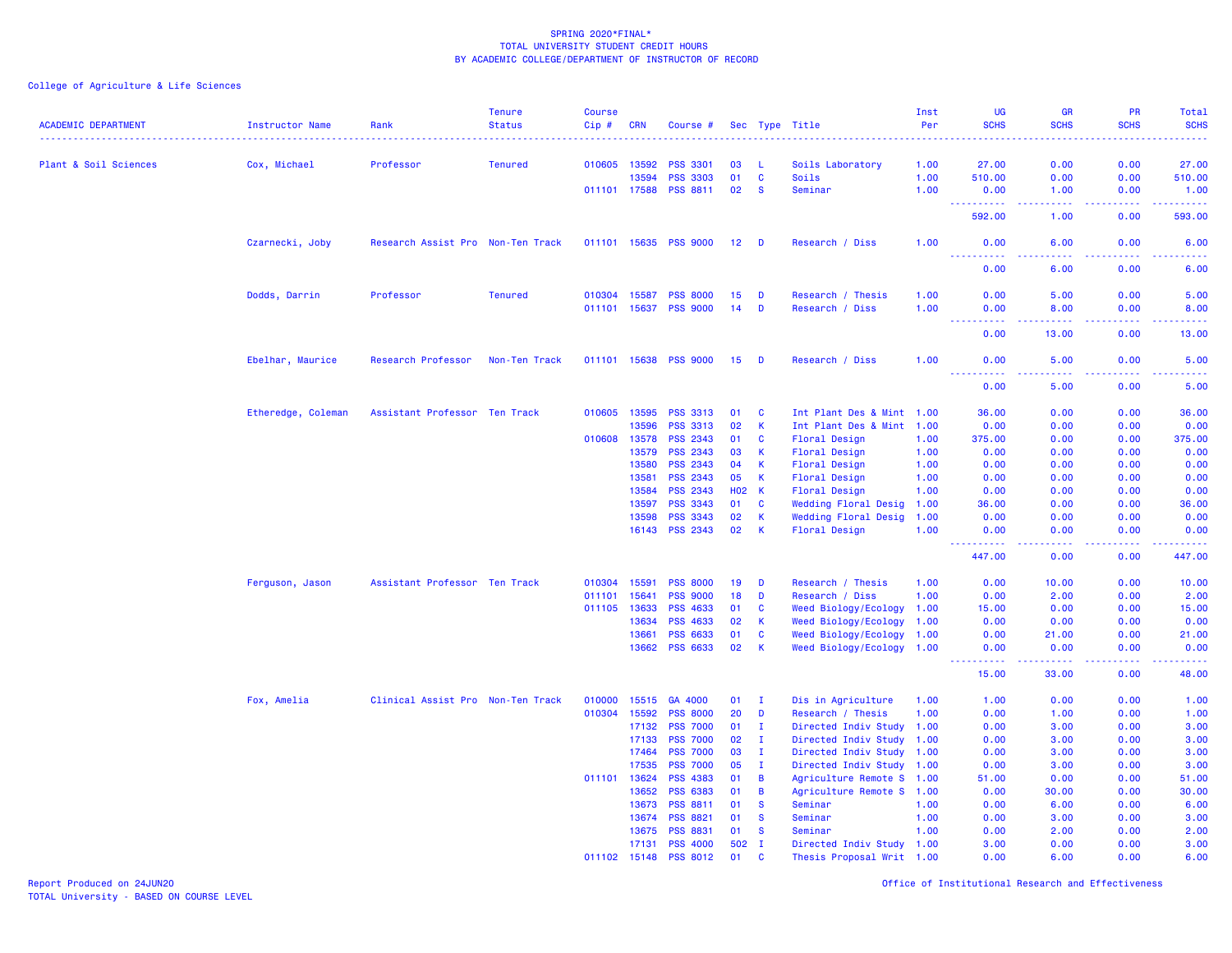| <b>ACADEMIC DEPARTMENT</b> | Instructor Name  | Rank                              | <b>Tenure</b><br><b>Status</b> | <b>Course</b><br>$Cip \#$ | <b>CRN</b>   | Course #                    |          |                | Sec Type Title                                         | Inst<br>Per | <b>UG</b><br><b>SCHS</b>            | <b>GR</b><br><b>SCHS</b>                                                                                                                                     | PR<br><b>SCHS</b>                                                                               | Total<br><b>SCHS</b>                                                                                                                                           |
|----------------------------|------------------|-----------------------------------|--------------------------------|---------------------------|--------------|-----------------------------|----------|----------------|--------------------------------------------------------|-------------|-------------------------------------|--------------------------------------------------------------------------------------------------------------------------------------------------------------|-------------------------------------------------------------------------------------------------|----------------------------------------------------------------------------------------------------------------------------------------------------------------|
| Plant & Soil Sciences      | Fox, Amelia      | Clinical Assist Pro Non-Ten Track |                                | 011102 15149              |              | <b>PSS 4733</b>             | 01       | $\overline{B}$ | Ag. Flight Technolog 1.00                              |             | 33.00                               | 0.00                                                                                                                                                         | 0.00                                                                                            | 33.00                                                                                                                                                          |
|                            |                  |                                   |                                |                           | 15150        | <b>PSS 6733</b>             | 01       | $\overline{B}$ | Ag. Flight Technolog 1.00                              |             | 0.00                                | 15.00                                                                                                                                                        | 0.00                                                                                            | 15.00                                                                                                                                                          |
|                            |                  |                                   |                                |                           |              |                             |          |                |                                                        |             | <b>.</b><br>444<br>88.00            | .<br>75.00                                                                                                                                                   | 22222<br>0.00                                                                                   | .<br>163.00                                                                                                                                                    |
|                            | Golden, Bobby    | Extension Assoc Pro Non-Ten Track |                                | 010304                    | 15593        | <b>PSS 8000</b>             | 21       | D              | Research / Thesis                                      | 1.00        | 0.00                                | 1.00                                                                                                                                                         | 0.00                                                                                            | 1.00                                                                                                                                                           |
|                            |                  |                                   |                                | 011101 15643              |              | <b>PSS 9000</b>             | 20       | D              | Research / Diss                                        | 1.00        | 0.00<br>المستملة<br>المالمات        | 10.00<br>وبالاناب                                                                                                                                            | 0.00<br>22222                                                                                   | 10.00<br>المتمامين                                                                                                                                             |
|                            |                  |                                   |                                |                           |              |                             |          |                |                                                        |             | 0.00                                | 11.00                                                                                                                                                        | 0.00                                                                                            | 11.00                                                                                                                                                          |
|                            | Harkess, Richard | Professor                         | <b>Tenured</b>                 | 010601                    | 13602        | <b>PSS 3433</b>             | 01       | -E             | Hort Internship                                        | 1.00        | 6.00                                | 0.00                                                                                                                                                         | 0.00                                                                                            | 6.00                                                                                                                                                           |
|                            |                  |                                   |                                | 011101                    | 15644        | <b>PSS 9000</b>             | 21       | D              | Research / Diss                                        | 1.00        | 0.00                                | 9.00                                                                                                                                                         | 0.00                                                                                            | 9.00                                                                                                                                                           |
|                            |                  |                                   |                                |                           | 16672        | <b>PSS 4000</b>             | 01       | $\mathbf{I}$   | Directed Indiv Study 1.00                              |             | 3.00                                | 0.00                                                                                                                                                         | 0.00                                                                                            | 3.00                                                                                                                                                           |
|                            |                  |                                   |                                | 011102 15530              |              | <b>PSS 4990</b>             | 01       | $\mathbf{C}$   | Special Topic In PSS 1.00                              |             | 36.00                               | 0.00                                                                                                                                                         | 0.00                                                                                            | 36.00                                                                                                                                                          |
|                            |                  |                                   |                                |                           | 15531        | <b>PSS 6990</b>             | 01       | $\mathbf{C}$   | Special Topic In PSS 1.00                              |             | 0.00                                | 9.00                                                                                                                                                         | 0.00                                                                                            | 9.00                                                                                                                                                           |
|                            |                  |                                   |                                | 011103 13615              | 13643        | <b>PSS 4113</b><br>PSS 6113 | 01<br>01 | C<br><b>C</b>  | Agricultural Crop Ph 1.00<br>Agricultural Crop Ph 1.00 |             | 120.00<br>0.00                      | 0.00<br>15.00                                                                                                                                                | 0.00<br>0.00                                                                                    | 120.00<br>15.00                                                                                                                                                |
|                            |                  |                                   |                                |                           |              |                             |          |                |                                                        |             | .<br>165.00                         | $- - - - -$<br>33.00                                                                                                                                         | 22222<br>0.00                                                                                   | $\frac{1}{2} \left( \frac{1}{2} \right) \left( \frac{1}{2} \right) \left( \frac{1}{2} \right) \left( \frac{1}{2} \right) \left( \frac{1}{2} \right)$<br>198.00 |
|                            | Henry, William   | Professor                         | <b>Tenured</b>                 |                           |              | 240102 16536 GRD 9011       | 01 S     |                | Graduate Degree Comp 1.00                              |             | 0.00                                | 17.00                                                                                                                                                        | 0.00                                                                                            | 17.00                                                                                                                                                          |
|                            |                  |                                   |                                |                           |              |                             |          |                |                                                        |             | <u>.</u><br>0.00                    | $\frac{1}{2} \left( \frac{1}{2} \right) \left( \frac{1}{2} \right) \left( \frac{1}{2} \right) \left( \frac{1}{2} \right)$<br>17.00                           | .<br>0.00                                                                                       | .<br>17.00                                                                                                                                                     |
|                            | Irby, Jon        | Extension Assoc Pro Non-Ten Track |                                | 010304 15596              |              | <b>PSS 8000</b>             | 24       | D              | Research / Thesis                                      | 1.00        | 0.00                                | 5.00                                                                                                                                                         | 0.00                                                                                            | 5.00                                                                                                                                                           |
|                            |                  |                                   |                                |                           |              |                             |          |                |                                                        |             | .<br>0.00                           | 22222<br>5.00                                                                                                                                                | 22222<br>0.00                                                                                   | وعاماما<br>5.00                                                                                                                                                |
|                            | Jones, Keri      | Non-Faculty                       | Not Applicable                 |                           |              | 030101 11827 ENS 2103       | 01 C     |                | Intro Environ Sci                                      | 1.00        | 150.00                              | 0.00                                                                                                                                                         | 0.00                                                                                            | 150.00                                                                                                                                                         |
|                            |                  |                                   |                                |                           |              |                             |          |                |                                                        |             | .<br>$\sim$ $\sim$ $\sim$<br>150.00 | 0.00                                                                                                                                                         | .<br>0.00                                                                                       | 150.00                                                                                                                                                         |
|                            | Kingery, William | Professor                         | <b>Tenured</b>                 | 010304 15598              |              | <b>PSS 8000</b>             | 26       | D              | Research / Thesis                                      | 1.00        | 0.00                                | 8.00                                                                                                                                                         | 0.00                                                                                            | 8.00                                                                                                                                                           |
|                            |                  |                                   |                                |                           |              | 011101 17314 PSS 4000       | 03       | $\mathbf{I}$   | Directed Indiv Study 1.00                              |             | 3.00                                | 0.00                                                                                                                                                         | 0.00                                                                                            | 3.00                                                                                                                                                           |
|                            |                  |                                   |                                |                           |              |                             |          |                |                                                        |             | <u>.</u><br>3.00                    | .<br>8.00                                                                                                                                                    | .<br>0.00                                                                                       | .<br>11.00                                                                                                                                                     |
|                            | Knight, Patricia | Research Professor                | Non-Ten Track                  | 011101 15650              |              | <b>PSS 9000</b>             | 26       | <b>D</b>       | Research / Diss                                        | 1.00        | 0.00                                | 4.00                                                                                                                                                         | 0.00                                                                                            | 4.00                                                                                                                                                           |
|                            |                  |                                   |                                |                           |              |                             |          |                |                                                        |             | .<br>0.00                           | المتمامين<br>4.00                                                                                                                                            | 22222<br>0.00                                                                                   | .<br>4.00                                                                                                                                                      |
|                            | Krutz, Larry     | Professor                         | <b>Tenured</b>                 |                           |              | 011101 15651 PSS 9000       | 27       | D              | Research / Diss                                        | 1.00        | 0.00                                | 10.00                                                                                                                                                        | 0.00                                                                                            | 10.00                                                                                                                                                          |
|                            |                  |                                   |                                |                           |              |                             |          |                |                                                        |             | <u> - - - - - - - - - -</u><br>0.00 | 10.00                                                                                                                                                        | 0.00                                                                                            | 10.00                                                                                                                                                          |
|                            | Lang, David      | Professor                         | <b>Tenured</b>                 |                           | 011102 15151 | <b>PSS 8103</b>             | 01       | <b>C</b>       | Pasture Development                                    | 1.00        | 0.00                                | 6.00                                                                                                                                                         | 0.00                                                                                            | 6.00                                                                                                                                                           |
|                            |                  |                                   |                                |                           |              | 15537 PSS 8103              | 501 C    |                | Pasture Development                                    | 1.00        | 0.00<br>$\sim$ $\sim$ $\sim$<br>.   | 3.00<br>.                                                                                                                                                    | 0.00<br>22222                                                                                   | 3.00<br>$\frac{1}{2} \left( \frac{1}{2} \right) \left( \frac{1}{2} \right) \left( \frac{1}{2} \right) \left( \frac{1}{2} \right)$                              |
|                            |                  |                                   |                                |                           |              |                             |          |                |                                                        |             | 0.00                                | 9.00                                                                                                                                                         | 0.00                                                                                            | 9.00                                                                                                                                                           |
|                            | Larson, Erick    | Extension Assoc Pro Non-Ten Track |                                | 010304 15603              |              | <b>PSS 8000</b>             | 30       | - D            | Research / Thesis                                      | 1.00        | 0.00<br><u>.</u>                    | 3.00<br>$\frac{1}{2} \left( \frac{1}{2} \right) \left( \frac{1}{2} \right) \left( \frac{1}{2} \right) \left( \frac{1}{2} \right) \left( \frac{1}{2} \right)$ | 0.00<br>$\mathbf{L}^{\prime} = \mathbf{L}^{\prime} + \mathbf{L}^{\prime} + \mathbf{L}^{\prime}$ | 3.00<br>.                                                                                                                                                      |
|                            |                  |                                   |                                |                           |              |                             |          |                |                                                        |             | 0.00                                | 3.00                                                                                                                                                         | 0.00                                                                                            | 3.00                                                                                                                                                           |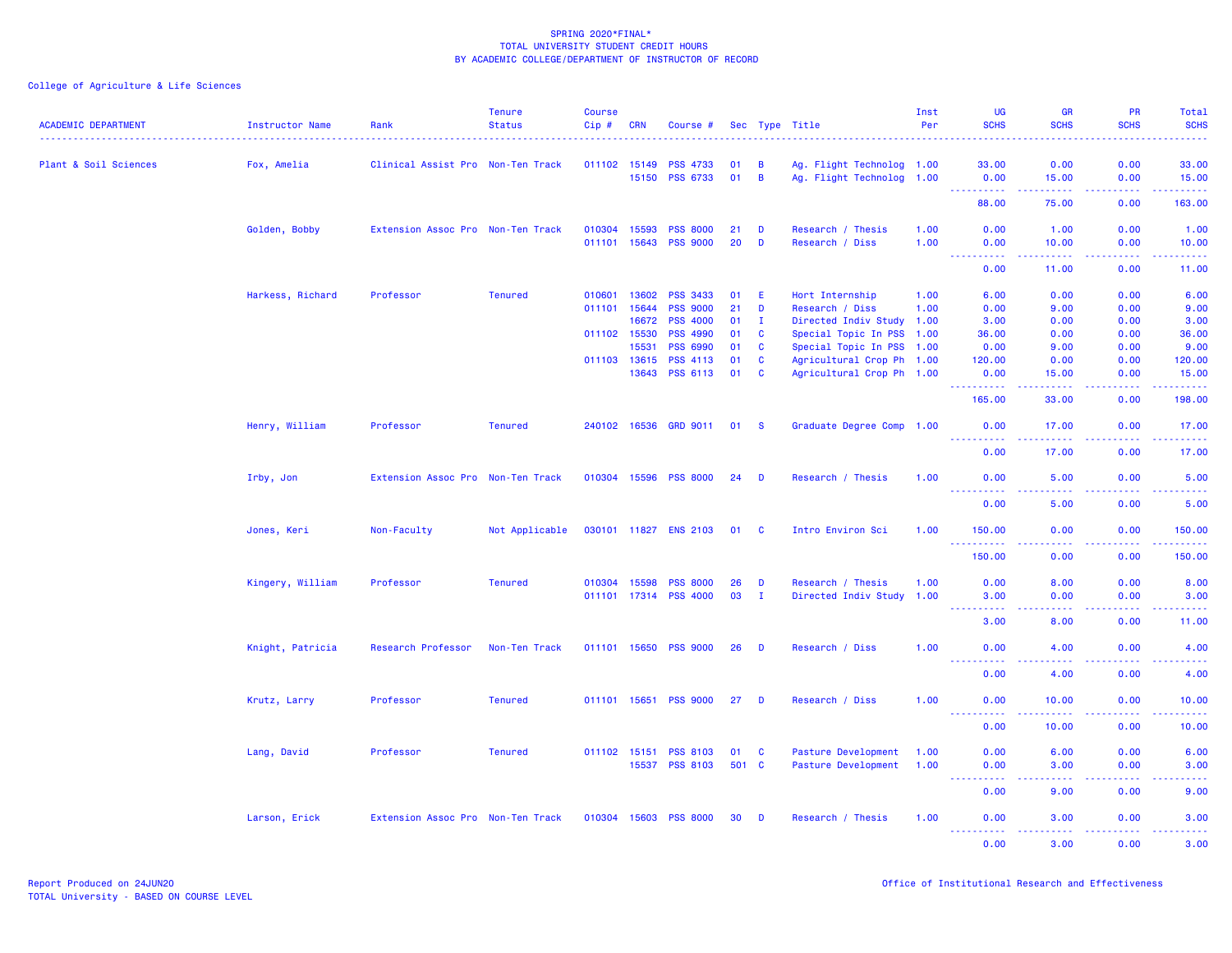| <b>ACADEMIC DEPARTMENT</b> | <b>Instructor Name</b> | Rank                              | <b>Tenure</b><br><b>Status</b> | <b>Course</b><br>Cip# | <b>CRN</b> | Course #                           |          |              | Sec Type Title                  | Inst<br>Per  | <b>UG</b><br><b>SCHS</b>                                                                                                       | <b>GR</b><br><b>SCHS</b>                                                                                                                                      | <b>PR</b><br><b>SCHS</b>     | Total<br><b>SCHS</b> |
|----------------------------|------------------------|-----------------------------------|--------------------------------|-----------------------|------------|------------------------------------|----------|--------------|---------------------------------|--------------|--------------------------------------------------------------------------------------------------------------------------------|---------------------------------------------------------------------------------------------------------------------------------------------------------------|------------------------------|----------------------|
| Plant & Soil Sciences      | Li, Tongyin            | Assistant Professor Ten Track     |                                | 010304                | 15605      | <b>PSS 8000</b>                    | 32       | D            | Research / Thesis               | 1.00         | 0.00                                                                                                                           | 9.00                                                                                                                                                          | 0.00                         | 9.00                 |
|                            |                        |                                   |                                | 010606                | 13606      | <b>PSS 3923</b>                    | 01       | $\mathbf{C}$ | Plant Propagation               | 1.00         | 75.00                                                                                                                          | 0.00                                                                                                                                                          | 0.00                         | 75.00                |
|                            |                        |                                   |                                |                       | 13607      | <b>PSS 3923</b>                    | 02       | <b>K</b>     | Plant Propagation               | 1.00         | 0.00                                                                                                                           | 0.00                                                                                                                                                          | 0.00                         | 0.00                 |
|                            |                        |                                   |                                |                       |            |                                    |          |              |                                 |              | <u> - - - - - - - - - -</u><br>75.00                                                                                           | .<br>9.00                                                                                                                                                     | .<br>0.00                    | .<br>84.00           |
|                            | Macoon, Bisoondat      | Research Professor                | Non-Ten Track                  | 010304 15606          |            | <b>PSS 8000</b>                    | 33       | D            | Research / Thesis               | 1.00         | 0.00<br><u> - - - - - - - - - -</u>                                                                                            | 18.00<br>$\frac{1}{2} \left( \frac{1}{2} \right) \left( \frac{1}{2} \right) \left( \frac{1}{2} \right) \left( \frac{1}{2} \right) \left( \frac{1}{2} \right)$ | 0.00<br>.                    | 18.00<br>.           |
|                            |                        |                                   |                                |                       |            |                                    |          |              |                                 |              | 0.00                                                                                                                           | 18.00                                                                                                                                                         | 0.00                         | 18.00                |
|                            | McCurdy, James         | Assistant Professor Ten Track     |                                | 010304 15607          |            | <b>PSS 8000</b>                    | 34       | D            | Research / Thesis               | 1.00         | 0.00<br>المالم عامات<br>$- - -$                                                                                                | 8.00<br>.                                                                                                                                                     | 0.00<br>.                    | 8.00<br>$- - - -$    |
|                            |                        |                                   |                                |                       |            |                                    |          |              |                                 |              | 0.00                                                                                                                           | 8.00                                                                                                                                                          | 0.00                         | 8.00                 |
|                            | McDougald, Lynette     | Instructor                        | Non-Ten Track                  | 010608                | 13582      | <b>PSS 2343</b>                    | 06       | K            | Floral Design                   | 1.00         | 0.00                                                                                                                           | 0.00                                                                                                                                                          | 0.00                         | 0.00                 |
|                            |                        |                                   |                                |                       | 13583      | <b>PSS 2343</b>                    | 07       | K            | Floral Design                   | 1.00         | 0.00                                                                                                                           | 0.00                                                                                                                                                          | 0.00                         | 0.00                 |
|                            |                        |                                   |                                |                       | 13599      | <b>PSS 3413</b>                    | 01       | E            | Floristry Internship            | 1.00         | 3.00                                                                                                                           | 0.00                                                                                                                                                          | 0.00                         | 3.00                 |
|                            |                        |                                   |                                |                       | 13608      | <b>PSS 4023</b>                    | 01       | <b>C</b>     | <b>Floral Management</b>        | 1.00         | 54.00                                                                                                                          | 0.00                                                                                                                                                          | 0.00                         | 54.00                |
|                            |                        |                                   |                                |                       | 13610      | <b>PSS 4073</b>                    | 01       | C            | Sympathy Floral Desi 1.00       |              | 45.00                                                                                                                          | 0.00                                                                                                                                                          | 0.00                         | 45.00                |
|                            |                        |                                   |                                |                       | 13611      | <b>PSS 4073</b>                    | 02       | К            | Sympathy Floral Desi 1.00       |              | 0.00                                                                                                                           | 0.00                                                                                                                                                          | 0.00                         | 0.00                 |
|                            |                        |                                   |                                |                       | 13612      | <b>PSS 4093</b>                    | 01       | C            | Psthrvst Care Floral            | 1.00         | 30.00                                                                                                                          | 0.00                                                                                                                                                          | 0.00                         | 30.00                |
|                            |                        |                                   |                                | 011101 13605          | 13613      | <b>PSS 4093</b><br><b>PSS 3511</b> | 02<br>01 | K<br>-S      | Psthrvst Care Floral<br>Seminar | 1.00<br>1.00 | 0.00<br>12.00                                                                                                                  | 0.00<br>0.00                                                                                                                                                  | 0.00<br>0.00                 | 0.00<br>12.00        |
|                            |                        |                                   |                                |                       |            |                                    |          |              |                                 |              | .<br>$\frac{1}{2} \left( \frac{1}{2} \right) \left( \frac{1}{2} \right) \left( \frac{1}{2} \right)$<br>144.00                  | الداليات الداري<br>0.00                                                                                                                                       | 22222<br>0.00                | <u>.</u><br>144.00   |
|                            | Morrison, Jesse        | Research Assist Pro Non-Ten Track |                                | 010304                | 13616      | <b>PSS 4123</b>                    | 01       | C            | Grain Crops                     | 1.00         | 69.00                                                                                                                          | 0.00                                                                                                                                                          | 0.00                         | 69.00                |
|                            |                        |                                   |                                |                       | 13617      | <b>PSS 4123</b>                    | 02       | $\mathsf K$  | Grain Crops                     | 1.00         | 0.00                                                                                                                           | 0.00                                                                                                                                                          | 0.00                         | 0.00                 |
|                            |                        |                                   |                                |                       | 13644      | PSS 6123                           | 01       | C            | Grain Crops                     | 1.00         | 0.00                                                                                                                           | 6.00                                                                                                                                                          | 0.00                         | 6.00                 |
|                            |                        |                                   |                                |                       | 13645      | <b>PSS 6123</b>                    | 02       | <b>K</b>     | <b>Grain Crops</b>              | 1.00         | 0.00                                                                                                                           | 0.00                                                                                                                                                          | 0.00                         | 0.00                 |
|                            |                        |                                   |                                |                       | 15609      | <b>PSS 8000</b>                    | 36       | D            | Research / Thesis               | 1.00         | 0.00                                                                                                                           | 9.00                                                                                                                                                          | 0.00                         | 9.00                 |
|                            |                        |                                   |                                |                       |            |                                    |          |              |                                 |              | $\begin{array}{cccccccccc} \bullet & \bullet & \bullet & \bullet & \bullet & \bullet & \bullet & \bullet \end{array}$<br>69.00 | بالأباب<br>15.00                                                                                                                                              | بالأساب<br>0.00              | .<br>84.00           |
|                            | Peterson, Daniel       | Professor                         | <b>Tenured</b>                 | 260202                | 16378      | <b>BCH 9000</b>                    | 35       | D            | Research/Diss                   | 1.00         | 0.00<br>.                                                                                                                      | 11.00<br>.                                                                                                                                                    | 0.00<br>22222                | 11.00<br>.           |
|                            |                        |                                   |                                |                       |            |                                    |          |              |                                 |              | 0.00                                                                                                                           | 11.00                                                                                                                                                         | 0.00                         | 11.00                |
|                            | Reddy, Kambham         | Research Professor                | Non-Ten Track                  | 011101                | 15664      | <b>PSS 9000</b>                    | 40       | D            | Research / Diss                 | 1.00         | 0.00                                                                                                                           | 9.00                                                                                                                                                          | 0.00                         | 9.00                 |
|                            |                        |                                   |                                | 260307                | 13666      | <b>PSS 8163</b>                    | 01       | $\mathbf{C}$ | Environment Plt Phys 1.00       |              | 0.00                                                                                                                           | 15.00                                                                                                                                                         | 0.00                         | 15.00                |
|                            |                        |                                   |                                |                       |            |                                    |          |              |                                 |              | 0.00                                                                                                                           | 24.00                                                                                                                                                         | $\sim$ $\sim$ $\sim$<br>0.00 | 24.00                |
|                            | Reynolds, Daniel       | Professor                         | <b>Tenured</b>                 | 010304                | 13635      | <b>PSS 4813</b>                    | 01       | <b>C</b>     | Herbicide Technology 1.00       |              | 30.00                                                                                                                          | 0.00                                                                                                                                                          | 0.00                         | 30.00                |
|                            |                        |                                   |                                |                       | 13636      | <b>PSS 4813</b>                    | 02       | <b>K</b>     | Herbicide Technology 1.00       |              | 0.00                                                                                                                           | 0.00                                                                                                                                                          | 0.00                         | 0.00                 |
|                            |                        |                                   |                                |                       | 13663      | PSS 6813                           | 01       | $\mathbf C$  | Herbicide Technology 1.00       |              | 0.00                                                                                                                           | 30.00                                                                                                                                                         | 0.00                         | 30.00                |
|                            |                        |                                   |                                |                       | 13664      | PSS 6813                           | 02       | $\mathsf{K}$ | Herbicide Technology 1.00       |              | 0.00                                                                                                                           | 0.00                                                                                                                                                          | 0.00                         | 0.00                 |
|                            |                        |                                   |                                |                       |            |                                    |          |              |                                 |              | 2.2.2.2<br>30.00                                                                                                               | <u>.</u><br>30.00                                                                                                                                             | .<br>0.00                    | .<br>60.00           |
|                            | Rushing, Jason         | Extension Assist Pr Non-Ten Track |                                | 010304                | 15616      | <b>PSS 8000</b>                    | 43       | D            | Research / Thesis               | 1.00         | 0.00<br><u>.</u>                                                                                                               | 6.00<br>.                                                                                                                                                     | 0.00<br>.                    | 6.00                 |
|                            |                        |                                   |                                |                       |            |                                    |          |              |                                 |              | 0.00                                                                                                                           | 6.00                                                                                                                                                          | 0.00                         | 6.00                 |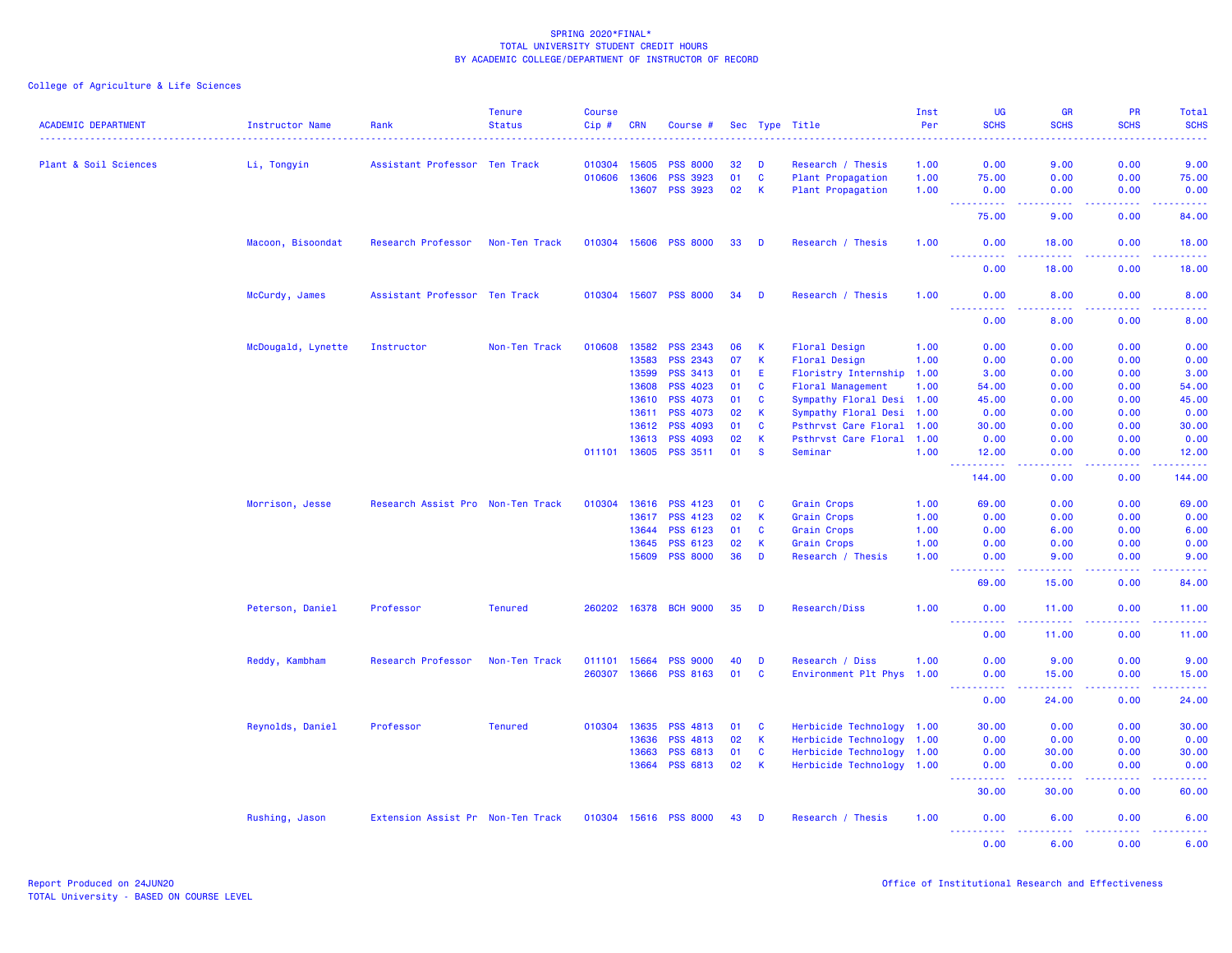|                                                                |                 |                               | <b>Tenure</b>  | <b>Course</b> |            |                       |           |              |                           | Inst | UG                                  | <b>GR</b>                                                                                          | <b>PR</b>                                    | <b>Total</b>                                                                                                                                                                                                                                                                                                                                                                                                                                                                           |
|----------------------------------------------------------------|-----------------|-------------------------------|----------------|---------------|------------|-----------------------|-----------|--------------|---------------------------|------|-------------------------------------|----------------------------------------------------------------------------------------------------|----------------------------------------------|----------------------------------------------------------------------------------------------------------------------------------------------------------------------------------------------------------------------------------------------------------------------------------------------------------------------------------------------------------------------------------------------------------------------------------------------------------------------------------------|
| <b>ACADEMIC DEPARTMENT</b>                                     | Instructor Name | Rank                          | <b>Status</b>  | Cip#          | <b>CRN</b> | Course #              |           |              | Sec Type Title            | Per  | <b>SCHS</b>                         | <b>SCHS</b>                                                                                        | <b>SCHS</b>                                  | <b>SCHS</b>                                                                                                                                                                                                                                                                                                                                                                                                                                                                            |
| Plant & Soil Sciences                                          | Stewart, Barry  | Associate Professor Tenured   |                | 010304        | 15619      | <b>PSS 8000</b>       | 46        | - D          | Research / Thesis         | 1.00 | 0.00                                | 3.00                                                                                               | 0.00                                         | 3.00                                                                                                                                                                                                                                                                                                                                                                                                                                                                                   |
|                                                                |                 |                               |                | 010607        | 13626      | <b>PSS 4443</b>       | 01        | <b>C</b>     | Athletic Field Mgt        | 1.00 | 51.00                               | 0.00                                                                                               | 0.00                                         | 51.00                                                                                                                                                                                                                                                                                                                                                                                                                                                                                  |
|                                                                |                 |                               |                |               | 13627      | <b>PSS 4443</b>       | 02        | $\mathbf{C}$ | Athletic Field Mgt-A 1.00 |      | 18.00                               | 0.00                                                                                               | 0.00                                         | 18.00                                                                                                                                                                                                                                                                                                                                                                                                                                                                                  |
|                                                                |                 |                               |                |               | 13655      | PSS 6443              | 02        | B            | Athletic Field Mgt-       | 1.00 | 0.00                                | 3.00                                                                                               | 0.00                                         | 3.00                                                                                                                                                                                                                                                                                                                                                                                                                                                                                   |
|                                                                |                 |                               |                | 011103 13574  |            | <b>PSS 1313</b>       | 01        | <b>C</b>     | <b>Plant Science</b>      | 1.00 | 177,00                              | 0.00                                                                                               | 0.00                                         | 177.00                                                                                                                                                                                                                                                                                                                                                                                                                                                                                 |
|                                                                |                 |                               |                |               | 13575      | <b>PSS 1313</b>       | 02        | K            | <b>Plant Science</b>      | 1.00 | 0.00                                | 0.00                                                                                               | 0.00                                         | 0.00                                                                                                                                                                                                                                                                                                                                                                                                                                                                                   |
|                                                                |                 |                               |                |               | 13576      | <b>PSS 1313</b>       | 03        | K            | <b>Plant Science</b>      | 1.00 | 0.00                                | 0.00                                                                                               | 0.00                                         | 0.00                                                                                                                                                                                                                                                                                                                                                                                                                                                                                   |
|                                                                |                 |                               |                |               |            | 13577 PSS 1313        | 04        | K            | <b>Plant Science</b>      | 1.00 | 0.00                                | 0.00                                                                                               | 0.00                                         | 0.00<br><u>.</u>                                                                                                                                                                                                                                                                                                                                                                                                                                                                       |
|                                                                |                 |                               |                |               |            |                       |           |              |                           |      | ----------<br>246.00                | د د د د<br>$\frac{1}{2} \left( \frac{1}{2} \right) \frac{1}{2} \left( \frac{1}{2} \right)$<br>6.00 | <b><i><u><u> - - - -</u></u></i></b><br>0.00 | 252.00                                                                                                                                                                                                                                                                                                                                                                                                                                                                                 |
|                                                                | Tseng, Te Ming  | Assistant Professor Ten Track |                | 010000        | 17165      | GA 4000               | 15        | $\mathbf{I}$ | Dis in Agriculture        | 1.00 | 1.00                                | 0.00                                                                                               | 0.00                                         | 1.00                                                                                                                                                                                                                                                                                                                                                                                                                                                                                   |
|                                                                |                 |                               |                | 010304        | 15620      | <b>PSS 8000</b>       | 47        | D            | Research / Thesis         | 1.00 | 0.00                                | 5.00                                                                                               | 0.00                                         | 5.00                                                                                                                                                                                                                                                                                                                                                                                                                                                                                   |
|                                                                |                 |                               |                | 011101 15671  |            | <b>PSS 9000</b>       | 47        | D            | Research / Diss           | 1.00 | 0.00<br><u> - - - - - - - - - -</u> | 12.00<br><b><i><u><u>.</u></u></i></b>                                                             | 0.00<br>.                                    | 12.00<br>.                                                                                                                                                                                                                                                                                                                                                                                                                                                                             |
|                                                                |                 |                               |                |               |            |                       |           |              |                           |      | 1.00                                | 17.00                                                                                              | 0.00                                         | 18.00                                                                                                                                                                                                                                                                                                                                                                                                                                                                                  |
|                                                                | Varco, Jac      | Professor                     | <b>Tenured</b> | 010304        | 15621      | <b>PSS 8000</b>       | 48        | D            | Research / Thesis         | 1.00 | 0.00                                | 18.00                                                                                              | 0.00                                         | 18.00                                                                                                                                                                                                                                                                                                                                                                                                                                                                                  |
|                                                                |                 |                               |                | 011201        | 13622      | PSS 4313              | 01        | $\mathbf{C}$ | Soil Fertility            | 1.00 | 102.00                              | 0.00                                                                                               | 0.00                                         | 102.00                                                                                                                                                                                                                                                                                                                                                                                                                                                                                 |
|                                                                |                 |                               |                |               | 13650      | PSS 6313              | 01        | <b>C</b>     | Soil Fertility            | 1.00 | 0.00<br>-----------                 | 21.00                                                                                              | 0.00<br>.                                    | 21.00<br>.                                                                                                                                                                                                                                                                                                                                                                                                                                                                             |
|                                                                |                 |                               |                |               |            |                       |           |              |                           |      | 102.00                              | 39.00                                                                                              | 0.00                                         | 141.00                                                                                                                                                                                                                                                                                                                                                                                                                                                                                 |
|                                                                | Wallace, Teddy  | Associate Professor Tenured   |                | 010304        | 13618      | <b>PSS 4133</b>       | 01        | C            | Fiber&Oilseed Crops       | 1.00 | 123.00                              | 0.00                                                                                               | 0.00                                         | 123.00                                                                                                                                                                                                                                                                                                                                                                                                                                                                                 |
|                                                                |                 |                               |                |               | 13646      | <b>PSS 6133</b>       | 01        | C            | Fiber&Oilseed Crops       | 1.00 | 0.00<br>----------                  | 6.00<br>.                                                                                          | 0.00<br>-----                                | 6.00<br>.                                                                                                                                                                                                                                                                                                                                                                                                                                                                              |
|                                                                |                 |                               |                |               |            |                       |           |              |                           |      | 123.00                              | 6.00                                                                                               | 0.00                                         | 129.00                                                                                                                                                                                                                                                                                                                                                                                                                                                                                 |
|                                                                | White, Joshua   | Non-Faculty                   | Not Applicable | 010304        | 13614      | <b>PSS 4103</b>       | <b>O1</b> | B            | Forage Pasture            | 1.00 | 63.00                               | 0.00                                                                                               | 0.00                                         | 63.00                                                                                                                                                                                                                                                                                                                                                                                                                                                                                  |
|                                                                |                 |                               |                |               | 16556      | <b>PSS 6103</b>       | 01        | B            | Forage Pasture            | 1.00 | 0.00<br><b>.</b>                    | 9.00<br><b>.</b>                                                                                   | 0.00<br>.                                    | 9.00<br>وساعت                                                                                                                                                                                                                                                                                                                                                                                                                                                                          |
|                                                                |                 |                               |                |               |            |                       |           |              |                           |      | 63.00                               | 9.00                                                                                               | 0.00                                         | 72.00                                                                                                                                                                                                                                                                                                                                                                                                                                                                                  |
|                                                                | Williams, W.    | Non-Employee                  | Not Applicable |               |            | 011101 17242 PSS 9000 | 52 D      |              | Research / Diss           | 1.00 | 0.00                                | 3.00                                                                                               | 0.00                                         | 3.00                                                                                                                                                                                                                                                                                                                                                                                                                                                                                   |
|                                                                |                 |                               |                |               |            |                       |           |              |                           |      | ----------<br>0.00                  | 3.00                                                                                               | 0.00                                         | 3.00                                                                                                                                                                                                                                                                                                                                                                                                                                                                                   |
| =====================================                          |                 |                               |                |               |            |                       |           |              |                           |      | ==========                          | =======================                                                                            |                                              | $\begin{array}{cccccccccc} \multicolumn{2}{c}{} & \multicolumn{2}{c}{} & \multicolumn{2}{c}{} & \multicolumn{2}{c}{} & \multicolumn{2}{c}{} & \multicolumn{2}{c}{} & \multicolumn{2}{c}{} & \multicolumn{2}{c}{} & \multicolumn{2}{c}{} & \multicolumn{2}{c}{} & \multicolumn{2}{c}{} & \multicolumn{2}{c}{} & \multicolumn{2}{c}{} & \multicolumn{2}{c}{} & \multicolumn{2}{c}{} & \multicolumn{2}{c}{} & \multicolumn{2}{c}{} & \multicolumn{2}{c}{} & \multicolumn{2}{c}{} & \mult$ |
| Plant & Soil Sciences<br>===================================== |                 |                               |                |               |            |                       |           |              |                           |      | 2649.00<br>==========               | 508.00<br>----------- ---------- ---------                                                         | 0.00                                         | 3157.00                                                                                                                                                                                                                                                                                                                                                                                                                                                                                |
|                                                                |                 |                               |                |               |            |                       |           |              |                           |      |                                     |                                                                                                    |                                              |                                                                                                                                                                                                                                                                                                                                                                                                                                                                                        |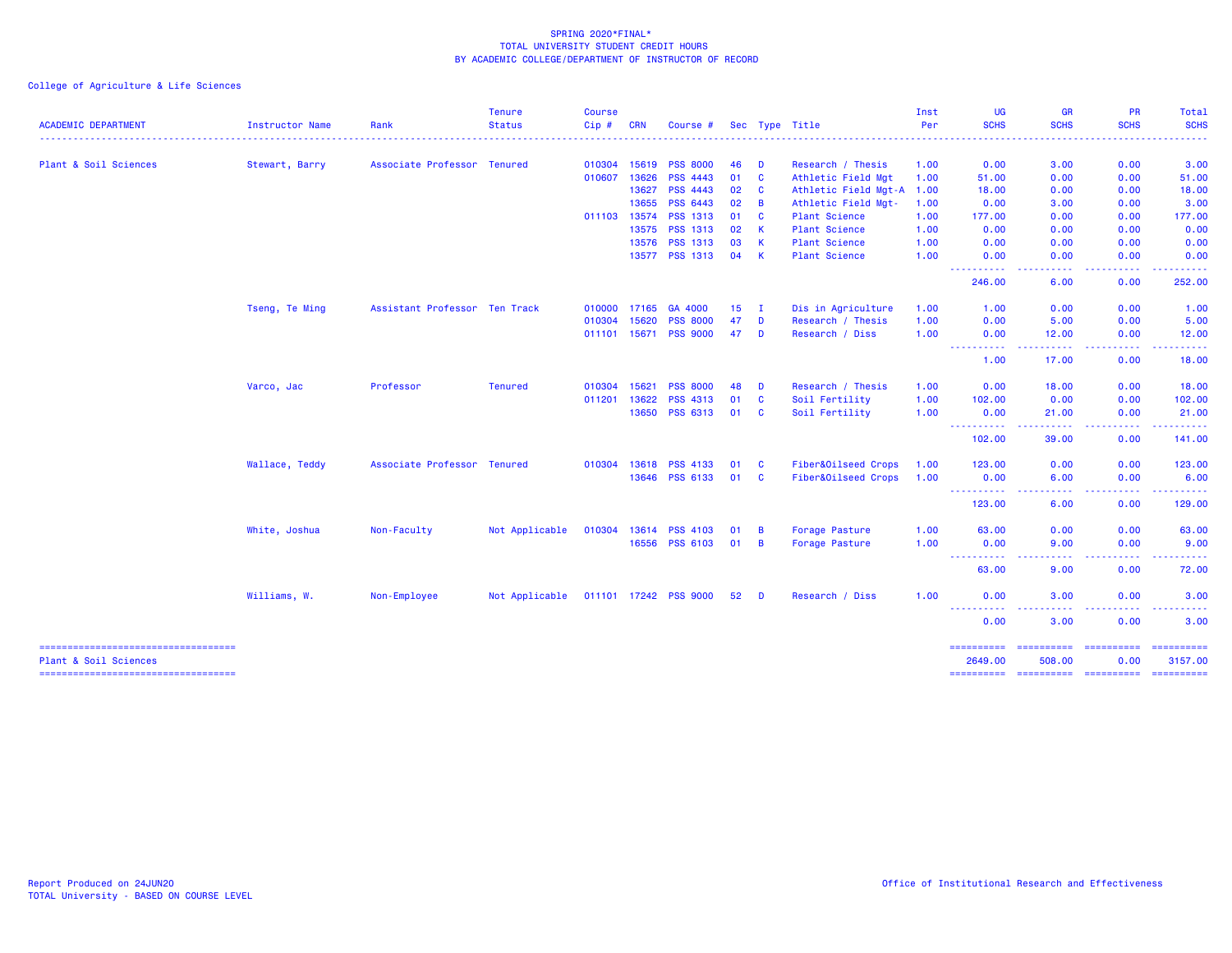| <b>Poultry Science</b><br>Acharya Adhikari, Pr Assistant Professor Ten Track<br>010907 16739<br><b>PO 8000</b><br>02<br>D<br>Research / Thesis<br>1.00<br>0.00<br>6.00<br>0.00<br>6.00<br><b></b><br>22222<br>.<br>وبالاناب<br>0.00<br>6.00<br>0.00<br>6.00<br>010907 13505<br>Graduate Seminar in 1.00<br>8.00<br>Beck, Mary<br>Professor<br><b>Tenured</b><br>PO 8011<br>01<br><b>S</b><br>0.00<br>8.00<br>0.00<br><b>S</b><br>13506<br>PO 8111<br>01<br>Adv Grad Poultry Sem 1.00<br>0.00<br>6.00<br>0.00<br>6.00<br><b>_________</b><br>المتمامين<br>. <b>.</b><br>.<br>0.00<br>14.00<br>0.00<br>14.00<br>Kiess, Aaron<br>Associate Professor Tenured<br>010907<br>13498<br>PO 4844<br>01<br>C<br>Avian Anatomy & Phys 1.00<br>164.00<br>0.00<br>0.00<br>164.00<br>$\mathsf K$<br>13499<br>PO 4844<br>02<br>0.00<br>0.00<br>Avian Anatomy & Phys 1.00<br>0.00<br>0.00<br>13503<br>PO 6844<br>$\mathbf{C}$<br>0.00<br>01<br>Avian Anatomy & Phys 1.00<br>0.00<br>4.00<br>4.00<br>13504<br>PO 6844<br>$\mathsf K$<br>02<br>Avian Anatomy & Phys 1.00<br>0.00<br>0.00<br>0.00<br>0.00<br>D<br>16748<br>PO 9000<br>03<br>Research / Diss<br>1.00<br>0.00<br>16.00<br>0.00<br>16.00<br>17038<br>PO 4000<br>07<br>$\mathbf{I}$<br>Directed Indiv Study 1.00<br>0.00<br>3.00<br>0.00<br>3.00<br>.<br>$\frac{1}{2} \left( \frac{1}{2} \right) \left( \frac{1}{2} \right) \left( \frac{1}{2} \right) \left( \frac{1}{2} \right)$<br>.<br>.<br>187.00<br>167.00<br>20.00<br>0.00<br>Peebles, Edgar<br>Professor<br><b>Tenured</b><br>010907<br>16119 PO 4000<br>04<br>$\mathbf{I}$<br>Directed Indiv Study<br>1.00<br>2.00<br>0.00<br>0.00<br>2.00<br>16675<br>PO 9000<br>01<br>D<br>Research / Diss<br>1.00<br>0.00<br>15.00<br>0.00<br>15.00<br>260801<br>10556<br><b>BIO 3103</b><br>C<br>0.00<br>333.00<br>01<br>Genetics I-SI<br>1.00<br>333.00<br>0.00<br><b>BIO 3103</b><br>10557<br>02<br>K<br>Genetics I<br>1.00<br>0.00<br>0.00<br>0.00<br>0.00<br>10558<br><b>BIO 3103</b><br>03<br>K.<br>Genetics I<br>1.00<br>0.00<br>0.00<br>0.00<br>0.00<br><b>GNS 3103</b><br>$\mathbf{C}$<br>12380<br>01<br>Genetics I SI<br>1.00<br>33.00<br>0.00<br>0.00<br>33.00<br>12381<br><b>GNS 3103</b><br>02<br>К<br>1.00<br>0.00<br>0.00<br>0.00<br>Genetics I<br>0.00<br><b>GNS 3103</b><br>12382<br>К<br>0.00<br>03<br>Genetics I<br>1.00<br>0.00<br>0.00<br>0.00<br>$\mathbf c$<br>PO 3103<br>204.00<br>13488<br>01<br>Genetics I<br>1.00<br>204.00<br>0.00<br>0.00<br>13489<br>PO 3103<br>02<br>K<br>Genetics I<br>1.00<br>0.00<br>0.00<br>0.00<br>0.00<br>13490<br>PO 3103<br>03<br>K<br>Genetics I<br>1.00<br>0.00<br>0.00<br>0.00<br>0.00<br><u> - - - - - - - - - -</u><br>22222<br>.<br>$\begin{array}{cccccccccc} \bullet & \bullet & \bullet & \bullet & \bullet & \bullet & \bullet & \bullet \end{array}$<br>587.00<br>572.00<br>15.00<br>0.00<br>Ramachandran, Reshma Non-Faculty<br>Not Applicable<br>010907<br>13495<br>PO 4324<br>01<br>C<br>Avian Reproduction<br>1.00<br>124.00<br>0.00<br>0.00<br>124.00<br>$\mathbf{C}$<br>13500<br>PO 6324<br>01<br>Avian Reproduction<br>0.00<br>1.00<br>0.00<br>4.00<br>4.00<br>----------<br>.<br>.<br>.<br>124.00<br>4.00<br>0.00<br>128.00<br>Sadler, Clarence<br>Non-Ten Track<br>010907<br>12213 FNH 4512<br>Poult. Prod. Safety<br>0.00<br>0.00<br>4.00<br>Lecturer<br>01<br>C<br>1.00<br>4.00<br>13493<br>PO 4033<br>01<br>B<br>Diseases of Poultry<br>1.00<br>87.00<br>0.00<br>0.00<br>87.00<br>C<br>13497 PO 4512<br>01<br>Poult. Prod. Safety<br>1.00<br>22.00<br>0.00<br>0.00<br>22.00<br>13502 PO 6512<br>01<br><b>C</b><br>Poult. Prod. Safety<br>1.00<br>4.00<br>0.00<br>4.00<br>0.00<br>.<br>.<br>د د د د<br>.<br>113.00<br>4.00<br>0.00<br>117.00<br>Tabler, George<br>Extension Professor Non-Ten Track<br>010907 16601 P0 4000<br>06<br>Directed Indiv Study 1.00<br>3.00<br>0.00<br>0.00<br>- I<br>3.00<br><u>.</u><br>بابات باب<br>-----<br>بالأباليات<br>3.00<br>0.00<br>0.00<br>3.00<br>Theradiyil Sukumaran Assistant Professor Ten Track<br>010907<br>13486<br>PO 3011<br>01<br>Seminar<br>1.00<br>0.00<br>0.00<br>10.00<br><b>S</b><br>10.00<br>13487<br>PO 3021<br>01<br><b>S</b><br>Seminar<br>1.00<br>15.00<br>0.00<br>0.00<br>15.00<br>13492<br>PO 4031<br>01<br><b>S</b><br>1.00<br>9.00<br>0.00<br>0.00<br>9.00<br>Seminar<br>13494<br>PO 4041<br>01<br><b>S</b><br>Seminar<br>1.00<br>12.00<br>0.00<br>0.00<br>12.00<br>05<br>D<br>16742 PO 8000<br>1.00<br>0.00<br>8.00<br>0.00<br>8.00<br>Research / Thesis | <b>ACADEMIC DEPARTMENT</b> | <b>Instructor Name</b> | Rank | <b>Tenure</b><br><b>Status</b> | <b>Course</b><br>Cip# | <b>CRN</b> | Course # |  | Sec Type Title | Inst<br>Per | <b>UG</b><br><b>SCHS</b> | <b>GR</b><br><b>SCHS</b> | <b>PR</b><br><b>SCHS</b> | Total<br><b>SCHS</b> |
|--------------------------------------------------------------------------------------------------------------------------------------------------------------------------------------------------------------------------------------------------------------------------------------------------------------------------------------------------------------------------------------------------------------------------------------------------------------------------------------------------------------------------------------------------------------------------------------------------------------------------------------------------------------------------------------------------------------------------------------------------------------------------------------------------------------------------------------------------------------------------------------------------------------------------------------------------------------------------------------------------------------------------------------------------------------------------------------------------------------------------------------------------------------------------------------------------------------------------------------------------------------------------------------------------------------------------------------------------------------------------------------------------------------------------------------------------------------------------------------------------------------------------------------------------------------------------------------------------------------------------------------------------------------------------------------------------------------------------------------------------------------------------------------------------------------------------------------------------------------------------------------------------------------------------------------------------------------------------------------------------------------------------------------------------------------------------------------------------------------------------------------------------------------------------------------------------------------------------------------------------------------------------------------------------------------------------------------------------------------------------------------------------------------------------------------------------------------------------------------------------------------------------------------------------------------------------------------------------------------------------------------------------------------------------------------------------------------------------------------------------------------------------------------------------------------------------------------------------------------------------------------------------------------------------------------------------------------------------------------------------------------------------------------------------------------------------------------------------------------------------------------------------------------------------------------------------------------------------------------------------------------------------------------------------------------------------------------------------------------------------------------------------------------------------------------------------------------------------------------------------------------------------------------------------------------------------------------------------------------------------------------------------------------------------------------------------------------------------------------------------------------------------------------------------------------------------------------------------------------------------------------------------------------------------------------------------------------------------------------------------------------------------------------------------------------------------------------------------------------------------------------------------------------------------------------------------------------------------------------------------------------------------------------------------------------------------------------------------------------------------------------------------------------------------------------------------------------------------------------------|----------------------------|------------------------|------|--------------------------------|-----------------------|------------|----------|--|----------------|-------------|--------------------------|--------------------------|--------------------------|----------------------|
|                                                                                                                                                                                                                                                                                                                                                                                                                                                                                                                                                                                                                                                                                                                                                                                                                                                                                                                                                                                                                                                                                                                                                                                                                                                                                                                                                                                                                                                                                                                                                                                                                                                                                                                                                                                                                                                                                                                                                                                                                                                                                                                                                                                                                                                                                                                                                                                                                                                                                                                                                                                                                                                                                                                                                                                                                                                                                                                                                                                                                                                                                                                                                                                                                                                                                                                                                                                                                                                                                                                                                                                                                                                                                                                                                                                                                                                                                                                                                                                                                                                                                                                                                                                                                                                                                                                                                                                                                                                                                            |                            |                        |      |                                |                       |            |          |  |                |             |                          |                          |                          |                      |
|                                                                                                                                                                                                                                                                                                                                                                                                                                                                                                                                                                                                                                                                                                                                                                                                                                                                                                                                                                                                                                                                                                                                                                                                                                                                                                                                                                                                                                                                                                                                                                                                                                                                                                                                                                                                                                                                                                                                                                                                                                                                                                                                                                                                                                                                                                                                                                                                                                                                                                                                                                                                                                                                                                                                                                                                                                                                                                                                                                                                                                                                                                                                                                                                                                                                                                                                                                                                                                                                                                                                                                                                                                                                                                                                                                                                                                                                                                                                                                                                                                                                                                                                                                                                                                                                                                                                                                                                                                                                                            |                            |                        |      |                                |                       |            |          |  |                |             |                          |                          |                          |                      |
|                                                                                                                                                                                                                                                                                                                                                                                                                                                                                                                                                                                                                                                                                                                                                                                                                                                                                                                                                                                                                                                                                                                                                                                                                                                                                                                                                                                                                                                                                                                                                                                                                                                                                                                                                                                                                                                                                                                                                                                                                                                                                                                                                                                                                                                                                                                                                                                                                                                                                                                                                                                                                                                                                                                                                                                                                                                                                                                                                                                                                                                                                                                                                                                                                                                                                                                                                                                                                                                                                                                                                                                                                                                                                                                                                                                                                                                                                                                                                                                                                                                                                                                                                                                                                                                                                                                                                                                                                                                                                            |                            |                        |      |                                |                       |            |          |  |                |             |                          |                          |                          |                      |
|                                                                                                                                                                                                                                                                                                                                                                                                                                                                                                                                                                                                                                                                                                                                                                                                                                                                                                                                                                                                                                                                                                                                                                                                                                                                                                                                                                                                                                                                                                                                                                                                                                                                                                                                                                                                                                                                                                                                                                                                                                                                                                                                                                                                                                                                                                                                                                                                                                                                                                                                                                                                                                                                                                                                                                                                                                                                                                                                                                                                                                                                                                                                                                                                                                                                                                                                                                                                                                                                                                                                                                                                                                                                                                                                                                                                                                                                                                                                                                                                                                                                                                                                                                                                                                                                                                                                                                                                                                                                                            |                            |                        |      |                                |                       |            |          |  |                |             |                          |                          |                          |                      |
|                                                                                                                                                                                                                                                                                                                                                                                                                                                                                                                                                                                                                                                                                                                                                                                                                                                                                                                                                                                                                                                                                                                                                                                                                                                                                                                                                                                                                                                                                                                                                                                                                                                                                                                                                                                                                                                                                                                                                                                                                                                                                                                                                                                                                                                                                                                                                                                                                                                                                                                                                                                                                                                                                                                                                                                                                                                                                                                                                                                                                                                                                                                                                                                                                                                                                                                                                                                                                                                                                                                                                                                                                                                                                                                                                                                                                                                                                                                                                                                                                                                                                                                                                                                                                                                                                                                                                                                                                                                                                            |                            |                        |      |                                |                       |            |          |  |                |             |                          |                          |                          |                      |
|                                                                                                                                                                                                                                                                                                                                                                                                                                                                                                                                                                                                                                                                                                                                                                                                                                                                                                                                                                                                                                                                                                                                                                                                                                                                                                                                                                                                                                                                                                                                                                                                                                                                                                                                                                                                                                                                                                                                                                                                                                                                                                                                                                                                                                                                                                                                                                                                                                                                                                                                                                                                                                                                                                                                                                                                                                                                                                                                                                                                                                                                                                                                                                                                                                                                                                                                                                                                                                                                                                                                                                                                                                                                                                                                                                                                                                                                                                                                                                                                                                                                                                                                                                                                                                                                                                                                                                                                                                                                                            |                            |                        |      |                                |                       |            |          |  |                |             |                          |                          |                          |                      |
|                                                                                                                                                                                                                                                                                                                                                                                                                                                                                                                                                                                                                                                                                                                                                                                                                                                                                                                                                                                                                                                                                                                                                                                                                                                                                                                                                                                                                                                                                                                                                                                                                                                                                                                                                                                                                                                                                                                                                                                                                                                                                                                                                                                                                                                                                                                                                                                                                                                                                                                                                                                                                                                                                                                                                                                                                                                                                                                                                                                                                                                                                                                                                                                                                                                                                                                                                                                                                                                                                                                                                                                                                                                                                                                                                                                                                                                                                                                                                                                                                                                                                                                                                                                                                                                                                                                                                                                                                                                                                            |                            |                        |      |                                |                       |            |          |  |                |             |                          |                          |                          |                      |
|                                                                                                                                                                                                                                                                                                                                                                                                                                                                                                                                                                                                                                                                                                                                                                                                                                                                                                                                                                                                                                                                                                                                                                                                                                                                                                                                                                                                                                                                                                                                                                                                                                                                                                                                                                                                                                                                                                                                                                                                                                                                                                                                                                                                                                                                                                                                                                                                                                                                                                                                                                                                                                                                                                                                                                                                                                                                                                                                                                                                                                                                                                                                                                                                                                                                                                                                                                                                                                                                                                                                                                                                                                                                                                                                                                                                                                                                                                                                                                                                                                                                                                                                                                                                                                                                                                                                                                                                                                                                                            |                            |                        |      |                                |                       |            |          |  |                |             |                          |                          |                          |                      |
|                                                                                                                                                                                                                                                                                                                                                                                                                                                                                                                                                                                                                                                                                                                                                                                                                                                                                                                                                                                                                                                                                                                                                                                                                                                                                                                                                                                                                                                                                                                                                                                                                                                                                                                                                                                                                                                                                                                                                                                                                                                                                                                                                                                                                                                                                                                                                                                                                                                                                                                                                                                                                                                                                                                                                                                                                                                                                                                                                                                                                                                                                                                                                                                                                                                                                                                                                                                                                                                                                                                                                                                                                                                                                                                                                                                                                                                                                                                                                                                                                                                                                                                                                                                                                                                                                                                                                                                                                                                                                            |                            |                        |      |                                |                       |            |          |  |                |             |                          |                          |                          |                      |
|                                                                                                                                                                                                                                                                                                                                                                                                                                                                                                                                                                                                                                                                                                                                                                                                                                                                                                                                                                                                                                                                                                                                                                                                                                                                                                                                                                                                                                                                                                                                                                                                                                                                                                                                                                                                                                                                                                                                                                                                                                                                                                                                                                                                                                                                                                                                                                                                                                                                                                                                                                                                                                                                                                                                                                                                                                                                                                                                                                                                                                                                                                                                                                                                                                                                                                                                                                                                                                                                                                                                                                                                                                                                                                                                                                                                                                                                                                                                                                                                                                                                                                                                                                                                                                                                                                                                                                                                                                                                                            |                            |                        |      |                                |                       |            |          |  |                |             |                          |                          |                          |                      |
|                                                                                                                                                                                                                                                                                                                                                                                                                                                                                                                                                                                                                                                                                                                                                                                                                                                                                                                                                                                                                                                                                                                                                                                                                                                                                                                                                                                                                                                                                                                                                                                                                                                                                                                                                                                                                                                                                                                                                                                                                                                                                                                                                                                                                                                                                                                                                                                                                                                                                                                                                                                                                                                                                                                                                                                                                                                                                                                                                                                                                                                                                                                                                                                                                                                                                                                                                                                                                                                                                                                                                                                                                                                                                                                                                                                                                                                                                                                                                                                                                                                                                                                                                                                                                                                                                                                                                                                                                                                                                            |                            |                        |      |                                |                       |            |          |  |                |             |                          |                          |                          |                      |
|                                                                                                                                                                                                                                                                                                                                                                                                                                                                                                                                                                                                                                                                                                                                                                                                                                                                                                                                                                                                                                                                                                                                                                                                                                                                                                                                                                                                                                                                                                                                                                                                                                                                                                                                                                                                                                                                                                                                                                                                                                                                                                                                                                                                                                                                                                                                                                                                                                                                                                                                                                                                                                                                                                                                                                                                                                                                                                                                                                                                                                                                                                                                                                                                                                                                                                                                                                                                                                                                                                                                                                                                                                                                                                                                                                                                                                                                                                                                                                                                                                                                                                                                                                                                                                                                                                                                                                                                                                                                                            |                            |                        |      |                                |                       |            |          |  |                |             |                          |                          |                          |                      |
|                                                                                                                                                                                                                                                                                                                                                                                                                                                                                                                                                                                                                                                                                                                                                                                                                                                                                                                                                                                                                                                                                                                                                                                                                                                                                                                                                                                                                                                                                                                                                                                                                                                                                                                                                                                                                                                                                                                                                                                                                                                                                                                                                                                                                                                                                                                                                                                                                                                                                                                                                                                                                                                                                                                                                                                                                                                                                                                                                                                                                                                                                                                                                                                                                                                                                                                                                                                                                                                                                                                                                                                                                                                                                                                                                                                                                                                                                                                                                                                                                                                                                                                                                                                                                                                                                                                                                                                                                                                                                            |                            |                        |      |                                |                       |            |          |  |                |             |                          |                          |                          |                      |
|                                                                                                                                                                                                                                                                                                                                                                                                                                                                                                                                                                                                                                                                                                                                                                                                                                                                                                                                                                                                                                                                                                                                                                                                                                                                                                                                                                                                                                                                                                                                                                                                                                                                                                                                                                                                                                                                                                                                                                                                                                                                                                                                                                                                                                                                                                                                                                                                                                                                                                                                                                                                                                                                                                                                                                                                                                                                                                                                                                                                                                                                                                                                                                                                                                                                                                                                                                                                                                                                                                                                                                                                                                                                                                                                                                                                                                                                                                                                                                                                                                                                                                                                                                                                                                                                                                                                                                                                                                                                                            |                            |                        |      |                                |                       |            |          |  |                |             |                          |                          |                          |                      |
|                                                                                                                                                                                                                                                                                                                                                                                                                                                                                                                                                                                                                                                                                                                                                                                                                                                                                                                                                                                                                                                                                                                                                                                                                                                                                                                                                                                                                                                                                                                                                                                                                                                                                                                                                                                                                                                                                                                                                                                                                                                                                                                                                                                                                                                                                                                                                                                                                                                                                                                                                                                                                                                                                                                                                                                                                                                                                                                                                                                                                                                                                                                                                                                                                                                                                                                                                                                                                                                                                                                                                                                                                                                                                                                                                                                                                                                                                                                                                                                                                                                                                                                                                                                                                                                                                                                                                                                                                                                                                            |                            |                        |      |                                |                       |            |          |  |                |             |                          |                          |                          |                      |
|                                                                                                                                                                                                                                                                                                                                                                                                                                                                                                                                                                                                                                                                                                                                                                                                                                                                                                                                                                                                                                                                                                                                                                                                                                                                                                                                                                                                                                                                                                                                                                                                                                                                                                                                                                                                                                                                                                                                                                                                                                                                                                                                                                                                                                                                                                                                                                                                                                                                                                                                                                                                                                                                                                                                                                                                                                                                                                                                                                                                                                                                                                                                                                                                                                                                                                                                                                                                                                                                                                                                                                                                                                                                                                                                                                                                                                                                                                                                                                                                                                                                                                                                                                                                                                                                                                                                                                                                                                                                                            |                            |                        |      |                                |                       |            |          |  |                |             |                          |                          |                          |                      |
|                                                                                                                                                                                                                                                                                                                                                                                                                                                                                                                                                                                                                                                                                                                                                                                                                                                                                                                                                                                                                                                                                                                                                                                                                                                                                                                                                                                                                                                                                                                                                                                                                                                                                                                                                                                                                                                                                                                                                                                                                                                                                                                                                                                                                                                                                                                                                                                                                                                                                                                                                                                                                                                                                                                                                                                                                                                                                                                                                                                                                                                                                                                                                                                                                                                                                                                                                                                                                                                                                                                                                                                                                                                                                                                                                                                                                                                                                                                                                                                                                                                                                                                                                                                                                                                                                                                                                                                                                                                                                            |                            |                        |      |                                |                       |            |          |  |                |             |                          |                          |                          |                      |
|                                                                                                                                                                                                                                                                                                                                                                                                                                                                                                                                                                                                                                                                                                                                                                                                                                                                                                                                                                                                                                                                                                                                                                                                                                                                                                                                                                                                                                                                                                                                                                                                                                                                                                                                                                                                                                                                                                                                                                                                                                                                                                                                                                                                                                                                                                                                                                                                                                                                                                                                                                                                                                                                                                                                                                                                                                                                                                                                                                                                                                                                                                                                                                                                                                                                                                                                                                                                                                                                                                                                                                                                                                                                                                                                                                                                                                                                                                                                                                                                                                                                                                                                                                                                                                                                                                                                                                                                                                                                                            |                            |                        |      |                                |                       |            |          |  |                |             |                          |                          |                          |                      |
|                                                                                                                                                                                                                                                                                                                                                                                                                                                                                                                                                                                                                                                                                                                                                                                                                                                                                                                                                                                                                                                                                                                                                                                                                                                                                                                                                                                                                                                                                                                                                                                                                                                                                                                                                                                                                                                                                                                                                                                                                                                                                                                                                                                                                                                                                                                                                                                                                                                                                                                                                                                                                                                                                                                                                                                                                                                                                                                                                                                                                                                                                                                                                                                                                                                                                                                                                                                                                                                                                                                                                                                                                                                                                                                                                                                                                                                                                                                                                                                                                                                                                                                                                                                                                                                                                                                                                                                                                                                                                            |                            |                        |      |                                |                       |            |          |  |                |             |                          |                          |                          |                      |
|                                                                                                                                                                                                                                                                                                                                                                                                                                                                                                                                                                                                                                                                                                                                                                                                                                                                                                                                                                                                                                                                                                                                                                                                                                                                                                                                                                                                                                                                                                                                                                                                                                                                                                                                                                                                                                                                                                                                                                                                                                                                                                                                                                                                                                                                                                                                                                                                                                                                                                                                                                                                                                                                                                                                                                                                                                                                                                                                                                                                                                                                                                                                                                                                                                                                                                                                                                                                                                                                                                                                                                                                                                                                                                                                                                                                                                                                                                                                                                                                                                                                                                                                                                                                                                                                                                                                                                                                                                                                                            |                            |                        |      |                                |                       |            |          |  |                |             |                          |                          |                          |                      |
|                                                                                                                                                                                                                                                                                                                                                                                                                                                                                                                                                                                                                                                                                                                                                                                                                                                                                                                                                                                                                                                                                                                                                                                                                                                                                                                                                                                                                                                                                                                                                                                                                                                                                                                                                                                                                                                                                                                                                                                                                                                                                                                                                                                                                                                                                                                                                                                                                                                                                                                                                                                                                                                                                                                                                                                                                                                                                                                                                                                                                                                                                                                                                                                                                                                                                                                                                                                                                                                                                                                                                                                                                                                                                                                                                                                                                                                                                                                                                                                                                                                                                                                                                                                                                                                                                                                                                                                                                                                                                            |                            |                        |      |                                |                       |            |          |  |                |             |                          |                          |                          |                      |
|                                                                                                                                                                                                                                                                                                                                                                                                                                                                                                                                                                                                                                                                                                                                                                                                                                                                                                                                                                                                                                                                                                                                                                                                                                                                                                                                                                                                                                                                                                                                                                                                                                                                                                                                                                                                                                                                                                                                                                                                                                                                                                                                                                                                                                                                                                                                                                                                                                                                                                                                                                                                                                                                                                                                                                                                                                                                                                                                                                                                                                                                                                                                                                                                                                                                                                                                                                                                                                                                                                                                                                                                                                                                                                                                                                                                                                                                                                                                                                                                                                                                                                                                                                                                                                                                                                                                                                                                                                                                                            |                            |                        |      |                                |                       |            |          |  |                |             |                          |                          |                          |                      |
|                                                                                                                                                                                                                                                                                                                                                                                                                                                                                                                                                                                                                                                                                                                                                                                                                                                                                                                                                                                                                                                                                                                                                                                                                                                                                                                                                                                                                                                                                                                                                                                                                                                                                                                                                                                                                                                                                                                                                                                                                                                                                                                                                                                                                                                                                                                                                                                                                                                                                                                                                                                                                                                                                                                                                                                                                                                                                                                                                                                                                                                                                                                                                                                                                                                                                                                                                                                                                                                                                                                                                                                                                                                                                                                                                                                                                                                                                                                                                                                                                                                                                                                                                                                                                                                                                                                                                                                                                                                                                            |                            |                        |      |                                |                       |            |          |  |                |             |                          |                          |                          |                      |
|                                                                                                                                                                                                                                                                                                                                                                                                                                                                                                                                                                                                                                                                                                                                                                                                                                                                                                                                                                                                                                                                                                                                                                                                                                                                                                                                                                                                                                                                                                                                                                                                                                                                                                                                                                                                                                                                                                                                                                                                                                                                                                                                                                                                                                                                                                                                                                                                                                                                                                                                                                                                                                                                                                                                                                                                                                                                                                                                                                                                                                                                                                                                                                                                                                                                                                                                                                                                                                                                                                                                                                                                                                                                                                                                                                                                                                                                                                                                                                                                                                                                                                                                                                                                                                                                                                                                                                                                                                                                                            |                            |                        |      |                                |                       |            |          |  |                |             |                          |                          |                          |                      |
|                                                                                                                                                                                                                                                                                                                                                                                                                                                                                                                                                                                                                                                                                                                                                                                                                                                                                                                                                                                                                                                                                                                                                                                                                                                                                                                                                                                                                                                                                                                                                                                                                                                                                                                                                                                                                                                                                                                                                                                                                                                                                                                                                                                                                                                                                                                                                                                                                                                                                                                                                                                                                                                                                                                                                                                                                                                                                                                                                                                                                                                                                                                                                                                                                                                                                                                                                                                                                                                                                                                                                                                                                                                                                                                                                                                                                                                                                                                                                                                                                                                                                                                                                                                                                                                                                                                                                                                                                                                                                            |                            |                        |      |                                |                       |            |          |  |                |             |                          |                          |                          |                      |
|                                                                                                                                                                                                                                                                                                                                                                                                                                                                                                                                                                                                                                                                                                                                                                                                                                                                                                                                                                                                                                                                                                                                                                                                                                                                                                                                                                                                                                                                                                                                                                                                                                                                                                                                                                                                                                                                                                                                                                                                                                                                                                                                                                                                                                                                                                                                                                                                                                                                                                                                                                                                                                                                                                                                                                                                                                                                                                                                                                                                                                                                                                                                                                                                                                                                                                                                                                                                                                                                                                                                                                                                                                                                                                                                                                                                                                                                                                                                                                                                                                                                                                                                                                                                                                                                                                                                                                                                                                                                                            |                            |                        |      |                                |                       |            |          |  |                |             |                          |                          |                          |                      |
|                                                                                                                                                                                                                                                                                                                                                                                                                                                                                                                                                                                                                                                                                                                                                                                                                                                                                                                                                                                                                                                                                                                                                                                                                                                                                                                                                                                                                                                                                                                                                                                                                                                                                                                                                                                                                                                                                                                                                                                                                                                                                                                                                                                                                                                                                                                                                                                                                                                                                                                                                                                                                                                                                                                                                                                                                                                                                                                                                                                                                                                                                                                                                                                                                                                                                                                                                                                                                                                                                                                                                                                                                                                                                                                                                                                                                                                                                                                                                                                                                                                                                                                                                                                                                                                                                                                                                                                                                                                                                            |                            |                        |      |                                |                       |            |          |  |                |             |                          |                          |                          |                      |
|                                                                                                                                                                                                                                                                                                                                                                                                                                                                                                                                                                                                                                                                                                                                                                                                                                                                                                                                                                                                                                                                                                                                                                                                                                                                                                                                                                                                                                                                                                                                                                                                                                                                                                                                                                                                                                                                                                                                                                                                                                                                                                                                                                                                                                                                                                                                                                                                                                                                                                                                                                                                                                                                                                                                                                                                                                                                                                                                                                                                                                                                                                                                                                                                                                                                                                                                                                                                                                                                                                                                                                                                                                                                                                                                                                                                                                                                                                                                                                                                                                                                                                                                                                                                                                                                                                                                                                                                                                                                                            |                            |                        |      |                                |                       |            |          |  |                |             |                          |                          |                          |                      |
|                                                                                                                                                                                                                                                                                                                                                                                                                                                                                                                                                                                                                                                                                                                                                                                                                                                                                                                                                                                                                                                                                                                                                                                                                                                                                                                                                                                                                                                                                                                                                                                                                                                                                                                                                                                                                                                                                                                                                                                                                                                                                                                                                                                                                                                                                                                                                                                                                                                                                                                                                                                                                                                                                                                                                                                                                                                                                                                                                                                                                                                                                                                                                                                                                                                                                                                                                                                                                                                                                                                                                                                                                                                                                                                                                                                                                                                                                                                                                                                                                                                                                                                                                                                                                                                                                                                                                                                                                                                                                            |                            |                        |      |                                |                       |            |          |  |                |             |                          |                          |                          |                      |
|                                                                                                                                                                                                                                                                                                                                                                                                                                                                                                                                                                                                                                                                                                                                                                                                                                                                                                                                                                                                                                                                                                                                                                                                                                                                                                                                                                                                                                                                                                                                                                                                                                                                                                                                                                                                                                                                                                                                                                                                                                                                                                                                                                                                                                                                                                                                                                                                                                                                                                                                                                                                                                                                                                                                                                                                                                                                                                                                                                                                                                                                                                                                                                                                                                                                                                                                                                                                                                                                                                                                                                                                                                                                                                                                                                                                                                                                                                                                                                                                                                                                                                                                                                                                                                                                                                                                                                                                                                                                                            |                            |                        |      |                                |                       |            |          |  |                |             |                          |                          |                          |                      |
|                                                                                                                                                                                                                                                                                                                                                                                                                                                                                                                                                                                                                                                                                                                                                                                                                                                                                                                                                                                                                                                                                                                                                                                                                                                                                                                                                                                                                                                                                                                                                                                                                                                                                                                                                                                                                                                                                                                                                                                                                                                                                                                                                                                                                                                                                                                                                                                                                                                                                                                                                                                                                                                                                                                                                                                                                                                                                                                                                                                                                                                                                                                                                                                                                                                                                                                                                                                                                                                                                                                                                                                                                                                                                                                                                                                                                                                                                                                                                                                                                                                                                                                                                                                                                                                                                                                                                                                                                                                                                            |                            |                        |      |                                |                       |            |          |  |                |             |                          |                          |                          |                      |
|                                                                                                                                                                                                                                                                                                                                                                                                                                                                                                                                                                                                                                                                                                                                                                                                                                                                                                                                                                                                                                                                                                                                                                                                                                                                                                                                                                                                                                                                                                                                                                                                                                                                                                                                                                                                                                                                                                                                                                                                                                                                                                                                                                                                                                                                                                                                                                                                                                                                                                                                                                                                                                                                                                                                                                                                                                                                                                                                                                                                                                                                                                                                                                                                                                                                                                                                                                                                                                                                                                                                                                                                                                                                                                                                                                                                                                                                                                                                                                                                                                                                                                                                                                                                                                                                                                                                                                                                                                                                                            |                            |                        |      |                                |                       |            |          |  |                |             |                          |                          |                          |                      |
|                                                                                                                                                                                                                                                                                                                                                                                                                                                                                                                                                                                                                                                                                                                                                                                                                                                                                                                                                                                                                                                                                                                                                                                                                                                                                                                                                                                                                                                                                                                                                                                                                                                                                                                                                                                                                                                                                                                                                                                                                                                                                                                                                                                                                                                                                                                                                                                                                                                                                                                                                                                                                                                                                                                                                                                                                                                                                                                                                                                                                                                                                                                                                                                                                                                                                                                                                                                                                                                                                                                                                                                                                                                                                                                                                                                                                                                                                                                                                                                                                                                                                                                                                                                                                                                                                                                                                                                                                                                                                            |                            |                        |      |                                |                       |            |          |  |                |             |                          |                          |                          |                      |
|                                                                                                                                                                                                                                                                                                                                                                                                                                                                                                                                                                                                                                                                                                                                                                                                                                                                                                                                                                                                                                                                                                                                                                                                                                                                                                                                                                                                                                                                                                                                                                                                                                                                                                                                                                                                                                                                                                                                                                                                                                                                                                                                                                                                                                                                                                                                                                                                                                                                                                                                                                                                                                                                                                                                                                                                                                                                                                                                                                                                                                                                                                                                                                                                                                                                                                                                                                                                                                                                                                                                                                                                                                                                                                                                                                                                                                                                                                                                                                                                                                                                                                                                                                                                                                                                                                                                                                                                                                                                                            |                            |                        |      |                                |                       |            |          |  |                |             |                          |                          |                          |                      |
|                                                                                                                                                                                                                                                                                                                                                                                                                                                                                                                                                                                                                                                                                                                                                                                                                                                                                                                                                                                                                                                                                                                                                                                                                                                                                                                                                                                                                                                                                                                                                                                                                                                                                                                                                                                                                                                                                                                                                                                                                                                                                                                                                                                                                                                                                                                                                                                                                                                                                                                                                                                                                                                                                                                                                                                                                                                                                                                                                                                                                                                                                                                                                                                                                                                                                                                                                                                                                                                                                                                                                                                                                                                                                                                                                                                                                                                                                                                                                                                                                                                                                                                                                                                                                                                                                                                                                                                                                                                                                            |                            |                        |      |                                |                       |            |          |  |                |             |                          |                          |                          |                      |
|                                                                                                                                                                                                                                                                                                                                                                                                                                                                                                                                                                                                                                                                                                                                                                                                                                                                                                                                                                                                                                                                                                                                                                                                                                                                                                                                                                                                                                                                                                                                                                                                                                                                                                                                                                                                                                                                                                                                                                                                                                                                                                                                                                                                                                                                                                                                                                                                                                                                                                                                                                                                                                                                                                                                                                                                                                                                                                                                                                                                                                                                                                                                                                                                                                                                                                                                                                                                                                                                                                                                                                                                                                                                                                                                                                                                                                                                                                                                                                                                                                                                                                                                                                                                                                                                                                                                                                                                                                                                                            |                            |                        |      |                                |                       |            |          |  |                |             |                          |                          |                          |                      |
|                                                                                                                                                                                                                                                                                                                                                                                                                                                                                                                                                                                                                                                                                                                                                                                                                                                                                                                                                                                                                                                                                                                                                                                                                                                                                                                                                                                                                                                                                                                                                                                                                                                                                                                                                                                                                                                                                                                                                                                                                                                                                                                                                                                                                                                                                                                                                                                                                                                                                                                                                                                                                                                                                                                                                                                                                                                                                                                                                                                                                                                                                                                                                                                                                                                                                                                                                                                                                                                                                                                                                                                                                                                                                                                                                                                                                                                                                                                                                                                                                                                                                                                                                                                                                                                                                                                                                                                                                                                                                            |                            |                        |      |                                |                       |            |          |  |                |             |                          |                          |                          |                      |
|                                                                                                                                                                                                                                                                                                                                                                                                                                                                                                                                                                                                                                                                                                                                                                                                                                                                                                                                                                                                                                                                                                                                                                                                                                                                                                                                                                                                                                                                                                                                                                                                                                                                                                                                                                                                                                                                                                                                                                                                                                                                                                                                                                                                                                                                                                                                                                                                                                                                                                                                                                                                                                                                                                                                                                                                                                                                                                                                                                                                                                                                                                                                                                                                                                                                                                                                                                                                                                                                                                                                                                                                                                                                                                                                                                                                                                                                                                                                                                                                                                                                                                                                                                                                                                                                                                                                                                                                                                                                                            |                            |                        |      |                                |                       |            |          |  |                |             |                          |                          |                          |                      |
|                                                                                                                                                                                                                                                                                                                                                                                                                                                                                                                                                                                                                                                                                                                                                                                                                                                                                                                                                                                                                                                                                                                                                                                                                                                                                                                                                                                                                                                                                                                                                                                                                                                                                                                                                                                                                                                                                                                                                                                                                                                                                                                                                                                                                                                                                                                                                                                                                                                                                                                                                                                                                                                                                                                                                                                                                                                                                                                                                                                                                                                                                                                                                                                                                                                                                                                                                                                                                                                                                                                                                                                                                                                                                                                                                                                                                                                                                                                                                                                                                                                                                                                                                                                                                                                                                                                                                                                                                                                                                            |                            |                        |      |                                |                       |            |          |  |                |             |                          |                          |                          |                      |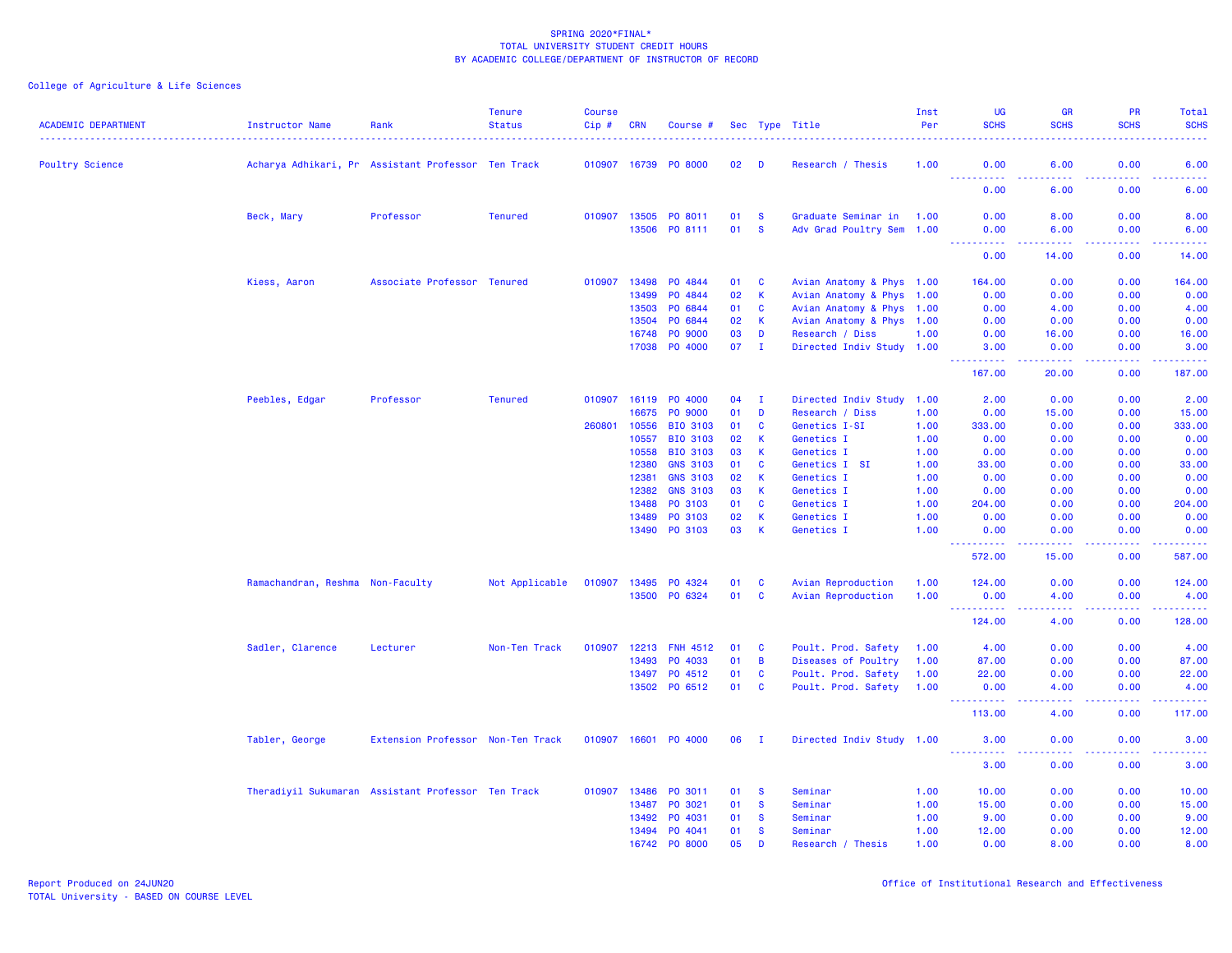| <b>ACADEMIC DEPARTMENT</b> | <b>Instructor Name</b> | Rank                              | <b>Tenure</b><br><b>Status</b> | Course<br>Cip# | <b>CRN</b> | Course #             |        |                | Sec Type Title            | Inst<br>Per | <b>UG</b><br><b>SCHS</b>                                                                                                                      | <b>GR</b><br><b>SCHS</b>                                                                                                                                                                                                                                                                                                                                                                                                                                                               | PR<br><b>SCHS</b>                                                                             | Total<br><b>SCHS</b>                                                                                                                                                                                                                                                                                                                                                                                                                                                                   |
|----------------------------|------------------------|-----------------------------------|--------------------------------|----------------|------------|----------------------|--------|----------------|---------------------------|-------------|-----------------------------------------------------------------------------------------------------------------------------------------------|----------------------------------------------------------------------------------------------------------------------------------------------------------------------------------------------------------------------------------------------------------------------------------------------------------------------------------------------------------------------------------------------------------------------------------------------------------------------------------------|-----------------------------------------------------------------------------------------------|----------------------------------------------------------------------------------------------------------------------------------------------------------------------------------------------------------------------------------------------------------------------------------------------------------------------------------------------------------------------------------------------------------------------------------------------------------------------------------------|
|                            |                        |                                   |                                |                |            |                      |        |                |                           |             |                                                                                                                                               |                                                                                                                                                                                                                                                                                                                                                                                                                                                                                        |                                                                                               |                                                                                                                                                                                                                                                                                                                                                                                                                                                                                        |
|                            |                        |                                   |                                |                |            |                      |        |                |                           |             | -----------<br>46.00                                                                                                                          | . <b>.</b> .<br>8.00                                                                                                                                                                                                                                                                                                                                                                                                                                                                   | .<br>0.00                                                                                     | <b></b><br>54.00                                                                                                                                                                                                                                                                                                                                                                                                                                                                       |
| <b>Poultry Science</b>     | Wamsley, Kelley        | Associate Professor Tenured       |                                | 010904         | 13496      | PO 4423              | 01     | $\mathbf{C}$   | Feed Manufacturing        | 1.00        | 81.00                                                                                                                                         | 0.00                                                                                                                                                                                                                                                                                                                                                                                                                                                                                   | 0.00                                                                                          | 81.00                                                                                                                                                                                                                                                                                                                                                                                                                                                                                  |
|                            |                        |                                   |                                |                | 13501      | PO 6423              | 01     | $\mathbf{C}$   | <b>Feed Manufacturing</b> | 1.00        | 0.00                                                                                                                                          | 3.00                                                                                                                                                                                                                                                                                                                                                                                                                                                                                   | 0.00                                                                                          | 3.00                                                                                                                                                                                                                                                                                                                                                                                                                                                                                   |
|                            |                        |                                   |                                | 010907         | 13491      | PO 3423              | 01     | $\overline{B}$ | Poultry Evaluation I 0.50 |             | 25.50                                                                                                                                         | 0.00                                                                                                                                                                                                                                                                                                                                                                                                                                                                                   | 0.00                                                                                          | 25.50                                                                                                                                                                                                                                                                                                                                                                                                                                                                                  |
|                            |                        |                                   |                                |                | 16751      | PO 9000              | 06     | D              | Research / Diss           | 1.00        | 0.00                                                                                                                                          | 11.00                                                                                                                                                                                                                                                                                                                                                                                                                                                                                  | 0.00                                                                                          | 11.00                                                                                                                                                                                                                                                                                                                                                                                                                                                                                  |
|                            |                        |                                   |                                |                | 17322      | PO 7000              | 01     | $\mathbf{I}$   | Directed Indiv Study 1.00 |             | 0.00                                                                                                                                          | 4.00                                                                                                                                                                                                                                                                                                                                                                                                                                                                                   | 0.00                                                                                          | 4.00                                                                                                                                                                                                                                                                                                                                                                                                                                                                                   |
|                            |                        |                                   |                                |                |            |                      |        |                |                           |             | 106.50                                                                                                                                        | .<br>18.00                                                                                                                                                                                                                                                                                                                                                                                                                                                                             | <b></b><br>0.00                                                                               | 124.50                                                                                                                                                                                                                                                                                                                                                                                                                                                                                 |
|                            | Wells, Jessica         | Clinical Assist Pro Non-Ten Track |                                | 010000         | 10096      | ADS 1013             | 01     | <b>C</b>       | Animal Agriculture & 0.50 |             | 102.00                                                                                                                                        | 0.00                                                                                                                                                                                                                                                                                                                                                                                                                                                                                   | 0.00                                                                                          | 102.00                                                                                                                                                                                                                                                                                                                                                                                                                                                                                 |
|                            |                        |                                   |                                |                | 13485      | PO 1013              | 01     | $\mathbf{C}$   | Animal Agriculture & 0.50 |             | 46.50                                                                                                                                         | 0.00                                                                                                                                                                                                                                                                                                                                                                                                                                                                                   | 0.00                                                                                          | 46.50                                                                                                                                                                                                                                                                                                                                                                                                                                                                                  |
|                            |                        |                                   |                                | 010907 13491   |            | PO 3423              | 01     | B              | Poultry Evaluation I 0.50 |             | 25.50                                                                                                                                         | 0.00                                                                                                                                                                                                                                                                                                                                                                                                                                                                                   | 0.00                                                                                          | 25.50                                                                                                                                                                                                                                                                                                                                                                                                                                                                                  |
|                            |                        |                                   |                                |                | 15788      | PO 4000              | 01     | $\mathbf{I}$   | Directed Indiv Study 1.00 |             | 2.00                                                                                                                                          | 0.00                                                                                                                                                                                                                                                                                                                                                                                                                                                                                   | 0.00                                                                                          | 2.00                                                                                                                                                                                                                                                                                                                                                                                                                                                                                   |
|                            |                        |                                   |                                |                | 15789      | PO 4000              | 02     | $\mathbf{I}$   | Directed Indiv Study 1.00 |             | 2.00                                                                                                                                          | 0.00                                                                                                                                                                                                                                                                                                                                                                                                                                                                                   | 0.00                                                                                          | 2.00                                                                                                                                                                                                                                                                                                                                                                                                                                                                                   |
|                            |                        |                                   |                                |                | 15801      | PO 4000              | 03     | $\mathbf{I}$   | Directed Indiv Study 1.00 |             | 4.00                                                                                                                                          | 0.00                                                                                                                                                                                                                                                                                                                                                                                                                                                                                   | 0.00                                                                                          | 4.00                                                                                                                                                                                                                                                                                                                                                                                                                                                                                   |
|                            |                        |                                   |                                |                |            | 16156 PO 3313        | 501 C  |                | Com Poultry Prod          | 1.00        | 3.00                                                                                                                                          | 0.00                                                                                                                                                                                                                                                                                                                                                                                                                                                                                   | 0.00                                                                                          | 3.00                                                                                                                                                                                                                                                                                                                                                                                                                                                                                   |
|                            |                        |                                   |                                |                | 16600      | PO 4000              | 05     | $\mathbf{I}$   | Directed Indiv Study 1.00 |             | 3.00                                                                                                                                          | 0.00                                                                                                                                                                                                                                                                                                                                                                                                                                                                                   | 0.00                                                                                          | 3.00                                                                                                                                                                                                                                                                                                                                                                                                                                                                                   |
|                            |                        |                                   |                                |                | 16711      | PO 3313              | 02 C   |                | Com Poultry Prod          | 1.00        | 60.00                                                                                                                                         | 0.00                                                                                                                                                                                                                                                                                                                                                                                                                                                                                   | 0.00                                                                                          | 60.00                                                                                                                                                                                                                                                                                                                                                                                                                                                                                  |
|                            |                        |                                   |                                |                | 17290      | PO 4000              | 08     | $\mathbf{I}$   | Directed Indiv Study 1.00 |             | 3.00                                                                                                                                          | 0.00                                                                                                                                                                                                                                                                                                                                                                                                                                                                                   | 0.00                                                                                          | 3.00                                                                                                                                                                                                                                                                                                                                                                                                                                                                                   |
|                            |                        |                                   |                                |                |            | 17550 PO 4000        | $10$ I |                | Directed Indiv Study 1.00 |             | 2.00<br>$\sim$ $\sim$ $\sim$ $\sim$<br>----                                                                                                   | 0.00                                                                                                                                                                                                                                                                                                                                                                                                                                                                                   | 0.00                                                                                          | 2.00                                                                                                                                                                                                                                                                                                                                                                                                                                                                                   |
|                            |                        |                                   |                                |                |            |                      |        |                |                           |             | 253.00                                                                                                                                        | 0.00                                                                                                                                                                                                                                                                                                                                                                                                                                                                                   | 0.00                                                                                          | 253.00                                                                                                                                                                                                                                                                                                                                                                                                                                                                                 |
|                            | Zhai, Wei              | Associate Professor Tenured       |                                | 010907         |            | 16745 PO 8000        | 08     | D              | Research / Thesis         | 1.00        | 0.00                                                                                                                                          | 2.00                                                                                                                                                                                                                                                                                                                                                                                                                                                                                   | 0.00                                                                                          | 2.00                                                                                                                                                                                                                                                                                                                                                                                                                                                                                   |
|                            |                        |                                   |                                |                |            | 16753 PO 9000        | 08     | D              | Research / Diss           | 1.00        | 0.00                                                                                                                                          | 7.00                                                                                                                                                                                                                                                                                                                                                                                                                                                                                   | 0.00                                                                                          | 7.00                                                                                                                                                                                                                                                                                                                                                                                                                                                                                   |
|                            |                        |                                   |                                |                |            | 17292 PO 4000        | 09     | $\mathbf{I}$   | Directed Indiv Study 1.00 |             | 2.00<br>.                                                                                                                                     | 0.00<br>.                                                                                                                                                                                                                                                                                                                                                                                                                                                                              | 0.00<br><b></b>                                                                               | 2.00<br><u>.</u>                                                                                                                                                                                                                                                                                                                                                                                                                                                                       |
|                            |                        |                                   |                                |                |            |                      |        |                |                           |             | -----<br>2.00                                                                                                                                 | 9.00                                                                                                                                                                                                                                                                                                                                                                                                                                                                                   | 0.00                                                                                          | 11.00                                                                                                                                                                                                                                                                                                                                                                                                                                                                                  |
|                            | Zhang, Li              | Research Assist Pro Non-Ten Track |                                |                |            | 010907 16746 PO 8000 | 09     | D              | Research / Thesis         | 1.00        | 0.00                                                                                                                                          | 5.00                                                                                                                                                                                                                                                                                                                                                                                                                                                                                   | 0.00                                                                                          | 5.00                                                                                                                                                                                                                                                                                                                                                                                                                                                                                   |
|                            |                        |                                   |                                |                |            |                      |        |                |                           |             | <u>.</u><br>$\frac{1}{2} \left( \frac{1}{2} \right) \left( \frac{1}{2} \right) \left( \frac{1}{2} \right) \left( \frac{1}{2} \right)$<br>0.00 | 5.00                                                                                                                                                                                                                                                                                                                                                                                                                                                                                   | 0.00                                                                                          | 5.00                                                                                                                                                                                                                                                                                                                                                                                                                                                                                   |
|                            |                        |                                   |                                |                |            |                      |        |                |                           |             | ==========                                                                                                                                    | $\begin{array}{cccccccccc} \multicolumn{2}{c}{} & \multicolumn{2}{c}{} & \multicolumn{2}{c}{} & \multicolumn{2}{c}{} & \multicolumn{2}{c}{} & \multicolumn{2}{c}{} & \multicolumn{2}{c}{} & \multicolumn{2}{c}{} & \multicolumn{2}{c}{} & \multicolumn{2}{c}{} & \multicolumn{2}{c}{} & \multicolumn{2}{c}{} & \multicolumn{2}{c}{} & \multicolumn{2}{c}{} & \multicolumn{2}{c}{} & \multicolumn{2}{c}{} & \multicolumn{2}{c}{} & \multicolumn{2}{c}{} & \multicolumn{2}{c}{} & \mult$ | $\begin{array}{c} \texttt{m} = \texttt{m} = \texttt{m} = \texttt{m} = \texttt{m} \end{array}$ | $\begin{array}{cccccccccc} \multicolumn{2}{c}{} & \multicolumn{2}{c}{} & \multicolumn{2}{c}{} & \multicolumn{2}{c}{} & \multicolumn{2}{c}{} & \multicolumn{2}{c}{} & \multicolumn{2}{c}{} & \multicolumn{2}{c}{} & \multicolumn{2}{c}{} & \multicolumn{2}{c}{} & \multicolumn{2}{c}{} & \multicolumn{2}{c}{} & \multicolumn{2}{c}{} & \multicolumn{2}{c}{} & \multicolumn{2}{c}{} & \multicolumn{2}{c}{} & \multicolumn{2}{c}{} & \multicolumn{2}{c}{} & \multicolumn{2}{c}{} & \mult$ |
| <b>Poultry Science</b>     |                        |                                   |                                |                |            |                      |        |                |                           |             | 1386.50                                                                                                                                       | 103,00                                                                                                                                                                                                                                                                                                                                                                                                                                                                                 | 0.00                                                                                          | 1489.50<br>-==========                                                                                                                                                                                                                                                                                                                                                                                                                                                                 |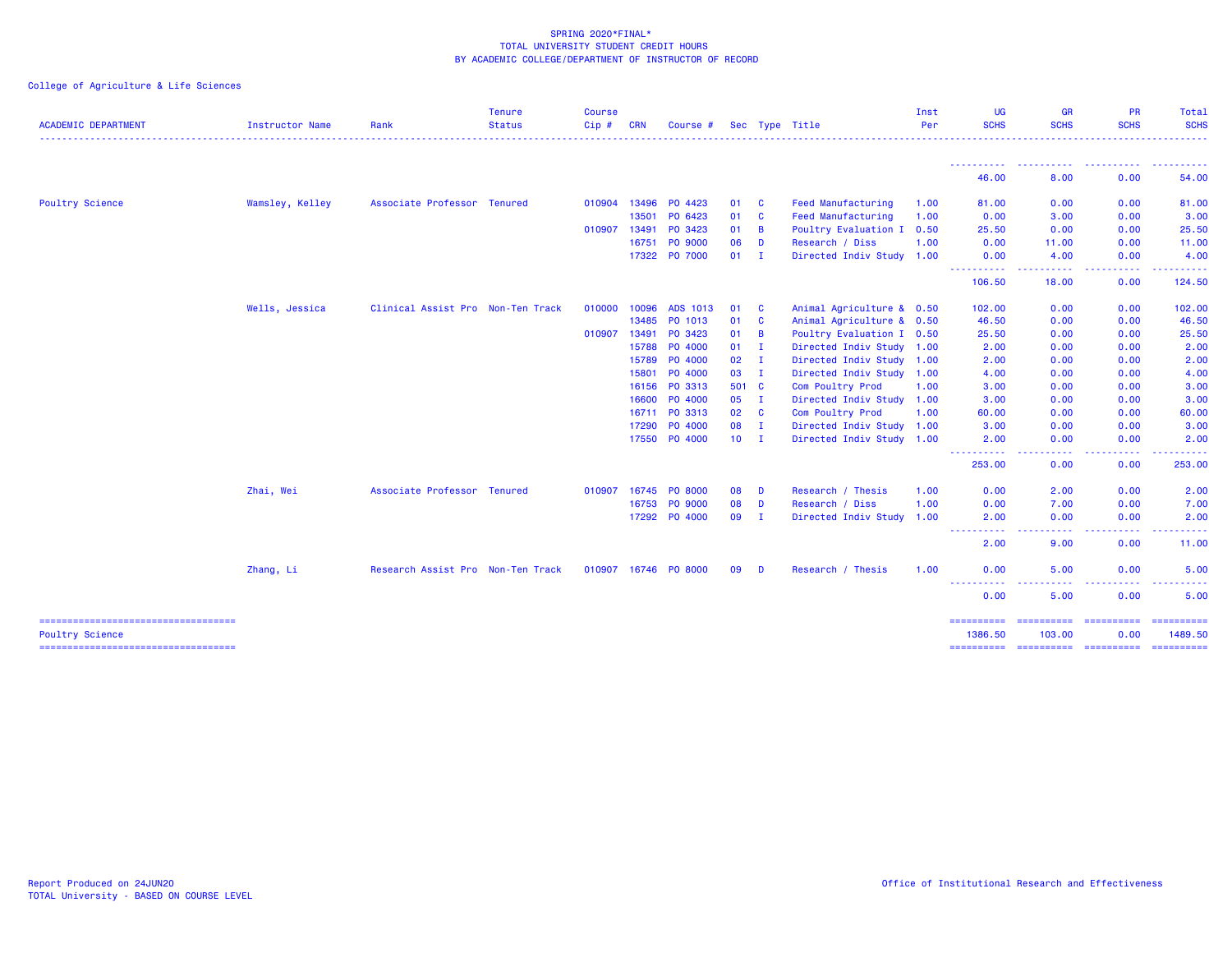# College of Agriculture & Life Sciences

| <b>ACADEMIC DEPARTMENT</b> | <b>Instructor Name</b> | Rank                              | <b>Tenure</b><br><b>Status</b> | <b>Course</b><br>Cip# | <b>CRN</b>     | Course #                             |            |              | Sec Type Title                                         | Inst<br>Per | <b>UG</b><br><b>SCHS</b>                                                                                                                                     | GR<br><b>SCHS</b>                                                                                                                 | <b>PR</b><br><b>SCHS</b> | Total<br><b>SCHS</b>                                                                                                                                           |
|----------------------------|------------------------|-----------------------------------|--------------------------------|-----------------------|----------------|--------------------------------------|------------|--------------|--------------------------------------------------------|-------------|--------------------------------------------------------------------------------------------------------------------------------------------------------------|-----------------------------------------------------------------------------------------------------------------------------------|--------------------------|----------------------------------------------------------------------------------------------------------------------------------------------------------------|
| School of Human Sciences   | Allgood, Charles       | Lecturer                          | Non-Ten Track                  | 190708 12493          |                | <b>HDFS 4823</b>                     | 01         | - C          | Dev Child Serv Prog                                    | 1.00        | 105,00<br><b></b>                                                                                                                                            | 0.00<br>.                                                                                                                         | 0.00<br>.                | 105.00<br>$\frac{1}{2} \left( \frac{1}{2} \right) \left( \frac{1}{2} \right) \left( \frac{1}{2} \right) \left( \frac{1}{2} \right) \left( \frac{1}{2} \right)$ |
|                            |                        |                                   |                                |                       |                |                                      |            |              |                                                        |             | 105.00                                                                                                                                                       | 0.00                                                                                                                              | 0.00                     | 105.00                                                                                                                                                         |
|                            | Black, Catherine       | Professor                         | Non-Ten Track                  | 190403                | 11981          | <b>FDM 4343</b>                      | 01         | B            | Pattern Making and D 1.00                              |             | 48.00                                                                                                                                                        | 0.00                                                                                                                              | 0.00                     | 48.00                                                                                                                                                          |
|                            |                        |                                   |                                | 190901                | 11992          | <b>FDM 4593</b>                      | 01         | B            | Creative Design Tech 0.50                              |             | 21.00                                                                                                                                                        | 0.00                                                                                                                              | 0.00                     | 21.00                                                                                                                                                          |
|                            |                        |                                   |                                |                       | 12009          | <b>FDM 8100</b>                      | 01         | E.           | Creative Project                                       | 1.00        | 0.00                                                                                                                                                         | 9.00                                                                                                                              | 0.00                     | 9.00                                                                                                                                                           |
|                            |                        |                                   |                                |                       | 15269          | <b>FDM 6443</b>                      | 01         | B            | Adv. Pattern & Desig 1.00                              |             | 0.00                                                                                                                                                         | 9.00                                                                                                                              | 0.00                     | 9.00                                                                                                                                                           |
|                            |                        |                                   |                                |                       | 15567          | <b>FDM 4763</b>                      | 01         | E.           | FDM Internship                                         | 1.00        | 3.00                                                                                                                                                         | 0.00                                                                                                                              | 0.00                     | 3.00                                                                                                                                                           |
|                            |                        |                                   |                                | 240101                | 12617          | <b>HON 2003</b>                      | <b>HO1</b> | $\mathbf{I}$ | Oxbridge Tutorial                                      | 1.00        | 3.00                                                                                                                                                         | 0.00                                                                                                                              | 0.00                     | 3.00                                                                                                                                                           |
|                            |                        |                                   |                                | 500407                | 17456          | <b>FDM 4000</b>                      | 08         | $\mathbf{I}$ | Directed Indiv Study 1.00                              |             | 3.00                                                                                                                                                         | 0.00                                                                                                                              | 0.00                     | 3.00                                                                                                                                                           |
|                            |                        |                                   |                                |                       | 17457          | <b>FDM 4000</b>                      | 09         | $\mathbf I$  | Directed Indiv Study 1.00                              |             | 2.00<br>المستملة                                                                                                                                             | 0.00<br>بالأباد                                                                                                                   | 0.00<br>.                | 2.00<br>وساعات                                                                                                                                                 |
|                            |                        |                                   |                                |                       |                |                                      |            |              |                                                        |             | 80.00                                                                                                                                                        | 18.00                                                                                                                             | 0.00                     | 98.00                                                                                                                                                          |
|                            | Campbell, Taylor       | Non-Faculty                       | Not Applicable                 | 010101 12297          |                | GA 2001                              | 01         | <b>C</b>     | CALS Amb. Leadership 1.00                              |             | 40.00<br>.                                                                                                                                                   | 0.00<br>د د د د                                                                                                                   | 0.00<br>.                | 40.00<br>.                                                                                                                                                     |
|                            |                        |                                   |                                |                       |                |                                      |            |              |                                                        |             | 40.00                                                                                                                                                        | 0.00                                                                                                                              | 0.00                     | 40.00                                                                                                                                                          |
|                            | Denny, Marina          | Assistant Professor Ten Track     |                                | 010701                | 10224          | <b>AELC 4503</b>                     | 01         | C            | International Ag Ed                                    | 1.00        | 33.00                                                                                                                                                        | 0.00                                                                                                                              | 0.00                     | 33.00                                                                                                                                                          |
|                            |                        |                                   |                                |                       | 10230          | <b>AELC 6503</b>                     | 01         | C            | International Ag Ed                                    | 1.00        | 0.00                                                                                                                                                         | 6.00                                                                                                                              | 0.00                     | 6.00                                                                                                                                                           |
|                            |                        |                                   |                                | 010801                | 10234          | <b>AELC 8100</b>                     | 02         | - 1          | Creative Component A 1.00                              |             | 0.00                                                                                                                                                         | 2.00                                                                                                                              | 0.00                     | 2.00                                                                                                                                                           |
|                            |                        |                                   |                                |                       | 10236          | <b>AELC 8413</b>                     | 01         | $\mathbf{C}$ | Methods of Planned C 1.00                              |             | 0.00                                                                                                                                                         | 27.00                                                                                                                             | 0.00                     | 27.00                                                                                                                                                          |
|                            |                        |                                   |                                |                       | 15890          | <b>AELC 9000</b>                     | 01         | D            | Research/Dissertatio 1.00                              |             | 0.00                                                                                                                                                         | 2.00                                                                                                                              | 0.00                     | 2.00                                                                                                                                                           |
|                            |                        |                                   |                                | 131301 17328          |                | <b>AELC 7000</b>                     | 08         | $\mathbf I$  | Directed Indiv Study 1.00                              |             | 0.00                                                                                                                                                         | 3.00                                                                                                                              | 0.00                     | 3.00                                                                                                                                                           |
|                            |                        |                                   |                                |                       |                |                                      |            |              |                                                        |             | .<br>33.00                                                                                                                                                   | .<br>40.00                                                                                                                        | .<br>0.00                | .<br>73.00                                                                                                                                                     |
|                            | Downey, Laura          | Extension Assoc Pro Non-Ten Track |                                | 010801                | 15891          | <b>AELC 9000</b>                     | 02         | D            | Research/Dissertatio 1.00                              |             | 0.00                                                                                                                                                         | 5.00                                                                                                                              | 0.00                     | 5.00                                                                                                                                                           |
|                            |                        |                                   |                                | 131301                | 17325          | <b>AELC 7000</b>                     | 07         | п            | Directed Indiv Study 1.00                              |             | 0.00                                                                                                                                                         | 3.00                                                                                                                              | 0.00                     | 3.00                                                                                                                                                           |
|                            |                        |                                   |                                | 190701                | 15902          | <b>HDFS 9000</b>                     | 06         | D            | Research/Dissertatio 1.00                              |             | 0.00                                                                                                                                                         | 6.00                                                                                                                              | 0.00                     | 6.00                                                                                                                                                           |
|                            |                        |                                   |                                |                       |                |                                      |            |              |                                                        |             | .<br>0.00                                                                                                                                                    | .<br>14.00                                                                                                                        | .<br>0.00                | د د د د د<br>14.00                                                                                                                                             |
|                            | Elmore-Staton, Lori    | Associate Professor Tenured       |                                | 190101                | 15737          | <b>HDFS 7000</b>                     | 01         | $\mathbf I$  | Directed Indiv Study 0.50                              |             | 0.00                                                                                                                                                         | 1.50                                                                                                                              | 0.00                     | 1.50                                                                                                                                                           |
|                            |                        |                                   |                                | 190701                | 12468          | <b>HDFS 1813</b>                     | 01         | $\mathbf{C}$ | Devel through Lifesp 0.10                              |             | 17.40                                                                                                                                                        | 0.00                                                                                                                              | 0.00                     | 17.40                                                                                                                                                          |
|                            |                        |                                   |                                |                       | 12473          | <b>HDFS 3123</b>                     | 01         | $\mathbf{C}$ | Global Child Advocac 0.50                              |             | 37.50                                                                                                                                                        | 0.00                                                                                                                              | 0.00                     | 37.50                                                                                                                                                          |
|                            |                        |                                   |                                |                       | 12511          | <b>HDFS 8123</b>                     | 01         | C            | <b>Effects of Poverty</b>                              | 1.00        | 0.00                                                                                                                                                         | 12.00                                                                                                                             | 0.00                     | 12.00                                                                                                                                                          |
|                            |                        |                                   |                                |                       | 15768          | <b>HDFS 8123</b>                     | 501        | C            | <b>Effects of Poverty</b>                              | 1.00        | 0.00                                                                                                                                                         | 27.00                                                                                                                             | 0.00                     | 27.00                                                                                                                                                          |
|                            |                        |                                   |                                |                       |                | 17512 HDFS 9000                      | 09         | D            | Research/Dissertatio 1.00                              |             | 0.00<br>$\frac{1}{2} \left( \frac{1}{2} \right) \left( \frac{1}{2} \right) \left( \frac{1}{2} \right) \left( \frac{1}{2} \right) \left( \frac{1}{2} \right)$ | 6.00<br>$\frac{1}{2} \left( \frac{1}{2} \right) \left( \frac{1}{2} \right) \left( \frac{1}{2} \right) \left( \frac{1}{2} \right)$ | 0.00<br>.                | 6.00<br>.                                                                                                                                                      |
|                            |                        |                                   |                                |                       |                |                                      |            |              |                                                        |             | 54.90                                                                                                                                                        | 46.50                                                                                                                             | 0.00                     | 101.40                                                                                                                                                         |
|                            | Fason, Angel           | Instructor                        | Non-Ten Track                  | 190101                | 12472          | <b>HDFS 3000</b>                     | 02         | E            | <b>Field Experience</b>                                | 1.00        | 1.00                                                                                                                                                         | 0.00                                                                                                                              | 0.00                     | 1.00                                                                                                                                                           |
|                            |                        |                                   |                                |                       | 12662          | <b>HS 4701</b>                       | 01         | C            | Internship Placement 1.00                              |             | 30.00                                                                                                                                                        | 0.00                                                                                                                              | 0.00                     | 30.00                                                                                                                                                          |
|                            |                        |                                   |                                |                       | 17205          | <b>HDFS 4000</b>                     | 04         | T            | Directed Indiv Study 1.00                              |             | 3.00                                                                                                                                                         | 0.00                                                                                                                              | 0.00                     | 3.00                                                                                                                                                           |
|                            |                        |                                   |                                |                       | 17311          | <b>HDFS 4000</b>                     | 05         | $\mathbf I$  | Directed Indiv Study 1.00                              |             | 6.00                                                                                                                                                         | 0.00                                                                                                                              | 0.00                     | 6.00                                                                                                                                                           |
|                            |                        |                                   |                                |                       | 17465          | <b>HDFS 4000</b>                     | 06         | $\mathbf{I}$ | Directed Indiv Study 1.00                              |             | 1.00                                                                                                                                                         | 0.00                                                                                                                              | 0.00                     | 1.00                                                                                                                                                           |
|                            |                        |                                   |                                | 190701                | 12488          | <b>HDFS 4740</b>                     | 01         | E            | PreK-K Teacher Cand                                    | 1.00        | 144.00                                                                                                                                                       | 0.00                                                                                                                              | 0.00                     | 144.00                                                                                                                                                         |
|                            |                        |                                   |                                |                       | 12489          | <b>HDFS 4760</b><br><b>HDFS 4780</b> | 01         | E            | Child Development In 1.00                              |             | 48.00                                                                                                                                                        | 0.00                                                                                                                              | 0.00                     | 48.00                                                                                                                                                          |
|                            |                        |                                   |                                |                       | 12491          | <b>HDFS 4790</b>                     | 01<br>01   | E.<br>E.     | Youth Development In 1.00<br>Family Science Inter 1.00 |             | 36.00                                                                                                                                                        | 0.00<br>0.00                                                                                                                      | 0.00<br>0.00             | 36.00                                                                                                                                                          |
|                            |                        |                                   |                                |                       | 12492<br>15301 | <b>HDFS 2023</b>                     | 01         | C            | Trauma Informed Prac 1.00                              |             | 24.00<br>87.00                                                                                                                                               | 0.00                                                                                                                              | 0.00                     | 24.00<br>87.00                                                                                                                                                 |
|                            |                        |                                   |                                |                       | 17068          | <b>HDFS 4462</b>                     | 01         | $\mathbf{c}$ | Curriculum in FCS Ed 1.00                              |             | 6.00                                                                                                                                                         | 0.00                                                                                                                              | 0.00                     | 6.00                                                                                                                                                           |
|                            |                        |                                   |                                |                       |                |                                      |            |              |                                                        |             |                                                                                                                                                              |                                                                                                                                   |                          |                                                                                                                                                                |

Report Produced on 24JUN20 Office of Institutional Research and Effectiveness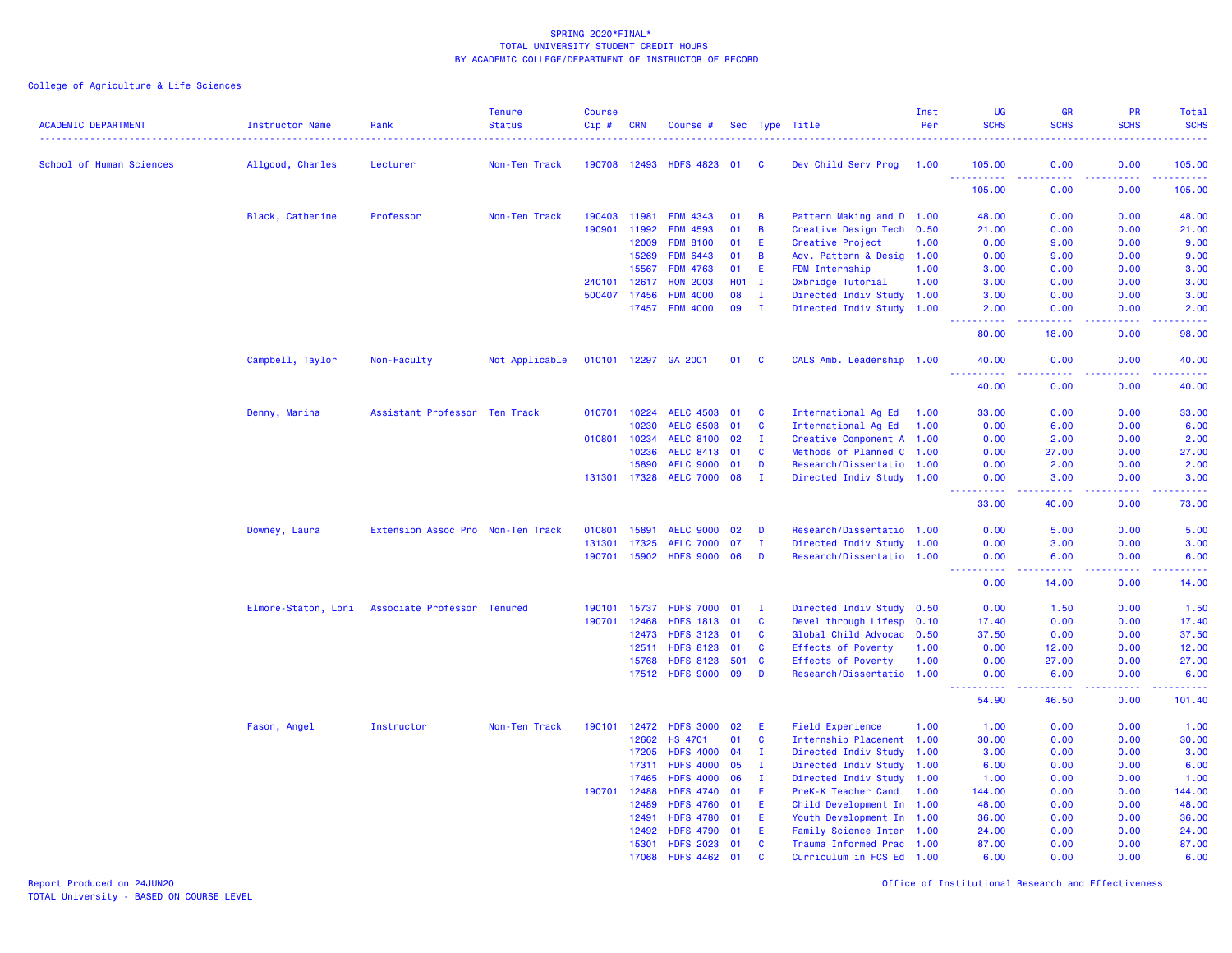| <b>ACADEMIC DEPARTMENT</b> | Instructor Name    | Rank                              | <b>Tenure</b><br><b>Status</b> | <b>Course</b><br>Cip# | <b>CRN</b> | Course #                  |                 |                | Sec Type Title            | Inst<br>Per | <b>UG</b><br><b>SCHS</b>                                                | GR<br><b>SCHS</b>                                                                                                                 | <b>PR</b><br><b>SCHS</b> | Total<br><b>SCHS</b><br>وتوتون                                                                                                    |
|----------------------------|--------------------|-----------------------------------|--------------------------------|-----------------------|------------|---------------------------|-----------------|----------------|---------------------------|-------------|-------------------------------------------------------------------------|-----------------------------------------------------------------------------------------------------------------------------------|--------------------------|-----------------------------------------------------------------------------------------------------------------------------------|
| School of Human Sciences   | Fason, Angel       | Instructor                        | Non-Ten Track                  | 190706 15298          |            | HDFS 2123 01              |                 | <b>C</b>       | Persp Child Maltreat 1.00 |             | 96.00<br>.                                                              | 0.00<br>د د د د .                                                                                                                 | 0.00<br>.                | 96.00<br>.                                                                                                                        |
|                            |                    |                                   |                                |                       |            |                           |                 |                |                           |             | 482.00                                                                  | 0.00                                                                                                                              | 0.00                     | 482.00                                                                                                                            |
|                            | Freeman, Charles   | Associate Professor Tenured       |                                |                       |            | 190901 11975 FDM 2573     | 01              | B              | Fashion Portfolio De 1.00 |             | 48.00                                                                   | 0.00                                                                                                                              | 0.00                     | 48.00                                                                                                                             |
|                            |                    |                                   |                                |                       | 11992      | <b>FDM 4593</b>           | 01              | B              | Creative Design Tech 0.50 |             | 21.00                                                                   | 0.00                                                                                                                              | 0.00                     | 21.00                                                                                                                             |
|                            |                    |                                   |                                |                       | 15267      | <b>FDM 8100</b>           | 02              | Ε              | Creative Project          | 1.00        | 0.00                                                                    | 1.00                                                                                                                              | 0.00                     | 1.00                                                                                                                              |
|                            |                    |                                   |                                | 500407                | 15998      | <b>FDM 8000</b>           | 01              | D              | Research/Thesis           | 1.00        | 0.00                                                                    | 6.00                                                                                                                              | 0.00                     | 6.00                                                                                                                              |
|                            |                    |                                   |                                |                       | 16565      | <b>FDM 4000</b>           | 01              | $\mathbf{I}$   | Directed Indiv Study      | 1.00        | 3.00                                                                    | 0.00                                                                                                                              | 0.00                     | 3.00                                                                                                                              |
|                            |                    |                                   |                                |                       | 16868      | <b>FDM 4000</b>           | 02              | $\mathbf I$    | Directed Indiv Study 1.00 |             | 3.00                                                                    | 0.00                                                                                                                              | 0.00                     | 3.00                                                                                                                              |
|                            |                    |                                   |                                |                       |            | 17642 FDM 4000            | 12 <sub>2</sub> | - I            | Directed Indiv Study 1.00 |             | 1.00<br>2.2.2.2.2                                                       | 0.00<br>$\frac{1}{2} \left( \frac{1}{2} \right) \left( \frac{1}{2} \right) \left( \frac{1}{2} \right) \left( \frac{1}{2} \right)$ | 0.00<br>.                | 1.00<br>$\frac{1}{2} \left( \frac{1}{2} \right) \left( \frac{1}{2} \right) \left( \frac{1}{2} \right) \left( \frac{1}{2} \right)$ |
|                            |                    |                                   |                                |                       |            |                           |                 |                |                           |             | 76.00                                                                   | 7.00                                                                                                                              | 0.00                     | 83.00                                                                                                                             |
|                            | Green, Tina        | Non-Faculty                       | Not Applicable                 |                       |            | 010801 10213 AELC 4203 01 |                 | B              | App Compute Tech AEL 1.00 |             | 84.00<br><u>.</u>                                                       | 0.00                                                                                                                              | 0.00                     | 84.00<br>.                                                                                                                        |
|                            |                    |                                   |                                |                       |            |                           |                 |                |                           |             | 84.00                                                                   | 0.00                                                                                                                              | 0.00                     | 84.00                                                                                                                             |
|                            | Hallberg, Cappe    | Non-Faculty                       | Not Applicable                 |                       |            | 190101 12657 HS 1701      | 01              | C              | Survey Of Human Sci       | 0.20        | 4.40                                                                    | 0.00                                                                                                                              | 0.00                     | 4.40                                                                                                                              |
|                            |                    |                                   |                                |                       |            |                           |                 |                |                           |             | .<br>4.40                                                               | .<br>0.00                                                                                                                         | .<br>0.00                | $\frac{1}{2} \left( \frac{1}{2} \right) \left( \frac{1}{2} \right) \left( \frac{1}{2} \right) \left( \frac{1}{2} \right)$<br>4.40 |
|                            | Hardman, Alisha    | Assistant Professor Ten Track     |                                | 190101                | 15737      | <b>HDFS 7000</b>          | $01$ I          |                | Directed Indiv Study 0.50 |             | 0.00                                                                    | 1.50                                                                                                                              | 0.00                     | 1.50                                                                                                                              |
|                            |                    |                                   |                                |                       | 17478      | <b>HDFS 4000</b>          | 07              | $\mathbf{I}$   | Directed Indiv Study 1.00 |             | 3.00                                                                    | 0.00                                                                                                                              | 0.00                     | 3.00                                                                                                                              |
|                            |                    |                                   |                                | 190701                | 12473      | <b>HDFS 3123</b>          | 01              | C              | Global Child Advocac 0.50 |             | 37.50                                                                   | 0.00                                                                                                                              | 0.00                     | 37.50                                                                                                                             |
|                            |                    |                                   |                                |                       | 15897      | <b>HDFS 9000</b>          | 02              | D              | Research/Dissertatio 1.00 |             | 0.00                                                                    | 16.00                                                                                                                             | 0.00                     | 16.00                                                                                                                             |
|                            |                    |                                   |                                |                       | 15906      | <b>HDFS 8000</b>          | 01              | D              | Research/Thesis           | 1.00        | 0.00<br>.                                                               | 9.00<br><u>.</u>                                                                                                                  | 0.00<br>.                | 9.00<br>.                                                                                                                         |
|                            |                    |                                   |                                |                       |            |                           |                 |                |                           |             | 40.50                                                                   | 26.50                                                                                                                             | 0.00                     | 67.00                                                                                                                             |
|                            | Hilaire, Patterson | Grad Research Assis Non-Ten Track |                                |                       |            | 010801 15202 AELC 4613 01 |                 | $\overline{B}$ | Teaching Ag Mechanic 0.75 |             | 29.25                                                                   | 0.00                                                                                                                              | 0.00                     | 29.25                                                                                                                             |
|                            |                    |                                   |                                |                       |            |                           |                 |                |                           |             | <u>.</u><br>29.25                                                       | .<br>0.00                                                                                                                         | .<br>0.00                | .<br>29.25                                                                                                                        |
|                            | Hutcheson, Alyssa  | Non-Faculty                       | Not Applicable                 | 010000                | 10200      | <b>AELC 2411</b>          | 01              | C              | Orientation to Ag Sc 0.50 |             | 9.00                                                                    | 0.00                                                                                                                              | 0.00                     | 9.00                                                                                                                              |
|                            |                    |                                   |                                | 010801                | 10208      | <b>AELC 3333</b>          | 01              | C              | Present Ag and Life 0.50  |             | 27.00                                                                   | 0.00                                                                                                                              | 0.00                     | 27.00                                                                                                                             |
|                            |                    |                                   |                                |                       |            | 010802 10202 AELC 3203 01 |                 | <b>C</b>       | Prof Writing ANR Hum 0.50 |             | 36.00<br><b><i><u><u> - - - - -</u></u></i></b><br>$\sim$ $\sim$ $\sim$ | 0.00<br>.                                                                                                                         | 0.00<br>.                | 36.00<br>.                                                                                                                        |
|                            |                    |                                   |                                |                       |            |                           |                 |                |                           |             | 72.00                                                                   | 0.00                                                                                                                              | 0.00                     | 72.00                                                                                                                             |
|                            | Jagger, Carla      | Assistant Professor Ten Track     |                                | 010801                |            | 10211 AELC 3813 01        |                 | - C            | Team Leadership AELC 1.00 |             | 48.00                                                                   | 0.00                                                                                                                              | 0.00                     | 48.00                                                                                                                             |
|                            |                    |                                   |                                |                       | 10225      | <b>AELC 4803</b>          | 01              | C              | Contemporary Issues 1.00  |             | 30.00                                                                   | 0.00                                                                                                                              | 0.00                     | 30.00                                                                                                                             |
|                            |                    |                                   |                                |                       | 10226      | <b>AELC 4873</b>          | 01              | C              | Prof Seminar in Ag E 0.50 |             | 6.00                                                                    | 0.00                                                                                                                              | 0.00                     | 6.00                                                                                                                              |
|                            |                    |                                   |                                |                       | 15208      | <b>AELC 8100</b>          | 03              | $\mathbf I$    | Creative Component A 1.00 |             | 0.00                                                                    | 9.00                                                                                                                              | 0.00                     | 9.00                                                                                                                              |
|                            |                    |                                   |                                |                       | 15892      | <b>AELC 9000</b>          | 03              | D              | Research/Dissertatio 1.00 |             | 0.00                                                                    | 16.00                                                                                                                             | 0.00                     | 16.00                                                                                                                             |
|                            |                    |                                   |                                | 131301                | 10215      | <b>AELC 4424</b>          | 01              | C              | Teach Meth in Ag & H 1.00 |             | 36.00                                                                   | 0.00                                                                                                                              | 0.00                     | 36.00                                                                                                                             |
|                            |                    |                                   |                                |                       | 10216      | <b>AELC 4424</b>          | 02              | K              | Teach Meth in Ag & H 1.00 |             | 0.00                                                                    | 0.00                                                                                                                              | 0.00                     | 0.00                                                                                                                              |
|                            |                    |                                   |                                |                       | 10217      | <b>AELC 4424</b>          | 03              | <b>K</b>       | Teach Meth in Ag & H 1.00 |             | 0.00                                                                    | 0.00                                                                                                                              | 0.00                     | 0.00                                                                                                                              |
|                            |                    |                                   |                                |                       | 10219      | <b>AELC 4424</b>          | 05              | K              | Teach Meth in Ag & H 1.00 |             | 0.00                                                                    | 0.00                                                                                                                              | 0.00                     | 0.00                                                                                                                              |
|                            |                    |                                   |                                |                       | 10221      | <b>AELC 4424</b>          | 07              | $\mathsf K$    | Teach Meth in Ag & H 1.00 |             | 0.00                                                                    | 0.00                                                                                                                              | 0.00                     | 0.00                                                                                                                              |
|                            |                    |                                   |                                |                       | 10222      | <b>AELC 4424</b>          | 08              | K              | Teach Meth in Ag & H 1.00 |             | 0.00                                                                    | 0.00                                                                                                                              | 0.00                     | 0.00                                                                                                                              |
|                            |                    |                                   |                                |                       | 10228      | <b>AELC 4896</b>          | 01              | Æ              | Stu Teach Ag Ed           | 1.00        | 24.00                                                                   | 0.00                                                                                                                              | 0.00                     | 24.00                                                                                                                             |
|                            |                    |                                   |                                |                       | 15200      | <b>AELC 4723</b>          | 01              | B              | Pedagogy of Ag Ed         | 1.00        | 24.00                                                                   | 0.00                                                                                                                              | 0.00                     | 24.00                                                                                                                             |
|                            |                    |                                   |                                |                       | 15201      | <b>AELC 6723</b>          | 01              | B              | Pedagogy of Ag Ed         | 1.00        | 0.00                                                                    | 3.00                                                                                                                              | 0.00                     | 3.00                                                                                                                              |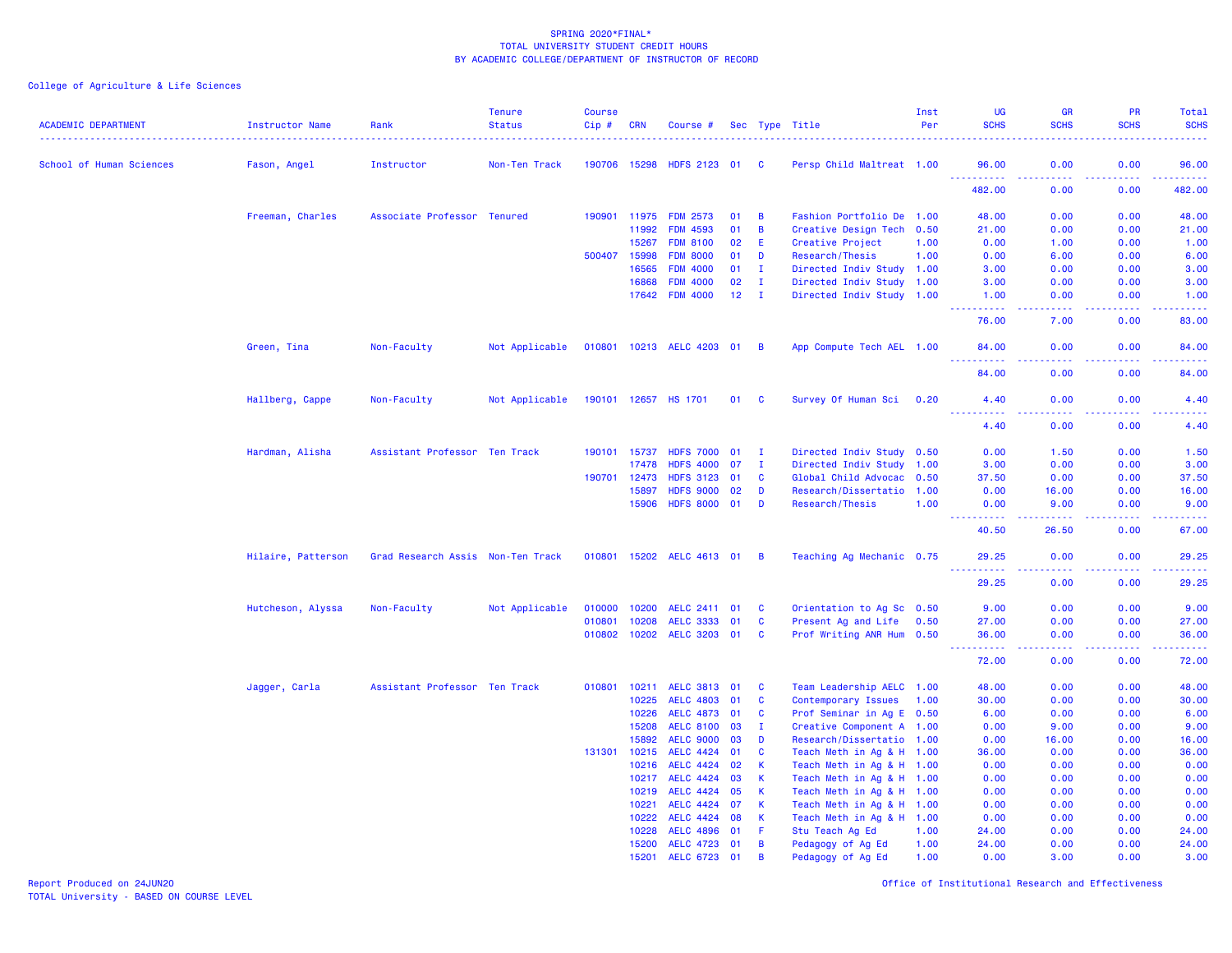College of Agriculture & Life Sciences

| <b>ACADEMIC DEPARTMENT</b> | <b>Instructor Name</b> | Rank                          | <b>Tenure</b><br><b>Status</b> | <b>Course</b><br>$Cip \#$ | <b>CRN</b>     | Course #                           |                 |              | Sec Type Title                             | Inst<br>Per  | UG<br><b>SCHS</b>    | <b>GR</b><br><b>SCHS</b>                                                                                                          | PR<br><b>SCHS</b>                            | <b>Total</b><br><b>SCHS</b>                                                                                                                                                                           |
|----------------------------|------------------------|-------------------------------|--------------------------------|---------------------------|----------------|------------------------------------|-----------------|--------------|--------------------------------------------|--------------|----------------------|-----------------------------------------------------------------------------------------------------------------------------------|----------------------------------------------|-------------------------------------------------------------------------------------------------------------------------------------------------------------------------------------------------------|
|                            |                        |                               |                                |                           |                |                                    |                 |              |                                            |              |                      |                                                                                                                                   |                                              |                                                                                                                                                                                                       |
| School of Human Sciences   | Jagger, Carla          | Assistant Professor Ten Track |                                | 131301                    | 15886          | <b>AELC 8000</b>                   | 03              | D            | Research/Thesis in A 1.00                  |              | 0.00                 | 10.00                                                                                                                             | 0.00                                         | 10.00                                                                                                                                                                                                 |
|                            |                        |                               |                                | 131308                    | 11982          | <b>FDM 4424</b>                    | 01              | C            | Teach Methods in Ag                        | 1.00         | 52.00                | 0.00                                                                                                                              | 0.00                                         | 52.00                                                                                                                                                                                                 |
|                            |                        |                               |                                |                           | 11983          | <b>FDM 4424</b>                    | 02              | К            | Teach Methods in Ag                        | 1.00         | 0.00                 | 0.00                                                                                                                              | 0.00                                         | 0.00                                                                                                                                                                                                  |
|                            |                        |                               |                                |                           | 11984<br>11985 | <b>FDM 4424</b><br><b>FDM 4424</b> | 03<br>04        | К<br>К       | Teach Methods in Ag                        | 1.00<br>1.00 | 0.00<br>0.00         | 0.00<br>0.00                                                                                                                      | 0.00<br>0.00                                 | 0.00<br>0.00                                                                                                                                                                                          |
|                            |                        |                               |                                |                           | 11986          | <b>FDM 4424</b>                    | 05              | К            | Teach Methods in Ag<br>Teach Methods in Ag | 1.00         | 0.00                 | 0.00                                                                                                                              | 0.00                                         | 0.00                                                                                                                                                                                                  |
|                            |                        |                               |                                |                           | 11989          | <b>FDM 4424</b>                    | 08              | K            | Teach Methods in Ag                        | 1.00         | 0.00                 | 0.00                                                                                                                              | 0.00                                         | 0.00                                                                                                                                                                                                  |
|                            |                        |                               |                                |                           | 11997          | <b>FDM 6424</b>                    | 01              | C            | Teach Methods in Ag                        | 1.00         | 0.00                 | 4.00                                                                                                                              | 0.00                                         | 4.00                                                                                                                                                                                                  |
|                            |                        |                               |                                |                           | 12000          | <b>FDM 6424</b>                    | 04              | К            | Teach Methods in Ag                        | 1.00         | 0.00                 | 0.00                                                                                                                              | 0.00                                         | 0.00                                                                                                                                                                                                  |
|                            |                        |                               |                                |                           | 12479          | <b>HDFS 4424</b>                   | 01              | C            | Teach Methods in Ag                        | 1.00         | 108.00               | 0.00                                                                                                                              | 0.00                                         | 108.00                                                                                                                                                                                                |
|                            |                        |                               |                                |                           | 12480          | <b>HDFS 4424</b>                   | 02              | К            | Teach Methods in Ag                        | 1.00         | 0.00                 | 0.00                                                                                                                              | 0.00                                         | 0.00                                                                                                                                                                                                  |
|                            |                        |                               |                                |                           | 12481          | <b>HDFS 4424</b>                   | 03              | К            | Teach Methods in Ag                        | 1.00         | 0.00                 | 0.00                                                                                                                              | 0.00                                         | 0.00                                                                                                                                                                                                  |
|                            |                        |                               |                                |                           | 12482          | <b>HDFS 4424</b>                   | 04              | К            | Teach Methods in Ag                        | 1.00         | 0.00                 | 0.00                                                                                                                              | 0.00                                         | 0.00                                                                                                                                                                                                  |
|                            |                        |                               |                                |                           | 12483          | <b>HDFS 4424</b>                   | 05              | K            | Teach Methods in Ag                        | 1.00         | 0.00                 | 0.00                                                                                                                              | 0.00                                         | 0.00                                                                                                                                                                                                  |
|                            |                        |                               |                                |                           | 12485          | <b>HDFS 4424</b>                   | 07              | K            | Teach Methods in Ag                        | 1.00         | 0.00                 | 0.00                                                                                                                              | 0.00                                         | 0.00                                                                                                                                                                                                  |
|                            |                        |                               |                                |                           | 12486          | <b>HDFS 4424</b>                   | 08              | K            | Teach Methods in Ag                        | 1.00         | 0.00                 | 0.00                                                                                                                              | 0.00                                         | 0.00                                                                                                                                                                                                  |
|                            |                        |                               |                                |                           |                |                                    |                 |              |                                            |              | ----------<br>328.00 | -----<br>42.00                                                                                                                    | <b><i><u><u> - - - -</u></u></i></b><br>0.00 | .<br>370.00                                                                                                                                                                                           |
|                            | Kobia, Caroline        | Assistant Professor Ten Track |                                | 190901                    | 11974          | <b>FDM 2553</b>                    | 01              | <b>C</b>     | Intro to Merchandisi 1.00                  |              | 189.00               | 0.00                                                                                                                              | 0.00                                         | 189.00                                                                                                                                                                                                |
|                            |                        |                               |                                |                           | 15089          | <b>FDM 2553</b>                    | 501             | $\mathbf{C}$ | Intro to Merchandisi 1.00                  |              | 12.00                | 0.00                                                                                                                              | 0.00                                         | 12.00                                                                                                                                                                                                 |
|                            |                        |                               |                                |                           | 15264          | <b>FDM 3563</b>                    | C01 C           |              | Visual Merchandising                       | 1.00         | 189.00               | 0.00                                                                                                                              | 0.00                                         | 189.00                                                                                                                                                                                                |
|                            |                        |                               |                                |                           | 15265          | <b>FDM 3563</b>                    | C02 K           |              | Visual Merchandising                       | 1.00         | 0.00                 | 0.00                                                                                                                              | 0.00                                         | 0.00                                                                                                                                                                                                  |
|                            |                        |                               |                                |                           | 15266          | <b>FDM 3563</b>                    | C03 K           |              | Visual Merchandising                       | 1.00         | 0.00                 | 0.00                                                                                                                              | 0.00                                         | 0.00                                                                                                                                                                                                  |
|                            |                        |                               |                                |                           | 17343          | <b>FDM 3563</b>                    | 04              | <b>K</b>     | Visual Merchandising                       | 1.00         | 0.00                 | 0.00                                                                                                                              | 0.00                                         | 0.00                                                                                                                                                                                                  |
|                            |                        |                               |                                |                           | 17540          | <b>FDM 8100</b>                    | 03              | E            | Creative Project                           | 1.00         | 0.00                 | 3.00                                                                                                                              | 0.00                                         | 3.00                                                                                                                                                                                                  |
|                            |                        |                               |                                |                           | 500407 17624   | <b>FDM 4000</b>                    | 10 <sup>°</sup> | $\mathbf I$  | Directed Indiv Study 1.00                  |              | 1.00                 | 0.00                                                                                                                              | 0.00                                         | 1.00                                                                                                                                                                                                  |
|                            |                        |                               |                                |                           | 17630          | <b>FDM 4000</b>                    | 11              | $\mathbf{I}$ | Directed Indiv Study 1.00                  |              | 3.00                 | 0.00                                                                                                                              | 0.00                                         | 3.00                                                                                                                                                                                                  |
|                            |                        |                               |                                |                           |                |                                    |                 |              |                                            |              | <u>.</u><br>394.00   | .<br>3.00                                                                                                                         | .<br>0.00                                    | <b><i><u><u>.</u></u></i></b><br>397.00                                                                                                                                                               |
|                            | Lee, JuYoung           | Assistant Professor Ten Track |                                | 190101                    | 12663          | <b>HS 4702</b>                     | 01              | C            | Research and Applica 0.50                  |              | 50.00                | 0.00                                                                                                                              | 0.00                                         | 50.00                                                                                                                                                                                                 |
|                            |                        |                               |                                | 190901                    | 11976          | <b>FDM 3553</b>                    | 01              | B            | Merchandise Retail P 1.00                  |              | 96.00                | 0.00                                                                                                                              | 0.00                                         | 96.00                                                                                                                                                                                                 |
|                            |                        |                               |                                |                           | 11993          | <b>FDM 4603</b>                    | 01              | C            | Global Sourcing in t 1.00                  |              | 69.00                | 0.00                                                                                                                              | 0.00                                         | 69.00                                                                                                                                                                                                 |
|                            |                        |                               |                                |                           | 500407 17240   | <b>FDM 4000</b>                    | 07              | п.           | Directed Indiv Study 1.00                  |              | 1.00                 | 0.00                                                                                                                              | 0.00                                         | 1.00                                                                                                                                                                                                  |
|                            |                        |                               |                                |                           |                |                                    |                 |              |                                            |              | 22222<br>216.00      | 0.00                                                                                                                              | 0.00                                         | 216.00                                                                                                                                                                                                |
|                            | Morrison, Carley       | Assistant Professor Ten Track |                                |                           | 010000 10200   | <b>AELC 2411</b>                   | 01              | <b>C</b>     | Orientation to Ag Sc 0.50                  |              | 9.00                 | 0.00                                                                                                                              | 0.00                                         | 9.00                                                                                                                                                                                                  |
|                            |                        |                               |                                |                           | 16707          | GA 4000                            | 10 <sub>1</sub> | $\mathbf{I}$ | Dis in Agriculture                         | 0.50         | 0.50                 | 0.00                                                                                                                              | 0.00                                         | 0.50                                                                                                                                                                                                  |
|                            |                        |                               |                                | 010801                    | 10208          | <b>AELC 3333</b>                   | 01              | C            | Present Ag and Life                        | 0.50         | 27.00                | 0.00                                                                                                                              | 0.00                                         | 27.00                                                                                                                                                                                                 |
|                            |                        |                               |                                |                           | 15209          | <b>AELC 8100</b>                   | 04              | Ι.           | Creative Component A 1.00                  |              | 0.00                 | 3.00                                                                                                                              | 0.00                                         | 3.00                                                                                                                                                                                                  |
|                            |                        |                               |                                |                           | 15571          | <b>AELC 4990</b>                   | 01              | C            | Special Topics in AE 0.50                  |              | 13.50                | 0.00                                                                                                                              | 0.00                                         | 13.50                                                                                                                                                                                                 |
|                            |                        |                               |                                | 010802                    | 10202          | <b>AELC 3203</b>                   | 01              | $\mathbf{C}$ | Prof Writing ANR Hum 0.50                  |              | 36.00                | 0.00                                                                                                                              | 0.00                                         | 36.00                                                                                                                                                                                                 |
|                            |                        |                               |                                | 131301                    | 10209          | <b>AELC 3500</b>                   | 01              | Ε            | Internship Ag Leader                       | 0.50         | 3.00                 | 0.00                                                                                                                              | 0.00                                         | 3.00                                                                                                                                                                                                  |
|                            |                        |                               |                                |                           | 10210          | <b>AELC 3500</b>                   | 02              | Ε            | Internship Ag Leader 0.50                  |              | 1.50                 | 0.00                                                                                                                              | 0.00                                         | 1.50                                                                                                                                                                                                  |
|                            |                        |                               |                                |                           | 15887          | <b>AELC 8000</b>                   | 04              | D            | Research/Thesis in A 1.00                  |              | 0.00                 | 17.00                                                                                                                             | 0.00                                         | 17.00                                                                                                                                                                                                 |
|                            |                        |                               |                                |                           | 16936          | <b>AELC 4000</b>                   | 01              | п.           | Directed Indiv Study 0.50                  |              | 1.50                 | 0.00                                                                                                                              | 0.00                                         | 1.50                                                                                                                                                                                                  |
|                            |                        |                               |                                |                           | 16938          | <b>AELC 4000</b>                   | 02              | $\mathbf{I}$ | Directed Indiv Study 0.50                  |              | 1.50                 | 0.00                                                                                                                              | 0.00                                         | 1.50                                                                                                                                                                                                  |
|                            |                        |                               |                                |                           | 16939          | <b>AELC 4000</b>                   | 03              | $\mathbf{I}$ | Directed Indiv Study 0.50                  |              | 1.50<br>.            | 0.00<br>$\frac{1}{2} \left( \frac{1}{2} \right) \left( \frac{1}{2} \right) \left( \frac{1}{2} \right) \left( \frac{1}{2} \right)$ | 0.00<br>.                                    | 1.50<br>$\frac{1}{2} \left( \frac{1}{2} \left( \frac{1}{2} \left( \frac{1}{2} \left( \frac{1}{2} \right) \right) + \frac{1}{2} \left( \frac{1}{2} \left( \frac{1}{2} \right) \right) \right) \right)$ |
|                            |                        |                               |                                |                           |                |                                    |                 |              |                                            |              | 95.00                | 20.00                                                                                                                             | 0.00                                         | 115.00                                                                                                                                                                                                |
|                            | Newman, Michael        | Professor                     | <b>Tenured</b>                 |                           |                | 131301 17248 AELC 8000             | 07              | D            | Research/Thesis in A 1.00                  |              | 0.00                 | 1.00                                                                                                                              | 0.00                                         | 1.00                                                                                                                                                                                                  |

Report Produced on 24JUN20 Office of Institutional Research and Effectiveness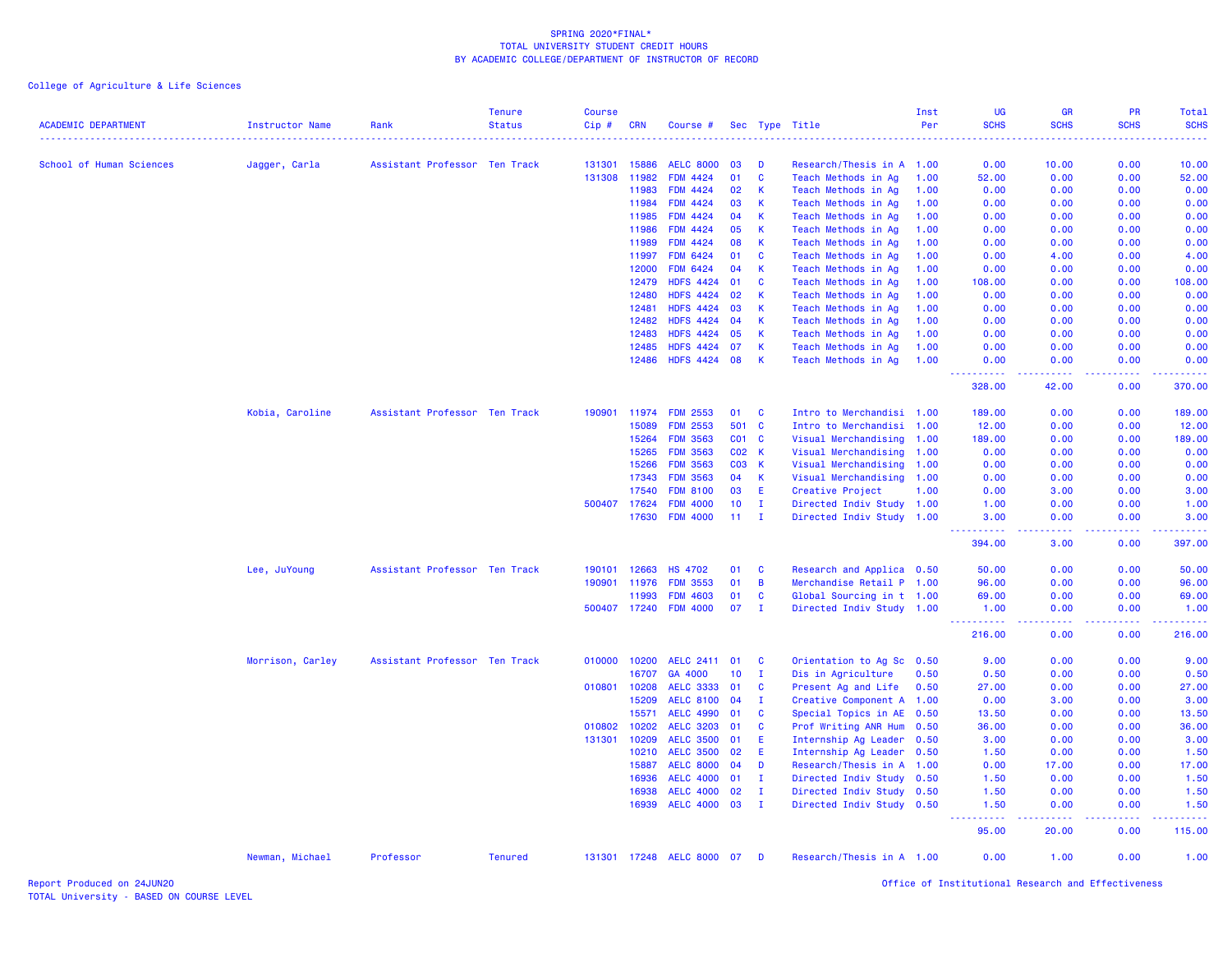| <b>ACADEMIC DEPARTMENT</b> | <b>Instructor Name</b><br>. | Rank                              | <b>Tenure</b><br><b>Status</b> | <b>Course</b><br>Cip# | <b>CRN</b>   | Course #              |       |                | Sec Type Title            | Inst<br>Per | <b>UG</b><br><b>SCHS</b>             | <b>GR</b><br><b>SCHS</b> | <b>PR</b><br><b>SCHS</b> | Total<br><b>SCHS</b> |
|----------------------------|-----------------------------|-----------------------------------|--------------------------------|-----------------------|--------------|-----------------------|-------|----------------|---------------------------|-------------|--------------------------------------|--------------------------|--------------------------|----------------------|
| School of Human Sciences   | Newman, Michael             | Professor                         | <b>Tenured</b>                 |                       | 190101 12657 | <b>HS 1701</b>        | 01    | - C            | Survey Of Human Sci 0.80  |             | 17.60                                | 0.00                     | 0.00                     | 17.60                |
|                            |                             |                                   |                                |                       |              |                       |       |                |                           |             | <u> - - - - - - - - - -</u><br>17.60 | -----<br>1.00            | <u>.</u><br>0.00         | 222223<br>18.60      |
|                            | Owen, Sean                  | Research Assoc Prof Non-Ten Track |                                |                       |              | 231302 11572 EDF 3413 | 05    | C              | Writing For Thinking 1.00 |             | 72.00                                | 0.00                     | 0.00                     | 72.00                |
|                            |                             |                                   |                                |                       |              |                       |       |                |                           |             | 72.00                                | 0.00                     | 0.00                     | 72.00                |
|                            | Panse, Chelsea              | Assistant Professor Ten Track     |                                | 190706                | 12470        | <b>HDFS 2813</b>      | 01    | B              | Child Development         | 1.00        | 135.00                               | 0.00                     | 0.00                     | 135.00               |
|                            |                             |                                   |                                |                       | 190708 15297 | <b>HDFS 3803</b>      | 01    | $\overline{B}$ | Creat & Play Young C 1.00 |             | 48.00<br>.                           | 0.00<br>.                | 0.00<br>22222            | 48.00<br><u>.</u>    |
|                            |                             |                                   |                                |                       |              |                       |       |                |                           |             | 183.00                               | 0.00                     | 0.00                     | 183.00               |
|                            | Parker, Julie               | Associate Professor Tenured       |                                | 190101                | 15800        | <b>HDFS 4000</b>      | 01    | - 1            | Directed Indiv Study 1.00 |             | 3.00                                 | 0.00                     | 0.00                     | 3.00                 |
|                            |                             |                                   |                                |                       | 17586        | <b>HDFS 4000</b>      | 08    | $\mathbf I$    | Directed Indiv Study      | 1.00        | 1.00                                 | 0.00                     | 0.00                     | 1.00                 |
|                            |                             |                                   |                                | 190701                | 15096        | <b>HDFS 8113</b>      | 501   | - C            | Trends Infant Child       | 1.00        | 0.00                                 | 18.00                    | 0.00                     | 18.00                |
|                            |                             |                                   |                                |                       | 15270        | <b>HDFS 8113</b>      | 01    | <b>C</b>       | Trends Infant Child       | 1.00        | 0.00                                 | 9.00                     | 0.00                     | 9.00                 |
|                            |                             |                                   |                                |                       | 15898        | <b>HDFS 9000</b>      | 03    | D              | Research/Dissertatio 1.00 |             | 0.00                                 | 2.00                     | 0.00                     | 2.00                 |
|                            |                             |                                   |                                |                       | 190706 12469 | <b>HDFS 2803</b>      | 01    | $\overline{B}$ | Prenatal & Infant De 1.00 |             | 129.00<br>.                          | 0.00<br>-----            | 0.00<br>22222            | 129.00<br>22222)     |
|                            |                             |                                   |                                |                       |              |                       |       |                |                           |             | 133.00                               | 29.00                    | 0.00                     | 162.00               |
|                            | Peterson, Donna             | Extension Assoc Pro Non-Ten Track |                                | 010801                | 10237        | <b>AELC 8703</b>      | 01    | C              | Eval of Ag & Ext Ed 1.00  |             | 0.00                                 | 33.00                    | 0.00                     | 33.00                |
|                            |                             |                                   |                                | 131301                | 15888        | <b>AELC 8000</b>      | 05    | D              | Research/Thesis in A 1.00 |             | 0.00                                 | 1.00                     | 0.00                     | 1.00                 |
|                            |                             |                                   |                                | 190701                | 16589        | <b>HDFS 9000</b>      | 08    | D              | Research/Dissertatio 1.00 |             | 0.00<br>22222                        | 5.00<br>22222            | 0.00<br>22222            | 5.00<br>وساعات       |
|                            |                             |                                   |                                |                       |              |                       |       |                |                           |             | 0.00                                 | 39,00                    | 0.00                     | 39.00                |
|                            | Phillips, Tommy             | Associate Professor Tenured       |                                | 190101                | 12471        | <b>HDFS 3000</b>      | 01    | E              | <b>Field Experience</b>   | 0.50        | 13.50                                | 0.00                     | 0.00                     | 13.50                |
|                            |                             |                                   |                                |                       | 15883        | <b>HDFS 4000</b>      | 02    | $\mathbf I$    | Directed Indiv Study 1.00 |             | 3.00                                 | 0.00                     | 0.00                     | 3.00                 |
|                            |                             |                                   |                                |                       | 17159        | <b>HDFS 7000</b>      | 02    | I.             | Directed Indiv Study 1.00 |             | 0.00                                 | 3.00                     | 0.00                     | 3.00                 |
|                            |                             |                                   |                                | 190701 12475          |              | <b>HDFS 3813</b>      | 01    | $\mathbf{C}$   | Lifespan Theory           | 1.00        | 120.00                               | 0.00                     | 0.00                     | 120.00               |
|                            |                             |                                   |                                |                       | 12495        | <b>HDFS 4883</b>      | 01    | $\mathbf{C}$   | Risk, Resilience & P 1.00 |             | 87.00                                | 0.00                     | 0.00                     | 87.00                |
|                            |                             |                                   |                                |                       | 12510        | <b>HDFS 6883</b>      | 01    | C              | Risk, Resilience & P      | 1.00        | 0.00                                 | 12.00                    | 0.00                     | 12.00                |
|                            |                             |                                   |                                |                       | 15095        | <b>HDFS 8833</b>      | 501   | C              | Foundations of HDFS       | 1.00        | 0.00                                 | 21.00                    | 0.00                     | 21.00                |
|                            |                             |                                   |                                |                       | 15899        | <b>HDFS 9000</b>      | 04    | D              | Research/Dissertatio 1.00 |             | 0.00                                 | 3.00                     | 0.00                     | 3.00                 |
|                            |                             |                                   |                                |                       | 16989        | <b>HDFS 8000</b>      | 02    | D              | Research/Thesis           | 1.00        | 0.00                                 | 1.00                     | 0.00                     | 1.00<br>وعاعات       |
|                            |                             |                                   |                                |                       |              |                       |       |                |                           |             | 223.50                               | 40.00                    | 0.00                     | 263.50               |
|                            | Robertson, Mary             | Non-Faculty                       | Not Applicable                 | 340199 12191          |              | <b>FNH 3103</b>       | 01    | - C            | Intro to Health Prof 0.50 |             | 18.00<br>.                           | 0.00                     | 0.00<br>.                | 18.00<br>.           |
|                            |                             |                                   |                                |                       |              |                       |       |                |                           |             | 18.00                                | 0.00                     | 0.00                     | 18.00                |
|                            | Stokes, Mary                | Grad Research Assis Non-Ten Track |                                | 010801                | 15571        | <b>AELC 4990</b>      | 01    | C              | Special Topics in AE 0.50 |             | 13.50                                | 0.00                     | 0.00                     | 13.50                |
|                            |                             |                                   |                                | 131301                | 10209        | <b>AELC 3500</b>      | 01    | E.             | Internship Ag Leader 0.50 |             | 3.00                                 | 0.00                     | 0.00                     | 3.00                 |
|                            |                             |                                   |                                |                       | 10210        | <b>AELC 3500</b>      | 02    | E.             | Internship Ag Leader 0.50 |             | 1.50                                 | 0.00                     | 0.00                     | 1.50                 |
|                            |                             |                                   |                                |                       | 16936        | <b>AELC 4000</b>      | 01    | $\mathbf I$    | Directed Indiv Study      | 0.50        | 1.50                                 | 0.00                     | 0.00                     | 1.50                 |
|                            |                             |                                   |                                |                       | 16938        | <b>AELC 4000</b>      | 02    | $\mathbf I$    | Directed Indiv Study      | 0.50        | 1.50                                 | 0.00                     | 0.00                     | 1.50                 |
|                            |                             |                                   |                                |                       | 16939        | <b>AELC 4000</b>      | 03    | $\mathbf I$    | Directed Indiv Study 0.50 |             | 1.50<br>.                            | 0.00                     | 0.00                     | 1.50                 |
|                            |                             |                                   |                                |                       |              |                       |       |                |                           |             | 22.50                                | .<br>0.00                | .<br>0.00                | .<br>22.50           |
|                            | Swann, Tamra                | Non-Faculty                       | Not Applicable                 |                       |              | 140101 14521 GE 8003  | 501 C |                | <b>MENG Capstone</b>      | 0.25        | 0.00                                 | 4.50                     | 0.00                     | 4.50                 |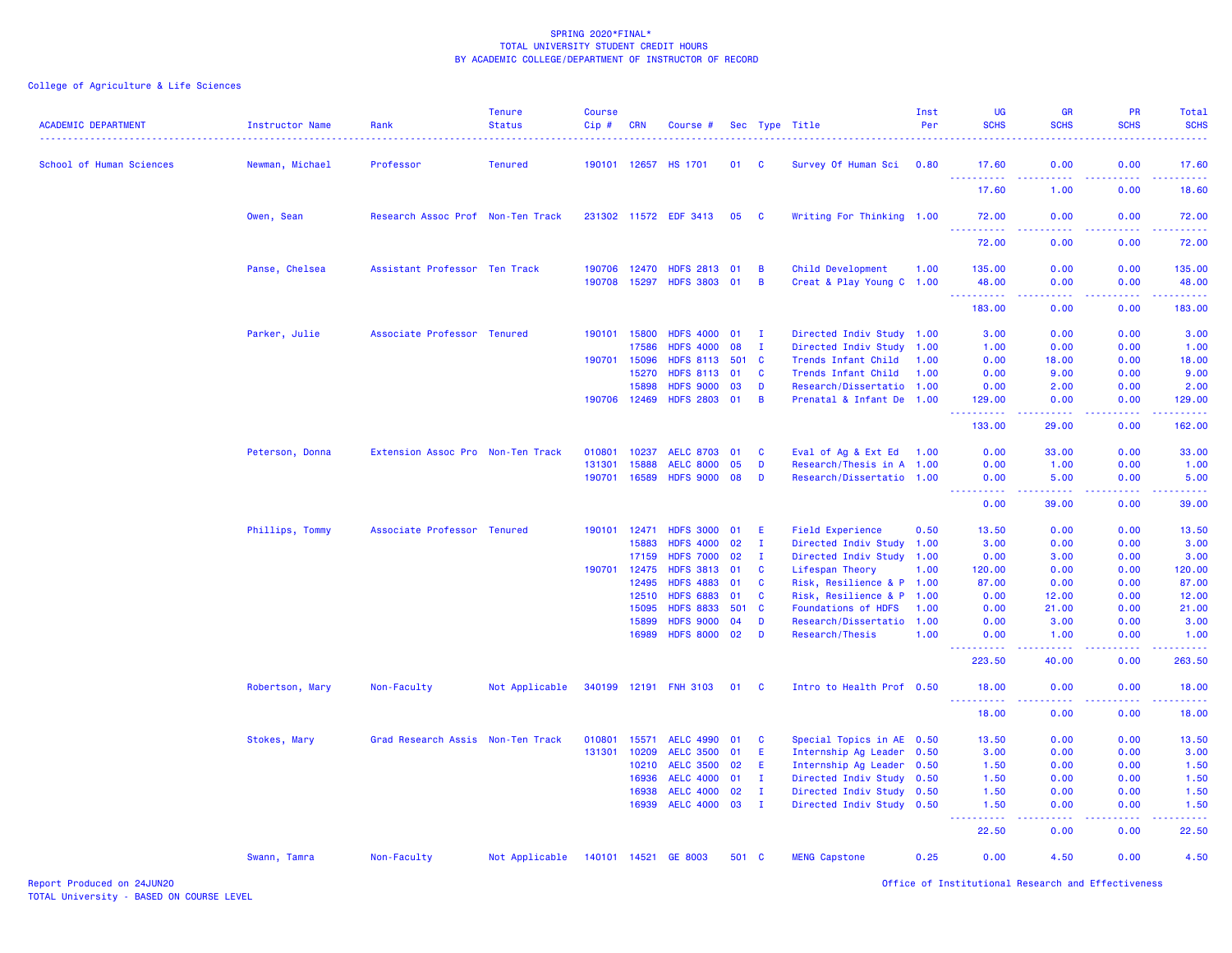# College of Agriculture & Life Sciences

| <b>ACADEMIC DEPARTMENT</b> | <b>Instructor Name</b>           | Rank                              | <b>Tenure</b><br><b>Status</b> | Course<br>Cip# | <b>CRN</b>   | Course #         |     |                | Sec Type Title            | Inst<br>Per | <b>UG</b><br><b>SCHS</b>            | <b>GR</b><br><b>SCHS</b> | PR<br><b>SCHS</b> | Total<br><b>SCHS</b> |
|----------------------------|----------------------------------|-----------------------------------|--------------------------------|----------------|--------------|------------------|-----|----------------|---------------------------|-------------|-------------------------------------|--------------------------|-------------------|----------------------|
|                            |                                  |                                   |                                |                |              |                  |     |                |                           |             |                                     |                          |                   |                      |
|                            |                                  |                                   |                                |                |              |                  |     |                |                           |             | 0.00                                | 4.50                     | 0.00              | 4.50                 |
| School of Human Sciences   | Swortzel, Kirk                   | Professor                         | <b>Tenured</b>                 | 010801         | 10201        | AELC 3013 01     |     | E              | Field Experience in 1.00  |             | 30.00                               | 0.00                     | 0.00              | 30.00                |
|                            |                                  |                                   |                                |                | 10214        | <b>AELC 4403</b> | 01  | C              | Dev of Youth Program 1.00 |             | 75.00                               | 0.00                     | 0.00              | 75.00                |
|                            |                                  |                                   |                                |                | 10226        | <b>AELC 4873</b> | 01  | <b>C</b>       | Prof Seminar in Ag E 0.50 |             | 6.00                                | 0.00                     | 0.00              | 6.00                 |
|                            |                                  |                                   |                                |                | 10232        | <b>AELC 8100</b> | 01  | $\mathbf{I}$   | Creative Component A 1.00 |             | 0.00                                | 8.00                     | 0.00              | 8.00                 |
|                            |                                  |                                   |                                |                | 15094        | <b>AELC 8803</b> | 501 | <b>C</b>       | App Res Meth to AEE       | 1.00        | 0.00                                | 9.00                     | 0.00              | 9.00                 |
|                            |                                  |                                   |                                |                | 15199        | <b>AELC 8803</b> | 01  | C              | App Res Meth to AEE       | 1.00        | 0.00                                | 69.00                    | 0.00              | 69.00                |
|                            |                                  |                                   |                                |                | 15202        | <b>AELC 4613</b> | 01  | В              | Teaching Ag Mechanic 0.25 |             | 9.75                                | 0.00                     | 0.00              | 9.75                 |
|                            |                                  |                                   |                                |                | 15895        | <b>AELC 9000</b> | 06  | D              | Research/Dissertatio 1.00 |             | 0.00                                | 40.00                    | 0.00              | 40.00                |
|                            |                                  |                                   |                                | 131301         | 10227        | <b>AELC 4886</b> | 01  | F              | Stu Teach Ag Ed           | 1.00        | 24.00                               | 0.00                     | 0.00              | 24.00                |
|                            |                                  |                                   |                                |                | 15951        | <b>AELC 7000</b> | 01  | $\mathbf{I}$   | Directed Indiv Study 1.00 |             | 0.00                                | 1.00                     | 0.00              | 1.00                 |
|                            |                                  |                                   |                                |                | 16146        | <b>AELC 7000</b> | 02  | - 1            | Directed Indiv Study 1.00 |             | 0.00                                | 3.00                     | 0.00              | 3.00                 |
|                            |                                  |                                   |                                |                | 16622        | <b>AELC 7000</b> | 03  | л.             | Directed Indiv Study 1.00 |             | 0.00                                | 3.00                     | 0.00              | 3.00                 |
|                            |                                  |                                   |                                |                | 17015        | <b>AELC 7000</b> | 05  | $\mathbf{I}$   | Directed Indiv Study 1.00 |             | 0.00                                | 3.00                     | 0.00              | 3.00                 |
|                            |                                  |                                   |                                |                |              | 17272 AELC 7000  | 06  | $\mathbf{I}$   | Directed Indiv Study 1.00 |             | 0.00<br>.                           | 3.00<br>.                | 0.00<br>22222     | 3.00<br>.            |
|                            |                                  |                                   |                                |                |              |                  |     |                |                           |             | 144.75                              | 139.00                   | 0.00              | 283.75               |
|                            | Tenhet, Melissa                  | Instructor                        | Non-Ten Track                  | 190706         | 12476        | HDFS 3823 01     |     | B              | Early Child Mthd/Mtr 1.00 |             | 96.00<br>222222                     | 0.00<br>وبالأباد         | 0.00<br>.         | 96.00<br>.           |
|                            |                                  |                                   |                                |                |              |                  |     |                |                           |             | 96.00                               | 0.00                     | 0.00              | 96.00                |
|                            | Washington, Adrienne Non-Faculty |                                   | Not Applicable                 | 190101         | 12658        | HS 1711          | 01  | <b>C</b>       | Profess Protocol          | 1.00        | 54.00                               | 0.00                     | 0.00              | 54.00                |
|                            |                                  |                                   |                                |                |              |                  |     |                |                           |             | 54.00                               | 0.00                     | 0.00              | 54.00                |
|                            | Wenth, Kayla                     | Grad Research Assis Non-Ten Track |                                | 190701 12468   |              | HDFS 1813 01     |     | - C            | Devel through Lifesp 0.90 |             | 156.60<br>$  -$<br>.                | 0.00                     | 0.00              | 156.60<br><u>.</u>   |
|                            |                                  |                                   |                                |                |              |                  |     |                |                           |             | 156.60                              | 0.00                     | 0.00              | 156.60               |
|                            | Wheeler, Brandan                 | Assistant Professor Ten Track     |                                | 190101         | 16070        | <b>HDFS 4000</b> | 03  | T              | Directed Indiv Study 1.00 |             | 3.00                                | 0.00                     | 0.00              | 3.00                 |
|                            |                                  |                                   |                                | 190402         | 12474        | <b>HDFS 3303</b> | 01  | C              | <b>Consumer Economics</b> | 1.00        | 69.00                               | 0.00                     | 0.00              | 69.00                |
|                            |                                  |                                   |                                | 190403         | 12477        | <b>HDFS 4333</b> | 01  | C              | Family Public Policy 1.00 |             | 87.00                               | 0.00                     | 0.00              | 87.00                |
|                            |                                  |                                   |                                |                | 190701 16436 | HDFS 9000 07     |     | D              | Research/Dissertatio 1.00 |             | 0.00<br><u> - - - - - - - - - -</u> | 1.00<br>.                | 0.00<br>2.2.2.2.2 | 1.00<br>.            |
|                            |                                  |                                   |                                |                |              |                  |     |                |                           |             | 159.00                              | 1.00                     | 0.00              | 160.00               |
|                            | Wilmoth, Joe                     | Professor                         | <b>Tenured</b>                 | 190101         | 12471        | <b>HDFS 3000</b> | 01  | Ε              | <b>Field Experience</b>   | 0.50        | 13.50                               | 0.00                     | 0.00              | 13.50                |
|                            |                                  |                                   |                                |                | 12663        | <b>HS 4702</b>   | 01  | C              | Research and Applica 0.50 |             | 50.00                               | 0.00                     | 0.00              | 50.00                |
|                            |                                  |                                   |                                | 190701         | 15900        | <b>HDFS 9000</b> | 05  | D              | Research/Dissertatio 1.00 |             | 0.00                                | 9.00                     | 0.00              | 9.00                 |
|                            |                                  |                                   |                                |                | 190702 12478 | <b>HDFS 4403</b> | 01  | C              | Intro To Gerontology 1.00 |             | 48.00<br>.                          | 0.00                     | 0.00              | 48.00<br>.           |
|                            |                                  |                                   |                                |                |              |                  |     |                |                           |             | 111.50                              | 9.00                     | 0.00              | 120.50               |
|                            | Woodward, Rachel                 | Lecturer                          | Non-Ten Track                  | 190101         | 12664        | <b>HS 4710</b>   | 01  | $\overline{A}$ | <b>Study Tour</b>         | 1.00        | 39.00                               | 0.00                     | 0.00              | 39,00                |
|                            |                                  |                                   |                                | 190901         | 11970        | <b>FDM 2123</b>  | 01  | B              | Product Development       | 1.00        | 147.00                              | 0.00                     | 0.00              | 147.00               |
|                            |                                  |                                   |                                |                | 11971        | <b>FDM 2123</b>  | 02  | К              | Product Development       | 1.00        | 0.00                                | 0.00                     | 0.00              | 0.00                 |
|                            |                                  |                                   |                                |                | 11972        | <b>FDM 2123</b>  | 03  | К              | Product Development       | 1.00        | 0.00                                | 0.00                     | 0.00              | 0.00                 |
|                            |                                  |                                   |                                |                | 11973        | <b>FDM 2123</b>  | 04  | К              | Product Development       | 1.00        | 0.00                                | 0.00                     | 0.00              | 0.00                 |
|                            |                                  |                                   |                                |                | 11994        | <b>FDM 4693</b>  | 01  | $\mathbf{C}$   | Digital Merchandisin 1.00 |             | 141.00                              | 0.00                     | 0.00              | 141.00               |
|                            |                                  |                                   |                                |                | 11995        | <b>FDM 4711</b>  | 01  | L              | FDM Senior Showcase       | 1.00        | 24.00                               | 0.00                     | 0.00              | 24.00                |
|                            |                                  |                                   |                                |                | 500407 17239 | <b>FDM 4000</b>  | 06  | $\mathbf{I}$   | Directed Indiv Study 1.00 |             | 1.00                                | 0.00                     | 0.00              | 1.00                 |

Report Produced on 24JUN20 Office of Institutional Research and Effectiveness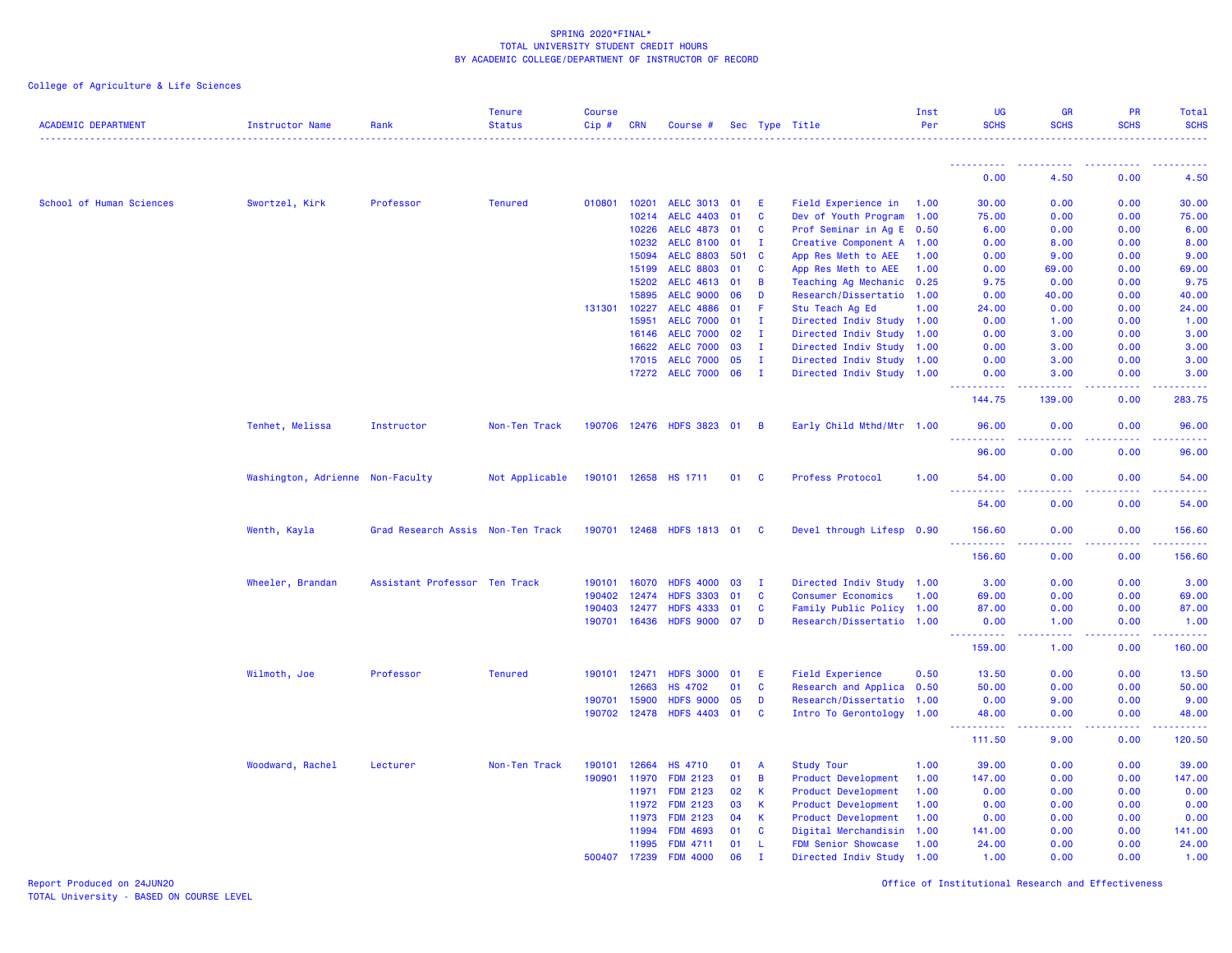| <b>ACADEMIC DEPARTMENT</b>                                        | Instructor Name  | Rank     | Tenure<br>Status | Course<br>Cip# | CRN | Course # Sec Type Title    |  |                           | Inst<br>Per | UG<br><b>SCHS</b>                   | <b>GR</b><br><b>SCHS</b>           | <b>PR</b><br><b>SCHS</b>         | Total<br><b>SCHS</b>                 |
|-------------------------------------------------------------------|------------------|----------|------------------|----------------|-----|----------------------------|--|---------------------------|-------------|-------------------------------------|------------------------------------|----------------------------------|--------------------------------------|
| School of Human Sciences                                          | Woodward, Rachel | Lecturer | Non-Ten Track    |                |     | 500407 17659 FDM 4000 13 I |  | Directed Indiv Study 1.00 |             | 3.00<br>----------<br>355,00        | 0.00<br>0.00                       | 0.00<br>0.00                     | 3.00<br>.<br>355,00                  |
| School of Human Sciences<br>===================================== |                  |          |                  |                |     |                            |  |                           |             | ==========<br>3880.50<br>========== | ==========<br>479.50<br>========== | ==========<br>0.00<br>========== | -----------<br>4360,00<br>========== |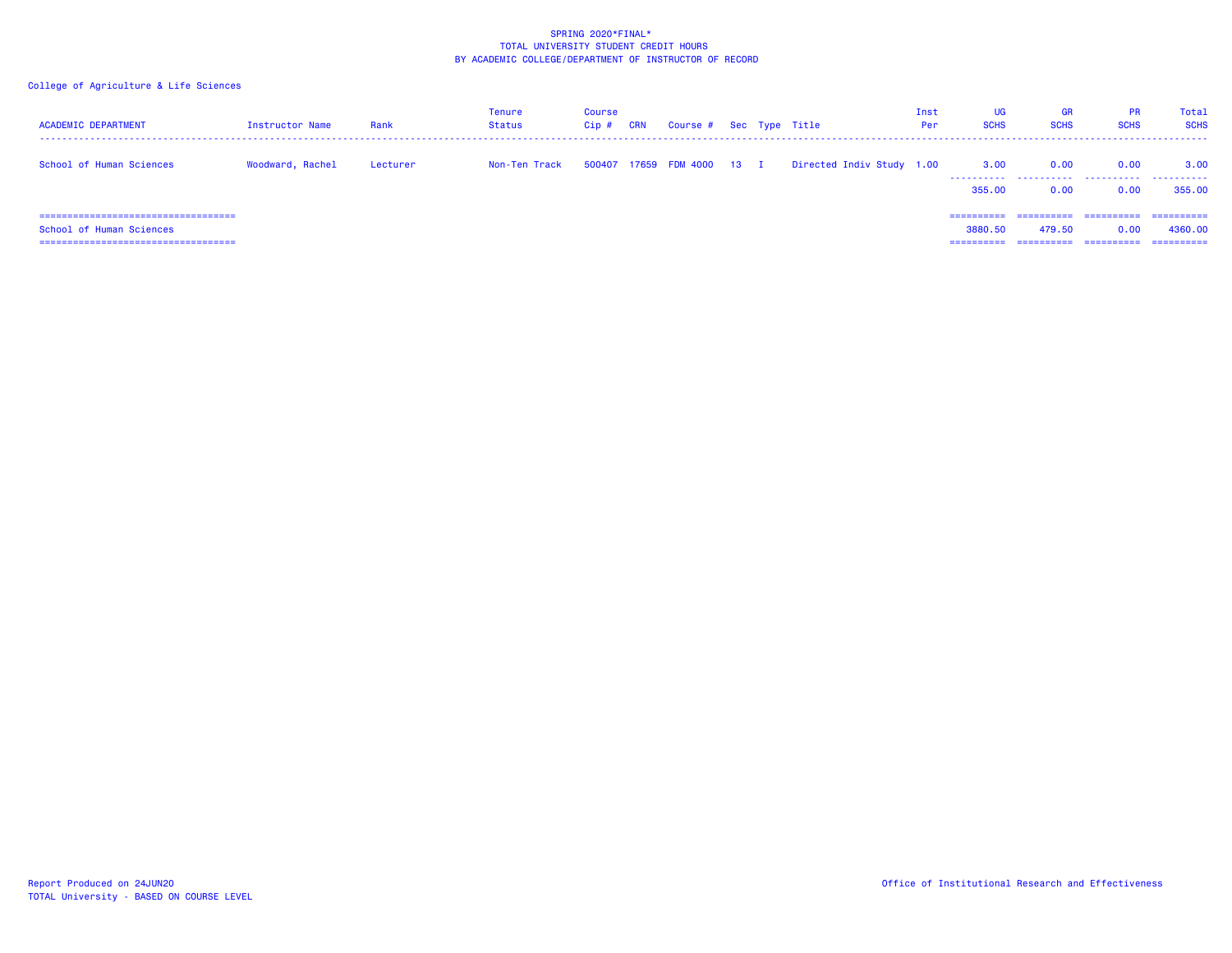| <b>ACADEMIC DEPARTMENT</b> | Instructor Name   | Rank                              | <b>Tenure</b><br><b>Status</b> | <b>Course</b><br>Cip# | <b>CRN</b>   | Course #              |    |                | Sec Type Title            | Inst<br>Per | UG<br><b>SCHS</b>                        | <b>GR</b><br><b>SCHS</b>            | PR<br><b>SCHS</b> | Total<br><b>SCHS</b> |
|----------------------------|-------------------|-----------------------------------|--------------------------------|-----------------------|--------------|-----------------------|----|----------------|---------------------------|-------------|------------------------------------------|-------------------------------------|-------------------|----------------------|
| Art AAD                    | Altomonte, Jenna  | Assistant Professor Ten Track     |                                | 240101                | 17123        | <b>HON 4000</b>       | 09 | л.             | Directed Individual       | 1.00        | 3.00                                     | 0.00                                | 0.00              | 3.00                 |
|                            |                   |                                   |                                | 500601                | 15105        | ART 4124              | 01 | $\mathbf{C}$   | Topics in Film            | 1.00        | 104.00                                   | 0.00                                | 0.00              | 104.00               |
|                            |                   |                                   |                                |                       | 15107        | EN 4124               | 01 | $\overline{B}$ | Topics in Film            | 1.00        | 20.00                                    | 0.00                                | 0.00              | 20.00                |
|                            |                   |                                   |                                |                       | 15108        | <b>EN 6124</b>        | 01 | B              | Topics in Film            | 1.00        | 0.00                                     | 4.00                                | 0.00              | 4.00                 |
|                            |                   |                                   |                                |                       | 15109        | CO 4124               | 01 | $\overline{B}$ | Topics in Film            | 1.00        | 16.00                                    | 0.00                                | 0.00              | 16.00                |
|                            |                   |                                   |                                | 500701                | 16687        | <b>ART 4000</b>       | 02 | I.             | Directed Indiv Study 1.00 |             | 3.00                                     | 0.00                                | 0.00              | 3.00                 |
|                            |                   |                                   |                                | 500703                | 15115        | <b>ART 3163</b>       | 01 | C              | History of Graphic D 1.00 |             | 78.00                                    | 0.00                                | 0.00              | 78.00                |
|                            |                   |                                   |                                | 500799                | 15353        | ART 4990              | 01 | $\mathbf{C}$   | Special Topic In ART 1.00 |             | 42.00                                    | 0.00                                | 0.00              | 42.00                |
|                            |                   |                                   |                                |                       |              |                       |    |                |                           |             | د د د د د                                | والمالمات                           | بالمحامي          | .                    |
|                            |                   |                                   |                                |                       |              |                       |    |                |                           |             | 266.00                                   | 4.00                                | 0.00              | 270.00               |
|                            | Anderson, Patrice | Lecturer                          | Non-Ten Track                  | 500409                | 10388        | <b>ART 4883</b>       | 01 | $\overline{B}$ | Graphic Design for W 1.00 |             | 36.00                                    | 0.00                                | 0.00              | 36.00                |
|                            |                   |                                   |                                |                       | 10389        | <b>ART 4883</b>       | 02 | $\overline{B}$ | Graphic Design for W 1.00 |             | 39.00<br>$\omega_{\rm{max}}$<br><b>.</b> | 0.00<br>$\sim$ $\sim$ $\sim$ $\sim$ | 0.00<br>.         | 39.00<br>.           |
|                            |                   |                                   |                                |                       |              |                       |    |                |                           |             | 75.00                                    | 0.00                                | 0.00              | 75.00                |
|                            | Baham, Tracey     | Non-Faculty                       | Not Applicable                 |                       | 130401 12516 | <b>HED 8563</b>       | 01 | <b>C</b>       | Assmt Strat SA/HE         | 1.00        | 0.00                                     | 69.00                               | 0.00              | 69.00                |
|                            |                   |                                   |                                |                       |              |                       |    |                |                           |             | -----<br>0.00                            | 69.00                               | 0.00              | 69.00                |
|                            | Bostic, Alexander | Associate Professor Tenured       |                                | 500410                | 10369        | ART 3443              | 01 | -L             | Illustration              | 1.00        | 36.00                                    | 0.00                                | 0.00              | 36.00                |
|                            |                   |                                   |                                | 500701                | 17327        | <b>ART 4000</b>       | 04 | $\mathbf{I}$   | Directed Indiv Study 1.00 |             | 3.00                                     | 0.00                                | 0.00              | 3.00                 |
|                            |                   |                                   |                                | 500708                | 15101        | ART 2013              | 02 | $\mathsf{L}$   | <b>Painting Survey</b>    | 1.00        | 42.00                                    | 0.00                                | 0.00              | 42.00                |
|                            |                   |                                   |                                | 500799                | 16138        | ART 4990              | 04 | $\mathbf{Q}$   | Special Topic In ART 1.00 |             | 33.00                                    | 0.00                                | 0.00              | 33.00                |
|                            |                   |                                   |                                |                       |              |                       |    |                |                           |             | 114.00                                   | 0.00                                | 0.00              | 114.00               |
|                            |                   |                                   |                                |                       |              |                       |    |                |                           |             |                                          |                                     |                   |                      |
|                            | Campbell, Frank   | Associate Professor Tenured       |                                |                       |              | 500799 10374 ART 4093 | 01 | - S            | Senior Thesis             | 1.00        | 42.00<br>.                               | 0.00<br>د د د د                     | 0.00<br>.         | 42.00<br>.           |
|                            |                   |                                   |                                |                       |              |                       |    |                |                           |             | 42.00                                    | 0.00                                | 0.00              | 42.00                |
|                            | Crook, Jacob      | Non-Faculty                       | Not Applicable                 | 500710                | 10355        | <b>ART 2303</b>       | 03 | -L             | <b>Printmaking Survey</b> | 1.00        | 42.00                                    | 0.00                                | 0.00              | 42.00                |
|                            |                   |                                   |                                |                       | 10366        | <b>ART 3303</b>       | 01 | -L.            | Printmaking II            | 1.00        | 30.00                                    | 0.00                                | 0.00              | 30.00                |
|                            |                   |                                   |                                |                       |              |                       |    |                |                           |             | .<br>$\sim 100$<br>72.00                 | .<br>0.00                           | .<br>0.00         | .<br>72.00           |
|                            | Gipson, Claire    | Assistant Professor Ten Track     |                                | 500402                | 10387        | ART 4723              | 01 | Q              | Adv Concept Dev.          | 1.00        | 39.00                                    | 0.00                                | 0.00              | 39.00                |
|                            |                   |                                   |                                | 500409                | 10381        | ART 4640              | 02 | $\mathbf Q$    | Adv Studio - Graphic 1.00 |             | 48.00                                    | 0.00                                | 0.00              | 48.00                |
|                            |                   |                                   |                                | 500799                | 16145        | ART 4990              | 02 | Q              | Special Topic In ART 1.00 |             | 30.00<br>د د د د د د                     | 0.00<br>$\omega$ is $\omega$ .      | 0.00              | 30.00<br>المتمام     |
|                            |                   |                                   |                                |                       |              |                       |    |                |                           |             | 117.00                                   | 0.00                                | 0.00              | 117.00               |
|                            | Glenn, Sophie     | Visiting Assist Pro Non-Ten Track |                                | 500709                | 10356        | <b>ART 2403</b>       | 01 | -L             | Sculpture Survey          | 1.00        | 54.00                                    | 0.00                                | 0.00              | 54.00                |
|                            |                   |                                   |                                |                       | 15103        | ART 4743              | 01 | Q              | Sculp Metal Fab           | 1.00        | 21.00                                    | 0.00                                | 0.00              | 21.00                |
|                            |                   |                                   |                                |                       |              |                       |    |                |                           |             | الداعات عامات<br>75.00                   | الداعات عا<br>0.00                  | 22222<br>0.00     | .<br>75.00           |
|                            | Gootee, Marita    | Professor                         | <b>Tenured</b>                 | 500605                | 10383        | <b>ART 4660</b>       | 01 | - L            | Advanced Photography 1.00 |             | 21.00                                    | 0.00                                | 0.00              | 21.00                |
|                            |                   |                                   |                                |                       | 15102        | ART 2103              | 01 | $\overline{B}$ | Photography Survey        | 1.00        | 42.00                                    | 0.00                                | 0.00              | 42.00                |
|                            |                   |                                   |                                |                       | 15112        | ART 4223              | 01 | - L            | Alternative Photogra 1.00 |             | 27.00                                    | 0.00                                | 0.00              | 27.00                |
|                            |                   |                                   |                                |                       | 17057        | ART 4683              | 02 | E.             | Photography Internsh 1.00 |             | 3.00<br>.                                | 0.00<br>والأمالية                   | 0.00              | 3.00<br>.            |
|                            |                   |                                   |                                |                       |              |                       |    |                |                           |             | 93.00                                    | 0.00                                | 0.00              | 93.00                |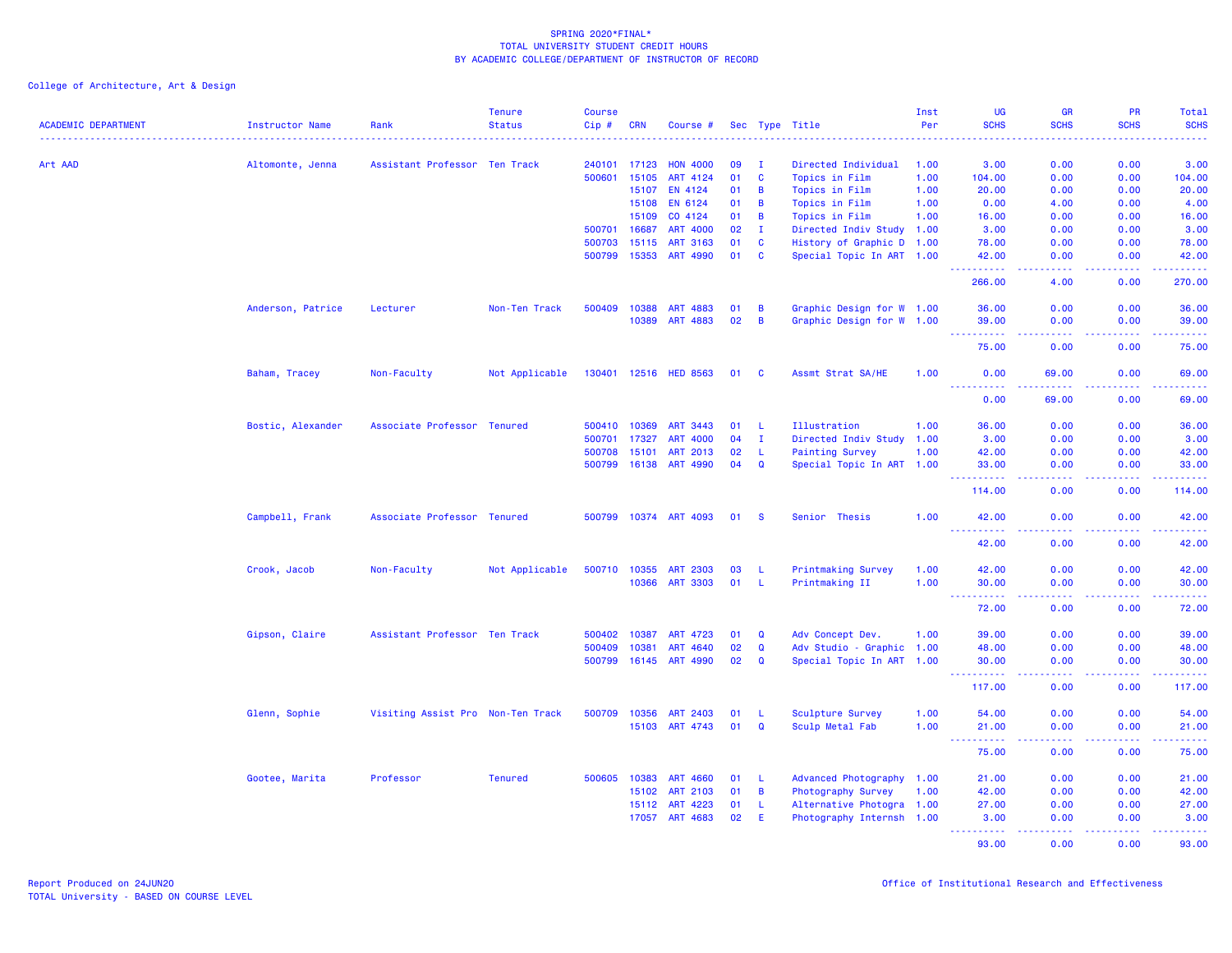| <b>ACADEMIC DEPARTMENT</b> | <b>Instructor Name</b> | Rank                          | <b>Tenure</b><br><b>Status</b> | <b>Course</b><br>Cip# | <b>CRN</b>   | Course #              |            |              | Sec Type Title            | Inst<br>Per<br><u>.</u> | UG<br><b>SCHS</b>                                                                    | <b>GR</b><br><b>SCHS</b>            | PR<br><b>SCHS</b>  | Total<br><b>SCHS</b> |
|----------------------------|------------------------|-------------------------------|--------------------------------|-----------------------|--------------|-----------------------|------------|--------------|---------------------------|-------------------------|--------------------------------------------------------------------------------------|-------------------------------------|--------------------|----------------------|
| Art AAD                    | Gordon, Jeffery        | Lecturer                      | Non-Ten Track                  |                       | 500703 14239 | ART 1113              | 501 C      |              | Art Appreciation          | 1.00                    | 120.00                                                                               | 0.00                                | 0.00               | 120.00               |
|                            |                        |                               |                                |                       | 14240        | ART 1113              | 502 C      |              | Art Appreciation          | 1.00                    | 45.00                                                                                | 0.00                                | 0.00               | 45.00                |
|                            |                        |                               |                                |                       |              |                       |            |              |                           |                         | $\sim$ $\sim$ $\sim$<br>.<br>165.00                                                  | .<br>0.00                           | .<br>0.00          | 165.00               |
|                            | Harvey, Benjamin       | Associate Professor Tenured   |                                |                       | 500703 10324 | ART 1023              | 01         | C            | History Of Art II         | 1.00                    | 75.00                                                                                | 0.00                                | 0.00               | 75.00                |
|                            |                        |                               |                                |                       | 10325        | ART 1023              | 02         | C            | History Of Art II         | 1.00                    | 84.00                                                                                | 0.00                                | 0.00               | 84.00                |
|                            |                        |                               |                                |                       | 10326        | ART 1023              | <b>HO1</b> | $\mathbf{C}$ | Honors History Of Ar 1.00 |                         | 33.00                                                                                | 0.00                                | 0.00               | 33.00                |
|                            |                        |                               |                                |                       | 10372        | ART 3643              | 01         | C            | Art of the Graphic N 1.00 |                         | 69.00                                                                                | 0.00                                | 0.00               | 69.00                |
|                            |                        |                               |                                |                       | 500799 17291 | <b>ART 7000</b>       | 01         | $\mathbf{I}$ | Directed Indiv Study 1.00 |                         | 0.00                                                                                 | 3.00                                | 0.00               | 3.00                 |
|                            |                        |                               |                                |                       |              |                       |            |              |                           |                         | .<br>261.00                                                                          | .<br>3.00                           | .<br>0.00          | .<br>264.00          |
|                            | Haug, Rowan            | Lecturer                      | Non-Ten Track                  | 500401                | 10332        | <b>ART 1123</b>       | 05         | -L           | Design I                  | 1.00                    | 27.00                                                                                | 0.00                                | 0.00               | 27.00                |
|                            |                        |                               |                                |                       | 10340        | ART 1153              | 01         | L.           | Three-Dimen Design        | 1.00                    | 48.00                                                                                | 0.00                                | 0.00               | 48.00                |
|                            |                        |                               |                                |                       | 10342        | ART 1153              | 03         | -L           | Three-Dimen Design        | 1.00                    | 51.00                                                                                | 0.00                                | 0.00               | 51.00                |
|                            |                        |                               |                                |                       | 500701 16688 | <b>ART 4000</b>       | 03         | $\mathbf{I}$ | Directed Indiv Study 1.00 |                         | 3.00<br>.                                                                            | 0.00<br>$\sim$ $\sim$ $\sim$ $\sim$ | 0.00               | 3.00                 |
|                            |                        |                               |                                |                       |              |                       |            |              |                           |                         | 129.00                                                                               | 0.00                                | 0.00               | 129.00               |
|                            | Haupt, Jeffrey         | Professor                     | <b>Tenured</b>                 |                       |              | 500708 10352 ART 2013 | 01 L       |              | <b>Painting Survey</b>    | 1.00                    | 42.00                                                                                | 0.00                                | 0.00               | 42.00                |
|                            |                        |                               |                                |                       |              |                       |            |              |                           |                         | <u>.</u><br>42.00                                                                    | .<br>0.00                           | .<br>0.00          | .<br>42.00           |
|                            | Hester, Cassie         | Assistant Professor Ten Track |                                |                       | 500402 10375 | ART 4113              | 01         | -L.          | Typography II             | 1.00                    | 39.00                                                                                | 0.00                                | 0.00               | 39.00                |
|                            |                        |                               |                                |                       | 15104        | ART 4123              | 01         | $\mathbf Q$  | Screen Printing for       | 1.00                    | 30.00<br>----------                                                                  | 0.00<br>.                           | 0.00               | 30.00                |
|                            |                        |                               |                                |                       |              |                       |            |              |                           |                         | 69.00                                                                                | 0.00                                | 0.00               | 69.00                |
|                            | Hitt, Candace          | Lecturer                      | Non-Ten Track                  | 500605                | 15351        | <b>ART 2103</b>       | 501 C      |              | Photography Survey        | 1.00                    | 45.00<br>$\sim$ $\sim$ $\sim$<br>.                                                   | 0.00                                | 0.00               | 45.00                |
|                            |                        |                               |                                |                       |              |                       |            |              |                           |                         | 45.00                                                                                | 0.00                                | 0.00               | 45.00                |
|                            | Hong, Ming             | Assistant Professor Ten Track |                                | 500701                | 10380        | <b>ART 4620</b>       | 01         | Q            | Advanced Studio - Fi 1.00 |                         | 45.00                                                                                | 0.00                                | 0.00               | 45.00                |
|                            |                        |                               |                                |                       |              | 500705 10376 ART 4343 | 01         | L.           | Drawing IV                | 1.00                    | 30.00                                                                                | 0.00                                | 0.00               | 30.00                |
|                            |                        |                               |                                |                       |              |                       |            |              |                           |                         | $\frac{1}{2} \left( \frac{1}{2} \right) \frac{1}{2} \left( \frac{1}{2} \right)$<br>. | .                                   | .                  | .                    |
|                            |                        |                               |                                |                       |              |                       |            |              |                           |                         | 75.00                                                                                | 0.00                                | 0.00               | 75.00                |
|                            | Kornreich, Jordan      | Lecturer                      | Non-Ten Track                  | 500401                | 10330        | ART 1123              | 02         | L.           | Design I                  | 1.00                    | 30.00                                                                                | 0.00                                | 0.00               | 30.00                |
|                            |                        |                               |                                |                       | 10337        | ART 1133              | 04         | L.           | Design II                 | 1.00                    | 39.00                                                                                | 0.00                                | 0.00               | 39.00                |
|                            |                        |                               |                                |                       | 10339        | ART 1133              | 06         | L.           | Design II                 | 1.00                    | 45.00                                                                                | 0.00                                | 0.00               | 45.00                |
|                            |                        |                               |                                |                       | 16584        | ART 1133              | 07         | L.           | Design II                 | 1.00                    | 42.00                                                                                | 0.00                                | 0.00               | 42.00                |
|                            |                        |                               |                                | 500703                | 10327        | ART 1113              | 01         | C            | Art Appreciation          | 1.00                    | 546.00<br>.                                                                          | 0.00<br>د د د د                     | 0.00<br>. <b>.</b> | 546.00<br>.          |
|                            |                        |                               |                                |                       |              |                       |            |              |                           |                         | 702.00                                                                               | 0.00                                | 0.00               | 702.00               |
|                            | Lippillo, Dominic      | Associate Professor Tenured   |                                | 500605                | 10373        | <b>ART 3873</b>       | 01         | <b>L</b>     | Digital Photography       | 1.00                    | 24.00                                                                                | 0.00                                | 0.00               | 24.00                |
|                            |                        |                               |                                |                       | 10379        | <b>ART 4583</b>       | 01         | Q            | Photographic Portfol 1.00 |                         | 12.00                                                                                | 0.00                                | 0.00               | 12.00                |
|                            |                        |                               |                                |                       | 500702 10364 | ART 3233              | 01         | Q            | Studio Lighting           | 1.00                    | 27.00<br>$\sim$ $\sim$<br>.                                                          | 0.00<br>.                           | 0.00<br>.          | 27.00                |
|                            |                        |                               |                                |                       |              |                       |            |              |                           |                         | 63.00                                                                                | 0.00                                | 0.00               | 63.00                |
|                            | Long, Robert           | Professor                     | <b>Tenured</b>                 |                       | 500711 10357 | <b>ART 2503</b>       | 01         | -L.          | Ceramic Art Survey        | 1.00                    | 39.00                                                                                | 0.00                                | 0.00               | 39.00                |
|                            |                        |                               |                                |                       | 10358        | ART 2503              | 02         | L.           | Ceramic Art Survey        | 1.00                    | 39.00                                                                                | 0.00                                | 0.00               | 39.00                |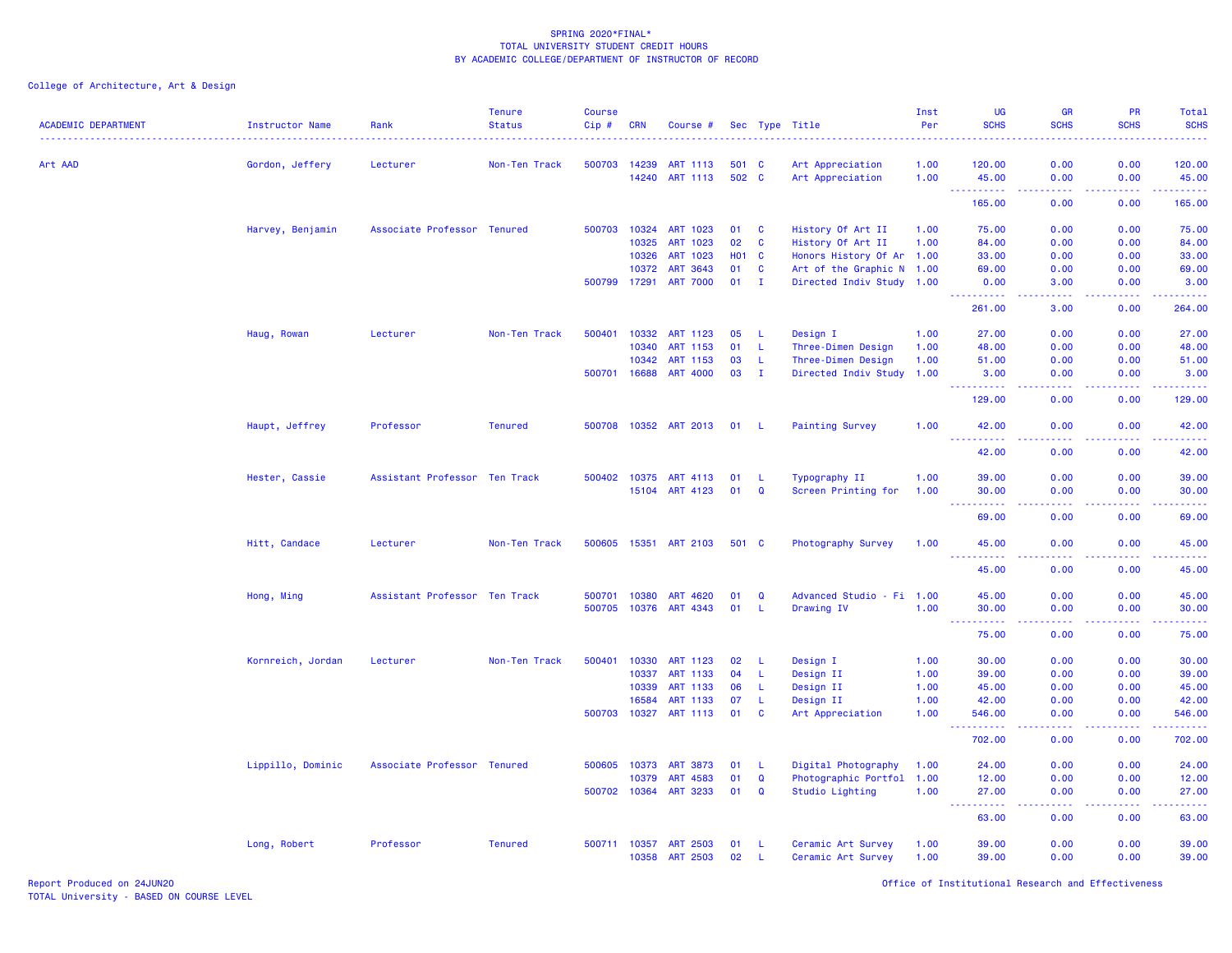| <b>ACADEMIC DEPARTMENT</b> | <b>Instructor Name</b> | Rank                          | <b>Tenure</b><br><b>Status</b> | <b>Course</b><br>$Cip$ # | <b>CRN</b> | Course #           |    |                | Sec Type Title<br>.       | Inst<br>Per | <b>UG</b><br><b>SCHS</b>                                                                                                                                                                 | <b>GR</b><br><b>SCHS</b>                                                                                                          | PR<br><b>SCHS</b>    | <b>Total</b><br><b>SCHS</b><br>$\frac{1}{2} \left( \frac{1}{2} \right) \left( \frac{1}{2} \right) \left( \frac{1}{2} \right) \left( \frac{1}{2} \right)$ |
|----------------------------|------------------------|-------------------------------|--------------------------------|--------------------------|------------|--------------------|----|----------------|---------------------------|-------------|------------------------------------------------------------------------------------------------------------------------------------------------------------------------------------------|-----------------------------------------------------------------------------------------------------------------------------------|----------------------|----------------------------------------------------------------------------------------------------------------------------------------------------------|
| Art AAD                    | Long, Robert           | Professor                     | <b>Tenured</b>                 | 500711 10382             |            | <b>ART 4650</b>    | 01 | - L            | Advanced Studio-Cera 1.00 |             | 45.00                                                                                                                                                                                    | 0.00                                                                                                                              | 0.00                 | 45.00                                                                                                                                                    |
|                            |                        |                               |                                |                          |            |                    |    |                |                           |             | .<br>123.00                                                                                                                                                                              | $- - - -$<br>0.00                                                                                                                 | .<br>0.00            | .<br>123.00                                                                                                                                              |
|                            | Martin, Gregory        | Assistant Professor Ten Track |                                | 500705                   | 10349      | ART 1223           | 02 | -L             | Drawing II                | 1.00        | 33.00                                                                                                                                                                                    | 0.00                                                                                                                              | 0.00                 | 33.00                                                                                                                                                    |
|                            |                        |                               |                                |                          | 10351      | ART 1223           | 04 | -L             | Drawing II                | 1.00        | 30.00                                                                                                                                                                                    | 0.00                                                                                                                              | 0.00                 | 30.00                                                                                                                                                    |
|                            |                        |                               |                                |                          | 10353      | ART 2213           | 01 | -L             | Life Drawing I            | 1.00        | 42.00<br>-----                                                                                                                                                                           | 0.00<br>المتمامين                                                                                                                 | 0.00<br>.            | 42.00<br>.                                                                                                                                               |
|                            |                        |                               |                                |                          |            |                    |    |                |                           |             | 105.00                                                                                                                                                                                   | 0.00                                                                                                                              | 0.00                 | 105.00                                                                                                                                                   |
|                            | McCourt, Timothy       | Professor                     | <b>Tenured</b>                 | 500401                   | 10334      | ART 1133           | 01 | -L             | Design II                 | 1.00        | 33.00                                                                                                                                                                                    | 0.00                                                                                                                              | 0.00                 | 33.00                                                                                                                                                    |
|                            |                        |                               |                                |                          | 10335      | ART 1133           | 02 | <b>L</b>       | Design II                 | 1.00        | 48.00                                                                                                                                                                                    | 0.00                                                                                                                              | 0.00                 | 48.00                                                                                                                                                    |
|                            |                        |                               |                                |                          | 10338      | ART 1133           | 05 | -L             | Design II                 | 1.00        | 30.00<br><u> - - - - - - - - - -</u>                                                                                                                                                     | 0.00<br>.                                                                                                                         | 0.00<br>.            | 30.00<br>.                                                                                                                                               |
|                            |                        |                               |                                |                          |            |                    |    |                |                           |             | 111.00                                                                                                                                                                                   | 0.00                                                                                                                              | 0.00                 | 111.00                                                                                                                                                   |
|                            | McElfish, Aaron        | Non-Faculty                   | Not Applicable                 | 500701                   |            | 15114 ART 4773     | 01 | Q              | Digital Drawing           | 1.00        | 33.00                                                                                                                                                                                    | 0.00                                                                                                                              | 0.00                 | 33.00                                                                                                                                                    |
|                            |                        |                               |                                | 500705                   | 10343      | ART 1213           | 01 | L.             | Drawing I                 | 1.00        | 48.00                                                                                                                                                                                    | 0.00                                                                                                                              | 0.00                 | 48.00                                                                                                                                                    |
|                            |                        |                               |                                |                          |            | 10348 ART 1223     | 01 | L.             | Drawing II                | 1.00        | 39.00<br><b></b>                                                                                                                                                                         | 0.00<br>.                                                                                                                         | 0.00<br>.            | 39.00<br>222222                                                                                                                                          |
|                            |                        |                               |                                |                          |            |                    |    |                |                           |             | 120.00                                                                                                                                                                                   | 0.00                                                                                                                              | 0.00                 | 120.00                                                                                                                                                   |
|                            | Mixon, Jamie           | Professor                     | <b>Tenured</b>                 | 500409                   | 10367      | ART 3323           | 01 | -L             | Graphic Art Des II        | 1.00        | 42.00                                                                                                                                                                                    | 0.00                                                                                                                              | 0.00                 | 42.00                                                                                                                                                    |
|                            |                        |                               |                                |                          | 10368      | 3323<br><b>ART</b> | 02 | -L             | Graphic Art Des II        | 1.00        | 42.00                                                                                                                                                                                    | 0.00                                                                                                                              | 0.00                 | 42.00                                                                                                                                                    |
|                            |                        |                               |                                |                          | 10378      | ART 4523           | 01 | -L             | Graphic Art Intern        | 1.00        | 21.00<br><b></b>                                                                                                                                                                         | 0.00<br>.                                                                                                                         | 0.00<br>.            | 21.00<br>المستشفات                                                                                                                                       |
|                            |                        |                               |                                |                          |            |                    |    |                |                           |             | 105.00                                                                                                                                                                                   | 0.00                                                                                                                              | 0.00                 | 105.00                                                                                                                                                   |
|                            | Morzuch, Joseph        | Assistant Professor Ten Track |                                | 500705                   | 10344      | ART 1213           | 02 | -L             | Drawing I                 | 1.00        | 45.00                                                                                                                                                                                    | 0.00                                                                                                                              | 0.00                 | 45.00                                                                                                                                                    |
|                            |                        |                               |                                |                          | 10345      | ART 1213           | 03 | L              | Drawing I                 | 1.00        | 27.00                                                                                                                                                                                    | 0.00                                                                                                                              | 0.00                 | 27.00                                                                                                                                                    |
|                            |                        |                               |                                |                          | 10350      | ART 1223           | 03 | <b>L</b>       | Drawing II                | 1.00        | 36.00<br>----                                                                                                                                                                            | 0.00<br>----                                                                                                                      | 0.00<br>. <b>.</b> . | 36.00<br>.                                                                                                                                               |
|                            |                        |                               |                                |                          |            |                    |    |                |                           |             | 108.00                                                                                                                                                                                   | 0.00                                                                                                                              | 0.00                 | 108.00                                                                                                                                                   |
|                            | Neuenfeldt, Lori       | Instructor                    | Non-Ten Track                  | 500101                   | 16802      | ART 4693           | 04 | -L             | Intern-Fine Art           | 1.00        | 3.00                                                                                                                                                                                     | 0.00                                                                                                                              | 0.00                 | 3.00                                                                                                                                                     |
|                            |                        |                               |                                | 500407                   | 11978      | <b>FDM 3573</b>    | 01 | C              | Historic Costume          | 1.00        | 63.00                                                                                                                                                                                    | 0.00                                                                                                                              | 0.00                 | 63.00                                                                                                                                                    |
|                            |                        |                               |                                |                          | 11979      | <b>FDM 3573</b>    | 02 | $\mathsf K$    | Historic Costume          | 1.00        | 0.00                                                                                                                                                                                     | 0.00                                                                                                                              | 0.00                 | 0.00                                                                                                                                                     |
|                            |                        |                               |                                |                          | 11980      | <b>FDM 3573</b>    | 03 | K              | Historic Costume          | 1.00        | 0.00                                                                                                                                                                                     | 0.00                                                                                                                              | 0.00                 | 0.00                                                                                                                                                     |
|                            |                        |                               |                                | 500703                   | 10322      | ART 1013           | 01 | C              | History Of Art I          | 1.00        | 141.00<br>.                                                                                                                                                                              | 0.00                                                                                                                              | 0.00<br>بالأباد      | 141.00<br>.                                                                                                                                              |
|                            |                        |                               |                                |                          |            |                    |    |                |                           |             | 207.00                                                                                                                                                                                   | 0.00                                                                                                                              | 0.00                 | 207.00                                                                                                                                                   |
|                            | Powney, Jeralyn        | Associate Professor Tenured   |                                | 500401                   | 10360      | <b>ART 2813</b>    | 02 | B              | Intermed Comp for De 1.00 |             | 36.00                                                                                                                                                                                    | 0.00                                                                                                                              | 0.00                 | 36.00                                                                                                                                                    |
|                            |                        |                               |                                |                          | 10361      | ART 2813           | 03 | $\overline{B}$ | Intermed Comp for De 1.00 |             | 39.00                                                                                                                                                                                    | 0.00                                                                                                                              | 0.00                 | 39.00                                                                                                                                                    |
|                            |                        |                               |                                | 500409                   |            | 15111 ART 4143     | 01 | Q              | Letterpress for Desi 1.00 |             | 45.00<br>$\frac{1}{2} \left( \frac{1}{2} \right) \left( \frac{1}{2} \right) \left( \frac{1}{2} \right) \left( \frac{1}{2} \right) \left( \frac{1}{2} \right) \left( \frac{1}{2} \right)$ | 0.00<br>$\frac{1}{2} \left( \frac{1}{2} \right) \left( \frac{1}{2} \right) \left( \frac{1}{2} \right) \left( \frac{1}{2} \right)$ | 0.00<br>.            | 45.00<br>.                                                                                                                                               |
|                            |                        |                               |                                |                          |            |                    |    |                |                           |             | 120.00                                                                                                                                                                                   | 0.00                                                                                                                              | 0.00                 | 120.00                                                                                                                                                   |
|                            | Voorhies, Katherine    | Lecturer                      | Non-Ten Track                  | 500401                   | 10329      | ART 1123           | 01 | L              | Design I                  | 1.00        | 24.00                                                                                                                                                                                    | 0.00                                                                                                                              | 0.00                 | 24.00                                                                                                                                                    |
|                            |                        |                               |                                |                          | 10331      | ART 1123           | 04 | <b>L</b>       | Design I                  | 1.00        | 18.00                                                                                                                                                                                    | 0.00                                                                                                                              | 0.00                 | 18.00                                                                                                                                                    |
|                            |                        |                               |                                |                          | 10359      | <b>ART 2803</b>    | 01 | B              | Intro to Computing A 1.00 |             | 33.00                                                                                                                                                                                    | 0.00                                                                                                                              | 0.00                 | 33.00                                                                                                                                                    |
|                            |                        |                               |                                |                          | 15100      | ART 1123           | 06 | $\mathbf{I}$   | Design I                  | 1.00        | 21.00                                                                                                                                                                                    | 0.00                                                                                                                              | 0.00                 | 21.00                                                                                                                                                    |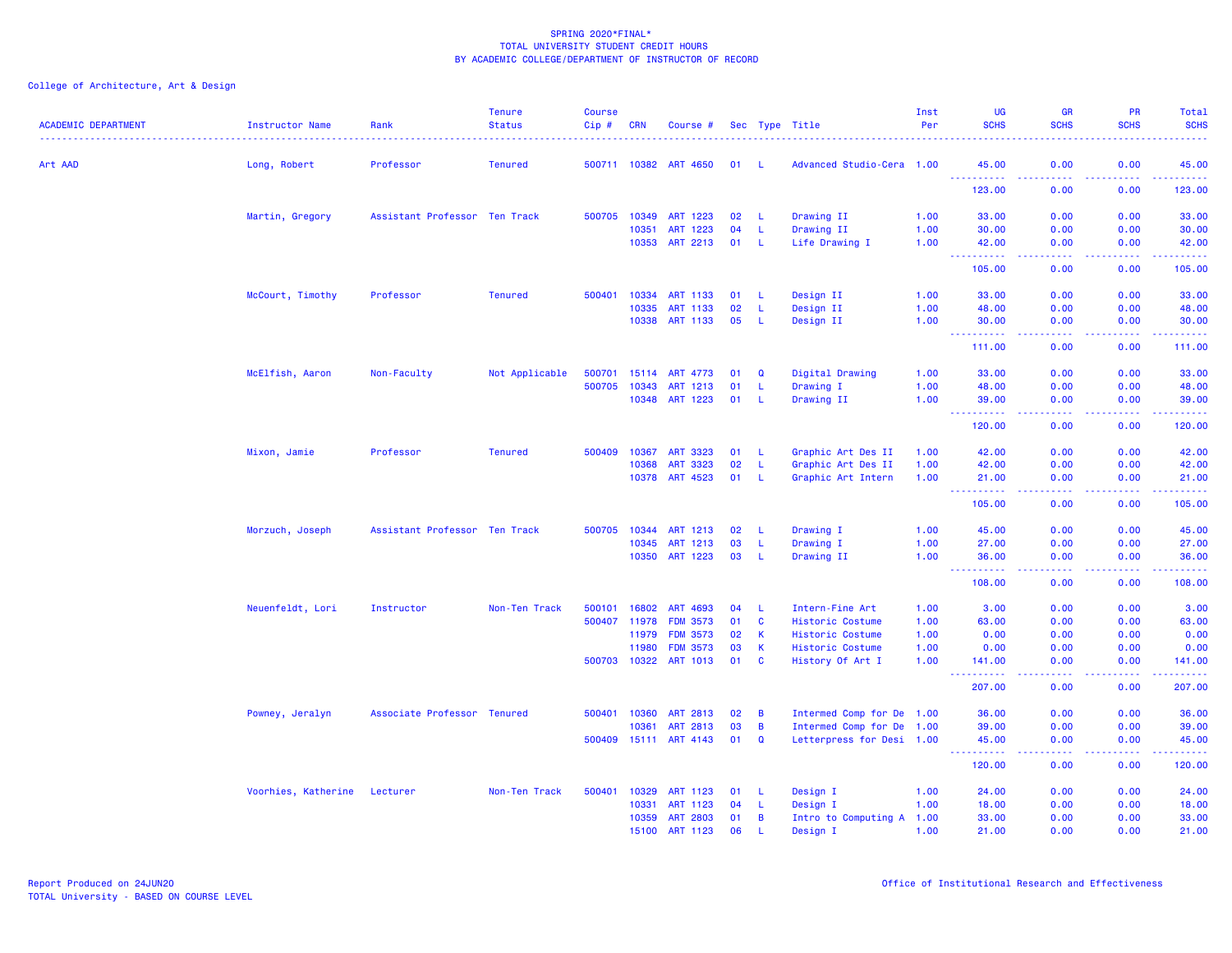| <b>ACADEMIC DEPARTMENT</b>            | Instructor Name | Rank | <b>Tenure</b><br>Status | Course<br>Cip# | <b>CRN</b> | Course # Sec Type Title |  | Inst<br>Per | UG<br><b>SCHS</b> | <b>GR</b><br><b>SCHS</b> | <b>PR</b><br><b>SCHS</b> | Total<br><b>SCHS</b> |
|---------------------------------------|-----------------|------|-------------------------|----------------|------------|-------------------------|--|-------------|-------------------|--------------------------|--------------------------|----------------------|
|                                       |                 |      |                         |                |            |                         |  |             | 96.00             | 0.00                     | 0.00                     | .<br>96.00           |
|                                       |                 |      |                         |                |            |                         |  |             | ==========        | ==========               | ==========               | -----------          |
| Art AAD                               |                 |      |                         |                |            |                         |  |             | 3500.00           | 76.00                    | 0.00                     | 3576.00              |
| ===================================== |                 |      |                         |                |            |                         |  |             | =========         |                          | ==========               | ==========           |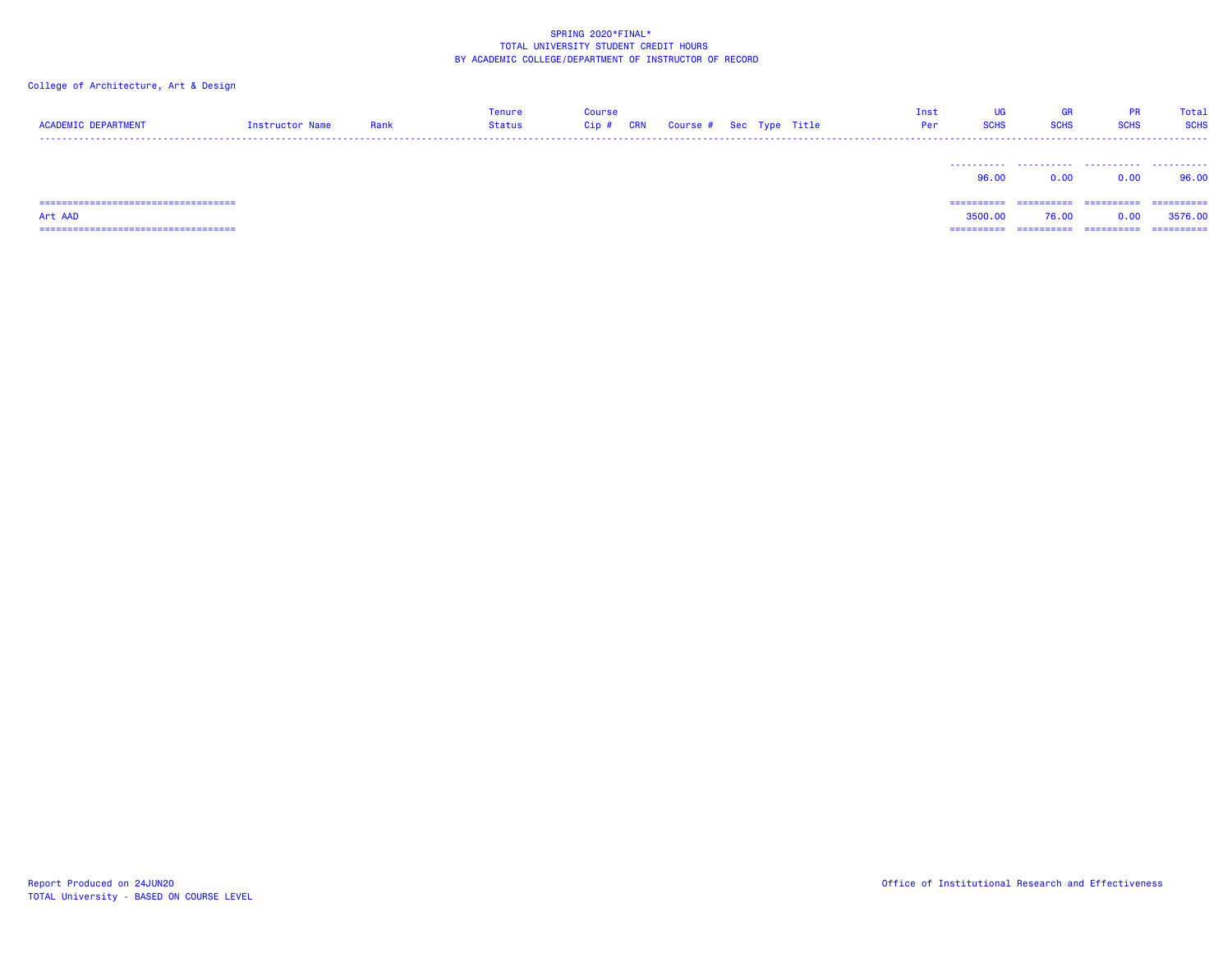| <b>ACADEMIC DEPARTMENT</b>                                                  | <b>Instructor Name</b> | Rank                                               | <b>Tenure</b><br><b>Status</b> | <b>Course</b><br>Cip# | <b>CRN</b> | Course #              |    |              | Sec Type Title            | Inst<br>Per | <b>UG</b><br><b>SCHS</b>             | <b>GR</b><br><b>SCHS</b>             | <b>PR</b><br><b>SCHS</b>                                                                                                                                     | Total<br><b>SCHS</b>                                                                                                                                                                                                                                                                                                                                                                                                                                                                              |
|-----------------------------------------------------------------------------|------------------------|----------------------------------------------------|--------------------------------|-----------------------|------------|-----------------------|----|--------------|---------------------------|-------------|--------------------------------------|--------------------------------------|--------------------------------------------------------------------------------------------------------------------------------------------------------------|---------------------------------------------------------------------------------------------------------------------------------------------------------------------------------------------------------------------------------------------------------------------------------------------------------------------------------------------------------------------------------------------------------------------------------------------------------------------------------------------------|
|                                                                             |                        |                                                    |                                |                       |            |                       |    |              |                           |             |                                      | <b><i><u><u> - - - -</u></u></i></b> |                                                                                                                                                              |                                                                                                                                                                                                                                                                                                                                                                                                                                                                                                   |
| <b>Building Construction Science</b>                                        | Carson, Foster         | Clinical Assist Pro Non-Ten Track                  |                                | 522001                | 10458      | <b>BCS 1126</b>       | 01 | $\mathbf Q$  | Build Construct Stud 0.75 |             | 81.00                                | 0.00                                 | 0.00                                                                                                                                                         | 81.00                                                                                                                                                                                                                                                                                                                                                                                                                                                                                             |
|                                                                             |                        |                                                    |                                |                       | 10459      | <b>BCS 1126</b>       | 02 | $\mathbf Q$  | Build Construct Stud 0.50 |             | 36.00                                | 0.00                                 | 0.00                                                                                                                                                         | 36.00                                                                                                                                                                                                                                                                                                                                                                                                                                                                                             |
|                                                                             |                        |                                                    |                                |                       | 10463      | <b>BCS 3323</b>       | 01 | <b>C</b>     | High Perform Constru 1.00 |             | 114,00<br>.                          | 0.00<br>وبالأباد                     | 0.00<br>.                                                                                                                                                    | 114.00<br>$\begin{array}{cccccccccc} \bullet & \bullet & \bullet & \bullet & \bullet & \bullet & \bullet \end{array}$                                                                                                                                                                                                                                                                                                                                                                             |
|                                                                             |                        |                                                    |                                |                       |            |                       |    |              |                           |             | 231.00                               | 0.00                                 | 0.00                                                                                                                                                         | 231.00                                                                                                                                                                                                                                                                                                                                                                                                                                                                                            |
|                                                                             | Herrmann, Michele      | Associate Professor Tenured                        |                                | 522001                | 15440      | <b>BCS 4126</b>       | 01 | - L          | Build Contruct Studi 1.00 |             | 96.00<br><u>.</u>                    | 0.00                                 | 0.00                                                                                                                                                         | 96.00                                                                                                                                                                                                                                                                                                                                                                                                                                                                                             |
|                                                                             |                        |                                                    |                                |                       |            |                       |    |              |                           |             | 96.00                                | 0.00                                 | 0.00                                                                                                                                                         | 96.00                                                                                                                                                                                                                                                                                                                                                                                                                                                                                             |
|                                                                             | Jabbarani Torghabeh,   | Visiting Assist Pro Non-Ten Track                  |                                | 522001                | 10458      | <b>BCS 1126</b>       | 01 | Q            | Build Construct Stud 0.25 |             | 27.00                                | 0.00                                 | 0.00                                                                                                                                                         | 27.00                                                                                                                                                                                                                                                                                                                                                                                                                                                                                             |
|                                                                             |                        |                                                    |                                |                       | 10459      | <b>BCS 1126</b>       | 02 | Q            | Build Construct Stud 0.50 |             | 36.00                                | 0.00                                 | 0.00                                                                                                                                                         | 36.00                                                                                                                                                                                                                                                                                                                                                                                                                                                                                             |
|                                                                             |                        |                                                    |                                |                       | 10460      | <b>BCS 2226</b>       | 01 | $\mathbf Q$  | Build Construct Stud 0.05 |             | 2.40                                 | 0.00                                 | 0.00                                                                                                                                                         | 2.40                                                                                                                                                                                                                                                                                                                                                                                                                                                                                              |
|                                                                             |                        |                                                    |                                |                       | 10461      | <b>BCS 2226</b>       | 02 | $\mathbf{Q}$ | Build Construct Stud 0.95 |             | 85.50<br>------                      | 0.00<br><b>.</b>                     | 0.00<br>.                                                                                                                                                    | 85.50<br>.                                                                                                                                                                                                                                                                                                                                                                                                                                                                                        |
|                                                                             |                        |                                                    |                                |                       |            |                       |    |              |                           |             | 150.90                               | 0.00                                 | 0.00                                                                                                                                                         | 150.90                                                                                                                                                                                                                                                                                                                                                                                                                                                                                            |
|                                                                             | Jones, William         | Lecturer                                           | Non-Ten Track                  | 040201                | 10284      | <b>ARC 1013</b>       | 01 | <b>C</b>     | Arch Appreciation         | 1.00        | 516.00                               | 0.00                                 | 0.00                                                                                                                                                         | 516.00                                                                                                                                                                                                                                                                                                                                                                                                                                                                                            |
|                                                                             |                        |                                                    |                                |                       | 10285      | ARC 1013              | 02 | <b>C</b>     | Arch Appreciation         | 1.00        | 516.00                               | 0.00                                 | 0.00                                                                                                                                                         | 516.00                                                                                                                                                                                                                                                                                                                                                                                                                                                                                            |
|                                                                             |                        |                                                    |                                | 522001                | 15439      | <b>BCS 3126</b>       | 02 | - L          | Build Construct Stud 0.95 |             | 108.30                               | 0.00                                 | 0.00                                                                                                                                                         | 108.30                                                                                                                                                                                                                                                                                                                                                                                                                                                                                            |
|                                                                             |                        |                                                    |                                |                       |            |                       |    |              |                           |             | ----------<br>1140.30                | د د د د<br>0.00                      | <b><i><u><u> - - - -</u></u></i></b><br>0.00                                                                                                                 | <u>.</u><br>1140.30                                                                                                                                                                                                                                                                                                                                                                                                                                                                               |
|                                                                             | Kemp, Edward           | Lecturer                                           | Non-Ten Track                  | 522001                |            | 15438 BCS 3213        | 01 | <b>C</b>     | Mech and Electrical       | 1.00        | 42.00                                | 0.00                                 | 0.00                                                                                                                                                         | 42.00                                                                                                                                                                                                                                                                                                                                                                                                                                                                                             |
|                                                                             |                        |                                                    |                                |                       |            |                       |    |              |                           |             | <u> - - - - - - - - - -</u><br>42.00 | $\omega$ is a $\omega$<br>0.00       | .<br>0.00                                                                                                                                                    | .<br>42.00                                                                                                                                                                                                                                                                                                                                                                                                                                                                                        |
|                                                                             | Rokooei, Saeed         | Assistant Professor Ten Track                      |                                | 151303                | 12677      | ID 3363               | 02 | B            | 3/D & CAD Modeling i 1.00 |             | 69.00                                | 0.00                                 | 0.00                                                                                                                                                         | 69.00                                                                                                                                                                                                                                                                                                                                                                                                                                                                                             |
|                                                                             |                        |                                                    |                                | 522001                | 10460      | <b>BCS 2226</b>       | 01 | $\mathbf{Q}$ | Build Construct Stud 0.95 |             | 45.60                                | 0.00                                 | 0.00                                                                                                                                                         | 45.60                                                                                                                                                                                                                                                                                                                                                                                                                                                                                             |
|                                                                             |                        |                                                    |                                |                       | 10461      | <b>BCS 2226</b>       | 02 | $\alpha$     | Build Construct Stud 0.05 |             | 4.50<br>.                            | 0.00<br>.                            | 0.00<br>.                                                                                                                                                    | 4.50<br>.                                                                                                                                                                                                                                                                                                                                                                                                                                                                                         |
|                                                                             |                        |                                                    |                                |                       |            |                       |    |              |                           |             | 119.10                               | 0.00                                 | 0.00                                                                                                                                                         | 119.10                                                                                                                                                                                                                                                                                                                                                                                                                                                                                            |
|                                                                             |                        | Shojaei Kol Kachi, A Assistant Professor Ten Track |                                |                       |            | 522001 15441 BCS 4126 | 02 | - 1.         | Build Contruct Studi 1.00 |             | 96.00<br>.<br>444                    | 0.00<br>$\omega$ is a $\omega$       | 0.00<br>$\frac{1}{2} \left( \frac{1}{2} \right) \left( \frac{1}{2} \right) \left( \frac{1}{2} \right) \left( \frac{1}{2} \right) \left( \frac{1}{2} \right)$ | 96.00<br>.                                                                                                                                                                                                                                                                                                                                                                                                                                                                                        |
|                                                                             |                        |                                                    |                                |                       |            |                       |    |              |                           |             | 96.00                                | 0.00                                 | 0.00                                                                                                                                                         | 96.00                                                                                                                                                                                                                                                                                                                                                                                                                                                                                             |
|                                                                             | Walls, Cindy           | Visiting Assist Pro Non-Ten Track                  |                                | 040201                | 10304      | <b>ARC 3723</b>       | 02 | <b>C</b>     | Active Bldg Systems       | 1.00        | 6.00                                 | 0.00                                 | 0.00                                                                                                                                                         | 6.00                                                                                                                                                                                                                                                                                                                                                                                                                                                                                              |
|                                                                             |                        |                                                    |                                |                       | 10465      | <b>BCS 3723</b>       | 02 | <b>C</b>     | Active Building Syst 1.00 |             | 75.00                                | 0.00                                 | 0.00                                                                                                                                                         | 75.00                                                                                                                                                                                                                                                                                                                                                                                                                                                                                             |
|                                                                             |                        |                                                    |                                | 522001                | 15437      | <b>BCS 3126</b>       | 01 | - L          | Build Construct Stud 0.95 |             | 119.70<br><b>.</b> .                 | 0.00<br>د د د د                      | 0.00<br>$\frac{1}{2} \left( \frac{1}{2} \right) \left( \frac{1}{2} \right) \left( \frac{1}{2} \right) \left( \frac{1}{2} \right) \left( \frac{1}{2} \right)$ | 119.70<br>.                                                                                                                                                                                                                                                                                                                                                                                                                                                                                       |
|                                                                             |                        |                                                    |                                |                       |            |                       |    |              |                           |             | 200.70                               | 0.00                                 | 0.00                                                                                                                                                         | 200.70                                                                                                                                                                                                                                                                                                                                                                                                                                                                                            |
| -----------------------------------<br><b>Building Construction Science</b> |                        |                                                    |                                |                       |            |                       |    |              |                           |             | ==========<br>2076.00                | ==========<br>0.00                   | ==========<br>0.00                                                                                                                                           | $\begin{array}{cccccccccc} \multicolumn{2}{c}{} & \multicolumn{2}{c}{} & \multicolumn{2}{c}{} & \multicolumn{2}{c}{} & \multicolumn{2}{c}{} & \multicolumn{2}{c}{} & \multicolumn{2}{c}{} & \multicolumn{2}{c}{} & \multicolumn{2}{c}{} & \multicolumn{2}{c}{} & \multicolumn{2}{c}{} & \multicolumn{2}{c}{} & \multicolumn{2}{c}{} & \multicolumn{2}{c}{} & \multicolumn{2}{c}{} & \multicolumn{2}{c}{} & \multicolumn{2}{c}{} & \multicolumn{2}{c}{} & \multicolumn{2}{c}{} & \mult$<br>2076.00 |
| ------------------------------------                                        |                        |                                                    |                                |                       |            |                       |    |              |                           |             | ==========                           | ==========                           | ==========                                                                                                                                                   | ==========                                                                                                                                                                                                                                                                                                                                                                                                                                                                                        |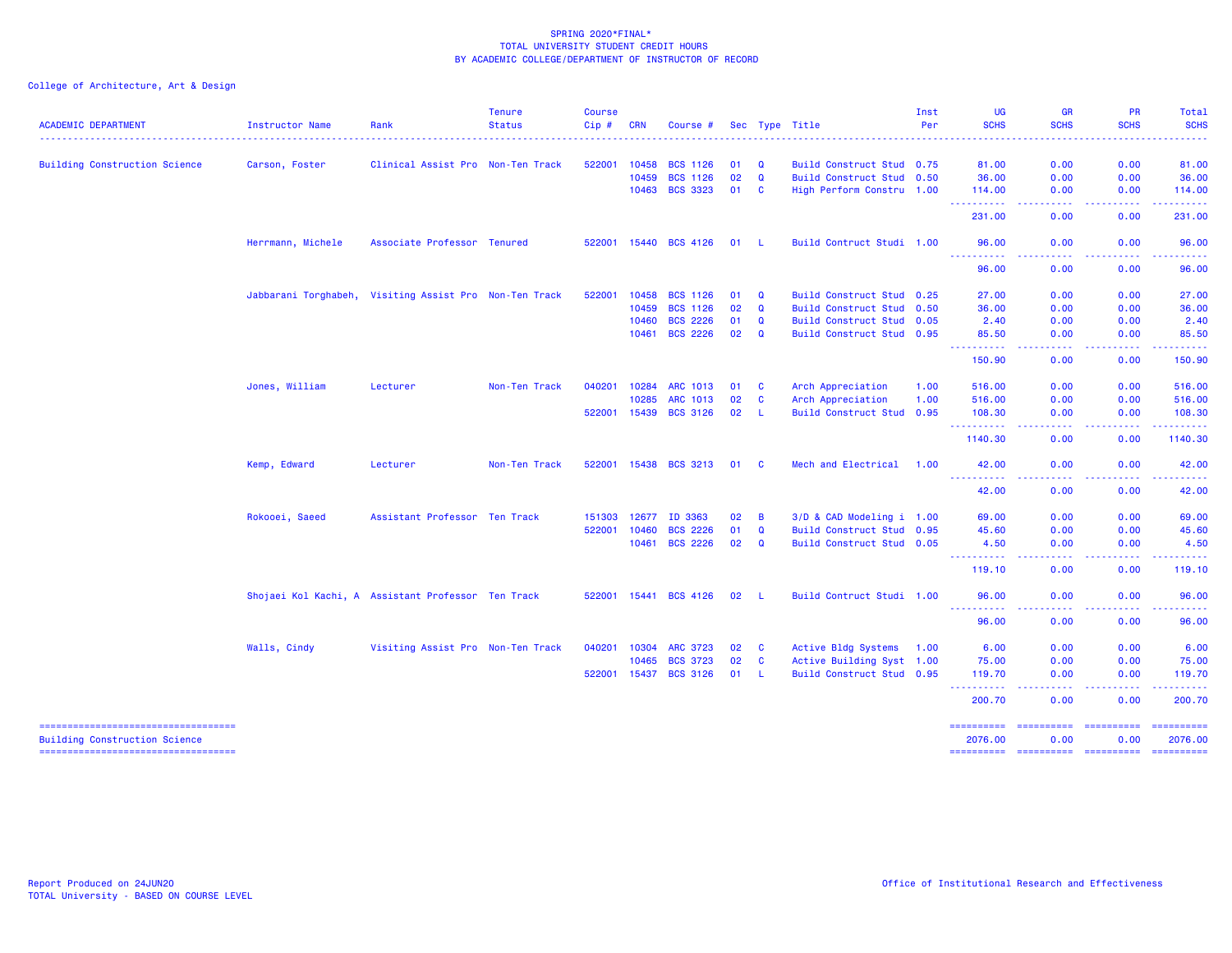College of Architecture, Art & Design

| <b>ACADEMIC DEPARTMENT</b>             | Instructor Name                                    | Rank                          | <b>Tenure</b><br><b>Status</b> | <b>Course</b><br>Cip# | CRN          | Course #             |              |                | Sec Type Title            | Inst<br>Per | <b>UG</b><br><b>SCHS</b>              | <b>GR</b><br><b>SCHS</b> | PR<br><b>SCHS</b>                                                                                                                                            | Total<br><b>SCHS</b>                                                                                                  |
|----------------------------------------|----------------------------------------------------|-------------------------------|--------------------------------|-----------------------|--------------|----------------------|--------------|----------------|---------------------------|-------------|---------------------------------------|--------------------------|--------------------------------------------------------------------------------------------------------------------------------------------------------------|-----------------------------------------------------------------------------------------------------------------------|
|                                        |                                                    |                               |                                | --------------        |              |                      |              |                |                           |             | .                                     | .                        | - - - - - - - - - -                                                                                                                                          | $\begin{array}{cccccccccc} \bullet & \bullet & \bullet & \bullet & \bullet & \bullet & \bullet & \bullet \end{array}$ |
| Interior Design                        | Carroll, Robin                                     | Assistant Professor Ten Track |                                | 040501                | 15097        | ID 4683              | 01           | $\mathbf{C}$   | Theatre: Arch. Light 1.00 |             | 54.00                                 | 0.00                     | 0.00                                                                                                                                                         | 54.00                                                                                                                 |
|                                        |                                                    |                               |                                |                       | 190601 12675 | ID 2603              | 01 C         |                | Interior Design Fund 1.00 |             | 60.00                                 | 0.00                     | 0.00                                                                                                                                                         | 60.00                                                                                                                 |
|                                        |                                                    |                               |                                |                       | 14577        | ID 2603              | 501 C        |                | Interior Design Fund 1.00 |             | 36.00                                 | 0.00                     | 0.00                                                                                                                                                         | 36.00                                                                                                                 |
|                                        |                                                    |                               |                                |                       | 500408 12661 | <b>HS 2603</b>       | 01 C         |                | Inter Design Fundame 1.00 |             | 60.00                                 | 0.00                     | 0.00                                                                                                                                                         | 60.00                                                                                                                 |
|                                        |                                                    |                               |                                |                       |              |                      |              |                |                           |             | .<br>210,00                           | .<br>0.00                | .<br>0.00                                                                                                                                                    | .<br>210.00                                                                                                           |
|                                        | Chaney, Anna                                       | Instructor                    | Non-Ten Track                  | 040501                |              | 12686 ID 3653        | 01           | <b>C</b>       | History of Interiors 1.00 |             | 102.00                                | 0.00                     | 0.00                                                                                                                                                         | 102.00                                                                                                                |
|                                        |                                                    |                               |                                | 151303 12671          |              | ID 2103              | 01           | $\overline{B}$ | CAD for Interior Des 1.00 |             | 60.00                                 | 0.00                     | 0.00                                                                                                                                                         | 60.00                                                                                                                 |
|                                        |                                                    |                               |                                |                       |              | 12672 ID 2103        | 02           | B              | CAD for Interior Des 1.00 |             | 60.00                                 | 0.00                     | 0.00                                                                                                                                                         | 60.00                                                                                                                 |
|                                        |                                                    |                               |                                |                       |              | 190601 12693 ID 4693 | $01 \quad B$ |                | <b>Furniture Design</b>   | 1.00        | 48.00                                 | 0.00                     | 0.00                                                                                                                                                         | 48.00                                                                                                                 |
|                                        |                                                    |                               |                                |                       |              |                      |              |                |                           |             | ----------<br>270.00                  | .<br>0.00                | $\frac{1}{2} \left( \frac{1}{2} \right) \left( \frac{1}{2} \right) \left( \frac{1}{2} \right) \left( \frac{1}{2} \right) \left( \frac{1}{2} \right)$<br>0.00 | المستملك<br>270.00                                                                                                    |
|                                        | Crumpton, Amy                                      | Associate Professor Tenured   |                                | 500408 12683          |              | ID 3624              | 01           | $\overline{B}$ | Interior Design Stud 1.00 |             | 68.00                                 | 0.00                     | 0.00                                                                                                                                                         | 68.00                                                                                                                 |
|                                        |                                                    |                               |                                |                       | 12684        | ID 3624              | 02           | B              | Interior Design Stud 1.00 |             | 52.00                                 | 0.00                     | 0.00                                                                                                                                                         | 52.00                                                                                                                 |
|                                        |                                                    |                               |                                |                       |              | 12687 ID 4611        | 01 C         |                | Principles of LEED        | 1.00        | 29.00<br><u>.</u>                     | 0.00                     | 0.00                                                                                                                                                         | 29.00                                                                                                                 |
|                                        |                                                    |                               |                                |                       |              |                      |              |                |                           |             | 149.00                                | .<br>0.00                | .<br>0.00                                                                                                                                                    | .<br>149.00                                                                                                           |
|                                        | Fulton, Glen                                       | Assistant Professor Ten Track |                                | 040501 12668          |              | ID 1694              | 01           | <b>B</b>       | Interior Design I         | 1.00        | 92.00                                 | 0.00                     | 0.00                                                                                                                                                         | 92.00                                                                                                                 |
|                                        |                                                    |                               |                                |                       | 12669        | ID 1694              | 02           | $\overline{B}$ | Interior Design I         | 1.00        | 72.00                                 | 0.00                     | 0.00                                                                                                                                                         | 72.00                                                                                                                 |
|                                        |                                                    |                               |                                |                       |              | 190699 16588 ID 4000 | 01           | $\mathbf{I}$   | Directed Individual       | 1.00        | 1.00                                  | 0.00                     | 0.00                                                                                                                                                         | 1.00                                                                                                                  |
|                                        |                                                    |                               |                                |                       |              |                      |              |                |                           |             | ----------<br>165.00                  | <u>.</u><br>0.00         | . <b>.</b><br>0.00                                                                                                                                           | . <b>.</b><br>165.00                                                                                                  |
|                                        | Miller, Beth                                       | Professor                     | <b>Tenured</b>                 | 040501                | 12688        | ID 4651              | 01           | - C            | ID Internship Placem 0.50 |             | 14.00                                 | 0.00                     | 0.00                                                                                                                                                         | 14.00                                                                                                                 |
|                                        |                                                    |                               |                                | 500408                | 12682        | ID 3611              | 02           | C              | Career and Portfolio 1.00 |             | 13.00                                 | 0.00                     | 0.00                                                                                                                                                         | 13.00                                                                                                                 |
|                                        |                                                    |                               |                                | 500410 12673          |              | ID 2203              | 01           | Q              | Rendering                 | 1.00        | 60.00                                 | 0.00                     | 0.00                                                                                                                                                         | 60.00                                                                                                                 |
|                                        |                                                    |                               |                                |                       |              | 12674 ID 2203        | 02           | Q              | Rendering                 | 1.00        | 66.00<br><u>.</u>                     | 0.00<br>.                | 0.00<br>.                                                                                                                                                    | 66.00<br>.                                                                                                            |
|                                        |                                                    |                               |                                |                       |              |                      |              |                |                           |             | 153.00                                | 0.00                     | 0.00                                                                                                                                                         | 153.00                                                                                                                |
|                                        | Miller, Lyndsey                                    | Associate Professor Tenured   |                                | 040501 12688          |              | ID 4651              | 01           | <b>C</b>       | ID Internship Placem 0.50 |             | 14.00                                 | 0.00                     | 0.00                                                                                                                                                         | 14.00                                                                                                                 |
|                                        |                                                    |                               |                                | 151303                | 12676        | ID 3363              | 01           | B              | 3/D & CAD Modeling i 1.00 |             | 81.00                                 | 0.00                     | 0.00                                                                                                                                                         | 81.00                                                                                                                 |
|                                        |                                                    |                               |                                | 500408 12680          |              | ID 3603              | 01           | <b>C</b>       | Digital Design for I 1.00 |             | 63.00                                 | 0.00                     | 0.00                                                                                                                                                         | 63.00                                                                                                                 |
|                                        |                                                    |                               |                                |                       | 12681        | ID 3611              | 01 C         |                | Career and Portfolio 1.00 |             | 21.00<br><u>.</u>                     | 0.00<br>.                | 0.00<br>. <b>.</b> .                                                                                                                                         | 21.00<br>.                                                                                                            |
|                                        |                                                    |                               |                                |                       |              |                      |              |                |                           |             | 179.00                                | 0.00                     | 0.00                                                                                                                                                         | 179.00                                                                                                                |
|                                        | Studdard Hughes, Lau Assistant Professor Ten Track |                               |                                | 040501                | 12685        | ID 3633              | 01           | <b>C</b>       | ID Detail & Constr D 1.00 |             | 90.00                                 | 0.00                     | 0.00                                                                                                                                                         | 90.00                                                                                                                 |
|                                        |                                                    |                               |                                | 190601 12689          |              | ID 4654              | 01           | $\mathbf{C}$   | Interior Design Stud 1.00 |             | 60.00                                 | 0.00                     | 0.00                                                                                                                                                         | 60.00                                                                                                                 |
|                                        |                                                    |                               |                                |                       | 12690        | ID 4654              | 02 C         |                | Interior Design Stud 1.00 |             | 52.00                                 | 0.00                     | 0.00                                                                                                                                                         | 52.00                                                                                                                 |
|                                        |                                                    |                               |                                |                       |              |                      |              |                |                           |             | <u> - - - - - - - - - -</u><br>202.00 | <u>.</u><br>0.00         | .<br>0.00                                                                                                                                                    | .<br>202.00                                                                                                           |
| ====================================== |                                                    |                               |                                |                       |              |                      |              |                |                           |             |                                       |                          | ---------- ---------- ---------                                                                                                                              | ==========                                                                                                            |

 Interior Design 1328.00 0.00 0.00 1328.00 ========== ========== ========== ==========

===================================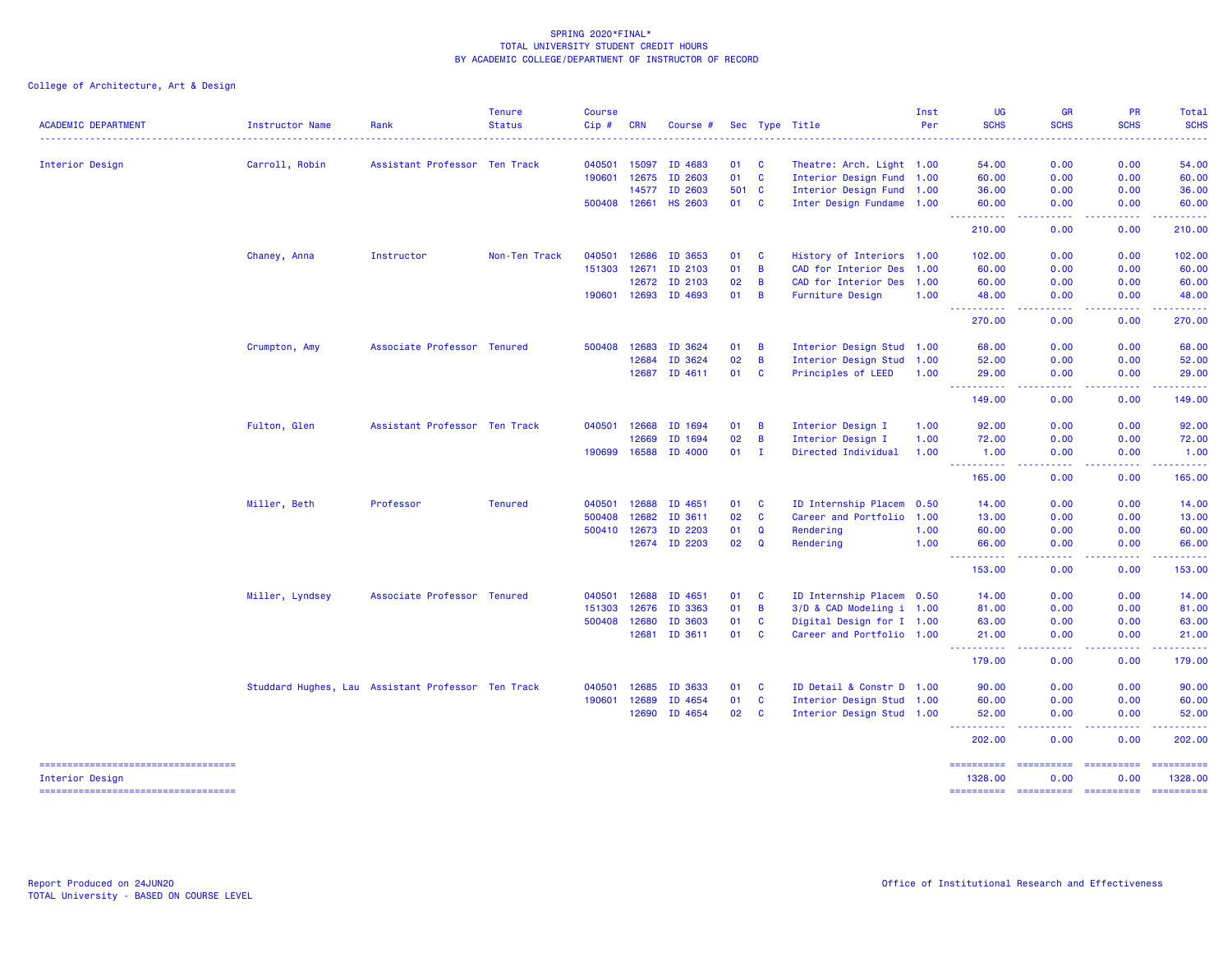| <b>ACADEMIC DEPARTMENT</b> | Instructor Name                                        | Rank                              | <b>Tenure</b><br><b>Status</b> | <b>Course</b><br>Cip# | <b>CRN</b>     | Course #                           |                   |                    | Sec Type Title                                         | Inst<br>Per | <b>UG</b><br><b>SCHS</b> | GR<br><b>SCHS</b> | PR<br><b>SCHS</b> | Total<br><b>SCHS</b>                                                                                                |
|----------------------------|--------------------------------------------------------|-----------------------------------|--------------------------------|-----------------------|----------------|------------------------------------|-------------------|--------------------|--------------------------------------------------------|-------------|--------------------------|-------------------|-------------------|---------------------------------------------------------------------------------------------------------------------|
| School of Architecture     | Ammon, Theodore                                        | Lecturer                          | Non-Ten Track                  |                       |                | 040201 10313 ARC 5353              | 01 C              |                    | Philosophy Of Arch                                     | 1.00        | 66.00                    | 0.00              | 0.00              | 66.00                                                                                                               |
|                            |                                                        |                                   |                                |                       |                |                                    |                   |                    |                                                        |             | .<br>66.00               | .<br>0.00         | 0.00              | .<br>66.00                                                                                                          |
|                            | Callender, Jassen                                      | Professor                         | <b>Tenured</b>                 |                       | 240101 17450   | <b>HON 4093</b>                    | H <sub>22</sub> E |                    | <b>Honors Thesis</b>                                   | 1.00        | 3.00<br>.                | 0.00              | 0.00              | 3.00<br>المستما                                                                                                     |
|                            |                                                        |                                   |                                |                       |                |                                    |                   |                    |                                                        |             | 3.00                     | 0.00              | 0.00              | 3.00                                                                                                                |
|                            | Chenoweth, Richard                                     | Visiting Assist Pro Non-Ten Track |                                | 040201                | 10291          | ARC 2313                           | 01                | <b>C</b>           | History Of Arch I                                      | 1.00        | 327.00                   | 0.00              | 0.00              | 327.00                                                                                                              |
|                            |                                                        |                                   |                                |                       | 10292          | ARC 2546                           | 01                | B                  | Arch Design II-B                                       | 0.99        | 89.10                    | 0.00              | 0.00              | 89.10                                                                                                               |
|                            |                                                        |                                   |                                |                       | 10294          | <b>ARC 2546</b>                    | 03                | B                  | Arch Design II-B                                       | 0.01        | 0.90<br><b></b>          | 0.00              | 0.00<br>.         | 0.90<br>المستملة                                                                                                    |
|                            |                                                        |                                   |                                |                       |                |                                    |                   |                    |                                                        |             | 417.00                   | 0.00              | 0.00              | 417.00                                                                                                              |
|                            | Garshasby Moakhar, M Visiting Assist Pro Non-Ten Track |                                   |                                | 040201                | 10303          | <b>ARC 3723</b>                    | 01                | <b>C</b>           | Active Bldg Systems                                    | 1.00        | 120.00                   | 0.00              | 0.00              | 120.00                                                                                                              |
|                            |                                                        |                                   |                                |                       | 10309          | ARC 4546                           | 02                | $\overline{B}$     | Arch Design IV-B                                       | 0.99        | 77.22                    | 0.00              | 0.00              | 77.22                                                                                                               |
|                            |                                                        |                                   |                                |                       | 15736          | <b>BCS 3723</b>                    | 01                | C                  | Active Building Syst 1.00                              |             | 12.00                    | 0.00              | 0.00              | 12.00                                                                                                               |
|                            |                                                        |                                   |                                |                       | 17536          | <b>ARC 4000</b>                    | 38                | $\mathbf{I}$       | Directed Indiv Study                                   | 1.00        | 3.00                     | 0.00              | 0.00              | 3.00                                                                                                                |
|                            |                                                        |                                   |                                |                       | 17537          | <b>ARC 4000</b>                    | 39                | $\mathbf{I}$       | Directed Indiv Study 1.00                              |             | 1.00<br>.                | 0.00              | 0.00              | 1.00<br>$\begin{array}{cccccccccc} \bullet & \bullet & \bullet & \bullet & \bullet & \bullet & \bullet \end{array}$ |
|                            |                                                        |                                   |                                |                       |                |                                    |                   |                    |                                                        |             | 213.22                   | 0.00              | 0.00              | 213.22                                                                                                              |
|                            | Gines, Jacob                                           | Associate Professor Tenured       |                                | 040201                | 10295          | <b>ARC 2723</b>                    | 01                | <b>C</b>           | Materials                                              | 1.00        | 138.00                   | 0.00              | 0.00              | 138.00                                                                                                              |
|                            |                                                        |                                   |                                |                       | 10308          | ARC 4546                           | 01                | $\overline{B}$     | Arch Design IV-B                                       | 1.00        | 78.00                    | 0.00              | 0.00              | 78.00                                                                                                               |
|                            |                                                        |                                   |                                |                       | 10309          | <b>ARC 4546</b>                    | 02                | B                  | Arch Design IV-B                                       | 0.01        | 0.78                     | 0.00              | 0.00              | 0.78                                                                                                                |
|                            |                                                        |                                   |                                |                       | 15314          | ARC 4546                           | 03                | $\overline{B}$     | Arch Design IV-B                                       | 0.01        | 0.84                     | 0.00              | 0.00              | 0.84                                                                                                                |
|                            |                                                        |                                   |                                |                       | 240101 12625   | <b>HON 4003</b>                    | $H01$ I           |                    | Oxbridge Tutorial                                      | 1.00        | 3.00                     | 0.00              | 0.00<br>.         | 3.00                                                                                                                |
|                            |                                                        |                                   |                                |                       |                |                                    |                   |                    |                                                        |             | 220.62                   | 0.00              | 0.00              | 220.62                                                                                                              |
|                            | Gregory, Alexis                                        | Associate Professor Tenured       |                                | 040201                | 10299          | <b>ARC 3546</b>                    | 01                | B                  | Arch Design III-B                                      | 0.01        | 1.20                     | 0.00              | 0.00              | 1.20                                                                                                                |
|                            |                                                        |                                   |                                |                       | 10300          | <b>ARC 3546</b>                    | 02                | B                  | Arch Design III-B                                      | 1.00        | 126.00                   | 0.00              | 0.00              | 126.00                                                                                                              |
|                            |                                                        |                                   |                                |                       | 15839          | <b>ARC 4000</b>                    | 01                | л.                 | Directed Indiv Study 1.00                              |             | 3.00                     | 0.00              | 0.00              | 3.00                                                                                                                |
|                            |                                                        |                                   |                                |                       | 15840          | <b>ARC 4000</b>                    | 02                | $\mathbf{I}$       | Directed Indiv Study 1.00                              |             | 3.00                     | 0.00              | 0.00              | 3.00                                                                                                                |
|                            |                                                        |                                   |                                |                       | 15841          | <b>ARC 4000</b>                    | 03                | $\mathbf{I}$       | Directed Indiv Study                                   | 1.00        | 3.00                     | 0.00              | 0.00              | 3.00                                                                                                                |
|                            |                                                        |                                   |                                |                       | 15842          | <b>ARC 4000</b>                    | 04                | $\mathbf{I}$       | Directed Indiv Study 1.00                              |             | 3.00                     | 0.00              | 0.00              | 3.00                                                                                                                |
|                            |                                                        |                                   |                                |                       | 15843          | <b>ARC 4000</b>                    | 05                | $\mathbf{I}$       | Directed Indiv Study 1.00                              |             | 3.00                     | 0.00              | 0.00              | 3.00                                                                                                                |
|                            |                                                        |                                   |                                |                       | 15844          | <b>ARC 4000</b>                    | 06                | $\mathbf{I}$       | Directed Indiv Study 1.00                              |             | 3.00                     | 0.00              | 0.00              | 3.00                                                                                                                |
|                            |                                                        |                                   |                                |                       | 15845          | <b>ARC 4000</b>                    | 07                | $\mathbf{I}$       | Directed Indiv Study                                   | 1.00        | 3.00                     | 0.00              | 0.00              | 3.00                                                                                                                |
|                            |                                                        |                                   |                                |                       | 15846<br>15847 | <b>ARC 4000</b><br><b>ARC 4000</b> | 08<br>09          | л.<br>$\mathbf{I}$ | Directed Indiv Study 1.00<br>Directed Indiv Study 1.00 |             | 3.00<br>3.00             | 0.00<br>0.00      | 0.00<br>0.00      | 3.00<br>3.00                                                                                                        |
|                            |                                                        |                                   |                                |                       | 15848          | <b>ARC 4000</b>                    | 10                | $\mathbf{I}$       | Directed Indiv Study 1.00                              |             | 3.00                     | 0.00              | 0.00              | 3.00                                                                                                                |
|                            |                                                        |                                   |                                |                       | 15849          | <b>ARC 4000</b>                    | 11                | $\mathbf{I}$       | Directed Indiv Study 1.00                              |             | 3.00                     | 0.00              | 0.00              | 3.00                                                                                                                |
|                            |                                                        |                                   |                                |                       | 15850          | <b>ARC 4000</b>                    | 12                | $\mathbf{I}$       | Directed Indiv Study 1.00                              |             | 3.00                     | 0.00              | 0.00              | 3.00                                                                                                                |
|                            |                                                        |                                   |                                |                       | 17517          | <b>ARC 4000</b>                    | 37                | $\mathbf{I}$       | Directed Indiv Study 1.00                              |             | 4.00                     | 0.00              | 0.00              | 4.00                                                                                                                |
|                            |                                                        |                                   |                                | 522001                | 15437          | <b>BCS 3126</b>                    | 01                | -L                 | Build Construct Stud 0.05                              |             | 6.30                     | 0.00              | 0.00              | 6.30                                                                                                                |
|                            |                                                        |                                   |                                |                       | 15439          | <b>BCS 3126</b>                    | 02                | - L                | Build Construct Stud 0.05                              |             | 5.70                     | 0.00              | 0.00              | 5.70                                                                                                                |
|                            |                                                        |                                   |                                |                       |                |                                    |                   |                    |                                                        |             | بالأباليات<br>179.20     | وعامات<br>0.00    | -----<br>0.00     | المستملة<br>179.20                                                                                                  |
|                            | Herrmann, Hans                                         | Associate Professor Tenured       |                                | 040201                | 10293          | <b>ARC 2546</b>                    | 02                | $\overline{B}$     | Arch Design II-B                                       | 0.99        | 89.10                    | 0.00              | 0.00              | 89.10                                                                                                               |
|                            |                                                        |                                   |                                |                       | 10312          | <b>ARC 4733</b>                    | 01                | C                  | Site Planning                                          | 1.00        | 90.00                    | 0.00              | 0.00              | 90.00                                                                                                               |
|                            |                                                        |                                   |                                |                       | 17300          | <b>ARC 4000</b>                    | 27                | $\mathbf{I}$       | Directed Indiv Study 1.00                              |             | 3.00                     | 0.00              | 0.00              | 3.00                                                                                                                |
|                            |                                                        |                                   |                                |                       | 17301          | <b>ARC 4000</b>                    | 28                | $\mathbf{I}$       | Directed Indiv Study 1.00                              |             | 3.00                     | 0.00              | 0.00              | 3.00                                                                                                                |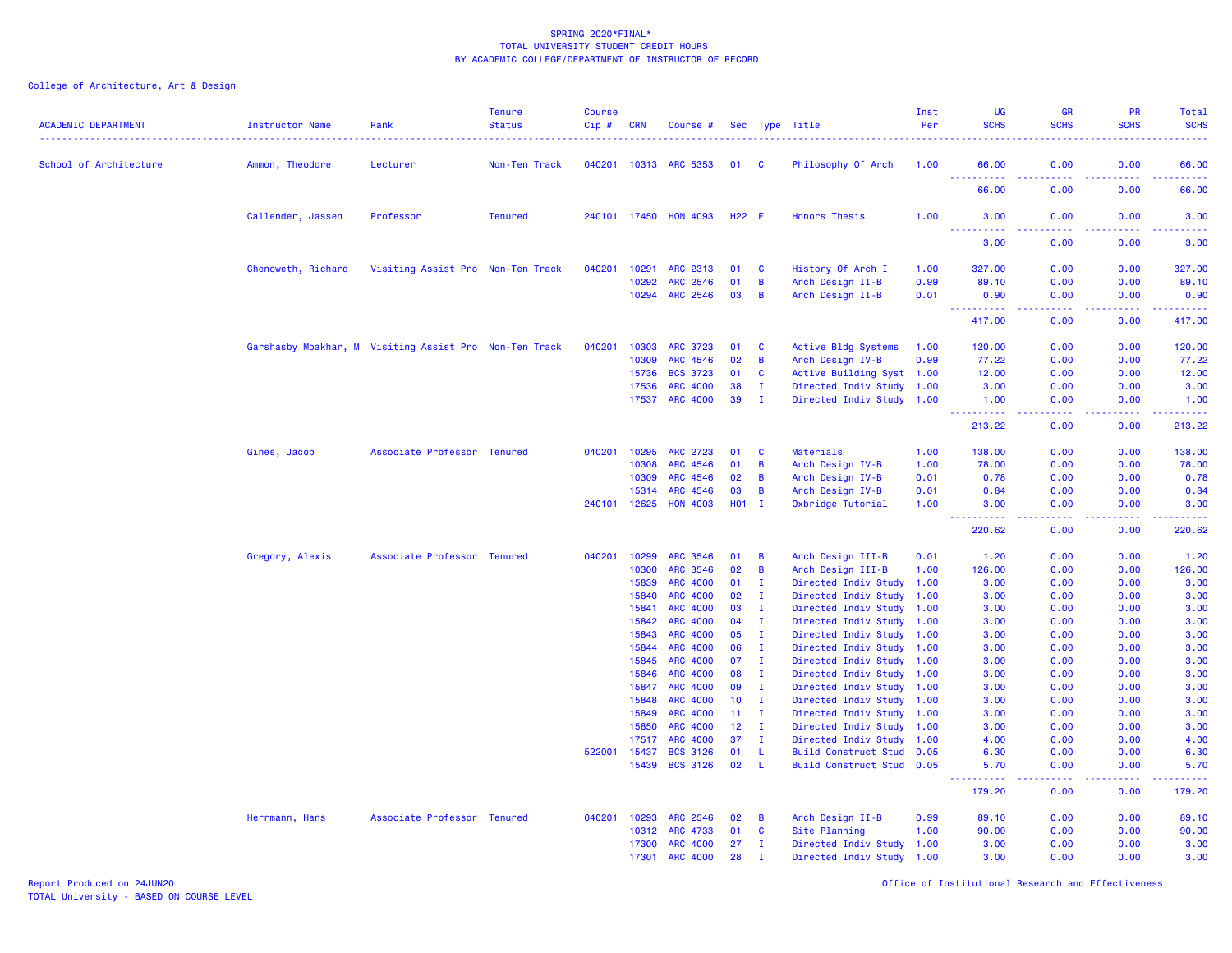|                            |                                                    |                               | <b>Tenure</b>  | <b>Course</b> |              |                       |            |                |                           | Inst | UG                                          | <b>GR</b>                                                                                              | PR            | Total                                                                                                                                                         |
|----------------------------|----------------------------------------------------|-------------------------------|----------------|---------------|--------------|-----------------------|------------|----------------|---------------------------|------|---------------------------------------------|--------------------------------------------------------------------------------------------------------|---------------|---------------------------------------------------------------------------------------------------------------------------------------------------------------|
| <b>ACADEMIC DEPARTMENT</b> | Instructor Name                                    | Rank                          | <b>Status</b>  | $Cip$ #       | <b>CRN</b>   | Course #              |            |                | Sec Type Title            | Per  | <b>SCHS</b>                                 | <b>SCHS</b>                                                                                            | <b>SCHS</b>   | <b>SCHS</b>                                                                                                                                                   |
| School of Architecture     | Herrmann, Hans                                     | Associate Professor Tenured   |                |               | 040201 17302 | <b>ARC 4000</b>       | 29         | <b>I</b>       | Directed Indiv Study 1.00 |      | 3.00                                        | 0.00                                                                                                   | 0.00          | 3.00                                                                                                                                                          |
|                            |                                                    |                               |                |               | 17303        | <b>ARC 4000</b>       | 30         | $\mathbf{I}$   | Directed Indiv Study 1.00 |      | 3.00                                        | 0.00                                                                                                   | 0.00          | 3.00                                                                                                                                                          |
|                            |                                                    |                               |                |               | 17304        | <b>ARC 4000</b>       | 31         | $\mathbf{I}$   | Directed Indiv Study 1.00 |      | 3.00                                        | 0.00                                                                                                   | 0.00          | 3.00                                                                                                                                                          |
|                            |                                                    |                               |                |               | 17305        | <b>ARC 4000</b>       | 32         | л.             | Directed Indiv Study 1.00 |      | 3.00                                        | 0.00                                                                                                   | 0.00          | 3.00                                                                                                                                                          |
|                            |                                                    |                               |                |               | 17306        | <b>ARC 4000</b>       | 33         | $\mathbf{I}$   | Directed Indiv Study 1.00 |      | 3.00                                        | 0.00                                                                                                   | 0.00          | 3.00                                                                                                                                                          |
|                            |                                                    |                               |                |               | 17307        | <b>ARC 4000</b>       | 34         | $\mathbf{I}$   | Directed Indiv Study 1.00 |      | 3.00                                        | 0.00                                                                                                   | 0.00          | 3.00                                                                                                                                                          |
|                            |                                                    |                               |                |               | 17308        | <b>ARC 4000</b>       | 35         | $\mathbf{I}$   | Directed Indiv Study 1.00 |      | 3.00                                        | 0.00                                                                                                   | 0.00          | 3.00                                                                                                                                                          |
|                            |                                                    |                               |                |               | 17318        | <b>ARC 4000</b>       | 36         | $\mathbf{I}$   | Directed Indiv Study 1.00 |      | 3.00                                        | 0.00                                                                                                   | 0.00          | 3.00                                                                                                                                                          |
|                            |                                                    |                               |                |               | 240101 12627 | <b>HON 4003</b>       | H03 I      |                | Oxbridge Tutorial         | 1.00 | 9.00<br>.                                   | 0.00<br>$\sim$ $\sim$ $\sim$ $\sim$                                                                    | 0.00<br>.     | 9.00<br>.                                                                                                                                                     |
|                            |                                                    |                               |                |               |              |                       |            |                |                           |      | 218.10                                      | 0.00                                                                                                   | 0.00          | 218.10                                                                                                                                                        |
|                            | Hunter, Christopher                                | Assistant Professor Ten Track |                | 040201        | 10297        | <b>ARC 3323</b>       | 01         | <b>C</b>       | History Of Arch III       | 1.00 | 132.00                                      | 0.00                                                                                                   | 0.00          | 132.00                                                                                                                                                        |
|                            |                                                    |                               |                |               | 15314        | ARC 4546              | 03         | $\overline{B}$ | Arch Design IV-B          | 0.99 | 83.16                                       | 0.00                                                                                                   | 0.00          | 83.16                                                                                                                                                         |
|                            |                                                    |                               |                |               | 16549        | <b>ARC 4000</b>       | 19         | $\mathbf{I}$   | Directed Indiv Study 1.00 |      | 3.00                                        | 0.00                                                                                                   | 0.00          | 3.00                                                                                                                                                          |
|                            |                                                    |                               |                |               | 16550        | <b>ARC 4000</b>       | 20         | $\mathbf{I}$   | Directed Indiv Study 1.00 |      | 3.00                                        | 0.00                                                                                                   | 0.00          | 3.00                                                                                                                                                          |
|                            |                                                    |                               |                |               | 16551        | ARC 4000              | 21         | $\mathbf{I}$   | Directed Indiv Study 1.00 |      | 3.00                                        | 0.00                                                                                                   | 0.00          | 3.00                                                                                                                                                          |
|                            |                                                    |                               |                |               | 16552        | ARC 4000              | 22         | $\mathbf{I}$   | Directed Indiv Study 1.00 |      | 3.00                                        | 0.00                                                                                                   | 0.00          | 3.00                                                                                                                                                          |
|                            |                                                    |                               |                |               | 17201        | <b>ARC 4000</b>       | 25         | $\mathbf{I}$   | Directed Indiv Study 1.00 |      | 3.00                                        | 0.00                                                                                                   | 0.00          | 3.00                                                                                                                                                          |
|                            |                                                    |                               |                |               | 17202        | <b>ARC 4000</b>       | 26         | $\mathbf{I}$   | Directed Indiv Study 1.00 |      | 3.00<br>.                                   | 0.00<br>د د د د                                                                                        | 0.00<br>.     | 3.00<br>.                                                                                                                                                     |
|                            |                                                    |                               |                |               |              |                       |            |                |                           |      | 233.16                                      | 0.00                                                                                                   | 0.00          | 233.16                                                                                                                                                        |
|                            | Jones, Judson                                      | Lecturer                      | Non-Ten Track  |               |              | 040201 10314 ARC 5383 | 01         | <b>C</b>       | Legal Aspects Arch        | 1.00 | 66.00<br>$\sim 100$<br>.                    | 0.00<br>$\sim$ $\sim$ $\sim$ $\sim$                                                                    | 0.00<br>.     | 66.00<br>.                                                                                                                                                    |
|                            |                                                    |                               |                |               |              |                       |            |                |                           |      | 66.00                                       | 0.00                                                                                                   | 0.00          | 66.00                                                                                                                                                         |
|                            | Kemp, Leah                                         | Non-Faculty                   | Not Applicable |               |              | 040201 14238 ARC 1013 | 501 C      |                | Arch Appreciation         | 1.00 | 21.00                                       | 0.00                                                                                                   | 0.00          | 21.00                                                                                                                                                         |
|                            |                                                    |                               |                |               |              |                       |            |                |                           |      | 22,<br>.<br>21.00                           | $  -$<br>0.00                                                                                          | .<br>0.00     | المستمات<br>21.00                                                                                                                                             |
|                            | Lopez Barrera, Maria Assistant Professor Ten Track |                               |                | 040201        | 10287        | ARC 1546              | 01         | B              | Arch Design I-B           | 1.00 | 90.00                                       | 0.00                                                                                                   | 0.00          | 90.00                                                                                                                                                         |
|                            |                                                    |                               |                |               | 10288        | <b>ARC 1546</b>       | 02         | B              | Arch Design I-B           | 0.01 | 0.18                                        | 0.00                                                                                                   | 0.00          | 0.18                                                                                                                                                          |
|                            |                                                    |                               |                |               | 10289        | ARC 1546              | 03         | $\overline{B}$ | Arch Design I-B           | 0.01 | 0.54                                        | 0.00                                                                                                   | 0.00          | 0.54                                                                                                                                                          |
|                            |                                                    |                               |                |               | 10290        | ARC 1546              | <b>HO1</b> | $\overline{B}$ | Arch Design I-B Hono      | 1.00 | 60.00                                       | 0.00                                                                                                   | 0.00          | 60.00                                                                                                                                                         |
|                            |                                                    |                               |                |               | 10305        | <b>ARC 3914</b>       | 01         | <b>C</b>       | Structures II             | 1.00 | 180.00                                      | 0.00                                                                                                   | 0.00          | 180.00                                                                                                                                                        |
|                            |                                                    |                               |                |               | 15735        | <b>BCS 3914</b>       | 01         | C              | Structures II             | 1.00 | 80.00<br>$\sim$ $\sim$ $\sim$<br>.          | 0.00<br>وعاعات                                                                                         | 0.00<br>22222 | 80.00<br>$\frac{1}{2} \left( \frac{1}{2} \right) \left( \frac{1}{2} \right) \left( \frac{1}{2} \right) \left( \frac{1}{2} \right) \left( \frac{1}{2} \right)$ |
|                            |                                                    |                               |                |               |              |                       |            |                |                           |      | 410.72                                      | 0.00                                                                                                   | 0.00          | 410.72                                                                                                                                                        |
|                            | McLemore, Duane                                    | Assistant Professor Ten Track |                | 040201        | 10292        | ARC 2546              | 01         | $\overline{B}$ | Arch Design II-B          | 0.01 | 0.90                                        | 0.00                                                                                                   | 0.00          | 0.90                                                                                                                                                          |
|                            |                                                    |                               |                |               | 10293        | ARC 2546              | 02         | $\overline{B}$ | Arch Design II-B          | 0.01 | 0.90                                        | 0.00                                                                                                   | 0.00          | 0.90                                                                                                                                                          |
|                            |                                                    |                               |                |               | 10294        | <b>ARC 2546</b>       | 03         | $\overline{B}$ | Arch Design II-B          | 0.99 | 89.10<br>444<br>المتمام المتمار             | 0.00<br><b>.</b>                                                                                       | 0.00<br>.     | 89.10<br>.                                                                                                                                                    |
|                            |                                                    |                               |                |               |              |                       |            |                |                           |      | 90.90                                       | 0.00                                                                                                   | 0.00          | 90.90                                                                                                                                                         |
|                            | Perkes, David                                      | Professor                     | <b>Tenured</b> |               |              | 040201 10316 ARC 5589 | 02         | $\overline{B}$ | Arch Design V-B           | 0.99 | 17.82<br>$\sim$ $\sim$ $\sim$<br>. <u>.</u> | 0.00<br>$  -$                                                                                          | 0.00<br>.     | 17.82<br>.                                                                                                                                                    |
|                            |                                                    |                               |                |               |              |                       |            |                |                           |      | 17.82                                       | 0.00                                                                                                   | 0.00          | 17.82                                                                                                                                                         |
|                            | Poros, John                                        | Professor                     | <b>Tenured</b> |               | 040201 10299 | <b>ARC 3546</b>       | 01         | B              | Arch Design III-B         | 0.99 | 118.80<br>.                                 | 0.00<br>$\frac{1}{2} \left( \frac{1}{2} \right) \left( \frac{1}{2} \right) \left( \frac{1}{2} \right)$ | 0.00          | 118.80                                                                                                                                                        |
|                            |                                                    |                               |                |               |              |                       |            |                |                           |      | 118,80                                      | 0.00                                                                                                   | 0.00          | 118,80                                                                                                                                                        |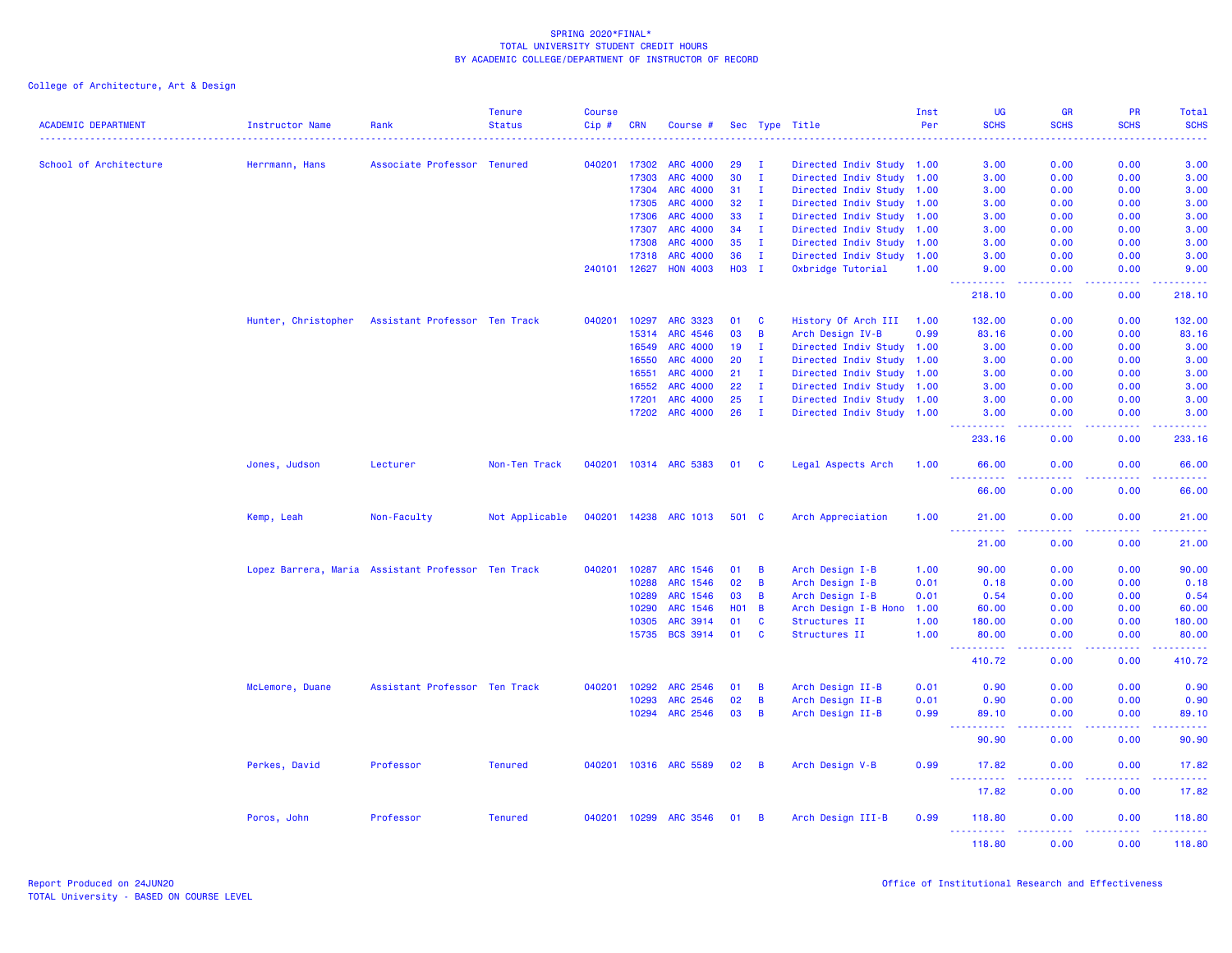| <b>ACADEMIC DEPARTMENT</b>            | <b>Instructor Name</b> | Rank                              | <b>Tenure</b><br><b>Status</b> | <b>Course</b><br>Cip# | <b>CRN</b> | Course #        |                 |                | Sec Type Title            | Inst<br>Per | <b>UG</b><br><b>SCHS</b> | <b>GR</b><br><b>SCHS</b> | <b>PR</b><br><b>SCHS</b> | Total<br><b>SCHS</b> |
|---------------------------------------|------------------------|-----------------------------------|--------------------------------|-----------------------|------------|-----------------|-----------------|----------------|---------------------------|-------------|--------------------------|--------------------------|--------------------------|----------------------|
| School of Architecture                | Ross, John             | Lecturer                          | Non-Ten Track                  | 040201                | 10288      | ARC 1546        | 02              | <b>B</b>       | Arch Design I-B           | 0.99        | 17.82                    | 0.00                     | 0.00                     | 17.82                |
|                                       |                        |                                   |                                |                       | 10289      | ARC 1546        | 03              | <b>B</b>       | Arch Design I-B           | 0.99        | 53.46                    | 0.00                     | 0.00                     | 53.46                |
|                                       |                        |                                   |                                |                       | 16539      | <b>ARC 4000</b> | 14              |                | Directed Indiv Study 1.00 |             | 3.00                     | 0.00                     | 0.00                     | 3.00                 |
|                                       |                        |                                   |                                |                       | 16540      | <b>ARC 4000</b> | 15 <sub>1</sub> | л.             | Directed Indiv Study 1.00 |             | 3.00                     | 0.00                     | 0.00                     | 3.00                 |
|                                       |                        |                                   |                                |                       | 16541      | <b>ARC 4000</b> | 16              | - 1            | Directed Indiv Study 1.00 |             | 3.00                     | 0.00                     | 0.00                     | 3.00                 |
|                                       |                        |                                   |                                |                       |            | 16542 ARC 4000  | 17              | л.             | Directed Indiv Study 1.00 |             | 3.00                     | 0.00                     | 0.00                     | 3.00                 |
|                                       |                        |                                   |                                |                       |            | 16543 ARC 4000  | 18              |                | Directed Indiv Study 1.00 |             | 3.00                     | 0.00                     | 0.00                     | 3.00                 |
|                                       |                        |                                   |                                |                       |            | 17054 ARC 4000  | 23              |                | Directed Indiv Study 1.00 |             | 3.00                     | 0.00                     | 0.00                     | 3.00                 |
|                                       |                        |                                   |                                |                       | 17200      | <b>ARC 4000</b> | 24              | - I            | Directed Indiv Study 1.00 |             | 3.00                     | 0.00                     | 0.00                     | 3.00                 |
|                                       |                        |                                   |                                |                       |            |                 |                 |                |                           |             | -----------<br>92.28     | -----------<br>0.00      | .<br>0.00                | 92.28                |
|                                       | Vaughan, Mark          | Visiting Assist Pro Non-Ten Track |                                | 040201                |            | 10315 ARC 5589  | 01              | $\overline{B}$ | Arch Design V-B           | 1.00        | 180,00                   | 0.00                     | 0.00                     | 180.00               |
|                                       |                        |                                   |                                |                       |            | 10316 ARC 5589  | 02              | $\overline{B}$ | Arch Design V-B           | 0.01        | 0.18                     | 0.00                     | 0.00                     | 0.18                 |
|                                       |                        |                                   |                                |                       |            |                 |                 |                |                           |             | 180.18                   | ----------<br>0.00       | .<br>0.00                | ----------<br>180.18 |
| ===================================== |                        |                                   |                                |                       |            |                 |                 |                |                           |             | ==========               | ==========               | -----------              | ==========           |
| School of Architecture                |                        |                                   |                                |                       |            |                 |                 |                |                           |             | 2548.00                  | 0.00                     | 0.00                     | 2548.00              |
| ===================================== |                        |                                   |                                |                       |            |                 |                 |                |                           |             | ==========               | ==========               | -----------              | -----------          |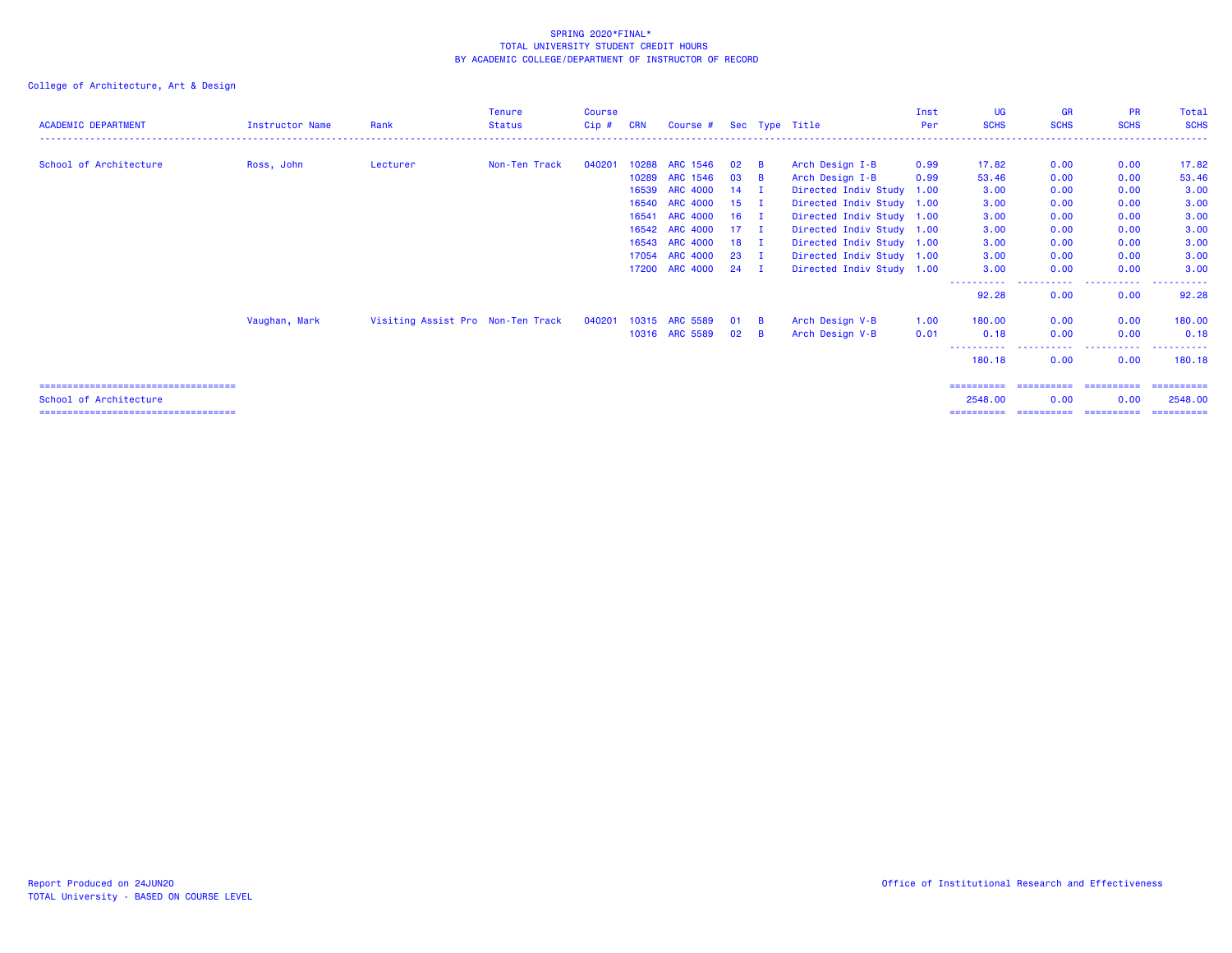| <b>ACADEMIC DEPARTMENT</b>            | Instructor Name | Rank         | Tenure<br>Status | Course<br>$Cip$ # | <b>CRN</b> | Course # Sec Type Title        |          |                            |                                                        | Inst<br>Per | UG<br><b>SCHS</b>   | <b>GR</b><br><b>SCHS</b> | <b>PR</b><br><b>SCHS</b> | Total<br><b>SCHS</b> |
|---------------------------------------|-----------------|--------------|------------------|-------------------|------------|--------------------------------|----------|----------------------------|--------------------------------------------------------|-------------|---------------------|--------------------------|--------------------------|----------------------|
| Aerospace Studies                     | Slade, Rachelle | Non-Employee | Not Applicable   | 280101            |            | 10391 AS 1022<br>10396 AS 3023 | 01<br>01 | $\overline{B}$<br><b>C</b> | Foundations of USAF- 1.00<br>Af Leadership Stud I 1.00 |             | 68.00<br>48.00<br>. | 0.00<br>0.00             | 0.00<br>0.00             | 68.00<br>48.00<br>.  |
|                                       |                 |              |                  |                   |            |                                |          |                            |                                                        |             | 116.00              | 0.00                     | 0.00                     | 116.00               |
| ===================================== |                 |              |                  |                   |            |                                |          |                            |                                                        |             | ==========          | ==========               | ==========               | ==========           |
| Aerospace Studies                     |                 |              |                  |                   |            |                                |          |                            |                                                        |             | 116.00              | 0.00                     | 0.00                     | 116,00               |
| ===================================== |                 |              |                  |                   |            |                                |          |                            |                                                        |             | ==========          | ==========               | ==========               | -----------          |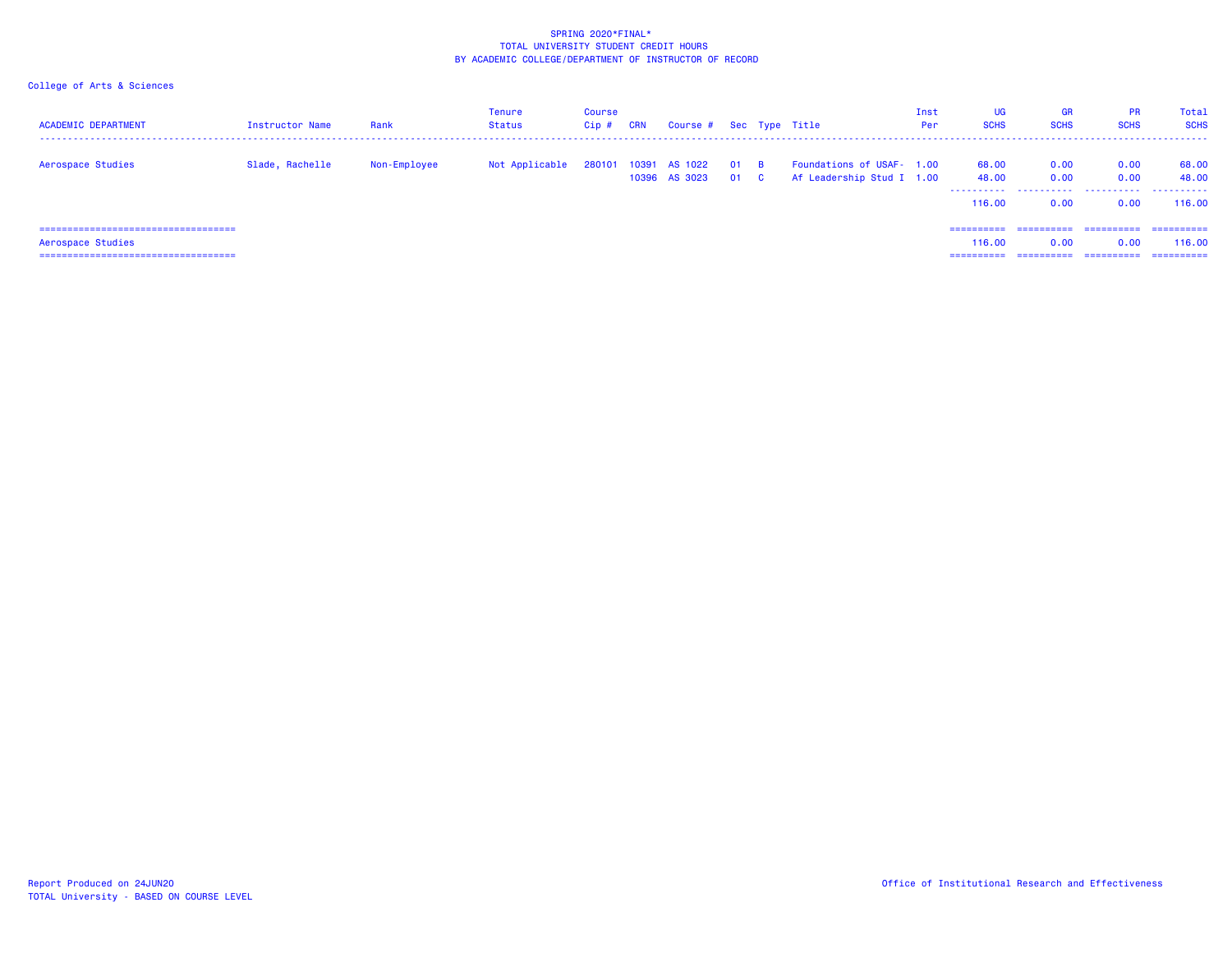| <b>ACADEMIC DEPARTMENT</b>                          | <b>Instructor Name</b>                             | Rank                          | <b>Tenure</b><br><b>Status</b> | <b>Course</b><br>Cip# | <b>CRN</b>   | Course #        |       |              | Sec Type Title            | Inst<br>Per | <b>UG</b><br><b>SCHS</b>                                                                       | <b>GR</b><br><b>SCHS</b>                                                                                                                                      | PR<br><b>SCHS</b>                                                                               | Total<br><b>SCHS</b>                                                                                                                                                                    |
|-----------------------------------------------------|----------------------------------------------------|-------------------------------|--------------------------------|-----------------------|--------------|-----------------|-------|--------------|---------------------------|-------------|------------------------------------------------------------------------------------------------|---------------------------------------------------------------------------------------------------------------------------------------------------------------|-------------------------------------------------------------------------------------------------|-----------------------------------------------------------------------------------------------------------------------------------------------------------------------------------------|
| Anthropology & Middle Eastern Cultu Anderson, Derek |                                                    | Non-Faculty                   | Not Applicable                 |                       | 450201 10263 | AN 3513         | 01    | <b>C</b>     | Artifact Analysis         | 1.00        | 54.00                                                                                          | 0.00                                                                                                                                                          | 0.00                                                                                            | 54.00                                                                                                                                                                                   |
|                                                     |                                                    |                               |                                |                       | 10264        | AN 3513         | 02    | K            | Artifact Analysis         | 1.00        | 0.00                                                                                           | 0.00                                                                                                                                                          | 0.00                                                                                            | 0.00                                                                                                                                                                                    |
|                                                     |                                                    |                               |                                |                       |              |                 |       |              |                           |             | .<br>54.00                                                                                     | .<br>0.00                                                                                                                                                     | .<br>0.00                                                                                       | .<br>54.00                                                                                                                                                                              |
|                                                     | Hardin, James                                      | Associate Professor Tenured   |                                | 380203                | 15448        | <b>MEC 2233</b> | 01    | <b>C</b>     | Intro Old Test Archl 1.00 |             | 21.00                                                                                          | 0.00                                                                                                                                                          | 0.00                                                                                            | 21.00                                                                                                                                                                                   |
|                                                     |                                                    |                               |                                | 450201                | 15504        | <b>AN 8000</b>  | 01    | D            | Thesis Research           | 1.00        | 0.00                                                                                           | 22.00                                                                                                                                                         | 0.00                                                                                            | 22.00                                                                                                                                                                                   |
|                                                     |                                                    |                               |                                |                       | 16942        | AN 4000         | 02    | Ι.           | Directed Indiv Study 1.00 |             | 2.00                                                                                           | 0.00                                                                                                                                                          | 0.00                                                                                            | 2.00                                                                                                                                                                                    |
|                                                     |                                                    |                               |                                |                       | 17490        | AN 4000         | 08    | $\mathbf{I}$ | Directed Indiv Study 1.00 |             | 2.00                                                                                           | 0.00                                                                                                                                                          | 0.00                                                                                            | 2.00                                                                                                                                                                                    |
|                                                     |                                                    |                               |                                |                       | 450301 15284 | <b>REL 2233</b> | 01    | $\mathbf{C}$ | Int Old Test Archlgy 1.00 |             | 96.00                                                                                          | 0.00                                                                                                                                                          | 0.00                                                                                            | 96.00                                                                                                                                                                                   |
|                                                     |                                                    |                               |                                |                       |              |                 |       |              |                           |             | <u>.</u><br>121.00                                                                             | -----<br>22.00                                                                                                                                                | <b></b><br>0.00                                                                                 | <b></b><br>143.00                                                                                                                                                                       |
|                                                     |                                                    |                               |                                |                       |              |                 |       |              |                           |             |                                                                                                |                                                                                                                                                               |                                                                                                 |                                                                                                                                                                                         |
|                                                     | Hoffman, David                                     | Associate Professor Tenured   |                                | 450201                | 15505        | <b>AN 8000</b>  | 02    | D            | Thesis Research           | 1.00        | 0.00                                                                                           | 9.00                                                                                                                                                          | 0.00                                                                                            | 9.00                                                                                                                                                                                    |
|                                                     |                                                    |                               |                                | 450301                | 15443        | AN 4163         | 01    | <b>C</b>     | Anth Internatl Dev        | 1.00        | 51.00                                                                                          | 0.00                                                                                                                                                          | 0.00                                                                                            | 51.00                                                                                                                                                                                   |
|                                                     |                                                    |                               |                                |                       | 15444        | AN 6163         | 01    | <b>C</b>     | Anth Internatl Dev        | 1.00        | 0.00<br><u> - - - - - - - - - -</u>                                                            | 3.00<br><u> - - - - - - - - - -</u>                                                                                                                           | 0.00<br>$\mathbf{L}^{\prime} = \mathbf{L}^{\prime} + \mathbf{L}^{\prime} + \mathbf{L}^{\prime}$ | 3.00<br>$\frac{1}{2} \left( \frac{1}{2} \right) \left( \frac{1}{2} \right) \left( \frac{1}{2} \right) \left( \frac{1}{2} \right) \left( \frac{1}{2} \right) \left( \frac{1}{2} \right)$ |
|                                                     |                                                    |                               |                                |                       |              |                 |       |              |                           |             | 51.00                                                                                          | 12.00                                                                                                                                                         | 0.00                                                                                            | 63.00                                                                                                                                                                                   |
|                                                     | Lambert, Shawn                                     | Assistant Professor Ten Track |                                | 450201                | 15446        | AN 6523         | 01    | C            | Public Archaeology        | 1.00        | 0.00                                                                                           | 33.00                                                                                                                                                         | 0.00                                                                                            | 33.00                                                                                                                                                                                   |
|                                                     |                                                    |                               |                                |                       | 17317        | AN 4000         | 06    | T            | Directed Indiv Study 1.00 |             | 3.00                                                                                           | 0.00                                                                                                                                                          | 0.00                                                                                            | 3.00                                                                                                                                                                                    |
|                                                     |                                                    |                               |                                | 450301                | 10253        | AN 1543         | 01    | <b>C</b>     | Intro To Archaeology      | 1.00        | 48.00                                                                                          | 0.00                                                                                                                                                          | 0.00                                                                                            | 48.00                                                                                                                                                                                   |
|                                                     |                                                    |                               |                                |                       | 10254        | AN 1543         | 02    | C            | Intro To Archaeology      | 1.00        | 75.00                                                                                          | 0.00                                                                                                                                                          | 0.00                                                                                            | 75.00                                                                                                                                                                                   |
|                                                     |                                                    |                               |                                |                       | 10255        | AN 1543         | 03    | $\mathbf{C}$ | Intro To Archaeology      | 1.00        | 21.00                                                                                          | 0.00                                                                                                                                                          | 0.00                                                                                            | 21.00                                                                                                                                                                                   |
|                                                     |                                                    |                               |                                |                       | 15445        | AN 4523         | 01    | C            | Public Archaeology        | 1.00        | 60.00                                                                                          | 0.00                                                                                                                                                          | 0.00                                                                                            | 60.00                                                                                                                                                                                   |
|                                                     |                                                    |                               |                                |                       |              |                 |       |              |                           |             | .<br>$\frac{1}{2} \left( \frac{1}{2} \right) \frac{1}{2} \left( \frac{1}{2} \right)$<br>207.00 | $\frac{1}{2} \left( \frac{1}{2} \right) \left( \frac{1}{2} \right) \left( \frac{1}{2} \right) \left( \frac{1}{2} \right) \left( \frac{1}{2} \right)$<br>33.00 | $\mathbf{L}^{\prime} = \mathbf{L}^{\prime} + \mathbf{L}^{\prime} + \mathbf{L}^{\prime}$<br>0.00 | .<br>240.00                                                                                                                                                                             |
|                                                     | McClellan, Laura                                   | Assistant Professor Ten Track |                                | 380205                | 15285        | <b>REL 3473</b> | 01    | C            | Islam                     | 1.00        | 30.00                                                                                          | 0.00                                                                                                                                                          | 0.00                                                                                            | 30.00                                                                                                                                                                                   |
|                                                     |                                                    |                               |                                | 450201                | 15508        | <b>AN 8000</b>  | 05    | D            | <b>Thesis Research</b>    | 1.00        | 0.00                                                                                           | 15.00                                                                                                                                                         | 0.00                                                                                            | 15.00                                                                                                                                                                                   |
|                                                     |                                                    |                               |                                | 450204                | 10240        | AN 1143         | 01    | C            | Cultural Anthro           | 1.00        | 60.00                                                                                          | 0.00                                                                                                                                                          | 0.00                                                                                            | 60.00                                                                                                                                                                                   |
|                                                     |                                                    |                               |                                |                       | 10241        | AN 1143         | 02    | <b>C</b>     | Cultural Anthro           | 1.00        | 60.00                                                                                          | 0.00                                                                                                                                                          | 0.00                                                                                            | 60.00                                                                                                                                                                                   |
|                                                     |                                                    |                               |                                |                       | 10242        | AN 1143         | 03    | C            | Cultural Anthro           | 1.00        | 60.00                                                                                          | 0.00                                                                                                                                                          | 0.00                                                                                            | 60.00                                                                                                                                                                                   |
|                                                     |                                                    |                               |                                |                       | 10243        | AN 1143         | 04    | C            | Cultural Anthro           | 1.00        | 48.00                                                                                          | 0.00                                                                                                                                                          | 0.00                                                                                            | 48.00                                                                                                                                                                                   |
|                                                     |                                                    |                               |                                |                       | 15549        | AN 1143         | 501 C |              | Cultural Anthro           | 1.00        | 84.00                                                                                          | 0.00                                                                                                                                                          | 0.00                                                                                            | 84.00                                                                                                                                                                                   |
|                                                     |                                                    |                               |                                |                       |              |                 |       |              |                           |             | <u>.</u><br>342.00                                                                             | .<br>15.00                                                                                                                                                    | .<br>0.00                                                                                       | <b></b><br>357.00                                                                                                                                                                       |
|                                                     | Melo Tijerina, Milen Assistant Professor Ten Track |                               |                                | 450201                | 15509        | <b>AN 8000</b>  | 06    | D            | Thesis Research           | 1.00        | 0.00                                                                                           | 9.00                                                                                                                                                          | 0.00                                                                                            | 9.00                                                                                                                                                                                    |
|                                                     |                                                    |                               |                                |                       |              |                 |       |              |                           |             | .<br>0.00                                                                                      | د د د د<br>9.00                                                                                                                                               | 22222<br>0.00                                                                                   | .<br>9.00                                                                                                                                                                               |
|                                                     | Miller, Darcy                                      | Assistant Professor Ten Track |                                | 450201                | 10238        | AN 1103         | 02    | $\mathbf{C}$ | Intro To Anthro           | 1.00        | 513.00                                                                                         | 0.00                                                                                                                                                          | 0.00                                                                                            | 513.00                                                                                                                                                                                  |
|                                                     |                                                    |                               |                                |                       | 15494        | AN 8013         | 01    | C            | Quantitative Methods 1.00 |             | 0.00                                                                                           | 45.00                                                                                                                                                         | 0.00                                                                                            | 45.00                                                                                                                                                                                   |
|                                                     |                                                    |                               |                                |                       | 15510        | <b>AN 8000</b>  | 07    | D            | Thesis Research           | 1.00        | 0.00                                                                                           | 17.00                                                                                                                                                         | 0.00                                                                                            | 17.00                                                                                                                                                                                   |
|                                                     |                                                    |                               |                                |                       | 17016        | AN 4000         | 03    | $\mathbf{I}$ | Directed Indiv Study 1.00 |             | 3.00                                                                                           | 0.00                                                                                                                                                          | 0.00                                                                                            | 3.00                                                                                                                                                                                    |
|                                                     |                                                    |                               |                                |                       | 17017        | <b>AN 4000</b>  | 04    | $\mathbf I$  | Directed Indiv Study      | 1.00        | 3.00                                                                                           | 0.00                                                                                                                                                          | 0.00                                                                                            | 3.00                                                                                                                                                                                    |
|                                                     |                                                    |                               |                                |                       | 17259        | <b>AN 4000</b>  | 05    | I.           | Directed Indiv Study 1.00 |             | 3.00                                                                                           | 0.00                                                                                                                                                          | 0.00                                                                                            | 3.00                                                                                                                                                                                    |
|                                                     |                                                    |                               |                                |                       | 17488        | AN 4000         | 07    | $\mathbf{I}$ | Directed Indiv Study 1.00 |             | 4.00                                                                                           | 0.00                                                                                                                                                          | 0.00                                                                                            | 4.00                                                                                                                                                                                    |
|                                                     |                                                    |                               |                                |                       |              |                 |       |              |                           |             |                                                                                                | .                                                                                                                                                             | .                                                                                               | $\frac{1}{2} \left( \frac{1}{2} \right) \left( \frac{1}{2} \right) \left( \frac{1}{2} \right) \left( \frac{1}{2} \right) \left( \frac{1}{2} \right)$                                    |
|                                                     |                                                    |                               |                                |                       |              |                 |       |              |                           |             | 526.00                                                                                         | 62.00                                                                                                                                                         | 0.00                                                                                            | 588.00                                                                                                                                                                                  |
|                                                     | Osterholtz, Anna                                   | Assistant Professor Ten Track |                                | 450201                | 10247        | AN 1344         | 01    | C            | Intro to Biol Anthro 1.00 |             | 104.00                                                                                         | 0.00                                                                                                                                                          | 0.00                                                                                            | 104.00                                                                                                                                                                                  |
|                                                     |                                                    |                               |                                |                       | 10248        | AN 1344         | 02    | C            | Intro to Biol Anthro 1.00 |             | 92.00                                                                                          | 0.00                                                                                                                                                          | 0.00                                                                                            | 92.00                                                                                                                                                                                   |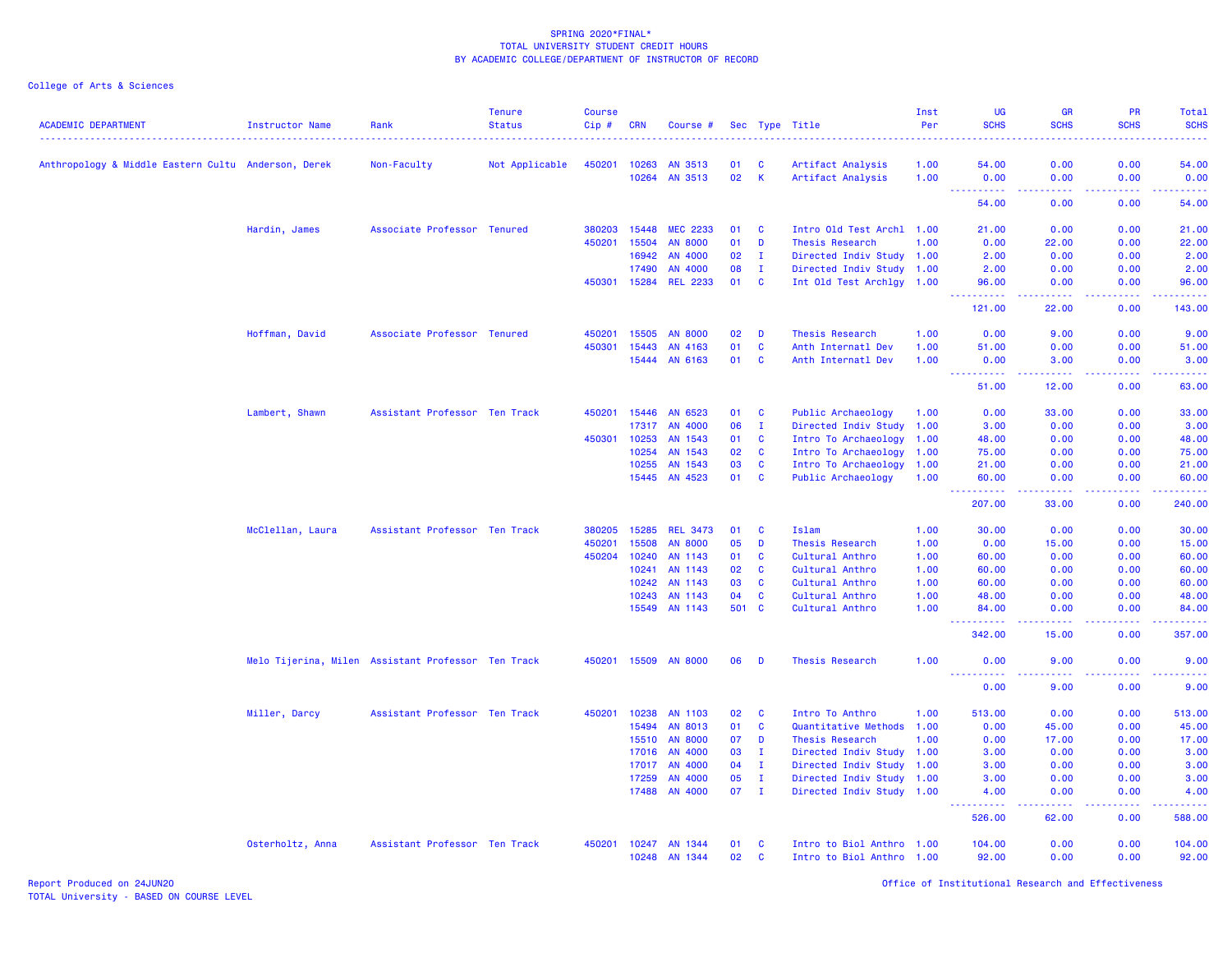| <b>ACADEMIC DEPARTMENT</b>                           | Instructor Name  | Rank                          | <b>Tenure</b><br><b>Status</b> | <b>Course</b><br>Cip# | <b>CRN</b> | Course #       |               |              | Sec Type Title            | Inst<br>Per | UG<br><b>SCHS</b>     | <b>GR</b><br><b>SCHS</b>            | <b>PR</b><br><b>SCHS</b> | Total<br><b>SCHS</b> |
|------------------------------------------------------|------------------|-------------------------------|--------------------------------|-----------------------|------------|----------------|---------------|--------------|---------------------------|-------------|-----------------------|-------------------------------------|--------------------------|----------------------|
| Anthropology & Middle Eastern Cultu Osterholtz, Anna |                  | Assistant Professor Ten Track |                                | 450201                |            | 10249 AN 1344  | 03            | K            | Intro to Biol Anthro 1.00 |             | 0.00                  | 0.00                                | 0.00                     | 0.00                 |
|                                                      |                  |                               |                                |                       |            | 10250 AN 1344  | 04            | K            | Intro to Biol Anthro 1.00 |             | 0.00                  | 0.00                                | 0.00                     | 0.00                 |
|                                                      |                  |                               |                                |                       | 10251      | AN 1344        | 05            | K            | Intro to Biol Anthro 1.00 |             | 0.00                  | 0.00                                | 0.00                     | 0.00                 |
|                                                      |                  |                               |                                |                       |            | 10252 AN 1344  | 06            | K            | Intro to Biol Anthro 1.00 |             | 0.00                  | 0.00                                | 0.00                     | 0.00                 |
|                                                      |                  |                               |                                |                       |            | 15048 AN 6990  | 01            | $\mathbf{C}$ | Special Topic In AN       | 1.00        | 0.00                  | 15.00                               | 0.00                     | 15.00                |
|                                                      |                  |                               |                                |                       |            | 15049 AN 4990  | 01            | - C          | Special Topic In AN       | 1.00        | 72.00                 | 0.00                                | 0.00                     | 72.00                |
|                                                      |                  |                               |                                |                       |            | 15511 AN 8000  | 08            | D            | Thesis Research           | 1.00        | 0.00                  | 10.00                               | 0.00                     | 10.00                |
|                                                      |                  |                               |                                |                       |            |                |               |              |                           |             | -----------<br>268.00 | .<br>$ -$<br>25.00                  | .<br>0.00                | .<br>293.00          |
|                                                      | Turner, James    | Lecturer                      | Non-Ten Track                  | 450201                |            | 14049 AN 3113  | $201 \quad C$ |              | Societies Of World        | 1.00        | 57.00                 | 0.00                                | 0.00                     | 57.00                |
|                                                      |                  |                               |                                |                       |            |                |               |              |                           |             | -----------<br>57.00  | $\sim$ $\sim$<br>. <b>.</b><br>0.00 | .<br>0.00                | . <b>.</b><br>57.00  |
|                                                      | Zuckerman, Molly | Associate Professor Tenured   |                                | 450201                |            | 10239 AN 1103  | 03            | - C          | Intro To Anthro           | 1.00        | 153.00                | 0.00                                | 0.00                     | 153.00               |
|                                                      |                  |                               |                                |                       | 15447      | <b>AN 2103</b> | 01            | - C          | Nutritional Anthropo      | 1.00        | 36.00                 | 0.00                                | 0.00                     | 36.00                |
|                                                      |                  |                               |                                |                       |            | 15449 AN 1103  | <b>HO1 C</b>  |              | Intro To Anthro-Hono      | 1.00        | 36.00                 | 0.00                                | 0.00                     | 36.00                |
|                                                      |                  |                               |                                |                       |            | 15512 AN 8000  | 09            | <b>D</b>     | Thesis Research           | 1.00        | 0.00                  | 1.00                                | 0.00                     | 1.00                 |
|                                                      |                  |                               |                                |                       |            | 16520 AN 4000  | 01            | - I          | Directed Indiv Study 1.00 |             | 1.00                  | 0.00                                | 0.00                     | 1.00                 |
|                                                      |                  |                               |                                |                       |            |                |               |              |                           |             | .<br>226.00           | <b></b><br>1.00                     | .<br>0.00                | -------<br>227.00    |
|                                                      |                  |                               |                                |                       |            |                |               |              |                           |             | ==========            | ==========                          | ==========               | ==========           |
| Anthropology & Middle Eastern Cultures               |                  |                               |                                |                       |            |                |               |              |                           |             | 1852.00               | 179.00                              | 0.00                     | 2031.00              |
|                                                      |                  |                               |                                |                       |            |                |               |              |                           |             | ==========            | ==========                          | ==========               | ==========           |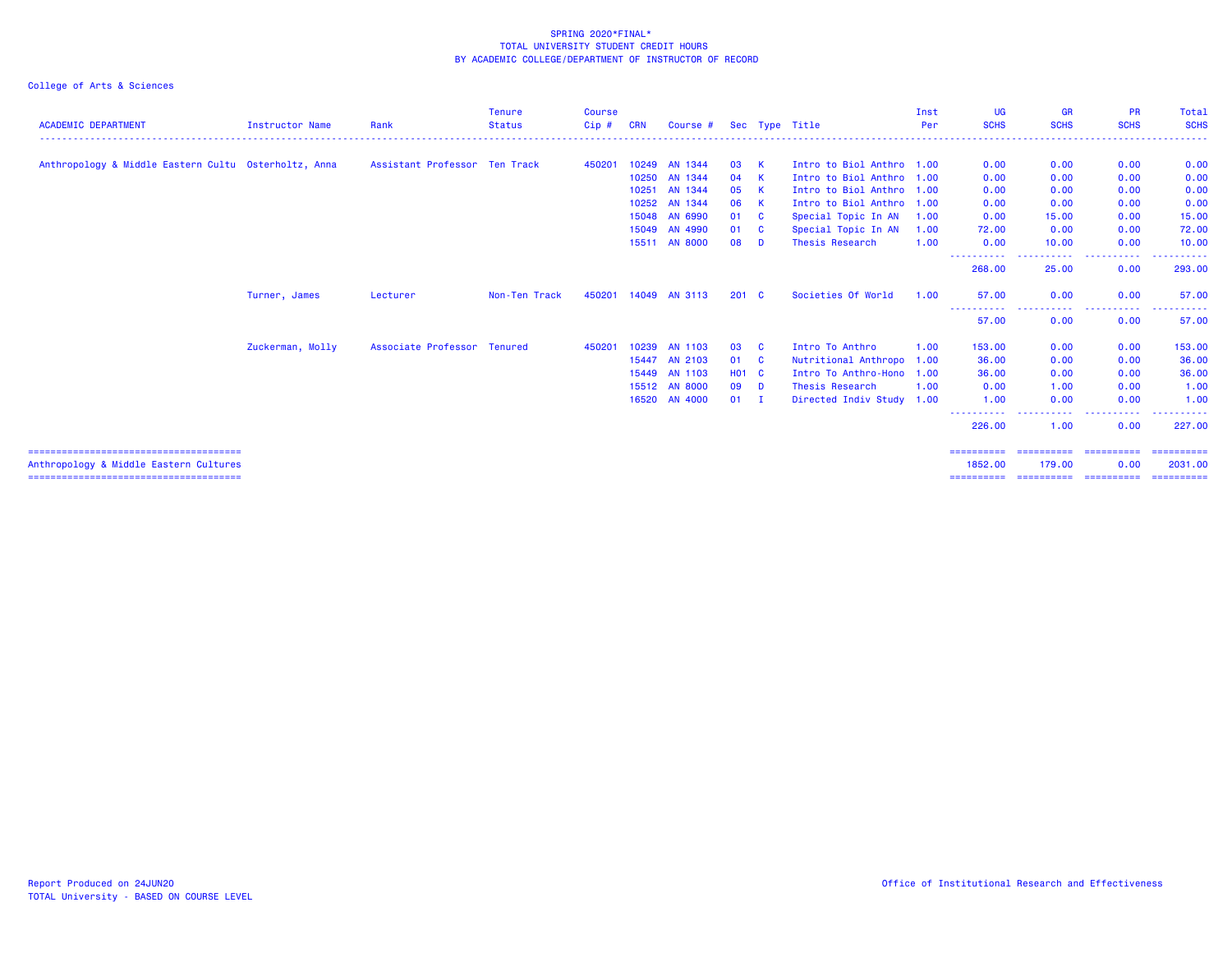| <b>ACADEMIC DEPARTMENT</b> | <b>Instructor Name</b> | Rank                          | <b>Tenure</b><br><b>Status</b> | Course<br>$Cip$ # | <b>CRN</b>     | Course #        |          |              | Sec Type Title                                         | Inst<br>Per | UG<br><b>SCHS</b>                                                                                                                                              | <b>GR</b><br><b>SCHS</b><br>$-1 - 1$                                                                                                                 | <b>PR</b><br><b>SCHS</b>                                                                                                                                     | Total<br><b>SCHS</b> |
|----------------------------|------------------------|-------------------------------|--------------------------------|-------------------|----------------|-----------------|----------|--------------|--------------------------------------------------------|-------------|----------------------------------------------------------------------------------------------------------------------------------------------------------------|------------------------------------------------------------------------------------------------------------------------------------------------------|--------------------------------------------------------------------------------------------------------------------------------------------------------------|----------------------|
|                            |                        |                               |                                |                   |                | BIO 4990        |          | <b>C</b>     |                                                        |             | . <u>.</u>                                                                                                                                                     | 0.00                                                                                                                                                 | 0.00                                                                                                                                                         | .<br>36.00           |
| <b>Biological Sciences</b> | Ballinger, Matthew     | Assistant Professor Ten Track |                                | 269999            | 15554<br>15555 | BIO 6990        | 01<br>01 | C            | Special Topic in BIO 1.00<br>Special Topic in BIO 1.00 |             | 36.00<br>0.00                                                                                                                                                  | 21.00                                                                                                                                                | 0.00                                                                                                                                                         | 21.00                |
|                            |                        |                               |                                |                   | 15975          | <b>BIO 9000</b> | 01       | D            | Research / Diss                                        | 1.00        | 0.00                                                                                                                                                           | 3.00                                                                                                                                                 | 0.00                                                                                                                                                         | 3.00                 |
|                            |                        |                               |                                |                   |                |                 |          |              |                                                        |             | .                                                                                                                                                              | $\frac{1}{2} \left( \frac{1}{2} \right) \left( \frac{1}{2} \right) \left( \frac{1}{2} \right) \left( \frac{1}{2} \right) \left( \frac{1}{2} \right)$ | .                                                                                                                                                            | .                    |
|                            |                        |                               |                                |                   |                |                 |          |              |                                                        |             | 36.00                                                                                                                                                          | 24.00                                                                                                                                                | 0.00                                                                                                                                                         | 60.00                |
|                            | Barton, Brandon        | Assistant Professor Ten Track |                                | 260101            | 15553          | BIO 2990        | 01       | C            | Special Topic in BIO 1.00                              |             | 72.00                                                                                                                                                          | 0.00                                                                                                                                                 | 0.00                                                                                                                                                         | 72.00                |
|                            |                        |                               |                                | 269999            | 15953          | <b>BIO 8000</b> | 02       | D            | Research/Thesis                                        | 1.00        | 0.00                                                                                                                                                           | 2.00                                                                                                                                                 | 0.00                                                                                                                                                         | 2.00                 |
|                            |                        |                               |                                |                   | 15976          | <b>BIO 9000</b> | 02       | D            | Research / Diss                                        | 1.00        | 0.00                                                                                                                                                           | 14.00                                                                                                                                                | 0.00                                                                                                                                                         | 14.00                |
|                            |                        |                               |                                |                   | 17365          | <b>BIO 4000</b> | 11       | $\mathbf I$  | Directed Indiv Study 1.00                              |             | 1.00                                                                                                                                                           | 0.00                                                                                                                                                 | 0.00                                                                                                                                                         | 1.00                 |
|                            |                        |                               |                                |                   | 17572          | <b>BIO 4000</b> | 25       | $\mathbf I$  | Directed Indiv Study                                   | 1.00        | 1.00                                                                                                                                                           | 0.00                                                                                                                                                 | 0.00                                                                                                                                                         | 1.00                 |
|                            |                        |                               |                                |                   | 17577          | <b>BIO 4000</b> | 29       | $\mathbf{I}$ | Directed Indiv Study 1.00                              |             | 1.00                                                                                                                                                           | 0.00                                                                                                                                                 | 0.00                                                                                                                                                         | 1.00                 |
|                            |                        |                               |                                |                   |                | 17635 BIO 4000  | 33       | $\mathbf{I}$ | Directed Indiv Study 1.00                              |             | 2.00<br>المتمام المتمار<br>- - -                                                                                                                               | 0.00<br>.                                                                                                                                            | 0.00<br>$\frac{1}{2} \left( \frac{1}{2} \right) \left( \frac{1}{2} \right) \left( \frac{1}{2} \right) \left( \frac{1}{2} \right) \left( \frac{1}{2} \right)$ | 2.00<br>.            |
|                            |                        |                               |                                |                   |                |                 |          |              |                                                        |             | 77.00                                                                                                                                                          | 16.00                                                                                                                                                | 0.00                                                                                                                                                         | 93.00                |
|                            | Barton, Martha         | Instructor                    | Non-Ten Track                  | 260101            | 10499          | BIO 1134        | 04       | K            | <b>Biology I</b>                                       | 0.50        | 0.00                                                                                                                                                           | 0.00                                                                                                                                                 | 0.00                                                                                                                                                         | 0.00                 |
|                            |                        |                               |                                |                   | 10500          | <b>BIO 1134</b> | 05       | К            | <b>Biology I</b>                                       | 0.50        | 0.00                                                                                                                                                           | 0.00                                                                                                                                                 | 0.00                                                                                                                                                         | 0.00                 |
|                            |                        |                               |                                |                   | 10501          | <b>BIO 1134</b> | 06       | К            | <b>Biology I</b>                                       | 0.50        | 0.00                                                                                                                                                           | 0.00                                                                                                                                                 | 0.00                                                                                                                                                         | 0.00                 |
|                            |                        |                               |                                |                   | 10503          | BIO 1134        | 08       | K            | <b>Biology I</b>                                       | 0.50        | 0.00                                                                                                                                                           | 0.00                                                                                                                                                 | 0.00                                                                                                                                                         | 0.00                 |
|                            |                        |                               |                                |                   | 10505          | BIO 1134        | 10       | К            | <b>Biology I</b>                                       | 0.50        | 0.00                                                                                                                                                           | 0.00                                                                                                                                                 | 0.00                                                                                                                                                         | 0.00                 |
|                            |                        |                               |                                |                   | 10506          | <b>BIO 1134</b> | 11       | К            | <b>Biology I</b>                                       | 0.50        | 0.00                                                                                                                                                           | 0.00                                                                                                                                                 | 0.00                                                                                                                                                         | 0.00                 |
|                            |                        |                               |                                |                   | 10507          | BIO 1134        | 12       | К            | <b>Biology I</b>                                       | 0.50        | 0.00                                                                                                                                                           | 0.00                                                                                                                                                 | 0.00                                                                                                                                                         | 0.00                 |
|                            |                        |                               |                                |                   | 10508          | <b>BIO 1134</b> | 15       | К            | <b>Biology I</b>                                       | 0.50        | 0.00                                                                                                                                                           | 0.00                                                                                                                                                 | 0.00                                                                                                                                                         | 0.00                 |
|                            |                        |                               |                                |                   | 10509          | BIO 1134        | 16       | К            | <b>Biology I</b>                                       | 0.50        | 0.00                                                                                                                                                           | 0.00                                                                                                                                                 | 0.00                                                                                                                                                         | 0.00                 |
|                            |                        |                               |                                |                   | 10513          | BIO 1144        | 02       | $\mathbf{C}$ | Biology II-SI                                          | 1.00        | 1136.00                                                                                                                                                        | 0.00                                                                                                                                                 | 0.00                                                                                                                                                         | 1136.00              |
|                            |                        |                               |                                |                   | 14875          | BIO 1134        | 13       | K            | <b>Biology I</b>                                       | 0.75        | 0.00                                                                                                                                                           | 0.00                                                                                                                                                 | 0.00                                                                                                                                                         | 0.00                 |
|                            |                        |                               |                                |                   | 14877          | <b>BIO 1134</b> | 18       | К            | <b>Biology I</b>                                       | 0.75        | 0.00                                                                                                                                                           | 0.00                                                                                                                                                 | 0.00                                                                                                                                                         | 0.00                 |
|                            |                        |                               |                                | 260799            | 10539          | BIO 2513        | 01       | C            | Animal Diversity                                       | 1.00        | 312.00                                                                                                                                                         | 0.00                                                                                                                                                 | 0.00                                                                                                                                                         | 312.00               |
|                            |                        |                               |                                |                   | 10540          | BIO 2513        | 02       | К            | Animal Diversity                                       | 1.00        | 0.00                                                                                                                                                           | 0.00                                                                                                                                                 | 0.00                                                                                                                                                         | 0.00                 |
|                            |                        |                               |                                |                   | 10541          | BIO 2513        | 03       | К            | Animal Diversity                                       | 1.00        | 0.00                                                                                                                                                           | 0.00                                                                                                                                                 | 0.00                                                                                                                                                         | 0.00                 |
|                            |                        |                               |                                |                   | 14887          | BIO 2513        | 04       | К            | Animal Diversity                                       | 1.00        | 0.00<br><u> - - - - - - - - - -</u>                                                                                                                            | 0.00<br>د د د د                                                                                                                                      | 0.00<br>$\frac{1}{2} \left( \frac{1}{2} \right) \left( \frac{1}{2} \right) \left( \frac{1}{2} \right) \left( \frac{1}{2} \right) \left( \frac{1}{2} \right)$ | 0.00<br><u>.</u>     |
|                            |                        |                               |                                |                   |                |                 |          |              |                                                        |             | 1448.00                                                                                                                                                        | 0.00                                                                                                                                                 | 0.00                                                                                                                                                         | 1448.00              |
|                            | Bill, Brian            | Instructor                    | Non-Ten Track                  | 260101            | 14881          | BIO 1144        | 04       | C            | Biology II-SI                                          | 1.00        | 444.00                                                                                                                                                         | 0.00                                                                                                                                                 | 0.00                                                                                                                                                         | 444.00               |
|                            |                        |                               |                                | 260503            | 14896          | BIO 4404        | 01       | C            | Environmental Micro                                    | 1.00        | 20.00                                                                                                                                                          | 0.00                                                                                                                                                 | 0.00                                                                                                                                                         | 20.00                |
|                            |                        |                               |                                |                   | 14897          | BIO 4404        | 02       | К            | Environmental Micro                                    | 1.00        | 0.00                                                                                                                                                           | 0.00                                                                                                                                                 | 0.00                                                                                                                                                         | 0.00                 |
|                            |                        |                               |                                | 260505            | 10560          | <b>BIO 3303</b> | 01       | C            | Parasitology                                           | 1.00        | 147.00                                                                                                                                                         | 0.00                                                                                                                                                 | 0.00                                                                                                                                                         | 147.00               |
|                            |                        |                               |                                |                   | 10561          | BIO 3303        | 02       | К            | Parasitology                                           | 1.00        | 0.00                                                                                                                                                           | 0.00                                                                                                                                                 | 0.00                                                                                                                                                         | 0.00                 |
|                            |                        |                               |                                |                   | 10562          | <b>BIO 3303</b> | 03       | К            | Parasitology                                           | 1.00        | 0.00                                                                                                                                                           | 0.00<br>.                                                                                                                                            | 0.00                                                                                                                                                         | 0.00                 |
|                            |                        |                               |                                |                   |                |                 |          |              |                                                        |             | 611.00                                                                                                                                                         | 0.00                                                                                                                                                 | 0.00                                                                                                                                                         | 611.00               |
|                            | Brooks, Christopher    | Associate Professor Tenured   |                                | 261301            | 14888          | <b>BIO 3104</b> | 01       | C            | Ecology-SI                                             | 1.00        | 140.00                                                                                                                                                         | 0.00                                                                                                                                                 | 0.00                                                                                                                                                         | 140.00               |
|                            |                        |                               |                                |                   | 14890          | BIO 3104        | 03       | К            | Ecology                                                | 1.00        | 0.00                                                                                                                                                           | 0.00                                                                                                                                                 | 0.00                                                                                                                                                         | 0.00                 |
|                            |                        |                               |                                |                   | 14891          | BIO 3104        | 04       | К            | Ecology                                                | 1.00        | 0.00                                                                                                                                                           | 0.00                                                                                                                                                 | 0.00                                                                                                                                                         | 0.00                 |
|                            |                        |                               |                                | 269999            | 17615          | BIO 4000        | 32       | $\mathbf{I}$ | Directed Indiv Study                                   | 1.00        | 1.00                                                                                                                                                           | 0.00                                                                                                                                                 | 0.00                                                                                                                                                         | 1.00                 |
|                            |                        |                               |                                |                   | 17636          | <b>BIO 4000</b> | 34       | $\mathbf I$  | Directed Indiv Study 1.00                              |             | 4.00                                                                                                                                                           | 0.00                                                                                                                                                 | 0.00                                                                                                                                                         | 4.00                 |
|                            |                        |                               |                                |                   |                |                 |          |              |                                                        |             | $\frac{1}{2} \left( \frac{1}{2} \right) \left( \frac{1}{2} \right) \left( \frac{1}{2} \right) \left( \frac{1}{2} \right) \left( \frac{1}{2} \right)$<br>145.00 | $\sim$ $\sim$ $\sim$ $\sim$<br>0.00                                                                                                                  | .<br>0.00                                                                                                                                                    | .<br>145.00          |
|                            | Brown, Matthew         | Associate Professor Tenured   |                                | 260502            | 10593          | BIO 4424        | 01       | В            | Eukaryotic Microbiol 1.00                              |             | 40.00                                                                                                                                                          | 0.00                                                                                                                                                 | 0.00                                                                                                                                                         | 40.00                |
|                            |                        |                               |                                |                   | 10627          | BIO 6424        | 01       | В            | Eukaryotic Microbiol 1.00                              |             | 0.00                                                                                                                                                           | 8.00                                                                                                                                                 | 0.00                                                                                                                                                         | 8.00                 |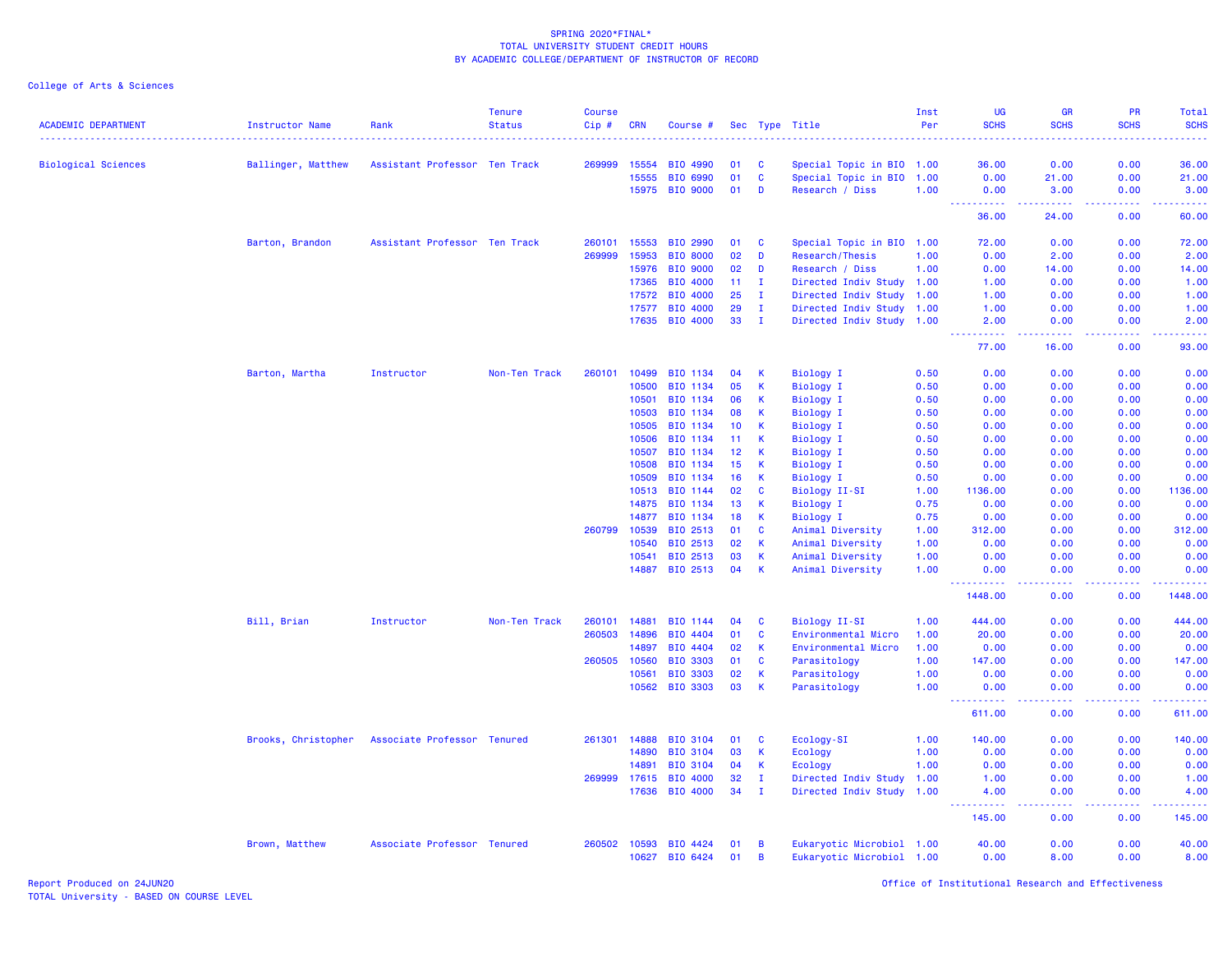# College of Arts & Sciences

| <b>ACADEMIC DEPARTMENT</b> | <b>Instructor Name</b> | Rank                          | <b>Tenure</b><br><b>Status</b> | <b>Course</b><br>Cip# | <b>CRN</b>     | Course #                   |               |                              | Sec Type Title                                         | Inst<br>Per | UG<br><b>SCHS</b>                                                                                                                                              | <b>GR</b><br><b>SCHS</b>                                                                               | <b>PR</b><br><b>SCHS</b> | Total<br><b>SCHS</b> |
|----------------------------|------------------------|-------------------------------|--------------------------------|-----------------------|----------------|----------------------------|---------------|------------------------------|--------------------------------------------------------|-------------|----------------------------------------------------------------------------------------------------------------------------------------------------------------|--------------------------------------------------------------------------------------------------------|--------------------------|----------------------|
| <b>Biological Sciences</b> | Brown, Matthew         | Associate Professor Tenured   |                                | 269999                | 15978          | <b>BIO 9000</b>            | 04            | D                            | Research / Diss                                        | 1.00        | 0.00                                                                                                                                                           | 26.00                                                                                                  | 0.00                     | 26.00                |
|                            |                        |                               |                                |                       |                |                            |               |                              |                                                        |             | <u>.</u><br>40.00                                                                                                                                              | .<br>34.00                                                                                             | .<br>0.00                | .<br>74.00           |
|                            | Cebrian, Justo         | Research Professor            | Non-Ten Track                  |                       |                | 030601 16421 WFA 8000      | 30            | D                            | Research / Thesis                                      | 1.00        | 0.00                                                                                                                                                           | 2.00                                                                                                   | 0.00                     | 2.00                 |
|                            |                        |                               |                                |                       |                |                            |               |                              |                                                        |             | 0.00                                                                                                                                                           | 2.00                                                                                                   | 0.00                     | 2.00                 |
|                            | Counterman, Brian      | Associate Professor Tenured   |                                | 269999                | 15956          | <b>BIO 8000</b>            | 05            | D                            | Research/Thesis                                        | 1.00        | 0.00                                                                                                                                                           | 8.00                                                                                                   | 0.00                     | 8.00                 |
|                            |                        |                               |                                |                       | 15979          | <b>BIO 9000</b>            | 05            | D                            | Research / Diss                                        | 1.00        | 0.00                                                                                                                                                           | 5.00                                                                                                   | 0.00                     | 5.00                 |
|                            |                        |                               |                                |                       | 17518          | <b>BIO 4000</b>            | 12            | $\mathbf{I}$                 | Directed Indiv Study                                   | 1.00        | 1.00<br>$\sim$ $\sim$ $\sim$ $\sim$                                                                                                                            | 0.00<br>.                                                                                              | 0.00                     | 1.00<br>الدامات      |
|                            |                        |                               |                                |                       |                |                            |               |                              |                                                        |             | 1.00                                                                                                                                                           | 13.00                                                                                                  | 0.00                     | 14.00                |
|                            | Dapper, Amy            | Assistant Professor Ten Track |                                | 269999                | 15957          | <b>BIO 8000</b>            | 06            | D                            | Research/Thesis                                        | 1.00        | 0.00                                                                                                                                                           | 2.00                                                                                                   | 0.00                     | 2.00                 |
|                            |                        |                               |                                |                       | 15980          | <b>BIO 9000</b>            | 06            | D                            | Research / Diss                                        | 1.00        | 0.00<br>.                                                                                                                                                      | 2.00<br>$\frac{1}{2} \left( \frac{1}{2} \right) \left( \frac{1}{2} \right) \left( \frac{1}{2} \right)$ | 0.00<br>.                | 2.00                 |
|                            |                        |                               |                                |                       |                |                            |               |                              |                                                        |             | 0.00                                                                                                                                                           | 4.00                                                                                                   | 0.00                     | 4.00                 |
|                            | Dawe, Angus            | Professor                     | <b>Tenured</b>                 | 269999                | 15958          | <b>BIO 8000</b>            | 07            | D                            | Research/Thesis                                        | 1.00        | 0.00                                                                                                                                                           | 2.00                                                                                                   | 0.00                     | 2.00                 |
|                            |                        |                               |                                |                       | 15981          | <b>BIO 9000</b>            | 07            | D                            | Research / Diss                                        | 1.00        | 0.00<br>2222                                                                                                                                                   | 8.00<br>.                                                                                              | 0.00                     | 8.00<br>$- - - -$    |
|                            |                        |                               |                                |                       |                |                            |               |                              |                                                        |             | 0.00                                                                                                                                                           | 10.00                                                                                                  | 0.00                     | 10.00                |
|                            | Echols, Jeffrey        | Instructor                    | Non-Ten Track                  | 260502                | 10565          | <b>BIO 3304</b>            | 03            | K                            | General Microbiology 1.00                              |             | 0.00                                                                                                                                                           | 0.00                                                                                                   | 0.00                     | 0.00                 |
|                            |                        |                               |                                |                       | 10566          | <b>BIO 3304</b>            | 04            | <b>K</b>                     | General Microbiology 1.00                              |             | 0.00                                                                                                                                                           | 0.00                                                                                                   | 0.00                     | 0.00                 |
|                            |                        |                               |                                |                       | 10567          | BIO 3304                   | 05            | <b>K</b>                     | General Microbiology                                   | 1.00        | 0.00                                                                                                                                                           | 0.00                                                                                                   | 0.00                     | 0.00                 |
|                            |                        |                               |                                |                       | 10569          | BIO 3304                   | 07            | <b>K</b>                     | General Microbiology 1.00                              |             | 0.00                                                                                                                                                           | 0.00                                                                                                   | 0.00                     | 0.00                 |
|                            |                        |                               |                                |                       | 10570<br>10571 | BIO 3304<br>BIO 3304       | 08<br>09      | $\mathsf{K}$<br>$\mathsf{K}$ | General Microbiology 1.00<br>General Microbiology 1.00 |             | 0.00<br>0.00                                                                                                                                                   | 0.00<br>0.00                                                                                           | 0.00<br>0.00             | 0.00<br>0.00         |
|                            |                        |                               |                                |                       | 10572          | BIO 3304                   | 10            | $\mathsf{K}$                 | General Microbiology                                   | 1.00        | 0.00                                                                                                                                                           | 0.00                                                                                                   | 0.00                     | 0.00                 |
|                            |                        |                               |                                |                       | 10573          | <b>BIO 3304</b>            | 11            | $\mathsf{K}$                 | General Microbiology 1.00                              |             | 0.00                                                                                                                                                           | 0.00                                                                                                   | 0.00                     | 0.00                 |
|                            |                        |                               |                                | 260701                | 10466          | BIO 1004                   | 01            | $\mathbf{C}$                 | Anatomy & Physiology 1.00                              |             | 796.00                                                                                                                                                         | 0.00                                                                                                   | 0.00                     | 796.00               |
|                            |                        |                               |                                |                       | 10467          | BIO 1004                   | 02            | $\mathsf{K}$                 | Anatomy & Physiology                                   | 1.00        | 0.00                                                                                                                                                           | 0.00                                                                                                   | 0.00                     | 0.00                 |
|                            |                        |                               |                                |                       | 10468          | BIO 1004                   | 03            | K                            | Anatomy & Physiology                                   | 1.00        | 0.00                                                                                                                                                           | 0.00                                                                                                   | 0.00                     | 0.00                 |
|                            |                        |                               |                                |                       | 10469          | BIO 1004                   | 04            | $\mathsf{K}$                 | Anatomy & Physiology 1.00                              |             | 0.00                                                                                                                                                           | 0.00                                                                                                   | 0.00                     | 0.00                 |
|                            |                        |                               |                                |                       | 10470          | <b>BIO 1004</b>            | 05            | $\mathsf{K}$                 | Anatomy & Physiology 1.00                              |             | 0.00                                                                                                                                                           | 0.00                                                                                                   | 0.00                     | 0.00                 |
|                            |                        |                               |                                |                       | 10471          | BIO 1004                   | 06            | $\mathsf K$                  | Anatomy & Physiology 1.00                              |             | 0.00                                                                                                                                                           | 0.00                                                                                                   | 0.00                     | 0.00                 |
|                            |                        |                               |                                |                       | 10472          | BIO 1004<br>10474 BIO 1004 | 07<br>09      | $\mathsf{K}$<br>$\mathsf{K}$ | Anatomy & Physiology 1.00<br>Anatomy & Physiology 1.00 |             | 0.00<br>0.00                                                                                                                                                   | 0.00<br>0.00                                                                                           | 0.00<br>0.00             | 0.00<br>0.00         |
|                            |                        |                               |                                |                       |                |                            |               |                              |                                                        |             | -----<br>796.00                                                                                                                                                | $\sim$ $\sim$ $\sim$ $\sim$<br>0.00                                                                    | .<br>0.00                | 796.00               |
|                            | Ervin, Gary            | Professor                     | <b>Tenured</b>                 | 261305                | 10587          | BIO 4233                   | 01            | <b>C</b>                     | Living w Global Chan 1.00                              |             | 135.00                                                                                                                                                         | 0.00                                                                                                   | 0.00                     | 135.00               |
|                            |                        |                               |                                | 269999                | 15959          | <b>BIO 8000</b>            | 08            | D                            | Research/Thesis                                        | 1.00        | 0.00                                                                                                                                                           | 3.00                                                                                                   | 0.00                     | 3.00                 |
|                            |                        |                               |                                |                       | 15982          | <b>BIO 9000</b>            | 08            | D                            | Research / Diss                                        | 1.00        | 0.00                                                                                                                                                           | 30.00                                                                                                  | 0.00                     | 30.00                |
|                            |                        |                               |                                |                       |                |                            |               |                              |                                                        |             | $\frac{1}{2} \left( \frac{1}{2} \right) \left( \frac{1}{2} \right) \left( \frac{1}{2} \right) \left( \frac{1}{2} \right) \left( \frac{1}{2} \right)$<br>135.00 | $\sim$ $\sim$ $\sim$ $\sim$<br>33.00                                                                   | 0.00                     | .<br>168.00          |
|                            | Fogarty, Jarrod        | Instructor                    | Non-Ten Track                  | 240102                | 14168          | IDS 4111                   | $201 \quad C$ |                              | Professional Seminar 1.00                              |             | 20.00                                                                                                                                                          | 0.00                                                                                                   | 0.00                     | 20.00                |
|                            |                        |                               |                                | 260701                | 14050          | BIO 1023                   | 201 B         |                              | Plants & Humans                                        | 1.00        | 15.00                                                                                                                                                          | 0.00                                                                                                   | 0.00                     | 15.00                |
|                            |                        |                               |                                | 261310                | 15345          | BIO 2313                   | $201 \quad C$ |                              | <b>Ecosystems of MS</b>                                | 1.00        | 18.00                                                                                                                                                          | 0.00                                                                                                   | 0.00                     | 18.00                |
|                            |                        |                               |                                | 270501 14172          |                | MA 2113                    | $201 \quad C$ |                              | Intro to Stats                                         | 1.00        | 3.00                                                                                                                                                           | 0.00                                                                                                   | 0.00                     | 3.00                 |
|                            |                        |                               |                                |                       | 14173          | MA 2113                    | 202           | <b>C</b>                     | Intro to Stats                                         | 1.00        | 15.00                                                                                                                                                          | 0.00                                                                                                   | 0.00                     | 15.00                |

Report Produced on 24JUN20 Office of Institutional Research and Effectiveness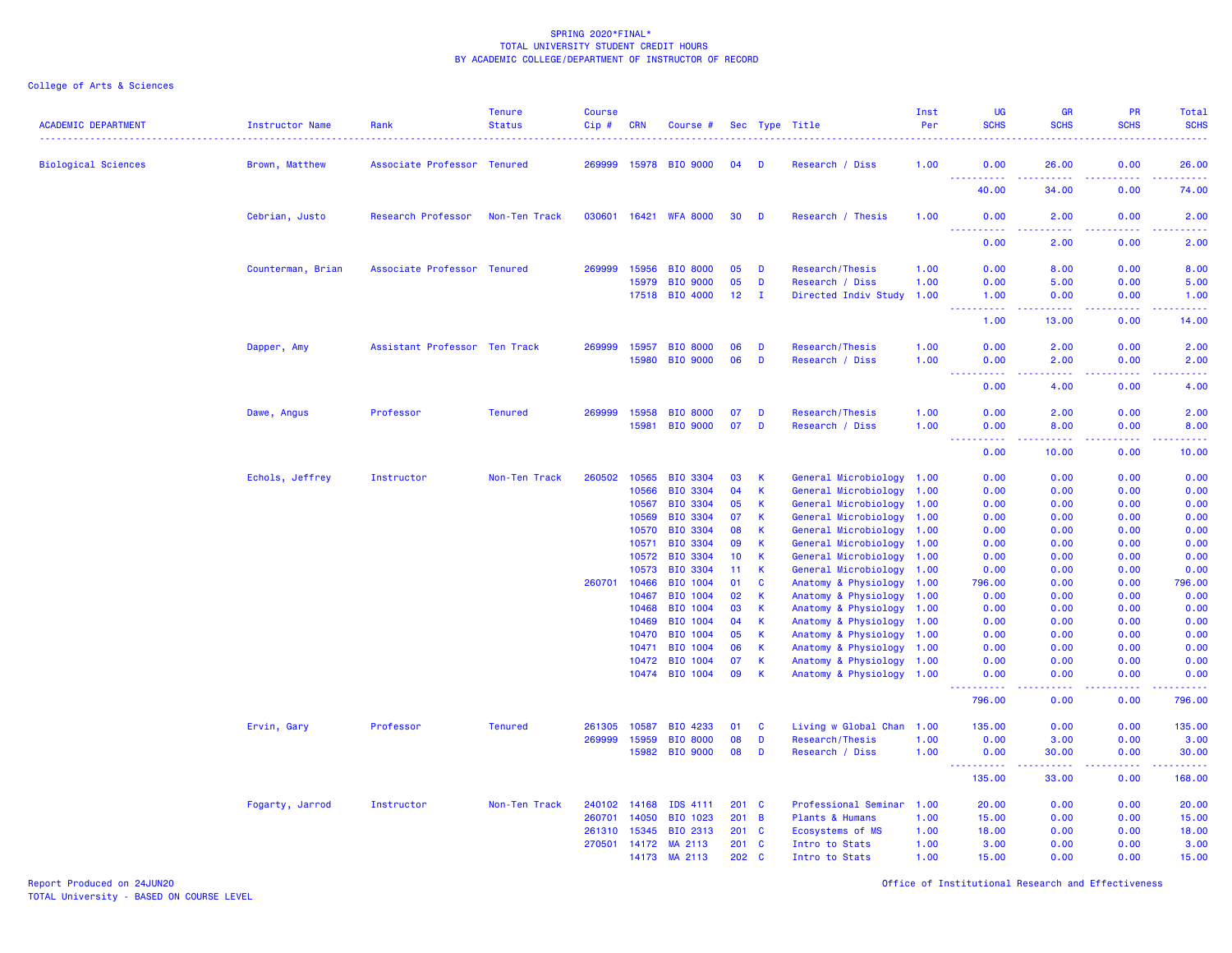College of Arts & Sciences

| <b>ACADEMIC DEPARTMENT</b> | <b>Instructor Name</b> | Rank                          | <b>Tenure</b><br><b>Status</b> | Course<br>Cip# | <b>CRN</b>     | Course #             |               |              | Sec Type Title                     | Inst<br>Per  | <b>UG</b><br><b>SCHS</b> | <b>GR</b><br><b>SCHS</b>       | PR<br><b>SCHS</b> | Total<br><b>SCHS</b><br>$\frac{1}{2} \left( \frac{1}{2} \right) \left( \frac{1}{2} \right) \left( \frac{1}{2} \right) \left( \frac{1}{2} \right)$ |
|----------------------------|------------------------|-------------------------------|--------------------------------|----------------|----------------|----------------------|---------------|--------------|------------------------------------|--------------|--------------------------|--------------------------------|-------------------|---------------------------------------------------------------------------------------------------------------------------------------------------|
| <b>Biological Sciences</b> | Fogarty, Jarrod        | Instructor                    | Non-Ten Track                  | 270501         | 14219          | ST 2113              | $201 \quad C$ |              | Intro to Stats                     | 1.00         | 18.00                    | 0.00                           | 0.00              | 18.00                                                                                                                                             |
|                            |                        |                               |                                |                | 14220          | ST 2113              | 202 C         |              | Intro to Stats                     | 1.00         | 12.00                    | 0.00                           | 0.00              | 12.00                                                                                                                                             |
|                            |                        |                               |                                |                |                |                      |               |              |                                    |              | 22222<br>101.00          | $\omega$ is $\omega$ .<br>0.00 | .<br>0.00         | 101.00                                                                                                                                            |
|                            | Folk, Ryan             | Assistant Professor Ten Track |                                | 260399         | 14892          | BIO 4203             | 01            | <b>C</b>     | Tax Of Spermatophyte 1.00          |              | 6.00                     | 0.00                           | 0.00              | 6.00                                                                                                                                              |
|                            |                        |                               |                                |                | 14893          | BIO 4203             | 02            | $\mathsf K$  | Tax Of Spermatophyte 1.00          |              | 0.00                     | 0.00                           | 0.00              | 0.00                                                                                                                                              |
|                            |                        |                               |                                |                | 14894          | BIO 6203             | 01            | C            | Tax Of Spermatophyte 1.00          |              | 0.00                     | 3.00                           | 0.00              | 3.00                                                                                                                                              |
|                            |                        |                               |                                |                | 14895          | BIO 6203             | 02            | К            | Tax Of Spermatophyte 1.00          |              | 0.00                     | 0.00                           | 0.00              | 0.00                                                                                                                                              |
|                            |                        |                               |                                | 269999         | 15960          | <b>BIO 8000</b>      | 09            | D            | <b>Research/Thesis</b>             | 1.00         | 0.00<br>المستما<br>- - - | 5.00<br>وبالمحام               | 0.00<br>المستما   | 5.00<br>بالأباد                                                                                                                                   |
|                            |                        |                               |                                |                |                |                      |               |              |                                    |              | 6.00                     | 8.00                           | 0.00              | 14.00                                                                                                                                             |
|                            | Gordon, Donna          | Associate Professor Tenured   |                                | 260101         | 14257          | <b>BIO 8191</b>      | 501           | <b>S</b>     | Seminar in General B 1.00          |              | 0.00                     | 1.00                           | 0.00              | 1.00                                                                                                                                              |
|                            |                        |                               |                                | 260401         | 14254          | <b>BIO 8033</b>      | 501           | $\mathbf{C}$ | Adv. Cell Biology                  | 1.00         | 0.00                     | 48.00                          | 0.00              | 48.00                                                                                                                                             |
|                            |                        |                               |                                | 260706         | 10619          | BIO 6114             | 01            | В            | Cellular Physiology                | 1.00         | 0.00                     | 8.00                           | 0.00              | 8.00                                                                                                                                              |
|                            |                        |                               |                                | 260903         | 10581          | BIO 4114             | 01            | B            | Cellular Physiology                | 1.00         | 40.00                    | 0.00                           | 0.00              | 40.00                                                                                                                                             |
|                            |                        |                               |                                |                | 10582          | BIO 4114             | <b>HO1</b>    | B            | Cellular Physiology                | 1.00         | 4.00                     | 0.00                           | 0.00              | 4.00                                                                                                                                              |
|                            |                        |                               |                                | 269999         | 15984          | <b>BIO 9000</b>      | 10            | D            | Research / Diss                    | 1.00         | 0.00                     | 5.00                           | 0.00              | 5.00                                                                                                                                              |
|                            |                        |                               |                                |                | 17353          | BIO 4000             | 02            | $\mathbf{I}$ | Directed Indiv Study 1.00          |              | 1.00                     | 0.00                           | 0.00              | 1.00                                                                                                                                              |
|                            |                        |                               |                                |                | 17521          | <b>BIO 7000</b>      | 01            | $\mathbf{I}$ | Directed Indiv Study 1.00          |              | 0.00<br><u>.</u>         | 2.00<br>.                      | 0.00<br>.         | 2.00<br>22222                                                                                                                                     |
|                            |                        |                               |                                |                |                |                      |               |              |                                    |              | 45.00                    | 64.00                          | 0.00              | 109.00                                                                                                                                            |
|                            | Gout, Jean-Francois    | Assistant Professor Ten Track |                                | 269999         | 15556          | BIO 4990             | 02            | <b>C</b>     | Special Topic in BIO 1.00          |              | 18.00                    | 0.00                           | 0.00              | 18.00                                                                                                                                             |
|                            |                        |                               |                                |                | 15557          | BIO 6990             | 02            | C            | Special Topic in BIO 1.00          |              | 0.00                     | 30.00                          | 0.00              | 30.00                                                                                                                                             |
|                            |                        |                               |                                |                | 15985          | BIO 9000             | 11            | D            | Research / Diss                    | 1.00         | 0.00                     | 2.00                           | 0.00              | 2.00                                                                                                                                              |
|                            |                        |                               |                                |                | 17360          | <b>BIO 4000</b>      | 08            | $\mathbf{I}$ | Directed Indiv Study 1.00          |              | 4.00<br><u>.</u><br>---- | 0.00<br>.                      | 0.00<br>22222     | 4.00<br>.                                                                                                                                         |
|                            |                        |                               |                                |                |                |                      |               |              |                                    |              | 22.00                    | 32.00                          | 0.00              | 54.00                                                                                                                                             |
|                            | Harrison, Lindsay      | Lecturer                      | Non-Ten Track                  | 260701         | 10475          | BIO 1023             | 01            | <b>C</b>     | Plants & Humans                    | 1.00         | 621.00                   | 0.00                           | 0.00              | 621.00                                                                                                                                            |
|                            |                        |                               |                                |                | 10476          | BIO 1023             | 02            | C            | Plants & Humans                    | 1.00         | 597.00                   | 0.00                           | 0.00              | 597.00                                                                                                                                            |
|                            |                        |                               |                                |                | 10477          | BIO 1023             | 03            | К            | Plants & Humans                    | 1.00         | 0.00                     | 0.00                           | 0.00              | 0.00                                                                                                                                              |
|                            |                        |                               |                                |                | 10478          | BIO 1023             | 04            | К            | Plants & Humans                    | 1.00         | 0.00                     | 0.00                           | 0.00              | 0.00                                                                                                                                              |
|                            |                        |                               |                                |                | 10479          | BIO 1023             | 05            | К            | Plants & Humans                    | 1.00         | 0.00                     | 0.00                           | 0.00              | 0.00                                                                                                                                              |
|                            |                        |                               |                                |                | 10480          | BIO 1023             | 06            | K            | Plants & Humans                    | 1.00         | 0.00                     | 0.00                           | 0.00              | 0.00                                                                                                                                              |
|                            |                        |                               |                                |                | 10481          | BIO 1023             | 07            | К            | Plants & Humans                    | 1.00         | 0.00                     | 0.00                           | 0.00              | 0.00                                                                                                                                              |
|                            |                        |                               |                                |                | 10482<br>10483 | BIO 1023<br>BIO 1023 | 08<br>09      | K<br>К       | Plants & Humans<br>Plants & Humans | 1.00<br>1.00 | 0.00<br>0.00             | 0.00<br>0.00                   | 0.00<br>0.00      | 0.00<br>0.00                                                                                                                                      |
|                            |                        |                               |                                |                |                | 10484 BIO 1023       | 10            | K            | Plants & Humans                    | 1.00         | 0.00                     | 0.00                           | 0.00              | 0.00                                                                                                                                              |
|                            |                        |                               |                                |                |                |                      |               |              |                                    |              | <u>.</u><br>1218.00      | وبالأباد<br>0.00               | 22222<br>0.00     | .<br>1218.00                                                                                                                                      |
|                            | Holder, Thomas         | Instructor                    | Non-Ten Track                  | 260101         | 10512          | BIO 1144             | 01            | C            | Biology II-SI                      | 1.00         | 412.00                   | 0.00                           | 0.00              | 412.00                                                                                                                                            |
|                            |                        |                               |                                |                | 10514          | BIO 1144             | 03            | C            | Biology II-SI                      | 1.00         | 788.00                   | 0.00                           | 0.00              | 788.00                                                                                                                                            |
|                            |                        |                               |                                |                | 10515          | BIO 1144             | 05            | К            | <b>Biology II</b>                  | 0.50         | 0.00                     | 0.00                           | 0.00              | 0.00                                                                                                                                              |
|                            |                        |                               |                                |                | 10516          | BIO 1144             | 06            | К            | <b>Biology II</b>                  | 0.50         | 0.00                     | 0.00                           | 0.00              | 0.00                                                                                                                                              |
|                            |                        |                               |                                |                | 10517          | BIO 1144             | 07            | К            | <b>Biology II</b>                  | 0.50         | 0.00                     | 0.00                           | 0.00              | 0.00                                                                                                                                              |
|                            |                        |                               |                                |                | 10518          | BIO 1144             | 08            | К            | <b>Biology II</b>                  | 0.50         | 0.00                     | 0.00                           | 0.00              | 0.00                                                                                                                                              |
|                            |                        |                               |                                |                | 10520          | BIO 1144             | 10            | К            | <b>Biology II</b>                  | 0.50         | 0.00                     | 0.00                           | 0.00              | 0.00                                                                                                                                              |
|                            |                        |                               |                                |                | 10521          | BIO 1144             | 11            | К            | <b>Biology II</b>                  | 0.50         | 0.00                     | 0.00                           | 0.00              | 0.00                                                                                                                                              |
|                            |                        |                               |                                |                | 10522          | BIO 1144             | 12            | К            | <b>Biology II</b>                  | 0.50         | 0.00                     | 0.00                           | 0.00              | 0.00                                                                                                                                              |
|                            |                        |                               |                                |                | 10523          | BIO 1144             | 13            | K            | <b>Biology II</b>                  | 0.50         | 0.00                     | 0.00                           | 0.00              | 0.00                                                                                                                                              |

Report Produced on 24JUN20 Office of Institutional Research and Effectiveness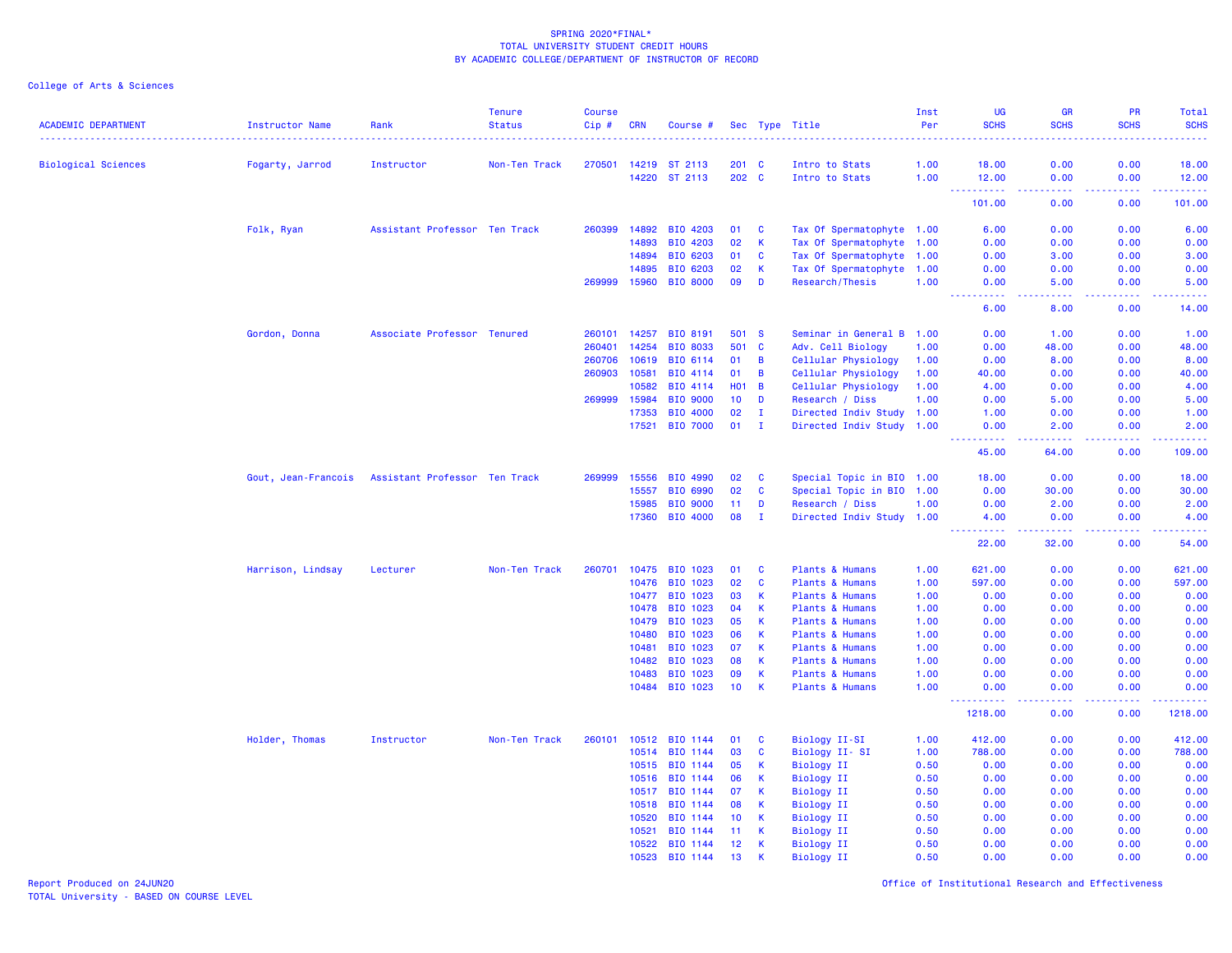| <b>ACADEMIC DEPARTMENT</b> | <b>Instructor Name</b> | Rank                          | <b>Tenure</b><br><b>Status</b> | <b>Course</b><br>Cip# | <b>CRN</b>   | Course #              |       |              | Sec Type Title             | Inst<br>Per | <b>UG</b><br><b>SCHS</b> | <b>GR</b><br><b>SCHS</b> | PR<br><b>SCHS</b> | Total<br><b>SCHS</b>    |
|----------------------------|------------------------|-------------------------------|--------------------------------|-----------------------|--------------|-----------------------|-------|--------------|----------------------------|-------------|--------------------------|--------------------------|-------------------|-------------------------|
|                            |                        |                               |                                |                       |              |                       |       |              |                            |             |                          |                          |                   |                         |
| <b>Biological Sciences</b> | Holder, Thomas         | Instructor                    | Non-Ten Track                  | 260101                | 10524        | BIO 1144              | 14    | к            | Biology II                 | 0.50        | 0.00                     | 0.00                     | 0.00              | 0.00                    |
|                            |                        |                               |                                |                       | 10525        | BIO 1144              | 15    | К            | <b>Biology II</b>          | 0.50        | 0.00                     | 0.00                     | 0.00              | 0.00                    |
|                            |                        |                               |                                |                       | 10526        | BIO 1144              | 16    | К            | <b>Biology II</b>          | 0.50        | 0.00                     | 0.00                     | 0.00              | 0.00                    |
|                            |                        |                               |                                |                       | 10527        | BIO 1144              | 17    | К            | <b>Biology II</b>          | 0.50        | 0.00                     | 0.00                     | 0.00              | 0.00                    |
|                            |                        |                               |                                |                       | 10528        | BIO 1144              | 18    | К            | <b>Biology II</b>          | 0.50        | 0.00                     | 0.00                     | 0.00              | 0.00                    |
|                            |                        |                               |                                |                       | 10530        | BIO 1144              | 20    | К            | <b>Biology II</b>          | 0.50        | 0.00                     | 0.00                     | 0.00              | 0.00                    |
|                            |                        |                               |                                |                       | 14882        | BIO 1144              | 21    | К            | <b>Biology II</b>          | 0.75        | 0.00                     | 0.00                     | 0.00              | 0.00                    |
|                            |                        |                               |                                |                       | 14884        | BIO 1144              | 23    | К            | Biology II                 | 0.75        | 0.00                     | 0.00                     | 0.00              | 0.00                    |
|                            |                        |                               |                                |                       | 14885        | BIO 1144              | 24    | K            | <b>Biology II</b>          | 0.75        | 0.00                     | 0.00                     | 0.00              | 0.00                    |
|                            |                        |                               |                                | 260301                | 10535        | BIO 2113              | 02    | K            | <b>Plant Biology</b>       | 1.00        | 0.00                     | 0.00                     | 0.00              | 0.00                    |
|                            |                        |                               |                                |                       | 10536        | BIO 2113              | 03    | К            | Plant Biology              | 1.00        | 0.00                     | 0.00                     | 0.00              | 0.00                    |
|                            |                        |                               |                                |                       | 14886        | BIO 2113              | 04    | К            | <b>Plant Biology</b>       | 1.00        | 0.00                     | 0.00                     | 0.00              | 0.00                    |
|                            |                        |                               |                                | 260701                | 10575        | BIO 3524              | 01    | <b>C</b>     | <b>Biol Of Vertebrates</b> | 1.00        | 140.00                   | 0.00                     | 0.00              | 140.00                  |
|                            |                        |                               |                                |                       | 10576        | BIO 3524              | 02    | К            | <b>Biol Of Vertebrates</b> | 1.00        | 0.00                     | 0.00                     | 0.00              | 0.00                    |
|                            |                        |                               |                                |                       | 10577        | BIO 3524              | 03    | К            | <b>Biol Of Vertebrates</b> | 1.00        | 0.00<br><u>.</u>         | 0.00<br>.                | 0.00<br>.         | 0.00<br><u>.</u>        |
|                            |                        |                               |                                |                       |              |                       |       |              |                            |             | 1340.00                  | 0.00                     | 0.00              | 1340.00                 |
|                            | Jolley, Rachel         | Lecturer                      | Non-Ten Track                  |                       |              | 261102 14256 BIO 8093 | 501 C |              | Experm Bio & Biostat 1.00  |             | 0.00                     | 27.00                    | 0.00              | 27.00                   |
|                            |                        |                               |                                |                       |              |                       |       |              |                            |             | 0.00                     | 27.00                    | 0.00              | 27.00                   |
|                            | Jordan, Heather        | Assistant Professor Ten Track |                                | 240101                | 16990        | <b>HON 4000</b>       | 04    | - 1          | Directed Individual        | 1.00        | 1.00                     | 0.00                     | 0.00              | 1.00                    |
|                            |                        |                               |                                | 269999                | 15558        | BIO 8990              | 01    | $\mathbf{C}$ | Special Topic in BIO       | 1.00        | 0.00                     | 30.00                    | 0.00              | 30.00                   |
|                            |                        |                               |                                |                       | 15963        | <b>BIO 8000</b>       | 12    | D            | Research/Thesis            | 1.00        | 0.00                     | 12.00                    | 0.00              | 12.00                   |
|                            |                        |                               |                                |                       | 15986        | <b>BIO 9000</b>       | 12    | D            | Research / Diss            | 1.00        | 0.00                     | 17.00                    | 0.00              | 17.00                   |
|                            |                        |                               |                                |                       | 17524        | BIO 4000              | 14    | л.           | Directed Indiv Study 1.00  |             | 3.00                     | 0.00                     | 0.00              | 3.00                    |
|                            |                        |                               |                                |                       | 17574        | BIO 4000              | 26    | $\mathbf I$  | Directed Indiv Study 1.00  |             | 2.00                     | 0.00                     | 0.00              | 2.00                    |
|                            |                        |                               |                                |                       | 17587        | BIO 4000              | 31    | $\mathbf{I}$ | Directed Indiv Study 1.00  |             | 1.00                     | 0.00                     | 0.00              | 1.00                    |
|                            |                        |                               |                                |                       |              |                       |       |              |                            |             | .<br>7.00                | .<br>59.00               | .<br>0.00         | .<br>66.00              |
|                            | Kaplan, Evan           | Instructor                    | Non-Ten Track                  | 260101                | 10497        | BIO 1134              | 01    | C            | <b>Biology I-SI</b>        | 1.00        | 840.00                   | 0.00                     | 0.00              | 840.00                  |
|                            |                        |                               |                                |                       | 17254        | BIO 2990              | 02    | <b>C</b>     | Special Topic in BIO       | 1.00        | 60.00                    | 0.00                     | 0.00              | 60.00                   |
|                            |                        |                               |                                | 260401                | 10532        | BIO 2103              | 01    | $\mathbf{C}$ | Cell Biology-SI            | 1.00        | 636.00                   | 0.00                     | 0.00              | 636.00                  |
|                            |                        |                               |                                |                       |              | 10533 BIO 2103        | 02    | C            | Cell Biology-SI            | 1.00        | 510.00                   | 0.00                     | 0.00              | 510.00                  |
|                            |                        |                               |                                |                       |              |                       |       |              |                            |             | .<br>2046.00             | .<br>0.00                | -----<br>0.00     | . <u>.</u> .<br>2046.00 |
|                            | Klink, Vincent         | Associate Professor Tenured   |                                |                       | 260307 10585 | BIO 4214              | 01    | C            | Gen Plant Physiology 1.00  |             | 80.00                    | 0.00                     | 0.00              | 80.00                   |
|                            |                        |                               |                                |                       | 10586        | BIO 4214              | 02    | К            | Gen Plant Physiology       | 1.00        | 0.00                     | 0.00                     | 0.00              | 0.00                    |
|                            |                        |                               |                                |                       | 10621        | BIO 6214              | 01    | C            | Gen Plant Physiology       | 1.00        | 0.00                     | 12.00                    | 0.00              | 12.00                   |
|                            |                        |                               |                                |                       | 10622        | BIO 6214              | 02    | К            | Gen Plant Physiology       | 1.00        | 0.00                     | 0.00                     | 0.00              | 0.00                    |
|                            |                        |                               |                                |                       | 269999 15964 | <b>BIO 8000</b>       | 13    | D            | Research/Thesis            | 1.00        | 0.00                     | 10.00                    | 0.00              | 10.00                   |
|                            |                        |                               |                                |                       | 15987        | <b>BIO 9000</b>       | 13    | D            | Research / Diss            | 1.00        | 0.00                     | 17.00                    | 0.00              | 17.00                   |
|                            |                        |                               |                                |                       | 17354        | <b>BIO 4000</b>       | 03    | $\mathbf I$  | Directed Indiv Study 1.00  |             | 1.00                     | 0.00                     | 0.00              | 1.00                    |
|                            |                        |                               |                                |                       | 17355        | <b>BIO 4000</b>       | 04    | п            | Directed Indiv Study       | 1.00        | 1.00                     | 0.00                     | 0.00              | 1.00                    |
|                            |                        |                               |                                |                       | 17356        | <b>BIO 4000</b>       | 05    | $\mathbf{I}$ | Directed Indiv Study 1.00  |             | 3.00                     | 0.00                     | 0.00              | 3.00                    |
|                            |                        |                               |                                |                       | 17569        | <b>BIO 4000</b>       | 23    | п.           | Directed Indiv Study 1.00  |             | 3.00                     | 0.00                     | 0.00              | 3.00                    |
|                            |                        |                               |                                |                       |              | 17570 BIO 4000        | 24    | $\mathbf{I}$ | Directed Indiv Study 1.00  |             | 3.00<br>.                | 0.00                     | 0.00              | 3.00                    |
|                            |                        |                               |                                |                       |              |                       |       |              |                            |             | 91.00                    | 39.00                    | 0.00              | 130.00                  |
|                            | Lawton, Andrew         | Assistant Professor Ten Track |                                |                       |              | 269999 15765 BIO 4990 | 03    | <b>C</b>     | Special Topic in BIO 1.00  |             | 12.00                    | 0.00                     | 0.00              | 12.00                   |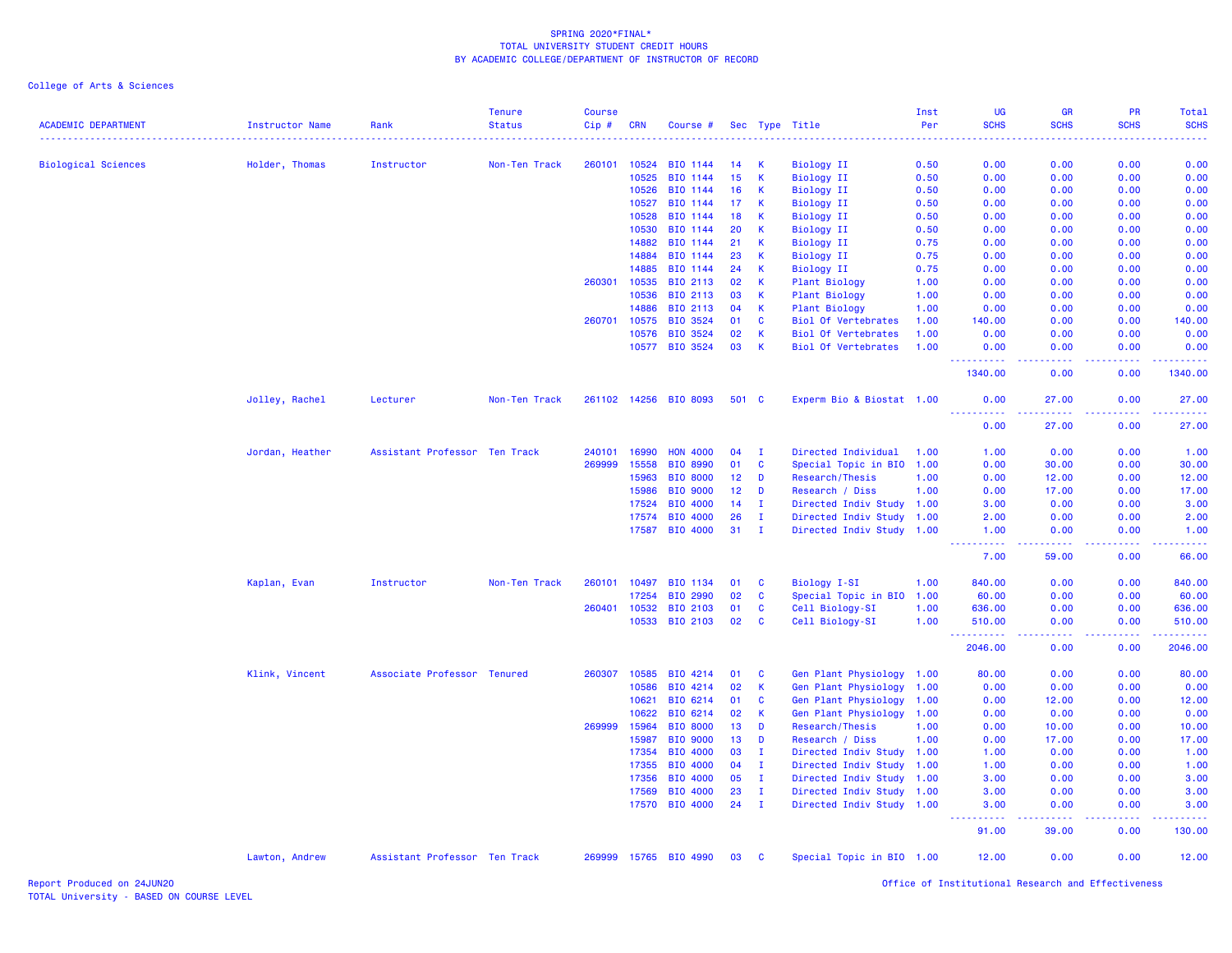| <b>ACADEMIC DEPARTMENT</b> | <b>Instructor Name</b> | Rank                          | <b>Tenure</b><br><b>Status</b> | <b>Course</b><br>Cip# | <b>CRN</b>     | Course #                    |                 |               | Sec Type Title                                 | Inst<br>Per  | <b>UG</b><br><b>SCHS</b>                                                                                                                                     | <b>GR</b><br><b>SCHS</b> | PR<br><b>SCHS</b> | <b>Total</b><br><b>SCHS</b> |
|----------------------------|------------------------|-------------------------------|--------------------------------|-----------------------|----------------|-----------------------------|-----------------|---------------|------------------------------------------------|--------------|--------------------------------------------------------------------------------------------------------------------------------------------------------------|--------------------------|-------------------|-----------------------------|
|                            |                        |                               |                                |                       |                |                             |                 |               |                                                |              |                                                                                                                                                              |                          |                   |                             |
| <b>Biological Sciences</b> | Lawton, Andrew         | Assistant Professor Ten Track |                                | 269999                | 15766          | <b>BIO 6990</b>             | 03              | <b>C</b>      | Special Topic in BIO 1.00                      |              | 0.00                                                                                                                                                         | 15.00                    | 0.00              | 15.00                       |
|                            |                        |                               |                                |                       | 17363          | BIO 4000                    | 09              | Ι.            | Directed Indiv Study 1.00                      |              | 3.00<br>.                                                                                                                                                    | 0.00<br>.                | 0.00<br>.         | 3.00<br>.                   |
|                            |                        |                               |                                |                       |                |                             |                 |               |                                                |              | 15.00                                                                                                                                                        | 15.00                    | 0.00              | 30.00                       |
|                            | Li, Ling               | Assistant Professor Ten Track |                                | 260101                | 10636          | BIO 8021                    | 01              | <b>S</b>      | Seminar II                                     | 1.00         | 0.00                                                                                                                                                         | 12.00                    | 0.00              | 12.00                       |
|                            |                        |                               |                                | 269999                | 10635          | BIO 8011                    | 01              | <b>S</b>      | Seminar I                                      | 1.00         | 0.00                                                                                                                                                         | 36.00                    | 0.00              | 36.00                       |
|                            |                        |                               |                                |                       | 15989          | <b>BIO 9000</b>             | 15              | D             | Research / Diss                                | 1.00         | 0.00                                                                                                                                                         | 13.00                    | 0.00              | 13.00                       |
|                            |                        |                               |                                |                       | 511005 10588   | BIO 4303                    | 01              | B             | Bioinstrumentation                             | 1.00         | 36.00<br>$\sim$ $\sim$ $\sim$<br>د د د د د                                                                                                                   | 0.00<br>والمرامين مرابط  | 0.00<br>.         | 36.00                       |
|                            |                        |                               |                                |                       |                |                             |                 |               |                                                |              | 36.00                                                                                                                                                        | 61.00                    | 0.00              | 97.00                       |
|                            | Liu, Bin               | Assistant Professor Ten Track |                                | 260701                | 10542          | BIO 3014                    | 01              | <b>C</b>      | Human Physiology                               | 1.00         | 1500.00                                                                                                                                                      | 0.00                     | 0.00              | 1500.00                     |
|                            |                        |                               |                                |                       | 10543          | <b>BIO 3014</b>             | 02              | $\mathbf{C}$  | Human Physiology                               | 1.00         | 60.00                                                                                                                                                        | 0.00                     | 0.00              | 60.00                       |
|                            |                        |                               |                                |                       | 10544          | BIO 3014                    | 03              | К             | Human Physiology                               | 1.00         | 0.00                                                                                                                                                         | 0.00                     | 0.00              | 0.00                        |
|                            |                        |                               |                                |                       | 10545          | <b>BIO 3014</b>             | 04              | К             | Human Physiology                               | 1.00         | 0.00                                                                                                                                                         | 0.00                     | 0.00              | 0.00                        |
|                            |                        |                               |                                |                       | 10546          | BIO 3014                    | 05              | K             | Human Physiology                               | 1.00         | 0.00                                                                                                                                                         | 0.00                     | 0.00              | 0.00                        |
|                            |                        |                               |                                |                       | 10547          | <b>BIO 3014</b>             | 06              | K             | Human Physiology                               | 1.00         | 0.00                                                                                                                                                         | 0.00                     | 0.00              | 0.00                        |
|                            |                        |                               |                                |                       | 10548          | BIO 3014                    | 07              | K             | Human Physiology                               | 1.00         | 0.00                                                                                                                                                         | 0.00                     | 0.00              | 0.00                        |
|                            |                        |                               |                                |                       | 10549          | BIO 3014                    | 08              | K             | Human Physiology                               | 1.00         | 0.00                                                                                                                                                         | 0.00                     | 0.00              | 0.00                        |
|                            |                        |                               |                                |                       | 10550          | BIO 3014                    | 09              | К             | Human Physiology                               | 1.00         | 0.00                                                                                                                                                         | 0.00                     | 0.00              | 0.00                        |
|                            |                        |                               |                                |                       | 10551          | BIO 3014                    | 10              | К             | Human Physiology                               | 1.00         | 0.00                                                                                                                                                         | 0.00                     | 0.00              | 0.00                        |
|                            |                        |                               |                                |                       | 10552          | <b>BIO 3014</b>             | 11              | К             | Human Physiology                               | 1.00         | 0.00                                                                                                                                                         | 0.00                     | 0.00              | 0.00                        |
|                            |                        |                               |                                |                       | 10553          | BIO 3014                    | 12 <sub>2</sub> | K             | Human Physiology                               | 1.00         | 0.00                                                                                                                                                         | 0.00                     | 0.00              | 0.00                        |
|                            |                        |                               |                                |                       | 10554          | <b>BIO 3014</b>             | 13              | K             | Human Physiology                               | 1.00         | 0.00                                                                                                                                                         | 0.00                     | 0.00              | 0.00                        |
|                            |                        |                               |                                |                       | 10555          | <b>BIO 3014</b>             | 14              | К             | Human Physiology                               | 1.00         | 0.00                                                                                                                                                         | 0.00                     | 0.00              | 0.00                        |
|                            |                        |                               |                                | 269999                | 15967          | <b>BIO 8000</b>             | 16              | D             | Research/Thesis                                | 1.00         | 0.00<br>$\frac{1}{2} \left( \frac{1}{2} \right) \left( \frac{1}{2} \right) \left( \frac{1}{2} \right) \left( \frac{1}{2} \right) \left( \frac{1}{2} \right)$ | 3.00<br>.                | 0.00<br>-----     | 3.00<br>.                   |
|                            |                        |                               |                                |                       |                |                             |                 |               |                                                |              | 1560.00                                                                                                                                                      | 3.00                     | 0.00              | 1563.00                     |
|                            | McCurdy, Victoria      | Instructor                    | Non-Ten Track                  | 260101                | 10498          | BIO 1134                    | 02              | C             | <b>Biology I-SI</b>                            | 1.00         | 708.00                                                                                                                                                       | 0.00                     | 0.00              | 708.00                      |
|                            |                        |                               |                                |                       | 10499          | BIO 1134                    | 04              | К             | <b>Biology I</b>                               | 0.50         | 0.00                                                                                                                                                         | 0.00                     | 0.00              | 0.00                        |
|                            |                        |                               |                                |                       | 10500          | BIO 1134                    | 05              | К             | <b>Biology I</b>                               | 0.50         | 0.00                                                                                                                                                         | 0.00                     | 0.00              | 0.00                        |
|                            |                        |                               |                                |                       | 10501          | BIO 1134                    | 06              | К             | <b>Biology I</b>                               | 0.50         | 0.00                                                                                                                                                         | 0.00                     | 0.00              | 0.00                        |
|                            |                        |                               |                                |                       | 10503          | BIO 1134                    | 08              | К             | Biology I                                      | 0.50         | 0.00                                                                                                                                                         | 0.00                     | 0.00              | 0.00                        |
|                            |                        |                               |                                |                       | 10505          | BIO 1134                    | 10              | К             | Biology I                                      | 0.50         | 0.00                                                                                                                                                         | 0.00                     | 0.00              | 0.00                        |
|                            |                        |                               |                                |                       | 10506          | BIO 1134                    | 11              | K             | <b>Biology I</b>                               | 0.50         | 0.00                                                                                                                                                         | 0.00                     | 0.00              | 0.00                        |
|                            |                        |                               |                                |                       | 10507          | <b>BIO 1134</b>             | 12 <sup>2</sup> | К             | <b>Biology I</b>                               | 0.50         | 0.00                                                                                                                                                         | 0.00                     | 0.00              | 0.00                        |
|                            |                        |                               |                                |                       | 10508          | BIO 1134                    | 15              | К             | <b>Biology I</b>                               | 0.50         | 0.00                                                                                                                                                         | 0.00                     | 0.00              | 0.00                        |
|                            |                        |                               |                                |                       | 10509          | BIO 1134                    | 16              | К             | <b>Biology I</b>                               | 0.50         | 0.00                                                                                                                                                         | 0.00                     | 0.00              | 0.00                        |
|                            |                        |                               |                                |                       | 14875          | BIO 1134                    | 13              | К             | <b>Biology I</b>                               | 0.25         | 0.00                                                                                                                                                         | 0.00                     | 0.00              | 0.00                        |
|                            |                        |                               |                                |                       | 14877          | BIO 1134                    | 18              | К             | Biology I                                      | 0.25         | 0.00                                                                                                                                                         | 0.00                     | 0.00              | 0.00                        |
|                            |                        |                               |                                | 260507                | 10589          | BIO 4413                    | 01              | C             | Immunology                                     | 1.00         | 561.00                                                                                                                                                       | 0.00                     | 0.00              | 561.00                      |
|                            |                        |                               |                                |                       | 10624          | BIO 6413                    | 01              | $\mathbf{C}$  | Immunology                                     | 1.00         | 0.00                                                                                                                                                         | 9.00                     | 0.00              | 9.00                        |
|                            |                        |                               |                                | 260806                | 10583          | BIO 4133                    | 01              | $\mathbf{C}$  | <b>Human Genetics</b>                          | 1.00         | 603.00                                                                                                                                                       | 0.00                     | 0.00              | 603.00                      |
|                            |                        |                               |                                |                       | 10620<br>12383 | BIO 6133<br><b>GNS 4133</b> | 01<br>01        | C<br><b>C</b> | <b>Human Genetics</b><br><b>Human Genetics</b> | 1.00<br>0.50 | 0.00<br>18.00                                                                                                                                                | 9.00<br>0.00             | 0.00<br>0.00      | 9.00<br>18.00               |
|                            |                        |                               |                                |                       |                |                             |                 |               |                                                |              | <u>.</u><br>1890.00                                                                                                                                          | .<br>18.00               | .<br>0.00         | .<br>1908.00                |
|                            | Outlaw, Diana          | Associate Professor Tenured   |                                | 260706                | 10599          | BIO 4514                    | 01              | C             | Animal Physiology                              | 1.00         | 492.00                                                                                                                                                       | 0.00                     | 0.00              | 492.00                      |
|                            |                        |                               |                                |                       | 10600          | BIO 4514                    | 02              | K             | Animal Physiology                              | 1.00         | 0.00                                                                                                                                                         | 0.00                     | 0.00              | 0.00                        |
|                            |                        |                               |                                |                       | 10601          | BIO 4514                    | 03              | К             | Animal Physiology                              | 1.00         | 0.00                                                                                                                                                         | 0.00                     | 0.00              | 0.00                        |
|                            |                        |                               |                                |                       | 10602          | BIO 4514                    | 04              | K             | Animal Physiology                              | 1.00         | 0.00                                                                                                                                                         | 0.00                     | 0.00              | 0.00                        |
|                            |                        |                               |                                |                       |                |                             |                 |               |                                                |              |                                                                                                                                                              |                          |                   |                             |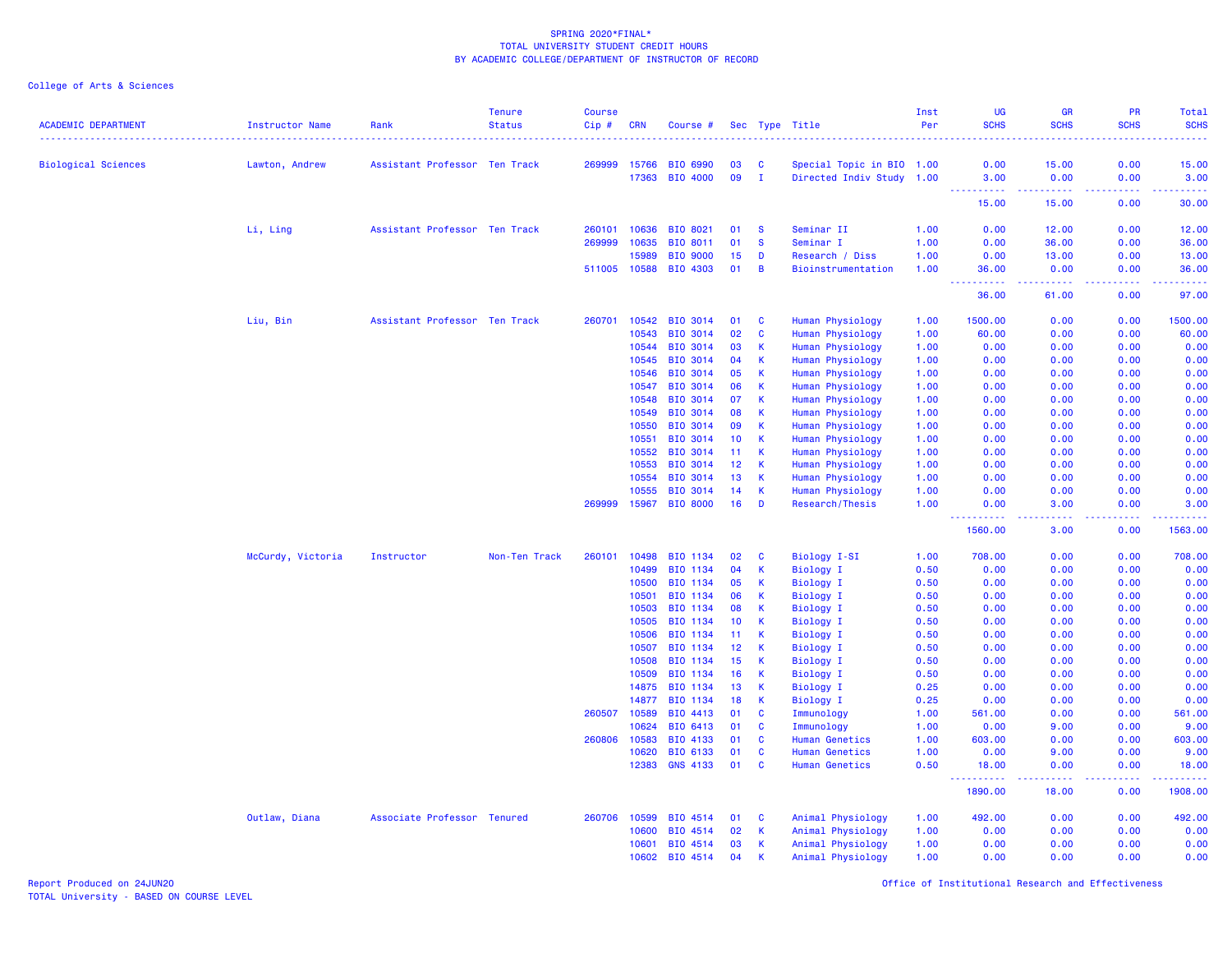| <b>ACADEMIC DEPARTMENT</b> | <b>Instructor Name</b> | Rank                          | <b>Tenure</b><br><b>Status</b> | <b>Course</b><br>Cip# | CRN          | Course #              |              |              | Sec Type Title            | Inst<br>Per | UG<br><b>SCHS</b>                   | <b>GR</b><br><b>SCHS</b>                                                                                                           | <b>PR</b><br><b>SCHS</b> | Total<br><b>SCHS</b>         |
|----------------------------|------------------------|-------------------------------|--------------------------------|-----------------------|--------------|-----------------------|--------------|--------------|---------------------------|-------------|-------------------------------------|------------------------------------------------------------------------------------------------------------------------------------|--------------------------|------------------------------|
|                            |                        |                               |                                |                       |              |                       |              |              |                           |             |                                     |                                                                                                                                    |                          |                              |
| <b>Biological Sciences</b> | Outlaw, Diana          | Associate Professor Tenured   |                                |                       | 260706 10631 | BIO 6514              | 01           | <b>C</b>     | Animal Physiology         | 1.00        | 0.00                                | 4.00                                                                                                                               | 0.00                     | 4.00                         |
|                            |                        |                               |                                |                       | 10634        | BIO 6514              | 04           | K            | Animal Physiology         | 1.00        | 0.00                                | 0.00                                                                                                                               | 0.00                     | 0.00                         |
|                            |                        |                               |                                | 260806                | 12383        | <b>GNS 4133</b>       | 01           | C            | <b>Human Genetics</b>     | 0.50        | 18.00                               | 0.00                                                                                                                               | 0.00                     | 18.00                        |
|                            |                        |                               |                                | 269999                | 17364        | BIO 4000              | 10           | T            | Directed Indiv Study 1.00 |             | 3.00                                | 0.00                                                                                                                               | 0.00                     | 3.00                         |
|                            |                        |                               |                                |                       | 17522        | BIO 4000              | 13           | I.           | Directed Indiv Study 1.00 |             | 2.00                                | 0.00                                                                                                                               | 0.00                     | 2.00                         |
|                            |                        |                               |                                |                       | 17561        | BIO 4000              | 17           | $\mathbf{I}$ | Directed Indiv Study      | 1.00        | 1.00                                | 0.00                                                                                                                               | 0.00                     | 1.00                         |
|                            |                        |                               |                                |                       | 17562        | BIO 4000              | 18           | $\mathbf{I}$ | Directed Indiv Study      | 1.00        | 1.00                                | 0.00                                                                                                                               | 0.00                     | 1.00                         |
|                            |                        |                               |                                |                       | 17563        | BIO 4000              | 19           | I.           | Directed Indiv Study      | 1.00        | 2.00                                | 0.00                                                                                                                               | 0.00                     | 2.00                         |
|                            |                        |                               |                                |                       | 17565        | BIO 4000              | 20           | $\mathbf{I}$ | Directed Indiv Study 1.00 |             | 1.00                                | 0.00                                                                                                                               | 0.00                     | 1.00                         |
|                            |                        |                               |                                |                       | 17583        | BIO 4000              | 30           | $\mathbf{I}$ | Directed Indiv Study 1.00 |             | 2.00                                | 0.00                                                                                                                               | 0.00                     | 2.00                         |
|                            |                        |                               |                                |                       | 17638        | <b>BIO 4000</b>       | 35           | $\mathbf{I}$ | Directed Indiv Study 1.00 |             | 3.00                                | 0.00                                                                                                                               | 0.00                     | 3.00                         |
|                            |                        |                               |                                |                       |              |                       |              |              |                           |             | .<br>525.00                         | وبالاناء<br>4.00                                                                                                                   | -----<br>0.00            | والمواطنات المواطن<br>529.00 |
|                            | Reichert, Nancy        | Professor                     | <b>Tenured</b>                 | 260301                | 10534        | BIO 2113              | 01           | <b>C</b>     | Plant Biology             | 1.00        | 351.00                              | 0.00                                                                                                                               | 0.00                     | 351.00                       |
|                            |                        |                               |                                | 269999                | 15970        | <b>BIO 8000</b>       | 19           | D            | <b>Research/Thesis</b>    | 1.00        | 0.00                                | 1.00                                                                                                                               | 0.00                     | 1.00                         |
|                            |                        |                               |                                |                       | 15993        | <b>BIO 9000</b>       | 19           | D            | Research / Diss           | 1.00        | 0.00<br>.                           | 2.00<br>.                                                                                                                          | 0.00<br>.                | 2.00<br>.                    |
|                            |                        |                               |                                |                       |              |                       |              |              |                           |             | 351.00                              | 3.00                                                                                                                               | 0.00                     | 354.00                       |
|                            | Roberts, Brandy        | Instructor                    | Non-Ten Track                  | 260502                | 10563        | BIO 3304              | 01           | C            | General Microbiology 1.00 |             | 1332.00                             | 0.00                                                                                                                               | 0.00                     | 1332.00                      |
|                            |                        |                               |                                |                       | 10564        | <b>BIO 3304</b>       | 02           | $\mathbf{C}$ | General Microbiology      | 1.00        | 28.00                               | 0.00                                                                                                                               | 0.00                     | 28.00                        |
|                            |                        |                               |                                | 260701                | 10598        | BIO 4503              | 01           | B            | Vertebrate Histology      | 0.50        | 13.50                               | 0.00                                                                                                                               | 0.00                     | 13.50                        |
|                            |                        |                               |                                |                       | 10630        | <b>BIO 6503</b>       | 01           | B            | Vertebrate Histology      | 0.50        | 0.00                                | 3.00                                                                                                                               | 0.00                     | 3.00                         |
|                            |                        |                               |                                | 269999                | 17567        | <b>BIO 4000</b>       | 21           | $\mathbf{I}$ | Directed Indiv Study 1.00 |             | 1.00                                | 0.00                                                                                                                               | 0.00                     | 1.00                         |
|                            |                        |                               |                                |                       | 17568        | BIO 4000              | 22           | $\mathbf{I}$ | Directed Indiv Study 1.00 |             | 1.00                                | 0.00                                                                                                                               | 0.00                     | 1.00                         |
|                            |                        |                               |                                |                       |              | 511005 10579 BIO 4100 | <b>B01 H</b> |              | Med Tech Clinicals        | 1.00        | 144.00                              | 0.00                                                                                                                               | 0.00                     | 144.00                       |
|                            |                        |                               |                                |                       |              |                       |              |              |                           |             | د د د د د د<br>1519.50              | وعاجات<br>3.00                                                                                                                     | بالابات<br>0.00          | 1522.50                      |
|                            | Shoemaker, Cory        | Lecturer                      | Non-Ten Track                  |                       |              | 260301 14255 BIO 8063 | 501 C        |              | Comp Study of Plants 1.00 |             | 0.00                                | 27.00                                                                                                                              | 0.00                     | 27.00                        |
|                            |                        |                               |                                |                       |              |                       |              |              |                           |             | <u> - - - - - - - - - -</u><br>0.00 | 27.00                                                                                                                              | 0.00                     | 27.00                        |
|                            | Speights, Cori         | Non-Faculty                   | Not Applicable                 |                       |              | 260702 15514 EPP 6990 | 501 C        |              | Special Topics In EP 0.50 |             | 0.00                                | 21.00                                                                                                                              | 0.00                     | 21.00                        |
|                            |                        |                               |                                |                       |              |                       |              |              |                           |             | <u> - - - - - - - - - -</u><br>0.00 | $\frac{1}{2} \left( \frac{1}{2} \right) \left( \frac{1}{2} \right) \left( \frac{1}{2} \right) \left( \frac{1}{2} \right)$<br>21.00 | 0.00                     | 21.00                        |
|                            | Thornton, Justin       | Associate Professor           | <b>Tenured</b>                 | 260503                | 10596        | BIO 4443              | 01           | C            | <b>Bacterial Genetics</b> | 1.00        | 135.00                              | 0.00                                                                                                                               | 0.00                     | 135.00                       |
|                            |                        |                               |                                |                       | 10629        | BIO 6443              | 01           | C            | <b>Bacterial Genetics</b> | 1.00        | 0.00                                | 6.00                                                                                                                               | 0.00                     | 6.00                         |
|                            |                        |                               |                                | 269999                | 15971        | <b>BIO 8000</b>       | 20           | D            | Research/Thesis           | 1.00        | 0.00                                | 8.00                                                                                                                               | 0.00                     | 8.00                         |
|                            |                        |                               |                                |                       | 15994        | <b>BIO 9000</b>       | 20           | D            | Research / Diss           | 1.00        | 0.00                                | 16.00                                                                                                                              | 0.00                     | 16.00                        |
|                            |                        |                               |                                |                       | 17351        | BIO 4000              | 01           | $\mathbf{I}$ | Directed Indiv Study 1.00 |             | 3.00                                | 0.00                                                                                                                               | 0.00                     | 3.00                         |
|                            |                        |                               |                                |                       |              | 17576 BIO 4000        | 28           | $\mathbf{I}$ | Directed Indiv Study 1.00 |             | 3.00                                | 0.00                                                                                                                               | 0.00                     | 3.00                         |
|                            |                        |                               |                                |                       |              |                       |              |              |                           |             | 141.00                              | 30.00                                                                                                                              | 0.00                     | 171.00                       |
|                            | Wang, Ying             | Assistant Professor Ten Track |                                |                       | 260503 10594 | BIO 4433              | 01           | <b>C</b>     | Prin Of Virology          | 1.00        | 237.00                              | 0.00                                                                                                                               | 0.00                     | 237.00                       |
|                            |                        |                               |                                |                       | 10628        | BIO 6433              | 01           | C            | Prin Of Virology          | 1.00        | 0.00                                | 9.00                                                                                                                               | 0.00                     | 9.00                         |
|                            |                        |                               |                                | 269999                | 15996        | <b>BIO 9000</b>       | 22           | D            | Research / Diss           | 1.00        | 0.00                                | 12.00<br>.                                                                                                                         | 0.00                     | 12.00                        |
|                            |                        |                               |                                |                       |              |                       |              |              |                           |             | ----------<br>237.00                | 21.00                                                                                                                              | 0.00                     | 258.00                       |
|                            | Welch, Mark            | Professor                     | <b>Tenured</b>                 |                       | 240101 12639 | <b>HON 4093</b>       | $H04$ E      |              | <b>Honors Thesis</b>      | 1.00        | 3.00                                | 0.00                                                                                                                               | 0.00                     | 3.00                         |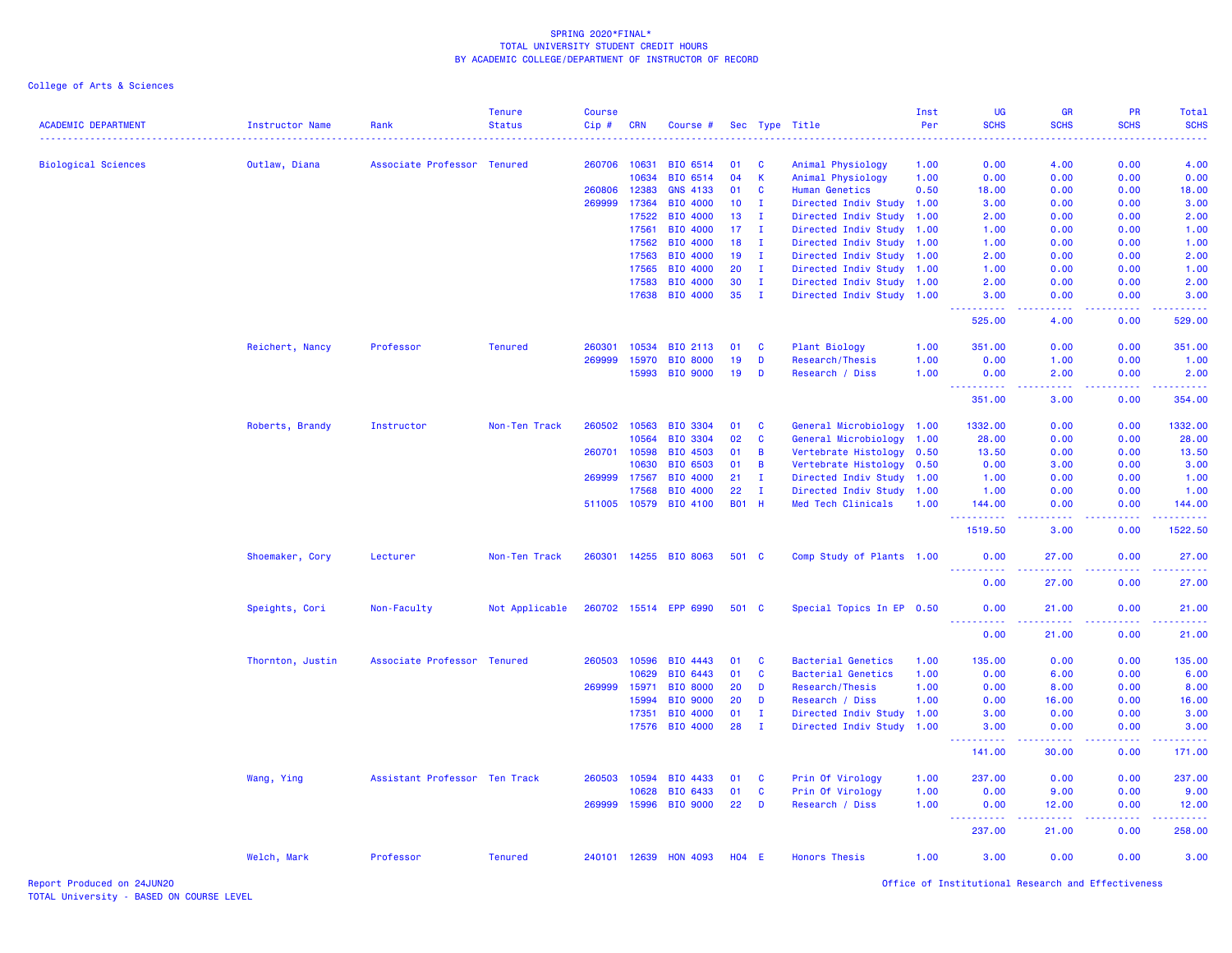| <b>ACADEMIC DEPARTMENT</b>                                                                         | Instructor Name   | Rank                              | <b>Tenure</b><br><b>Status</b> | <b>Course</b><br>Cip# | <b>CRN</b> | Course #        |                 |              | Sec Type Title       | Inst<br>Per | <b>UG</b><br><b>SCHS</b>                                                                                                                                                  | GR<br><b>SCHS</b>                   | <b>PR</b><br><b>SCHS</b>         | <b>Total</b><br><b>SCHS</b>          |
|----------------------------------------------------------------------------------------------------|-------------------|-----------------------------------|--------------------------------|-----------------------|------------|-----------------|-----------------|--------------|----------------------|-------------|---------------------------------------------------------------------------------------------------------------------------------------------------------------------------|-------------------------------------|----------------------------------|--------------------------------------|
|                                                                                                    |                   |                                   |                                |                       |            |                 |                 |              |                      |             |                                                                                                                                                                           |                                     |                                  |                                      |
| <b>Biological Sciences</b>                                                                         | Welch, Mark       | Professor                         | <b>Tenured</b>                 | 260101                | 10618      | <b>BIO 6113</b> | 01              | <b>C</b>     | Evolution            | 1.00        | 0.00                                                                                                                                                                      | 6.00                                | 0.00                             | 6.00                                 |
|                                                                                                    |                   |                                   |                                | 261310                | 10580      | BIO 4113        | 01              | C            | Evolution            | 1.00        | 135.00                                                                                                                                                                    | 0.00                                | 0.00                             | 135.00                               |
|                                                                                                    |                   |                                   |                                |                       | 14253      | BIO 6023        | 501             | $\mathbf{C}$ | Prin Evolutionary Bi | 1.00        | 0.00                                                                                                                                                                      | 54.00                               | 0.00                             | 54.00                                |
|                                                                                                    |                   |                                   |                                | 269999                | 15974      | <b>BIO 8000</b> | 23              | D            | Research/Thesis      | 1.00        | 0.00                                                                                                                                                                      | 5.00                                | 0.00                             | 5.00                                 |
|                                                                                                    |                   |                                   |                                |                       | 15997      | <b>BIO 9000</b> | 23              | D            | Research / Diss      | 1.00        | 0.00<br>د د د د د<br>$\frac{1}{2} \left( \frac{1}{2} \right) \left( \frac{1}{2} \right) \left( \frac{1}{2} \right) \left( \frac{1}{2} \right) \left( \frac{1}{2} \right)$ | 2.00<br>.                           | 0.00<br>.                        | 2.00<br>.                            |
|                                                                                                    |                   |                                   |                                |                       |            |                 |                 |              |                      |             | 138.00                                                                                                                                                                    | 67.00                               | 0.00                             | 205.00                               |
|                                                                                                    | Williamson, Emily | Instructor                        | Non-Ten Track                  | 260101                | 10515      | BIO 1144        | 05              | К            | Biology II           | 0.50        | 0.00                                                                                                                                                                      | 0.00                                | 0.00                             | 0.00                                 |
|                                                                                                    |                   |                                   |                                |                       | 10516      | BIO 1144        | 06              | K            | <b>Biology II</b>    | 0.50        | 0.00                                                                                                                                                                      | 0.00                                | 0.00                             | 0.00                                 |
|                                                                                                    |                   |                                   |                                |                       | 10517      | BIO 1144        | 07              | к            | <b>Biology II</b>    | 0.50        | 0.00                                                                                                                                                                      | 0.00                                | 0.00                             | 0.00                                 |
|                                                                                                    |                   |                                   |                                |                       | 10518      | BIO 1144        | 08              | К            | <b>Biology II</b>    | 0.50        | 0.00                                                                                                                                                                      | 0.00                                | 0.00                             | 0.00                                 |
|                                                                                                    |                   |                                   |                                |                       | 10520      | BIO 1144        | 10              | K            | <b>Biology II</b>    | 0.50        | 0.00                                                                                                                                                                      | 0.00                                | 0.00                             | 0.00                                 |
|                                                                                                    |                   |                                   |                                |                       | 10521      | BIO 1144        | 11              | K            | <b>Biology II</b>    | 0.50        | 0.00                                                                                                                                                                      | 0.00                                | 0.00                             | 0.00                                 |
|                                                                                                    |                   |                                   |                                |                       | 10522      | BIO 1144        | 12 <sub>2</sub> | К            | <b>Biology II</b>    | 0.50        | 0.00                                                                                                                                                                      | 0.00                                | 0.00                             | 0.00                                 |
|                                                                                                    |                   |                                   |                                |                       | 10523      | BIO 1144        | 13              | к            | <b>Biology II</b>    | 0.50        | 0.00                                                                                                                                                                      | 0.00                                | 0.00                             | 0.00                                 |
|                                                                                                    |                   |                                   |                                |                       | 10524      | BIO 1144        | 14              | К            | Biology II           | 0.50        | 0.00                                                                                                                                                                      | 0.00                                | 0.00                             | 0.00                                 |
|                                                                                                    |                   |                                   |                                |                       | 10525      | BIO 1144        | 15              | К            | <b>Biology II</b>    | 0.50        | 0.00                                                                                                                                                                      | 0.00                                | 0.00                             | 0.00                                 |
|                                                                                                    |                   |                                   |                                |                       | 10526      | BIO 1144        | 16              | К            | <b>Biology II</b>    | 0.50        | 0.00                                                                                                                                                                      | 0.00                                | 0.00                             | 0.00                                 |
|                                                                                                    |                   |                                   |                                |                       | 10527      | BIO 1144        | 17              | к            | <b>Biology II</b>    | 0.50        | 0.00                                                                                                                                                                      | 0.00                                | 0.00                             | 0.00                                 |
|                                                                                                    |                   |                                   |                                |                       | 10528      | BIO 1144        | 18              | K            | <b>Biology II</b>    | 0.50        | 0.00                                                                                                                                                                      | 0.00                                | 0.00                             | 0.00                                 |
|                                                                                                    |                   |                                   |                                |                       | 10530      | BIO 1144        | 20              | к            | Biology II           | 0.50        | 0.00                                                                                                                                                                      | 0.00                                | 0.00                             | 0.00                                 |
|                                                                                                    |                   |                                   |                                |                       | 14882      | BIO 1144        | 21              | К            | <b>Biology II</b>    | 0.25        | 0.00                                                                                                                                                                      | 0.00                                | 0.00                             | 0.00                                 |
|                                                                                                    |                   |                                   |                                |                       | 14884      | BIO 1144        | 23              | к            | Biology II           | 0.25        | 0.00                                                                                                                                                                      | 0.00                                | 0.00                             | 0.00                                 |
|                                                                                                    |                   |                                   |                                |                       | 14885      | BIO 1144        | 24              | К            | Biology II           | 0.25        | 0.00                                                                                                                                                                      | 0.00                                | 0.00                             | 0.00                                 |
|                                                                                                    |                   |                                   |                                | 260701                | 10486      | BIO 1123        | 01              | C            | Animal Biology-SI    | 1.00        | 618.00                                                                                                                                                                    | 0.00                                | 0.00                             | 618.00                               |
|                                                                                                    |                   |                                   |                                |                       | 10487      | BIO 1123        | 02              | <b>C</b>     | Animal Biology-SI    | 1.00        | 516.00                                                                                                                                                                    | 0.00                                | 0.00                             | 516.00                               |
|                                                                                                    |                   |                                   |                                |                       | 10488      | BIO 1123        | 03              | K            | Animal Biology       | 1.00        | 0.00                                                                                                                                                                      | 0.00                                | 0.00                             | 0.00                                 |
|                                                                                                    |                   |                                   |                                |                       | 10489      | BIO 1123        | 04              | к            | Animal Biology       | 1.00        | 0.00                                                                                                                                                                      | 0.00                                | 0.00                             | 0.00                                 |
|                                                                                                    |                   |                                   |                                |                       | 10490      | BIO 1123        | 05              | K            | Animal Biology       | 1.00        | 0.00                                                                                                                                                                      | 0.00                                | 0.00                             | 0.00                                 |
|                                                                                                    |                   |                                   |                                |                       | 10491      | BIO 1123        | 06              | К            | Animal Biology       | 1.00        | 0.00                                                                                                                                                                      | 0.00                                | 0.00                             | 0.00                                 |
|                                                                                                    |                   |                                   |                                |                       | 10492      | BIO 1123        | 07              | K            | Animal Biology       | 1.00        | 0.00                                                                                                                                                                      | 0.00                                | 0.00                             | 0.00                                 |
|                                                                                                    |                   |                                   |                                |                       | 10493      | BIO 1123        | 08              | К            | Animal Biology       | 1.00        | 0.00                                                                                                                                                                      | 0.00                                | 0.00                             | 0.00                                 |
|                                                                                                    |                   |                                   |                                |                       | 10494      | BIO 1123        | 09              | К            | Animal Biology       | 1.00        | 0.00                                                                                                                                                                      | 0.00                                | 0.00                             | 0.00                                 |
|                                                                                                    |                   |                                   |                                |                       | 10495      | BIO 1123        | 10 <sub>1</sub> | K            | Animal Biology       | 1.00        | 0.00                                                                                                                                                                      | 0.00                                | 0.00                             | 0.00                                 |
|                                                                                                    |                   |                                   |                                |                       | 10598      | BIO 4503        | 01              | B            | Vertebrate Histology | 0.50        | 13.50                                                                                                                                                                     | 0.00                                | 0.00                             | 13.50                                |
|                                                                                                    |                   |                                   |                                |                       | 10630      | BIO 6503        | 01              | B            | Vertebrate Histology | 0.50        | 0.00                                                                                                                                                                      | 3.00                                | 0.00                             | 3.00                                 |
|                                                                                                    |                   |                                   |                                |                       | 14252      | BIO 1123        | 501 B           |              | Animal Biology       | 1.00        | 99.00                                                                                                                                                                     | 0.00                                | 0.00                             | 99.00                                |
|                                                                                                    |                   |                                   |                                |                       |            |                 |                 |              |                      |             | 1246.50                                                                                                                                                                   | 3.00                                | 0.00                             | 1249.50                              |
|                                                                                                    | Woodrey, Mark     | Research Assist Pro Non-Ten Track |                                | 030601                | 16309      | <b>WFA 8000</b> | 17 D            |              | Research / Thesis    | 1.00        | 0.00<br><u>.</u>                                                                                                                                                          | 13.00                               | 0.00                             | 13.00<br>.                           |
|                                                                                                    |                   |                                   |                                |                       |            |                 |                 |              |                      |             | 0.00                                                                                                                                                                      | 13.00                               | 0.00                             | 13.00                                |
| =====================================<br>Biological Sciences<br>---------------------------------- |                   |                                   |                                |                       |            |                 |                 |              |                      |             | ==========<br>15824.00<br>==========                                                                                                                                      | ==========<br>654.00<br>----------- | ==========<br>0.00<br>========== | ==========<br>16478.00<br>========== |
|                                                                                                    |                   |                                   |                                |                       |            |                 |                 |              |                      |             |                                                                                                                                                                           |                                     |                                  |                                      |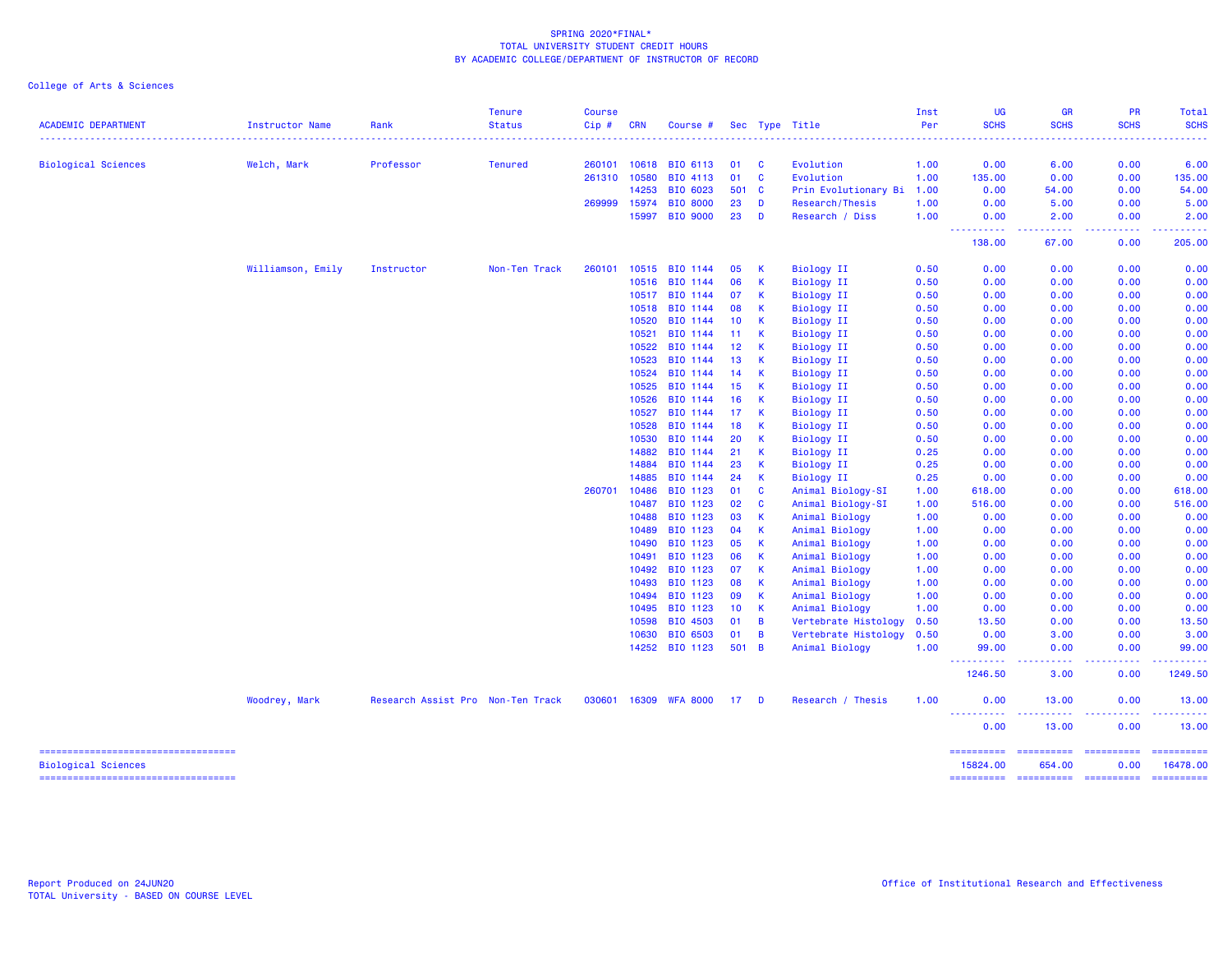Arts & Sciences

| <b>ACADEMIC DEPARTMENT</b> | <b>Instructor Name</b> | Rank                          | <b>Tenure</b><br><b>Status</b> | <b>Course</b><br>Cip# | <b>CRN</b> | Course #                 |                 |                     | Sec Type Title                                  | Inst<br>Per | <b>UG</b><br><b>SCHS</b> | <b>GR</b><br><b>SCHS</b><br>---- | PR<br><b>SCHS</b> | Total<br><b>SCHS</b><br>. |
|----------------------------|------------------------|-------------------------------|--------------------------------|-----------------------|------------|--------------------------|-----------------|---------------------|-------------------------------------------------|-------------|--------------------------|----------------------------------|-------------------|---------------------------|
| Chemistry                  | Brown, Teresa          | Lecturer                      | Non-Ten Track                  | 400501                | 10755      | CH 1211                  | 01              | L.                  | Invst In Chemistry I 1.00                       |             | 10.00                    | 0.00                             | 0.00              | 10.00                     |
|                            |                        |                               |                                |                       | 10756      | CH 1211                  | 03              | <b>L</b>            | Invst In Chemistry I 1.00                       |             | 20.00                    | 0.00                             | 0.00              | 20.00                     |
|                            |                        |                               |                                |                       | 10757      | CH 1211                  | 04              | L.                  | Invst In Chemistry I 1.00                       |             | 20.00                    | 0.00                             | 0.00              | 20.00                     |
|                            |                        |                               |                                |                       | 10758      | CH 1211                  | 05              | $\mathsf{L}$        | Invst In Chemistry I 1.00                       |             | 23.00                    | 0.00                             | 0.00              | 23.00                     |
|                            |                        |                               |                                |                       | 10759      | CH 1211                  | 06              | $\mathsf{L}$        | Invst In Chemistry I 1.00                       |             | 24,00                    | 0.00                             | 0.00              | 24.00                     |
|                            |                        |                               |                                |                       | 10760      | CH 1211                  | 07              | - L                 | Invst In Chemistry I 1.00                       |             | 24.00                    | 0.00                             | 0.00              | 24.00                     |
|                            |                        |                               |                                |                       | 10762      | CH 1211                  | 11              | $\mathsf{L}$        | Invst In Chemistry I 1.00                       |             | 17.00                    | 0.00                             | 0.00              | 17.00                     |
|                            |                        |                               |                                |                       | 10763      | CH 1211                  | 13              | L.                  | Invst In Chemistry I 1.00                       |             | 22.00                    | 0.00                             | 0.00              | 22.00                     |
|                            |                        |                               |                                |                       | 10764      | CH 1211                  | 14              | -L                  | Invst In Chemistry I 1.00                       |             | 16.00                    | 0.00                             | 0.00              | 16.00                     |
|                            |                        |                               |                                |                       | 10765      | CH 1211                  | 15 <sub>1</sub> | $\mathsf{L}$        | Invst In Chemistry I 1.00                       |             | 21.00                    | 0.00                             | 0.00              | 21.00                     |
|                            |                        |                               |                                |                       | 10766      | CH 1211                  | 16              | L.                  | Invst In Chemistry I 1.00                       |             | 21.00                    | 0.00                             | 0.00              | 21.00                     |
|                            |                        |                               |                                |                       | 10767      | CH 1211                  | 22              | L.                  | Invst In Chemistry I 1.00                       |             | 6.00                     | 0.00                             | 0.00              | 6.00                      |
|                            |                        |                               |                                |                       | 10768      | CH 1211                  | 24              | L.                  | Invst In Chemistry I 1.00                       |             | 21.00                    | 0.00                             | 0.00              | 21.00                     |
|                            |                        |                               |                                |                       | 10769      | CH 1211                  | 26              | L.                  | Invst In Chemistry I 1.00                       |             | 22.00                    | 0.00                             | 0.00              | 22.00                     |
|                            |                        |                               |                                |                       | 10770      | CH 1211                  | 28              | L.                  | Invst In Chemistry I 1.00                       |             | 22.00                    | 0.00                             | 0.00              | 22.00                     |
|                            |                        |                               |                                |                       |            | 10772 CH 1211            | 34              | L.                  | Invst In Chemistry I 1.00                       |             | 20.00                    | 0.00                             | 0.00              | 20.00                     |
|                            |                        |                               |                                |                       | 10773      | CH 1211                  | 35              | $\mathsf{L}$<br>-L. | Invst In Chemistry I 1.00                       |             | 20.00                    | 0.00                             | 0.00              | 20.00                     |
|                            |                        |                               |                                |                       | 10774      | CH 1211<br>10775 CH 1211 | 36<br>37        | -L.                 | Invst In Chemistry I 1.00                       |             | 11.00<br>14.00           | 0.00<br>0.00                     | 0.00<br>0.00      | 11.00<br>14.00            |
|                            |                        |                               |                                |                       | 10797      | CH 1221                  | 01              | -L.                 | Invst In Chemistry I 1.00<br>Invst Chemistry II | 1.00        | 15.00                    | 0.00                             | 0.00              | 15.00                     |
|                            |                        |                               |                                |                       | 10798      | CH 1221                  | 03              | -L.                 | Invst Chemistry II                              | 1.00        | 23.00                    | 0.00                             | 0.00              | 23.00                     |
|                            |                        |                               |                                |                       | 10799      | CH 1221                  | 04              | L.                  | Invst Chemistry II                              | 1.00        | 24.00                    | 0.00                             | 0.00              | 24.00                     |
|                            |                        |                               |                                |                       | 10800      | CH 1221                  | 05              | L.                  | Invst Chemistry II                              | 1.00        | 24.00                    | 0.00                             | 0.00              | 24.00                     |
|                            |                        |                               |                                |                       | 10801      | CH 1221                  | 07              | $\mathsf{L}$        | Invst Chemistry II                              | 1.00        | 22.00                    | 0.00                             | 0.00              | 22.00                     |
|                            |                        |                               |                                |                       | 10802      | CH 1221                  | 08              | -L                  | Invst Chemistry II                              | 1.00        | 20.00                    | 0.00                             | 0.00              | 20.00                     |
|                            |                        |                               |                                |                       | 10803      | CH 1221                  | 10 <sub>1</sub> | -L                  | Invst Chemistry II                              | 1.00        | 15.00                    | 0.00                             | 0.00              | 15.00                     |
|                            |                        |                               |                                |                       | 10804      | CH 1221                  | 11              | -L.                 | Invst Chemistry II                              | 1.00        | 20.00                    | 0.00                             | 0.00              | 20.00                     |
|                            |                        |                               |                                |                       | 10805      | CH 1221                  | 13              | -L                  | Invst Chemistry II                              | 1.00        | 22.00                    | 0.00                             | 0.00              | 22.00                     |
|                            |                        |                               |                                |                       | 10806      | CH 1221                  | 14              | - Li                | Invst Chemistry II                              | 1.00        | 22.00                    | 0.00                             | 0.00              | 22.00                     |
|                            |                        |                               |                                |                       | 10807      | CH 1221                  | 15 <sub>1</sub> | -L.                 | Invst Chemistry II                              | 1.00        | 22.00                    | 0.00                             | 0.00              | 22.00                     |
|                            |                        |                               |                                |                       | 10808      | CH 1221                  | 17 <sub>1</sub> | - L                 | Invst Chemistry II                              | 1.00        | 22.00                    | 0.00                             | 0.00              | 22.00                     |
|                            |                        |                               |                                |                       | 10809      | CH 1221                  | 18              | - L                 | Invst Chemistry II                              | 1.00        | 21.00                    | 0.00                             | 0.00              | 21.00                     |
|                            |                        |                               |                                |                       | 10811      | CH 1221                  | 21              | -L                  | Invst Chemistry II                              | 1.00        | 10.00                    | 0.00                             | 0.00              | 10.00                     |
|                            |                        |                               |                                |                       |            | 10812 CH 1221            | 23              | $\mathsf{L}$        | Invst Chemistry II                              | 1.00        | 24.00                    | 0.00                             | 0.00              | 24.00                     |
|                            |                        |                               |                                |                       | 10813      | CH 1221                  | 24              | $\mathsf{L}$        | Invst Chemistry II                              | 1.00        | 22.00                    | 0.00                             | 0.00              | 22.00                     |
|                            |                        |                               |                                |                       |            | 10814 CH 1221            | 25              | - L                 | Invst Chemistry II                              | 1.00        | 20.00                    | 0.00                             | 0.00              | 20.00                     |
|                            |                        |                               |                                |                       | 10815      | CH 1221                  | 26              | L.                  | Invst Chemistry II                              | 1.00        | 22.00                    | 0.00                             | 0.00              | 22.00                     |
|                            |                        |                               |                                |                       | 10816      | CH 1221                  | 27              | L.                  | Invst Chemistry II                              | 1.00        | 10.00                    | 0.00                             | 0.00              | 10.00                     |
|                            |                        |                               |                                |                       | 10818      | CH 1221                  | 29              | $\mathsf L$         | Invst Chemistry II                              | 1.00        | 24.00                    | 0.00                             | 0.00              | 24.00                     |
|                            |                        |                               |                                |                       | 10819      | CH 1221                  | 30              | -L                  | Invst Chemistry II                              | 1.00        | 23.00                    | 0.00                             | 0.00              | 23.00                     |
|                            |                        |                               |                                |                       | 10820      | CH 1221                  | 31              | -L                  | Invst Chemistry II                              | 1.00        | 24.00                    | 0.00                             | 0.00              | 24.00                     |
|                            |                        |                               |                                |                       | 10821      | CH 1221                  | 32              | - Li                | Invst Chemistry II                              | 1.00        | 24.00                    | 0.00                             | 0.00              | 24.00                     |
|                            |                        |                               |                                |                       | 10822      | CH 1221                  | 33              | -L.                 | Invst Chemistry II                              | 1.00        | 22.00                    | 0.00                             | 0.00              | 22.00                     |
|                            |                        |                               |                                |                       | 10823      | CH 1221                  | 34              | L.                  | Invst Chemistry II                              | 1.00        | 13.00                    | 0.00                             | 0.00              | 13.00                     |
|                            |                        |                               |                                |                       | 10824      | CH 1221                  | 35<br>39        | -L<br>-L            | Invst Chemistry II                              | 1.00        | 11.00                    | 0.00<br>0.00                     | 0.00              | 11.00                     |
|                            |                        |                               |                                |                       |            | 10826 CH 1221            |                 |                     | Invst Chemistry II                              | 1.00        | 9.00<br><u>.</u>         | .                                | 0.00<br>.         | 9.00<br><u>.</u>          |
|                            |                        |                               |                                |                       |            |                          |                 |                     |                                                 |             | 884.00                   | 0.00                             | 0.00              | 884.00                    |
|                            | Creutz, Sidney         | Assistant Professor Ten Track |                                |                       |            | 400501 16956 CH 8000     | $01$ D          |                     | Research / Thesis                               | 1.00        | 0.00<br>.                | 12.00                            | 0.00              | 12.00                     |
|                            |                        |                               |                                |                       |            |                          |                 |                     |                                                 |             | 0.00                     | 12.00                            | 0.00              | 12.00                     |
|                            | Cui, Xin               | Assistant Professor Ten Track |                                |                       |            | 400501 10898 CH 4603     | 01 L            |                     | Undergraduate Resear 1.00                       |             | 3.00                     | 0.00                             | 0.00              | 3.00                      |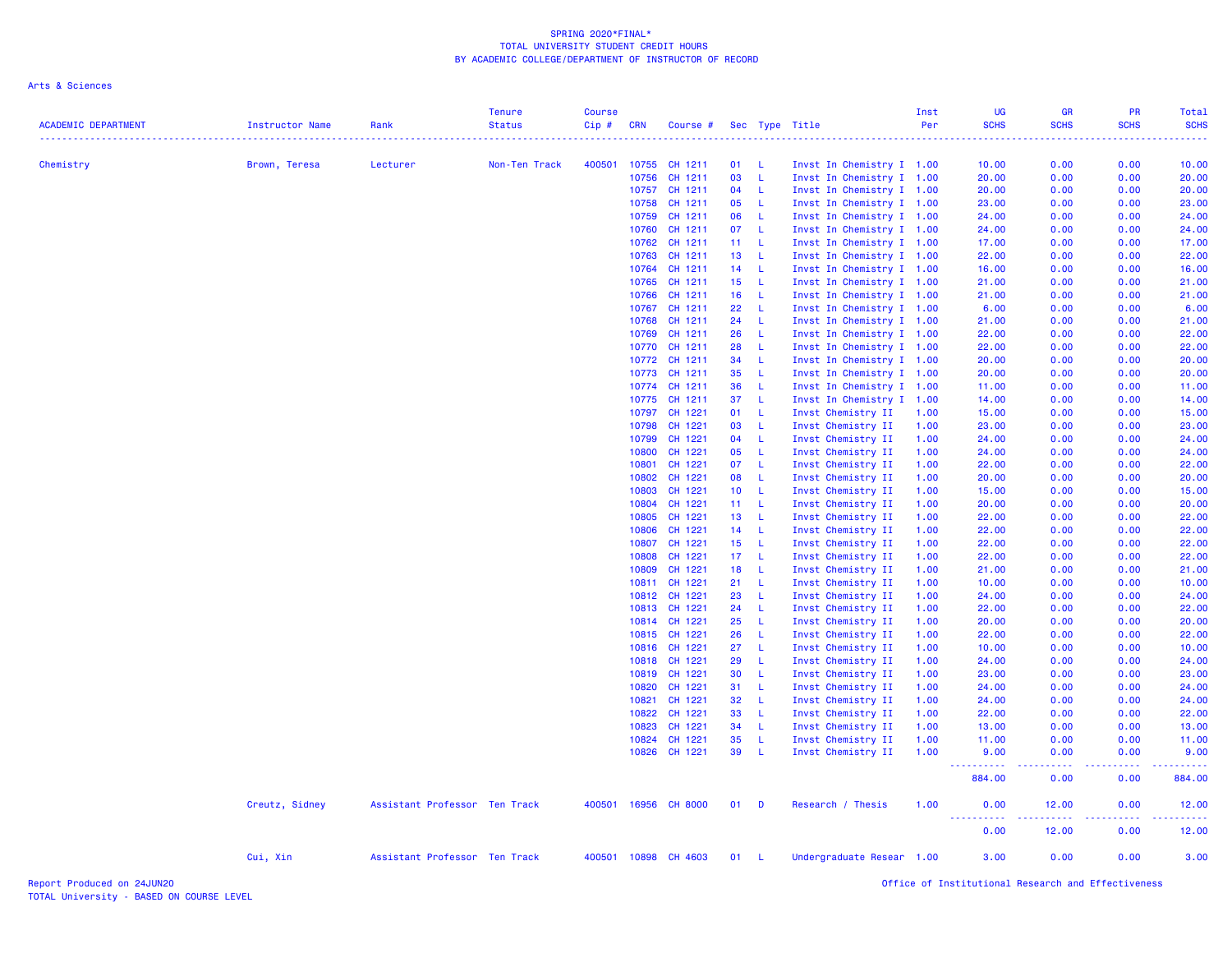|                            |                        |                                   | <b>Tenure</b>  | <b>Course</b> |                |                           |                  |                              |                                           | Inst         | UG                                                                                                                                                                   | <b>GR</b>                                                                                                                                                     | PR                                    | <b>Total</b>      |
|----------------------------|------------------------|-----------------------------------|----------------|---------------|----------------|---------------------------|------------------|------------------------------|-------------------------------------------|--------------|----------------------------------------------------------------------------------------------------------------------------------------------------------------------|---------------------------------------------------------------------------------------------------------------------------------------------------------------|---------------------------------------|-------------------|
| <b>ACADEMIC DEPARTMENT</b> | <b>Instructor Name</b> | Rank                              | <b>Status</b>  | Cip#          | CRN            | Course #                  |                  |                              | Sec Type Title                            | Per          | <b>SCHS</b>                                                                                                                                                          | <b>SCHS</b>                                                                                                                                                   | <b>SCHS</b>                           | <b>SCHS</b><br>.  |
| Chemistry                  | Cui, Xin               | Assistant Professor Ten Track     |                | 400501        | 16973          | <b>CH 9000</b>            | 02               | D                            | Research / Diss                           | 1.00         | 0.00                                                                                                                                                                 | 45.00                                                                                                                                                         | 0.00                                  | 45.00             |
|                            |                        |                                   |                |               | 17621          | CH 4000                   | 33               | $\mathbf{I}$                 | Directed Indiv Study 1.00                 |              | 1.00                                                                                                                                                                 | 0.00                                                                                                                                                          | 0.00                                  | 1.00              |
|                            |                        |                                   |                | 400504        | 10892          | CH 4523                   | 07               | <b>C</b>                     | Organic Chemistry II 1.00                 |              | 51.00                                                                                                                                                                | 0.00                                                                                                                                                          | 0.00                                  | 51.00             |
|                            |                        |                                   |                |               | 10893          | CH 4523                   | 08               | $\mathbf{C}$                 | Organic Chemistry II 1.00                 |              | 81.00                                                                                                                                                                | 0.00                                                                                                                                                          | 0.00                                  | 81.00             |
|                            |                        |                                   |                |               |                |                           |                  |                              |                                           |              | .<br>136.00                                                                                                                                                          | 22222<br>45.00                                                                                                                                                | 0.00                                  | .<br>181.00       |
|                            | Dornshuld, Eric        | Clinical Assist Pro Non-Ten Track |                | 400501        | 10833          | CH 1223                   | 05               | <b>C</b>                     | Chemistry II-SI                           | 1.00         | 312.00                                                                                                                                                               | 0.00                                                                                                                                                          | 0.00                                  | 312.00            |
|                            |                        |                                   |                |               | 10834          | CH 1223                   | 06               | <b>C</b>                     | Chemistry II-SI                           | 1.00         | 285.00                                                                                                                                                               | 0.00                                                                                                                                                          | 0.00                                  | 285.00            |
|                            |                        |                                   |                |               | 10835          | CH 1223                   | 07               | $\mathbf{C}$                 | Chemistry II-SI                           | 1.00         | 240.00                                                                                                                                                               | 0.00                                                                                                                                                          | 0.00                                  | 240.00            |
|                            |                        |                                   |                |               | 10836          | CH 1223                   | 08               | C                            | Chemistry II-SI                           | 1.00         | 258.00                                                                                                                                                               | 0.00                                                                                                                                                          | 0.00                                  | 258.00            |
|                            |                        |                                   |                |               | 10842          | CH 2141                   | 01               | $\mathbf{C}$                 | Prof Chem: Tools                          | 1.00         | 25.00                                                                                                                                                                | 0.00                                                                                                                                                          | 0.00                                  | 25.00             |
|                            |                        |                                   |                |               |                | 10911 CH 4711             | 01               | $\mathbf{C}$                 | Senior Seminar                            | 1.00         | 13.00                                                                                                                                                                | 0.00                                                                                                                                                          | 0.00                                  | 13.00             |
|                            |                        |                                   |                |               |                |                           |                  |                              |                                           |              | .<br>$\frac{1}{2} \left( \frac{1}{2} \right) \left( \frac{1}{2} \right) \left( \frac{1}{2} \right) \left( \frac{1}{2} \right) \left( \frac{1}{2} \right)$<br>1133.00 | وبالأباد<br>0.00                                                                                                                                              | 0.00                                  | .<br>1133.00      |
|                            |                        |                                   |                |               |                |                           |                  |                              |                                           |              |                                                                                                                                                                      |                                                                                                                                                               |                                       |                   |
|                            | Emerson, Joseph        | Associate Professor Tenured       |                | 400501        | 16958          | <b>CH 8000</b>            | 03<br>03         | D<br>D                       | Research / Thesis                         | 1.00         | 0.00                                                                                                                                                                 | 8.00                                                                                                                                                          | 0.00                                  | 8.00              |
|                            |                        |                                   |                |               | 16974          | <b>CH 9000</b>            |                  |                              | Research / Diss                           | 1.00         | 0.00                                                                                                                                                                 | 19.00                                                                                                                                                         | 0.00                                  | 19.00             |
|                            |                        |                                   |                |               | 17493          | CH 4000                   | 20               | Ι.                           | Directed Indiv Study 1.00                 |              | 1.00                                                                                                                                                                 | 0.00                                                                                                                                                          | 0.00                                  | 1.00              |
|                            |                        |                                   |                |               | 17494          | CH 4000                   | 21               | I.                           | Directed Indiv Study 1.00                 |              | 1.00                                                                                                                                                                 | 0.00                                                                                                                                                          | 0.00                                  | 1.00              |
|                            |                        |                                   |                |               | 17495          | CH 4000                   | 22               | Ι.                           | Directed Indiv Study                      | 1.00         | 2.00                                                                                                                                                                 | 0.00                                                                                                                                                          | 0.00                                  | 2.00              |
|                            |                        |                                   |                |               | 17496          | CH 4000                   | 23               | Ι.                           | Directed Indiv Study 1.00                 |              | 1.00                                                                                                                                                                 | 0.00                                                                                                                                                          | 0.00                                  | 1.00              |
|                            |                        |                                   |                |               | 17498          | CH 4000                   | 25               | $\mathbf{I}$                 | Directed Indiv Study 1.00                 |              | 2.00                                                                                                                                                                 | 0.00                                                                                                                                                          | 0.00                                  | 2.00              |
|                            |                        |                                   |                |               | 17499          | <b>CH 4000</b>            | 26               | $\mathbf{I}$                 | Directed Indiv Study 1.00                 |              | 2.00                                                                                                                                                                 | 0.00                                                                                                                                                          | 0.00                                  | 2.00              |
|                            |                        |                                   |                |               | 17500          | <b>CH 4000</b>            | 27               | $\mathbf{I}$                 | Directed Indiv Study 1.00                 |              | 1.00                                                                                                                                                                 | 0.00                                                                                                                                                          | 0.00                                  | 1.00              |
|                            |                        |                                   |                |               | 17501          | <b>CH 4000</b>            | 28               | $\mathbf{I}$                 | Directed Indiv Study 1.00                 |              | 1.00                                                                                                                                                                 | 0.00                                                                                                                                                          | 0.00                                  | 1.00              |
|                            |                        |                                   |                |               | 17502          | <b>CH 4000</b>            | 29               | Ι.                           | Directed Indiv Study 1.00                 |              | 1.00                                                                                                                                                                 | 0.00                                                                                                                                                          | 0.00                                  | 1.00              |
|                            |                        |                                   |                |               | 17504          | <b>CH 4000</b>            | 30               | $\mathbf{I}$                 | Directed Indiv Study                      | 1.00         | 1.00                                                                                                                                                                 | 0.00                                                                                                                                                          | 0.00                                  | 1.00              |
|                            |                        |                                   |                | 400504        | 10838          | CH 1244                   | 01               | $\mathbf{C}$                 | Integrated Chem II                        | 0.50         | 14.00                                                                                                                                                                | 0.00                                                                                                                                                          | 0.00                                  | 14.00             |
|                            |                        |                                   |                |               | 10839          | CH 1244                   | 02               | $\mathsf{K}$                 | Integrated Chem II                        | 0.50         | 0.00                                                                                                                                                                 | 0.00                                                                                                                                                          | 0.00                                  | 0.00              |
|                            |                        |                                   |                |               | 10840          | CH 1244                   | 03               | <b>K</b>                     | Integrated Chem II                        | 0.50         | 0.00                                                                                                                                                                 | 0.00                                                                                                                                                          | 0.00                                  | 0.00              |
|                            |                        |                                   |                | 400599        | 10841<br>17099 | CH 1244<br><b>CH 8990</b> | <b>HO1</b><br>03 | $\mathbf{C}$<br>$\mathbf{C}$ | Integrated Chem II<br>Special Topic In CH | 0.50<br>1.00 | 12.00<br>0.00                                                                                                                                                        | 0.00<br>45.00                                                                                                                                                 | 0.00<br>0.00                          | 12.00<br>45.00    |
|                            |                        |                                   |                |               |                |                           |                  |                              |                                           |              | $\frac{1}{2} \left( \frac{1}{2} \right) \left( \frac{1}{2} \right) \left( \frac{1}{2} \right) \left( \frac{1}{2} \right) \left( \frac{1}{2} \right)$                 | 22222                                                                                                                                                         | 22222                                 | والمناسبات        |
|                            |                        |                                   |                |               |                |                           |                  |                              |                                           |              | 39.00                                                                                                                                                                | 72.00                                                                                                                                                         | 0.00                                  | 111.00            |
|                            | Fitzkee, Nicholas      | Associate Professor Tenured       |                | 400501        | 16484          | CH 4000                   | 02               | $\mathbf I$                  | Directed Indiv Study 1.00                 |              | 3.00                                                                                                                                                                 | 0.00                                                                                                                                                          | 0.00                                  | 3.00              |
|                            |                        |                                   |                |               | 16486          | <b>CH 7000</b>            | 02               | $\mathbf{I}$                 | Directed Indiv Study 1.00                 |              | 0.00                                                                                                                                                                 | 3.00                                                                                                                                                          | 0.00                                  | 3.00              |
|                            |                        |                                   |                |               | 16620          | <b>CH 4000</b>            | 06               | Ι.                           | Directed Indiv Study 1.00                 |              | 3.00                                                                                                                                                                 | 0.00                                                                                                                                                          | 0.00                                  | 3.00              |
|                            |                        |                                   |                |               | 16621          | CH 4000                   | 07               | $\mathbf{I}$                 | Directed Indiv Study                      | 1.00         | 2.00                                                                                                                                                                 | 0.00                                                                                                                                                          | 0.00                                  | 2.00              |
|                            |                        |                                   |                |               | 16698          | CH 4000                   | 08               | $\mathbf{I}$                 | Directed Indiv Study 1.00                 |              | 2.00                                                                                                                                                                 | 0.00                                                                                                                                                          | 0.00                                  | 2.00              |
|                            |                        |                                   |                |               | 16975          | <b>CH 9000</b>            | 04               | D                            | Research / Diss                           | 1.00         | 0.00                                                                                                                                                                 | 40.00                                                                                                                                                         | 0.00                                  | 40.00             |
|                            |                        |                                   |                |               | 17229          | CH 4000                   | 13               | $\mathbf{I}$                 | Directed Indiv Study 1.00                 |              | 2.00                                                                                                                                                                 | 0.00                                                                                                                                                          | 0.00                                  | 2.00              |
|                            |                        |                                   |                |               | 17449          | <b>CH 4000</b>            | 18               | $\mathbf{I}$                 | Directed Indiv Study 1.00                 |              | 2.00                                                                                                                                                                 | 0.00                                                                                                                                                          | 0.00                                  | 2.00              |
|                            |                        |                                   |                | 400599        |                | 16134 CH 8990             | 01               | $\mathbf{C}$                 | Special Topic In CH 1.00                  |              | 0.00                                                                                                                                                                 | 24.00                                                                                                                                                         | 0.00<br><b><i><u><u>.</u></u></i></b> | 24.00<br><u>.</u> |
|                            |                        |                                   |                |               |                |                           |                  |                              |                                           |              | $\frac{1}{2} \left( \frac{1}{2} \right) \left( \frac{1}{2} \right) \left( \frac{1}{2} \right) \left( \frac{1}{2} \right) \left( \frac{1}{2} \right)$<br>14.00        | $\frac{1}{2} \left( \frac{1}{2} \right) \left( \frac{1}{2} \right) \left( \frac{1}{2} \right) \left( \frac{1}{2} \right) \left( \frac{1}{2} \right)$<br>67.00 | 0.00                                  | 81.00             |
|                            | Gwaltney, Steven       | Professor                         | <b>Tenured</b> | 400501        | 10850          | CH 4141                   | 01               | <b>C</b>                     | Prof Chem: Research                       | 1.00         | 31.00                                                                                                                                                                | 0.00                                                                                                                                                          | 0.00                                  | 31.00             |
|                            |                        |                                   |                |               | 16976          | <b>CH 9000</b>            | 05               | D                            | Research / Diss                           | 1.00         | 0.00                                                                                                                                                                 | 14.00                                                                                                                                                         | 0.00                                  | 14.00             |
|                            |                        |                                   |                | 400506        | 10857          | CH 4423                   | 01               | C                            | Quantum Mech & Spect 1.00                 |              | 51.00                                                                                                                                                                | 0.00                                                                                                                                                          | 0.00                                  | 51.00             |
|                            |                        |                                   |                |               | 16559          | CH 6423                   | 01               | $\mathbf{C}$                 | Quantum Mech & Spect 1.00                 |              | 0.00                                                                                                                                                                 | 3.00                                                                                                                                                          | 0.00                                  | 3.00              |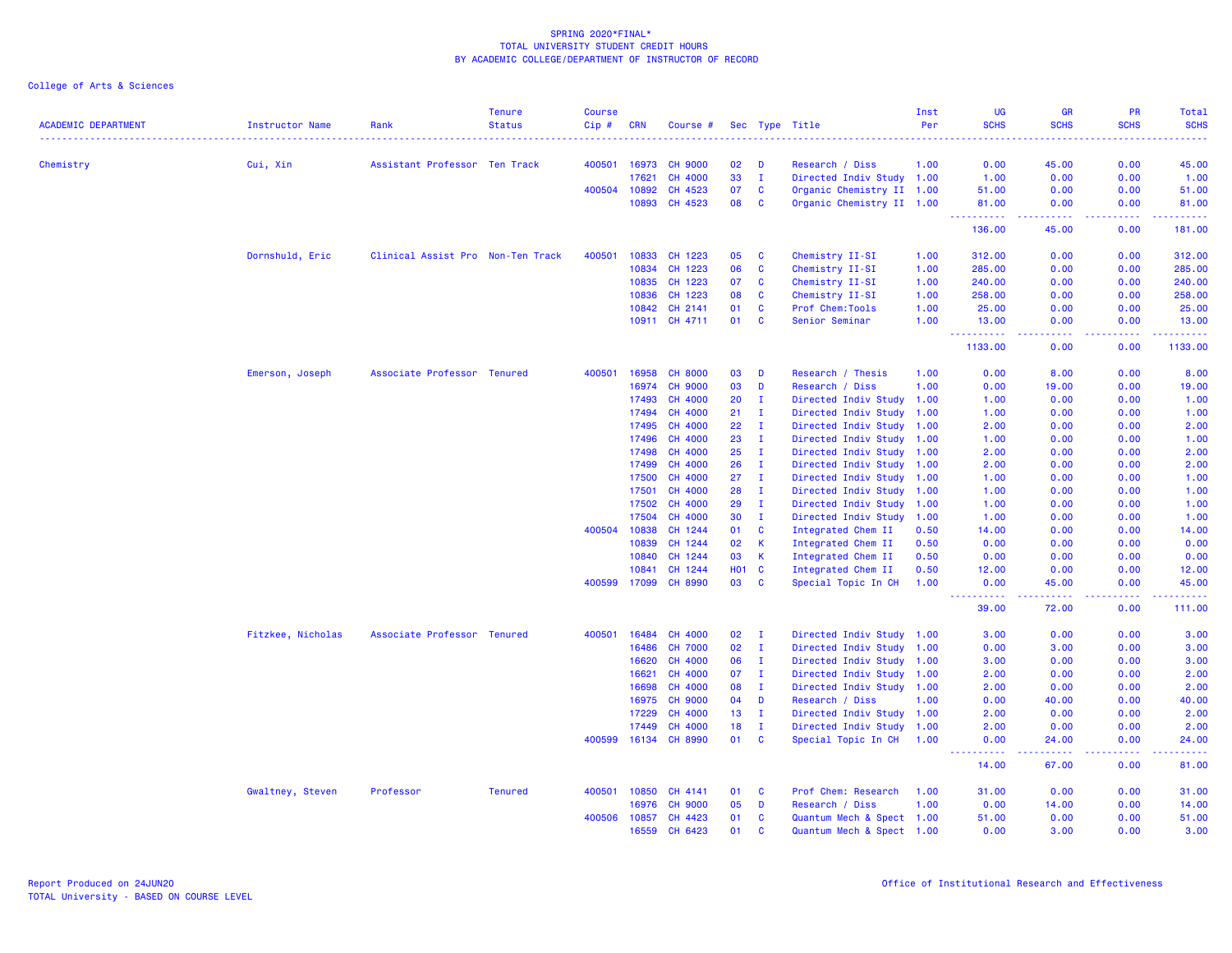College of Arts & Sciences

| <b>ACADEMIC DEPARTMENT</b> | <b>Instructor Name</b>                             | Rank                          | <b>Tenure</b><br><b>Status</b> | <b>Course</b><br>Cip# | <b>CRN</b> | Course #        |                 |              | Sec Type Title            | Inst<br>Per | <b>UG</b><br><b>SCHS</b>            | <b>GR</b><br><b>SCHS</b>                                                                                                                                      | PR<br><b>SCHS</b> | Total<br><b>SCHS</b>                                                                                                           |
|----------------------------|----------------------------------------------------|-------------------------------|--------------------------------|-----------------------|------------|-----------------|-----------------|--------------|---------------------------|-------------|-------------------------------------|---------------------------------------------------------------------------------------------------------------------------------------------------------------|-------------------|--------------------------------------------------------------------------------------------------------------------------------|
|                            |                                                    |                               |                                |                       |            |                 |                 |              |                           |             |                                     |                                                                                                                                                               |                   |                                                                                                                                |
|                            |                                                    |                               |                                |                       |            |                 |                 |              |                           |             | 82.00                               | 17.00                                                                                                                                                         | 0.00              | 99.00                                                                                                                          |
| Chemistry                  | Hollis, Thedford                                   | Associate Professor Tenured   |                                | 400501                |            | 16977 CH 9000   | 06              | D            | Research / Diss           | 1.00        | 0.00                                | 33.00                                                                                                                                                         | 0.00              | 33.00                                                                                                                          |
|                            |                                                    |                               |                                | 400504                |            | 10918 CH 8553   | 01              | $\mathbf{C}$ | Theoret Org Chem          | 1.00        | 0.00<br>$- - - - -$<br>----         | 33.00<br>.                                                                                                                                                    | 0.00<br>2.2.2.2.2 | 33.00<br>.                                                                                                                     |
|                            |                                                    |                               |                                |                       |            |                 |                 |              |                           |             | 0.00                                | 66.00                                                                                                                                                         | 0.00              | 66.00                                                                                                                          |
|                            | Mlsna, Debra                                       | Assistant Professor Ten Track |                                | 260202                | 10439      | <b>BCH 4613</b> | 02              | C            | Gen Biochem II            | 1.00        | 75.00                               | 0.00                                                                                                                                                          | 0.00              | 75.00                                                                                                                          |
|                            |                                                    |                               |                                | 400501                | 16602      | CH 4000         | 05              | - I          | Directed Indiv Study      | 1.00        | 3.00                                | 0.00                                                                                                                                                          | 0.00              | 3.00                                                                                                                           |
|                            |                                                    |                               |                                |                       | 16978      | <b>CH 9000</b>  | 07              | D            | Research / Diss           | 1.00        | 0.00                                | 21.00                                                                                                                                                         | 0.00              | 21.00                                                                                                                          |
|                            |                                                    |                               |                                |                       | 17474      | CH 4000         | 19              | $\mathbf I$  | Directed Indiv Study      | 1.00        | 2.00                                | 0.00                                                                                                                                                          | 0.00              | 2.00                                                                                                                           |
|                            |                                                    |                               |                                |                       | 17655      | CH 4000         | 34              | $\mathbf{I}$ | Directed Indiv Study      | 1.00        | 1.00                                | 0.00                                                                                                                                                          | 0.00              | 1.00                                                                                                                           |
|                            |                                                    |                               |                                | 400504                | 10838      | CH 1244         | 01              | $\mathbf{C}$ | Integrated Chem II        | 0.50        | 14.00                               | 0.00                                                                                                                                                          | 0.00              | 14.00                                                                                                                          |
|                            |                                                    |                               |                                |                       | 10839      | CH 1244         | 02              | $\mathsf{K}$ | Integrated Chem II        | 0.50        | 0.00                                | 0.00                                                                                                                                                          | 0.00              | 0.00                                                                                                                           |
|                            |                                                    |                               |                                |                       | 10840      | CH 1244         | 03              | <b>K</b>     | Integrated Chem II        | 0.50        | 0.00                                | 0.00                                                                                                                                                          | 0.00              | 0.00                                                                                                                           |
|                            |                                                    |                               |                                |                       | 10841      | CH 1244         | <b>HO1 C</b>    |              | Integrated Chem II        | 0.50        | 12.00<br>.                          | 0.00<br>22222                                                                                                                                                 | 0.00<br>22222     | 12.00<br><u>.</u>                                                                                                              |
|                            |                                                    |                               |                                |                       |            |                 |                 |              |                           |             | 107.00                              | 21.00                                                                                                                                                         | 0.00              | 128.00                                                                                                                         |
|                            | Mlsna, Todd                                        | Professor                     | <b>Tenured</b>                 | 400501                | 10908      | CH 4603         | 12 L            |              | Undergraduate Resear 1.00 |             | 9.00                                | 0.00                                                                                                                                                          | 0.00              | 9.00                                                                                                                           |
|                            |                                                    |                               |                                |                       | 16585      | CH 4000         | 03              | $\mathbf I$  | Directed Indiv Study      | 1.00        | 3.00                                | 0.00                                                                                                                                                          | 0.00              | 3.00                                                                                                                           |
|                            |                                                    |                               |                                |                       | 16590      | CH 4000         | 04              | $\mathbf I$  | Directed Indiv Study 1.00 |             | 1.00                                | 0.00                                                                                                                                                          | 0.00              | 1.00                                                                                                                           |
|                            |                                                    |                               |                                |                       | 16705      | CH 4000         | 09              | $\mathbf I$  | Directed Indiv Study 1.00 |             | 1.00                                | 0.00                                                                                                                                                          | 0.00              | 1.00                                                                                                                           |
|                            |                                                    |                               |                                |                       | 16979      | <b>CH 9000</b>  | 08              | D            | Research / Diss           | 1.00        | 0.00                                | 104.00                                                                                                                                                        | 0.00              | 104.00                                                                                                                         |
|                            |                                                    |                               |                                |                       | 17237      | CH 4000         | 14              | I.           | Directed Indiv Study      | 1.00        | 2.00                                | 0.00                                                                                                                                                          | 0.00              | 2.00                                                                                                                           |
|                            |                                                    |                               |                                |                       | 17238      | CH 4000         | 15              | $\mathbf I$  | Directed Indiv Study      | 1.00        | 2.00                                | 0.00                                                                                                                                                          | 0.00              | 2.00                                                                                                                           |
|                            |                                                    |                               |                                |                       | 17447      | CH 4000         | 17              | $\mathbf I$  | Directed Indiv Study      | 1.00        | 1.00                                | 0.00                                                                                                                                                          | 0.00              | 1.00                                                                                                                           |
|                            |                                                    |                               |                                |                       | 17560      | CH 4000         | 31              | $\mathbf{I}$ | Directed Indiv Study      | 1.00        | 1.00                                | 0.00                                                                                                                                                          | 0.00              | 1.00                                                                                                                           |
|                            |                                                    |                               |                                |                       | 17614      | CH 4000         | 32              | $\mathbf{I}$ | Directed Indiv Study      | 1.00        | 1.00                                | 0.00                                                                                                                                                          | 0.00              | 1.00                                                                                                                           |
|                            |                                                    |                               |                                | 400502                | 17021      | CH 8383         | 01              | C            | Advanced Environment 1.00 |             | 0.00                                | 48.00                                                                                                                                                         | 0.00              | 48.00                                                                                                                          |
|                            |                                                    |                               |                                | 400509                | 10852      | CH 4303         | 01              | $\mathbf{C}$ | Environmental Chem        | 1.00        | 87.00<br>------                     | 0.00<br>$\frac{1}{2} \left( \frac{1}{2} \right) \left( \frac{1}{2} \right) \left( \frac{1}{2} \right) \left( \frac{1}{2} \right) \left( \frac{1}{2} \right)$  | 0.00<br>بالأباب   | 87.00<br>$\begin{array}{cccccccccc} \bullet & \bullet & \bullet & \bullet & \bullet & \bullet & \bullet & \bullet \end{array}$ |
|                            |                                                    |                               |                                |                       |            |                 |                 |              |                           |             | 108.00                              | 152.00                                                                                                                                                        | 0.00              | 260.00                                                                                                                         |
|                            | Montiel Palma, Virgi Assistant Professor Ten Track |                               |                                | 400501                | 10778      | CH 1213         | 01              | $\mathbf{C}$ | Chemistry I               | 0.90        | 75.60                               | 0.00                                                                                                                                                          | 0.00              | 75.60                                                                                                                          |
|                            |                                                    |                               |                                |                       | 10779      | CH 1213         | 02              | <b>C</b>     | Chemistry I               | 0.90        | 48.60                               | 0.00                                                                                                                                                          | 0.00              | 48.60                                                                                                                          |
|                            |                                                    |                               |                                |                       | 10780      | CH 1213         | 03              | C            | Chemistry I               | 0.90        | 70.20                               | 0.00                                                                                                                                                          | 0.00              | 70.20                                                                                                                          |
|                            |                                                    |                               |                                |                       | 10781      | CH 1213         | 04              | $\mathbf{C}$ | Chemistry I               | 0.90        | 56.70                               | 0.00                                                                                                                                                          | 0.00              | 56.70                                                                                                                          |
|                            |                                                    |                               |                                |                       | 10782      | CH 1213         | 05              | $\mathbf{C}$ | Chemistry I               | 0.90        | 56.70                               | 0.00                                                                                                                                                          | 0.00              | 56.70                                                                                                                          |
|                            |                                                    |                               |                                |                       | 16980      | <b>CH 9000</b>  | 09              | D            | Research / Diss           | 1.00        | 0.00<br>.                           | 12.00<br>$\frac{1}{2} \left( \frac{1}{2} \right) \left( \frac{1}{2} \right) \left( \frac{1}{2} \right) \left( \frac{1}{2} \right) \left( \frac{1}{2} \right)$ | 0.00<br>المستمد   | 12.00<br>.                                                                                                                     |
|                            |                                                    |                               |                                |                       |            |                 |                 |              |                           |             | 307.80                              | 12.00                                                                                                                                                         | 0.00              | 319.80                                                                                                                         |
|                            | Munoz Hernandez, Mig Associate Professor Ten Track |                               |                                | 400501                | 10783      | CH 1213         | 06              | C            | Chemistry I               | 0.90        | 99.90                               | 0.00                                                                                                                                                          | 0.00              | 99.90                                                                                                                          |
|                            |                                                    |                               |                                |                       | 10784      | CH 1213         | 07              | C            | Chemistry I               | 0.90        | 94.50                               | 0.00                                                                                                                                                          | 0.00              | 94.50                                                                                                                          |
|                            |                                                    |                               |                                |                       | 10785      | CH 1213         | 08              | $\mathbf{C}$ | Chemistry I               | 0.90        | 62.10                               | 0.00                                                                                                                                                          | 0.00              | 62.10                                                                                                                          |
|                            |                                                    |                               |                                |                       | 10786      | CH 1213         | 09              | $\mathbf{C}$ | Chemistry I               | 0.90        | 83.70                               | 0.00                                                                                                                                                          | 0.00              | 83.70                                                                                                                          |
|                            |                                                    |                               |                                |                       | 10787      | CH 1213         | 10 <sub>1</sub> | C            | Chemistry I               | 0.90        | 48.60                               | 0.00                                                                                                                                                          | 0.00              | 48.60                                                                                                                          |
|                            |                                                    |                               |                                |                       | 16981      | <b>CH 9000</b>  | 10 <sub>1</sub> | D            | Research / Diss           | 1.00        | 0.00<br><u> - - - - - - - - - -</u> | 3.00<br>. <b>.</b>                                                                                                                                            | 0.00<br><u>.</u>  | 3.00                                                                                                                           |
|                            |                                                    |                               |                                |                       |            |                 |                 |              |                           |             | 388.80                              | 3.00                                                                                                                                                          | 0.00              | 391.80                                                                                                                         |
|                            | Nettles, Charles                                   | Instructor                    | Non-Ten Track                  | 400504                |            | 10858 CH 4511   | 01              | - L          | Org Chem Lab I            | 1.00        | 15.00                               | 0.00                                                                                                                                                          | 0.00              | 15.00                                                                                                                          |

Report Produced on 24JUN20 Office of Institutional Research and Effectiveness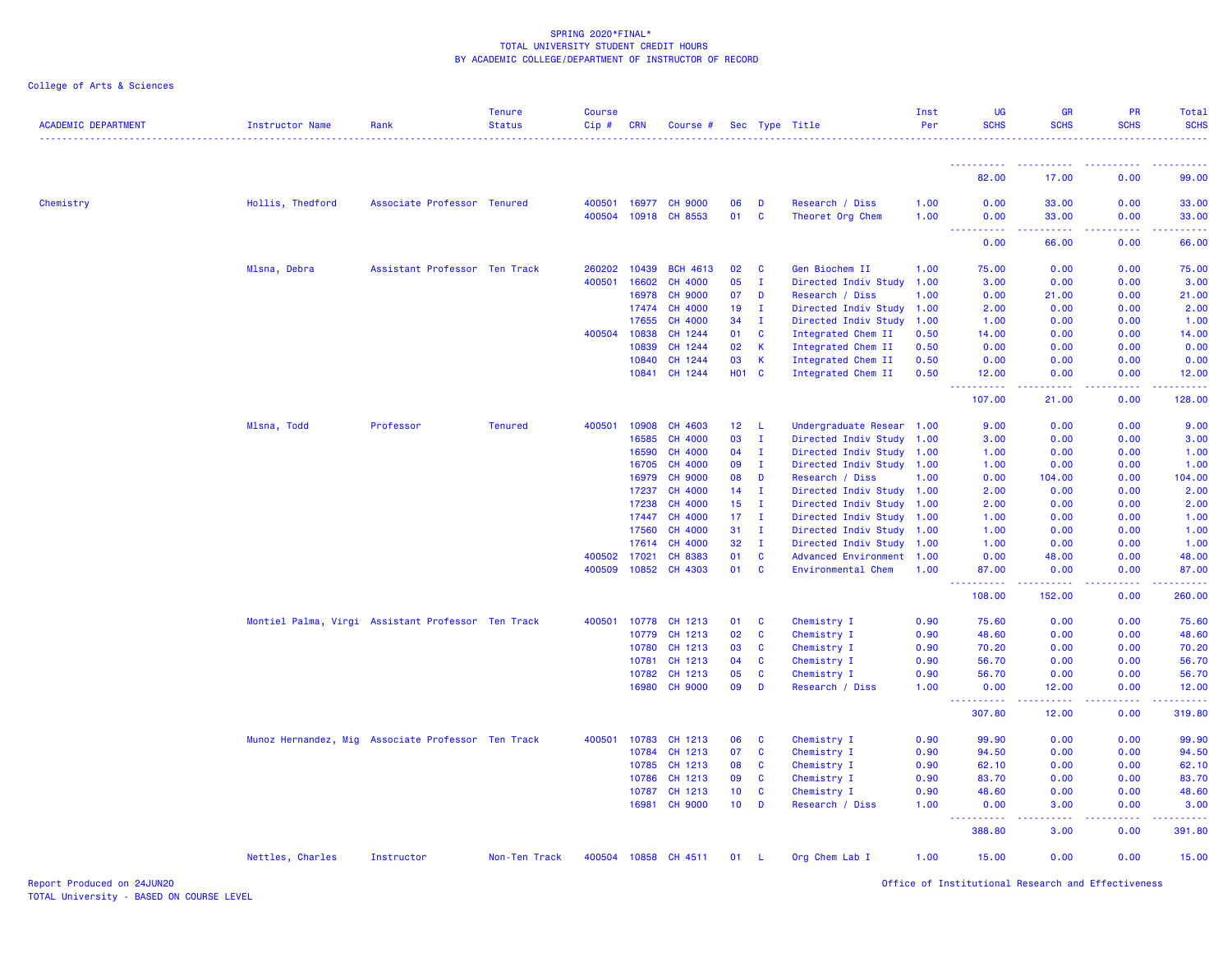| <b>ACADEMIC DEPARTMENT</b> | <b>Instructor Name</b> | Rank                              | <b>Tenure</b><br><b>Status</b> | <b>Course</b><br>Cip# | <b>CRN</b>     | Course #             |                 |                | Sec Type Title                   | Inst<br>Per  | <b>UG</b><br><b>SCHS</b>              | GR<br><b>SCHS</b> | <b>PR</b><br><b>SCHS</b> | Total<br><b>SCHS</b>                                                                                                      |
|----------------------------|------------------------|-----------------------------------|--------------------------------|-----------------------|----------------|----------------------|-----------------|----------------|----------------------------------|--------------|---------------------------------------|-------------------|--------------------------|---------------------------------------------------------------------------------------------------------------------------|
|                            |                        |                                   | .                              |                       |                |                      |                 |                | .                                | .            |                                       | ----              |                          | $\frac{1}{2} \left( \frac{1}{2} \right) \left( \frac{1}{2} \right) \left( \frac{1}{2} \right) \left( \frac{1}{2} \right)$ |
| Chemistry                  | Nettles, Charles       | Instructor                        | Non-Ten Track                  | 400504                | 10859          | CH 4511              | 04              | -L             | Org Chem Lab I                   | 1.00         | 14.00                                 | 0.00              | 0.00                     | 14.00                                                                                                                     |
|                            |                        |                                   |                                |                       | 10860          | CH 4511              | 05              | L              | Org Chem Lab I                   | 1.00         | 15.00                                 | 0.00              | 0.00                     | 15.00                                                                                                                     |
|                            |                        |                                   |                                |                       | 10861          | CH 4511              | 06              | L              | Org Chem Lab I                   | 1.00         | 16.00                                 | 0.00              | 0.00                     | 16.00                                                                                                                     |
|                            |                        |                                   |                                |                       | 10862<br>10863 | CH 4511<br>CH 4511   | 07<br>08        | L.<br>L        | Org Chem Lab I                   | 1.00<br>1.00 | 14.00<br>13.00                        | 0.00<br>0.00      | 0.00<br>0.00             | 14.00<br>13.00                                                                                                            |
|                            |                        |                                   |                                |                       | 10864          | CH 4511              | 09              | L.             | Org Chem Lab I                   | 1.00         | 15.00                                 | 0.00              | 0.00                     | 15.00                                                                                                                     |
|                            |                        |                                   |                                |                       | 10865          | CH 4511              | 10 <sup>°</sup> | -L.            | Org Chem Lab I<br>Org Chem Lab I | 1.00         | 16.00                                 | 0.00              | 0.00                     | 16.00                                                                                                                     |
|                            |                        |                                   |                                |                       | 10866          | CH 4511              | 11              | -L.            | Org Chem Lab I                   | 1.00         | 15.00                                 | 0.00              | 0.00                     | 15.00                                                                                                                     |
|                            |                        |                                   |                                |                       | 10867          | CH 4513              | 03              | <b>C</b>       | Organic Chemistry I              | 1.00         | 129.00                                | 0.00              | 0.00                     | 129.00                                                                                                                    |
|                            |                        |                                   |                                |                       | 10868          | CH 4513              | 04              | $\mathbf{C}$   | Organic Chemistry I              | 1.00         | 99.00                                 | 0.00              | 0.00                     | 99.00                                                                                                                     |
|                            |                        |                                   |                                |                       | 10869          | CH 4513              | 05              | C              | Organic Chemistry I              | 1.00         | 126.00                                | 0.00              | 0.00                     | 126.00                                                                                                                    |
|                            |                        |                                   |                                |                       | 10870          | CH 4513              | 06              | $\mathbf{C}$   |                                  |              | 132.00                                | 0.00              | 0.00                     | 132.00                                                                                                                    |
|                            |                        |                                   |                                |                       | 10871          | CH 4521              |                 | L.             | Organic Chemistry I              | 1.00         |                                       | 0.00              | 0.00                     | 12.00                                                                                                                     |
|                            |                        |                                   |                                |                       |                |                      | 02              |                | Org Chem Lab II                  | 1.00         | 12.00                                 |                   |                          |                                                                                                                           |
|                            |                        |                                   |                                |                       | 10872          | CH 4521              | 03              | L.             | Org Chem Lab II                  | 1.00         | 6.00                                  | 0.00              | 0.00                     | 6.00                                                                                                                      |
|                            |                        |                                   |                                |                       | 10873          | CH 4521              | 04              | L.<br><b>L</b> | Org Chem Lab II                  | 1.00         | 15.00                                 | 0.00              | 0.00                     | 15.00                                                                                                                     |
|                            |                        |                                   |                                |                       | 10874          | CH 4521              | 05              |                | Org Chem Lab II                  | 1.00         | 24.00                                 | 0.00              | 0.00                     | 24.00                                                                                                                     |
|                            |                        |                                   |                                |                       | 10875          | CH 4521              | 06              | L              | Org Chem Lab II                  | 1.00         | 24.00                                 | 0.00              | 0.00                     | 24.00                                                                                                                     |
|                            |                        |                                   |                                |                       | 10876          | CH 4521              | 07              | L.             | Org Chem Lab II                  | 1.00         | 24.00                                 | 0.00              | 0.00                     | 24.00                                                                                                                     |
|                            |                        |                                   |                                |                       | 10877          | CH 4521              | 08              | L.             | Org Chem Lab II                  | 1.00         | 13.00                                 | 0.00              | 0.00                     | 13.00                                                                                                                     |
|                            |                        |                                   |                                |                       | 10878          | CH 4521              | 09              | L              | Org Chem Lab II                  | 1.00         | 14.00                                 | 0.00              | 0.00                     | 14.00                                                                                                                     |
|                            |                        |                                   |                                |                       | 10879          | CH 4521              | 10 <sub>1</sub> | L.             | Org Chem Lab II                  | 1.00         | 16.00                                 | 0.00              | 0.00                     | 16.00                                                                                                                     |
|                            |                        |                                   |                                |                       | 10880          | CH 4521              | 11              | -L.            | Org Chem Lab II                  | 1.00         | 22.00                                 | 0.00              | 0.00                     | 22.00                                                                                                                     |
|                            |                        |                                   |                                |                       | 10881          | CH 4521              | 12 <sub>2</sub> | -L.            | Org Chem Lab II                  | 1.00         | 21.00                                 | 0.00              | 0.00                     | 21.00                                                                                                                     |
|                            |                        |                                   |                                |                       | 10882          | CH 4521              | 13              | -L.            | Org Chem Lab II                  | 1.00         | 21.00                                 | 0.00              | 0.00                     | 21.00                                                                                                                     |
|                            |                        |                                   |                                |                       | 10883          | CH 4521              | 14              | -L             | Org Chem Lab II                  | 1.00         | 23.00                                 | 0.00              | 0.00                     | 23.00                                                                                                                     |
|                            |                        |                                   |                                |                       | 10884          | CH 4521              | 16              | -L             | Org Chem Lab II                  | 1.00         | 13.00                                 | 0.00              | 0.00                     | 13.00                                                                                                                     |
|                            |                        |                                   |                                |                       | 10885          | CH 4521              | 17              | -L             | Org Chem Lab II                  | 1.00         | 23.00                                 | 0.00              | 0.00                     | 23.00                                                                                                                     |
|                            |                        |                                   |                                |                       | 17231          | CH 6521              | 06              | L.             | Org Chem Lab II                  | 1.00         | 0.00<br>$\sim$ $\sim$ $\sim$<br>22222 | 1.00<br>.         | 0.00                     | 1.00<br>. <b>.</b>                                                                                                        |
|                            |                        |                                   |                                |                       |                |                      |                 |                |                                  |              | 890.00                                | 1.00              | 0.00                     | 891.00                                                                                                                    |
|                            | Nettles, Whitnee       | Clinical Assist Pro Non-Ten Track |                                | 400501                | 10829          | CH 1223              | 01              | $\mathbf{C}$   | Chemistry II-SI                  | 1.00         | 279.00                                | 0.00              | 0.00                     | 279.00                                                                                                                    |
|                            |                        |                                   |                                |                       | 10830          | CH 1223              | 02              | $\mathbf{C}$   | Chemistry II-SI                  | 1.00         | 273.00                                | 0.00              | 0.00                     | 273.00                                                                                                                    |
|                            |                        |                                   |                                |                       | 10831          | CH 1223              | 03              | C              | Chemistry II-SI                  | 1.00         | 273.00                                | 0.00              | 0.00                     | 273.00                                                                                                                    |
|                            |                        |                                   |                                |                       |                | 10832 CH 1223        | 04              | $\mathbf{C}$   | Chemistry II-SI                  | 1.00         | 273.00                                | 0.00              | 0.00                     | 273.00                                                                                                                    |
|                            |                        |                                   |                                |                       |                |                      |                 |                |                                  |              | ----------<br>1098.00                 | .<br>0.00         | .<br>0.00                | .<br>1098.00                                                                                                              |
|                            | Patrick, Amanda        | Assistant Professor Ten Track     |                                | 400501                | 10906          | CH 4603              | 10 <sub>1</sub> | -L             | Undergraduate Resear             | 1.00         | 3.00                                  | 0.00              | 0.00                     | 3.00                                                                                                                      |
|                            |                        |                                   |                                |                       | 16966          | <b>CH 8000</b>       | 11              | D              | Research / Thesis                | 1.00         | 0.00                                  | 24.00             | 0.00                     | 24.00                                                                                                                     |
|                            |                        |                                   |                                |                       | 16982          | <b>CH 9000</b>       | 11              | D              | Research / Diss                  | 1.00         | 0.00                                  | 6.00              | 0.00                     | 6.00                                                                                                                      |
|                            |                        |                                   |                                | 400599                | 17098          | CH 8990              | 04              | $\mathbf{C}$   | Special Topic In CH              | 1.00         | 0.00                                  | 24.00             | 0.00                     | 24.00                                                                                                                     |
|                            |                        |                                   |                                |                       |                |                      |                 |                |                                  |              | ----------<br>3.00                    | 54.00             | 0.00                     | 57.00                                                                                                                     |
|                            | Scott, Colleen         | Assistant Professor Ten Track     |                                | 400501                | 10902          | CH 4603              | 06              | L.             | Undergraduate Resear 1.00        |              | 3.00                                  | 0.00              | 0.00                     | 3.00                                                                                                                      |
|                            |                        |                                   |                                |                       | 16214          | CH 4000              | 01              | $\mathbf I$    | Directed Indiv Study             | 1.00         | 3.00                                  | 0.00              | 0.00                     | 3.00                                                                                                                      |
|                            |                        |                                   |                                |                       | 16967          | <b>CH 8000</b>       | 12 <sub>2</sub> | D              | Research / Thesis                | 1.00         | 0.00                                  | 38.00             | 0.00                     | 38.00                                                                                                                     |
|                            |                        |                                   |                                |                       | 16983          | <b>CH 9000</b>       | 12 <sup>7</sup> | D              | Research / Diss                  | 1.00         | 0.00                                  | 41.00             | 0.00                     | 41.00                                                                                                                     |
|                            |                        |                                   |                                | 400599                | 17100          | <b>CH 8990</b>       | 02              | C              | Special Topic In CH              | 1.00         | 0.00                                  | 39.00             | 0.00                     | 39.00                                                                                                                     |
|                            |                        |                                   |                                |                       |                |                      |                 |                |                                  |              | .                                     |                   |                          |                                                                                                                           |
|                            |                        |                                   |                                |                       |                |                      |                 |                |                                  |              | 6.00                                  | 118.00            | 0.00                     | 124.00                                                                                                                    |
|                            | Smith, Dennis          | Professor                         | <b>Tenured</b>                 |                       |                | 400501 10900 CH 4603 | 03              | -L.            | Undergraduate Resear 1.00        |              | 3.00                                  | 0.00              | 0.00                     | 3.00                                                                                                                      |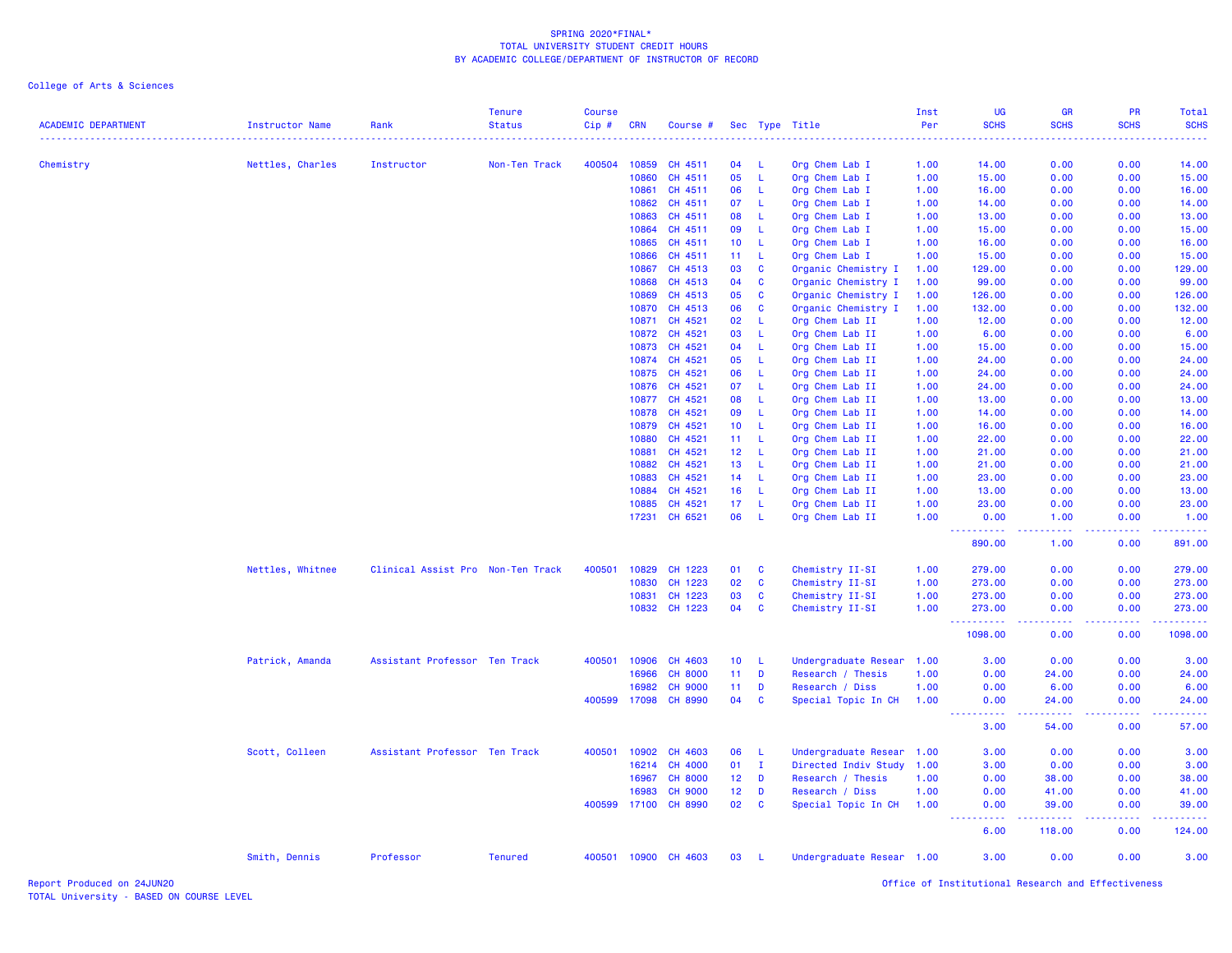College of Arts & Sciences

| <b>ACADEMIC DEPARTMENT</b> | <b>Instructor Name</b> | Rank                              | <b>Tenure</b><br><b>Status</b> | <b>Course</b><br>Cip# | <b>CRN</b>     | Course #           |                 |                   | Sec Type Title            | Inst<br>Per  | <b>UG</b><br><b>SCHS</b>              | <b>GR</b><br><b>SCHS</b> | PR<br><b>SCHS</b> | Total<br><b>SCHS</b>                                                                                                                                         |
|----------------------------|------------------------|-----------------------------------|--------------------------------|-----------------------|----------------|--------------------|-----------------|-------------------|---------------------------|--------------|---------------------------------------|--------------------------|-------------------|--------------------------------------------------------------------------------------------------------------------------------------------------------------|
| Chemistry                  | Smith, Dennis          | Professor                         | <b>Tenured</b>                 | 400501                | 16968          | <b>CH 8000</b>     | 13              | D                 | Research / Thesis         | 1.00         | 0.00                                  | 18.00                    | 0.00              | 18.00                                                                                                                                                        |
|                            |                        |                                   |                                |                       | 16984          | <b>CH 9000</b>     | 13              | D                 | Research / Diss           | 1.00         | 0.00<br><b><i><u><u>.</u></u></i></b> | 35.00<br>.               | 0.00<br>.         | 35.00<br>.                                                                                                                                                   |
|                            |                        |                                   |                                |                       |                |                    |                 |                   |                           |              | 3.00                                  | 53.00                    | 0.00              | 56.00                                                                                                                                                        |
|                            | Smith, Laura           | Instructor                        | Non-Ten Track                  | 400501                | 10752          | CH 1043            | 01              | C                 | Survey of Chemistry       | 1.00         | 714.00                                | 0.00                     | 0.00              | 714.00                                                                                                                                                       |
|                            |                        |                                   |                                |                       | 10753          | CH 1051            | 01              | L                 | Experimental Chem         | 1.00         | 105.00                                | 0.00                     | 0.00              | 105.00                                                                                                                                                       |
|                            |                        |                                   |                                |                       | 10754          | CH 1053            | 01              | C                 | Survey of Chemistry       | 1.00         | 294.00                                | 0.00                     | 0.00              | 294.00                                                                                                                                                       |
|                            |                        |                                   |                                |                       | 14326          | CH 1043            | 501             | <b>C</b>          | Survey of Chemistry       | 1.00         | 75.00                                 | 0.00                     | 0.00              | 75.00                                                                                                                                                        |
|                            |                        |                                   |                                |                       | 14327          | CH 1051            | 501             | - L               | Experimental Chem         | 1.00         | 11.00                                 | 0.00                     | 0.00              | 11.00                                                                                                                                                        |
|                            |                        |                                   |                                |                       | 14328          | CH 1053            | 501             | $\mathbf{C}$      | Survey of Chemistry       | 1.00         | 18.00                                 | 0.00                     | 0.00              | 18.00                                                                                                                                                        |
|                            |                        |                                   |                                | 400502                | 10853          | CH 4351            | 02              | L                 | Analytical Chem Lab       | 1.00         | 8.00                                  | 0.00                     | 0.00              | 8.00                                                                                                                                                         |
|                            |                        |                                   |                                |                       | 10854          | CH 4351            | 03              | L                 | Analytical Chem Lab       | 1.00         | 5.00                                  | 0.00                     | 0.00              | 5.00                                                                                                                                                         |
|                            |                        |                                   |                                | 400503                | 10851          | CH 4212            | 01              | L                 | Adv Inorganic Lab         | 1.00         | 12.00                                 | 0.00                     | 0.00              | 12.00                                                                                                                                                        |
|                            |                        |                                   |                                | 400506                | 10856          | CH 4421            | 01              | L                 | Physical Chem-Lab II 1.00 |              | 10.00<br>----------                   | 0.00                     | 0.00              | 10.00<br>. <b>.</b>                                                                                                                                          |
|                            |                        |                                   |                                |                       |                |                    |                 |                   |                           |              | 1252.00                               | 0.00                     | 0.00              | 1252.00                                                                                                                                                      |
|                            | Stokes, Sean           | Clinical Assist Pro Non-Ten Track |                                | 400504                | 10843          | CH 2501            | 01              | L                 | Elem Org Chem-Lab         | 1.00         | 14.00                                 | 0.00                     | 0.00              | 14.00                                                                                                                                                        |
|                            |                        |                                   |                                |                       | 10844          | CH 2501            | 02              | L                 | Elem Org Chem-Lab         | 1.00         | 24.00                                 | 0.00                     | 0.00              | 24.00                                                                                                                                                        |
|                            |                        |                                   |                                |                       | 10845          | CH 2501            | 03              | L                 | Elem Org Chem-Lab         | 1.00         | 15.00                                 | 0.00                     | 0.00              | 15.00                                                                                                                                                        |
|                            |                        |                                   |                                |                       | 10846          | CH 2501            | 04              | L                 | Elem Org Chem-Lab         | 1.00         | 24.00                                 | 0.00                     | 0.00              | 24.00                                                                                                                                                        |
|                            |                        |                                   |                                |                       | 10847          | CH 2501            | 05              | L                 | Elem Org Chem-Lab         | 1.00         | 16.00                                 | 0.00                     | 0.00              | 16.00                                                                                                                                                        |
|                            |                        |                                   |                                |                       | 10848          | CH 2503            | 01              | C                 | Elem Organic Chem         | 1.00         | 327.00                                | 0.00                     | 0.00              | 327.00                                                                                                                                                       |
|                            |                        |                                   |                                |                       | 10888          | CH 4523            | 03              | C                 | Organic Chemistry II 1.00 |              | 138.00                                | 0.00                     | 0.00              | 138.00                                                                                                                                                       |
|                            |                        |                                   |                                |                       | 10889          | CH 4523            | 04              | C                 | Organic Chemistry II 1.00 |              | 135.00                                | 0.00                     | 0.00              | 135.00                                                                                                                                                       |
|                            |                        |                                   |                                |                       | 10894          | CH 4564            | 01              | C                 | Integrated Organic I 1.00 |              | 60.00                                 | 0.00                     | 0.00              | 60.00                                                                                                                                                        |
|                            |                        |                                   |                                |                       | 10895          | CH 4564            | 02              | К                 | Integrated Organic I 1.00 |              | 0.00                                  | 0.00                     | 0.00              | 0.00                                                                                                                                                         |
|                            |                        |                                   |                                |                       | 10896          | CH 4564            | 03              | К                 | Integrated Organic I 1.00 |              | 0.00                                  | 0.00                     | 0.00              | 0.00                                                                                                                                                         |
|                            |                        |                                   |                                |                       | 10897          | CH 4564            | <b>HO1 C</b>    |                   | Integrated Organic I 1.00 |              | 8.00<br>.                             | 0.00<br>.                | 0.00<br>.         | 8.00<br>$\frac{1}{2} \left( \frac{1}{2} \right) \left( \frac{1}{2} \right) \left( \frac{1}{2} \right) \left( \frac{1}{2} \right) \left( \frac{1}{2} \right)$ |
|                            |                        |                                   |                                |                       |                |                    |                 |                   |                           |              | 761.00                                | 0.00                     | 0.00              | 761.00                                                                                                                                                       |
|                            | Webster, Charles       | Professor                         | <b>Tenured</b>                 | 400501                | 16985          | <b>CH 9000</b>     | 14              | D                 | Research / Diss           | 1.00         | 0.00                                  | 27.00                    | 0.00              | 27.00                                                                                                                                                        |
|                            |                        |                                   |                                |                       | 17173          | CH 4000            | 10 <sup>°</sup> | $\mathbf{I}$      | Directed Indiv Study 1.00 |              | 1.00                                  | 0.00                     | 0.00              | 1.00                                                                                                                                                         |
|                            |                        |                                   |                                |                       | 17174          | <b>CH 4000</b>     | 11              | $\mathbf{I}$      | Directed Indiv Study      | 1.00         | 1.00                                  | 0.00                     | 0.00              | 1.00                                                                                                                                                         |
|                            |                        |                                   |                                |                       | 17175          | <b>CH 4000</b>     | 12 <sub>2</sub> | $\mathbf{I}$      | Directed Indiv Study      | 1.00         | 1.00                                  | 0.00                     | 0.00              | 1.00                                                                                                                                                         |
|                            |                        |                                   |                                |                       | 17503          | <b>CH 7000</b>     | 06              | $\mathbf I$       | Directed Indiv Study      | 1.00         | 0.00                                  | 5.00                     | 0.00              | 5.00                                                                                                                                                         |
|                            |                        |                                   |                                | 400503                | 10849          | CH 3213            | 01              | <b>C</b>          | Inorg Chem                | 1.00         | 111.00<br><u>.</u>                    | 0.00<br>.                | 0.00<br>.         | 111.00                                                                                                                                                       |
|                            |                        |                                   |                                |                       |                |                    |                 |                   |                           |              | 114.00                                | 32.00                    | 0.00              | 146.00                                                                                                                                                       |
|                            | Wipf, David            | Professor                         | <b>Tenured</b>                 | 400501                | 10778          | CH 1213            | 01              | C                 | Chemistry I               | 0.10         | 8.40                                  | 0.00                     | 0.00              | 8.40                                                                                                                                                         |
|                            |                        |                                   |                                |                       | 10779          | CH 1213            | 02              | C                 | Chemistry I               | 0.10         | 5.40                                  | 0.00                     | 0.00              | 5.40                                                                                                                                                         |
|                            |                        |                                   |                                |                       | 10780          | CH 1213            | 03              | C                 | Chemistry I               | 0.10         | 7.80                                  | 0.00                     | 0.00              | 7.80                                                                                                                                                         |
|                            |                        |                                   |                                |                       | 10781          | CH 1213            | 04              | C                 | Chemistry I               | 0.10         | 6.30                                  | 0.00                     | 0.00              | 6.30                                                                                                                                                         |
|                            |                        |                                   |                                |                       | 10782          | CH 1213            | 05              | C                 | Chemistry I               | 0.10         | 6.30                                  | 0.00                     | 0.00              | 6.30                                                                                                                                                         |
|                            |                        |                                   |                                |                       | 10783          | CH 1213            | 06              | C                 | Chemistry I               | 0.10         | 11.10                                 | 0.00                     | 0.00              | 11.10                                                                                                                                                        |
|                            |                        |                                   |                                |                       | 10784          | CH 1213            | 07              | C                 | Chemistry I               | 0.10         | 10.50                                 | 0.00                     | 0.00              | 10.50                                                                                                                                                        |
|                            |                        |                                   |                                |                       | 10785          | CH 1213            | 08              | $\mathbf{C}$      | Chemistry I               | 0.10         | 6.90                                  | 0.00                     | 0.00              | 6.90                                                                                                                                                         |
|                            |                        |                                   |                                |                       | 10786          | CH 1213            | 09              | C                 | Chemistry I               | 0.10         | 9.30                                  | 0.00                     | 0.00              | 9.30                                                                                                                                                         |
|                            |                        |                                   |                                |                       | 10787          | CH 1213<br>CH 1213 | 10<br>11        | $\mathbf{C}$<br>C | Chemistry I               | 0.10         | 5.40<br>81.00                         | 0.00<br>0.00             | 0.00<br>0.00      | 5.40                                                                                                                                                         |
|                            |                        |                                   |                                |                       | 10788<br>10789 | CH 1213            | 12              | $\mathbf{C}$      | Chemistry I               | 1.00<br>1.00 | 48.00                                 | 0.00                     | 0.00              | 81.00<br>48.00                                                                                                                                               |
|                            |                        |                                   |                                |                       |                |                    |                 |                   | Chemistry I               |              |                                       |                          |                   |                                                                                                                                                              |

Report Produced on 24JUN20 Office of Institutional Research and Effectiveness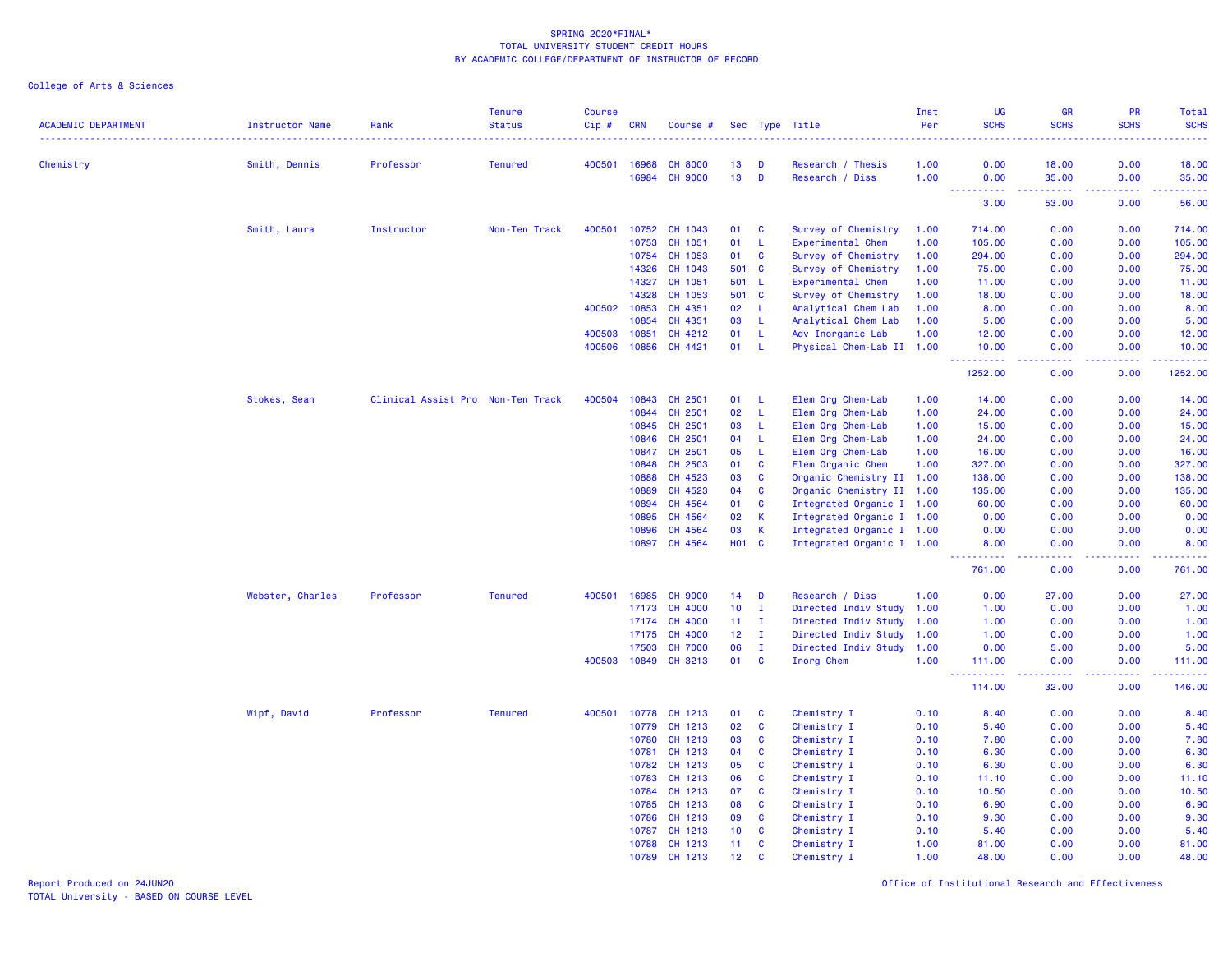| <b>ACADEMIC DEPARTMENT</b>                          | Instructor Name | Rank                              | <b>Tenure</b><br><b>Status</b> | <b>Course</b><br>Cip# | <b>CRN</b> | Course #       |                 |              | Sec Type Title            | Inst<br>Per | <b>UG</b><br><b>SCHS</b>                                                                                                           | <b>GR</b><br><b>SCHS</b>  | <b>PR</b><br><b>SCHS</b> | Total<br><b>SCHS</b>  |
|-----------------------------------------------------|-----------------|-----------------------------------|--------------------------------|-----------------------|------------|----------------|-----------------|--------------|---------------------------|-------------|------------------------------------------------------------------------------------------------------------------------------------|---------------------------|--------------------------|-----------------------|
|                                                     |                 |                                   |                                |                       |            |                |                 |              |                           |             |                                                                                                                                    | <u> - - - - - - - - -</u> | .                        | .                     |
| Chemistry                                           | Wipf, David     | Professor                         | <b>Tenured</b>                 | 400501                |            | 10790 CH 1213  | 13 <sup>°</sup> | <b>C</b>     | Chemistry I               | 1.00        | 81.00                                                                                                                              | 0.00                      | 0.00                     | 81.00                 |
|                                                     |                 |                                   |                                |                       | 10791      | CH 1213        | 14              | <b>C</b>     | Chemistry I               | 1.00        | 42.00                                                                                                                              | 0.00                      | 0.00                     | 42.00                 |
|                                                     |                 |                                   |                                |                       | 10792      | CH 1213        | 15              | <b>C</b>     | Chemistry I               | 1.00        | 84.00                                                                                                                              | 0.00                      | 0.00                     | 84.00                 |
|                                                     |                 |                                   |                                |                       | 10793      | CH 1213        | 16              | <b>C</b>     | Chemistry I               | 1.00        | 48.00                                                                                                                              | 0.00                      | 0.00                     | 48.00                 |
|                                                     |                 |                                   |                                |                       | 10794      | CH 1213        | 17              | <b>C</b>     | Chemistry I               | 1.00        | 84.00                                                                                                                              | 0.00                      | 0.00                     | 84.00                 |
|                                                     |                 |                                   |                                |                       | 10795      | CH 1213        | 18              | $\mathbf{C}$ | Chemistry I               | 1.00        | 51.00                                                                                                                              | 0.00                      | 0.00                     | 51.00                 |
|                                                     |                 |                                   |                                |                       | 10919      | CH 8711        | 01              | <b>S</b>     | Seminar                   | 1.00        | 0.00                                                                                                                               | 8.00                      | 0.00                     | 8.00                  |
|                                                     |                 |                                   |                                |                       | 10920      | CH 8721        | 01              | <b>S</b>     | Seminar                   | 1.00        | 0.00                                                                                                                               | 5.00                      | 0.00                     | 5.00                  |
|                                                     |                 |                                   |                                |                       | 10921      | CH 8731        | 01              | <b>S</b>     | Seminar                   | 1.00        | 0.00                                                                                                                               | 5.00                      | 0.00                     | 5.00                  |
|                                                     |                 |                                   |                                |                       |            | 16986 CH 9000  | 15 <sub>1</sub> | D            | Research / Diss           | 1.00        | 0.00<br>-----                                                                                                                      | 30.00<br>.                | 0.00<br>-----            | 30.00<br>. <u>.</u> . |
|                                                     |                 |                                   |                                |                       |            |                |                 |              |                           |             | 596.40                                                                                                                             | 48.00                     | 0.00                     | 644.40                |
|                                                     | Xu, Xue         | Clinical Assist Pro Non-Ten Track |                                | 400504                | 10886      | CH 4523        | 01              | <b>C</b>     | Organic Chemistry II 1.00 |             | 135.00                                                                                                                             | 0.00                      | 0.00                     | 135.00                |
|                                                     |                 |                                   |                                |                       | 10887      | CH 4523        | 02              | <b>C</b>     | Organic Chemistry II 1.00 |             | 129.00                                                                                                                             | 0.00                      | 0.00                     | 129.00                |
|                                                     |                 |                                   |                                |                       | 10890      | CH 4523        | 05              | $\mathbf{C}$ | Organic Chemistry II 1.00 |             | 117.00                                                                                                                             | 0.00                      | 0.00                     | 117.00                |
|                                                     |                 |                                   |                                |                       | 10891      | CH 4523        | 06              | <b>C</b>     | Organic Chemistry II 1.00 |             | 114.00                                                                                                                             | 0.00                      | 0.00                     | 114.00                |
|                                                     |                 |                                   |                                |                       | 17233      | CH 6523        | 02              | $\mathbf{C}$ | Organic Chemistry II 1.00 |             | 0.00                                                                                                                               | 3.00                      | 0.00                     | 3.00                  |
|                                                     |                 |                                   |                                | 400599                | 15771      | CH 2990        | 501 C           |              | Special Topic in CH 1.00  |             | 6.00                                                                                                                               | 0.00                      | 0.00                     | 6.00                  |
|                                                     |                 |                                   |                                |                       |            | 17656 CH 1073  | 01              | <b>C</b>     | Preparatory Chemistr 1.00 |             | 54.00                                                                                                                              | 0.00                      | 0.00                     | 54.00                 |
|                                                     |                 |                                   |                                |                       |            |                |                 |              |                           |             | $\frac{1}{2}$<br>555.00                                                                                                            | 3.00                      | 0.00                     | 558.00                |
|                                                     | Zhang, Dongmao  | Professor                         | <b>Tenured</b>                 | 400501                | 16987      | <b>CH 9000</b> | 16              | D            | Research / Diss           | 1.00        | 0.00                                                                                                                               | 16.00                     | 0.00                     | 16.00                 |
|                                                     |                 |                                   |                                | 400502                | 10855      | CH 4353        | 01              | C            | Analytical Chemistry 1.00 |             | 39.00                                                                                                                              | 0.00                      | 0.00                     | 39.00                 |
|                                                     |                 |                                   |                                |                       |            | 10914 CH 6353  | 01              | C            | Analytical Chemistry 1.00 |             | 0.00                                                                                                                               | 3.00                      | 0.00                     | 3.00                  |
|                                                     |                 |                                   |                                |                       |            |                |                 |              |                           |             | $\frac{1}{2} \left( \frac{1}{2} \right) \left( \frac{1}{2} \right) \left( \frac{1}{2} \right) \left( \frac{1}{2} \right)$<br>39.00 | .<br>19.00                | $  -$<br>0.00            | 58.00                 |
| ======================================<br>Chemistry |                 |                                   |                                |                       |            |                |                 |              |                           |             | ==========<br>8517.00                                                                                                              | ==========<br>795.00      | ==========<br>0.00       | ==========<br>9312.00 |
| ======================================              |                 |                                   |                                |                       |            |                |                 |              |                           |             | ==========                                                                                                                         | ==========                | ==========               | ==========            |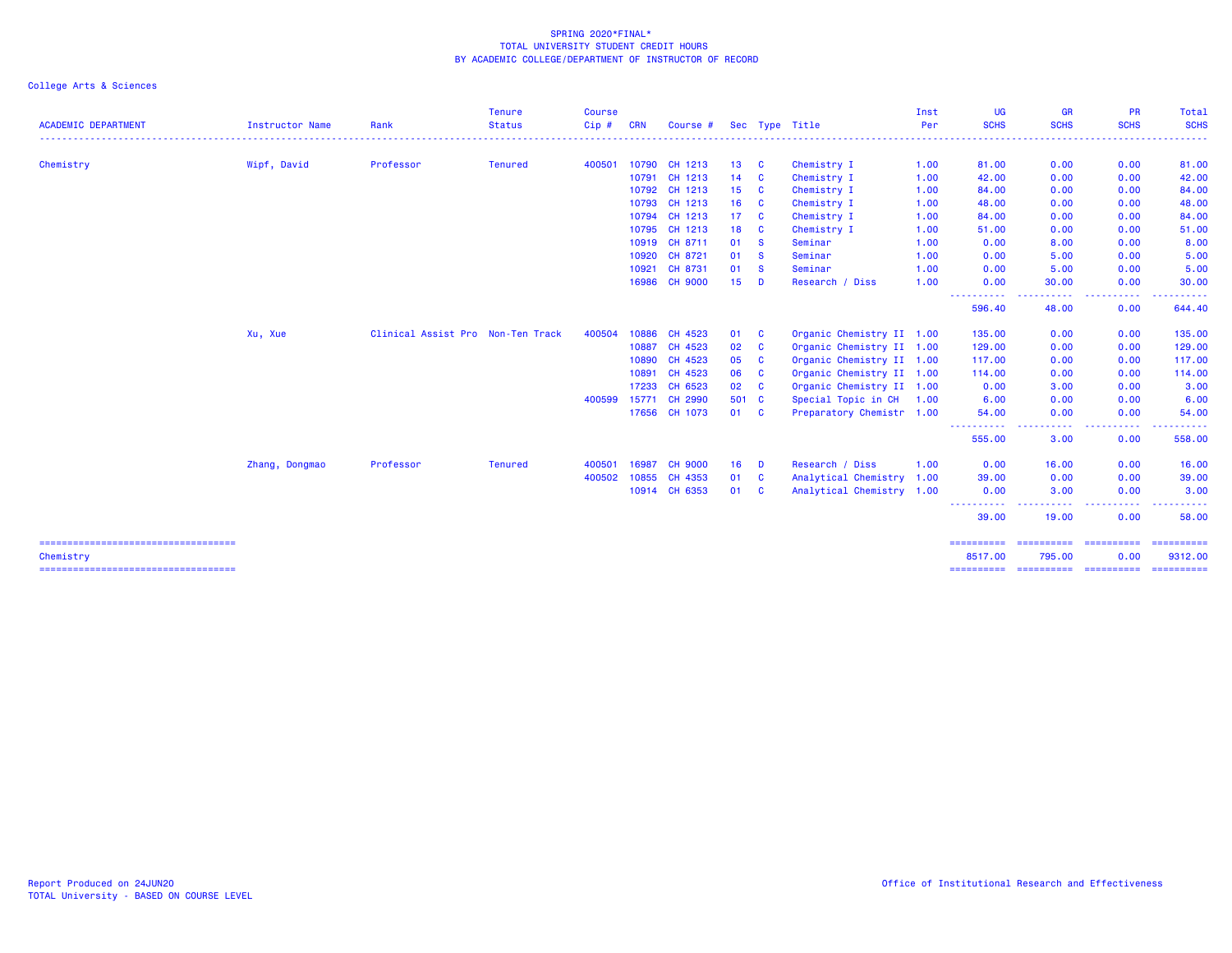| <b>ACADEMIC DEPARTMENT</b>                                                 | Instructor Name   | Rank                          | <b>Tenure</b><br><b>Status</b> | <b>Course</b><br>Cip# | <b>CRN</b> | Course #                   |               |              | Sec Type Title            | Inst<br>Per | <b>UG</b><br><b>SCHS</b>                                                                                                                                      | <b>GR</b><br><b>SCHS</b>            | PR<br><b>SCHS</b>                                                                                                                                            | Total<br><b>SCHS</b>                                                                                                                                         |
|----------------------------------------------------------------------------|-------------------|-------------------------------|--------------------------------|-----------------------|------------|----------------------------|---------------|--------------|---------------------------|-------------|---------------------------------------------------------------------------------------------------------------------------------------------------------------|-------------------------------------|--------------------------------------------------------------------------------------------------------------------------------------------------------------|--------------------------------------------------------------------------------------------------------------------------------------------------------------|
| Classical & Modern Languages & Lite Barrera Pichardo, Je Grad Teach Assist |                   |                               | Non-Ten Track                  |                       |            | 160905 12126 FLS 1113      | 03            | C            | Spanish I                 | 0.25        | 20.25                                                                                                                                                         | 0.00                                | 0.00                                                                                                                                                         | 20.25                                                                                                                                                        |
|                                                                            |                   |                               |                                |                       |            |                            |               |              |                           |             | .<br>20.25                                                                                                                                                    | $\omega$ is $\omega$ in<br>0.00     | .<br>0.00                                                                                                                                                    | 20.25                                                                                                                                                        |
|                                                                            | Bartera, Salvador | Assistant Professor Ten Track |                                | 131203                | 15393      | <b>FLL 3121</b>            | 01            | <b>C</b>     | Latin Composition II 1.00 |             | 3.00                                                                                                                                                          | 0.00                                | 0.00                                                                                                                                                         | 3.00                                                                                                                                                         |
|                                                                            |                   |                               |                                | 161202                | 12098      | <b>FLH 2143</b>            | 01            | C            | Greek IV                  | 1.00        | 12.00                                                                                                                                                         | 0.00                                | 0.00                                                                                                                                                         | 12.00                                                                                                                                                        |
|                                                                            |                   |                               |                                | 161203                |            | 15394 FLL 3131             | 01            | C            | Latin Composition II 1.00 |             | 3.00<br><u> - - - - - - - - - -</u>                                                                                                                           | 0.00<br>.                           | 0.00<br>.                                                                                                                                                    | 3.00<br>وعاماما                                                                                                                                              |
|                                                                            |                   |                               |                                |                       |            |                            |               |              |                           |             | 18.00                                                                                                                                                         | 0.00                                | 0.00                                                                                                                                                         | 18.00                                                                                                                                                        |
|                                                                            | Bensaid, Fahd     | Grad Teach Assist             | Non-Ten Track                  | 160101                | 15496      | FL 2990                    | 01            | <b>C</b>     | Special Topic In FL 1.00  |             | 3.00                                                                                                                                                          | 0.00                                | 0.00                                                                                                                                                         | 3.00                                                                                                                                                         |
|                                                                            |                   |                               |                                | 380201                | 15500      | <b>MEC 2990</b>            | 02            | C            | Special Topic In MEC 1.00 |             | 3.00                                                                                                                                                          | 0.00                                | 0.00                                                                                                                                                         | 3.00                                                                                                                                                         |
|                                                                            |                   |                               |                                | 450201                | 15498      | AN 2990                    | 02            | <b>C</b>     | Special Topic In AN 1.00  |             | 3.00                                                                                                                                                          | 0.00                                | 0.00                                                                                                                                                         | 3.00                                                                                                                                                         |
|                                                                            |                   |                               |                                |                       |            |                            |               |              |                           |             | ----------<br>9.00                                                                                                                                            | .<br>0.00                           | <b></b><br>0.00                                                                                                                                              | .<br>9.00                                                                                                                                                    |
|                                                                            | Blair, Cameron    | Grad Teach Assist             | Non-Ten Track                  | 160901                | 12051      | FLF 1113                   | 01            | <b>C</b>     | French I                  | 0.25        | 12.00                                                                                                                                                         | 0.00                                | 0.00                                                                                                                                                         | 12.00                                                                                                                                                        |
|                                                                            |                   |                               |                                |                       | 12055      | FLF 1113                   | 05            | C            | French I                  | 0.25        | 19.50                                                                                                                                                         | 0.00                                | 0.00                                                                                                                                                         | 19.50                                                                                                                                                        |
|                                                                            |                   |                               |                                |                       | 12059      | FLF 1123                   | 03            | C            | French II                 | 0.25        | 20.25<br><u>.</u><br>$\sim$ $\sim$ $\sim$                                                                                                                     | 0.00<br>د د د د                     | 0.00<br>22222                                                                                                                                                | 20.25<br>.                                                                                                                                                   |
|                                                                            |                   |                               |                                |                       |            |                            |               |              |                           |             | 51.75                                                                                                                                                         | 0.00                                | 0.00                                                                                                                                                         | 51.75                                                                                                                                                        |
|                                                                            | Calderon, Beth    | Lecturer                      | Non-Ten Track                  |                       |            | 160905 14147 FLS 3323      | $201 \quad C$ |              | Entrprs Span-Speak W 1.00 |             | 18.00                                                                                                                                                         | 0.00                                | 0.00                                                                                                                                                         | 18.00                                                                                                                                                        |
|                                                                            |                   |                               |                                |                       |            |                            |               |              |                           |             | .<br>18.00                                                                                                                                                    | $\sim$ $\sim$ $\sim$ $\sim$<br>0.00 | 0.00                                                                                                                                                         | 18.00                                                                                                                                                        |
|                                                                            | Clark, Mark       | Associate Professor Tenured   |                                | 161202                | 12097      | <b>FLH 1123</b>            | 01            | C            | Greek II                  | 1.00        | 21.00                                                                                                                                                         | 0.00                                | 0.00                                                                                                                                                         | 21.00                                                                                                                                                        |
|                                                                            |                   |                               |                                | 161203                |            | 12111 FLL 1123             | 03            | $\mathbf{C}$ | Latin II                  | 1.00        | 48.00                                                                                                                                                         | 0.00                                | 0.00                                                                                                                                                         | 48.00                                                                                                                                                        |
|                                                                            |                   |                               |                                |                       | 17279      | <b>FLL 4000</b>            | 02            | $\mathbf{I}$ | Directed Indiv Study 1.00 |             | 3.00                                                                                                                                                          | 0.00                                | 0.00                                                                                                                                                         | 3.00                                                                                                                                                         |
|                                                                            |                   |                               |                                |                       | 17280      | <b>FLL 4000</b>            | 03            | $\mathbf{I}$ | Directed Indiv Study 1.00 |             | 3.00                                                                                                                                                          | 0.00                                | 0.00                                                                                                                                                         | 3.00                                                                                                                                                         |
|                                                                            |                   |                               |                                |                       | 17485      | <b>FLL 4000</b>            | 04            | $\mathbf{I}$ | Directed Indiv Study 1.00 |             | 3.00                                                                                                                                                          | 0.00                                | 0.00                                                                                                                                                         | 3.00                                                                                                                                                         |
|                                                                            |                   |                               |                                |                       |            | 17486 FLL 4000             | 05            | $\mathbf{I}$ | Directed Indiv Study 1.00 |             | 3.00<br><u>.</u>                                                                                                                                              | 0.00<br>.                           | 0.00<br>$\mathbf{L}^{\prime} = \mathbf{L}^{\prime} + \mathbf{L}^{\prime} + \mathbf{L}^{\prime}$                                                              | 3.00<br>$\frac{1}{2} \left( \frac{1}{2} \right) \left( \frac{1}{2} \right) \left( \frac{1}{2} \right) \left( \frac{1}{2} \right) \left( \frac{1}{2} \right)$ |
|                                                                            |                   |                               |                                |                       |            |                            |               |              |                           |             | 81.00                                                                                                                                                         | 0.00                                | 0.00                                                                                                                                                         | 81.00                                                                                                                                                        |
|                                                                            | Clay, Hiroko      | Lecturer                      | Non-Ten Track                  | 160302                |            | 12102 FLJ 1123             | 01            | <b>C</b>     | Japanese II               | 1.00        | 39.00                                                                                                                                                         | 0.00                                | 0.00                                                                                                                                                         | 39.00                                                                                                                                                        |
|                                                                            |                   |                               |                                |                       |            | 12103 FLJ 1123             | 02            | <b>C</b>     | Japanese II               | 1.00        | 72.00                                                                                                                                                         | 0.00                                | 0.00                                                                                                                                                         | 72.00                                                                                                                                                        |
|                                                                            |                   |                               |                                |                       |            | 12105 FLJ 2143             | 01            | C            | Japanese IV               | 1.00        | 30.00<br>$\omega_{\rm{eff}}$                                                                                                                                  | 0.00<br>د د د د                     | 0.00<br>22222                                                                                                                                                | 30.00<br>.                                                                                                                                                   |
|                                                                            |                   |                               |                                |                       |            |                            |               |              |                           |             | 141.00                                                                                                                                                        | 0.00                                | 0.00                                                                                                                                                         | 141.00                                                                                                                                                       |
|                                                                            | Clear, Lauren     | Grad Teach Assist             | Non-Ten Track                  | 160501                | 12083      | <b>FLG 1123</b>            | 02            | C            | German II                 | 0.25        | 18.00                                                                                                                                                         | 0.00                                | 0.00                                                                                                                                                         | 18.00                                                                                                                                                        |
|                                                                            |                   |                               |                                |                       |            | 12084 FLG 1123             | 03            | <b>C</b>     | German II                 | 0.25        | 18.00                                                                                                                                                         | 0.00                                | 0.00                                                                                                                                                         | 18.00                                                                                                                                                        |
|                                                                            |                   |                               |                                |                       |            |                            |               |              |                           |             | $\frac{1}{2} \left( \frac{1}{2} \right) \left( \frac{1}{2} \right) \left( \frac{1}{2} \right) \left( \frac{1}{2} \right) \left( \frac{1}{2} \right)$<br>36.00 | $\omega$ is a $\omega$<br>0.00      | 0.00                                                                                                                                                         | 36.00                                                                                                                                                        |
|                                                                            | Corrigan, Peter   | Professor                     | <b>Tenured</b>                 |                       |            | 161203 12118 FLL 2143 01 C |               |              | Latin IV                  | 1.00        | 30.00                                                                                                                                                         | 0.00                                | 0.00                                                                                                                                                         | 30.00                                                                                                                                                        |
|                                                                            |                   |                               |                                |                       |            |                            |               |              |                           |             | <u> - - - - - - - - - -</u><br>30.00                                                                                                                          | .<br>0.00                           | $\frac{1}{2} \left( \frac{1}{2} \right) \left( \frac{1}{2} \right) \left( \frac{1}{2} \right) \left( \frac{1}{2} \right) \left( \frac{1}{2} \right)$<br>0.00 | .<br>30.00                                                                                                                                                   |
|                                                                            | Crawford, Frances | Grad Teach Assist             | Non-Ten Track                  | 160501                | 12078      | <b>FLG 1113</b>            | 01            | <b>C</b>     | German I                  | 0.25        | 20.25                                                                                                                                                         | 0.00                                | 0.00                                                                                                                                                         | 20.25                                                                                                                                                        |
|                                                                            |                   |                               |                                |                       | 12079      | <b>FLG 1113</b>            | 02            | C            | German I                  | 0.25        | 18.75                                                                                                                                                         | 0.00                                | 0.00                                                                                                                                                         | 18.75                                                                                                                                                        |
|                                                                            |                   |                               |                                |                       |            | 12080 FLG 1113             | 03            | C            | German I                  | 0.25        | 16.50                                                                                                                                                         | 0.00                                | 0.00                                                                                                                                                         | 16.50                                                                                                                                                        |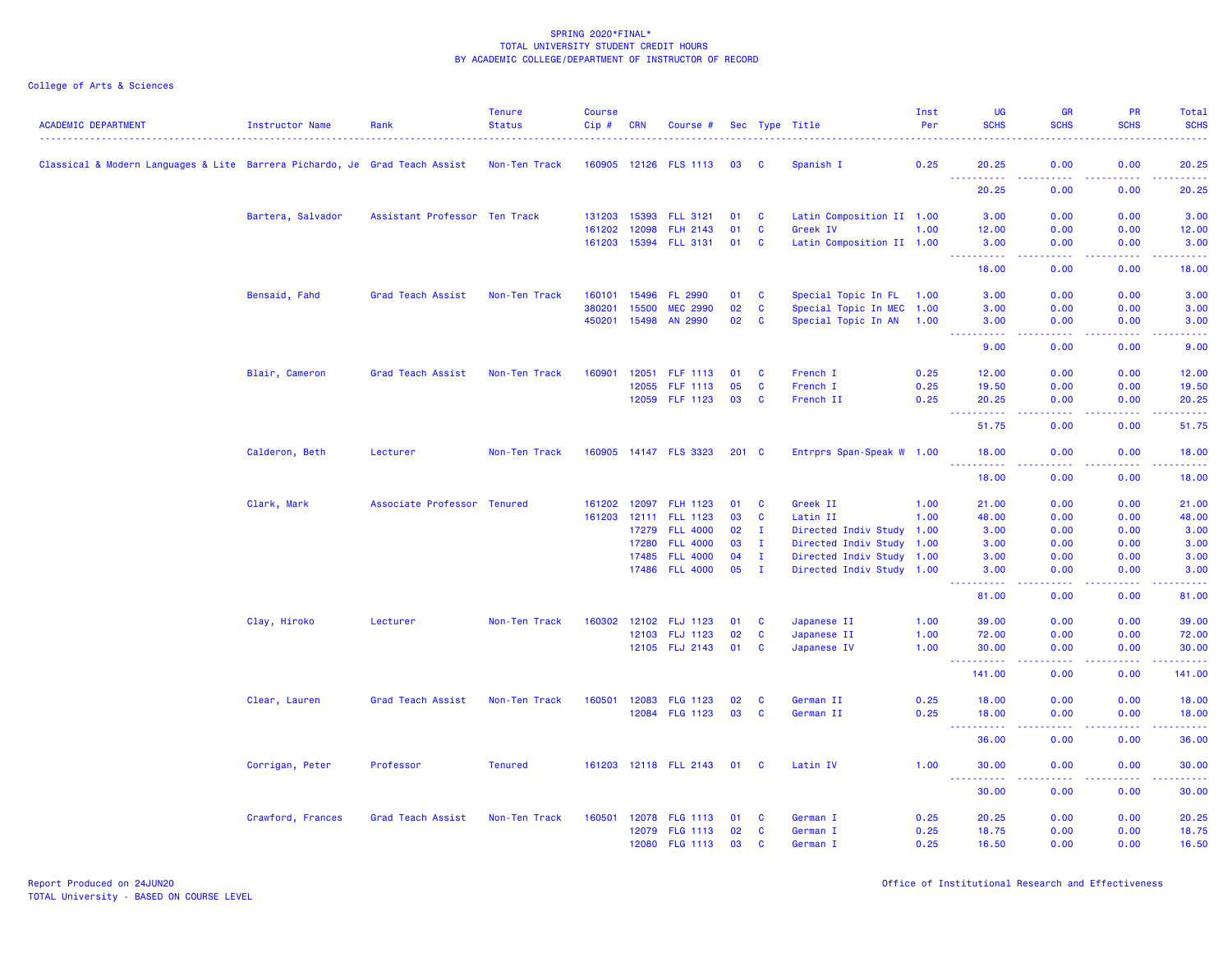| <b>ACADEMIC DEPARTMENT</b>                          | <b>Instructor Name</b>                | Rank                          | <b>Tenure</b><br><b>Status</b> | Course<br>Cip# | <b>CRN</b>     | Course #                           |          |               | Sec Type Title            | Inst<br>Per  | UG<br><b>SCHS</b>        | <b>GR</b><br><b>SCHS</b>                  | PR<br><b>SCHS</b> | Total<br><b>SCHS</b>                                                                                                                                 |
|-----------------------------------------------------|---------------------------------------|-------------------------------|--------------------------------|----------------|----------------|------------------------------------|----------|---------------|---------------------------|--------------|--------------------------|-------------------------------------------|-------------------|------------------------------------------------------------------------------------------------------------------------------------------------------|
|                                                     |                                       |                               |                                |                |                |                                    |          |               |                           |              |                          |                                           |                   |                                                                                                                                                      |
|                                                     |                                       |                               |                                |                |                |                                    |          |               |                           |              | 55.50                    | 0.00                                      | 0.00              | 55.50                                                                                                                                                |
| Classical & Modern Languages & Lite Davisson, Brian |                                       | Associate Professor Tenured   |                                | 160905         | 15381          | <b>FLS 4283</b>                    | 01       | C             | Spanish Amer Novel        | 1.00         | 30.00                    | 0.00                                      | 0.00              | 30.00                                                                                                                                                |
|                                                     |                                       |                               |                                | 169999         | 15539          | <b>FLS 8990</b>                    | 01       | C             | Special Topic In FLS 1.00 |              | 0.00                     | 15.00                                     | 0.00              | 15.00                                                                                                                                                |
|                                                     |                                       |                               |                                |                |                |                                    |          |               |                           |              | <u>.</u><br>30.00        | $\omega$ is $\omega$ in $\omega$<br>15.00 | 22222<br>0.00     | ------<br>45.00                                                                                                                                      |
|                                                     |                                       |                               |                                |                |                |                                    |          |               |                           |              |                          |                                           |                   |                                                                                                                                                      |
|                                                     | Debicka, Anna                         | Instructor                    | Non-Ten Track                  | 160905         | 12150<br>12151 | <b>FLS 1123</b><br><b>FLS 1123</b> | 15<br>16 | <b>C</b><br>C | Spanish II<br>Spanish II  | 1.00<br>1.00 | 72.00<br>78.00           | 0.00<br>0.00                              | 0.00<br>0.00      | 72.00<br>78.00                                                                                                                                       |
|                                                     |                                       |                               |                                |                |                | 12152 FLS 1123                     | 17       | $\mathbf{C}$  | Spanish II                | 1.00         | 75.00                    | 0.00                                      | 0.00              | 75.00                                                                                                                                                |
|                                                     |                                       |                               |                                |                |                |                                    |          |               |                           |              | .<br>$\sim 100$          | المتمامين                                 | .                 | $\frac{1}{2} \left( \frac{1}{2} \right) \left( \frac{1}{2} \right) \left( \frac{1}{2} \right) \left( \frac{1}{2} \right) \left( \frac{1}{2} \right)$ |
|                                                     |                                       |                               |                                |                |                |                                    |          |               |                           |              | 225.00                   | 0.00                                      | 0.00              | 225.00                                                                                                                                               |
|                                                     | DiGiulio, Scott                       | Assistant Professor Ten Track |                                | 160101         | 12044          | FL 4143                            | 02       | <b>C</b>      | Classical Mythology       | 1.00         | 51.00                    | 0.00                                      | 0.00              | 51.00                                                                                                                                                |
|                                                     |                                       |                               |                                | 169999         | 15540          | FL 4990                            | 01       | <b>C</b>      | Special Topic In FL       | 1.00         | 33.00                    | 0.00                                      | 0.00              | 33.00                                                                                                                                                |
|                                                     |                                       |                               |                                |                | 15772          | <b>FLL 4990</b>                    | 01       | C             | Special Topic In FLL 1.00 |              | 9.00                     | 0.00                                      | 0.00              | 9.00                                                                                                                                                 |
|                                                     |                                       |                               |                                | 380201         | 13804          | <b>REL 4143</b>                    | 02       | C             | Classical Mythology       | 1.00         | 75.00                    | 0.00                                      | 0.00              | 75.00                                                                                                                                                |
|                                                     |                                       |                               |                                | 540101         | 15566          | HI 4990                            | 01       | C             | Special Topic In HI       | 1.00         | 48.00<br>224<br><u>.</u> | 0.00<br>.                                 | 0.00<br>.         | 48.00<br>.                                                                                                                                           |
|                                                     |                                       |                               |                                |                |                |                                    |          |               |                           |              | 216.00                   | 0.00                                      | 0.00              | 216.00                                                                                                                                               |
|                                                     | El Khalfaoui, Manal Grad Teach Assist |                               | Non-Ten Track                  | 160901         | 12052          | <b>FLF 1113</b>                    | 02       | C             | French I                  | 0.25         | 16.50                    | 0.00                                      | 0.00              | 16.50                                                                                                                                                |
|                                                     |                                       |                               |                                |                | 12055          | <b>FLF 1113</b>                    | 05       | C             | French I                  | 0.75         | 58.50                    | 0.00                                      | 0.00              | 58.50                                                                                                                                                |
|                                                     |                                       |                               |                                |                |                |                                    |          |               |                           |              | .<br>الماليات<br>75.00   | د د د د<br>0.00                           | 22222<br>0.00     | .<br>75.00                                                                                                                                           |
|                                                     |                                       |                               |                                |                |                |                                    |          |               |                           |              |                          |                                           |                   |                                                                                                                                                      |
|                                                     | Fabel, Ekaterina                      | Lecturer                      | Non-Ten Track                  | 160402         | 12121          | <b>FLR 1123</b>                    | 01       | C             | Russian II                | 1.00         | 54.00                    | 0.00                                      | 0.00              | 54.00                                                                                                                                                |
|                                                     |                                       |                               |                                |                | 12123          | <b>FLR 2143</b>                    | 01       | <b>C</b>      | Russian IV                | 1.00         | 21.00                    | 0.00                                      | 0.00              | 21.00                                                                                                                                                |
|                                                     |                                       |                               |                                |                | 17046          | <b>FLR 4000</b>                    | 01       | $\mathbf{I}$  | Directed Indiv Study 1.00 |              | 3.00                     | 0.00                                      | 0.00              | 3.00                                                                                                                                                 |
|                                                     |                                       |                               |                                |                | 17082          | <b>FLR 4000</b>                    | 02       | $\mathbf{I}$  | Directed Indiv Study 1.00 |              | 3.00                     | 0.00                                      | 0.00              | 3.00                                                                                                                                                 |
|                                                     |                                       |                               |                                |                | 17083          | <b>FLR 4000</b>                    | 03       | $\mathbf{I}$  | Directed Indiv Study 1.00 |              | 3.00<br>-----            | 0.00<br>وعاعات                            | 0.00<br>.         | 3.00<br>د د د د                                                                                                                                      |
|                                                     |                                       |                               |                                |                |                |                                    |          |               |                           |              | 84.00                    | 0.00                                      | 0.00              | 84.00                                                                                                                                                |
|                                                     | Fondren, Chevy                        | Instructor                    | Non-Ten Track                  | 160501         | 12079          | <b>FLG 1113</b>                    | 02       | C             | German I                  | 0.75         | 56.25                    | 0.00                                      | 0.00              | 56.25                                                                                                                                                |
|                                                     |                                       |                               |                                |                | 12080          | <b>FLG 1113</b>                    | 03       | C             | German I                  | 0.75         | 49.50                    | 0.00                                      | 0.00              | 49.50                                                                                                                                                |
|                                                     |                                       |                               |                                |                | 12084          | <b>FLG 1123</b>                    | 03       | C             | German II                 | 0.75         | 54.00                    | 0.00                                      | 0.00              | 54.00                                                                                                                                                |
|                                                     |                                       |                               |                                |                | 12089          | FLG 2143                           | 01       | C             | German IV                 | 1.00         | 42.00                    | 0.00                                      | 0.00              | 42.00                                                                                                                                                |
|                                                     |                                       |                               |                                |                | 16554          | <b>FLG 4000</b>                    | 01       | $\mathbf{I}$  | Directed Indiv Study 1.00 |              | 3.00                     | 0.00                                      | 0.00              | 3.00                                                                                                                                                 |
|                                                     |                                       |                               |                                |                | 16555          | <b>FLG 4000</b>                    | 02       | $\mathbf{I}$  | Directed Indiv Study 1.00 |              | 3.00                     | 0.00                                      | 0.00              | 3.00                                                                                                                                                 |
|                                                     |                                       |                               |                                |                | 16857          | <b>FLG 4000</b>                    | 03       | $\mathbf{I}$  | Directed Indiv Study 1.00 |              | 3.00<br>د د د د د د      | 0.00<br>$  -$                             | 0.00<br>المستما   | 3.00<br>بالأبابات                                                                                                                                    |
|                                                     |                                       |                               |                                |                |                |                                    |          |               |                           |              | 210.75                   | 0.00                                      | 0.00              | 210.75                                                                                                                                               |
|                                                     | Frerot, Stephanie                     | Lecturer                      | Non-Ten Track                  | 160901         | 14478          | <b>FLF 1113</b>                    | 501      | - C           | French I                  | 1.00         | 42.00                    | 0.00                                      | 0.00              | 42.00                                                                                                                                                |
|                                                     |                                       |                               |                                |                |                | 14479 FLF 1123                     | 501 C    |               | French II                 | 1.00         | 33.00<br>222222<br>- - - | 0.00                                      | 0.00<br>.         | 33.00                                                                                                                                                |
|                                                     |                                       |                               |                                |                |                |                                    |          |               |                           |              | 75.00                    | د د د د<br>0.00                           | 0.00              | .<br>75.00                                                                                                                                           |
|                                                     |                                       |                               |                                |                |                |                                    |          |               |                           |              |                          |                                           |                   |                                                                                                                                                      |
|                                                     | Gonzalez, Ana                         | Lecturer                      | Non-Ten Track                  | 160901         | 12059          | <b>FLF 1123</b>                    | 03       | C             | French II                 | 0.75         | 60.75                    | 0.00                                      | 0.00              | 60.75                                                                                                                                                |
|                                                     |                                       |                               |                                |                | 12060          | <b>FLF 1123</b>                    | 04       | C             | French II                 | 0.75         | 24.75                    | 0.00                                      | 0.00              | 24.75                                                                                                                                                |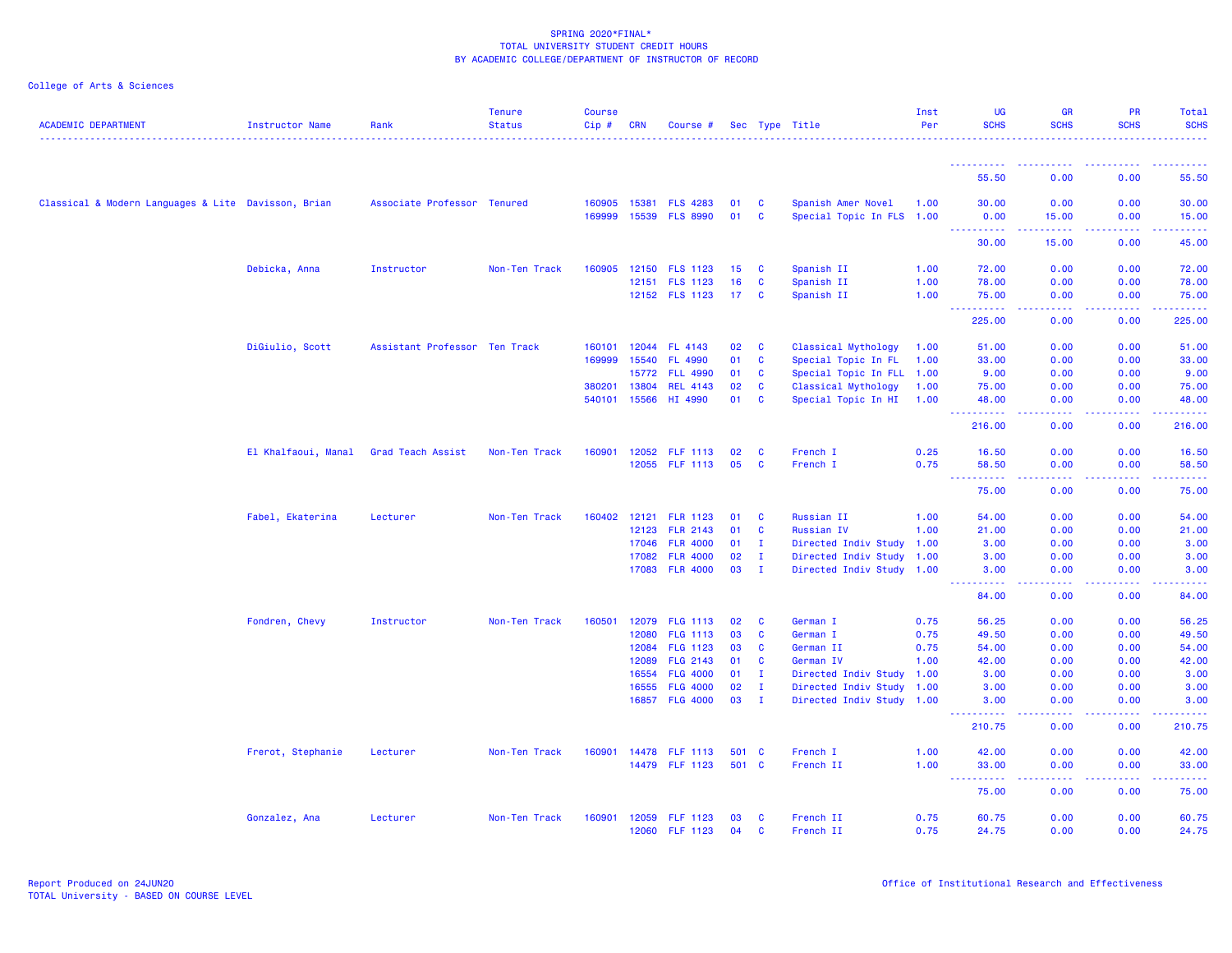| <b>ACADEMIC DEPARTMENT</b>                      | Instructor Name  | Rank                          | <b>Tenure</b><br><b>Status</b> | <b>Course</b><br>Cip# | <b>CRN</b>   | Course #                          |          |              | Sec Type Title                                 | Inst<br>Per | <b>UG</b><br><b>SCHS</b>              | <b>GR</b><br><b>SCHS</b>                                                                                                                                      | PR<br><b>SCHS</b>                                                                                                                                            | Total<br><b>SCHS</b>                                                                                                            |
|-------------------------------------------------|------------------|-------------------------------|--------------------------------|-----------------------|--------------|-----------------------------------|----------|--------------|------------------------------------------------|-------------|---------------------------------------|---------------------------------------------------------------------------------------------------------------------------------------------------------------|--------------------------------------------------------------------------------------------------------------------------------------------------------------|---------------------------------------------------------------------------------------------------------------------------------|
|                                                 |                  |                               |                                |                       |              |                                   |          |              |                                                |             | ----------                            |                                                                                                                                                               |                                                                                                                                                              |                                                                                                                                 |
|                                                 |                  |                               |                                |                       |              |                                   |          |              |                                                |             | 85.50                                 | 0.00                                                                                                                                                          | 0.00                                                                                                                                                         | 85.50                                                                                                                           |
| Classical & Modern Languages & Lite Gray, Sally |                  | Associate Professor Tenured   |                                | 160501                | 12083        | <b>FLG 1123</b>                   | 02       | <b>C</b>     | German II                                      | 0.75        | 54.00                                 | 0.00                                                                                                                                                          | 0.00                                                                                                                                                         | 54.00                                                                                                                           |
|                                                 |                  |                               |                                |                       | 15206        | <b>FLG 4990</b>                   | 01       | <b>C</b>     | Special Topic In FLG 1.00                      |             | 15.00                                 | 0.00                                                                                                                                                          | 0.00                                                                                                                                                         | 15.00                                                                                                                           |
|                                                 |                  |                               |                                |                       | 169999 15205 | <b>FLG 6990</b>                   | 01       | C            | Special Topic In FLG 1.00                      |             | 0.00<br>.                             | 9.00<br>$\omega$ is $\omega$ in                                                                                                                               | 0.00<br>$\frac{1}{2} \left( \frac{1}{2} \right) \left( \frac{1}{2} \right) \left( \frac{1}{2} \right) \left( \frac{1}{2} \right)$                            | 9.00<br>.                                                                                                                       |
|                                                 |                  |                               |                                |                       |              |                                   |          |              |                                                |             | 69.00                                 | 9.00                                                                                                                                                          | 0.00                                                                                                                                                         | 78.00                                                                                                                           |
|                                                 | Hainsey, Arianne | Lecturer                      | Non-Ten Track                  | 160501                |              | 12078 FLG 1113                    | 01       | <b>C</b>     | German I                                       | 0.75        | 60.75                                 | 0.00                                                                                                                                                          | 0.00                                                                                                                                                         | 60.75                                                                                                                           |
|                                                 |                  |                               |                                |                       | 12087        | <b>FLG 2133</b>                   | 01       | C            | German III                                     | 1.00        | 33.00                                 | 0.00                                                                                                                                                          | 0.00                                                                                                                                                         | 33.00                                                                                                                           |
|                                                 |                  |                               |                                |                       | 14480        | <b>FLG 1113</b>                   | 501 C    |              | German I                                       | 0.75        | 6.75                                  | 0.00                                                                                                                                                          | 0.00                                                                                                                                                         | 6.75                                                                                                                            |
|                                                 |                  |                               |                                |                       | 14481        | <b>FLG 1123</b>                   | 501      | <b>C</b>     | German II                                      | 0.75        | 9.00                                  | 0.00                                                                                                                                                          | 0.00                                                                                                                                                         | 9.00                                                                                                                            |
|                                                 |                  |                               |                                |                       | 15383        | <b>FLG 3124</b>                   | 01       | B            | Advan German Convers 1.00                      |             | 60.00                                 | 0.00                                                                                                                                                          | 0.00                                                                                                                                                         | 60.00                                                                                                                           |
|                                                 |                  |                               |                                | 160905                | 12167        | <b>FLS 3111</b><br>12170 FLS 3121 | 01<br>01 | L<br>-L      | Adv Spanish Lab I<br>Advan Spanish Conv P 1.00 | 1.00        | 13.00<br>11.00                        | 0.00<br>0.00                                                                                                                                                  | 0.00<br>0.00                                                                                                                                                 | 13.00<br>11.00                                                                                                                  |
|                                                 |                  |                               |                                |                       |              |                                   |          |              |                                                |             | - - -<br>.<br>193.50                  | .<br>0.00                                                                                                                                                     | .<br>0.00                                                                                                                                                    | .<br>193.50                                                                                                                     |
|                                                 |                  |                               |                                |                       |              |                                   |          |              |                                                |             |                                       |                                                                                                                                                               |                                                                                                                                                              |                                                                                                                                 |
|                                                 | Harland, Robert  | Associate Professor Tenured   |                                | 160905                | 12157        | <b>FLS 2133</b>                   | 02       | C            | Spanish III                                    | 1.00        | 30.00                                 | 0.00                                                                                                                                                          | 0.00                                                                                                                                                         | 30.00                                                                                                                           |
|                                                 |                  |                               |                                |                       | 15382        | <b>FLS 4613</b>                   | 01       | <b>C</b>     | Latin American Cinem 1.00                      |             | 45.00                                 | 0.00                                                                                                                                                          | 0.00                                                                                                                                                         | 45.00                                                                                                                           |
|                                                 |                  |                               |                                |                       | 16626        | <b>FLS 6613</b>                   | 01       | <b>C</b>     | Latin American Cinem 1.00                      |             | 0.00<br>----------                    | 12.00<br>$\frac{1}{2} \left( \frac{1}{2} \right) \left( \frac{1}{2} \right) \left( \frac{1}{2} \right) \left( \frac{1}{2} \right) \left( \frac{1}{2} \right)$ | 0.00<br>$\frac{1}{2} \left( \frac{1}{2} \right) \left( \frac{1}{2} \right) \left( \frac{1}{2} \right) \left( \frac{1}{2} \right) \left( \frac{1}{2} \right)$ | 12.00<br>.                                                                                                                      |
|                                                 |                  |                               |                                |                       |              |                                   |          |              |                                                |             | 75.00                                 | 12.00                                                                                                                                                         | 0.00                                                                                                                                                         | 87.00                                                                                                                           |
|                                                 | Harris, Brian    | Grad Teach Assist             | Non-Ten Track                  | 160501                | 14480        | <b>FLG 1113</b>                   | 501 C    |              | German I                                       | 0.25        | 2.25                                  | 0.00                                                                                                                                                          | 0.00                                                                                                                                                         | 2.25                                                                                                                            |
|                                                 |                  |                               |                                |                       |              | 14481 FLG 1123                    | 501 C    |              | German II                                      | 0.25        | 3.00                                  | 0.00                                                                                                                                                          | 0.00                                                                                                                                                         | 3.00                                                                                                                            |
|                                                 |                  |                               |                                |                       |              |                                   |          |              |                                                |             | $\sim$ $\sim$ $\sim$<br>22222<br>5.25 | $\omega$ and $\omega$<br>0.00                                                                                                                                 | 0.00                                                                                                                                                         | 5.25                                                                                                                            |
|                                                 | Hernandez, Magda | Lecturer                      | Non-Ten Track                  | 160905                |              | 12156 FLS 2133                    | 01       | <b>C</b>     | Spanish III                                    | 0.50        | 34.50                                 | 0.00                                                                                                                                                          | 0.00                                                                                                                                                         | 34.50                                                                                                                           |
|                                                 |                  |                               |                                |                       | 12160        | <b>FLS 2133</b>                   | 06       | C            | Spanish III                                    | 0.75        | 58.50                                 | 0.00                                                                                                                                                          | 0.00                                                                                                                                                         | 58.50                                                                                                                           |
|                                                 |                  |                               |                                |                       |              | 14486 FLS 1123                    | 503      | <b>C</b>     | Spanish II                                     | 0.60        | 32.40                                 | 0.00                                                                                                                                                          | 0.00                                                                                                                                                         | 32.40                                                                                                                           |
|                                                 |                  |                               |                                |                       |              | 14487 FLS 1123                    | 504 C    |              | Spanish II                                     | 0.60        | 28.80                                 | 0.00                                                                                                                                                          | 0.00                                                                                                                                                         | 28.80                                                                                                                           |
|                                                 |                  |                               |                                |                       |              |                                   |          |              |                                                |             | .<br>154.20                           | د د د د<br>0.00                                                                                                                                               | $\frac{1}{2} \left( \frac{1}{2} \right) \left( \frac{1}{2} \right) \left( \frac{1}{2} \right) \left( \frac{1}{2} \right) \left( \frac{1}{2} \right)$<br>0.00 | $\begin{array}{cccccccccc} \bullet & \bullet & \bullet & \bullet & \bullet & \bullet & \bullet & \bullet \end{array}$<br>154.20 |
|                                                 | Hguig, Islam     | Grad Teach Assist             | Non-Ten Track                  | 160901                | 12051        | FLF 1113                          | 01       | $\mathbf{C}$ | French I                                       | 0.75        | 36.00                                 | 0.00                                                                                                                                                          | 0.00                                                                                                                                                         | 36.00                                                                                                                           |
|                                                 |                  |                               |                                |                       | 15386        | <b>FLF 3124</b>                   | 01       | B            | Advanced French Conv 0.25                      |             | 16.00                                 | 0.00                                                                                                                                                          | 0.00                                                                                                                                                         | 16.00                                                                                                                           |
|                                                 |                  |                               |                                |                       |              |                                   |          |              |                                                |             | 52.00                                 | 0.00                                                                                                                                                          | 0.00                                                                                                                                                         | 52.00                                                                                                                           |
|                                                 | Joo, Fumiko      | Assistant Professor Ten Track |                                | 160302                | 15392        | <b>FLJ 3163</b>                   | 01       | <b>C</b>     | Japanese VI                                    | 1.00        | 18.00                                 | 0.00                                                                                                                                                          | 0.00                                                                                                                                                         | 18.00                                                                                                                           |
|                                                 |                  |                               |                                | 169999                |              | 15397 FL 4990                     | 02       | C            | Special Topic In FL                            | 1.00        | 39.00                                 | 0.00                                                                                                                                                          | 0.00                                                                                                                                                         | 39.00                                                                                                                           |
|                                                 |                  |                               |                                |                       |              |                                   |          |              |                                                |             | $\sim$ $\sim$ $\sim$<br>.             | الأمال الأما                                                                                                                                                  | 22222                                                                                                                                                        | .                                                                                                                               |
|                                                 |                  |                               |                                |                       |              |                                   |          |              |                                                |             | 57.00                                 | 0.00                                                                                                                                                          | 0.00                                                                                                                                                         | 57.00                                                                                                                           |
|                                                 | King, Lydia      | Instructor                    | Non-Ten Track                  | 160901                | 12057        | <b>FLF 1123</b>                   | 01       | C            | French II                                      | 0.75        | 45.00                                 | 0.00                                                                                                                                                          | 0.00                                                                                                                                                         | 45.00                                                                                                                           |
|                                                 |                  |                               |                                |                       | 12058        | <b>FLF 1123</b>                   | 02       | C            | French II                                      | 0.75        | 58.50                                 | 0.00                                                                                                                                                          | 0.00                                                                                                                                                         | 58.50                                                                                                                           |
|                                                 |                  |                               |                                |                       | 12062        | <b>FLF 2133</b>                   | 01       | C            | French III                                     | 1.00        | 78.00                                 | 0.00                                                                                                                                                          | 0.00                                                                                                                                                         | 78.00                                                                                                                           |
|                                                 |                  |                               |                                |                       | 12063        | <b>FLF 2133</b>                   | 02       | C            | French III                                     | 1.00        | 81.00<br>2.2.2.2.2.2                  | 0.00<br>.                                                                                                                                                     | 0.00<br>.                                                                                                                                                    | 81.00<br>.                                                                                                                      |
|                                                 |                  |                               |                                |                       |              |                                   |          |              |                                                |             | 262.50                                | 0.00                                                                                                                                                          | 0.00                                                                                                                                                         | 262.50                                                                                                                          |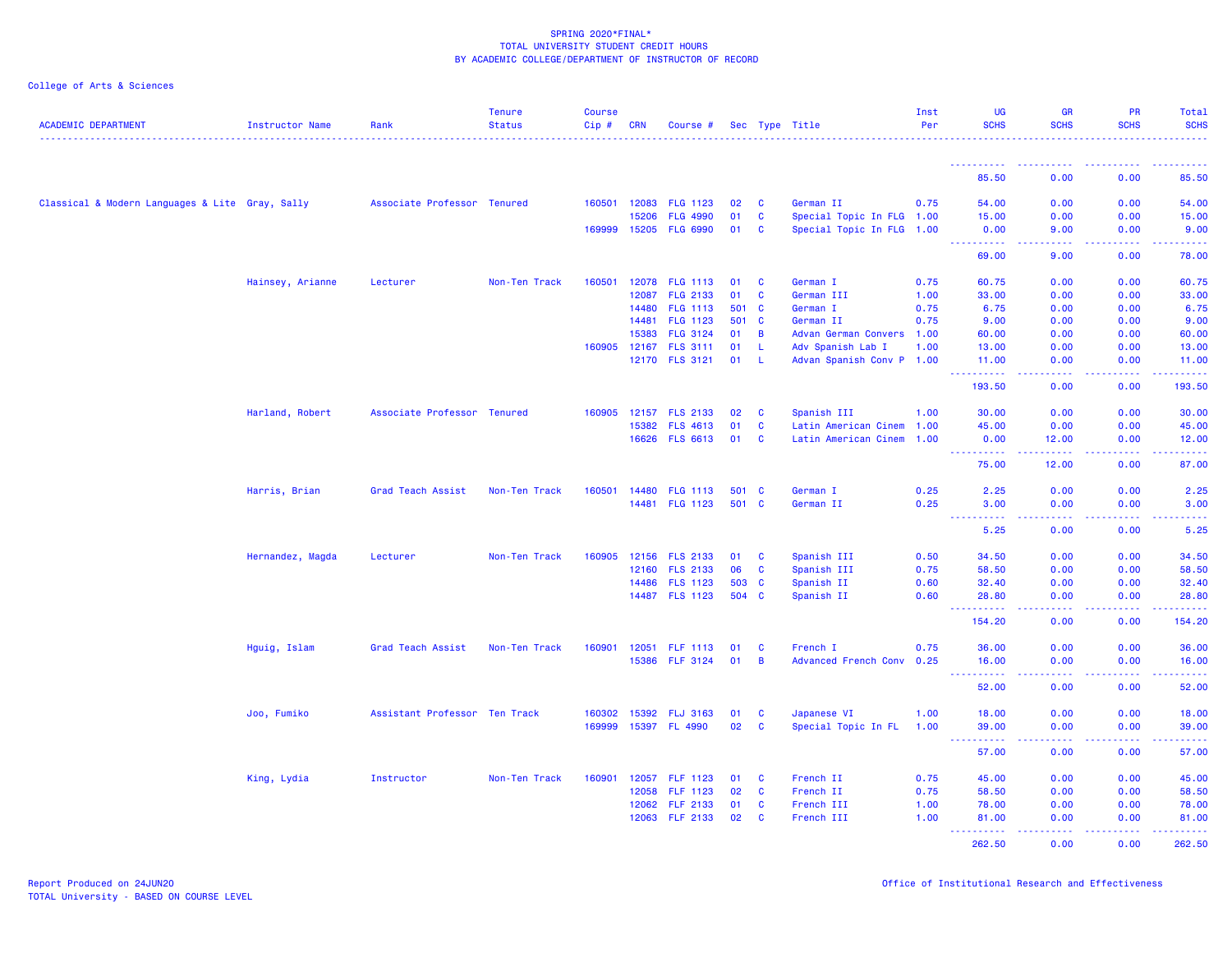|                                                   |                               |                   | <b>Tenure</b>                                                                                                                                                                                                                                                                                                                                                                                                                                                                                                                                                                                                                                                                                                                                                                                                                                                                                                                                                                                                                                                                                                                                                                                                                                                                                                                                                                                                                                                                                                                                                                                                                                                                                                                                                                                                                                                                                                                                                                                                                                                                                                                                                                                                                                                                                                           | <b>Course</b> |            |                 |    |          |             | Inst | <b>UG</b>            | <b>GR</b>                           | <b>PR</b>         | Total               |
|---------------------------------------------------|-------------------------------|-------------------|-------------------------------------------------------------------------------------------------------------------------------------------------------------------------------------------------------------------------------------------------------------------------------------------------------------------------------------------------------------------------------------------------------------------------------------------------------------------------------------------------------------------------------------------------------------------------------------------------------------------------------------------------------------------------------------------------------------------------------------------------------------------------------------------------------------------------------------------------------------------------------------------------------------------------------------------------------------------------------------------------------------------------------------------------------------------------------------------------------------------------------------------------------------------------------------------------------------------------------------------------------------------------------------------------------------------------------------------------------------------------------------------------------------------------------------------------------------------------------------------------------------------------------------------------------------------------------------------------------------------------------------------------------------------------------------------------------------------------------------------------------------------------------------------------------------------------------------------------------------------------------------------------------------------------------------------------------------------------------------------------------------------------------------------------------------------------------------------------------------------------------------------------------------------------------------------------------------------------------------------------------------------------------------------------------------------------|---------------|------------|-----------------|----|----------|-------------|------|----------------------|-------------------------------------|-------------------|---------------------|
| <b>ACADEMIC DEPARTMENT</b>                        | Instructor Name               | Rank              | <b>Status</b>                                                                                                                                                                                                                                                                                                                                                                                                                                                                                                                                                                                                                                                                                                                                                                                                                                                                                                                                                                                                                                                                                                                                                                                                                                                                                                                                                                                                                                                                                                                                                                                                                                                                                                                                                                                                                                                                                                                                                                                                                                                                                                                                                                                                                                                                                                           | $Cip \#$      | <b>CRN</b> | Course #        |    |          |             | Per  |                      | <b>SCHS</b>                         | <b>SCHS</b>       | <b>SCHS</b>         |
|                                                   |                               | Lecturer          |                                                                                                                                                                                                                                                                                                                                                                                                                                                                                                                                                                                                                                                                                                                                                                                                                                                                                                                                                                                                                                                                                                                                                                                                                                                                                                                                                                                                                                                                                                                                                                                                                                                                                                                                                                                                                                                                                                                                                                                                                                                                                                                                                                                                                                                                                                                         |               |            |                 |    |          |             |      |                      |                                     | 0.00              | 75.00               |
| Classical & Modern Languages & Lite Kraker, Julia |                               |                   |                                                                                                                                                                                                                                                                                                                                                                                                                                                                                                                                                                                                                                                                                                                                                                                                                                                                                                                                                                                                                                                                                                                                                                                                                                                                                                                                                                                                                                                                                                                                                                                                                                                                                                                                                                                                                                                                                                                                                                                                                                                                                                                                                                                                                                                                                                                         |               |            |                 |    |          |             |      |                      |                                     | 0.00              | 84.00               |
|                                                   |                               |                   |                                                                                                                                                                                                                                                                                                                                                                                                                                                                                                                                                                                                                                                                                                                                                                                                                                                                                                                                                                                                                                                                                                                                                                                                                                                                                                                                                                                                                                                                                                                                                                                                                                                                                                                                                                                                                                                                                                                                                                                                                                                                                                                                                                                                                                                                                                                         |               |            |                 |    |          |             |      |                      |                                     | 0.00              | 75.00               |
|                                                   |                               |                   |                                                                                                                                                                                                                                                                                                                                                                                                                                                                                                                                                                                                                                                                                                                                                                                                                                                                                                                                                                                                                                                                                                                                                                                                                                                                                                                                                                                                                                                                                                                                                                                                                                                                                                                                                                                                                                                                                                                                                                                                                                                                                                                                                                                                                                                                                                                         |               |            |                 |    |          |             |      |                      |                                     | 0.00              | 75.00               |
|                                                   |                               |                   |                                                                                                                                                                                                                                                                                                                                                                                                                                                                                                                                                                                                                                                                                                                                                                                                                                                                                                                                                                                                                                                                                                                                                                                                                                                                                                                                                                                                                                                                                                                                                                                                                                                                                                                                                                                                                                                                                                                                                                                                                                                                                                                                                                                                                                                                                                                         |               |            |                 |    |          | Spanish II  | 1.00 | 51.00                | 0.00                                | 0.00              | 51.00               |
|                                                   |                               |                   |                                                                                                                                                                                                                                                                                                                                                                                                                                                                                                                                                                                                                                                                                                                                                                                                                                                                                                                                                                                                                                                                                                                                                                                                                                                                                                                                                                                                                                                                                                                                                                                                                                                                                                                                                                                                                                                                                                                                                                                                                                                                                                                                                                                                                                                                                                                         |               |            |                 |    |          |             |      | .<br>360.00          | والمسامين<br>0.00                   | .<br>0.00         | .<br>360.00         |
|                                                   | Lin, Liang-Yin                | Lecturer          |                                                                                                                                                                                                                                                                                                                                                                                                                                                                                                                                                                                                                                                                                                                                                                                                                                                                                                                                                                                                                                                                                                                                                                                                                                                                                                                                                                                                                                                                                                                                                                                                                                                                                                                                                                                                                                                                                                                                                                                                                                                                                                                                                                                                                                                                                                                         |               |            |                 |    |          |             |      |                      |                                     | 0.00              | 30.00               |
|                                                   |                               |                   |                                                                                                                                                                                                                                                                                                                                                                                                                                                                                                                                                                                                                                                                                                                                                                                                                                                                                                                                                                                                                                                                                                                                                                                                                                                                                                                                                                                                                                                                                                                                                                                                                                                                                                                                                                                                                                                                                                                                                                                                                                                                                                                                                                                                                                                                                                                         |               |            |                 |    |          |             |      |                      |                                     | 0.00              | 21.00               |
|                                                   |                               |                   |                                                                                                                                                                                                                                                                                                                                                                                                                                                                                                                                                                                                                                                                                                                                                                                                                                                                                                                                                                                                                                                                                                                                                                                                                                                                                                                                                                                                                                                                                                                                                                                                                                                                                                                                                                                                                                                                                                                                                                                                                                                                                                                                                                                                                                                                                                                         |               |            |                 |    | <b>C</b> | Chinese IV  | 1.00 | 21.00                | 0.00                                | 0.00              | 21.00               |
|                                                   |                               |                   |                                                                                                                                                                                                                                                                                                                                                                                                                                                                                                                                                                                                                                                                                                                                                                                                                                                                                                                                                                                                                                                                                                                                                                                                                                                                                                                                                                                                                                                                                                                                                                                                                                                                                                                                                                                                                                                                                                                                                                                                                                                                                                                                                                                                                                                                                                                         |               |            |                 |    |          |             |      | .<br>72.00           | $\sim$ $\sim$ $\sim$ $\sim$<br>0.00 | .<br>0.00         | المستما<br>72.00    |
|                                                   | Little, Christopher Lecturer  |                   |                                                                                                                                                                                                                                                                                                                                                                                                                                                                                                                                                                                                                                                                                                                                                                                                                                                                                                                                                                                                                                                                                                                                                                                                                                                                                                                                                                                                                                                                                                                                                                                                                                                                                                                                                                                                                                                                                                                                                                                                                                                                                                                                                                                                                                                                                                                         |               |            |                 |    |          |             |      |                      |                                     | 0.00              | 63.00               |
|                                                   |                               |                   |                                                                                                                                                                                                                                                                                                                                                                                                                                                                                                                                                                                                                                                                                                                                                                                                                                                                                                                                                                                                                                                                                                                                                                                                                                                                                                                                                                                                                                                                                                                                                                                                                                                                                                                                                                                                                                                                                                                                                                                                                                                                                                                                                                                                                                                                                                                         |               |            |                 |    |          |             |      |                      |                                     | 0.00              | 48.00               |
|                                                   |                               |                   |                                                                                                                                                                                                                                                                                                                                                                                                                                                                                                                                                                                                                                                                                                                                                                                                                                                                                                                                                                                                                                                                                                                                                                                                                                                                                                                                                                                                                                                                                                                                                                                                                                                                                                                                                                                                                                                                                                                                                                                                                                                                                                                                                                                                                                                                                                                         |               |            |                 |    |          |             |      |                      |                                     | 0.00              | 21.60               |
|                                                   |                               |                   |                                                                                                                                                                                                                                                                                                                                                                                                                                                                                                                                                                                                                                                                                                                                                                                                                                                                                                                                                                                                                                                                                                                                                                                                                                                                                                                                                                                                                                                                                                                                                                                                                                                                                                                                                                                                                                                                                                                                                                                                                                                                                                                                                                                                                                                                                                                         |               |            |                 |    |          |             |      |                      |                                     | 0.00              | 19.20               |
|                                                   |                               |                   |                                                                                                                                                                                                                                                                                                                                                                                                                                                                                                                                                                                                                                                                                                                                                                                                                                                                                                                                                                                                                                                                                                                                                                                                                                                                                                                                                                                                                                                                                                                                                                                                                                                                                                                                                                                                                                                                                                                                                                                                                                                                                                                                                                                                                                                                                                                         |               |            | <b>FLS 2133</b> |    |          | Spanish III | 1.00 | 57.00                | 0.00                                | 0.00              | 57.00               |
|                                                   |                               |                   |                                                                                                                                                                                                                                                                                                                                                                                                                                                                                                                                                                                                                                                                                                                                                                                                                                                                                                                                                                                                                                                                                                                                                                                                                                                                                                                                                                                                                                                                                                                                                                                                                                                                                                                                                                                                                                                                                                                                                                                                                                                                                                                                                                                                                                                                                                                         |               |            |                 |    |          |             |      | 444<br>208.80        | $\omega$ is a $\omega$<br>0.00      | .<br>0.00         | .<br>208.80         |
|                                                   | Lo, Elhadji                   | Grad Teach Assist |                                                                                                                                                                                                                                                                                                                                                                                                                                                                                                                                                                                                                                                                                                                                                                                                                                                                                                                                                                                                                                                                                                                                                                                                                                                                                                                                                                                                                                                                                                                                                                                                                                                                                                                                                                                                                                                                                                                                                                                                                                                                                                                                                                                                                                                                                                                         |               |            |                 |    |          |             |      |                      |                                     | 0.00              | 19.50               |
|                                                   |                               |                   |                                                                                                                                                                                                                                                                                                                                                                                                                                                                                                                                                                                                                                                                                                                                                                                                                                                                                                                                                                                                                                                                                                                                                                                                                                                                                                                                                                                                                                                                                                                                                                                                                                                                                                                                                                                                                                                                                                                                                                                                                                                                                                                                                                                                                                                                                                                         |               |            |                 | 04 | <b>C</b> | French I    | 0.25 | 15.75                | 0.00                                | 0.00              | 15.75               |
|                                                   |                               |                   |                                                                                                                                                                                                                                                                                                                                                                                                                                                                                                                                                                                                                                                                                                                                                                                                                                                                                                                                                                                                                                                                                                                                                                                                                                                                                                                                                                                                                                                                                                                                                                                                                                                                                                                                                                                                                                                                                                                                                                                                                                                                                                                                                                                                                                                                                                                         |               |            |                 |    |          |             |      | د د د د د د<br>35.25 | وعامات<br>0.00                      | بابات باب<br>0.00 | المستمات<br>35.25   |
|                                                   | Martinez Rosas, Mari Lecturer |                   |                                                                                                                                                                                                                                                                                                                                                                                                                                                                                                                                                                                                                                                                                                                                                                                                                                                                                                                                                                                                                                                                                                                                                                                                                                                                                                                                                                                                                                                                                                                                                                                                                                                                                                                                                                                                                                                                                                                                                                                                                                                                                                                                                                                                                                                                                                                         |               |            |                 |    |          |             |      |                      |                                     | 0.00              | 84.00               |
|                                                   |                               |                   | <b>SCHS</b><br>Sec Type Title<br>Non-Ten Track<br>160905<br>12138 FLS 1123<br>01<br><b>C</b><br>Spanish II<br>1.00<br>75.00<br><b>FLS 1123</b><br>02<br>12139<br>C<br>Spanish II<br>1.00<br>84.00<br>12140<br><b>FLS 1123</b><br>03<br>C<br>Spanish II<br>1.00<br>75.00<br>12153 FLS 1123<br>19<br><b>C</b><br>Spanish II<br>1.00<br>75.00<br>14485 FLS 1123<br>501 C<br>Chinese II<br>Non-Ten Track<br>160101<br>12048<br><b>FLC 1123</b><br>01<br>$\overline{B}$<br>1.00<br>30.00<br>12049<br><b>FLC 1123</b><br>02<br>B<br>Chinese II<br>1.00<br>21.00<br>12050 FLC 2143<br>01<br>$\sim 10$<br>160905<br>14482 FLS 1113<br>501 C<br>Spanish I<br>1.00<br>63.00<br>Non-Ten Track<br>14483<br><b>FLS 1113</b><br>502 C<br>Spanish I<br>1.00<br>48.00<br>14486 FLS 1123<br>503 C<br>Spanish II<br>0.40<br>21.60<br>14487 FLS 1123<br>504 C<br>Spanish II<br>0.40<br>19.20<br>14488<br>501 C<br>160901<br>12053 FLF 1113<br>French I<br>0.25<br>Non-Ten Track<br>03<br><b>C</b><br>19.50<br>12054 FLF 1113<br>$\sim$ $\sim$ $\sim$<br>160905<br>12129 FLS 1113<br>Spanish I<br>84.00<br>Non-Ten Track<br>07<br><b>C</b><br>1.00<br>Spanish I<br>12133<br><b>FLS 1113</b><br>11<br>C<br>1.00<br>84.00<br>12156 FLS 2133<br>01<br>Spanish III<br>34.50<br>C<br>0.50<br>12164 FLS 2143<br>02<br><b>C</b><br>Spanish IV<br>1.00<br>42.00<br>ولايات<br>244.50<br>Non-Ten Track<br>160901<br>12052 FLF 1113<br>02<br>$\mathbf{C}$<br>French I<br>0.75<br>49.50<br>12053<br>03<br>French I<br><b>FLF 1113</b><br>C<br>0.75<br>58.50<br>$\mathbf{C}$<br>12054<br>FLF 1113<br>04<br>French I<br>0.75<br>47.25<br>15386 FLF 3124<br>01<br>$\overline{B}$<br>Advanced French Conv 0.75<br>48.00<br>.<br>$\sim$ $\sim$ $\sim$<br>203.25<br>Non-Ten Track<br>160905<br>12132 FLS 1113<br>10<br>Spanish I<br>1.00<br>81.00<br>- C<br>12<br>Spanish I<br>12134 FLS 1113<br>C<br>1.00<br>84.00<br>12135 FLS 1113<br>13<br>$\mathbf{C}$<br>Spanish I<br>1.00<br>87.00<br>12149 FLS 1123<br>12<br><b>C</b><br>Spanish II<br>1.00<br>81.00<br>333.00<br>French II<br>0.25<br>Non-Ten Track<br>160901<br>12057<br><b>FLF 1123</b><br>01<br><b>C</b><br>15.00<br>02<br>12058<br><b>FLF 1123</b><br><b>C</b><br>French II<br>0.25<br>19.50<br>12060<br><b>FLF 1123</b><br>04<br>$\mathbf{C}$<br>French II<br>0.25<br>8.25<br><u>.</u><br>42.75 |               | 0.00       | 84.00           |    |          |             |      |                      |                                     |                   |                     |
|                                                   |                               |                   |                                                                                                                                                                                                                                                                                                                                                                                                                                                                                                                                                                                                                                                                                                                                                                                                                                                                                                                                                                                                                                                                                                                                                                                                                                                                                                                                                                                                                                                                                                                                                                                                                                                                                                                                                                                                                                                                                                                                                                                                                                                                                                                                                                                                                                                                                                                         |               | 0.00       | 34.50           |    |          |             |      |                      |                                     |                   |                     |
|                                                   |                               |                   |                                                                                                                                                                                                                                                                                                                                                                                                                                                                                                                                                                                                                                                                                                                                                                                                                                                                                                                                                                                                                                                                                                                                                                                                                                                                                                                                                                                                                                                                                                                                                                                                                                                                                                                                                                                                                                                                                                                                                                                                                                                                                                                                                                                                                                                                                                                         |               |            |                 |    |          |             |      |                      | 0.00                                | 0.00              | 42.00               |
|                                                   |                               |                   |                                                                                                                                                                                                                                                                                                                                                                                                                                                                                                                                                                                                                                                                                                                                                                                                                                                                                                                                                                                                                                                                                                                                                                                                                                                                                                                                                                                                                                                                                                                                                                                                                                                                                                                                                                                                                                                                                                                                                                                                                                                                                                                                                                                                                                                                                                                         |               |            |                 |    |          |             |      |                      | 0.00                                | بالأبابات<br>0.00 | .<br>244.50         |
|                                                   | Massey, Brittany              | Lecturer          |                                                                                                                                                                                                                                                                                                                                                                                                                                                                                                                                                                                                                                                                                                                                                                                                                                                                                                                                                                                                                                                                                                                                                                                                                                                                                                                                                                                                                                                                                                                                                                                                                                                                                                                                                                                                                                                                                                                                                                                                                                                                                                                                                                                                                                                                                                                         |               |            |                 |    |          |             |      |                      |                                     | 0.00              | 49.50               |
|                                                   |                               |                   | 0.00<br>0.00<br>0.00<br>0.00<br>0.00<br>0.00<br>0.00<br>0.00<br>0.00<br>0.00<br>0.00<br>0.00<br>0.00<br>0.00<br>0.00<br>0.00<br>0.00<br>0.00<br>0.00<br>0.00<br>0.00<br>0.00<br>0.00<br>0.00<br>0.00<br>0.00<br>0.00<br>22222<br>0.00                                                                                                                                                                                                                                                                                                                                                                                                                                                                                                                                                                                                                                                                                                                                                                                                                                                                                                                                                                                                                                                                                                                                                                                                                                                                                                                                                                                                                                                                                                                                                                                                                                                                                                                                                                                                                                                                                                                                                                                                                                                                                   | 0.00          | 58.50      |                 |    |          |             |      |                      |                                     |                   |                     |
|                                                   |                               |                   |                                                                                                                                                                                                                                                                                                                                                                                                                                                                                                                                                                                                                                                                                                                                                                                                                                                                                                                                                                                                                                                                                                                                                                                                                                                                                                                                                                                                                                                                                                                                                                                                                                                                                                                                                                                                                                                                                                                                                                                                                                                                                                                                                                                                                                                                                                                         |               |            |                 |    |          |             |      |                      |                                     | 0.00              | 47.25               |
|                                                   |                               |                   |                                                                                                                                                                                                                                                                                                                                                                                                                                                                                                                                                                                                                                                                                                                                                                                                                                                                                                                                                                                                                                                                                                                                                                                                                                                                                                                                                                                                                                                                                                                                                                                                                                                                                                                                                                                                                                                                                                                                                                                                                                                                                                                                                                                                                                                                                                                         |               |            |                 |    |          |             |      |                      |                                     | 0.00              | 48.00               |
|                                                   |                               |                   |                                                                                                                                                                                                                                                                                                                                                                                                                                                                                                                                                                                                                                                                                                                                                                                                                                                                                                                                                                                                                                                                                                                                                                                                                                                                                                                                                                                                                                                                                                                                                                                                                                                                                                                                                                                                                                                                                                                                                                                                                                                                                                                                                                                                                                                                                                                         |               |            |                 |    |          |             |      |                      |                                     | 22222<br>0.00     | .<br>203.25         |
|                                                   | McFadden, Michael             | Lecturer          |                                                                                                                                                                                                                                                                                                                                                                                                                                                                                                                                                                                                                                                                                                                                                                                                                                                                                                                                                                                                                                                                                                                                                                                                                                                                                                                                                                                                                                                                                                                                                                                                                                                                                                                                                                                                                                                                                                                                                                                                                                                                                                                                                                                                                                                                                                                         |               |            |                 |    |          |             |      |                      |                                     | 0.00              | 81.00               |
|                                                   |                               |                   |                                                                                                                                                                                                                                                                                                                                                                                                                                                                                                                                                                                                                                                                                                                                                                                                                                                                                                                                                                                                                                                                                                                                                                                                                                                                                                                                                                                                                                                                                                                                                                                                                                                                                                                                                                                                                                                                                                                                                                                                                                                                                                                                                                                                                                                                                                                         |               |            |                 |    |          |             |      |                      |                                     | 0.00              | 84.00               |
|                                                   |                               |                   |                                                                                                                                                                                                                                                                                                                                                                                                                                                                                                                                                                                                                                                                                                                                                                                                                                                                                                                                                                                                                                                                                                                                                                                                                                                                                                                                                                                                                                                                                                                                                                                                                                                                                                                                                                                                                                                                                                                                                                                                                                                                                                                                                                                                                                                                                                                         |               |            |                 |    |          |             |      |                      |                                     | 0.00              | 87.00               |
|                                                   |                               |                   |                                                                                                                                                                                                                                                                                                                                                                                                                                                                                                                                                                                                                                                                                                                                                                                                                                                                                                                                                                                                                                                                                                                                                                                                                                                                                                                                                                                                                                                                                                                                                                                                                                                                                                                                                                                                                                                                                                                                                                                                                                                                                                                                                                                                                                                                                                                         |               |            |                 |    |          |             |      |                      |                                     | 0.00              | 81.00               |
|                                                   |                               |                   |                                                                                                                                                                                                                                                                                                                                                                                                                                                                                                                                                                                                                                                                                                                                                                                                                                                                                                                                                                                                                                                                                                                                                                                                                                                                                                                                                                                                                                                                                                                                                                                                                                                                                                                                                                                                                                                                                                                                                                                                                                                                                                                                                                                                                                                                                                                         |               |            |                 |    |          |             |      |                      |                                     | 0.00              | د د د د د<br>333.00 |
|                                                   | Mensah, Jude                  | Grad Teach Assist |                                                                                                                                                                                                                                                                                                                                                                                                                                                                                                                                                                                                                                                                                                                                                                                                                                                                                                                                                                                                                                                                                                                                                                                                                                                                                                                                                                                                                                                                                                                                                                                                                                                                                                                                                                                                                                                                                                                                                                                                                                                                                                                                                                                                                                                                                                                         |               |            |                 |    |          |             |      |                      |                                     | 0.00              | 15.00               |
|                                                   |                               |                   |                                                                                                                                                                                                                                                                                                                                                                                                                                                                                                                                                                                                                                                                                                                                                                                                                                                                                                                                                                                                                                                                                                                                                                                                                                                                                                                                                                                                                                                                                                                                                                                                                                                                                                                                                                                                                                                                                                                                                                                                                                                                                                                                                                                                                                                                                                                         |               |            |                 |    |          |             |      |                      |                                     | 0.00              | 19.50               |
|                                                   |                               |                   |                                                                                                                                                                                                                                                                                                                                                                                                                                                                                                                                                                                                                                                                                                                                                                                                                                                                                                                                                                                                                                                                                                                                                                                                                                                                                                                                                                                                                                                                                                                                                                                                                                                                                                                                                                                                                                                                                                                                                                                                                                                                                                                                                                                                                                                                                                                         |               |            |                 |    |          |             |      |                      |                                     | 0.00              | 8.25                |
|                                                   |                               |                   |                                                                                                                                                                                                                                                                                                                                                                                                                                                                                                                                                                                                                                                                                                                                                                                                                                                                                                                                                                                                                                                                                                                                                                                                                                                                                                                                                                                                                                                                                                                                                                                                                                                                                                                                                                                                                                                                                                                                                                                                                                                                                                                                                                                                                                                                                                                         |               |            |                 |    |          |             |      |                      |                                     | 22222<br>0.00     | .<br>42.75          |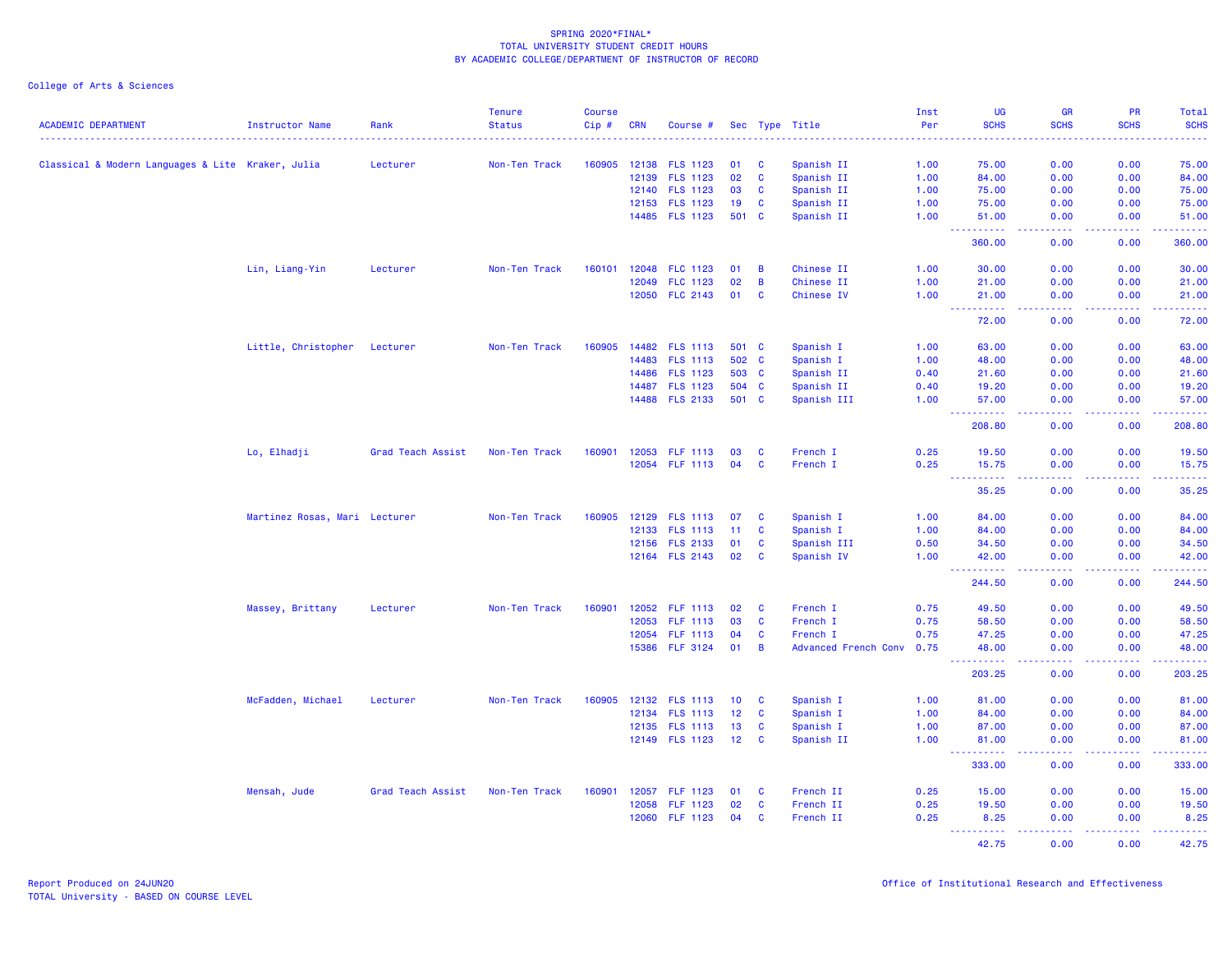| <b>ACADEMIC DEPARTMENT</b>                       | <b>Instructor Name</b> | Rank                        | <b>Tenure</b><br><b>Status</b> | <b>Course</b><br>$Cip$ # | <b>CRN</b> | Course #              |            |              | Sec Type Title            | Inst<br>Per | <b>UG</b><br><b>SCHS</b>             | <b>GR</b><br><b>SCHS</b>                                                                                                           | <b>PR</b><br><b>SCHS</b> | Total<br><b>SCHS</b>                                                                                                           |
|--------------------------------------------------|------------------------|-----------------------------|--------------------------------|--------------------------|------------|-----------------------|------------|--------------|---------------------------|-------------|--------------------------------------|------------------------------------------------------------------------------------------------------------------------------------|--------------------------|--------------------------------------------------------------------------------------------------------------------------------|
|                                                  |                        |                             |                                |                          |            |                       |            |              |                           |             |                                      |                                                                                                                                    |                          | .                                                                                                                              |
| Classical & Modern Languages & Lite Moser, Keith |                        | Professor                   | <b>Tenured</b>                 | 160901                   | 15389      | <b>FLF 4273</b>       | 01         | <b>C</b>     | The Human Condition       | 1.00        | 30.00                                | 0.00                                                                                                                               | 0.00                     | 30.00                                                                                                                          |
|                                                  |                        |                             |                                |                          | 15390      | <b>FLF 6273</b>       | 01         | C            | The Human Condition       | 1.00        | 0.00                                 | 15.00                                                                                                                              | 0.00                     | 15.00                                                                                                                          |
|                                                  |                        |                             |                                |                          | 15391      | <b>FLF 8163</b>       | 01         | <b>S</b>     | Sem Francophone Lit       | 1.00        | 0.00                                 | 36.00                                                                                                                              | 0.00                     | 36.00                                                                                                                          |
|                                                  |                        |                             |                                |                          | 17287      | <b>FLF 7000</b>       | 01         | $\mathbf{I}$ | Directed Indiv Study      | 1.00        | 0.00                                 | 3.00                                                                                                                               | 0.00                     | 3.00                                                                                                                           |
|                                                  |                        |                             |                                | 169999                   | 15538      | <b>FL 8990</b>        | 01         | <b>C</b>     | Special Topic In FL       | 1.00        | 0.00<br>المتمامين                    | 27.00<br>$\frac{1}{2} \left( \frac{1}{2} \right) \left( \frac{1}{2} \right) \left( \frac{1}{2} \right) \left( \frac{1}{2} \right)$ | 0.00<br>.                | 27.00<br>22222.                                                                                                                |
|                                                  |                        |                             |                                |                          |            |                       |            |              |                           |             | 30.00                                | 81.00                                                                                                                              | 0.00                     | 111.00                                                                                                                         |
|                                                  | Moya, Arleana          | Instructor                  | Non-Ten Track                  |                          |            | 160905 12144 FLS 1123 | 07         | C            | Spanish II                | 1.00        | 84.00                                | 0.00                                                                                                                               | 0.00                     | 84.00                                                                                                                          |
|                                                  |                        |                             |                                |                          |            | 12145 FLS 1123        | 08         | C            | Spanish II                | 1.00        | 84.00                                | 0.00                                                                                                                               | 0.00                     | 84.00                                                                                                                          |
|                                                  |                        |                             |                                |                          | 12148      | <b>FLS 1123</b>       | 11         | C            | Spanish II                | 1.00        | 81.00                                | 0.00                                                                                                                               | 0.00                     | 81.00                                                                                                                          |
|                                                  |                        |                             |                                |                          |            | 12155 FLS 1123        | <b>HO1</b> | <b>C</b>     | Spanish II-Honors         | 1.00        | 48.00                                | 0.00                                                                                                                               | 0.00                     | 48.00<br>وساعات                                                                                                                |
|                                                  |                        |                             |                                |                          |            |                       |            |              |                           |             | 297.00                               | 0.00                                                                                                                               | 0.00                     | 297.00                                                                                                                         |
|                                                  | Nigro, Rosa            | Instructor                  | Non-Ten Track                  | 160902                   |            | 12099 FLI 1113        | 01         | C            | Italian I                 | 1.00        | 66.00                                | 0.00                                                                                                                               | 0.00                     | 66.00                                                                                                                          |
|                                                  |                        |                             |                                |                          | 12100      | FLI 1123              | 01         | <b>C</b>     | Italian II                | 1.00        | 54.00                                | 0.00                                                                                                                               | 0.00                     | 54.00                                                                                                                          |
|                                                  |                        |                             |                                |                          | 15395      | FLI 2133              | 01         | C            | Italian III               | 1.00        | 18.00                                | 0.00                                                                                                                               | 0.00                     | 18.00                                                                                                                          |
|                                                  |                        |                             |                                |                          |            | 15396 FLI 2143        | 01         | C            | Italian IV                | 1.00        | 9.00<br>الداعات عامان                | 0.00<br>$\sim$ $\sim$ $\sim$ $\sim$                                                                                                | 0.00                     | 9.00<br>.                                                                                                                      |
|                                                  |                        |                             |                                |                          |            |                       |            |              |                           |             | 147.00                               | 0.00                                                                                                                               | 0.00                     | 147.00                                                                                                                         |
|                                                  | Potter, Edward         | Associate Professor Tenured |                                | 160501                   | 15384      | <b>FLG 3313</b>       | 01         | <b>C</b>     | <b>Business German I</b>  | 1.00        | 27.00                                | 0.00                                                                                                                               | 0.00                     | 27.00                                                                                                                          |
|                                                  |                        |                             |                                |                          |            | 15385 FLG 8483        | 01         | <b>C</b>     | 20th Cen Ger Short S 1.00 |             | 0.00<br>.                            | 9.00<br>.                                                                                                                          | 0.00<br>.                | 9.00<br>.                                                                                                                      |
|                                                  |                        |                             |                                |                          |            |                       |            |              |                           |             | 27.00                                | 9.00                                                                                                                               | 0.00                     | 36.00                                                                                                                          |
|                                                  | Roskelley, Martha      | Lecturer                    | Non-Ten Track                  | 160905                   |            | 12127 FLS 1113        | 04         | <b>C</b>     | Spanish I                 | 1.00        | 84.00                                | 0.00                                                                                                                               | 0.00                     | 84.00                                                                                                                          |
|                                                  |                        |                             |                                |                          | 12128      | <b>FLS 1113</b>       | 06         | C            | Spanish I                 | 1.00        | 78.00                                | 0.00                                                                                                                               | 0.00                     | 78.00                                                                                                                          |
|                                                  |                        |                             |                                |                          | 12131      | <b>FLS 1113</b>       | 09         | C            | Spanish I                 | 1.00        | 84.00                                | 0.00                                                                                                                               | 0.00                     | 84.00                                                                                                                          |
|                                                  |                        |                             |                                |                          |            | 12146 FLS 1123        | 09         | <b>C</b>     | Spanish II                | 1.00        | 78.00<br>.                           | 0.00<br>$\omega$ and $\omega$                                                                                                      | 0.00<br>.                | 78.00                                                                                                                          |
|                                                  |                        |                             |                                |                          |            |                       |            |              |                           |             | 324.00                               | 0.00                                                                                                                               | 0.00                     | 324.00                                                                                                                         |
|                                                  | Russell, Amie          | Instructor                  | Non-Ten Track                  | 160905                   |            | 12124 FLS 1113        | 01         | <b>C</b>     | Spanish I                 | 1.00        | 84.00                                | 0.00                                                                                                                               | 0.00                     | 84.00                                                                                                                          |
|                                                  |                        |                             |                                |                          | 12125      | <b>FLS 1113</b>       | 02         | C            | Spanish I                 | 1.00        | 84.00                                | 0.00                                                                                                                               | 0.00                     | 84.00                                                                                                                          |
|                                                  |                        |                             |                                |                          |            | 12126 FLS 1113        | 03         | <b>C</b>     | Spanish I                 | 0.75        | 60.75<br><u> - - - - - - - - - -</u> | 0.00<br>د د د د                                                                                                                    | 0.00                     | 60.75<br>.                                                                                                                     |
|                                                  |                        |                             |                                |                          |            |                       |            |              |                           |             | 228.75                               | 0.00                                                                                                                               | 0.00                     | 228.75                                                                                                                         |
|                                                  | Simpore, Karim         | Associate Professor Tenured |                                | 160901                   | 12066      | <b>FLF 2143</b>       | 01         | C            | French IV                 | 1.00        | 60.00                                | 0.00                                                                                                                               | 0.00                     | 60.00                                                                                                                          |
|                                                  |                        |                             |                                |                          | 15387      | <b>FLF 4173</b>       | 01         | C            | Intro Francophone Ci 1.00 |             | 33.00                                | 0.00                                                                                                                               | 0.00                     | 33.00                                                                                                                          |
|                                                  |                        |                             |                                |                          | 15388      | <b>FLF 6173</b>       | 01         | C            | Intro Francophone Ci 1.00 |             | 0.00<br><u>.</u>                     | 21.00<br>$\frac{1}{2} \left( \frac{1}{2} \right) \left( \frac{1}{2} \right) \left( \frac{1}{2} \right) \left( \frac{1}{2} \right)$ | 0.00<br>a a a a an       | 21.00<br>$\begin{array}{cccccccccc} \bullet & \bullet & \bullet & \bullet & \bullet & \bullet & \bullet & \bullet \end{array}$ |
|                                                  |                        |                             |                                |                          |            |                       |            |              |                           |             | 93.00                                | 21.00                                                                                                                              | 0.00                     | 114.00                                                                                                                         |
|                                                  | Smith, Bobbie          | Lecturer                    | Non-Ten Track                  | 160905                   | 12141      | <b>FLS 1123</b>       | 04         | <b>C</b>     | Spanish II                | 1.00        | 81.00                                | 0.00                                                                                                                               | 0.00                     | 81.00                                                                                                                          |
|                                                  |                        |                             |                                |                          |            | 12147 FLS 1123        | 10         | C            | Spanish II                | 1.00        | 81.00<br><u> - - - - - - - - - -</u> | 0.00<br>.                                                                                                                          | 0.00<br>.                | 81.00<br>$\begin{array}{cccccccccc} \bullet & \bullet & \bullet & \bullet & \bullet & \bullet & \bullet & \bullet \end{array}$ |
|                                                  |                        |                             |                                |                          |            |                       |            |              |                           |             | 162.00                               | 0.00                                                                                                                               | 0.00                     | 162.00                                                                                                                         |
|                                                  | Vozzo, Rosa            | Instructor                  | Non-Ten Track                  |                          |            | 160905 12158 FLS 2133 | 04         | <b>C</b>     | Spanish III               | 1.00        | 48.00                                | 0.00                                                                                                                               | 0.00                     | 48.00                                                                                                                          |
|                                                  |                        |                             |                                |                          |            | 12159 FLS 2133        | 05         | <b>C</b>     | Spanish III               | 1.00        | 72.00                                | 0.00                                                                                                                               | 0.00                     | 72.00                                                                                                                          |
|                                                  |                        |                             |                                |                          |            | 12160 FLS 2133        | 06         | C            | Spanish III               | 0.25        | 19.50                                | 0.00                                                                                                                               | 0.00                     | 19.50                                                                                                                          |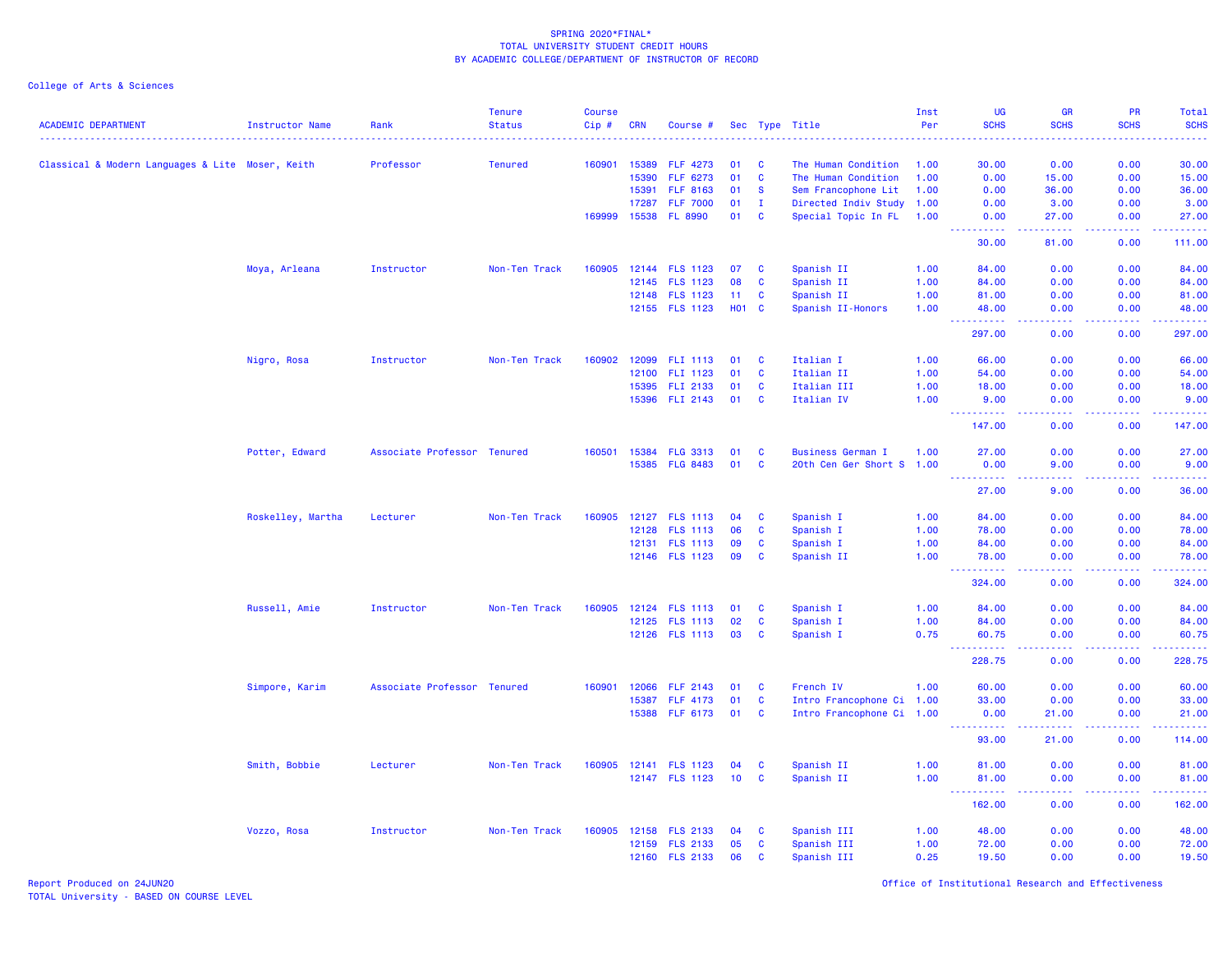College of Arts & Sciences

| <b>ACADEMIC DEPARTMENT</b>                      | Instructor Name   | Rank                          | <b>Tenure</b><br><b>Status</b> | <b>Course</b><br>$Cip$ # | <b>CRN</b> | Course #       |      |                         | Sec Type Title            | Inst<br>Per | <b>UG</b><br><b>SCHS</b> | <b>GR</b><br><b>SCHS</b> | <b>PR</b><br><b>SCHS</b> | Total<br><b>SCHS</b> |
|-------------------------------------------------|-------------------|-------------------------------|--------------------------------|--------------------------|------------|----------------|------|-------------------------|---------------------------|-------------|--------------------------|--------------------------|--------------------------|----------------------|
|                                                 |                   |                               |                                |                          |            |                |      |                         |                           |             |                          |                          |                          |                      |
| Classical & Modern Languages & Lite Vozzo, Rosa |                   | Instructor                    | Non-Ten Track                  | 160905                   |            | 12173 FLS 3233 | 01   | - C                     | Adv Spanish Conversa 1.00 |             | 81.00                    | 0.00                     | 0.00                     | 81.00                |
|                                                 |                   |                               |                                |                          |            | 12175 FLS 3323 | 01   | $\overline{\mathbf{C}}$ | Entrprs Span-Speak W 1.00 |             | 60.00                    | 0.00                     | 0.00                     | 60.00                |
|                                                 |                   |                               |                                |                          |            |                |      |                         |                           |             | 280.50                   | 0.00                     | 0.00                     | 280.50               |
|                                                 | Wolverton, Robert | Professor                     | <b>Tenured</b>                 | 160101                   |            | 12043 FL 4143  | 01   | - C                     | Classical Mythology       | 1.00        | 39.00                    | 0.00                     | 0.00                     | 39.00                |
|                                                 |                   |                               |                                | 161203                   |            | 12110 FLL 1123 | 02   | - C                     | Latin II                  | 1.00        | 72.00                    | 0.00                     | 0.00                     | 72.00                |
|                                                 |                   |                               |                                | 380201                   |            | 13803 REL 4143 | 01   | <b>C</b>                | Classical Mythology       | 1.00        | 36.00                    | 0.00                     | 0.00                     | 36.00                |
|                                                 |                   |                               |                                |                          |            |                |      |                         |                           |             | 147.00                   | 0.00                     | 0.00                     | 147.00               |
|                                                 | Zelaya, Karina    | Assistant Professor Ten Track |                                | 160905                   |            | 12163 FLS 2143 | 01   | $\mathbf{C}$            | Spanish IV                | 1.00        | 69.00                    | 0.00                     | 0.00                     | 69.00                |
|                                                 |                   |                               |                                |                          |            | 12168 FLS 3113 | 01 C |                         | Advanced Spanish Com 1.00 |             | 66.00                    | 0.00                     | 0.00                     | 66.00                |
|                                                 |                   |                               |                                |                          |            | 17455 FLS 4000 | 01   | $\mathbf{I}$            | Directed Indiv Study 1.00 |             | 3.00                     | 0.00                     | 0.00                     | 3.00                 |
|                                                 |                   |                               |                                |                          |            |                |      |                         |                           |             | 138,00                   | 0.00                     | 0.00                     | 138,00               |
|                                                 |                   |                               |                                |                          |            |                |      |                         |                           |             | ==========               |                          | ======================   | ==========           |
| Classical & Modern Languages & Literatures      |                   |                               |                                |                          |            |                |      |                         |                           |             | 5704.00                  | 147,00                   | 0.00                     | 5851.00              |
|                                                 |                   |                               |                                |                          |            |                |      |                         |                           |             | ==========               |                          | ======================   | ==========           |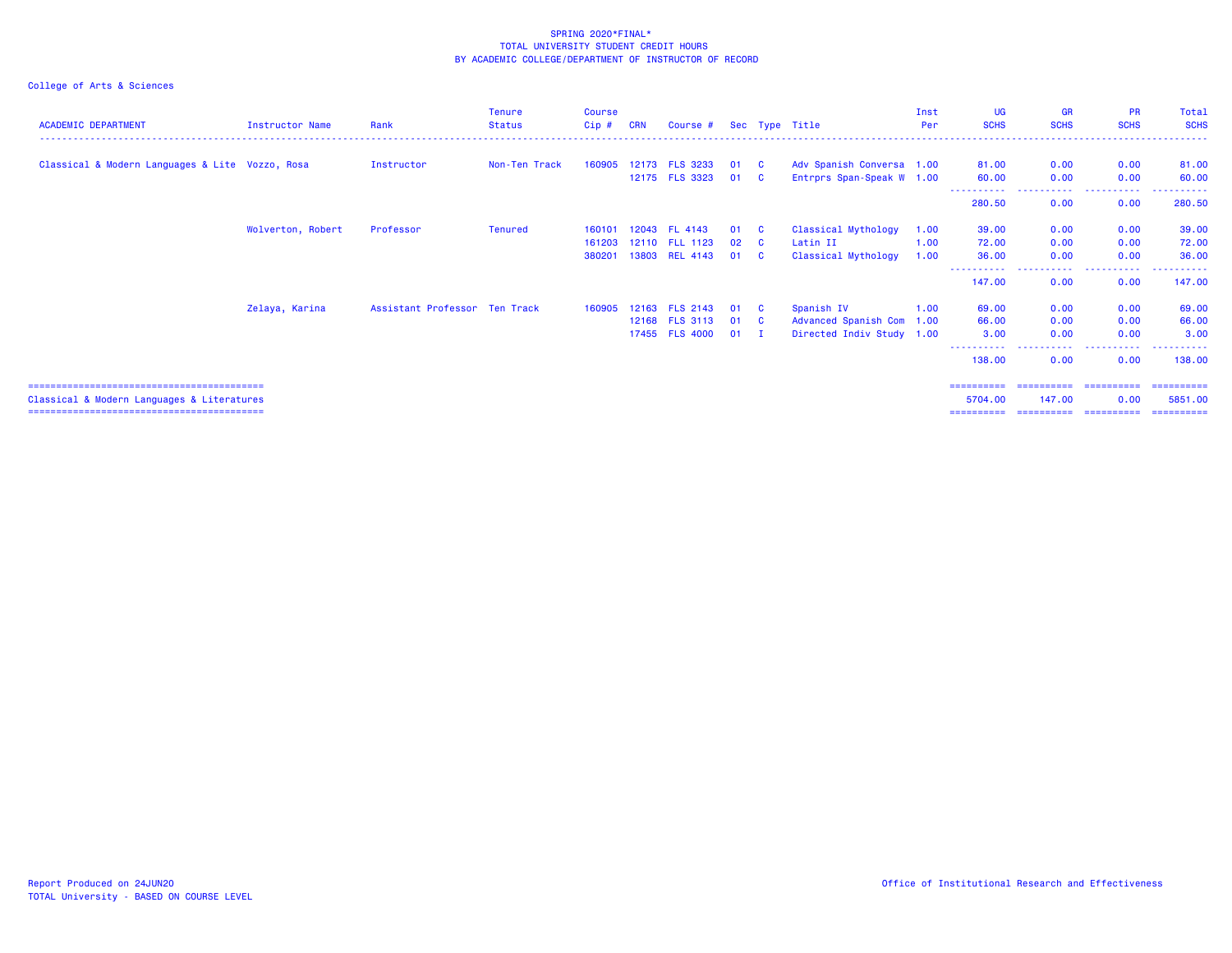| 090101<br>0.00<br>0.00<br>96.00<br>Communication<br>Anthony, Kelli<br>Instructor<br>14336<br>CO 1223<br>501 C<br>Intro Comm Theory<br>1.00<br>96.00<br>Non-Ten Track<br>14340<br>CO 3833<br>501 C<br>0.00<br>0.00<br>75.00<br>Interviewing<br>1.00<br>75.00<br>090401<br>501 C<br>14337<br>CO 1403<br>Intro Mass Media<br>1.00<br>105.00<br>0.00<br>0.00<br>105.00<br>090900<br>14339<br>CO 3813<br>501 C<br>PR Case Problems<br>1.00<br>27.00<br>0.00<br>0.00<br>27.00<br>.<br>$\sim$ $\sim$ $\sim$ $\sim$<br>بالأبابات<br>44<br>303.00<br>0.00<br>0.00<br>303.00<br>Blount, Anna<br>Non-Ten Track<br>090101<br>10976<br>CO 1013<br>12 <sub>2</sub><br>$\mathbf{C}$<br>Intro to Communicati 1.00<br>99.00<br>0.00<br>0.00<br>99.00<br>Lecturer<br>090900<br>11043<br>CO 3863<br>01<br>B<br><b>PR Production</b><br>45.00<br>0.00<br>0.00<br>45.00<br>1.00<br>02<br>B<br>0.00<br>0.00<br>36.00<br>11044<br>CO 3863<br><b>PR Production</b><br>1.00<br>36.00<br>11045<br>CO 3863<br>03<br>B<br><b>PR Production</b><br>1.00<br>45.00<br>0.00<br>0.00<br>45.00<br>225.00<br>225.00<br>0.00<br>0.00<br>Brown, Karyn<br>Instructor<br>Non-Ten Track<br>090900 11071 CO 4813<br>02<br>$\mathbf{C}$<br>PR Organizations<br>1.00<br>75.00<br>0.00<br>0.00<br>75.00<br>0.00<br>75.00<br>0.00<br>75.00<br>240102 12695 IDS 4111<br>28.00<br>Cain, Emily<br>Non-Faculty<br>Not Applicable<br>02<br><b>C</b><br>Professional Seminar 1.00<br>28.00<br>0.00<br>0.00<br>28.00<br>0.00<br>0.00<br>28.00<br>0.00<br>Chambers, Cheryl<br>Instructor<br>Non-Ten Track<br>090101<br>10969<br>CO 1013<br>05<br>C<br>Intro to Communicati 1.00<br>105.00<br>0.00<br>105.00<br>10970<br>CO 1013<br>06<br>$\mathbf{C}$<br>Intro to Communicati 1.00<br>0.00<br>0.00<br>105.00<br>105.00<br>CO 1013<br>10971<br>07<br>C<br>Intro to Communicati 1.00<br>102.00<br>0.00<br>0.00<br>102.00<br>CO 4433<br>501<br>42.00<br>090701<br>14343<br>$\mathbf{C}$<br>Television Criticism 1.00<br>42.00<br>0.00<br>0.00<br>16017<br>CO 4990<br>07<br>099999<br><b>C</b><br>Special Topic In CO<br>0.00<br>12.00<br>1.00<br>12.00<br>0.00<br>0.00<br>366.00<br>366.00<br>0.00<br>Choi, Heesook<br>Assistant Professor Ten Track<br>090401<br>CO 3423<br>01<br><b>Feature Writing</b><br>0.00<br>45.00<br>11028<br>C<br>1.00<br>45.00<br>0.00<br>11029<br>CO 3443<br>01<br><b>C</b><br>Adv News Writ-Report 1.00<br>30.00<br>0.00<br>0.00<br>30.00<br>.<br>د د د د<br>.<br>.<br>75.00<br>0.00<br>0.00<br>75.00<br>12616<br><b>HO4</b><br>$\mathbf{s}$<br>0.00<br>0.00<br>24.00<br>Clevinger, Donna<br>Professor<br><b>Tenured</b><br>240101<br><b>HON 1173</b><br>The Quest II<br>1.00<br>24.00<br>500506<br>12623<br><b>HON 3173</b><br><b>HO1</b><br><b>S</b><br>Honors Seminar in Fi 1.00<br>0.00<br>0.00<br>33.00<br>33,00<br>$\omega_{\rm c}$ and $\omega_{\rm c}$<br>57.00<br>0.00<br>0.00<br>57.00<br>Edmonds, Khristina<br>231304<br>10960<br>CO 1003<br>Fund Of Public Speak 1.00<br>0.00<br>0.00<br>Lecturer<br>Non-Ten Track<br>11 C<br>75.00<br>75.00<br>----<br>. <u>.</u><br>$   -$<br>.<br>.<br>0.00<br>0.00<br>75.00<br>75.00<br>Fisher, Melody<br>Assistant Professor Ten Track<br>090900<br>11033<br>CO 3813<br>01<br><b>C</b><br>PR Case Problems<br>1.00<br>72.00<br>0.00<br>0.00<br>72.00<br>11034<br>CO 3813<br>02<br><b>C</b><br><b>PR</b><br><b>Case Problems</b><br>1.00<br>60.00<br>0.00<br>0.00<br>60.00<br>11069<br>CO 4813<br>01<br>$\mathbf{C}$<br>PR Organizations<br>0.00<br>0.00<br>75.00<br>1.00<br>75.00<br>$\sim$ $\sim$ $\sim$<br><b><i><u><u> - - - - -</u></u></i></b><br>.<br>.<br>207.00<br>0.00<br>0.00<br>207.00<br>Prin Public Relation<br>237.00<br>Forde, John<br>Professor<br><b>Tenured</b><br>090900<br>11032<br>CO 3803<br>01<br>C<br>237.00<br>0.00<br>0.00<br>1.00<br>03<br>11035<br>CO 3813<br><b>C</b><br>PR Case Problems<br>1.00<br>54.00<br>0.00<br>0.00<br>54.00<br>14338<br>CO 3803<br>501<br>$\mathbf{C}$<br>Prin Public Relation 1.00<br>54.00<br>0.00<br>0.00<br>54.00<br>099999<br>15552<br>CO 4990<br>01<br>C<br>Special Topic In CO<br>1.00<br>17.00<br>0.00<br>0.00<br>17.00 | <b>ACADEMIC DEPARTMENT</b> | <b>Instructor Name</b> | Rank | <b>Tenure</b><br><b>Status</b> | Course<br>Cip# | <b>CRN</b> | Course # |  | Sec Type Title | Inst<br>Per | UG<br><b>SCHS</b> | <b>GR</b><br><b>SCHS</b> | PR<br><b>SCHS</b> | Total<br><b>SCHS</b> |
|------------------------------------------------------------------------------------------------------------------------------------------------------------------------------------------------------------------------------------------------------------------------------------------------------------------------------------------------------------------------------------------------------------------------------------------------------------------------------------------------------------------------------------------------------------------------------------------------------------------------------------------------------------------------------------------------------------------------------------------------------------------------------------------------------------------------------------------------------------------------------------------------------------------------------------------------------------------------------------------------------------------------------------------------------------------------------------------------------------------------------------------------------------------------------------------------------------------------------------------------------------------------------------------------------------------------------------------------------------------------------------------------------------------------------------------------------------------------------------------------------------------------------------------------------------------------------------------------------------------------------------------------------------------------------------------------------------------------------------------------------------------------------------------------------------------------------------------------------------------------------------------------------------------------------------------------------------------------------------------------------------------------------------------------------------------------------------------------------------------------------------------------------------------------------------------------------------------------------------------------------------------------------------------------------------------------------------------------------------------------------------------------------------------------------------------------------------------------------------------------------------------------------------------------------------------------------------------------------------------------------------------------------------------------------------------------------------------------------------------------------------------------------------------------------------------------------------------------------------------------------------------------------------------------------------------------------------------------------------------------------------------------------------------------------------------------------------------------------------------------------------------------------------------------------------------------------------------------------------------------------------------------------------------------------------------------------------------------------------------------------------------------------------------------------------------------------------------------------------------------------------------------------------------------------------------------------------------------------------------------------------------------------------------------------------------------------------------------------------------------------------------------------------------------------------------------------------------------------------------------------------------------------------------------------------------------------------------------------------------------------------------------------------------------------------------------------------------------------------|----------------------------|------------------------|------|--------------------------------|----------------|------------|----------|--|----------------|-------------|-------------------|--------------------------|-------------------|----------------------|
|                                                                                                                                                                                                                                                                                                                                                                                                                                                                                                                                                                                                                                                                                                                                                                                                                                                                                                                                                                                                                                                                                                                                                                                                                                                                                                                                                                                                                                                                                                                                                                                                                                                                                                                                                                                                                                                                                                                                                                                                                                                                                                                                                                                                                                                                                                                                                                                                                                                                                                                                                                                                                                                                                                                                                                                                                                                                                                                                                                                                                                                                                                                                                                                                                                                                                                                                                                                                                                                                                                                                                                                                                                                                                                                                                                                                                                                                                                                                                                                                                                                                                                            |                            |                        |      |                                |                |            |          |  |                |             |                   |                          |                   |                      |
|                                                                                                                                                                                                                                                                                                                                                                                                                                                                                                                                                                                                                                                                                                                                                                                                                                                                                                                                                                                                                                                                                                                                                                                                                                                                                                                                                                                                                                                                                                                                                                                                                                                                                                                                                                                                                                                                                                                                                                                                                                                                                                                                                                                                                                                                                                                                                                                                                                                                                                                                                                                                                                                                                                                                                                                                                                                                                                                                                                                                                                                                                                                                                                                                                                                                                                                                                                                                                                                                                                                                                                                                                                                                                                                                                                                                                                                                                                                                                                                                                                                                                                            |                            |                        |      |                                |                |            |          |  |                |             |                   |                          |                   |                      |
|                                                                                                                                                                                                                                                                                                                                                                                                                                                                                                                                                                                                                                                                                                                                                                                                                                                                                                                                                                                                                                                                                                                                                                                                                                                                                                                                                                                                                                                                                                                                                                                                                                                                                                                                                                                                                                                                                                                                                                                                                                                                                                                                                                                                                                                                                                                                                                                                                                                                                                                                                                                                                                                                                                                                                                                                                                                                                                                                                                                                                                                                                                                                                                                                                                                                                                                                                                                                                                                                                                                                                                                                                                                                                                                                                                                                                                                                                                                                                                                                                                                                                                            |                            |                        |      |                                |                |            |          |  |                |             |                   |                          |                   |                      |
|                                                                                                                                                                                                                                                                                                                                                                                                                                                                                                                                                                                                                                                                                                                                                                                                                                                                                                                                                                                                                                                                                                                                                                                                                                                                                                                                                                                                                                                                                                                                                                                                                                                                                                                                                                                                                                                                                                                                                                                                                                                                                                                                                                                                                                                                                                                                                                                                                                                                                                                                                                                                                                                                                                                                                                                                                                                                                                                                                                                                                                                                                                                                                                                                                                                                                                                                                                                                                                                                                                                                                                                                                                                                                                                                                                                                                                                                                                                                                                                                                                                                                                            |                            |                        |      |                                |                |            |          |  |                |             |                   |                          |                   |                      |
|                                                                                                                                                                                                                                                                                                                                                                                                                                                                                                                                                                                                                                                                                                                                                                                                                                                                                                                                                                                                                                                                                                                                                                                                                                                                                                                                                                                                                                                                                                                                                                                                                                                                                                                                                                                                                                                                                                                                                                                                                                                                                                                                                                                                                                                                                                                                                                                                                                                                                                                                                                                                                                                                                                                                                                                                                                                                                                                                                                                                                                                                                                                                                                                                                                                                                                                                                                                                                                                                                                                                                                                                                                                                                                                                                                                                                                                                                                                                                                                                                                                                                                            |                            |                        |      |                                |                |            |          |  |                |             |                   |                          |                   |                      |
|                                                                                                                                                                                                                                                                                                                                                                                                                                                                                                                                                                                                                                                                                                                                                                                                                                                                                                                                                                                                                                                                                                                                                                                                                                                                                                                                                                                                                                                                                                                                                                                                                                                                                                                                                                                                                                                                                                                                                                                                                                                                                                                                                                                                                                                                                                                                                                                                                                                                                                                                                                                                                                                                                                                                                                                                                                                                                                                                                                                                                                                                                                                                                                                                                                                                                                                                                                                                                                                                                                                                                                                                                                                                                                                                                                                                                                                                                                                                                                                                                                                                                                            |                            |                        |      |                                |                |            |          |  |                |             |                   |                          |                   |                      |
|                                                                                                                                                                                                                                                                                                                                                                                                                                                                                                                                                                                                                                                                                                                                                                                                                                                                                                                                                                                                                                                                                                                                                                                                                                                                                                                                                                                                                                                                                                                                                                                                                                                                                                                                                                                                                                                                                                                                                                                                                                                                                                                                                                                                                                                                                                                                                                                                                                                                                                                                                                                                                                                                                                                                                                                                                                                                                                                                                                                                                                                                                                                                                                                                                                                                                                                                                                                                                                                                                                                                                                                                                                                                                                                                                                                                                                                                                                                                                                                                                                                                                                            |                            |                        |      |                                |                |            |          |  |                |             |                   |                          |                   |                      |
|                                                                                                                                                                                                                                                                                                                                                                                                                                                                                                                                                                                                                                                                                                                                                                                                                                                                                                                                                                                                                                                                                                                                                                                                                                                                                                                                                                                                                                                                                                                                                                                                                                                                                                                                                                                                                                                                                                                                                                                                                                                                                                                                                                                                                                                                                                                                                                                                                                                                                                                                                                                                                                                                                                                                                                                                                                                                                                                                                                                                                                                                                                                                                                                                                                                                                                                                                                                                                                                                                                                                                                                                                                                                                                                                                                                                                                                                                                                                                                                                                                                                                                            |                            |                        |      |                                |                |            |          |  |                |             |                   |                          |                   |                      |
|                                                                                                                                                                                                                                                                                                                                                                                                                                                                                                                                                                                                                                                                                                                                                                                                                                                                                                                                                                                                                                                                                                                                                                                                                                                                                                                                                                                                                                                                                                                                                                                                                                                                                                                                                                                                                                                                                                                                                                                                                                                                                                                                                                                                                                                                                                                                                                                                                                                                                                                                                                                                                                                                                                                                                                                                                                                                                                                                                                                                                                                                                                                                                                                                                                                                                                                                                                                                                                                                                                                                                                                                                                                                                                                                                                                                                                                                                                                                                                                                                                                                                                            |                            |                        |      |                                |                |            |          |  |                |             |                   |                          |                   |                      |
|                                                                                                                                                                                                                                                                                                                                                                                                                                                                                                                                                                                                                                                                                                                                                                                                                                                                                                                                                                                                                                                                                                                                                                                                                                                                                                                                                                                                                                                                                                                                                                                                                                                                                                                                                                                                                                                                                                                                                                                                                                                                                                                                                                                                                                                                                                                                                                                                                                                                                                                                                                                                                                                                                                                                                                                                                                                                                                                                                                                                                                                                                                                                                                                                                                                                                                                                                                                                                                                                                                                                                                                                                                                                                                                                                                                                                                                                                                                                                                                                                                                                                                            |                            |                        |      |                                |                |            |          |  |                |             |                   |                          |                   |                      |
|                                                                                                                                                                                                                                                                                                                                                                                                                                                                                                                                                                                                                                                                                                                                                                                                                                                                                                                                                                                                                                                                                                                                                                                                                                                                                                                                                                                                                                                                                                                                                                                                                                                                                                                                                                                                                                                                                                                                                                                                                                                                                                                                                                                                                                                                                                                                                                                                                                                                                                                                                                                                                                                                                                                                                                                                                                                                                                                                                                                                                                                                                                                                                                                                                                                                                                                                                                                                                                                                                                                                                                                                                                                                                                                                                                                                                                                                                                                                                                                                                                                                                                            |                            |                        |      |                                |                |            |          |  |                |             |                   |                          |                   |                      |
|                                                                                                                                                                                                                                                                                                                                                                                                                                                                                                                                                                                                                                                                                                                                                                                                                                                                                                                                                                                                                                                                                                                                                                                                                                                                                                                                                                                                                                                                                                                                                                                                                                                                                                                                                                                                                                                                                                                                                                                                                                                                                                                                                                                                                                                                                                                                                                                                                                                                                                                                                                                                                                                                                                                                                                                                                                                                                                                                                                                                                                                                                                                                                                                                                                                                                                                                                                                                                                                                                                                                                                                                                                                                                                                                                                                                                                                                                                                                                                                                                                                                                                            |                            |                        |      |                                |                |            |          |  |                |             |                   |                          |                   |                      |
|                                                                                                                                                                                                                                                                                                                                                                                                                                                                                                                                                                                                                                                                                                                                                                                                                                                                                                                                                                                                                                                                                                                                                                                                                                                                                                                                                                                                                                                                                                                                                                                                                                                                                                                                                                                                                                                                                                                                                                                                                                                                                                                                                                                                                                                                                                                                                                                                                                                                                                                                                                                                                                                                                                                                                                                                                                                                                                                                                                                                                                                                                                                                                                                                                                                                                                                                                                                                                                                                                                                                                                                                                                                                                                                                                                                                                                                                                                                                                                                                                                                                                                            |                            |                        |      |                                |                |            |          |  |                |             |                   |                          |                   |                      |
|                                                                                                                                                                                                                                                                                                                                                                                                                                                                                                                                                                                                                                                                                                                                                                                                                                                                                                                                                                                                                                                                                                                                                                                                                                                                                                                                                                                                                                                                                                                                                                                                                                                                                                                                                                                                                                                                                                                                                                                                                                                                                                                                                                                                                                                                                                                                                                                                                                                                                                                                                                                                                                                                                                                                                                                                                                                                                                                                                                                                                                                                                                                                                                                                                                                                                                                                                                                                                                                                                                                                                                                                                                                                                                                                                                                                                                                                                                                                                                                                                                                                                                            |                            |                        |      |                                |                |            |          |  |                |             |                   |                          |                   |                      |
|                                                                                                                                                                                                                                                                                                                                                                                                                                                                                                                                                                                                                                                                                                                                                                                                                                                                                                                                                                                                                                                                                                                                                                                                                                                                                                                                                                                                                                                                                                                                                                                                                                                                                                                                                                                                                                                                                                                                                                                                                                                                                                                                                                                                                                                                                                                                                                                                                                                                                                                                                                                                                                                                                                                                                                                                                                                                                                                                                                                                                                                                                                                                                                                                                                                                                                                                                                                                                                                                                                                                                                                                                                                                                                                                                                                                                                                                                                                                                                                                                                                                                                            |                            |                        |      |                                |                |            |          |  |                |             |                   |                          |                   |                      |
|                                                                                                                                                                                                                                                                                                                                                                                                                                                                                                                                                                                                                                                                                                                                                                                                                                                                                                                                                                                                                                                                                                                                                                                                                                                                                                                                                                                                                                                                                                                                                                                                                                                                                                                                                                                                                                                                                                                                                                                                                                                                                                                                                                                                                                                                                                                                                                                                                                                                                                                                                                                                                                                                                                                                                                                                                                                                                                                                                                                                                                                                                                                                                                                                                                                                                                                                                                                                                                                                                                                                                                                                                                                                                                                                                                                                                                                                                                                                                                                                                                                                                                            |                            |                        |      |                                |                |            |          |  |                |             |                   |                          |                   |                      |
|                                                                                                                                                                                                                                                                                                                                                                                                                                                                                                                                                                                                                                                                                                                                                                                                                                                                                                                                                                                                                                                                                                                                                                                                                                                                                                                                                                                                                                                                                                                                                                                                                                                                                                                                                                                                                                                                                                                                                                                                                                                                                                                                                                                                                                                                                                                                                                                                                                                                                                                                                                                                                                                                                                                                                                                                                                                                                                                                                                                                                                                                                                                                                                                                                                                                                                                                                                                                                                                                                                                                                                                                                                                                                                                                                                                                                                                                                                                                                                                                                                                                                                            |                            |                        |      |                                |                |            |          |  |                |             |                   |                          |                   |                      |
|                                                                                                                                                                                                                                                                                                                                                                                                                                                                                                                                                                                                                                                                                                                                                                                                                                                                                                                                                                                                                                                                                                                                                                                                                                                                                                                                                                                                                                                                                                                                                                                                                                                                                                                                                                                                                                                                                                                                                                                                                                                                                                                                                                                                                                                                                                                                                                                                                                                                                                                                                                                                                                                                                                                                                                                                                                                                                                                                                                                                                                                                                                                                                                                                                                                                                                                                                                                                                                                                                                                                                                                                                                                                                                                                                                                                                                                                                                                                                                                                                                                                                                            |                            |                        |      |                                |                |            |          |  |                |             |                   |                          |                   |                      |
|                                                                                                                                                                                                                                                                                                                                                                                                                                                                                                                                                                                                                                                                                                                                                                                                                                                                                                                                                                                                                                                                                                                                                                                                                                                                                                                                                                                                                                                                                                                                                                                                                                                                                                                                                                                                                                                                                                                                                                                                                                                                                                                                                                                                                                                                                                                                                                                                                                                                                                                                                                                                                                                                                                                                                                                                                                                                                                                                                                                                                                                                                                                                                                                                                                                                                                                                                                                                                                                                                                                                                                                                                                                                                                                                                                                                                                                                                                                                                                                                                                                                                                            |                            |                        |      |                                |                |            |          |  |                |             |                   |                          |                   |                      |
|                                                                                                                                                                                                                                                                                                                                                                                                                                                                                                                                                                                                                                                                                                                                                                                                                                                                                                                                                                                                                                                                                                                                                                                                                                                                                                                                                                                                                                                                                                                                                                                                                                                                                                                                                                                                                                                                                                                                                                                                                                                                                                                                                                                                                                                                                                                                                                                                                                                                                                                                                                                                                                                                                                                                                                                                                                                                                                                                                                                                                                                                                                                                                                                                                                                                                                                                                                                                                                                                                                                                                                                                                                                                                                                                                                                                                                                                                                                                                                                                                                                                                                            |                            |                        |      |                                |                |            |          |  |                |             |                   |                          |                   |                      |
|                                                                                                                                                                                                                                                                                                                                                                                                                                                                                                                                                                                                                                                                                                                                                                                                                                                                                                                                                                                                                                                                                                                                                                                                                                                                                                                                                                                                                                                                                                                                                                                                                                                                                                                                                                                                                                                                                                                                                                                                                                                                                                                                                                                                                                                                                                                                                                                                                                                                                                                                                                                                                                                                                                                                                                                                                                                                                                                                                                                                                                                                                                                                                                                                                                                                                                                                                                                                                                                                                                                                                                                                                                                                                                                                                                                                                                                                                                                                                                                                                                                                                                            |                            |                        |      |                                |                |            |          |  |                |             |                   |                          |                   |                      |
|                                                                                                                                                                                                                                                                                                                                                                                                                                                                                                                                                                                                                                                                                                                                                                                                                                                                                                                                                                                                                                                                                                                                                                                                                                                                                                                                                                                                                                                                                                                                                                                                                                                                                                                                                                                                                                                                                                                                                                                                                                                                                                                                                                                                                                                                                                                                                                                                                                                                                                                                                                                                                                                                                                                                                                                                                                                                                                                                                                                                                                                                                                                                                                                                                                                                                                                                                                                                                                                                                                                                                                                                                                                                                                                                                                                                                                                                                                                                                                                                                                                                                                            |                            |                        |      |                                |                |            |          |  |                |             |                   |                          |                   |                      |
|                                                                                                                                                                                                                                                                                                                                                                                                                                                                                                                                                                                                                                                                                                                                                                                                                                                                                                                                                                                                                                                                                                                                                                                                                                                                                                                                                                                                                                                                                                                                                                                                                                                                                                                                                                                                                                                                                                                                                                                                                                                                                                                                                                                                                                                                                                                                                                                                                                                                                                                                                                                                                                                                                                                                                                                                                                                                                                                                                                                                                                                                                                                                                                                                                                                                                                                                                                                                                                                                                                                                                                                                                                                                                                                                                                                                                                                                                                                                                                                                                                                                                                            |                            |                        |      |                                |                |            |          |  |                |             |                   |                          |                   |                      |
|                                                                                                                                                                                                                                                                                                                                                                                                                                                                                                                                                                                                                                                                                                                                                                                                                                                                                                                                                                                                                                                                                                                                                                                                                                                                                                                                                                                                                                                                                                                                                                                                                                                                                                                                                                                                                                                                                                                                                                                                                                                                                                                                                                                                                                                                                                                                                                                                                                                                                                                                                                                                                                                                                                                                                                                                                                                                                                                                                                                                                                                                                                                                                                                                                                                                                                                                                                                                                                                                                                                                                                                                                                                                                                                                                                                                                                                                                                                                                                                                                                                                                                            |                            |                        |      |                                |                |            |          |  |                |             |                   |                          |                   |                      |
|                                                                                                                                                                                                                                                                                                                                                                                                                                                                                                                                                                                                                                                                                                                                                                                                                                                                                                                                                                                                                                                                                                                                                                                                                                                                                                                                                                                                                                                                                                                                                                                                                                                                                                                                                                                                                                                                                                                                                                                                                                                                                                                                                                                                                                                                                                                                                                                                                                                                                                                                                                                                                                                                                                                                                                                                                                                                                                                                                                                                                                                                                                                                                                                                                                                                                                                                                                                                                                                                                                                                                                                                                                                                                                                                                                                                                                                                                                                                                                                                                                                                                                            |                            |                        |      |                                |                |            |          |  |                |             |                   |                          |                   |                      |
|                                                                                                                                                                                                                                                                                                                                                                                                                                                                                                                                                                                                                                                                                                                                                                                                                                                                                                                                                                                                                                                                                                                                                                                                                                                                                                                                                                                                                                                                                                                                                                                                                                                                                                                                                                                                                                                                                                                                                                                                                                                                                                                                                                                                                                                                                                                                                                                                                                                                                                                                                                                                                                                                                                                                                                                                                                                                                                                                                                                                                                                                                                                                                                                                                                                                                                                                                                                                                                                                                                                                                                                                                                                                                                                                                                                                                                                                                                                                                                                                                                                                                                            |                            |                        |      |                                |                |            |          |  |                |             |                   |                          |                   |                      |
|                                                                                                                                                                                                                                                                                                                                                                                                                                                                                                                                                                                                                                                                                                                                                                                                                                                                                                                                                                                                                                                                                                                                                                                                                                                                                                                                                                                                                                                                                                                                                                                                                                                                                                                                                                                                                                                                                                                                                                                                                                                                                                                                                                                                                                                                                                                                                                                                                                                                                                                                                                                                                                                                                                                                                                                                                                                                                                                                                                                                                                                                                                                                                                                                                                                                                                                                                                                                                                                                                                                                                                                                                                                                                                                                                                                                                                                                                                                                                                                                                                                                                                            |                            |                        |      |                                |                |            |          |  |                |             |                   |                          |                   |                      |
|                                                                                                                                                                                                                                                                                                                                                                                                                                                                                                                                                                                                                                                                                                                                                                                                                                                                                                                                                                                                                                                                                                                                                                                                                                                                                                                                                                                                                                                                                                                                                                                                                                                                                                                                                                                                                                                                                                                                                                                                                                                                                                                                                                                                                                                                                                                                                                                                                                                                                                                                                                                                                                                                                                                                                                                                                                                                                                                                                                                                                                                                                                                                                                                                                                                                                                                                                                                                                                                                                                                                                                                                                                                                                                                                                                                                                                                                                                                                                                                                                                                                                                            |                            |                        |      |                                |                |            |          |  |                |             |                   |                          |                   |                      |
|                                                                                                                                                                                                                                                                                                                                                                                                                                                                                                                                                                                                                                                                                                                                                                                                                                                                                                                                                                                                                                                                                                                                                                                                                                                                                                                                                                                                                                                                                                                                                                                                                                                                                                                                                                                                                                                                                                                                                                                                                                                                                                                                                                                                                                                                                                                                                                                                                                                                                                                                                                                                                                                                                                                                                                                                                                                                                                                                                                                                                                                                                                                                                                                                                                                                                                                                                                                                                                                                                                                                                                                                                                                                                                                                                                                                                                                                                                                                                                                                                                                                                                            |                            |                        |      |                                |                |            |          |  |                |             |                   |                          |                   |                      |
|                                                                                                                                                                                                                                                                                                                                                                                                                                                                                                                                                                                                                                                                                                                                                                                                                                                                                                                                                                                                                                                                                                                                                                                                                                                                                                                                                                                                                                                                                                                                                                                                                                                                                                                                                                                                                                                                                                                                                                                                                                                                                                                                                                                                                                                                                                                                                                                                                                                                                                                                                                                                                                                                                                                                                                                                                                                                                                                                                                                                                                                                                                                                                                                                                                                                                                                                                                                                                                                                                                                                                                                                                                                                                                                                                                                                                                                                                                                                                                                                                                                                                                            |                            |                        |      |                                |                |            |          |  |                |             |                   |                          |                   |                      |
|                                                                                                                                                                                                                                                                                                                                                                                                                                                                                                                                                                                                                                                                                                                                                                                                                                                                                                                                                                                                                                                                                                                                                                                                                                                                                                                                                                                                                                                                                                                                                                                                                                                                                                                                                                                                                                                                                                                                                                                                                                                                                                                                                                                                                                                                                                                                                                                                                                                                                                                                                                                                                                                                                                                                                                                                                                                                                                                                                                                                                                                                                                                                                                                                                                                                                                                                                                                                                                                                                                                                                                                                                                                                                                                                                                                                                                                                                                                                                                                                                                                                                                            |                            |                        |      |                                |                |            |          |  |                |             |                   |                          |                   |                      |
|                                                                                                                                                                                                                                                                                                                                                                                                                                                                                                                                                                                                                                                                                                                                                                                                                                                                                                                                                                                                                                                                                                                                                                                                                                                                                                                                                                                                                                                                                                                                                                                                                                                                                                                                                                                                                                                                                                                                                                                                                                                                                                                                                                                                                                                                                                                                                                                                                                                                                                                                                                                                                                                                                                                                                                                                                                                                                                                                                                                                                                                                                                                                                                                                                                                                                                                                                                                                                                                                                                                                                                                                                                                                                                                                                                                                                                                                                                                                                                                                                                                                                                            |                            |                        |      |                                |                |            |          |  |                |             |                   |                          |                   |                      |
|                                                                                                                                                                                                                                                                                                                                                                                                                                                                                                                                                                                                                                                                                                                                                                                                                                                                                                                                                                                                                                                                                                                                                                                                                                                                                                                                                                                                                                                                                                                                                                                                                                                                                                                                                                                                                                                                                                                                                                                                                                                                                                                                                                                                                                                                                                                                                                                                                                                                                                                                                                                                                                                                                                                                                                                                                                                                                                                                                                                                                                                                                                                                                                                                                                                                                                                                                                                                                                                                                                                                                                                                                                                                                                                                                                                                                                                                                                                                                                                                                                                                                                            |                            |                        |      |                                |                |            |          |  |                |             |                   |                          |                   |                      |
|                                                                                                                                                                                                                                                                                                                                                                                                                                                                                                                                                                                                                                                                                                                                                                                                                                                                                                                                                                                                                                                                                                                                                                                                                                                                                                                                                                                                                                                                                                                                                                                                                                                                                                                                                                                                                                                                                                                                                                                                                                                                                                                                                                                                                                                                                                                                                                                                                                                                                                                                                                                                                                                                                                                                                                                                                                                                                                                                                                                                                                                                                                                                                                                                                                                                                                                                                                                                                                                                                                                                                                                                                                                                                                                                                                                                                                                                                                                                                                                                                                                                                                            |                            |                        |      |                                |                |            |          |  |                |             |                   |                          |                   |                      |
|                                                                                                                                                                                                                                                                                                                                                                                                                                                                                                                                                                                                                                                                                                                                                                                                                                                                                                                                                                                                                                                                                                                                                                                                                                                                                                                                                                                                                                                                                                                                                                                                                                                                                                                                                                                                                                                                                                                                                                                                                                                                                                                                                                                                                                                                                                                                                                                                                                                                                                                                                                                                                                                                                                                                                                                                                                                                                                                                                                                                                                                                                                                                                                                                                                                                                                                                                                                                                                                                                                                                                                                                                                                                                                                                                                                                                                                                                                                                                                                                                                                                                                            |                            |                        |      |                                |                |            |          |  |                |             |                   |                          |                   |                      |
|                                                                                                                                                                                                                                                                                                                                                                                                                                                                                                                                                                                                                                                                                                                                                                                                                                                                                                                                                                                                                                                                                                                                                                                                                                                                                                                                                                                                                                                                                                                                                                                                                                                                                                                                                                                                                                                                                                                                                                                                                                                                                                                                                                                                                                                                                                                                                                                                                                                                                                                                                                                                                                                                                                                                                                                                                                                                                                                                                                                                                                                                                                                                                                                                                                                                                                                                                                                                                                                                                                                                                                                                                                                                                                                                                                                                                                                                                                                                                                                                                                                                                                            |                            |                        |      |                                |                |            |          |  |                |             |                   |                          |                   |                      |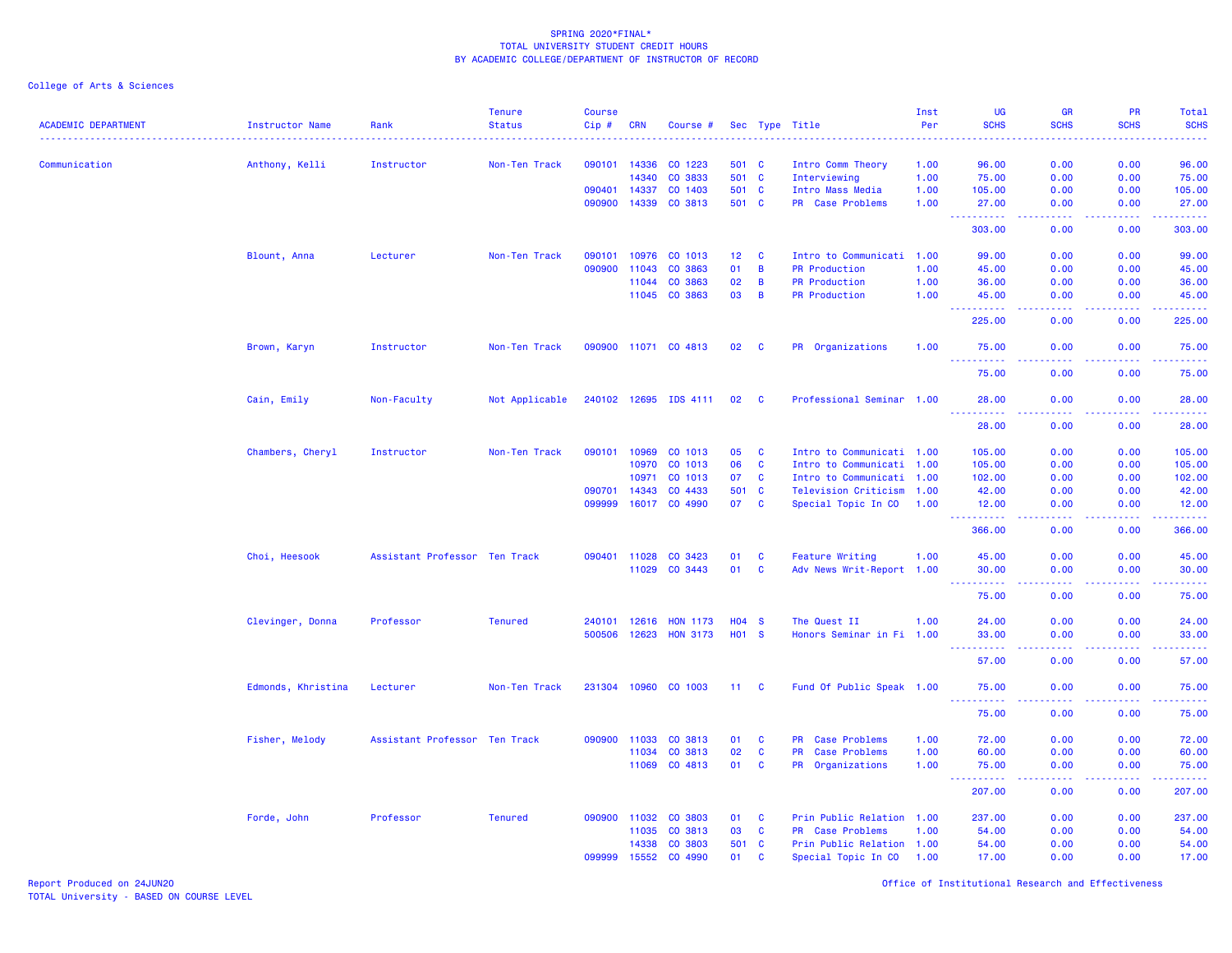| <b>ACADEMIC DEPARTMENT</b> | Instructor Name  | Rank                          | <b>Tenure</b><br><b>Status</b> | <b>Course</b><br>Cip# | CRN          | Course #             |                 |          | Sec Type Title            | Inst<br>Per | <b>UG</b><br><b>SCHS</b>                                         | <b>GR</b><br><b>SCHS</b>                | <b>PR</b><br><b>SCHS</b>                                                                                                          | Total<br><b>SCHS</b> |
|----------------------------|------------------|-------------------------------|--------------------------------|-----------------------|--------------|----------------------|-----------------|----------|---------------------------|-------------|------------------------------------------------------------------|-----------------------------------------|-----------------------------------------------------------------------------------------------------------------------------------|----------------------|
|                            |                  |                               |                                |                       |              |                      |                 |          |                           |             | <u>.</u>                                                         | $\sim$ $\sim$ $\sim$ $\sim$<br><u>.</u> | <u>.</u>                                                                                                                          | <u>.</u>             |
|                            |                  |                               |                                |                       |              |                      |                 |          |                           |             | 362.00                                                           | 0.00                                    | 0.00                                                                                                                              | 362.00               |
| Communication              | Foreman, Joshua  | Instructor                    | Non-Ten Track                  |                       |              | 090404 11025 CO 3403 | 02              | B        | Photographic Communi 1.00 |             | 48.00                                                            | 0.00                                    | 0.00                                                                                                                              | 48.00                |
|                            |                  |                               |                                |                       |              | 090701 11011 CO 2423 | 01              | C        | News Edit-Typo-Mkup       | 1.00        | 30.00<br>.                                                       | 0.00                                    | 0.00                                                                                                                              | 30.00                |
|                            |                  |                               |                                |                       |              |                      |                 |          |                           |             | 78.00                                                            | 0.00                                    | 0.00                                                                                                                              | 78.00                |
|                            | Fountain, Amy    | Instructor                    | Non-Ten Track                  | 090101                | 14334        | CO 1013              | 501 C           |          | Intro to Communicati 1.00 |             | 102.00                                                           | 0.00                                    | 0.00                                                                                                                              | 102.00               |
|                            |                  |                               |                                | 090401                | 11047        | CO 4053              | 01              | E        | Internship Comm           | 1.00        | 33.00                                                            | 0.00                                    | 0.00                                                                                                                              | 33.00                |
|                            |                  |                               |                                | 231304 10951          |              | CO 1003              | 02              | C        | Fund Of Public Speak 1.00 |             | 75.00                                                            | 0.00                                    | 0.00                                                                                                                              | 75.00                |
|                            |                  |                               |                                |                       | 10953        | CO 1003              | 04              | C        | Fund Of Public Speak 1.00 |             | 75.00                                                            | 0.00                                    | 0.00                                                                                                                              | 75.00                |
|                            |                  |                               |                                |                       | 10954        | CO 1003              | 05              | <b>C</b> | Fund Of Public Speak 1.00 |             | 75.00<br>.                                                       | 0.00<br>.                               | 0.00<br>.                                                                                                                         | 75.00                |
|                            |                  |                               |                                |                       |              |                      |                 |          |                           |             | 360.00                                                           | 0.00                                    | 0.00                                                                                                                              | 360.00               |
|                            | Gardner, Daniel  | Lecturer                      | Non-Ten Track                  | 231304 10957          |              | CO 1003              | 08              | C        | Fund Of Public Speak 1.00 |             | 75.00                                                            | 0.00                                    | 0.00                                                                                                                              | 75.00                |
|                            |                  |                               |                                |                       | 10958        | CO 1003              | 09              | C        | Fund Of Public Speak 1.00 |             | 75.00<br>222222                                                  | 0.00<br>د د د د                         | 0.00<br>22222                                                                                                                     | 75.00<br>.           |
|                            |                  |                               |                                |                       |              |                      |                 |          |                           |             | 150.00                                                           | 0.00                                    | 0.00                                                                                                                              | 150.00               |
|                            | Gordon, Meaghan  | Instructor                    | Non-Ten Track                  | 090900                | 11039        | CO 3853              | 01              | C        | Public Relations Wri 1.00 |             | 45.00                                                            | 0.00                                    | 0.00                                                                                                                              | 45.00                |
|                            |                  |                               |                                |                       | 11040        | CO 3853              | 02              | C        | Public Relations Wri      | 1.00        | 45.00                                                            | 0.00                                    | 0.00                                                                                                                              | 45.00                |
|                            |                  |                               |                                |                       | 11041        | CO 3853              | 03              | C        | Public Relations Wri 1.00 |             | 42.00                                                            | 0.00                                    | 0.00                                                                                                                              | 42.00                |
|                            |                  |                               |                                |                       | 11042        | CO 3853              | 04              | <b>C</b> | Public Relations Wri 1.00 |             | 39.00                                                            | 0.00                                    | 0.00                                                                                                                              | 39.00                |
|                            |                  |                               |                                |                       | 16628        | CO 4813              | 03              | <b>C</b> | PR Organizations          | 1.00        | 69.00<br><b><i><u>AAAAAAAAA</u></i></b>                          | 0.00<br>.                               | 0.00<br>2.2.2.2.2                                                                                                                 | 69.00<br><u>.</u>    |
|                            |                  |                               |                                |                       |              |                      |                 |          |                           |             | 240.00                                                           | 0.00                                    | 0.00                                                                                                                              | 240.00               |
|                            | Harmon, Nicole   | Lecturer                      | Non-Ten Track                  | 090101                | 10968        | CO 1013              | 04              | C        | Intro to Communicati 1.00 |             | 60.00                                                            | 0.00                                    | 0.00                                                                                                                              | 60.00                |
|                            |                  |                               |                                |                       | 10975        | CO 1013              | 11              | C        | Intro to Communicati 1.00 |             | 57.00                                                            | 0.00                                    | 0.00                                                                                                                              | 57.00                |
|                            |                  |                               |                                |                       | 10979        | CO 1013              | 15 <sub>1</sub> | C        | Intro to Communicati 1.00 |             | 54.00                                                            | 0.00                                    | 0.00                                                                                                                              | 54.00                |
|                            |                  |                               |                                | 231304 10950          |              | CO 1003              | 01              | C        | Fund Of Public Speak 1.00 |             | 60.00<br><b><i><u><u><b>Little Little Little</b></u></u></i></b> | 0.00<br>.                               | 0.00<br>$\frac{1}{2} \left( \frac{1}{2} \right) \left( \frac{1}{2} \right) \left( \frac{1}{2} \right) \left( \frac{1}{2} \right)$ | 60.00<br>2.2.2.2.2   |
|                            |                  |                               |                                |                       |              |                      |                 |          |                           |             | 231.00                                                           | 0.00                                    | 0.00                                                                                                                              | 231.00               |
|                            | Harris, Melanie  | Instructor                    | Non-Ten Track                  | 500501                | 10992        | CO 1503              | 01              | C        | Intro To Theatre          | 0.01        | 5.52                                                             | 0.00                                    | 0.00                                                                                                                              | 5.52                 |
|                            |                  |                               |                                |                       | 15426        | CO 2544              | 01              | B        | Makeup And Costuming 1.00 |             | 64.00                                                            | 0.00                                    | 0.00                                                                                                                              | 64.00                |
|                            |                  |                               |                                |                       |              |                      |                 |          |                           |             | .<br>69.52                                                       | .<br>0.00                               | 0.00                                                                                                                              | 69.52                |
|                            | Hernandez, Terri | Assistant Professor Ten Track |                                | 090900                | 11067        | CO 4803              | $CO2$ $C$       |          | Research in PR & Adv 1.00 |             | 54.00                                                            | 0.00                                    | 0.00                                                                                                                              | 54.00                |
|                            |                  |                               |                                | 099999                | 16797        | CO 4990              | 02 C            |          | Special Topic In CO       | 1.00        | 36.00                                                            | 0.00                                    | 0.00                                                                                                                              | 36.00                |
|                            |                  |                               |                                |                       |              |                      |                 |          |                           |             | <b>.</b> .<br>90.00                                              | بالأباد<br>0.00                         | 0.00                                                                                                                              | 90.00                |
|                            | Hibbs, Jason     | Instructor                    | Non-Ten Track                  |                       | 090402 15425 | CO 4343              | 01              | B        | Backpack Video Journ 1.00 |             | 30.00                                                            | 0.00                                    | 0.00                                                                                                                              | 30.00                |
|                            |                  |                               |                                | 090701                | 11022        | CO 3343              | 01              | <b>C</b> | Writing for the Medi 1.00 |             | 45.00                                                            | 0.00                                    | 0.00                                                                                                                              | 45.00                |
|                            |                  |                               |                                |                       | 11059        | CO 4373              | 01              | B        | Prac In Tv News           | 1.00        | 30.00                                                            | 0.00                                    | 0.00                                                                                                                              | 30.00                |
|                            |                  |                               |                                |                       | 11060        | CO 4373              | 02              | B        | Prac In Tv News           | 1.00        | 33.00<br>.                                                       | 0.00                                    | 0.00                                                                                                                              | 33.00                |
|                            |                  |                               |                                |                       |              |                      |                 |          |                           |             | 138.00                                                           | 0.00                                    | 0.00                                                                                                                              | 138.00               |
|                            | Knight, Amy      | Instructor                    | Non-Ten Track                  |                       |              | 090101 10967 CO 1013 | 03              | C        | Intro to Communicati 1.00 |             | 96.00                                                            | 0.00                                    | 0.00                                                                                                                              | 96.00                |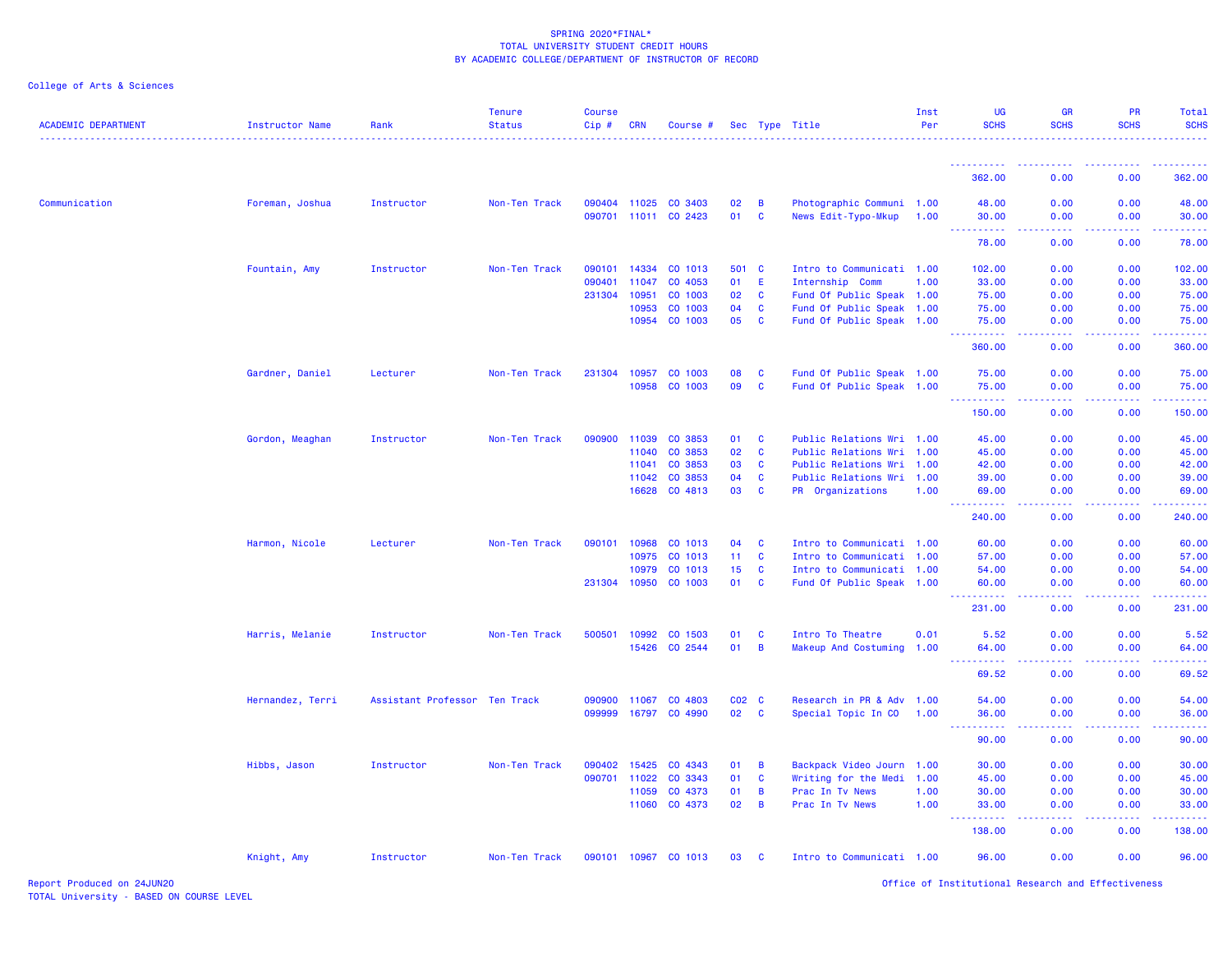| <b>ACADEMIC DEPARTMENT</b> | Instructor Name     | Rank                          | <b>Tenure</b><br><b>Status</b> | <b>Course</b><br>Cip# | <b>CRN</b>   | Course #             |                   |                | Sec Type Title            | Inst<br>Per | UG<br><b>SCHS</b>                                                                                 | <b>GR</b><br><b>SCHS</b>            | PR<br><b>SCHS</b>                                                                                                                                            | Total<br><b>SCHS</b> |
|----------------------------|---------------------|-------------------------------|--------------------------------|-----------------------|--------------|----------------------|-------------------|----------------|---------------------------|-------------|---------------------------------------------------------------------------------------------------|-------------------------------------|--------------------------------------------------------------------------------------------------------------------------------------------------------------|----------------------|
|                            |                     |                               |                                |                       |              |                      |                   |                |                           |             |                                                                                                   |                                     |                                                                                                                                                              |                      |
| Communication              | Knight, Amy         | Instructor                    | Non-Ten Track                  |                       | 090101 11015 | CO 3213              | 01                | <b>C</b>       | Small Group Communic 1.00 |             | 72.00                                                                                             | 0.00                                | 0.00                                                                                                                                                         | 72.00                |
|                            |                     |                               |                                |                       | 11016        | CO 3213              | 02                | $\mathbf{C}$   | Small Group Communic 1.00 |             | 66.00                                                                                             | 0.00                                | 0.00                                                                                                                                                         | 66.00                |
|                            |                     |                               |                                |                       | 14335        | CO 1013              | 502 C             |                | Intro to Communicati 1.00 |             | 99.00                                                                                             | 0.00                                | 0.00                                                                                                                                                         | 99.00                |
|                            |                     |                               |                                |                       | 231304 10995 | CO 2253              | 01 C              |                | Fund Interprsn Comm 1.00  |             | 60.00                                                                                             | 0.00                                | 0.00                                                                                                                                                         | 60.00                |
|                            |                     |                               |                                |                       |              |                      |                   |                |                           |             | $\sim$ $\sim$ $\sim$<br>.<br>393.00                                                               | والمستناء<br>0.00                   | .<br>0.00                                                                                                                                                    | .<br>393.00          |
|                            |                     |                               |                                |                       |              |                      |                   |                |                           |             |                                                                                                   |                                     |                                                                                                                                                              |                      |
|                            | Lawrence, Christine | Lecturer                      | Non-Ten Track                  |                       | 231304 10952 | CO 1003              | 03                | <b>C</b>       | Fund Of Public Speak 1.00 |             | 72.00                                                                                             | 0.00                                | 0.00                                                                                                                                                         | 72.00                |
|                            |                     |                               |                                |                       |              | 10956 CO 1003        | 07                | $\mathbf{C}$   | Fund Of Public Speak 1.00 |             | 75.00<br>.                                                                                        | 0.00<br>.                           | 0.00<br>$\frac{1}{2} \left( \frac{1}{2} \right) \left( \frac{1}{2} \right) \left( \frac{1}{2} \right) \left( \frac{1}{2} \right) \left( \frac{1}{2} \right)$ | 75.00<br><u>.</u>    |
|                            |                     |                               |                                |                       |              |                      |                   |                |                           |             | 147.00                                                                                            | 0.00                                | 0.00                                                                                                                                                         | 147.00               |
|                            | Likes, Terrence     | Professor                     | <b>Tenured</b>                 |                       |              | 099999 15093 CO 4990 | 03                | <b>C</b>       | Special Topic In CO       | 1.00        | 27.00<br><u> - - - - - - - - - -</u>                                                              | 0.00<br>$\sim$ $\sim$ $\sim$ $\sim$ | 0.00                                                                                                                                                         | 27.00<br>.           |
|                            |                     |                               |                                |                       |              |                      |                   |                |                           |             | 27.00                                                                                             | 0.00                                | 0.00                                                                                                                                                         | 27.00                |
|                            | Lindley, William    | Lecturer                      | Non-Ten Track                  | 090101                | 10981        | CO 1013              | 17                | <b>C</b>       | Intro to Communicati 1.00 |             | 102.00                                                                                            | 0.00                                | 0.00                                                                                                                                                         | 102.00               |
|                            |                     |                               |                                |                       | 11036        | CO 3833              | 01                | <b>C</b>       | Interviewing              | 1.00        | 63.00                                                                                             | 0.00                                | 0.00                                                                                                                                                         | 63.00                |
|                            |                     |                               |                                |                       | 11037        | CO 3833              | 02                | C              | Interviewing              | 1.00        | 66.00                                                                                             | 0.00                                | 0.00                                                                                                                                                         | 66.00                |
|                            |                     |                               |                                |                       | 11038        | CO 3833              | 03                | C              | Interviewing              | 1.00        | 63.00                                                                                             | 0.00                                | 0.00                                                                                                                                                         | 63.00                |
|                            |                     |                               |                                |                       |              |                      |                   |                |                           |             | .<br>294.00                                                                                       | والأمام<br>0.00                     | بالأبابات<br>0.00                                                                                                                                            | .<br>294.00          |
|                            | Loehwing, Melanie   | Associate Professor Tenured   |                                |                       | 090101 11046 | CO 4043              | C01 C             |                | Comm & Leadership         | 1.00        | 75.00                                                                                             | 0.00                                | 0.00                                                                                                                                                         | 75.00                |
|                            |                     |                               |                                |                       | 16683        | CO 4000              | 01                | $\mathbf{I}$   | Directed Indiv Study 1.00 |             | 3.00                                                                                              | 0.00                                | 0.00                                                                                                                                                         | 3.00                 |
|                            |                     |                               |                                |                       |              |                      |                   |                |                           |             |                                                                                                   |                                     |                                                                                                                                                              |                      |
|                            |                     |                               |                                |                       | 231304 10963 | CO 1003              | <b>HO1 C</b>      |                | Fund Of Public Speak 1.00 |             | 45.00                                                                                             | 0.00                                | 0.00                                                                                                                                                         | 45.00                |
|                            |                     |                               |                                |                       | 14341        | CO 4253              | 501 C             |                | Elements Of Persuasn      | 1.00        | 21.00                                                                                             | 0.00                                | 0.00                                                                                                                                                         | 21.00                |
|                            |                     |                               |                                |                       | 14344        | CO 6253              | 501 C             |                | Elements Of Persuasn 1.00 |             | 0.00                                                                                              | 6.00                                | 0.00                                                                                                                                                         | 6.00                 |
|                            |                     |                               |                                | 240101 12651          |              | <b>HON 4093</b>      | H <sub>16</sub> E |                | <b>Honors Thesis</b>      | 1.00        | 3.00<br>.                                                                                         | 0.00<br>$\sim$ $\sim$ $\sim$ $\sim$ | 0.00<br>.                                                                                                                                                    | 3.00<br>.            |
|                            |                     |                               |                                |                       |              |                      |                   |                |                           |             | 147.00                                                                                            | 6.00                                | 0.00                                                                                                                                                         | 153.00               |
|                            | Mabry, Paula        | Lecturer                      | Non-Ten Track                  |                       |              | 231304 10994 CO 2013 | 01 C              |                | Voice & Articulation 1.00 |             | 51.00<br>المتمام المتحدة                                                                          | 0.00<br>د عام عام                   | 0.00                                                                                                                                                         | 51.00                |
|                            |                     |                               |                                |                       |              |                      |                   |                |                           |             | 51.00                                                                                             | 0.00                                | 0.00                                                                                                                                                         | 51.00                |
|                            | Matheny, James      | Assistant Professor Ten Track |                                | 240101                | 12647        | <b>HON 4093</b>      | H12 E             |                | <b>Honors Thesis</b>      | 1.00        | 3.00                                                                                              | 0.00                                | 0.00                                                                                                                                                         | 3.00                 |
|                            |                     |                               |                                |                       | 500506 11012 | CO 2503              | 01                | $\mathbf{C}$   | Acting                    | 1.00        | 42.00                                                                                             | 0.00                                | 0.00                                                                                                                                                         | 42.00                |
|                            |                     |                               |                                |                       |              | 11065 CO 4533        | 01                | <b>C</b>       | <b>Advanced Acting</b>    | 1.00        | 39.00                                                                                             | 0.00                                | 0.00                                                                                                                                                         | 39.00                |
|                            |                     |                               |                                |                       |              |                      |                   |                |                           |             | $\frac{1}{2} \left( \frac{1}{2} \right) \frac{1}{2} \left( \frac{1}{2} \right)$<br>-----<br>84.00 | .<br>0.00                           | <u>.</u><br>0.00                                                                                                                                             | .<br>84.00           |
|                            | Misun, Christopher  | Instructor                    | Non-Ten Track                  | 090701                | 10997        | CO 2333              | 01                | <b>C</b>       | <b>Tv Production</b>      | 1.00        | 174.00                                                                                            | 0.00                                | 0.00                                                                                                                                                         | 174.00               |
|                            |                     |                               |                                |                       | 10998        | CO 2333              | 02                | K              | <b>Tv Production</b>      | 1.00        | 0.00                                                                                              | 0.00                                | 0.00                                                                                                                                                         | 0.00                 |
|                            |                     |                               |                                |                       | 10999        | CO 2333              | 03                | К              | <b>Tv Production</b>      | 1.00        | 0.00                                                                                              | 0.00                                | 0.00                                                                                                                                                         | 0.00                 |
|                            |                     |                               |                                |                       | 11000        | CO 2333              | 04                | К              | <b>Tv Production</b>      | 1.00        | 0.00                                                                                              | 0.00                                | 0.00                                                                                                                                                         | 0.00                 |
|                            |                     |                               |                                |                       | 11001        |                      | 05                | K              |                           |             | 0.00                                                                                              | 0.00                                | 0.00                                                                                                                                                         |                      |
|                            |                     |                               |                                |                       |              | CO 2333              |                   |                | <b>Tv Production</b>      | 1.00        |                                                                                                   |                                     |                                                                                                                                                              | 0.00                 |
|                            |                     |                               |                                |                       | 11002        | CO 2333              | 06                | К              | <b>Tv Production</b>      | 1.00        | 0.00                                                                                              | 0.00                                | 0.00                                                                                                                                                         | 0.00                 |
|                            |                     |                               |                                |                       | 11003        | CO 2333              | 07                | K              | <b>Tv Production</b>      | 1.00        | 0.00                                                                                              | 0.00                                | 0.00                                                                                                                                                         | 0.00                 |
|                            |                     |                               |                                |                       | 11020        | CO 3333              | 01                | $\overline{B}$ | Adv Television Prd        | 1.00        | 42.00                                                                                             | 0.00                                | 0.00                                                                                                                                                         | 42.00                |
|                            |                     |                               |                                |                       | 11021        | CO 3333              | 02                | В              | Adv Television Prd        | 1.00        | 48.00                                                                                             | 0.00                                | 0.00                                                                                                                                                         | 48.00                |
|                            |                     |                               |                                | 099999                | 15092        | CO 4990              | 05                | <b>C</b>       | Special Topic In CO       | 1.00        | 39.00                                                                                             | 0.00                                | 0.00                                                                                                                                                         | 39.00                |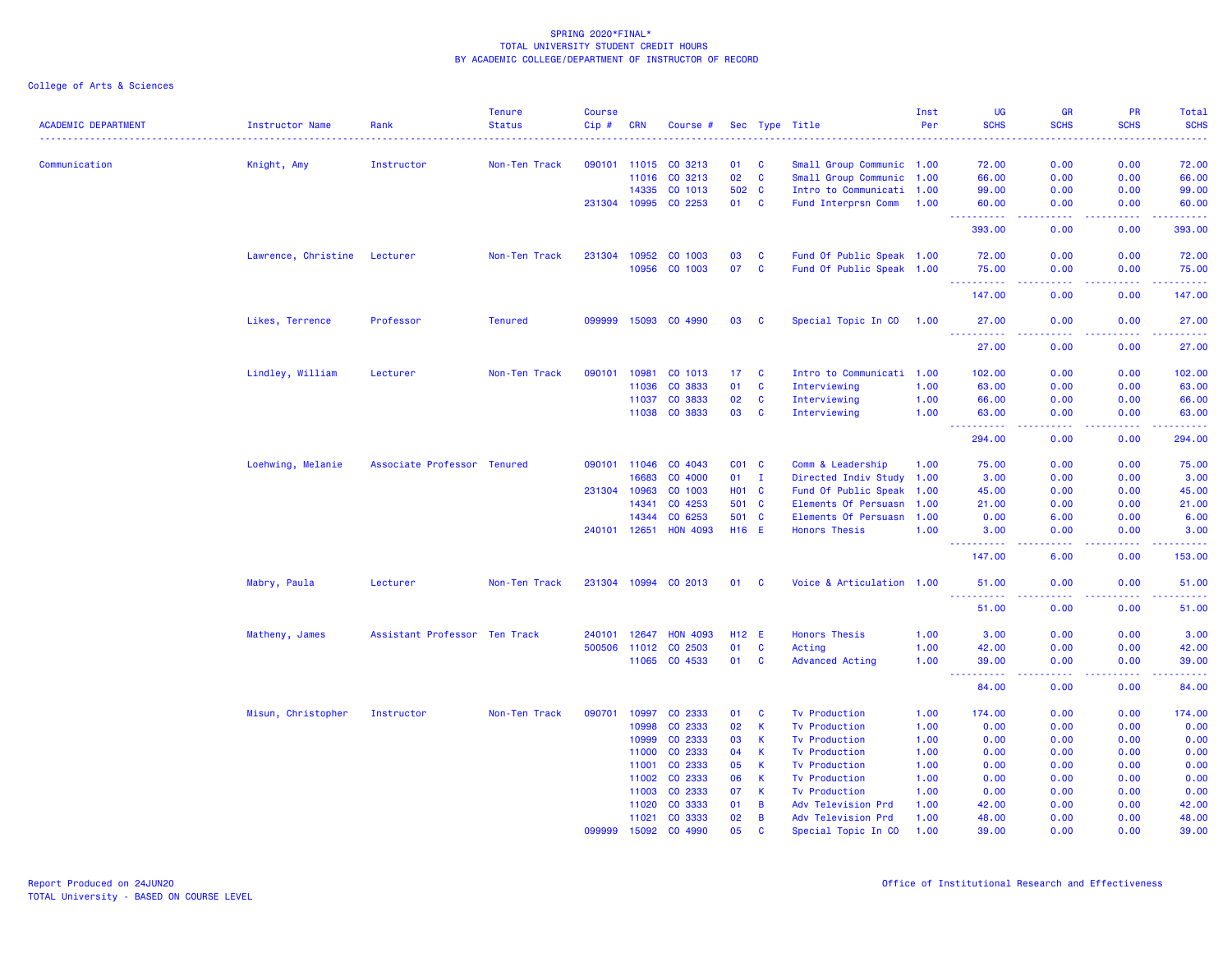|  |  | College of Arts & Sciences |
|--|--|----------------------------|
|  |  |                            |

| <b>ACADEMIC DEPARTMENT</b> | Instructor Name  | Rank                          | <b>Tenure</b><br><b>Status</b> | <b>Course</b><br>Cip# | <b>CRN</b>   | Course #             |                 |              | Sec Type Title            | Inst<br>Per | UG<br><b>SCHS</b>                                          | <b>GR</b><br><b>SCHS</b> | <b>PR</b><br><b>SCHS</b>                     | Total<br><b>SCHS</b> |
|----------------------------|------------------|-------------------------------|--------------------------------|-----------------------|--------------|----------------------|-----------------|--------------|---------------------------|-------------|------------------------------------------------------------|--------------------------|----------------------------------------------|----------------------|
|                            |                  |                               |                                |                       |              |                      |                 |              |                           |             |                                                            |                          |                                              |                      |
|                            |                  |                               |                                |                       |              |                      |                 |              |                           |             | ----------<br>303.00                                       | 0.00                     | 0.00                                         | .<br>303.00          |
| Communication              | Nichols, Aundrea | Lecturer                      | Non-Ten Track                  |                       |              | 090701 11061 CO 4393 | 01 C            |              | Broadcast Performanc 1.00 |             | 45.00                                                      | 0.00                     | 0.00                                         | 45.00                |
|                            |                  |                               |                                |                       |              |                      |                 |              |                           |             | <b>.</b><br>45.00                                          | 0.00                     | 0.00                                         | 45.00                |
|                            | Nicholson, John  | Associate Professor Tenured   |                                |                       | 090101 10989 | CO 1223              | 01              | <b>C</b>     | Intro Comm Theory         | 1.00        | 387.00                                                     | 0.00                     | 0.00                                         | 387.00               |
|                            |                  |                               |                                |                       | 11017        | CO 3213              | 03              | <b>C</b>     | Small Group Communic      | 1.00        | 72.00                                                      | 0.00                     | 0.00                                         | 72.00                |
|                            |                  |                               |                                |                       |              | 11049 CO 4223        | 01              | <b>C</b>     | Adv Comm Theory           | 1.00        | 69.00<br>2.2.2.2<br>$\sim$ $\sim$ $\sim$                   | 0.00                     | 0.00                                         | 69.00<br>.           |
|                            |                  |                               |                                |                       |              |                      |                 |              |                           |             | 528.00                                                     | 0.00                     | 0.00                                         | 528.00               |
|                            | Page, Tyler      | Assistant Professor Ten Track |                                |                       |              | 090900 11068 CO 4803 | $CO1$ C         |              | Research in PR & Adv 1.00 |             | 90.00<br>22222                                             | 0.00<br>د د د د          | 0.00<br>.                                    | 90.00<br>.           |
|                            |                  |                               |                                |                       |              |                      |                 |              |                           |             | 90.00                                                      | 0.00                     | 0.00                                         | 90.00                |
|                            | Poe, Philip      | Associate Professor Tenured   |                                | 090101                | 17649        | CO 4000              | 02              | $\mathbf{I}$ | Directed Indiv Study      | 1.00        | 2.00                                                       | 0.00                     | 0.00                                         | 2.00                 |
|                            |                  |                               |                                |                       | 090102 11055 | CO 4313              | 02              | C            | <b>Mass Media Law</b>     | 1.00        | 90.00                                                      | 0.00                     | 0.00                                         | 90.00                |
|                            |                  |                               |                                | 090401                | 11062        | CO 4403              | 01              | C            | Journalism Ethics         | 1.00        | 48.00                                                      | 0.00                     | 0.00                                         | 48.00                |
|                            |                  |                               |                                |                       | 090701 11004 | CO 2413              | 01              | C            | Intro News Writ-Repo 1.00 |             | 246.00                                                     | 0.00                     | 0.00                                         | 246.00               |
|                            |                  |                               |                                |                       | 11005        | CO 2413              | 02              | К            | Intro News Writ-Repo      | 1.00        | 0.00                                                       | 0.00                     | 0.00                                         | 0.00                 |
|                            |                  |                               |                                |                       | 11006        | CO 2413              | 03              | K            | Intro News Writ-Repo      | 1.00        | 0.00                                                       | 0.00                     | 0.00                                         | 0.00                 |
|                            |                  |                               |                                |                       | 11007        | CO 2413              | 04              | К            | Intro News Writ-Repo      | 1.00        | 0.00                                                       | 0.00                     | 0.00                                         | 0.00                 |
|                            |                  |                               |                                |                       | 11008        | CO 2413              | 05              | К            | Intro News Writ-Repo 1.00 |             | 0.00                                                       | 0.00                     | 0.00                                         | 0.00                 |
|                            |                  |                               |                                |                       | 11009        | CO 2413              | 06              | K            | Intro News Writ-Repo 1.00 |             | 0.00                                                       | 0.00                     | 0.00                                         | 0.00                 |
|                            |                  |                               |                                |                       |              | 11010 CO 2413        | 07              | K            | Intro News Writ-Repo 1.00 |             | 0.00<br>.                                                  | 0.00                     | 0.00                                         | 0.00                 |
|                            |                  |                               |                                |                       |              |                      |                 |              |                           |             | 386.00                                                     | 0.00                     | 0.00                                         | 386.00               |
|                            | Rogerson, Jeremy | Lecturer                      | Non-Ten Track                  | 090101                | 10965        | CO 1013              | 01              | C            | Intro to Communicati 1.00 |             | 99.00                                                      | 0.00                     | 0.00                                         | 99.00                |
|                            |                  |                               |                                |                       | 10973        | CO 1013              | 09              | <b>C</b>     | Intro to Communicati 1.00 |             | 105.00                                                     | 0.00                     | 0.00                                         | 105.00               |
|                            |                  |                               |                                |                       | 10974        | CO 1013              | 10 <sub>1</sub> | $\mathbf{C}$ | Intro to Communicati 1.00 |             | 99.00                                                      | 0.00                     | 0.00                                         | 99.00                |
|                            |                  |                               |                                |                       | 10985        | CO 1013              | 21              | <b>C</b>     | Intro to Communicati 1.00 |             | 105.00                                                     | 0.00                     | 0.00                                         | 105.00               |
|                            |                  |                               |                                |                       |              | 231304 10955 CO 1003 | 06              | <b>C</b>     | Fund Of Public Speak 1.00 |             | 75.00<br>.                                                 | 0.00<br>.                | 0.00<br>-----                                | 75.00                |
|                            |                  |                               |                                |                       |              |                      |                 |              |                           |             | 483.00                                                     | 0.00                     | 0.00                                         | 483.00               |
|                            | Roussin, Wendy   | Associate Professor Tenured   |                                |                       | 090404 11026 | CO 3403              | 03              | B            | Photographic Communi 1.00 |             | 36.00                                                      | 0.00                     | 0.00                                         | 36.00                |
|                            |                  |                               |                                |                       | 11027        | CO 3403              | 04              | C            | Photographic Communi 1.00 |             | 42.00                                                      | 0.00                     | 0.00                                         | 42.00                |
|                            |                  |                               |                                |                       | 090702 11031 | CO 3713              | 02              | $\mathbf{C}$ | Digital Communicatio 1.00 |             | 45.00                                                      | 0.00<br>.                | 0.00<br>.                                    | 45.00                |
|                            |                  |                               |                                |                       |              |                      |                 |              |                           |             | 123.00                                                     | 0.00                     | 0.00                                         | 123.00               |
|                            | Schnitzler, Mark | Lecturer                      | Non-Ten Track                  |                       |              | 500501 10992 CO 1503 | 01              | <b>C</b>     | Intro To Theatre          | 0.99        | 546.48<br><b><i><u><u> - - - - - - - - - -</u></u></i></b> | 0.00<br>.                | 0.00                                         | 546.48<br>.          |
|                            |                  |                               |                                |                       |              |                      |                 |              |                           |             | 546.48                                                     | 0.00                     | <b><i><u><u> - - - -</u></u></i></b><br>0.00 | 546.48               |
|                            | Seitz, Holli     | Assistant Professor Ten Track |                                |                       | 231304 11050 | CO 4253              | 01              | <b>C</b>     | Elements Of Persuasn      | 1.00        | 81.00                                                      | 0.00                     | 0.00                                         | 81.00                |
|                            |                  |                               |                                |                       | 11051        | CO 4253              | 02 <sub>o</sub> | $\mathbf{C}$ | Elements Of Persuasn 1.00 |             | 90.00                                                      | 0.00                     | 0.00                                         | 90.00                |
|                            |                  |                               |                                |                       | 240101 12652 | <b>HON 4093</b>      | H17 E           |              | <b>Honors Thesis</b>      | 1.00        | 3.00                                                       | 0.00                     | 0.00                                         | 3.00                 |
|                            |                  |                               |                                |                       | 12654        | <b>HON 4093</b>      | H19 E           |              | <b>Honors Thesis</b>      | 1.00        | 3.00                                                       | 0.00                     | 0.00                                         | 3.00                 |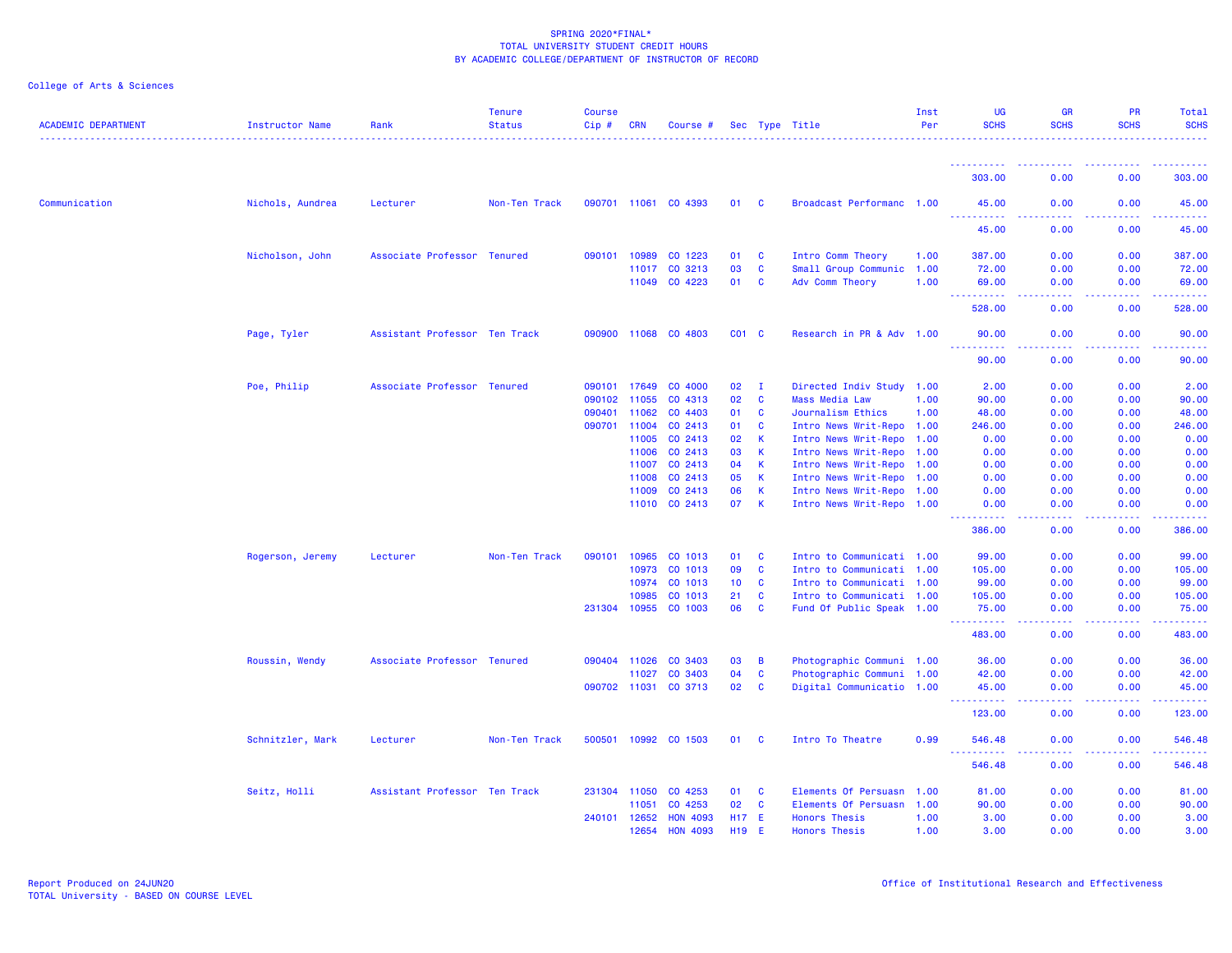| <b>ACADEMIC DEPARTMENT</b> | <b>Instructor Name</b> | Rank                          | <b>Tenure</b><br><b>Status</b> | <b>Course</b><br>Cip# | CRN          | Course #             |                 |                         | Sec Type Title            | Inst<br>Per | <b>UG</b><br><b>SCHS</b>              | <b>GR</b><br><b>SCHS</b>            | PR<br><b>SCHS</b>                     | Total<br><b>SCHS</b>                                                                                                               |
|----------------------------|------------------------|-------------------------------|--------------------------------|-----------------------|--------------|----------------------|-----------------|-------------------------|---------------------------|-------------|---------------------------------------|-------------------------------------|---------------------------------------|------------------------------------------------------------------------------------------------------------------------------------|
|                            |                        |                               |                                |                       |              |                      |                 |                         |                           |             |                                       |                                     |                                       |                                                                                                                                    |
|                            |                        |                               |                                |                       |              |                      |                 |                         |                           |             | 177.00                                | 0.00                                | 0.00                                  | 177.00                                                                                                                             |
| Communication              | Smith, Glenn           | Associate Professor Tenured   |                                |                       | 090102 11054 | CO 4313              | 01              | C                       | <b>Mass Media Law</b>     | 1.00        | 87.00                                 | 0.00                                | 0.00                                  | 87.00                                                                                                                              |
|                            |                        |                               |                                |                       | 11056        | CO 4323              | 01              | $\mathbf{C}$            | Mass Media-Society        | 1.00        | 99.00                                 | 0.00                                | 0.00                                  | 99.00                                                                                                                              |
|                            |                        |                               |                                |                       | 090401 10990 | CO 1403              | 01              | C                       | Intro Mass Media          | 1.00        | 474.00                                | 0.00                                | 0.00                                  | 474.00                                                                                                                             |
|                            |                        |                               |                                |                       |              |                      |                 |                         |                           |             | 660.00                                | 0.00                                | 0.00                                  | 660.00                                                                                                                             |
|                            | Smith, Joy             | Non-Faculty                   | Not Applicable                 |                       | 140101 16923 | GE 2990              | 01 C            |                         | Special Topic In GE       | 0.50        | 7.50<br><u>.</u>                      | 0.00                                | 0.00                                  | 7.50                                                                                                                               |
|                            |                        |                               |                                |                       |              |                      |                 |                         |                           |             | 7.50                                  | 0.00                                | 0.00                                  | 7.50                                                                                                                               |
|                            | Stockstill, William    | Assistant Professor Ten Track |                                |                       | 500501 10993 | CO 1553              | 01              | - E                     | Theatre Practicum #5 1.00 |             | 36.00                                 | 0.00                                | 0.00                                  | 36.00                                                                                                                              |
|                            |                        |                               |                                |                       |              |                      |                 |                         |                           |             | 36.00                                 | 0.00                                | 0.00                                  | 36.00                                                                                                                              |
|                            | Sullivan, Mary         | Lecturer                      | Non-Ten Track                  |                       | 099999 15091 | CO 4990              | 06              | $\mathbf{C}$            | Special Topic In CO       | 1.00        | 24.00                                 | 0.00                                | 0.00                                  | 24.00                                                                                                                              |
|                            |                        |                               |                                |                       |              |                      |                 |                         |                           |             | .<br>24.00                            | $\sim$ $\sim$ $\sim$ $\sim$<br>0.00 | .<br>0.00                             | د د د د د د<br>24.00                                                                                                               |
|                            | Taylor, Joshua         | Lecturer                      | Non-Ten Track                  |                       | 090101 15352 | CO 3833              | $201$ C         |                         | Interviewing              | 1.00        | 75.00                                 | 0.00                                | 0.00                                  | 75.00                                                                                                                              |
|                            |                        |                               |                                |                       | 090102 15354 | CO 4323              | $201$ C         |                         | Mass Media-Society        | 1.00        | 39.00<br><u> - - - - - - - - - -</u>  | 0.00<br>.                           | 0.00<br>.                             | 39.00<br>.                                                                                                                         |
|                            |                        |                               |                                |                       |              |                      |                 |                         |                           |             | 114.00                                | 0.00                                | 0.00                                  | 114.00                                                                                                                             |
|                            | Thompson, Thomas       | Non-Faculty                   | Not Applicable                 |                       |              | 090404 11024 CO 3403 | 01 C            |                         | Photographic Communi 1.00 |             | 48.00<br><u> - - - - - - - - - -</u>  | 0.00                                | 0.00                                  | 48.00<br>$\frac{1}{2} \left( \frac{1}{2} \right) \left( \frac{1}{2} \right) \left( \frac{1}{2} \right) \left( \frac{1}{2} \right)$ |
|                            |                        |                               |                                |                       |              |                      |                 |                         |                           |             | 48.00                                 | 0.00                                | 0.00                                  | 48.00                                                                                                                              |
|                            | Veluscek, Alaina       | Lecturer                      | Non-Ten Track                  |                       |              | 090101 10978 CO 1013 | $14$ C          |                         | Intro to Communicati 1.00 |             | 102.00                                | 0.00                                | 0.00                                  | 102.00                                                                                                                             |
|                            |                        |                               |                                |                       | 10980        | CO 1013              | 16              | C                       | Intro to Communicati 1.00 |             | 105.00                                | 0.00                                | 0.00                                  | 105.00                                                                                                                             |
|                            |                        |                               |                                |                       | 10983        | CO 1013              | 19              | $\mathbf{C}$            | Intro to Communicati 1.00 |             | 102.00<br><u> - - - - - - - - - -</u> | 0.00<br>.                           | 0.00<br>.                             | 102.00<br>.                                                                                                                        |
|                            |                        |                               |                                |                       |              |                      |                 |                         |                           |             | 309.00                                | 0.00                                | 0.00                                  | 309.00                                                                                                                             |
|                            | Watson, Olivia         | Lecturer                      | Non-Ten Track                  |                       |              | 090101 10972 CO 1013 | 08              | C                       | Intro to Communicati 1.00 |             | 99.00                                 | 0.00                                | 0.00                                  | 99.00                                                                                                                              |
|                            |                        |                               |                                |                       | 10982        | CO 1013              | 18              | $\mathbf{C}$            | Intro to Communicati 1.00 |             | 93.00<br><u>.</u> .                   | 0.00<br>.                           | 0.00<br><b><i><u><u>.</u></u></i></b> | 93.00<br>.                                                                                                                         |
|                            |                        |                               |                                |                       |              |                      |                 |                         |                           |             | 192.00                                | 0.00                                | 0.00                                  | 192.00                                                                                                                             |
|                            | Williams, Kevin        | Associate Professor Tenured   |                                |                       | 090102 11057 | CO 4323              | 02 <sub>o</sub> | $\overline{\mathbf{C}}$ | Mass Media-Society        | 1.00        | 105.00                                | 0.00                                | 0.00                                  | 105.00                                                                                                                             |
|                            |                        |                               |                                |                       | 14342        | CO 4323              | 501 C           |                         | Mass Media-Society        | 1.00        | 63.00                                 | 0.00                                | 0.00                                  | 63.00                                                                                                                              |
|                            |                        |                               |                                |                       | 090401 14345 | CO 6323              | 501 C           |                         | Mass Media-Society        | 1.00        | 0.00                                  | 3.00                                | 0.00                                  | 3.00                                                                                                                               |
|                            |                        |                               |                                |                       | 090702 11030 | CO 3713              | 01              | <b>C</b>                | Digital Communicatio 1.00 |             | 54.00                                 | 0.00                                | 0.00                                  | 54.00                                                                                                                              |
|                            |                        |                               |                                |                       |              |                      |                 |                         |                           |             | 222.00                                | 3.00                                | 0.00                                  | 225.00                                                                                                                             |
|                            | Williams, Linda        | Lecturer                      | Non-Ten Track                  | 090101                | 10977        | CO 1013              | 13              | $\mathbf{C}$            | Intro to Communicati 1.00 |             | 102.00                                | 0.00                                | 0.00                                  | 102.00                                                                                                                             |
|                            |                        |                               |                                |                       | 10984        | CO 1013              | 20              | C                       | Intro to Communicati 1.00 |             | 102.00                                | 0.00                                | 0.00                                  | 102.00                                                                                                                             |
|                            |                        |                               |                                |                       | 10987        | CO 1013              | 23              | $\mathbf{C}$            | Intro to Communicati 1.00 |             | 75.00                                 | 0.00                                | 0.00                                  | 75.00                                                                                                                              |
|                            |                        |                               |                                |                       | 231304 10959 | CO 1003              | 10 <sub>1</sub> | $\mathbf{C}$            | Fund Of Public Speak 1.00 |             | 69.00                                 | 0.00                                | 0.00                                  | 69.00                                                                                                                              |
|                            |                        |                               |                                |                       | 10961        | CO 1003              | 12 <sup>7</sup> | <b>C</b>                | Fund Of Public Speak 1.00 |             | 75.00                                 | 0.00                                | 0.00                                  | 75.00                                                                                                                              |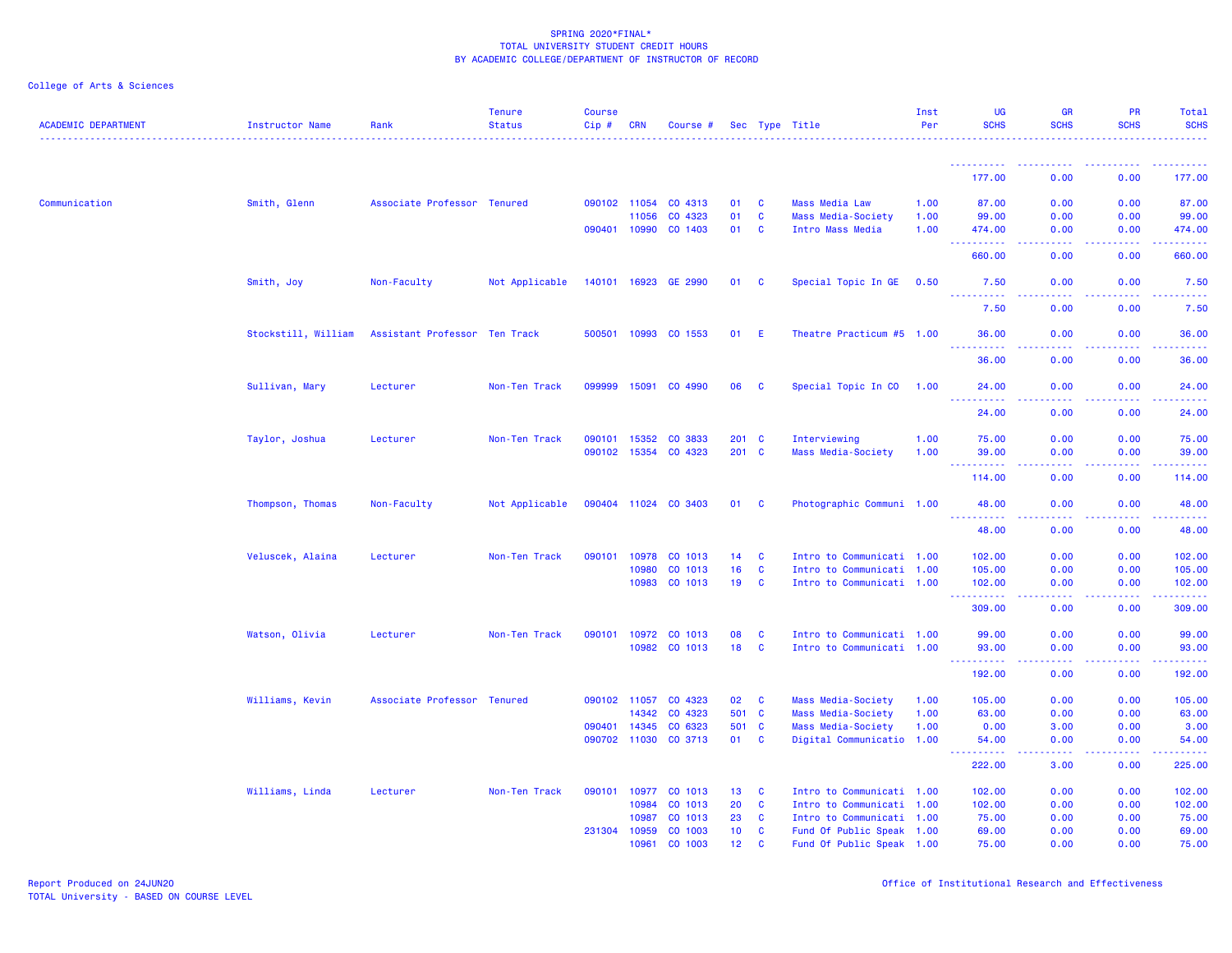| <b>ACADEMIC DEPARTMENT</b>            | Instructor Name | Rank | Tenure<br>Status | Course<br>Cip# | <b>CRN</b> | Course # Sec Type Title |  | Inst<br>Per | UG<br><b>SCHS</b> | <b>GR</b><br><b>SCHS</b> | <b>PR</b><br><b>SCHS</b> | Total<br><b>SCHS</b> |
|---------------------------------------|-----------------|------|------------------|----------------|------------|-------------------------|--|-------------|-------------------|--------------------------|--------------------------|----------------------|
|                                       |                 |      |                  |                |            |                         |  |             | 423,00            | 0.00                     | 0.00                     | 423.00               |
| ===================================== |                 |      |                  |                |            |                         |  |             | ==========        | ==========               | ==========               | ==========           |
| Communication                         |                 |      |                  |                |            |                         |  |             | 8989.50           | 9.00                     | 0.00                     | 8998.50              |
|                                       |                 |      |                  |                |            |                         |  |             |                   |                          |                          | ==========           |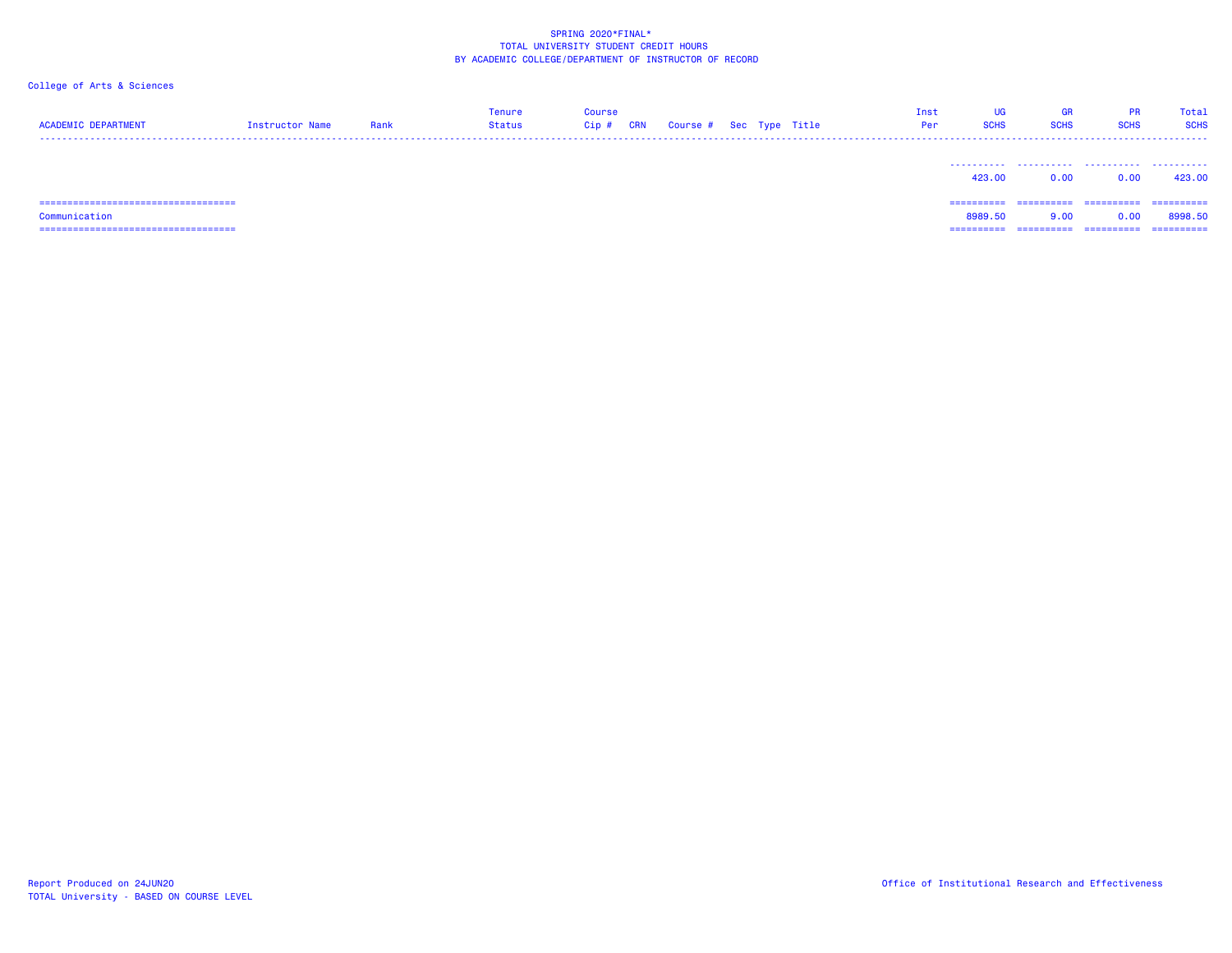| <b>ACADEMIC DEPARTMENT</b> | <b>Instructor Name</b> | Rank                        | <b>Tenure</b><br><b>Status</b> | <b>Course</b><br>$Cip \#$ | <b>CRN</b>     | Course #                  |                 |                   | Sec Type Title                                         | Inst<br>Per | <b>UG</b><br><b>SCHS</b>                                                                                                                                       | <b>GR</b><br><b>SCHS</b> | PR<br><b>SCHS</b>                            | Total<br><b>SCHS</b>                                                                                                  |
|----------------------------|------------------------|-----------------------------|--------------------------------|---------------------------|----------------|---------------------------|-----------------|-------------------|--------------------------------------------------------|-------------|----------------------------------------------------------------------------------------------------------------------------------------------------------------|--------------------------|----------------------------------------------|-----------------------------------------------------------------------------------------------------------------------|
|                            |                        |                             |                                |                           |                |                           |                 |                   |                                                        |             |                                                                                                                                                                |                          |                                              |                                                                                                                       |
| English                    | Angelo, Carolyn        | Grad Teach Assist           | Non-Ten Track                  | 160102 10260              |                | AN 2403<br><b>EN 2403</b> | 02<br>02        | C<br>$\mathbf{C}$ | Intro to Study of La 0.33                              |             | 9.90                                                                                                                                                           | 0.00<br>0.00             | 0.00<br>0.00                                 | 9.90<br>9.90                                                                                                          |
|                            |                        |                             |                                |                           | 11771<br>15157 | <b>EN 2403</b>            | 03              | <b>C</b>          | Intro to Study of La 0.33<br>Intro to Study of La 0.33 |             | 9.90<br>7.92                                                                                                                                                   | 0.00                     | 0.00                                         | 7.92                                                                                                                  |
|                            |                        |                             |                                |                           | 15158          | AN 2403                   | 03              | $\mathbf{C}$      | Intro to Study of La 0.33                              |             | 11.88                                                                                                                                                          | 0.00                     | 0.00                                         | 11.88                                                                                                                 |
|                            |                        |                             |                                |                           |                |                           |                 |                   |                                                        |             | .<br>39.60                                                                                                                                                     | .<br>0.00                | .<br>0.00                                    | د د د د د<br>39.60                                                                                                    |
|                            | Atkinson, Theodore     | Associate Professor Tenured |                                | 231401 15331              |                | <b>EN 3533</b>            | 01              | $\mathbf{C}$      | Selected Authors:MS                                    | 1.00        | 30.00                                                                                                                                                          | 0.00                     | 0.00                                         | 30.00                                                                                                                 |
|                            |                        |                             |                                | 231402                    | 15329          | EN 6923                   | 01              | $\mathbf{C}$      | American Novel 1900                                    | 1.00        | 0.00                                                                                                                                                           | 9.00                     | 0.00                                         | 9.00                                                                                                                  |
|                            |                        |                             |                                |                           | 231404 15328   | EN 4923                   | 01              | <b>C</b>          | American Novel Since 1.00                              |             | 54.00                                                                                                                                                          | 0.00                     | 0.00                                         | 54.00                                                                                                                 |
|                            |                        |                             |                                |                           |                |                           |                 |                   |                                                        |             | 84.00                                                                                                                                                          | 9.00                     | 0.00                                         | 93.00                                                                                                                 |
|                            |                        |                             |                                |                           |                |                           |                 |                   |                                                        |             |                                                                                                                                                                |                          |                                              |                                                                                                                       |
|                            | Austin, Daniel         | Instructor                  | Non-Ten Track                  |                           | 231301 11730   | <b>EN 1173</b>            | 02              | C                 | Accelerated Comp II                                    | 1.00        | 36.00                                                                                                                                                          | 0.00                     | 0.00                                         | 36.00                                                                                                                 |
|                            |                        |                             |                                |                           | 231401 11738   | <b>EN 2203</b>            | 06              | <b>C</b>          | Intro To Literature                                    | 1.00        | 84.00                                                                                                                                                          | 0.00                     | 0.00                                         | 84.00                                                                                                                 |
|                            |                        |                             |                                |                           | 11744          | <b>EN 2203</b>            | 12 <sub>2</sub> | $\mathbf{C}$      | Intro To Literature                                    | 1.00        | 87.00                                                                                                                                                          | 0.00                     | 0.00                                         | 87.00                                                                                                                 |
|                            |                        |                             |                                |                           |                | 11750 EN 2203             | 18              | $\mathbf{C}$      | Intro To Literature                                    | 1.00        | 81.00<br>.                                                                                                                                                     | 0.00                     | 0.00                                         | 81.00<br>.                                                                                                            |
|                            |                        |                             |                                |                           |                |                           |                 |                   |                                                        |             | 288.00                                                                                                                                                         | 0.00                     | 0.00                                         | 288.00                                                                                                                |
|                            | Barber, Kathryn        | Lecturer                    | Non-Ten Track                  |                           | 231301 11665   | <b>EN 1113</b>            | 08              | <b>C</b>          | En Composition II                                      | 1.00        | 63.00                                                                                                                                                          | 0.00                     | 0.00                                         | 63.00                                                                                                                 |
|                            |                        |                             |                                |                           | 11668          | <b>EN 1113</b>            | 11              | <b>C</b>          | En Composition II                                      | 1.00        | 51.00                                                                                                                                                          | 0.00                     | 0.00                                         | 51.00                                                                                                                 |
|                            |                        |                             |                                |                           | 11686          | <b>EN 1113</b>            | 29              | <b>C</b>          | En Composition II                                      | 1.00        | 60.00                                                                                                                                                          | 0.00                     | 0.00                                         | 60.00                                                                                                                 |
|                            |                        |                             |                                |                           |                |                           |                 |                   |                                                        |             | $\frac{1}{2} \left( \frac{1}{2} \right) \left( \frac{1}{2} \right) \left( \frac{1}{2} \right) \left( \frac{1}{2} \right) \left( \frac{1}{2} \right)$<br>174.00 | ولالات<br>0.00           | .<br>0.00                                    | 174.00                                                                                                                |
|                            | Barton, Amy            | Instructor                  | Non-Ten Track                  | 231303                    | 12314          | GE 3513                   | 08              | C                 | <b>Technical Writing</b>                               | 1.00        | 51.00                                                                                                                                                          | 0.00                     | 0.00                                         | 51.00                                                                                                                 |
|                            |                        |                             |                                |                           | 12319          | GE 3513                   | 13 <sub>1</sub> | $\mathbf{C}$      | <b>Technical Writing</b>                               | 1.00        | 66.00                                                                                                                                                          | 0.00                     | 0.00                                         | 66.00                                                                                                                 |
|                            |                        |                             |                                |                           |                | 12322 GE 3513             | <b>HO1 C</b>    |                   | Honors - Technical W 1.00                              |             | 15.00                                                                                                                                                          | 0.00                     | 0.00                                         | 15.00                                                                                                                 |
|                            |                        |                             |                                |                           |                |                           |                 |                   |                                                        |             | <u>.</u><br>132.00                                                                                                                                             | المتمامين<br>0.00        | a a a a an<br>0.00                           | $\begin{array}{cccccccccc} \bullet & \bullet & \bullet & \bullet & \bullet & \bullet & \bullet \end{array}$<br>132.00 |
|                            |                        |                             |                                |                           |                |                           |                 |                   |                                                        |             |                                                                                                                                                                |                          |                                              |                                                                                                                       |
|                            | Bogard, LaToya         | Instructor                  | Non-Ten Track                  |                           |                | 231301 11670 EN 1113      | 13 <sup>7</sup> | $\mathbf{C}$      | En Composition II                                      | 1.00        | 69.00                                                                                                                                                          | 0.00                     | 0.00                                         | 69.00                                                                                                                 |
|                            |                        |                             |                                |                           |                | 11731 EN 1173             | 03              | $\mathbf{C}$      | Accelerated Comp II                                    | 1.00        | 18.00<br><u>.</u>                                                                                                                                              | 0.00<br>.                | 0.00<br>.                                    | 18.00<br>.                                                                                                            |
|                            |                        |                             |                                |                           |                |                           |                 |                   |                                                        |             | 87.00                                                                                                                                                          | 0.00                     | 0.00                                         | 87.00                                                                                                                 |
|                            | Brandon, Caroline      | Lecturer                    | Non-Ten Track                  |                           | 231301 11654   | <b>EN 1103</b>            | 12 <sup>7</sup> | $\mathbf{C}$      | En Composition I                                       | 1.00        | 66.00                                                                                                                                                          | 0.00                     | 0.00                                         | 66.00                                                                                                                 |
|                            |                        |                             |                                |                           | 11663          | <b>EN 1113</b>            | 06              | <b>C</b>          | En Composition II                                      | 1.00        | 69.00                                                                                                                                                          | 0.00                     | 0.00                                         | 69.00                                                                                                                 |
|                            |                        |                             |                                |                           |                | 11695 EN 1113             | 38              | $\mathbf{C}$      | En Composition II                                      | 1.00        | 69.00<br>$\sim$ $\sim$ $\sim$ $\sim$                                                                                                                           | 0.00<br>.                | 0.00<br>.                                    | 69.00<br>.                                                                                                            |
|                            |                        |                             |                                |                           |                |                           |                 |                   |                                                        |             | 204.00                                                                                                                                                         | 0.00                     | 0.00                                         | 204.00                                                                                                                |
|                            | Claggett, Shalyn       | Associate Professor Tenured |                                |                           | 231301 11786   | <b>EN 3414</b>            | 01              | $\mathbf{C}$      | Crit Writ/Resrch Lit 1.00                              |             | 52.00                                                                                                                                                          | 0.00                     | 0.00                                         | 52.00                                                                                                                 |
|                            |                        |                             |                                |                           | 231404 15322   | <b>EN 4653</b>            | 01              | <b>C</b>          | 19th C British Novel 1.00                              |             | 48.00                                                                                                                                                          | 0.00                     | 0.00                                         | 48.00                                                                                                                 |
|                            |                        |                             |                                |                           | 15323          | EN 6653                   | 01              | $\mathbf{C}$      | 19th C British Novel 1.00                              |             | 0.00                                                                                                                                                           | 12.00                    | 0.00                                         | 12.00                                                                                                                 |
|                            |                        |                             |                                |                           |                |                           |                 |                   |                                                        |             | ----------<br>100.00                                                                                                                                           | -----<br>12.00           | <b><i><u><u> - - - -</u></u></i></b><br>0.00 | .<br>112.00                                                                                                           |
|                            | Creel, Sara            | Lecturer                    | Non-Ten Track                  |                           | 231301 11647   | <b>EN 1103</b>            | 05              | <b>C</b>          | En Composition I                                       | 1.00        | 60.00                                                                                                                                                          | 0.00                     | 0.00                                         | 60.00                                                                                                                 |
|                            |                        |                             |                                |                           | 11648          | <b>EN 1103</b>            | 06              | <b>C</b>          | En Composition I                                       | 1.00        | 63.00                                                                                                                                                          | 0.00                     | 0.00                                         | 63.00                                                                                                                 |
|                            |                        |                             |                                |                           | 11658          | <b>EN 1113</b>            | 01              | <b>C</b>          | En Composition II                                      | 1.00        | 66.00                                                                                                                                                          | 0.00                     | 0.00                                         | 66.00                                                                                                                 |
|                            |                        |                             |                                |                           | 11690          | <b>EN 1113</b>            | 33              | <b>C</b>          | En Composition II                                      | 1.00        | 66.00                                                                                                                                                          | 0.00                     | 0.00                                         | 66.00                                                                                                                 |
|                            |                        |                             |                                |                           |                |                           |                 |                   |                                                        |             |                                                                                                                                                                |                          |                                              |                                                                                                                       |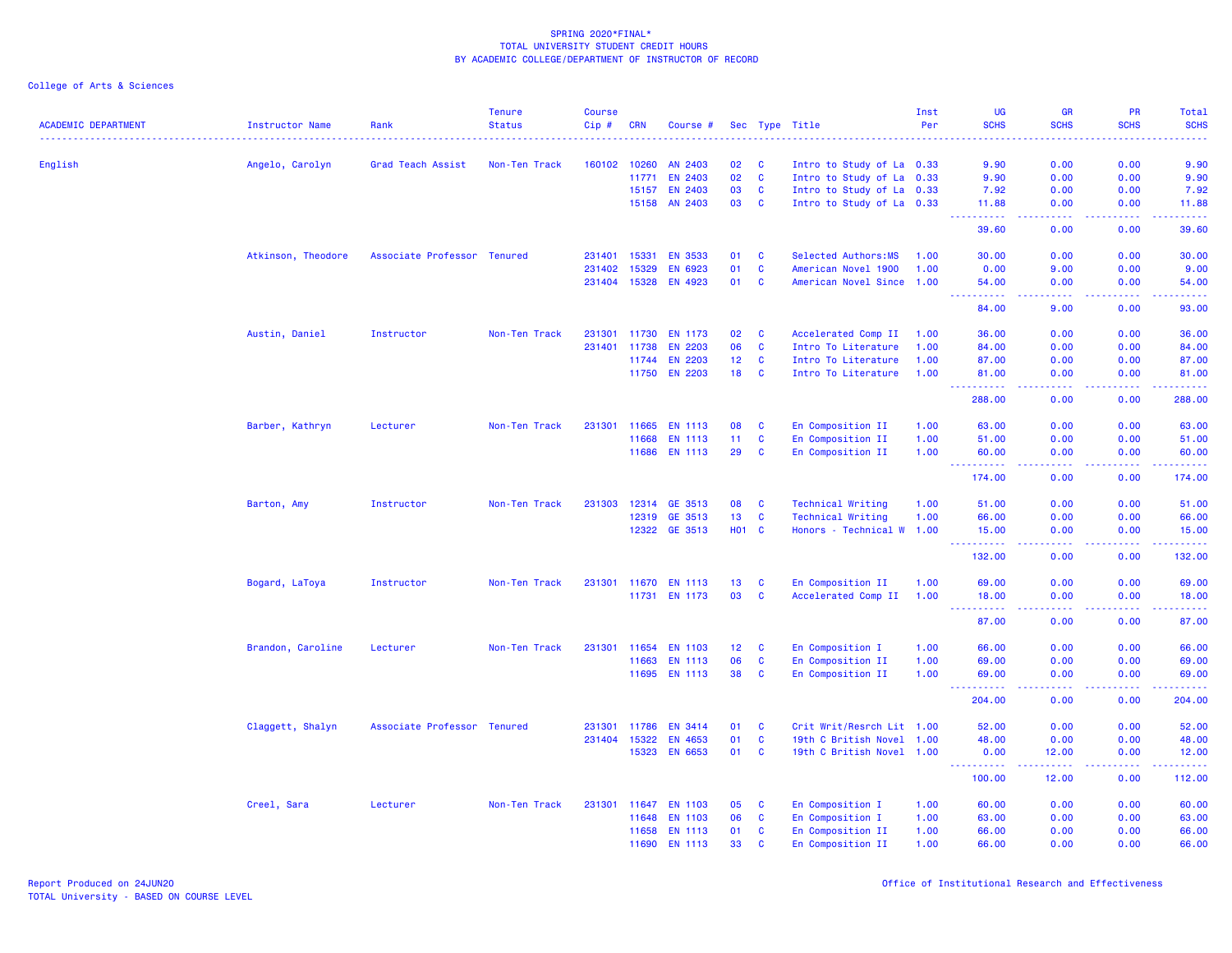| <b>ACADEMIC DEPARTMENT</b> | Instructor Name    | Rank                        | <b>Tenure</b><br><b>Status</b> | <b>Course</b><br>Cip# | <b>CRN</b>   | Course #             |              |                | Sec Type Title            | Inst<br>Per | UG<br><b>SCHS</b>                    | <b>GR</b><br><b>SCHS</b> | PR<br><b>SCHS</b> | Total<br><b>SCHS</b> |
|----------------------------|--------------------|-----------------------------|--------------------------------|-----------------------|--------------|----------------------|--------------|----------------|---------------------------|-------------|--------------------------------------|--------------------------|-------------------|----------------------|
|                            |                    |                             |                                |                       |              |                      |              |                |                           |             |                                      |                          |                   |                      |
|                            |                    |                             |                                |                       |              |                      |              |                |                           |             | 255.00                               | 0.00                     | 0.00              | 255.00               |
| English                    | Creevy, Patrick    | Lecturer                    | Non-Ten Track                  | 231404 11756          |              | <b>EN 2223</b>       | 02           | <b>C</b>       | English Lit After 18 1.00 |             | 66.00                                | 0.00                     | 0.00              | 66.00                |
|                            |                    |                             |                                |                       | 11757        | <b>EN 2223</b>       | 03           | <b>C</b>       | English Lit After 18 1.00 |             | 66,00<br>.                           | 0.00<br>المتمامين        | 0.00<br>-----     | 66.00<br>222222      |
|                            |                    |                             |                                |                       |              |                      |              |                |                           |             | 132.00                               | 0.00                     | 0.00              | 132.00               |
|                            | Crescenzo, Michele | Lecturer                    | Non-Ten Track                  |                       | 231401 11735 | <b>EN 2203</b>       | 03           | <b>C</b>       | Intro To Literature       | 1.00        | 87.00                                | 0.00                     | 0.00              | 87.00                |
|                            |                    |                             |                                |                       | 11740        | <b>EN 2203</b>       | 08           | C              | Intro To Literature       | 1.00        | 90.00                                | 0.00                     | 0.00              | 90.00                |
|                            |                    |                             |                                |                       | 11745        | <b>EN 2203</b>       | 13           | <b>C</b>       | Intro To Literature       | 1.00        | 87.00                                | 0.00                     | 0.00              | 87.00                |
|                            |                    |                             |                                |                       |              | 11772 EN 2434        | 01           | $\overline{B}$ | Literature And Film       | 1.00        | 60.00<br>.                           | 0.00                     | 0.00              | 60.00<br>.           |
|                            |                    |                             |                                |                       |              |                      |              |                |                           |             | 324.00                               | 0.00                     | 0.00              | 324.00               |
|                            | De Gabriele, Peter | Associate Professor Tenured |                                | 231404 11752          |              | EN 2213              | 02           | C              | English Lit Before 1 1.00 |             | 60.00                                | 0.00                     | 0.00              | 60.00                |
|                            |                    |                             |                                |                       | 11753        | EN 2213              | 03           | $\mathbf{C}$   | English Lit Before 1 1.00 |             | 42.00                                | 0.00                     | 0.00              | 42.00                |
|                            |                    |                             |                                |                       |              | 15320 EN 4733        | 01           | $\mathbf{C}$   | Brit Lit/Cult 18th C 1.00 |             | 45.00<br><u> - - - - - - - - - -</u> | 0.00                     | 0.00              | 45.00                |
|                            |                    |                             |                                |                       |              |                      |              |                |                           |             | 147.00                               | 0.00                     | 0.00              | 147.00               |
|                            | Dechert, Francis   | Non-Faculty                 | Not Applicable                 |                       |              | 231303 12317 GE 3513 | $11 \quad C$ |                | <b>Technical Writing</b>  | 1.00        | 63.00<br><b>.</b>                    | 0.00<br>. <b>. .</b>     | 0.00<br>.         | 63.00<br>. <b>.</b>  |
|                            |                    |                             |                                |                       |              |                      |              |                |                           |             | 63.00                                | 0.00                     | 0.00              | 63.00                |
|                            | Dechert, Kristen   | Non-Faculty                 | Not Applicable                 |                       |              | 231303 12320 GE 3513 | $14\quad C$  |                | <b>Technical Writing</b>  | 1.00        | 63.00<br>.                           | 0.00<br>د د د د .        | 0.00<br>.         | 63.00<br>.           |
|                            |                    |                             |                                |                       |              |                      |              |                |                           |             | 63.00                                | 0.00                     | 0.00              | 63.00                |
|                            | Dodds, Lara        | Professor                   | <b>Tenured</b>                 | 231401 11773          |              | EN 2443              | 01           | C              | Intro To Sci Fiction 1.00 |             | 48.00                                | 0.00                     | 0.00              | 48.00                |
|                            |                    |                             |                                | 231404 15324          |              | EN 4713              | 01           | C              | 17th Cent Eng Lit         | 1.00        | 48.00                                | 0.00                     | 0.00              | 48.00                |
|                            |                    |                             |                                |                       |              | 15325 EN 6713        | 01 C         |                | 17th Cent Eng Lit         | 1.00        | 0.00<br>. <u>.</u> .                 | 9.00<br>. <b>. .</b>     | 0.00<br>.         | 9.00<br><u>.</u>     |
|                            |                    |                             |                                |                       |              |                      |              |                |                           |             | 96.00                                | 9.00                     | 0.00              | 105.00               |
|                            | Doughty, Catherine | Instructor                  | Non-Ten Track                  | 160102 10259          |              | AN 2403              | 01           | $\mathbf{C}$   | Intro to Study of La 1.00 |             | 33.00                                | 0.00                     | 0.00              | 33.00                |
|                            |                    |                             |                                |                       | 11770        | <b>EN 2403</b>       | 01           | <b>C</b>       | Intro to Study of La 1.00 |             | 27.00                                | 0.00                     | 0.00              | 27.00                |
|                            |                    |                             |                                |                       |              | 231301 11725 EN 1113 | 68           | <b>C</b>       | En Composition II         | 1.00        | 69.00<br><u>.</u>                    | 0.00<br>. <b>. .</b>     | 0.00<br>.         | 69.00                |
|                            |                    |                             |                                |                       |              |                      |              |                |                           |             | 129.00                               | 0.00                     | 0.00              | 129.00               |
|                            | Dueitt, Courtney   | Instructor                  | Non-Ten Track                  |                       |              | 231301 11718 EN 1113 | 61           | $\mathbf{C}$   | En Composition II         | 1.00        | 63.00                                | 0.00                     | 0.00              | 63.00                |
|                            |                    |                             |                                |                       |              | 11732 EN 1173        | 04           | <b>C</b>       | Accelerated Comp II       | 1.00        | 45.00                                | 0.00                     | 0.00              | 45.00                |
|                            |                    |                             |                                |                       |              |                      |              |                |                           |             | ----------<br>108.00                 | 0.00                     | 0.00              | 108.00               |
|                            |                    |                             |                                |                       |              |                      |              |                |                           |             |                                      |                          |                   |                      |
|                            | Flowers, Jessica   | Instructor                  | Non-Ten Track                  |                       |              | 231301 11672 EN 1113 | $15$ C       |                | En Composition II         | 1.00        | 69.00                                | 0.00                     | 0.00              | 69.00                |
|                            |                    |                             |                                |                       |              |                      |              |                |                           |             | 69.00                                | 0.00                     | 0.00              | 69.00                |
|                            | Garner, William    | Instructor                  | Non-Ten Track                  | 231303 11783          |              | <b>EN 3313</b>       | 01           | C              | Writing for the Work 1.00 |             | 57.00                                | 0.00                     | 0.00              | 57.00                |
|                            |                    |                             |                                |                       |              | 11784 EN 3313        | 02           | $\mathbf{C}$   | Writing for the Work 1.00 |             | 63.00                                | 0.00                     | 0.00              | 63.00                |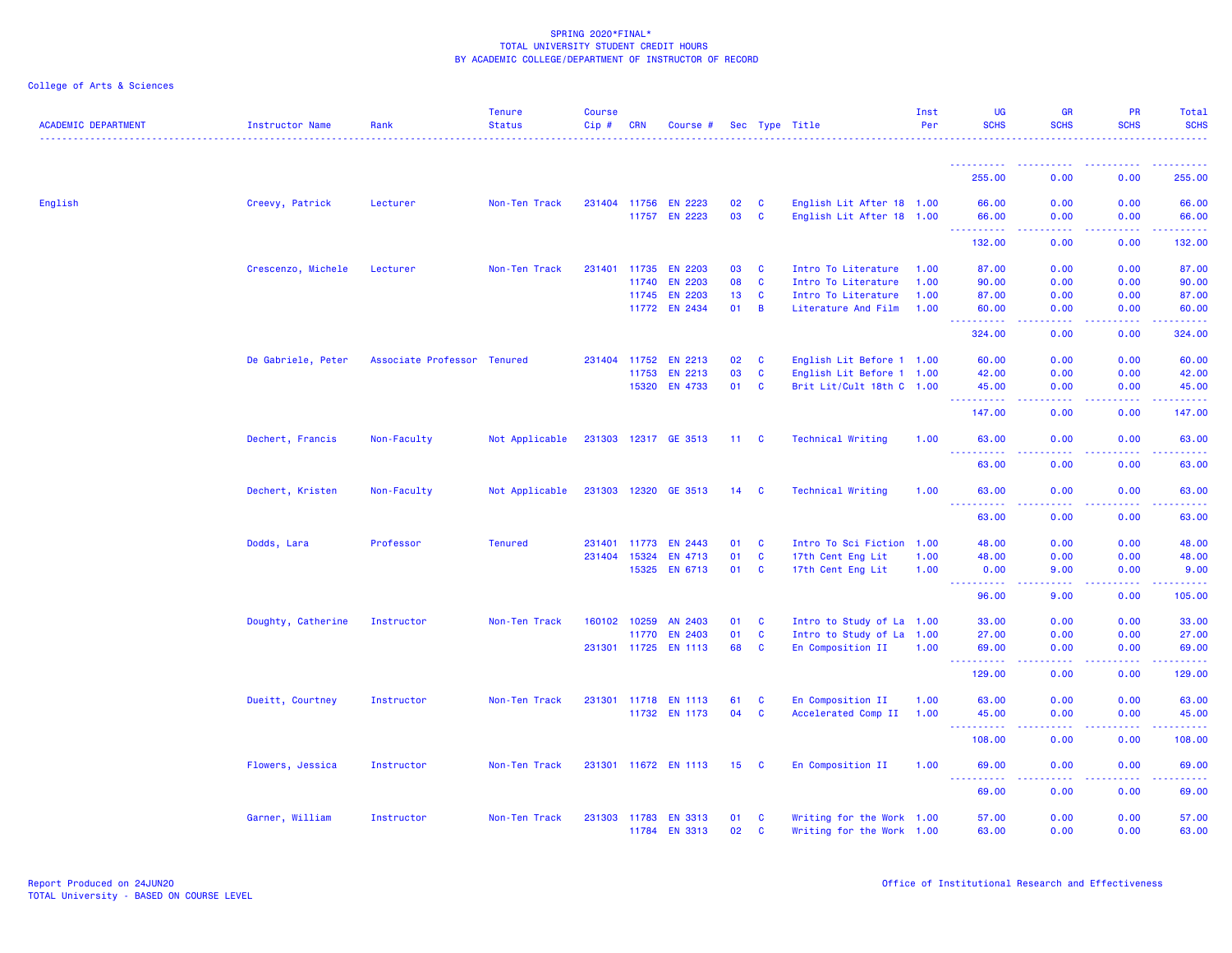| ACADEMIC COLLEGE=Arts & Sciences |  |
|----------------------------------|--|
|                                  |  |

| <b>ACADEMIC DEPARTMENT</b> | Instructor Name               | Rank                        | <b>Tenure</b><br><b>Status</b> | <b>Course</b><br>$Cip \#$ | CRN          | Course #             |                 |              | Sec Type Title                       | Inst<br>Per | <b>UG</b><br><b>SCHS</b>                                                    | <b>GR</b><br><b>SCHS</b>                                                                                                                                                                                                                                                                                                                                                                                                                                                                       | PR<br><b>SCHS</b> | Total<br><b>SCHS</b> |
|----------------------------|-------------------------------|-----------------------------|--------------------------------|---------------------------|--------------|----------------------|-----------------|--------------|--------------------------------------|-------------|-----------------------------------------------------------------------------|------------------------------------------------------------------------------------------------------------------------------------------------------------------------------------------------------------------------------------------------------------------------------------------------------------------------------------------------------------------------------------------------------------------------------------------------------------------------------------------------|-------------------|----------------------|
|                            |                               |                             |                                |                           |              |                      |                 |              |                                      |             | <u>.</u>                                                                    |                                                                                                                                                                                                                                                                                                                                                                                                                                                                                                |                   |                      |
|                            |                               |                             |                                |                           |              |                      |                 |              |                                      |             | 120.00                                                                      | 0.00                                                                                                                                                                                                                                                                                                                                                                                                                                                                                           | 0.00              | 120.00               |
| English                    | Gentry, Craig                 | Lecturer                    | Non-Ten Track                  |                           |              | 231301 11652 EN 1103 | 10 <sup>1</sup> | $\mathbf{C}$ | En Composition I                     | 1.00        | 69.00                                                                       | 0.00                                                                                                                                                                                                                                                                                                                                                                                                                                                                                           | 0.00              | 69.00                |
|                            |                               |                             |                                |                           | 11653        | <b>EN 1103</b>       | 11              | <b>C</b>     | En Composition I                     | 1.00        | 63.00                                                                       | 0.00                                                                                                                                                                                                                                                                                                                                                                                                                                                                                           | 0.00              | 63.00                |
|                            |                               |                             |                                |                           | 11720        | <b>EN 1113</b>       | 63              | C            | En Composition II                    | 1.00        | 63.00                                                                       | 0.00                                                                                                                                                                                                                                                                                                                                                                                                                                                                                           | 0.00              | 63.00                |
|                            |                               |                             |                                |                           | 11726        | <b>EN 1113</b>       | 69              | C            | En Composition II                    | 1.00        | 18.00<br><u> - - - - - - - - - -</u>                                        | 0.00<br>د د د د                                                                                                                                                                                                                                                                                                                                                                                                                                                                                | 0.00<br>.         | 18.00<br><u>.</u>    |
|                            |                               |                             |                                |                           |              |                      |                 |              |                                      |             | 213.00                                                                      | 0.00                                                                                                                                                                                                                                                                                                                                                                                                                                                                                           | 0.00              | 213.00               |
|                            | Greer, Taylor                 | Grad Teach Assist           | Non-Ten Track                  |                           |              | 231301 11714 EN 1113 | 57 C            |              | En Composition II                    | 1.00        | 69.00                                                                       | 0.00                                                                                                                                                                                                                                                                                                                                                                                                                                                                                           | 0.00              | 69.00                |
|                            |                               |                             |                                |                           |              |                      |                 |              |                                      |             | ------<br>69.00                                                             | 0.00                                                                                                                                                                                                                                                                                                                                                                                                                                                                                           | 0.00              | 69.00                |
|                            | Grimes, John Aaron            | Instructor                  | Non-Ten Track                  |                           |              | 231303 12313 GE 3513 | 07              | <b>C</b>     | <b>Technical Writing</b>             | 1.00        | 63.00                                                                       | 0.00                                                                                                                                                                                                                                                                                                                                                                                                                                                                                           | 0.00              | 63.00                |
|                            |                               |                             |                                |                           | 12316        | GE 3513              | 10 <sub>1</sub> | $\mathbf{C}$ | <b>Technical Writing</b>             | 1.00        | 66.00                                                                       | 0.00                                                                                                                                                                                                                                                                                                                                                                                                                                                                                           | 0.00              | 66.00                |
|                            |                               |                             |                                |                           |              | 12318 GE 3513        | 12 <sub>c</sub> |              | <b>Technical Writing</b>             | 1.00        | 66.00<br>.                                                                  | 0.00<br>.                                                                                                                                                                                                                                                                                                                                                                                                                                                                                      | 0.00<br>.         | 66.00<br>.           |
|                            |                               |                             |                                |                           |              |                      |                 |              |                                      |             | 195.00                                                                      | 0.00                                                                                                                                                                                                                                                                                                                                                                                                                                                                                           | 0.00              | 195.00               |
|                            |                               | Professor                   | <b>Tenured</b>                 |                           |              | 231302 11776 EN 3303 | 02              | $\mathbf{C}$ |                                      | 1.00        | 45.00                                                                       | 0.00                                                                                                                                                                                                                                                                                                                                                                                                                                                                                           | 0.00              | 45.00                |
|                            | Hagenston, Becky              |                             |                                |                           |              | 11777 EN 3303        | 03              | $\mathbf{C}$ | Creative Writing<br>Creative Writing | 1.00        | 45.00                                                                       | 0.00                                                                                                                                                                                                                                                                                                                                                                                                                                                                                           | 0.00              | 45.00                |
|                            |                               |                             |                                |                           |              |                      |                 |              |                                      |             | $\sim 100$<br>.<br>90.00                                                    | .<br>0.00                                                                                                                                                                                                                                                                                                                                                                                                                                                                                      | 0.00              | .<br>90.00           |
|                            | Harmon Threatt, Eliz Lecturer |                             | Non-Ten Track                  |                           |              | 231303 14133 EN 3313 | 202 C           |              | Writing for the Work 1.00            |             | 42.00                                                                       | 0.00                                                                                                                                                                                                                                                                                                                                                                                                                                                                                           | 0.00              | 42.00                |
|                            |                               |                             |                                |                           |              |                      |                 |              |                                      |             | . <b>.</b>                                                                  |                                                                                                                                                                                                                                                                                                                                                                                                                                                                                                |                   | .                    |
|                            |                               |                             |                                |                           |              |                      |                 |              |                                      |             | 42.00                                                                       | 0.00                                                                                                                                                                                                                                                                                                                                                                                                                                                                                           | 0.00              | 42.00                |
|                            | Hayden, Antoinette            | Lecturer                    | Non-Ten Track                  |                           | 231301 11667 | <b>EN 1113</b>       | 10 <sup>°</sup> | <b>C</b>     | En Composition II                    | 1.00        | 66.00                                                                       | 0.00                                                                                                                                                                                                                                                                                                                                                                                                                                                                                           | 0.00              | 66.00                |
|                            |                               |                             |                                |                           | 11671        | <b>EN 1113</b>       | 14              | <b>C</b>     | En Composition II                    | 1.00        | 60.00                                                                       | 0.00                                                                                                                                                                                                                                                                                                                                                                                                                                                                                           | 0.00              | 60.00                |
|                            |                               |                             |                                |                           | 11679        | <b>EN 1113</b>       | 22              | C            | En Composition II                    | 1.00        | 57.00<br>.                                                                  | 0.00<br>.                                                                                                                                                                                                                                                                                                                                                                                                                                                                                      | 0.00<br>.         | 57.00<br><u>.</u>    |
|                            |                               |                             |                                |                           |              |                      |                 |              |                                      |             | 183.00                                                                      | 0.00                                                                                                                                                                                                                                                                                                                                                                                                                                                                                           | 0.00              | 183.00               |
|                            | Herd, Wendy                   | Associate Professor Tenured |                                | 160102                    | 10260        | AN 2403              | 02              | C            | Intro to Study of La 0.67            |             | 20.10                                                                       | 0.00                                                                                                                                                                                                                                                                                                                                                                                                                                                                                           | 0.00              | 20.10                |
|                            |                               |                             |                                |                           | 11771        | <b>EN 2403</b>       | 02              | $\mathbf{C}$ | Intro to Study of La 0.67            |             | 20.10                                                                       | 0.00                                                                                                                                                                                                                                                                                                                                                                                                                                                                                           | 0.00              | 20.10                |
|                            |                               |                             |                                |                           | 11798        | <b>EN 4433</b>       | 01              | <b>C</b>     | Approaches to TESOL                  | 1.00        | 42.00                                                                       | 0.00                                                                                                                                                                                                                                                                                                                                                                                                                                                                                           | 0.00              | 42.00                |
|                            |                               |                             |                                |                           | 11815        | <b>EN 6433</b>       | 01              | <b>C</b>     | Approaches to TESOL                  | 1.00        | 0.00                                                                        | 3.00                                                                                                                                                                                                                                                                                                                                                                                                                                                                                           | 0.00              | 3.00                 |
|                            |                               |                             |                                |                           | 15157        | <b>EN 2403</b>       | 03              | <b>C</b>     | Intro to Study of La 0.67            |             | 16.08                                                                       | 0.00                                                                                                                                                                                                                                                                                                                                                                                                                                                                                           | 0.00              | 16.08                |
|                            |                               |                             |                                |                           | 15158        | AN 2403              | 03              | <b>C</b>     | Intro to Study of La 0.67            |             | 24.12                                                                       | 0.00                                                                                                                                                                                                                                                                                                                                                                                                                                                                                           | 0.00              | 24.12                |
|                            |                               |                             |                                | 239999                    | 16586        | <b>EN 4000</b>       | 01              | $\mathbf{I}$ | Directed Indiv Study 1.00            |             | 3.00                                                                        | 0.00                                                                                                                                                                                                                                                                                                                                                                                                                                                                                           | 0.00              | 3.00                 |
|                            |                               |                             |                                |                           | 16761        | <b>EN 4000</b>       | 02              | $\mathbf{I}$ | Directed Indiv Study 1.00            |             | 3.00                                                                        | 0.00                                                                                                                                                                                                                                                                                                                                                                                                                                                                                           | 0.00              | 3.00                 |
|                            |                               |                             |                                |                           |              | 17177 EN 7000        | 01              | $\mathbf{I}$ | Directed Indiv Study 1.00            |             | 0.00                                                                        | 3.00                                                                                                                                                                                                                                                                                                                                                                                                                                                                                           | 0.00              | 3.00                 |
|                            |                               |                             |                                |                           |              |                      |                 |              |                                      |             | 128.40                                                                      | 6.00                                                                                                                                                                                                                                                                                                                                                                                                                                                                                           | 0.00              | 134.40               |
|                            | Johnson, Holly                | Professor                   | <b>Tenured</b>                 |                           | 231401 15333 | <b>EN 8513</b>       | 01              | <b>S</b>     | Stu En Lit To 1485                   | 1.00        | 0.00                                                                        | 21.00                                                                                                                                                                                                                                                                                                                                                                                                                                                                                          | 0.00              | 21.00                |
|                            |                               |                             |                                |                           |              | 231404 11754 EN 2213 | <b>HO1 C</b>    |              | Honors English Lit B 1.00            |             | 21.00<br><u>.</u><br>$\frac{1}{2} \left( \frac{1}{2} + \frac{1}{2} \right)$ | 0.00<br>$\begin{array}{cccccccccccccc} \multicolumn{2}{c}{} & \multicolumn{2}{c}{} & \multicolumn{2}{c}{} & \multicolumn{2}{c}{} & \multicolumn{2}{c}{} & \multicolumn{2}{c}{} & \multicolumn{2}{c}{} & \multicolumn{2}{c}{} & \multicolumn{2}{c}{} & \multicolumn{2}{c}{} & \multicolumn{2}{c}{} & \multicolumn{2}{c}{} & \multicolumn{2}{c}{} & \multicolumn{2}{c}{} & \multicolumn{2}{c}{} & \multicolumn{2}{c}{} & \multicolumn{2}{c}{} & \multicolumn{2}{c}{} & \multicolumn{2}{c}{} & \$ | 0.00<br><b></b>   | 21.00<br>.           |
|                            |                               |                             |                                |                           |              |                      |                 |              |                                      |             | 21.00                                                                       | 21.00                                                                                                                                                                                                                                                                                                                                                                                                                                                                                          | 0.00              | 42.00                |
|                            | Johnson, Logan                | Lecturer                    | Non-Ten Track                  |                           | 231301 11646 | <b>EN 1103</b>       | 04              | <b>C</b>     | En Composition I                     | 1.00        | 63.00                                                                       | 0.00                                                                                                                                                                                                                                                                                                                                                                                                                                                                                           | 0.00              | 63.00                |
|                            |                               |                             |                                |                           |              | 11650 EN 1103        | 08              | <b>C</b>     | En Composition I                     | 1.00        | 63.00                                                                       | 0.00                                                                                                                                                                                                                                                                                                                                                                                                                                                                                           | 0.00              | 63.00                |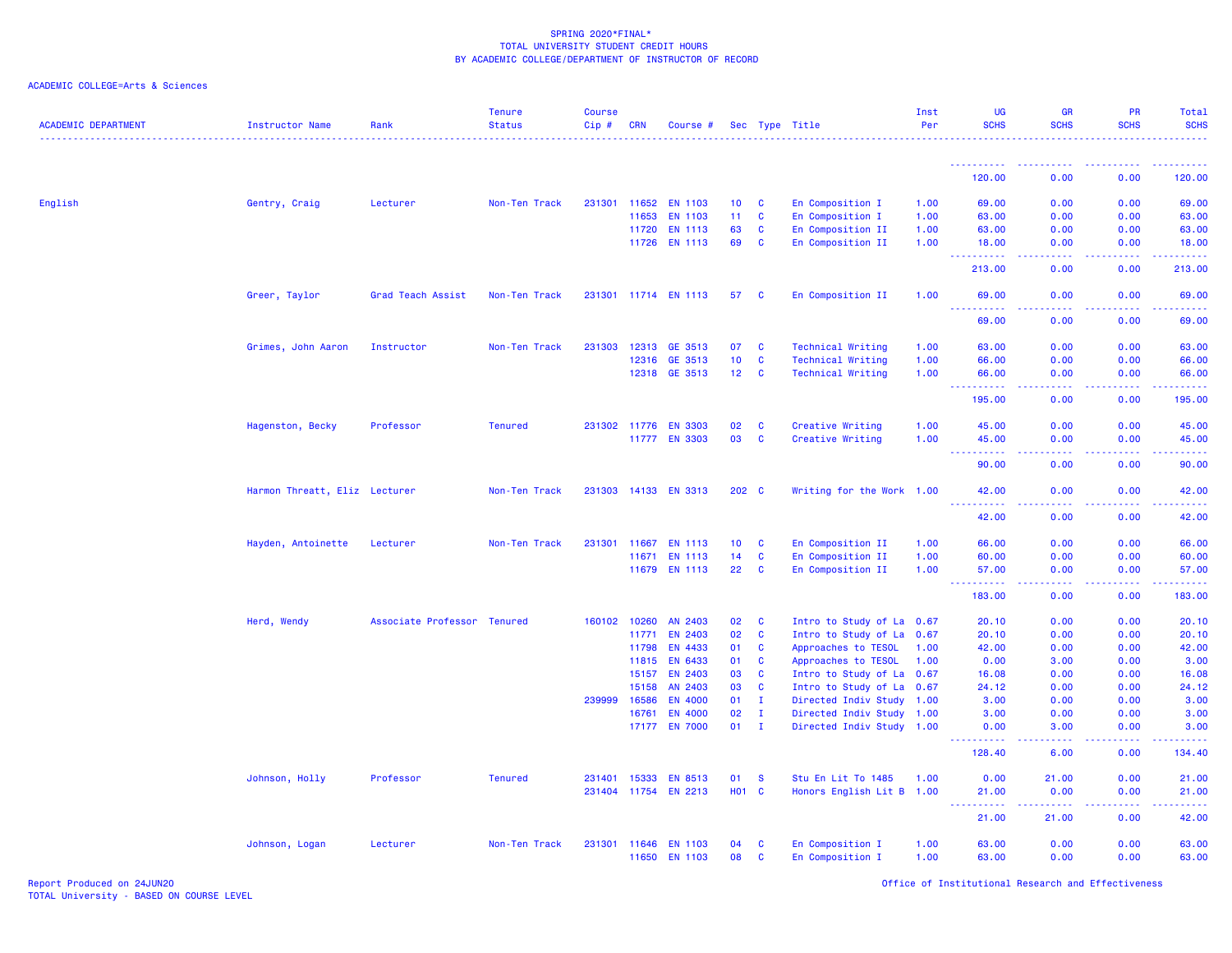| <b>ACADEMIC DEPARTMENT</b> | <b>Instructor Name</b> | Rank              | <b>Tenure</b><br><b>Status</b> | <b>Course</b><br>$Cip$ # | <b>CRN</b>   | Course #                        |                 |                   | Sec Type Title                         | Inst<br>Per  | <b>UG</b><br><b>SCHS</b>                                                                                                                                                        | <b>GR</b><br><b>SCHS</b> | <b>PR</b><br><b>SCHS</b> | <b>Total</b><br><b>SCHS</b>                                                                                          |
|----------------------------|------------------------|-------------------|--------------------------------|--------------------------|--------------|---------------------------------|-----------------|-------------------|----------------------------------------|--------------|---------------------------------------------------------------------------------------------------------------------------------------------------------------------------------|--------------------------|--------------------------|----------------------------------------------------------------------------------------------------------------------|
|                            |                        |                   |                                |                          |              |                                 |                 |                   |                                        |              |                                                                                                                                                                                 |                          |                          |                                                                                                                      |
| English                    | Johnson, Logan         | Lecturer          | Non-Ten Track                  |                          | 231301 11694 | <b>EN 1113</b><br>11719 EN 1113 | 37<br>62        | C<br>$\mathbf{C}$ | En Composition II<br>En Composition II | 1.00<br>1.00 | 66.00<br>69.00                                                                                                                                                                  | 0.00<br>0.00             | 0.00<br>0.00             | 66.00<br>69.00                                                                                                       |
|                            |                        |                   |                                |                          |              |                                 |                 |                   |                                        |              | $\sim$ $\sim$ $\sim$<br><b><i><u><u><b>A</b></u></u></i></b>                                                                                                                    | .                        | .                        | <u>.</u>                                                                                                             |
|                            |                        |                   |                                |                          |              |                                 |                 |                   |                                        |              | 261.00                                                                                                                                                                          | 0.00                     | 0.00                     | 261.00                                                                                                               |
|                            | Kardos, Michael        | Professor         | <b>Tenured</b>                 |                          | 231401 11792 | EN 4313                         | 01              | $\mathbf{C}$      | Craft Of Fiction                       | 1.00         | 27.00                                                                                                                                                                           | 0.00                     | 0.00                     | 27.00                                                                                                                |
|                            |                        |                   |                                |                          | 11811        | EN 6313                         | 01              | $\mathbf{C}$      | Craft Of Fiction                       | 1.00         | 0.00                                                                                                                                                                            | 21.00                    | 0.00                     | 21.00                                                                                                                |
|                            |                        |                   |                                | 239999                   |              | 16110 EN 8000                   | 01              | D                 | Research / Thesis                      | 1.00         | 0.00<br>$\sim$ $\sim$ .<br>$\frac{1}{2} \left( \frac{1}{2} \right) \left( \frac{1}{2} \right) \left( \frac{1}{2} \right) \left( \frac{1}{2} \right) \left( \frac{1}{2} \right)$ | 3.00<br>-----            | 0.00<br>.                | 3.00<br>.                                                                                                            |
|                            |                        |                   |                                |                          |              |                                 |                 |                   |                                        |              | 27.00                                                                                                                                                                           | 24.00                    | 0.00                     | 51.00                                                                                                                |
|                            | Kealhofer, Samuel      | Grad Teach Assist | Non-Ten Track                  |                          |              | 231301 11721 EN 1113            | 64              | <b>C</b>          | En Composition II                      | 1.00         | 66.00                                                                                                                                                                           | 0.00                     | 0.00                     | 66.00                                                                                                                |
|                            |                        |                   |                                |                          |              |                                 |                 |                   |                                        |              | .<br>66.00                                                                                                                                                                      | بالأباد<br>0.00          | .<br>0.00                | وعاماما<br>66.00                                                                                                     |
|                            | Kelley, James          | Professor         | <b>Tenured</b>                 | 160102                   | 15335        | EN 4413                         | 201 C           |                   | Hist Of The Eng Lang 1.00              |              | 6.00                                                                                                                                                                            | 0.00                     | 0.00                     | 6.00                                                                                                                 |
|                            |                        |                   |                                |                          | 15358        | EN 4413                         | 202 C           |                   | Hist Of The Eng Lang 1.00              |              | 9.00                                                                                                                                                                            | 0.00                     | 0.00                     | 9.00                                                                                                                 |
|                            |                        |                   |                                |                          | 15359        | EN 6413                         | 202 C           |                   | Hist Of The Eng Lang 1.00              |              | 0.00                                                                                                                                                                            | 15.00                    | 0.00                     | 15.00                                                                                                                |
|                            |                        |                   |                                | 231401 14129             |              | EN 2434                         | 201 B           |                   | Literature And Film                    | 1.00         | 12.00                                                                                                                                                                           | 0.00                     | 0.00                     | 12.00                                                                                                                |
|                            |                        |                   |                                |                          | 14130        | EN 2434                         | 202 B           |                   | Literature And Film                    | 1.00         | 28.00                                                                                                                                                                           | 0.00                     | 0.00                     | 28.00                                                                                                                |
|                            |                        |                   |                                | 231404                   | 15343        | <b>EN 4833</b>                  | $201$ C         |                   | American Short Story 1.00              |              | 21.00                                                                                                                                                                           | 0.00                     | 0.00                     | 21.00                                                                                                                |
|                            |                        |                   |                                |                          | 15360        | <b>EN 4833</b>                  | 202 C           |                   | American Short Story 1.00              |              | 30.00                                                                                                                                                                           | 0.00                     | 0.00                     | 30.00                                                                                                                |
|                            |                        |                   |                                |                          | 15361        | <b>EN 6833</b>                  | 202 C           |                   | American Short Story 1.00              |              | 0.00                                                                                                                                                                            | 18.00                    | 0.00                     | 18.00                                                                                                                |
|                            |                        |                   |                                |                          |              |                                 |                 |                   |                                        |              | .<br>106.00                                                                                                                                                                     | .<br>33.00               | .<br>0.00                | .<br>139.00                                                                                                          |
|                            | Kimbrell, Karleigh     | Lecturer          | Non-Ten Track                  | 231301 11651             |              | EN 1103                         | 09              | <b>C</b>          | En Composition I                       | 1.00         | 69.00                                                                                                                                                                           | 0.00                     | 0.00                     | 69.00                                                                                                                |
|                            |                        |                   |                                |                          | 11702        | <b>EN 1113</b>                  | 45              | <b>C</b>          | En Composition II                      | 1.00         | 63.00                                                                                                                                                                           | 0.00                     | 0.00                     | 63.00                                                                                                                |
|                            |                        |                   |                                |                          |              | 11708 EN 1113                   | 51              | $\mathbf{C}$      | En Composition II                      | 1.00         | 60.00                                                                                                                                                                           | 0.00                     | 0.00                     | 60.00<br>المتمامين                                                                                                   |
|                            |                        |                   |                                |                          |              |                                 |                 |                   |                                        |              | 192.00                                                                                                                                                                          | 0.00                     | 0.00                     | 192.00                                                                                                               |
|                            | Lafleur, Amy           | Lecturer          | Non-Ten Track                  | 231301                   | 11666        | <b>EN 1113</b>                  | 09              | C                 | En Composition II                      | 1.00         | 48.00                                                                                                                                                                           | 0.00                     | 0.00                     | 48.00                                                                                                                |
|                            |                        |                   |                                |                          | 11675        | <b>EN 1113</b>                  | 18              | $\mathbf{C}$      | En Composition II                      | 1.00         | 69.00                                                                                                                                                                           | 0.00                     | 0.00                     | 69.00                                                                                                                |
|                            |                        |                   |                                |                          |              | 11700 EN 1113                   | 43              | <b>C</b>          | En Composition II                      | 1.00         | 66.00                                                                                                                                                                           | 0.00                     | 0.00                     | 66.00                                                                                                                |
|                            |                        |                   |                                |                          |              |                                 |                 |                   |                                        |              | $\sim$ $\sim$ $\sim$<br>.<br>183.00                                                                                                                                             | .<br>0.00                | . <b>.</b><br>0.00       | .<br>183.00                                                                                                          |
|                            | Lammert, Thomas        | Instructor        | Non-Ten Track                  | 231301                   | 11664        | <b>EN 1113</b>                  | 07              | $\mathbf{C}$      | En Composition II                      | 1.00         | 69.00                                                                                                                                                                           | 0.00                     | 0.00                     | 69.00                                                                                                                |
|                            |                        |                   |                                |                          | 11674        | EN 1113                         | 17 <sub>1</sub> | $\mathbf{C}$      | En Composition II                      | 1.00         | 60.00                                                                                                                                                                           | 0.00                     | 0.00                     | 60.00                                                                                                                |
|                            |                        |                   |                                |                          | 11684        | <b>EN 1113</b>                  | 27              | <b>C</b>          | En Composition II                      | 1.00         | 60.00                                                                                                                                                                           | 0.00                     | 0.00                     | 60.00                                                                                                                |
|                            |                        |                   |                                |                          | 11724        | EN 1113                         | 67              | <b>C</b>          | En Composition II                      | 1.00         | 72.00                                                                                                                                                                           | 0.00                     | 0.00                     | 72.00                                                                                                                |
|                            |                        |                   |                                |                          |              |                                 |                 |                   |                                        |              | $\sim$ $\sim$ $\sim$<br>261.00                                                                                                                                                  | 0.00                     | 0.00                     | .<br>261.00                                                                                                          |
|                            | Leonard, Ashley        | Instructor        | Non-Ten Track                  |                          |              | 230101 11774 EN 2503            | 01              | $\mathbf{C}$      | <b>Teaching Grammar</b>                | 1.00         | 162.00                                                                                                                                                                          | 0.00                     | 0.00                     | 162.00                                                                                                               |
|                            |                        |                   |                                |                          |              |                                 |                 |                   |                                        |              | <u>.</u><br>162.00                                                                                                                                                              | 0.00                     | 0.00                     | 2.2.2.2.2.4<br>162.00                                                                                                |
|                            | Little, Matthew        | Professor         | <b>Tenured</b>                 |                          | 231303 11791 | EN 4223                         | 01              | <b>C</b>          | Prin Legal Writing                     | 1.00         | 51.00                                                                                                                                                                           | 0.00                     | 0.00                     | 51.00                                                                                                                |
|                            |                        |                   |                                |                          | 231402 11759 | <b>EN 2243</b>                  | 02              | <b>C</b>          | American Lit Before                    | 1.00         | 45.00                                                                                                                                                                           | 0.00                     | 0.00                     | 45.00                                                                                                                |
|                            |                        |                   |                                |                          |              |                                 |                 |                   |                                        |              | المتمام والمتمار<br>$\frac{1}{2} \left( \frac{1}{2} \right) \left( \frac{1}{2} \right) \left( \frac{1}{2} \right)$<br>96.00                                                     | 22222<br>0.00            | 22222<br>0.00            | $\begin{array}{cccccccccc} \bullet & \bullet & \bullet & \bullet & \bullet & \bullet & \bullet \end{array}$<br>96.00 |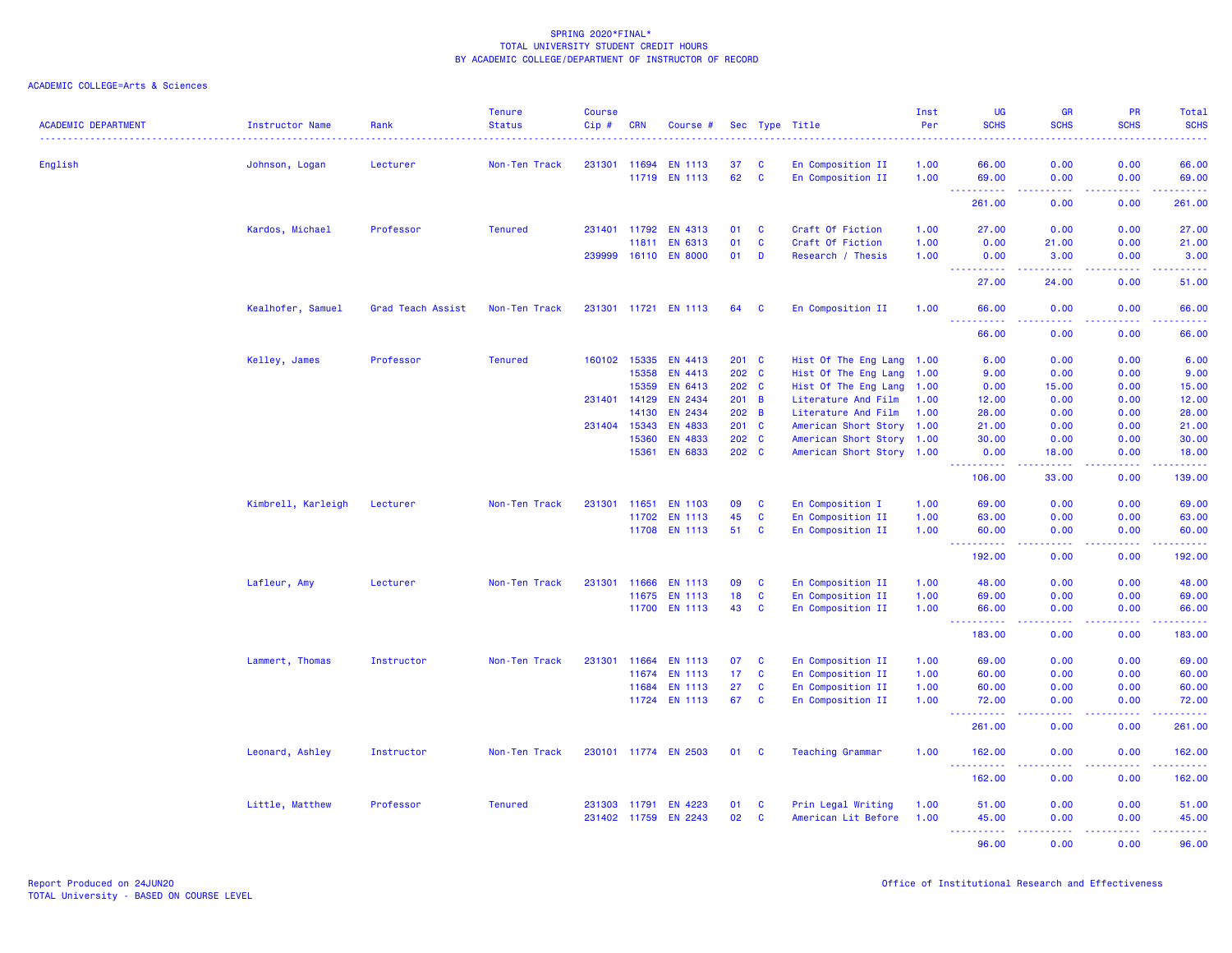| <b>ACADEMIC DEPARTMENT</b> | <b>Instructor Name</b><br>. | Rank                          | <b>Tenure</b><br><b>Status</b> | <b>Course</b><br>Cip# | <b>CRN</b>   | Course #             |              |              | Sec Type Title              | Inst<br>Per | <b>UG</b><br><b>SCHS</b>           | <b>GR</b><br><b>SCHS</b>                     | <b>PR</b><br><b>SCHS</b> | Total<br><b>SCHS</b> |
|----------------------------|-----------------------------|-------------------------------|--------------------------------|-----------------------|--------------|----------------------|--------------|--------------|-----------------------------|-------------|------------------------------------|----------------------------------------------|--------------------------|----------------------|
| English                    | Long, Loreeda               | Instructor                    | Non-Ten Track                  | 231301 11709          |              | <b>EN 1113</b>       | 52           | C            | En Composition II           | 1.00        | 45.00                              | 0.00                                         | 0.00                     | 45.00                |
|                            |                             |                               |                                |                       |              |                      |              |              |                             |             | <b>.</b> .<br>45.00                | .<br>0.00                                    | 22222<br>0.00            | .<br>45.00           |
|                            | Lyons, Richard              | Professor                     | <b>Tenured</b>                 |                       | 231402 11763 | <b>EN 2253</b>       | 02           | $\mathbf{C}$ | American Lit After 1 1.00   |             | 84.00                              | 0.00                                         | 0.00                     | 84.00                |
|                            |                             |                               |                                |                       | 11764        | <b>EN 2253</b>       | 03           | $\mathbf{C}$ | American Lit After 1 1.00   |             | 36.00                              | 0.00                                         | 0.00                     | 36.00                |
|                            |                             |                               |                                |                       | 11765        | <b>EN 2253</b>       | 04           | $\mathbf{C}$ | American Lit After 1 1.00   |             | 78.00<br><b></b>                   | 0.00<br>.                                    | 0.00<br>22222            | 78.00<br><u>.</u>    |
|                            |                             |                               |                                |                       |              |                      |              |              |                             |             | 198.00                             | 0.00                                         | 0.00                     | 198.00               |
|                            | Marcus, Gregory             | Lecturer                      | Non-Ten Track                  |                       | 231301 11649 | <b>EN 1103</b>       | 07           | $\mathbf{C}$ | En Composition I            | 1.00        | 66.00                              | 0.00                                         | 0.00                     | 66.00                |
|                            |                             |                               |                                |                       |              | 11673 EN 1113        | 16           | $\mathbf{C}$ | En Composition II           | 1.00        | 63.00                              | 0.00<br>$\omega$ is $\omega$ in              | 0.00<br>22222            | 63.00                |
|                            |                             |                               |                                |                       |              |                      |              |              |                             |             | .<br>129.00                        | 0.00                                         | 0.00                     | .<br>129.00          |
|                            | Marsh, Kelly                | Professor                     | <b>Tenured</b>                 |                       | 231401 11788 | <b>EN 3513</b>       | 01           | $\mathbf{C}$ | Women and Literature 1.00   |             | 54.00                              | 0.00                                         | 0.00                     | 54.00                |
|                            |                             |                               |                                |                       | 15332        | <b>EN 8593</b>       | 01           | C            | Stu Postcolonial Lit        | 1.00        | 0.00                               | 27.00                                        | 0.00                     | 27.00                |
|                            |                             |                               |                                | 240101 12646          |              | <b>HON 4093</b>      | H11 E        |              | <b>Honors Thesis</b>        | 1.00        | 3.00                               | 0.00                                         | 0.00                     | 3.00                 |
|                            |                             |                               |                                |                       | 12649        | <b>HON 4093</b>      | $H14$ E      |              | <b>Honors Thesis</b>        | 1.00        | 3.00<br><u>.</u>                   | 0.00<br><b><i><u><u> - - - -</u></u></i></b> | 0.00<br>. <b>.</b>       | 3.00<br>. <u>.</u>   |
|                            |                             |                               |                                |                       |              |                      |              |              |                             |             | 60.00                              | 27.00                                        | 0.00                     | 87.00                |
|                            | Mattison, Suzanne           | Lecturer                      | Non-Ten Track                  | 010802                | 10203        | <b>AELC 3203</b>     | 02           | C            | Prof Writing ANR Hum 1.00   |             | 81.00                              | 0.00                                         | 0.00                     | 81.00                |
|                            |                             |                               |                                |                       | 10204        | <b>AELC 3203</b>     | 03           | C            | Prof Writing ANR Hum 1.00   |             | 75.00                              | 0.00                                         | 0.00                     | 75.00                |
|                            |                             |                               |                                |                       | 10205        | <b>AELC 3203</b>     | 04           | C            | Prof Writing ANR Hum 1.00   |             | 78.00                              | 0.00                                         | 0.00                     | 78.00                |
|                            |                             |                               |                                |                       | 10206        | <b>AELC 3203</b>     | 05           | $\mathbf{C}$ | Prof Writing ANR Hum 1.00   |             | 75.00                              | 0.00                                         | 0.00<br>.                | 75.00<br>.           |
|                            |                             |                               |                                |                       |              |                      |              |              |                             |             | 309.00                             | 0.00                                         | 0.00                     | 309.00               |
|                            | McBride, Charlotte          | Grad Teach Assist             | Non-Ten Track                  | 231301                | 11659        | <b>EN 1113</b>       | 02           | C            | En Composition II           | 1.00        | 69.00                              | 0.00                                         | 0.00                     | 69.00                |
|                            |                             |                               |                                |                       |              | 11660 EN 1113        | 03           | $\mathbf{C}$ | En Composition II           | 1.00        | 69.00<br>.                         | 0.00<br>$\sim$ $\sim$ $\sim$ $\sim$          | 0.00<br>-----            | 69.00<br>.           |
|                            |                             |                               |                                |                       |              |                      |              |              |                             |             | 138.00                             | 0.00                                         | 0.00                     | 138.00               |
|                            | Miller, Elizabeth           | Assistant Professor Ten Track |                                | 131305                | 15318        | EN 4233              | 01           | $\mathbf{C}$ | Composition Pedogogy 1.00   |             | 12.00                              | 0.00                                         | 0.00                     | 12.00                |
|                            |                             |                               |                                |                       | 15319        | <b>EN 6233</b>       | 01           | $\mathbf{C}$ | <b>Composition Pedagogy</b> | 1.00        | 0.00                               | 48.00                                        | 0.00                     | 48.00                |
|                            |                             |                               |                                |                       |              | 231301 11728 EN 1113 | <b>HO1 C</b> |              | En Composition II           | 1.00        | 18.00<br>.                         | 0.00                                         | 0.00<br>$  -$            | 18.00<br>.           |
|                            |                             |                               |                                |                       |              |                      |              |              |                             |             | 30.00                              | 48.00                                        | 0.00                     | 78.00                |
|                            | Morgan, Amber               | Grad Teach Assist             | Non-Ten Track                  | 231301 11683          |              | <b>EN 1113</b>       | 26           | C            | En Composition II           | 1.00        | 63.00                              | 0.00                                         | 0.00                     | 63.00                |
|                            |                             |                               |                                |                       | 11693        | <b>EN 1113</b>       | 36           | $\mathbf{C}$ | En Composition II           | 1.00        | 60.00                              | 0.00                                         | 0.00                     | 60.00<br>والمحاميات  |
|                            |                             |                               |                                |                       |              |                      |              |              |                             |             | 123.00                             | 0.00                                         | 0.00                     | 123.00               |
|                            | Moss, Marilyn               | Lecturer                      | Non-Ten Track                  | 141901 14771          |              | ME 4111              | 601 C        |              | Professional Develop 1.00   |             | 22.00                              | 0.00                                         | 0.00                     | 22.00                |
|                            |                             |                               |                                |                       |              | 231303 14766 GE 3513 | 602 C        |              | <b>Technical Writing</b>    | 1.00        | 27.00<br>$\sim$ $\sim$ $\sim$<br>. | 0.00<br>د د د د                              | 0.00<br>.                | 27.00<br>.           |
|                            |                             |                               |                                |                       |              |                      |              |              |                             |             | 49.00                              | 0.00                                         | 0.00                     | 49.00                |
|                            | Nordin, Alexis              | Instructor                    | Non-Ten Track                  | 231303                | 12308        | GE 3513              | 02           | C            | Technical Writing           | 1.00        | 66.00                              | 0.00                                         | 0.00                     | 66.00                |
|                            |                             |                               |                                |                       | 12309        | GE 3513              | 03           | $\mathbf{C}$ | <b>Technical Writing</b>    | 1.00        | 63.00                              | 0.00                                         | 0.00                     | 63.00                |
|                            |                             |                               |                                |                       | 12312        | GE 3513              | 06           | $\mathbf{C}$ | <b>Technical Writing</b>    | 1.00        | 123.00                             | 0.00                                         | 0.00                     | 123.00               |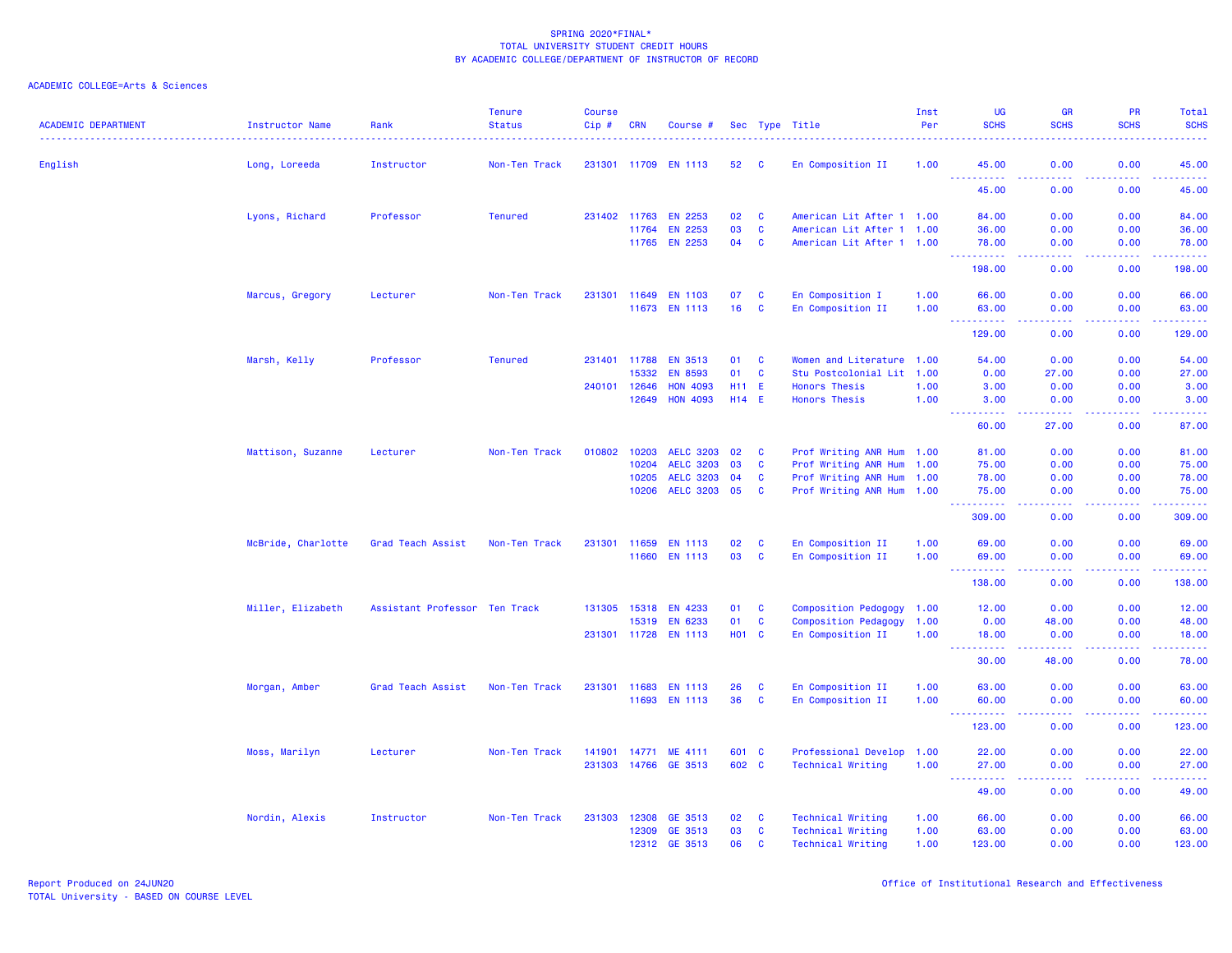| <b>ACADEMIC DEPARTMENT</b> | <b>Instructor Name</b>                 | Rank                        | <b>Tenure</b><br><b>Status</b> | <b>Course</b><br>Cip# | <b>CRN</b>     | Course #             |              |                   | Sec Type Title                           | Inst<br>Per  | <b>UG</b><br><b>SCHS</b>              | <b>GR</b><br><b>SCHS</b> | PR<br><b>SCHS</b> | <b>Total</b><br><b>SCHS</b>          |
|----------------------------|----------------------------------------|-----------------------------|--------------------------------|-----------------------|----------------|----------------------|--------------|-------------------|------------------------------------------|--------------|---------------------------------------|--------------------------|-------------------|--------------------------------------|
|                            |                                        |                             |                                |                       |                |                      |              |                   |                                          |              |                                       |                          |                   |                                      |
|                            |                                        |                             |                                |                       |                |                      |              |                   |                                          |              | 252.00                                | 0.00                     | 0.00              | 252.00                               |
| English                    | O'Neill, Bonnie                        | Associate Professor Tenured |                                |                       | 231402 11758   | <b>EN 2243</b>       | 01           | <b>C</b>          | American Lit Before                      | 1.00         | 33.00                                 | 0.00                     | 0.00              | 33.00                                |
|                            |                                        |                             |                                | 231404 15334          |                | <b>EN 8553</b>       | 01           | <b>S</b>          | Amer Lit Civil War                       | 1.00         | 0.00                                  | 21.00                    | 0.00              | 21.00                                |
|                            |                                        |                             |                                |                       |                |                      |              |                   |                                          |              | <u>.</u><br>33,00                     | .<br>21.00               | .<br>0.00         | .<br>54.00                           |
|                            | Okunlola, Theophilus Grad Teach Assist |                             | Non-Ten Track                  |                       | 231301 11682   | <b>EN 1113</b>       | 25           | <b>C</b>          | En Composition II                        | 1.00         | 51.00                                 | 0.00                     | 0.00              | 51.00                                |
|                            |                                        |                             |                                |                       |                |                      |              |                   |                                          |              | المستمات<br>51.00                     | 0.00                     | 0.00              | 51.00                                |
|                            | Olson, Peter                           | Lecturer                    | Non-Ten Track                  | 231301                | 14459          | <b>EN 1113</b>       | 501 C        |                   | En Composition II                        | 1.00         | 42.00                                 | 0.00                     | 0.00              | 42.00                                |
|                            |                                        |                             |                                |                       | 16545          | <b>EN 1113</b>       | 503          | $\mathbf{C}$      | En Composition II                        | 1.00         | 39.00                                 | 0.00                     | 0.00              | 39.00                                |
|                            |                                        |                             |                                | 231303                | 14466          | <b>EN 3313</b>       | 501 C        |                   | Writing for the Work 1.00                |              | 45.00                                 | 0.00                     | 0.00              | 45.00                                |
|                            |                                        |                             |                                | 231401                | 14461          | <b>EN 2203</b>       | 501 C        |                   | Intro To Literature                      | 1.00         | 39.00                                 | 0.00                     | 0.00              | 39.00                                |
|                            |                                        |                             |                                |                       | 14901          | <b>EN 2273</b>       | 501 C        |                   | World Literature Bef 1.00                |              | 18.00<br>المتمام والمتمار             | 0.00<br>المتمام المالية  | 0.00<br>.         | 18.00<br>.                           |
|                            |                                        |                             |                                |                       |                |                      |              |                   |                                          |              | 183.00                                | 0.00                     | 0.00              | 183.00                               |
|                            | Parr, Susan                            | Instructor                  | Non-Ten Track                  |                       | 131401 11944   | <b>ESL 5120</b>      | 04           | $\mathbf{C}$      | American Lang & Cul 1.00                 |              | 6.00                                  | 0.00                     | 0.00              | 6.00                                 |
|                            |                                        |                             |                                |                       | 11952          | <b>ESL 5323</b>      | 04           | <b>C</b>          | Academic Research an 1.00                |              | 30.00<br>$\sim$ $\sim$ .<br>د د د د د | 0.00<br>وعاعاها          | 0.00              | 30.00<br>$\sim$ $\sim$ $\sim$ $\sim$ |
|                            |                                        |                             |                                |                       |                |                      |              |                   |                                          |              | 36.00                                 | 0.00                     | 0.00              | 36.00                                |
|                            | Pierce, Catherine                      | Professor                   | <b>Tenured</b>                 |                       | 231302 11778   | <b>EN 3303</b>       | 04           | <b>C</b>          | Creative Writing                         | 1.00         | 42.00                                 | 0.00                     | 0.00              | 42.00                                |
|                            |                                        |                             |                                |                       | 11780          | <b>EN 3303</b>       | 06           | $\mathbf{C}$      | Creative Writing                         | 1.00         | 42.00                                 | 0.00                     | 0.00              | 42.00                                |
|                            |                                        |                             |                                |                       | 15756          | <b>EN 3803</b>       | 02           | $\mathbf{C}$      | Intermediate Poetry                      | 1.00         | 45.00                                 | 0.00                     | 0.00              | 45.00                                |
|                            |                                        |                             |                                | 239999                | 16111          | <b>EN 8000</b>       | 02           | D                 | Research / Thesis                        | 1.00         | 0.00<br>. <b>.</b>                    | 3.00<br>د د د د          | 0.00<br>.         | 3.00<br>.                            |
|                            |                                        |                             |                                |                       |                |                      |              |                   |                                          |              | 129.00                                | 3.00                     | 0.00              | 132.00                               |
|                            | Pizer, Ginger                          | Associate Professor Tenured |                                |                       | 160102 11795   | EN 4413              | 01           | $\mathbf{C}$      | Hist Of The Eng Lang 1.00                |              | 45.00                                 | 0.00                     | 0.00              | 45.00                                |
|                            |                                        |                             |                                |                       | 11803          | EN 4633              | 01           | <b>C</b>          | Language & Society                       | 1.00         | 18.00                                 | 0.00                     | 0.00              | 18.00                                |
|                            |                                        |                             |                                | 240101                | 12637          | <b>HON 4093</b>      | <b>HO2</b>   | -E                | <b>Honors Thesis</b>                     | 1.00         | 3.00                                  | 0.00                     | 0.00              | 3.00                                 |
|                            |                                        |                             |                                |                       | 12645          | <b>HON 4093</b>      | <b>H10 E</b> |                   | <b>Honors Thesis</b>                     | 1.00         | 3.00                                  | 0.00                     | 0.00              | 3.00                                 |
|                            |                                        |                             |                                | 451101                | 10267          | AN 4633              | 01           | <b>C</b>          | Language & Society                       | 1.00         | 27.00                                 | 0.00                     | 0.00              | 27.00                                |
|                            |                                        |                             |                                |                       | 10270<br>13856 | AN 6633<br>SO 4633   | 01<br>01     | C<br>$\mathbf{C}$ | Language & Society<br>Language & Society | 1.00<br>1.00 | 0.00<br>18.00                         | 3.00<br>0.00             | 0.00<br>0.00      | 3.00<br>18.00                        |
|                            |                                        |                             |                                |                       |                |                      |              |                   |                                          |              | $\sim$ $\sim$ $\sim$<br>.<br>114.00   | .<br>3.00                | .<br>0.00         | .<br>117.00                          |
|                            | Pounds, Shunecy                        | Lecturer                    | Non-Ten Track                  | 231301                | 11676          | <b>EN 1113</b>       | 19           | $\mathbf{C}$      | En Composition II                        | 1.00         | 69.00                                 | 0.00                     | 0.00              | 69.00                                |
|                            |                                        |                             |                                |                       | 11687          | <b>EN 1113</b>       | 30           | <b>C</b>          | En Composition II                        | 1.00         | 60.00                                 | 0.00                     | 0.00              | 60.00                                |
|                            |                                        |                             |                                |                       |                | 11706 EN 1113        | 49           | <b>C</b>          | En Composition II                        | 1.00         | 39.00                                 | 0.00                     | 0.00              | 39.00                                |
|                            |                                        |                             |                                |                       |                | 11717 EN 1113        | 60           | <b>C</b>          | En Composition II                        | 1.00         | 60.00<br>$\sim$ $\sim$ $\sim$<br>.    | 0.00<br>$  -$            | 0.00              | 60.00<br>.                           |
|                            |                                        |                             |                                |                       |                |                      |              |                   |                                          |              | 228.00                                | 0.00                     | 0.00              | 228.00                               |
|                            | Price, Marty                           | Instructor                  | Non-Ten Track                  |                       | 231401 11737   | <b>EN 2203</b>       | 05           | <b>C</b>          | Intro To Literature                      | 1.00         | 78.00                                 | 0.00                     | 0.00              | 78.00                                |
|                            |                                        |                             |                                |                       | 231402 11760   | <b>EN 2243</b>       | 03           | $\mathbf{C}$      | American Lit Before                      | 1.00         | 63.00                                 | 0.00                     | 0.00              | 63.00                                |
|                            |                                        |                             |                                |                       |                | 231404 11755 EN 2223 | 01           | <b>C</b>          | English Lit After 18 1.00                |              | 57.00                                 | 0.00                     | 0.00              | 57.00                                |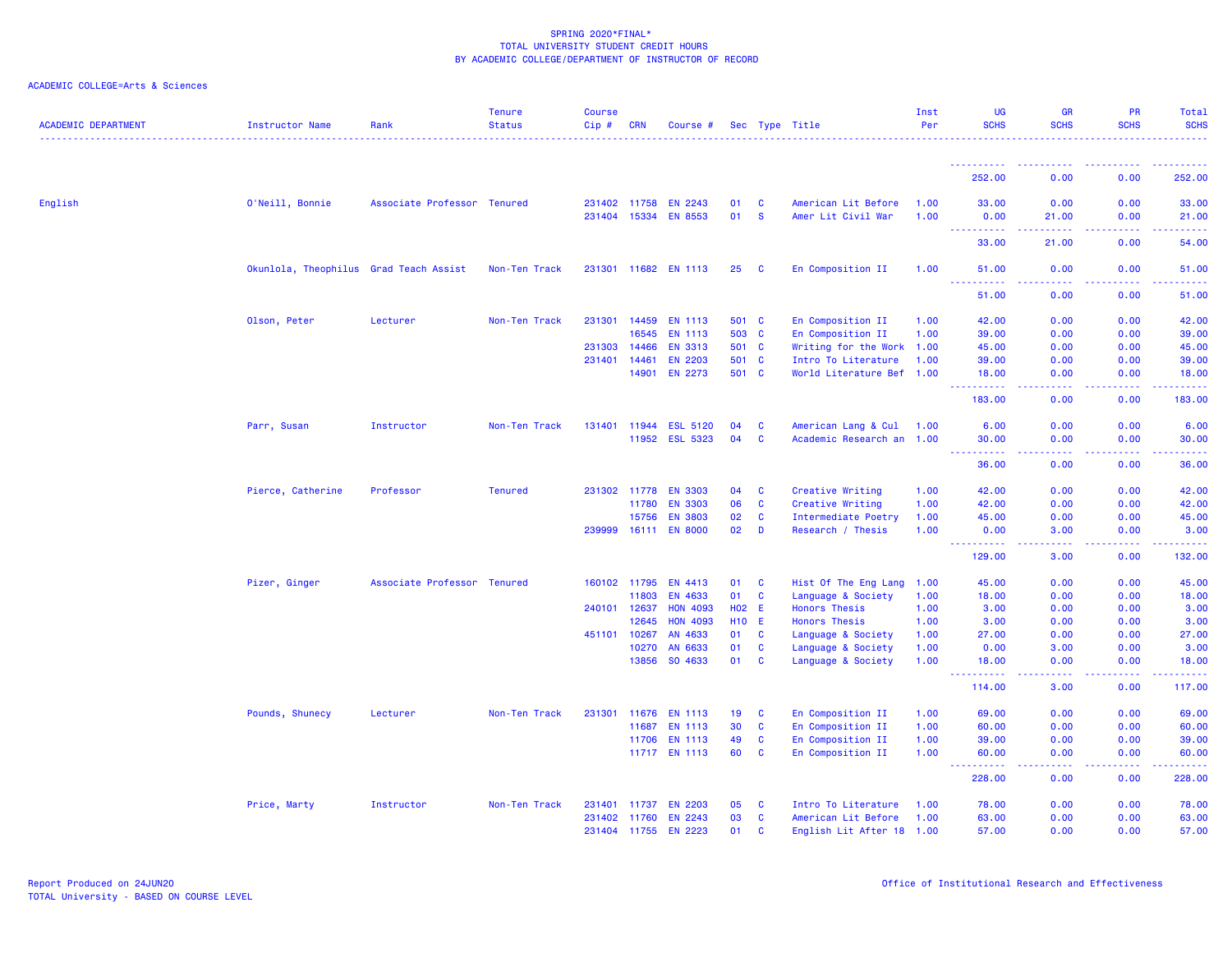| <b>ACADEMIC DEPARTMENT</b> | <b>Instructor Name</b> | Rank                        | <b>Tenure</b><br><b>Status</b> | <b>Course</b><br>$Cip \#$ | CRN   | Course #             |                 |              | Sec Type Title            | Inst<br>Per | <b>UG</b><br><b>SCHS</b>                                             | <b>GR</b><br><b>SCHS</b>            | PR<br><b>SCHS</b> | Total<br><b>SCHS</b>                            |
|----------------------------|------------------------|-----------------------------|--------------------------------|---------------------------|-------|----------------------|-----------------|--------------|---------------------------|-------------|----------------------------------------------------------------------|-------------------------------------|-------------------|-------------------------------------------------|
|                            |                        |                             |                                |                           |       |                      |                 |              |                           |             |                                                                      |                                     |                   |                                                 |
|                            |                        |                             |                                |                           |       |                      |                 |              |                           |             | 198.00                                                               | 0.00                                | 0.00              | 198.00                                          |
| English                    | Raymond, Richard       | Lecturer                    | Non-Ten Track                  |                           |       | 231404 14465 EN 2223 | 501 C           |              | English Lit After 18 1.00 |             | 27.00<br>. <b>.</b>                                                  | 0.00                                | 0.00              | 27.00                                           |
|                            |                        |                             |                                |                           |       |                      |                 |              |                           |             | 27.00                                                                | 0.00                                | 0.00              | 27.00                                           |
|                            | Redd, James            | Lecturer                    | Non-Ten Track                  |                           |       | 231302 11775 EN 3303 | 01              | $\mathbf{C}$ | Creative Writing          | 1.00        | 45.00                                                                | 0.00                                | 0.00              | 45.00                                           |
|                            |                        |                             |                                | 231401                    | 11766 | <b>EN 2273</b>       | 01              | $\mathbf{C}$ | World Literature Bef 1.00 |             | 48.00                                                                | 0.00                                | 0.00              | 48.00                                           |
|                            |                        |                             |                                |                           | 14462 | <b>EN 2203</b>       | 502 C           |              | Intro To Literature       | 1.00        | 42.00                                                                | 0.00                                | 0.00              | 42.00                                           |
|                            |                        |                             |                                |                           |       | 14463 EN 2203        | 503 C           |              | Intro To Literature       | 1.00        | 36.00<br><u>.</u>                                                    | 0.00<br>.                           | 0.00<br>.         | 36.00<br><b><i><u><u>.</u></u></i></b>          |
|                            |                        |                             |                                |                           |       |                      |                 |              |                           |             | 171.00                                                               | 0.00                                | 0.00              | 171.00                                          |
|                            | Rhymes, De'Aris        | Grad Teach Assist           | Non-Ten Track                  |                           |       | 231301 11696 EN 1113 | 39              | $\mathbf{C}$ | En Composition II         | 1.00        | 69.00                                                                | 0.00<br>. <u>. .</u>                | 0.00<br>.         | 69.00<br>.                                      |
|                            |                        |                             |                                |                           |       |                      |                 |              |                           |             | 69.00                                                                | 0.00                                | 0.00              | 69.00                                           |
|                            | Rodgers, Ross          | Grad Teach Assist           | Non-Ten Track                  |                           |       | 231301 11681 EN 1113 | 24              | $\mathbf{C}$ | En Composition II         | 1.00        | 66.00<br>222222                                                      | 0.00<br>.                           | 0.00<br>.         | 66.00<br>.                                      |
|                            |                        |                             |                                |                           |       |                      |                 |              |                           |             | 66.00                                                                | 0.00                                | 0.00              | 66.00                                           |
|                            | Rodolfich, Suzanne     | Lecturer                    | Non-Ten Track                  |                           |       | 231303 14765 GE 3513 | 601 C           |              | <b>Technical Writing</b>  | 1.00        | 72.00<br>----------                                                  | 0.00<br>. <b>. .</b>                | 0.00<br>.         | 72.00<br>.                                      |
|                            |                        |                             |                                |                           |       |                      |                 |              |                           |             | 72.00                                                                | 0.00                                | 0.00              | 72.00                                           |
|                            | Sanders, Shelly        | Instructor                  | Non-Ten Track                  | 231303                    | 12307 | GE 3513              | 01              | C            | <b>Technical Writing</b>  | 1.00        | 63.00                                                                | 0.00                                | 0.00              | 63.00                                           |
|                            |                        |                             |                                |                           | 12310 | GE 3513              | 04              | <b>C</b>     | <b>Technical Writing</b>  | 1.00        | 66.00                                                                | 0.00                                | 0.00              | 66.00                                           |
|                            |                        |                             |                                |                           |       | 12315 GE 3513        | 09              | $\mathbf{C}$ | <b>Technical Writing</b>  | 1.00        | 60.00<br>.<br>$\frac{1}{2} \left( \frac{1}{2} + \frac{1}{2} \right)$ | 0.00<br>.                           | 0.00<br><b></b>   | 60.00<br><b><i><u><u> - - - - -</u></u></i></b> |
|                            |                        |                             |                                |                           |       |                      |                 |              |                           |             | 189.00                                                               | 0.00                                | 0.00              | 189.00                                          |
|                            | Shaffer, Donald        | Associate Professor Tenured |                                | 050201                    | 10002 | AAS 1063             | 01              | $\mathbf{C}$ | Intro to African Ame      | 1.00        | 177.00                                                               | 0.00                                | 0.00              | 177.00                                          |
|                            |                        |                             |                                | 240101 17451              |       | <b>HON 4093</b>      | H23 E           |              | <b>Honors Thesis</b>      | 1.00        | 3.00                                                                 | 0.00                                | 0.00              | 3.00                                            |
|                            |                        |                             |                                |                           |       |                      |                 |              |                           |             | <u>.</u><br>180.00                                                   | .<br>0.00                           | .<br>0.00         | .<br>180.00                                     |
|                            | Sheperis, Claire       | Instructor                  | Non-Ten Track                  | 231301 11707              |       | <b>EN 1113</b>       | 50              | <b>C</b>     | En Composition II         | 1.00        | 42.00                                                                | 0.00                                | 0.00              | 42.00                                           |
|                            |                        |                             |                                | 231401                    | 11742 | <b>EN 2203</b>       | 10 <sub>1</sub> | <b>C</b>     | Intro To Literature       | 1.00        | 90.00                                                                | 0.00                                | 0.00              | 90.00                                           |
|                            |                        |                             |                                |                           | 11748 | <b>EN 2203</b>       | 16              | <b>C</b>     | Intro To Literature       | 1.00        | 90.00                                                                | 0.00                                | 0.00              | 90.00                                           |
|                            |                        |                             |                                |                           |       | 11749 EN 2203        | 17C             |              | Intro To Literature       | 1.00        | 90.00                                                                | 0.00                                | 0.00              | 90.00                                           |
|                            |                        |                             |                                |                           |       |                      |                 |              |                           |             | .<br>312.00                                                          | .<br>0.00                           | .<br>0.00         | 312.00                                          |
|                            | Sheppard, Kristin      | Lecturer                    | Non-Ten Track                  | 231301                    | 11662 | <b>EN 1113</b>       | 05              | <b>C</b>     | En Composition II         | 1.00        | 66.00                                                                | 0.00                                | 0.00              | 66.00                                           |
|                            |                        |                             |                                |                           | 11685 | <b>EN 1113</b>       | 28              | <b>C</b>     | En Composition II         | 1.00        | 54.00                                                                | 0.00                                | 0.00              | 54.00                                           |
|                            |                        |                             |                                |                           | 11699 | <b>EN 1113</b>       | 42              | $\mathbf{C}$ | En Composition II         | 1.00        | 60.00                                                                | 0.00                                | 0.00              | 60.00                                           |
|                            |                        |                             |                                |                           | 11723 | <b>EN 1113</b>       | 66              | <b>C</b>     | En Composition II         | 1.00        | 63.00<br>22222                                                       | 0.00<br>$\sim$ $\sim$ $\sim$ $\sim$ | 0.00<br>المستبد   | 63.00<br>.                                      |
|                            |                        |                             |                                |                           |       |                      |                 |              |                           |             | 243.00                                                               | 0.00                                | 0.00              | 243.00                                          |
|                            | Slimp, Cynthia         | Lecturer                    | Non-Ten Track                  |                           |       | 231303 14132 EN 3313 | $201$ C         |              | Writing for the Work 1.00 |             | 6.00                                                                 | 0.00                                | 0.00              | 6.00                                            |
|                            |                        |                             |                                |                           |       | 231404 15304 EN 2213 | 201 C           |              | English Lit Before 1 1.00 |             | 9.00                                                                 | 0.00                                | 0.00              | 9.00                                            |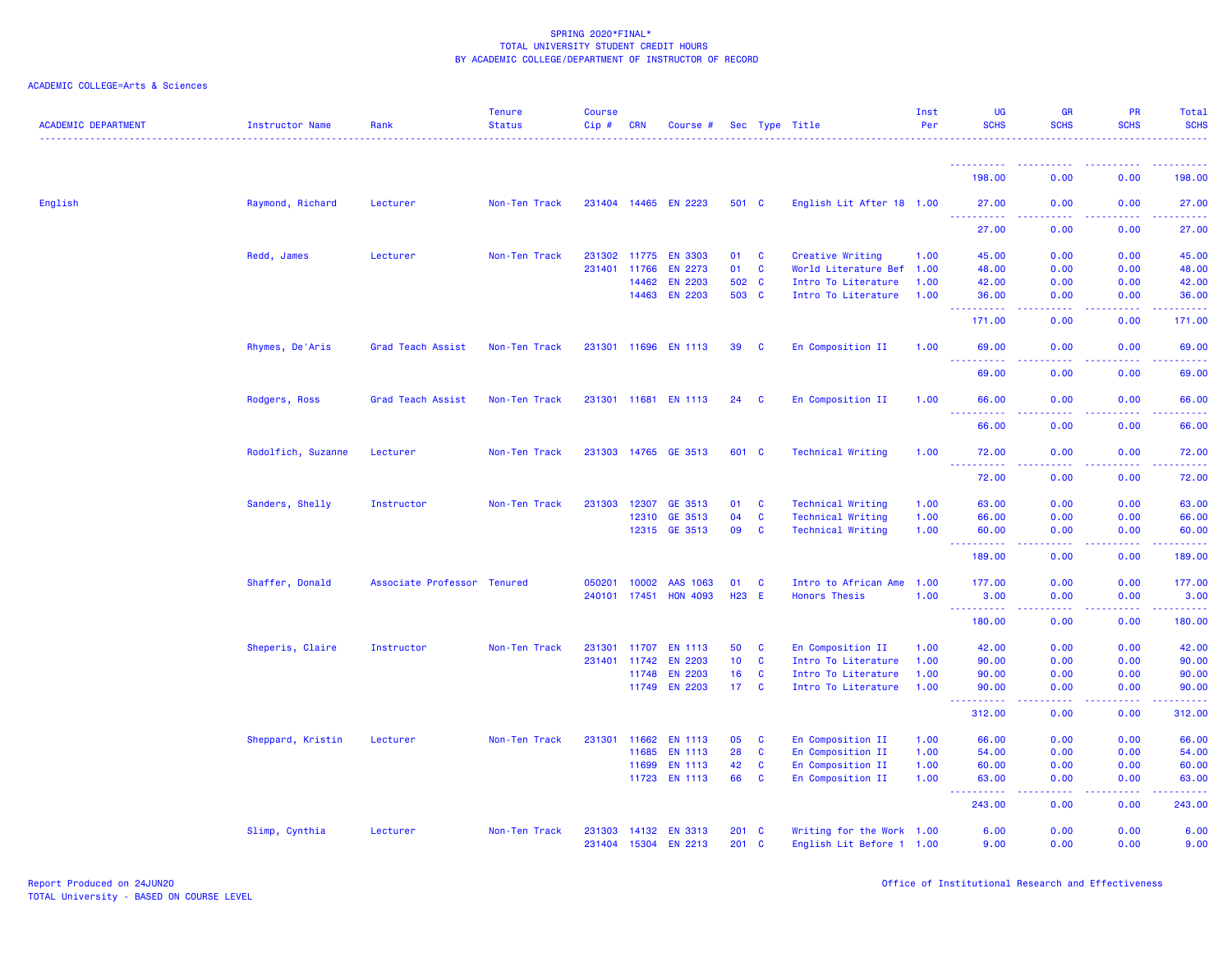| 15.00<br>0.00<br>0.00<br>15.00<br>English<br>Slimp, Stephen<br>Lecturer<br>Non-Ten Track<br>231404 15346 EN 4503<br>201 C<br><b>Shakespeare</b><br>1.00<br>12.00<br>0.00<br>0.00<br>12.00<br>$\sim$ $\sim$ $\sim$<br>.<br>د د د د<br>.<br>.<br>12.00<br>0.00<br>12.00<br>0.00<br>Smith, Megan<br>Assistant Professor Ten Track<br>160102 10266<br>AN 4403<br>01<br>$\mathbf{C}$<br>Intro To Linguistics 1.00<br>12.00<br>0.00<br>0.00<br>12.00<br>EN 4403<br>01<br>C<br>Intro To Linguistics<br>1.00<br>48.00<br>0.00<br>0.00<br>48.00<br>11794<br>EN 4443<br>01<br>$\mathbf{C}$<br>11799<br>English Syntax<br>1.00<br>15.00<br>0.00<br>0.00<br>15.00<br>$\omega_{\rm{max}}$<br><b>.</b><br>د د د د<br>وعاماما<br>75.00<br>0.00<br>0.00<br>75.00<br>Spain, Andrea<br>Associate Professor Tenured<br>231301<br>EN 3414<br>02<br>$\mathbf{C}$<br>Crit Writ/Resrch Lit 1.00<br>52.00<br>0.00<br>0.00<br>52.00<br>11787<br>03<br>D<br>239999<br>16112<br><b>EN 8000</b><br>Research / Thesis<br>1.00<br>0.00<br>3.00<br>0.00<br>3.00<br>500601<br>EN 2904<br>12.00<br>15330<br>01<br>B<br>Introduction to Film 1.00<br>12.00<br>0.00<br>0.00<br>CO 2904<br>15356<br>01<br>B<br>Introduction to Film 1.00<br>20.00<br>0.00<br>0.00<br>20.00<br>15357<br><b>ART 2904</b><br>01<br>B<br>Introduction to Film 1.00<br>0.00<br>24.00<br>0.00<br>24.00<br>.<br>.<br><b></b><br>.<br>108.00<br>3.00<br>0.00<br>111.00<br>Spurlock, Ann<br>Instructor<br>Non-Ten Track<br><b>EN 6013</b><br>Tchng Col Writing<br>0.00<br>21.00<br>231301 11809<br>01<br>E<br>1.00<br>0.00<br>21.00<br><u>.</u><br>.<br><b><i><u><u>.</u></u></i></b><br>.<br>0.00<br>0.00<br>21.00<br>21.00<br>130301<br>12800<br><b>LSK 1141</b><br>College Success II<br>23.00<br>0.00<br>0.00<br>23.00<br>Stamps, Alison<br>Instructor<br>Non-Ten Track<br>01<br>C<br>1.00<br>02<br>College Success II<br>0.00<br>0.00<br>16.00<br>12801<br><b>LSK 1141</b><br>C<br>1.00<br>16.00<br><b>LSK 1023</b><br>131315 12788<br>01<br>C<br>Col Read/Study Skill 1.00<br>21.00<br>0.00<br>0.00<br>21.00<br>.<br>د د د د<br>22222<br>.<br>0.00<br>60.00<br>60.00<br>0.00<br>En Composition II<br>0.00<br>0.00<br>66.00<br>Stinson, Emily<br>Instructor<br>Non-Ten Track<br>231301<br>11715<br><b>EN 1113</b><br>58<br>C<br>1.00<br>66.00<br>05<br>231302<br><b>EN 3303</b><br><b>C</b><br>Creative Writing<br>1.00<br>42.00<br>0.00<br>0.00<br>42.00<br>11779<br>231401 11741<br><b>EN 2203</b><br>09<br><b>C</b><br>Intro To Literature<br>1.00<br>84.00<br>0.00<br>0.00<br>84.00<br>44<br>والمالمات<br>.<br>.<br>192.00<br>0.00<br>0.00<br>192.00<br>Street, Alisha<br>Non-Ten Track<br>231301<br>11645<br><b>EN 1103</b><br>En Composition I<br>1.00<br>69.00<br>0.00<br>0.00<br>69.00<br>Lecturer<br>01<br><b>C</b><br>12<br>11669<br><b>EN 1113</b><br><b>C</b><br>En Composition II<br>1.00<br>63.00<br>0.00<br>0.00<br>63.00<br>55<br>C<br>66.00<br>11712<br><b>EN 1113</b><br>En Composition II<br>1.00<br>66.00<br>0.00<br>0.00<br>65<br>11722 EN 1113<br>C<br>En Composition II<br>1.00<br>69.00<br>0.00<br>0.00<br>69.00<br>$\sim$ $\sim$ .<br>.<br>والمسامين<br>.<br>.<br>267.00<br>0.00<br>0.00<br>267.00<br>0.00<br>Thompson, Amanda<br>Lecturer<br>Non-Ten Track<br>131305<br>15223<br><b>EDS 3673</b><br>$201 \quad C$<br>Second Language Arts 1.00<br>6.00<br>0.00<br>6.00<br>231404<br>14128<br><b>EN 2223</b><br>201 C<br>English Lit After 18 1.00<br>45.00<br>0.00<br>0.00<br>45.00<br><b>.</b><br>.<br>.<br><b></b><br>.<br>0.00<br>51.00<br>51.00<br>0.00<br>Thompson, Jessica<br>Instructor<br>Non-Ten Track<br>231301<br>11703<br><b>EN 1113</b><br>46<br>C<br>En Composition II<br>63.00<br>0.00<br>0.00<br>63.00<br>1.00<br>231401 11739<br><b>EN 2203</b><br>07<br>$\mathbf{C}$<br>Intro To Literature<br>69.00<br>0.00<br>0.00<br>69.00<br>1.00<br><b>EN 2203</b><br>0.00<br>87.00<br>11746<br>14<br>C<br>Intro To Literature<br>1.00<br>87.00<br>0.00<br><b>EN 2203</b><br>15<br>11747<br>C<br>1.00<br>87.00<br>0.00<br>0.00<br>87.00<br>Intro To Literature | <b>ACADEMIC DEPARTMENT</b> | Instructor Name | Rank | <b>Tenure</b><br><b>Status</b> | <b>Course</b><br>$Cip \#$ | <b>CRN</b> | Course # |  | Sec Type Title | Inst<br>Per | <b>UG</b><br><b>SCHS</b> | <b>GR</b><br><b>SCHS</b> | PR<br><b>SCHS</b> | Total<br><b>SCHS</b> |
|-----------------------------------------------------------------------------------------------------------------------------------------------------------------------------------------------------------------------------------------------------------------------------------------------------------------------------------------------------------------------------------------------------------------------------------------------------------------------------------------------------------------------------------------------------------------------------------------------------------------------------------------------------------------------------------------------------------------------------------------------------------------------------------------------------------------------------------------------------------------------------------------------------------------------------------------------------------------------------------------------------------------------------------------------------------------------------------------------------------------------------------------------------------------------------------------------------------------------------------------------------------------------------------------------------------------------------------------------------------------------------------------------------------------------------------------------------------------------------------------------------------------------------------------------------------------------------------------------------------------------------------------------------------------------------------------------------------------------------------------------------------------------------------------------------------------------------------------------------------------------------------------------------------------------------------------------------------------------------------------------------------------------------------------------------------------------------------------------------------------------------------------------------------------------------------------------------------------------------------------------------------------------------------------------------------------------------------------------------------------------------------------------------------------------------------------------------------------------------------------------------------------------------------------------------------------------------------------------------------------------------------------------------------------------------------------------------------------------------------------------------------------------------------------------------------------------------------------------------------------------------------------------------------------------------------------------------------------------------------------------------------------------------------------------------------------------------------------------------------------------------------------------------------------------------------------------------------------------------------------------------------------------------------------------------------------------------------------------------------------------------------------------------------------------------------------------------------------------------------------------------------------------------------------------------------------------------------------------------------------------------------------------------------------------------------------------------------------------------------------------------------------------------------------------------------------------------------------------------------------------------------------------------------------------------------------------------------------------------------------------------------------------------------------|----------------------------|-----------------|------|--------------------------------|---------------------------|------------|----------|--|----------------|-------------|--------------------------|--------------------------|-------------------|----------------------|
|                                                                                                                                                                                                                                                                                                                                                                                                                                                                                                                                                                                                                                                                                                                                                                                                                                                                                                                                                                                                                                                                                                                                                                                                                                                                                                                                                                                                                                                                                                                                                                                                                                                                                                                                                                                                                                                                                                                                                                                                                                                                                                                                                                                                                                                                                                                                                                                                                                                                                                                                                                                                                                                                                                                                                                                                                                                                                                                                                                                                                                                                                                                                                                                                                                                                                                                                                                                                                                                                                                                                                                                                                                                                                                                                                                                                                                                                                                                                                                                                                                         |                            |                 |      |                                |                           |            |          |  |                |             |                          |                          |                   |                      |
|                                                                                                                                                                                                                                                                                                                                                                                                                                                                                                                                                                                                                                                                                                                                                                                                                                                                                                                                                                                                                                                                                                                                                                                                                                                                                                                                                                                                                                                                                                                                                                                                                                                                                                                                                                                                                                                                                                                                                                                                                                                                                                                                                                                                                                                                                                                                                                                                                                                                                                                                                                                                                                                                                                                                                                                                                                                                                                                                                                                                                                                                                                                                                                                                                                                                                                                                                                                                                                                                                                                                                                                                                                                                                                                                                                                                                                                                                                                                                                                                                                         |                            |                 |      |                                |                           |            |          |  |                |             |                          |                          |                   |                      |
|                                                                                                                                                                                                                                                                                                                                                                                                                                                                                                                                                                                                                                                                                                                                                                                                                                                                                                                                                                                                                                                                                                                                                                                                                                                                                                                                                                                                                                                                                                                                                                                                                                                                                                                                                                                                                                                                                                                                                                                                                                                                                                                                                                                                                                                                                                                                                                                                                                                                                                                                                                                                                                                                                                                                                                                                                                                                                                                                                                                                                                                                                                                                                                                                                                                                                                                                                                                                                                                                                                                                                                                                                                                                                                                                                                                                                                                                                                                                                                                                                                         |                            |                 |      |                                |                           |            |          |  |                |             |                          |                          |                   |                      |
|                                                                                                                                                                                                                                                                                                                                                                                                                                                                                                                                                                                                                                                                                                                                                                                                                                                                                                                                                                                                                                                                                                                                                                                                                                                                                                                                                                                                                                                                                                                                                                                                                                                                                                                                                                                                                                                                                                                                                                                                                                                                                                                                                                                                                                                                                                                                                                                                                                                                                                                                                                                                                                                                                                                                                                                                                                                                                                                                                                                                                                                                                                                                                                                                                                                                                                                                                                                                                                                                                                                                                                                                                                                                                                                                                                                                                                                                                                                                                                                                                                         |                            |                 |      |                                |                           |            |          |  |                |             |                          |                          |                   |                      |
|                                                                                                                                                                                                                                                                                                                                                                                                                                                                                                                                                                                                                                                                                                                                                                                                                                                                                                                                                                                                                                                                                                                                                                                                                                                                                                                                                                                                                                                                                                                                                                                                                                                                                                                                                                                                                                                                                                                                                                                                                                                                                                                                                                                                                                                                                                                                                                                                                                                                                                                                                                                                                                                                                                                                                                                                                                                                                                                                                                                                                                                                                                                                                                                                                                                                                                                                                                                                                                                                                                                                                                                                                                                                                                                                                                                                                                                                                                                                                                                                                                         |                            |                 |      |                                |                           |            |          |  |                |             |                          |                          |                   |                      |
|                                                                                                                                                                                                                                                                                                                                                                                                                                                                                                                                                                                                                                                                                                                                                                                                                                                                                                                                                                                                                                                                                                                                                                                                                                                                                                                                                                                                                                                                                                                                                                                                                                                                                                                                                                                                                                                                                                                                                                                                                                                                                                                                                                                                                                                                                                                                                                                                                                                                                                                                                                                                                                                                                                                                                                                                                                                                                                                                                                                                                                                                                                                                                                                                                                                                                                                                                                                                                                                                                                                                                                                                                                                                                                                                                                                                                                                                                                                                                                                                                                         |                            |                 |      |                                |                           |            |          |  |                |             |                          |                          |                   |                      |
|                                                                                                                                                                                                                                                                                                                                                                                                                                                                                                                                                                                                                                                                                                                                                                                                                                                                                                                                                                                                                                                                                                                                                                                                                                                                                                                                                                                                                                                                                                                                                                                                                                                                                                                                                                                                                                                                                                                                                                                                                                                                                                                                                                                                                                                                                                                                                                                                                                                                                                                                                                                                                                                                                                                                                                                                                                                                                                                                                                                                                                                                                                                                                                                                                                                                                                                                                                                                                                                                                                                                                                                                                                                                                                                                                                                                                                                                                                                                                                                                                                         |                            |                 |      |                                |                           |            |          |  |                |             |                          |                          |                   |                      |
|                                                                                                                                                                                                                                                                                                                                                                                                                                                                                                                                                                                                                                                                                                                                                                                                                                                                                                                                                                                                                                                                                                                                                                                                                                                                                                                                                                                                                                                                                                                                                                                                                                                                                                                                                                                                                                                                                                                                                                                                                                                                                                                                                                                                                                                                                                                                                                                                                                                                                                                                                                                                                                                                                                                                                                                                                                                                                                                                                                                                                                                                                                                                                                                                                                                                                                                                                                                                                                                                                                                                                                                                                                                                                                                                                                                                                                                                                                                                                                                                                                         |                            |                 |      |                                |                           |            |          |  |                |             |                          |                          |                   |                      |
|                                                                                                                                                                                                                                                                                                                                                                                                                                                                                                                                                                                                                                                                                                                                                                                                                                                                                                                                                                                                                                                                                                                                                                                                                                                                                                                                                                                                                                                                                                                                                                                                                                                                                                                                                                                                                                                                                                                                                                                                                                                                                                                                                                                                                                                                                                                                                                                                                                                                                                                                                                                                                                                                                                                                                                                                                                                                                                                                                                                                                                                                                                                                                                                                                                                                                                                                                                                                                                                                                                                                                                                                                                                                                                                                                                                                                                                                                                                                                                                                                                         |                            |                 |      |                                |                           |            |          |  |                |             |                          |                          |                   |                      |
|                                                                                                                                                                                                                                                                                                                                                                                                                                                                                                                                                                                                                                                                                                                                                                                                                                                                                                                                                                                                                                                                                                                                                                                                                                                                                                                                                                                                                                                                                                                                                                                                                                                                                                                                                                                                                                                                                                                                                                                                                                                                                                                                                                                                                                                                                                                                                                                                                                                                                                                                                                                                                                                                                                                                                                                                                                                                                                                                                                                                                                                                                                                                                                                                                                                                                                                                                                                                                                                                                                                                                                                                                                                                                                                                                                                                                                                                                                                                                                                                                                         |                            |                 |      |                                |                           |            |          |  |                |             |                          |                          |                   |                      |
|                                                                                                                                                                                                                                                                                                                                                                                                                                                                                                                                                                                                                                                                                                                                                                                                                                                                                                                                                                                                                                                                                                                                                                                                                                                                                                                                                                                                                                                                                                                                                                                                                                                                                                                                                                                                                                                                                                                                                                                                                                                                                                                                                                                                                                                                                                                                                                                                                                                                                                                                                                                                                                                                                                                                                                                                                                                                                                                                                                                                                                                                                                                                                                                                                                                                                                                                                                                                                                                                                                                                                                                                                                                                                                                                                                                                                                                                                                                                                                                                                                         |                            |                 |      |                                |                           |            |          |  |                |             |                          |                          |                   |                      |
|                                                                                                                                                                                                                                                                                                                                                                                                                                                                                                                                                                                                                                                                                                                                                                                                                                                                                                                                                                                                                                                                                                                                                                                                                                                                                                                                                                                                                                                                                                                                                                                                                                                                                                                                                                                                                                                                                                                                                                                                                                                                                                                                                                                                                                                                                                                                                                                                                                                                                                                                                                                                                                                                                                                                                                                                                                                                                                                                                                                                                                                                                                                                                                                                                                                                                                                                                                                                                                                                                                                                                                                                                                                                                                                                                                                                                                                                                                                                                                                                                                         |                            |                 |      |                                |                           |            |          |  |                |             |                          |                          |                   |                      |
|                                                                                                                                                                                                                                                                                                                                                                                                                                                                                                                                                                                                                                                                                                                                                                                                                                                                                                                                                                                                                                                                                                                                                                                                                                                                                                                                                                                                                                                                                                                                                                                                                                                                                                                                                                                                                                                                                                                                                                                                                                                                                                                                                                                                                                                                                                                                                                                                                                                                                                                                                                                                                                                                                                                                                                                                                                                                                                                                                                                                                                                                                                                                                                                                                                                                                                                                                                                                                                                                                                                                                                                                                                                                                                                                                                                                                                                                                                                                                                                                                                         |                            |                 |      |                                |                           |            |          |  |                |             |                          |                          |                   |                      |
|                                                                                                                                                                                                                                                                                                                                                                                                                                                                                                                                                                                                                                                                                                                                                                                                                                                                                                                                                                                                                                                                                                                                                                                                                                                                                                                                                                                                                                                                                                                                                                                                                                                                                                                                                                                                                                                                                                                                                                                                                                                                                                                                                                                                                                                                                                                                                                                                                                                                                                                                                                                                                                                                                                                                                                                                                                                                                                                                                                                                                                                                                                                                                                                                                                                                                                                                                                                                                                                                                                                                                                                                                                                                                                                                                                                                                                                                                                                                                                                                                                         |                            |                 |      |                                |                           |            |          |  |                |             |                          |                          |                   |                      |
|                                                                                                                                                                                                                                                                                                                                                                                                                                                                                                                                                                                                                                                                                                                                                                                                                                                                                                                                                                                                                                                                                                                                                                                                                                                                                                                                                                                                                                                                                                                                                                                                                                                                                                                                                                                                                                                                                                                                                                                                                                                                                                                                                                                                                                                                                                                                                                                                                                                                                                                                                                                                                                                                                                                                                                                                                                                                                                                                                                                                                                                                                                                                                                                                                                                                                                                                                                                                                                                                                                                                                                                                                                                                                                                                                                                                                                                                                                                                                                                                                                         |                            |                 |      |                                |                           |            |          |  |                |             |                          |                          |                   |                      |
|                                                                                                                                                                                                                                                                                                                                                                                                                                                                                                                                                                                                                                                                                                                                                                                                                                                                                                                                                                                                                                                                                                                                                                                                                                                                                                                                                                                                                                                                                                                                                                                                                                                                                                                                                                                                                                                                                                                                                                                                                                                                                                                                                                                                                                                                                                                                                                                                                                                                                                                                                                                                                                                                                                                                                                                                                                                                                                                                                                                                                                                                                                                                                                                                                                                                                                                                                                                                                                                                                                                                                                                                                                                                                                                                                                                                                                                                                                                                                                                                                                         |                            |                 |      |                                |                           |            |          |  |                |             |                          |                          |                   |                      |
|                                                                                                                                                                                                                                                                                                                                                                                                                                                                                                                                                                                                                                                                                                                                                                                                                                                                                                                                                                                                                                                                                                                                                                                                                                                                                                                                                                                                                                                                                                                                                                                                                                                                                                                                                                                                                                                                                                                                                                                                                                                                                                                                                                                                                                                                                                                                                                                                                                                                                                                                                                                                                                                                                                                                                                                                                                                                                                                                                                                                                                                                                                                                                                                                                                                                                                                                                                                                                                                                                                                                                                                                                                                                                                                                                                                                                                                                                                                                                                                                                                         |                            |                 |      |                                |                           |            |          |  |                |             |                          |                          |                   |                      |
|                                                                                                                                                                                                                                                                                                                                                                                                                                                                                                                                                                                                                                                                                                                                                                                                                                                                                                                                                                                                                                                                                                                                                                                                                                                                                                                                                                                                                                                                                                                                                                                                                                                                                                                                                                                                                                                                                                                                                                                                                                                                                                                                                                                                                                                                                                                                                                                                                                                                                                                                                                                                                                                                                                                                                                                                                                                                                                                                                                                                                                                                                                                                                                                                                                                                                                                                                                                                                                                                                                                                                                                                                                                                                                                                                                                                                                                                                                                                                                                                                                         |                            |                 |      |                                |                           |            |          |  |                |             |                          |                          |                   |                      |
|                                                                                                                                                                                                                                                                                                                                                                                                                                                                                                                                                                                                                                                                                                                                                                                                                                                                                                                                                                                                                                                                                                                                                                                                                                                                                                                                                                                                                                                                                                                                                                                                                                                                                                                                                                                                                                                                                                                                                                                                                                                                                                                                                                                                                                                                                                                                                                                                                                                                                                                                                                                                                                                                                                                                                                                                                                                                                                                                                                                                                                                                                                                                                                                                                                                                                                                                                                                                                                                                                                                                                                                                                                                                                                                                                                                                                                                                                                                                                                                                                                         |                            |                 |      |                                |                           |            |          |  |                |             |                          |                          |                   |                      |
|                                                                                                                                                                                                                                                                                                                                                                                                                                                                                                                                                                                                                                                                                                                                                                                                                                                                                                                                                                                                                                                                                                                                                                                                                                                                                                                                                                                                                                                                                                                                                                                                                                                                                                                                                                                                                                                                                                                                                                                                                                                                                                                                                                                                                                                                                                                                                                                                                                                                                                                                                                                                                                                                                                                                                                                                                                                                                                                                                                                                                                                                                                                                                                                                                                                                                                                                                                                                                                                                                                                                                                                                                                                                                                                                                                                                                                                                                                                                                                                                                                         |                            |                 |      |                                |                           |            |          |  |                |             |                          |                          |                   |                      |
|                                                                                                                                                                                                                                                                                                                                                                                                                                                                                                                                                                                                                                                                                                                                                                                                                                                                                                                                                                                                                                                                                                                                                                                                                                                                                                                                                                                                                                                                                                                                                                                                                                                                                                                                                                                                                                                                                                                                                                                                                                                                                                                                                                                                                                                                                                                                                                                                                                                                                                                                                                                                                                                                                                                                                                                                                                                                                                                                                                                                                                                                                                                                                                                                                                                                                                                                                                                                                                                                                                                                                                                                                                                                                                                                                                                                                                                                                                                                                                                                                                         |                            |                 |      |                                |                           |            |          |  |                |             |                          |                          |                   |                      |
|                                                                                                                                                                                                                                                                                                                                                                                                                                                                                                                                                                                                                                                                                                                                                                                                                                                                                                                                                                                                                                                                                                                                                                                                                                                                                                                                                                                                                                                                                                                                                                                                                                                                                                                                                                                                                                                                                                                                                                                                                                                                                                                                                                                                                                                                                                                                                                                                                                                                                                                                                                                                                                                                                                                                                                                                                                                                                                                                                                                                                                                                                                                                                                                                                                                                                                                                                                                                                                                                                                                                                                                                                                                                                                                                                                                                                                                                                                                                                                                                                                         |                            |                 |      |                                |                           |            |          |  |                |             |                          |                          |                   |                      |
|                                                                                                                                                                                                                                                                                                                                                                                                                                                                                                                                                                                                                                                                                                                                                                                                                                                                                                                                                                                                                                                                                                                                                                                                                                                                                                                                                                                                                                                                                                                                                                                                                                                                                                                                                                                                                                                                                                                                                                                                                                                                                                                                                                                                                                                                                                                                                                                                                                                                                                                                                                                                                                                                                                                                                                                                                                                                                                                                                                                                                                                                                                                                                                                                                                                                                                                                                                                                                                                                                                                                                                                                                                                                                                                                                                                                                                                                                                                                                                                                                                         |                            |                 |      |                                |                           |            |          |  |                |             |                          |                          |                   |                      |
|                                                                                                                                                                                                                                                                                                                                                                                                                                                                                                                                                                                                                                                                                                                                                                                                                                                                                                                                                                                                                                                                                                                                                                                                                                                                                                                                                                                                                                                                                                                                                                                                                                                                                                                                                                                                                                                                                                                                                                                                                                                                                                                                                                                                                                                                                                                                                                                                                                                                                                                                                                                                                                                                                                                                                                                                                                                                                                                                                                                                                                                                                                                                                                                                                                                                                                                                                                                                                                                                                                                                                                                                                                                                                                                                                                                                                                                                                                                                                                                                                                         |                            |                 |      |                                |                           |            |          |  |                |             |                          |                          |                   |                      |
|                                                                                                                                                                                                                                                                                                                                                                                                                                                                                                                                                                                                                                                                                                                                                                                                                                                                                                                                                                                                                                                                                                                                                                                                                                                                                                                                                                                                                                                                                                                                                                                                                                                                                                                                                                                                                                                                                                                                                                                                                                                                                                                                                                                                                                                                                                                                                                                                                                                                                                                                                                                                                                                                                                                                                                                                                                                                                                                                                                                                                                                                                                                                                                                                                                                                                                                                                                                                                                                                                                                                                                                                                                                                                                                                                                                                                                                                                                                                                                                                                                         |                            |                 |      |                                |                           |            |          |  |                |             |                          |                          |                   |                      |
|                                                                                                                                                                                                                                                                                                                                                                                                                                                                                                                                                                                                                                                                                                                                                                                                                                                                                                                                                                                                                                                                                                                                                                                                                                                                                                                                                                                                                                                                                                                                                                                                                                                                                                                                                                                                                                                                                                                                                                                                                                                                                                                                                                                                                                                                                                                                                                                                                                                                                                                                                                                                                                                                                                                                                                                                                                                                                                                                                                                                                                                                                                                                                                                                                                                                                                                                                                                                                                                                                                                                                                                                                                                                                                                                                                                                                                                                                                                                                                                                                                         |                            |                 |      |                                |                           |            |          |  |                |             |                          |                          |                   |                      |
|                                                                                                                                                                                                                                                                                                                                                                                                                                                                                                                                                                                                                                                                                                                                                                                                                                                                                                                                                                                                                                                                                                                                                                                                                                                                                                                                                                                                                                                                                                                                                                                                                                                                                                                                                                                                                                                                                                                                                                                                                                                                                                                                                                                                                                                                                                                                                                                                                                                                                                                                                                                                                                                                                                                                                                                                                                                                                                                                                                                                                                                                                                                                                                                                                                                                                                                                                                                                                                                                                                                                                                                                                                                                                                                                                                                                                                                                                                                                                                                                                                         |                            |                 |      |                                |                           |            |          |  |                |             |                          |                          |                   |                      |
|                                                                                                                                                                                                                                                                                                                                                                                                                                                                                                                                                                                                                                                                                                                                                                                                                                                                                                                                                                                                                                                                                                                                                                                                                                                                                                                                                                                                                                                                                                                                                                                                                                                                                                                                                                                                                                                                                                                                                                                                                                                                                                                                                                                                                                                                                                                                                                                                                                                                                                                                                                                                                                                                                                                                                                                                                                                                                                                                                                                                                                                                                                                                                                                                                                                                                                                                                                                                                                                                                                                                                                                                                                                                                                                                                                                                                                                                                                                                                                                                                                         |                            |                 |      |                                |                           |            |          |  |                |             |                          |                          |                   |                      |
|                                                                                                                                                                                                                                                                                                                                                                                                                                                                                                                                                                                                                                                                                                                                                                                                                                                                                                                                                                                                                                                                                                                                                                                                                                                                                                                                                                                                                                                                                                                                                                                                                                                                                                                                                                                                                                                                                                                                                                                                                                                                                                                                                                                                                                                                                                                                                                                                                                                                                                                                                                                                                                                                                                                                                                                                                                                                                                                                                                                                                                                                                                                                                                                                                                                                                                                                                                                                                                                                                                                                                                                                                                                                                                                                                                                                                                                                                                                                                                                                                                         |                            |                 |      |                                |                           |            |          |  |                |             |                          |                          |                   |                      |
|                                                                                                                                                                                                                                                                                                                                                                                                                                                                                                                                                                                                                                                                                                                                                                                                                                                                                                                                                                                                                                                                                                                                                                                                                                                                                                                                                                                                                                                                                                                                                                                                                                                                                                                                                                                                                                                                                                                                                                                                                                                                                                                                                                                                                                                                                                                                                                                                                                                                                                                                                                                                                                                                                                                                                                                                                                                                                                                                                                                                                                                                                                                                                                                                                                                                                                                                                                                                                                                                                                                                                                                                                                                                                                                                                                                                                                                                                                                                                                                                                                         |                            |                 |      |                                |                           |            |          |  |                |             |                          |                          |                   |                      |
|                                                                                                                                                                                                                                                                                                                                                                                                                                                                                                                                                                                                                                                                                                                                                                                                                                                                                                                                                                                                                                                                                                                                                                                                                                                                                                                                                                                                                                                                                                                                                                                                                                                                                                                                                                                                                                                                                                                                                                                                                                                                                                                                                                                                                                                                                                                                                                                                                                                                                                                                                                                                                                                                                                                                                                                                                                                                                                                                                                                                                                                                                                                                                                                                                                                                                                                                                                                                                                                                                                                                                                                                                                                                                                                                                                                                                                                                                                                                                                                                                                         |                            |                 |      |                                |                           |            |          |  |                |             |                          |                          |                   |                      |
|                                                                                                                                                                                                                                                                                                                                                                                                                                                                                                                                                                                                                                                                                                                                                                                                                                                                                                                                                                                                                                                                                                                                                                                                                                                                                                                                                                                                                                                                                                                                                                                                                                                                                                                                                                                                                                                                                                                                                                                                                                                                                                                                                                                                                                                                                                                                                                                                                                                                                                                                                                                                                                                                                                                                                                                                                                                                                                                                                                                                                                                                                                                                                                                                                                                                                                                                                                                                                                                                                                                                                                                                                                                                                                                                                                                                                                                                                                                                                                                                                                         |                            |                 |      |                                |                           |            |          |  |                |             |                          |                          |                   |                      |
|                                                                                                                                                                                                                                                                                                                                                                                                                                                                                                                                                                                                                                                                                                                                                                                                                                                                                                                                                                                                                                                                                                                                                                                                                                                                                                                                                                                                                                                                                                                                                                                                                                                                                                                                                                                                                                                                                                                                                                                                                                                                                                                                                                                                                                                                                                                                                                                                                                                                                                                                                                                                                                                                                                                                                                                                                                                                                                                                                                                                                                                                                                                                                                                                                                                                                                                                                                                                                                                                                                                                                                                                                                                                                                                                                                                                                                                                                                                                                                                                                                         |                            |                 |      |                                |                           |            |          |  |                |             |                          |                          |                   |                      |
|                                                                                                                                                                                                                                                                                                                                                                                                                                                                                                                                                                                                                                                                                                                                                                                                                                                                                                                                                                                                                                                                                                                                                                                                                                                                                                                                                                                                                                                                                                                                                                                                                                                                                                                                                                                                                                                                                                                                                                                                                                                                                                                                                                                                                                                                                                                                                                                                                                                                                                                                                                                                                                                                                                                                                                                                                                                                                                                                                                                                                                                                                                                                                                                                                                                                                                                                                                                                                                                                                                                                                                                                                                                                                                                                                                                                                                                                                                                                                                                                                                         |                            |                 |      |                                |                           |            |          |  |                |             |                          |                          |                   |                      |
|                                                                                                                                                                                                                                                                                                                                                                                                                                                                                                                                                                                                                                                                                                                                                                                                                                                                                                                                                                                                                                                                                                                                                                                                                                                                                                                                                                                                                                                                                                                                                                                                                                                                                                                                                                                                                                                                                                                                                                                                                                                                                                                                                                                                                                                                                                                                                                                                                                                                                                                                                                                                                                                                                                                                                                                                                                                                                                                                                                                                                                                                                                                                                                                                                                                                                                                                                                                                                                                                                                                                                                                                                                                                                                                                                                                                                                                                                                                                                                                                                                         |                            |                 |      |                                |                           |            |          |  |                |             |                          |                          |                   |                      |
|                                                                                                                                                                                                                                                                                                                                                                                                                                                                                                                                                                                                                                                                                                                                                                                                                                                                                                                                                                                                                                                                                                                                                                                                                                                                                                                                                                                                                                                                                                                                                                                                                                                                                                                                                                                                                                                                                                                                                                                                                                                                                                                                                                                                                                                                                                                                                                                                                                                                                                                                                                                                                                                                                                                                                                                                                                                                                                                                                                                                                                                                                                                                                                                                                                                                                                                                                                                                                                                                                                                                                                                                                                                                                                                                                                                                                                                                                                                                                                                                                                         |                            |                 |      |                                |                           |            |          |  |                |             |                          |                          |                   |                      |
|                                                                                                                                                                                                                                                                                                                                                                                                                                                                                                                                                                                                                                                                                                                                                                                                                                                                                                                                                                                                                                                                                                                                                                                                                                                                                                                                                                                                                                                                                                                                                                                                                                                                                                                                                                                                                                                                                                                                                                                                                                                                                                                                                                                                                                                                                                                                                                                                                                                                                                                                                                                                                                                                                                                                                                                                                                                                                                                                                                                                                                                                                                                                                                                                                                                                                                                                                                                                                                                                                                                                                                                                                                                                                                                                                                                                                                                                                                                                                                                                                                         |                            |                 |      |                                |                           |            |          |  |                |             |                          |                          |                   |                      |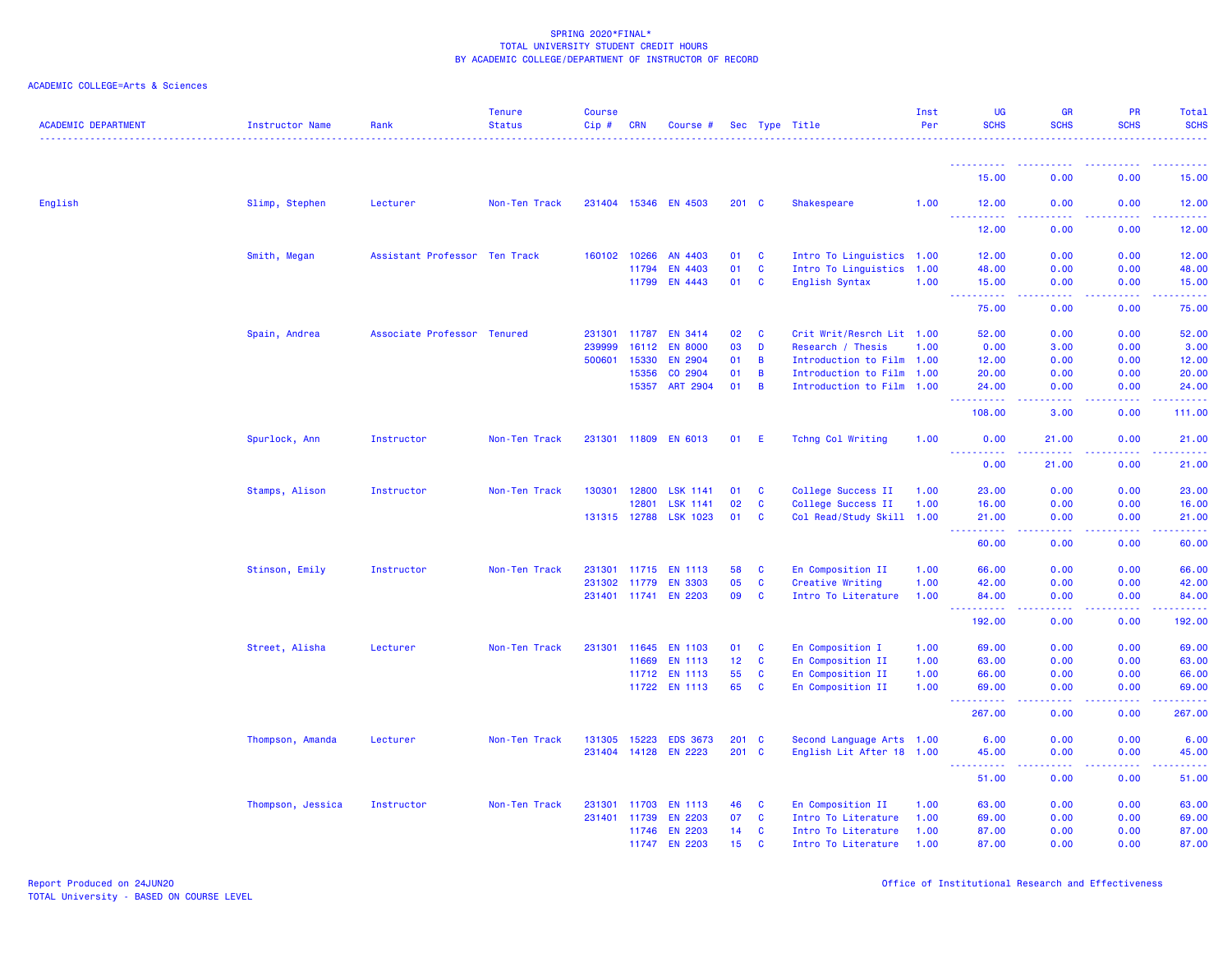| <b>ACADEMIC DEPARTMENT</b> | Instructor Name    | Rank                              | <b>Tenure</b><br><b>Status</b> | <b>Course</b><br>Cip # | <b>CRN</b>   | Course #        |                   |                              | Sec Type Title            | Inst<br>Per  | UG<br><b>SCHS</b>                                                                                                                                            | <b>GR</b><br><b>SCHS</b>                                                                                                          | <b>PR</b><br><b>SCHS</b> | Total<br><b>SCHS</b>      |
|----------------------------|--------------------|-----------------------------------|--------------------------------|------------------------|--------------|-----------------|-------------------|------------------------------|---------------------------|--------------|--------------------------------------------------------------------------------------------------------------------------------------------------------------|-----------------------------------------------------------------------------------------------------------------------------------|--------------------------|---------------------------|
|                            |                    |                                   |                                |                        |              |                 |                   |                              |                           |              |                                                                                                                                                              |                                                                                                                                   |                          |                           |
|                            |                    |                                   |                                |                        |              |                 |                   |                              |                           |              | 306.00                                                                                                                                                       | 0.00                                                                                                                              | 0.00                     | 306.00                    |
| English                    | Thorat, Dhanashree | Assistant Professor Ten Track     |                                | 231402                 | 11762        | <b>EN 2253</b>  | 01                | C                            | American Lit After 1 1.00 |              | 81.00                                                                                                                                                        | 0.00                                                                                                                              | 0.00                     | 81.00                     |
|                            |                    |                                   |                                | 239999                 | 15802        | <b>EN 4990</b>  | 02                | $\mathbf{C}$                 | Special Topic In EN       | 1.00         | 9.00                                                                                                                                                         | 0.00                                                                                                                              | 0.00                     | 9.00                      |
|                            |                    |                                   |                                |                        |              | 15814 EN 6990   | 02                | $\mathbf{C}$                 | Special Topic In EN 1.00  |              | 0.00                                                                                                                                                         | 15.00                                                                                                                             | 0.00                     | 15.00                     |
|                            |                    |                                   |                                |                        |              |                 |                   |                              |                           |              | 90.00                                                                                                                                                        | 15.00                                                                                                                             | 0.00                     | 105.00                    |
|                            | Torrence, Devan    | Lecturer                          | Non-Ten Track                  | 230101                 |              | 11644 EN 0103   | 01                | C                            | <b>Basic English</b>      | 1.00         | 45.00                                                                                                                                                        | 0.00                                                                                                                              | 0.00                     | 45.00                     |
|                            |                    |                                   |                                | 231301                 | 11697        | <b>EN 1113</b>  | 40                | $\mathbf{C}$                 | En Composition II         | 1.00         | 66.00                                                                                                                                                        | 0.00                                                                                                                              | 0.00                     | 66.00                     |
|                            |                    |                                   |                                |                        | 11698        | <b>EN 1113</b>  | 41                | $\mathbf{C}$<br>$\mathbf{c}$ | En Composition II         | 1.00<br>1.00 | 69.00                                                                                                                                                        | 0.00                                                                                                                              | 0.00<br>0.00             | 69.00                     |
|                            |                    |                                   |                                |                        |              | 11716 EN 1113   | 59                |                              | En Composition II         |              | 57.00<br>.<br>$\sim 100$                                                                                                                                     | 0.00<br>الداعات عا                                                                                                                | 22222                    | 57.00<br>.                |
|                            |                    |                                   |                                |                        |              |                 |                   |                              |                           |              | 237.00                                                                                                                                                       | 0.00                                                                                                                              | 0.00                     | 237.00                    |
|                            | Trimm, James       | Lecturer                          | Non-Ten Track                  | 231301 11688           |              | <b>EN 1113</b>  | 31                | C                            | En Composition II         | 1.00         | 66.00                                                                                                                                                        | 0.00                                                                                                                              | 0.00                     | 66.00                     |
|                            |                    |                                   |                                |                        | 11711        | <b>EN 1113</b>  | 54                | $\mathbf{C}$                 | En Composition II         | 1.00         | 66.00                                                                                                                                                        | 0.00                                                                                                                              | 0.00                     | 66.00                     |
|                            |                    |                                   |                                | 231401 11736           |              | <b>EN 2203</b>  | 04                | C                            | Intro To Literature       | 1.00         | 90.00                                                                                                                                                        | 0.00                                                                                                                              | 0.00                     | 90.00                     |
|                            |                    |                                   |                                |                        | 11743        | <b>EN 2203</b>  | 11 <sub>1</sub>   | $\mathbf{C}$                 | Intro To Literature       | 1.00         | 90.00<br><b></b>                                                                                                                                             | 0.00<br>د د د د                                                                                                                   | 0.00<br>.                | 90.00<br><u>.</u>         |
|                            |                    |                                   |                                |                        |              |                 |                   |                              |                           |              | 312.00                                                                                                                                                       | 0.00                                                                                                                              | 0.00                     | 312.00                    |
|                            | Vivier, Eric       | Assistant Professor Ten Track     |                                | 231404 11801           |              | EN 4513         | 01                | C                            | Shakespeare               | 1.00         | 57.00                                                                                                                                                        | 0.00                                                                                                                              | 0.00                     | 57.00                     |
|                            |                    |                                   |                                |                        | 240101 12613 | <b>HON 1173</b> | H <sub>01</sub> S |                              | The Quest II              | 1.00         | 39.00                                                                                                                                                        | 0.00                                                                                                                              | 0.00                     | 39.00                     |
|                            |                    |                                   |                                |                        |              |                 |                   |                              |                           |              | $\frac{1}{2} \left( \frac{1}{2} \right) \left( \frac{1}{2} \right) \left( \frac{1}{2} \right)$<br>.<br>96.00                                                 | .<br>0.00                                                                                                                         | .<br>0.00                | .<br>96.00                |
|                            | Voller, Leslie     | Instructor                        | Non-Ten Track                  | 231301                 | 11689        | EN 1113         | 32                | C                            | En Composition II         | 1.00         | 66.00                                                                                                                                                        | 0.00                                                                                                                              | 0.00                     | 66.00                     |
|                            |                    |                                   |                                | 231401 11733           |              | <b>EN 2203</b>  | 01                | $\mathbf{C}$                 | Intro To Literature       | 1.00         | 90.00                                                                                                                                                        | 0.00                                                                                                                              | 0.00                     | 90.00                     |
|                            |                    |                                   |                                |                        |              | 11734 EN 2203   | 02                | <b>C</b>                     | Intro To Literature       | 1.00         | 39.00                                                                                                                                                        | 0.00<br>.                                                                                                                         | 0.00<br>22222            | 39.00                     |
|                            |                    |                                   |                                |                        |              |                 |                   |                              |                           |              | ----------<br>195.00                                                                                                                                         | 0.00                                                                                                                              | 0.00                     | بالمستعب<br>195.00        |
|                            | Ward, Jervette     | Associate Professor Non-Ten Track |                                | 050201                 | 15219        | AAS 4343        | 01                | C                            | African American Lit 1.00 |              | 21.00                                                                                                                                                        | 0.00                                                                                                                              | 0.00                     | 21.00                     |
|                            |                    |                                   |                                |                        | 15326        | EN 4343         | 01                | $\mathbf{C}$                 | African American Lit 1.00 |              | 42.00                                                                                                                                                        | 0.00                                                                                                                              | 0.00                     | 42.00                     |
|                            |                    |                                   |                                | 230101                 | 15570        | <b>EN 2990</b>  | 01                | $\mathbf{C}$                 | Special Topic In EN 1.00  |              | 15.00                                                                                                                                                        | 0.00                                                                                                                              | 0.00                     | 15.00                     |
|                            |                    |                                   |                                | 231402 15327           |              | EN 6343         | 01                | $\mathbf{C}$                 | African American Lit 1.00 |              | 0.00<br>$\frac{1}{2} \left( \frac{1}{2} \right) \left( \frac{1}{2} \right) \left( \frac{1}{2} \right) \left( \frac{1}{2} \right) \left( \frac{1}{2} \right)$ | 6.00<br>بالمحام                                                                                                                   | 0.00<br>المتمالين        | 6.00<br>والمستمرين        |
|                            |                    |                                   |                                |                        |              |                 |                   |                              |                           |              | 78.00                                                                                                                                                        | 6.00                                                                                                                              | 0.00                     | 84.00                     |
|                            | West, Robert       | Professor                         | <b>Tenured</b>                 | 231401                 | 11768        | <b>EN 2283</b>  | 01                | C                            | World Literature Aft 1.00 |              | 33.00                                                                                                                                                        | 0.00                                                                                                                              | 0.00                     | 33.00                     |
|                            |                    |                                   |                                |                        | 15316        | EN 4953         | 01                | $\mathbf{C}$                 | Form & Theory Poetry 1.00 |              | 30.00                                                                                                                                                        | 0.00                                                                                                                              | 0.00                     | 30.00                     |
|                            |                    |                                   |                                | 239999                 |              | 15317 EN 6953   | 01                | $\mathbf{C}$                 | Form & Theory Poetry 1.00 |              | 0.00<br>$\sim$ $\sim$ $\sim$<br>.                                                                                                                            | 3.00<br>المتمامين                                                                                                                 | 0.00<br>. <b>.</b>       | 3.00<br>.                 |
|                            |                    |                                   |                                |                        |              |                 |                   |                              |                           |              | 63.00                                                                                                                                                        | 3.00                                                                                                                              | 0.00                     | 66.00                     |
|                            | Wolfe, Rachel      | Lecturer                          | Non-Ten Track                  | 231301 11701           |              | <b>EN 1113</b>  | 44                | C                            | En Composition II         | 1.00         | 66.00                                                                                                                                                        | 0.00                                                                                                                              | 0.00                     | 66.00                     |
|                            |                    |                                   |                                |                        |              | 11713 EN 1113   | 56                | C                            | En Composition II         | 1.00         | 51.00                                                                                                                                                        | 0.00                                                                                                                              | 0.00                     | 51.00                     |
|                            |                    |                                   |                                |                        |              |                 |                   |                              |                           |              | <u>.</u><br>117.00                                                                                                                                           | $\frac{1}{2} \left( \frac{1}{2} \right) \left( \frac{1}{2} \right) \left( \frac{1}{2} \right) \left( \frac{1}{2} \right)$<br>0.00 | .<br>0.00                | $- - - - - - -$<br>117.00 |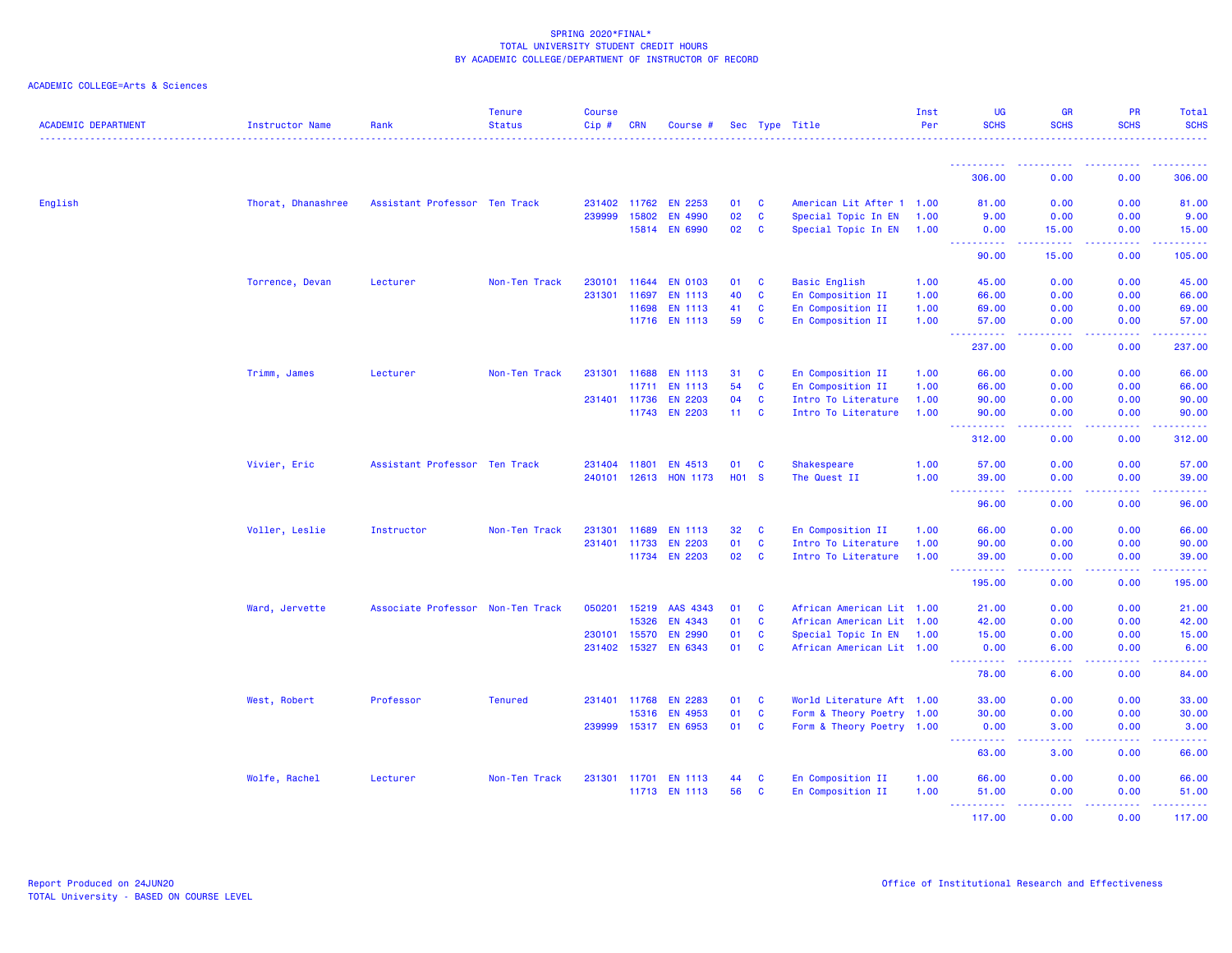# ACADEMIC COLLEGE=Arts & Sciences

|                     |                 |      | enure  | Course                            |  |  | Tnst       |             | GR          |             | Total       |
|---------------------|-----------------|------|--------|-----------------------------------|--|--|------------|-------------|-------------|-------------|-------------|
| ACADEMIC DEPARTMENT | Instructor Name | Rank | Status | Cip # CRN Course # Sec Type Title |  |  | <b>Per</b> | <b>SCHS</b> | <b>SCHS</b> | <b>SCHS</b> | <b>SCHS</b> |
| -----               |                 |      |        |                                   |  |  |            |             |             |             | ------      |

=================================== ========== ========== ========== ==========

English 10818.00 264.00 0.00 11082.00 =================================== ========== ========== ========== ==========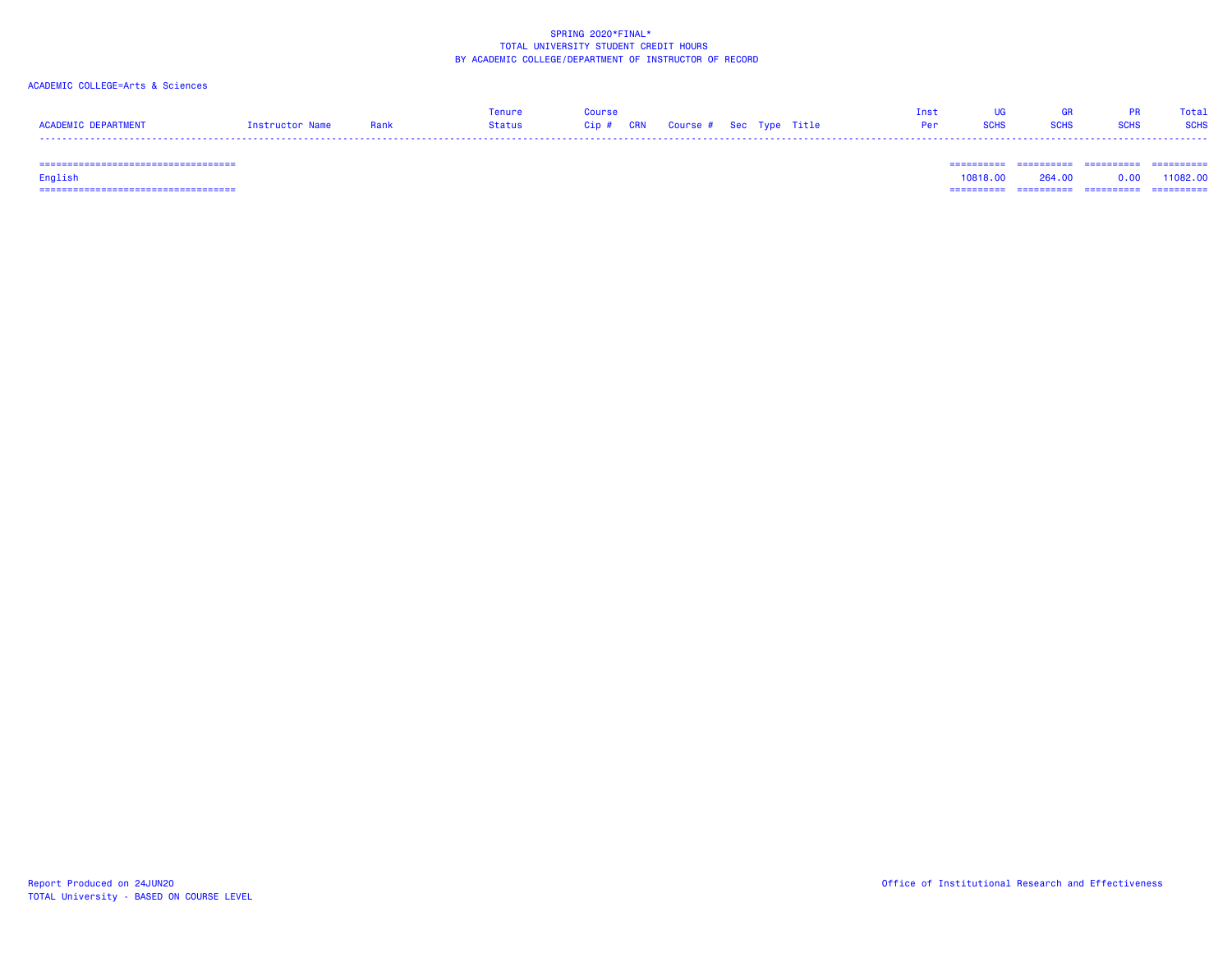### ACADEMIC COLLEGE=Arts & Sciences

| <b>ACADEMIC DEPARTMENT</b> | Instructor Name                | Rank              | <b>Tenure</b><br><b>Status</b> | <b>Course</b><br>Cip# | <b>CRN</b>     | Course #                         |             |                   | Sec Type Title                                         | Inst<br>Per  | UG<br><b>SCHS</b>                                                                                                         | GR<br><b>SCHS</b> | <b>PR</b><br><b>SCHS</b> | Total<br><b>SCHS</b><br>$\frac{1}{2} \left( \frac{1}{2} \right) \left( \frac{1}{2} \right) \left( \frac{1}{2} \right) \left( \frac{1}{2} \right)$ |
|----------------------------|--------------------------------|-------------------|--------------------------------|-----------------------|----------------|----------------------------------|-------------|-------------------|--------------------------------------------------------|--------------|---------------------------------------------------------------------------------------------------------------------------|-------------------|--------------------------|---------------------------------------------------------------------------------------------------------------------------------------------------|
| Geosciences                | ALI, S M Asger                 | Grad Teach Assist | Non-Ten Track                  | 450701                | 12392          | GR 1123                          | 01          | <b>C</b>          | Intro World Geog                                       | 1.00         | 300.00                                                                                                                    | 0.00              | 0.00                     | 300.00                                                                                                                                            |
|                            |                                |                   |                                |                       | 14534          | GR 1123                          | 501 C       |                   | Intro World Geog                                       | 1.00         | 117.00<br><u> - - - - - - - - - -</u>                                                                                     | 0.00<br>.         | 0.00<br>. <b>.</b>       | 117.00<br>.                                                                                                                                       |
|                            |                                |                   |                                |                       |                |                                  |             |                   |                                                        |              | 417.00                                                                                                                    | 0.00              | 0.00                     | 417.00                                                                                                                                            |
|                            | Ambinakudige, Shrini Professor |                   | <b>Tenured</b>                 | 450701                | 12439          | GR 6303                          | 01          | C                 | Principles of GIS                                      | 1.00         | 0.00                                                                                                                      | 18.00             | 0.00                     | 18.00                                                                                                                                             |
|                            |                                |                   |                                |                       | 12442          | GR 6303                          | 04          | $\mathbf{K}$      | Principles of GIS                                      | 0.80         | 0.00                                                                                                                      | 0.00              | 0.00                     | 0.00                                                                                                                                              |
|                            |                                |                   |                                |                       | 12443          | GR 6303                          | 05          | K                 | Principles of GIS                                      | 0.80         | 0.00                                                                                                                      | 0.00              | 0.00                     | 0.00                                                                                                                                              |
|                            |                                |                   |                                |                       | 15803          | <b>GR 8000</b>                   | 01          | D                 | Research / Thesis                                      | 1.00         | 0.00                                                                                                                      | 4.00              | 0.00                     | 4.00                                                                                                                                              |
|                            |                                |                   |                                |                       | 15810          | <b>GR 9000</b>                   | 01          | D                 | Research/Dissertatio 1.00                              |              | 0.00                                                                                                                      | 3.00              | 0.00                     | 3.00                                                                                                                                              |
|                            |                                |                   |                                |                       | 17590          | <b>GR 7000</b>                   | 07          | $\mathbf{I}$      | Directed Indiv Study                                   | 1.00         | 0.00                                                                                                                      | 3.00              | 0.00                     | 3.00                                                                                                                                              |
|                            |                                |                   |                                | 450702                | 12411          | GR 4303                          | 01          | $\mathbf{C}$      | Principles of GIS                                      | 1.00         | 279.00                                                                                                                    | 0.00              | 0.00                     | 279.00                                                                                                                                            |
|                            |                                |                   |                                |                       | 12412          | GR 4303                          | 02          | $\mathsf K$       | Principles of GIS                                      | 0.80         | 0.00                                                                                                                      | 0.00              | 0.00                     | 0.00                                                                                                                                              |
|                            |                                |                   |                                |                       | 12413          | GR 4303                          | 03          | $\mathbf k$       | Principles of GIS                                      | 0.80         | 0.00                                                                                                                      | 0.00              | 0.00                     | 0.00                                                                                                                                              |
|                            |                                |                   |                                |                       | 12414          | GR 4303                          | 04          | $\mathsf K$       | Principles of GIS                                      | 0.80         | 0.00                                                                                                                      | 0.00              | 0.00                     | 0.00                                                                                                                                              |
|                            |                                |                   |                                |                       | 12415          | GR 4303                          | 05          | $\mathsf{K}$      | Principles of GIS                                      | 0.80         | 0.00<br>22222                                                                                                             | 0.00              | 0.00                     | 0.00<br>22222                                                                                                                                     |
|                            |                                |                   |                                |                       |                |                                  |             |                   |                                                        |              | 279.00                                                                                                                    | 28.00             | 0.00                     | 307.00                                                                                                                                            |
|                            | Babineaux, Claire              | Non-Faculty       | Not Applicable                 | 450701                | 12394          | GR 1123                          | 03          | <b>C</b>          | Intro World Geog                                       | 1.00         | 453.00                                                                                                                    | 0.00              | 0.00                     | 453.00                                                                                                                                            |
|                            |                                |                   |                                |                       | 12395          | GR 1123                          | 04          | <b>C</b>          | Intro World Geog                                       | 1.00         | 300.00<br>.<br>$\sim 100$                                                                                                 | 0.00<br>د د د د   | 0.00<br>22222            | 300.00<br>2.22222                                                                                                                                 |
|                            |                                |                   |                                |                       |                |                                  |             |                   |                                                        |              | 753.00                                                                                                                    | 0.00              | 0.00                     | 753.00                                                                                                                                            |
|                            | Brown, Michael E.              | Professor         | <b>Tenured</b>                 | 400404                | 12437          | GR 4963                          | 01          | <b>C</b>          | Mesoscale Meteorolog                                   | 1.00         | 90.00                                                                                                                     | 0.00              | 0.00                     | 90.00                                                                                                                                             |
|                            |                                |                   |                                | 400601                | 14557          | GR 8191                          | 501         | <b>S</b>          | <b>Geoscience Review</b>                               | 1.00         | 0.00                                                                                                                      | 4.00              | 0.00                     | 4.00                                                                                                                                              |
|                            |                                |                   |                                | 400699                | 12464          | GR 8843                          | 01          | <b>S</b>          | Adv Mesoscale Meteor 1.00                              |              | 0.00                                                                                                                      | 12.00             | 0.00                     | 12.00                                                                                                                                             |
|                            |                                |                   |                                | 450701                | 15804          | <b>GR 8000</b>                   | 02          | D                 | Research / Thesis                                      | 1.00         | 0.00                                                                                                                      | 15.00             | 0.00                     | 15.00                                                                                                                                             |
|                            |                                |                   |                                |                       | 15811<br>17263 | <b>GR 9000</b><br><b>GR 7000</b> | 02<br>06    | D<br>$\mathbf{I}$ | Research/Dissertatio 1.00<br>Directed Indiv Study 1.00 |              | 0.00<br>0.00                                                                                                              | 9.00<br>4.00      | 0.00<br>0.00             | 9.00<br>4.00                                                                                                                                      |
|                            |                                |                   |                                |                       |                |                                  |             |                   |                                                        |              | $\frac{1}{2} \left( \frac{1}{2} \right) \left( \frac{1}{2} \right) \left( \frac{1}{2} \right) \left( \frac{1}{2} \right)$ |                   |                          | .                                                                                                                                                 |
|                            |                                |                   |                                |                       |                |                                  |             |                   |                                                        |              | 90.00                                                                                                                     | 44.00             | 0.00                     | 134.00                                                                                                                                            |
|                            | Clary, Renee                   | Professor         | <b>Tenured</b>                 | 400601                | 14533          | GG 8733                          | 501         | <b>C</b>          | Geology of North Ame                                   | 1.00         | 0.00                                                                                                                      | 69.00             | 0.00                     | 69.00                                                                                                                                             |
|                            |                                |                   |                                |                       | 15251          | GG 4113                          | 01          | $\mathbf{C}$      | Micropaleontology                                      | 1.00         | 27.00                                                                                                                     | 0.00              | 0.00                     | 27.00                                                                                                                                             |
|                            |                                |                   |                                |                       | 15252          | GG 6113                          | 01          | C                 | Micropaleontology                                      | 1.00         | 0.00                                                                                                                      | 6.00              | 0.00                     | 6.00                                                                                                                                              |
|                            |                                |                   |                                |                       | 15815          | GG 8000                          | 01          | D                 | Research / Thesis                                      | 1.00         | 0.00                                                                                                                      | 32.00             | 0.00                     | 32.00                                                                                                                                             |
|                            |                                |                   |                                |                       | 15821          | GG 9000                          | 01          | D                 | Research/Dissertatio 1.00                              |              | 0.00                                                                                                                      | 11.00             | 0.00                     | 11.00                                                                                                                                             |
|                            |                                |                   |                                |                       | 15905          | GG 7000                          | 01          | л.                | Directed Indiv Study 1.00                              |              | 0.00                                                                                                                      | 3.00              | 0.00                     | 3.00                                                                                                                                              |
|                            |                                |                   |                                |                       | 16525          | GG 4000                          | 01          | $\mathbf{I}$      | Directed Indiv Study                                   | 1.00         | 3.00                                                                                                                      | 0.00              | 0.00                     | 3.00                                                                                                                                              |
|                            |                                |                   |                                | 400604                | 15253          | GG 4201                          | 01          | $\overline{B}$    | Prac In Paleontology 1.00                              |              | 12.00<br>$\frac{1}{2} \left( \frac{1}{2} \right) \left( \frac{1}{2} \right) \left( \frac{1}{2} \right)$                   | 0.00<br>.         | 0.00<br>.                | 12.00<br>.                                                                                                                                        |
|                            |                                |                   |                                |                       |                |                                  |             |                   |                                                        |              | 42.00                                                                                                                     | 121.00            | 0.00                     | 163.00                                                                                                                                            |
|                            | Cooke, William                 | Professor         | <b>Tenured</b>                 | 400699                | 12465          | GR 8913                          | 01          | <b>C</b>          | Phil & Ethics in Geo                                   | 1.00         | 0.00                                                                                                                      | 27.00             | 0.00                     | 27.00                                                                                                                                             |
|                            |                                |                   |                                | 450701                | 14540          | GR 4353                          | 501 C       |                   | Geodatabase Design                                     | 0.10         | 0.30                                                                                                                      | 0.00              | 0.00                     | 0.30                                                                                                                                              |
|                            |                                |                   |                                |                       | 14550          | GR 6313                          | 501         | $\overline{B}$    | <b>Advanced GIS</b>                                    | 0.10         | 0.00                                                                                                                      | 4.50              | 0.00                     | 4.50                                                                                                                                              |
|                            |                                |                   |                                |                       | 14551          | GR 6353                          | 501         | $\mathbf{C}$      | Geodatabase Design                                     | 0.10         | 0.00                                                                                                                      | 3.30              | 0.00                     | 3.30                                                                                                                                              |
|                            |                                |                   |                                | 450702                | 12462<br>14539 | GR 8563<br>GR 4313               | 01<br>501 B | B                 | <b>GIS Research Apps</b><br><b>Advanced GIS</b>        | 1.00<br>0.10 | 0.00<br>1.80                                                                                                              | 9.00<br>0.00      | 0.00<br>0.00             | 9.00<br>1.80                                                                                                                                      |
|                            |                                |                   |                                |                       |                |                                  |             |                   |                                                        |              | $\sim$ $\sim$ $\sim$<br>.                                                                                                 | .                 | .                        | .                                                                                                                                                 |
|                            |                                |                   |                                |                       |                |                                  |             |                   |                                                        |              | 2.10                                                                                                                      | 43.80             | 0.00                     | 45.90                                                                                                                                             |
|                            | Crockett, Destiny              | Grad Teach Assist | Non-Ten Track                  |                       |                | 450701 12393 GR 1123             | 02          | <b>C</b>          | Intro World Geog                                       | 1.00         | 300.00                                                                                                                    | 0.00              | 0.00                     | 300.00                                                                                                                                            |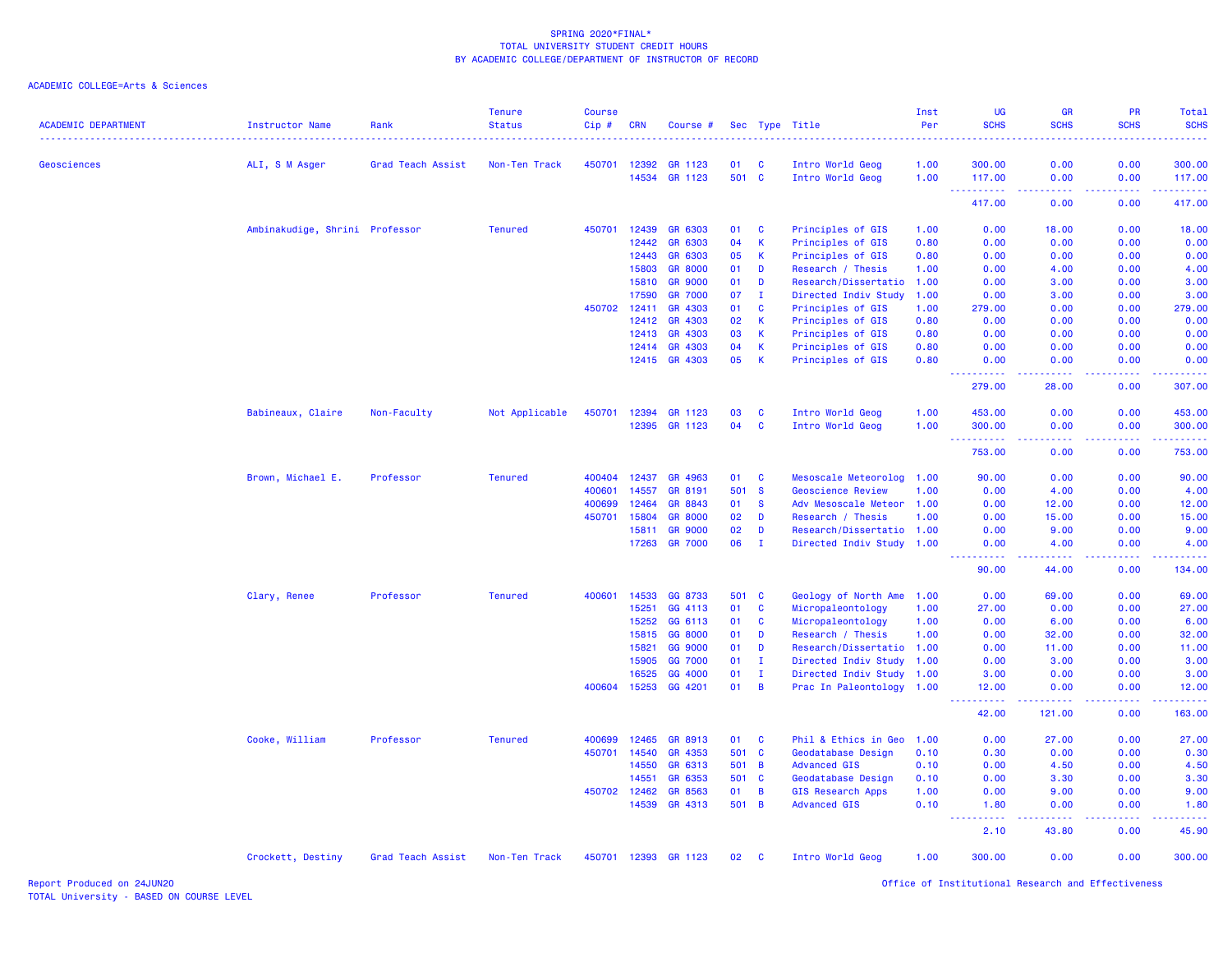## ACADEMIC COLLEGE=Arts & Sciences

| <b>ACADEMIC DEPARTMENT</b> | <b>Instructor Name</b> | Rank                                               | <b>Tenure</b><br><b>Status</b> | <b>Course</b><br>Cip# | <b>CRN</b>     | Course #           |              |                | Sec Type Title                            | Inst<br>Per  | <b>UG</b><br><b>SCHS</b><br>. <u>.</u> . | <b>GR</b><br><b>SCHS</b>                                                                                                          | <b>PR</b><br><b>SCHS</b> | <b>Total</b><br><b>SCHS</b> |
|----------------------------|------------------------|----------------------------------------------------|--------------------------------|-----------------------|----------------|--------------------|--------------|----------------|-------------------------------------------|--------------|------------------------------------------|-----------------------------------------------------------------------------------------------------------------------------------|--------------------------|-----------------------------|
| Geosciences                | Crockett, Destiny      | Grad Teach Assist                                  | Non-Ten Track                  | 450701 14535          |                | GR 1123            | 502 C        |                | Intro World Geog                          | 1.00         | 117.00                                   | 0.00                                                                                                                              | 0.00                     | 117.00                      |
|                            |                        |                                                    |                                |                       |                |                    |              |                |                                           |              | <u>.</u><br>417.00                       | .<br>0.00                                                                                                                         | .<br>0.00                | 2.2.2.2.2.<br>417.00        |
|                            | Dash, Padmanava        | Associate Professor Tenured                        |                                | 261301                | 15255          | GG 8633            | 01           | B              | Water Biogeochemistr                      | 0.50         | 0.00                                     | 7.50                                                                                                                              | 0.00                     | 7.50                        |
|                            |                        |                                                    |                                | 400601                | 12348          | GG 3133            | 01           | <b>C</b>       | Intro Environ Geol                        | 0.50         | 43.50                                    | 0.00                                                                                                                              | 0.00                     | 43.50                       |
|                            |                        |                                                    |                                |                       | 15816          | GG 8000            | 02           | D              | Research / Thesis                         | 1.00         | 0.00                                     | 6.00                                                                                                                              | 0.00                     | 6.00                        |
|                            |                        |                                                    |                                |                       | 15822          | GG 9000            | 02           | D              | Research/Dissertatio 1.00                 |              | 0.00                                     | 12.00                                                                                                                             | 0.00                     | 12.00                       |
|                            |                        |                                                    |                                |                       | 17091          | GG 7000            | 04           | $\mathbf{I}$   | Directed Indiv Study 1.00                 |              | 0.00                                     | 3.00                                                                                                                              | 0.00                     | 3.00                        |
|                            |                        |                                                    |                                | 450702 12416          |                | GR 4343            | 01           | B              | Adv Remot Sensing/Ge 1.00                 |              | 39.00<br>222222                          | 0.00<br>$\frac{1}{2} \left( \frac{1}{2} \right) \left( \frac{1}{2} \right) \left( \frac{1}{2} \right) \left( \frac{1}{2} \right)$ | 0.00<br>22222            | 39.00<br><u>.</u>           |
|                            |                        |                                                    |                                |                       |                |                    |              |                |                                           |              | 82.50                                    | 28.50                                                                                                                             | 0.00                     | 111.00                      |
|                            | Dyer, Jamie            | Professor                                          | <b>Tenured</b>                 | 400404                | 12436          | GR 4933            | 01           | $\mathbf{C}$   | Dynamic Meteorology                       | 1.00         | 87.00                                    | 0.00                                                                                                                              | 0.00                     | 87.00                       |
|                            |                        |                                                    |                                | 450701                | 12459          | GR 6933            | 01           | <b>C</b>       | Dynamic Meteorology                       | 1.00         | 0.00                                     | 9.00                                                                                                                              | 0.00                     | 9.00                        |
|                            |                        |                                                    |                                |                       | 15812          | <b>GR 9000</b>     | 03           | D              | Research/Dissertatio 1.00                 |              | 0.00                                     | 6.00                                                                                                                              | 0.00                     | 6.00                        |
|                            |                        |                                                    |                                |                       | 16116          | <b>GR 7000</b>     | 02           | $\mathbf{I}$   | Directed Indiv Study 1.00                 |              | 0.00                                     | 3.00                                                                                                                              | 0.00                     | 3.00                        |
|                            |                        |                                                    |                                |                       | 16117          | <b>GR 7000</b>     | 03           | $\mathbf{I}$   | Directed Indiv Study 1.00                 |              | 0.00                                     | 3.00                                                                                                                              | 0.00                     | 3.00                        |
|                            |                        |                                                    |                                |                       |                |                    |              |                |                                           |              | 87.00                                    | 2222<br>21.00                                                                                                                     | 0.00                     | 108.00                      |
|                            | Ezell, John            | Lecturer                                           | Non-Ten Track                  | 400601                | 14529          | GG 8133            | 501 C        |                | <b>Rocks and Minerals</b>                 | 1.00         | 0.00                                     | 90.00                                                                                                                             | 0.00                     | 90.00                       |
|                            |                        |                                                    |                                |                       |                |                    |              |                |                                           |              | -----------<br>0.00                      | .<br>90.00                                                                                                                        | 0.00                     | .<br>90.00                  |
|                            | Fraza, Erik            | Clinical Assist Pro Non-Ten Track                  |                                | 110202                | 12427          | GR 4553            | 01           | B              | Comp Methods in Mete 1.00                 |              | 45.00                                    | 0.00                                                                                                                              | 0.00                     | 45.00                       |
|                            |                        |                                                    |                                | 400404                | 14541          | GR 4640            | 501 E        |                | Met Internship                            | 1.00         | 6.00                                     | 0.00                                                                                                                              | 0.00                     | 6.00                        |
|                            |                        |                                                    |                                |                       | 14542          | GR 4753            | 501          | $\mathbf{C}$   | Satellite & Radar Me 1.00                 |              | 114.00                                   | 0.00                                                                                                                              | 0.00                     | 114.00                      |
|                            |                        |                                                    |                                |                       | 14543          | GR 4753            | 502 C        |                | Satellite & Radar Me 1.00                 |              | 66.00                                    | 0.00                                                                                                                              | 0.00                     | 66.00                       |
|                            |                        |                                                    |                                |                       | 14547          | GR 4823            | 501 C        |                | Dynamic Meteorology                       | 1.00         | 33,00                                    | 0.00                                                                                                                              | 0.00                     | 33.00                       |
|                            |                        |                                                    |                                | 450701                | 14552          | GR 6753            | 501 C        |                | Satellite & Radar Me 1.00                 |              | 0.00                                     | 90.00                                                                                                                             | 0.00                     | 90.00                       |
|                            |                        |                                                    |                                |                       | 14553          | GR 6823            | 501          | $\mathbf{C}$   | Dynamic Meteorolgy I 1.00                 |              | 0.00                                     | 39.00                                                                                                                             | 0.00                     | 39.00                       |
|                            |                        |                                                    |                                |                       | 16680          | GR 4000            | 501 I        |                | Directed Indiv Study 1.00                 |              | 4.00<br>-----                            | 0.00<br>وعاويات                                                                                                                   | 0.00                     | 4.00<br>.                   |
|                            |                        |                                                    |                                |                       |                |                    |              |                |                                           |              | 268.00                                   | 129.00                                                                                                                            | 0.00                     | 397.00                      |
|                            |                        | Fuhrmann, Christophe Assistant Professor Ten Track |                                | 400401                | 12428          | GR 4613            | 01           | B              | Applied Climatology                       | 1.00         | 93.00                                    | 0.00                                                                                                                              | 0.00                     | 93.00                       |
|                            |                        |                                                    |                                | 400404                | 15256          | GR 1604            | 07           | <b>C</b>       | Weather and Climate                       | 1.00         | 48.00                                    | 0.00                                                                                                                              | 0.00                     | 48.00                       |
|                            |                        |                                                    |                                |                       | 15257          | GR 1604            | 08           | $\mathsf K$    | Weather and Climate                       | 1.00         | 0.00                                     | 0.00                                                                                                                              | 0.00                     | 0.00                        |
|                            |                        |                                                    |                                | 450701                | 12454          | GR 6613            | 01           | B              | Applied Climatology                       | 1.00         | 0.00<br>$- - -$<br>.                     | 3.00<br>.                                                                                                                         | 0.00                     | 3.00                        |
|                            |                        |                                                    |                                |                       |                |                    |              |                |                                           |              | 141.00                                   | 3.00                                                                                                                              | 0.00                     | 144.00                      |
|                            | Gabitov, Rinat         | Associate Professor Tenured                        |                                | 400601                | 12350          | GG 4123            | 01           | C              | Petrology                                 | 1.00         | 33.00                                    | 0.00                                                                                                                              | 0.00                     | 33.00                       |
|                            |                        |                                                    |                                |                       | 12351          | GG 4123            | 02           | <b>K</b>       | Petrology                                 | 1.00         | 0.00                                     | 0.00                                                                                                                              | 0.00                     | 0.00                        |
|                            |                        |                                                    |                                |                       | 15817          | GG 8000            | 03           | D              | Research / Thesis                         | 1.00         | 0.00                                     | 3.00                                                                                                                              | 0.00                     | 3.00                        |
|                            |                        |                                                    |                                |                       | 15823          | GG 9000            | 03           | D              | Research/Dissertatio                      | 1.00         | 0.00                                     | 24.00                                                                                                                             | 0.00                     | 24.00                       |
|                            |                        |                                                    |                                | 400602                | 15773          | GG 4633            | 01           | <b>C</b>       | Intro Geochem                             | 1.00         | 18.00                                    | 0.00                                                                                                                              | 0.00                     | 18.00                       |
|                            |                        |                                                    |                                |                       | 15774          | GG 6633            | 01           | $\mathbf{C}$   | Intro Geochem                             | 1.00         | 0.00<br>.<br>$\sim$ $\sim$ $\sim$        | 3.00<br>المتمالين                                                                                                                 | 0.00<br>. <b>.</b>       | 3.00<br>.                   |
|                            |                        |                                                    |                                |                       |                |                    |              |                |                                           |              | 51.00                                    | 30.00                                                                                                                             | 0.00                     | 81.00                       |
|                            | Grala, Katarzyna       | Non-Faculty                                        | Not Applicable                 | 450701                | 14540<br>14550 | GR 4353<br>GR 6313 | 501 C<br>501 | $\overline{B}$ | Geodatabase Design<br><b>Advanced GIS</b> | 0.90<br>0.90 | 2.70<br>0.00                             | 0.00<br>40.50                                                                                                                     | 0.00<br>0.00             | 2.70<br>40.50               |
|                            |                        |                                                    |                                |                       |                |                    |              |                |                                           |              |                                          |                                                                                                                                   |                          |                             |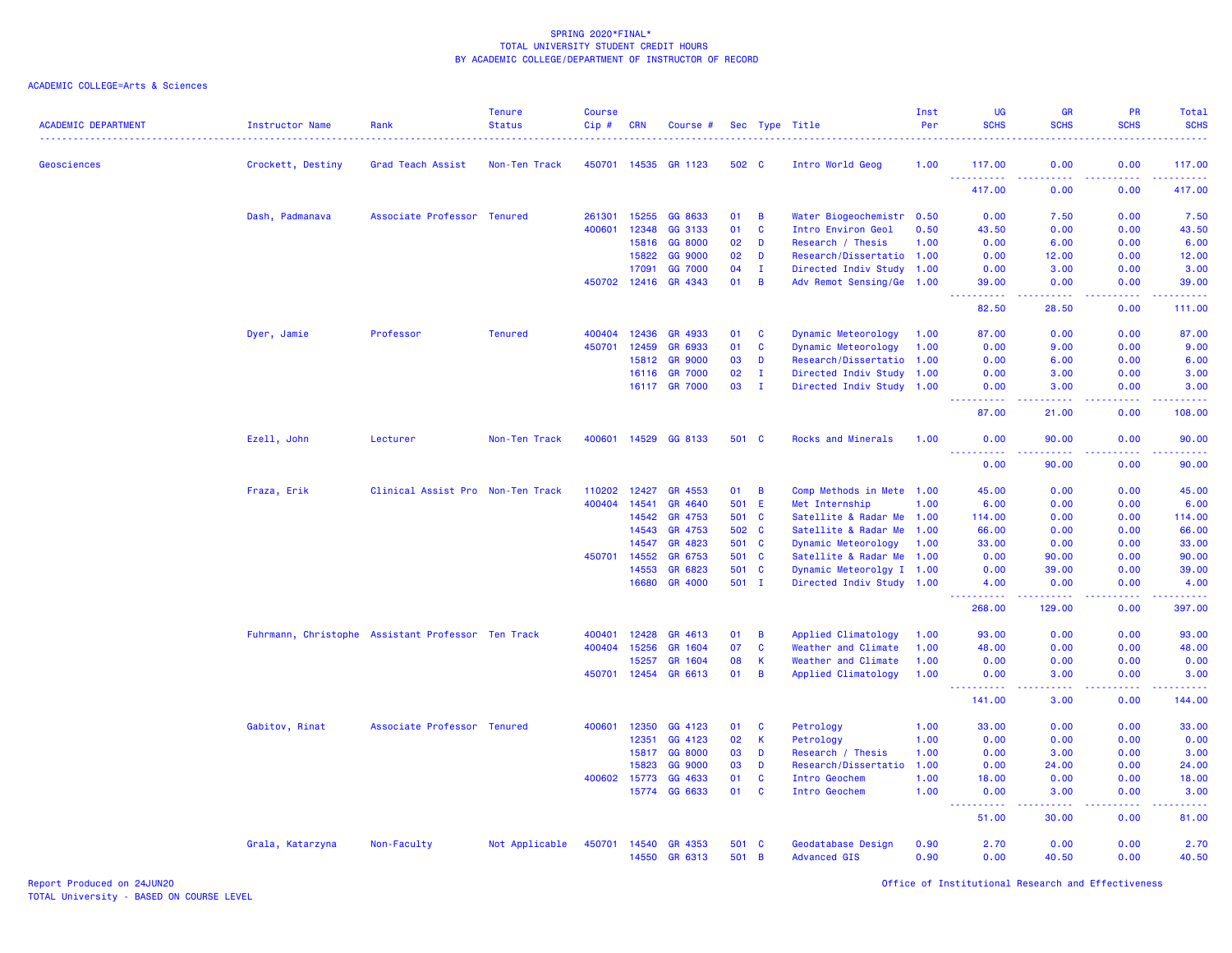# ACADEMIC COLLEGE=Arts & Sciences

| <b>ACADEMIC DEPARTMENT</b> | <b>Instructor Name</b><br>. | Rank                              | <b>Tenure</b><br><b>Status</b> | <b>Course</b><br>Cip # | <b>CRN</b> | Course #       |                  |              | Sec Type Title            | Inst<br>Per | <b>UG</b><br><b>SCHS</b>                                                                                                                                                                  | <b>GR</b><br><b>SCHS</b>                                                                                                                                       | PR<br><b>SCHS</b> | Total<br><b>SCHS</b><br><u>.</u>                                                                                                |
|----------------------------|-----------------------------|-----------------------------------|--------------------------------|------------------------|------------|----------------|------------------|--------------|---------------------------|-------------|-------------------------------------------------------------------------------------------------------------------------------------------------------------------------------------------|----------------------------------------------------------------------------------------------------------------------------------------------------------------|-------------------|---------------------------------------------------------------------------------------------------------------------------------|
| Geosciences                | Grala, Katarzyna            | Non-Faculty                       | Not Applicable                 | 450701                 | 14551      | GR 6353        | 501 C            |              | Geodatabase Design        | 0.90        | 0.00                                                                                                                                                                                      | 29.70                                                                                                                                                          | 0.00              | 29.70                                                                                                                           |
|                            |                             |                                   |                                | 450702                 | 14539      | GR 4313        | 501 B            |              | <b>Advanced GIS</b>       | 0.90        | 16.20                                                                                                                                                                                     | 0.00                                                                                                                                                           | 0.00              | 16.20                                                                                                                           |
|                            |                             |                                   |                                |                        |            |                |                  |              |                           |             | -----<br>18.90                                                                                                                                                                            | 70.20                                                                                                                                                          | بالأباد<br>0.00   | والمستناب<br>89.10                                                                                                              |
|                            | Gutter, Barrett             | Clinical Assist Pro Non-Ten Track |                                | 400404                 | 14548      | GR 4923        | 501 C            |              | Severe Weather            | 1.00        | 114.00                                                                                                                                                                                    | 0.00                                                                                                                                                           | 0.00              | 114.00                                                                                                                          |
|                            |                             |                                   |                                |                        | 14549      | GR 4923        | 502              | $\mathbf{C}$ | Severe Weather            | 1.00        | 39.00                                                                                                                                                                                     | 0.00                                                                                                                                                           | 0.00              | 39.00                                                                                                                           |
|                            |                             |                                   |                                |                        | 14555      | GR 8123        | 501              | $\mathbf{C}$ | Met II: Fore and St       | 1.00        | 0.00                                                                                                                                                                                      | 57.00                                                                                                                                                          | 0.00              | 57.00                                                                                                                           |
|                            |                             |                                   |                                |                        | 14556      | GR 8133        | 501 C            |              | Foundations Forecast 1.00 |             | 0.00                                                                                                                                                                                      | 90.00                                                                                                                                                          | 0.00              | 90.00                                                                                                                           |
|                            |                             |                                   |                                | 450701                 | 15564      | GR 4990        | 02               | C            | Special Topic In GR       | 1.00        | 84.00                                                                                                                                                                                     | 0.00                                                                                                                                                           | 0.00              | 84.00                                                                                                                           |
|                            |                             |                                   |                                |                        | 15565      | GR 6990        | 02               | C            | Special Topic In GR       | 1.00        | 0.00                                                                                                                                                                                      | 9.00                                                                                                                                                           | 0.00              | 9.00                                                                                                                            |
|                            |                             |                                   |                                |                        | 15829      | <b>GR 8000</b> | 08               | D            | Research / Thesis         | 1.00        | 0.00                                                                                                                                                                                      | 9.00                                                                                                                                                           | 0.00              | 9.00                                                                                                                            |
|                            |                             |                                   |                                |                        | 17136      | <b>GR 7000</b> | 05               | $\mathbf{I}$ | Directed Indiv Study 1.00 |             | 0.00                                                                                                                                                                                      | 3.00                                                                                                                                                           | 0.00              | 3.00                                                                                                                            |
|                            |                             |                                   |                                |                        |            |                |                  |              |                           |             | $\frac{1}{2} \left( \frac{1}{2} \right) \left( \frac{1}{2} \right) \left( \frac{1}{2} \right) \left( \frac{1}{2} \right) \left( \frac{1}{2} \right) \left( \frac{1}{2} \right)$<br>237.00 | $\frac{1}{2} \left( \frac{1}{2} \right) \left( \frac{1}{2} \right) \left( \frac{1}{2} \right) \left( \frac{1}{2} \right) \left( \frac{1}{2} \right)$<br>168.00 | .<br>0.00         | .<br>405.00                                                                                                                     |
|                            | Haney, Christa              | Clinical Assist Pro Non-Ten Track |                                | 400601                 | 14525      | GG 3613        | 501 C            |              | <b>Water Resources</b>    | 1.00        | 114.00                                                                                                                                                                                    | 0.00                                                                                                                                                           | 0.00              | 114.00                                                                                                                          |
|                            |                             |                                   |                                |                        | 14526      | GG 3613        | 502 C            |              | <b>Water Resources</b>    | 1.00        | 72.00                                                                                                                                                                                     | 0.00                                                                                                                                                           | 0.00              | 72.00                                                                                                                           |
|                            |                             |                                   |                                | 450701                 | 14558      | GR 8553        | 501 S            |              | Research Methods in       | 1.00        | 0.00                                                                                                                                                                                      | 78.00                                                                                                                                                          | 0.00              | 78.00                                                                                                                           |
|                            |                             |                                   |                                |                        | 14559      | GR 8553        | 502 S            |              | Research Methods in       | 1.00        | 0.00                                                                                                                                                                                      | 75.00                                                                                                                                                          | 0.00              | 75.00                                                                                                                           |
|                            |                             |                                   |                                |                        | 16013      | <b>GR 8000</b> | 502 D            |              | Research / Thesis         | 1.00        | 0.00                                                                                                                                                                                      | 1.00                                                                                                                                                           | 0.00              | 1.00                                                                                                                            |
|                            |                             |                                   |                                |                        |            |                |                  |              |                           |             | <u>.</u><br>186.00                                                                                                                                                                        | .<br>154.00                                                                                                                                                    | .<br>0.00         | .<br>340.00                                                                                                                     |
|                            | Holliday, Brian             | Grad Teach Assist                 | Non-Ten Track                  | 400404                 | 12397      | GR 1604        | 01               | C            | Weather and Climate       | 1.00        | 76.00                                                                                                                                                                                     | 0.00                                                                                                                                                           | 0.00              | 76.00                                                                                                                           |
|                            |                             |                                   |                                |                        | 12398      | GR 1604        | 02               | $\mathbf{C}$ | Weather and Climate       | 1.00        | 124.00                                                                                                                                                                                    | 0.00                                                                                                                                                           | 0.00              | 124.00                                                                                                                          |
|                            |                             |                                   |                                |                        | 12399      | GR 1604        | 03               | K            | Weather and Climate       | 1.00        | 0.00                                                                                                                                                                                      | 0.00                                                                                                                                                           | 0.00              | 0.00                                                                                                                            |
|                            |                             |                                   |                                |                        | 12401      | GR 1604        | 05               | K            | Weather and Climate       | 1.00        | 0.00                                                                                                                                                                                      | 0.00                                                                                                                                                           | 0.00              | 0.00                                                                                                                            |
|                            |                             |                                   |                                |                        | 12402      | GR 1604        | 06               | K            | Weather and Climate       | 1.00        | 0.00                                                                                                                                                                                      | 0.00                                                                                                                                                           | 0.00              | 0.00                                                                                                                            |
|                            |                             |                                   |                                |                        |            |                |                  |              |                           |             | ----------<br>200.00                                                                                                                                                                      | $\sim$ $\sim$ $\sim$ $\sim$<br>0.00                                                                                                                            | .<br>0.00         | .<br>200.00                                                                                                                     |
|                            | Hutton, Brian               | Lecturer                          | Non-Ten Track                  | 450701                 |            | 14150 GR 1123  | 201 C            |              | Intro World Geog          | 1.00        | 51.00                                                                                                                                                                                     | 0.00                                                                                                                                                           | 0.00              | 51.00<br>.                                                                                                                      |
|                            |                             |                                   |                                |                        |            |                |                  |              |                           |             | .<br>51.00                                                                                                                                                                                | 0.00                                                                                                                                                           | 0.00              | 51.00                                                                                                                           |
|                            | Jimenez, Angel              | Grad Teach Assist                 | Non-Ten Track                  | 400601                 | 12336      | GG 1113        | 01               | C            | Survey Earth Sci I        | 1.00        | 135.00                                                                                                                                                                                    | 0.00                                                                                                                                                           | 0.00              | 135.00                                                                                                                          |
|                            |                             |                                   |                                |                        |            | 12337 GG 1113  | 02               | C            | Survey Earth Sci I        | 1.00        | 201.00                                                                                                                                                                                    | 0.00                                                                                                                                                           | 0.00              | 201.00                                                                                                                          |
|                            |                             |                                   |                                |                        |            |                |                  |              |                           |             | .<br>336.00                                                                                                                                                                               | $\frac{1}{2} \left( \frac{1}{2} \right) \left( \frac{1}{2} \right) \left( \frac{1}{2} \right) \left( \frac{1}{2} \right)$<br>0.00                              | .<br>0.00         | $\begin{array}{cccccccccc} \bullet & \bullet & \bullet & \bullet & \bullet & \bullet & \bullet & \bullet \end{array}$<br>336.00 |
|                            | Katkar, Ankita              | Grad Teach Assist                 | Non-Ten Track                  | 400601                 | 12340      | GG 1113        | 05               | C            | Survey Earth Sci I        | 1.00        | 201.00                                                                                                                                                                                    | 0.00                                                                                                                                                           | 0.00              | 201.00                                                                                                                          |
|                            |                             |                                   |                                |                        | 12341      | GG 1113        | 06               | C            | Survey Earth Sci I        | 1.00        | 66.00                                                                                                                                                                                     | 0.00                                                                                                                                                           | 0.00              | 66.00                                                                                                                           |
|                            |                             |                                   |                                |                        |            |                |                  |              |                           |             | 267.00                                                                                                                                                                                    | 0.00                                                                                                                                                           | 0.00              | .<br>267.00                                                                                                                     |
|                            | Kirkland, Brenda            | Professor                         | <b>Tenured</b>                 | 400601                 | 12343      | GG 1121        | 01               | -L           | Earth Science II Lab 0.90 |             | 18.90                                                                                                                                                                                     | 0.00                                                                                                                                                           | 0.00              | 18.90                                                                                                                           |
|                            |                             |                                   |                                |                        | 12344      | GG 1121        | <b>HO1</b>       | L.           | Earth Science II Lab 0.90 |             | 0.90                                                                                                                                                                                      | 0.00                                                                                                                                                           | 0.00              | 0.90                                                                                                                            |
|                            |                             |                                   |                                |                        | 12345      | GG 1123        | 01               | C            | Survey Earth Sci II       | 1.00        | 135.00                                                                                                                                                                                    | 0.00                                                                                                                                                           | 0.00              | 135.00                                                                                                                          |
|                            |                             |                                   |                                |                        | 12346      | GG 1123        | H <sub>0</sub> 1 | C            | Hon Survey Earth Sci 1.00 |             | 12.00                                                                                                                                                                                     | 0.00                                                                                                                                                           | 0.00              | 12.00                                                                                                                           |
|                            |                             |                                   |                                |                        | 15824      | GG 9000        | 04               | D            | Research/Dissertatio 1.00 |             | 0.00                                                                                                                                                                                      | 1.00                                                                                                                                                           | 0.00              | 1.00                                                                                                                            |
|                            |                             |                                   |                                |                        | 17019      | GG 4990        | 02               | C            | Special Topic In GG       | 1.00        | 15.00                                                                                                                                                                                     | 0.00                                                                                                                                                           | 0.00              | 15.00                                                                                                                           |
|                            |                             |                                   |                                |                        | 17020      | GG 6990        | 02               | C            | Special Topic In GG       | 1.00        | 0.00                                                                                                                                                                                      | 12.00                                                                                                                                                          | 0.00              | 12.00                                                                                                                           |
|                            |                             |                                   |                                |                        | 17086      | GG 4000        | 03               | $\mathbf{I}$ | Directed Indiv Study 1.00 |             | 2.00                                                                                                                                                                                      | 0.00                                                                                                                                                           | 0.00              | 2.00                                                                                                                            |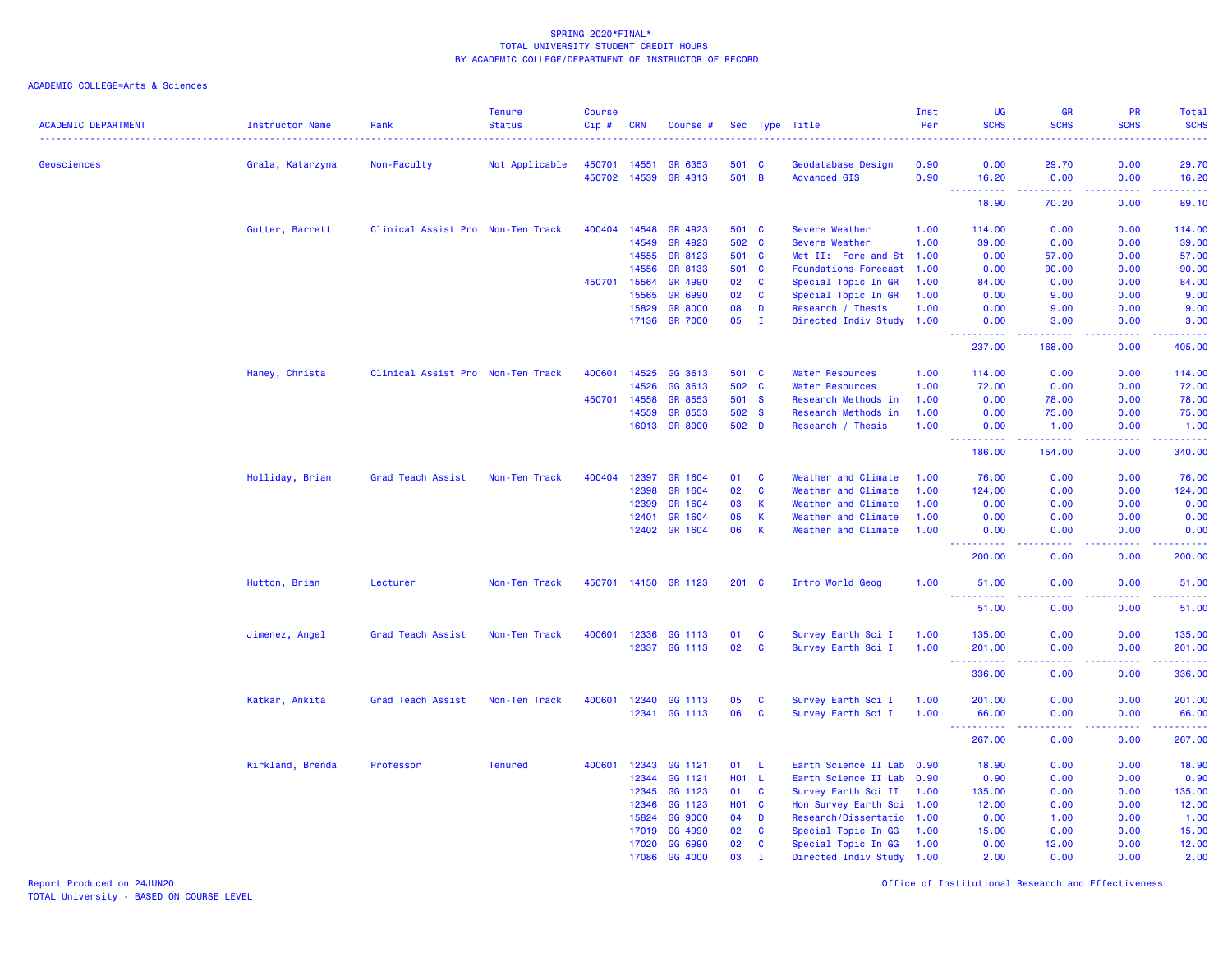## ACADEMIC COLLEGE=Arts & Sciences

| <b>ACADEMIC DEPARTMENT</b> | <b>Instructor Name</b>                 | Rank                              | <b>Tenure</b><br><b>Status</b> | <b>Course</b><br>Cip# | <b>CRN</b> | Course #       |       |              | Sec Type Title            | Inst<br>Per | UG<br><b>SCHS</b>   | <b>GR</b><br><b>SCHS</b>        | PR<br><b>SCHS</b> | Total<br><b>SCHS</b> |
|----------------------------|----------------------------------------|-----------------------------------|--------------------------------|-----------------------|------------|----------------|-------|--------------|---------------------------|-------------|---------------------|---------------------------------|-------------------|----------------------|
|                            |                                        |                                   |                                |                       |            |                |       |              |                           |             |                     |                                 |                   |                      |
|                            |                                        |                                   |                                |                       |            |                |       |              |                           |             | <u>.</u><br>183.80  | .<br>13.00                      | 0.00              | 196.80               |
| Geosciences                | Lalk, Sarah                            | Clinical Assist Pro Non-Ten Track |                                | 231303                | 12357      | GG 4333        | 01    | <b>C</b>     | Geowriting                | 1.00        | 75.00               | 0.00                            | 0.00              | 75.00                |
|                            |                                        |                                   |                                | 400601                | 15550      | GG 6990        | 01    | C            | Special Topic In GG       | 1.00        | 0.00                | 9.00                            | 0.00              | 9.00                 |
|                            |                                        |                                   |                                |                       | 15551      | GG 4990        | 01    | C            | Special Topic In GG       | 1.00        | 30.00               | 0.00                            | 0.00              | 30.00                |
|                            |                                        |                                   |                                |                       | 16009      | GG 4990        | 501   | <b>C</b>     | Special Topic In GG       | 1.00        | 6.00                | 0.00                            | 0.00              | 6.00                 |
|                            |                                        |                                   |                                |                       | 16014      | GG 6990        | 501   | <b>C</b>     | Special Topic In GG       | 1.00        | 0.00                | 48.00                           | 0.00              | 48.00                |
|                            |                                        |                                   |                                |                       | 16757      | GG 7000        | 02    | $\mathbf I$  | Directed Indiv Study      | 1.00        | 0.00                | 3.00                            | 0.00              | 3.00                 |
|                            |                                        |                                   |                                | 450701                | 12396      | GR 1123        | 05    | <b>C</b>     | Intro World Geog          | 1.00        | 294.00              | 0.00                            | 0.00              | 294.00               |
|                            |                                        |                                   |                                |                       | 15259      | GR 4253        | 01    | C            | Geog Of Africa            | 1.00        | 51.00               | 0.00                            | 0.00              | 51.00                |
|                            |                                        |                                   |                                |                       | 15260      | GR 6253        | 01    | C            | Geog Of Africa            | 1.00        | 0.00<br><u>.</u>    | 6.00<br>-----                   | 0.00<br>.         | 6.00<br><u>.</u>     |
|                            |                                        |                                   |                                |                       |            |                |       |              |                           |             | 456.00              | 66.00                           | 0.00              | 522.00               |
|                            | Lisauckis, Christoph Grad Teach Assist |                                   | Non-Ten Track                  | 450701                | 12385      | GR 1114        | 01    | <b>C</b>     | Physical Geography        | 1.00        | 136.00              | 0.00                            | 0.00              | 136.00               |
|                            |                                        |                                   |                                |                       | 12386      | GR 1114        | 02    | K            | Physical Geography        | 1.00        | 0.00                | 0.00                            | 0.00              | 0.00                 |
|                            |                                        |                                   |                                |                       | 12387      | GR 1114        | 03    | К            | Physical Geography        | 1.00        | 0.00                | 0.00                            | 0.00              | 0.00                 |
|                            |                                        |                                   |                                |                       | 12388      | GR 1114        | 04    | C            | Physical Geography        | 1.00        | 300.00              | 0.00                            | 0.00              | 300.00               |
|                            |                                        |                                   |                                |                       | 12389      | GR 1114        | 05    | К            | Physical Geography        | 1.00        | 0.00                | 0.00                            | 0.00              | 0.00                 |
|                            |                                        |                                   |                                |                       | 12390      | GR 1114        | 06    | К            | Physical Geography        | 1.00        | 0.00<br>.           | 0.00<br>$\omega$ is $\omega$ in | 0.00<br>.         | 0.00<br>.            |
|                            |                                        |                                   |                                |                       |            |                |       |              |                           |             | 436.00              | 0.00                            | 0.00              | 436.00               |
|                            | Lyons, Karly                           | Grad Teach Assist                 | Non-Ten Track                  | 400601                | 12338      | GG 1113        | 03    | $\mathbf{C}$ | Survey Earth Sci I        | 1.00        | 297.00              | 0.00                            | 0.00              | 297.00               |
|                            |                                        |                                   |                                |                       | 12339      | GG 1113        | 04    | C            | Survey Earth Sci I        | 1.00        | 276.00              | 0.00                            | 0.00              | 276.00               |
|                            |                                        |                                   |                                |                       | 12342      | GG 1113        | H01 C |              | Honors Earth Sci I        | 1.00        | 24.00<br>.<br>- - - | 0.00<br>.                       | 0.00<br>22222     | 24.00<br>2.2.2.2.2.2 |
|                            |                                        |                                   |                                |                       |            |                |       |              |                           |             | 597.00              | 0.00                            | 0.00              | 597.00               |
|                            | Meng, Qingmin                          | Associate Professor Tenured       |                                | 450701                | 12417      | GR 4353        | 01    | C            | Geodatabase Design        | 1.00        | 30.00               | 0.00                            | 0.00              | 30.00                |
|                            |                                        |                                   |                                |                       | 12445      | GR 6353        | 01    | C            | Geodatabase Design        | 1.00        | 0.00                | 6.00                            | 0.00              | 6.00                 |
|                            |                                        |                                   |                                |                       | 12446      | GR 6363        | 01    | B            | <b>GIS Programming</b>    | 1.00        | 0.00                | 21.00                           | 0.00              | 21.00                |
|                            |                                        |                                   |                                |                       | 16135      | <b>GR 9000</b> | 08    | D            | Research/Dissertatio 1.00 |             | 0.00                | 21.00                           | 0.00              | 21.00                |
|                            |                                        |                                   |                                |                       | 16275      | <b>GR 7000</b> | 04    | $\mathbf I$  | Directed Indiv Study      | 1.00        | 0.00                | 3.00                            | 0.00              | 3.00                 |
|                            |                                        |                                   |                                | 450702                | 12418      | GR 4363        | 01    | $\mathbf B$  | GIS Programming           | 1.00        | 21.00<br>.          | 0.00<br>ولايات                  | 0.00              | 21.00<br>.           |
|                            |                                        |                                   |                                |                       |            |                |       |              |                           |             | 51.00               | 51.00                           | 0.00              | 102.00               |
|                            | Mercer, Andrew                         | Associate Professor Tenured       |                                | 400401                | 12461      | GR 8453        | 01    | C            | Quant Analysis Climo 1.00 |             | 0.00                | 24.00                           | 0.00              | 24.00                |
|                            |                                        |                                   |                                | 400404                | 12429      | GR 4623        | 01    | C            | Physical Meteorology 1.00 |             | 111.00              | 0.00                            | 0.00              | 111.00               |
|                            |                                        |                                   |                                | 450701                | 12455      | GR 6623        | 01    | C            | Physical Meteorology 1.00 |             | 0.00                | 18.00                           | 0.00              | 18.00                |
|                            |                                        |                                   |                                |                       | 15807      | <b>GR 8000</b> | 05    | D            | Research / Thesis         | 1.00        | 0.00                | 6.00                            | 0.00              | 6.00                 |
|                            |                                        |                                   |                                |                       | 15813      | <b>GR 9000</b> | 04    | D            | Research/Dissertatio 1.00 |             | 0.00                | 6.00                            | 0.00              | 6.00                 |
|                            |                                        |                                   |                                |                       |            |                |       |              |                           |             | 111.00              | 54.00                           | 0.00              | 165.00               |
|                            | Moe Hoffman, Amy                       | Instructor                        | Non-Ten Track                  | 400601                | 12324      | GG 1111        | 02    | - L          | Earth Science I Lab       | 1.00        | 25.00               | 0.00                            | 0.00              | 25.00                |
|                            |                                        |                                   |                                |                       | 12325      | GG 1111        | 03    | L.           | Earth Science I Lab       | 1.00        | 24.00               | 0.00                            | 0.00              | 24.00                |
|                            |                                        |                                   |                                |                       | 12326      | GG 1111        | 04    | -L           | Earth Science I Lab       | 1.00        | 21.00               | 0.00                            | 0.00              | 21.00                |
|                            |                                        |                                   |                                |                       | 12327      | GG 1111        | 05    | -L           | Earth Science I Lab       | 1.00        | 24.00               | 0.00                            | 0.00              | 24.00                |
|                            |                                        |                                   |                                |                       | 12328      | GG 1111        | 06    | -L.          | Earth Science I Lab       | 1.00        | 24.00               | 0.00                            | 0.00              | 24.00                |
|                            |                                        |                                   |                                |                       | 12329      | GG 1111        | 07    | -L.          | Earth Science I Lab       | 1.00        | 24.00               | 0.00                            | 0.00              | 24.00                |
|                            |                                        |                                   |                                |                       | 12330      | GG 1111        | 08    | $\mathbf{L}$ | Earth Science I Lab       | 1.00        | 22.00               | 0.00                            | 0.00              | 22.00                |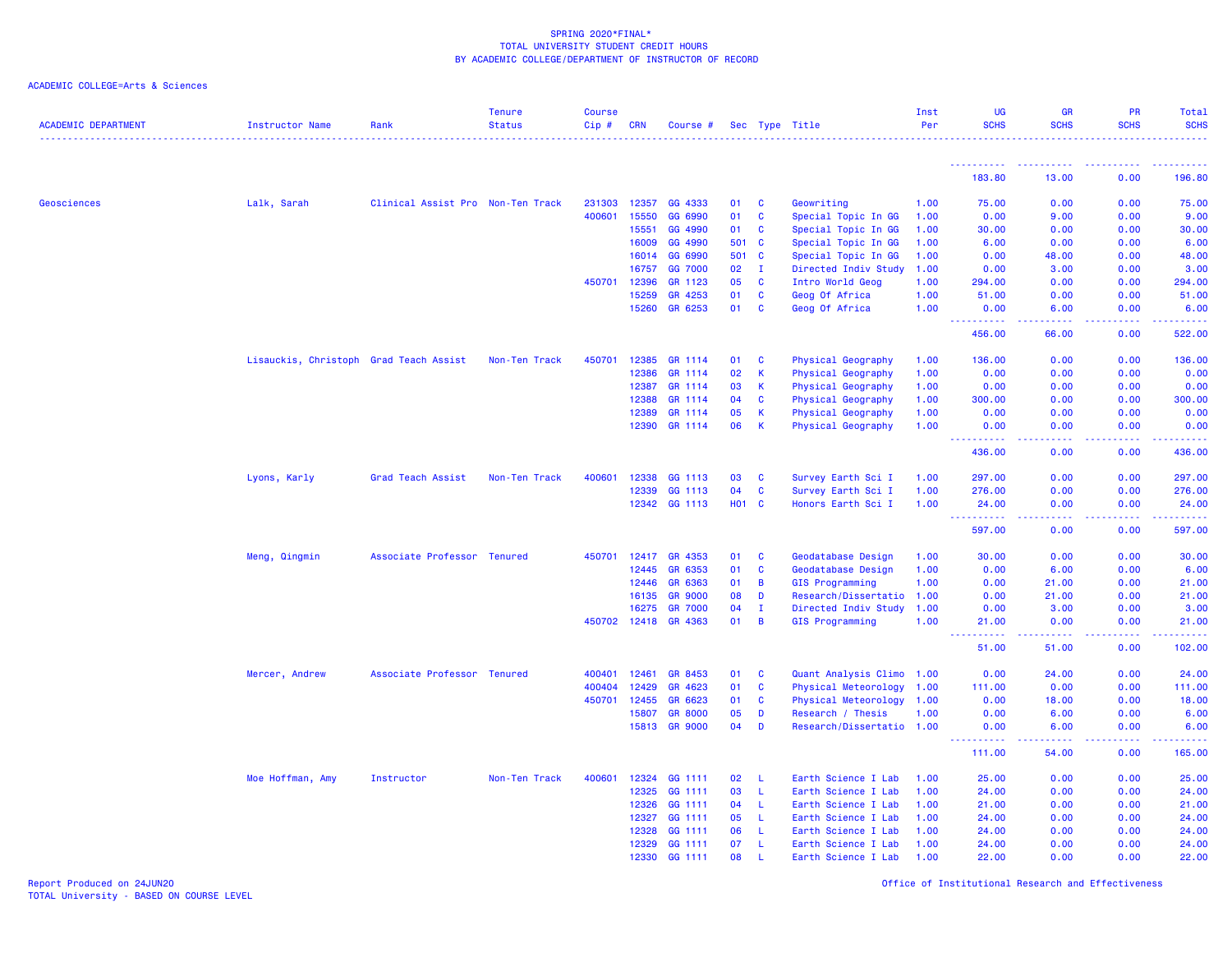| <b>ACADEMIC DEPARTMENT</b> | <b>Instructor Name</b> | Rank                              | <b>Tenure</b><br><b>Status</b> | Course<br>Cip# | <b>CRN</b> | Course #             |                 |              | Sec Type Title             | Inst<br>Per | UG<br><b>SCHS</b>                                                                                                                                            | <b>GR</b><br><b>SCHS</b>                            | <b>PR</b><br><b>SCHS</b> | Total<br><b>SCHS</b> |
|----------------------------|------------------------|-----------------------------------|--------------------------------|----------------|------------|----------------------|-----------------|--------------|----------------------------|-------------|--------------------------------------------------------------------------------------------------------------------------------------------------------------|-----------------------------------------------------|--------------------------|----------------------|
| Geosciences                | Moe Hoffman, Amy       | Instructor                        | Non-Ten Track                  | 400601         | 12331      | GG 1111              | 09              | - L          | Earth Science I Lab        | 1.00        | 24.00                                                                                                                                                        | 0.00                                                | 0.00                     | 24.00                |
|                            |                        |                                   |                                |                | 12332      | GG 1111              | 10 <sub>1</sub> | -L           | Earth Science I Lab        | 1.00        | 25.00                                                                                                                                                        | 0.00                                                | 0.00                     | 25.00                |
|                            |                        |                                   |                                |                | 12333      | GG 1111              | 11 <sub>1</sub> | - L          | Earth Science I Lab        | 1.00        | 24.00                                                                                                                                                        | 0.00                                                | 0.00                     | 24.00                |
|                            |                        |                                   |                                |                | 12334      | GG 1111              | 12 <sub>2</sub> | -L           | Earth Science I Lab        | 1.00        | 22.00                                                                                                                                                        | 0.00                                                | 0.00                     | 22.00                |
|                            |                        |                                   |                                |                | 14522      | GG 1111              | 501             | - L          | Earth Science I Lab        | 1.00        | 26.00                                                                                                                                                        | 0.00                                                | 0.00                     | 26.00                |
|                            |                        |                                   |                                |                | 14523      | GG 1113              | 501 C           |              | Survey Earth Sci I         | 1.00        | 90.00                                                                                                                                                        | 0.00                                                | 0.00                     | 90.00                |
|                            |                        |                                   |                                |                | 14524      | GG 1113              | 502 C           |              | Survey Earth Sci I         | 1.00        | 66.00                                                                                                                                                        | 0.00                                                | 0.00                     | 66.00                |
|                            |                        |                                   |                                |                | 15249      | GG 1111              | 01              | -L           | Earth Science I Lab        | 1.00        | 18.00                                                                                                                                                        | 0.00                                                | 0.00                     | 18.00                |
|                            |                        |                                   |                                |                | 15250      | GG 1111              | H01 L           |              | Earth Science I Lab        | 1.00        | 1.00                                                                                                                                                         | 0.00                                                | 0.00                     | 1.00                 |
|                            |                        |                                   |                                |                | 16721      | GG 4000              | 02              | $\mathbf{I}$ | Directed Indiv Study 1.00  |             | 3.00<br>$\frac{1}{2} \left( \frac{1}{2} \right) \left( \frac{1}{2} \right) \left( \frac{1}{2} \right) \left( \frac{1}{2} \right) \left( \frac{1}{2} \right)$ | 0.00<br>ولالات                                      | 0.00<br>.                | 3.00                 |
|                            |                        |                                   |                                |                |            |                      |                 |              |                            |             | 463.00                                                                                                                                                       | 0.00                                                | 0.00                     | 463.00               |
|                            | Morris, John           | Instructor                        | Non-Ten Track                  | 450701         | 12442      | GR 6303              | 04              | K            | Principles of GIS          | 0.20        | 0.00                                                                                                                                                         | 0.00                                                | 0.00                     | 0.00                 |
|                            |                        |                                   |                                |                | 12443      | GR 6303              | 05              | K            | Principles of GIS          | 0.20        | 0.00                                                                                                                                                         | 0.00                                                | 0.00                     | 0.00                 |
|                            |                        |                                   |                                | 450702         | 12412      | GR 4303              | 02              | K            | Principles of GIS          | 0.20        | 0.00                                                                                                                                                         | 0.00                                                | 0.00                     | 0.00                 |
|                            |                        |                                   |                                |                | 12413      | GR 4303              | 03              | $\mathsf K$  | Principles of GIS          | 0.20        | 0.00                                                                                                                                                         | 0.00                                                | 0.00                     | 0.00                 |
|                            |                        |                                   |                                |                | 12414      | GR 4303              | 04              | К            | Principles of GIS          | 0.20        | 0.00                                                                                                                                                         | 0.00                                                | 0.00                     | 0.00                 |
|                            |                        |                                   |                                |                | 12415      | GR 4303              | 05              | K            | Principles of GIS          | 0.20        | 0.00<br>.                                                                                                                                                    | 0.00                                                | 0.00                     | 0.00                 |
|                            |                        |                                   |                                |                |            |                      |                 |              |                            |             | 0.00                                                                                                                                                         | 0.00                                                | 0.00                     | 0.00                 |
|                            | Nagel, Athena          | Clinical Assist Pro Non-Ten Track |                                | 400601         | 15827      | GG 8000              | 07              | D            | Research / Thesis          | 1.00        | 0.00                                                                                                                                                         | 4.00                                                | 0.00                     | 4.00                 |
|                            |                        |                                   |                                | 450701         | 14544      | GR 4813              | 501 C           |              | Natural Hazards            | 1.00        | 117.00                                                                                                                                                       | 0.00                                                | 0.00                     | 117.00               |
|                            |                        |                                   |                                |                | 14545      | GR 4813              | 502 C           |              | Natural Hazards            | 1.00        | 75.00                                                                                                                                                        | 0.00                                                | 0.00                     | 75.00                |
|                            |                        |                                   |                                |                | 14546      | GR 4813              | 503 C           |              | Natural Hazards            | 1.00        | 21.00<br>$\sim$ $\sim$ $\sim$ $\sim$                                                                                                                         | 0.00<br>$- - -$                                     | 0.00                     | 21.00<br>.           |
|                            |                        |                                   |                                |                |            |                      |                 |              |                            |             | 213.00                                                                                                                                                       | 4.00                                                | 0.00                     | 217.00               |
|                            | Nguyen, Van Anh        | Grad Teach Assist                 | Non-Ten Track                  | 400601         | 12343      | GG 1121              | 01              | L            | Earth Science II Lab 0.10  |             | 2.10                                                                                                                                                         | 0.00                                                | 0.00                     | 2.10                 |
|                            |                        |                                   |                                |                | 12344      | GG 1121              | H01 L           |              | Earth Science II Lab 0.10  |             | 0.10<br>.                                                                                                                                                    | 0.00<br>.                                           | 0.00                     | 0.10<br>والمستناط    |
|                            |                        |                                   |                                |                |            |                      |                 |              |                            |             | 2.20                                                                                                                                                         | 0.00                                                | 0.00                     | 2.20                 |
|                            | Nordstrom, Gregory     | Instructor                        | Non-Ten Track                  | 400404         | 14536      | GR 1604              | 501 B           |              | Weather and Climate        | 1.00        | 156.00                                                                                                                                                       | 0.00                                                | 0.00                     | 156.00               |
|                            |                        |                                   |                                |                | 14537      | GR 1604              | 502 B           |              | Weather and Climate        | 1.00        | 100.00                                                                                                                                                       | 0.00                                                | 0.00                     | 100.00               |
|                            |                        |                                   |                                |                | 14538      | GR 1604              | 503 B           |              | Weather and Climate        | 1.00        | 28.00                                                                                                                                                        | 0.00                                                | 0.00                     | 28.00                |
|                            |                        |                                   |                                |                | 14940      | GR 4443              | 501 C           |              | Weather Prediction I 1.00  |             | 111.00                                                                                                                                                       | 0.00                                                | 0.00                     | 111.00               |
|                            |                        |                                   |                                |                | 14941      | GR 4443              | 502 C           |              | Weather Prediction I 1.00  |             | 102.00<br>د د د د د                                                                                                                                          | 0.00<br>$\omega_{\rm{eff}}$ and $\omega_{\rm{eff}}$ | 0.00                     | 102.00               |
|                            |                        |                                   |                                |                |            |                      |                 |              |                            |             | 497.00                                                                                                                                                       | 0.00                                                | 0.00                     | 497.00               |
|                            | Paul, Varun            | Assistant Professor Ten Track     |                                | 261301         | 15255      | GG 8633              | 01              | B            | Water Biogeochemistr 0.50  |             | 0.00                                                                                                                                                         | 7.50                                                | 0.00                     | 7.50                 |
|                            |                        |                                   |                                | 400601         | 12348      | GG 3133              | 01              | C            | Intro Environ Geol         | 0.50        | 43.50                                                                                                                                                        | 0.00                                                | 0.00                     | 43.50                |
|                            |                        |                                   |                                |                | 12352      | GG 4153              | 01              | C            | Engineering Geology        | 1.00        | 150.00                                                                                                                                                       | 0.00                                                | 0.00                     | 150.00               |
|                            |                        |                                   |                                |                | 12353      | GG 4153              | 02              | К            | <b>Engineering Geology</b> | 1.00        | 0.00                                                                                                                                                         | 0.00                                                | 0.00                     | 0.00                 |
|                            |                        |                                   |                                |                | 12354      | GG 4153              | 03              | K            | <b>Engineering Geology</b> | 1.00        | 0.00                                                                                                                                                         | 0.00                                                | 0.00                     | 0.00                 |
|                            |                        |                                   |                                |                | 12355      | GG 4153              | 04              | K            | <b>Engineering Geology</b> | 1.00        | 0.00                                                                                                                                                         | 0.00                                                | 0.00                     | 0.00                 |
|                            |                        |                                   |                                |                | 15819      | GG 8000              | 05              | D            | Research / Thesis          | 1.00        | 0.00                                                                                                                                                         | 8.00                                                | 0.00                     | 8.00                 |
|                            |                        |                                   |                                |                | 15825      | GG 9000              | 05              | D            | Research/Dissertatio 1.00  |             | 0.00                                                                                                                                                         | 3.00                                                | 0.00                     | 3.00                 |
|                            |                        |                                   |                                |                |            |                      |                 |              |                            |             | 193.50                                                                                                                                                       | 18.50                                               | 0.00                     | 212.00               |
|                            | Poe, Lindsey           | Instructor                        | Non-Ten Track                  |                |            | 400404 12421 GR 4512 | 01              | <b>C</b>     | Practicum Bd Met II 1.00   |             | 36.00                                                                                                                                                        | 0.00                                                | 0.00                     | 36.00                |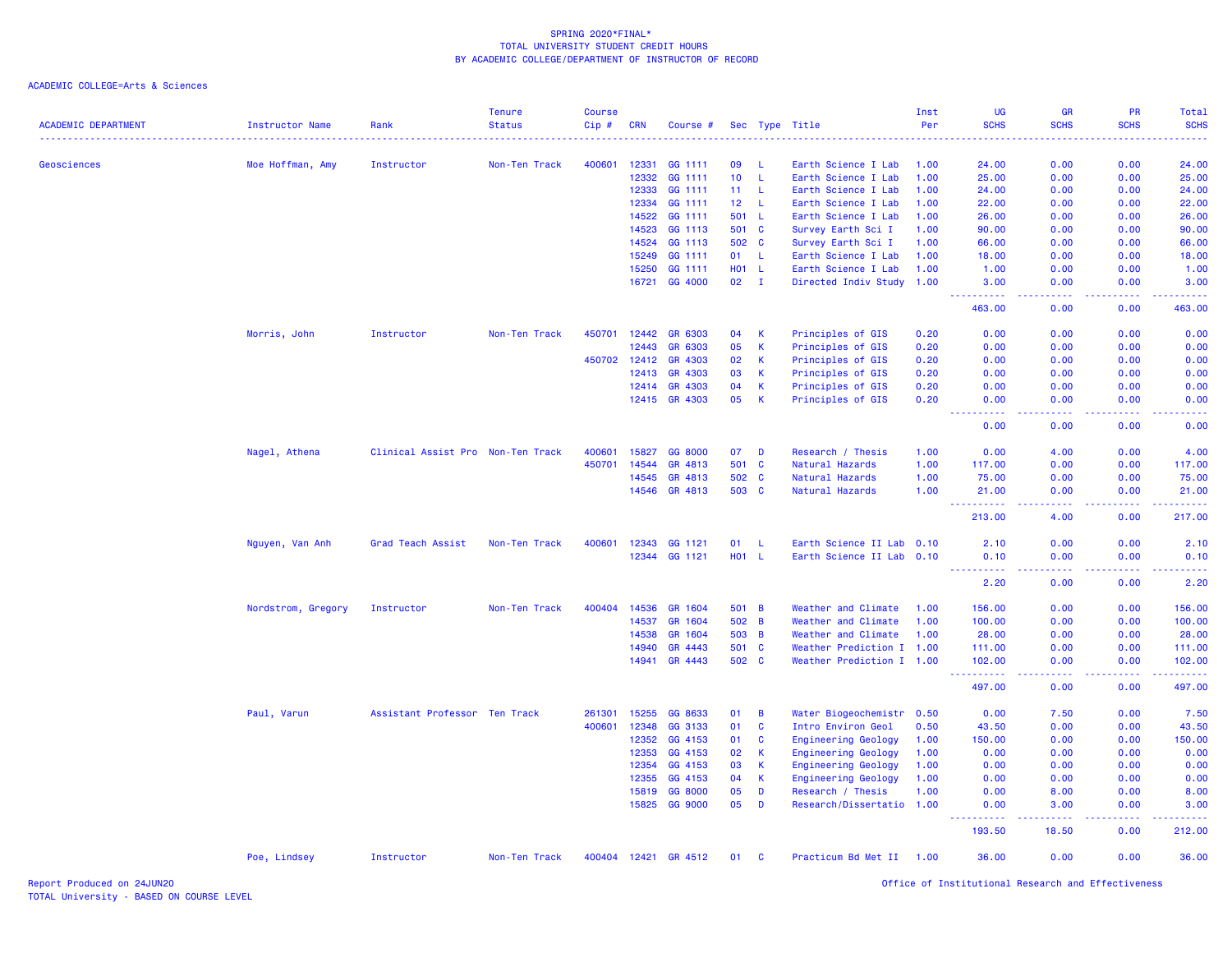| <b>ACADEMIC DEPARTMENT</b> | <b>Instructor Name</b>         | Rank                          | <b>Tenure</b><br><b>Status</b> | <b>Course</b><br>Cip# | <b>CRN</b>   | Course #       |       |              | Sec Type Title            | Inst<br>Per | <b>UG</b><br><b>SCHS</b>           | GR<br><b>SCHS</b><br>الأنابات | PR<br><b>SCHS</b>                     | Total<br><b>SCHS</b><br>$\frac{1}{2} \left( \frac{1}{2} \right) \left( \frac{1}{2} \right) \left( \frac{1}{2} \right) \left( \frac{1}{2} \right)$ |
|----------------------------|--------------------------------|-------------------------------|--------------------------------|-----------------------|--------------|----------------|-------|--------------|---------------------------|-------------|------------------------------------|-------------------------------|---------------------------------------|---------------------------------------------------------------------------------------------------------------------------------------------------|
| Geosciences                | Poe, Lindsey                   | Instructor                    | Non-Ten Track                  | 400404                | 12422        | GR 4512        | 02    | K            | Practicum Bd Meth II 1.00 |             | 0.00                               | 0.00                          | 0.00                                  | 0.00                                                                                                                                              |
|                            |                                |                               |                                |                       | 12423        | GR 4512        | 03    | К            | Practicum Bd Meth II 1.00 |             | 0.00                               | 0.00                          | 0.00                                  | 0.00                                                                                                                                              |
|                            |                                |                               |                                |                       | 12424        | GR 4532        | 01    | C            | Practicum Bd Met IV       | 1.00        | 24.00                              | 0.00                          | 0.00                                  | 24.00                                                                                                                                             |
|                            |                                |                               |                                |                       | 12425        | GR 4532        | 02    | К            | Practicum Bd Met IV       | 1.00        | 0.00                               | 0.00                          | 0.00                                  | 0.00                                                                                                                                              |
|                            |                                |                               |                                |                       | 12426        | GR 4532        | 03    | К            | Practicum Bd Met IV       | 1.00        | 0.00                               | 0.00                          | 0.00                                  | 0.00                                                                                                                                              |
|                            |                                |                               |                                |                       | 12430        | GR 4640        | 01    | C            | Met Internship            | 1.00        | 14.00                              | 0.00                          | 0.00                                  | 14.00                                                                                                                                             |
|                            |                                |                               |                                | 450701                | 12447        | GR 6512        | 01    | C            | Practicum Bd Met II       | 1.00        | 0.00                               | 8.00                          | 0.00                                  | 8.00                                                                                                                                              |
|                            |                                |                               |                                |                       | 12448        | GR 6512        | 02    | К            | Practicum Bd Meth II      | 1.00        | 0.00                               | 0.00                          | 0.00                                  | 0.00                                                                                                                                              |
|                            |                                |                               |                                |                       | 12449        | GR 6512        | 03    | K            | Practicum Bd Meth II 1.00 |             | 0.00                               | 0.00                          | 0.00                                  | 0.00                                                                                                                                              |
|                            |                                |                               |                                |                       | 12450        | GR 6532        | 01    | <b>C</b>     | Practicum Bd Met IV       | 1.00        | 0.00                               | 4.00                          | 0.00                                  | 4.00                                                                                                                                              |
|                            |                                |                               |                                |                       | 12451        | GR 6532        | 02    | К            | Practicum Bd Met IV       | 1.00        | 0.00<br><u>.</u>                   | 0.00<br>.                     | 0.00<br><b><i><u><u>.</u></u></i></b> | 0.00<br>.                                                                                                                                         |
|                            |                                |                               |                                |                       |              |                |       |              |                           |             | 74.00                              | 12.00                         | 0.00                                  | 86.00                                                                                                                                             |
|                            | Rodgers, John                  | Professor                     | <b>Tenured</b>                 | 450701                | 12435        | GR 4813        | 01    | C            | Natural Hazards           | 1.00        | 114.00                             | 0.00                          | 0.00                                  | 114.00                                                                                                                                            |
|                            |                                |                               |                                |                       | 17477        | <b>GR 9000</b> | 09    | D            | Research/Dissertatio 1.00 |             | 0.00<br>.                          | 6.00<br>.                     | 0.00<br>.                             | 6.00<br>$\begin{array}{cccccccccc} \bullet & \bullet & \bullet & \bullet & \bullet & \bullet & \bullet \end{array}$                               |
|                            |                                |                               |                                |                       |              |                |       |              |                           |             | 114,00                             | 6.00                          | 0.00                                  | 120.00                                                                                                                                            |
|                            | Schmitz, Darrel                | Research Professor            | Non-Ten Track                  | 400601                | 15832        | GG 8000        | 08    | D            | Research / Thesis         | 1.00        | 0.00                               | 10.00                         | 0.00                                  | 10.00                                                                                                                                             |
|                            |                                |                               |                                |                       | 15833        | GG 9000        | 08    | D            | Research/Dissertatio 1.00 |             | 0.00<br>.                          | 1.00<br>.                     | 0.00<br>22222                         | 1.00<br>.                                                                                                                                         |
|                            |                                |                               |                                |                       |              |                |       |              |                           |             | 0.00                               | 11.00                         | 0.00                                  | 11.00                                                                                                                                             |
|                            | Shelton, John                  | Assistant Professor Ten Track |                                | 450701                | 12404        | GR 2013        | 01    | C            | Human Geography           | 1.00        | 126.00                             | 0.00                          | 0.00                                  | 126.00                                                                                                                                            |
|                            |                                |                               |                                |                       | 15545        | GR 4990        | 01    | C            | Special Topic In GR       | 1.00        | 33.00                              | 0.00                          | 0.00                                  | 33.00                                                                                                                                             |
|                            |                                |                               |                                |                       | 15547        | GR 6990        | 01    | C            | Special Topic In GR       | 1.00        | 0.00                               | 9.00                          | 0.00                                  | 9.00                                                                                                                                              |
|                            |                                |                               |                                |                       | 15808        | <b>GR 8000</b> | 06    | D            | Research / Thesis         | 1.00        | 0.00<br>$- - - - - - -$<br>$- - -$ | 6.00<br>.                     | 0.00<br><b></b>                       | 6.00<br>$\frac{1}{2} \left( \frac{1}{2} \right) \left( \frac{1}{2} \right) \left( \frac{1}{2} \right) \left( \frac{1}{2} \right)$                 |
|                            |                                |                               |                                |                       |              |                |       |              |                           |             | 159.00                             | 15.00                         | 0.00                                  | 174.00                                                                                                                                            |
|                            | Sherman-Morris, Kath Professor |                               | <b>Tenured</b>                 | 400401                | 14561        | GR 8833        |       | 501 C        | Weather & Society         | 1.00        | 0.00                               | 84.00                         | 0.00                                  | 84.00                                                                                                                                             |
|                            |                                |                               |                                |                       | 14562        | GR 8833        | 502   | $\mathbf{C}$ | Weather & Society         | 1.00        | 0.00                               | 72.00                         | 0.00                                  | 72.00                                                                                                                                             |
|                            |                                |                               |                                | 450701                | 15837        | <b>GR 8000</b> | 09    | D            | Research / Thesis         | 1.00        | 0.00                               | 5.00                          | 0.00                                  | 5.00                                                                                                                                              |
|                            |                                |                               |                                |                       | 15838        | <b>GR 9000</b> | 07    | D            | Research/Dissertatio 1.00 |             | 0.00                               | 7.00                          | 0.00<br>.                             | 7.00                                                                                                                                              |
|                            |                                |                               |                                |                       |              |                |       |              |                           |             | 0.00                               | 168.00                        | 0.00                                  | 168.00                                                                                                                                            |
|                            | Skarke, Adam                   | Assistant Professor Ten Track |                                | 400601                | 12361        | GG 4443        | 01    | C            | Prin Sed Dep II           | 1.00        | 33.00                              | 0.00                          | 0.00                                  | 33.00                                                                                                                                             |
|                            |                                |                               |                                |                       | 12362        | GG 4523        | 01    | C            | Coastal Environments      | 1.00        | 147.00                             | 0.00                          | 0.00                                  | 147.00                                                                                                                                            |
|                            |                                |                               |                                |                       | 12374        | GG 6443        | 01    | C            | Prin Sed Dep II           | 1.00        | 0.00                               | 3.00                          | 0.00                                  | 3.00                                                                                                                                              |
|                            |                                |                               |                                |                       | 12375        | GG 6523        | 01    | C            | Coastal Environments 1.00 |             | 0.00                               | 6.00                          | 0.00                                  | 6.00                                                                                                                                              |
|                            |                                |                               |                                |                       | 15820        | GG 8000        | 06    | D            | Research / Thesis         | 1.00        | 0.00                               | 12.00                         | 0.00                                  | 12.00                                                                                                                                             |
|                            |                                |                               |                                |                       | 15826        | GG 9000        | 06    | D            | Research/Dissertatio 1.00 |             | 0.00                               | 7.00                          | 0.00                                  | 7.00                                                                                                                                              |
|                            |                                |                               |                                |                       | 17084        | GG 7000        | 03    | $\mathbf{I}$ | Directed Indiv Study 1.00 |             | 0.00<br>.                          | 3.00<br>.                     | 0.00<br>.                             | 3.00<br>.                                                                                                                                         |
|                            |                                |                               |                                |                       |              |                |       |              |                           |             | 180.00                             | 31.00                         | 0.00                                  | 211.00                                                                                                                                            |
|                            | Threatt, Patrick               | Lecturer                      | Non-Ten Track                  | 450701                |              | 15362 GR 1114  | 201 B |              | Physical Geography        | 1.00        | 112.00                             | 0.00                          | 0.00                                  | 112.00                                                                                                                                            |
|                            |                                |                               |                                |                       |              |                |       |              |                           |             | 112.00                             | 0.00                          | 0.00                                  | 112.00                                                                                                                                            |
|                            | Tiwari, Sweta                  | Grad Teach Assist             | Non-Ten Track                  |                       | 450702 12407 | GR 2313        | 01    | C            | <b>Maps Remote</b>        | 1.00        | 87.00                              | 0.00                          | 0.00                                  | 87.00                                                                                                                                             |
|                            |                                |                               |                                |                       | 12408        | GR 2313        | 02    | К            | <b>Maps Remote</b>        | 1.00        | 0.00                               | 0.00                          | 0.00                                  | 0.00                                                                                                                                              |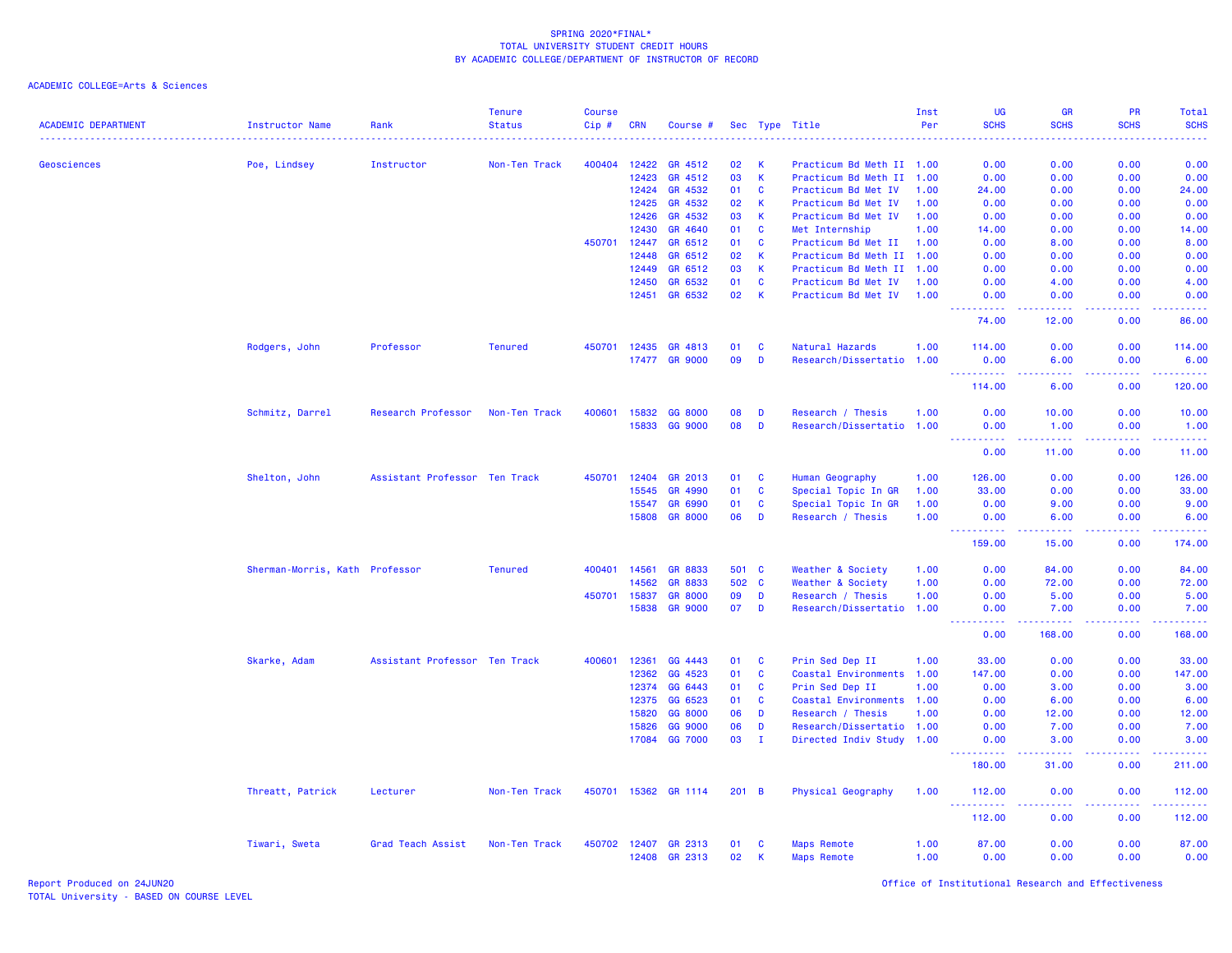| <b>ACADEMIC DEPARTMENT</b>                          | Instructor Name | Rank                          | <b>Tenure</b><br><b>Status</b> | <b>Course</b><br>Cip# | <b>CRN</b> | Course #       |               |                | Sec Type Title            | Inst<br>Per | UG<br><b>SCHS</b>      | <b>GR</b><br><b>SCHS</b>                                                                                                          | <b>PR</b><br><b>SCHS</b> | Total<br><b>SCHS</b>  |
|-----------------------------------------------------|-----------------|-------------------------------|--------------------------------|-----------------------|------------|----------------|---------------|----------------|---------------------------|-------------|------------------------|-----------------------------------------------------------------------------------------------------------------------------------|--------------------------|-----------------------|
| Geosciences                                         | Tiwari, Sweta   | Grad Teach Assist             | Non-Ten Track                  | 450702 12409          |            | GR 2313        | 03            | <b>K</b>       | <b>Maps Remote</b>        | 1.00        | 0.00<br>-----------    | 0.00<br>$\frac{1}{2} \left( \frac{1}{2} \right) \left( \frac{1}{2} \right) \left( \frac{1}{2} \right) \left( \frac{1}{2} \right)$ | 0.00<br>.                | 0.00<br><u>.</u>      |
|                                                     |                 |                               |                                |                       |            |                |               |                |                           |             | 87.00                  | 0.00                                                                                                                              | 0.00                     | 87.00                 |
|                                                     | Trent, Brittany | Lecturer                      | Non-Ten Track                  | 400601                |            | 14148 GG 1111  | 201 L         |                | Earth Science I Lab       | 1.00        | 23.00                  | 0.00                                                                                                                              | 0.00                     | 23.00                 |
|                                                     |                 |                               |                                |                       |            | 14149 GG 1113  | $201 \quad C$ |                | Survey Earth Sci I        | 1.00        | 90.00                  | 0.00                                                                                                                              | 0.00                     | 90.00                 |
|                                                     |                 |                               |                                |                       |            |                |               |                |                           |             | . <b>.</b> .<br>113.00 | $\frac{1}{2} \left( \frac{1}{2} \right) \left( \frac{1}{2} \right) \left( \frac{1}{2} \right) \left( \frac{1}{2} \right)$<br>0.00 | -----<br>0.00            | ------<br>113.00      |
|                                                     | Warden, Kelsey  | Assistant Professor Ten Track |                                | 400601                |            | 12347 GG 1133  | 01            | <b>C</b>       | Planetary Geology         | 1.00        | 54.00                  | 0.00                                                                                                                              | 0.00                     | 54.00                 |
|                                                     |                 |                               |                                |                       | 12358      | GG 4413        | 01            | <b>C</b>       | Structural Geology        | 1.00        | 39.00                  | 0.00                                                                                                                              | 0.00                     | 39.00                 |
|                                                     |                 |                               |                                |                       | 12359      | GG 4413        | 02            | <b>K</b>       | Structural Geology        | 1.00        | 0.00                   | 0.00                                                                                                                              | 0.00                     | 0.00                  |
|                                                     |                 |                               |                                |                       |            |                |               |                |                           |             | . <b>.</b> .<br>93.00  | ----<br>0.00                                                                                                                      | .<br>0.00                | . <u>.</u> .<br>93.00 |
|                                                     | Williams, Brian | Assistant Professor Ten Track |                                | 450701                | 15261      | GR 4263        | 01            | <b>C</b>       | Geography Of South        | 1.00        | 27,00                  | 0.00                                                                                                                              | 0.00                     | 27.00                 |
|                                                     |                 |                               |                                |                       | 15262      | GR 6263        | 01            | C              | Geography Of South        | 1.00        | 0.00                   | 9.00                                                                                                                              | 0.00                     | 9.00                  |
|                                                     |                 |                               |                                |                       |            |                |               |                |                           |             | .<br>27.00             | 9.00                                                                                                                              | 0.00                     | 36.00                 |
|                                                     | Wood, Kimberly  | Assistant Professor Ten Track |                                | 400401                | 12433      | GR 4783        | 01            | $\overline{B}$ | Satellite Meteorolog 1.00 |             | 102.00                 | 0.00                                                                                                                              | 0.00                     | 102.00                |
|                                                     |                 |                               |                                |                       | 12457      | GR 6783        | 01            | $\overline{B}$ | Satellite Meteorolog 1.00 |             | 0.00                   | 9.00                                                                                                                              | 0.00                     | 9.00                  |
|                                                     |                 |                               |                                | 450701                | 15569      | <b>GR 8990</b> | 01            | C              | Special Topic In GR       | 1.00        | 0.00                   | 21.00                                                                                                                             | 0.00                     | 21.00                 |
|                                                     |                 |                               |                                |                       | 15809      | <b>GR 8000</b> | 07            | D              | Research / Thesis         | 1.00        | 0.00                   | 15.00                                                                                                                             | 0.00                     | 15.00                 |
|                                                     |                 |                               |                                |                       | 15836      | <b>GR 9000</b> | 06            | D              | Research/Dissertatio 1.00 |             | 0.00                   | 6.00                                                                                                                              | 0.00                     | 6.00                  |
|                                                     |                 |                               |                                |                       |            |                |               |                |                           |             | ----------<br>102.00   | -----<br>51.00                                                                                                                    | -----<br>0.00            | --------<br>153.00    |
| ====================================<br>Geosciences |                 |                               |                                |                       |            |                |               |                |                           |             | 8190.00                | 1440.00                                                                                                                           | ==========<br>0.00       | ==========<br>9630,00 |
| =====================================               |                 |                               |                                |                       |            |                |               |                |                           |             | ==========             | ==========                                                                                                                        | ==========               | ==========            |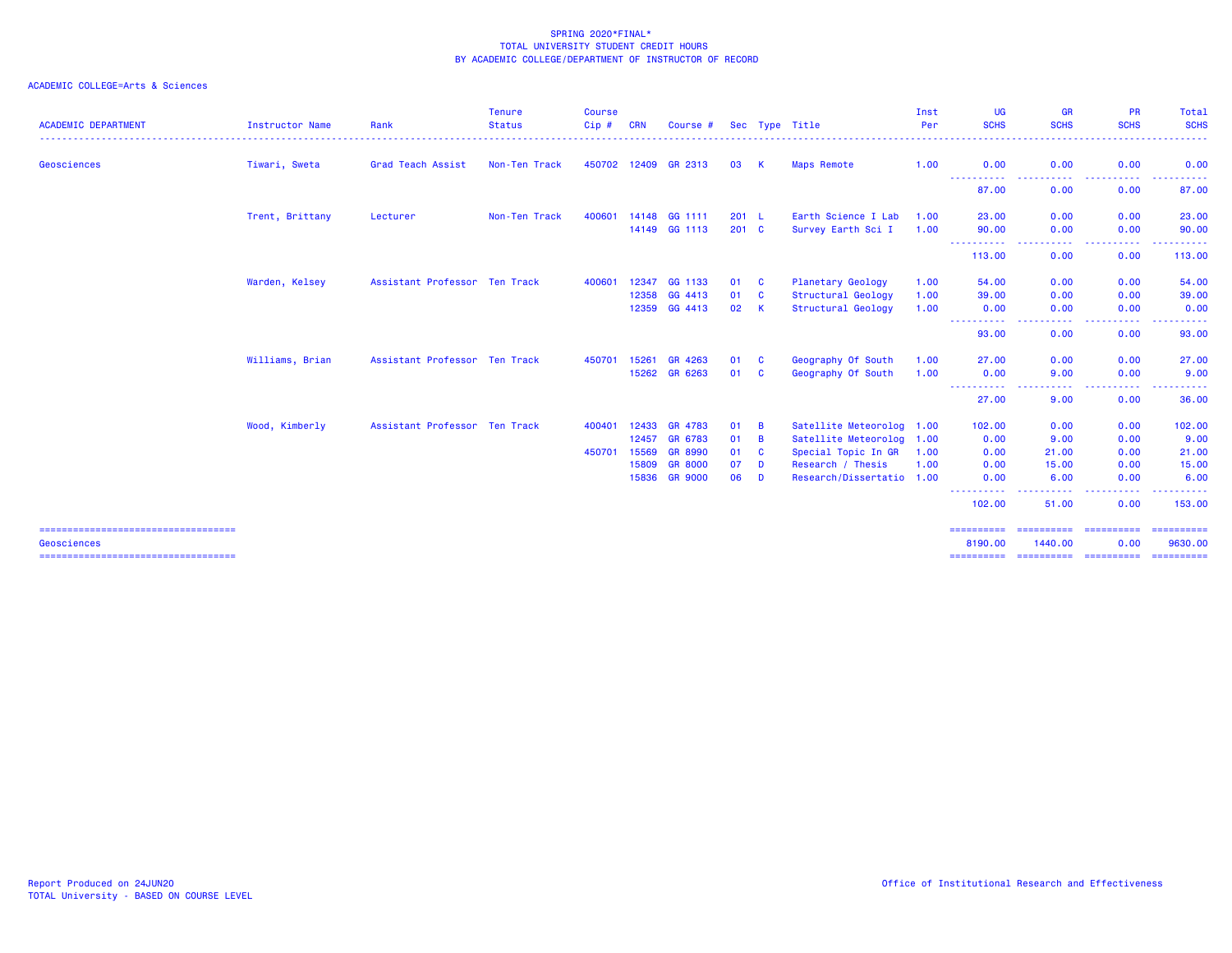| <b>ACADEMIC DEPARTMENT</b> | Instructor Name | Rank                        | <b>Tenure</b><br><b>Status</b> | <b>Course</b><br>Cip# | <b>CRN</b> | Course #             |                 |                         | Sec Type Title            | Inst<br>Per | <b>UG</b><br><b>SCHS</b>                                                                                     | <b>GR</b><br><b>SCHS</b>                                                                                                          | PR<br><b>SCHS</b> | Total<br><b>SCHS</b>                                                                                                               |
|----------------------------|-----------------|-----------------------------|--------------------------------|-----------------------|------------|----------------------|-----------------|-------------------------|---------------------------|-------------|--------------------------------------------------------------------------------------------------------------|-----------------------------------------------------------------------------------------------------------------------------------|-------------------|------------------------------------------------------------------------------------------------------------------------------------|
| History                    | Abdella, Samuel | Lecturer                    | Non-Ten Track                  |                       |            | 302101 15348 HI 3773 | $201 \quad C$   |                         | The Holocaust             | 1.00        | 33.00                                                                                                        | 0.00                                                                                                                              | 0.00              | 33.00                                                                                                                              |
|                            |                 |                             |                                |                       |            |                      |                 |                         |                           |             | $\frac{1}{2} \left( \frac{1}{2} \right) \left( \frac{1}{2} \right) \left( \frac{1}{2} \right)$<br>.<br>33.00 | $\frac{1}{2} \left( \frac{1}{2} \right) \left( \frac{1}{2} \right) \left( \frac{1}{2} \right) \left( \frac{1}{2} \right)$<br>0.00 | .<br>0.00         | .<br>33.00                                                                                                                         |
|                            | Bader, Joshua   | Non-Employee                | Not Applicable                 | 540102                |            | 12538 HI 1073        | 01              | C                       | Modern U S History        | 0.25        | 17.25                                                                                                        | 0.00                                                                                                                              | 0.00              | 17.25                                                                                                                              |
|                            |                 |                             |                                |                       | 12544      | HI 1073              | 07              | C                       | Modern U S History        | 0.25        | 18.75                                                                                                        | 0.00                                                                                                                              | 0.00              | 18.75                                                                                                                              |
|                            |                 |                             |                                |                       |            | 12556 HI 1073        | 19              | $\overline{\mathbf{C}}$ | Modern U S History        | 0.25        | 18.00<br>$\omega$ $\omega$ $\omega$<br>د د د د د                                                             | 0.00<br>$\sim$ $\sim$ $\sim$ $\sim$                                                                                               | 0.00<br>.         | 18.00<br>والانتاب                                                                                                                  |
|                            |                 |                             |                                |                       |            |                      |                 |                         |                           |             | 54.00                                                                                                        | 0.00                                                                                                                              | 0.00              | 54.00                                                                                                                              |
|                            | Banks, Rachel   | Grad Teach Assist           | Non-Ten Track                  | 540102                | 12550      | HI 1073              | 13              | C                       | Modern U S History        | 0.25        | 15.00                                                                                                        | 0.00                                                                                                                              | 0.00              | 15.00                                                                                                                              |
|                            |                 |                             |                                |                       | 12552      | HI 1073              | 15              | C                       | Modern U S History        | 0.25        | 13.50                                                                                                        | 0.00                                                                                                                              | 0.00              | 13.50                                                                                                                              |
|                            |                 |                             |                                |                       |            | 12558 HI 1073        | 21              | C                       | Modern U S History        | 0.25        | 17.25<br>$\omega_{\rm{max}}$                                                                                 | 0.00<br>.                                                                                                                         | 0.00<br>.         | 17.25<br>.                                                                                                                         |
|                            |                 |                             |                                |                       |            |                      |                 |                         |                           |             | 45.75                                                                                                        | 0.00                                                                                                                              | 0.00              | 45.75                                                                                                                              |
|                            | Barbier, Mary   | Professor                   | <b>Tenured</b>                 | 540101 12601          |            | HI 8803              | 04              | C                       | Graduate Colloquium       | 1.00        | 0.00                                                                                                         | 21.00                                                                                                                             | 0.00              | 21.00                                                                                                                              |
|                            |                 |                             |                                |                       | 15695      | HI 9000              | 01              | D                       | Research / Diss           | 1.00        | 0.00                                                                                                         | 18.00                                                                                                                             | 0.00              | 18.00                                                                                                                              |
|                            |                 |                             |                                | 540102                | 15676      | HI 8000              | 01              | D                       | Research / Thesis         | 1.00        | 0.00                                                                                                         | 11.00                                                                                                                             | 0.00              | 11.00                                                                                                                              |
|                            |                 |                             |                                | 540108                | 15068      | HI 6233              | 01              | C                       | American Military Hi 1.00 |             | 0.00                                                                                                         | 6.00                                                                                                                              | 0.00              | 6.00                                                                                                                               |
|                            |                 |                             |                                |                       | 15559      | HI 4233              | 01              | C                       | American Military Hi 1.00 |             | 78.00                                                                                                        | 0.00                                                                                                                              | 0.00              | 78.00                                                                                                                              |
|                            |                 |                             |                                |                       | 15560      | HI 4233              | 02              | $\mathbf{C}$            | American Military Hi 1.00 |             | 15.00                                                                                                        | 0.00                                                                                                                              | 0.00              | 15.00<br>$\frac{1}{2} \left( \frac{1}{2} \right) \left( \frac{1}{2} \right) \left( \frac{1}{2} \right) \left( \frac{1}{2} \right)$ |
|                            |                 |                             |                                |                       |            |                      |                 |                         |                           |             | 93.00                                                                                                        | 56.00                                                                                                                             | 0.00              | 149.00                                                                                                                             |
|                            | Bates, Toby     | Associate Professor Tenured |                                | 050299                | 15341      | HI 4373              | $201 \quad C$   |                         | Hist Mod Civ Rts Mvt 1.00 |             | 21.00                                                                                                        | 0.00                                                                                                                              | 0.00              | 21.00                                                                                                                              |
|                            |                 |                             |                                | 540101                | 15308      | HI 6243              | $201$ C         |                         | Amer Life & Thought       | 1.00        | 0.00                                                                                                         | 15.00                                                                                                                             | 0.00              | 15.00                                                                                                                              |
|                            |                 |                             |                                | 540102                | 15300      | HI 4153              | $201$ C         |                         | U S Hist 1877-1917        | 1.00        | 39.00                                                                                                        | 0.00                                                                                                                              | 0.00              | 39.00                                                                                                                              |
|                            |                 |                             |                                |                       | 15302      | HI 6153              | 201             | <b>C</b>                | U S Hist 1877-1917        | 1.00        | 0.00                                                                                                         | 9.00                                                                                                                              | 0.00              | 9.00                                                                                                                               |
|                            |                 |                             |                                |                       | 15307      | HI 4243              | $201$ C         |                         | Amer Life & Thought       | 1.00        | 69.00                                                                                                        | 0.00                                                                                                                              | 0.00              | 69.00                                                                                                                              |
|                            |                 |                             |                                |                       |            | 15342 HI 6373        | $201$ C         |                         | Hist Mod Civ Rts Mvt 1.00 |             | 0.00                                                                                                         | 9.00                                                                                                                              | 0.00              | 9.00<br>.                                                                                                                          |
|                            |                 |                             |                                |                       |            |                      |                 |                         |                           |             | 129.00                                                                                                       | 33.00                                                                                                                             | 0.00              | 162.00                                                                                                                             |
|                            | Beaton, Elijah  | Grad Teach Assist           | Non-Ten Track                  | 540102                | 12555      | HI 1073              | 18              | <b>C</b>                | Modern U S History        | 0.25        | 9.75                                                                                                         | 0.00                                                                                                                              | 0.00              | 9.75                                                                                                                               |
|                            |                 |                             |                                |                       | 12559      | HI 1073              | 22              | C                       | Modern U S History        | 0.25        | 18.75                                                                                                        | 0.00                                                                                                                              | 0.00              | 18.75                                                                                                                              |
|                            |                 |                             |                                |                       |            | 12561 HI 1073        | 24              | $\mathbf{C}$            | Modern U S History        | 0.25        | 18.00<br>$  -$<br><u>.</u>                                                                                   | 0.00<br>$  -$                                                                                                                     | 0.00<br>$  -$     | 18.00<br>$\frac{1}{2} \left( \frac{1}{2} \right) \left( \frac{1}{2} \right) \left( \frac{1}{2} \right) \left( \frac{1}{2} \right)$ |
|                            |                 |                             |                                |                       |            |                      |                 |                         |                           |             | 46.50                                                                                                        | 0.00                                                                                                                              | 0.00              | 46.50                                                                                                                              |
|                            | Berry, Madeline | Grad Teach Assist           | Non-Ten Track                  | 540102                | 12531      | HI 1063              | 11              | C                       | Early U S History         | 0.25        | 16.50                                                                                                        | 0.00                                                                                                                              | 0.00              | 16.50                                                                                                                              |
|                            |                 |                             |                                |                       |            | 15063 HI 1063        | 12 <sup>2</sup> | <b>C</b>                | Early U S History         | 0.25        | 17.25<br>$\frac{1}{2} \left( \frac{1}{2} \right) \left( \frac{1}{2} \right)$<br>.                            | 0.00                                                                                                                              | 0.00<br>.         | 17.25<br>.                                                                                                                         |
|                            |                 |                             |                                |                       |            |                      |                 |                         |                           |             | 33.75                                                                                                        | 0.00                                                                                                                              | 0.00              | 33.75                                                                                                                              |
|                            | Brain, Stephen  | Associate Professor Tenured |                                |                       |            | 050114 12572 HI 1223 | 01              | C                       | Modern Western World 0.75 |             | 36.00                                                                                                        | 0.00                                                                                                                              | 0.00              | 36.00                                                                                                                              |
|                            |                 |                             |                                |                       |            | 12574 HI 1223        | 03              | C                       | Modern Western World 0.75 |             | 24.75                                                                                                        | 0.00                                                                                                                              | 0.00              | 24.75                                                                                                                              |
|                            |                 |                             |                                |                       | 12575      | HI 1223              | 04              | C                       | Modern Western World 0.75 |             | 56.25                                                                                                        | 0.00                                                                                                                              | 0.00              | 56.25                                                                                                                              |
|                            |                 |                             |                                |                       | 12576      | HI 1223              | 05              | $\mathbf{C}$            | Modern Western World 0.75 |             | 45.00                                                                                                        | 0.00                                                                                                                              | 0.00              | 45.00                                                                                                                              |
|                            |                 |                             |                                |                       | 12577      | HI 1223              | 06              | C                       | Modern Western World 0.75 |             | 51.75                                                                                                        | 0.00                                                                                                                              | 0.00              | 51.75                                                                                                                              |
|                            |                 |                             |                                | 050299                | 12594      | HI 4613              | 01              | C                       | History of the Sovie 1.00 |             | 51.00                                                                                                        | 0.00                                                                                                                              | 0.00              | 51.00                                                                                                                              |
|                            |                 |                             |                                | 540101                | 15696      | HI 9000              | 02              | D                       | Research / Diss           | 1.00        | 0.00                                                                                                         | 6.00                                                                                                                              | 0.00              | 6.00                                                                                                                               |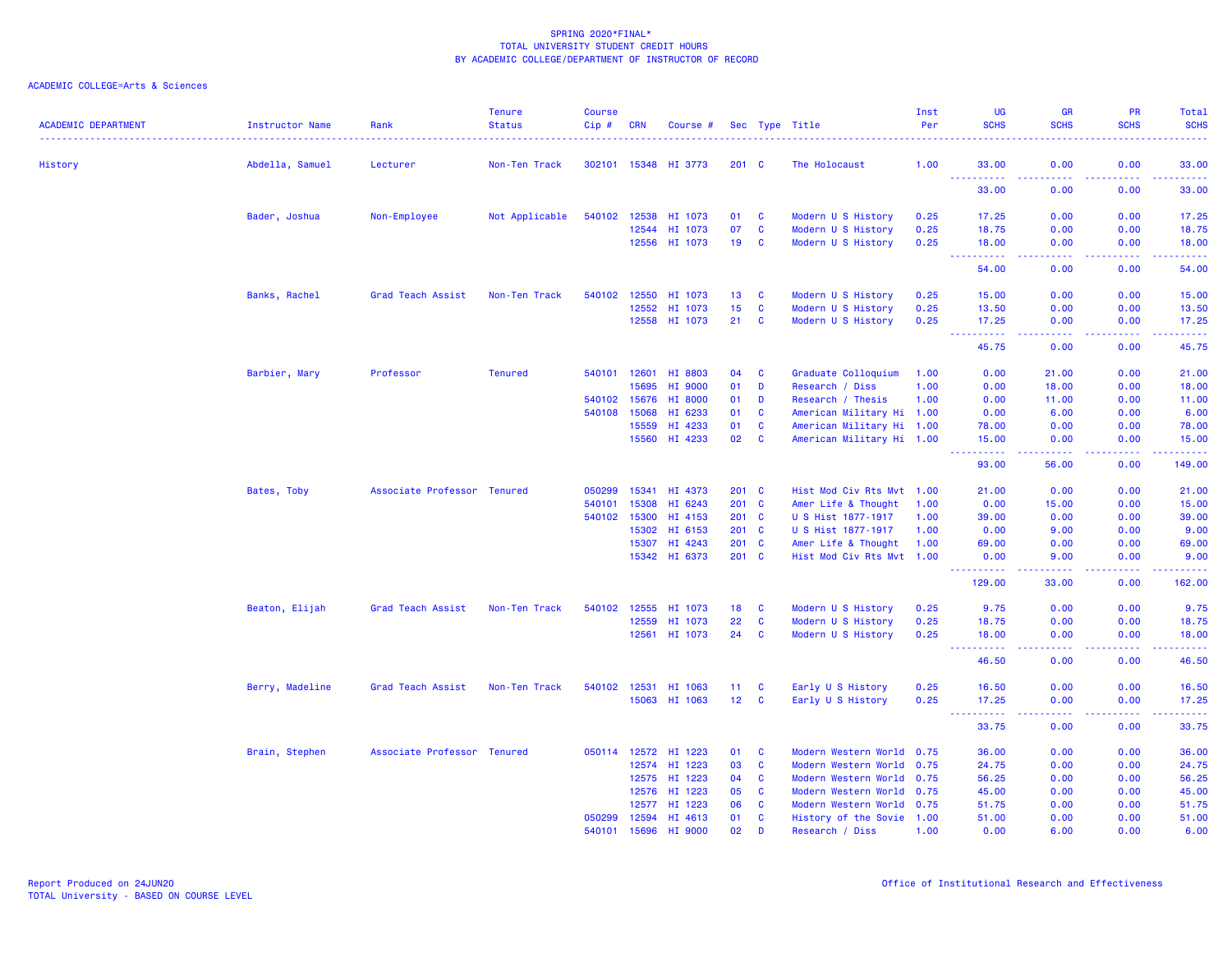|  | ACADEMIC COLLEGE=Arts & Sciences |  |
|--|----------------------------------|--|
|  |                                  |  |

| <u>.</u><br>0.00<br>270.75<br>264.75<br>6.00<br>0.00<br>History<br>Burford, David<br>Grad Teach Assist<br>Non-Ten Track<br>050114 14569<br>HI 1213<br>501 C<br>Early Western World<br>22.50<br>0.00<br>22.50<br>0.75<br>540102 14567<br>HI 1063<br>501 C<br>Early U S History<br>0.75<br>49.50<br>0.00<br>0.00<br>49.50<br>بالمستما<br>بالأباء<br>المستمال<br>المتمامين<br>72.00<br>0.00<br>0.00<br>72.00<br>Carrillo, Lidia<br>540101<br>$\mathbf{C}$<br>Wld Hist After 1500<br>0.00<br>0.00<br>13.50<br>Grad Teach Assist<br>Non-Ten Track<br>12567<br>HI 1173<br>04<br>0.25<br>13.50<br>05<br>$\mathbf{C}$<br>12568<br>HI 1173<br>Wld Hist After 1500<br>0.25<br>0.00<br>0.00<br>18.00<br>18.00<br>12569 HI 1173<br>06<br>C<br>Wld Hist After 1500<br>0.25<br>15.00<br>0.00<br>0.00<br>15.00<br>.<br><b><i><u><u> - - - -</u></u></i></b><br>$\sim$ $\sim$ $\sim$<br>.<br>------<br>0.00<br>46.50<br>0.00<br>46.50<br>Associate Professor Tenured<br>0.00<br>Damms, Richard<br>540101<br>14156<br>HI 3893<br>$201 \quad C$<br>20th Century World H 1.00<br>15.00<br>0.00<br>15.00<br>16423<br>HI 9000<br>$19-19$<br>D<br>Research / Diss<br>1.00<br>0.00<br>6.00<br>0.00<br>6.00<br><u> - - - - - - - - - -</u><br>.<br>.<br>.<br>15.00<br>6.00<br>0.00<br>21.00<br>Drake, Nathan<br>Non-Faculty<br>Not Applicable<br>240102 14814 LIB 9010<br>01<br><b>S</b><br>ETD Format and Submi 0.05<br>0.00<br>0.00<br>0.00<br>0.00<br>15543 LIB 9010<br>501 S<br>ETD Format and Submi 0.25<br>0.00<br>0.00<br>0.00<br>0.00<br>.<br><u>.</u><br><b><i><u><u>.</u></u></i></b><br>.<br>0.00<br>0.00<br>0.00<br>0.00<br>Flow, Christian<br>Visiting Assist Pro Non-Ten Track<br>240101<br>12610<br><b>HON 1163</b><br><b>HO1 S</b><br>The Quest I<br>1.00<br>42.00<br>0.00<br>0.00<br>42.00<br><b>HON 1163</b><br><b>HO3 S</b><br>The Quest I<br>39.00<br>0.00<br>0.00<br>39.00<br>12612<br>1.00<br>H <sub>02</sub> S<br><b>HON 3183</b><br>33.00<br>0.00<br>0.00<br>33.00<br>15138<br>Honors Seminar - Hum 1.00<br><b></b><br>22222<br>22222<br>.<br>114,00<br>0.00<br>0.00<br>114.00<br>Graduate Colloquium<br>0.00<br>Freeman, Stephanie<br>Assistant Professor Ten Track<br>540101 12599<br>HI 8803<br>01<br><b>C</b><br>1.00<br>0.00<br>21.00<br>21.00<br>HI 4533<br>15071<br>01<br>$\mathbf{C}$<br>History of the Cold<br>0.00<br>0.00<br>57.00<br>1.00<br>57.00<br>$\frac{1}{2} \left( \frac{1}{2} \right) \left( \frac{1}{2} \right) \left( \frac{1}{2} \right) \left( \frac{1}{2} \right) \left( \frac{1}{2} \right)$<br>.<br><b><i><u><u><b>A</b></u></u></i></b><br>.<br>0.00<br>78.00<br>57.00<br>21.00<br>Gabriele, Jake<br>Grad Teach Assist<br>Non-Ten Track<br>540102 12524<br>HI 1063<br>03<br>$\mathbf{C}$<br>Early U S History-SI 0.25<br>0.00<br>0.00<br>16.50<br>16.50<br>05<br>12526 HI 1063<br>$\mathbf{C}$<br>Early U S History-SI 0.25<br>0.00<br>0.00<br>15.75<br>15.75<br>ولايات<br>32.25<br>0.00<br>0.00<br>32.25<br>Associate Professor Tenured<br>540101 15698 HI 9000<br>1.00<br>Giesen, James<br>04<br>D<br>Research / Diss<br>0.00<br>26.00<br>0.00<br>26.00<br><u>.</u><br>22222<br>.<br>.<br>0.00<br>26.00<br>0.00<br>26.00<br>Harris, Michael<br>540102 12522<br>HI 1063<br>$\mathbf{C}$<br>Early U S History-SI 0.25<br>0.00<br>0.00<br>16.50<br>Grad Teach Assist<br>Non-Ten Track<br>01<br>16.50<br>HI 1063<br>02<br><b>C</b><br>Early U S History-SI 0.25<br>12523<br>13.50<br>0.00<br>0.00<br>13.50<br>.<br>----------<br>المستملة<br>بالمستمات<br>30.00<br>0.00<br>0.00<br>30.00<br>Hatfield, David<br>540102 12529<br>Early U S History<br>0.00<br>0.00<br>Grad Teach Assist<br>HI 1063<br>09<br>C<br>0.25<br>16.50<br>16.50<br>Non-Ten Track<br>16<br>12534<br>HI 1063<br>$\mathbf{C}$<br>Early U S History<br>0.25<br>0.00<br>15.75<br>0.00<br>15.75<br>.<br>المتمالين<br>22222<br>. | <b>ACADEMIC DEPARTMENT</b> | Instructor Name | Rank | <b>Tenure</b><br><b>Status</b><br>. | <b>Course</b><br>Cip# | <b>CRN</b> | Course # |  | Sec Type Title | Inst<br>Per | <b>UG</b><br><b>SCHS</b> | <b>GR</b><br><b>SCHS</b> | <b>PR</b><br><b>SCHS</b> | Total<br><b>SCHS</b><br>. <u>.</u> . |
|---------------------------------------------------------------------------------------------------------------------------------------------------------------------------------------------------------------------------------------------------------------------------------------------------------------------------------------------------------------------------------------------------------------------------------------------------------------------------------------------------------------------------------------------------------------------------------------------------------------------------------------------------------------------------------------------------------------------------------------------------------------------------------------------------------------------------------------------------------------------------------------------------------------------------------------------------------------------------------------------------------------------------------------------------------------------------------------------------------------------------------------------------------------------------------------------------------------------------------------------------------------------------------------------------------------------------------------------------------------------------------------------------------------------------------------------------------------------------------------------------------------------------------------------------------------------------------------------------------------------------------------------------------------------------------------------------------------------------------------------------------------------------------------------------------------------------------------------------------------------------------------------------------------------------------------------------------------------------------------------------------------------------------------------------------------------------------------------------------------------------------------------------------------------------------------------------------------------------------------------------------------------------------------------------------------------------------------------------------------------------------------------------------------------------------------------------------------------------------------------------------------------------------------------------------------------------------------------------------------------------------------------------------------------------------------------------------------------------------------------------------------------------------------------------------------------------------------------------------------------------------------------------------------------------------------------------------------------------------------------------------------------------------------------------------------------------------------------------------------------------------------------------------------------------------------------------------------------------------------------------------------------------------------------------------------------------------------------------------------------------------------------------------------------------------------------------------------------------------------------------------------------------------------------------------------------------------------------------------------------------------------------------------------------------------------------------------------------------------------------------------------------------------------------------------------------------|----------------------------|-----------------|------|-------------------------------------|-----------------------|------------|----------|--|----------------|-------------|--------------------------|--------------------------|--------------------------|--------------------------------------|
|                                                                                                                                                                                                                                                                                                                                                                                                                                                                                                                                                                                                                                                                                                                                                                                                                                                                                                                                                                                                                                                                                                                                                                                                                                                                                                                                                                                                                                                                                                                                                                                                                                                                                                                                                                                                                                                                                                                                                                                                                                                                                                                                                                                                                                                                                                                                                                                                                                                                                                                                                                                                                                                                                                                                                                                                                                                                                                                                                                                                                                                                                                                                                                                                                                                                                                                                                                                                                                                                                                                                                                                                                                                                                                                                                                                                                           |                            |                 |      |                                     |                       |            |          |  |                |             |                          |                          |                          |                                      |
|                                                                                                                                                                                                                                                                                                                                                                                                                                                                                                                                                                                                                                                                                                                                                                                                                                                                                                                                                                                                                                                                                                                                                                                                                                                                                                                                                                                                                                                                                                                                                                                                                                                                                                                                                                                                                                                                                                                                                                                                                                                                                                                                                                                                                                                                                                                                                                                                                                                                                                                                                                                                                                                                                                                                                                                                                                                                                                                                                                                                                                                                                                                                                                                                                                                                                                                                                                                                                                                                                                                                                                                                                                                                                                                                                                                                                           |                            |                 |      |                                     |                       |            |          |  |                |             |                          |                          |                          |                                      |
|                                                                                                                                                                                                                                                                                                                                                                                                                                                                                                                                                                                                                                                                                                                                                                                                                                                                                                                                                                                                                                                                                                                                                                                                                                                                                                                                                                                                                                                                                                                                                                                                                                                                                                                                                                                                                                                                                                                                                                                                                                                                                                                                                                                                                                                                                                                                                                                                                                                                                                                                                                                                                                                                                                                                                                                                                                                                                                                                                                                                                                                                                                                                                                                                                                                                                                                                                                                                                                                                                                                                                                                                                                                                                                                                                                                                                           |                            |                 |      |                                     |                       |            |          |  |                |             |                          |                          |                          |                                      |
|                                                                                                                                                                                                                                                                                                                                                                                                                                                                                                                                                                                                                                                                                                                                                                                                                                                                                                                                                                                                                                                                                                                                                                                                                                                                                                                                                                                                                                                                                                                                                                                                                                                                                                                                                                                                                                                                                                                                                                                                                                                                                                                                                                                                                                                                                                                                                                                                                                                                                                                                                                                                                                                                                                                                                                                                                                                                                                                                                                                                                                                                                                                                                                                                                                                                                                                                                                                                                                                                                                                                                                                                                                                                                                                                                                                                                           |                            |                 |      |                                     |                       |            |          |  |                |             |                          |                          |                          |                                      |
|                                                                                                                                                                                                                                                                                                                                                                                                                                                                                                                                                                                                                                                                                                                                                                                                                                                                                                                                                                                                                                                                                                                                                                                                                                                                                                                                                                                                                                                                                                                                                                                                                                                                                                                                                                                                                                                                                                                                                                                                                                                                                                                                                                                                                                                                                                                                                                                                                                                                                                                                                                                                                                                                                                                                                                                                                                                                                                                                                                                                                                                                                                                                                                                                                                                                                                                                                                                                                                                                                                                                                                                                                                                                                                                                                                                                                           |                            |                 |      |                                     |                       |            |          |  |                |             |                          |                          |                          |                                      |
|                                                                                                                                                                                                                                                                                                                                                                                                                                                                                                                                                                                                                                                                                                                                                                                                                                                                                                                                                                                                                                                                                                                                                                                                                                                                                                                                                                                                                                                                                                                                                                                                                                                                                                                                                                                                                                                                                                                                                                                                                                                                                                                                                                                                                                                                                                                                                                                                                                                                                                                                                                                                                                                                                                                                                                                                                                                                                                                                                                                                                                                                                                                                                                                                                                                                                                                                                                                                                                                                                                                                                                                                                                                                                                                                                                                                                           |                            |                 |      |                                     |                       |            |          |  |                |             |                          |                          |                          |                                      |
|                                                                                                                                                                                                                                                                                                                                                                                                                                                                                                                                                                                                                                                                                                                                                                                                                                                                                                                                                                                                                                                                                                                                                                                                                                                                                                                                                                                                                                                                                                                                                                                                                                                                                                                                                                                                                                                                                                                                                                                                                                                                                                                                                                                                                                                                                                                                                                                                                                                                                                                                                                                                                                                                                                                                                                                                                                                                                                                                                                                                                                                                                                                                                                                                                                                                                                                                                                                                                                                                                                                                                                                                                                                                                                                                                                                                                           |                            |                 |      |                                     |                       |            |          |  |                |             |                          |                          |                          |                                      |
|                                                                                                                                                                                                                                                                                                                                                                                                                                                                                                                                                                                                                                                                                                                                                                                                                                                                                                                                                                                                                                                                                                                                                                                                                                                                                                                                                                                                                                                                                                                                                                                                                                                                                                                                                                                                                                                                                                                                                                                                                                                                                                                                                                                                                                                                                                                                                                                                                                                                                                                                                                                                                                                                                                                                                                                                                                                                                                                                                                                                                                                                                                                                                                                                                                                                                                                                                                                                                                                                                                                                                                                                                                                                                                                                                                                                                           |                            |                 |      |                                     |                       |            |          |  |                |             |                          |                          |                          |                                      |
|                                                                                                                                                                                                                                                                                                                                                                                                                                                                                                                                                                                                                                                                                                                                                                                                                                                                                                                                                                                                                                                                                                                                                                                                                                                                                                                                                                                                                                                                                                                                                                                                                                                                                                                                                                                                                                                                                                                                                                                                                                                                                                                                                                                                                                                                                                                                                                                                                                                                                                                                                                                                                                                                                                                                                                                                                                                                                                                                                                                                                                                                                                                                                                                                                                                                                                                                                                                                                                                                                                                                                                                                                                                                                                                                                                                                                           |                            |                 |      |                                     |                       |            |          |  |                |             |                          |                          |                          |                                      |
|                                                                                                                                                                                                                                                                                                                                                                                                                                                                                                                                                                                                                                                                                                                                                                                                                                                                                                                                                                                                                                                                                                                                                                                                                                                                                                                                                                                                                                                                                                                                                                                                                                                                                                                                                                                                                                                                                                                                                                                                                                                                                                                                                                                                                                                                                                                                                                                                                                                                                                                                                                                                                                                                                                                                                                                                                                                                                                                                                                                                                                                                                                                                                                                                                                                                                                                                                                                                                                                                                                                                                                                                                                                                                                                                                                                                                           |                            |                 |      |                                     |                       |            |          |  |                |             |                          |                          |                          |                                      |
|                                                                                                                                                                                                                                                                                                                                                                                                                                                                                                                                                                                                                                                                                                                                                                                                                                                                                                                                                                                                                                                                                                                                                                                                                                                                                                                                                                                                                                                                                                                                                                                                                                                                                                                                                                                                                                                                                                                                                                                                                                                                                                                                                                                                                                                                                                                                                                                                                                                                                                                                                                                                                                                                                                                                                                                                                                                                                                                                                                                                                                                                                                                                                                                                                                                                                                                                                                                                                                                                                                                                                                                                                                                                                                                                                                                                                           |                            |                 |      |                                     |                       |            |          |  |                |             |                          |                          |                          |                                      |
|                                                                                                                                                                                                                                                                                                                                                                                                                                                                                                                                                                                                                                                                                                                                                                                                                                                                                                                                                                                                                                                                                                                                                                                                                                                                                                                                                                                                                                                                                                                                                                                                                                                                                                                                                                                                                                                                                                                                                                                                                                                                                                                                                                                                                                                                                                                                                                                                                                                                                                                                                                                                                                                                                                                                                                                                                                                                                                                                                                                                                                                                                                                                                                                                                                                                                                                                                                                                                                                                                                                                                                                                                                                                                                                                                                                                                           |                            |                 |      |                                     |                       |            |          |  |                |             |                          |                          |                          |                                      |
|                                                                                                                                                                                                                                                                                                                                                                                                                                                                                                                                                                                                                                                                                                                                                                                                                                                                                                                                                                                                                                                                                                                                                                                                                                                                                                                                                                                                                                                                                                                                                                                                                                                                                                                                                                                                                                                                                                                                                                                                                                                                                                                                                                                                                                                                                                                                                                                                                                                                                                                                                                                                                                                                                                                                                                                                                                                                                                                                                                                                                                                                                                                                                                                                                                                                                                                                                                                                                                                                                                                                                                                                                                                                                                                                                                                                                           |                            |                 |      |                                     |                       |            |          |  |                |             |                          |                          |                          |                                      |
|                                                                                                                                                                                                                                                                                                                                                                                                                                                                                                                                                                                                                                                                                                                                                                                                                                                                                                                                                                                                                                                                                                                                                                                                                                                                                                                                                                                                                                                                                                                                                                                                                                                                                                                                                                                                                                                                                                                                                                                                                                                                                                                                                                                                                                                                                                                                                                                                                                                                                                                                                                                                                                                                                                                                                                                                                                                                                                                                                                                                                                                                                                                                                                                                                                                                                                                                                                                                                                                                                                                                                                                                                                                                                                                                                                                                                           |                            |                 |      |                                     |                       |            |          |  |                |             |                          |                          |                          |                                      |
|                                                                                                                                                                                                                                                                                                                                                                                                                                                                                                                                                                                                                                                                                                                                                                                                                                                                                                                                                                                                                                                                                                                                                                                                                                                                                                                                                                                                                                                                                                                                                                                                                                                                                                                                                                                                                                                                                                                                                                                                                                                                                                                                                                                                                                                                                                                                                                                                                                                                                                                                                                                                                                                                                                                                                                                                                                                                                                                                                                                                                                                                                                                                                                                                                                                                                                                                                                                                                                                                                                                                                                                                                                                                                                                                                                                                                           |                            |                 |      |                                     |                       |            |          |  |                |             |                          |                          |                          |                                      |
|                                                                                                                                                                                                                                                                                                                                                                                                                                                                                                                                                                                                                                                                                                                                                                                                                                                                                                                                                                                                                                                                                                                                                                                                                                                                                                                                                                                                                                                                                                                                                                                                                                                                                                                                                                                                                                                                                                                                                                                                                                                                                                                                                                                                                                                                                                                                                                                                                                                                                                                                                                                                                                                                                                                                                                                                                                                                                                                                                                                                                                                                                                                                                                                                                                                                                                                                                                                                                                                                                                                                                                                                                                                                                                                                                                                                                           |                            |                 |      |                                     |                       |            |          |  |                |             |                          |                          |                          |                                      |
|                                                                                                                                                                                                                                                                                                                                                                                                                                                                                                                                                                                                                                                                                                                                                                                                                                                                                                                                                                                                                                                                                                                                                                                                                                                                                                                                                                                                                                                                                                                                                                                                                                                                                                                                                                                                                                                                                                                                                                                                                                                                                                                                                                                                                                                                                                                                                                                                                                                                                                                                                                                                                                                                                                                                                                                                                                                                                                                                                                                                                                                                                                                                                                                                                                                                                                                                                                                                                                                                                                                                                                                                                                                                                                                                                                                                                           |                            |                 |      |                                     |                       |            |          |  |                |             |                          |                          |                          |                                      |
|                                                                                                                                                                                                                                                                                                                                                                                                                                                                                                                                                                                                                                                                                                                                                                                                                                                                                                                                                                                                                                                                                                                                                                                                                                                                                                                                                                                                                                                                                                                                                                                                                                                                                                                                                                                                                                                                                                                                                                                                                                                                                                                                                                                                                                                                                                                                                                                                                                                                                                                                                                                                                                                                                                                                                                                                                                                                                                                                                                                                                                                                                                                                                                                                                                                                                                                                                                                                                                                                                                                                                                                                                                                                                                                                                                                                                           |                            |                 |      |                                     |                       |            |          |  |                |             |                          |                          |                          |                                      |
|                                                                                                                                                                                                                                                                                                                                                                                                                                                                                                                                                                                                                                                                                                                                                                                                                                                                                                                                                                                                                                                                                                                                                                                                                                                                                                                                                                                                                                                                                                                                                                                                                                                                                                                                                                                                                                                                                                                                                                                                                                                                                                                                                                                                                                                                                                                                                                                                                                                                                                                                                                                                                                                                                                                                                                                                                                                                                                                                                                                                                                                                                                                                                                                                                                                                                                                                                                                                                                                                                                                                                                                                                                                                                                                                                                                                                           |                            |                 |      |                                     |                       |            |          |  |                |             |                          |                          |                          |                                      |
|                                                                                                                                                                                                                                                                                                                                                                                                                                                                                                                                                                                                                                                                                                                                                                                                                                                                                                                                                                                                                                                                                                                                                                                                                                                                                                                                                                                                                                                                                                                                                                                                                                                                                                                                                                                                                                                                                                                                                                                                                                                                                                                                                                                                                                                                                                                                                                                                                                                                                                                                                                                                                                                                                                                                                                                                                                                                                                                                                                                                                                                                                                                                                                                                                                                                                                                                                                                                                                                                                                                                                                                                                                                                                                                                                                                                                           |                            |                 |      |                                     |                       |            |          |  |                |             |                          |                          |                          |                                      |
|                                                                                                                                                                                                                                                                                                                                                                                                                                                                                                                                                                                                                                                                                                                                                                                                                                                                                                                                                                                                                                                                                                                                                                                                                                                                                                                                                                                                                                                                                                                                                                                                                                                                                                                                                                                                                                                                                                                                                                                                                                                                                                                                                                                                                                                                                                                                                                                                                                                                                                                                                                                                                                                                                                                                                                                                                                                                                                                                                                                                                                                                                                                                                                                                                                                                                                                                                                                                                                                                                                                                                                                                                                                                                                                                                                                                                           |                            |                 |      |                                     |                       |            |          |  |                |             |                          |                          |                          |                                      |
|                                                                                                                                                                                                                                                                                                                                                                                                                                                                                                                                                                                                                                                                                                                                                                                                                                                                                                                                                                                                                                                                                                                                                                                                                                                                                                                                                                                                                                                                                                                                                                                                                                                                                                                                                                                                                                                                                                                                                                                                                                                                                                                                                                                                                                                                                                                                                                                                                                                                                                                                                                                                                                                                                                                                                                                                                                                                                                                                                                                                                                                                                                                                                                                                                                                                                                                                                                                                                                                                                                                                                                                                                                                                                                                                                                                                                           |                            |                 |      |                                     |                       |            |          |  |                |             |                          |                          |                          |                                      |
|                                                                                                                                                                                                                                                                                                                                                                                                                                                                                                                                                                                                                                                                                                                                                                                                                                                                                                                                                                                                                                                                                                                                                                                                                                                                                                                                                                                                                                                                                                                                                                                                                                                                                                                                                                                                                                                                                                                                                                                                                                                                                                                                                                                                                                                                                                                                                                                                                                                                                                                                                                                                                                                                                                                                                                                                                                                                                                                                                                                                                                                                                                                                                                                                                                                                                                                                                                                                                                                                                                                                                                                                                                                                                                                                                                                                                           |                            |                 |      |                                     |                       |            |          |  |                |             |                          |                          |                          |                                      |
|                                                                                                                                                                                                                                                                                                                                                                                                                                                                                                                                                                                                                                                                                                                                                                                                                                                                                                                                                                                                                                                                                                                                                                                                                                                                                                                                                                                                                                                                                                                                                                                                                                                                                                                                                                                                                                                                                                                                                                                                                                                                                                                                                                                                                                                                                                                                                                                                                                                                                                                                                                                                                                                                                                                                                                                                                                                                                                                                                                                                                                                                                                                                                                                                                                                                                                                                                                                                                                                                                                                                                                                                                                                                                                                                                                                                                           |                            |                 |      |                                     |                       |            |          |  |                |             |                          |                          |                          |                                      |
|                                                                                                                                                                                                                                                                                                                                                                                                                                                                                                                                                                                                                                                                                                                                                                                                                                                                                                                                                                                                                                                                                                                                                                                                                                                                                                                                                                                                                                                                                                                                                                                                                                                                                                                                                                                                                                                                                                                                                                                                                                                                                                                                                                                                                                                                                                                                                                                                                                                                                                                                                                                                                                                                                                                                                                                                                                                                                                                                                                                                                                                                                                                                                                                                                                                                                                                                                                                                                                                                                                                                                                                                                                                                                                                                                                                                                           |                            |                 |      |                                     |                       |            |          |  |                |             |                          |                          |                          |                                      |
|                                                                                                                                                                                                                                                                                                                                                                                                                                                                                                                                                                                                                                                                                                                                                                                                                                                                                                                                                                                                                                                                                                                                                                                                                                                                                                                                                                                                                                                                                                                                                                                                                                                                                                                                                                                                                                                                                                                                                                                                                                                                                                                                                                                                                                                                                                                                                                                                                                                                                                                                                                                                                                                                                                                                                                                                                                                                                                                                                                                                                                                                                                                                                                                                                                                                                                                                                                                                                                                                                                                                                                                                                                                                                                                                                                                                                           |                            |                 |      |                                     |                       |            |          |  |                |             |                          |                          |                          |                                      |
|                                                                                                                                                                                                                                                                                                                                                                                                                                                                                                                                                                                                                                                                                                                                                                                                                                                                                                                                                                                                                                                                                                                                                                                                                                                                                                                                                                                                                                                                                                                                                                                                                                                                                                                                                                                                                                                                                                                                                                                                                                                                                                                                                                                                                                                                                                                                                                                                                                                                                                                                                                                                                                                                                                                                                                                                                                                                                                                                                                                                                                                                                                                                                                                                                                                                                                                                                                                                                                                                                                                                                                                                                                                                                                                                                                                                                           |                            |                 |      |                                     |                       |            |          |  |                |             |                          |                          |                          |                                      |
|                                                                                                                                                                                                                                                                                                                                                                                                                                                                                                                                                                                                                                                                                                                                                                                                                                                                                                                                                                                                                                                                                                                                                                                                                                                                                                                                                                                                                                                                                                                                                                                                                                                                                                                                                                                                                                                                                                                                                                                                                                                                                                                                                                                                                                                                                                                                                                                                                                                                                                                                                                                                                                                                                                                                                                                                                                                                                                                                                                                                                                                                                                                                                                                                                                                                                                                                                                                                                                                                                                                                                                                                                                                                                                                                                                                                                           |                            |                 |      |                                     |                       |            |          |  |                |             |                          |                          |                          |                                      |
|                                                                                                                                                                                                                                                                                                                                                                                                                                                                                                                                                                                                                                                                                                                                                                                                                                                                                                                                                                                                                                                                                                                                                                                                                                                                                                                                                                                                                                                                                                                                                                                                                                                                                                                                                                                                                                                                                                                                                                                                                                                                                                                                                                                                                                                                                                                                                                                                                                                                                                                                                                                                                                                                                                                                                                                                                                                                                                                                                                                                                                                                                                                                                                                                                                                                                                                                                                                                                                                                                                                                                                                                                                                                                                                                                                                                                           |                            |                 |      |                                     |                       |            |          |  |                |             |                          |                          |                          |                                      |
|                                                                                                                                                                                                                                                                                                                                                                                                                                                                                                                                                                                                                                                                                                                                                                                                                                                                                                                                                                                                                                                                                                                                                                                                                                                                                                                                                                                                                                                                                                                                                                                                                                                                                                                                                                                                                                                                                                                                                                                                                                                                                                                                                                                                                                                                                                                                                                                                                                                                                                                                                                                                                                                                                                                                                                                                                                                                                                                                                                                                                                                                                                                                                                                                                                                                                                                                                                                                                                                                                                                                                                                                                                                                                                                                                                                                                           |                            |                 |      |                                     |                       |            |          |  |                |             |                          |                          |                          |                                      |
|                                                                                                                                                                                                                                                                                                                                                                                                                                                                                                                                                                                                                                                                                                                                                                                                                                                                                                                                                                                                                                                                                                                                                                                                                                                                                                                                                                                                                                                                                                                                                                                                                                                                                                                                                                                                                                                                                                                                                                                                                                                                                                                                                                                                                                                                                                                                                                                                                                                                                                                                                                                                                                                                                                                                                                                                                                                                                                                                                                                                                                                                                                                                                                                                                                                                                                                                                                                                                                                                                                                                                                                                                                                                                                                                                                                                                           |                            |                 |      |                                     |                       |            |          |  |                |             |                          |                          |                          |                                      |
|                                                                                                                                                                                                                                                                                                                                                                                                                                                                                                                                                                                                                                                                                                                                                                                                                                                                                                                                                                                                                                                                                                                                                                                                                                                                                                                                                                                                                                                                                                                                                                                                                                                                                                                                                                                                                                                                                                                                                                                                                                                                                                                                                                                                                                                                                                                                                                                                                                                                                                                                                                                                                                                                                                                                                                                                                                                                                                                                                                                                                                                                                                                                                                                                                                                                                                                                                                                                                                                                                                                                                                                                                                                                                                                                                                                                                           |                            |                 |      |                                     |                       |            |          |  |                |             |                          |                          |                          |                                      |
|                                                                                                                                                                                                                                                                                                                                                                                                                                                                                                                                                                                                                                                                                                                                                                                                                                                                                                                                                                                                                                                                                                                                                                                                                                                                                                                                                                                                                                                                                                                                                                                                                                                                                                                                                                                                                                                                                                                                                                                                                                                                                                                                                                                                                                                                                                                                                                                                                                                                                                                                                                                                                                                                                                                                                                                                                                                                                                                                                                                                                                                                                                                                                                                                                                                                                                                                                                                                                                                                                                                                                                                                                                                                                                                                                                                                                           |                            |                 |      |                                     |                       |            |          |  |                |             | 32.25                    | 0.00                     | 0.00                     | 32.25                                |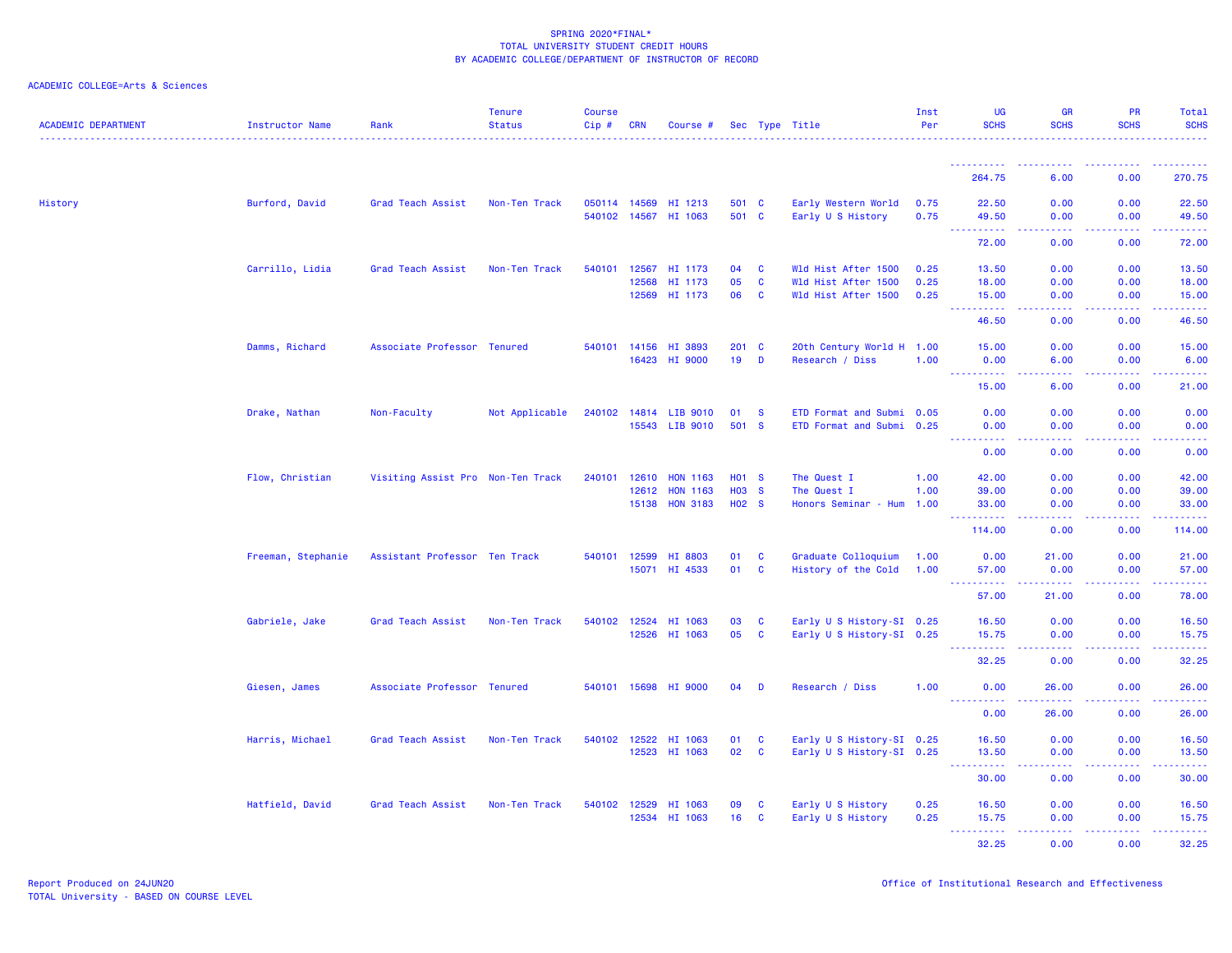ACADEMIC COLLEGE=Arts & Sciences

| <b>ACADEMIC DEPARTMENT</b> | <b>Instructor Name</b> | Rank                          | <b>Tenure</b><br><b>Status</b> | <b>Course</b><br>Cip# | <b>CRN</b>     | Course #                  |                 |               | Sec Type Title                         | Inst<br>Per  | UG<br><b>SCHS</b>   | <b>GR</b><br><b>SCHS</b> | PR<br><b>SCHS</b> | Total<br><b>SCHS</b> |
|----------------------------|------------------------|-------------------------------|--------------------------------|-----------------------|----------------|---------------------------|-----------------|---------------|----------------------------------------|--------------|---------------------|--------------------------|-------------------|----------------------|
|                            |                        |                               |                                |                       |                |                           |                 |               |                                        |              |                     |                          |                   |                      |
| History                    | Hersey, Mark           | Associate Professor Tenured   |                                | 540101                | 15699          | <b>HI 9000</b>            | 05              | D             | Research / Diss                        | 1.00         | 0.00                | 1.00                     | 0.00              | 1.00                 |
|                            |                        |                               |                                |                       | 540102 15079   | HI 8953                   | 01              | <b>C</b>      | U.S. History, 1877-19 1.00             |              | 0.00                | 27.00                    | 0.00              | 27.00                |
|                            |                        |                               |                                |                       | 15713          | <b>HI 8000</b>            | 18              | D             | Research / Thesis                      | 1.00         | 0.00<br><u>.</u>    | 7.00<br>.                | 0.00<br>2.2.2.2.1 | 7.00<br>2.2.2.2.2.4  |
|                            |                        |                               |                                |                       |                |                           |                 |               |                                        |              | 0.00                | 35.00                    | 0.00              | 35.00                |
|                            | Himel, Matthew         | Grad Teach Assist             | Non-Ten Track                  | 540102                | 12545          | HI 1073                   | 08              | C             | Modern U S History                     | 0.25         | 14.25               | 0.00                     | 0.00              | 14.25                |
|                            |                        |                               |                                |                       | 12547          | HI 1073                   | 10 <sub>1</sub> | C             | Modern U S History                     | 0.25         | 10.50               | 0.00                     | 0.00              | 10.50                |
|                            |                        |                               |                                |                       | 12549          | HI 1073                   | 12 <sub>2</sub> | <b>C</b>      | Modern U S History                     | 0.25         | 8.25                | 0.00                     | 0.00              | 8.25                 |
|                            |                        |                               |                                |                       | 12551          | HI 1073                   | 14              | C             | Modern U S History                     | 0.25         | 18.00<br><u>.</u>   | 0.00<br>المستما          | 0.00<br>المستملة  | 18.00<br>.           |
|                            |                        |                               |                                |                       |                |                           |                 |               |                                        |              | 51.00               | 0.00                     | 0.00              | 51.00                |
|                            | Hui, Alexandra         | Associate Professor Tenured   |                                | 540101                | 15700          | <b>HI 9000</b>            | 06              | D             | Research / Diss                        | 1.00         | 0.00                | 22.00                    | 0.00              | 22.00                |
|                            |                        |                               |                                | 540102                | 15679          | <b>HI 8000</b>            | 04              | D             | Research / Thesis                      | 1.00         | 0.00                | 4.00                     | 0.00              | 4.00                 |
|                            |                        |                               |                                |                       |                | 540104 15072 HI 4653      | 01              | C             | Hist Science & Tech                    | 1.00         | 51.00<br>.          | 0.00<br>-----            | 0.00<br>22222     | 51.00<br><b>.</b>    |
|                            |                        |                               |                                |                       |                |                           |                 |               |                                        |              | $  -$<br>51.00      | 26.00                    | 0.00              | 77.00                |
|                            | Jackson, Robert        | Grad Teach Assist             | Non-Ten Track                  | 540101                | 12564          | HI 1173                   | 01              | <b>C</b>      | Wld Hist After 1500                    | 0.25         | 17.25               | 0.00                     | 0.00              | 17.25                |
|                            |                        |                               |                                |                       | 12565          | HI 1173                   | 02              | <b>C</b>      | Wld Hist After 1500                    | 0.25         | 18.75               | 0.00                     | 0.00              | 18.75                |
|                            |                        |                               |                                |                       | 12566          | HI 1173                   | 03              | <b>C</b>      | Wld Hist After 1500                    | 0.25         | 18.00               | 0.00                     | 0.00              | 18.00                |
|                            |                        |                               |                                |                       |                |                           |                 |               |                                        |              | 22222<br>54.00      | د د د د<br>0.00          | 0.00              | 54.00                |
|                            | Johnston, Brad         | Grad Teach Assist             | Non-Ten Track                  |                       | 540102 12530   | HI 1063                   | 10 <sup>°</sup> | C             | Early U S History                      | 0.25         | 16.50               | 0.00                     | 0.00              | 16.50                |
|                            |                        |                               |                                |                       | 12533          | HI 1063                   | 14              | $\mathbf{C}$  | Early U S History                      | 0.25         | 15.75               | 0.00                     | 0.00              | 15.75                |
|                            |                        |                               |                                |                       |                |                           |                 |               |                                        |              | .<br>$  -$<br>32.25 | .<br>0.00                | <b></b><br>0.00   | .<br>32.25           |
|                            | Lang, Andrew           | Associate Professor Ten Track |                                | 540101                | 15701          | HI 9000                   | 07              | D             | Research / Diss                        | 1.00         | 0.00                | 71.00                    | 0.00              | 71.00                |
|                            |                        |                               |                                | 540102                | 12529          | HI 1063                   | 09              | C             | Early U S History                      | 0.75         | 49.50               | 0.00                     | 0.00              | 49.50                |
|                            |                        |                               |                                |                       | 12530          | HI 1063                   | 10 <sub>1</sub> | C             | Early U S History                      | 0.75         | 49.50               | 0.00                     | 0.00              | 49.50                |
|                            |                        |                               |                                |                       | 12531          | HI 1063                   | 11              | C             | Early U S History                      | 0.75         | 49.50               | 0.00                     | 0.00              | 49.50                |
|                            |                        |                               |                                |                       | 12532          | HI 1063                   | 13              | C             | Early U S History                      | 0.75         | 49.50               | 0.00                     | 0.00              | 49.50                |
|                            |                        |                               |                                |                       | 12533          | HI 1063                   | 14              | C             | Early U S History                      | 0.75         | 47.25               | 0.00                     | 0.00              | 47.25                |
|                            |                        |                               |                                |                       | 12534          | HI 1063                   | 16              | C             | Early U S History                      | 0.75         | 47.25               | 0.00                     | 0.00              | 47.25                |
|                            |                        |                               |                                |                       | 15063          | HI 1063                   | 12              | C             | Early U S History                      | 0.75         | 51.75               | 0.00                     | 0.00              | 51.75                |
|                            |                        |                               |                                |                       | 15064<br>15680 | HI 1063<br><b>HI 8000</b> | 15<br>05        | <b>C</b><br>D | Early U S History<br>Research / Thesis | 0.75<br>1.00 | 49.50<br>0.00       | 0.00<br>4.00             | 0.00<br>0.00      | 49.50<br>4.00        |
|                            |                        |                               |                                |                       |                |                           |                 |               |                                        |              | <u>.</u><br>393.75  | -----<br>75.00           | .<br>0.00         | <u>.</u><br>468.75   |
|                            | Lavine, Matthew        | Associate Professor Tenured   |                                |                       | 540102 12538   | HI 1073                   | 01              | C             | Modern U S History                     | 0.75         | 51.75               | 0.00                     | 0.00              | 51.75                |
|                            |                        |                               |                                |                       | 12539          | HI 1073                   | 02              | C             | Modern U S History                     | 0.75         | 56.25               | 0.00                     | 0.00              | 56.25                |
|                            |                        |                               |                                |                       | 12540          | HI 1073                   | 03              | C             | Modern U S History                     | 0.75         | 58.50               | 0.00                     | 0.00              | 58.50                |
|                            |                        |                               |                                |                       | 12541          | HI 1073                   | 04              | C             | Modern U S History                     | 0.75         | 54.00               | 0.00                     | 0.00              | 54.00                |
|                            |                        |                               |                                |                       | 12542          | HI 1073                   | 05              | C             | Modern U S History                     | 0.75         | 42.75               | 0.00                     | 0.00              | 42.75                |
|                            |                        |                               |                                |                       | 12544          | HI 1073                   | 07              | C             | Modern U S History                     | 0.75         | 56.25               | 0.00                     | 0.00              | 56.25                |
|                            |                        |                               |                                |                       | 12545          | HI 1073                   | 08              | C             | Modern U S History                     | 0.75         | 42.75               | 0.00                     | 0.00              | 42.75                |
|                            |                        |                               |                                |                       | 12546          | HI 1073                   | 09              | <b>C</b>      | Modern U S History                     | 0.75         | 29.25               | 0.00                     | 0.00              | 29.25                |
|                            |                        |                               |                                |                       | 12547          | HI 1073                   | 10              | C             | Modern U S History                     | 0.75         | 31.50               | 0.00                     | 0.00              | 31.50                |
|                            |                        |                               |                                |                       | 12549          | HI 1073                   | 12<br>06        | C<br>D        | Modern U S History                     | 0.75<br>1.00 | 24.75<br>0.00       | 0.00<br>13.00            | 0.00<br>0.00      | 24.75<br>13.00       |
|                            |                        |                               |                                |                       | 15681          | <b>HI 8000</b>            |                 |               | Research / Thesis                      |              |                     |                          |                   |                      |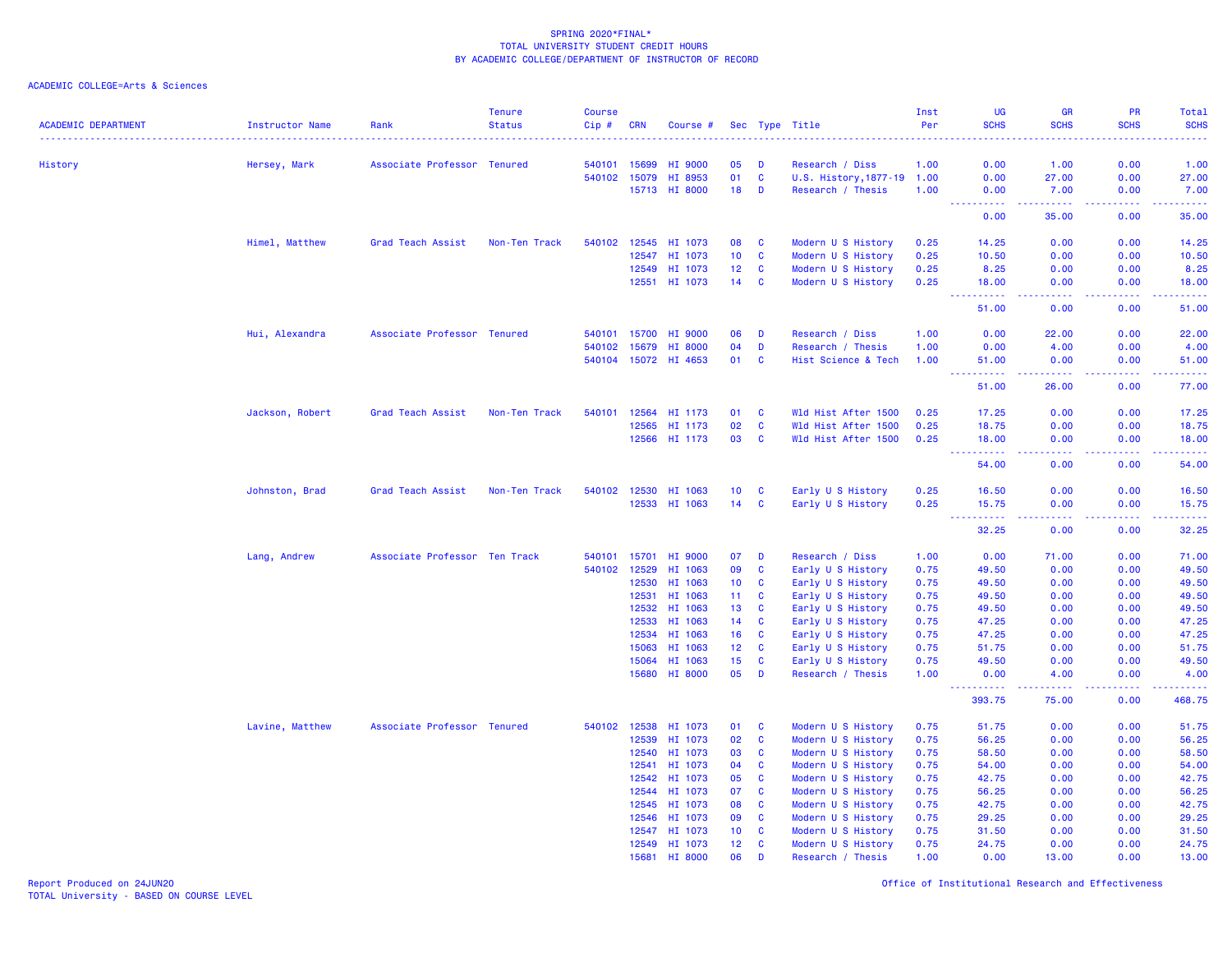| <b>ACADEMIC DEPARTMENT</b> | Instructor Name   | Rank                        | <b>Tenure</b><br><b>Status</b> | <b>Course</b><br>Cip# | CRN   | Course #             |                 |              | Sec Type Title            | Inst<br>Per | <b>UG</b><br><b>SCHS</b>                                                                                                                                                                                                                                                                   | <b>GR</b><br><b>SCHS</b> | <b>PR</b><br><b>SCHS</b> | Total<br><b>SCHS</b> |
|----------------------------|-------------------|-----------------------------|--------------------------------|-----------------------|-------|----------------------|-----------------|--------------|---------------------------|-------------|--------------------------------------------------------------------------------------------------------------------------------------------------------------------------------------------------------------------------------------------------------------------------------------------|--------------------------|--------------------------|----------------------|
|                            |                   |                             |                                |                       |       |                      |                 |              |                           |             | -----------                                                                                                                                                                                                                                                                                | . <b>.</b> .             | <b>.</b>                 | .                    |
|                            |                   |                             |                                |                       |       |                      |                 |              |                           |             | 447.75                                                                                                                                                                                                                                                                                     | 13.00                    | 0.00                     | 460.75               |
| History                    | Marcus, Alan      | Professor                   | <b>Tenured</b>                 | 540101 15703          |       | HI 9000              | 09              | D            | Research / Diss           | 1.00        | 0.00                                                                                                                                                                                                                                                                                       | 28.00                    | 0.00                     | 28.00                |
|                            |                   |                             |                                |                       |       | 540102 15076 HI 8823 | 01              | <b>S</b>     | Sem Us Hi Since 1877 1.00 |             | 0.00                                                                                                                                                                                                                                                                                       | 18.00                    | 0.00                     | 18.00                |
|                            |                   |                             |                                |                       |       |                      |                 |              |                           |             | <b>_________</b><br>0.00                                                                                                                                                                                                                                                                   | لالالالالا<br>46.00      | .<br>0.00                | .<br>46.00           |
|                            | Marshall, Anne    | Associate Professor Tenured |                                | 050114 14569          |       | HI 1213              | 501 C           |              | Early Western World       | 0.25        | 7.50                                                                                                                                                                                                                                                                                       | 0.00                     | 0.00                     | 7.50                 |
|                            |                   |                             |                                |                       | 14570 | HI 1223              | 501 C           |              | Modern Western World      | 0.25        | 7.50                                                                                                                                                                                                                                                                                       | 0.00                     | 0.00                     | 7.50                 |
|                            |                   |                             |                                | 050201                | 15008 | HI 8783              | 501             | <b>C</b>     | Issues in Afr Am His      | 0.25        | 0.00                                                                                                                                                                                                                                                                                       | 3.75                     | 0.00                     | 3.75                 |
|                            |                   |                             |                                | 050207                | 14161 | HI 4273              | 201 C           |              | Women In Am History       | 0.25        | 8.25                                                                                                                                                                                                                                                                                       | 0.00                     | 0.00                     | 8.25                 |
|                            |                   |                             |                                |                       |       | 14572 HI 4273        | 501             | <b>C</b>     | Women In Am History       | 0.25        | 9.00                                                                                                                                                                                                                                                                                       | 0.00                     | 0.00                     | 9.00                 |
|                            |                   |                             |                                | 540101 14166          |       | HI 6273              | 201             | <b>C</b>     | Women In Am History       | 0.25        | 0.00                                                                                                                                                                                                                                                                                       | 1.50                     | 0.00                     | 1.50                 |
|                            |                   |                             |                                |                       | 14167 | HI 6303              | 201 C           |              | The Old South             | 0.25        | 0.00                                                                                                                                                                                                                                                                                       | 3.00                     | 0.00                     | 3.00                 |
|                            |                   |                             |                                |                       | 15704 | HI 9000              | 10 <sub>1</sub> | D            | Research / Diss           | 1.00        | 0.00                                                                                                                                                                                                                                                                                       | 17.00                    | 0.00                     | 17.00                |
|                            |                   |                             |                                | 540102                | 14160 | HI 4193              | 201             | $\mathbf{C}$ | US Environmental His      | 0.25        | 0.75                                                                                                                                                                                                                                                                                       | 0.00                     | 0.00                     | 0.75                 |
|                            |                   |                             |                                |                       |       | 14162 HI 4303        | 201             | <b>C</b>     | The Old South             | 0.25        | 0.75                                                                                                                                                                                                                                                                                       | 0.00                     | 0.00                     | 0.75                 |
|                            |                   |                             |                                |                       | 14165 | HI 6193              | 201 C           |              | US Environmental His 0.25 |             | 0.00                                                                                                                                                                                                                                                                                       | 0.75                     | 0.00                     | 0.75                 |
|                            |                   |                             |                                |                       | 14567 | HI 1063              | 501             | C            | Early U S History         | 0.25        | 16.50                                                                                                                                                                                                                                                                                      | 0.00                     | 0.00                     | 16.50                |
|                            |                   |                             |                                |                       |       | 14571 HI 4193        | 501             | <b>C</b>     | US Environmental His 0.25 |             | 11.25                                                                                                                                                                                                                                                                                      | 0.00                     | 0.00                     | 11.25                |
|                            |                   |                             |                                |                       | 14573 | HI 4303              | 501 C           |              | The Old South             | 0.25        | 14.25                                                                                                                                                                                                                                                                                      | 0.00                     | 0.00                     | 14.25                |
|                            |                   |                             |                                |                       | 15069 | HI 4303              | 01              | C            | The Old South             | 1.00        | 54.00                                                                                                                                                                                                                                                                                      | 0.00                     | 0.00                     | 54.00                |
|                            |                   |                             |                                |                       |       | 15683 HI 8000        | 08              | D            | Research / Thesis         | 1.00        | 0.00<br><b>.</b>                                                                                                                                                                                                                                                                           | 3.00                     | 0.00                     | 3.00<br>.            |
|                            |                   |                             |                                |                       |       |                      |                 |              |                           |             | 129.75                                                                                                                                                                                                                                                                                     | 29.00                    | 0.00                     | 158.75               |
|                            | McCaskill, Max    | Grad Teach Assist           | Non-Ten Track                  |                       |       | 050114 12577 HI 1223 | 06              | <b>C</b>     | Modern Western World 0.25 |             | 17.25                                                                                                                                                                                                                                                                                      | 0.00                     | 0.00                     | 17.25                |
|                            |                   |                             |                                |                       |       |                      |                 |              |                           |             | <u> - - - - - - - - - -</u><br>17.25                                                                                                                                                                                                                                                       | .<br>0.00                | .<br>0.00                | .<br>17.25           |
|                            | McCourt, Patricia | Grad Teach Assist           | Non-Ten Track                  | 540102                |       | 12532 HI 1063        | 13              | C            | Early U S History         | 0.25        | 16.50                                                                                                                                                                                                                                                                                      | 0.00                     | 0.00                     | 16.50                |
|                            |                   |                             |                                |                       |       | 15064 HI 1063        | 15 <sub>1</sub> | C            | Early U S History         | 0.25        | 16.50                                                                                                                                                                                                                                                                                      | 0.00<br>.                | 0.00                     | 16.50                |
|                            |                   |                             |                                |                       |       |                      |                 |              |                           |             | $\frac{1}{2} \left( \frac{1}{2} \right) \left( \frac{1}{2} \right) \left( \frac{1}{2} \right)$<br>$\frac{1}{2} \left( \frac{1}{2} \right) \left( \frac{1}{2} \right) \left( \frac{1}{2} \right) \left( \frac{1}{2} \right) \left( \frac{1}{2} \right) \left( \frac{1}{2} \right)$<br>33.00 | 0.00                     | .<br>0.00                | .<br>33.00           |
|                            | Messer, Peter     | Associate Professor Tenured |                                | 540101 15705          |       | HI 9000              | 11              | D            | Research / Diss           | 1.00        | 0.00                                                                                                                                                                                                                                                                                       | 7.00                     | 0.00                     | 7.00                 |
|                            |                   |                             |                                | 540102                | 15070 | HI 4333              | 01              | $\mathbf c$  | Native Amer His to 1      | 1.00        | 42.00                                                                                                                                                                                                                                                                                      | 0.00                     | 0.00                     | 42.00                |
|                            |                   |                             |                                |                       |       | 15077 HI 8933        | 01              | $\mathbf{C}$ | Col. & Rev. America       | 1.00        | 0.00<br>.                                                                                                                                                                                                                                                                                  | 24.00<br>المستمرين       | 0.00<br>.                | 24.00<br>.           |
|                            |                   |                             |                                |                       |       |                      |                 |              |                           |             | 42.00                                                                                                                                                                                                                                                                                      | 31.00                    | 0.00                     | 73.00                |
|                            | Murphy, Michael   | Lecturer                    | Non-Ten Track                  |                       |       | 050114 14570 HI 1223 | 501 C           |              | Modern Western World 0.75 |             | 22.50                                                                                                                                                                                                                                                                                      | 0.00                     | 0.00                     | 22.50                |
|                            |                   |                             |                                | 050201                | 10009 | AAS 3023             | 01              | C            | AfAm Hist since 1865 1.00 |             | 45.00                                                                                                                                                                                                                                                                                      | 0.00                     | 0.00                     | 45.00                |
|                            |                   |                             |                                |                       | 12583 | HI 3023              | 01              | C            | AfAm History since 1 1.00 |             | 60.00                                                                                                                                                                                                                                                                                      | 0.00                     | 0.00                     | 60.00                |
|                            |                   |                             |                                |                       | 15008 | HI 8783              | 501             | <b>C</b>     | Issues in Afr Am His 0.75 |             | 0.00                                                                                                                                                                                                                                                                                       | 11.25                    | 0.00                     | 11.25                |
|                            |                   |                             |                                | 240102                | 12694 | IDS 4111             | 01              | C            | Professional Seminar      | 1.00        | 20.00                                                                                                                                                                                                                                                                                      | 0.00                     | 0.00                     | 20.00                |
|                            |                   |                             |                                | 540101 12584          |       | HI 3333              | 01              | C            | Mississippi History       | 0.75        | 49.50                                                                                                                                                                                                                                                                                      | 0.00                     | 0.00                     | 49.50                |
|                            |                   |                             |                                |                       | 12585 | HI 3333              | 02              | C            | Mississippi History       | 0.75        | 45.00                                                                                                                                                                                                                                                                                      | 0.00                     | 0.00                     | 45.00                |
|                            |                   |                             |                                |                       | 14167 | HI 6303              | 201             | C            | The Old South             | 0.75        | 0.00                                                                                                                                                                                                                                                                                       | 9.00                     | 0.00                     | 9.00                 |
|                            |                   |                             |                                |                       |       | 540102 14162 HI 4303 | 201             | C            | The Old South             | 0.75        | 2.25                                                                                                                                                                                                                                                                                       | 0.00                     | 0.00                     | 2.25                 |
|                            |                   |                             |                                |                       | 14573 | HT 4303              | 501             | $\mathbf{c}$ | The Old South             | 0.75        | 42.75                                                                                                                                                                                                                                                                                      | 0.00                     | 0.00                     | 42.75                |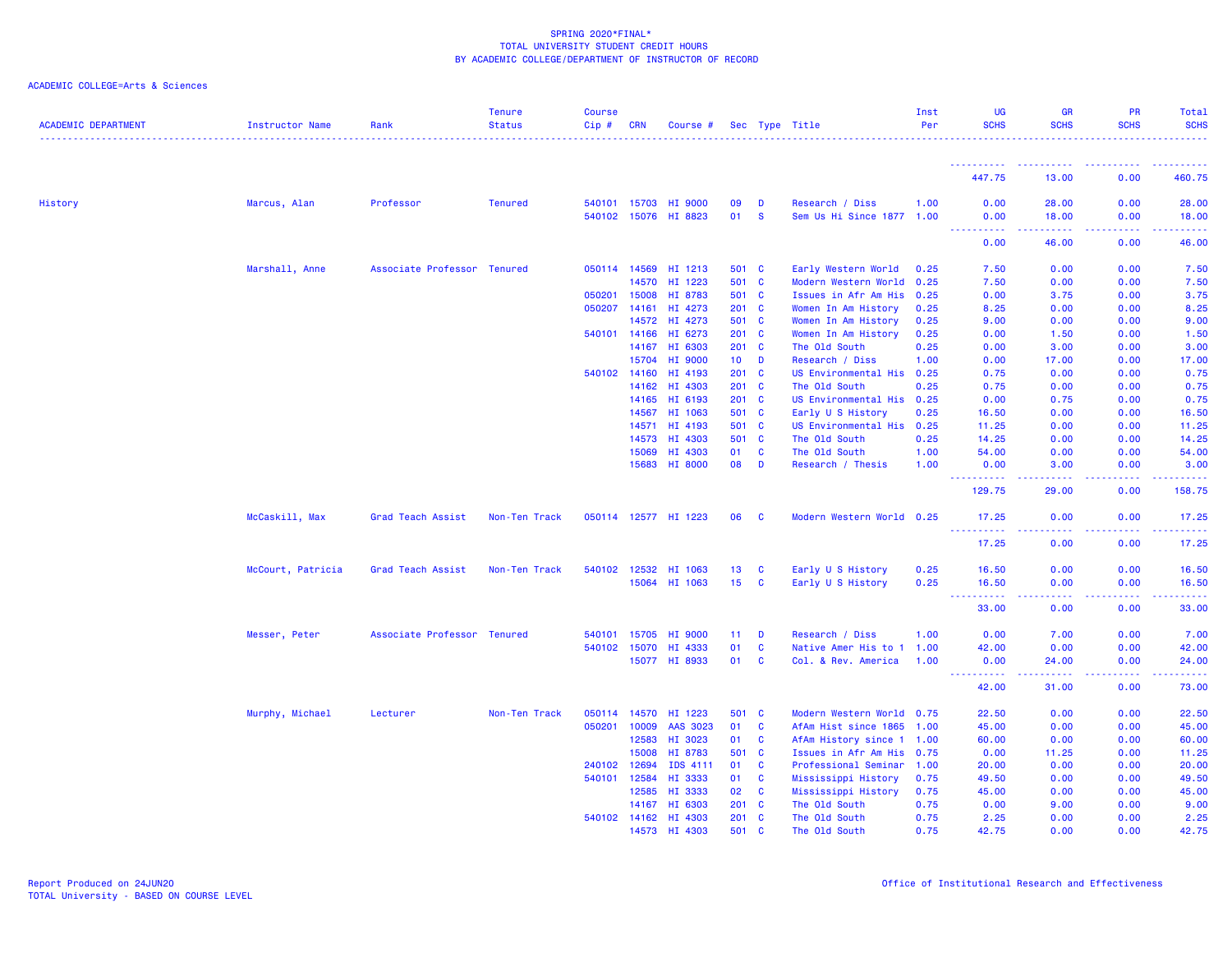| ACADEMIC COLLEGE=Arts & Sciences |  |
|----------------------------------|--|
|                                  |  |

| <b>ACADEMIC DEPARTMENT</b> | <b>Instructor Name</b> | Rank                          | <b>Tenure</b><br><b>Status</b> | <b>Course</b><br>Cip# | <b>CRN</b>   | Course #             |                 |              | Sec Type Title            | Inst<br>Per | <b>UG</b><br><b>SCHS</b>                                  | <b>GR</b><br><b>SCHS</b>                                                                                                                                      | <b>PR</b><br><b>SCHS</b>                                                                                                                                     | Total<br><b>SCHS</b>                            |
|----------------------------|------------------------|-------------------------------|--------------------------------|-----------------------|--------------|----------------------|-----------------|--------------|---------------------------|-------------|-----------------------------------------------------------|---------------------------------------------------------------------------------------------------------------------------------------------------------------|--------------------------------------------------------------------------------------------------------------------------------------------------------------|-------------------------------------------------|
|                            |                        |                               |                                |                       |              |                      |                 |              |                           |             | <b>.</b>                                                  |                                                                                                                                                               |                                                                                                                                                              |                                                 |
|                            |                        |                               |                                |                       |              |                      |                 |              |                           |             | 287.00                                                    | 20.25                                                                                                                                                         | 0.00                                                                                                                                                         | 307.25                                          |
| History                    | Orsini, Davide         | Assistant Professor Ten Track |                                |                       | 540101 12600 | HI 8803              | 03              | <b>C</b>     | Graduate Colloquium       | 1.00        | 0.00                                                      | 12.00                                                                                                                                                         | 0.00                                                                                                                                                         | 12.00                                           |
|                            |                        |                               |                                |                       | 15073        | HI 4673              | 01              | <b>C</b>     | Europe 1789-1914          | 1.00        | 66.00<br><b><i><u><u> - - - - - - - - - -</u></u></i></b> | 0.00<br>.                                                                                                                                                     | 0.00<br>$\frac{1}{2} \left( \frac{1}{2} \right) \left( \frac{1}{2} \right) \left( \frac{1}{2} \right) \left( \frac{1}{2} \right) \left( \frac{1}{2} \right)$ | 66.00<br><b><i><u><u> - - - - -</u></u></i></b> |
|                            |                        |                               |                                |                       |              |                      |                 |              |                           |             | 66.00                                                     | 12.00                                                                                                                                                         | 0.00                                                                                                                                                         | 78.00                                           |
|                            | Osman, Julia           | Associate Professor Tenured   |                                | 540101 12564          |              | HI 1173              | 01              | C            | Wld Hist After 1500       | 0.75        | 51.75                                                     | 0.00                                                                                                                                                          | 0.00                                                                                                                                                         | 51.75                                           |
|                            |                        |                               |                                |                       | 12565        | HI 1173              | 02              | <b>C</b>     | Wld Hist After 1500       | 0.75        | 56.25                                                     | 0.00                                                                                                                                                          | 0.00                                                                                                                                                         | 56.25                                           |
|                            |                        |                               |                                |                       | 12566        | HI 1173              | 03              | C            | Wld Hist After 1500       | 0.75        | 54.00                                                     | 0.00                                                                                                                                                          | 0.00                                                                                                                                                         | 54.00                                           |
|                            |                        |                               |                                |                       | 12567        | HI 1173              | 04              | <b>C</b>     | Wld Hist After 1500       | 0.75        | 40.50                                                     | 0.00                                                                                                                                                          | 0.00                                                                                                                                                         | 40.50                                           |
|                            |                        |                               |                                |                       | 12568        | HI 1173              | 05              | C            | Wld Hist After 1500       | 0.75        | 54.00                                                     | 0.00                                                                                                                                                          | 0.00                                                                                                                                                         | 54.00                                           |
|                            |                        |                               |                                |                       | 12569        | HI 1173              | 06              | C            | Wld Hist After 1500       | 0.75        | 45.00<br>د د د د د د                                      | 0.00<br>وبالاناد                                                                                                                                              | 0.00<br>-----                                                                                                                                                | 45.00<br>.                                      |
|                            |                        |                               |                                |                       |              |                      |                 |              |                           |             | 301.50                                                    | 0.00                                                                                                                                                          | 0.00                                                                                                                                                         | 301.50                                          |
|                            | Peaple, Matthew        | Lecturer                      | Non-Ten Track                  | 240101 12611          |              | <b>HON 1163</b>      | <b>HO2 S</b>    |              | The Quest I               | 1.00        | 30.00                                                     | 0.00                                                                                                                                                          | 0.00                                                                                                                                                         | 30.00                                           |
|                            |                        |                               |                                |                       | 540102 14568 | HI 1073              | 501 C           |              | Modern U S History        | 0.75        | 78.75<br><b>.</b>                                         | 0.00<br>.                                                                                                                                                     | 0.00<br>. <b>.</b>                                                                                                                                           | 78.75<br><b></b>                                |
|                            |                        |                               |                                |                       |              |                      |                 |              |                           |             | 108.75                                                    | 0.00                                                                                                                                                          | 0.00                                                                                                                                                         | 108.75                                          |
|                            | Reynolds, Ryan         | Grad Teach Assist             | Non-Ten Track                  |                       | 050114 12572 | HI 1223              | 01              | <b>C</b>     | Modern Western World      | 0.25        | 12.00                                                     | 0.00                                                                                                                                                          | 0.00                                                                                                                                                         | 12.00                                           |
|                            |                        |                               |                                |                       | 12576        | HI 1223              | 05              | $\mathbf{C}$ | Modern Western World 0.25 |             | 15.00                                                     | 0.00                                                                                                                                                          | 0.00                                                                                                                                                         | 15.00                                           |
|                            |                        |                               |                                |                       |              |                      |                 |              |                           |             | .<br>27.00                                                | .<br>0.00                                                                                                                                                     | .<br>0.00                                                                                                                                                    | .<br>27.00                                      |
|                            | Ridner, Judith         | Professor                     | <b>Tenured</b>                 | 540101                | 12588        | HI 3903              | 01              | <b>C</b>     | Hist & Hist Meth          | 1.00        | 45.00                                                     | 0.00                                                                                                                                                          | 0.00                                                                                                                                                         | 45.00                                           |
|                            |                        |                               |                                |                       | 14157        | HI 3903              | 201 C           |              | Hist & Hist Meth          | 1.00        | 9.00                                                      | 0.00                                                                                                                                                          | 0.00                                                                                                                                                         | 9.00                                            |
|                            |                        |                               |                                |                       | 15007        | HI 3903              | 501             | $\mathbf{C}$ | Hist & Hist Meth          | 1.00        | 6.00                                                      | 0.00                                                                                                                                                          | 0.00                                                                                                                                                         | 6.00                                            |
|                            |                        |                               |                                | 540102 12522          |              | HI 1063              | 01              | C            | Early U S History-SI 0.75 |             | 49.50                                                     | 0.00                                                                                                                                                          | 0.00                                                                                                                                                         | 49.50                                           |
|                            |                        |                               |                                |                       | 12523        | HI 1063              | 02              | C            | Early U S History-SI 0.75 |             | 40.50                                                     | 0.00                                                                                                                                                          | 0.00                                                                                                                                                         | 40.50                                           |
|                            |                        |                               |                                |                       | 12524        | HI 1063              | 03              | C            | Early U S History-SI 0.75 |             | 49.50                                                     | 0.00                                                                                                                                                          | 0.00                                                                                                                                                         | 49.50                                           |
|                            |                        |                               |                                |                       | 12525        | HI 1063              | 04              | <b>C</b>     | Early U S History-SI 0.75 |             | 45.00                                                     | 0.00                                                                                                                                                          | 0.00                                                                                                                                                         | 45.00                                           |
|                            |                        |                               |                                |                       | 12526        | HI 1063              | 05              | C            | Early U S History-SI 0.75 |             | 47.25                                                     | 0.00                                                                                                                                                          | 0.00                                                                                                                                                         | 47.25                                           |
|                            |                        |                               |                                |                       | 12527        | HI 1063              | 06              | C            | Early U S History-SI 0.75 |             | 40.50                                                     | 0.00                                                                                                                                                          | 0.00                                                                                                                                                         | 40.50                                           |
|                            |                        |                               |                                |                       | 12528        | HI 1063              | 08              | <b>C</b>     | Early U S History-SI 0.75 |             | 49.50                                                     | 0.00                                                                                                                                                          | 0.00                                                                                                                                                         | 49.50                                           |
|                            |                        |                               |                                |                       | 15062        | HI 1063              | 07              | <b>C</b>     | Early U S History-SI 0.75 |             | 54.00                                                     | 0.00                                                                                                                                                          | 0.00                                                                                                                                                         | 54.00                                           |
|                            |                        |                               |                                |                       | 15687        | HI 8000              | $12$ D          |              | Research / Thesis         | 1.00        | 0.00<br><u>.</u>                                          | 4.00                                                                                                                                                          | 0.00<br>.                                                                                                                                                    | 4.00<br>.                                       |
|                            |                        |                               |                                |                       |              |                      |                 |              |                           |             | 435.75                                                    | 4.00                                                                                                                                                          | 0.00                                                                                                                                                         | 439.75                                          |
|                            | Robinson, Morgan       | Assistant Professor Ten Track |                                | 050201                | 10011        | AAS 4793             | 01              | C            | Modern Africa             | 1.00        | 57.00                                                     | 0.00                                                                                                                                                          | 0.00                                                                                                                                                         | 57.00                                           |
|                            |                        |                               |                                |                       | 12596        | HI 4793              | 01              | C            | Modern Africa             | 1.00        | 42.00                                                     | 0.00                                                                                                                                                          | 0.00                                                                                                                                                         | 42.00                                           |
|                            |                        |                               |                                | 540101                | 15074        | HI 8803              | 02              | C            | Graduate Colloquium       | 1.00        | 0.00<br><b><i><u><u> - - - - - - - - - -</u></u></i></b>  | 24.00<br>$\frac{1}{2} \left( \frac{1}{2} \right) \left( \frac{1}{2} \right) \left( \frac{1}{2} \right) \left( \frac{1}{2} \right) \left( \frac{1}{2} \right)$ | 0.00<br>22222                                                                                                                                                | 24.00<br>2.2.2.2.2.2                            |
|                            |                        |                               |                                |                       |              |                      |                 |              |                           |             | 99.00                                                     | 24.00                                                                                                                                                         | 0.00                                                                                                                                                         | 123.00                                          |
|                            | Scott, John            | Grad Teach Assist             | Non-Ten Track                  | 540101                | 12584        | HI 3333              | 01              | C            | Mississippi History       | 0.25        | 16.50                                                     | 0.00                                                                                                                                                          | 0.00                                                                                                                                                         | 16.50                                           |
|                            |                        |                               |                                |                       | 12585        | HI 3333              | 02              | <b>C</b>     | Mississippi History       | 0.25        | 15.00<br>.                                                | 0.00                                                                                                                                                          | 0.00                                                                                                                                                         | 15.00                                           |
|                            |                        |                               |                                |                       |              |                      |                 |              |                           |             | 31.50                                                     | 0.00                                                                                                                                                          | 0.00                                                                                                                                                         | 31.50                                           |
|                            | Shope, James           | Grad Teach Assist             | Non-Ten Track                  |                       |              | 540102 12553 HI 1073 | 16 <sub>c</sub> |              | Modern U S History        | 0.25        | 12.00                                                     | 0.00                                                                                                                                                          | 0.00                                                                                                                                                         | 12.00                                           |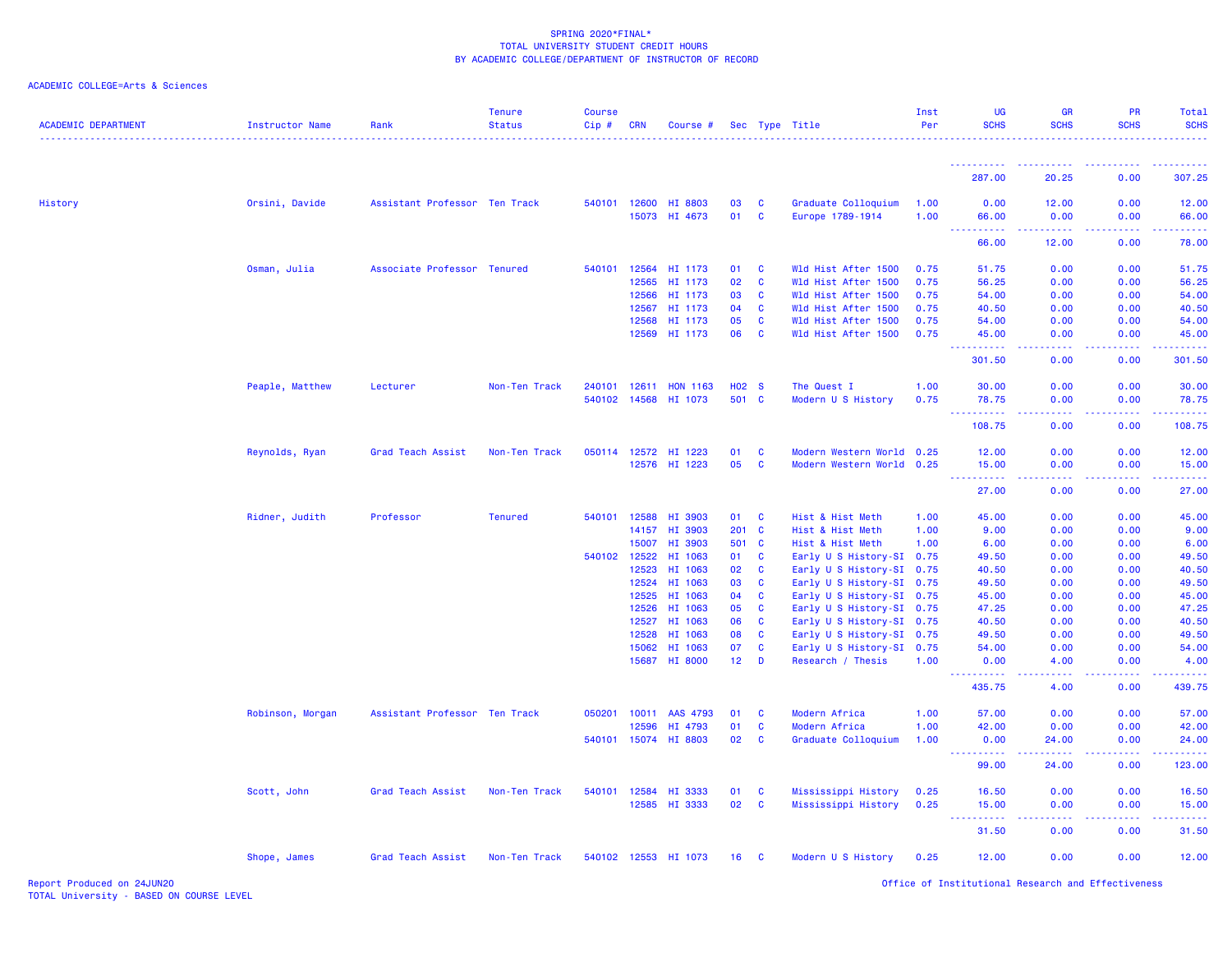## ACADEMIC COLLEGE=Arts & Sciences

| <b>ACADEMIC DEPARTMENT</b>             | Instructor Name     | Rank                          | <b>Tenure</b><br><b>Status</b> | <b>Course</b><br>Cip# | <b>CRN</b>   | Course #                              |               |                      | Sec Type Title                                         | Inst<br>Per | UG<br><b>SCHS</b>                | <b>GR</b><br><b>SCHS</b> | PR<br><b>SCHS</b>                                                                                                                                            | Total<br><b>SCHS</b> |
|----------------------------------------|---------------------|-------------------------------|--------------------------------|-----------------------|--------------|---------------------------------------|---------------|----------------------|--------------------------------------------------------|-------------|----------------------------------|--------------------------|--------------------------------------------------------------------------------------------------------------------------------------------------------------|----------------------|
| History                                | Shope, James        | Grad Teach Assist             | Non-Ten Track                  |                       |              | 540102 12554 HI 1073                  | 17 C          |                      | Modern U S History                                     | 0.25        | 12.75                            | 0.00                     | 0.00                                                                                                                                                         | 12.75                |
|                                        |                     |                               |                                |                       |              |                                       |               |                      |                                                        |             | .<br>24.75                       | 22222<br>0.00            | .<br>0.00                                                                                                                                                    | المتمامية<br>24.75   |
|                                        | Sivels, Xavier      | Grad Teach Assist             | Non-Ten Track                  |                       |              | 540102 12540 HI 1073                  | 03            | C                    | Modern U S History                                     | 0.25        | 19.50                            | 0.00                     | 0.00                                                                                                                                                         | 19.50                |
|                                        |                     |                               |                                |                       |              | 12542 HI 1073                         | 05            | <b>C</b>             | Modern U S History                                     | 0.25        | 14.25<br><b></b>                 | 0.00<br>.                | 0.00<br>. <b>.</b>                                                                                                                                           | 14.25<br>.           |
|                                        |                     |                               |                                |                       |              |                                       |               |                      |                                                        |             | 33.75                            | 0.00                     | 0.00                                                                                                                                                         | 33.75                |
|                                        | Smith, Nathan       | Grad Teach Assist             | Non-Ten Track                  |                       | 540102 12539 | HI 1073                               | 02            | <b>C</b>             | Modern U S History                                     | 0.25        | 18.75                            | 0.00                     | 0.00                                                                                                                                                         | 18.75                |
|                                        |                     |                               |                                |                       | 12541        | HI 1073                               | 04            | $\mathbf{C}$         | Modern U S History                                     | 0.25        | 18.00                            | 0.00                     | 0.00                                                                                                                                                         | 18.00                |
|                                        |                     |                               |                                |                       | 12546        | HI 1073                               | 09            | $\mathbf{C}$         | Modern U S History                                     | 0.25        | 9.75                             | 0.00                     | 0.00                                                                                                                                                         | 9.75                 |
|                                        |                     |                               |                                |                       |              | 12560 HI 1073                         | 23            | $\mathbf{C}$         | Modern U S History                                     | 0.25        | 18.00<br>.                       | 0.00<br>ولايات           | 0.00                                                                                                                                                         | 18.00                |
|                                        |                     |                               |                                |                       |              |                                       |               |                      |                                                        |             | 64.50                            | 0.00                     | 0.00                                                                                                                                                         | 64.50                |
|                                        | Sneed, Kymara       | <b>Grad Teach Assist</b>      | Non-Ten Track                  |                       | 540102 12525 | HI 1063                               | 04            | $\mathbf{C}$         | Early U S History-SI 0.25                              |             | 15.00                            | 0.00                     | 0.00                                                                                                                                                         | 15.00                |
|                                        |                     |                               |                                |                       | 12528        | HI 1063                               | 08            | $\mathbf{C}$         | Early U S History-SI 0.25                              |             | 16.50                            | 0.00                     | 0.00                                                                                                                                                         | 16.50                |
| Snyder, Christopher<br>Spencer, Thomas |                     |                               |                                |                       |              |                                       |               |                      |                                                        |             | <u>.</u><br>31.50                | الداعات عاما<br>0.00     | 22222<br>0.00                                                                                                                                                | .<br>31.50           |
|                                        |                     | Professor                     | <b>Tenured</b>                 | 240101                | 12615        | <b>HON 1173</b>                       | <b>HO3 S</b>  |                      | The Quest II                                           | 1.00        | 30.00                            | 0.00                     | 0.00                                                                                                                                                         | 30.00                |
|                                        |                     |                               |                                |                       | 12642        | <b>HON 4093</b>                       | <b>HO7 E</b>  |                      | <b>Honors Thesis</b>                                   | 1.00        | 3.00                             | 0.00                     | 0.00                                                                                                                                                         | 3.00                 |
|                                        |                     |                               |                                |                       |              |                                       |               |                      |                                                        | .<br>33,00  | 22222<br>0.00                    | . <b>.</b><br>0.00       | .<br>33.00                                                                                                                                                   |                      |
|                                        |                     |                               |                                |                       |              |                                       |               |                      |                                                        |             |                                  |                          |                                                                                                                                                              |                      |
|                                        |                     | Grad Teach Assist             | Non-Ten Track                  |                       |              | 540102 12527 HI 1063<br>15062 HI 1063 | 06<br>07      | <b>C</b><br><b>C</b> | Early U S History-SI 0.25<br>Early U S History-SI 0.25 |             | 13.50<br>18.00                   | 0.00<br>0.00             | 0.00<br>0.00                                                                                                                                                 | 13.50<br>18.00       |
|                                        |                     |                               |                                |                       |              |                                       |               |                      |                                                        |             | <u> - - - - - - - - - -</u>      | .                        | <b></b>                                                                                                                                                      | <u>.</u>             |
|                                        |                     |                               |                                |                       |              |                                       |               |                      |                                                        |             | 31.50                            | 0.00                     | 0.00                                                                                                                                                         | 31.50                |
|                                        | Thompson, Courtney  | Assistant Professor Ten Track |                                | 050207                | 12592        | HI 4273                               | 01            | <b>C</b>             | Women In Am History                                    | 1.00        | 57.00                            | 0.00                     | 0.00                                                                                                                                                         | 57.00                |
|                                        |                     |                               |                                | 540101                | 12602        | HI 8803                               | 05            | $\mathbf{C}$         | Graduate Colloquium                                    | 1.00        | 0.00                             | 12.00                    | 0.00                                                                                                                                                         | 12.00                |
|                                        |                     |                               |                                |                       |              | 15710 HI 9000                         | 16            | $\mathbf{D}$         | Research / Diss                                        | 1.00        | 0.00<br>.                        | 4.00<br>22222            | 0.00                                                                                                                                                         | 4.00<br>.            |
|                                        |                     |                               |                                |                       |              |                                       |               |                      |                                                        |             | 57.00                            | 16.00                    | 0.00                                                                                                                                                         | 73.00                |
|                                        | Thompson, Joseph    | Assistant Professor Ten Track |                                |                       | 540101 15711 | HI 9000                               | 17            | D                    | Research / Diss                                        | 1.00        | 0.00                             | 16.00                    | 0.00                                                                                                                                                         | 16.00                |
|                                        |                     |                               |                                | 540102                | 15066        | HI 4173                               | 01            | $\mathbf{C}$         | U S Hist Since 1945                                    | 1.00        | 60.00                            | 0.00                     | 0.00                                                                                                                                                         | 60.00                |
|                                        |                     |                               |                                |                       | 540199 15770 | HI 2990                               | 01            | C                    | Special Topic In HI                                    | 1.00        | 93.00<br>. <u>.</u> .<br>$- - -$ | 0.00<br>الداعات عامان    | 0.00<br><b><i><u><u> - - - - -</u></u></i></b>                                                                                                               | 93.00<br><u>.</u>    |
|                                        |                     |                               |                                |                       |              |                                       |               |                      |                                                        |             | 153.00                           | 16.00                    | 0.00                                                                                                                                                         | 169.00               |
|                                        | Trzaskowski, Niklas | Lecturer                      | Non-Ten Track                  | 050207                |              | 14161 HI 4273                         | $201 \quad C$ |                      | Women In Am History                                    | 0.75        | 24.75                            | 0.00                     | 0.00                                                                                                                                                         | 24.75                |
|                                        |                     |                               |                                |                       | 14572        | HI 4273                               | 501 C         |                      | Women In Am History                                    | 0.75        | 27.00                            | 0.00                     | 0.00                                                                                                                                                         | 27.00                |
|                                        |                     |                               |                                |                       | 540101 14166 | HI 6273                               | $201 \quad C$ |                      | Women In Am History                                    | 0.75        | 0.00                             | 4.50                     | 0.00                                                                                                                                                         | 4.50                 |
|                                        |                     |                               |                                |                       | 540102 14160 | HI 4193                               | $201 \quad C$ |                      | US Environmental His 0.75                              |             | 2.25                             | 0.00                     | 0.00                                                                                                                                                         | 2.25                 |
|                                        |                     |                               |                                |                       | 14165        | HI 6193                               | $201 \quad C$ |                      | US Environmental His 0.75                              |             | 0.00                             | 2.25                     | 0.00                                                                                                                                                         | 2.25                 |
|                                        |                     |                               |                                |                       | 14568        | HI 1073                               | 501 C         |                      | Modern U S History                                     | 0.25        | 26.25                            | 0.00                     | 0.00                                                                                                                                                         | 26.25                |
|                                        |                     |                               |                                |                       |              | 14571 HI 4193                         | 501 C         |                      | US Environmental His 0.75                              |             | 33.75<br>.                       | 0.00<br>.                | 0.00<br>$\frac{1}{2} \left( \frac{1}{2} \right) \left( \frac{1}{2} \right) \left( \frac{1}{2} \right) \left( \frac{1}{2} \right) \left( \frac{1}{2} \right)$ | 33.75<br>.           |
|                                        |                     |                               |                                |                       |              |                                       |               |                      |                                                        |             | 114.00                           | 6.75                     | 0.00                                                                                                                                                         | 120.75               |
|                                        | Wooley, Scott       | Grad Teach Assist             | Non-Ten Track                  |                       |              | 050114 12574 HI 1223                  | 03 C          |                      | Modern Western World 0.25                              |             | 8.25                             | 0.00                     | 0.00                                                                                                                                                         | 8.25                 |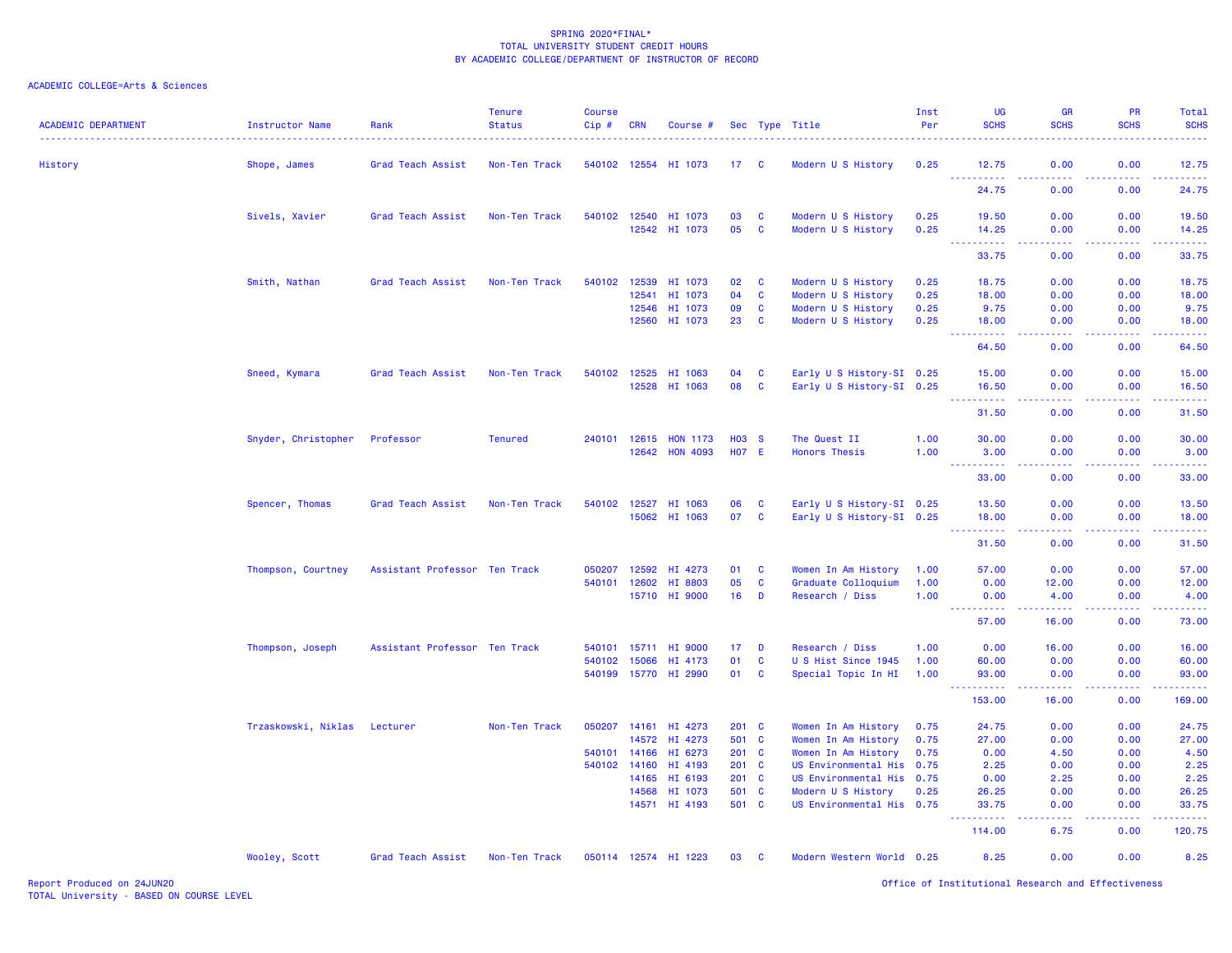| <b>ACADEMIC DEPARTMENT</b>             | <b>Instructor Name</b> | Rank                          | <b>Tenure</b><br><b>Status</b> | <b>Course</b><br>Cip# | <b>CRN</b> | Course #             |                 |              | Sec Type Title            | Inst<br>Per | UG<br><b>SCHS</b>    | <b>GR</b><br><b>SCHS</b> | <b>PR</b><br><b>SCHS</b> | Total<br><b>SCHS</b> |
|----------------------------------------|------------------------|-------------------------------|--------------------------------|-----------------------|------------|----------------------|-----------------|--------------|---------------------------|-------------|----------------------|--------------------------|--------------------------|----------------------|
| History                                | Wooley, Scott          | Grad Teach Assist             | Non-Ten Track                  |                       |            | 050114 12575 HI 1223 | 04              | - C          | Modern Western World 0.25 |             | 18.75                | 0.00                     | 0.00                     | 18.75                |
|                                        |                        |                               |                                |                       |            |                      |                 |              |                           |             | -----------<br>27,00 | -----------<br>0.00      | ----------<br>0.00       | 27.00                |
|                                        | Zubovich, Yevgeny      | Assistant Professor Ten Track |                                | 540101                | 15528      | HI 4990              | 02              | <b>C</b>     | Special Topic In HI       | 1.00        | 24.00                | 0.00                     | 0.00                     | 24.00                |
|                                        |                        |                               |                                | 540102                | 12550      | HI 1073              | 13              | <b>C</b>     | Modern U S History        | 0.75        | 45.00                | 0.00                     | 0.00                     | 45.00                |
|                                        |                        |                               |                                |                       | 12551      | HI 1073              | 14              | $\mathbf{c}$ | Modern U S History        | 0.75        | 54.00                | 0.00                     | 0.00                     | 54.00                |
|                                        |                        |                               |                                |                       | 12552      | HI 1073              | 15              | <b>C</b>     | Modern U S History        | 0.75        | 40.50                | 0.00                     | 0.00                     | 40.50                |
|                                        |                        |                               |                                |                       |            | 12553 HI 1073        | 16              | <b>C</b>     | Modern U S History        | 0.75        | 36.00                | 0.00                     | 0.00                     | 36.00                |
|                                        |                        |                               |                                |                       |            | 12554 HI 1073        | 17 <sup>2</sup> | $\mathbf{C}$ | Modern U S History        | 0.75        | 38.25                | 0.00                     | 0.00                     | 38.25                |
|                                        |                        |                               |                                |                       |            | 12555 HI 1073        | 18              | $\mathbf{C}$ | Modern U S History        | 0.75        | 29.25                | 0.00                     | 0.00                     | 29.25                |
|                                        |                        |                               |                                |                       |            | 12556 HI 1073        | 19              | $\mathbf{C}$ | Modern U S History        | 0.75        | 54.00                | 0.00                     | 0.00                     | 54.00                |
|                                        |                        |                               |                                |                       |            | 12558 HI 1073        | 21              | <b>C</b>     | Modern U S History        | 0.75        | 51.75                | 0.00                     | 0.00                     | 51.75                |
|                                        |                        |                               |                                |                       |            | 12559 HI 1073        | 22              | <b>C</b>     | Modern U S History        | 0.75        | 56.25                | 0.00                     | 0.00                     | 56.25                |
|                                        |                        |                               |                                |                       | 12560      | HI 1073              | 23              | <b>C</b>     | Modern U S History        | 0.75        | 54.00                | 0.00                     | 0.00                     | 54.00                |
|                                        |                        |                               |                                |                       | 12561      | HI 1073              | 24              | <b>C</b>     | Modern U S History        | 0.75        | 54.00                | 0.00                     | 0.00                     | 54,00                |
|                                        |                        |                               |                                |                       |            |                      |                 |              |                           |             | 537.00               | ----<br>0.00             | . <b>.</b><br>0.00       | 537.00               |
| ====================================== |                        |                               |                                |                       |            |                      |                 |              |                           |             | ==========           | ==========               | ==========               | ==========           |
| History                                |                        |                               |                                |                       |            |                      |                 |              |                           |             | 4814.00              | 502,00                   | 0.00                     | 5316,00              |
| ====================================== |                        |                               |                                |                       |            |                      |                 |              |                           |             |                      |                          |                          |                      |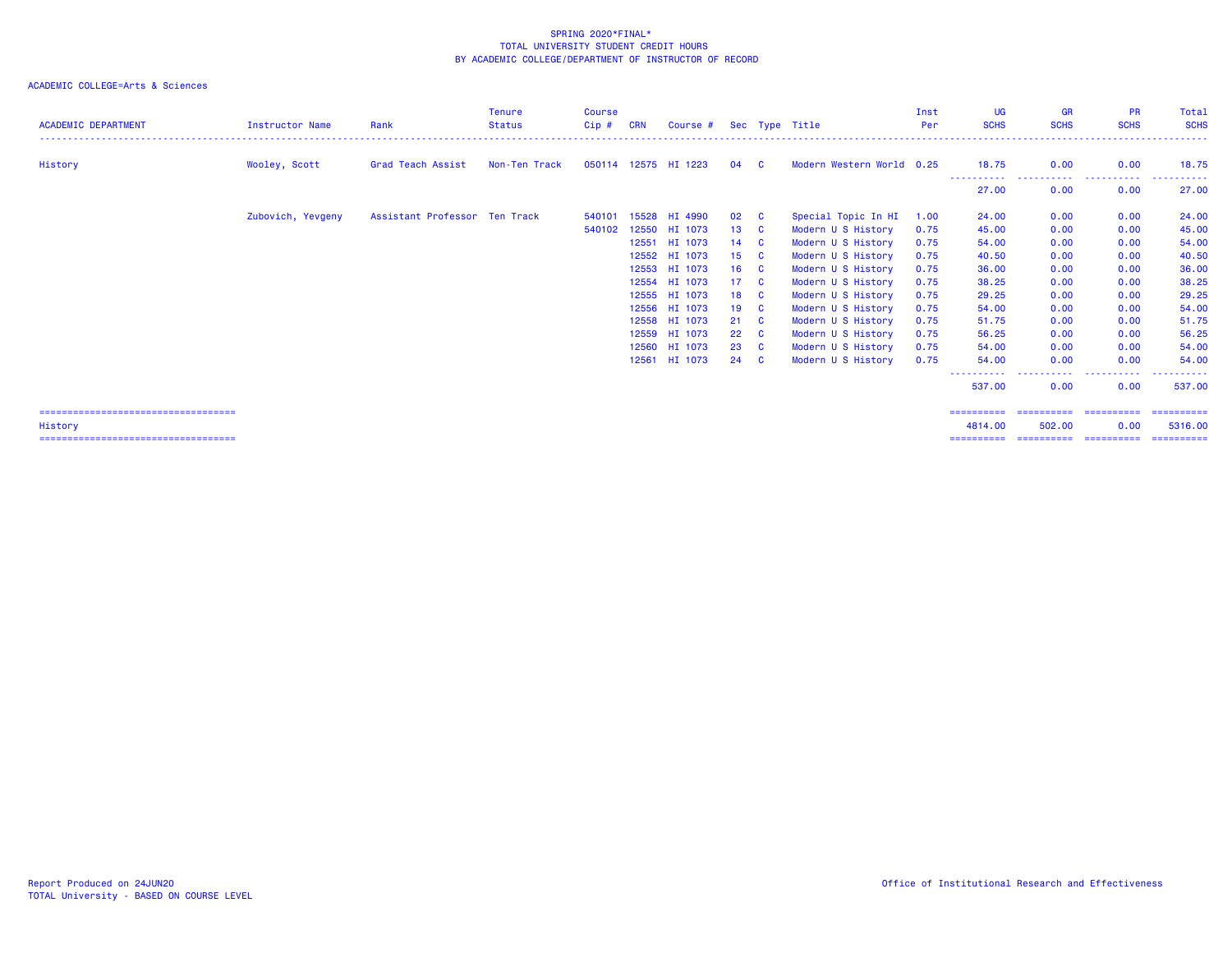| <b>ACADEMIC DEPARTMENT</b> | <b>Instructor Name</b>                                 | Rank                              | <b>Tenure</b><br><b>Status</b> | <b>Course</b><br>Cip# | <b>CRN</b>     | Course #           |                 |                | Sec Type Title                             | Inst<br>Per  | <b>UG</b><br><b>SCHS</b>              | <b>GR</b><br><b>SCHS</b>                                                                                                          | <b>PR</b><br><b>SCHS</b> | Total<br><b>SCHS</b><br><u>.</u>                                                                                      |
|----------------------------|--------------------------------------------------------|-----------------------------------|--------------------------------|-----------------------|----------------|--------------------|-----------------|----------------|--------------------------------------------|--------------|---------------------------------------|-----------------------------------------------------------------------------------------------------------------------------------|--------------------------|-----------------------------------------------------------------------------------------------------------------------|
| Mathematics & Statistics   | Ampong, Osei Akoto                                     | Grad Teach Assist                 | Non-Ten Track                  | 270101 12868          |                | MA 1613            | 08              | - C            | Cal Bus & Life Sc I 0.95                   |              | 105.45                                | 0.00                                                                                                                              | 0.00                     | 105.45                                                                                                                |
|                            |                                                        |                                   |                                |                       |                |                    |                 |                |                                            |              | . <b>.</b><br>105.45                  | 0.00                                                                                                                              | 0.00                     | وعاعاته عاجات<br>105.45                                                                                               |
|                            | Ballamoole, Snehalat Clinical Assist Pro Non-Ten Track |                                   |                                | 270101                | 16618          | MA 2743            | 10 <sub>1</sub> | C              | Calculus IV                                | 1.00         | 114.00                                | 0.00                                                                                                                              | 0.00                     | 114.00                                                                                                                |
|                            |                                                        |                                   |                                | 270102                | 12925          | MA 3113            | 01              | $\mathbf{C}$   | Intro Linear Algebra 1.00                  |              | 129.00                                | 0.00                                                                                                                              | 0.00                     | 129.00                                                                                                                |
|                            |                                                        |                                   |                                |                       | 12926          | MA 3113            | 02              | $\mathbf{C}$   | Intro Linear Algebra 1.00                  |              | 99.00                                 | 0.00                                                                                                                              | 0.00                     | 99.00                                                                                                                 |
|                            |                                                        |                                   |                                |                       | 12927          | MA 3113            | 03              | $\mathbf{C}$   | Intro Linear Algebra 1.00                  |              | 132.00<br>.                           | 0.00                                                                                                                              | 0.00                     | 132.00<br>وساعاه سأساط                                                                                                |
|                            |                                                        |                                   |                                |                       |                |                    |                 |                |                                            |              | 474.00                                | 0.00                                                                                                                              | 0.00                     | 474.00                                                                                                                |
|                            | Banik, Robert                                          | Instructor                        | Non-Ten Track                  | 270101                | 12940          | MA 3253            | 01              | C              | Diff Equations                             | 1.00         | 198.00                                | 0.00                                                                                                                              | 0.00                     | 198.00                                                                                                                |
|                            |                                                        |                                   |                                |                       | 12941          | MA 3253            | 02              | C              | Diff Equations                             | 1.00         | 132.00                                | 0.00                                                                                                                              | 0.00                     | 132.00                                                                                                                |
|                            |                                                        |                                   |                                |                       | 12942          | MA 3253            | 03              | $\mathbf{C}$   | Diff Equations                             | 1.00         | 135.00                                | 0.00                                                                                                                              | 0.00                     | 135.00                                                                                                                |
|                            |                                                        |                                   |                                |                       | 12943          | MA 3253            | 04              | $\mathbf{C}$   | Diff Equations                             | 1.00         | 132.00                                | 0.00                                                                                                                              | 0.00                     | 132.00                                                                                                                |
|                            |                                                        |                                   |                                |                       | 12944          | MA 3253            | 05              | C              | Diff Equations                             | 1.00         | 504.00<br><u> - - - - - - - - - -</u> | 0.00<br>$\frac{1}{2} \left( \frac{1}{2} \right) \left( \frac{1}{2} \right) \left( \frac{1}{2} \right) \left( \frac{1}{2} \right)$ | 0.00<br>.                | 504.00<br>.                                                                                                           |
|                            |                                                        |                                   |                                |                       |                |                    |                 |                |                                            |              | 1101.00                               | 0.00                                                                                                                              | 0.00                     | 1101.00                                                                                                               |
|                            | Barber, Rachel                                         | Grad Teach Assist                 | Non-Ten Track                  | 270101 12863          |                | MA 1613            | 03              | <b>C</b>       | Cal Bus & Life Sc I                        | 0.95         | 122.55<br>----------                  | 0.00<br>.                                                                                                                         | 0.00<br><u>.</u>         | 122.55<br>.                                                                                                           |
|                            |                                                        |                                   |                                |                       |                |                    |                 |                |                                            |              | 122.55                                | 0.00                                                                                                                              | 0.00                     | 122.55                                                                                                                |
|                            | Bashford, Hannah                                       | Lecturer                          | Non-Ten Track                  | 270101                | 12843          | MA 1323            | 02              | C              | Trigonometry                               | 1.00         | 321.00                                | 0.00                                                                                                                              | 0.00                     | 321.00                                                                                                                |
|                            |                                                        |                                   |                                |                       | 12844          | MA 1323            | 03              | $\mathbf{C}$   | Trigonometry                               | 1.00         | 132.00                                | 0.00                                                                                                                              | 0.00                     | 132.00                                                                                                                |
|                            |                                                        |                                   |                                |                       | 12850          | MA 1323            | 09              | $\mathbf c$    | Trigonometry                               | 1.00         | 132.00                                | 0.00                                                                                                                              | 0.00                     | 132.00                                                                                                                |
|                            |                                                        |                                   |                                |                       | 14629          | MA 1613            | 501             | C              | Cal Bus & Life Sc I                        | 1.00         | 54.00                                 | 0.00                                                                                                                              | 0.00                     | 54.00                                                                                                                 |
|                            |                                                        |                                   |                                | 270102 12823          |                | MA 1313            | 04              | C              | College Algebra                            | 1.00         | 303.00<br>.<br>$\sim 100$             | 0.00<br>$\sim$ $\sim$ $\sim$ $\sim$                                                                                               | 0.00<br>.                | 303.00<br><u>.</u>                                                                                                    |
|                            |                                                        |                                   |                                |                       |                |                    |                 |                |                                            |              | 942.00                                | 0.00                                                                                                                              | 0.00                     | 942.00                                                                                                                |
|                            | Beckman, Jennifer                                      | Instructor                        | Non-Ten Track                  | 270501                | 12935          | MA 3123            | 01              | B              | Intro to Stat. Inf                         | 1.00         | 54.00                                 | 0.00                                                                                                                              | 0.00                     | 54.00                                                                                                                 |
|                            |                                                        |                                   |                                |                       | 12936          | MA 3123            | 02              | B              | Intro to Stat. Inf                         | 1.00         | 66.00                                 | 0.00                                                                                                                              | 0.00                     | 66.00                                                                                                                 |
|                            |                                                        |                                   |                                |                       | 12937          | MA 3123            | 03              | B              | Intro to Stat. Inf                         | 1.00         | 135.00                                | 0.00                                                                                                                              | 0.00                     | 135.00                                                                                                                |
|                            |                                                        |                                   |                                |                       | 12938          | MA 3123            | 04              | B              | Intro to Stat. Inf                         | 1.00         | 66.00                                 | 0.00                                                                                                                              | 0.00                     | 66.00                                                                                                                 |
|                            |                                                        |                                   |                                |                       | 13899          | ST 3123            | 01              | B              | Intro to Stat. Inf.                        | 1.00         | 81.00                                 | 0.00                                                                                                                              | 0.00                     | 81.00                                                                                                                 |
|                            |                                                        |                                   |                                |                       | 13900<br>13901 | ST 3123<br>ST 3123 | 02<br>03        | B<br>B         | Intro to Stat. Inf.<br>Intro to Stat. Inf. | 1.00<br>1.00 | 66.00<br>309.00                       | 0.00<br>0.00                                                                                                                      | 0.00<br>0.00             | 66.00<br>309.00                                                                                                       |
|                            |                                                        |                                   |                                |                       | 13902          | ST 3123            | 04              | B              | Intro to Stat. Inf.                        | 1.00         | 66.00                                 | 0.00                                                                                                                              | 0.00                     | 66.00                                                                                                                 |
|                            |                                                        |                                   |                                |                       | 14631          | MA 3123            | 501             | $\overline{B}$ | Intro to Stat. Inf                         | 1.00         | 18.00                                 | 0.00                                                                                                                              | 0.00                     | 18.00                                                                                                                 |
|                            |                                                        |                                   |                                |                       |                | 14711 ST 3123      | 501 B           |                | Intro to Stat. Inf.                        | 1.00         | 24.00                                 | 0.00                                                                                                                              | 0.00                     | 24.00                                                                                                                 |
|                            |                                                        |                                   |                                |                       |                |                    |                 |                |                                            |              | .<br>885.00                           | $\sim$ $\sim$ $\sim$ $\sim$<br>0.00                                                                                               | -----<br>0.00            | .<br>885.00                                                                                                           |
|                            | Calvert, Velinda                                       | Clinical Assist Pro Non-Ten Track |                                | 270102                | 12929          | MA 3113            | 05              | C              | Intro Linear Algebra 1.00                  |              | 129.00                                | 0.00                                                                                                                              | 0.00                     | 129.00                                                                                                                |
|                            |                                                        |                                   |                                |                       | 12930          | MA 3113            | 06              | C              | Intro Linear Algebra 1.00                  |              | 105.00                                | 0.00                                                                                                                              | 0.00                     | 105.00                                                                                                                |
|                            |                                                        |                                   |                                |                       | 12931          | MA 3113            | 07              | $\mathbf{C}$   | Intro Linear Algebra 1.00                  |              | 135.00                                | 0.00                                                                                                                              | 0.00                     | 135.00                                                                                                                |
|                            |                                                        |                                   |                                |                       |                | 12932 MA 3113      | 80              | <b>C</b>       | Intro Linear Algebra 1.00                  |              | 198.00                                | 0.00                                                                                                                              | 0.00                     | 198.00                                                                                                                |
|                            |                                                        |                                   |                                |                       |                |                    |                 |                |                                            |              | .<br>567.00                           | .<br>0.00                                                                                                                         | -----<br>0.00            | $\begin{array}{cccccccccc} \bullet & \bullet & \bullet & \bullet & \bullet & \bullet & \bullet \end{array}$<br>567.00 |
|                            | Dang, Hai                                              | Professor                         | <b>Tenured</b>                 | 270101                | 12959          | MA 6943            | 01              | C              | Math Analysis II                           | 1.00         | 0.00                                  | 18.00                                                                                                                             | 0.00                     | 18.00                                                                                                                 |
|                            |                                                        |                                   |                                |                       | 15117          | MA 3253            | <b>HO1</b>      | $\mathbf{C}$   | Diff Equations-Honor                       | 1.00         | 57.00                                 | 0.00                                                                                                                              | 0.00                     | 57.00                                                                                                                 |
|                            |                                                        |                                   |                                |                       | 16713          | <b>MA 9000</b>     | 04              | D              | Research / Diss                            | 1.00         | 0.00                                  | 17.00                                                                                                                             | 0.00                     | 17.00                                                                                                                 |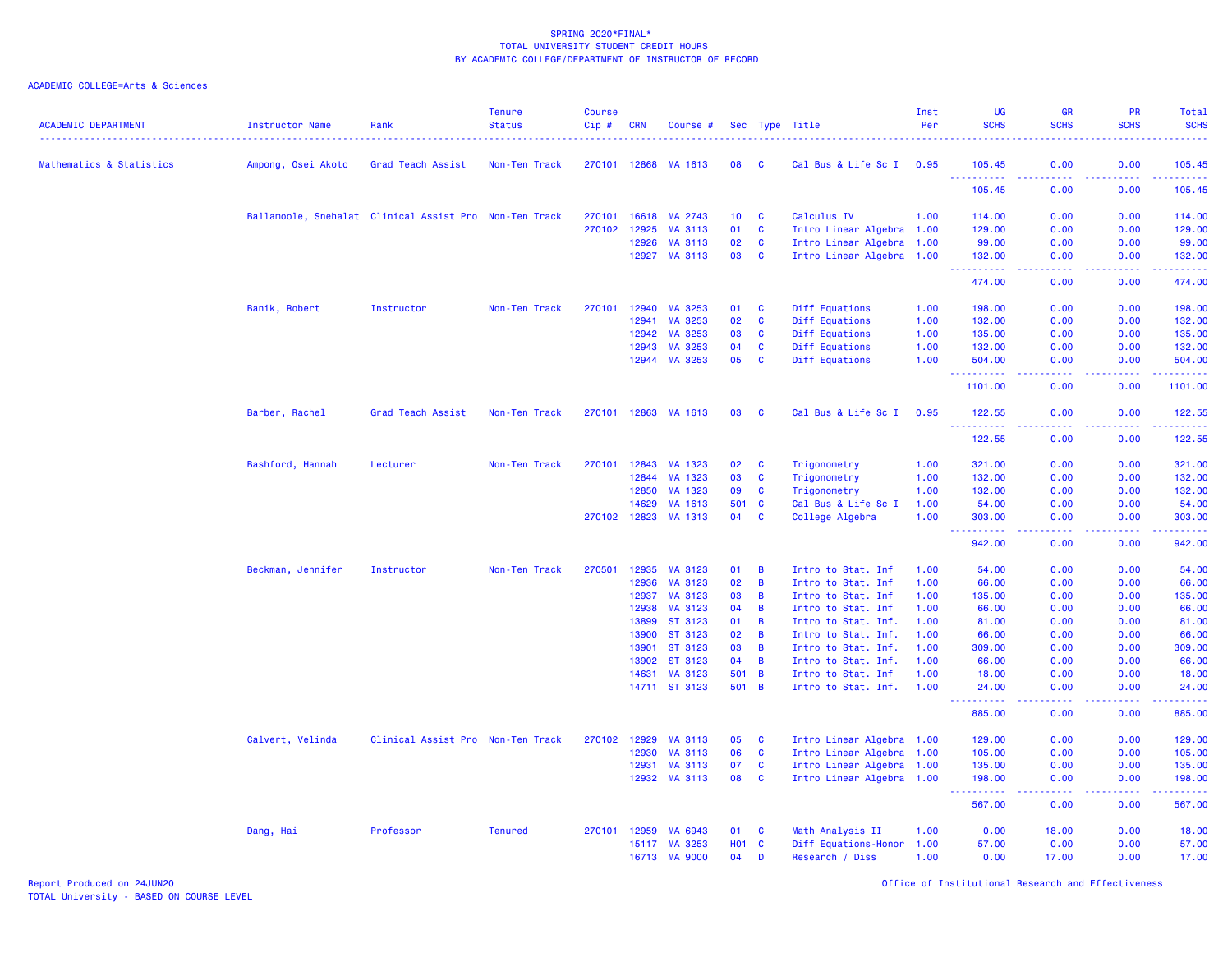| <b>ACADEMIC DEPARTMENT</b> | <b>Instructor Name</b> | Rank                              | <b>Tenure</b><br><b>Status</b> | <b>Course</b><br>Cip# | <b>CRN</b>   | Course #              |       |                | Sec Type Title             | Inst<br>Per | UG<br><b>SCHS</b>             | <b>GR</b><br><b>SCHS</b>       | <b>PR</b><br><b>SCHS</b> | Total<br><b>SCHS</b> |
|----------------------------|------------------------|-----------------------------------|--------------------------------|-----------------------|--------------|-----------------------|-------|----------------|----------------------------|-------------|-------------------------------|--------------------------------|--------------------------|----------------------|
|                            |                        |                                   |                                |                       |              |                       |       |                |                            |             |                               |                                |                          |                      |
|                            |                        |                                   |                                |                       |              |                       |       |                |                            |             | 57.00                         | 35.00                          | 0.00                     | 92.00                |
| Mathematics & Statistics   | Daniels, Diane         | Non-Faculty                       | Not Applicable                 |                       |              | 131099 12783 LSK 0023 | 01 L  |                | Dev Studies Lab            | 1.00        | 6.00<br><u>.</u>              | 0.00<br>.                      | 0.00<br>.                | 6.00<br><u>.</u>     |
|                            |                        |                                   |                                |                       |              |                       |       |                |                            |             | 6.00                          | 0.00                           | 0.00                     | 6.00                 |
|                            | Davis, Kelsey          | Lecturer                          | Non-Ten Track                  |                       |              | 270101 12810 MA 0103  | 01 C  |                | Intermediate Algebra 1.00  |             | 498.00                        | 0.00                           | 0.00                     | 498.00               |
|                            |                        |                                   |                                |                       | 12811        | <b>MA 0103</b>        | 02    | $\mathbf{C}$   | Intermediate Algebra 1.00  |             | 165.00                        | 0.00                           | 0.00                     | 165.00               |
|                            |                        |                                   |                                |                       | 12812        | <b>MA 0103</b>        | 04    | $\mathsf{K}$   | Intermediate Algebra 1.00  |             | 0.00                          | 0.00                           | 0.00                     | 0.00                 |
|                            |                        |                                   |                                |                       | 12813        | <b>MA 0103</b>        | 05    | $\mathsf{K}$   | Intermediate Algebra 1.00  |             | 0.00                          | 0.00                           | 0.00                     | 0.00                 |
|                            |                        |                                   |                                |                       | 12814        | <b>MA 0103</b>        | 06    | $\mathbf{K}$   | Intermediate Algebra 1.00  |             | 0.00                          | 0.00                           | 0.00                     | 0.00                 |
|                            |                        |                                   |                                |                       | 12815        | <b>MA 0103</b>        | 07    | K              | Intermediate Algebra 1.00  |             | 0.00                          | 0.00                           | 0.00                     | 0.00                 |
|                            |                        |                                   |                                |                       | 12816        | <b>MA 0103</b>        | 08    | $\mathsf{K}$   | Intermediate Algebra 1.00  |             | 0.00                          | 0.00                           | 0.00                     | 0.00                 |
|                            |                        |                                   |                                |                       | 12817        | <b>MA 0103</b>        | 09    | $\mathsf K$    | Intermediate Algebra 1.00  |             | 0.00                          | 0.00                           | 0.00                     | 0.00                 |
|                            |                        |                                   |                                |                       | 12818        | <b>MA 0103</b>        | 10    | $\mathbf{K}$   | Intermediate Algebra 1.00  |             | 0.00                          | 0.00                           | 0.00                     | 0.00                 |
|                            |                        |                                   |                                |                       | 12819        | <b>MA 0103</b>        | 11    | $\mathbf{K}$   | Intermediate Algebra 1.00  |             | 0.00                          | 0.00                           | 0.00                     | 0.00                 |
|                            |                        |                                   |                                |                       | 12845        | MA 1323               | 04    | $\mathbf{C}$   | Trigonometry               | 1.00        | 126.00                        | 0.00                           | 0.00                     | 126.00               |
|                            |                        |                                   |                                |                       | 12852        | MA 1323               | 11    | $\mathbf{C}$   | Trigonometry               | 1.00        | 81.00                         | 0.00                           | 0.00                     | 81.00                |
|                            |                        |                                   |                                |                       | 12859        | MA 1433               | 01    | $\mathbf{C}$   | Informal Geom & Meas 1.00  |             | 87.00                         | 0.00                           | 0.00                     | 87.00                |
|                            |                        |                                   |                                |                       |              |                       |       |                |                            |             | 957.00                        | $\omega$ is $\omega$ .<br>0.00 | .<br>0.00                | 957.00               |
|                            | Diegel, Amanda         | Assistant Professor Ten Track     |                                | 270101                | 12963        | MA 8363               | 01    | $\mathbf{C}$   | Num Sol Nonlin Eq          | 1.00        | 0.00                          | 18.00                          | 0.00                     | 18.00                |
|                            |                        |                                   |                                |                       | 12965        | MA 8981               | 01    | $\mathbf{C}$   | <b>Teaching Seminar</b>    | 0.05        | 0.00<br>ш.<br>الداعات عاد     | 0.95                           | 0.00                     | 0.95<br>الداعات عاد  |
|                            |                        |                                   |                                |                       |              |                       |       |                |                            |             | 0.00                          | 18.95                          | 0.00                     | 18.95                |
|                            | DuBien, Janice         | Associate Professor Tenured       |                                | 270501                | 13905        | ST 6211               | 01    | E              | <b>Stat Consulting</b>     | 1.00        | 0.00                          | 3.00                           | 0.00                     | 3.00                 |
|                            |                        |                                   |                                |                       | 13910        | ST 8214               | 01    | $\overline{B}$ | Desn & Anal Of Exp         | 1.00        | 0.00                          | 80.00                          | 0.00                     | 80.00                |
|                            |                        |                                   |                                |                       |              | 13911 ST 8253         | 01    | $\mathbf{C}$   | <b>Regression Analysis</b> | 1.00        | 0.00                          | 42.00                          | 0.00                     | 42.00                |
|                            |                        |                                   |                                |                       | 15122        | ST 8863               | 01    | $\mathbf{C}$   | Adv Design Of Exp II 1.00  |             | 0.00                          | 24.00                          | 0.00                     | 24.00                |
|                            |                        |                                   |                                |                       |              | 16015 ST 4211         | 01    | E.             | Stat Consulting            | 1.00        | 4.00<br>.                     | 0.00<br>.                      | 0.00<br>22222            | 4.00<br>------       |
|                            |                        |                                   |                                |                       |              |                       |       |                |                            |             | 4.00                          | 149.00                         | 0.00                     | 153.00               |
|                            | Duwage, Asanka         | Grad Research Assis Non-Ten Track |                                |                       | 270101 12861 | MA 1613               | 01    | <b>C</b>       | Cal Bus & Life Sc I        | 0.95        | 105.45                        | 0.00                           | 0.00                     | 105.45               |
|                            |                        |                                   |                                |                       |              |                       |       |                |                            |             | 105.45                        | 0.00                           | 0.00                     | 105.45               |
|                            | Eaton, Jonathan        | Non-Faculty                       | Not Applicable                 | 270501                | 14630        | MA 2113               | 501 C |                | Intro to Stats             | 1.00        | 39.00                         | 0.00                           | 0.00                     | 39.00                |
|                            |                        |                                   |                                |                       |              | 14710 ST 2113         | 501 C |                | Intro to Stats             | 1.00        | 39.00<br>222222               | 0.00<br>د د د د                | 0.00<br>22222            | 39.00<br>.           |
|                            |                        |                                   |                                |                       |              |                       |       |                |                            |             | $\sim$ $\sim$ $\sim$<br>78.00 | 0.00                           | 0.00                     | 78.00                |
|                            | Ge, Lin                | Clinical Assist Pro Non-Ten Track |                                | 270101                | 14171        | MA 1613               | 201 C |                | Cal Bus & Life Sc I        | 1.00        | 27.00                         | 0.00                           | 0.00                     | 27.00                |
|                            |                        |                                   |                                |                       | 15364        | MA 1413               | 201 C |                | Structure Real Numbe       | 1.00        | 15.00                         | 0.00                           | 0.00                     | 15.00                |
|                            |                        |                                   |                                |                       | 521302 14058 | <b>BQA 3123</b>       | 201 C |                | Bus Stat Methods II 1.00   |             | 42.00                         | 0.00                           | 0.00                     | 42.00                |
|                            |                        |                                   |                                |                       |              |                       |       |                |                            |             | .<br>84.00                    | .<br>0.00                      | .<br>0.00                | .<br>84.00           |
|                            | Ghanbari, Ghodsieh     | Grad Teach Assist                 | Non-Ten Track                  |                       | 270101 12847 | MA 1323               | 06    | <b>C</b>       | Trigonometry               | 0.95        | 34.20                         | 0.00                           | 0.00                     | 34.20                |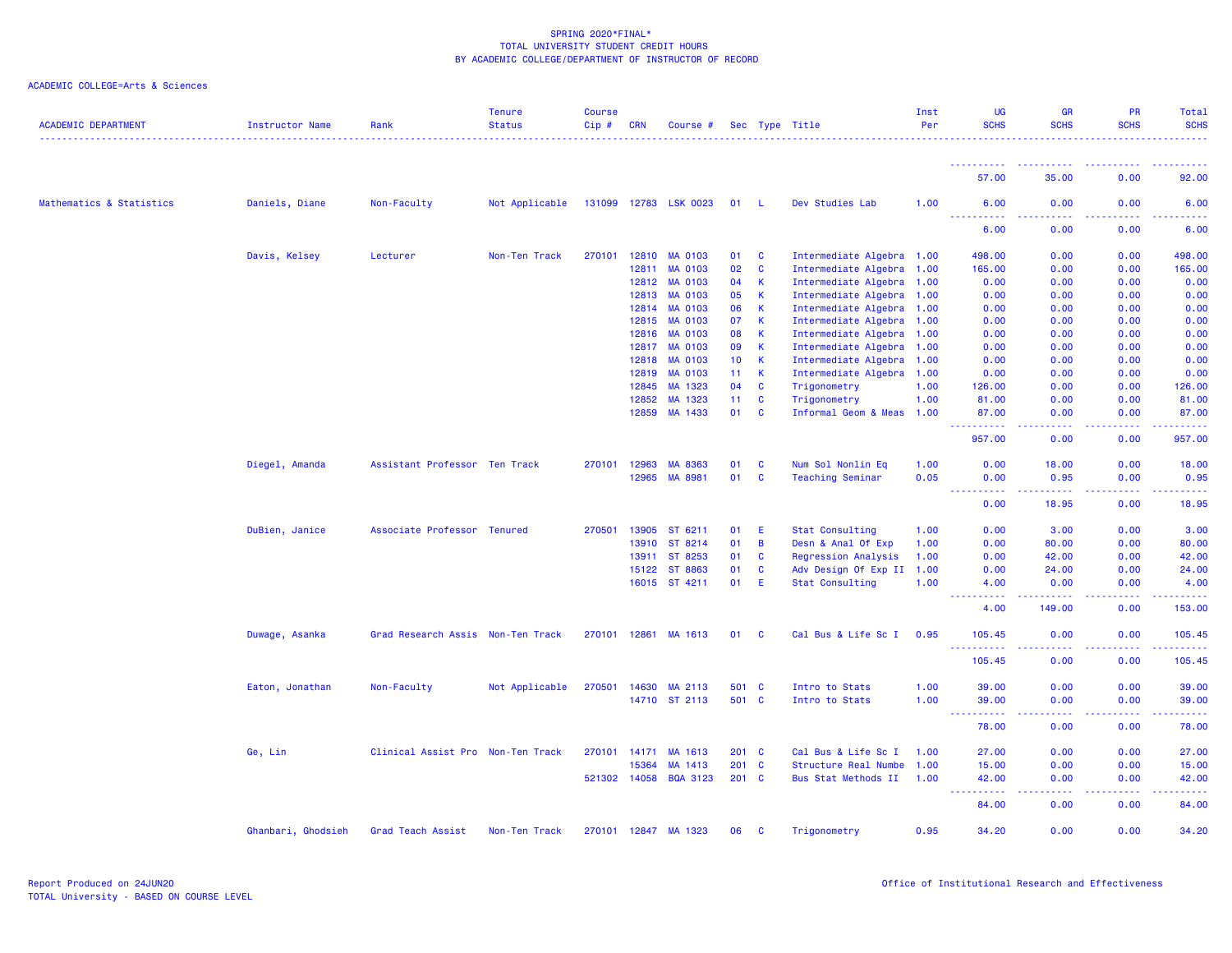## ACADEMIC COLLEGE=Arts & Sciences

| <b>ACADEMIC DEPARTMENT</b> | Instructor Name     | Rank              | <b>Tenure</b><br><b>Status</b> | <b>Course</b><br>$Cip \#$ | <b>CRN</b>     | Course #             |                 |                | Sec Type Title                   | Inst<br>Per  | <b>UG</b><br><b>SCHS</b>              | <b>GR</b><br><b>SCHS</b>                                                                               | PR<br><b>SCHS</b> | Total<br><b>SCHS</b>                                                                                                                                           |
|----------------------------|---------------------|-------------------|--------------------------------|---------------------------|----------------|----------------------|-----------------|----------------|----------------------------------|--------------|---------------------------------------|--------------------------------------------------------------------------------------------------------|-------------------|----------------------------------------------------------------------------------------------------------------------------------------------------------------|
|                            |                     |                   |                                |                           |                |                      |                 |                |                                  |              |                                       |                                                                                                        |                   |                                                                                                                                                                |
|                            |                     |                   |                                |                           |                |                      |                 |                |                                  |              | 34.20                                 | 0.00                                                                                                   | 0.00              | 34.20                                                                                                                                                          |
| Mathematics & Statistics   | Good, Abigail       | Instructor        | Non-Ten Track                  | 270101                    | 12855          | MA 1413              | 01              | C              | Structure Real Numbe             | 1.00         | 39.00                                 | 0.00                                                                                                   | 0.00              | 39.00                                                                                                                                                          |
|                            |                     |                   |                                |                           | 12856          | MA 1413              | 02              | C              | Structure Real Numbe             | 1.00         | 123.00                                | 0.00                                                                                                   | 0.00              | 123.00                                                                                                                                                         |
|                            |                     |                   |                                |                           | 12869          | MA 1713              | 01              | C              | Calculus I-SI                    | 1.00         | 201.00                                | 0.00                                                                                                   | 0.00              | 201.00                                                                                                                                                         |
|                            |                     |                   |                                |                           | 12881          | MA 1723              | 04              | C              | Calculus II-SI                   | 1.00         | 141.00                                | 0.00                                                                                                   | 0.00              | 141.00                                                                                                                                                         |
|                            |                     |                   |                                |                           | 270102 12820   | MA 1313              | 01              | $\mathbf{C}$   | College Algebra                  | 1.00         | 291.00                                | 0.00                                                                                                   | 0.00              | 291.00<br>.                                                                                                                                                    |
|                            |                     |                   |                                |                           |                |                      |                 |                |                                  |              | <u> - - - - - - - - - -</u><br>795.00 | .<br>0.00                                                                                              | .<br>0.00         | 795.00                                                                                                                                                         |
|                            | Jones, Chartese     | Grad Teach Assist | Non-Ten Track                  |                           |                | 270101 12848 MA 1323 | 07              | C              | Trigonometry                     | 0.95         | 125.40                                | 0.00                                                                                                   | 0.00              | 125.40                                                                                                                                                         |
|                            |                     |                   |                                |                           |                |                      |                 |                |                                  |              | 125.40                                | 0.00                                                                                                   | 0.00              | .<br>125.40                                                                                                                                                    |
|                            | Jones, Derrick      | Grad Teach Assist | Non-Ten Track                  |                           |                | 270101 12851 MA 1323 | 10 <sub>1</sub> | <b>C</b>       | Trigonometry                     | 0.95         | 122.55                                | 0.00                                                                                                   | 0.00              | 122.55                                                                                                                                                         |
|                            |                     |                   |                                |                           |                |                      |                 |                |                                  |              | .<br>122.55                           | $\frac{1}{2} \left( \frac{1}{2} \right) \left( \frac{1}{2} \right) \left( \frac{1}{2} \right)$<br>0.00 | .<br>0.00         | $\frac{1}{2} \left( \frac{1}{2} \right) \left( \frac{1}{2} \right) \left( \frac{1}{2} \right) \left( \frac{1}{2} \right) \left( \frac{1}{2} \right)$<br>122.55 |
|                            | Kilpatrick, Matthew | Instructor        | Non-Ten Track                  | 270501                    | 12889          | MA 2113              | 01              | B              | Intro to Stats                   | 1.00         | 36.00                                 | 0.00                                                                                                   | 0.00              | 36.00                                                                                                                                                          |
|                            |                     |                   |                                |                           | 12890          | MA 2113              | 02              | B              | Intro to Stats                   | 1.00         | 36.00                                 | 0.00                                                                                                   | 0.00              | 36.00                                                                                                                                                          |
|                            |                     |                   |                                |                           | 12891          | MA 2113              | 03              | B              | Intro to Stats                   | 1.00         | 33.00                                 | 0.00                                                                                                   | 0.00              | 33.00                                                                                                                                                          |
|                            |                     |                   |                                |                           | 12892          | MA 2113              | 04              | B              | Intro to Stats                   | 1.00         | 21.00                                 | 0.00                                                                                                   | 0.00              | 21.00                                                                                                                                                          |
|                            |                     |                   |                                |                           | 12893          | MA 2113              | 05              | B              | Intro to Stats-credi             | 1.00         | 42.00                                 | 0.00                                                                                                   | 0.00              | 42.00                                                                                                                                                          |
|                            |                     |                   |                                |                           | 12894          | MA 2113              | 06              | B              | Intro to Stats                   | 1.00         | 18.00                                 | 0.00                                                                                                   | 0.00              | 18.00                                                                                                                                                          |
|                            |                     |                   |                                |                           | 12895          | MA 2113              | 07              | B              | Intro to Stats                   | 1.00         | 33.00                                 | 0.00                                                                                                   | 0.00              | 33.00                                                                                                                                                          |
|                            |                     |                   |                                |                           | 12896          | MA 2113              | 08              | B              | Intro to Stats                   | 1.00         | 39.00                                 | 0.00                                                                                                   | 0.00              | 39.00                                                                                                                                                          |
|                            |                     |                   |                                |                           | 12897          | MA 2113              | 09              | B              | Intro to Stats                   | 1.00         | 36.00                                 | 0.00                                                                                                   | 0.00              | 36.00                                                                                                                                                          |
|                            |                     |                   |                                |                           | 12898          | MA 2113              | 10 <sub>1</sub> | B              | Intro to Stats                   | 1.00         | 36.00                                 | 0.00                                                                                                   | 0.00              | 36.00                                                                                                                                                          |
|                            |                     |                   |                                |                           | 12899          | MA 2113              | 11              | B              | Intro to Stats                   | 1.00         | 30.00                                 | 0.00                                                                                                   | 0.00              | 30.00                                                                                                                                                          |
|                            |                     |                   |                                |                           | 12900          | MA 2113              | 12 <sub>2</sub> | B              | Intro to Stats                   | 1.00         | 30.00                                 | 0.00                                                                                                   | 0.00              | 30.00                                                                                                                                                          |
|                            |                     |                   |                                |                           | 12901          | MA 2113              | 13              | B              | Intro to Stats                   | 1.00         | 33.00                                 | 0.00                                                                                                   | 0.00              | 33.00                                                                                                                                                          |
|                            |                     |                   |                                |                           | 12902          | MA 2113              | 14              | B              | Intro to Stats                   | 1.00         | 30.00<br>42.00                        | 0.00                                                                                                   | 0.00              | 30.00                                                                                                                                                          |
|                            |                     |                   |                                |                           | 12903<br>12904 | MA 2113<br>MA 2113   | 15<br>16        | B<br>B         | Intro to Stats<br>Intro to Stats | 1.00<br>1.00 | 36.00                                 | 0.00<br>0.00                                                                                           | 0.00<br>0.00      | 42.00<br>36.00                                                                                                                                                 |
|                            |                     |                   |                                |                           | 12905          | MA 2113              | 17 <sub>2</sub> | B              | Intro to Stats                   | 1.00         | 42.00                                 | 0.00                                                                                                   | 0.00              | 42.00                                                                                                                                                          |
|                            |                     |                   |                                |                           | 12906          | MA 2113              | 18              | B              | Intro to Stats                   | 1.00         | 33.00                                 | 0.00                                                                                                   | 0.00              | 33.00                                                                                                                                                          |
|                            |                     |                   |                                |                           | 12907          | MA 2113              | 19              | B              | Intro to Stats                   | 0.05         | 2.55                                  | 0.00                                                                                                   | 0.00              | 2.55                                                                                                                                                           |
|                            |                     |                   |                                |                           | 13879          | ST 2113              | 01              | B              | Intro to Stats                   | 1.00         | 63.00                                 | 0.00                                                                                                   | 0.00              | 63.00                                                                                                                                                          |
|                            |                     |                   |                                |                           | 13880          | ST 2113              | 02              | B              | Intro to Stats                   | 1.00         | 54.00                                 | 0.00                                                                                                   | 0.00              | 54.00                                                                                                                                                          |
|                            |                     |                   |                                |                           | 13881          | ST 2113              | 03              | B              | Intro to Stats                   | 1.00         | 63.00                                 | 0.00                                                                                                   | 0.00              | 63.00                                                                                                                                                          |
|                            |                     |                   |                                |                           | 13882          | ST 2113              | 04              | B              | Intro to Stats                   | 1.00         | 75.00                                 | 0.00                                                                                                   | 0.00              | 75.00                                                                                                                                                          |
|                            |                     |                   |                                |                           | 13883          | ST 2113              | 05              | B              | Intro to Stats credi             | 1.00         | 51.00                                 | 0.00                                                                                                   | 0.00              | 51.00                                                                                                                                                          |
|                            |                     |                   |                                |                           | 13884          | ST 2113              | 06              | B              | Intro to Stats                   | 1.00         | 78.00                                 | 0.00                                                                                                   | 0.00              | 78.00                                                                                                                                                          |
|                            |                     |                   |                                |                           | 13885          | ST 2113              | 07              | B              | Intro to Stats                   | 1.00         | 66.00                                 | 0.00                                                                                                   | 0.00              | 66.00                                                                                                                                                          |
|                            |                     |                   |                                |                           | 13886          | ST 2113              | 08              | B              | Intro to Stats                   | 1.00         | 57.00                                 | 0.00                                                                                                   | 0.00              | 57.00                                                                                                                                                          |
|                            |                     |                   |                                |                           | 13887          | ST 2113              | 09              | B              | Intro to Stats                   | 1.00         | 60.00                                 | 0.00                                                                                                   | 0.00              | 60.00                                                                                                                                                          |
|                            |                     |                   |                                |                           | 13888          | ST 2113              | 10 <sub>1</sub> | B              | Intro to Stats                   | 1.00         | 48.00                                 | 0.00                                                                                                   | 0.00              | 48.00                                                                                                                                                          |
|                            |                     |                   |                                |                           | 13889          | ST 2113              | 11              | B              | Intro to Stats                   | 1.00         | 72.00                                 | 0.00                                                                                                   | 0.00              | 72.00                                                                                                                                                          |
|                            |                     |                   |                                |                           | 13890          | ST 2113              | 12 <sub>2</sub> | B              | Intro to Stats                   | 1.00         | 63.00                                 | 0.00                                                                                                   | 0.00              | 63.00                                                                                                                                                          |
|                            |                     |                   |                                |                           | 13891          | ST 2113              | 13              | B              | Intro to Stats                   | 1.00         | 63.00                                 | 0.00                                                                                                   | 0.00              | 63.00                                                                                                                                                          |
|                            |                     |                   |                                |                           | 13892          | ST 2113              | 14              | B              | Intro to Stats                   | 1.00         | 66.00                                 | 0.00                                                                                                   | 0.00              | 66.00                                                                                                                                                          |
|                            |                     |                   |                                |                           |                | 13893 ST 2113        | 15              | $\overline{B}$ | Intro to Stats                   | 1.00         | 54.00                                 | 0.00                                                                                                   | 0.00              | 54.00                                                                                                                                                          |
|                            |                     |                   |                                |                           | 13894          | ST 2113              | 16              | B              | Intro to Stats                   | 1.00         | 60.00                                 | 0.00                                                                                                   | 0.00              | 60.00                                                                                                                                                          |

Report Produced on 24JUN20 Office of Institutional Research and Effectiveness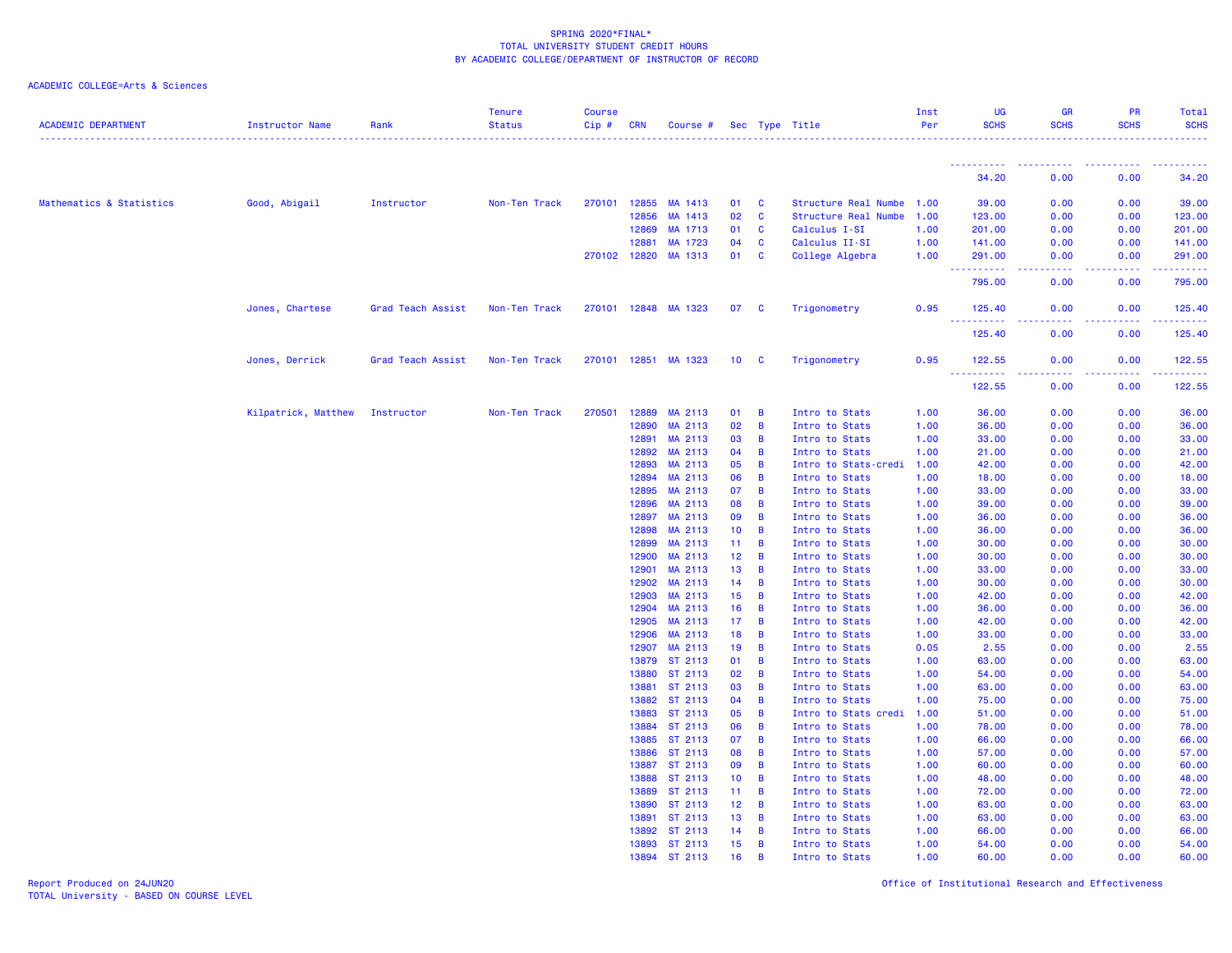| <b>ACADEMIC DEPARTMENT</b> | Instructor Name     | Rank                          | <b>Tenure</b><br><b>Status</b> | <b>Course</b><br>$Cip$ # | <b>CRN</b>   | Course #       |                   |                | Sec Type Title            | Inst<br>Per | UG<br><b>SCHS</b>                                                                                                                                                                    | GR<br><b>SCHS</b>                   | PR<br><b>SCHS</b> | Total<br><b>SCHS</b>                                                                                                                                 |
|----------------------------|---------------------|-------------------------------|--------------------------------|--------------------------|--------------|----------------|-------------------|----------------|---------------------------|-------------|--------------------------------------------------------------------------------------------------------------------------------------------------------------------------------------|-------------------------------------|-------------------|------------------------------------------------------------------------------------------------------------------------------------------------------|
|                            |                     |                               |                                |                          |              |                |                   |                |                           |             |                                                                                                                                                                                      |                                     |                   |                                                                                                                                                      |
| Mathematics & Statistics   | Kilpatrick, Matthew | Instructor                    | Non-Ten Track                  | 270501                   | 13895        | ST 2113        | 17 <sub>2</sub>   | $\mathbf{C}$   | Intro to Stats            | 1.00        | 54.00                                                                                                                                                                                | 0.00                                | 0.00              | 54.00                                                                                                                                                |
|                            |                     |                               |                                |                          | 13896        | ST 2113        | 18                | $\overline{B}$ | Intro to Stats            | 1.00        | 60.00                                                                                                                                                                                | 0.00                                | 0.00              | 60.00                                                                                                                                                |
|                            |                     |                               |                                |                          | 13897        | ST 2113        | 19                | $\overline{B}$ | Intro to Stats            | 0.05        | 2.40                                                                                                                                                                                 | 0.00                                | 0.00              | 2.40                                                                                                                                                 |
|                            |                     |                               |                                |                          | 16206        | ST 2113        | 502 B             |                | Intro to Stats            | 1.00        | 18.00                                                                                                                                                                                | 0.00                                | 0.00              | 18.00                                                                                                                                                |
|                            |                     |                               |                                |                          | 16207        | MA 2113        | 502 B             |                | Intro to Stats            | 1.00        | 39.00<br>----------                                                                                                                                                                  | 0.00<br>والمستناء                   | 0.00<br>-----     | 39.00<br>.                                                                                                                                           |
|                            |                     |                               |                                |                          |              |                |                   |                |                           |             | 1774.95                                                                                                                                                                              | 0.00                                | 0.00              | 1774.95                                                                                                                                              |
|                            | Kim, Seongjai       | Professor                     | <b>Tenured</b>                 | 270101                   | 12916        | MA 2743        | 03                | $\mathbf{C}$   | Calculus IV               | 1.00        | 132.00                                                                                                                                                                               | 0.00                                | 0.00              | 132.00                                                                                                                                               |
|                            |                     |                               |                                |                          | 12948        | MA 4323        | 01                | $\mathbf{C}$   | Numerical Anal II         | 1.00        | 60.00                                                                                                                                                                                | 0.00                                | 0.00              | 60.00                                                                                                                                                |
|                            |                     |                               |                                |                          | 12955        | MA 6323        | 01                | $\mathbf{C}$   | Numerical Anal II         | 1.00        | 0.00                                                                                                                                                                                 | 9.00                                | 0.00              | 9.00                                                                                                                                                 |
|                            |                     |                               |                                |                          | 16700        | <b>MA 8000</b> | 01                | D              | Research / Thesis         | 1.00        | 0.00                                                                                                                                                                                 | 3.00                                | 0.00              | 3.00                                                                                                                                                 |
|                            |                     |                               |                                |                          | 17018        | <b>MA 9000</b> | 05                | D              | Research / Diss           | 1.00        | 0.00                                                                                                                                                                                 | 9.00                                | 0.00              | 9.00                                                                                                                                                 |
|                            |                     |                               |                                |                          |              |                |                   |                |                           |             | . <u>.</u><br>192.00                                                                                                                                                                 | 21.00                               | 0.00              | .<br>213.00                                                                                                                                          |
|                            | Kshemkalyani, Sneha | Grad Teach Assist             | Non-Ten Track                  |                          | 270101 12866 | MA 1613        | 06                | C              | Cal Bus & Life Sc I       | 0.95        | 99.75<br>----------                                                                                                                                                                  | 0.00<br>.                           | 0.00              | 99.75<br>.                                                                                                                                           |
|                            |                     |                               |                                |                          |              |                |                   |                |                           |             | 99.75                                                                                                                                                                                | 0.00                                | 0.00              | 99.75                                                                                                                                                |
|                            | Lim, Hyeona         | Associate Professor Tenured   |                                | 270101                   | 12921        | MA 2743        | 08                | C              | Calculus IV               | 1.00        | 132.00                                                                                                                                                                               | 0.00                                | 0.00              | 132.00                                                                                                                                               |
|                            |                     |                               |                                |                          | 16712        | <b>MA 9000</b> | 03                | D              | Research / Diss           | 1.00        | 0.00                                                                                                                                                                                 | 8.00                                | 0.00              | 8.00                                                                                                                                                 |
|                            |                     |                               |                                |                          |              |                |                   |                |                           |             | <u>.</u>                                                                                                                                                                             | المتمالين                           | 22222             | $\frac{1}{2} \left( \frac{1}{2} \right) \left( \frac{1}{2} \right) \left( \frac{1}{2} \right) \left( \frac{1}{2} \right) \left( \frac{1}{2} \right)$ |
|                            |                     |                               |                                |                          |              |                |                   |                |                           |             | 132.00                                                                                                                                                                               | 8.00                                | 0.00              | 140.00                                                                                                                                               |
|                            | Luan, Vu Thai       | Assistant Professor Ten Track |                                | 270101                   | 12917        | MA 2743        | 04                | <b>C</b>       | Calculus IV               | 1.00        | 123.00                                                                                                                                                                               | 0.00                                | 0.00              | 123.00                                                                                                                                               |
|                            |                     |                               |                                |                          | 12919        | MA 2743        | 06                | $\mathbf{C}$   | Calculus IV               | 1.00        | 135.00                                                                                                                                                                               | 0.00                                | 0.00              | 135.00                                                                                                                                               |
|                            |                     |                               |                                |                          | 17342        | <b>MA 9000</b> | 10 <sub>1</sub>   | D              | Research / Diss           | 1.00        | 0.00                                                                                                                                                                                 | 3.00                                | 0.00              | 3.00                                                                                                                                                 |
|                            |                     |                               |                                |                          |              |                |                   |                |                           |             | ----------<br>258.00                                                                                                                                                                 | والمسامين<br>3.00                   | .<br>0.00         | 261.00                                                                                                                                               |
|                            | McBride, Matthew    | Assistant Professor Ten Track |                                | 270101                   | 12924        | <b>MA 3053</b> | 01                | $\mathbf{C}$   | Found Of Math I           | 1.00        | 81.00                                                                                                                                                                                | 0.00                                | 0.00              | 81.00                                                                                                                                                |
|                            |                     |                               |                                |                          | 15121        | MA 8673        | 01                | $\mathbf{C}$   | Funct Analysis II         | 1.00        | 0.00                                                                                                                                                                                 | 15.00                               | 0.00              | 15.00                                                                                                                                                |
|                            |                     |                               |                                |                          | 16568        | <b>MA 9000</b> | 01                | D              | Research / Diss           | 1.00        | 0.00<br>$\sim$ $\sim$<br>.                                                                                                                                                           | 8.00<br>-----                       | 0.00<br>.         | 8.00<br>.                                                                                                                                            |
|                            |                     |                               |                                |                          |              |                |                   |                |                           |             | 81.00                                                                                                                                                                                | 23.00                               | 0.00              | 104.00                                                                                                                                               |
|                            | Miller, Thomas L.   | Lecturer                      | Non-Ten Track                  | 270101                   | 12923        | MA 2743        | HO <sub>1</sub> C |                | Honors Calculus IV        | 1.00        | 72.00                                                                                                                                                                                | 0.00                                | 0.00              | 72.00                                                                                                                                                |
|                            |                     |                               |                                |                          | 12951        | MA 4643        | 01                | $\mathbf{C}$   | Adv Calculus II           | 1.00        | 75.00                                                                                                                                                                                | 0.00                                | 0.00              | 75.00                                                                                                                                                |
|                            |                     |                               |                                |                          | 12957        | MA 6643        | 01                | $\mathbf{C}$   | Adv Calculus II           | 1.00        | 0.00                                                                                                                                                                                 | 3.00                                | 0.00              | 3.00                                                                                                                                                 |
|                            |                     |                               |                                |                          | 17209        | <b>MA 8000</b> | 02                | D              | Research / Thesis         | 1.00        | 0.00<br>$\sim$ $\sim$ $\sim$<br>$\frac{1}{2} \left( \frac{1}{2} \right) \left( \frac{1}{2} \right) \left( \frac{1}{2} \right) \left( \frac{1}{2} \right) \left( \frac{1}{2} \right)$ | 3.00<br>$\sim$ $\sim$ $\sim$ $\sim$ | 0.00<br>-----     | 3.00<br>.                                                                                                                                            |
|                            |                     |                               |                                |                          |              |                |                   |                |                           |             | 147.00                                                                                                                                                                               | 6.00                                | 0.00              | 153.00                                                                                                                                               |
|                            | Nation, Julie       | Instructor                    | Non-Ten Track                  | 270101                   | 12842        | MA 1323        | 01                | <b>C</b>       | Trigonometry              | 1.00        | 195.00                                                                                                                                                                               | 0.00                                | 0.00              | 195.00                                                                                                                                               |
|                            |                     |                               |                                |                          | 12846        | MA 1323        | 05                | $\mathbf{C}$   | Trigonometry              | 1.00        | 264.00                                                                                                                                                                               | 0.00                                | 0.00              | 264.00                                                                                                                                               |
|                            |                     |                               |                                |                          | 12847        | MA 1323        | 06                | $\mathbf{C}$   | Trigonometry              | 0.05        | 1.80                                                                                                                                                                                 | 0.00                                | 0.00              | 1.80                                                                                                                                                 |
|                            |                     |                               |                                |                          | 12848        | MA 1323        | 07                | $\mathbf{C}$   | Trigonometry              | 0.05        | 6.60                                                                                                                                                                                 | 0.00                                | 0.00              | 6.60                                                                                                                                                 |
|                            |                     |                               |                                |                          | 12849        | MA 1323        | 08                | $\mathbf{C}$   | Trigonometry              | 0.05        | 4.50                                                                                                                                                                                 | 0.00                                | 0.00              | 4.50                                                                                                                                                 |
|                            |                     |                               |                                |                          | 12851        | MA 1323        | 10 <sup>°</sup>   | <b>C</b>       | Trigonometry              | 0.05        | 6.45                                                                                                                                                                                 | 0.00                                | 0.00              | 6.45                                                                                                                                                 |
|                            |                     |                               |                                |                          | 12857        | MA 1423        | 01                | $\mathbf{C}$   | Problem Solving Real      | 1.00        | 93.00                                                                                                                                                                                | 0.00                                | 0.00              | 93.00                                                                                                                                                |
|                            |                     |                               |                                |                          | 12858        | MA 1423        | 02                | $\mathbf{C}$   | Problem Solving Real 1.00 |             | 84.00                                                                                                                                                                                | 0.00                                | 0.00              | 84.00                                                                                                                                                |
|                            |                     |                               |                                | 270102                   | 14624        | MA 1313        | 501               | $\mathbf{C}$   | College Algebra           | 1.00        | 96.00                                                                                                                                                                                | 0.00                                | 0.00              | 96.00                                                                                                                                                |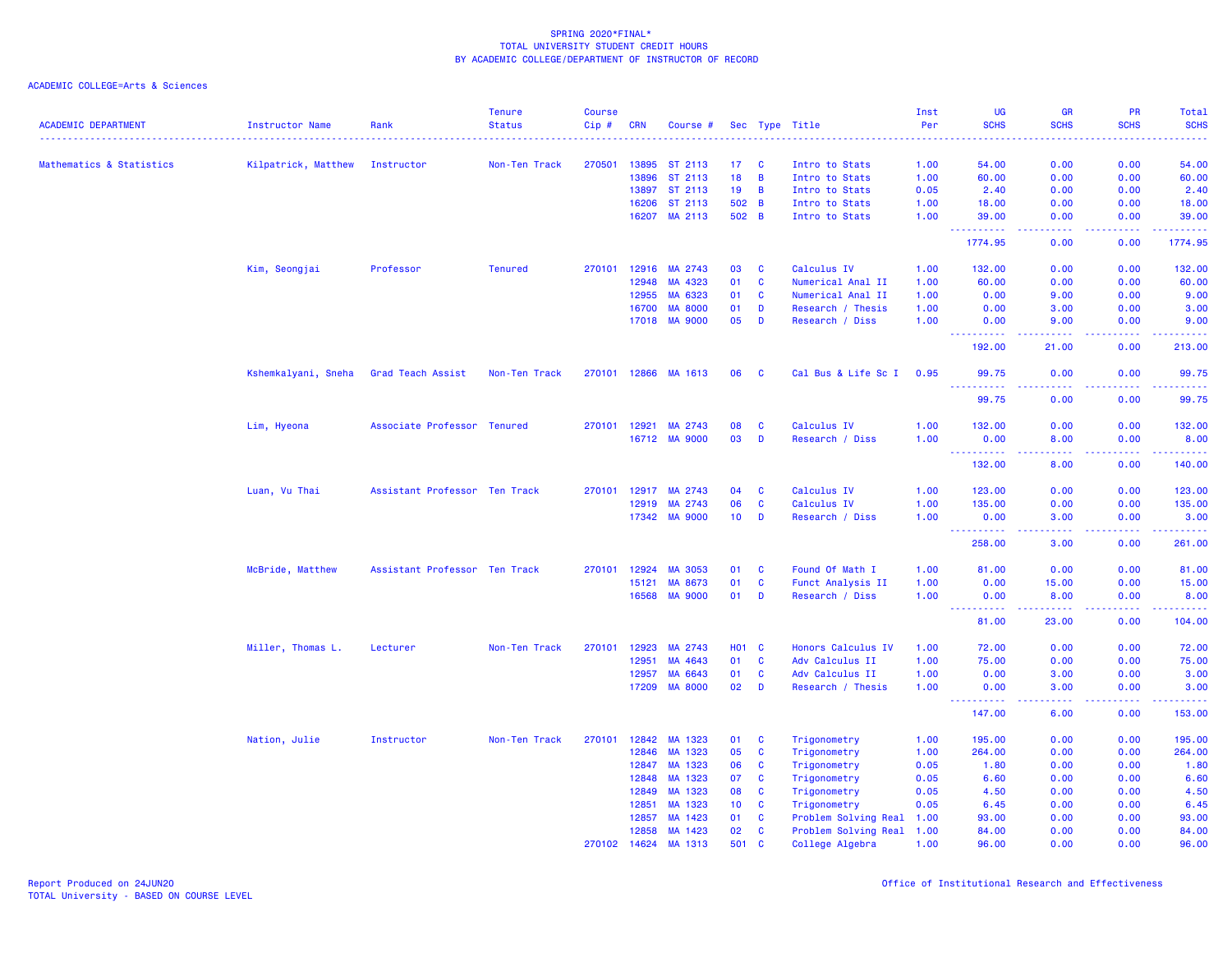## ACADEMIC COLLEGE=Arts & Sciences

| <b>ACADEMIC DEPARTMENT</b> | <b>Instructor Name</b>                           | Rank              | <b>Tenure</b><br><b>Status</b> | <b>Course</b><br>Cip# | <b>CRN</b>     | Course #                  |                    |              | Sec Type Title                                   | Inst<br>Per  | UG<br><b>SCHS</b>              | <b>GR</b><br><b>SCHS</b> | PR<br><b>SCHS</b>                            | Total<br><b>SCHS</b><br>$\frac{1}{2} \left( \frac{1}{2} \right) \left( \frac{1}{2} \right) \left( \frac{1}{2} \right) \left( \frac{1}{2} \right) \left( \frac{1}{2} \right)$ |
|----------------------------|--------------------------------------------------|-------------------|--------------------------------|-----------------------|----------------|---------------------------|--------------------|--------------|--------------------------------------------------|--------------|--------------------------------|--------------------------|----------------------------------------------|------------------------------------------------------------------------------------------------------------------------------------------------------------------------------|
|                            |                                                  |                   |                                |                       |                |                           |                    |              |                                                  |              | ----------                     | -----                    | . <b>.</b>                                   | .                                                                                                                                                                            |
|                            |                                                  |                   |                                |                       |                |                           |                    |              |                                                  |              | 751.35                         | 0.00                     | 0.00                                         | 751.35                                                                                                                                                                       |
| Mathematics & Statistics   | Neumann, Michael                                 | Professor         | <b>Tenured</b>                 | 270101 12913          | 12947          | MA 2733<br>MA 4213        | <b>HO1 C</b><br>01 | <b>S</b>     | Calculus III-Honors<br>Senior Seminar in Ma 1.00 | 1.00         | 33.00<br>75.00                 | 0.00<br>0.00             | 0.00<br>0.00                                 | 33.00<br>75.00                                                                                                                                                               |
|                            |                                                  |                   |                                |                       |                |                           |                    |              |                                                  |              | . <b>.</b><br>108.00           | .<br>0.00                | .<br>0.00                                    | 22222)<br>108.00                                                                                                                                                             |
|                            | Oppenheimer, Seth                                | Professor         | <b>Tenured</b>                 |                       |                | 270104 12945 MA 3463      | 01 C               |              | Found Of Geometry                                | 1.00         | 66.00                          | 0.00                     | 0.00                                         | 66.00                                                                                                                                                                        |
|                            |                                                  |                   |                                |                       |                |                           |                    |              |                                                  |              | 66.00                          | 0.00                     | 0.00                                         | 66.00                                                                                                                                                                        |
|                            | Park, Hwan Hee                                   | Grad Teach Assist | Non-Ten Track                  |                       |                | 270101 12862 MA 1613      | 02                 | $\mathbf{C}$ | Cal Bus & Life Sc I 0.95                         |              | 111.15<br><u>.</u>             | 0.00<br>.                | 0.00<br>22222                                | 111.15<br>.                                                                                                                                                                  |
|                            |                                                  |                   |                                |                       |                |                           |                    |              |                                                  |              | 111.15                         | 0.00                     | 0.00                                         | 111.15                                                                                                                                                                       |
|                            | Patil, Prakash                                   | Professor         | <b>Tenured</b>                 | 270501                | 13904          | ST 4573                   | 01                 | <b>C</b>     | Intro Math Stat II                               | 1.00         | 3.00                           | 0.00                     | 0.00                                         | 3.00                                                                                                                                                                         |
|                            |                                                  |                   |                                |                       | 13907          | ST 6573                   | 01                 | <b>C</b>     | Intro Math Stat II                               | 1.00         | 0.00                           | 12.00                    | 0.00                                         | 12.00                                                                                                                                                                        |
|                            |                                                  |                   |                                |                       | 15128          | ST 8743                   | 01                 | <b>C</b>     | Adv Stat Inf II                                  | 1.00         | 0.00                           | 15.00                    | 0.00                                         | 15.00                                                                                                                                                                        |
|                            |                                                  |                   |                                |                       | 17080          | <b>ST 9000</b>            | 02                 | D            | Research / Diss                                  | 1.00         | 0.00                           | 10.00                    | 0.00                                         | 10.00                                                                                                                                                                        |
|                            |                                                  |                   |                                | 270502 12950          |                | MA 4573                   | 01                 | <b>C</b>     | Intro Math Stat II                               | 1.00         | 3.00                           | 0.00<br>وبالأباد         | 0.00                                         | 3.00<br>$\frac{1}{2} \left( \frac{1}{2} \right) \left( \frac{1}{2} \right) \left( \frac{1}{2} \right) \left( \frac{1}{2} \right)$                                            |
|                            |                                                  |                   |                                |                       |                |                           |                    |              |                                                  |              | 6.00                           | 37.00                    | 0.00                                         | 43.00                                                                                                                                                                        |
|                            | Qian, Chuanxi                                    | Professor         | <b>Tenured</b>                 | 270101                | 12922          | MA 2743                   | 09                 | <b>C</b>     | Calculus IV                                      | 1.00         | 75.00                          | 0.00                     | 0.00                                         | 75.00                                                                                                                                                                        |
|                            |                                                  |                   |                                |                       | 12961          | MA 8253                   | 01                 | <b>C</b>     | Oper Mathematics                                 | 1.00         | 0.00                           | 36.00                    | 0.00                                         | 36.00                                                                                                                                                                        |
|                            |                                                  |                   |                                |                       | 17168          | <b>MA 9000</b>            | 07                 | D            | Research / Diss                                  | 1.00         | 0.00                           | 8.00                     | 0.00                                         | 8.00                                                                                                                                                                         |
|                            |                                                  |                   |                                |                       |                |                           |                    |              |                                                  |              | ----------<br>75.00            | د د د د د<br>44.00       | بالمستمال<br>0.00                            | $\frac{1}{2} \left( \frac{1}{2} \right) \left( \frac{1}{2} \right) \left( \frac{1}{2} \right) \left( \frac{1}{2} \right) \left( \frac{1}{2} \right)$<br>119.00               |
|                            | Rabiei, Kobra                                    | Grad Teach Assist | Non-Ten Track                  | 270101                |                | 12849 MA 1323             | 08                 | <b>C</b>     | Trigonometry                                     | 0.95         | 85.50                          | 0.00                     | 0.00                                         | 85.50                                                                                                                                                                        |
|                            |                                                  |                   |                                |                       |                |                           |                    |              |                                                  |              | <u>.</u><br>85.50              | .<br>0.00                | 2.2.2.2.2<br>0.00                            | .<br>85.50                                                                                                                                                                   |
|                            | Razzaghi, Mohsen                                 | Professor         | <b>Tenured</b>                 | 270101                | 16696          | <b>MA 9000</b>            | 02                 | D            | Research / Diss                                  | 1.00         | 0.00<br>. <b>.</b>             | 21.00                    | 0.00                                         | 21.00                                                                                                                                                                        |
|                            |                                                  |                   |                                |                       |                |                           |                    |              |                                                  |              | 0.00                           | 21.00                    | 0.00                                         | 21.00                                                                                                                                                                        |
|                            | Riahi, Sheida                                    | Grad Teach Assist | Non-Ten Track                  | 270501                | 12907          | MA 2113                   | 19                 | В            | Intro to Stats                                   | 0.95         | 48.45                          | 0.00                     | 0.00                                         | 48.45                                                                                                                                                                        |
|                            |                                                  |                   |                                |                       |                | 13897 ST 2113             | 19                 | B            | Intro to Stats                                   | 0.95         | 45.60                          | 0.00                     | 0.00                                         | 45.60                                                                                                                                                                        |
|                            |                                                  |                   |                                |                       |                |                           |                    |              |                                                  |              | ----------<br>94.05            | د د د د<br>0.00          | .<br>0.00                                    | .<br>94.05                                                                                                                                                                   |
|                            |                                                  |                   |                                | 270101                |                | 12879 MA 1723             | 02                 | <b>C</b>     | Calculus II-SI                                   |              |                                | 0.00                     | 0.00                                         | 201.00                                                                                                                                                                       |
|                            | Robinson, Amber                                  | Instructor        | Non-Ten Track                  |                       | 12883          | MA 1723                   | 06                 | $\mathbf{C}$ | Calculus II-SI                                   | 1.00<br>1.00 | 201.00<br>246.00               | 0.00                     | 0.00                                         | 246.00                                                                                                                                                                       |
|                            |                                                  |                   |                                |                       | 12884          | MA 1723                   | 07                 | <b>C</b>     | Calculus II-SI                                   | 1.00         | 252.00                         | 0.00                     | 0.00                                         | 252.00                                                                                                                                                                       |
|                            |                                                  |                   |                                |                       | 12888          | MA 1723                   | <b>HO1</b>         | $\mathbf{C}$ | Honors Calculus II                               | 1.00         | 105.00                         | 0.00                     | 0.00                                         | 105.00                                                                                                                                                                       |
|                            |                                                  |                   |                                |                       |                | 16617 MA 3253             | 06                 | C            | Diff Equations                                   | 1.00         | 141.00                         | 0.00                     | 0.00                                         | 141.00                                                                                                                                                                       |
|                            |                                                  |                   |                                |                       |                |                           |                    |              |                                                  |              | $\sim$ $\sim$ $\sim$<br>945.00 | المتمامين<br>0.00        | <b><i><u><u> - - - -</u></u></i></b><br>0.00 | .<br>945.00                                                                                                                                                                  |
|                            |                                                  |                   |                                |                       |                |                           |                    |              |                                                  |              |                                |                          |                                              |                                                                                                                                                                              |
|                            | Sepehrifar, Mohammad Associate Professor Tenured |                   |                                | 270101<br>270501      | 17119<br>15118 | <b>MA 9000</b><br>MA 4253 | 06<br>01           | D<br>C       | Research / Diss<br>Data Analysis II              | 1.00<br>1.00 | 0.00<br>9.00                   | 3.00<br>0.00             | 0.00<br>0.00                                 | 3.00<br>9.00                                                                                                                                                                 |
|                            |                                                  |                   |                                |                       | 15119          | MA 6253                   | 01                 | $\mathbf{C}$ | Data Analysis II                                 | 1.00         | 0.00                           | 12.00                    | 0.00                                         | 12.00                                                                                                                                                                        |

Report Produced on 24JUN20 Office of Institutional Research and Effectiveness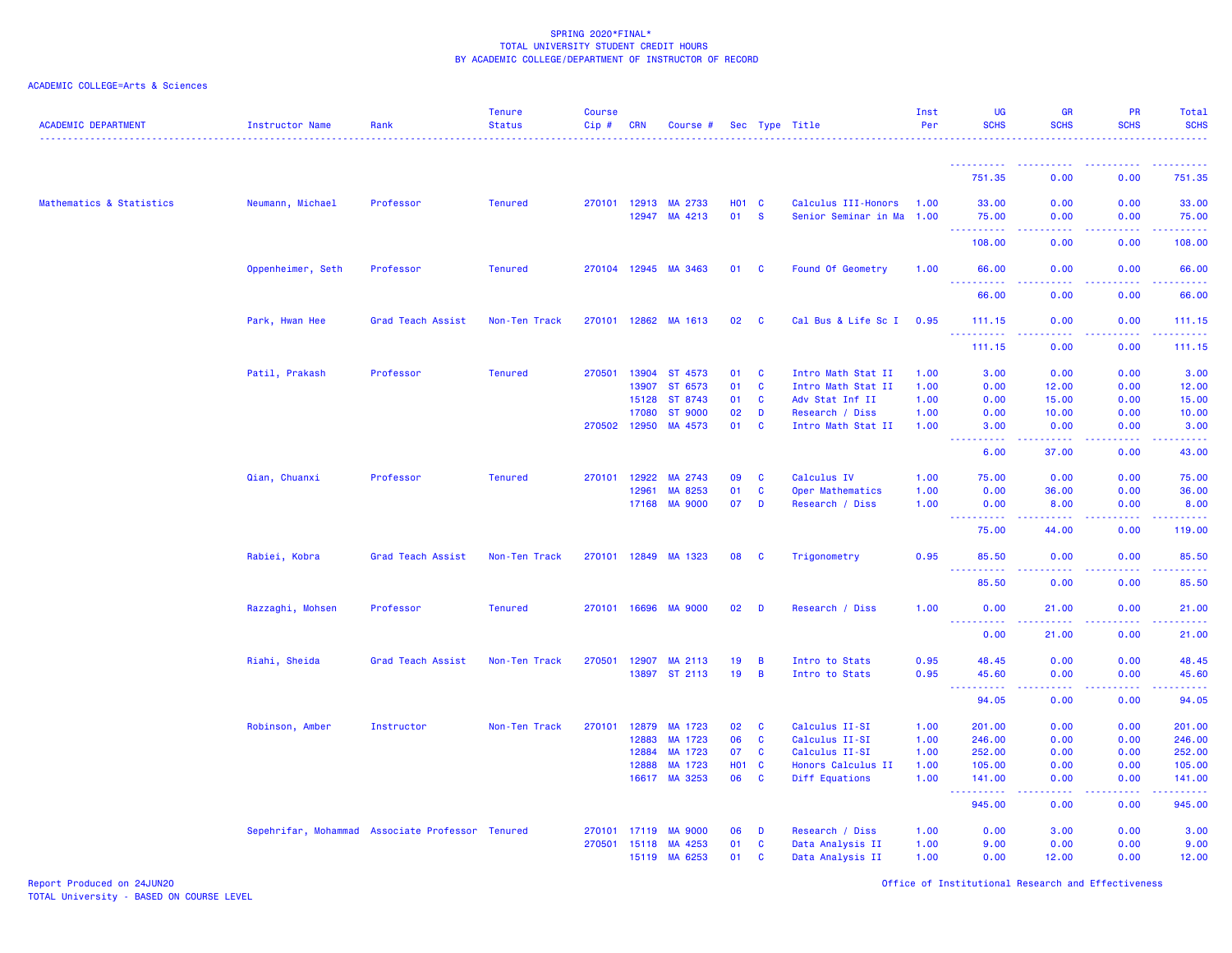## ACADEMIC COLLEGE=Arts & Sciences

| <b>ACADEMIC DEPARTMENT</b>          | <b>Instructor Name</b>                             | Rank                                             | <b>Tenure</b><br><b>Status</b> | <b>Course</b><br>Cip # | <b>CRN</b>     | Course #             |          |                | Sec Type Title                     | Inst<br>Per  | <b>UG</b><br><b>SCHS</b>                                                                                                      | <b>GR</b><br><b>SCHS</b> | PR<br><b>SCHS</b> | Total<br><b>SCHS</b>                                                                                                            |
|-------------------------------------|----------------------------------------------------|--------------------------------------------------|--------------------------------|------------------------|----------------|----------------------|----------|----------------|------------------------------------|--------------|-------------------------------------------------------------------------------------------------------------------------------|--------------------------|-------------------|---------------------------------------------------------------------------------------------------------------------------------|
| <b>Mathematics &amp; Statistics</b> |                                                    | Sepehrifar, Mohammad Associate Professor Tenured |                                | 270501                 | 15124          | ST 4253              | 01       | C              | Data Analysis II                   | 1.00         | 6.00                                                                                                                          | 0.00                     | 0.00              | 6.00                                                                                                                            |
|                                     |                                                    |                                                  |                                |                        |                | 17118 ST 9000        | 03       | $\blacksquare$ | Research / Diss                    | 1.00         | 0.00                                                                                                                          | 6.00                     | 0.00              | 6.00                                                                                                                            |
|                                     |                                                    |                                                  |                                |                        |                |                      |          |                |                                    |              | $  -$<br><u>.</u><br>15.00                                                                                                    | 21.00                    | .<br>0.00         | .<br>36.00                                                                                                                      |
|                                     | Shi, Jingyi                                        | Assistant Professor Ten Track                    |                                | 270501                 |                | 13909 ST 8114        | 02       | B              | <b>Statistical Methods</b>         | 1.00         | 0.00                                                                                                                          | 96.00                    | 0.00              | 96.00                                                                                                                           |
|                                     |                                                    |                                                  |                                |                        |                |                      |          |                |                                    |              | $\begin{array}{cccccccccc} \bullet & \bullet & \bullet & \bullet & \bullet & \bullet & \bullet & \bullet \end{array}$<br>0.00 | 96.00                    | د د د د<br>0.00   | والانتاب<br>96.00                                                                                                               |
|                                     | Sivaraman, Vaidyanat Assistant Professor Ten Track |                                                  |                                |                        |                | 270102 12939 MA 3163 | 01       | C              | Intro To Mod Algebra 1.00          |              | 66.00<br>222222                                                                                                               | 0.00<br>.                | 0.00<br>.         | 66.00<br>.                                                                                                                      |
|                                     |                                                    |                                                  |                                |                        |                |                      |          |                |                                    |              | 66.00                                                                                                                         | 0.00                     | 0.00              | 66.00                                                                                                                           |
|                                     | Smith, Jaclyn                                      | Instructor                                       | Non-Ten Track                  | 270101                 | 12870          | MA 1713              | 02       | C              | Calculus I-SI                      | 1.00         | 351.00                                                                                                                        | 0.00                     | 0.00              | 351.00                                                                                                                          |
|                                     |                                                    |                                                  |                                |                        | 12871          | MA 1713              | 03       | $\mathbf{C}$   | Calculus I-SI                      | 1.00         | 132.00                                                                                                                        | 0.00                     | 0.00              | 132.00                                                                                                                          |
|                                     |                                                    |                                                  |                                |                        | 12872          | MA 1713              | 04       | C              | Calculus I-SI                      | 1.00         | 144.00                                                                                                                        | 0.00                     | 0.00              | 144.00                                                                                                                          |
|                                     |                                                    |                                                  |                                |                        | 12873          | MA 1713              | 05       | $\mathbf{C}$   | Calculus I-SI                      | 1.00         | 195.00                                                                                                                        | 0.00                     | 0.00              | 195.00                                                                                                                          |
|                                     |                                                    |                                                  |                                |                        |                | 12874 MA 1713        | 06       | <b>C</b>       | Calculus I-SI                      | 1.00         | 132.00<br><u>.</u>                                                                                                            | 0.00<br>$\frac{1}{2}$    | 0.00<br>.         | 132.00<br><u>.</u>                                                                                                              |
|                                     |                                                    |                                                  |                                |                        |                |                      |          |                |                                    |              | 954.00                                                                                                                        | 0.00                     | 0.00              | 954.00                                                                                                                          |
|                                     | Smith, Justin                                      | Grad Teach Assist                                | Non-Ten Track                  | 270101                 | 12864          | MA 1613              | 04       | C              | Cal Bus & Life Sc I                | 0.95         | 125.40                                                                                                                        | 0.00                     | 0.00              | 125.40                                                                                                                          |
|                                     |                                                    |                                                  |                                |                        |                | 12865 MA 1613        | 05       | C              | Cal Bus & Life Sc I                | 0.95         | 125.40<br>----------                                                                                                          | 0.00<br>.                | 0.00<br>.         | 125.40<br>$\begin{array}{cccccccccc} \bullet & \bullet & \bullet & \bullet & \bullet & \bullet & \bullet & \bullet \end{array}$ |
|                                     |                                                    |                                                  |                                |                        |                |                      |          |                |                                    |              | 250.80                                                                                                                        | 0.00                     | 0.00              | 250.80                                                                                                                          |
|                                     | Smith, Robert                                      | Associate Professor Tenured                      |                                | 270101                 | 12915          | MA 2743              | 02       | C              | Calculus IV                        | 1.00         | 132.00                                                                                                                        | 0.00                     | 0.00              | 132.00                                                                                                                          |
|                                     |                                                    |                                                  |                                |                        | 12918          | MA 2743              | 05       | C              | Calculus IV                        | 1.00         | 180.00                                                                                                                        | 0.00                     | 0.00              | 180.00                                                                                                                          |
|                                     |                                                    |                                                  |                                |                        | 12920          | MA 2743              | 07       | C              | Calculus IV                        | 1.00         | 129.00                                                                                                                        | 0.00                     | 0.00              | 129.00                                                                                                                          |
|                                     |                                                    |                                                  |                                |                        |                | 12965 MA 8981        | 01       | C              | <b>Teaching Seminar</b>            | 0.95         | 0.00<br>$\begin{array}{cccccccccc} \bullet & \bullet & \bullet & \bullet & \bullet & \bullet & \bullet \end{array}$           | 18.05                    | 0.00<br>د د د د   | 18.05<br>2.2.2.2.2                                                                                                              |
|                                     |                                                    |                                                  |                                |                        |                |                      |          |                |                                    |              | 441.00                                                                                                                        | 18.05                    | 0.00              | 459.05                                                                                                                          |
|                                     | Tschume, William                                   | Instructor                                       | Non-Ten Track                  | 270101                 | 12908          | MA 2733              | 01       | C              | Calculus III                       | 1.00         | 192.00                                                                                                                        | 0.00                     | 0.00              | 192.00                                                                                                                          |
|                                     |                                                    |                                                  |                                |                        | 12909          | MA 2733              | 02       | C              | Calculus III                       | 1.00         | 198.00                                                                                                                        | 0.00                     | 0.00              | 198.00                                                                                                                          |
|                                     |                                                    |                                                  |                                |                        | 12910          | MA 2733              | 03       | C              | Calculus III                       | 1.00         | 126.00                                                                                                                        | 0.00                     | 0.00              | 126.00                                                                                                                          |
|                                     |                                                    |                                                  |                                |                        | 12911          | MA 2733              | 04       | $\mathbf c$    | Calculus III                       | 1.00         | 126.00                                                                                                                        | 0.00                     | 0.00              | 126.00                                                                                                                          |
|                                     |                                                    |                                                  |                                |                        |                | 12912 MA 2733        | 05       | $\mathbf{C}$   | Calculus III                       | 1.00         | 210.00<br>.                                                                                                                   | 0.00<br>.                | 0.00<br>.         | 210.00<br>.                                                                                                                     |
|                                     |                                                    |                                                  |                                |                        |                |                      |          |                |                                    |              | 852.00                                                                                                                        | 0.00                     | 0.00              | 852.00                                                                                                                          |
|                                     | Walters, Kimberly                                  | Instructor                                       | Non-Ten Track                  | 270101                 | 12861          | MA 1613              | 01       | C              | Cal Bus & Life Sc I                | 0.05         | 5.55                                                                                                                          | 0.00                     | 0.00              | 5.55                                                                                                                            |
|                                     |                                                    |                                                  |                                |                        | 12862          | MA 1613              | 02       | C              | Cal Bus & Life Sc I                | 0.05         | 5.85                                                                                                                          | 0.00                     | 0.00              | 5.85                                                                                                                            |
|                                     |                                                    |                                                  |                                |                        | 12863          | MA 1613              | 03       | C              | Cal Bus & Life Sc I                | 0.05         | 6.45                                                                                                                          | 0.00                     | 0.00              | 6.45                                                                                                                            |
|                                     |                                                    |                                                  |                                |                        | 12864          | MA 1613              | 04       | $\mathbf{C}$   | Cal Bus & Life Sc I                | 0.05         | 6.60                                                                                                                          | 0.00                     | 0.00              | 6.60                                                                                                                            |
|                                     |                                                    |                                                  |                                |                        | 12865          | MA 1613              | 05       | $\mathbf{C}$   | Cal Bus & Life Sc I                | 0.05         | 6.60                                                                                                                          | 0.00                     | 0.00              | 6.60                                                                                                                            |
|                                     |                                                    |                                                  |                                |                        | 12866          | MA 1613              | 06       | C              | Cal Bus & Life Sc I                | 0.05         | 5.25                                                                                                                          | 0.00                     | 0.00              | 5.25                                                                                                                            |
|                                     |                                                    |                                                  |                                |                        | 12867          | MA 1613              | 07       | C              | Cal Bus & Life Sc I                | 1.00         | 528.00                                                                                                                        | 0.00                     | 0.00              | 528.00                                                                                                                          |
|                                     |                                                    |                                                  |                                |                        | 12868          | MA 1613              | 08       | C              | Cal Bus & Life Sc I                | 0.05         | 5.55                                                                                                                          | 0.00                     | 0.00              | 5.55                                                                                                                            |
|                                     |                                                    |                                                  |                                | 270102                 | 12822          | MA 1313              | 03       | C              | College Algebra                    | 1.00         | 435.00                                                                                                                        | 0.00                     | 0.00              | 435.00                                                                                                                          |
|                                     |                                                    |                                                  |                                |                        | 12824<br>12825 | MA 1313<br>MA 1313   | 05<br>06 | K<br>K         | College Algebra                    | 1.00<br>1.00 | 0.00<br>0.00                                                                                                                  | 0.00<br>0.00             | 0.00<br>0.00      | 0.00<br>0.00                                                                                                                    |
|                                     |                                                    |                                                  |                                |                        | 12826          | MA 1313              | 07       | K              | College Algebra<br>College Algebra | 1.00         | 0.00                                                                                                                          | 0.00                     | 0.00              | 0.00                                                                                                                            |
|                                     |                                                    |                                                  |                                |                        | 12827          | MA 1313              | 08       | $\mathbf k$    | College Algebra                    | 1.00         | 0.00                                                                                                                          | 0.00                     | 0.00              | 0.00                                                                                                                            |
|                                     |                                                    |                                                  |                                |                        |                |                      |          |                |                                    |              |                                                                                                                               |                          |                   |                                                                                                                                 |

Report Produced on 24JUN20 Office of Institutional Research and Effectiveness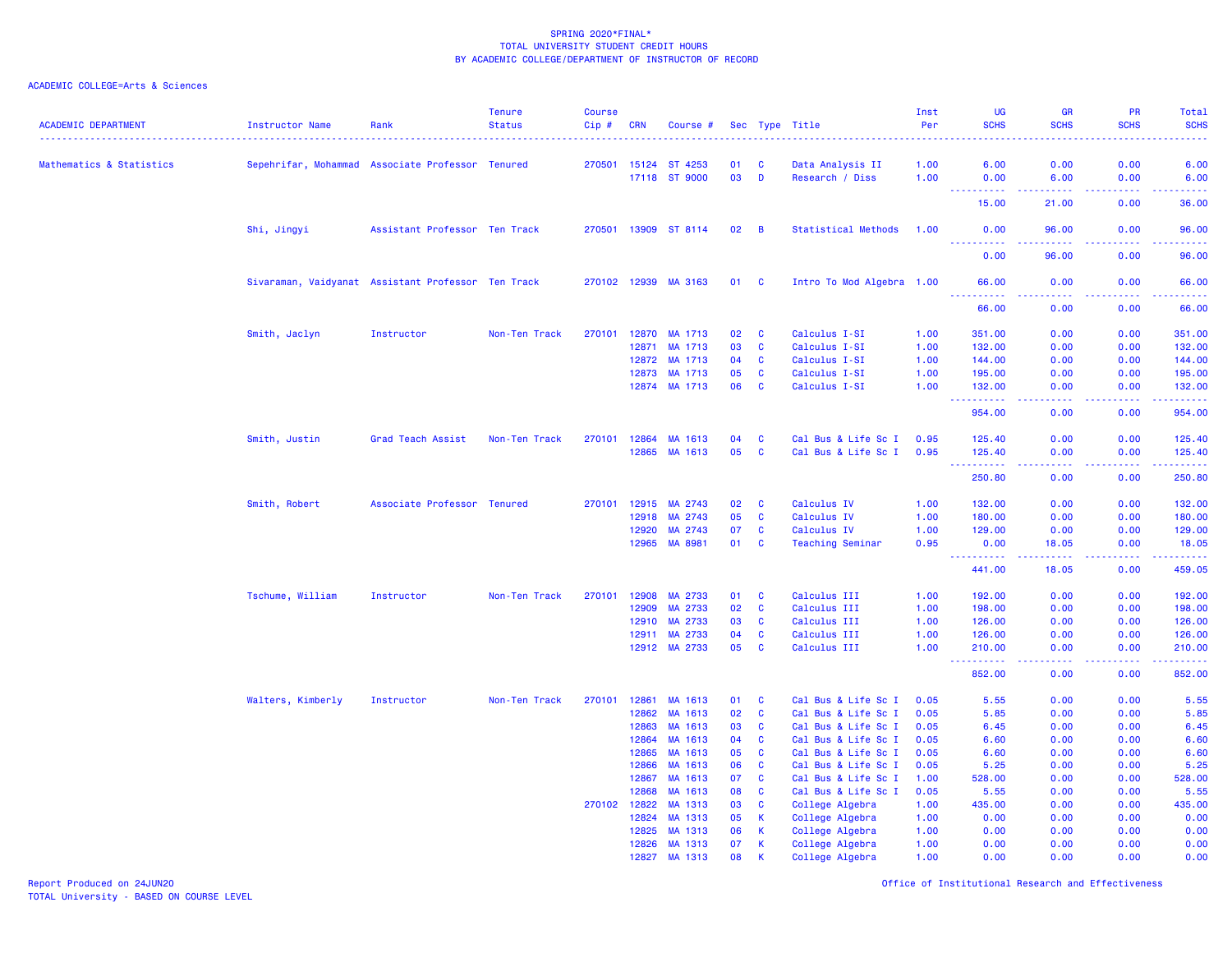| 0.00<br>Mathematics & Statistics<br>Walters, Kimberly<br>Instructor<br>Non-Ten Track<br>270102<br>12828<br>MA 1313<br>09<br>-K<br>College Algebra<br>0.00<br>0.00<br>0.00<br>1.00<br>$\mathbf{K}$<br>12829<br>10 <sub>1</sub><br>0.00<br>0.00<br>0.00<br>MA 1313<br>College Algebra<br>1.00<br>0.00<br>12830<br>MA 1313<br>11<br><b>K</b><br>College Algebra<br>1.00<br>0.00<br>0.00<br>0.00<br>0.00<br>12831<br>MA 1313<br>12<br>$\mathsf{K}$<br>College Algebra<br>0.00<br>0.00<br>0.00<br>0.00<br>1.00<br>$\mathbf{K}$<br>12832<br>MA 1313<br>13<br>College Algebra<br>0.00<br>0.00<br>0.00<br>1.00<br>12833<br>K<br>College Algebra<br>MA 1313<br>14<br>1.00<br>0.00<br>0.00<br>0.00<br>0.00<br>12834<br>MA 1313<br>15<br>$\mathsf{K}$<br>College Algebra<br>1.00<br>0.00<br>0.00<br>0.00<br>0.00<br>12835<br>MA 1313<br>$\mathbf{K}$<br>0.00<br>0.00<br>0.00<br>16<br>College Algebra<br>1.00<br>0.00<br>12836<br>MA 1313<br>17<br><b>K</b><br>College Algebra<br>1.00<br>0.00<br>0.00<br>0.00<br>0.00<br>MA 1313<br>$\mathsf{K}$<br>College Algebra<br>0.00<br>12837<br>18<br>1.00<br>0.00<br>0.00<br>0.00<br>12838<br>MA 1313<br>19<br>$\mathsf{K}$<br>College Algebra<br>0.00<br>0.00<br>0.00<br>0.00<br>1.00<br>12839<br>MA 1313<br>20<br><b>K</b><br>College Algebra<br>0.00<br>0.00<br>1.00<br>0.00<br>0.00<br>279999<br>15548<br>MA 2990<br>01<br>$\mathbf{C}$<br>Special Topic In MA<br>48.00<br>0.00<br>0.00<br>48.00<br>1.00<br>22 L<br>2.2.2.2.2<br>د د د د<br>د د د د .<br>.<br>1052.85<br>1052.85<br>0.00<br>0.00<br>Woodard, Kelly<br>270101<br>14623<br><b>MA 0103</b><br>Intermediate Algebra 1.00<br>0.00<br>69.00<br>Lecturer<br>Non-Ten Track<br>501 C<br>69.00<br>0.00<br>14625<br>MA 1323<br>501<br>1.00<br><b>C</b><br>Trigonometry<br>78.00<br>0.00<br>0.00<br>78.00<br>14626<br>MA 1413<br>501 C<br>Structure Real Numbe 1.00<br>42.00<br>0.00<br>0.00<br>42.00<br>14627<br>MA 1423<br>501 C<br>Problem Solving Real 1.00<br>60.00<br>0.00<br>0.00<br>60.00<br>MA 1433<br>14628<br>501<br>$\mathbf{C}$<br>Informal Geom & Meas 1.00<br>39.00<br>0.00<br>0.00<br>المتمام مناسب<br>والمسامين<br>.<br>.<br>288.00<br>0.00<br>0.00<br>Directed Individual<br>Woody, Jonathan<br>Associate Professor<br>Tenured<br>240101<br>17122<br><b>HON 4000</b><br>08<br>л.<br>1.00<br>3.00<br>0.00<br>0.00<br>3.00<br>270501<br>13914<br>ST 8533<br>01<br>$\mathbf{C}$<br>Applied Probability<br>0.00<br>24.00<br>0.00<br>24.00<br>1.00<br>16594<br>ST 4000<br>01<br>$\mathbf{I}$<br>Directed Indiv Study<br>3.00<br>0.00<br>0.00<br>3.00<br>1.00<br><b>ST 9000</b><br>04<br>D<br>0.00<br>1.00<br>17171<br>Research / Diss<br>1.00<br>0.00<br>1.00<br>17448 ST 7000<br>01<br>$\mathbf{I}$<br>Directed Indiv Study 1.00<br>3.00<br>0.00<br>3.00<br>0.00<br>.<br>.<br>.<br>.<br>6.00<br>28.00<br>0.00<br>Assistant Professor Ten Track<br>270501<br>13915<br>ST 8951<br>01<br>0.00<br>0.00<br>Wu, Tung-Lung<br>C<br>Seminar In Stat<br>1.00<br>10.00<br>01<br>$\mathbf{C}$<br>Linear Models II<br>0.00<br>24.00<br>15127<br>ST 8633<br>1.00<br>0.00<br>24.00<br>17492 ST 8000<br>02<br>D<br>Research / Thesis<br>0.00<br>1.00<br>0.00<br>3.00<br>3.00<br>444<br>.<br>$\frac{1}{2} \left( \frac{1}{2} \right) \left( \frac{1}{2} \right) \left( \frac{1}{2} \right) \left( \frac{1}{2} \right) \left( \frac{1}{2} \right)$<br>.<br>.<br>0.00<br>0.00<br>37.00<br>37.00<br><b>Tenured</b><br>270101 12914 MA 2743<br>Calculus IV<br>0.00<br>Xu, Xiangsheng<br>Professor<br>01<br>1.00<br>63.00<br>0.00<br>63.00<br><b>C</b><br>$\frac{1}{2} \left( \frac{1}{2} \right) \left( \frac{1}{2} \right) \left( \frac{1}{2} \right)$<br>---<br>.<br>.<br>.<br>63.00<br>0.00<br>0.00<br>Yarahmadian, Shantia Associate Professor<br>12946<br>MA 3513<br>$\mathbf{C}$<br>History Of Math<br>84.00<br>0.00<br>0.00<br><b>Tenured</b><br>270101<br>01<br>1.00<br>MA 8293<br>01<br>15120<br><b>C</b><br><b>Integral Equations</b><br>1.00<br>0.00<br>39.00<br>0.00<br>$  -$<br>.<br>.<br>.<br>.<br>84.00<br>0.00<br>39.00<br>Calculus II<br>Young, Danielle<br>Instructor<br>Non-Ten Track<br>270101<br>12878<br>MA 1723<br>01<br><b>C</b><br>1.00<br>201.00<br>0.00<br>0.00<br>201.00<br>12880<br>MA 1723<br>03<br>$\mathbf{C}$<br>Calculus II-SI<br>153.00<br>0.00<br>0.00<br>153.00<br>1.00<br>12882<br>MA 1723<br>05<br>$\mathbf{C}$<br>Calculus II-SI<br>0.00<br>390.00<br>1.00<br>390.00<br>0.00<br>12885<br>MA 1723<br>08<br>$\mathbf{C}$<br>Calculus II-SI<br>1.00<br>198.00<br>0.00<br>0.00<br>198.00<br>12886<br>MA 1723<br>09<br>$\mathbf{C}$<br>Calculus II-SI<br>1.00<br>132.00<br>0.00<br>0.00<br>132.00 | <b>ACADEMIC DEPARTMENT</b> | <b>Instructor Name</b> | Rank | <b>Tenure</b><br><b>Status</b> | <b>Course</b><br>Cip# | <b>CRN</b> | Course # |  | Sec Type Title | Inst<br>Per | UG<br><b>SCHS</b> | <b>GR</b><br><b>SCHS</b> | <b>PR</b><br><b>SCHS</b> | Total<br><b>SCHS</b> |
|-----------------------------------------------------------------------------------------------------------------------------------------------------------------------------------------------------------------------------------------------------------------------------------------------------------------------------------------------------------------------------------------------------------------------------------------------------------------------------------------------------------------------------------------------------------------------------------------------------------------------------------------------------------------------------------------------------------------------------------------------------------------------------------------------------------------------------------------------------------------------------------------------------------------------------------------------------------------------------------------------------------------------------------------------------------------------------------------------------------------------------------------------------------------------------------------------------------------------------------------------------------------------------------------------------------------------------------------------------------------------------------------------------------------------------------------------------------------------------------------------------------------------------------------------------------------------------------------------------------------------------------------------------------------------------------------------------------------------------------------------------------------------------------------------------------------------------------------------------------------------------------------------------------------------------------------------------------------------------------------------------------------------------------------------------------------------------------------------------------------------------------------------------------------------------------------------------------------------------------------------------------------------------------------------------------------------------------------------------------------------------------------------------------------------------------------------------------------------------------------------------------------------------------------------------------------------------------------------------------------------------------------------------------------------------------------------------------------------------------------------------------------------------------------------------------------------------------------------------------------------------------------------------------------------------------------------------------------------------------------------------------------------------------------------------------------------------------------------------------------------------------------------------------------------------------------------------------------------------------------------------------------------------------------------------------------------------------------------------------------------------------------------------------------------------------------------------------------------------------------------------------------------------------------------------------------------------------------------------------------------------------------------------------------------------------------------------------------------------------------------------------------------------------------------------------------------------------------------------------------------------------------------------------------------------------------------------------------------------------------------------------------------------------------------------------------------------------------------------------------------------------------------------------------------------------------------------------------------------------------------------------------------------------------------------------------------------------------------------------------------------------------------------------------------------------------------------------------------------------------------------------------------------------------------------------------------------------------------------------------------|----------------------------|------------------------|------|--------------------------------|-----------------------|------------|----------|--|----------------|-------------|-------------------|--------------------------|--------------------------|----------------------|
|                                                                                                                                                                                                                                                                                                                                                                                                                                                                                                                                                                                                                                                                                                                                                                                                                                                                                                                                                                                                                                                                                                                                                                                                                                                                                                                                                                                                                                                                                                                                                                                                                                                                                                                                                                                                                                                                                                                                                                                                                                                                                                                                                                                                                                                                                                                                                                                                                                                                                                                                                                                                                                                                                                                                                                                                                                                                                                                                                                                                                                                                                                                                                                                                                                                                                                                                                                                                                                                                                                                                                                                                                                                                                                                                                                                                                                                                                                                                                                                                                                                                                                                                                                                                                                                                                                                                                                                                                                                                                                                                                                                                                       |                            |                        |      |                                |                       |            |          |  |                |             |                   |                          |                          |                      |
|                                                                                                                                                                                                                                                                                                                                                                                                                                                                                                                                                                                                                                                                                                                                                                                                                                                                                                                                                                                                                                                                                                                                                                                                                                                                                                                                                                                                                                                                                                                                                                                                                                                                                                                                                                                                                                                                                                                                                                                                                                                                                                                                                                                                                                                                                                                                                                                                                                                                                                                                                                                                                                                                                                                                                                                                                                                                                                                                                                                                                                                                                                                                                                                                                                                                                                                                                                                                                                                                                                                                                                                                                                                                                                                                                                                                                                                                                                                                                                                                                                                                                                                                                                                                                                                                                                                                                                                                                                                                                                                                                                                                                       |                            |                        |      |                                |                       |            |          |  |                |             |                   |                          |                          |                      |
|                                                                                                                                                                                                                                                                                                                                                                                                                                                                                                                                                                                                                                                                                                                                                                                                                                                                                                                                                                                                                                                                                                                                                                                                                                                                                                                                                                                                                                                                                                                                                                                                                                                                                                                                                                                                                                                                                                                                                                                                                                                                                                                                                                                                                                                                                                                                                                                                                                                                                                                                                                                                                                                                                                                                                                                                                                                                                                                                                                                                                                                                                                                                                                                                                                                                                                                                                                                                                                                                                                                                                                                                                                                                                                                                                                                                                                                                                                                                                                                                                                                                                                                                                                                                                                                                                                                                                                                                                                                                                                                                                                                                                       |                            |                        |      |                                |                       |            |          |  |                |             |                   |                          |                          |                      |
|                                                                                                                                                                                                                                                                                                                                                                                                                                                                                                                                                                                                                                                                                                                                                                                                                                                                                                                                                                                                                                                                                                                                                                                                                                                                                                                                                                                                                                                                                                                                                                                                                                                                                                                                                                                                                                                                                                                                                                                                                                                                                                                                                                                                                                                                                                                                                                                                                                                                                                                                                                                                                                                                                                                                                                                                                                                                                                                                                                                                                                                                                                                                                                                                                                                                                                                                                                                                                                                                                                                                                                                                                                                                                                                                                                                                                                                                                                                                                                                                                                                                                                                                                                                                                                                                                                                                                                                                                                                                                                                                                                                                                       |                            |                        |      |                                |                       |            |          |  |                |             |                   |                          |                          |                      |
|                                                                                                                                                                                                                                                                                                                                                                                                                                                                                                                                                                                                                                                                                                                                                                                                                                                                                                                                                                                                                                                                                                                                                                                                                                                                                                                                                                                                                                                                                                                                                                                                                                                                                                                                                                                                                                                                                                                                                                                                                                                                                                                                                                                                                                                                                                                                                                                                                                                                                                                                                                                                                                                                                                                                                                                                                                                                                                                                                                                                                                                                                                                                                                                                                                                                                                                                                                                                                                                                                                                                                                                                                                                                                                                                                                                                                                                                                                                                                                                                                                                                                                                                                                                                                                                                                                                                                                                                                                                                                                                                                                                                                       |                            |                        |      |                                |                       |            |          |  |                |             |                   |                          |                          |                      |
|                                                                                                                                                                                                                                                                                                                                                                                                                                                                                                                                                                                                                                                                                                                                                                                                                                                                                                                                                                                                                                                                                                                                                                                                                                                                                                                                                                                                                                                                                                                                                                                                                                                                                                                                                                                                                                                                                                                                                                                                                                                                                                                                                                                                                                                                                                                                                                                                                                                                                                                                                                                                                                                                                                                                                                                                                                                                                                                                                                                                                                                                                                                                                                                                                                                                                                                                                                                                                                                                                                                                                                                                                                                                                                                                                                                                                                                                                                                                                                                                                                                                                                                                                                                                                                                                                                                                                                                                                                                                                                                                                                                                                       |                            |                        |      |                                |                       |            |          |  |                |             |                   |                          |                          | 0.00                 |
|                                                                                                                                                                                                                                                                                                                                                                                                                                                                                                                                                                                                                                                                                                                                                                                                                                                                                                                                                                                                                                                                                                                                                                                                                                                                                                                                                                                                                                                                                                                                                                                                                                                                                                                                                                                                                                                                                                                                                                                                                                                                                                                                                                                                                                                                                                                                                                                                                                                                                                                                                                                                                                                                                                                                                                                                                                                                                                                                                                                                                                                                                                                                                                                                                                                                                                                                                                                                                                                                                                                                                                                                                                                                                                                                                                                                                                                                                                                                                                                                                                                                                                                                                                                                                                                                                                                                                                                                                                                                                                                                                                                                                       |                            |                        |      |                                |                       |            |          |  |                |             |                   |                          |                          |                      |
|                                                                                                                                                                                                                                                                                                                                                                                                                                                                                                                                                                                                                                                                                                                                                                                                                                                                                                                                                                                                                                                                                                                                                                                                                                                                                                                                                                                                                                                                                                                                                                                                                                                                                                                                                                                                                                                                                                                                                                                                                                                                                                                                                                                                                                                                                                                                                                                                                                                                                                                                                                                                                                                                                                                                                                                                                                                                                                                                                                                                                                                                                                                                                                                                                                                                                                                                                                                                                                                                                                                                                                                                                                                                                                                                                                                                                                                                                                                                                                                                                                                                                                                                                                                                                                                                                                                                                                                                                                                                                                                                                                                                                       |                            |                        |      |                                |                       |            |          |  |                |             |                   |                          |                          |                      |
|                                                                                                                                                                                                                                                                                                                                                                                                                                                                                                                                                                                                                                                                                                                                                                                                                                                                                                                                                                                                                                                                                                                                                                                                                                                                                                                                                                                                                                                                                                                                                                                                                                                                                                                                                                                                                                                                                                                                                                                                                                                                                                                                                                                                                                                                                                                                                                                                                                                                                                                                                                                                                                                                                                                                                                                                                                                                                                                                                                                                                                                                                                                                                                                                                                                                                                                                                                                                                                                                                                                                                                                                                                                                                                                                                                                                                                                                                                                                                                                                                                                                                                                                                                                                                                                                                                                                                                                                                                                                                                                                                                                                                       |                            |                        |      |                                |                       |            |          |  |                |             |                   |                          |                          |                      |
|                                                                                                                                                                                                                                                                                                                                                                                                                                                                                                                                                                                                                                                                                                                                                                                                                                                                                                                                                                                                                                                                                                                                                                                                                                                                                                                                                                                                                                                                                                                                                                                                                                                                                                                                                                                                                                                                                                                                                                                                                                                                                                                                                                                                                                                                                                                                                                                                                                                                                                                                                                                                                                                                                                                                                                                                                                                                                                                                                                                                                                                                                                                                                                                                                                                                                                                                                                                                                                                                                                                                                                                                                                                                                                                                                                                                                                                                                                                                                                                                                                                                                                                                                                                                                                                                                                                                                                                                                                                                                                                                                                                                                       |                            |                        |      |                                |                       |            |          |  |                |             |                   |                          |                          |                      |
|                                                                                                                                                                                                                                                                                                                                                                                                                                                                                                                                                                                                                                                                                                                                                                                                                                                                                                                                                                                                                                                                                                                                                                                                                                                                                                                                                                                                                                                                                                                                                                                                                                                                                                                                                                                                                                                                                                                                                                                                                                                                                                                                                                                                                                                                                                                                                                                                                                                                                                                                                                                                                                                                                                                                                                                                                                                                                                                                                                                                                                                                                                                                                                                                                                                                                                                                                                                                                                                                                                                                                                                                                                                                                                                                                                                                                                                                                                                                                                                                                                                                                                                                                                                                                                                                                                                                                                                                                                                                                                                                                                                                                       |                            |                        |      |                                |                       |            |          |  |                |             |                   |                          |                          |                      |
|                                                                                                                                                                                                                                                                                                                                                                                                                                                                                                                                                                                                                                                                                                                                                                                                                                                                                                                                                                                                                                                                                                                                                                                                                                                                                                                                                                                                                                                                                                                                                                                                                                                                                                                                                                                                                                                                                                                                                                                                                                                                                                                                                                                                                                                                                                                                                                                                                                                                                                                                                                                                                                                                                                                                                                                                                                                                                                                                                                                                                                                                                                                                                                                                                                                                                                                                                                                                                                                                                                                                                                                                                                                                                                                                                                                                                                                                                                                                                                                                                                                                                                                                                                                                                                                                                                                                                                                                                                                                                                                                                                                                                       |                            |                        |      |                                |                       |            |          |  |                |             |                   |                          |                          |                      |
|                                                                                                                                                                                                                                                                                                                                                                                                                                                                                                                                                                                                                                                                                                                                                                                                                                                                                                                                                                                                                                                                                                                                                                                                                                                                                                                                                                                                                                                                                                                                                                                                                                                                                                                                                                                                                                                                                                                                                                                                                                                                                                                                                                                                                                                                                                                                                                                                                                                                                                                                                                                                                                                                                                                                                                                                                                                                                                                                                                                                                                                                                                                                                                                                                                                                                                                                                                                                                                                                                                                                                                                                                                                                                                                                                                                                                                                                                                                                                                                                                                                                                                                                                                                                                                                                                                                                                                                                                                                                                                                                                                                                                       |                            |                        |      |                                |                       |            |          |  |                |             |                   |                          |                          |                      |
|                                                                                                                                                                                                                                                                                                                                                                                                                                                                                                                                                                                                                                                                                                                                                                                                                                                                                                                                                                                                                                                                                                                                                                                                                                                                                                                                                                                                                                                                                                                                                                                                                                                                                                                                                                                                                                                                                                                                                                                                                                                                                                                                                                                                                                                                                                                                                                                                                                                                                                                                                                                                                                                                                                                                                                                                                                                                                                                                                                                                                                                                                                                                                                                                                                                                                                                                                                                                                                                                                                                                                                                                                                                                                                                                                                                                                                                                                                                                                                                                                                                                                                                                                                                                                                                                                                                                                                                                                                                                                                                                                                                                                       |                            |                        |      |                                |                       |            |          |  |                |             |                   |                          |                          |                      |
|                                                                                                                                                                                                                                                                                                                                                                                                                                                                                                                                                                                                                                                                                                                                                                                                                                                                                                                                                                                                                                                                                                                                                                                                                                                                                                                                                                                                                                                                                                                                                                                                                                                                                                                                                                                                                                                                                                                                                                                                                                                                                                                                                                                                                                                                                                                                                                                                                                                                                                                                                                                                                                                                                                                                                                                                                                                                                                                                                                                                                                                                                                                                                                                                                                                                                                                                                                                                                                                                                                                                                                                                                                                                                                                                                                                                                                                                                                                                                                                                                                                                                                                                                                                                                                                                                                                                                                                                                                                                                                                                                                                                                       |                            |                        |      |                                |                       |            |          |  |                |             |                   |                          |                          |                      |
|                                                                                                                                                                                                                                                                                                                                                                                                                                                                                                                                                                                                                                                                                                                                                                                                                                                                                                                                                                                                                                                                                                                                                                                                                                                                                                                                                                                                                                                                                                                                                                                                                                                                                                                                                                                                                                                                                                                                                                                                                                                                                                                                                                                                                                                                                                                                                                                                                                                                                                                                                                                                                                                                                                                                                                                                                                                                                                                                                                                                                                                                                                                                                                                                                                                                                                                                                                                                                                                                                                                                                                                                                                                                                                                                                                                                                                                                                                                                                                                                                                                                                                                                                                                                                                                                                                                                                                                                                                                                                                                                                                                                                       |                            |                        |      |                                |                       |            |          |  |                |             |                   |                          |                          |                      |
|                                                                                                                                                                                                                                                                                                                                                                                                                                                                                                                                                                                                                                                                                                                                                                                                                                                                                                                                                                                                                                                                                                                                                                                                                                                                                                                                                                                                                                                                                                                                                                                                                                                                                                                                                                                                                                                                                                                                                                                                                                                                                                                                                                                                                                                                                                                                                                                                                                                                                                                                                                                                                                                                                                                                                                                                                                                                                                                                                                                                                                                                                                                                                                                                                                                                                                                                                                                                                                                                                                                                                                                                                                                                                                                                                                                                                                                                                                                                                                                                                                                                                                                                                                                                                                                                                                                                                                                                                                                                                                                                                                                                                       |                            |                        |      |                                |                       |            |          |  |                |             |                   |                          |                          |                      |
|                                                                                                                                                                                                                                                                                                                                                                                                                                                                                                                                                                                                                                                                                                                                                                                                                                                                                                                                                                                                                                                                                                                                                                                                                                                                                                                                                                                                                                                                                                                                                                                                                                                                                                                                                                                                                                                                                                                                                                                                                                                                                                                                                                                                                                                                                                                                                                                                                                                                                                                                                                                                                                                                                                                                                                                                                                                                                                                                                                                                                                                                                                                                                                                                                                                                                                                                                                                                                                                                                                                                                                                                                                                                                                                                                                                                                                                                                                                                                                                                                                                                                                                                                                                                                                                                                                                                                                                                                                                                                                                                                                                                                       |                            |                        |      |                                |                       |            |          |  |                |             |                   |                          |                          |                      |
|                                                                                                                                                                                                                                                                                                                                                                                                                                                                                                                                                                                                                                                                                                                                                                                                                                                                                                                                                                                                                                                                                                                                                                                                                                                                                                                                                                                                                                                                                                                                                                                                                                                                                                                                                                                                                                                                                                                                                                                                                                                                                                                                                                                                                                                                                                                                                                                                                                                                                                                                                                                                                                                                                                                                                                                                                                                                                                                                                                                                                                                                                                                                                                                                                                                                                                                                                                                                                                                                                                                                                                                                                                                                                                                                                                                                                                                                                                                                                                                                                                                                                                                                                                                                                                                                                                                                                                                                                                                                                                                                                                                                                       |                            |                        |      |                                |                       |            |          |  |                |             |                   |                          |                          |                      |
|                                                                                                                                                                                                                                                                                                                                                                                                                                                                                                                                                                                                                                                                                                                                                                                                                                                                                                                                                                                                                                                                                                                                                                                                                                                                                                                                                                                                                                                                                                                                                                                                                                                                                                                                                                                                                                                                                                                                                                                                                                                                                                                                                                                                                                                                                                                                                                                                                                                                                                                                                                                                                                                                                                                                                                                                                                                                                                                                                                                                                                                                                                                                                                                                                                                                                                                                                                                                                                                                                                                                                                                                                                                                                                                                                                                                                                                                                                                                                                                                                                                                                                                                                                                                                                                                                                                                                                                                                                                                                                                                                                                                                       |                            |                        |      |                                |                       |            |          |  |                |             |                   |                          |                          | 39.00                |
|                                                                                                                                                                                                                                                                                                                                                                                                                                                                                                                                                                                                                                                                                                                                                                                                                                                                                                                                                                                                                                                                                                                                                                                                                                                                                                                                                                                                                                                                                                                                                                                                                                                                                                                                                                                                                                                                                                                                                                                                                                                                                                                                                                                                                                                                                                                                                                                                                                                                                                                                                                                                                                                                                                                                                                                                                                                                                                                                                                                                                                                                                                                                                                                                                                                                                                                                                                                                                                                                                                                                                                                                                                                                                                                                                                                                                                                                                                                                                                                                                                                                                                                                                                                                                                                                                                                                                                                                                                                                                                                                                                                                                       |                            |                        |      |                                |                       |            |          |  |                |             |                   |                          |                          | 288.00               |
|                                                                                                                                                                                                                                                                                                                                                                                                                                                                                                                                                                                                                                                                                                                                                                                                                                                                                                                                                                                                                                                                                                                                                                                                                                                                                                                                                                                                                                                                                                                                                                                                                                                                                                                                                                                                                                                                                                                                                                                                                                                                                                                                                                                                                                                                                                                                                                                                                                                                                                                                                                                                                                                                                                                                                                                                                                                                                                                                                                                                                                                                                                                                                                                                                                                                                                                                                                                                                                                                                                                                                                                                                                                                                                                                                                                                                                                                                                                                                                                                                                                                                                                                                                                                                                                                                                                                                                                                                                                                                                                                                                                                                       |                            |                        |      |                                |                       |            |          |  |                |             |                   |                          |                          |                      |
|                                                                                                                                                                                                                                                                                                                                                                                                                                                                                                                                                                                                                                                                                                                                                                                                                                                                                                                                                                                                                                                                                                                                                                                                                                                                                                                                                                                                                                                                                                                                                                                                                                                                                                                                                                                                                                                                                                                                                                                                                                                                                                                                                                                                                                                                                                                                                                                                                                                                                                                                                                                                                                                                                                                                                                                                                                                                                                                                                                                                                                                                                                                                                                                                                                                                                                                                                                                                                                                                                                                                                                                                                                                                                                                                                                                                                                                                                                                                                                                                                                                                                                                                                                                                                                                                                                                                                                                                                                                                                                                                                                                                                       |                            |                        |      |                                |                       |            |          |  |                |             |                   |                          |                          |                      |
|                                                                                                                                                                                                                                                                                                                                                                                                                                                                                                                                                                                                                                                                                                                                                                                                                                                                                                                                                                                                                                                                                                                                                                                                                                                                                                                                                                                                                                                                                                                                                                                                                                                                                                                                                                                                                                                                                                                                                                                                                                                                                                                                                                                                                                                                                                                                                                                                                                                                                                                                                                                                                                                                                                                                                                                                                                                                                                                                                                                                                                                                                                                                                                                                                                                                                                                                                                                                                                                                                                                                                                                                                                                                                                                                                                                                                                                                                                                                                                                                                                                                                                                                                                                                                                                                                                                                                                                                                                                                                                                                                                                                                       |                            |                        |      |                                |                       |            |          |  |                |             |                   |                          |                          |                      |
|                                                                                                                                                                                                                                                                                                                                                                                                                                                                                                                                                                                                                                                                                                                                                                                                                                                                                                                                                                                                                                                                                                                                                                                                                                                                                                                                                                                                                                                                                                                                                                                                                                                                                                                                                                                                                                                                                                                                                                                                                                                                                                                                                                                                                                                                                                                                                                                                                                                                                                                                                                                                                                                                                                                                                                                                                                                                                                                                                                                                                                                                                                                                                                                                                                                                                                                                                                                                                                                                                                                                                                                                                                                                                                                                                                                                                                                                                                                                                                                                                                                                                                                                                                                                                                                                                                                                                                                                                                                                                                                                                                                                                       |                            |                        |      |                                |                       |            |          |  |                |             |                   |                          |                          |                      |
|                                                                                                                                                                                                                                                                                                                                                                                                                                                                                                                                                                                                                                                                                                                                                                                                                                                                                                                                                                                                                                                                                                                                                                                                                                                                                                                                                                                                                                                                                                                                                                                                                                                                                                                                                                                                                                                                                                                                                                                                                                                                                                                                                                                                                                                                                                                                                                                                                                                                                                                                                                                                                                                                                                                                                                                                                                                                                                                                                                                                                                                                                                                                                                                                                                                                                                                                                                                                                                                                                                                                                                                                                                                                                                                                                                                                                                                                                                                                                                                                                                                                                                                                                                                                                                                                                                                                                                                                                                                                                                                                                                                                                       |                            |                        |      |                                |                       |            |          |  |                |             |                   |                          |                          |                      |
|                                                                                                                                                                                                                                                                                                                                                                                                                                                                                                                                                                                                                                                                                                                                                                                                                                                                                                                                                                                                                                                                                                                                                                                                                                                                                                                                                                                                                                                                                                                                                                                                                                                                                                                                                                                                                                                                                                                                                                                                                                                                                                                                                                                                                                                                                                                                                                                                                                                                                                                                                                                                                                                                                                                                                                                                                                                                                                                                                                                                                                                                                                                                                                                                                                                                                                                                                                                                                                                                                                                                                                                                                                                                                                                                                                                                                                                                                                                                                                                                                                                                                                                                                                                                                                                                                                                                                                                                                                                                                                                                                                                                                       |                            |                        |      |                                |                       |            |          |  |                |             |                   |                          |                          |                      |
|                                                                                                                                                                                                                                                                                                                                                                                                                                                                                                                                                                                                                                                                                                                                                                                                                                                                                                                                                                                                                                                                                                                                                                                                                                                                                                                                                                                                                                                                                                                                                                                                                                                                                                                                                                                                                                                                                                                                                                                                                                                                                                                                                                                                                                                                                                                                                                                                                                                                                                                                                                                                                                                                                                                                                                                                                                                                                                                                                                                                                                                                                                                                                                                                                                                                                                                                                                                                                                                                                                                                                                                                                                                                                                                                                                                                                                                                                                                                                                                                                                                                                                                                                                                                                                                                                                                                                                                                                                                                                                                                                                                                                       |                            |                        |      |                                |                       |            |          |  |                |             |                   |                          |                          | 34.00                |
|                                                                                                                                                                                                                                                                                                                                                                                                                                                                                                                                                                                                                                                                                                                                                                                                                                                                                                                                                                                                                                                                                                                                                                                                                                                                                                                                                                                                                                                                                                                                                                                                                                                                                                                                                                                                                                                                                                                                                                                                                                                                                                                                                                                                                                                                                                                                                                                                                                                                                                                                                                                                                                                                                                                                                                                                                                                                                                                                                                                                                                                                                                                                                                                                                                                                                                                                                                                                                                                                                                                                                                                                                                                                                                                                                                                                                                                                                                                                                                                                                                                                                                                                                                                                                                                                                                                                                                                                                                                                                                                                                                                                                       |                            |                        |      |                                |                       |            |          |  |                |             |                   |                          |                          | 10.00                |
|                                                                                                                                                                                                                                                                                                                                                                                                                                                                                                                                                                                                                                                                                                                                                                                                                                                                                                                                                                                                                                                                                                                                                                                                                                                                                                                                                                                                                                                                                                                                                                                                                                                                                                                                                                                                                                                                                                                                                                                                                                                                                                                                                                                                                                                                                                                                                                                                                                                                                                                                                                                                                                                                                                                                                                                                                                                                                                                                                                                                                                                                                                                                                                                                                                                                                                                                                                                                                                                                                                                                                                                                                                                                                                                                                                                                                                                                                                                                                                                                                                                                                                                                                                                                                                                                                                                                                                                                                                                                                                                                                                                                                       |                            |                        |      |                                |                       |            |          |  |                |             |                   |                          |                          |                      |
|                                                                                                                                                                                                                                                                                                                                                                                                                                                                                                                                                                                                                                                                                                                                                                                                                                                                                                                                                                                                                                                                                                                                                                                                                                                                                                                                                                                                                                                                                                                                                                                                                                                                                                                                                                                                                                                                                                                                                                                                                                                                                                                                                                                                                                                                                                                                                                                                                                                                                                                                                                                                                                                                                                                                                                                                                                                                                                                                                                                                                                                                                                                                                                                                                                                                                                                                                                                                                                                                                                                                                                                                                                                                                                                                                                                                                                                                                                                                                                                                                                                                                                                                                                                                                                                                                                                                                                                                                                                                                                                                                                                                                       |                            |                        |      |                                |                       |            |          |  |                |             |                   |                          |                          |                      |
|                                                                                                                                                                                                                                                                                                                                                                                                                                                                                                                                                                                                                                                                                                                                                                                                                                                                                                                                                                                                                                                                                                                                                                                                                                                                                                                                                                                                                                                                                                                                                                                                                                                                                                                                                                                                                                                                                                                                                                                                                                                                                                                                                                                                                                                                                                                                                                                                                                                                                                                                                                                                                                                                                                                                                                                                                                                                                                                                                                                                                                                                                                                                                                                                                                                                                                                                                                                                                                                                                                                                                                                                                                                                                                                                                                                                                                                                                                                                                                                                                                                                                                                                                                                                                                                                                                                                                                                                                                                                                                                                                                                                                       |                            |                        |      |                                |                       |            |          |  |                |             |                   |                          |                          |                      |
|                                                                                                                                                                                                                                                                                                                                                                                                                                                                                                                                                                                                                                                                                                                                                                                                                                                                                                                                                                                                                                                                                                                                                                                                                                                                                                                                                                                                                                                                                                                                                                                                                                                                                                                                                                                                                                                                                                                                                                                                                                                                                                                                                                                                                                                                                                                                                                                                                                                                                                                                                                                                                                                                                                                                                                                                                                                                                                                                                                                                                                                                                                                                                                                                                                                                                                                                                                                                                                                                                                                                                                                                                                                                                                                                                                                                                                                                                                                                                                                                                                                                                                                                                                                                                                                                                                                                                                                                                                                                                                                                                                                                                       |                            |                        |      |                                |                       |            |          |  |                |             |                   |                          |                          |                      |
|                                                                                                                                                                                                                                                                                                                                                                                                                                                                                                                                                                                                                                                                                                                                                                                                                                                                                                                                                                                                                                                                                                                                                                                                                                                                                                                                                                                                                                                                                                                                                                                                                                                                                                                                                                                                                                                                                                                                                                                                                                                                                                                                                                                                                                                                                                                                                                                                                                                                                                                                                                                                                                                                                                                                                                                                                                                                                                                                                                                                                                                                                                                                                                                                                                                                                                                                                                                                                                                                                                                                                                                                                                                                                                                                                                                                                                                                                                                                                                                                                                                                                                                                                                                                                                                                                                                                                                                                                                                                                                                                                                                                                       |                            |                        |      |                                |                       |            |          |  |                |             |                   |                          |                          | 63.00                |
|                                                                                                                                                                                                                                                                                                                                                                                                                                                                                                                                                                                                                                                                                                                                                                                                                                                                                                                                                                                                                                                                                                                                                                                                                                                                                                                                                                                                                                                                                                                                                                                                                                                                                                                                                                                                                                                                                                                                                                                                                                                                                                                                                                                                                                                                                                                                                                                                                                                                                                                                                                                                                                                                                                                                                                                                                                                                                                                                                                                                                                                                                                                                                                                                                                                                                                                                                                                                                                                                                                                                                                                                                                                                                                                                                                                                                                                                                                                                                                                                                                                                                                                                                                                                                                                                                                                                                                                                                                                                                                                                                                                                                       |                            |                        |      |                                |                       |            |          |  |                |             |                   |                          |                          | 84.00                |
|                                                                                                                                                                                                                                                                                                                                                                                                                                                                                                                                                                                                                                                                                                                                                                                                                                                                                                                                                                                                                                                                                                                                                                                                                                                                                                                                                                                                                                                                                                                                                                                                                                                                                                                                                                                                                                                                                                                                                                                                                                                                                                                                                                                                                                                                                                                                                                                                                                                                                                                                                                                                                                                                                                                                                                                                                                                                                                                                                                                                                                                                                                                                                                                                                                                                                                                                                                                                                                                                                                                                                                                                                                                                                                                                                                                                                                                                                                                                                                                                                                                                                                                                                                                                                                                                                                                                                                                                                                                                                                                                                                                                                       |                            |                        |      |                                |                       |            |          |  |                |             |                   |                          |                          | 39.00                |
|                                                                                                                                                                                                                                                                                                                                                                                                                                                                                                                                                                                                                                                                                                                                                                                                                                                                                                                                                                                                                                                                                                                                                                                                                                                                                                                                                                                                                                                                                                                                                                                                                                                                                                                                                                                                                                                                                                                                                                                                                                                                                                                                                                                                                                                                                                                                                                                                                                                                                                                                                                                                                                                                                                                                                                                                                                                                                                                                                                                                                                                                                                                                                                                                                                                                                                                                                                                                                                                                                                                                                                                                                                                                                                                                                                                                                                                                                                                                                                                                                                                                                                                                                                                                                                                                                                                                                                                                                                                                                                                                                                                                                       |                            |                        |      |                                |                       |            |          |  |                |             |                   |                          |                          | 123.00               |
|                                                                                                                                                                                                                                                                                                                                                                                                                                                                                                                                                                                                                                                                                                                                                                                                                                                                                                                                                                                                                                                                                                                                                                                                                                                                                                                                                                                                                                                                                                                                                                                                                                                                                                                                                                                                                                                                                                                                                                                                                                                                                                                                                                                                                                                                                                                                                                                                                                                                                                                                                                                                                                                                                                                                                                                                                                                                                                                                                                                                                                                                                                                                                                                                                                                                                                                                                                                                                                                                                                                                                                                                                                                                                                                                                                                                                                                                                                                                                                                                                                                                                                                                                                                                                                                                                                                                                                                                                                                                                                                                                                                                                       |                            |                        |      |                                |                       |            |          |  |                |             |                   |                          |                          |                      |
|                                                                                                                                                                                                                                                                                                                                                                                                                                                                                                                                                                                                                                                                                                                                                                                                                                                                                                                                                                                                                                                                                                                                                                                                                                                                                                                                                                                                                                                                                                                                                                                                                                                                                                                                                                                                                                                                                                                                                                                                                                                                                                                                                                                                                                                                                                                                                                                                                                                                                                                                                                                                                                                                                                                                                                                                                                                                                                                                                                                                                                                                                                                                                                                                                                                                                                                                                                                                                                                                                                                                                                                                                                                                                                                                                                                                                                                                                                                                                                                                                                                                                                                                                                                                                                                                                                                                                                                                                                                                                                                                                                                                                       |                            |                        |      |                                |                       |            |          |  |                |             |                   |                          |                          |                      |
|                                                                                                                                                                                                                                                                                                                                                                                                                                                                                                                                                                                                                                                                                                                                                                                                                                                                                                                                                                                                                                                                                                                                                                                                                                                                                                                                                                                                                                                                                                                                                                                                                                                                                                                                                                                                                                                                                                                                                                                                                                                                                                                                                                                                                                                                                                                                                                                                                                                                                                                                                                                                                                                                                                                                                                                                                                                                                                                                                                                                                                                                                                                                                                                                                                                                                                                                                                                                                                                                                                                                                                                                                                                                                                                                                                                                                                                                                                                                                                                                                                                                                                                                                                                                                                                                                                                                                                                                                                                                                                                                                                                                                       |                            |                        |      |                                |                       |            |          |  |                |             |                   |                          |                          |                      |
|                                                                                                                                                                                                                                                                                                                                                                                                                                                                                                                                                                                                                                                                                                                                                                                                                                                                                                                                                                                                                                                                                                                                                                                                                                                                                                                                                                                                                                                                                                                                                                                                                                                                                                                                                                                                                                                                                                                                                                                                                                                                                                                                                                                                                                                                                                                                                                                                                                                                                                                                                                                                                                                                                                                                                                                                                                                                                                                                                                                                                                                                                                                                                                                                                                                                                                                                                                                                                                                                                                                                                                                                                                                                                                                                                                                                                                                                                                                                                                                                                                                                                                                                                                                                                                                                                                                                                                                                                                                                                                                                                                                                                       |                            |                        |      |                                |                       |            |          |  |                |             |                   |                          |                          |                      |
|                                                                                                                                                                                                                                                                                                                                                                                                                                                                                                                                                                                                                                                                                                                                                                                                                                                                                                                                                                                                                                                                                                                                                                                                                                                                                                                                                                                                                                                                                                                                                                                                                                                                                                                                                                                                                                                                                                                                                                                                                                                                                                                                                                                                                                                                                                                                                                                                                                                                                                                                                                                                                                                                                                                                                                                                                                                                                                                                                                                                                                                                                                                                                                                                                                                                                                                                                                                                                                                                                                                                                                                                                                                                                                                                                                                                                                                                                                                                                                                                                                                                                                                                                                                                                                                                                                                                                                                                                                                                                                                                                                                                                       |                            |                        |      |                                |                       |            |          |  |                |             |                   |                          |                          |                      |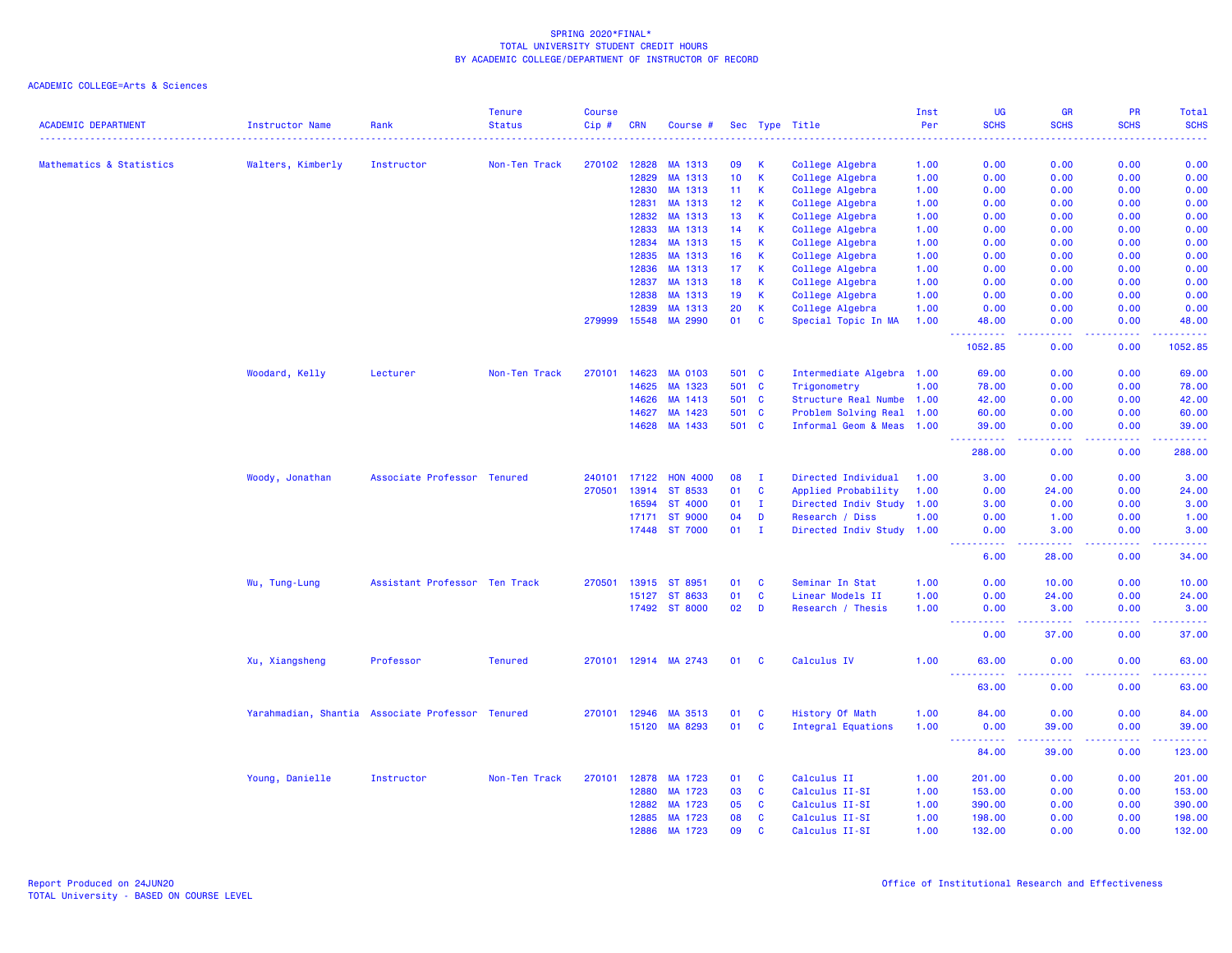| <b>ACADEMIC DEPARTMENT</b>             | <b>Instructor Name</b> | Rank                          | <b>Tenure</b><br><b>Status</b> | <b>Course</b><br>Cip# | <b>CRN</b> | Course #      |       |                | Sec Type Title            | Inst<br>Per | UG<br><b>SCHS</b>    | <b>GR</b><br><b>SCHS</b> | <b>PR</b><br><b>SCHS</b> | Total<br><b>SCHS</b>  |
|----------------------------------------|------------------------|-------------------------------|--------------------------------|-----------------------|------------|---------------|-------|----------------|---------------------------|-------------|----------------------|--------------------------|--------------------------|-----------------------|
|                                        |                        |                               |                                |                       |            |               |       |                |                           |             |                      |                          |                          |                       |
|                                        |                        |                               |                                |                       |            |               |       |                |                           |             | 1074.00              | 0.00                     | 0.00                     | 1074.00               |
| Mathematics & Statistics               | Zhang, Jialin          | Assistant Professor Ten Track |                                | 270501                | 13903      | ST 4213       | 01    | <b>C</b>       | Nonparametric Meth        | 1.00        | 21.00                | 0.00                     | 0.00                     | 21.00                 |
|                                        |                        |                               |                                |                       |            | 13906 ST 6213 | 01    | - C            | Nonparametric Meth        | 1.00        | 0.00                 | 12.00                    | 0.00                     | 12.00                 |
|                                        |                        |                               |                                |                       |            | 15126 ST 8353 | 01    | - C            | <b>Stat Computations</b>  | 1.00        | 0.00                 | 21.00                    | 0.00                     | 21.00                 |
|                                        |                        |                               |                                |                       |            | 16152 ST 4111 | 01    | - S            | Seminar In Stat Pkge 1.00 |             | 2.00                 | 0.00                     | 0.00                     | 2.00                  |
|                                        |                        |                               |                                |                       |            | 16153 ST 6111 | 01    | - S            | Seminar In Stat Pkge 1.00 |             | 0.00                 | 1.00                     | 0.00                     | 1.00                  |
|                                        |                        |                               |                                |                       |            |               |       |                |                           |             | -----------<br>23.00 | -----------<br>34.00     | .<br>0.00                | . <b>.</b> .<br>57.00 |
|                                        | Zhou, Qian             | Assistant Professor Ten Track |                                | 270501                | 13908      | ST 8114       | 01    | $\overline{B}$ | Statistical Methods       | 1.00        | 0.00                 | 116,00                   | 0.00                     | 116.00                |
|                                        |                        |                               |                                |                       |            | 13912 ST 8263 | 01    | <b>C</b>       | Adv Reg Analysis          | 1.00        | 0.00                 | 18.00                    | 0.00                     | 18.00                 |
|                                        |                        |                               |                                |                       | 14982      | ST 8114       | 501 C |                | Statistical Methods       | 1.00        | 0.00                 | 24,00                    | 0.00                     | 24.00                 |
|                                        |                        |                               |                                |                       | 17066      | ST 9000       | 01    | $\blacksquare$ | Research / Diss           | 1.00        | 0.00                 | 5.00                     | 0.00                     | 5.00                  |
|                                        |                        |                               |                                |                       |            | 17128 ST 8000 | 01    | <b>D</b>       | Research / Thesis         | 1.00        | 0.00                 | 6.00                     | 0.00                     | 6.00                  |
|                                        |                        |                               |                                |                       |            |               |       |                |                           |             | ----------<br>0.00   | .<br>169,00              | .<br>-----<br>0.00       | ----------<br>169,00  |
| -------------------------------------  |                        |                               |                                |                       |            |               |       |                |                           |             | ==========           | ==========               | ==========               | ==========            |
| Mathematics & Statistics               |                        |                               |                                |                       |            |               |       |                |                           |             | 16662.00             | 808,00                   | 0.00                     | 17470.00              |
| ====================================== |                        |                               |                                |                       |            |               |       |                |                           |             |                      |                          |                          |                       |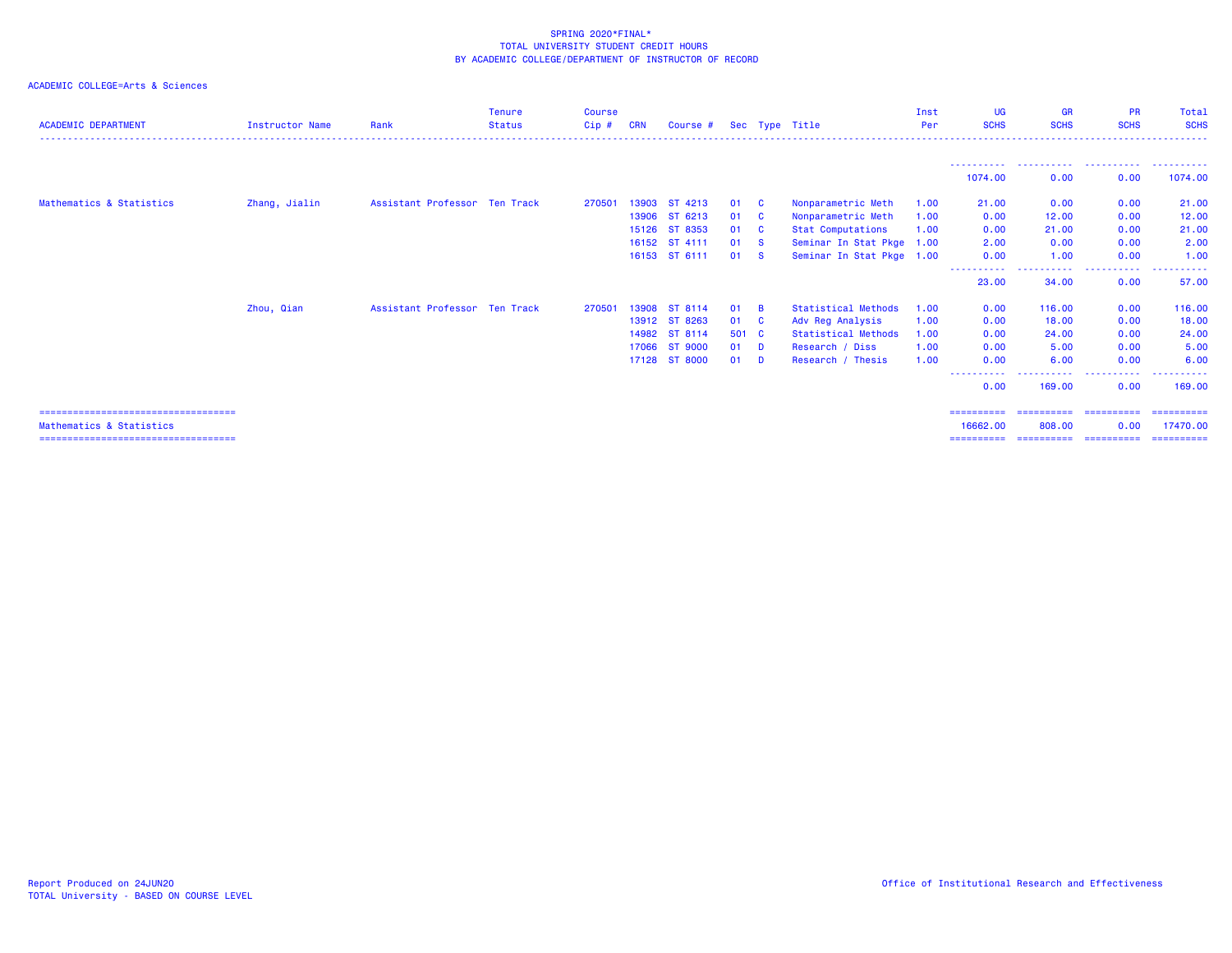|                                                           |                        |              | <b>Tenure</b>  | <b>Course</b> |            |                      |    |                |                            | Inst | UG                                                                                                                                      | <b>GR</b>                                                                                                                         | <b>PR</b>            | Total                 |
|-----------------------------------------------------------|------------------------|--------------|----------------|---------------|------------|----------------------|----|----------------|----------------------------|------|-----------------------------------------------------------------------------------------------------------------------------------------|-----------------------------------------------------------------------------------------------------------------------------------|----------------------|-----------------------|
| <b>ACADEMIC DEPARTMENT</b>                                | <b>Instructor Name</b> | Rank         | <b>Status</b>  | Cip#          | <b>CRN</b> | Course #             |    |                | Sec Type Title             | Per  | <b>SCHS</b>                                                                                                                             | <b>SCHS</b>                                                                                                                       | <b>SCHS</b>          | <b>SCHS</b>           |
| Military Science                                          | Acevedo, James         | Non-Employee | Not Applicable | 280503        | 13082      | MS 1122              | 01 | <b>C</b>       | Leader Development 2 0.50  |      | 7.00                                                                                                                                    | 0.00                                                                                                                              | 0.00                 | 7.00                  |
|                                                           |                        |              |                |               | 13083      | MS 1122              | 02 | $\mathbf{C}$   | Leader Development 2 0.50  |      | 8.00                                                                                                                                    | 0.00                                                                                                                              | 0.00                 | 8.00                  |
|                                                           |                        |              |                |               | 13084      | MS 1122              | 03 | $\mathbf{C}$   | Leader Development 2 0.50  |      | 2.00                                                                                                                                    | 0.00                                                                                                                              | 0.00                 | 2.00                  |
|                                                           |                        |              |                |               | 13091      | MS 3123              | 01 | $\mathbf{C}$   | Adv Mil Skills II          | 0.50 | 12.00                                                                                                                                   | 0.00                                                                                                                              | 0.00                 | 12.00                 |
|                                                           |                        |              |                |               | 13092      | MS 3123              | 02 | C              | Adv Mil Skills II          | 0.50 | 21.00                                                                                                                                   | 0.00                                                                                                                              | 0.00                 | 21.00                 |
|                                                           |                        |              |                |               | 13094      | MS 4124              | 01 | $\overline{B}$ | Transition to Lieute 0.25  |      | 6.00                                                                                                                                    | 0.00                                                                                                                              | 0.00                 | 6.00                  |
|                                                           |                        |              |                |               | 13095      | MS 4124              | 02 | $\overline{B}$ | Transition to Lieute 0.25  |      | 10.00                                                                                                                                   | 0.00                                                                                                                              | 0.00                 | 10.00                 |
|                                                           |                        |              |                |               |            |                      |    |                |                            |      | . <b>.</b> .<br>66.00                                                                                                                   | ----<br>0.00                                                                                                                      | . <b>.</b> .<br>0.00 | .<br>66.00            |
|                                                           | Baker, Christopher     | Non-Employee | Not Applicable | 280503        | 13082      | MS 1122              | 01 | <b>C</b>       | Leader Development 2 0.50  |      | 7.00                                                                                                                                    | 0.00                                                                                                                              | 0.00                 | 7.00                  |
|                                                           |                        |              |                |               | 13083      | MS 1122              | 02 | C              | Leader Development 2 0.50  |      | 8.00                                                                                                                                    | 0.00                                                                                                                              | 0.00                 | 8.00                  |
|                                                           |                        |              |                |               | 13084      | MS 1122              | 03 | $\mathbf{C}$   | Leader Development 2 0.50  |      | 2.00                                                                                                                                    | 0.00                                                                                                                              | 0.00                 | 2.00                  |
|                                                           |                        |              |                |               | 16547      | <b>MS 4000</b>       | 02 | $\mathbf I$    | Dir Indiv Study            | 1.00 | 1.00                                                                                                                                    | 0.00                                                                                                                              | 0.00                 | 1.00                  |
|                                                           |                        |              |                |               |            |                      |    |                |                            |      | $\frac{1}{2} \left( \frac{1}{2} \right) \left( \frac{1}{2} \right) \left( \frac{1}{2} \right) \left( \frac{1}{2} \right)$<br>.<br>18.00 | $\frac{1}{2} \left( \frac{1}{2} \right) \left( \frac{1}{2} \right) \left( \frac{1}{2} \right) \left( \frac{1}{2} \right)$<br>0.00 | المستمال<br>0.00     | .<br>18.00            |
|                                                           | Loges, Megan           | Non-Employee | Not Applicable |               |            | 280101 10395 AS 2022 | 02 | B              | Air & Space Power - I 1.00 |      | 46.00                                                                                                                                   | 0.00                                                                                                                              | 0.00                 | 46.00                 |
|                                                           |                        |              |                |               |            |                      |    |                |                            |      | -----------<br>46.00                                                                                                                    | ----<br>0.00                                                                                                                      | .<br>0.00            | . <u>.</u> .<br>46.00 |
|                                                           | McNutt, Shawn          | Non-Employee | Not Applicable | 131314        | 13299      | PE 3111              | 01 | - L            | Adv Mil Phy Fit            | 1.00 | 32.00                                                                                                                                   | 0.00                                                                                                                              | 0.00                 | 32.00                 |
|                                                           |                        |              |                | 280503        | 13087      | MS 2123              | 01 | $\mathbf{C}$   | Tactics & Officershi 1.00  |      | 9.00                                                                                                                                    | 0.00                                                                                                                              | 0.00                 | 9.00                  |
|                                                           |                        |              |                |               | 13088      | MS 2123              | 02 | $\mathbf{C}$   | Tactics & Officershi 1.00  |      | 33.00                                                                                                                                   | 0.00                                                                                                                              | 0.00                 | 33.00                 |
|                                                           |                        |              |                |               | 13091      | MS 3123              | 01 | C              | Adv Mil Skills II          | 0.50 | 12.00                                                                                                                                   | 0.00                                                                                                                              | 0.00                 | 12.00                 |
|                                                           |                        |              |                |               | 13092      | MS 3123              | 02 | $\mathbf{C}$   | Adv Mil Skills II          | 0.50 | 21.00<br>-----                                                                                                                          | 0.00<br>الدائد ب                                                                                                                  | 0.00<br>بالمسا       | 21,00<br>------       |
|                                                           |                        |              |                |               |            |                      |    |                |                            |      | 107.00                                                                                                                                  | 0.00                                                                                                                              | 0.00                 | 107.00                |
|                                                           | Sarrette, David        | Non-Employee | Not Applicable | 280503        | 13094      | MS 4124              | 01 | $\overline{B}$ | Transition to Lieute 0.75  |      | 18.00                                                                                                                                   | 0.00                                                                                                                              | 0.00                 | 18.00                 |
|                                                           |                        |              |                |               | 13095      | MS 4124              | 02 | $\overline{B}$ | Transition to Lieute 0.75  |      | 30.00                                                                                                                                   | 0.00                                                                                                                              | 0.00                 | 30.00                 |
|                                                           |                        |              |                |               | 16548      | <b>MS 4000</b>       | 03 | $\mathbf I$    | Dir Indiv Study            | 1.00 | 1.00                                                                                                                                    | 0.00                                                                                                                              | 0.00                 | 1.00                  |
|                                                           |                        |              |                |               |            |                      |    |                |                            |      | ----------<br>49.00                                                                                                                     | ----<br>0.00                                                                                                                      | د د د د<br>0.00      | .<br>49.00            |
| =====================================<br>Military Science |                        |              |                |               |            |                      |    |                |                            |      | 286.00                                                                                                                                  | ==========<br>0.00                                                                                                                | ==========<br>0.00   | 286,00                |
| =====================================                     |                        |              |                |               |            |                      |    |                |                            |      | ==========                                                                                                                              |                                                                                                                                   |                      |                       |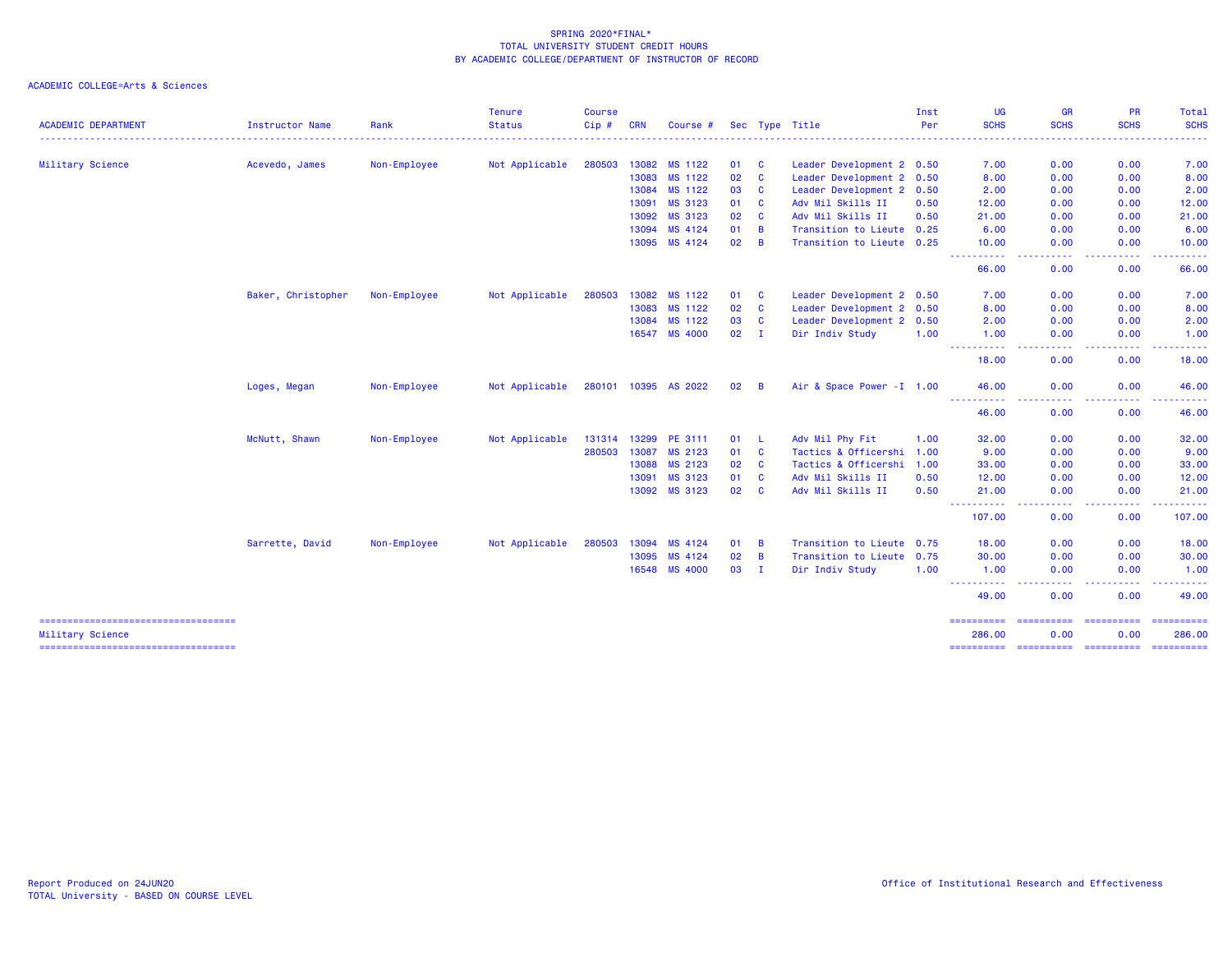| <b>ACADEMIC DEPARTMENT</b> | <b>Instructor Name</b>        | Rank                          | <b>Tenure</b><br><b>Status</b> | <b>Course</b><br>$Cip \#$ | <b>CRN</b> | Course #              |              |              | Sec Type Title            | Inst<br>Per | UG<br><b>SCHS</b>                            | <b>GR</b><br><b>SCHS</b>            | <b>PR</b><br><b>SCHS</b> | Total<br><b>SCHS</b> |
|----------------------------|-------------------------------|-------------------------------|--------------------------------|---------------------------|------------|-----------------------|--------------|--------------|---------------------------|-------------|----------------------------------------------|-------------------------------------|--------------------------|----------------------|
|                            |                               |                               |                                |                           |            |                       |              |              |                           |             |                                              |                                     |                          |                      |
| Philosophy & Religion      | Bickle, John                  | Professor                     | <b>Tenured</b>                 | 380103 13464              |            | PHI 3013              | 01           | C            | <b>Business Ethics</b>    | 1.00        | 102.00                                       | 0.00                                | 0.00                     | 102.00               |
|                            |                               |                               |                                |                           | 15291      | <b>PHI 3013</b>       | 03           | C            | <b>Business Ethics</b>    | 1.00        | 96.00<br><b></b>                             | 0.00<br>$\omega$ is a $\omega$      | 0.00<br>.                | 96.00<br><u>.</u>    |
|                            |                               |                               |                                |                           |            |                       |              |              |                           |             | 198.00                                       | 0.00                                | 0.00                     | 198.00               |
|                            | Bisson, Albert                | Instructor                    | Non-Ten Track                  | 240101                    | 12630      | <b>HON 4003</b>       | H06 I        |              | Oxbridge Tutorial         | 1.00        | 3.00                                         | 0.00                                | 0.00                     | 3.00                 |
|                            |                               |                               |                                | 380103                    | 15286      | <b>REL 3483</b>       | 01           | $\mathbf c$  | Judeo-Christian Ethi 1.00 |             | 108.00                                       | 0.00                                | 0.00                     | 108.00               |
|                            |                               |                               |                                | 380201                    | 13796      | <b>REL 1103</b>       | <b>HO1</b>   | $\mathbf{C}$ | Honors Intro To Reli      | 1.00        | 87.00                                        | 0.00                                | 0.00                     | 87.00                |
|                            |                               |                               |                                |                           | 13801      | <b>REL 3223</b>       | 01           | $\mathbf{C}$ | World Religions II        | 1.00        | 123.00                                       | 0.00                                | 0.00                     | 123.00               |
|                            |                               |                               |                                |                           | 17608      | <b>REL 4000</b>       | 01           | $\mathbf I$  | Directed Indiv Study 1.00 |             | 2.00                                         | 0.00                                | 0.00                     | 2.00                 |
|                            |                               |                               |                                | 380203                    | 13797      | <b>REL 1223</b>       | 01           | <b>C</b>     | Intr To New Test          | 1.00        | 123.00                                       | 0.00                                | 0.00                     | 123.00               |
|                            |                               |                               |                                |                           |            |                       |              |              |                           |             | 446.00                                       | بالمحام<br>0.00                     | .<br>0.00                | 222222<br>446.00     |
|                            | Bruno, Michael                | Assistant Professor Ten Track |                                | 380101                    | 15294      | <b>PHI 3413</b>       | 01           | C            | Epistemology              | 1.00        | 18.00                                        | 0.00                                | 0.00                     | 18.00                |
|                            |                               |                               |                                | 380102                    | 13451      | <b>PHI 1113</b>       | 03           | C            | Intro To Logic            | 1.00        | 147.00                                       | 0.00                                | 0.00                     | 147.00               |
|                            |                               |                               |                                |                           | 13453      | PHI 1113              | 05           | C            | Intro To Logic            | 1.00        | 132.00                                       | 0.00                                | 0.00                     | 132.00               |
|                            |                               |                               |                                |                           |            |                       |              |              |                           |             | -----                                        | .                                   | بالمحامي                 | ------               |
|                            |                               |                               |                                |                           |            |                       |              |              |                           |             | 297.00                                       | 0.00                                | 0.00                     | 297.00               |
|                            | Clifford, Michael             | Professor                     | <b>Tenured</b>                 | 380101                    | 17194      | <b>PHI 1103</b>       | 09           | C            | Intro To Philosophy       | 1.00        | 126.00                                       | 0.00                                | 0.00                     | 126.00               |
|                            |                               |                               |                                | 380103                    | 13465      | <b>PHI 3013</b>       | 02           | $\mathbf c$  | <b>Business Ethics</b>    | 1.00        | 93.00                                        | 0.00                                | 0.00                     | 93.00                |
|                            |                               |                               |                                |                           | 14677      | PHI 3013              | 501 C        |              | <b>Business Ethics</b>    | 1.00        | 63.00                                        | 0.00                                | 0.00                     | 63.00                |
|                            |                               |                               |                                |                           |            |                       |              |              |                           |             | المستمالين<br>$\sim$ $\sim$ $\sim$<br>282.00 | $  -$<br>0.00                       | ولاوياء<br>0.00          | .<br>282.00          |
|                            |                               |                               |                                |                           |            |                       |              |              |                           |             |                                              |                                     |                          |                      |
|                            | Colaco, David                 | Non-Faculty                   | Not Applicable                 | 380101 13469              |            | <b>PHI 3323</b>       | 01           | C            | <b>Medical Ethics</b>     | 1.00        | 105.00                                       | 0.00                                | 0.00                     | 105.00               |
|                            |                               |                               |                                |                           |            |                       |              |              |                           |             | 105.00                                       | 0.00                                | 0.00                     | 105.00               |
|                            | Derby, Timothy                | Lecturer                      | Non-Ten Track                  | 380201                    | 13791      | <b>REL 1103</b>       | 02           | C            | Intro To Religion         | 1.00        | 135.00                                       | 0.00                                | 0.00                     | 135.00               |
|                            |                               |                               |                                |                           | 13792      | <b>REL 1103</b>       | 03           | $\mathbf{C}$ | Intro To Religion         | 1.00        | 129.00                                       | 0.00                                | 0.00                     | 129.00               |
|                            |                               |                               |                                |                           | 14706      | <b>REL 1103</b>       | 501          | $\mathbf{C}$ | Intro To Religion         | 1.00        | 114.00                                       | 0.00                                | 0.00                     | 114.00               |
|                            |                               |                               |                                |                           | 17628      | <b>REL 4000</b>       | 02           | $\mathbf I$  | Directed Indiv Study      | 1.00        | 3.00                                         | 0.00                                | 0.00                     | 3.00                 |
|                            |                               |                               |                                |                           |            |                       |              |              |                           |             | .<br>381.00                                  | د د د د<br>0.00                     | .<br>0.00                | .<br>381.00          |
|                            | Hall, Alicia                  | Assistant Professor Ten Track |                                | 380102 13452              |            | <b>PHI 1113</b>       | 04           | C            | Intro To Logic            | 1.00        | 129.00                                       | 0.00                                | 0.00                     | 129.00               |
|                            |                               |                               |                                |                           | 13454      | <b>PHI 1113</b>       | 06           | $\mathbf{C}$ | Intro To Logic            | 1.00        | 141.00                                       | 0.00                                | 0.00                     | 141.00               |
|                            |                               |                               |                                | 380103 13463              |            | <b>PHI 1123</b>       | <b>HO1 C</b> |              | Intro To Ethics - Ho      | 1.00        | 72.00                                        | 0.00                                | 0.00                     | 72.00                |
|                            |                               |                               |                                |                           |            |                       |              |              |                           |             | $\sim$ $\sim$ $\sim$ $\sim$<br>.<br>342.00   | $\sim$ $\sim$ $\sim$ $\sim$<br>0.00 | د د د د<br>0.00          | بالمستعب<br>342.00   |
|                            |                               |                               |                                |                           |            |                       |              |              |                           |             |                                              |                                     |                          |                      |
|                            | Hammons, Christopher Lecturer |                               | Non-Ten Track                  |                           |            | 380101 14674 PHI 1103 | 501 C        |              | Intro To Philosophy       | 1.00        | 54.00                                        | 0.00                                | 0.00                     | 54.00                |
|                            |                               |                               |                                | 380103                    | 14676      | PHI 1123              | 501          | <b>C</b>     | Intro To Ethics           | 1.00        | 51.00<br>$\sim$ $\sim$ $\sim$<br>د د د د د   | 0.00<br>$- - - -$                   | 0.00<br>.                | 51.00<br>.           |
|                            |                               |                               |                                |                           |            |                       |              |              |                           |             | 105.00                                       | 0.00                                | 0.00                     | 105.00               |
|                            | Holt, Dale                    | Professor                     | <b>Tenured</b>                 | 380101                    | 13466      | <b>PHI 3033</b>       | 01           | C            | Hi West Phil: Part I 1.00 |             | 93.00                                        | 0.00                                | 0.00                     | 93.00                |
|                            |                               |                               |                                |                           | 15292      | PHI 3043              | 01           | $\mathbf{C}$ | Philosophy of Histor 1.00 |             | 66.00                                        | 0.00                                | 0.00                     | 66.00                |
|                            |                               |                               |                                |                           | 16106      | PHI 4000              | 01           | $\mathbf I$  | Directed Indiv Study 1.00 |             | 1.00                                         | 0.00                                | 0.00                     | 1.00                 |
|                            |                               |                               |                                | 380103                    | 13459      | PHI 1123              | 05           | $\mathbf{c}$ | Intro To Ethics           | 1.00        | 135.00                                       | 0.00                                | 0.00                     | 135.00               |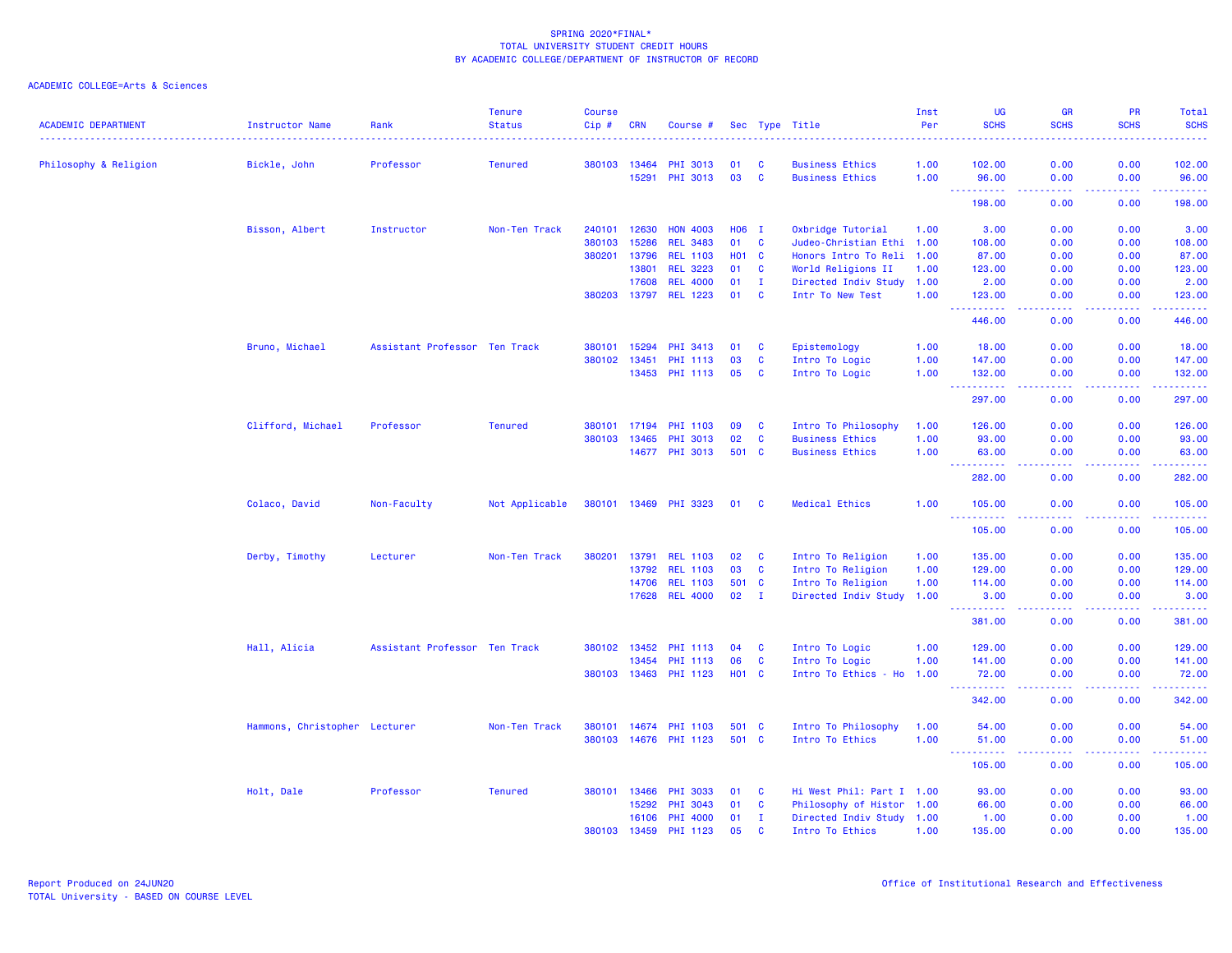| <b>ACADEMIC DEPARTMENT</b> | Instructor Name    | Rank                          | <b>Tenure</b><br><b>Status</b> | <b>Course</b><br>Cip# | <b>CRN</b>   | Course #        |    |                   | Sec Type Title            | Inst<br>Per | <b>UG</b><br><b>SCHS</b>                               | <b>GR</b><br><b>SCHS</b>                                                                               | <b>PR</b><br><b>SCHS</b> | Total<br><b>SCHS</b>                            |
|----------------------------|--------------------|-------------------------------|--------------------------------|-----------------------|--------------|-----------------|----|-------------------|---------------------------|-------------|--------------------------------------------------------|--------------------------------------------------------------------------------------------------------|--------------------------|-------------------------------------------------|
|                            |                    |                               |                                |                       |              |                 |    |                   |                           |             |                                                        |                                                                                                        |                          |                                                 |
|                            |                    |                               |                                |                       |              |                 |    |                   |                           |             | 295.00                                                 | 0.00                                                                                                   | 0.00                     | 295.00                                          |
| Philosophy & Religion      | Johnson, Gregory   | Instructor                    | Non-Ten Track                  |                       | 380101 13448 | <b>PHI 1103</b> | 08 | <b>C</b>          | Intro To Philosophy       | 1.00        | 93.00                                                  | 0.00                                                                                                   | 0.00                     | 93.00                                           |
|                            |                    |                               |                                |                       | 14191        | <b>PHI 1103</b> |    | 201 C             | Intro To Philosophy       | 1.00        | 24.00                                                  | 0.00                                                                                                   | 0.00                     | 24.00                                           |
|                            |                    |                               |                                |                       | 380102 14675 | <b>PHI 1113</b> |    | 501 C             | Intro To Logic            | 1.00        | 45.00                                                  | 0.00                                                                                                   | 0.00                     | 45.00                                           |
|                            |                    |                               |                                |                       | 380103 14192 | <b>PHI 3013</b> |    | 201 C             | <b>Business Ethics</b>    | 1.00        | 9.00                                                   | 0.00                                                                                                   | 0.00                     | 9.00<br>.                                       |
|                            |                    |                               |                                |                       |              |                 |    |                   |                           |             | 171.00                                                 | 0.00                                                                                                   | 0.00                     | 171.00                                          |
|                            | Kallfelz, William  | Instructor                    | Non-Ten Track                  | 380101                | 13470        | <b>PHI 3323</b> | 02 | <b>C</b>          | Medical Ethics            | 1.00        | 84.00                                                  | 0.00                                                                                                   | 0.00                     | 84.00                                           |
|                            |                    |                               |                                | 380103                | 13455        | <b>PHI 1123</b> | 01 | C                 | Intro To Ethics           | 1.00        | 135.00                                                 | 0.00                                                                                                   | 0.00                     | 135.00                                          |
|                            |                    |                               |                                | 380201                | 13793        | <b>REL 1103</b> | 04 | <b>C</b>          | Intro To Religion         | 1.00        | 132.00                                                 | 0.00                                                                                                   | 0.00                     | 132.00                                          |
|                            |                    |                               |                                | 380204                | 15283        | <b>REL 3453</b> | 01 | $\mathbf{C}$      | Hinduism & Buddhism       | 1.00        | 57.00<br>.                                             | 0.00<br>.                                                                                              | 0.00<br>.                | 57.00<br><b><i><u><u> - - - - -</u></u></i></b> |
|                            |                    |                               |                                |                       |              |                 |    |                   |                           |             | 408.00                                                 | 0.00                                                                                                   | 0.00                     | 408.00                                          |
|                            | Moffatt, Barton    | Associate Professor Tenured   |                                | 380101                | 13471        | <b>PHI 3323</b> |    | <b>HO1 C</b>      | Medical Ethics            | 1.00        | 30.00                                                  | 0.00                                                                                                   | 0.00                     | 30.00                                           |
|                            |                    |                               |                                | 380103                | 15295        | <b>PHI 1123</b> | 09 | C                 | Intro To Ethics           | 1.00        | 135.00                                                 | 0.00                                                                                                   | 0.00                     | 135.00                                          |
|                            |                    |                               |                                |                       |              |                 |    |                   |                           |             | 165.00                                                 | .<br>0.00                                                                                              | 0.00                     | .<br>165.00                                     |
|                            | Montgomery, Robert | Lecturer                      | Non-Ten Track                  | 380201                | 13794        | <b>REL 1103</b> | 05 | <b>C</b>          | Intro To Religion         | 1.00        | 132.00                                                 | 0.00                                                                                                   | 0.00                     | 132.00                                          |
|                            |                    |                               |                                |                       | 13795        | <b>REL 1103</b> | 06 | C                 | Intro To Religion         | 1.00        | 132.00                                                 | 0.00                                                                                                   | 0.00                     | 132.00                                          |
|                            |                    |                               |                                | 451101                | 15430        | SO 1203         | 01 | <b>C</b>          | Sociology of Familie 1.00 |             | 288.00                                                 | 0.00                                                                                                   | 0.00                     | 288.00                                          |
|                            |                    |                               |                                |                       | 15431        | SO 1203         | 02 | <b>C</b>          | Sociology of Familie 1.00 |             | 237.00                                                 | 0.00                                                                                                   | 0.00                     | 237.00                                          |
|                            |                    |                               |                                |                       |              |                 |    |                   |                           |             | 2.2.2.2.2.2<br>789.00                                  | د د د د<br>0.00                                                                                        | .<br>0.00                | .<br>789.00                                     |
|                            | Neal, Anthony      | Assistant Professor Ten Track |                                | 240101                | 12614        | <b>HON 1173</b> |    | H <sub>02</sub> S | The Quest II              | 1.00        | 27.00                                                  | 0.00                                                                                                   | 0.00                     | 27.00                                           |
|                            |                    |                               |                                |                       | 12624        | <b>HON 3183</b> |    | H <sub>01</sub> S | Honors Seminar - Hum 1.00 |             | 39.00                                                  | 0.00                                                                                                   | 0.00                     | 39.00                                           |
|                            |                    |                               |                                |                       | 380199 15282 | <b>REL 3143</b> | 01 | <b>C</b>          | African American Rel 1.00 |             | 18.00                                                  | 0.00                                                                                                   | 0.00                     | 18.00                                           |
|                            |                    |                               |                                |                       |              |                 |    |                   |                           |             | $\sim$ $\sim$ $\sim$<br><b><i><u></u></i></b><br>84.00 | 0.00                                                                                                   | 0.00                     | 84.00                                           |
|                            | Phillips, Blakely  | Instructor                    | Non-Ten Track                  | 380101                | 13445        | <b>PHI 1103</b> | 03 | <b>C</b>          | Intro To Philosophy       | 1.00        | 135.00                                                 | 0.00                                                                                                   | 0.00                     | 135.00                                          |
|                            |                    |                               |                                |                       | 13446        | <b>PHI 1103</b> | 04 | $\mathbf{C}$      | Intro To Philosophy       | 1.00        | 132.00                                                 | 0.00                                                                                                   | 0.00                     | 132.00                                          |
|                            |                    |                               |                                |                       | 13447        | <b>PHI 1103</b> | 05 | C                 | Intro To Philosophy       | 1.00        | 126.00                                                 | 0.00                                                                                                   | 0.00                     | 126.00                                          |
|                            |                    |                               |                                | 380103                | 13456        | <b>PHI 1123</b> | 02 | <b>C</b>          | Intro To Ethics           | 1.00        | 132.00                                                 | 0.00                                                                                                   | 0.00                     | 132.00<br>.                                     |
|                            |                    |                               |                                |                       |              |                 |    |                   |                           |             | 525.00                                                 | 0.00                                                                                                   | 0.00                     | 525.00                                          |
|                            | Ransom, Tailer     | Lecturer                      | Non-Ten Track                  |                       | 380103 13457 | PHI 1123        | 03 | <b>C</b>          | Intro To Ethics           | 1.00        | 135.00                                                 | 0.00                                                                                                   | 0.00                     | 135.00                                          |
|                            |                    |                               |                                |                       | 13458        | <b>PHI 1123</b> | 04 | C                 | Intro To Ethics           | 1.00        | 135.00                                                 | 0.00                                                                                                   | 0.00                     | 135.00                                          |
|                            |                    |                               |                                |                       | 13460        | <b>PHI 1123</b> | 06 | <b>C</b>          | Intro To Ethics           | 1.00        | 135.00                                                 | 0.00                                                                                                   | 0.00                     | 135.00                                          |
|                            |                    |                               |                                |                       | 13461        | PHI 1123        | 07 | <b>C</b>          | Intro To Ethics           | 1.00        | 132.00<br>.                                            | 0.00<br>$\frac{1}{2} \left( \frac{1}{2} \right) \left( \frac{1}{2} \right) \left( \frac{1}{2} \right)$ | 0.00<br>.                | 132.00<br>.                                     |
|                            |                    |                               |                                |                       |              |                 |    |                   |                           |             | 537.00                                                 | 0.00                                                                                                   | 0.00                     | 537.00                                          |
|                            | Thompson, James    | Associate Professor Tenured   |                                |                       | 380101 13443 | <b>PHI 1103</b> | 01 | <b>C</b>          | Intro To Philosophy       | 1.00        | 132.00                                                 | 0.00                                                                                                   | 0.00                     | 132.00                                          |
|                            |                    |                               |                                |                       | 13444        | <b>PHI 1103</b> | 02 | C                 | Intro To Philosophy       | 1.00        | 132.00                                                 | 0.00                                                                                                   | 0.00                     | 132.00                                          |
|                            |                    |                               |                                |                       | 380102 13449 | <b>PHI 1113</b> | 01 | C                 | Intro To Logic            | 1.00        | 150.00                                                 | 0.00                                                                                                   | 0.00                     | 150.00                                          |
|                            |                    |                               |                                |                       | 13450        | <b>PHI 1113</b> | 02 | <sub>c</sub>      | Intro To Logic            | 1.00        | 138.00                                                 | 0.00                                                                                                   | 0.00                     | 138.00                                          |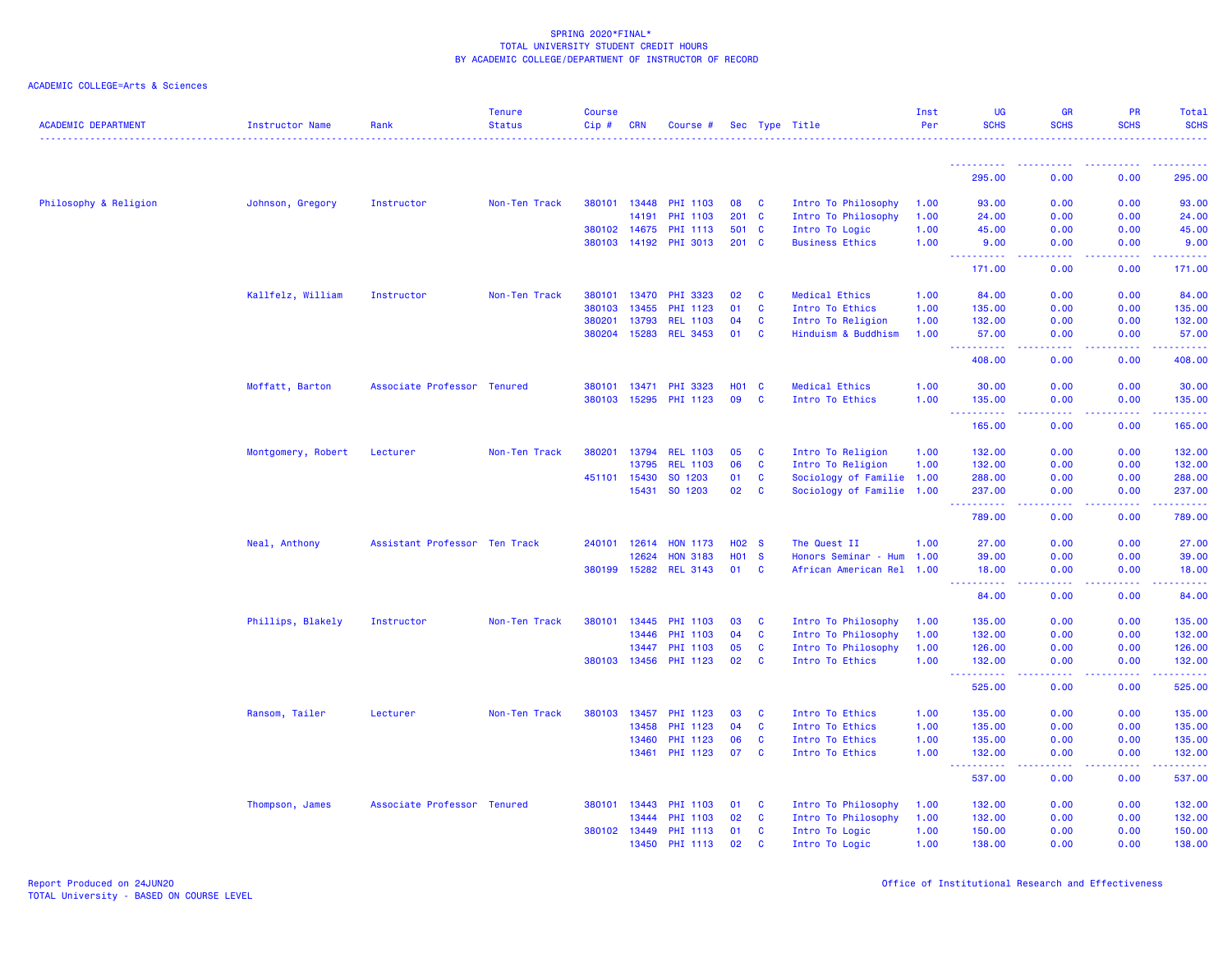| <b>ACADEMIC DEPARTMENT</b>             | Instructor Name | Rank                        | <b>Tenure</b><br><b>Status</b> | <b>Course</b><br>Cip# | <b>CRN</b> | Course # Sec Type Title |           |                         |                           | Inst<br>Per | UG<br><b>SCHS</b> | <b>GR</b><br><b>SCHS</b> | <b>PR</b><br><b>SCHS</b> | Total<br><b>SCHS</b> |
|----------------------------------------|-----------------|-----------------------------|--------------------------------|-----------------------|------------|-------------------------|-----------|-------------------------|---------------------------|-------------|-------------------|--------------------------|--------------------------|----------------------|
|                                        |                 |                             |                                |                       |            |                         |           |                         |                           |             | -----------       |                          |                          | .                    |
|                                        |                 |                             |                                |                       |            |                         |           |                         |                           |             | 552.00            | 0.00                     | 0.00                     | 552.00               |
| Philosophy & Religion                  | Waite, Seth     | Lecturer                    | Non-Ten Track                  | 380101                | 15287      | <b>PHI 1103</b>         | 06        | $\mathbf{C}$            | Intro To Philosophy       | 1.00        | 135.00            | 0.00                     | 0.00                     | 135.00               |
|                                        |                 |                             |                                |                       | 15288      | PHI 1103                | 07        | - C                     | Intro To Philosophy       | 1.00        | 132.00            | 0.00                     | 0.00                     | 132.00               |
|                                        |                 |                             |                                | 380102                | 15289      | <b>PHI 1113</b>         | 07        | <b>C</b>                | Intro To Logic            | 1.00        | 135.00            | 0.00                     | 0.00                     | 135.00               |
|                                        |                 |                             |                                |                       |            | 15290 PHI 1113          | 08        | $\overline{\mathbf{C}}$ | Intro To Logic            | 1.00        | 120.00            | 0.00                     | 0.00                     | 120.00               |
|                                        |                 |                             |                                |                       |            |                         |           |                         |                           |             | 522.00            | -----<br>0.00            | .<br>0.00                | 522.00               |
|                                        | Witt, Joseph    | Associate Professor Tenured |                                | 380201                |            | 13798 REL 3033          | 01 C      |                         | Theory & Method in R 1.00 |             | 27.00             | 0.00                     | 0.00                     | 27.00                |
|                                        |                 |                             |                                |                       |            | 13799 REL 3113          | $CO1$ $C$ |                         | Religions & Environm 1.00 |             | 24.00             | 0.00                     | 0.00                     | 24.00                |
|                                        |                 |                             |                                |                       |            |                         |           |                         |                           |             | 51.00             | $\frac{1}{2}$<br>0.00    | 0.00                     | 51.00                |
| ====================================== |                 |                             |                                |                       |            |                         |           |                         |                           |             | ==========        |                          | =========== ==========   | -----------          |
| Philosophy & Religion                  |                 |                             |                                |                       |            |                         |           |                         |                           |             | 6255.00           | 0.00                     | 0.00                     | 6255.00              |
| ====================================   |                 |                             |                                |                       |            |                         |           |                         |                           |             | ==========        | ===========              | -----------              | ==========           |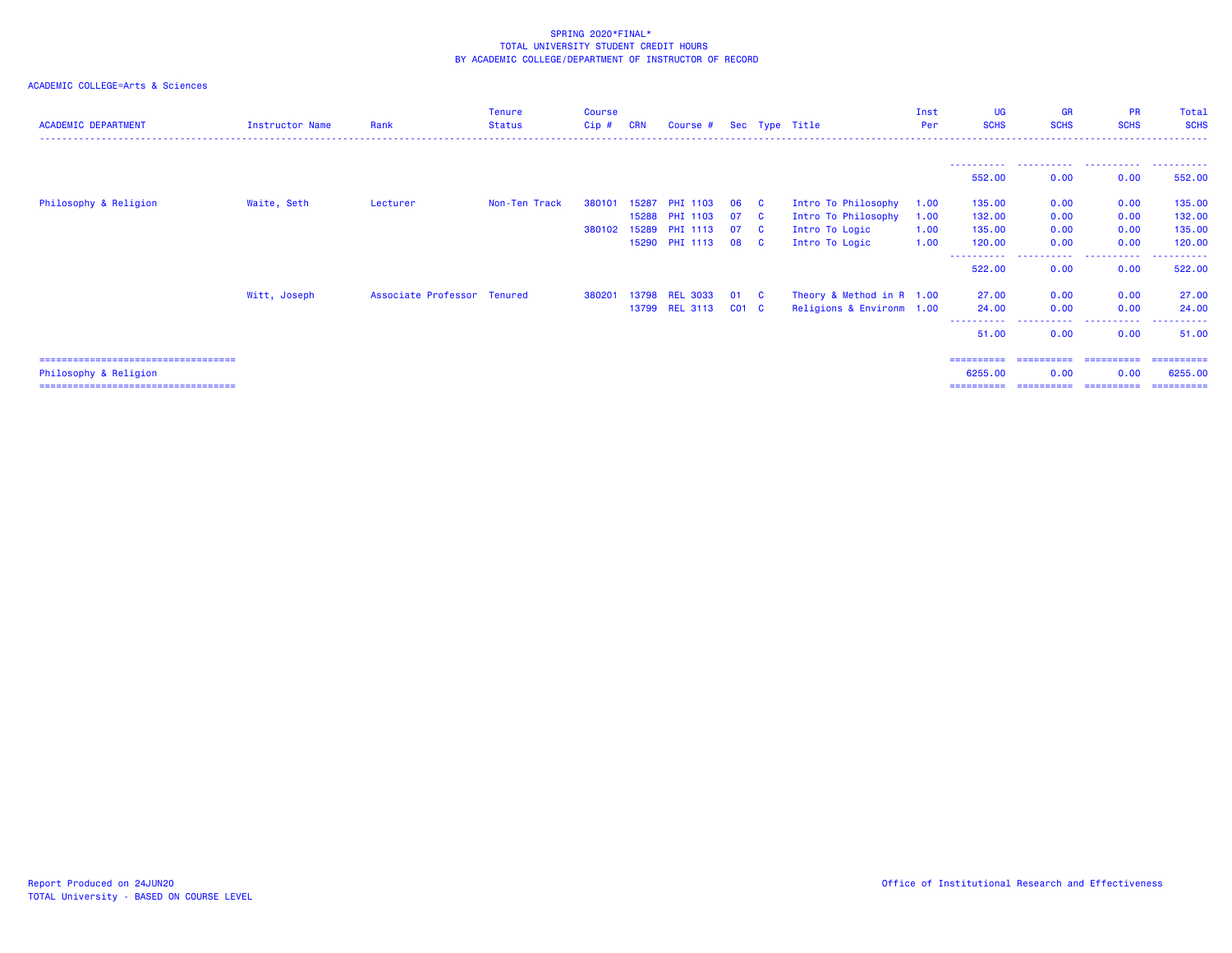| <b>ACADEMIC DEPARTMENT</b> | <b>Instructor Name</b>                 | Rank                              | <b>Tenure</b><br><b>Status</b> | <b>Course</b><br>Cip# | <b>CRN</b> | Course #             |            |              | Sec Type Title            | Inst<br>Per<br>. <u>.</u> | <b>UG</b><br><b>SCHS</b>         | <b>GR</b><br><b>SCHS</b>                                                                                                          | PR<br><b>SCHS</b><br>2.2222 | Total<br><b>SCHS</b><br>.                                                                                                                                    |
|----------------------------|----------------------------------------|-----------------------------------|--------------------------------|-----------------------|------------|----------------------|------------|--------------|---------------------------|---------------------------|----------------------------------|-----------------------------------------------------------------------------------------------------------------------------------|-----------------------------|--------------------------------------------------------------------------------------------------------------------------------------------------------------|
| Physics & Astronomy        | Afanasjev, Anatoli                     | Professor                         | <b>Tenured</b>                 | 400801                | 13396      | <b>PH 2223</b>       | 03         | C            | Physics II                | 1.00                      | 153.00                           | 0.00                                                                                                                              | 0.00                        | 153.00                                                                                                                                                       |
|                            |                                        |                                   |                                |                       | 16251      | <b>PH 9000</b>       | 01         | D            | Research / Diss           | 1.00                      | 0.00                             | 18.00                                                                                                                             | 0.00                        | 18.00<br>وعاعاها                                                                                                                                             |
|                            |                                        |                                   |                                |                       |            |                      |            |              |                           |                           | 153.00                           | 18.00                                                                                                                             | 0.00                        | 171.00                                                                                                                                                       |
|                            | Ariunbold, Gombojav                    | Assistant Professor Ten Track     |                                | 400801                | 13437      | PH 6333              | 01         | C            | Electromag Fields II 1.00 |                           | 0.00                             | 9.00                                                                                                                              | 0.00                        | 9.00                                                                                                                                                         |
|                            |                                        |                                   |                                |                       | 16252      | <b>PH 9000</b>       | 02         | D            | Research / Diss           | 1.00                      | 0.00                             | 15.00                                                                                                                             | 0.00                        | 15.00                                                                                                                                                        |
|                            |                                        |                                   |                                | 400805                |            | 13432 PH 4333        | 01         | $\mathbf{C}$ | Electromag Fields II 1.00 |                           | 3.00<br>بالمستبدية               | 0.00<br>22222                                                                                                                     | 0.00<br>.                   | 3.00<br>.                                                                                                                                                    |
|                            |                                        |                                   |                                |                       |            |                      |            |              |                           |                           | 3.00                             | 24.00                                                                                                                             | 0.00                        | 27.00                                                                                                                                                        |
|                            | Arnoldus, Henk                         | Professor                         | <b>Tenured</b>                 | 400801                | 13384      | PH 2213              | 05         | C            | Physics I                 | 1.00                      | 150.00                           | 0.00                                                                                                                              | 0.00                        | 150.00                                                                                                                                                       |
|                            |                                        |                                   |                                |                       | 16253      | <b>PH 9000</b>       | 03         | D            | Research / Diss           | 1.00                      | 0.00                             | 18.00                                                                                                                             | 0.00                        | 18.00                                                                                                                                                        |
|                            |                                        |                                   |                                | 400810 13441          |            | PH 8243              | 01         | C            | Meth Theoret Ph II        | 1.00                      | 0.00<br><u>.</u>                 | 24.00<br>$- - - - - -$                                                                                                            | 0.00<br>.                   | 24.00<br><u>.</u>                                                                                                                                            |
|                            |                                        |                                   |                                |                       |            |                      |            |              |                           |                           | 150.00                           | 42.00                                                                                                                             | 0.00                        | 192.00                                                                                                                                                       |
|                            | Clay, Rudolf                           | Professor                         | <b>Tenured</b>                 | 400801                | 13393      | PH 2213              | <b>HO1</b> | C            | <b>Physics I-Honors</b>   | 1.00                      | 63.00                            | 0.00                                                                                                                              | 0.00                        | 63.00                                                                                                                                                        |
|                            |                                        |                                   |                                |                       | 16619      | <b>PH 9000</b>       | 16         | D            | Research / Diss           | 1.00                      | 0.00<br>.<br>$\omega_{\rm{eff}}$ | 9.00<br>.                                                                                                                         | 0.00<br>د د د د             | 9.00<br>.                                                                                                                                                    |
|                            |                                        |                                   |                                |                       |            |                      |            |              |                           |                           | 63.00                            | 9.00                                                                                                                              | 0.00                        | 72.00                                                                                                                                                        |
|                            | Crider, Benjamin                       | Assistant Professor Ten Track     |                                | 400801                | 16254      | <b>PH 9000</b>       | 04         | D            | Research / Diss           | 1.00                      | 0.00                             | 9.00                                                                                                                              | 0.00                        | 9.00                                                                                                                                                         |
|                            |                                        |                                   |                                |                       | 17097      | PH 4000              | 01         | $\mathbf{I}$ | Directed Indiv Study 1.00 |                           | 1.00                             | 0.00                                                                                                                              | 0.00                        | 1.00                                                                                                                                                         |
|                            |                                        |                                   |                                |                       |            |                      |            |              |                           |                           | .<br>1.00                        | $\frac{1}{2} \left( \frac{1}{2} \right) \left( \frac{1}{2} \right) \left( \frac{1}{2} \right) \left( \frac{1}{2} \right)$<br>9.00 | .<br>0.00                   | وساعات<br>10.00                                                                                                                                              |
|                            | Cuicchi, Paul                          | Lecturer                          | Non-Ten Track                  | 400801                | 13326      | PH 1013              | 02         | C            | Physical Sci Survey       | 1.00                      | 114.00                           | 0.00                                                                                                                              | 0.00                        | 114.00                                                                                                                                                       |
|                            |                                        |                                   |                                |                       |            | 13327 PH 1013        | 03         | $\mathbf c$  | Physical Sci Survey       | 1.00                      | 144.00                           | 0.00                                                                                                                              | 0.00                        | 144.00                                                                                                                                                       |
|                            |                                        |                                   |                                |                       |            |                      |            |              |                           |                           | .<br>258.00                      | 0.00                                                                                                                              | .<br>0.00                   | .<br>258.00                                                                                                                                                  |
|                            | Dickel, Doyl                           | Research Assist Pro Non-Ten Track |                                | 141901 16085          |            | <b>ME 9000</b>       | 07         | D            | Research / Diss           | 1.00                      | 0.00                             | 7.00                                                                                                                              | 0.00                        | 7.00                                                                                                                                                         |
|                            |                                        |                                   |                                |                       |            |                      |            |              |                           |                           | 0.00                             | 7.00                                                                                                                              | 0.00                        | $\frac{1}{2} \left( \frac{1}{2} \right) \left( \frac{1}{2} \right) \left( \frac{1}{2} \right) \left( \frac{1}{2} \right)$<br>7.00                            |
|                            | Dunne, James                           | Professor                         | <b>Tenured</b>                 |                       |            | 400801 16255 PH 9000 | 05         | D            | Research / Diss           | 1.00                      | 0.00                             | 9.00                                                                                                                              | 0.00                        | 9.00                                                                                                                                                         |
|                            |                                        |                                   |                                |                       |            |                      |            |              |                           |                           | <u>.</u><br>0.00                 | .<br>9.00                                                                                                                         | .<br>0.00                   | $\frac{1}{2} \left( \frac{1}{2} \right) \left( \frac{1}{2} \right) \left( \frac{1}{2} \right) \left( \frac{1}{2} \right) \left( \frac{1}{2} \right)$<br>9.00 |
|                            | Dutta, Dipangkar                       | Professor                         | <b>Tenured</b>                 | 400801                | 15247      | PH 6613              | 01         | C            | Nuc Particle Physics 1.00 |                           | 0.00                             | 9.00                                                                                                                              | 0.00                        | 9.00                                                                                                                                                         |
|                            |                                        |                                   |                                |                       | 16256      | <b>PH 9000</b>       | 06         | D            | Research / Diss           | 1.00                      | 0.00                             | 31.00                                                                                                                             | 0.00                        | 31.00                                                                                                                                                        |
|                            |                                        |                                   |                                | 400806                | 15246      | PH 4613              | 01         | C            | Nuc Particle Physics 1.00 |                           | 24.00                            | 0.00                                                                                                                              | 0.00                        | 24.00<br>ولايتان                                                                                                                                             |
|                            |                                        |                                   |                                |                       |            |                      |            |              |                           |                           | 24.00                            | 40.00                                                                                                                             | 0.00                        | 64.00                                                                                                                                                        |
|                            | Ekanayaka Mudiyansel Grad Teach Assist |                                   | Non-Ten Track                  | 400801                | 13313      | PH 1011              | 01         | L            | Physical Science Lab 1.00 |                           | 15.00                            | 0.00                                                                                                                              | 0.00                        | 15.00                                                                                                                                                        |
|                            |                                        |                                   |                                |                       | 13314      | <b>PH 1011</b>       | 02         | -L           | Physical Science Lab 1.00 |                           | 10.00                            | 0.00                                                                                                                              | 0.00                        | 10.00                                                                                                                                                        |
|                            |                                        |                                   |                                |                       | 13315      | PH 1011              | 03         | L            | Physical Science Lab 1.00 |                           | 10.00                            | 0.00                                                                                                                              | 0.00                        | 10.00                                                                                                                                                        |
|                            |                                        |                                   |                                |                       | 13316      | PH 1011              | 04         | L            | Physical Science Lab 1.00 |                           | 16.00                            | 0.00                                                                                                                              | 0.00                        | 16.00                                                                                                                                                        |
|                            |                                        |                                   |                                |                       | 13317      | PH 1011              | 05         | L            | Physical Science Lab 1.00 |                           | 13.00                            | 0.00                                                                                                                              | 0.00                        | 13.00                                                                                                                                                        |
|                            |                                        |                                   |                                |                       | 13318      | PH 1011              | 06<br>08   | -L           | Physical Science Lab 1.00 |                           | 14.00                            | 0.00<br>0.00                                                                                                                      | 0.00                        | 14.00                                                                                                                                                        |
|                            |                                        |                                   |                                |                       | 13320      | PH 1011              | 09         | L<br>L       | Physical Science Lab 1.00 |                           | 14.00                            | 0.00                                                                                                                              | 0.00<br>0.00                | 14.00                                                                                                                                                        |
|                            |                                        |                                   |                                |                       |            | 13321 PH 1011        |            |              | Physical Science Lab 1.00 |                           | 12.00                            |                                                                                                                                   |                             | 12.00                                                                                                                                                        |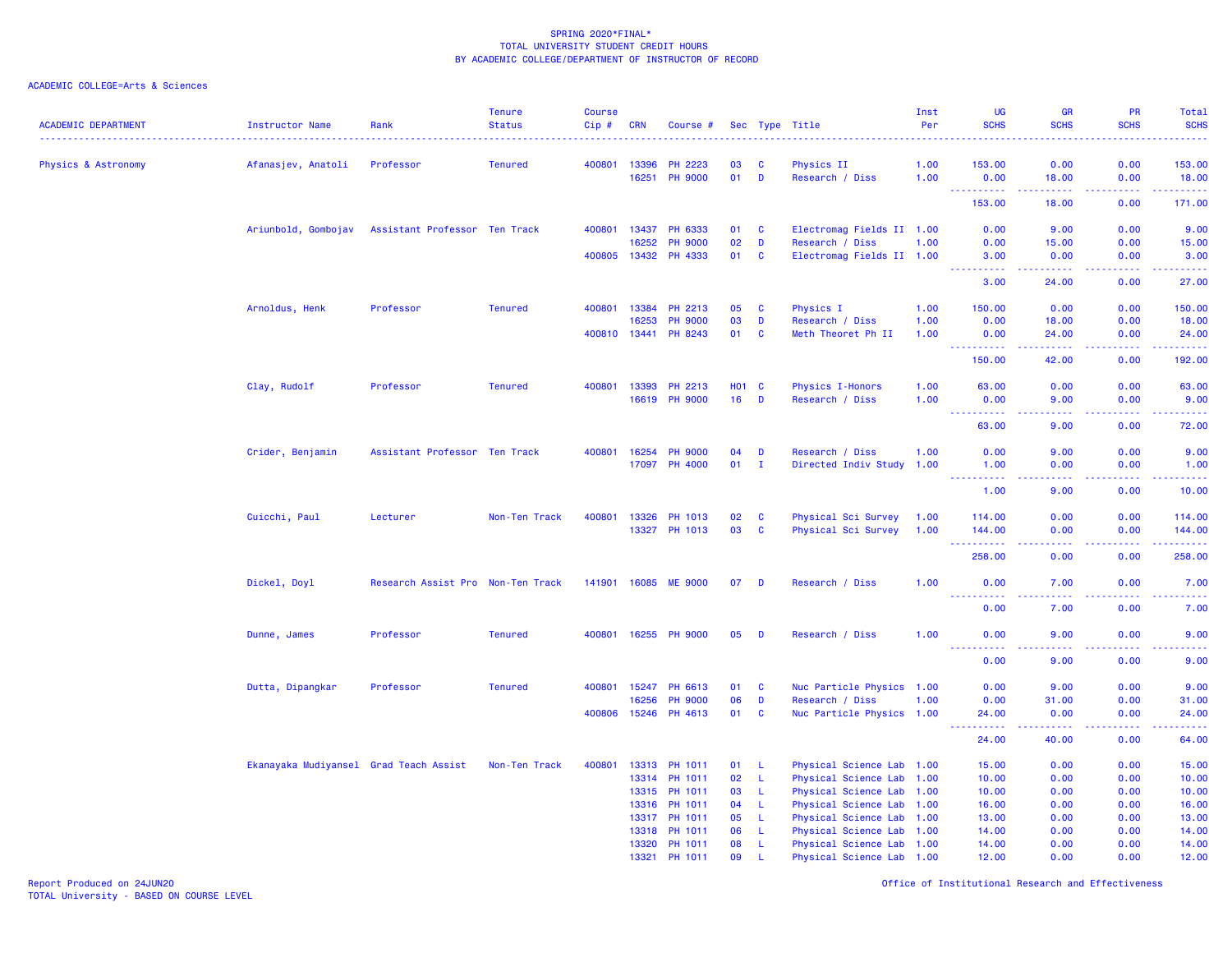## ACADEMIC COLLEGE=Arts & Sciences

| <b>ACADEMIC DEPARTMENT</b> | Instructor Name                        | Rank                              | <b>Tenure</b><br><b>Status</b> | <b>Course</b><br>Cip # | <b>CRN</b> | Course #       |                 |                | Sec Type Title            | Inst<br>Per | UG<br><b>SCHS</b>                                                                                                               | <b>GR</b><br><b>SCHS</b>       | PR<br><b>SCHS</b> | Total<br><b>SCHS</b>                                                                                                                                                                                                                                                                                                                                                                                                                                                                             |
|----------------------------|----------------------------------------|-----------------------------------|--------------------------------|------------------------|------------|----------------|-----------------|----------------|---------------------------|-------------|---------------------------------------------------------------------------------------------------------------------------------|--------------------------------|-------------------|--------------------------------------------------------------------------------------------------------------------------------------------------------------------------------------------------------------------------------------------------------------------------------------------------------------------------------------------------------------------------------------------------------------------------------------------------------------------------------------------------|
| Physics & Astronomy        | Ekanayaka Mudiyansel Grad Teach Assist |                                   | Non-Ten Track                  | 400801                 | 15243      | <b>PH 2233</b> | <b>HO1</b>      | $\overline{B}$ | Physics III               | 0.01        | 0.27                                                                                                                            | 0.00                           | 0.00              | 0.27                                                                                                                                                                                                                                                                                                                                                                                                                                                                                             |
|                            |                                        |                                   |                                |                        |            |                |                 |                |                           |             | .<br>104.27                                                                                                                     | $\omega$ is a $\omega$<br>0.00 | بالأباد<br>0.00   | $\begin{array}{cccccccccc} \multicolumn{2}{c}{} & \multicolumn{2}{c}{} & \multicolumn{2}{c}{} & \multicolumn{2}{c}{} & \multicolumn{2}{c}{} & \multicolumn{2}{c}{} & \multicolumn{2}{c}{} & \multicolumn{2}{c}{} & \multicolumn{2}{c}{} & \multicolumn{2}{c}{} & \multicolumn{2}{c}{} & \multicolumn{2}{c}{} & \multicolumn{2}{c}{} & \multicolumn{2}{c}{} & \multicolumn{2}{c}{} & \multicolumn{2}{c}{} & \multicolumn{2}{c}{} & \multicolumn{2}{c}{} & \multicolumn{2}{c}{} & \mult$<br>104.27 |
|                            | El Fassi, Lamiaa                       | Assistant Professor Ten Track     |                                | 400801                 | 13431      | PH 4223        | 01              | C              | Intermediate Mechani 1.00 |             | 15.00                                                                                                                           | 0.00                           | 0.00              | 15.00                                                                                                                                                                                                                                                                                                                                                                                                                                                                                            |
|                            |                                        |                                   |                                |                        | 13436      | PH 6223        | 01              | C              | Intermediate Mechani      | 1.00        | 0.00                                                                                                                            | 6.00                           | 0.00              | 6.00                                                                                                                                                                                                                                                                                                                                                                                                                                                                                             |
|                            |                                        |                                   |                                |                        | 16258      | <b>PH 9000</b> | 07              | D              | Research / Diss           | 1.00        | 0.00<br><u> - - - - - - - - - -</u>                                                                                             | 6.00<br>.                      | 0.00<br>د د د د   | 6.00<br>ولاويت                                                                                                                                                                                                                                                                                                                                                                                                                                                                                   |
|                            |                                        |                                   |                                |                        |            |                |                 |                |                           |             | 15.00                                                                                                                           | 12.00                          | 0.00              | 27.00                                                                                                                                                                                                                                                                                                                                                                                                                                                                                            |
|                            | Fox, Daniel                            | Lecturer                          | Non-Ten Track                  | 400801                 | 13414      | PH 2233        | 02              | <b>C</b>       | Physics III               | 1.00        | 114.00                                                                                                                          | 0.00                           | 0.00              | 114.00                                                                                                                                                                                                                                                                                                                                                                                                                                                                                           |
|                            |                                        |                                   |                                |                        |            | 13415 PH 2233  | 03              | C              | Physics III               | 1.00        | 168.00<br><u>.</u>                                                                                                              | 0.00<br>المالما لمالية ا       | 0.00<br>.         | 168.00<br>.                                                                                                                                                                                                                                                                                                                                                                                                                                                                                      |
|                            |                                        |                                   |                                |                        |            |                |                 |                |                           |             | 282.00                                                                                                                          | 0.00                           | 0.00              | 282.00                                                                                                                                                                                                                                                                                                                                                                                                                                                                                           |
|                            | Geneser, Claire                        | Grad Teach Assist                 | Non-Ten Track                  | 400801                 | 13340      | PH 1113        | 05              | к              | Gen Physics I             | 1.00        | 0.00                                                                                                                            | 0.00                           | 0.00              | 0.00                                                                                                                                                                                                                                                                                                                                                                                                                                                                                             |
|                            |                                        |                                   |                                |                        | 13341      | PH 1113        | 06              | $\mathsf K$    | <b>Gen Physics I</b>      | 1.00        | 0.00                                                                                                                            | 0.00                           | 0.00              | 0.00                                                                                                                                                                                                                                                                                                                                                                                                                                                                                             |
|                            |                                        |                                   |                                |                        | 13342      | PH 1113        | 07              | К              | Gen Physics I             | 1.00        | 0.00                                                                                                                            | 0.00                           | 0.00              | 0.00                                                                                                                                                                                                                                                                                                                                                                                                                                                                                             |
|                            |                                        |                                   |                                |                        | 13343      | PH 1113        | 08              | $\mathsf K$    | <b>Gen Physics I</b>      | 1.00        | 0.00                                                                                                                            | 0.00                           | 0.00              | 0.00                                                                                                                                                                                                                                                                                                                                                                                                                                                                                             |
|                            |                                        |                                   |                                |                        | 13345      | PH 1113        | 10 <sup>°</sup> | К              | Gen Physics I             | 1.00        | 0.00                                                                                                                            | 0.00                           | 0.00              | 0.00                                                                                                                                                                                                                                                                                                                                                                                                                                                                                             |
|                            |                                        |                                   |                                |                        | 13346      | PH 1113        | 11              | К              | Gen Physics I             | 1.00        | 0.00                                                                                                                            | 0.00                           | 0.00              | 0.00                                                                                                                                                                                                                                                                                                                                                                                                                                                                                             |
|                            |                                        |                                   |                                |                        | 13347      | PH 1113        | 12              | К              | Gen Physics I             | 1.00        | 0.00                                                                                                                            | 0.00                           | 0.00              | 0.00                                                                                                                                                                                                                                                                                                                                                                                                                                                                                             |
|                            |                                        |                                   |                                |                        | 13349      | PH 1113        | 14              | К              | Gen Physics I             | 1.00        | 0.00                                                                                                                            | 0.00                           | 0.00              | 0.00                                                                                                                                                                                                                                                                                                                                                                                                                                                                                             |
|                            |                                        |                                   |                                |                        | 13350      | PH 1113        | 15              | К              | Gen Physics I             | 1.00        | 0.00                                                                                                                            | 0.00                           | 0.00              | 0.00                                                                                                                                                                                                                                                                                                                                                                                                                                                                                             |
|                            |                                        |                                   |                                |                        | 13351      | PH 1113        | 16              | К              | Gen Physics I             | 1.00        | 0.00                                                                                                                            | 0.00                           | 0.00              | 0.00                                                                                                                                                                                                                                                                                                                                                                                                                                                                                             |
|                            |                                        |                                   |                                |                        |            | 13352 PH 1113  | 17 <sub>1</sub> | $\mathsf{K}$   | Gen Physics I             | 1.00        | 0.00<br>22222                                                                                                                   | 0.00<br>.                      | 0.00<br>.         | 0.00<br>22222                                                                                                                                                                                                                                                                                                                                                                                                                                                                                    |
|                            |                                        |                                   |                                |                        |            |                |                 |                |                           |             | 0.00                                                                                                                            | 0.00                           | 0.00              | 0.00                                                                                                                                                                                                                                                                                                                                                                                                                                                                                             |
|                            | Inkoom, Godfred                        | Visiting Assist Pro Non-Ten Track |                                | 400801                 | 13376      | PH 1133        | 01              | C              | Gen Physics III           | 1.00        | 102.00                                                                                                                          | 0.00                           | 0.00              | 102.00                                                                                                                                                                                                                                                                                                                                                                                                                                                                                           |
|                            |                                        |                                   |                                |                        | 13381      | PH 2213        | 02              | $\mathbf c$    | <b>Physics I</b>          | 1.00        | 162.00                                                                                                                          | 0.00                           | 0.00              | 162.00                                                                                                                                                                                                                                                                                                                                                                                                                                                                                           |
|                            |                                        |                                   |                                |                        | 13386      | PH 2213        | 07              | C              | Physics I                 | 1.00        | 156.00<br>$\begin{array}{cccccccccc} \bullet & \bullet & \bullet & \bullet & \bullet & \bullet & \bullet & \bullet \end{array}$ | 0.00                           | 0.00              | 156.00<br>------                                                                                                                                                                                                                                                                                                                                                                                                                                                                                 |
|                            |                                        |                                   |                                |                        |            |                |                 |                |                           |             | 420.00                                                                                                                          | 0.00                           | 0.00              | 420.00                                                                                                                                                                                                                                                                                                                                                                                                                                                                                           |
|                            | Kim, Seong-Gon                         | Professor                         | <b>Tenured</b>                 | 400801                 | 16727      | <b>PH 9000</b> | 17              | D              | Research / Diss           | 1.00        | 0.00                                                                                                                            | 24.00                          | 0.00              | 24.00                                                                                                                                                                                                                                                                                                                                                                                                                                                                                            |
|                            |                                        |                                   |                                | 400804                 | 13442      | PH 8753        | 01              | $\mathbf c$    | Quantum Mechanics II 1.00 |             | 0.00<br>$\sim 100$<br>الداعات عامان                                                                                             | 24.00<br>د د د د               | 0.00<br>د د د د . | 24.00<br>.                                                                                                                                                                                                                                                                                                                                                                                                                                                                                       |
|                            |                                        |                                   |                                |                        |            |                |                 |                |                           |             | 0.00                                                                                                                            | 48.00                          | 0.00              | 48.00                                                                                                                                                                                                                                                                                                                                                                                                                                                                                            |
|                            | Moody, Judith                          | Lecturer                          | Non-Ten Track                  | 400801                 | 13332      | PH 1023        | 01              | C              | Physical Sci Survey       | 1.00        | 78.00                                                                                                                           | 0.00                           | 0.00              | 78.00                                                                                                                                                                                                                                                                                                                                                                                                                                                                                            |
|                            |                                        |                                   |                                |                        |            | 14673 PH 1023  | 501 C           |                | Physical Sci Survey       | 1.00        | 72.00<br>.<br>$\sim 100$                                                                                                        | 0.00<br>المتمامين              | 0.00<br>الأماليات | 72.00<br>.                                                                                                                                                                                                                                                                                                                                                                                                                                                                                       |
|                            |                                        |                                   |                                |                        |            |                |                 |                |                           |             | 150.00                                                                                                                          | 0.00                           | 0.00              | 150.00                                                                                                                                                                                                                                                                                                                                                                                                                                                                                           |
|                            | Nagpal, Supriya                        | Grad Teach Assist                 | Non-Ten Track                  | 400801                 | 13359      | PH 1123        | 05              | к              | Gen Physics II            | 1.00        | 0.00                                                                                                                            | 0.00                           | 0.00              | 0.00                                                                                                                                                                                                                                                                                                                                                                                                                                                                                             |
|                            |                                        |                                   |                                |                        | 13360      | PH 1123        | 06              | K              | Gen Physics II            | 1.00        | 0.00                                                                                                                            | 0.00                           | 0.00              | 0.00                                                                                                                                                                                                                                                                                                                                                                                                                                                                                             |
|                            |                                        |                                   |                                |                        | 13361      | PH 1123        | 07              | K              | Gen Physics II            | 1.00        | 0.00                                                                                                                            | 0.00                           | 0.00              | 0.00                                                                                                                                                                                                                                                                                                                                                                                                                                                                                             |
|                            |                                        |                                   |                                |                        | 13362      | PH 1123        | 08              | $\mathsf K$    | Gen Physics II            | 1.00        | 0.00                                                                                                                            | 0.00                           | 0.00              | 0.00                                                                                                                                                                                                                                                                                                                                                                                                                                                                                             |
|                            |                                        |                                   |                                |                        | 13363      | PH 1123        | 09              | К              | Gen Physics II            | 1.00        | 0.00                                                                                                                            | 0.00                           | 0.00              | 0.00                                                                                                                                                                                                                                                                                                                                                                                                                                                                                             |
|                            |                                        |                                   |                                |                        | 13364      | PH 1123        | 10              | К              | Gen Physics II            | 1.00        | 0.00                                                                                                                            | 0.00                           | 0.00              | 0.00                                                                                                                                                                                                                                                                                                                                                                                                                                                                                             |
|                            |                                        |                                   |                                |                        | 13365      | PH 1123        | 11 <sub>1</sub> | К              | Gen Physics II            | 1.00        | 0.00                                                                                                                            | 0.00                           | 0.00              | 0.00                                                                                                                                                                                                                                                                                                                                                                                                                                                                                             |
|                            |                                        |                                   |                                |                        | 13366      | PH 1123        | 12              | К              | Gen Physics II            | 1.00        | 0.00                                                                                                                            | 0.00                           | 0.00              | 0.00                                                                                                                                                                                                                                                                                                                                                                                                                                                                                             |
|                            |                                        |                                   |                                |                        | 13367      | PH 1123        | 13              | К              | Gen Physics II            | 1.00        | 0.00                                                                                                                            | 0.00                           | 0.00              | 0.00                                                                                                                                                                                                                                                                                                                                                                                                                                                                                             |

Report Produced on 24JUN20 Office of Institutional Research and Effectiveness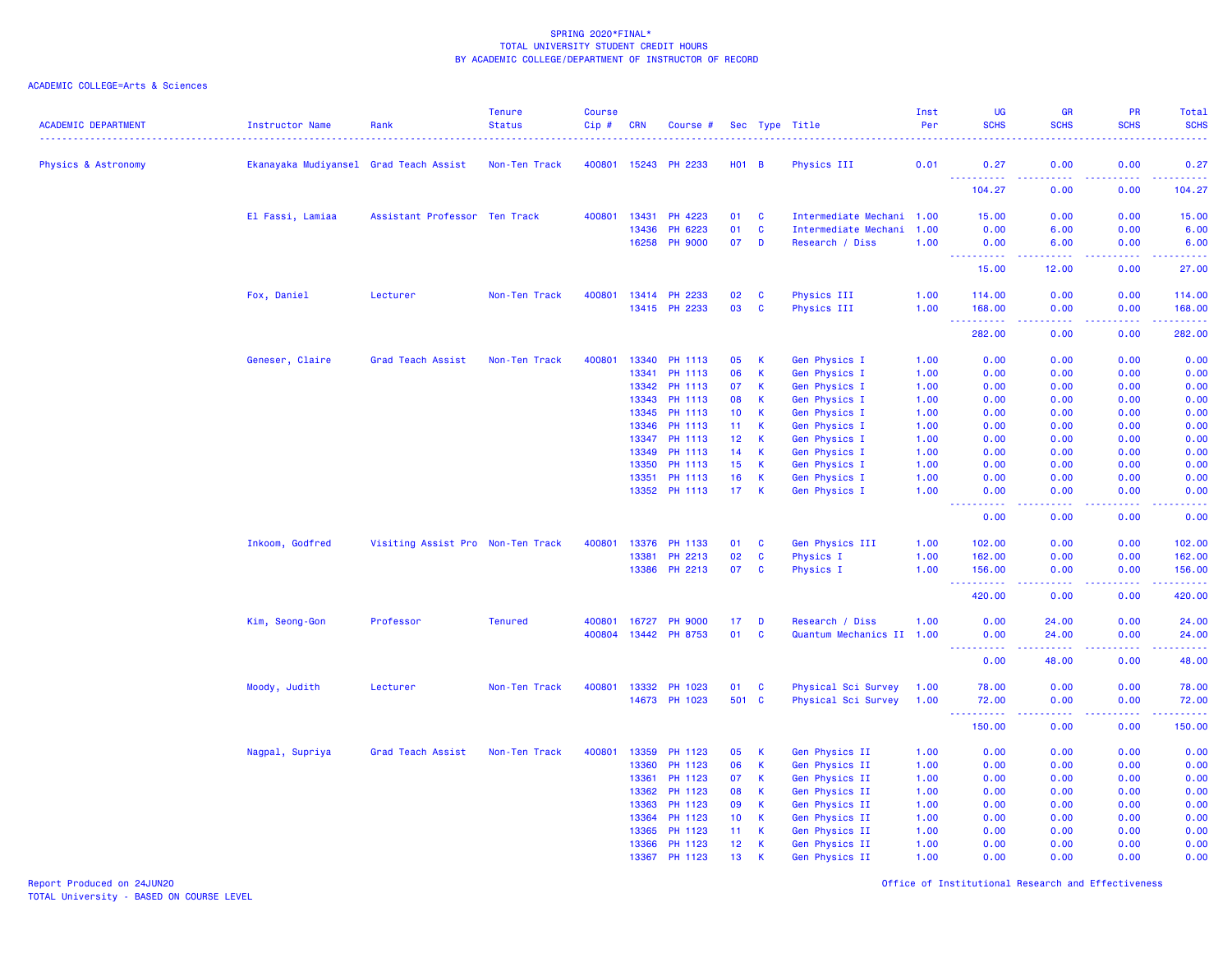| <b>ACADEMIC DEPARTMENT</b> | Instructor Name      | Rank                              | <b>Tenure</b><br><b>Status</b> | <b>Course</b><br>Cip # | <b>CRN</b> | Course #       |            |                | Sec Type Title               | Inst<br>Per | <b>UG</b><br><b>SCHS</b>            | <b>GR</b><br><b>SCHS</b> | PR<br><b>SCHS</b> | Total<br><b>SCHS</b>                                                                                                              |
|----------------------------|----------------------|-----------------------------------|--------------------------------|------------------------|------------|----------------|------------|----------------|------------------------------|-------------|-------------------------------------|--------------------------|-------------------|-----------------------------------------------------------------------------------------------------------------------------------|
|                            |                      |                                   |                                |                        |            |                |            |                |                              |             |                                     |                          |                   | .                                                                                                                                 |
| Physics & Astronomy        | Nagpal, Supriya      | Grad Teach Assist                 | Non-Ten Track                  | 400801                 | 13368      | PH 1123        | 14         | К              | Gen Physics II               | 1.00        | 0.00                                | 0.00                     | 0.00              | 0.00                                                                                                                              |
|                            |                      |                                   |                                |                        | 13369      | PH 1123        | 15         | $\mathbf K$    | Gen Physics II               | 1.00        | 0.00                                | 0.00                     | 0.00              | 0.00                                                                                                                              |
|                            |                      |                                   |                                |                        | 13370      | PH 1123        | 16         | K              | Gen Physics II               | 1.00        | 0.00                                | 0.00                     | 0.00              | 0.00                                                                                                                              |
|                            |                      |                                   |                                |                        | 13371      | PH 1123        | 17         | $\mathsf{K}$   | Gen Physics II               | 1.00        | 0.00                                | 0.00                     | 0.00              | 0.00                                                                                                                              |
|                            |                      |                                   |                                |                        | 13372      | PH 1123        | 18         | K              | Gen Physics II               | 1.00        | 0.00                                | 0.00                     | 0.00              | 0.00                                                                                                                              |
|                            |                      |                                   |                                |                        |            | 13373 PH 1123  | 19         | $\mathsf{K}$   | Gen Physics II               | 1.00        | 0.00<br><b></b>                     | 0.00<br>.                | 0.00<br>.         | 0.00<br>بالمحامي                                                                                                                  |
|                            |                      |                                   |                                |                        |            |                |            |                |                              |             | 0.00                                | 0.00                     | 0.00              | 0.00                                                                                                                              |
|                            | Nandadasa, Chandani  | Visiting Assist Pro Non-Ten Track |                                | 400801                 | 13355      | PH 1123        | 01         | C              | Gen Physics II               | 1.00        | 204,00                              | 0.00                     | 0.00              | 204.00                                                                                                                            |
|                            |                      |                                   |                                |                        | 13356      | PH 1123        | 02         | $\mathbf{C}$   | Gen Physics II               | 1.00        | 207.00                              | 0.00                     | 0.00              | 207.00                                                                                                                            |
|                            |                      |                                   |                                |                        |            | 13388 PH 2213  | 09         | $\mathbf{C}$   | Physics I                    | 1.00        | 159.00<br><b></b>                   | 0.00<br>المتمامين        | 0.00<br>.         | 159.00<br>$\begin{array}{cccccccccc} \bullet & \bullet & \bullet & \bullet & \bullet & \bullet & \bullet \end{array}$             |
|                            |                      |                                   |                                |                        |            |                |            |                |                              |             | 570.00                              | 0.00                     | 0.00              | 570.00                                                                                                                            |
|                            | Novotny, Mark        | Professor                         | <b>Tenured</b>                 | 400801                 | 15243      | PH 2233        | <b>HO1</b> | $\overline{B}$ | Physics III                  | 0.99        | 26.73                               | 0.00                     | 0.00              | 26.73                                                                                                                             |
|                            |                      |                                   |                                |                        | 16259      | <b>PH 9000</b> | 08         | D              | Research / Diss              | 1.00        | 0.00                                | 30.00                    | 0.00              | 30.00                                                                                                                             |
|                            |                      |                                   |                                |                        |            |                |            |                |                              |             | ----------<br>26.73                 | المستمالات<br>30.00      | بالأبابات<br>0.00 | .<br>56.73                                                                                                                        |
|                            | Pierce, Donna        | Associate Professor Tenured       |                                | 400801                 | 13385      | PH 2213        | 06         | C              | Physics I                    | 1.00        | 156.00                              | 0.00                     | 0.00              | 156.00                                                                                                                            |
|                            |                      |                                   |                                |                        | 13387      | PH 2213        | 08         | C              |                              | 1.00        | 165.00                              | 0.00                     | 0.00              | 165.00                                                                                                                            |
|                            |                      |                                   |                                |                        | 16260      | <b>PH 9000</b> | 09         | D              | Physics I<br>Research / Diss | 1.00        | 0.00                                | 6.00                     | 0.00              | 6.00                                                                                                                              |
|                            |                      |                                   |                                |                        |            | 16755 PH 8000  | 03         | D              | Research / Thesis            | 1.00        | 0.00                                | 6.00                     | 0.00              | 6.00                                                                                                                              |
|                            |                      |                                   |                                |                        |            |                |            |                |                              |             | <u>.</u>                            | د د د د                  | د د د د .         | .                                                                                                                                 |
|                            |                      |                                   |                                |                        |            |                |            |                |                              |             | 321.00                              | 12.00                    | 0.00              | 333.00                                                                                                                            |
|                            | Pradhan, Prabhakar   | Assistant Professor Ten Track     |                                | 400801                 | 13397      | <b>PH 2223</b> | 04         | C              | <b>Physics II</b>            | 1.00        | 162.00                              | 0.00                     | 0.00              | 162.00                                                                                                                            |
|                            |                      |                                   |                                |                        | 16261      | <b>PH 9000</b> | 10         | D              | Research / Diss              | 1.00        | 0.00                                | 24.00                    | 0.00              | 24.00                                                                                                                             |
|                            |                      |                                   |                                |                        |            | 16715 PH 8000  | 01         | D              | Research / Thesis            | 1.00        | 0.00<br>$\sim$ $\sim$ $\sim$ $\sim$ | 9.00                     | 0.00              | 9.00<br>وبالمناب                                                                                                                  |
|                            |                      |                                   |                                |                        |            |                |            |                |                              |             | 162.00                              | 33.00                    | 0.00              | 195.00                                                                                                                            |
|                            | Roy, Dipayan         | <b>Grad Teach Assist</b>          | Non-Ten Track                  | 400801                 | 13416      | PH 2233        | 04         | K              | Physics III                  | 1.00        | 0.00                                | 0.00                     | 0.00              | 0.00                                                                                                                              |
|                            |                      |                                   |                                |                        | 13417      | PH 2233        | 05         | $\,$ K         | <b>Physics III</b>           | 1.00        | 0.00                                | 0.00                     | 0.00              | 0.00                                                                                                                              |
|                            |                      |                                   |                                |                        | 13418      | PH 2233        | 06         | K              | Physics III                  | 1.00        | 0.00                                | 0.00                     | 0.00              | 0.00                                                                                                                              |
|                            |                      |                                   |                                |                        | 13419      | PH 2233        | 07         | $\mathbf K$    | <b>Physics III</b>           | 1.00        | 0.00                                | 0.00                     | 0.00              | 0.00                                                                                                                              |
|                            |                      |                                   |                                |                        | 13420      | PH 2233        | 08         | $\mathsf{K}$   | Physics III                  | 1.00        | 0.00                                | 0.00                     | 0.00              | 0.00                                                                                                                              |
|                            |                      |                                   |                                |                        | 13421      | PH 2233        | 09         | K              | Physics III                  | 1.00        | 0.00                                | 0.00                     | 0.00              | 0.00                                                                                                                              |
|                            |                      |                                   |                                |                        | 13423      | PH 2233        | 11         | $\mathsf{K}$   | <b>Physics III</b>           | 1.00        | 0.00                                | 0.00                     | 0.00              | 0.00                                                                                                                              |
|                            |                      |                                   |                                |                        |            | 13425 PH 2233  | 13         | K              | <b>Physics III</b>           | 1.00        | 0.00<br>.<br>----                   | 0.00<br>د د د د          | 0.00<br>.         | 0.00<br>$\frac{1}{2} \left( \frac{1}{2} \right) \left( \frac{1}{2} \right) \left( \frac{1}{2} \right) \left( \frac{1}{2} \right)$ |
|                            |                      |                                   |                                |                        |            |                |            |                |                              |             | 0.00                                | 0.00                     | 0.00              | 0.00                                                                                                                              |
|                            | Rupak Lan Tai Moong, | Associate Professor Tenured       |                                | 400801                 | 13389      | PH 2213        | 10         | C              | Physics I                    | 1.00        | 117.00                              | 0.00                     | 0.00              | 117.00                                                                                                                            |
|                            |                      |                                   |                                |                        |            | 16262 PH 9000  | $11 -$     | D              | Research / Diss              | 1.00        | 0.00                                | 12.00                    | 0.00              | 12.00                                                                                                                             |
|                            |                      |                                   |                                |                        |            |                |            |                |                              |             | -----                               | .                        | .                 | ------                                                                                                                            |
|                            |                      |                                   |                                |                        |            |                |            |                |                              |             | 117.00                              | 12.00                    | 0.00              | 129.00                                                                                                                            |
|                            | Solomon, Lazarus     | Instructor                        | Non-Ten Track                  | 400801                 | 13338      | PH 1113        | 03         | C              | Gen Physics I                | 1.00        | 195.00                              | 0.00                     | 0.00              | 195.00                                                                                                                            |
|                            |                      |                                   |                                |                        | 13339      | PH 1113        | 04         | C              | Gen Physics I                | 1.00        | 189.00                              | 0.00                     | 0.00              | 189.00                                                                                                                            |
|                            |                      |                                   |                                |                        | 13394      | PH 2223        | 01         | C              | Physics II                   | 1.00        | 162.00                              | 0.00                     | 0.00              | 162.00                                                                                                                            |
|                            |                      |                                   |                                |                        | 13395      | PH 2223        | 02         | $\mathbf{C}$   | Physics II                   | 1.00        | 168,00                              | 0.00                     | 0.00              | 168.00                                                                                                                            |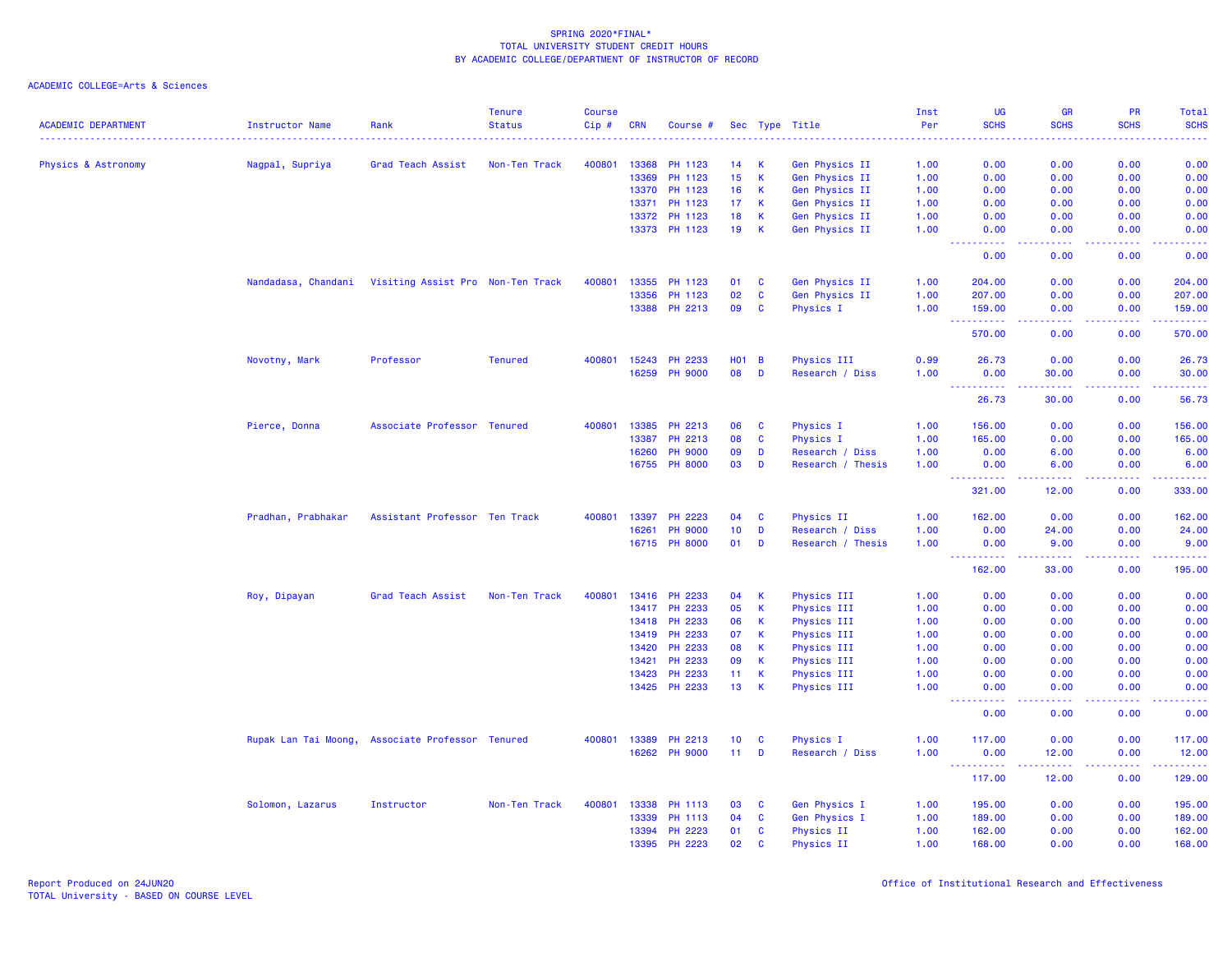| <b>ACADEMIC DEPARTMENT</b>     | Instructor Name | Rank                        | <b>Tenure</b><br><b>Status</b> | <b>Course</b><br>Cip# | <b>CRN</b> | Course #             |                 |                         | Sec Type Title            | Inst<br>Per | <b>UG</b><br><b>SCHS</b>                                                                                                                   | <b>GR</b><br><b>SCHS</b>                                                                                                                                      | <b>PR</b><br><b>SCHS</b>                                                                                                                                     | Total<br><b>SCHS</b> |
|--------------------------------|-----------------|-----------------------------|--------------------------------|-----------------------|------------|----------------------|-----------------|-------------------------|---------------------------|-------------|--------------------------------------------------------------------------------------------------------------------------------------------|---------------------------------------------------------------------------------------------------------------------------------------------------------------|--------------------------------------------------------------------------------------------------------------------------------------------------------------|----------------------|
|                                |                 |                             |                                |                       |            |                      |                 |                         |                           |             | <u>.</u>                                                                                                                                   | .                                                                                                                                                             | .                                                                                                                                                            | . <u>.</u>           |
|                                |                 |                             |                                |                       |            |                      |                 |                         |                           |             | 714.00                                                                                                                                     | 0.00                                                                                                                                                          | 0.00                                                                                                                                                         | 714.00               |
| <b>Physics &amp; Astronomy</b> | Su, Chun        | Lecturer                    | Non-Ten Track                  |                       |            | 400801 13337 PH 1113 | 02              | $\overline{\mathbf{C}}$ | Gen Physics I             | 1.00        | 189.00<br>.<br>$\frac{1}{2} \left( \frac{1}{2} \right) \left( \frac{1}{2} \right) \left( \frac{1}{2} \right)$                              | 0.00                                                                                                                                                          | 0.00                                                                                                                                                         | 189.00               |
|                                |                 |                             |                                |                       |            |                      |                 |                         |                           |             | 189.00                                                                                                                                     | 0.00                                                                                                                                                          | 0.00                                                                                                                                                         | 189.00               |
|                                | Swanson, Robert | Instructor                  | Non-Ten Track                  | 400202                | 13333      | PH 1063              | 01              | C                       | Descrip Astronomy         | 1.00        | 204.00                                                                                                                                     | 0.00                                                                                                                                                          | 0.00                                                                                                                                                         | 204.00               |
|                                |                 |                             |                                | 400801                | 13325      | PH 1013              | 01              | $\mathbf{C}$            | Physical Sci Survey       | 1.00        | 129.00                                                                                                                                     | 0.00                                                                                                                                                          | 0.00                                                                                                                                                         | 129.00               |
|                                |                 |                             |                                |                       | 13329      | PH 1021              | 01              | L                       | Physical Science Lab      | 1.00        | 15,00                                                                                                                                      | 0.00                                                                                                                                                          | 0.00                                                                                                                                                         | 15.00                |
|                                |                 |                             |                                |                       | 13330      | PH 1021              | 02              | L.                      | Physical Science Lab 1.00 |             | 3.00                                                                                                                                       | 0.00                                                                                                                                                          | 0.00                                                                                                                                                         | 3.00                 |
|                                |                 |                             |                                |                       |            | 14672 PH 1021        | 501 L           |                         | Physical Science Lab 1.00 |             | 13.00<br><u>.</u>                                                                                                                          | 0.00<br>.                                                                                                                                                     | 0.00<br>.                                                                                                                                                    | 13.00<br>.           |
|                                |                 |                             |                                |                       |            |                      |                 |                         |                           |             | 364.00                                                                                                                                     | 0.00                                                                                                                                                          | 0.00                                                                                                                                                         | 364.00               |
|                                | Tanner, Angelle | Associate Professor Tenured |                                | 400801                | 15244      | PH 4513              | 01              | C                       | Optics                    | 1.00        | 63.00                                                                                                                                      | 0.00                                                                                                                                                          | 0.00                                                                                                                                                         | 63.00                |
|                                |                 |                             |                                |                       | 15245      | PH 6513              | 01              | C                       | Optics                    | 1.00        | 0.00                                                                                                                                       | 3.00                                                                                                                                                          | 0.00                                                                                                                                                         | 3.00                 |
|                                |                 |                             |                                |                       | 16263      | <b>PH 9000</b>       | 12              | D                       | Research / Diss           | 1.00        | 0.00                                                                                                                                       | 9.00                                                                                                                                                          | 0.00                                                                                                                                                         | 9.00                 |
|                                |                 |                             |                                |                       | 16734      | <b>PH 8000</b>       | 02              | D                       | Research / Thesis         | 1.00        | 0.00<br>22222<br>$\frac{1}{2} \left( \frac{1}{2} \right) \left( \frac{1}{2} \right) \left( \frac{1}{2} \right) \left( \frac{1}{2} \right)$ | 12.00<br>$\frac{1}{2} \left( \frac{1}{2} \right) \left( \frac{1}{2} \right) \left( \frac{1}{2} \right) \left( \frac{1}{2} \right)$                            | 0.00<br>.                                                                                                                                                    | 12.00<br>.           |
|                                |                 |                             |                                |                       |            |                      |                 |                         |                           |             | 63.00                                                                                                                                      | 24.00                                                                                                                                                         | 0.00                                                                                                                                                         | 87.00                |
|                                | Wang, Chuji     | Professor                   | <b>Tenured</b>                 | 400801                | 13440      | PH 8213              | 01              | C                       | <b>Mechanics</b>          | 1.00        | 0.00                                                                                                                                       | 24.00                                                                                                                                                         | 0.00                                                                                                                                                         | 24.00                |
|                                |                 |                             |                                |                       | 16264      | <b>PH 9000</b>       | 13              | D                       | Research / Diss           | 1.00        | 0.00                                                                                                                                       | 27.00                                                                                                                                                         | 0.00                                                                                                                                                         | 27.00                |
|                                |                 |                             |                                |                       |            |                      |                 |                         |                           |             | .<br>0.00                                                                                                                                  | المستمرين<br>51.00                                                                                                                                            | .<br>0.00                                                                                                                                                    | .<br>51.00           |
|                                | Winger, Jeffry  | Professor                   | <b>Tenured</b>                 | 400801                | 13429      | PH 4143              | 01              | -L                      | Inter Laboratory          | 1.00        | 18.00                                                                                                                                      | 0.00                                                                                                                                                          | 0.00                                                                                                                                                         | 18.00                |
|                                |                 |                             |                                |                       | 13430      | PH 4152              | 01              | -L                      | Mod Physics Lab           | 1.00        | 8.00                                                                                                                                       | 0.00                                                                                                                                                          | 0.00                                                                                                                                                         | 8.00                 |
|                                |                 |                             |                                |                       | 16265      | <b>PH 9000</b>       | 14              | D                       | Research / Diss           | 1.00        | 0.00<br><b>.</b>                                                                                                                           | 12.00<br>$\frac{1}{2} \left( \frac{1}{2} \right) \left( \frac{1}{2} \right) \left( \frac{1}{2} \right) \left( \frac{1}{2} \right) \left( \frac{1}{2} \right)$ | 0.00<br>-----                                                                                                                                                | 12.00<br>------      |
|                                |                 |                             |                                |                       |            |                      |                 |                         |                           |             | 26.00                                                                                                                                      | 12.00                                                                                                                                                         | 0.00                                                                                                                                                         | 38.00                |
|                                | Worthy, Mark    | Instructor                  | Non-Ten Track                  | 400801                | 13357      | PH 1123              | 03              | C                       | Gen Physics II            | 1.00        | 195.00                                                                                                                                     | 0.00                                                                                                                                                          | 0.00                                                                                                                                                         | 195.00               |
|                                |                 |                             |                                |                       | 13358      | PH 1123              | 04              | C                       | Gen Physics II            | 1.00        | 192.00                                                                                                                                     | 0.00                                                                                                                                                          | 0.00                                                                                                                                                         | 192.00               |
|                                |                 |                             |                                |                       | 13382      | PH 2213              | 03              | <b>C</b>                | <b>Physics I</b>          | 1.00        | 150.00                                                                                                                                     | 0.00                                                                                                                                                          | 0.00                                                                                                                                                         | 150.00               |
|                                |                 |                             |                                |                       |            | 13383 PH 2213        | 04              | <b>C</b>                | Physics I                 | 1.00        | 162.00<br>$\sim 100$<br>.                                                                                                                  | 0.00<br>.                                                                                                                                                     | 0.00<br>$\frac{1}{2} \left( \frac{1}{2} \right) \left( \frac{1}{2} \right) \left( \frac{1}{2} \right) \left( \frac{1}{2} \right) \left( \frac{1}{2} \right)$ | 162.00<br>.          |
|                                |                 |                             |                                |                       |            |                      |                 |                         |                           |             | 699.00                                                                                                                                     | 0.00                                                                                                                                                          | 0.00                                                                                                                                                         | 699.00               |
|                                | Xu, Zhangjin    | Grad Teach Assist           | Non-Ten Track                  | 400801                | 13377      | PH 1133              | 02              | K.                      | Gen Physics III           | 1.00        | 0.00                                                                                                                                       | 0.00                                                                                                                                                          | 0.00                                                                                                                                                         | 0.00                 |
|                                |                 |                             |                                |                       | 13378      | PH 1133              | 03              | К                       | Gen Physics III           | 1.00        | 0.00                                                                                                                                       | 0.00                                                                                                                                                          | 0.00                                                                                                                                                         | 0.00                 |
|                                |                 |                             |                                |                       | 13398      | PH 2223              | 05              | К                       | Physics II                | 1.00        | 0.00                                                                                                                                       | 0.00                                                                                                                                                          | 0.00                                                                                                                                                         | 0.00                 |
|                                |                 |                             |                                |                       | 13399      | PH 2223              | 06              | К                       | <b>Physics II</b>         | 1.00        | 0.00                                                                                                                                       | 0.00                                                                                                                                                          | 0.00                                                                                                                                                         | 0.00                 |
|                                |                 |                             |                                |                       | 13400      | PH 2223              | 07              | К                       | <b>Physics II</b>         | 1.00        | 0.00                                                                                                                                       | 0.00                                                                                                                                                          | 0.00                                                                                                                                                         | 0.00                 |
|                                |                 |                             |                                |                       | 13401      | PH 2223              | 08              | К                       | <b>Physics II</b>         | 1.00        | 0.00                                                                                                                                       | 0.00                                                                                                                                                          | 0.00                                                                                                                                                         | 0.00                 |
|                                |                 |                             |                                |                       | 13402      | PH 2223              | 09              | К                       | Physics II                | 1.00        | 0.00                                                                                                                                       | 0.00                                                                                                                                                          | 0.00                                                                                                                                                         | 0.00                 |
|                                |                 |                             |                                |                       | 13403      | PH 2223              | 10              | K.                      | Physics II                | 1.00        | 0.00                                                                                                                                       | 0.00                                                                                                                                                          | 0.00                                                                                                                                                         | 0.00                 |
|                                |                 |                             |                                |                       | 13404      | PH 2223              | 11              | К                       | <b>Physics II</b>         | 1.00        | 0.00                                                                                                                                       | 0.00                                                                                                                                                          | 0.00                                                                                                                                                         | 0.00                 |
|                                |                 |                             |                                |                       | 13405      | PH 2223              | 12 <sub>2</sub> | К                       | <b>Physics II</b>         | 1.00        | 0.00                                                                                                                                       | 0.00                                                                                                                                                          | 0.00                                                                                                                                                         | 0.00                 |
|                                |                 |                             |                                |                       | 13406      | PH 2223              | 13              | $\mathsf K$             | <b>Physics II</b>         | 1.00        | 0.00                                                                                                                                       | 0.00                                                                                                                                                          | 0.00                                                                                                                                                         | 0.00                 |
|                                |                 |                             |                                |                       | 13407      | PH 2223              | 14              | К                       | <b>Physics II</b>         | 1.00        | 0.00                                                                                                                                       | 0.00                                                                                                                                                          | 0.00                                                                                                                                                         | 0.00                 |
|                                |                 |                             |                                |                       | 13408      | PH 2223              | 15              | К                       | <b>Physics II</b>         | 1.00        | 0.00                                                                                                                                       | 0.00                                                                                                                                                          | 0.00                                                                                                                                                         | 0.00                 |
|                                |                 |                             |                                |                       | 13409      | PH 2223              | 16              | К                       | Physics II                | 1.00        | 0.00                                                                                                                                       | 0.00                                                                                                                                                          | 0.00                                                                                                                                                         | 0.00                 |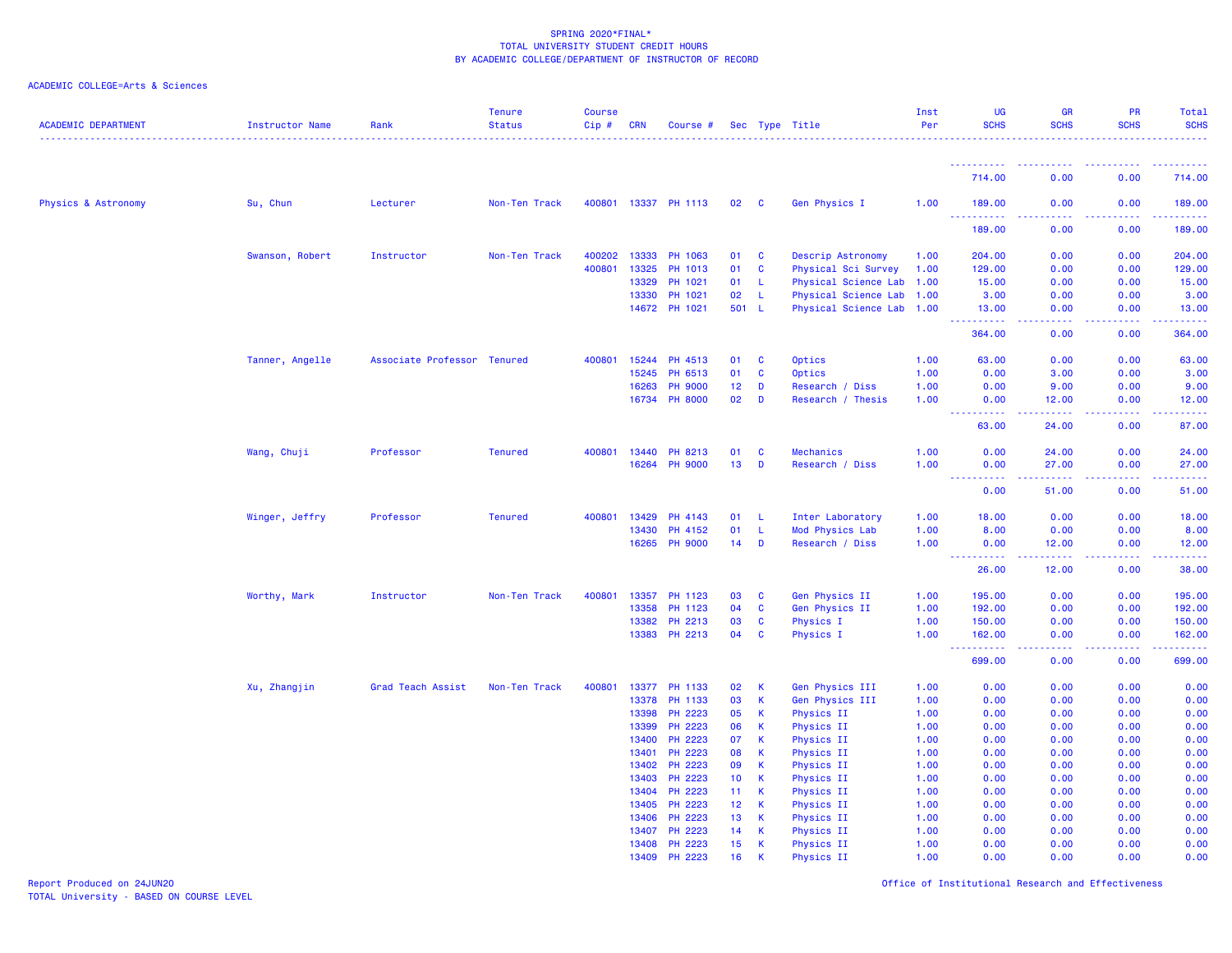| <b>ACADEMIC DEPARTMENT</b>             | Instructor Name | Rank              | Tenure<br><b>Status</b> | <b>Course</b><br>Cip # CRN |       | Course # Sec Type Title  |                     |                |                              | Inst<br>Per  | <b>UG</b><br><b>SCHS</b> | <b>GR</b><br><b>SCHS</b> | <b>PR</b><br><b>SCHS</b> | Total<br><b>SCHS</b> |
|----------------------------------------|-----------------|-------------------|-------------------------|----------------------------|-------|--------------------------|---------------------|----------------|------------------------------|--------------|--------------------------|--------------------------|--------------------------|----------------------|
| <b>Physics &amp; Astronomy</b>         | Xu, Zhangjin    | Grad Teach Assist | Non-Ten Track           |                            |       | 400801 13410 PH 2223     | 17 K                |                | Physics II                   | 1.00         | 0.00                     | 0.00                     | 0.00                     | 0.00                 |
|                                        |                 |                   |                         |                            |       |                          |                     |                |                              |              | .<br>0.00                | 0.00                     | 0.00                     | .<br>0.00            |
|                                        | Ye, Jinwu       | Professor         | Tenured                 | 400801                     | 13391 | 13390 PH 2213<br>PH 2213 | 11 C<br>$12\quad C$ |                | Physics I-SI<br>Physics I-SI | 1.00<br>1.00 | 150.00<br>81.00          | 0.00<br>0.00             | 0.00<br>0.00             | 150.00<br>81.00      |
|                                        |                 |                   |                         |                            |       | 16266 PH 9000            | 15                  | $\blacksquare$ | Research / Diss              | 1.00         | 0.00<br>-----------      | 9.00<br>.                | 0.00<br>.                | 9.00<br>.            |
|                                        |                 |                   |                         |                            |       |                          |                     |                |                              |              | 231,00                   | 9.00                     | 0.00                     | 240.00               |
| ====================================== |                 |                   |                         |                            |       |                          |                     |                |                              |              | ==========               | ==========               | ==========               | ==========           |
| Physics & Astronomy                    |                 |                   |                         |                            |       |                          |                     |                |                              |              | 5106.00                  | 401.00                   | 0.00                     | 5507.00              |
| ====================================== |                 |                   |                         |                            |       |                          |                     |                |                              |              | ==========               | ==========               | -----------              | ==========           |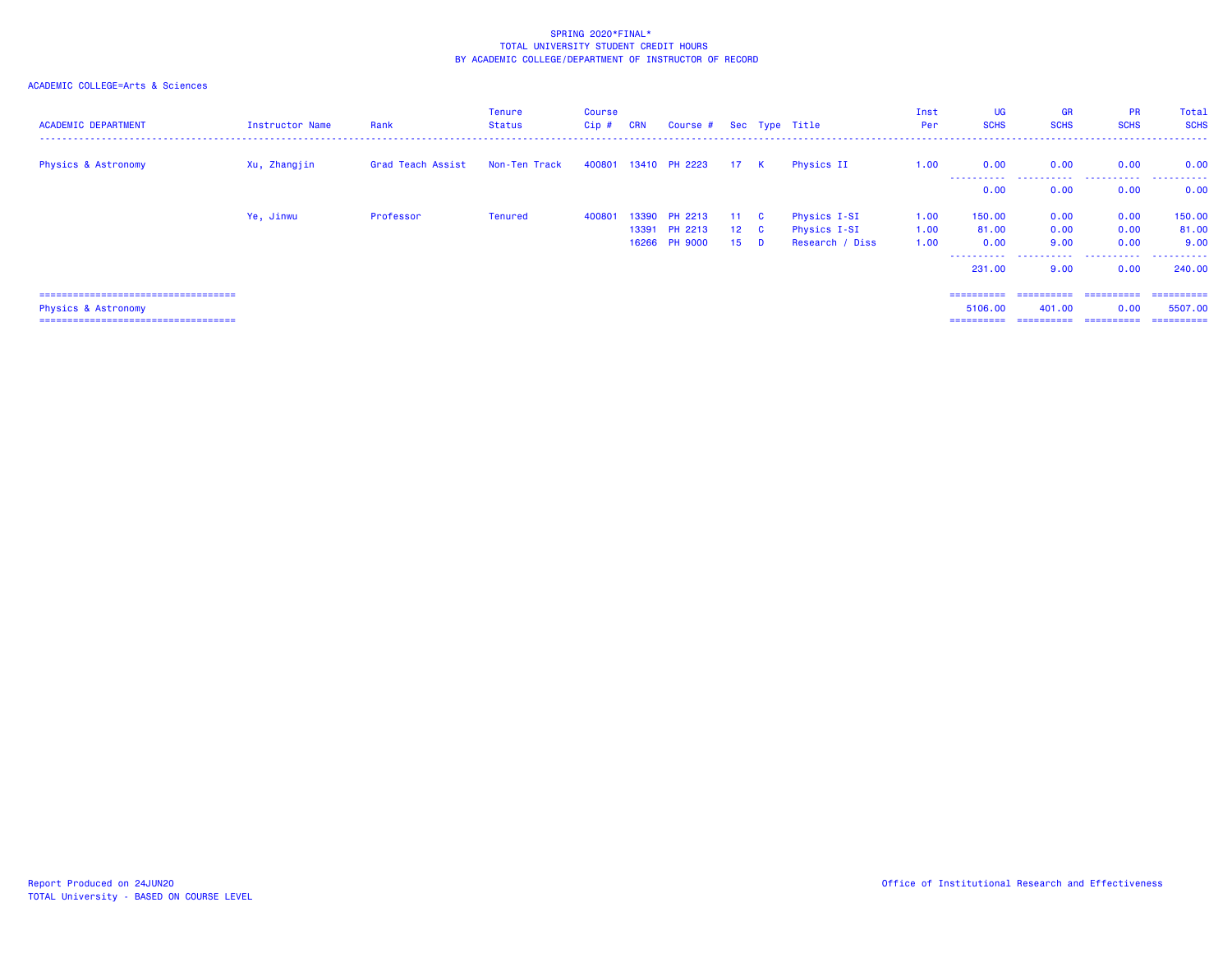| <b>ACADEMIC DEPARTMENT</b>                         | <b>Instructor Name</b> | Rank                                               | <b>Tenure</b><br><b>Status</b> | <b>Course</b><br>Cip# | <b>CRN</b>   | Course #                          |             |              | Sec Type Title            | Inst<br>Per | UG<br><b>SCHS</b>                  | <b>GR</b><br><b>SCHS</b>            | <b>PR</b><br><b>SCHS</b>             | Total<br><b>SCHS</b>    |
|----------------------------------------------------|------------------------|----------------------------------------------------|--------------------------------|-----------------------|--------------|-----------------------------------|-------------|--------------|---------------------------|-------------|------------------------------------|-------------------------------------|--------------------------------------|-------------------------|
|                                                    |                        |                                                    |                                |                       |              |                                   |             |              |                           |             |                                    |                                     |                                      |                         |
| Political Science & Public Administ Bachman, Jamey |                        | Non-Faculty                                        | Not Applicable                 | 320105 11401          |              | <b>DSS 0713</b>                   | 01          | <b>C</b>     | Career Exploration        | 1.00        | 18.00                              | 0.00                                | 0.00                                 | 18.00                   |
|                                                    |                        |                                                    |                                |                       | 350103 11402 | <b>DSS 0810</b>                   | 01          | E.           | Employment - On Camp 1.00 |             | 45.00                              | 0.00                                | 0.00                                 | 45.00                   |
|                                                    |                        |                                                    |                                |                       | 11403        | <b>DSS 0810</b>                   | 02          | E.           | Employment - On Camp 1.00 |             | 36.00                              | 0.00                                | 0.00                                 | 36.00                   |
|                                                    |                        |                                                    |                                |                       | 11405        | <b>DSS 0910</b>                   | 01          | -E.          | Employment Off Campu 1.00 |             | 45.00<br>المتمام والمتمار          | 0.00<br>.                           | 0.00<br>.                            | 45.00<br>.              |
|                                                    |                        |                                                    |                                |                       |              |                                   |             |              |                           |             | 144.00                             | 0.00                                | 0.00                                 | 144.00                  |
|                                                    | Baker, Leslie          | Instructor                                         | Non-Ten Track                  | 050201                | 15220        | AAS 4273                          | 01          | <b>C</b>     | African American Pol 1.00 |             | 39,00                              | 0.00                                | 0.00                                 | 39.00                   |
|                                                    |                        |                                                    |                                | 451001                | 15310        | PS 4273                           | 01          | $\mathbf{C}$ | African American Pol 1.00 |             | 51.00                              | 0.00                                | 0.00                                 | 51.00                   |
|                                                    |                        |                                                    |                                |                       | 15363        | PS 1513                           |             | 201 C        | Comparative Govt          | 1.00        | 60.00                              | 0.00                                | 0.00                                 | 60.00                   |
|                                                    |                        |                                                    |                                |                       | 451002 13521 | <b>PS 1113</b>                    | 02          | $\mathbf{C}$ | American Government       | 1.00        | 393.00                             | 0.00                                | 0.00                                 | 393.00                  |
|                                                    |                        |                                                    |                                |                       | 13522        | PS 1113                           | 03          | $\mathbf{C}$ | American Government       | 1.00        | 243.00                             | 0.00                                | 0.00                                 | 243.00                  |
|                                                    |                        |                                                    |                                |                       |              |                                   |             |              |                           |             | 222222<br>786.00                   | الدالد الدالد<br>0.00               | .<br>0.00                            | $- - - - - -$<br>786.00 |
|                                                    | Banerjee, Vasabjit     | Assistant Professor Ten Track                      |                                | 240101                | 12379        | <b>GLA 4001</b>                   | 01          | <b>C</b>     | Senior Project            | 1.00        | 1.00                               | 0.00                                | 0.00                                 | 1.00                    |
|                                                    |                        |                                                    |                                | 451001                | 13528        | PS 1321                           | 01          | E.           | Mmsc International I 1.00 |             | 9.00                               | 0.00                                | 0.00                                 | 9.00                    |
|                                                    |                        |                                                    |                                |                       | 13529        | PS 1341                           | 01          | E            | Mmsc Internship II        | 1.00        | 6.00                               | 0.00                                | 0.00                                 | 6.00                    |
|                                                    |                        |                                                    |                                |                       | 13530        | PS 1361                           | 01          | E            | Mmsc Internship III       | 1.00        | 2.00                               | 0.00                                | 0.00                                 | 2.00                    |
|                                                    |                        |                                                    |                                |                       | 13531        | PS 1381                           | 01          | E.           | Mmsc Internship IV        | 1.00        | 2.00                               | 0.00                                | 0.00                                 | 2.00                    |
|                                                    |                        |                                                    |                                |                       | 13553        | <b>PS 4593</b>                    | 01          | <b>C</b>     | Latin American Po         | 1.00        | 57.00                              | 0.00                                | 0.00                                 | 57.00                   |
|                                                    |                        |                                                    |                                |                       |              |                                   |             |              |                           |             | <b>_________</b>                   | المتمالين                           | a a a a an                           | .                       |
|                                                    |                        |                                                    |                                |                       |              |                                   |             |              |                           |             | 77.00                              | 0.00                                | 0.00                                 | 77.00                   |
|                                                    | Breen, Joseph          | Research Assist Pro Non-Ten Track                  |                                |                       |              | 440401 13512 PPA 8983             | 01          | - H          | Integrative Capstone 1.00 |             | 0.00<br><u>.</u>                   | 21.00<br>.                          | 0.00                                 | 21.00<br>.              |
|                                                    |                        |                                                    |                                |                       |              |                                   |             |              |                           |             | 0.00                               | 21.00                               | 0.00                                 | 21.00                   |
|                                                    | Chamberlain, James     | Assistant Professor Ten Track                      |                                |                       | 451001 13535 | PS 2403                           | 01          | <b>C</b>     | Intro To Pol Theory 1.00  |             | 87.00                              | 0.00                                | 0.00                                 | 87.00                   |
|                                                    |                        |                                                    |                                |                       |              | 13548 PS 4423                     | 01          | $\mathbf{C}$ | 20th Cen Pol Thought 1.00 |             | 69.00                              | 0.00                                | 0.00                                 | 69.00                   |
|                                                    |                        |                                                    |                                |                       |              |                                   |             |              |                           |             | $\omega_{\rm{eff}}$<br>.<br>156.00 | الأنابات<br>0.00                    | المستملة<br>0.00                     | .<br>156.00             |
|                                                    |                        |                                                    |                                |                       |              |                                   |             |              |                           |             |                                    |                                     |                                      |                         |
|                                                    | Clark-Hough, Karen     | Grad Teach Assist                                  | Non-Ten Track                  |                       |              | 451002 13523 PS 1113              | 04          | <b>C</b>     | American Government       | 1.00        | 96.00                              | 0.00                                | 0.00                                 | 96.00                   |
|                                                    |                        |                                                    |                                |                       |              |                                   |             |              |                           |             | 96.00                              | 0.00                                | 0.00                                 | 96.00                   |
|                                                    |                        | Dimitrijevska Markos Assistant Professor Ten Track |                                | 440401                | 13511        | <b>PPA 8733</b>                   | CO1 S       |              | Public Program Eval       | 1.00        | 0.00                               | 57.00                               | 0.00                                 | 57.00                   |
|                                                    |                        |                                                    |                                |                       |              | 440501 13536 PS 2703              | 01 C        |              | Intro Public Policy       | 1.00        | 93.00                              | 0.00                                | 0.00                                 | 93.00                   |
|                                                    |                        |                                                    |                                |                       |              |                                   |             |              |                           |             | .<br>93.00                         | 22222<br>57.00                      | 22222<br>0.00                        | .<br>150.00             |
|                                                    | Dunn, George           | Non-Faculty                                        | Not Applicable                 |                       |              | 521003 16435 FYE 1101 F12 C       |             |              | Freshman Success Str 1.00 |             | 17.00                              | 0.00                                | 0.00                                 | 17.00                   |
|                                                    |                        |                                                    |                                |                       |              |                                   |             |              |                           |             | .<br>17.00                         | $\sim$ $\sim$ $\sim$ $\sim$<br>0.00 | 0.00                                 | 17.00                   |
|                                                    |                        |                                                    |                                |                       |              |                                   |             |              |                           |             |                                    |                                     |                                      |                         |
|                                                    | French, Philip         | Professor                                          | <b>Tenured</b>                 |                       | 440401 15720 | <b>PPA 9000</b><br>16018 PPA 8133 | 03<br>502 S | <b>D</b>     | Research / Diss           | 1.00        | 0.00                               | 6.00                                | 0.00<br>0.00                         | 6.00                    |
|                                                    |                        |                                                    |                                |                       |              |                                   |             |              | Sem City&County Mgt       | 1.00        | 0.00<br><b></b>                    | 30.00<br>-----                      | <b><i><u><u> - - - -</u></u></i></b> | 30.00<br>.              |
|                                                    |                        |                                                    |                                |                       |              |                                   |             |              |                           |             | 0.00                               | 36.00                               | 0.00                                 | 36.00                   |
|                                                    | Johnson, Ogorchukwu    | Non-Faculty                                        | Not Applicable                 |                       |              | 521003 16434 FYE 1101 F11 C       |             |              | Freshman Success Str 1.00 |             | 17.00                              | 0.00                                | 0.00                                 | 17.00                   |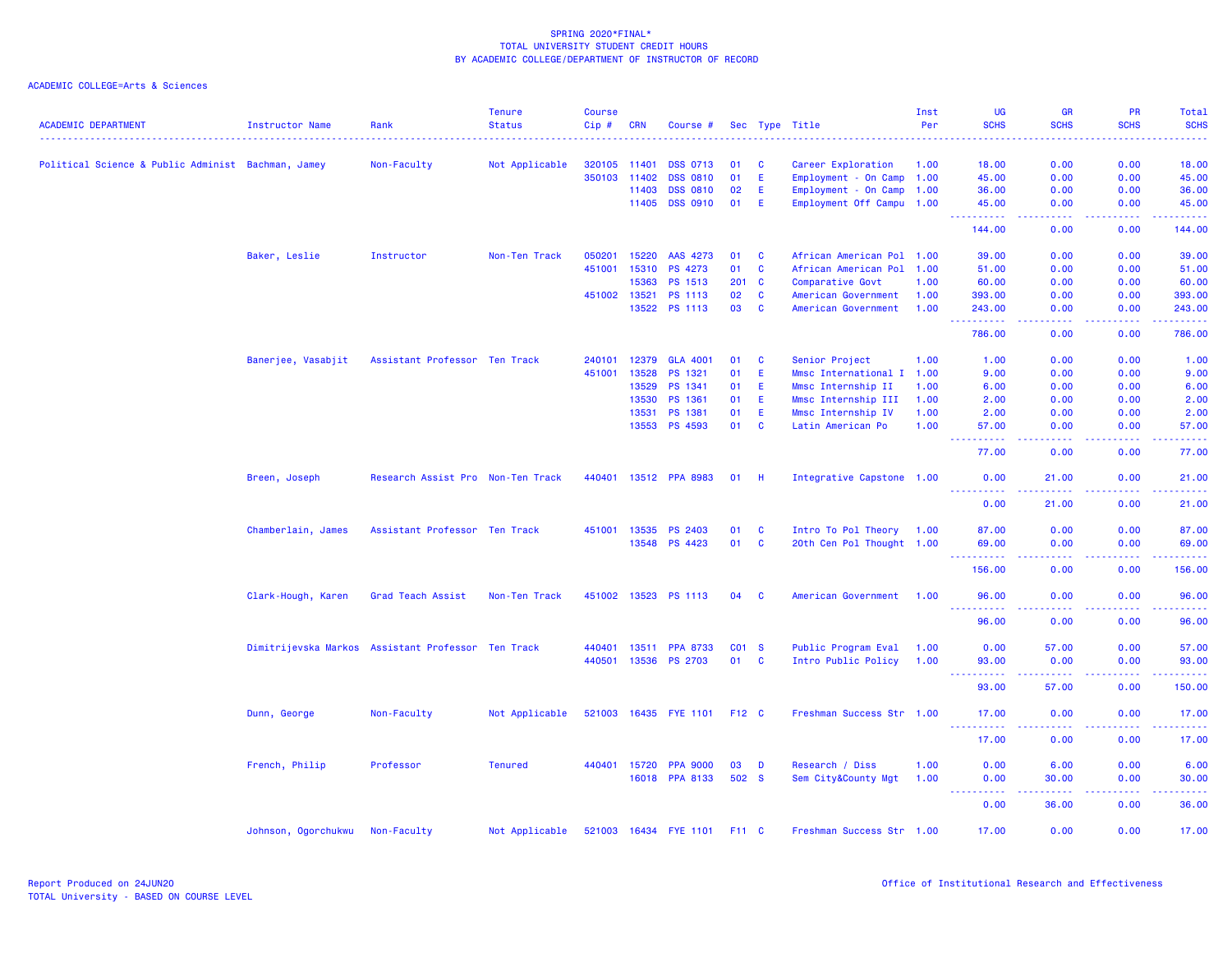## ACADEMIC COLLEGE=Arts & Sciences

| <b>ACADEMIC DEPARTMENT</b>                                                            | <b>Instructor Name</b> | Rank                              | <b>Tenure</b><br><b>Status</b> | <b>Course</b><br>Cip# | <b>CRN</b>   | Course #              |         |              | Sec Type Title            | Inst<br>Per | UG<br><b>SCHS</b>                  | <b>GR</b><br><b>SCHS</b> | <b>PR</b><br><b>SCHS</b> | <b>Total</b><br><b>SCHS</b> |
|---------------------------------------------------------------------------------------|------------------------|-----------------------------------|--------------------------------|-----------------------|--------------|-----------------------|---------|--------------|---------------------------|-------------|------------------------------------|--------------------------|--------------------------|-----------------------------|
|                                                                                       |                        |                                   |                                |                       |              |                       |         |              |                           |             |                                    |                          |                          |                             |
|                                                                                       |                        |                                   |                                |                       |              |                       |         |              |                           |             | 17.00                              | 0.00                     | 0.00                     | 17.00                       |
| Political Science & Public Administ Merivaki, Thessalia Assistant Professor Ten Track |                        |                                   |                                |                       |              | 451001 13542 PS 4163  | 01      | <b>C</b>     | Chief Executive           | 1.00        | 78.00                              | 0.00                     | 0.00                     | 78.00                       |
|                                                                                       |                        |                                   |                                |                       | 13557        | PS 6163               | 01      | $\mathbf{C}$ | Chief Executive           | 1.00        | 0.00                               | 3.00                     | 0.00                     | 3.00                        |
|                                                                                       |                        |                                   |                                |                       | 15727        | <b>PS 8000</b>        | 05      | D            | Research / Thesis         | 1.00        | 0.00                               | 3.00                     | 0.00                     | 3.00                        |
|                                                                                       |                        |                                   |                                |                       | 15762        | <b>PS 4990</b>        | 01      | $\mathbf{C}$ | Special Topic In PS       | 1.00        | 60.00                              | 0.00                     | 0.00                     | 60.00                       |
|                                                                                       |                        |                                   |                                |                       | 15763        | <b>PS 6990</b>        | 01      | <b>C</b>     | Special Topic In PS       | 1.00        | 0.00                               | 3.00                     | 0.00                     | 3.00                        |
|                                                                                       |                        |                                   |                                |                       |              |                       |         |              |                           |             | .<br>138.00                        | .<br>9.00                | .<br>0.00                | د د د د د د<br>147.00       |
|                                                                                       | Neaves, Tonya          | Lecturer                          | Non-Ten Track                  |                       |              | 440401 15533 PPA 8990 | 501 C   |              | Special Topic In PPA 1.00 |             | 0.00                               | 27.00                    | 0.00                     | 27.00                       |
|                                                                                       |                        |                                   |                                |                       |              |                       |         |              |                           |             | <u>.</u><br>0.00                   | 22222<br>27.00           | .<br>0.00                | .<br>27.00                  |
|                                                                                       | Nukpezah, Julius       | Assistant Professor Ten Track     |                                | 440401                | 13516        | <b>PPA 9703</b>       | 01      | - S          | Org Behavior Pub Sec 1.00 |             | 0.00                               | 51.00                    | 0.00                     | 51.00                       |
|                                                                                       |                        |                                   |                                | 451001 13551          |              | <b>PS 4464</b>        | 01      | B            | Political Analysis        | 1.00        | 24.00                              | 0.00                     | 0.00                     | 24.00                       |
|                                                                                       |                        |                                   |                                |                       |              |                       |         |              |                           |             | .<br>24.00                         | $- - - - - -$<br>51.00   | .<br>0.00                | .<br>75.00                  |
|                                                                                       | Oswalt, Daniel         | Grad Service Assist Non-Ten Track |                                | 521003                | 16430        | <b>FYE 1101</b>       | F07 C   |              | Freshman Success Str 1.00 |             | 15.00                              | 0.00                     | 0.00                     | 15.00                       |
|                                                                                       |                        |                                   |                                |                       |              |                       |         |              |                           |             | 15.00                              | 0.00                     | 0.00                     | 15.00                       |
|                                                                                       | Potter, Michael        | Associate Professor Tenured       |                                | 440401                | 13509        | <b>PPA 8400</b>       | 01      | E.           | Public Ad Intern          | 1.00        | 0.00                               | 12.00                    | 0.00                     | 12.00                       |
|                                                                                       |                        |                                   |                                |                       | 15722        | <b>PPA 9000</b>       | 05      | D            | Research / Diss           | 1.00        | 0.00                               | 16.00                    | 0.00                     | 16.00                       |
|                                                                                       |                        |                                   |                                |                       | 17542        | <b>PPA 7000</b>       | 01      | I.           | Directed Indiv Study 1.00 |             | 0.00                               | 3.00                     | 0.00                     | 3.00                        |
|                                                                                       |                        |                                   |                                |                       | 451001 13518 | <b>PPA 9813</b>       | 01      | <b>C</b>     | Adv.Quant Anal for P 1.00 |             | 0.00                               | 33.00                    | 0.00                     | 33.00                       |
|                                                                                       |                        |                                   |                                |                       |              |                       |         |              |                           |             | 0.00                               | 64.00                    | 0.00                     | والمتمام المار<br>64.00     |
|                                                                                       | Pugh, Brian            | Lecturer                          | Non-Ten Track                  |                       |              | 450101 15140 HON 3143 | $H02$ S |              | Honor Sem Social Sci 1.00 |             | 45.00<br>$\sim$ $\sim$ $\sim$<br>. | 0.00<br>.                | 0.00                     | 45.00<br>.                  |
|                                                                                       |                        |                                   |                                |                       |              |                       |         |              |                           |             | 45.00                              | 0.00                     | 0.00                     | 45.00                       |
|                                                                                       | Rush, Christine        | Associate Professor Tenured       |                                |                       | 440401 13510 | <b>PPA 8713</b>       | 01      | <b>S</b>     | Pub Personnel Mgt         | 1.00        | 0.00                               | 39.00                    | 0.00                     | 39.00                       |
|                                                                                       |                        |                                   |                                |                       | 16132        | <b>PPA 9000</b>       | 06      | D            | Research / Diss           | 1.00        | 0.00                               | 12.00                    | 0.00                     | 12.00                       |
|                                                                                       |                        |                                   |                                |                       | 451001 13556 | <b>PS 4703</b>        | 01      | C            | Prin Pub Adm              | 1.00        | 57.00                              | 0.00                     | 0.00                     | 57.00                       |
|                                                                                       |                        |                                   |                                |                       | 13569        | PS 6703               | 01      | $\mathbf{C}$ | Prin Pub Adm              | 1.00        | 0.00<br>$- - - - -$                | 3.00                     | 0.00                     | 3.00<br>.                   |
|                                                                                       |                        |                                   |                                |                       |              |                       |         |              |                           |             | 57.00                              | 54.00                    | 0.00                     | 111.00                      |
|                                                                                       | Shaffer, Stephen       | Professor                         | <b>Tenured</b>                 |                       | 451001 13550 | <b>PS 4464</b>        | 02      | B            | Political Analysis        | 1.00        | 48.00                              | 0.00                     | 0.00                     | 48.00                       |
|                                                                                       |                        |                                   |                                |                       | 15561        | PS 4203               | 01      | $\mathbf{C}$ | Pol Part & Elec Prob 1.00 |             | 90.00<br>.                         | 0.00                     | 0.00                     | 90.00<br>المتمام المنا      |
|                                                                                       |                        |                                   |                                |                       |              |                       |         |              |                           |             | 138.00                             | 0.00                     | 0.00                     | 138.00                      |
|                                                                                       | Shoup, Brian           | Associate Professor Tenured       |                                |                       | 240101 17452 | <b>HON 4093</b>       | $H24$ E |              | <b>Honors Thesis</b>      | 1.00        | 3.00                               | 0.00                     | 0.00                     | 3.00                        |
|                                                                                       |                        |                                   |                                | 451001                | 13532        | PS 1513               | 01      | C            | Comparative Govt          | 1.00        | 297.00                             | 0.00                     | 0.00                     | 297.00                      |
|                                                                                       |                        |                                   |                                |                       | 13554        | PS 4613               | 01      | C            | Civil Wars                | 1.00        | 90.00                              | 0.00                     | 0.00                     | 90.00                       |
|                                                                                       |                        |                                   |                                |                       | 13567        | PS 6613               | 01      | $\mathbf{C}$ | Civil Wars                | 1.00        | 0.00                               | 6.00                     | 0.00                     | 6.00                        |
|                                                                                       |                        |                                   |                                |                       | 16855        | <b>PS 4000</b>        | 01      | $\mathbf{I}$ | Directed Indiv Study 1.00 |             | 3.00                               | 0.00                     | 0.00                     | 3.00                        |
|                                                                                       |                        |                                   |                                |                       | 17268        | <b>PS 4000</b>        | 02      | $\mathbf{I}$ | Directed Indiv Study 1.00 |             | 3.00                               | 0.00                     | 0.00                     | 3.00                        |
|                                                                                       |                        |                                   |                                |                       | 17357        | <b>PS 4000</b>        | 03      | $\mathbf{I}$ | Directed Indiv Study 1.00 |             | 3.00                               | 0.00                     | 0.00                     | 3.00                        |

Report Produced on 24JUN20 Office of Institutional Research and Effectiveness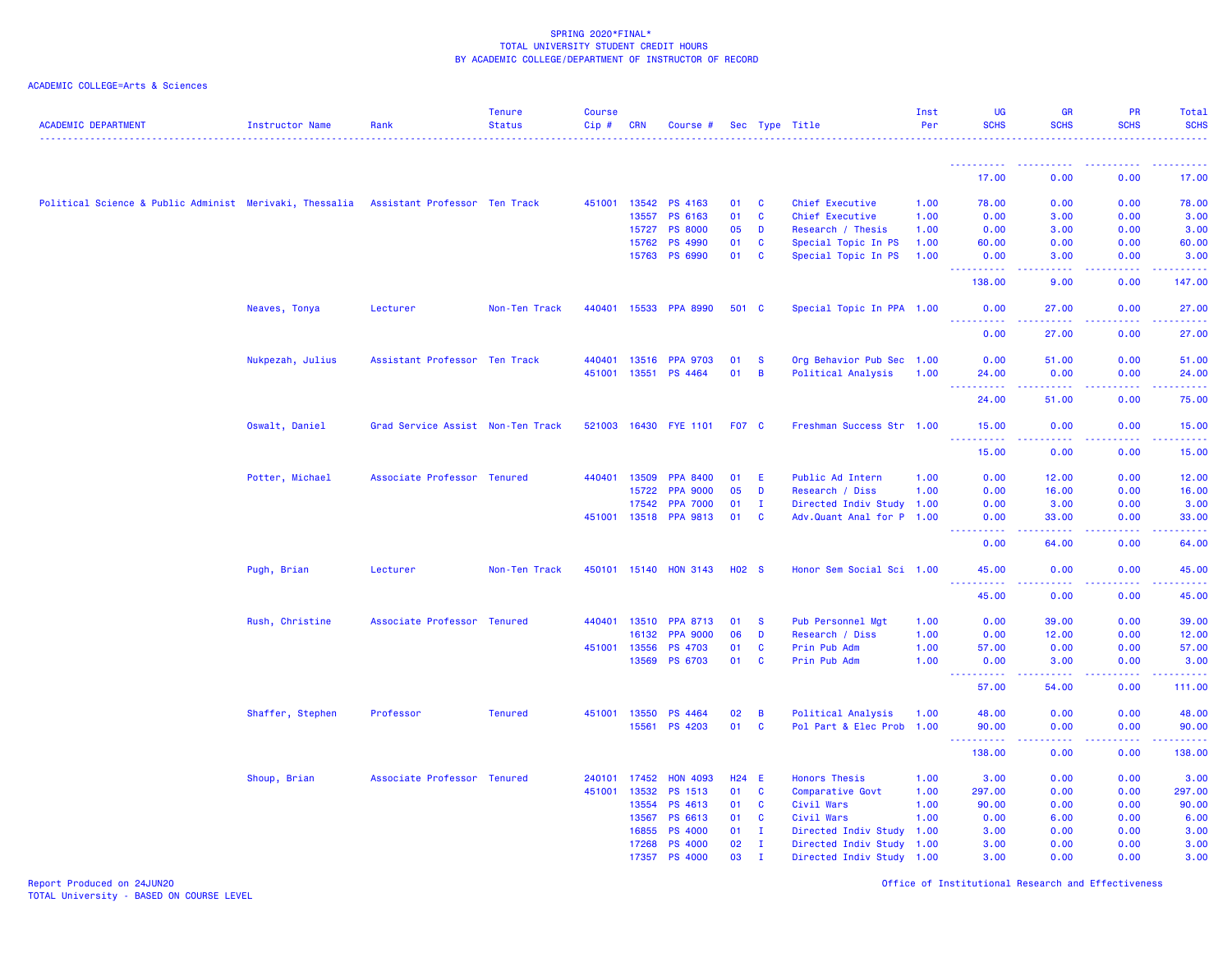| <b>ACADEMIC DEPARTMENT</b>                       | Instructor Name     | Rank                              | <b>Tenure</b><br><b>Status</b> | <b>Course</b><br>Cip# | <b>CRN</b> | Course #             |       |              | Sec Type Title            | Inst<br>Per | <b>UG</b><br><b>SCHS</b> | <b>GR</b><br><b>SCHS</b>                                                                                                          | <b>PR</b><br><b>SCHS</b>                                                                                                                                                  | <b>Total</b><br><b>SCHS</b>                                                                                                                                   |
|--------------------------------------------------|---------------------|-----------------------------------|--------------------------------|-----------------------|------------|----------------------|-------|--------------|---------------------------|-------------|--------------------------|-----------------------------------------------------------------------------------------------------------------------------------|---------------------------------------------------------------------------------------------------------------------------------------------------------------------------|---------------------------------------------------------------------------------------------------------------------------------------------------------------|
|                                                  |                     |                                   |                                |                       |            |                      |       |              |                           |             | . <u>.</u> .             |                                                                                                                                   |                                                                                                                                                                           |                                                                                                                                                               |
| Political Science & Public Administ Shoup, Brian |                     | Associate Professor Tenured       |                                | 451001                | 17648      | <b>PS 4000</b>       | 04    | $\mathbf{I}$ | Directed Indiv Study 1.00 |             | 1.00                     | 0.00                                                                                                                              | 0.00                                                                                                                                                                      | 1.00                                                                                                                                                          |
|                                                  |                     |                                   |                                |                       | 17669      | <b>PS 4000</b>       | 05    | $\mathbf{I}$ | Directed Indiv Study 1.00 |             | 6.00<br>----------       | 0.00<br>.                                                                                                                         | 0.00<br>.                                                                                                                                                                 | 6.00<br>------                                                                                                                                                |
|                                                  |                     |                                   |                                |                       |            |                      |       |              |                           |             | 406.00                   | 6.00                                                                                                                              | 0.00                                                                                                                                                                      | 412.00                                                                                                                                                        |
|                                                  | Stanisevski, Dragan | Associate Professor Tenured       |                                | 440401                | 13517      | <b>PPA 9723</b>      | 01    | - S          | Pub Bud Proc & Imp        | 1.00        | 0.00                     | 48.00                                                                                                                             | 0.00                                                                                                                                                                      | 48.00                                                                                                                                                         |
|                                                  |                     |                                   |                                |                       | 15305      | <b>PPA 8703</b>      | 01    | <b>S</b>     | Gov Org&Adm Theory        | 1.00        | 0.00                     | 48.00                                                                                                                             | 0.00                                                                                                                                                                      | 48.00                                                                                                                                                         |
|                                                  |                     |                                   |                                |                       | 16133      | <b>PPA 9000</b>      | 07    | D            | Research / Diss           | 1.00        | 0.00<br>----------       | 8.00<br>.                                                                                                                         | 0.00<br>.                                                                                                                                                                 | 8.00<br>. <b>.</b>                                                                                                                                            |
|                                                  |                     |                                   |                                |                       |            |                      |       |              |                           |             | 0.00                     | 104.00                                                                                                                            | 0.00                                                                                                                                                                      | 104.00                                                                                                                                                        |
|                                                  | Tkach, Benjamin     | Assistant Professor Non-Ten Track |                                | 451001                | 13527      | PS 1313              | 01    | <b>C</b>     | Intro Intnat'l Relat 1.00 |             | 225.00                   | 0.00                                                                                                                              | 0.00                                                                                                                                                                      | 225.00                                                                                                                                                        |
|                                                  |                     |                                   |                                |                       | 13545      | PS 4303              | 01    | <b>C</b>     | Us Foreign Policy         | 1.00        | 45.00                    | 0.00                                                                                                                              | 0.00                                                                                                                                                                      | 45.00                                                                                                                                                         |
|                                                  |                     |                                   |                                |                       |            | 13560 PS 6303        | 01 C  |              | Us Foreign Policy         | 1.00        | 0.00<br>-----------      | 6.00<br>.<br>$- - -$                                                                                                              | 0.00<br>.                                                                                                                                                                 | 6.00<br>. <u>.</u> .                                                                                                                                          |
|                                                  |                     |                                   |                                |                       |            |                      |       |              |                           |             | 270.00                   | 6.00                                                                                                                              | 0.00                                                                                                                                                                      | 276.00                                                                                                                                                        |
|                                                  | Vowell, Krista      | Lecturer                          | Non-Ten Track                  |                       |            | 451002 14680 PS 1113 | 502 C |              | American Government       | 1.00        | 78.00                    | 0.00                                                                                                                              | 0.00                                                                                                                                                                      | 78.00                                                                                                                                                         |
|                                                  |                     |                                   |                                |                       |            |                      |       |              |                           |             | -----------<br>78.00     | $\sim 100$<br>$\sim$ $\sim$ $\sim$ $\sim$<br>0.00                                                                                 | <b><i><u><u> - - - -</u></u></i></b><br>$\frac{1}{2} \left( \frac{1}{2} \right) \left( \frac{1}{2} \right) \left( \frac{1}{2} \right) \left( \frac{1}{2} \right)$<br>0.00 | $\frac{1}{2} \left( \frac{1}{2} \right) \left( \frac{1}{2} \right) \left( \frac{1}{2} \right) \left( \frac{1}{2} \right) \left( \frac{1}{2} \right)$<br>78.00 |
|                                                  | Waide, David        | Clinical Assist Pro Non-Ten Track |                                | 220101                | 13526      | <b>PS 1192</b>       | 01    | <b>C</b>     | Introduction to Law       | 1.00        | 140.00                   | 0.00                                                                                                                              | 0.00                                                                                                                                                                      | 140.00                                                                                                                                                        |
|                                                  |                     |                                   |                                | 451001                | 13539      | <b>PS 3073</b>       | 01    | $\mathbf{C}$ | Civil Liberties           | 1.00        | 135.00                   | 0.00                                                                                                                              | 0.00                                                                                                                                                                      | 135.00                                                                                                                                                        |
|                                                  |                     |                                   |                                |                       |            | 451002 13520 PS 1113 | 01    | <b>C</b>     | American Government       | 1.00        | 1182.00                  | 0.00                                                                                                                              | 0.00                                                                                                                                                                      | 1182.00                                                                                                                                                       |
|                                                  |                     |                                   |                                |                       |            |                      |       |              |                           |             | .<br>1457.00             | $\cdots$<br>0.00                                                                                                                  | .<br>0.00                                                                                                                                                                 | -------<br>1457.00                                                                                                                                            |
|                                                  | Wall, Diane         | Lecturer                          | Non-Ten Track                  | 451002                | 14679      | <b>PS 1113</b>       | 501 C |              | American Government       | 1.00        | 48.00                    | 0.00                                                                                                                              | 0.00                                                                                                                                                                      | 48.00                                                                                                                                                         |
|                                                  |                     |                                   |                                |                       |            |                      |       |              |                           |             | ----------<br>48.00      | $\frac{1}{2} \left( \frac{1}{2} \right) \left( \frac{1}{2} \right) \left( \frac{1}{2} \right) \left( \frac{1}{2} \right)$<br>0.00 | .<br>0.00                                                                                                                                                                 | .<br>48.00                                                                                                                                                    |
|                                                  | Wiseman, William    | Lecturer                          | Non-Ten Track                  | 451001                | 15306      | <b>PS 4263</b>       | 01    | <b>C</b>     | Miss Govern & Pol         | 1.00        | 69.00                    | 0.00                                                                                                                              | 0.00                                                                                                                                                                      | 69.00                                                                                                                                                         |
|                                                  |                     |                                   |                                |                       |            |                      |       |              |                           |             | ----------<br>69.00      | 0.00                                                                                                                              | 0.00                                                                                                                                                                      | 69.00                                                                                                                                                         |
|                                                  |                     |                                   |                                |                       |            |                      |       |              |                           |             | ==========               | ==========                                                                                                                        | ==========                                                                                                                                                                | ==========                                                                                                                                                    |
| Political Science & Public Administ              |                     |                                   |                                |                       |            |                      |       |              |                           |             | 4131.00<br>==========    | 435.00                                                                                                                            | 0.00<br>======================                                                                                                                                            | 4566.00<br>==========                                                                                                                                         |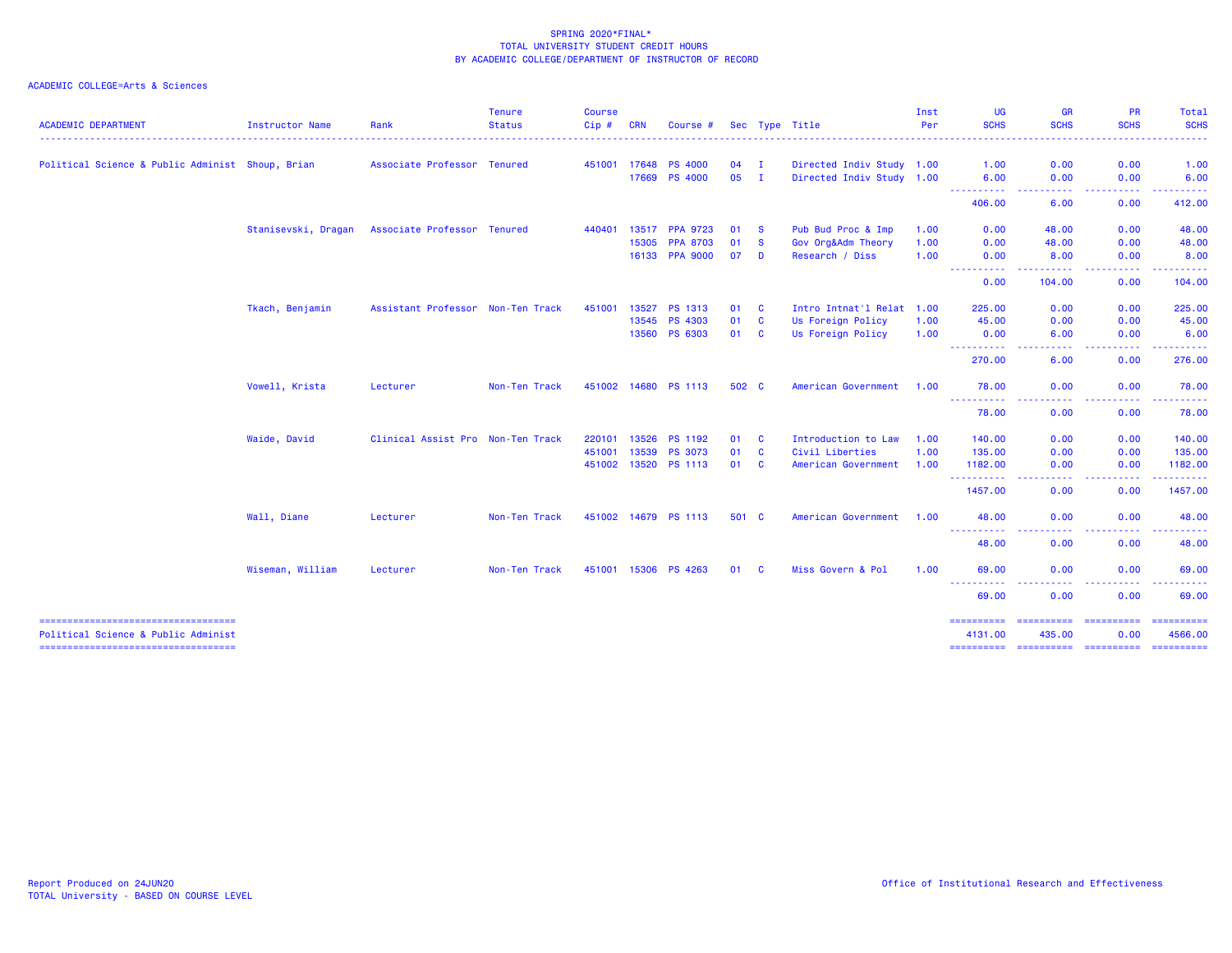| <b>ACADEMIC DEPARTMENT</b> | Instructor Name                                  | Rank                        | <b>Tenure</b><br><b>Status</b> | <b>Course</b><br>Cip# | <b>CRN</b>   | Course #              |       |              | Sec Type Title            | Inst<br>Per | <b>UG</b><br><b>SCHS</b>                                                                                          | <b>GR</b><br><b>SCHS</b>              | <b>PR</b><br><b>SCHS</b>                     | Total<br><b>SCHS</b> |
|----------------------------|--------------------------------------------------|-----------------------------|--------------------------------|-----------------------|--------------|-----------------------|-------|--------------|---------------------------|-------------|-------------------------------------------------------------------------------------------------------------------|---------------------------------------|----------------------------------------------|----------------------|
|                            |                                                  |                             |                                |                       |              |                       |       |              |                           |             |                                                                                                                   |                                       |                                              |                      |
| Psychology                 | Adams-Price, Carolyn Associate Professor Tenured |                             |                                |                       | 420101 17043 | <b>PSY 4000</b>       | 43    | $\mathbf I$  | Directed Indiv Study 1.00 |             | 3.00                                                                                                              | 0.00                                  | 0.00                                         | 3.00                 |
|                            |                                                  |                             |                                |                       | 17299        | <b>PSY 7000</b>       | 01    | $\mathbf{I}$ | Directed Indiv Study      | 1.00        | 0.00                                                                                                              | 3.00                                  | 0.00                                         | 3.00                 |
|                            |                                                  |                             |                                |                       | 422707 13716 | <b>PSY 3623</b>       | 01    | C            | Social Psychology         | 1.00        | 270.00                                                                                                            | 0.00                                  | 0.00                                         | 270.00               |
|                            |                                                  |                             |                                | 422809                | 13743        | <b>PSY 4983</b>       | 01    | C            | Psychology Of Aging       | 1.00        | 69.00                                                                                                             | 0.00                                  | 0.00                                         | 69.00                |
|                            |                                                  |                             |                                |                       | 422813 16780 | <b>PSY 9000</b>       | 01    | D            | Research/Diss             | 1.00        | 0.00<br>$-2222$<br>$\frac{1}{2} \left( \frac{1}{2} \right) \left( \frac{1}{2} \right) \left( \frac{1}{2} \right)$ | 13.00<br>.                            | 0.00<br>.                                    | 13.00<br>.           |
|                            |                                                  |                             |                                |                       |              |                       |       |              |                           |             | 342.00                                                                                                            | 16.00                                 | 0.00                                         | 358.00               |
|                            | Armstrong, Kevin                                 | Associate Professor Tenured |                                |                       | 420101 13740 | <b>PSY 4726</b>       | 01    | Æ            | Internship In Psy I       | 1.00        | 6.00                                                                                                              | 0.00                                  | 0.00                                         | 6.00                 |
|                            |                                                  |                             |                                |                       | 16765        | <b>PSY 8000</b>       | 02    | D            | Research / Thesis         | 1.00        | 0.00                                                                                                              | 2.00                                  | 0.00                                         | 2.00                 |
|                            |                                                  |                             |                                |                       | 17147        | <b>PSY 4000</b>       | 51    | $\mathbf{I}$ | Directed Indiv Study      | 1.00        | 3.00                                                                                                              | 0.00                                  | 0.00                                         | 3.00                 |
|                            |                                                  |                             |                                |                       | 422707 13710 | <b>PSY 3363</b>       | 01    | <b>C</b>     | <b>Behav Modification</b> | 1.00        | 255.00                                                                                                            | 0.00                                  | 0.00                                         | 255.00               |
|                            |                                                  |                             |                                |                       | 422813 16781 | <b>PSY 9000</b>       | 02    | D            | Research/Diss             | 1.00        | 0.00<br><b><i><u>AAAAAAAAA</u></i></b>                                                                            | 8.00<br><b><i><u><u>.</u></u></i></b> | 0.00<br>. <b>.</b> .                         | 8.00<br>.            |
|                            |                                                  |                             |                                |                       |              |                       |       |              |                           |             | 264.00                                                                                                            | 10.00                                 | 0.00                                         | 274.00               |
|                            | Armstrong, Rebecca                               | Instructor                  | Non-Ten Track                  |                       | 420101 13679 | <b>PSY 1013</b>       | 04    | C            | Gen Psychology-SI         | 1.00        | 204.00                                                                                                            | 0.00                                  | 0.00                                         | 204.00               |
|                            |                                                  |                             |                                |                       | 13687        | <b>PSY 1021</b>       | 01    | C            | Career in Psychology      | 1.00        | 129.00                                                                                                            | 0.00                                  | 0.00                                         | 129.00               |
|                            |                                                  |                             |                                |                       | 422703 13723 | <b>PSY 3803</b>       | 01    | C            | Int Dev Psychology        | 1.00        | 192.00                                                                                                            | 0.00                                  | 0.00                                         | 192.00               |
|                            |                                                  |                             |                                |                       | 13724        | <b>PSY 3803</b>       | 02    | <b>C</b>     | Int Dev Psychology        | 1.00        | 195.00                                                                                                            | 0.00                                  | 0.00                                         | 195.00<br>.          |
|                            |                                                  |                             |                                |                       |              |                       |       |              |                           |             | $- - - - -$<br>720.00                                                                                             | 0.00                                  | 0.00                                         | 720.00               |
|                            | Bell, Jacqueline                                 | Lecturer                    | Non-Ten Track                  |                       | 422706 14694 | <b>PSY 4403</b>       | 501 C |              | Biological Psycholog      | 1.00        | 81.00                                                                                                             | 0.00                                  | 0.00                                         | 81.00                |
|                            |                                                  |                             |                                |                       |              | 422803 14858 PSY 4223 | 501 C |              | Drug Use And Abuse        | 1.00        | 144.00<br>$\sim$ $\sim$ .                                                                                         | 0.00                                  | 0.00                                         | 144.00<br>.          |
|                            |                                                  |                             |                                |                       |              |                       |       |              |                           |             | 225.00                                                                                                            | 0.00                                  | 0.00                                         | 225.00               |
|                            | Berman, Mitchell                                 | Professor                   | <b>Tenured</b>                 |                       | 420101 13757 | <b>PSY 8460</b>       | 01    | -E           | App Ext Clinical Pra 1.00 |             | 0.00                                                                                                              | 13.00                                 | 0.00                                         | 13.00                |
|                            |                                                  |                             |                                |                       | 16766        | <b>PSY 8000</b>       | 03    | D            | Research / Thesis         | 1.00        | 0.00                                                                                                              | 2.00                                  | 0.00                                         | 2.00                 |
|                            |                                                  |                             |                                |                       | 17139        | <b>PSY 8011</b>       | 01    | <b>S</b>     | Clinical Reading Sem      | 1.00        | 0.00                                                                                                              | 7.00                                  | 0.00                                         | 7.00                 |
|                            |                                                  |                             |                                |                       | 422813 16782 | <b>PSY 9000</b>       | 03    | D            | Research/Diss             | 1.00        | 0.00<br>-----<br>$\sim$ $\sim$ $\sim$ $\sim$                                                                      | 32.00<br>.                            | 0.00<br><b><i><u><u> - - - -</u></u></i></b> | 32.00<br>.           |
|                            |                                                  |                             |                                |                       |              |                       |       |              |                           |             | 0.00                                                                                                              | 54.00                                 | 0.00                                         | 54.00                |
|                            | Bradshaw, Gary                                   | Professor                   | <b>Tenured</b>                 |                       | 420101 16946 | <b>PSY 4000</b>       | 35    | п.           | Directed Indiv Study 1.00 |             | 6.00                                                                                                              | 0.00                                  | 0.00                                         | 6.00                 |
|                            |                                                  |                             |                                |                       | 17042        | <b>PSY 4000</b>       | 42    | $\mathbf{I}$ | Directed Indiv Study      | 1.00        | 3.00                                                                                                              | 0.00                                  | 0.00                                         | 3.00                 |
|                            |                                                  |                             |                                |                       | 17146        | <b>PSY 4000</b>       | 50    | $\mathbf{I}$ | Directed Indiv Study      | 1.00        | 3.00                                                                                                              | 0.00                                  | 0.00                                         | 3.00                 |
|                            |                                                  |                             |                                |                       | 17320        | <b>PSY 4000</b>       | 55    | $\mathbf{I}$ | Directed Indiv Study      | 1.00        | 3.00                                                                                                              | 0.00                                  | 0.00                                         | 3.00                 |
|                            |                                                  |                             |                                |                       | 17347        | <b>PSY 7000</b>       | 02    | $\mathbf I$  | Directed Indiv Study      | 1.00        | 0.00                                                                                                              | 1.00                                  | 0.00                                         | 1.00                 |
|                            |                                                  |                             |                                |                       | 17596        | <b>PSY 7000</b>       | 05    | $\mathbf{I}$ | Directed Indiv Study      | 1.00        | 0.00                                                                                                              | 1.00                                  | 0.00                                         | 1.00                 |
|                            |                                                  |                             |                                |                       | 422813 16783 | <b>PSY 9000</b>       | 04    | D            | Research/Diss             | 1.00        | 0.00<br>.                                                                                                         | 18.00                                 | 0.00                                         | 18.00                |
|                            |                                                  |                             |                                |                       |              |                       |       |              |                           |             | 15.00                                                                                                             | 20.00                                 | 0.00                                         | 35.00                |
|                            | Brandon, Russell                                 | Lecturer                    | Non-Ten Track                  |                       | 420101 13678 | <b>PSY 1013</b>       | 03    | <b>C</b>     | Gen Psychology            | 1.00        | 240.00                                                                                                            | 0.00                                  | 0.00                                         | 240.00               |
|                            |                                                  |                             |                                |                       | 13682        | <b>PSY 1013</b>       | 07    | C            | <b>Gen Psychology</b>     | 1.00        | 213.00                                                                                                            | 0.00                                  | 0.00                                         | 213.00               |
|                            |                                                  |                             |                                |                       | 13684        | <b>PSY 1013</b>       | 09    | $\mathbf{C}$ | <b>Gen Psychology</b>     | 1.00        | 234.00                                                                                                            | 0.00                                  | 0.00                                         | 234.00               |
|                            |                                                  |                             |                                |                       | 422708 14859 | <b>PSY 3104</b>       | 501 B |              | Introductory Psychol      | 1.00        | 104.00                                                                                                            | 0.00                                  | 0.00                                         | 104.00               |
|                            |                                                  |                             |                                |                       | 422813 13708 | <b>PSY 3343</b>       | 02    | <b>C</b>     | Psych Of Learning         | 1.00        | 180.00<br><u>.</u><br>$\sim$ $\sim$ $\sim$                                                                        | 0.00                                  | 0.00                                         | 180.00               |
|                            |                                                  |                             |                                |                       |              |                       |       |              |                           |             | 971.00                                                                                                            | 0.00                                  | 0.00                                         | 971.00               |
|                            | Brown, Kimberly                                  | Lecturer                    | Non-Ten Track                  |                       |              | 422706 13735 PSY 4403 | 01    | <b>C</b>     | Biological Psycholog 1.00 |             | 195.00                                                                                                            | 0.00                                  | 0.00                                         | 195.00               |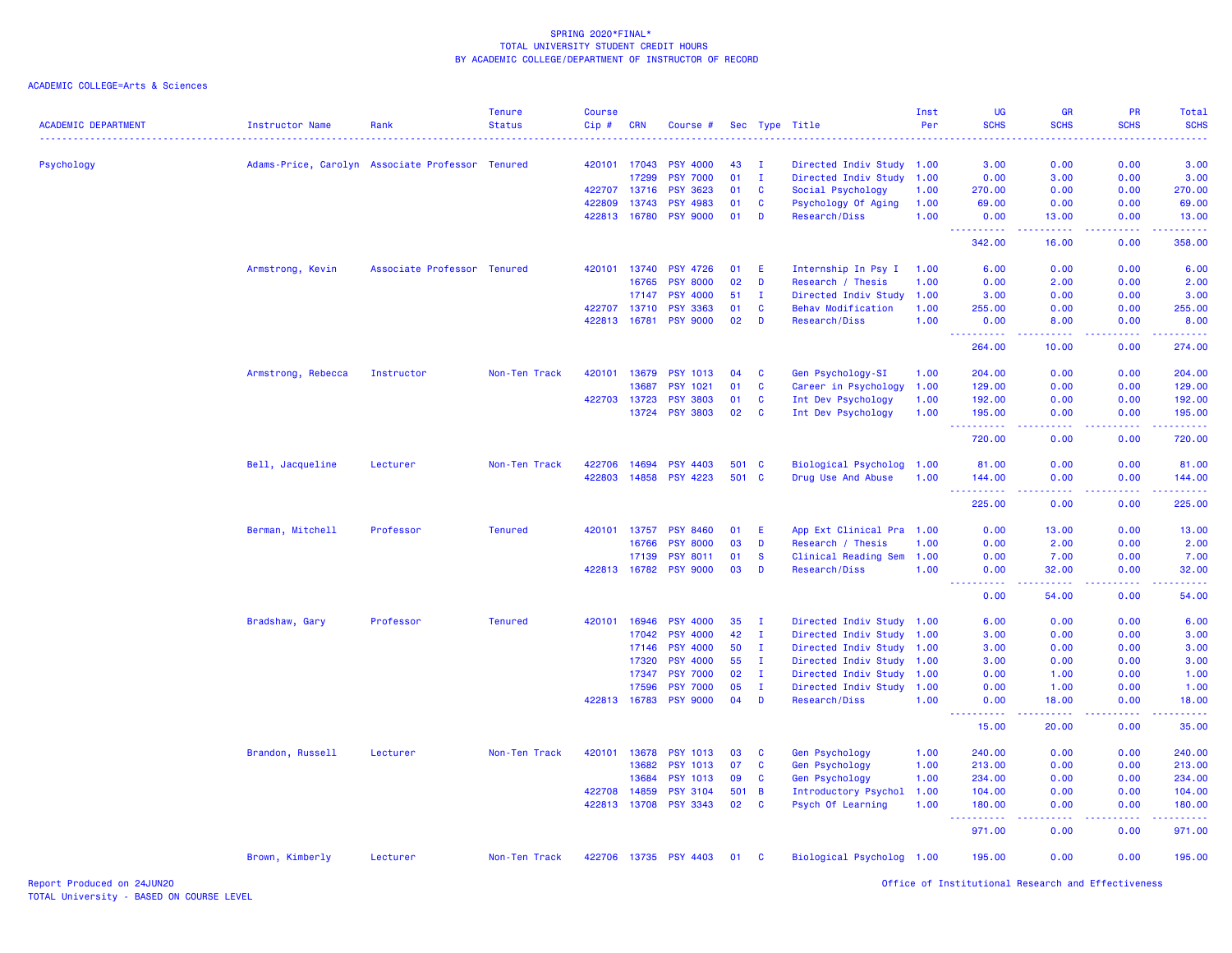| <b>ACADEMIC DEPARTMENT</b> | <b>Instructor Name</b> | Rank                          | <b>Tenure</b><br><b>Status</b> | <b>Course</b><br>Cip # | <b>CRN</b> | Course #        |              |              | Sec Type Title            | Inst<br>Per | UG<br><b>SCHS</b> | <b>GR</b><br><b>SCHS</b>            | <b>PR</b><br><b>SCHS</b> | Total<br><b>SCHS</b>     |
|----------------------------|------------------------|-------------------------------|--------------------------------|------------------------|------------|-----------------|--------------|--------------|---------------------------|-------------|-------------------|-------------------------------------|--------------------------|--------------------------|
| Psychology                 | Brown, Kimberly        | Lecturer                      | Non-Ten Track                  | 422706                 | 13736      | <b>PSY 4403</b> | 02           | C            | Biological Psycholog 1.00 |             | 162.00            | 0.00                                | 0.00                     | 162.00                   |
|                            |                        |                               |                                | 440401                 | 13688      | <b>PSY 3073</b> | 01           | C            | Psy Interper Relat        | 1.00        | 264.00            | 0.00                                | 0.00                     | 264.00                   |
|                            |                        |                               |                                |                        | 13689      | <b>PSY 3073</b> | 02           | - C          | Psy Interper Relat        | 1.00        | 207.00            | 0.00                                | 0.00                     | 207.00                   |
|                            |                        |                               |                                |                        |            |                 |              |              |                           |             | .<br>828.00       | $\sim$ $\sim$ $\sim$ $\sim$<br>0.00 | .<br>0.00                | والمتمام مالما<br>828.00 |
|                            | Campbell, Kristen      | Lecturer                      | Non-Ten Track                  | 420101                 | 14686      | <b>PSY 3213</b> | 501          | <b>C</b>     | Psych Of Ab Behavior 1.00 |             | 129.00            | 0.00                                | 0.00                     | 129.00                   |
|                            |                        |                               |                                |                        | 17428      | <b>PSY 4000</b> | 62           | I.           | Directed Indiv Study 1.00 |             | 1.00              | 0.00                                | 0.00                     | 1.00                     |
|                            |                        |                               |                                |                        | 17429      | <b>PSY 4000</b> | 63           | $\mathbf I$  | Directed Indiv Study 1.00 |             | 3.00              | 0.00                                | 0.00                     | 3.00                     |
|                            |                        |                               |                                |                        | 17430      | <b>PSY 4000</b> | 64           | $\mathbf I$  | Directed Indiv Study 1.00 |             | 3.00              | 0.00                                | 0.00                     | 3.00                     |
|                            |                        |                               |                                |                        | 17431      | <b>PSY 4000</b> | 65           | $\mathbf{I}$ | Directed Indiv Study 1.00 |             | 3.00              | 0.00                                | 0.00                     | 3.00                     |
|                            |                        |                               |                                |                        | 17432      | <b>PSY 4000</b> | 66           | $\mathbf I$  | Directed Indiv Study 1.00 |             | 3.00              | 0.00                                | 0.00                     | 3.00                     |
|                            |                        |                               |                                |                        | 17433      | <b>PSY 4000</b> | 67           | $\mathbf I$  | Directed Indiv Study 1.00 |             | 3.00              | 0.00                                | 0.00                     | 3.00                     |
|                            |                        |                               |                                |                        | 17434      | <b>PSY 4000</b> | 68           | $\mathbf I$  | Directed Indiv Study 1.00 |             | 3.00              | 0.00                                | 0.00                     | 3.00                     |
|                            |                        |                               |                                |                        | 17435      | <b>PSY 4000</b> | 69           | $\mathbf I$  | Directed Indiv Study 1.00 |             | 3.00              | 0.00                                | 0.00                     | 3.00                     |
|                            |                        |                               |                                |                        | 17436      | <b>PSY 4000</b> | 70           | I.           | Directed Indiv Study 1.00 |             | 3.00              | 0.00                                | 0.00                     | 3.00                     |
|                            |                        |                               |                                |                        | 17438      | <b>PSY 4000</b> | 71           | $\mathbf I$  | Directed Indiv Study 1.00 |             | 3.00              | 0.00                                | 0.00                     | 3.00                     |
|                            |                        |                               |                                |                        | 17439      | <b>PSY 4000</b> | 72           | $\mathbf I$  | Directed Indiv Study 1.00 |             | 3.00              | 0.00                                | 0.00                     | 3.00                     |
|                            |                        |                               |                                |                        | 17440      | <b>PSY 4000</b> | 73           | $\mathbf I$  | Directed Indiv Study 1.00 |             | 3.00              | 0.00                                | 0.00                     | 3.00                     |
|                            |                        |                               |                                |                        | 17441      | <b>PSY 4000</b> | 74           | $\mathbf{I}$ | Directed Indiv Study 1.00 |             | 3.00              | 0.00                                | 0.00                     | 3.00                     |
|                            |                        |                               |                                |                        | 17442      | <b>PSY 4000</b> | 75           | $\mathbf I$  | Directed Indiv Study 1.00 |             | 3.00              | 0.00                                | 0.00                     | 3.00                     |
|                            |                        |                               |                                | 422708                 | 13690      | <b>PSY 3104</b> | 01           | $\mathbf c$  | Introductory Psychol 1.00 |             | 380.00            | 0.00                                | 0.00                     | 380.00                   |
|                            |                        |                               |                                |                        | 13691      | <b>PSY 3104</b> | 02           | $\mathbf{K}$ | Introductory Psychol 1.00 |             | 0.00              | 0.00                                | 0.00                     | 0.00                     |
|                            |                        |                               |                                |                        | 13692      | <b>PSY 3104</b> | 03           | K            | Introductory Psychol 1.00 |             | 0.00              | 0.00                                | 0.00                     | 0.00                     |
|                            |                        |                               |                                |                        | 13693      | <b>PSY 3104</b> | 04           | K            | Introductory Psychol 1.00 |             | 0.00              | 0.00                                | 0.00                     | 0.00                     |
|                            |                        |                               |                                |                        | 13694      | <b>PSY 3104</b> | 05           | $\mathsf K$  | Introductory Psychol 1.00 |             | 0.00              | 0.00                                | 0.00                     | 0.00                     |
|                            |                        |                               |                                |                        | 13695      | <b>PSY 3104</b> | 06           | $\mathsf{K}$ | Introductory Psychol 1.00 |             | 0.00              | 0.00                                | 0.00                     | 0.00                     |
|                            |                        |                               |                                | 422801                 | 13732      | <b>PSY 4333</b> | 01           | $\mathbf{C}$ | Intro Clinical Psych 1.00 |             | 72.00             | 0.00                                | 0.00                     | 72.00                    |
|                            |                        |                               |                                | 422803                 | 13728      | PSY 4223        | 01           | $\mathbf c$  | Drug Use And Abuse        | 1.00        | 138.00            | 0.00                                | 0.00                     | 138.00                   |
|                            |                        |                               |                                |                        | 13729      | <b>PSY 4223</b> | 02           | $\mathbf{C}$ | Drug Use And Abuse        | 1.00        | 138.00            | 0.00                                | 0.00                     | 138.00                   |
|                            |                        |                               |                                |                        |            |                 |              |              |                           |             | 897.00            | $- - - -$<br>0.00                   | .<br>0.00                | والمستناسب<br>897.00     |
|                            | Carskadon, Thomas      | Professor                     | <b>Tenured</b>                 | 420101                 | 13686      | <b>PSY 1013</b> | <b>HO1 C</b> |              | Gen Psychology-Honor 1.00 |             | 45.00             | 0.00                                | 0.00                     | 45.00                    |
|                            |                        |                               |                                |                        | 16699      | <b>PSY 4000</b> | 23           | $\mathbf{I}$ | Directed Indiv Study 1.00 |             | 3.00              | 0.00                                | 0.00                     | 3.00                     |
|                            |                        |                               |                                |                        |            |                 |              |              |                           |             | .<br>48.00        | $\sim$ $\sim$ $\sim$ $\sim$<br>0.00 | -----<br>0.00            | .<br>48.00               |
|                            | Cooper, Stephanie      | Lecturer                      | Non-Ten Track                  | 422703                 | 15299      | <b>PSY 4343</b> | 201 C        |              | Clinical Child Psych 1.00 |             | 30.00             | 0.00                                | 0.00<br>$  -$            | 30.00<br>.               |
|                            |                        |                               |                                |                        |            |                 |              |              |                           |             | 30.00             | 0.00                                | 0.00                     | 30.00                    |
|                            | DeShong, Hilary        | Assistant Professor Ten Track |                                | 420101                 | 15277      | <b>PSY 8450</b> | 03           | E            | Applied Clin Practic 1.00 |             | 0.00              | 15.00                               | 0.00                     | 15.00                    |
|                            |                        |                               |                                |                        | 16670      | <b>PSY 4000</b> | 20           | $\mathbf{I}$ | Directed Indiv Study 1.00 |             | 2.00              | 0.00                                | 0.00                     | 2.00                     |
|                            |                        |                               |                                |                        | 16768      | <b>PSY 8000</b> | 05           | D            | Research / Thesis         | 1.00        | 0.00              | 13.00                               | 0.00                     | 13.00                    |
|                            |                        |                               |                                |                        | 16929      | <b>PSY 4000</b> | 31           | п            | Directed Indiv Study 1.00 |             | 3.00              | 0.00                                | 0.00                     | 3.00                     |
|                            |                        |                               |                                |                        | 16933      | <b>PSY 4000</b> | 34           | л.           | Directed Indiv Study 1.00 |             | 3.00              | 0.00                                | 0.00                     | 3.00                     |
|                            |                        |                               |                                |                        | 16988      | <b>PSY 4000</b> | 37           | $\mathbf{I}$ | Directed Indiv Study 1.00 |             | 3.00              | 0.00                                | 0.00                     | 3.00                     |
|                            |                        |                               |                                |                        | 17040      | <b>PSY 4000</b> | 40           | $\mathbf I$  | Directed Indiv Study 1.00 |             | 2.00              | 0.00                                | 0.00                     | 2.00                     |
|                            |                        |                               |                                |                        | 17323      | <b>PSY 4000</b> | 56           | $\mathbf I$  | Directed Indiv Study      | 1.00        | 2.00              | 0.00                                | 0.00                     | 2.00                     |
|                            |                        |                               |                                | 422705                 | 13753      | <b>PSY 8364</b> | 01           | B            | Personality Appr          | 1.00        | 0.00              | 24.00                               | 0.00                     | 24.00                    |
|                            |                        |                               |                                | 422813 16784           |            | <b>PSY 9000</b> | 05           | D            | Research/Diss             | 1.00        | 0.00              | 7.00                                | 0.00                     | 7.00                     |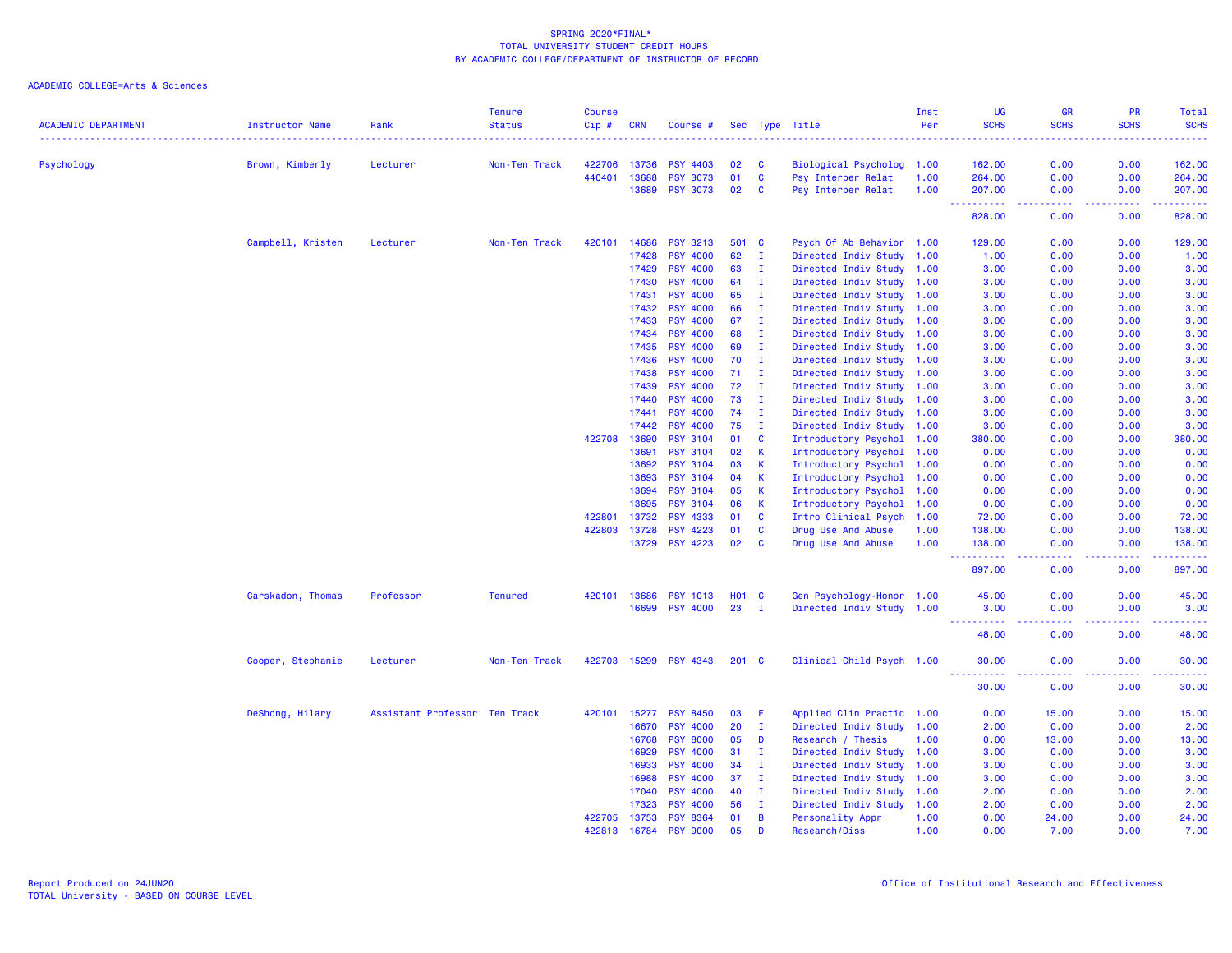| <b>ACADEMIC DEPARTMENT</b> | Instructor Name   | Rank                              | <b>Tenure</b><br><b>Status</b> | <b>Course</b><br>Cip# | CRN          | Course #              |               |                         | Sec Type Title            | Inst<br>Per | <b>UG</b><br><b>SCHS</b>                                                                                              | GR<br><b>SCHS</b>    | PR<br><b>SCHS</b>    | Total<br><b>SCHS</b>                                                                                                                                           |
|----------------------------|-------------------|-----------------------------------|--------------------------------|-----------------------|--------------|-----------------------|---------------|-------------------------|---------------------------|-------------|-----------------------------------------------------------------------------------------------------------------------|----------------------|----------------------|----------------------------------------------------------------------------------------------------------------------------------------------------------------|
|                            |                   |                                   |                                |                       |              |                       |               |                         |                           |             | <u>.</u>                                                                                                              |                      |                      |                                                                                                                                                                |
|                            |                   |                                   |                                |                       |              |                       |               |                         |                           |             | 15.00                                                                                                                 | 59.00                | 0.00                 | 74.00                                                                                                                                                          |
| Psychology                 | Dicarlo, Sabrina  | Grad Teach Assist                 | Non-Ten Track                  |                       |              | 422703 13725 PSY 3803 | 03            | $\overline{\mathbf{C}}$ | Int Dev Psychology        | 1.00        | 204.00                                                                                                                | 0.00                 | 0.00                 | 204.00                                                                                                                                                         |
|                            |                   |                                   |                                |                       |              |                       |               |                         |                           |             | $\begin{array}{cccccccccc} \bullet & \bullet & \bullet & \bullet & \bullet & \bullet & \bullet \end{array}$<br>204.00 | 0.00                 | 0.00                 | .<br>204.00                                                                                                                                                    |
|                            | Dozier, Mary      | Assistant Professor Ten Track     |                                |                       | 420101 13700 | <b>PSY 3213</b>       | 03            | <b>C</b>                | Psych Of Ab Behavior 1.00 |             | 273.00                                                                                                                | 0.00                 | 0.00                 | 273.00                                                                                                                                                         |
|                            |                   |                                   |                                |                       | 16671        | <b>PSY 4000</b>       | 21            | $\mathbf{I}$            | Directed Indiv Study 1.00 |             | 3.00                                                                                                                  | 0.00                 | 0.00                 | 3.00                                                                                                                                                           |
|                            |                   |                                   |                                |                       |              | 17475 PSY 4000        | 78            | - I                     | Directed Indiv Study 1.00 |             | 3.00                                                                                                                  | 0.00                 | 0.00                 | 3.00                                                                                                                                                           |
|                            |                   |                                   |                                |                       |              |                       |               |                         |                           |             | ----------<br>279.00                                                                                                  | 0.00                 | 0.00                 | 279.00                                                                                                                                                         |
|                            | Dygert, Sarah     | Grad Teach Assist                 | Non-Ten Track                  |                       |              | 420101 13677 PSY 1013 | 02            | <b>C</b>                | Gen Psychology            | 1.00        | 237.00                                                                                                                | 0.00                 | 0.00                 | 237.00                                                                                                                                                         |
|                            |                   |                                   |                                |                       |              |                       |               |                         |                           |             | <u> - - - - - - - - - -</u><br>237.00                                                                                 | 0.00                 | . <u>.</u> .<br>0.00 | .<br>237.00                                                                                                                                                    |
|                            | Eakin, Deborah    | Associate Professor Tenured       |                                |                       | 420101 16209 | <b>PSY 4000</b>       | 03            | Ι.                      | Directed Indiv Study 1.00 |             | 3.00                                                                                                                  | 0.00                 | 0.00                 | 3.00                                                                                                                                                           |
|                            |                   |                                   |                                |                       | 16210        | <b>PSY 4000</b>       | 04            | $\mathbf{I}$            | Directed Indiv Study 1.00 |             | 3.00                                                                                                                  | 0.00                 | 0.00                 | 3.00                                                                                                                                                           |
|                            |                   |                                   |                                |                       | 16215        | <b>PSY 4000</b>       | 05            | $\mathbf{I}$            | Directed Indiv Study 1.00 |             | 3.00                                                                                                                  | 0.00                 | 0.00                 | 3.00                                                                                                                                                           |
|                            |                   |                                   |                                |                       | 16216        | <b>PSY 4000</b>       | 06            | $\mathbf{I}$            | Directed Indiv Study 1.00 |             | 3.00                                                                                                                  | 0.00                 | 0.00                 | 3.00                                                                                                                                                           |
|                            |                   |                                   |                                |                       | 16546        | <b>PSY 4000</b>       | 15            | $\mathbf{I}$            | Directed Indiv Study 1.00 |             | 3.00                                                                                                                  | 0.00                 | 0.00                 | 3.00                                                                                                                                                           |
|                            |                   |                                   |                                |                       | 16770        | <b>PSY 8000</b>       | 07            | D                       | Research / Thesis         | 1.00        | 0.00                                                                                                                  | 6.00                 | 0.00                 | 6.00                                                                                                                                                           |
|                            |                   |                                   |                                |                       | 17001        | <b>PSY 4000</b>       | 38            | Ι.                      | Directed Indiv Study 1.00 |             | 3.00                                                                                                                  | 0.00                 | 0.00                 | 3.00                                                                                                                                                           |
|                            |                   |                                   |                                |                       | 17039        | <b>PSY 4000</b>       | 39            | $\mathbf{I}$            | Directed Indiv Study 1.00 |             | 3.00                                                                                                                  | 0.00                 | 0.00                 | 3.00                                                                                                                                                           |
|                            |                   |                                   |                                |                       | 17271        | <b>PSY 4000</b>       | 52            | $\mathbf{I}$            | Directed Indiv Study 1.00 |             | 3.00                                                                                                                  | 0.00                 | 0.00                 | 3.00                                                                                                                                                           |
|                            |                   |                                   |                                |                       | 17544        | <b>PSY 7000</b>       | 04            | $\mathbf{I}$            | Directed Indiv Study 1.00 |             | 0.00                                                                                                                  | 1.00                 | 0.00                 | 1.00                                                                                                                                                           |
|                            |                   |                                   |                                | 422701 13721          |              | <b>PSY 3713</b>       | 03            | $\mathbf{C}$            | Cognitive Psychology 1.00 |             | 243.00                                                                                                                | 0.00                 | 0.00                 | 243.00                                                                                                                                                         |
|                            |                   |                                   |                                |                       | 15279        | <b>PSY 8793</b>       | 01            | <b>C</b>                | Adv Cog Sci Prof Ski 1.00 |             | 0.00                                                                                                                  | 18.00                | 0.00                 | 18.00                                                                                                                                                          |
|                            |                   |                                   |                                |                       | 422813 16786 | <b>PSY 9000</b>       | 07            | D                       | <b>Research/Diss</b>      | 1.00        | 0.00                                                                                                                  | 11.00                | 0.00                 | 11.00<br>.                                                                                                                                                     |
|                            |                   |                                   |                                |                       |              |                       |               |                         |                           |             | ----------<br>267.00                                                                                                  | 36.00                | 0.00                 | 303.00                                                                                                                                                         |
|                            | Finch, Dustin     | Grad Teach Assist                 | Non-Ten Track                  |                       | 240102 12696 | IDS 4111              | 03            | <b>C</b>                | Professional Seminar 1.00 |             | 28.00                                                                                                                 | 0.00                 | 0.00                 | 28.00                                                                                                                                                          |
|                            |                   |                                   |                                |                       |              |                       |               |                         |                           |             | <u> - - - - - - - - - -</u><br>28.00                                                                                  | 0.00                 | 0.00                 | .<br>28.00                                                                                                                                                     |
|                            | Flurry, Samuel    | Grad Teach Assist                 | Non-Ten Track                  |                       |              | 420101 13676 PSY 1013 | 01 C          |                         | <b>Gen Psychology</b>     | 1.00        | 240.00                                                                                                                | 0.00                 | 0.00                 | 240.00                                                                                                                                                         |
|                            |                   |                                   |                                |                       |              |                       |               |                         |                           |             | $\sim$ $\sim$<br>$- - - - - - -$<br>240.00                                                                            | . <b>. .</b><br>0.00 | .<br>0.00            | <b><i><u><u> - - - - -</u></u></i></b><br>240.00                                                                                                               |
|                            | Franklin, Rachel  | Non-Faculty                       | Not Applicable                 |                       | 420101 13699 | <b>PSY 3213</b>       | 02            | $\mathbf{C}$            | Psych Of Ab Behavior 1.00 |             | 270.00                                                                                                                | 0.00                 | 0.00                 | 270.00                                                                                                                                                         |
|                            |                   |                                   |                                |                       |              |                       |               |                         |                           |             | 222222<br>270.00                                                                                                      | د د د د<br>0.00      | .<br>0.00            | $\frac{1}{2} \left( \frac{1}{2} \right) \left( \frac{1}{2} \right) \left( \frac{1}{2} \right) \left( \frac{1}{2} \right) \left( \frac{1}{2} \right)$<br>270.00 |
|                            | Gier, Vicki       | Associate Professor Tenured       |                                | 420101                | 14194        | <b>PSY 1021</b>       | $201$ C       |                         | Career in Psychology 1.00 |             | 11.00                                                                                                                 | 0.00                 | 0.00                 | 11.00                                                                                                                                                          |
|                            |                   |                                   |                                | 422704                | 14198        | <b>PSY 3314</b>       | $201 \quad B$ |                         | Experimental Psych        | 1.00        | 44.00                                                                                                                 | 0.00                 | 0.00                 | 44.00                                                                                                                                                          |
|                            |                   |                                   |                                |                       | 422707 14196 | <b>PSY 3203</b>       | $201$ C       |                         | Psy Of Gender Differ 1.00 |             | 24.00                                                                                                                 | 0.00                 | 0.00                 | 24.00                                                                                                                                                          |
|                            |                   |                                   |                                |                       | 422813 14199 | <b>PSY 3343</b>       | 201 C         |                         | Psych Of Learning         | 1.00        | 63.00                                                                                                                 | 0.00                 | 0.00                 | 63.00                                                                                                                                                          |
|                            |                   |                                   |                                |                       |              |                       |               |                         |                           |             | .<br>142.00                                                                                                           | د د د د<br>0.00      | 22222<br>0.00        | 2.2.2.2.2.2<br>142.00                                                                                                                                          |
|                            | Hawkins, Serenity | Grad Service Assist Non-Ten Track |                                |                       |              | 521003 16424 FYE 1101 | F01 C         |                         | Freshman Success Str 1.00 |             | 15.00                                                                                                                 | 0.00                 | 0.00                 | 15.00                                                                                                                                                          |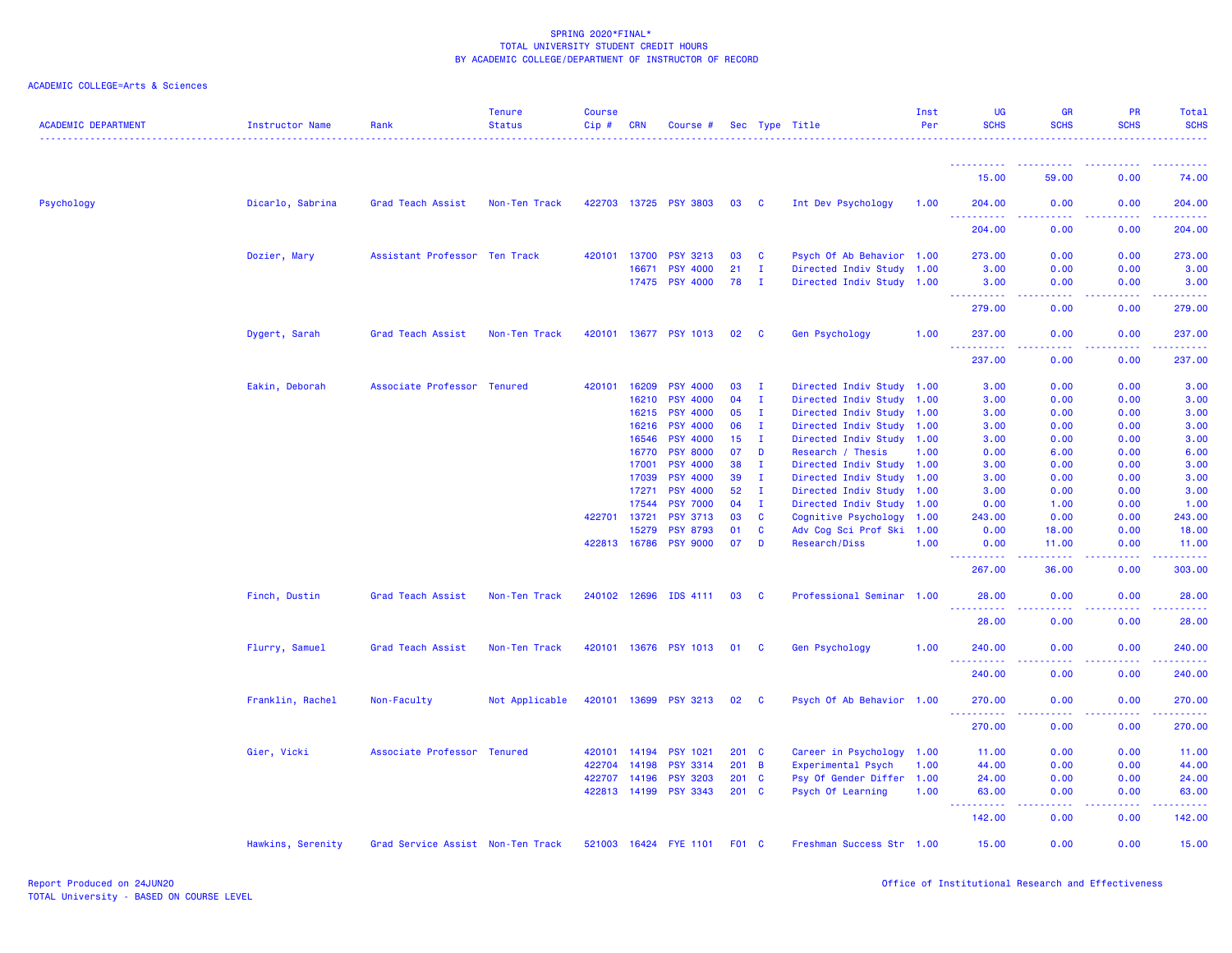| <b>ACADEMIC DEPARTMENT</b> | <b>Instructor Name</b> | Rank                          | <b>Tenure</b><br><b>Status</b> | <b>Course</b><br>Cip# | <b>CRN</b>   | Course #              |                 |              | Sec Type Title            | Inst<br>Per | <b>UG</b><br><b>SCHS</b>                            | <b>GR</b><br><b>SCHS</b> | PR<br><b>SCHS</b> | Total<br><b>SCHS</b>      |
|----------------------------|------------------------|-------------------------------|--------------------------------|-----------------------|--------------|-----------------------|-----------------|--------------|---------------------------|-------------|-----------------------------------------------------|--------------------------|-------------------|---------------------------|
|                            |                        |                               |                                |                       |              |                       |                 |              |                           |             | <u>.</u>                                            |                          |                   |                           |
|                            |                        |                               |                                |                       |              |                       |                 |              |                           |             | 15.00                                               | 0.00                     | 0.00              | 15.00                     |
| Psychology                 | Hogan, Russell         | Lecturer                      | Non-Ten Track                  |                       |              | 420101 14197 PSY 3213 | $201 \quad C$   |              | Psych Of Ab Behavior 1.00 |             | 39.00<br>.<br><b>.</b>                              | 0.00<br>.                | 0.00              | 39.00                     |
|                            |                        |                               |                                |                       |              |                       |                 |              |                           |             | 39.00                                               | 0.00                     | 0.00              | 39.00                     |
|                            | Hubbard, Marlena       | Lecturer                      | Non-Ten Track                  | 422704                | 14860        | <b>PSY 3314</b>       | 501 B           |              | Experimental Psych        | 1.00        | 40.00                                               | 0.00                     | 0.00              | 40.00                     |
|                            |                        |                               |                                |                       | 14861        | <b>PSY 3314</b>       | 502 B           |              | Experimental Psych        | 1.00        | 64.00                                               | 0.00                     | 0.00              | 64.00                     |
|                            |                        |                               |                                | 422803                | 13730        | <b>PSY 4223</b>       | 03              | $\mathbf{C}$ | Drug Use And Abuse        | 1.00        | 267.00                                              | 0.00                     | 0.00              | 267.00                    |
|                            |                        |                               |                                | 422809                | 13744        | <b>PSY 4983</b>       | 02 <sub>o</sub> | <b>C</b>     | Psychology Of Aging       | 1.00        | 237.00                                              | 0.00                     | 0.00              | 237.00                    |
|                            |                        |                               |                                |                       | 422813 14687 | <b>PSY 3343</b>       | 501 C           |              | Psych Of Learning         | 1.00        | 138.00<br><u> - - - - - - - - - -</u>               | 0.00<br>.                | 0.00<br>.         | 138.00<br><u>.</u>        |
|                            |                        |                               |                                |                       |              |                       |                 |              |                           |             | 746.00                                              | 0.00                     | 0.00              | 746.00                    |
|                            | Jarosz, Andrew         | Assistant Professor Ten Track |                                |                       | 420101 16771 | <b>PSY 8000</b>       | 08              | D            | Research / Thesis         | 1.00        | 0.00                                                | 6.00                     | 0.00              | 6.00                      |
|                            |                        |                               |                                |                       | 16916        | <b>PSY 4000</b>       | 30              | $\mathbf{I}$ | Directed Indiv Study      | 1.00        | 2.00                                                | 0.00                     | 0.00              | 2.00                      |
|                            |                        |                               |                                |                       | 17109        | <b>PSY 4000</b>       | 47              | $\mathbf{I}$ | Directed Indiv Study 1.00 |             | 3.00                                                | 0.00                     | 0.00              | 3.00                      |
|                            |                        |                               |                                |                       | 17554        | <b>PSY 4000</b>       | 81              | I.           | Directed Indiv Study 1.00 |             | 2.00                                                | 0.00                     | 0.00              | 2.00                      |
|                            |                        |                               |                                | 422701                | 13761        | <b>PSY 8713</b>       | 01              | C            | Issues Cognitive Psy 1.00 |             | 0.00                                                | 18.00                    | 0.00              | 18.00                     |
|                            |                        |                               |                                | 422813                | 16787        | <b>PSY 9000</b>       | 08              | D            | Research/Diss             | 1.00        | 0.00<br>$\omega_{\rm{eff}}$ and $\omega_{\rm{eff}}$ | 17.00                    | 0.00              | 17.00                     |
|                            |                        |                               |                                |                       |              |                       |                 |              |                           |             | 7.00                                                | 41.00                    | 0.00              | 48.00                     |
|                            | Johnson, Mallory       | Lecturer                      | Non-Ten Track                  | 422707                | 14688        | <b>PSY 3353</b>       | 501 C           |              | Motivation                | 1.00        | 132.00                                              | 0.00                     | 0.00              | 132.00                    |
|                            |                        |                               |                                |                       | 14689        | <b>PSY 3363</b>       | 501 C           |              | Behav Modification        | 1.00        | 144.00                                              | 0.00                     | 0.00              | 144.00                    |
|                            |                        |                               |                                |                       |              |                       |                 |              |                           |             | $\sim$ $\sim$<br>.<br>276.00                        | $\sim 100$<br>0.00       | 0.00              | 276.00                    |
|                            | Kelley, Karen          | Grad Teach Assist             | Non-Ten Track                  |                       |              | 422705 13726 PSY 4203 | 01 C            |              | Theories Of Pers          | 1.00        | 45.00                                               | 0.00                     | 0.00              | 45.00                     |
|                            |                        |                               |                                |                       |              |                       |                 |              |                           |             | . <u>.</u><br>45.00                                 | $- - -$<br>0.00          | 0.00              | .<br>45.00                |
|                            | Kilgore, Jenna         | Grad Teach Assist             | Non-Ten Track                  |                       | 420101 13698 | <b>PSY 3213</b>       | 01              | $\mathbf{C}$ | Psych Of Ab Behavior 1.00 |             | 225.00                                              | 0.00                     | 0.00              | 225.00                    |
|                            |                        |                               |                                |                       |              |                       |                 |              |                           |             | .<br>225.00                                         | .<br>0.00                | .<br>0.00         | $- - - - - - -$<br>225.00 |
|                            | McKinney, Clifford     | Associate Professor Tenured   |                                | 420101                | 13756        | <b>PSY 8450</b>       | 02              | E            | Applied Clin Practic 1.00 |             | 0.00                                                | 11.00                    | 0.00              | 11.00                     |
|                            |                        |                               |                                |                       | 16208        | <b>PSY 4000</b>       | 02              | $\mathbf{I}$ | Directed Indiv Study 1.00 |             | 3.00                                                | 0.00                     | 0.00              | 3.00                      |
|                            |                        |                               |                                |                       | 16272        | <b>PSY 4000</b>       | 08              | I.           | Directed Indiv Study 1.00 |             | 3.00                                                | 0.00                     | 0.00              | 3.00                      |
|                            |                        |                               |                                |                       | 16530        | <b>PSY 4000</b>       | 12              | $\mathbf{I}$ | Directed Indiv Study 1.00 |             | 3.00                                                | 0.00                     | 0.00              | 3.00                      |
|                            |                        |                               |                                |                       | 16567        | <b>PSY 4000</b>       | 17              | $\mathbf{I}$ | Directed Indiv Study 1.00 |             | 3.00                                                | 0.00                     | 0.00              | 3.00                      |
|                            |                        |                               |                                |                       | 16609        | <b>PSY 4000</b>       | 19              | $\mathbf{I}$ | Directed Indiv Study 1.00 |             | 3.00                                                | 0.00                     | 0.00              | 3.00                      |
|                            |                        |                               |                                |                       | 16682        | <b>PSY 4000</b>       | 22              | $\mathbf{I}$ | Directed Indiv Study 1.00 |             | 3.00                                                | 0.00                     | 0.00              | 3.00                      |
|                            |                        |                               |                                |                       | 16759        | <b>PSY 4000</b>       | 26              | $\mathbf I$  | Directed Indiv Study 1.00 |             | 3.00                                                | 0.00                     | 0.00              | 3.00                      |
|                            |                        |                               |                                |                       | 16914        | <b>PSY 4000</b>       | 28              | I.           | Directed Indiv Study 1.00 |             | 3.00                                                | 0.00                     | 0.00              | 3.00                      |
|                            |                        |                               |                                |                       | 16932        | <b>PSY 4000</b>       | 33              | $\mathbf{I}$ | Directed Indiv Study 1.00 |             | 3.00                                                | 0.00                     | 0.00              | 3.00                      |
|                            |                        |                               |                                |                       | 16947        | <b>PSY 4000</b>       | 36              | $\mathbf{I}$ | Directed Indiv Study 1.00 |             | 3.00                                                | 0.00                     | 0.00              | 3.00                      |
|                            |                        |                               |                                | 422704                | 13701        | <b>PSY 3314</b>       | 01              | C            | Experimental Psych        | 1.00        | 268.00                                              | 0.00                     | 0.00              | 268.00                    |
|                            |                        |                               |                                |                       | 13702        | <b>PSY 3314</b>       | 02              | К            | Experimental Psych        | 1.00        | 0.00                                                | 0.00                     | 0.00              | 0.00                      |
|                            |                        |                               |                                |                       | 13703        | <b>PSY 3314</b>       | 03              | К            | Experimental Psych        | 1.00        | 0.00                                                | 0.00                     | 0.00              | 0.00                      |
|                            |                        |                               |                                |                       | 13704        | <b>PSY 3314</b>       | 04              | К            | <b>Experimental Psych</b> | 1.00        | 0.00                                                | 0.00                     | 0.00              | 0.00                      |
|                            |                        |                               |                                |                       | 13705        | <b>PSY 3314</b>       | 05              | К            | Experimental Psych        | 1.00        | 0.00                                                | 0.00                     | 0.00              | 0.00                      |
|                            |                        |                               |                                |                       | 422813 16788 | <b>PSY 9000</b>       | 09              | n            | Research/Diss             | 1.00        | 0.00                                                | 33.00                    | 0.00              | 33.00                     |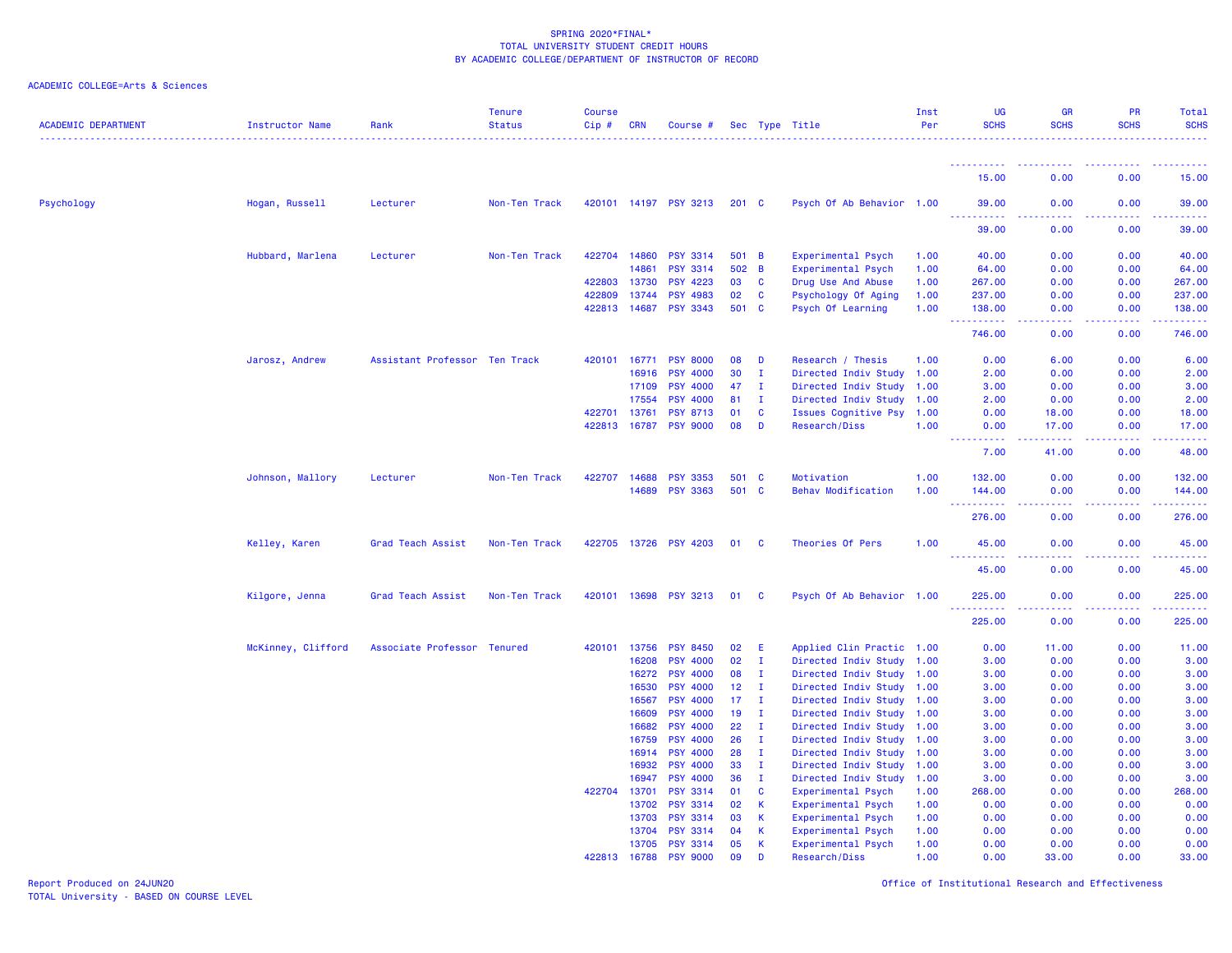| ACADEMIC COLLEGE=Arts & Sciences |  |  |  |
|----------------------------------|--|--|--|
|----------------------------------|--|--|--|

| <b>ACADEMIC DEPARTMENT</b> | <b>Instructor Name</b> | Rank                          | <b>Tenure</b><br><b>Status</b> | <b>Course</b><br>Cip# | <b>CRN</b>   | Course #              |                 |              | Sec Type Title              | Inst<br>Per | <b>UG</b><br><b>SCHS</b>                                                                                                                                                                                                                                                                  | <b>GR</b><br><b>SCHS</b> | <b>PR</b><br><b>SCHS</b>                                                                                                          | Total<br><b>SCHS</b>                                                                                                                                         |
|----------------------------|------------------------|-------------------------------|--------------------------------|-----------------------|--------------|-----------------------|-----------------|--------------|-----------------------------|-------------|-------------------------------------------------------------------------------------------------------------------------------------------------------------------------------------------------------------------------------------------------------------------------------------------|--------------------------|-----------------------------------------------------------------------------------------------------------------------------------|--------------------------------------------------------------------------------------------------------------------------------------------------------------|
|                            |                        |                               |                                |                       |              |                       |                 |              |                             |             | <u> - - - - - - - - - -</u>                                                                                                                                                                                                                                                               |                          | .                                                                                                                                 |                                                                                                                                                              |
|                            |                        |                               |                                |                       |              |                       |                 |              |                             |             | 298.00                                                                                                                                                                                                                                                                                    | 44.00                    | 0.00                                                                                                                              | 342.00                                                                                                                                                       |
| Psychology                 | McMillen, David        | Research Professor            | Non-Ten Track                  | 420101                | 17372        | <b>PSY 4000</b>       | 57              | $\mathbf I$  | Directed Indiv Study 1.00   |             | 1.00                                                                                                                                                                                                                                                                                      | 0.00                     | 0.00                                                                                                                              | 1.00                                                                                                                                                         |
|                            |                        |                               |                                |                       | 17373        | <b>PSY 4000</b>       | 58              | I.           | Directed Indiv Study        | 1.00        | 1.00                                                                                                                                                                                                                                                                                      | 0.00                     | 0.00                                                                                                                              | 1.00                                                                                                                                                         |
|                            |                        |                               |                                |                       | 17374        | <b>PSY 4000</b>       | 59              | $\mathbf{I}$ | Directed Indiv Study        | 1.00        | 2.00                                                                                                                                                                                                                                                                                      | 0.00                     | 0.00                                                                                                                              | 2.00                                                                                                                                                         |
|                            |                        |                               |                                |                       | 17375        | <b>PSY 4000</b>       | 60              | $\mathbf{I}$ | Directed Indiv Study        | 1.00        | 2.00                                                                                                                                                                                                                                                                                      | 0.00                     | 0.00                                                                                                                              | 2.00                                                                                                                                                         |
|                            |                        |                               |                                |                       | 17383        | <b>PSY 4000</b>       | 61              | $\mathbf I$  | Directed Indiv Study        | 1.00        | 3.00                                                                                                                                                                                                                                                                                      | 0.00                     | 0.00                                                                                                                              | 3.00                                                                                                                                                         |
|                            |                        |                               |                                |                       | 17469        | <b>PSY 4000</b>       | 76              | $\mathbf{I}$ | Directed Indiv Study 1.00   |             | 2.00<br>بالمحامي                                                                                                                                                                                                                                                                          | 0.00                     | 0.00                                                                                                                              | 2.00<br>$\frac{1}{2} \left( \frac{1}{2} \right) \left( \frac{1}{2} \right) \left( \frac{1}{2} \right) \left( \frac{1}{2} \right) \left( \frac{1}{2} \right)$ |
|                            |                        |                               |                                |                       |              |                       |                 |              |                             |             | 11.00                                                                                                                                                                                                                                                                                     | 0.00                     | 0.00                                                                                                                              | 11.00                                                                                                                                                        |
|                            | McMillen, Robert       | Professor                     | <b>Tenured</b>                 |                       |              | 422810 13714 PSY 3503 | 01              | $\mathbf{C}$ | Health Psychology           | 1.00        | 60.00<br>.                                                                                                                                                                                                                                                                                | 0.00                     | 0.00                                                                                                                              | 60.00                                                                                                                                                        |
|                            |                        |                               |                                |                       |              |                       |                 |              |                             |             | 60.00                                                                                                                                                                                                                                                                                     | 0.00                     | 0.00                                                                                                                              | 60.00                                                                                                                                                        |
|                            | Mckay, Ian             | Grad Teach Assist             | Non-Ten Track                  |                       |              | 422813 13707 PSY 3343 | 01 C            |              | Psych Of Learning           | 1.00        | 180.00<br>.                                                                                                                                                                                                                                                                               | 0.00                     | 0.00                                                                                                                              | 180.00                                                                                                                                                       |
|                            |                        |                               |                                |                       |              |                       |                 |              |                             |             | 180.00                                                                                                                                                                                                                                                                                    | 0.00                     | 0.00                                                                                                                              | 180.00                                                                                                                                                       |
|                            | Moss, Robert           | Associate Professor Tenured   |                                |                       | 420101 16599 | <b>PSY 4000</b>       | 18              | $\mathbf{I}$ | Directed Indiv Study        | 1.00        | 3.00                                                                                                                                                                                                                                                                                      | 0.00                     | 0.00                                                                                                                              | 3.00                                                                                                                                                         |
|                            |                        |                               |                                |                       | 16773        | <b>PSY 8000</b>       | 10 <sup>°</sup> | D            | Research / Thesis           | 1.00        | 0.00                                                                                                                                                                                                                                                                                      | 6.00                     | 0.00                                                                                                                              | 6.00                                                                                                                                                         |
|                            |                        |                               |                                |                       | 17106        | <b>PSY 4000</b>       | 44              | п.           | Directed Indiv Study        | 1.00        | 2.00                                                                                                                                                                                                                                                                                      | 0.00                     | 0.00                                                                                                                              | 2.00                                                                                                                                                         |
|                            |                        |                               |                                |                       | 17145        | <b>PSY 4000</b>       | 49              | $\mathbf{I}$ | Directed Indiv Study        | 1.00        | 3.00                                                                                                                                                                                                                                                                                      | 0.00                     | 0.00                                                                                                                              | 3.00                                                                                                                                                         |
|                            |                        |                               |                                |                       | 17564        | <b>PSY 4000</b>       | 82              | $\mathbf{I}$ | Directed Indiv Study        | 1.00        | 3.00                                                                                                                                                                                                                                                                                      | 0.00                     | 0.00                                                                                                                              | 3.00                                                                                                                                                         |
|                            |                        |                               |                                |                       | 422701 13722 | <b>PSY 3723</b>       | 01              | C            | Cognitive Neuroscien        | 1.00        | 69.00                                                                                                                                                                                                                                                                                     | 0.00                     | 0.00                                                                                                                              | 69.00                                                                                                                                                        |
|                            |                        |                               |                                |                       | 15278        | <b>PSY 8773</b>       | 01              | C            | Distr Rep in Cognit         | 1.00        | 0.00                                                                                                                                                                                                                                                                                      | 36.00                    | 0.00                                                                                                                              | 36.00                                                                                                                                                        |
|                            |                        |                               |                                |                       | 422813 16789 | <b>PSY 9000</b>       | 10              | D            | Research/Diss               | 1.00        | 0.00<br>.                                                                                                                                                                                                                                                                                 | 13.00<br>.               | 0.00<br>$\frac{1}{2} \left( \frac{1}{2} \right) \left( \frac{1}{2} \right) \left( \frac{1}{2} \right) \left( \frac{1}{2} \right)$ | 13.00<br>.                                                                                                                                                   |
|                            |                        |                               |                                |                       |              |                       |                 |              |                             |             | 80.00                                                                                                                                                                                                                                                                                     | 55.00                    | 0.00                                                                                                                              | 135.00                                                                                                                                                       |
|                            | Nadorff, Danielle      | Assistant Professor Ten Track |                                | 240101                | 12643        | <b>HON 4093</b>       | <b>HO8</b>      | - E          | <b>Honors Thesis</b>        | 1.00        | 3.00                                                                                                                                                                                                                                                                                      | 0.00                     | 0.00                                                                                                                              | 3.00                                                                                                                                                         |
|                            |                        |                               |                                | 420101                | 16774        | <b>PSY 8000</b>       | 11              | D            | Research / Thesis           | 1.00        | 0.00                                                                                                                                                                                                                                                                                      | 2.00                     | 0.00                                                                                                                              | 2.00                                                                                                                                                         |
|                            |                        |                               |                                |                       | 17041        | <b>PSY 4000</b>       | 41              | $\mathbf{I}$ | Directed Indiv Study        | 1.00        | 2.00                                                                                                                                                                                                                                                                                      | 0.00                     | 0.00                                                                                                                              | 2.00                                                                                                                                                         |
|                            |                        |                               |                                |                       | 17627        | <b>PSY 4000</b>       | 85              | $\mathbf{I}$ | Directed Indiv Study        | 1.00        | 2.00                                                                                                                                                                                                                                                                                      | 0.00                     | 0.00                                                                                                                              | 2.00                                                                                                                                                         |
|                            |                        |                               |                                |                       | 17653        | <b>PSY 4000</b>       | 86              | $\mathbf I$  | Directed Indiv Study        | 1.00        | 3.00                                                                                                                                                                                                                                                                                      | 0.00                     | 0.00                                                                                                                              | 3.00                                                                                                                                                         |
|                            |                        |                               |                                |                       | 422813 16790 | <b>PSY 9000</b>       | 11              | D            | Research/Diss               | 1.00        | 0.00<br>$\frac{1}{2} \left( \frac{1}{2} \right) \left( \frac{1}{2} \right) \left( \frac{1}{2} \right) \left( \frac{1}{2} \right) \left( \frac{1}{2} \right)$<br>$\frac{1}{2} \left( \frac{1}{2} \right) \left( \frac{1}{2} \right) \left( \frac{1}{2} \right) \left( \frac{1}{2} \right)$ | 5.00<br>د د د د          | 0.00<br>.                                                                                                                         | 5.00<br>.                                                                                                                                                    |
|                            |                        |                               |                                |                       |              |                       |                 |              |                             |             | 10.00                                                                                                                                                                                                                                                                                     | 7.00                     | 0.00                                                                                                                              | 17.00                                                                                                                                                        |
|                            | Nadorff, Michael       | Associate Professor Tenured   |                                |                       | 420101 13747 | <b>PSY 6403</b>       | 01              | <b>C</b>     | <b>Biological Psycholog</b> | 1.00        | 0.00                                                                                                                                                                                                                                                                                      | 51.00                    | 0.00                                                                                                                              | 51.00                                                                                                                                                        |
|                            |                        |                               |                                |                       | 13755        | <b>PSY 8450</b>       | 01              | E            | Applied Clin Practic        | 1.00        | 0.00                                                                                                                                                                                                                                                                                      | 16.00                    | 0.00                                                                                                                              | 16.00                                                                                                                                                        |
|                            |                        |                               |                                |                       | 16775        | <b>PSY 8000</b>       | 12 <sup>7</sup> | D            | Research / Thesis           | 1.00        | 0.00                                                                                                                                                                                                                                                                                      | 3.00                     | 0.00                                                                                                                              | 3.00                                                                                                                                                         |
|                            |                        |                               |                                |                       | 17107        | <b>PSY 4000</b>       | 45              | $\mathbf{I}$ | Directed Indiv Study        | 1.00        | 1.00                                                                                                                                                                                                                                                                                      | 0.00                     | 0.00                                                                                                                              | 1.00                                                                                                                                                         |
|                            |                        |                               |                                |                       | 422813 13765 | <b>PSY 9730</b>       | 01              | E            | Doc Internship Clin         | 1.00        | 0.00                                                                                                                                                                                                                                                                                      | 7.00                     | 0.00                                                                                                                              | 7.00                                                                                                                                                         |
|                            |                        |                               |                                |                       | 16791        | <b>PSY 9000</b>       | 12              | $\mathbf{D}$ | Research/Diss               | 1.00        | 0.00<br>.                                                                                                                                                                                                                                                                                 | 9.00                     | 0.00                                                                                                                              | 9.00                                                                                                                                                         |
|                            |                        |                               |                                |                       |              |                       |                 |              |                             |             | 1.00                                                                                                                                                                                                                                                                                      | 86.00                    | 0.00                                                                                                                              | 87.00                                                                                                                                                        |
|                            | Nayfa, Kara            | Grad Teach Assist             | Non-Ten Track                  |                       |              | 422707 13711 PSY 3363 | 02              | <b>C</b>     | <b>Behav Modification</b>   | 1.00        | 174.00                                                                                                                                                                                                                                                                                    | 0.00                     | 0.00                                                                                                                              | 174.00                                                                                                                                                       |
|                            |                        |                               |                                |                       |              |                       |                 |              |                             |             | 174.00                                                                                                                                                                                                                                                                                    | 0.00                     | 0.00                                                                                                                              | 174.00                                                                                                                                                       |
|                            | Nelson, Richard        | Grad Teach Assist             | Non-Ten Track                  |                       |              | 422810 13715 PSY 3503 | 02              | <b>C</b>     | Health Psychology           | 1.00        | 123.00                                                                                                                                                                                                                                                                                    | 0.00                     | 0.00                                                                                                                              | 123.00                                                                                                                                                       |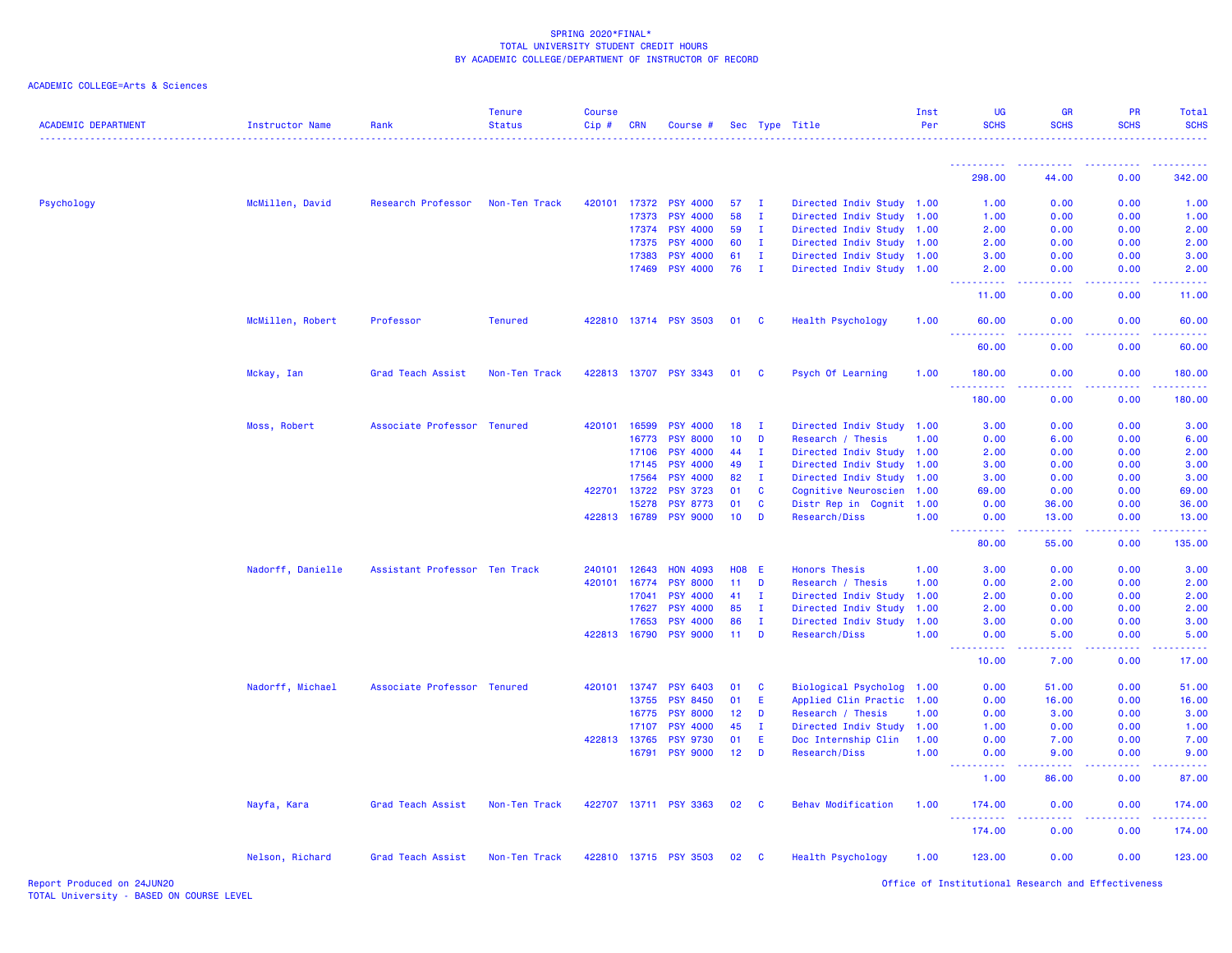| <b>ACADEMIC DEPARTMENT</b> | <b>Instructor Name</b> | Rank                          | <b>Tenure</b><br><b>Status</b> | <b>Course</b><br>Cip# | <b>CRN</b>   | Course #              |       |              | Sec Type Title            | Inst<br>Per | <b>UG</b><br><b>SCHS</b>           | <b>GR</b><br><b>SCHS</b>               | <b>PR</b><br><b>SCHS</b> | Total<br><b>SCHS</b>   |
|----------------------------|------------------------|-------------------------------|--------------------------------|-----------------------|--------------|-----------------------|-------|--------------|---------------------------|-------------|------------------------------------|----------------------------------------|--------------------------|------------------------|
|                            |                        |                               |                                |                       |              |                       |       |              |                           |             | 123.00                             | 0.00                                   | 0.00                     | 123.00                 |
|                            |                        |                               |                                |                       |              |                       |       |              |                           |             |                                    |                                        |                          |                        |
| Psychology                 | Oliveros, Arazais      | Assistant Professor Ten Track |                                | 420101                | 16776        | <b>PSY 8000</b>       | 13    | D            | Research / Thesis         | 1.00        | 0.00                               | 5.00                                   | 0.00                     | 5.00                   |
|                            |                        |                               |                                |                       | 17286        | <b>PSY 4000</b>       | 54    | $\mathbf{I}$ | Directed Indiv Study 1.00 |             | 3.00                               | 0.00                                   | 0.00                     | 3.00                   |
|                            |                        |                               |                                |                       | 17471        | <b>PSY 4000</b>       | 77    | $\mathbf{I}$ | Directed Indiv Study 1.00 |             | 2.00                               | 0.00                                   | 0.00                     | 2.00                   |
|                            |                        |                               |                                | 422813                | 16792        | <b>PSY 9000</b>       | 13    | D            | Research/Diss             | 1.00        | 0.00                               | 5.00                                   | 0.00                     | 5.00                   |
|                            |                        |                               |                                | 429999                | 15501        | <b>PSY 4990</b>       | 01    | $\mathbf{C}$ | Special Topic In PSY 1.00 |             | 48.00<br>-----                     | 0.00<br>$\sim$ $\sim$ $\sim$ $\sim$    | 0.00<br>د د د د          | 48.00<br>والمناصبات    |
|                            |                        |                               |                                |                       |              |                       |       |              |                           |             | 53.00                              | 10.00                                  | 0.00                     | 63.00                  |
|                            | Pate, Ashley           | Grad Teach Assist             | Non-Ten Track                  | 420101 13683          |              | <b>PSY 1013</b>       | 08    | - C          | Gen Psychology            | 1.00        | 237.00                             | 0.00                                   | 0.00                     | 237.00                 |
|                            |                        |                               |                                |                       |              |                       |       |              |                           |             | 2222.<br>237.00                    | .<br>0.00                              | بالمحامي<br>0.00         | .<br>237.00            |
|                            | Pratte, Michael        | Assistant Professor Ten Track |                                | 420101                | 16566        | <b>PSY 4000</b>       | 16    | $\mathbf I$  | Directed Indiv Study 1.00 |             | 2.00                               | 0.00                                   | 0.00                     | 2.00                   |
|                            |                        |                               |                                |                       | 16758        | <b>PSY 4000</b>       | 25    | $\mathbf I$  | Directed Indiv Study 1.00 |             | 1.00                               | 0.00                                   | 0.00                     | 1.00                   |
|                            |                        |                               |                                |                       | 16777        | <b>PSY 8000</b>       | 14    | D            | Research / Thesis         | 1.00        | 0.00                               | 7.00                                   | 0.00                     | 7.00                   |
|                            |                        |                               |                                |                       | 16856        | <b>PSY 4000</b>       | 27    | $\mathbf{I}$ | Directed Indiv Study 1.00 |             | 3.00                               | 0.00                                   | 0.00                     | 3.00                   |
|                            |                        |                               |                                | 422701                | 13762        | <b>PSY 8731</b>       | 01    | $\mathbf c$  | Appl Cognitive Resea      | 1.00        | 0.00                               | 6.00                                   | 0.00                     | 6.00                   |
|                            |                        |                               |                                | 422708                | 13764        | <b>PSY 8803</b>       | 01    | $\mathbf{C}$ | Adv Quant I/O & Gen       | 1.00        | 0.00                               | 24.00                                  | 0.00                     | 24.00                  |
|                            |                        |                               |                                | 422813                | 16793        | <b>PSY 9000</b>       | 14    | D            | Research/Diss             | 1.00        | 0.00                               | 10.00                                  | 0.00                     | 10.00                  |
|                            |                        |                               |                                |                       |              |                       |       |              |                           |             | .<br>6.00                          | <b><i><u><u>.</u></u></i></b><br>47.00 | .<br>0.00                | .<br>53.00             |
|                            | Raden, Megan           | Grad Teach Assist             | Non-Ten Track                  | 422701                |              | 13719 PSY 3713        | 01    | <b>C</b>     | Cognitive Psychology 1.00 |             | 132.00                             | 0.00                                   | 0.00                     | 132.00                 |
|                            |                        |                               |                                |                       |              |                       |       |              |                           |             | .<br>132.00                        | 0.00                                   | .<br>0.00                | .<br>132.00            |
|                            | Roberts, Marina        | Grad Teach Assist             | Non-Ten Track                  | 190504                | 12187        | <b>FNH 2293</b>       | 01    | C            | Indiv & Family Nutri 0.20 |             | 153.60                             | 0.00                                   | 0.00                     | 153.60                 |
|                            |                        |                               |                                |                       | 12188        | <b>FNH 2293</b>       | 02    | $\mathbf{C}$ | Indiv & Family Nutri 0.20 |             | 25.20                              | 0.00                                   | 0.00                     | 25.20                  |
|                            |                        |                               |                                |                       | 12659        | <b>HS 2293</b>        | 01    | $\mathbf{C}$ | Indiv & Family Nutri 0.20 |             | 43.20                              | 0.00                                   | 0.00                     | 43.20                  |
|                            |                        |                               |                                |                       | 12660        | <b>HS 2293</b>        | 02    | $\mathbf{C}$ | Indiv & Family Nutri 0.20 |             | 2.40                               | 0.00                                   | 0.00                     | 2.40                   |
|                            |                        |                               |                                |                       |              |                       |       |              |                           |             | 224.40                             | 0.00                                   | 0.00                     | 22222)<br>224.40       |
|                            | Roby, Earnestine       | Non-Faculty                   | Not Applicable                 |                       |              | 422705 14857 PSY 4203 | 501 C |              | Theories Of Pers          | 1.00        | 102.00                             | 0.00                                   | 0.00                     | 102.00                 |
|                            |                        |                               |                                |                       |              |                       |       |              |                           |             | د د د د د د<br>102.00              | 0.00                                   | ولايت<br>0.00            | وساعاه سأساط<br>102.00 |
|                            | Rogers, Mary           | Grad Teach Assist             | Non-Ten Track                  | 422707                | 13696        | <b>PSY 3203</b>       | 01    | C            | Psy of Gender Differ 1.00 |             | 186.00                             | 0.00                                   | 0.00                     | 186.00                 |
|                            |                        |                               |                                |                       | 13697        | <b>PSY 3203</b>       | 02    | C            | Psy Of Gender Differ 1.00 |             | 63.00                              | 0.00                                   | 0.00                     | 63.00<br>.             |
|                            |                        |                               |                                |                       |              |                       |       |              |                           |             | 249.00                             | 0.00                                   | 0.00                     | 249.00                 |
|                            | Scott, Rachel          | Grad Teach Assist             | Non-Ten Track                  |                       |              | 420101 13712 PSY 3413 | 01    | - C          | Human Sexual Behavio 1.00 |             | 258.00                             | 0.00                                   | 0.00                     | 258.00                 |
|                            |                        |                               |                                |                       |              |                       |       |              |                           |             | 258.00                             | 0.00                                   | 0.00                     | <u>.</u><br>258.00     |
|                            | Shumate, James         | Lecturer                      | Non-Ten Track                  | 422803                | 15350        | <b>PSY 6373</b>       | 201 C |              | Forensic Psychology       | 1.00        | 0.00                               | 12.00                                  | 0.00                     | 12.00                  |
|                            |                        |                               |                                |                       | 422812 15349 | <b>PSY 4373</b>       | 201   | - C          | Forensic Psychology       | 1.00        | 51.00                              | 0.00                                   | 0.00                     | 51.00                  |
|                            |                        |                               |                                |                       |              |                       |       |              |                           |             | .<br>$\sim$ $\sim$ $\sim$<br>51.00 | المتمالين<br>12.00                     | . <b>.</b><br>0.00       | .<br>63.00             |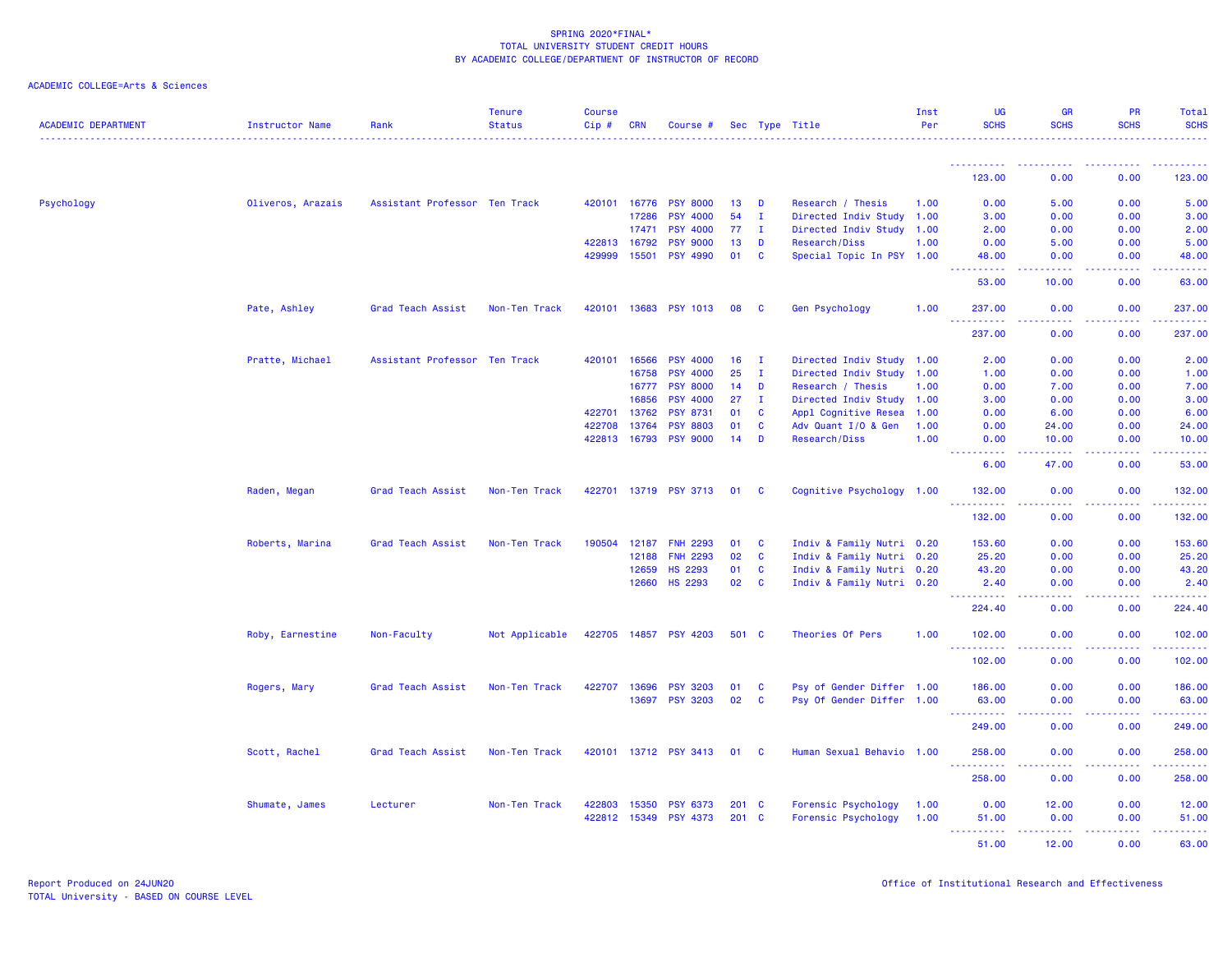| <b>ACADEMIC DEPARTMENT</b> | <b>Instructor Name</b><br><u>.</u> | Rank                              | <b>Tenure</b><br><b>Status</b> | <b>Course</b><br>Cip# | <b>CRN</b>   | Course #              |                 |              | Sec Type Title            | Inst<br>Per | UG<br><b>SCHS</b>                                                                                                                                             | <b>GR</b><br><b>SCHS</b>                                                                                                          | <b>PR</b><br><b>SCHS</b>     | Total<br><b>SCHS</b>                                                                                                               |
|----------------------------|------------------------------------|-----------------------------------|--------------------------------|-----------------------|--------------|-----------------------|-----------------|--------------|---------------------------|-------------|---------------------------------------------------------------------------------------------------------------------------------------------------------------|-----------------------------------------------------------------------------------------------------------------------------------|------------------------------|------------------------------------------------------------------------------------------------------------------------------------|
| Psychology                 | Sinclair, Hillary                  | Associate Professor Tenured       |                                | 420101                | 16217        | <b>PSY 4000</b>       | 07              | T            | Directed Indiv Study 1.00 |             | 3.00                                                                                                                                                          | 0.00                                                                                                                              | 0.00                         | 3.00                                                                                                                               |
|                            |                                    |                                   |                                |                       | 16778        | <b>PSY 8000</b>       | 15 <sub>1</sub> | D            | Research / Thesis         | 1.00        | 0.00                                                                                                                                                          | 2.00                                                                                                                              | 0.00                         | 2.00                                                                                                                               |
|                            |                                    |                                   |                                |                       | 17144        | <b>PSY 4000</b>       | 48              | $\mathbf{I}$ | Directed Indiv Study 1.00 |             | 3.00                                                                                                                                                          | 0.00                                                                                                                              | 0.00                         | 3.00                                                                                                                               |
|                            |                                    |                                   |                                |                       | 17285        | <b>PSY 4000</b>       | 53              | $\mathbf{I}$ | Directed Indiv Study      | 1.00        | 3.00                                                                                                                                                          | 0.00                                                                                                                              | 0.00                         | 3.00                                                                                                                               |
|                            |                                    |                                   |                                |                       | 17487        | <b>PSY 4000</b>       | 80              | $\mathbf{I}$ | Directed Indiv Study 1.00 |             | 3.00                                                                                                                                                          | 0.00                                                                                                                              | 0.00                         | 3.00                                                                                                                               |
|                            |                                    |                                   |                                | 429999                | 15761        | <b>PSY 4990</b>       | 03              | $\mathbf{c}$ | Special Topic In PSY 1.00 |             | 42.00<br>. <u>.</u>                                                                                                                                           | 0.00<br>$\frac{1}{2} \left( \frac{1}{2} \right) \left( \frac{1}{2} \right) \left( \frac{1}{2} \right) \left( \frac{1}{2} \right)$ | 0.00<br>.                    | 42.00<br>والمالم مال                                                                                                               |
|                            |                                    |                                   |                                |                       |              |                       |                 |              |                           |             | 54.00                                                                                                                                                         | 2.00                                                                                                                              | 0.00                         | 56.00                                                                                                                              |
|                            | Spencer, Jordan                    | Non-Faculty                       | Not Applicable                 | 422801                | 11926        | EPY 8493              | 01              | C            | Soc-Emotional & Beh       | 0.50        | 0.00                                                                                                                                                          | 15.00                                                                                                                             | 0.00                         | 15.00                                                                                                                              |
|                            |                                    |                                   |                                | 521003                | 15315        | <b>FYE 1001</b>       | F <sub>01</sub> | C            | First Year Experienc 1.00 |             | 19.00                                                                                                                                                         | 0.00<br>د د د د                                                                                                                   | 0.00<br>$\sim$ $\sim$ $\sim$ | 19.00<br>وعامات                                                                                                                    |
|                            |                                    |                                   |                                |                       |              |                       |                 |              |                           |             | 19.00                                                                                                                                                         | 15.00                                                                                                                             | 0.00                         | 34.00                                                                                                                              |
|                            | Stafford, Emily                    | Clinical Assist Pro Non-Ten Track |                                | 420101                | 15280        | <b>PSY 8121</b>       | 01              | -H           | Scientist-Pract Appl 1.00 |             | 0.00                                                                                                                                                          | 6.00                                                                                                                              | 0.00                         | 6.00                                                                                                                               |
|                            |                                    |                                   |                                |                       | 15281        | <b>PSY 8141</b>       | 01              | H            | Scientist-Pract Appl 1.00 |             | 0.00<br>.                                                                                                                                                     | 5.00<br>.                                                                                                                         | 0.00<br>.                    | 5.00<br>.                                                                                                                          |
|                            |                                    |                                   |                                |                       |              |                       |                 |              |                           |             | 0.00                                                                                                                                                          | 11.00                                                                                                                             | 0.00                         | 11.00                                                                                                                              |
|                            | Stafford, Ty                       | Non-Faculty                       | Not Applicable                 |                       |              | 420101 13731 PSY 4323 | 01 C            |              | History Of Psy            | 1.00        | 45.00<br>$\sim$ $\sim$ $\sim$                                                                                                                                 | 0.00                                                                                                                              | 0.00<br>$  -$                | 45.00<br>$\frac{1}{2} \left( \frac{1}{2} \right) \left( \frac{1}{2} \right) \left( \frac{1}{2} \right) \left( \frac{1}{2} \right)$ |
|                            |                                    |                                   |                                |                       |              |                       |                 |              |                           |             | 45.00                                                                                                                                                         | 0.00                                                                                                                              | 0.00                         | 45.00                                                                                                                              |
|                            | Stansel, Brittany                  | Grad Service Assist Non-Ten Track |                                |                       |              | 130301 12804 LSK 1141 | 06              | - C          | College Success II        | 1.00        | 16.00                                                                                                                                                         | 0.00                                                                                                                              | 0.00                         | 16.00                                                                                                                              |
|                            |                                    |                                   |                                |                       |              |                       |                 |              |                           |             | $\sim 100$<br><b><i><u><u> - - - - -</u></u></i></b><br>16.00                                                                                                 | $\sim$ $\sim$ $\sim$ $\sim$<br>0.00                                                                                               | -----<br>0.00                | .<br>16.00                                                                                                                         |
|                            | Tan, Elaine                        | Lecturer                          | Non-Ten Track                  |                       |              | 422701 14692 PSY 3713 | 501 C           |              | Cognitive Psychology 1.00 |             | 84.00                                                                                                                                                         | 0.00                                                                                                                              | 0.00                         | 84.00                                                                                                                              |
|                            |                                    |                                   |                                |                       |              |                       |                 |              |                           |             | $\omega_{\rm{eff}}$<br><b><i><u><u> - - - - -</u></u></i></b><br>84.00                                                                                        | $  -$<br>0.00                                                                                                                     | ولاوياء<br>0.00              | وبالمناب<br>84.00                                                                                                                  |
|                            | Thomas, Anisha                     | Grad Teach Assist                 | Non-Ten Track                  |                       | 420101 13681 | <b>PSY 1013</b>       | 06              | - C          | Gen Psychology            | 1.00        | 189.00                                                                                                                                                        | 0.00                                                                                                                              | 0.00                         | 189.00                                                                                                                             |
|                            |                                    |                                   |                                |                       |              |                       |                 |              |                           |             | 2.2.2.2.2.2<br>189.00                                                                                                                                         | $\frac{1}{2} \left( \frac{1}{2} \right) \left( \frac{1}{2} \right) \left( \frac{1}{2} \right)$<br>0.00                            | .<br>0.00                    | 22222<br>189.00                                                                                                                    |
|                            | Timmins, Matthew                   | Grad Teach Assist                 | Non-Ten Track                  | 422707                | 13717        | <b>PSY 3623</b>       | 02              | $\mathbf{C}$ | Social Psychology         | 1.00        | 252.00                                                                                                                                                        | 0.00                                                                                                                              | 0.00                         | 252.00                                                                                                                             |
|                            |                                    |                                   |                                |                       | 13718        | <b>PSY 3623</b>       | 03              | $\mathbf{C}$ | Social Psychology         | 1.00        | 261.00                                                                                                                                                        | 0.00                                                                                                                              | 0.00                         | 261.00<br>والمرامي مراميات                                                                                                         |
|                            |                                    |                                   |                                |                       |              |                       |                 |              |                           |             | 513.00                                                                                                                                                        | 0.00                                                                                                                              | 0.00                         | 513.00                                                                                                                             |
|                            | Valentine, Michael                 | Non-Faculty                       | Not Applicable                 |                       | 422707 14691 | <b>PSY 3623</b>       | 501 C           |              | Social Psychology         | 1.00        | 144.00<br><u> - - - - - - - - - -</u>                                                                                                                         | 0.00<br>$- - - -$                                                                                                                 | 0.00<br>.                    | 144.00<br>$- - - - - - -$                                                                                                          |
|                            |                                    |                                   |                                |                       |              |                       |                 |              |                           |             | 144.00                                                                                                                                                        | 0.00                                                                                                                              | 0.00                         | 144.00                                                                                                                             |
|                            | Wilson, Rodney                     | Associate Professor Tenured       |                                | 420101                | 14207        | <b>PSY 6403</b>       | 201 C           |              | Biological Psycholog 1.00 |             | 0.00                                                                                                                                                          | 9.00                                                                                                                              | 0.00                         | 9.00                                                                                                                               |
|                            |                                    |                                   |                                | 422705                | 14201        | <b>PSY 4203</b>       | 201             | $\mathbf{C}$ | Theories Of Pers          | 1.00        | 45.00                                                                                                                                                         | 0.00                                                                                                                              | 0.00                         | 45.00                                                                                                                              |
|                            |                                    |                                   |                                | 422706                | 14203        | <b>PSY 4403</b>       | 201 C           |              | Biological Psycholog 1.00 |             | 27.00                                                                                                                                                         | 0.00                                                                                                                              | 0.00                         | 27.00                                                                                                                              |
|                            |                                    |                                   |                                | 422808                | 15303        | <b>PSY 3003</b>       | 201 C           |              | Environmental Psy         | 1.00        | 24.00<br>$\frac{1}{2} \left( \frac{1}{2} \right) \left( \frac{1}{2} \right) \left( \frac{1}{2} \right) \left( \frac{1}{2} \right) \left( \frac{1}{2} \right)$ | 0.00<br>د د د د                                                                                                                   | 0.00<br>.                    | 24.00<br>.                                                                                                                         |
|                            |                                    |                                   |                                |                       |              |                       |                 |              |                           |             | 96.00                                                                                                                                                         | 9.00                                                                                                                              | 0.00                         | 105.00                                                                                                                             |
|                            | Winer, Eric                        | Associate Professor Tenured       |                                | 420101 16277          |              | <b>PSY 4000</b>       | 09              | $\mathbf I$  | Directed Indiv Study 1.00 |             | 3.00                                                                                                                                                          | 0.00                                                                                                                              | 0.00                         | 3.00                                                                                                                               |
|                            |                                    |                                   |                                |                       | 16480        | <b>PSY 4000</b>       | 10              | $\mathbf I$  | Directed Indiv Study 1.00 |             | 3.00                                                                                                                                                          | 0.00                                                                                                                              | 0.00                         | 3.00                                                                                                                               |
|                            |                                    |                                   |                                |                       | 16481        | <b>PSY 4000</b>       | 11              | $\mathbf{I}$ | Directed Indiv Study 1.00 |             | 3.00                                                                                                                                                          | 0.00                                                                                                                              | 0.00                         | 3.00                                                                                                                               |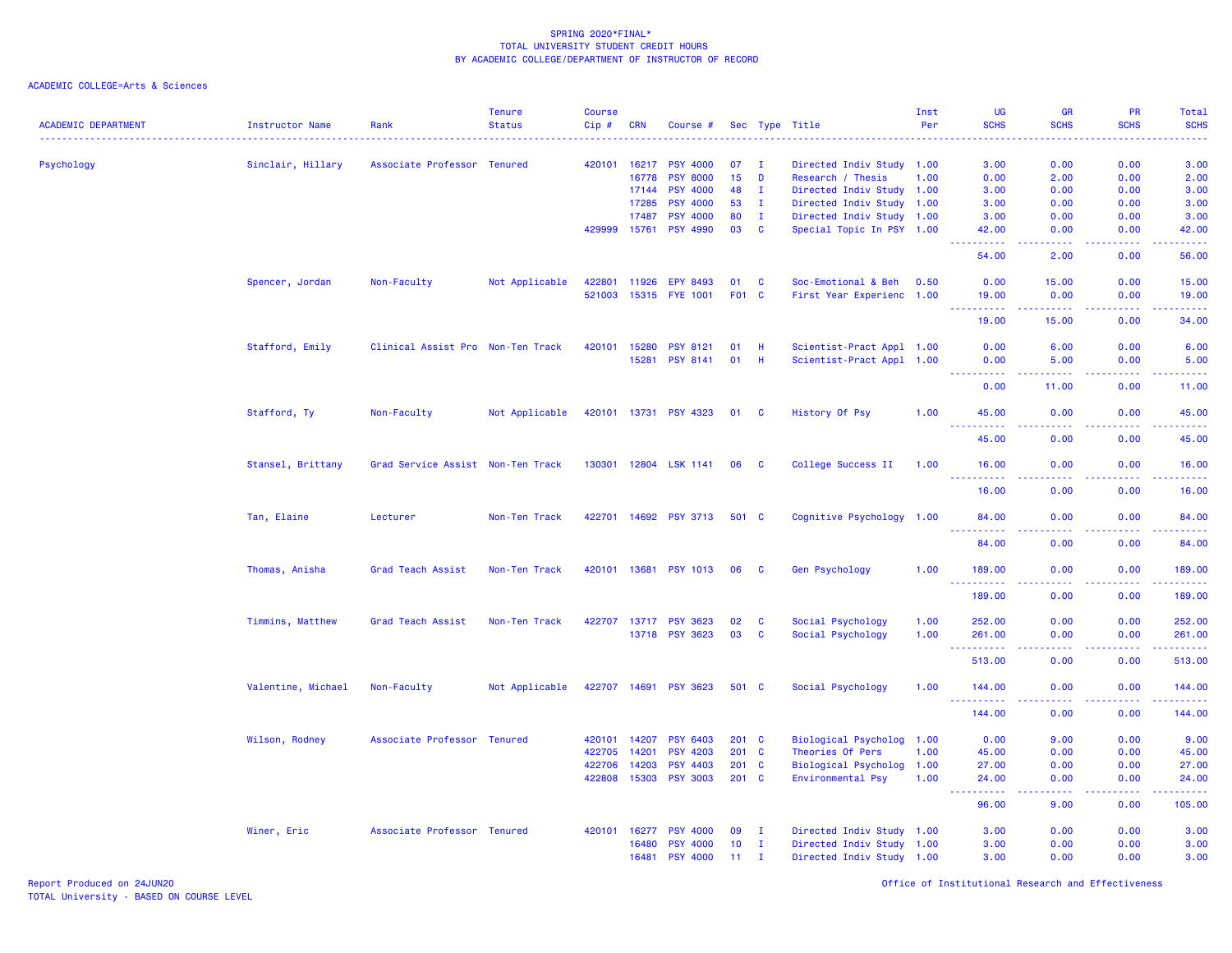## ACADEMIC COLLEGE=Arts & Sciences

| <b>ACADEMIC DEPARTMENT</b>            | Instructor Name | Rank                        | Tenure<br><b>Status</b> | Course<br>$Cip$ # | <b>CRN</b> | Course # Sec Type Title |      |                           | Inst<br>Per | UG<br><b>SCHS</b> | <b>GR</b><br><b>SCHS</b> | <b>PR</b><br><b>SCHS</b> | Total<br><b>SCHS</b> |
|---------------------------------------|-----------------|-----------------------------|-------------------------|-------------------|------------|-------------------------|------|---------------------------|-------------|-------------------|--------------------------|--------------------------|----------------------|
| Psychology                            | Winer, Eric     | Associate Professor Tenured |                         | 420101            |            | 16533 PSY 4000 13 I     |      | Directed Indiv Study 1.00 |             | 3.00              | 0.00                     | 0.00                     | 3.00                 |
|                                       |                 |                             |                         |                   | 16534      | PSY 4000 14 I           |      | Directed Indiv Study 1.00 |             | 3.00              | 0.00                     | 0.00                     | 3.00                 |
|                                       |                 |                             |                         |                   | 16931      | PSY 4000 32 I           |      | Directed Indiv Study 1.00 |             | 3.00              | 0.00                     | 0.00                     | 3.00                 |
|                                       |                 |                             |                         |                   |            | 17578 PSY 4000 83 I     |      | Directed Indiv Study 1.00 |             | 3.00              | 0.00                     | 0.00                     | 3.00                 |
|                                       |                 |                             |                         |                   |            | 17622 PSY 4000 84 I     |      | Directed Indiv Study 1.00 |             | 3.00              | 0.00                     | 0.00                     | 3.00                 |
|                                       |                 |                             |                         | 422801            | 17047      | <b>PSY 8823</b>         | 01 C | Diversity in Appl Ps 1.00 |             | 0.00              | 18.00                    | 0.00                     | 18.00                |
|                                       |                 |                             |                         |                   |            | 422810 15276 PSY 8323   | 01 C | Psychopathology           | 1.00        | 0.00              | 18.00                    | 0.00                     | 18.00                |
|                                       |                 |                             |                         |                   |            | 422813 16795 PSY 9000   | 16 D | Research/Diss             | 1.00        | 0.00              | 19.00                    | 0.00                     | 19.00                |
|                                       |                 |                             |                         |                   |            |                         |      |                           |             | ----------        | .                        | .                        | ------               |
|                                       |                 |                             |                         |                   |            |                         |      |                           |             | 24,00             | 55.00                    | 0.00                     | 79.00                |
| ===================================== |                 |                             |                         |                   |            |                         |      |                           |             | ==========        |                          |                          | -----------          |
| Psychology                            |                 |                             |                         |                   |            |                         |      |                           |             | 10808.40          | 589.00                   | 0.00                     | 11397.40             |

=================================== ========== ========== ========== ==========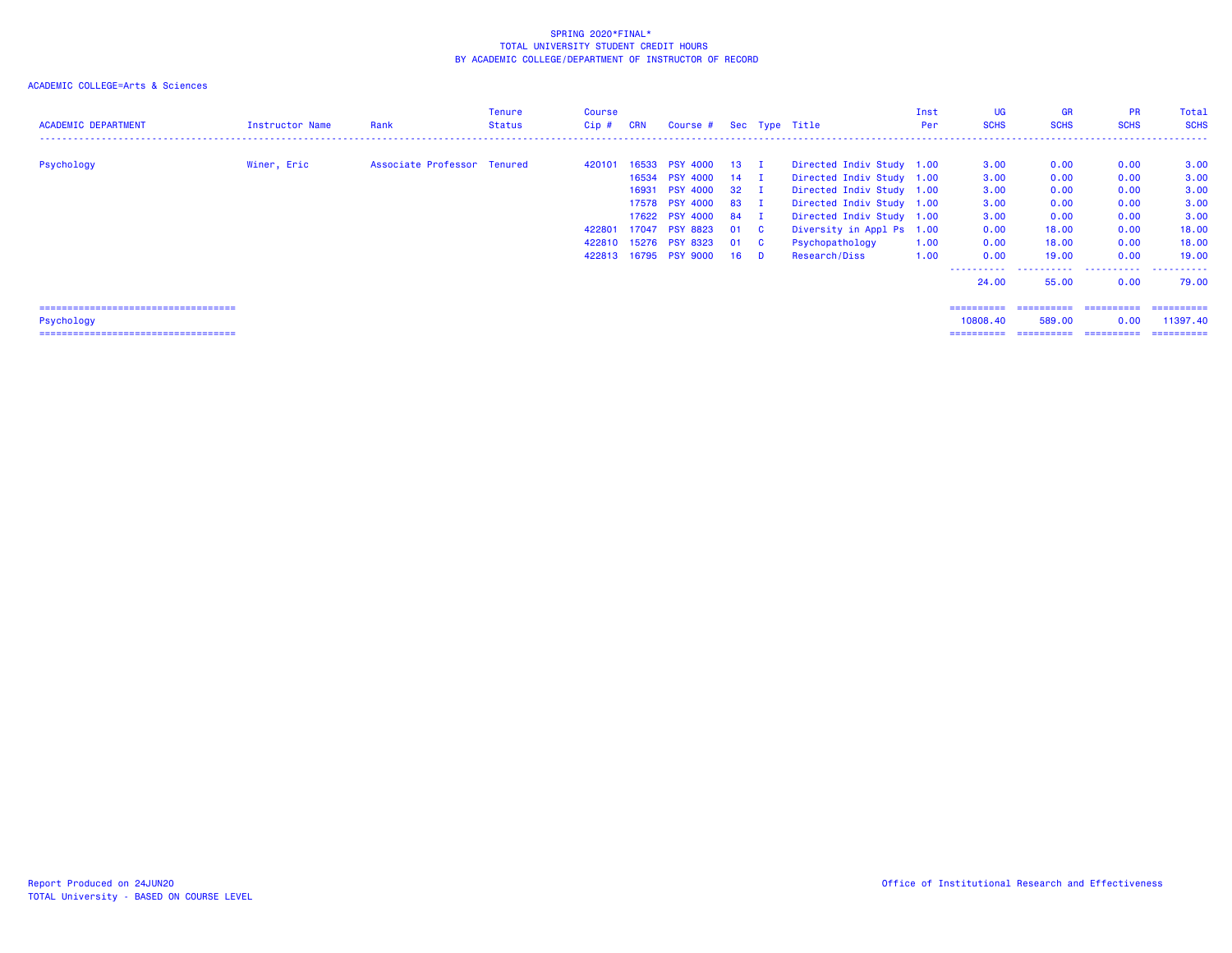| <b>ACADEMIC DEPARTMENT</b> | <b>Instructor Name</b> | Rank                          | <b>Tenure</b><br><b>Status</b> | Course<br>Cip# | <b>CRN</b>   | Course #             |                 |                | Sec Type Title            | Inst<br>Per | UG<br><b>SCHS</b>                    | <b>GR</b><br><b>SCHS</b>            | PR<br><b>SCHS</b>  | Total<br><b>SCHS</b> |
|----------------------------|------------------------|-------------------------------|--------------------------------|----------------|--------------|----------------------|-----------------|----------------|---------------------------|-------------|--------------------------------------|-------------------------------------|--------------------|----------------------|
|                            |                        |                               |                                |                |              |                      |                 |                |                           |             |                                      |                                     |                    |                      |
| Sociology                  | Allison, Rachel        | Assistant Professor Ten Track |                                |                | 451101 13855 | SO 4333              | 01              | <b>C</b>       | Sociology Of Sports       | 1.00        | 120.00                               | 0.00                                | 0.00               | 120.00               |
|                            |                        |                               |                                |                | 13859        | SO 8233              | 01              | $\mathbf{C}$   | Qualitative Analysis      | 1.00        | 0.00                                 | 27.00                               | 0.00               | 27.00                |
|                            |                        |                               |                                |                | 16608        | SO 9000              | 05              | D<br>D         | Research / Diss           | 1.00        | 0.00                                 | 3.00                                | 0.00               | 3.00                 |
|                            |                        |                               |                                |                | 17220        | SO 8000              | 07              |                | Research / Thesis         | 1.00        | 0.00<br><u>.</u>                     | 3.00<br><b>.</b>                    | 0.00<br>. <b>.</b> | 3.00<br>.            |
|                            |                        |                               |                                |                |              |                      |                 |                |                           |             | 120.00                               | 33.00                               | 0.00               | 153.00               |
|                            | Barranco, Raymond      | Associate Professor Tenured   |                                | 450401         | 15428        | <b>CRM 4523</b>      | 01              | $\mathbf{C}$   | Law and Society           | 1.00        | 138.00                               | 0.00                                | 0.00               | 138.00               |
|                            |                        |                               |                                | 451101         | 13858        | SO 4804              | 02              | $\overline{B}$ | Social Research Prac      | 1.00        | 88.00                                | 0.00                                | 0.00               | 88.00                |
|                            |                        |                               |                                |                | 16592        | SO 8000              | 04              | D              | Research / Thesis         | 1.00        | 0.00                                 | 9.00                                | 0.00               | 9.00                 |
|                            |                        |                               |                                |                | 16593        | SO 9000              | 04              | D              | Research / Diss           | 1.00        | 0.00<br>222222                       | 7.00<br>.                           | 0.00<br>.          | 7.00<br><u>.</u>     |
|                            |                        |                               |                                |                |              |                      |                 |                |                           |             | 226.00                               | 16.00                               | 0.00               | 242.00               |
|                            | Boyd, Robert           | Professor                     | <b>Tenured</b>                 | 451101         | 13824        | SO 1003              | 03              | $\mathbf{C}$   | Intro To Sociology        | 1.00        | 222.00                               | 0.00                                | 0.00               | 222.00               |
|                            |                        |                               |                                |                | 13854        | SO 4303              | 01              | $\mathbf{C}$   | Urban Sociology           | 1.00        | 42.00                                | 0.00                                | 0.00               | 42.00                |
|                            |                        |                               |                                |                | 17530        | SO 9000              | 10 <sup>1</sup> | D              | Research / Diss           | 1.00        | 0.00                                 | 2.00                                | 0.00               | 2.00                 |
|                            |                        |                               |                                |                |              |                      |                 |                |                           |             | ----------<br>264.00                 | .<br>2.00                           | -----<br>0.00      | 266.00               |
|                            | Brown, Dustin          | Assistant Professor Ten Track |                                | 451101         | 13847        | SO 3213              | 01              | $\mathbf{C}$   | Intr To Social Res        | 1.00        | 75.00                                | 0.00                                | 0.00               | 75.00                |
|                            |                        |                               |                                |                | 17103        | SO 9000              | 08              | D              | Research / Diss           | 1.00        | 0.00                                 | 6.00                                | 0.00               | 6.00                 |
|                            |                        |                               |                                |                |              |                      |                 |                |                           |             | <u> - - - - - - - - - -</u><br>75.00 | $\sim$ $\sim$ $\sim$ $\sim$<br>6.00 | 0.00               | .<br>81.00           |
|                            | Carlisle, Shalonda     | Lecturer                      | Non-Ten Track                  |                |              | 440701 14716 SW 4643 | 501 C           |                | S W Services in Scho 1.00 |             | 72.00                                | 0.00                                | 0.00               | 72.00                |
|                            |                        |                               |                                |                |              |                      |                 |                |                           |             | 72.00                                | <b>.</b><br>0.00                    | د د د د<br>0.00    | 72.00                |
|                            | Carr, Rhonda           | Assistant Professor           | Non-Ten Track                  | 440701         | 14221        | <b>SW 2323</b>       | 201 C           |                | Social Welfare Polic 1.00 |             | 33.00                                | 0.00                                | 0.00               | 33.00                |
|                            |                        |                               |                                |                | 14226        | SW 4613              | 201 C           |                | Child Welf Services       | 1.00        | 48.00                                | 0.00                                | 0.00               | 48.00                |
|                            |                        |                               |                                |                | 14228        | <b>SW 4633</b>       | 201 C           |                | Sw Health Care            | 1.00        | 36.00                                | 0.00                                | 0.00               | 36.00                |
|                            |                        |                               |                                |                |              |                      |                 |                |                           |             | .<br>117.00                          | $   -$<br>0.00                      | 0.00               | .<br>117.00          |
|                            |                        |                               |                                |                |              |                      |                 |                |                           |             |                                      |                                     |                    |                      |
|                            | Cheek, Jennifer        | Lecturer                      | Non-Ten Track                  | 450401         | 14349        | <b>CRM 3503</b>      | 501 C           |                | Violence in the US        | 1.00        | 57.00                                | 0.00                                | 0.00               | 57.00                |
|                            |                        |                               |                                |                | 14350        | <b>CRM 4513</b>      | 501 C           |                | Correctional Systems 1.00 |             | 48.00                                | 0.00                                | 0.00               | 48.00<br>.           |
|                            |                        |                               |                                |                |              |                      |                 |                |                           |             | 105.00                               | 0.00                                | 0.00               | 105.00               |
|                            | Cistrunk, Kenya        | Assistant Professor Ten Track |                                | 440701         | 13916        | <b>SW 2313</b>       | 01              | <b>C</b>       | Int Soc Work/Soc Wel 1.00 |             | 57.00                                | 0.00                                | 0.00               | 57.00                |
|                            |                        |                               |                                |                | 13925        | <b>SW 3533</b>       | 01              | $\mathbf{C}$   | Soc Work w/Commun &       | 1.00        | 60.00                                | 0.00                                | 0.00               | 60.00                |
|                            |                        |                               |                                |                | 14714        | <b>SW 3013</b>       | 501 C           |                | Hum Beh Soc Envir I       | 0.50        | 28.50                                | 0.00                                | 0.00               | 28.50                |
|                            |                        |                               |                                |                |              |                      |                 |                |                           |             | 145.50                               | 0.00                                | 0.00               | 145.50               |
|                            | Cook, Amanda           | Assistant Professor Ten Track |                                | 450401         | 14073        | <b>CRM 2003</b>      | $201 \quad C$   |                | Crime Justice Inequa 1.00 |             | 3.00                                 | 0.00                                | 0.00               | 3.00                 |
|                            |                        |                               |                                |                | 14076        | <b>CRM 4803</b>      | 201 C           |                | Senior Sem in Crimin 1.00 |             | 15.00                                | 0.00                                | 0.00               | 15.00                |
|                            |                        |                               |                                |                | 15313        | <b>CRM 3363</b>      | 201             | $\mathbf{C}$   | Globalization and Cr 1.00 |             | 45.00                                | 0.00                                | 0.00               | 45.00                |
|                            |                        |                               |                                |                | 15337        | <b>CRM 4323</b>      | $201$ C         |                | Victimology               | 1.00        | 42.00                                | 0.00                                | 0.00               | 42.00                |
|                            |                        |                               |                                |                | 15338        | SO 4323              | 201 C           |                | Victimology               | 1.00        | 3.00                                 | 0.00                                | 0.00               | 3.00                 |
|                            |                        |                               |                                |                | 15340        | SO 6323              | 201             | $\mathbf{C}$   | Victimology               | 1.00        | 0.00                                 | 3.00                                | 0.00               | 3.00                 |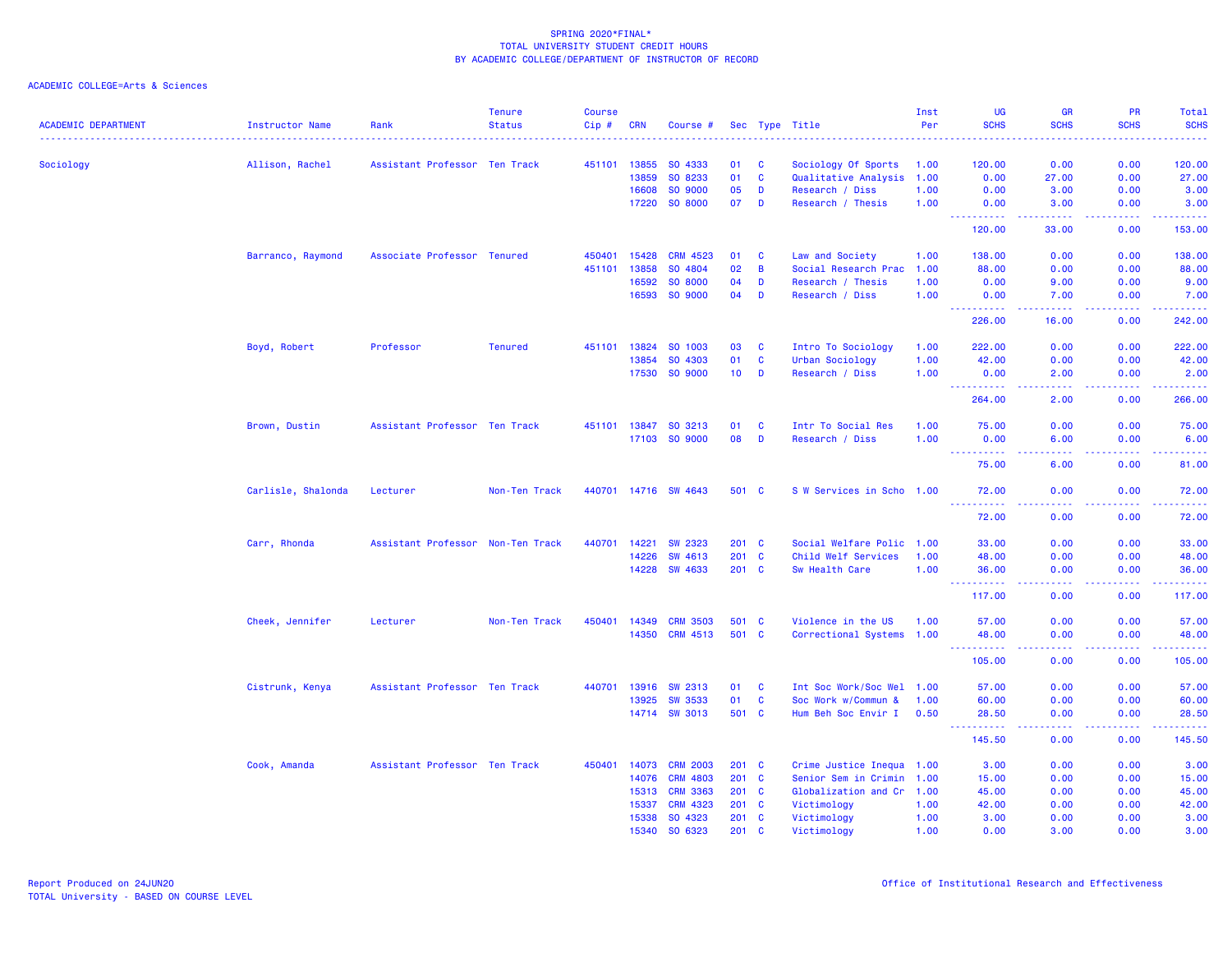| <b>ACADEMIC DEPARTMENT</b> | Instructor Name                        | Rank                          | <b>Tenure</b><br><b>Status</b> | <b>Course</b><br>Cip # | <b>CRN</b>   | Course #             |            |              | Sec Type Title            | Inst<br>Per | <b>UG</b><br><b>SCHS</b>                                                                                     | <b>GR</b><br><b>SCHS</b>            | <b>PR</b><br><b>SCHS</b> | Total<br><b>SCHS</b>                                                                                                                                                                     |
|----------------------------|----------------------------------------|-------------------------------|--------------------------------|------------------------|--------------|----------------------|------------|--------------|---------------------------|-------------|--------------------------------------------------------------------------------------------------------------|-------------------------------------|--------------------------|------------------------------------------------------------------------------------------------------------------------------------------------------------------------------------------|
|                            |                                        |                               |                                |                        |              |                      |            |              |                           |             |                                                                                                              |                                     |                          |                                                                                                                                                                                          |
|                            |                                        |                               |                                |                        |              |                      |            |              |                           |             | 108.00                                                                                                       | 3.00                                | 0.00                     | 111.00                                                                                                                                                                                   |
| Sociology                  | Cooper, Melissa                        | Lecturer                      | Non-Ten Track                  |                        |              | 440701 14714 SW 3013 | 501 C      |              | Hum Beh Soc Envir I       | 0.50        | 28.50<br><u> - - - - - - - - - -</u>                                                                         | 0.00                                | 0.00                     | 28.50<br>.                                                                                                                                                                               |
|                            |                                        |                               |                                |                        |              |                      |            |              |                           |             | 28.50                                                                                                        | 0.00                                | 0.00                     | 28.50                                                                                                                                                                                    |
|                            | Crabtree, Arialle                      | Lecturer                      | Non-Ten Track                  |                        | 451101 13836 | SO 1103              | 02         | $\mathbf{C}$ | Contemp Social Prob       | 1.00        | 165.00                                                                                                       | 0.00                                | 0.00                     | 165.00                                                                                                                                                                                   |
|                            |                                        |                               |                                |                        | 13837        | SO 1103              | 03         | $\mathbf{C}$ | Contemp Social Prob       | 1.00        | 288.00<br><b><i><u>AAAAAAAAA</u></i></b>                                                                     | 0.00<br>.                           | 0.00<br>22222            | 288.00<br>$\begin{array}{cccccccccc} \bullet & \bullet & \bullet & \bullet & \bullet & \bullet & \bullet & \bullet \end{array}$                                                          |
|                            |                                        |                               |                                |                        |              |                      |            |              |                           |             | 453.00                                                                                                       | 0.00                                | 0.00                     | 453.00                                                                                                                                                                                   |
|                            | Crudden, Adele                         | Professor                     | <b>Tenured</b>                 |                        | 440701 13922 | <b>SW 3213</b>       | 01         | <b>C</b>     | Research Meth in SW       | 1.00        | 57.00<br>.                                                                                                   | 0.00<br>$\sim$ $\sim$ $\sim$ $\sim$ | 0.00                     | 57.00<br>.                                                                                                                                                                               |
|                            |                                        |                               |                                |                        |              |                      |            |              |                           |             | 57.00                                                                                                        | 0.00                                | 0.00                     | 57.00                                                                                                                                                                                    |
|                            | Davis, Adriene                         | Lecturer                      | Non-Ten Track                  |                        |              | 450201 14708 SO 4173 | 501 C      |              | Environment-Society       | 1.00        | 48.00<br>د د د د د                                                                                           | 0.00                                | 0.00                     | 48.00<br>.                                                                                                                                                                               |
|                            |                                        |                               |                                |                        |              |                      |            |              |                           |             | 48.00                                                                                                        | 0.00                                | 0.00                     | 48.00                                                                                                                                                                                    |
|                            | Hagerman, Margaret                     | Assistant Professor Ten Track |                                | 050201                 | 10003        | AAS 2203             | 01         | <b>C</b>     | Racial Minorities         | 1.00        | 51.00                                                                                                        | 0.00                                | 0.00                     | 51.00                                                                                                                                                                                    |
|                            |                                        |                               |                                | 240101                 | 12638        | <b>HON 4093</b>      | <b>HO3</b> | - E          | Honors Thesis             | 1.00        | 3.00                                                                                                         | 0.00                                | 0.00                     | 3.00                                                                                                                                                                                     |
|                            |                                        |                               |                                | 450201                 | 10256        | AN 2203              | 01         | $\mathbf{C}$ | Racial Minorities         | 1.00        | 12.00                                                                                                        | 0.00                                | 0.00                     | 12.00                                                                                                                                                                                    |
|                            |                                        |                               |                                |                        | 13843        | SO 2203              | 01         | $\mathbf{C}$ | Racial Minorities         | 1.00        | 81.00                                                                                                        | 0.00                                | 0.00                     | 81.00                                                                                                                                                                                    |
|                            |                                        |                               |                                |                        | 451101 16701 | SO 8000              | 05         | D            | Research / Thesis         | 1.00        | 0.00                                                                                                         | 9.00                                | 0.00                     | 9.00                                                                                                                                                                                     |
|                            |                                        |                               |                                |                        | 16702        | SO 9000              | 07         | D            | Research / Diss           | 1.00        | 0.00<br><u>.</u>                                                                                             | 16.00<br>.                          | 0.00<br>2.2.2.2.2        | 16.00<br>$\frac{1}{2} \left( \frac{1}{2} \right) \left( \frac{1}{2} \right) \left( \frac{1}{2} \right) \left( \frac{1}{2} \right) \left( \frac{1}{2} \right) \left( \frac{1}{2} \right)$ |
|                            |                                        |                               |                                |                        |              |                      |            |              |                           |             | 147.00                                                                                                       | 25.00                               | 0.00                     | 172.00                                                                                                                                                                                   |
|                            | Haynes, Stacy                          | Associate Professor Tenured   |                                |                        | 450401 11127 | <b>CRM 3103</b>      | 01         | <b>C</b>     | Contemp Issues in CJ 1.00 |             | 141.00                                                                                                       | 0.00                                | 0.00                     | 141.00                                                                                                                                                                                   |
|                            |                                        |                               |                                |                        | 11137        | <b>CRM 4803</b>      | 01         | $\mathbf{C}$ | Senior Sem in Crimin 1.00 |             | 84.00                                                                                                        | 0.00                                | 0.00                     | 84.00                                                                                                                                                                                    |
|                            |                                        |                               |                                |                        | 451101 16918 | SO 8000              | 06         | D            | Research / Thesis         | 1.00        | 0.00<br>22222                                                                                                | 10.00                               | 0.00                     | 10.00<br>وعاعاها                                                                                                                                                                         |
|                            |                                        |                               |                                |                        |              |                      |            |              |                           |             | 225.00                                                                                                       | 10.00                               | 0.00                     | 235.00                                                                                                                                                                                   |
|                            | Heath Windhorn, Cour Grad Teach Assist |                               | Non-Ten Track                  |                        | 451101 13829 | SO 1003              | 09         | <b>C</b>     | Intro To Sociology        | 1.00        | 234.00                                                                                                       | 0.00                                | 0.00                     | 234.00<br>المتمامين                                                                                                                                                                      |
|                            |                                        |                               |                                |                        |              |                      |            |              |                           |             | 234.00                                                                                                       | 0.00                                | 0.00                     | 234.00                                                                                                                                                                                   |
|                            | Hinton, Madison                        | Lecturer                      | Non-Ten Track                  | 050201                 | 10004        | AAS 2203             | 02         | $\mathbf{C}$ | Racial Minorities         | 1.00        | 63.00                                                                                                        | 0.00                                | 0.00                     | 63.00                                                                                                                                                                                    |
|                            |                                        |                               |                                | 450201                 | 10257        | AN 2203              | 02         | $\mathbf{C}$ | Racial Minorities         | 1.00        | 18.00                                                                                                        | 0.00                                | 0.00                     | 18.00                                                                                                                                                                                    |
|                            |                                        |                               |                                |                        | 13844        | SO 2203              | 02         | $\mathbf{C}$ | Racial Minorities         | 1.00        | 66.00                                                                                                        | 0.00                                | 0.00                     | 66.00                                                                                                                                                                                    |
|                            |                                        |                               |                                |                        |              | 451101 13827 SO 1003 | 06         | $\mathbf{C}$ | Intro To Sociology        | 1.00        | 225.00<br>.                                                                                                  | 0.00<br>.                           | 0.00<br>.                | 225.00<br>.                                                                                                                                                                              |
|                            |                                        |                               |                                |                        |              |                      |            |              |                           |             | 372.00                                                                                                       | 0.00                                | 0.00                     | 372.00                                                                                                                                                                                   |
|                            | Jigjidsuren, Dari                      | Lecturer                      | Non-Ten Track                  |                        |              | 440701 13919 SW 3013 | 01 C       |              | Hum Beh Soc Envir I 1.00  |             | 54.00<br>$\frac{1}{2} \left( \frac{1}{2} \right) \left( \frac{1}{2} \right) \left( \frac{1}{2} \right)$<br>. | 0.00<br>.                           | 0.00<br>2.2.2.2.2        | 54.00<br>.                                                                                                                                                                               |
|                            |                                        |                               |                                |                        |              |                      |            |              |                           |             | 54.00                                                                                                        | 0.00                                | 0.00                     | 54.00                                                                                                                                                                                    |
|                            | Johnson, Jada                          | Instructor                    | Non-Ten Track                  | 440701                 | 13927        | <b>SW 4713</b>       | 01         | - S          | Sen Sem Social Work       | 1.00        | 54.00                                                                                                        | 0.00                                | 0.00                     | 54.00                                                                                                                                                                                    |
|                            |                                        |                               |                                |                        | 13928        | SW 4916              | 01         | E.           | Sw Fld Prac/Sem I         | 1.00        | 90.00                                                                                                        | 0.00                                | 0.00                     | 90.00                                                                                                                                                                                    |
|                            |                                        |                               |                                |                        | 13929        | <b>SW 4926</b>       | 01         | E.           | Sw Fld Prac/Sem II        | 1.00        | 90.00                                                                                                        | 0.00                                | 0.00                     | 90.00                                                                                                                                                                                    |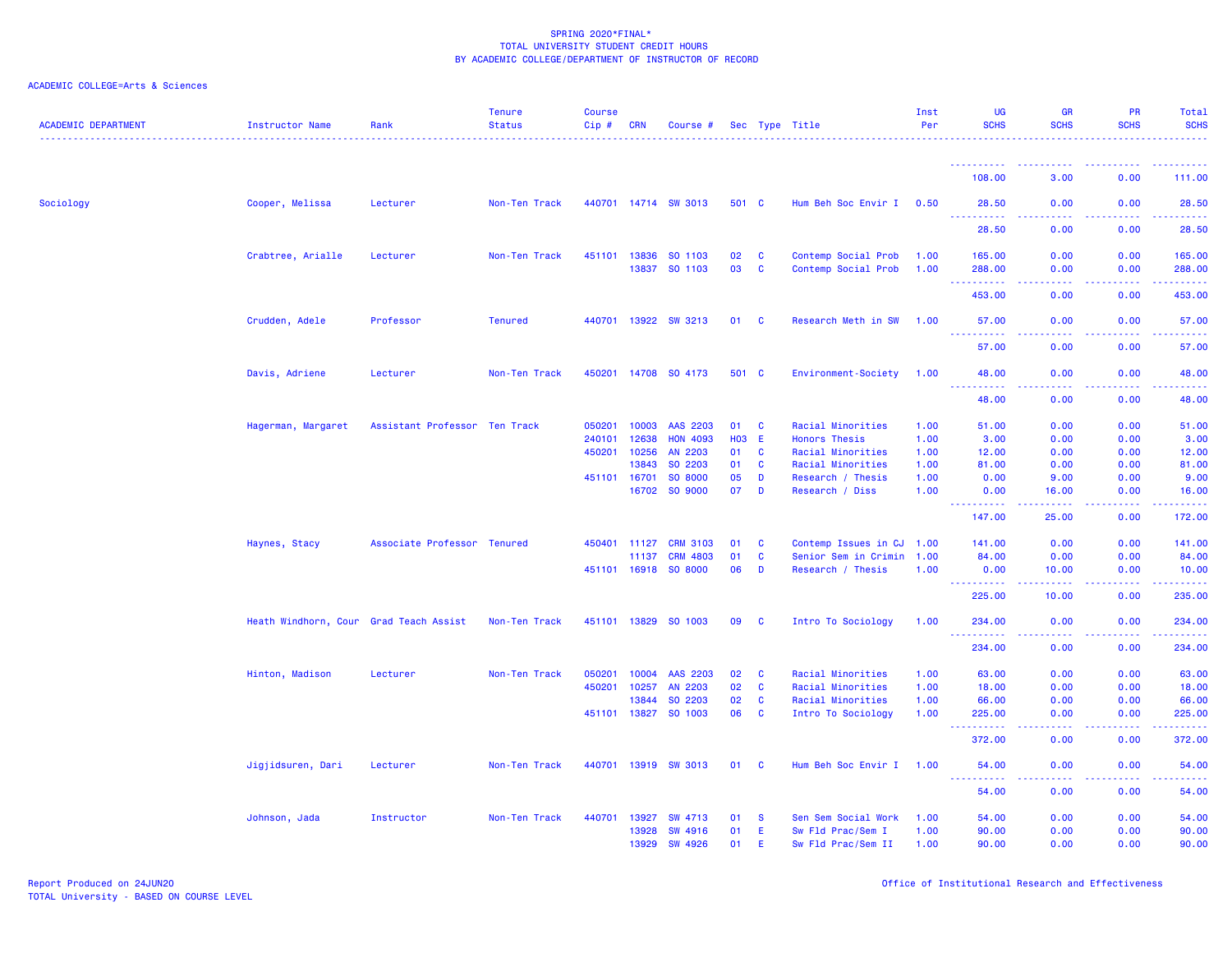|  |  | ACADEMIC COLLEGE=Arts & Sciences |  |
|--|--|----------------------------------|--|
|--|--|----------------------------------|--|

| <b>ACADEMIC DEPARTMENT</b> | Instructor Name    | Rank                          | <b>Tenure</b><br><b>Status</b> | <b>Course</b><br>$Cip \#$ | <b>CRN</b>   | Course #             |       |              | Sec Type Title            | Inst<br>Per | UG<br><b>SCHS</b>                         | <b>GR</b><br><b>SCHS</b> | <b>PR</b><br><b>SCHS</b> | Total<br><b>SCHS</b>                                                                                                                                           |
|----------------------------|--------------------|-------------------------------|--------------------------------|---------------------------|--------------|----------------------|-------|--------------|---------------------------|-------------|-------------------------------------------|--------------------------|--------------------------|----------------------------------------------------------------------------------------------------------------------------------------------------------------|
|                            |                    |                               |                                |                           |              |                      |       |              |                           |             |                                           |                          |                          |                                                                                                                                                                |
|                            |                    |                               |                                |                           |              |                      |       |              |                           |             | 234.00                                    | 0.00                     | 0.00                     | 234.00                                                                                                                                                         |
| Sociology                  | Johnson, Kecia     | Assistant Professor Ten Track |                                |                           | 450401 11131 | <b>CRM 3353</b>      | 01    | $\mathbf{C}$ | Race, Crime & Justic 0.90 |             | 91.80                                     | 0.00                     | 0.00                     | 91.80                                                                                                                                                          |
|                            |                    |                               |                                |                           | 13851        | SO 3353              | 01    | $\mathbf{C}$ | Race, Crime & Justic 0.90 |             | 40.50                                     | 0.00                     | 0.00                     | 40.50                                                                                                                                                          |
|                            |                    |                               |                                |                           | 451101 16582 | SO 8000              | 03    | D            | Research / Thesis         | 1.00        | 0.00                                      | 1.00                     | 0.00                     | 1.00                                                                                                                                                           |
|                            |                    |                               |                                |                           | 16583        | SO 9000              | 03    | D            | Research / Diss           | 1.00        | 0.00<br>2.2.2.2.2.2                       | 12.00<br>22222           | 0.00<br>.                | 12.00<br>.                                                                                                                                                     |
|                            |                    |                               |                                |                           |              |                      |       |              |                           |             | 132.30                                    | 13.00                    | 0.00                     | 145.30                                                                                                                                                         |
|                            | Kelly, Kimberly    | Associate Professor Tenured   |                                |                           |              | 451101 16572 SO 9000 | 02    | D            | Research / Diss           | 1.00        | 0.00                                      | 18.00                    | 0.00                     | 18.00<br>.                                                                                                                                                     |
|                            |                    |                               |                                |                           |              |                      |       |              |                           |             | 0.00                                      | 18.00                    | 0.00                     | 18.00                                                                                                                                                          |
|                            | Kerr, Laura        | Lecturer                      | Non-Ten Track                  |                           | 451101 13822 | SO 1003              | 01    | <b>C</b>     | Intro To Sociology        | 1.00        | 228.00                                    | 0.00                     | 0.00                     | 228.00                                                                                                                                                         |
|                            |                    |                               |                                |                           | 13823        | SO 1003              | 02    | $\mathbf{C}$ | Intro To Sociology        | 1.00        | 237.00<br><u>.</u>                        | 0.00<br>د د د د          | 0.00<br>.                | 237.00<br>2.2.2.2.2.2                                                                                                                                          |
|                            |                    |                               |                                |                           |              |                      |       |              |                           |             | 465.00                                    | 0.00                     | 0.00                     | 465.00                                                                                                                                                         |
|                            | King, Sanna        | Instructor                    | Non-Ten Track                  | 450401                    | 15427        | <b>CRM 4233</b>      | 01    | <b>C</b>     | Juvenile Delinquency 1.00 |             | 135.00                                    | 0.00                     | 0.00                     | 135.00                                                                                                                                                         |
|                            |                    |                               |                                |                           | 451101 11129 | <b>CRM 3313</b>      | 01    | $\mathbf{C}$ | Deviant Behavior          | 1.00        | 90.00                                     | 0.00                     | 0.00                     | 90.00                                                                                                                                                          |
|                            |                    |                               |                                |                           | 13849        | SO 3313              | 01    | <b>C</b>     | Deviant Behavior          | 1.00        | 60.00<br>$\sim$ $\sim$ $\sim$<br><b>.</b> | 0.00<br>والمسامين        | 0.00<br>.                | 60.00<br>.                                                                                                                                                     |
|                            |                    |                               |                                |                           |              |                      |       |              |                           |             | 285.00                                    | 0.00                     | 0.00                     | 285.00                                                                                                                                                         |
|                            | Knowles, Veronica  | Instructor                    | Non-Ten Track                  | 440701                    | 13918        | <b>SW 3003</b>       | 01    | $\mathbf{C}$ | Populations At-risk       | 1.00        | 93.00                                     | 0.00                     | 0.00                     | 93.00                                                                                                                                                          |
|                            |                    |                               |                                |                           | 13920        | <b>SW 3023</b>       | 01    | $\mathbf{C}$ | Hum Beh Soc Envir II 1.00 |             | 81.00                                     | 0.00                     | 0.00                     | 81.00                                                                                                                                                          |
|                            |                    |                               |                                |                           | 13923        | <b>SW 3513</b>       | 01    | <b>C</b>     | Social Work Pract I       | 1.00        | 39.00                                     | 0.00                     | 0.00                     | 39.00                                                                                                                                                          |
|                            |                    |                               |                                |                           | 15435        | <b>SW 3033</b>       | 01    | <b>S</b>     | Seminar in Resilienc 1.00 |             | 39.00                                     | 0.00                     | 0.00                     | 39.00<br>.                                                                                                                                                     |
|                            |                    |                               |                                |                           |              |                      |       |              |                           |             | 252.00                                    | 0.00                     | 0.00                     | 252.00                                                                                                                                                         |
|                            | Ladner, Tina       | Lecturer                      | Non-Ten Track                  |                           | 450401 15355 | <b>CRM 1003</b>      | 201 C |              | Crime & Justice in A 1.00 |             | 57.00<br>.                                | 0.00                     | 0.00                     | 57.00<br>.                                                                                                                                                     |
|                            |                    |                               |                                |                           |              |                      |       |              |                           |             | 57.00                                     | 0.00                     | 0.00                     | 57.00                                                                                                                                                          |
|                            | Layth, Heather-Ann | Grad Teach Assist             | Non-Ten Track                  |                           | 451101 13838 | SO 1103              | 04    | <b>C</b>     | Contemp Social Prob       | 1.00        | 147.00<br><u>.</u>                        | 0.00                     | 0.00                     | 147.00<br>$\frac{1}{2} \left( \frac{1}{2} \right) \left( \frac{1}{2} \right) \left( \frac{1}{2} \right) \left( \frac{1}{2} \right) \left( \frac{1}{2} \right)$ |
|                            |                    |                               |                                |                           |              |                      |       |              |                           |             | 147.00                                    | 0.00                     | 0.00                     | 147.00                                                                                                                                                         |
|                            | Leap, Braden       | Assistant Professor Ten Track |                                |                           | 450201 15432 | SO 4173              | 01    | $\mathbf{C}$ | Environment-Society       | 1.00        | 99.00                                     | 0.00                     | 0.00                     | 99.00                                                                                                                                                          |
|                            |                    |                               |                                |                           | 451101 13848 | SO 3213              | 02    | <b>C</b>     | Intr To Social Res        | 1.00        | 75.00                                     | 0.00                     | 0.00                     | 75.00                                                                                                                                                          |
|                            |                    |                               |                                |                           |              |                      |       |              |                           |             | 222222<br>174.00                          | د د د د<br>0.00          | 22222<br>0.00            | <u>.</u><br>174.00                                                                                                                                             |
|                            | Loftin, Christina  | Grad Teach Assist             | Non-Ten Track                  |                           | 450401 11131 | <b>CRM 3353</b>      | 01    | <b>C</b>     | Race, Crime & Justic 0.10 |             | 10.20                                     | 0.00                     | 0.00                     | 10.20                                                                                                                                                          |
|                            |                    |                               |                                |                           | 13851        | SO 3353              | 01    | <b>C</b>     | Race, Crime & Justic 0.10 |             | 4.50                                      | 0.00                     | 0.00                     | 4.50                                                                                                                                                           |
|                            |                    |                               |                                |                           |              |                      |       |              |                           |             | <b><i><u></u></i></b><br>14.70            | والمستناء<br>0.00        | 0.00                     | .<br>14.70                                                                                                                                                     |
|                            | May, David         | Professor                     | <b>Tenured</b>                 |                           | 450401 17181 | <b>CRM 4000</b>      | 01    | - 1          | Directed Indiv Study 1.00 |             | 3.00                                      | 0.00                     | 0.00                     | 3.00                                                                                                                                                           |
|                            |                    |                               |                                |                           | 17182        | <b>CRM 4000</b>      | 02    | $\mathbf{I}$ | Directed Indiv Study 1.00 |             | 3.00                                      | 0.00                     | 0.00                     | 3.00                                                                                                                                                           |
|                            |                    |                               |                                |                           | 17184        | <b>CRM 4000</b>      | 03    | $\mathbf{I}$ | Directed Indiv Study 1.00 |             | 3.00                                      | 0.00                     | 0.00                     | 3.00                                                                                                                                                           |
|                            |                    |                               |                                |                           | 17185        | <b>CRM 4000</b>      | 04    | $\mathbf{I}$ | Directed Indiv Study 1.00 |             | 3.00                                      | 0.00                     | 0.00                     | 3.00                                                                                                                                                           |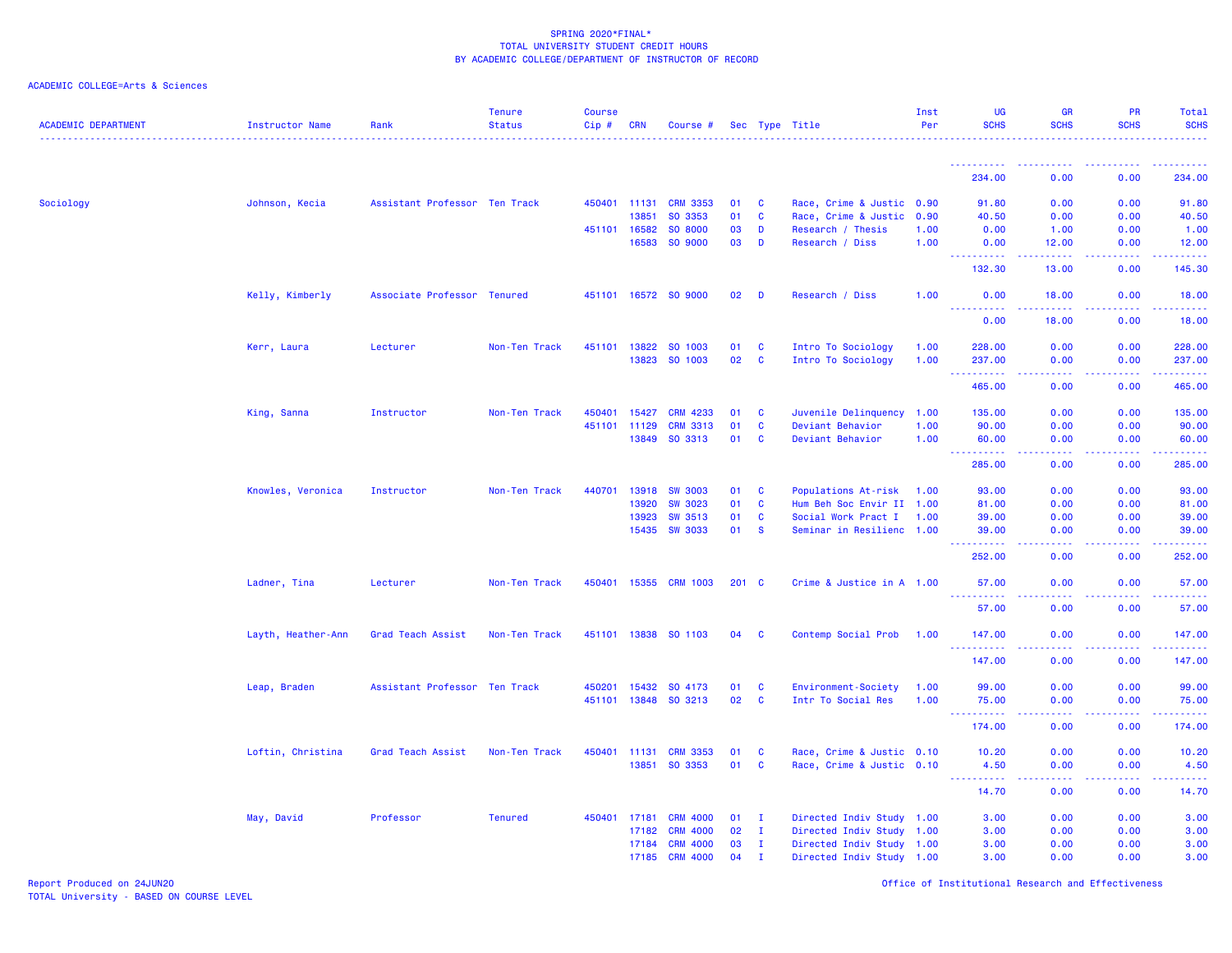| <b>ACADEMIC DEPARTMENT</b> | <b>Instructor Name</b> | Rank                          | <b>Tenure</b><br><b>Status</b> | <b>Course</b><br>Cip# | <b>CRN</b>   | Course #             |                 |              | Sec Type Title                                         | Inst<br>Per | UG<br><b>SCHS</b>                                                                                                                                    | <b>GR</b><br><b>SCHS</b>                                                                                                          | PR<br><b>SCHS</b>                     | Total<br><b>SCHS</b>                                                                                                              |
|----------------------------|------------------------|-------------------------------|--------------------------------|-----------------------|--------------|----------------------|-----------------|--------------|--------------------------------------------------------|-------------|------------------------------------------------------------------------------------------------------------------------------------------------------|-----------------------------------------------------------------------------------------------------------------------------------|---------------------------------------|-----------------------------------------------------------------------------------------------------------------------------------|
|                            |                        | Professor                     | <b>Tenured</b>                 | 450401                | 17267        | <b>CRM 4000</b>      | 05              | $\mathbf{I}$ |                                                        |             | 3.00                                                                                                                                                 | $\frac{1}{2} \left( \frac{1}{2} \right) \left( \frac{1}{2} \right) \left( \frac{1}{2} \right) \left( \frac{1}{2} \right)$<br>0.00 | 0.00                                  | $\frac{1}{2} \left( \frac{1}{2} \right) \left( \frac{1}{2} \right) \left( \frac{1}{2} \right) \left( \frac{1}{2} \right)$<br>3.00 |
| Sociology                  | May, David             |                               |                                | 451101                | 11134        | CRM 4153             | CO <sub>1</sub> | -E           | Directed Indiv Study 1.00<br>Mentoring for At-Ris 1.00 |             | 24.00                                                                                                                                                | 0.00                                                                                                                              | 0.00                                  | 24.00                                                                                                                             |
|                            |                        |                               |                                |                       | 13820        | <b>SLCE 4153</b>     | CO <sub>1</sub> | -E           |                                                        |             | 12.00                                                                                                                                                | 0.00                                                                                                                              | 0.00                                  | 12.00                                                                                                                             |
|                            |                        |                               |                                |                       | 13852        | SO 4153              |                 | <b>CO1 E</b> | Mentoring for At-Ris 1.00                              |             |                                                                                                                                                      |                                                                                                                                   | 0.00                                  |                                                                                                                                   |
|                            |                        |                               |                                |                       | 16573        | SO 8000              | 01              | D            | Mentoring for At-Ris 1.00<br>Research / Thesis         | 1.00        | 30.00<br>0.00                                                                                                                                        | 0.00<br>9.00                                                                                                                      | 0.00                                  | 30.00<br>9.00                                                                                                                     |
|                            |                        |                               |                                |                       |              |                      |                 |              |                                                        |             | $\frac{1}{2} \left( \frac{1}{2} \right) \left( \frac{1}{2} \right) \left( \frac{1}{2} \right) \left( \frac{1}{2} \right) \left( \frac{1}{2} \right)$ | د د د د                                                                                                                           | .                                     | .                                                                                                                                 |
|                            |                        |                               |                                |                       |              |                      |                 |              |                                                        |             | 81.00                                                                                                                                                | 9.00                                                                                                                              | 0.00                                  | 90.00                                                                                                                             |
|                            | Moyen, Melissa         | Lecturer                      | Non-Ten Track                  |                       | 131315 12784 | <b>LSK 1011</b>      | 01              | C            | <b>Study Skills</b>                                    | 1.00        | 34.00                                                                                                                                                | 0.00                                                                                                                              | 0.00                                  | 34.00                                                                                                                             |
|                            |                        |                               |                                |                       | 12785        | <b>LSK 1011</b>      | 02              | C            | Study Skills                                           | 1.00        | 34.00                                                                                                                                                | 0.00                                                                                                                              | 0.00                                  | 34.00                                                                                                                             |
|                            |                        |                               |                                |                       | 12790        | <b>LSK 1023</b>      | 03              | C            | Col Read/Study Skill 1.00                              |             | 99.00                                                                                                                                                | 0.00                                                                                                                              | 0.00                                  | 99.00                                                                                                                             |
|                            |                        |                               |                                |                       | 12791        | <b>LSK 1023</b>      | 04              | C            | Col Read/Study Skill 1.00                              |             | 105.00                                                                                                                                               | 0.00                                                                                                                              | 0.00                                  | 105.00                                                                                                                            |
|                            |                        |                               |                                |                       | 14621        | LSK 1023             | 501             | <b>C</b>     | Col Read/Study Skill 1.00                              |             | 84.00                                                                                                                                                | 0.00                                                                                                                              | 0.00                                  | 84.00                                                                                                                             |
|                            |                        |                               |                                |                       |              |                      |                 |              |                                                        |             | . <u>.</u> .<br>356.00                                                                                                                               | الداعات عا<br>0.00                                                                                                                | <b><i><u><u>.</u></u></i></b><br>0.00 | 2.2.2.2.2.2<br>356.00                                                                                                             |
|                            | Netadj, Mehrzad        | Instructor                    | Non-Ten Track                  | 451101                | 13825        | SO 1003              | 04              | <b>C</b>     | Intro To Sociology                                     | 1.00        | 237.00                                                                                                                                               | 0.00                                                                                                                              | 0.00                                  | 237.00                                                                                                                            |
|                            |                        |                               |                                |                       | 13826        | SO 1003              | 05              | C            | Intro To Sociology                                     | 1.00        | 237.00                                                                                                                                               | 0.00                                                                                                                              | 0.00                                  | 237.00                                                                                                                            |
|                            |                        |                               |                                |                       | 13835        | SO 1103              | 01              | C            | Contemp Social Prob                                    | 1.00        | 204.00                                                                                                                                               | 0.00                                                                                                                              | 0.00                                  | 204.00                                                                                                                            |
|                            |                        |                               |                                |                       | 13840        | SO 1103              | 06              | C            | Contemp Social Prob                                    | 1.00        | 300.00                                                                                                                                               | 0.00                                                                                                                              | 0.00                                  | 300.00                                                                                                                            |
|                            |                        |                               |                                |                       |              |                      |                 |              |                                                        |             | .<br>444<br>978.00                                                                                                                                   | $\omega$ is a $\omega$<br>0.00                                                                                                    | .<br>0.00                             | .<br>978.00                                                                                                                       |
|                            | Nolen, Amelia          | Lecturer                      | Non-Ten Track                  | 440701                | 13917        | <b>SW 2323</b>       | 01              | C            | Social Welfare Polic 1.00                              |             | 102.00                                                                                                                                               | 0.00                                                                                                                              | 0.00                                  | 102.00                                                                                                                            |
|                            |                        |                               |                                |                       | 13924        | <b>SW 3523</b>       | 01              | C            | Social Work Pract II 1.00                              |             | 30.00                                                                                                                                                | 0.00                                                                                                                              | 0.00                                  | 30.00                                                                                                                             |
|                            |                        |                               |                                |                       | 13926        | SW 4613              | 01              | $\mathbf{C}$ | Child Welf Services                                    | 1.00        | 78.00                                                                                                                                                | 0.00                                                                                                                              | 0.00                                  | 78.00                                                                                                                             |
|                            |                        |                               |                                |                       |              |                      |                 |              |                                                        |             | .<br>$\sim 100$<br>210.00                                                                                                                            | الأمال الأما<br>0.00                                                                                                              | 22222<br>0.00                         | د د د د د د<br>210.00                                                                                                             |
|                            | Perry, Ashley          | Instructor                    | Non-Ten Track                  | 450401                | 11125        | <b>CRM 2003</b>      | 01              | C            | Crime Justice Inequa 1.00                              |             | 120.00                                                                                                                                               | 0.00                                                                                                                              | 0.00                                  | 120.00                                                                                                                            |
|                            |                        |                               |                                |                       | 11126        | <b>CRM 2003</b>      | 02              | C            | Crime Justice Inequa 1.00                              |             | 120.00                                                                                                                                               | 0.00                                                                                                                              | 0.00                                  | 120.00                                                                                                                            |
|                            |                        |                               |                                |                       | 11133        | <b>CRM 3603</b>      | 02              | C            | Criminological Theor 1.00                              |             | 72.00                                                                                                                                                | 0.00                                                                                                                              | 0.00                                  | 72.00                                                                                                                             |
|                            |                        |                               |                                |                       | 451101 15536 | SO 3313              | 501             | <b>C</b>     | Deviant Behavior                                       | 1.00        | 66.00                                                                                                                                                | 0.00                                                                                                                              | 0.00                                  | 66.00                                                                                                                             |
|                            |                        |                               |                                |                       |              |                      |                 |              |                                                        |             | 2.2.2.2.2.2<br>444<br>378.00                                                                                                                         | $\omega$ is a $\omega$<br>0.00                                                                                                    | .<br>0.00                             | <u>.</u><br>378.00                                                                                                                |
|                            | Peterson, Lindsey      | Assistant Professor Ten Track |                                |                       | 451101 13834 | SO 1003              |                 | <b>HO1 C</b> | Intro To Sociology-H 1.00                              |             | 87.00                                                                                                                                                | 0.00                                                                                                                              | 0.00                                  | 87.00                                                                                                                             |
|                            |                        |                               |                                |                       | 15434        | SO 8113              | 01              | <b>S</b>     | Gr Social Theory II 1.00                               |             | 0.00                                                                                                                                                 | 18.00                                                                                                                             | 0.00                                  | 18.00                                                                                                                             |
|                            |                        |                               |                                |                       |              |                      |                 |              |                                                        |             | <u> - - - - - - - - - -</u>                                                                                                                          | .                                                                                                                                 | .                                     | .                                                                                                                                 |
|                            |                        |                               |                                |                       |              |                      |                 |              |                                                        |             | 87.00                                                                                                                                                | 18.00                                                                                                                             | 0.00                                  | 105.00                                                                                                                            |
|                            | Rader, Nicole          | Professor                     | <b>Tenured</b>                 |                       |              | 451101 17130 SO 9000 | 09              | D            | Research / Diss                                        | 1.00        | 0.00<br>.                                                                                                                                            | 1.00<br>والمستناء                                                                                                                 | 0.00<br>.                             | 1.00<br>.                                                                                                                         |
|                            |                        |                               |                                |                       |              |                      |                 |              |                                                        |             | 0.00                                                                                                                                                 | 1.00                                                                                                                              | 0.00                                  | 1.00                                                                                                                              |
|                            | Ralston, Margaret      | Assistant Professor Ten Track |                                | 451101                | 13857        | SO 4804              | 01              | C            | Social Research Prac                                   | 1.00        | 76.00                                                                                                                                                | 0.00                                                                                                                              | 0.00                                  | 76.00                                                                                                                             |
|                            |                        |                               |                                |                       | 13861        | SO 8703              | 01              | <b>S</b>     | Sem In Population                                      | 1.00        | 0.00                                                                                                                                                 | 30.00                                                                                                                             | 0.00                                  | 30.00                                                                                                                             |
|                            |                        |                               |                                |                       | 16288        | SO 9000              | 01              | D            | Research / Diss                                        | 1.00        | 0.00                                                                                                                                                 | 1.00                                                                                                                              | 0.00                                  | 1.00                                                                                                                              |
|                            |                        |                               |                                |                       | 16574        | SO 8000              | 02              | D            | Research / Thesis                                      | 1.00        | 0.00<br>د د د د                                                                                                                                      | 3.00<br>$\sim$ $\sim$ $\sim$ $\sim$                                                                                               | 0.00<br>.                             | 3.00<br>.                                                                                                                         |
|                            |                        |                               |                                |                       |              |                      |                 |              |                                                        |             | 76.00                                                                                                                                                | 34.00                                                                                                                             | 0.00                                  | 110.00                                                                                                                            |
|                            | Reed, Amanda           | Non-Faculty                   | Not Applicable                 | 521003                | 16431        | <b>FYE 1101</b>      | F08 C           |              | Freshman Success Str 1.00                              |             | 17.00                                                                                                                                                | 0.00                                                                                                                              | 0.00                                  | 17.00                                                                                                                             |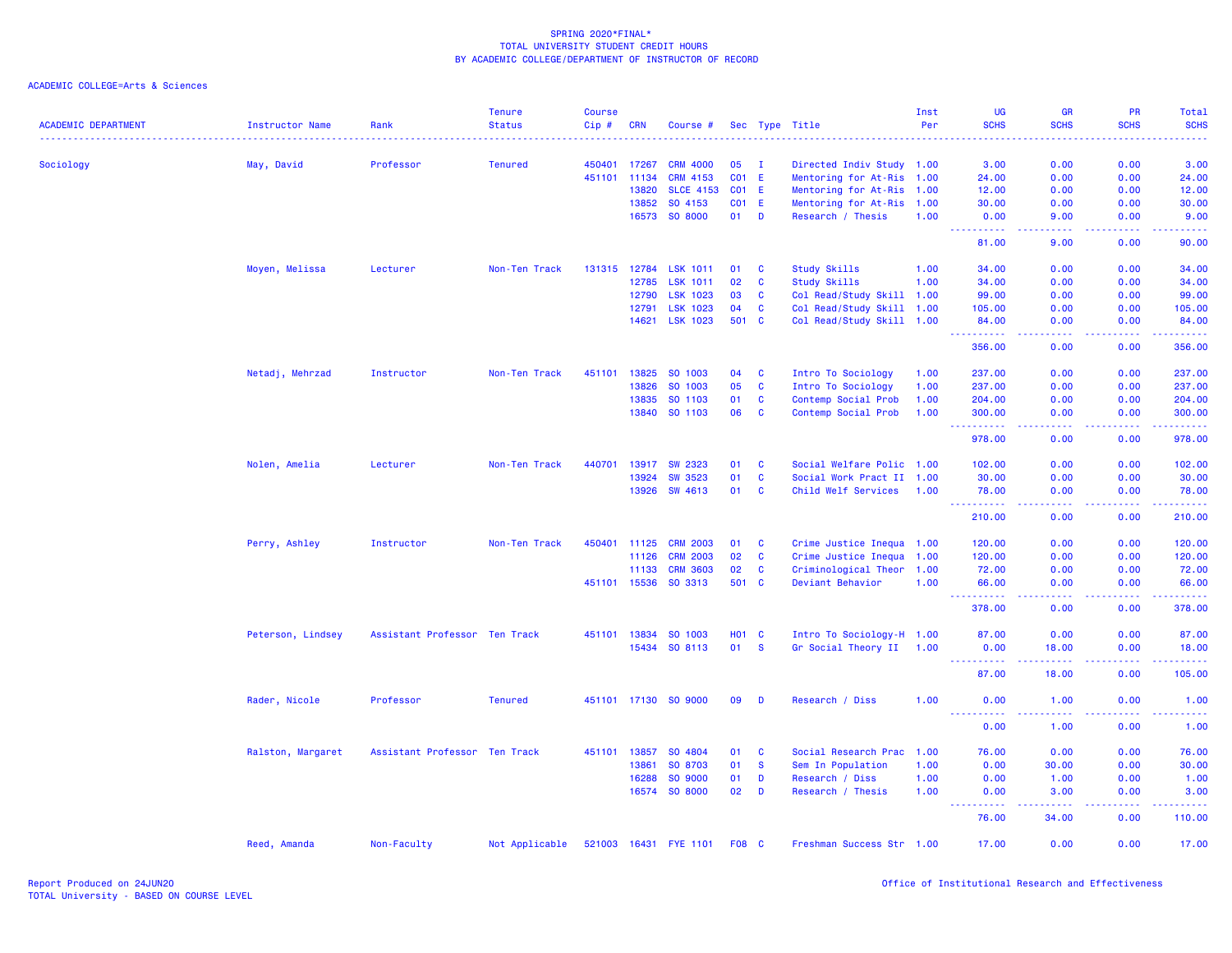| <b>ACADEMIC DEPARTMENT</b> | Instructor Name                                    | Rank                              | <b>Tenure</b><br><b>Status</b> | <b>Course</b><br>$Cip \#$ | <b>CRN</b>     | Course #             |                       |                              | Sec Type Title                                 | Inst<br>Per | UG<br><b>SCHS</b>    | <b>GR</b><br><b>SCHS</b>            | <b>PR</b><br><b>SCHS</b> | Total<br><b>SCHS</b>                                                                                                                                           |
|----------------------------|----------------------------------------------------|-----------------------------------|--------------------------------|---------------------------|----------------|----------------------|-----------------------|------------------------------|------------------------------------------------|-------------|----------------------|-------------------------------------|--------------------------|----------------------------------------------------------------------------------------------------------------------------------------------------------------|
|                            |                                                    |                                   |                                |                           |                |                      |                       |                              |                                                |             |                      |                                     |                          |                                                                                                                                                                |
|                            |                                                    |                                   |                                |                           |                |                      |                       |                              |                                                |             | 17.00                | 0.00                                | 0.00                     | 17,00                                                                                                                                                          |
| Sociology                  | Robertson, Angela                                  | Research Professor                | Non-Ten Track                  |                           |                | 451101 17115 SO 7000 | $01$ I                |                              | Directed Indiv Study 1.00                      |             | 0.00<br>----------   | 6.00<br>.                           | 0.00<br>.                | 6.00<br>$\frac{1}{2} \left( \frac{1}{2} \right) \left( \frac{1}{2} \right) \left( \frac{1}{2} \right) \left( \frac{1}{2} \right)$                              |
|                            |                                                    |                                   |                                |                           |                |                      |                       |                              |                                                |             | 0.00                 | 6.00                                | 0.00                     | 6.00                                                                                                                                                           |
|                            | Russell, Kelli                                     | Grad Teach Assist                 | Non-Ten Track                  |                           |                | 451101 14707 SO 1003 | 501 C                 |                              | Intro To Sociology                             | 1.00        | 81.00<br>.           | 0.00                                | 0.00                     | 81.00<br>المالمات                                                                                                                                              |
|                            |                                                    |                                   |                                |                           |                |                      |                       |                              |                                                |             | 81.00                | 0.00                                | 0.00                     | 81.00                                                                                                                                                          |
|                            | Savage, Angela                                     | Instructor                        | Non-Ten Track                  | 440701                    | 14224          | <b>SW 3513</b>       | 201 C                 |                              | Social Work Pract I                            | 1.00        | 33.00                | 0.00                                | 0.00                     | 33.00                                                                                                                                                          |
|                            |                                                    |                                   |                                |                           | 14229          | <b>SW 4916</b>       | 201 E                 |                              | Sw Fld Prac/Sem I                              | 1.00        | 48.00                | 0.00                                | 0.00                     | 48.00                                                                                                                                                          |
|                            |                                                    |                                   |                                |                           | 14230          | <b>SW 4926</b>       | 201 E                 |                              | Sw Fld Prac/Sem II                             | 1.00        | 48.00<br>.           | 0.00<br>$  -$                       | 0.00<br>.                | 48.00<br>.                                                                                                                                                     |
|                            |                                                    |                                   |                                |                           |                |                      |                       |                              |                                                |             | 129.00               | 0.00                                | 0.00                     | 129.00                                                                                                                                                         |
|                            | Sutton, Tara                                       | Assistant Professor Non-Ten Track |                                | 450401                    | 11130          | <b>CRM 3343</b>      | 01                    | <b>C</b>                     | Gender, Crime & Justi 1.00                     |             | 105.00               | 0.00                                | 0.00                     | 105.00                                                                                                                                                         |
|                            |                                                    |                                   |                                |                           | 11132          | <b>CRM 3603</b>      | 01                    | <b>C</b>                     | Criminological Theor 1.00                      |             | 66.00                | 0.00                                | 0.00                     | 66.00                                                                                                                                                          |
|                            |                                                    |                                   |                                | 451101 13850              |                | SO 3343              | 01                    | <b>C</b>                     | Gender, Crime & Just 1.00                      |             | 39.00<br><u>.</u>    | 0.00<br>.                           | 0.00<br>.                | 39.00<br>.                                                                                                                                                     |
|                            |                                                    |                                   |                                |                           |                |                      |                       |                              |                                                |             | 210.00               | 0.00                                | 0.00                     | 210.00                                                                                                                                                         |
|                            | Swan, Courtney                                     | Non-Faculty                       | Not Applicable                 |                           | 440701 15534   | <b>SW 4653</b>       | 501 C                 |                              | Social Work Family V 1.00                      |             | 75.00<br>د د د د د د | 0.00<br>$\sim$ $\sim$ $\sim$ $\sim$ | 0.00<br>المستما          | 75.00<br>المتمامين                                                                                                                                             |
|                            |                                                    |                                   |                                |                           |                |                      |                       |                              |                                                |             | 75.00                | 0.00                                | 0.00                     | 75.00                                                                                                                                                          |
|                            | Swindell, Marian                                   | Associate Professor               | <b>Tenured</b>                 | 440701                    | 14222          | <b>SW 3023</b>       | 201 C                 |                              | Hum Beh Soc Envir II 1.00                      |             | 39.00                | 0.00                                | 0.00                     | 39.00                                                                                                                                                          |
|                            |                                                    |                                   |                                |                           | 14223          | <b>SW 3213</b>       | 201 C                 |                              | Research Meth in SW                            | 1.00        | 15.00<br><u>.</u>    | 0.00<br>د د د د                     | 0.00<br>.                | 15.00<br>.                                                                                                                                                     |
|                            |                                                    |                                   |                                |                           |                |                      |                       |                              |                                                |             | 54.00                | 0.00                                | 0.00                     | 54.00                                                                                                                                                          |
|                            | Tesch, Brian                                       | Grad Teach Assist                 | Non-Ten Track                  |                           | 450401 11124   | <b>CRM 1003</b>      | 01                    | <b>C</b>                     | Crime & Justice in A 1.00                      |             | 234.00               | 0.00                                | 0.00                     | 234.00                                                                                                                                                         |
|                            |                                                    |                                   |                                |                           |                |                      |                       |                              |                                                |             | .<br>234.00          | 0.00                                | 0.00                     | $\frac{1}{2} \left( \frac{1}{2} \right) \left( \frac{1}{2} \right) \left( \frac{1}{2} \right) \left( \frac{1}{2} \right) \left( \frac{1}{2} \right)$<br>234.00 |
|                            | Thompson Bello, Dieg Assistant Professor Ten Track |                                   |                                |                           | 451101 13828   | SO 1003              | 07                    | $\mathbf{C}$                 | Intro To Sociology                             | 1.00        | 234.00               | 0.00                                | 0.00                     | 234.00                                                                                                                                                         |
|                            |                                                    |                                   |                                |                           | 16798          | SO 8990              | 01                    | $\mathbf{C}$                 | Special Topic In SO                            | 1.00        | 0.00<br>.            | 15.00<br>.                          | 0.00<br>المتمالين        | 15.00<br>.                                                                                                                                                     |
|                            |                                                    |                                   |                                |                           |                |                      |                       |                              |                                                |             | 234.00               | 15.00                               | 0.00                     | 249.00                                                                                                                                                         |
|                            | Vancil-Leap, Ashley                                | Instructor                        | Non-Ten Track                  | 050207                    | 10245          | AN 1173              | 01                    | $\mathbf{C}$                 | Intro Gender Studies 1.00                      |             | 18.00                | 0.00                                | 0.00                     | 18.00                                                                                                                                                          |
|                            |                                                    |                                   |                                |                           | 12466          | GS 1173              | 01                    | $\mathbf{C}$                 | Introduction to Gend 1.00                      |             | 75.00                | 0.00                                | 0.00                     | 75.00                                                                                                                                                          |
|                            |                                                    |                                   |                                |                           | 13841          | SO 1173              | 01                    | $\mathbf{C}$                 | Intro Gender Studies 1.00                      |             | 42.00                | 0.00                                | 0.00                     | 42.00                                                                                                                                                          |
|                            |                                                    |                                   |                                | 451101                    | 15421<br>13846 | GS 4990<br>SO 3003   | CO <sub>1</sub><br>01 | $\mathbf{C}$<br>$\mathbf{C}$ | Special Topics in Ge 1.00<br>Social Inequality | 1.00        | 27.00<br>72.00       | 0.00<br>0.00                        | 0.00<br>0.00             | 27.00<br>72.00                                                                                                                                                 |
|                            |                                                    |                                   |                                |                           | 15422          | SO 4990              | 01                    | $\mathbf{C}$                 | Special Topic In SO                            | 1.00        | 39.00                | 0.00                                | 0.00                     | 39.00                                                                                                                                                          |
|                            |                                                    |                                   |                                |                           | 15429          | SO 1003              | 08                    | $\mathbf{C}$                 | Intro To Sociology                             | 1.00        | 240.00               | 0.00                                | 0.00                     | 240.00                                                                                                                                                         |
|                            |                                                    |                                   |                                |                           |                |                      |                       |                              |                                                |             | 222222<br>513.00     | وعاعات<br>0.00                      | .<br>0.00                | .<br>513.00                                                                                                                                                    |
|                            | Walsh, Melanie                                     | Grad Teach Assist                 | Non-Ten Track                  | 050207                    | 10246          | AN 1173              | 02                    | <b>C</b>                     | Intro Gender Studies 1.00                      |             | 24.00                | 0.00                                | 0.00                     | 24.00                                                                                                                                                          |
|                            |                                                    |                                   |                                |                           | 12467          | GS 1173              | 02                    | $\mathbf{C}$                 | Introduction to Gend 1.00                      |             | 63.00                | 0.00                                | 0.00                     | 63.00                                                                                                                                                          |
|                            |                                                    |                                   |                                |                           |                | 13842 SO 1173        | 02                    | $\mathbf{C}$                 | Intro Gender Studies 1.00                      |             | 39.00                | 0.00                                | 0.00                     | 39.00                                                                                                                                                          |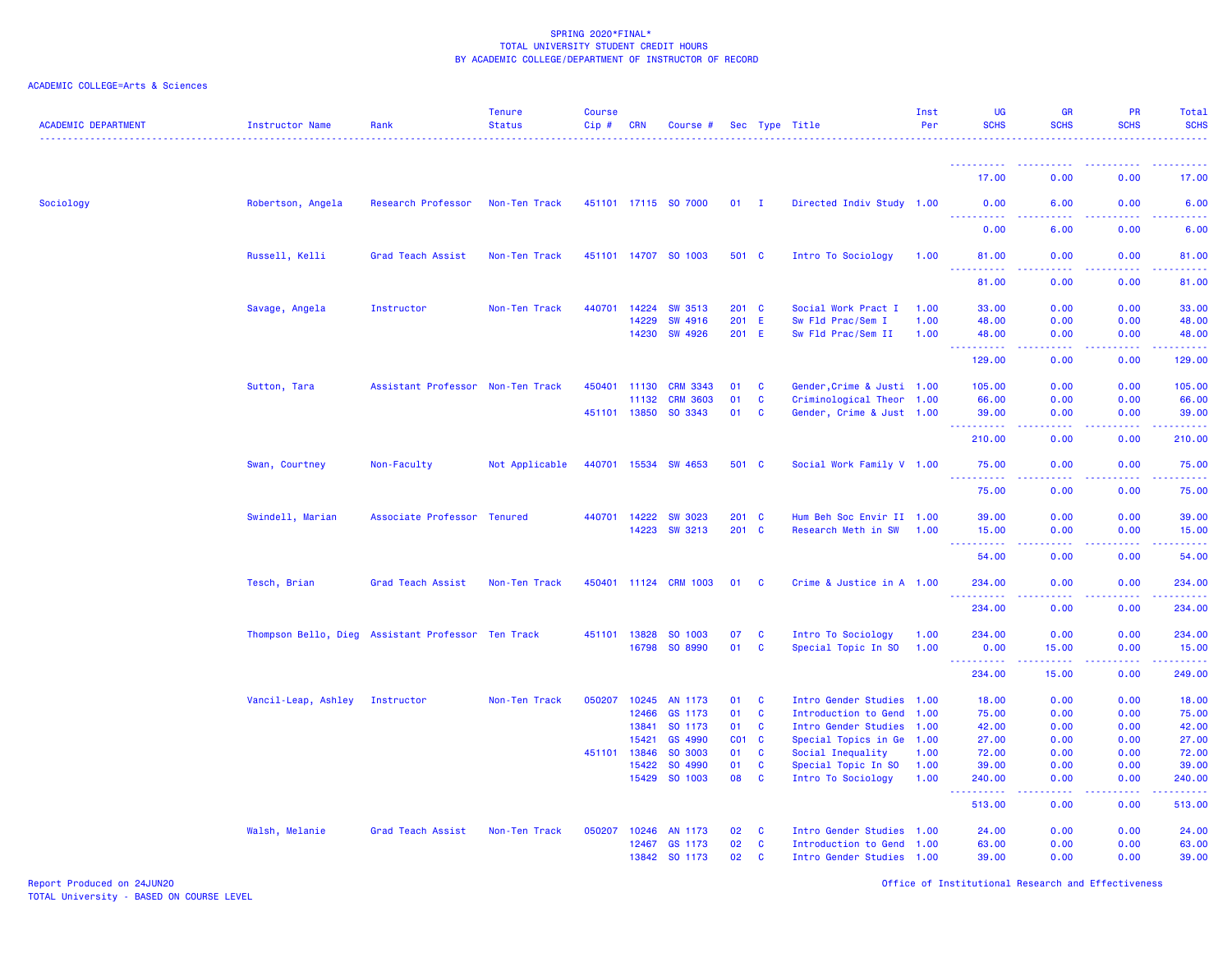| <b>ACADEMIC DEPARTMENT</b>                         | Instructor Name | Rank     | <b>Tenure</b><br>Status | <b>Course</b><br>Cip # CRN | Course # Sec Type Title                |                          |                                                 | Inst<br>Per | UG<br><b>SCHS</b>     | <b>GR</b><br><b>SCHS</b> | <b>PR</b><br><b>SCHS</b> | Total<br><b>SCHS</b>  |
|----------------------------------------------------|-----------------|----------|-------------------------|----------------------------|----------------------------------------|--------------------------|-------------------------------------------------|-------------|-----------------------|--------------------------|--------------------------|-----------------------|
|                                                    |                 |          |                         |                            |                                        |                          |                                                 |             | 126.00                | 0.00                     | 0.00                     | 126,00                |
| Sociology                                          | Xue, Yuanjiaozi | Lecturer | Non-Ten Track           | 450401                     | 14348 CRM 1003<br>451101 13830 SO 1003 | 501 C<br>10 <sub>c</sub> | Crime & Justice in A 1.00<br>Intro To Sociology | 1.00        | 57.00<br>237.00       | 0.00<br>0.00             | 0.00<br>0.00             | 57.00<br>237.00       |
|                                                    |                 |          |                         |                            |                                        |                          |                                                 |             | 294.00                | 0.00                     | 0.00                     | 294.00                |
| ====================================               |                 |          |                         |                            |                                        |                          |                                                 |             | ==========            | ==========               | ==========               | -----------           |
| Sociology<br>===================================== |                 |          |                         |                            |                                        |                          |                                                 |             | 8745.00<br>========== | 209,00<br>-----------    | 0.00<br>==========       | 8954,00<br>========== |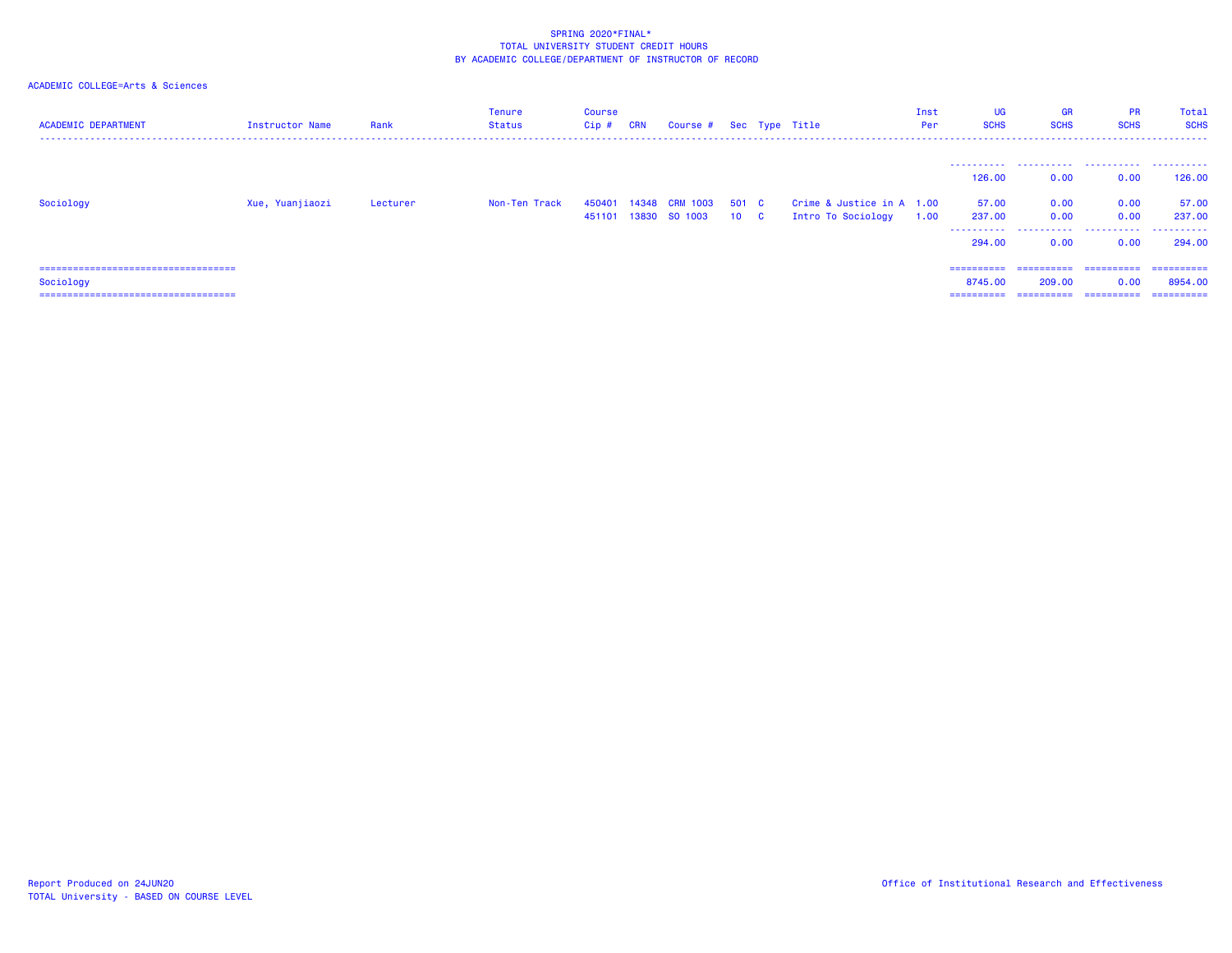### ACADEMIC COLLEGE=Business

| <b>ACADEMIC DEPARTMENT</b>     | Instructor Name    | Rank                                                   | <b>Tenure</b><br><b>Status</b> | <b>Course</b><br>Cip#  | <b>CRN</b> | Course #                           |          |                   | Sec Type Title                                 | Inst<br>Per | <b>UG</b><br><b>SCHS</b>    | <b>GR</b><br><b>SCHS</b>            | <b>PR</b><br><b>SCHS</b>            | Total<br><b>SCHS</b>                                                                                                  |
|--------------------------------|--------------------|--------------------------------------------------------|--------------------------------|------------------------|------------|------------------------------------|----------|-------------------|------------------------------------------------|-------------|-----------------------------|-------------------------------------|-------------------------------------|-----------------------------------------------------------------------------------------------------------------------|
| <b>Finance &amp; Economics</b> | Anderson, Stephen  | Lecturer                                               | Non-Ten Track                  | 520801                 |            | 14474 FIN 2003                     | 506 C    |                   | Personal Money Mgt                             | 1.00        | 54.00                       | 0.00                                | 0.00                                | 54.00                                                                                                                 |
|                                |                    |                                                        |                                | 520804                 |            | 14617 INS 2003                     | 506 C    |                   | Personal Money Manag 1.00                      |             | 15.00<br>.<br>$\frac{1}{2}$ | 0.00<br>.                           | 0.00<br>.                           | 15.00<br>وعاماما                                                                                                      |
|                                |                    |                                                        |                                |                        |            |                                    |          |                   |                                                |             | 69.00                       | 0.00                                | 0.00                                | 69.00                                                                                                                 |
|                                | Appleby, William   | Lecturer                                               | Non-Ten Track                  | 520803                 |            | 12031 FIN 4723                     | 01       | C                 | <b>Bank Management</b>                         | 1.00        | 93.00<br>د د د د د د        | 0.00<br>$\sim$ $\sim$ $\sim$ $\sim$ | 0.00<br>.                           | 93.00<br>بالأبالات                                                                                                    |
|                                |                    |                                                        |                                |                        |            |                                    |          |                   |                                                |             | 93.00                       | 0.00                                | 0.00                                | 93.00                                                                                                                 |
|                                | Blank, Douglas     | Assistant Professor Ten Track                          |                                | 520806                 |            | 12023 FIN 4223                     | 01       | C                 | Intermediate Financi 1.00                      |             | 81.00                       | 0.00                                | 0.00                                | 81.00                                                                                                                 |
|                                |                    |                                                        |                                |                        |            | 14851 FIN 4223                     | 02       | C                 | Intermediate Financi 1.00                      |             | 60.00<br>.                  | 0.00<br>.                           | 0.00<br>.                           | 60.00<br>.                                                                                                            |
|                                |                    |                                                        |                                |                        |            |                                    |          |                   |                                                |             | 141.00                      | 0.00                                | 0.00                                | 141.00                                                                                                                |
|                                | Byrd, Charles      | Lecturer                                               | Non-Ten Track                  | 521501 14850           |            | <b>REF 3433</b>                    | 01       | C                 | Real Property Evalua 1.00                      |             | 30.00                       | 0.00                                | 0.00                                | 30.00                                                                                                                 |
|                                |                    |                                                        |                                |                        |            |                                    |          |                   |                                                |             | 30.00                       | 0.00                                | 0.00                                | 30.00                                                                                                                 |
|                                | Campbell, Randall  | Professor                                              | <b>Tenured</b>                 | 450603 11427           |            | EC 4643                            | 01       | C                 | Econ Forecasting & A 1.00                      |             | 42.00                       | 0.00                                | 0.00                                | 42.00                                                                                                                 |
|                                |                    |                                                        |                                |                        |            | 14847 EC 8133                      | 01       | $\mathbf{C}$      | Econometrics I                                 | 1.00        | 0.00<br>.                   | 9.00<br>.                           | 0.00<br>.                           | 9.00<br>وساعت                                                                                                         |
|                                |                    |                                                        |                                |                        |            |                                    |          |                   |                                                |             | 42.00                       | 9.00                                | 0.00                                | 51.00                                                                                                                 |
|                                | Chen, Jiawei       | Grad Teach Assist                                      | Non-Ten Track                  | 520801                 |            | 12015 FIN 3123                     | 03       | C                 | Financial Management 1.00                      |             | 201.00<br>وبالمستمات        | 0.00<br>.                           | 0.00<br>$\sim$ $\sim$ $\sim$ $\sim$ | 201.00<br><u> 22222</u>                                                                                               |
|                                |                    |                                                        |                                |                        |            |                                    |          |                   |                                                |             | 201.00                      | 0.00                                | 0.00                                | 201.00                                                                                                                |
|                                | Cline, Brandon     | Associate Professor                                    | <b>Tenured</b>                 | 520201                 | 16864      | <b>FIN 9000</b>                    | 01       | D                 | Research / Diss                                | 1.00        | 0.00                        | 36.00                               | 0.00                                | 36.00                                                                                                                 |
|                                |                    |                                                        |                                | 520801<br>520807       | 12040      | <b>FIN 9223</b>                    | 01       | $\mathbf{s}$      | Sem in Corp Fin Theo                           | 1.00        | 0.00                        | 9.00                                | 0.00                                | 9.00                                                                                                                  |
|                                |                    |                                                        |                                |                        |            | 12022 FIN 4112                     | 01       | C                 | TVA Panel II                                   | 1.00        | 10.00<br>.                  | 0.00<br>22222                       | 0.00<br>.                           | 10.00<br>.                                                                                                            |
|                                |                    |                                                        |                                |                        |            |                                    |          |                   |                                                |             | 10.00                       | 45.00                               | 0.00                                | 55.00                                                                                                                 |
|                                | Daniels, John      | Non-Faculty                                            | Not Applicable                 |                        |            | 521003 12292 FYE 1001              | F06 C    |                   | First Year Experienc 1.00                      |             | 20.00                       | 0.00                                | 0.00<br>.                           | 20.00<br>.                                                                                                            |
|                                |                    |                                                        |                                |                        |            |                                    |          |                   |                                                |             | 20.00                       | 0.00                                | 0.00                                | 20.00                                                                                                                 |
|                                | Fakutiju, Michael  | Grad Teach Assist                                      | Non-Ten Track                  |                        |            | 450601 11414 EC 2123               | 02       | C                 | Prin Of Microecon                              | 1.00        | 198.00<br>.                 | 0.00<br>.                           | 0.00<br>.                           | 198.00<br>$\begin{array}{cccccccccc} \bullet & \bullet & \bullet & \bullet & \bullet & \bullet & \bullet \end{array}$ |
|                                |                    |                                                        |                                |                        |            |                                    |          |                   |                                                |             | 198.00                      | 0.00                                | 0.00                                | 198.00                                                                                                                |
|                                |                    | Gonzalez Lozano, Her Clinical Assist Pro Non-Ten Track |                                | 450601                 | 11407      | EC 2113                            | 01       | C                 | Prin Of Macroecon                              | 1.00        | 321.00                      | 0.00                                | 0.00                                | 321.00                                                                                                                |
|                                |                    |                                                        |                                |                        | 11408      | EC 2113                            | 02       | C<br>$\mathbf{C}$ | Prin Of Macroecon                              | 1.00        | 582.00                      | 0.00                                | 0.00                                | 582.00                                                                                                                |
|                                |                    |                                                        |                                |                        |            | 11409 EC 2113                      | 03       |                   | Prin Of Macroecon                              | 1.00        | 591.00<br>----------        | 0.00<br>.                           | 0.00<br>.                           | 591.00<br>.                                                                                                           |
|                                |                    |                                                        |                                |                        |            |                                    |          |                   |                                                |             | 1494.00                     | 0.00                                | 0.00                                | 1494.00                                                                                                               |
|                                | Henry, Thomas      | Lecturer                                               | Non-Ten Track                  | 450601                 | 14353      | EC 2113                            | 506      | <b>C</b>          | Prin Of Macroecon                              | 1.00        | 135.00                      | 0.00                                | 0.00                                | 135.00                                                                                                                |
|                                |                    |                                                        |                                |                        | 14354      | EC 2123                            | 506 C    |                   | Prin Of Microecon                              | 1.00        | 180.00<br>.                 | 0.00<br>2222                        | 0.00<br>$\sim$ $\sim$ $\sim$ $\sim$ | 180.00<br>وعامام ماما                                                                                                 |
|                                |                    |                                                        |                                |                        |            |                                    |          |                   |                                                |             | 315.00                      | 0.00                                | 0.00                                | 315.00                                                                                                                |
|                                | Highfield, Michael | Professor                                              | <b>Tenured</b>                 | 520801<br>521501 13789 | 12039      | <b>FIN 8113</b><br><b>REF 4153</b> | 01<br>01 | C<br>C            | Corporate Finance<br>Real Estate Investme 1.00 | 1.00        | 0.00<br>126.00              | 81.00<br>0.00                       | 0.00<br>0.00                        | 81.00<br>126.00                                                                                                       |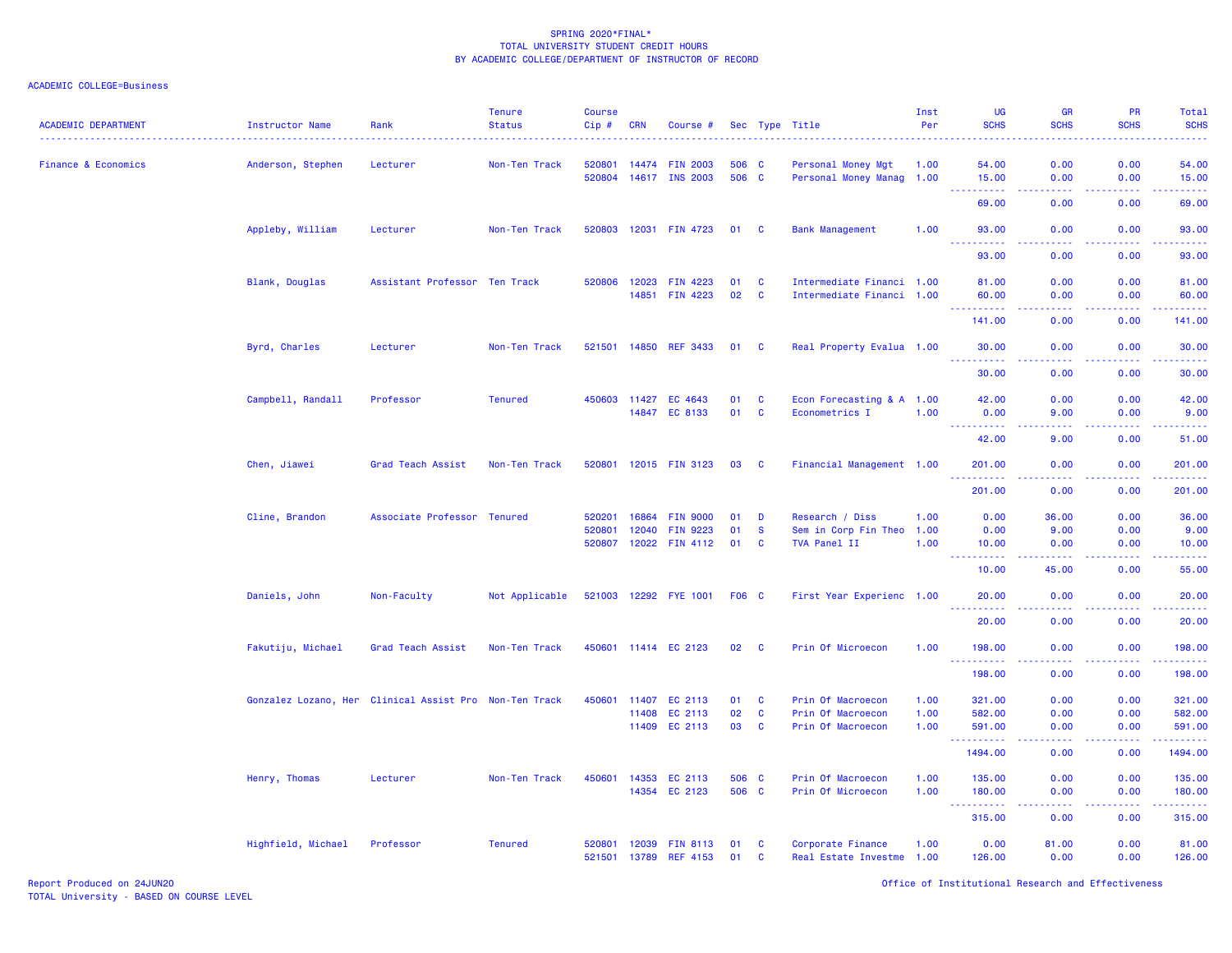| ACADEMIC COLLEGE=Business |  |  |
|---------------------------|--|--|
|---------------------------|--|--|

| <b>ACADEMIC DEPARTMENT</b>     | Instructor Name   | Rank                          | <b>Tenure</b><br><b>Status</b> | <b>Course</b><br>$Cip \#$ | <b>CRN</b>   | Course #              |       |              | Sec Type Title            | Inst<br>Per | <b>UG</b><br><b>SCHS</b>                                                                                                            | <b>GR</b><br><b>SCHS</b> | <b>PR</b><br><b>SCHS</b> | Total<br><b>SCHS</b>  |
|--------------------------------|-------------------|-------------------------------|--------------------------------|---------------------------|--------------|-----------------------|-------|--------------|---------------------------|-------------|-------------------------------------------------------------------------------------------------------------------------------------|--------------------------|--------------------------|-----------------------|
|                                |                   |                               |                                |                           |              |                       |       |              |                           |             |                                                                                                                                     |                          |                          |                       |
|                                |                   |                               |                                |                           |              |                       |       |              |                           |             | 126.00                                                                                                                              | 81.00                    | 0.00                     | 207.00                |
| <b>Finance &amp; Economics</b> | Johnson, Allison  | Lecturer                      | Non-Ten Track                  |                           | 520301 10080 | <b>ACC 3203</b>       | 01    | $\mathbf{C}$ | Fin Statement Anal        | 1.00        | 33.00                                                                                                                               | 0.00                     | 0.00                     | 33.00                 |
|                                |                   |                               |                                |                           | 10081        | <b>ACC 3203</b>       | 02    | <b>C</b>     | Fin Statement Anal        | 1.00        | 33.00                                                                                                                               | 0.00                     | 0.00                     | 33.00                 |
|                                |                   |                               |                                |                           | 520804 12018 | <b>FIN 3203</b>       | 01    | $\mathbf{C}$ | Financial Statemnt A 1.00 |             | 54.00                                                                                                                               | 0.00                     | 0.00                     | 54.00                 |
|                                |                   |                               |                                |                           | 12019        | <b>FIN 3203</b>       | 02    | $\mathbf{C}$ | Financial Statemnt A 1.00 |             | 54.00<br>.                                                                                                                          | 0.00<br>الداعات عاما     | 0.00<br>.                | 54.00<br>222222       |
|                                |                   |                               |                                |                           |              |                       |       |              |                           |             | 174.00                                                                                                                              | 0.00                     | 0.00                     | 174.00                |
|                                | Kennedy, Kendall  | Assistant Professor Ten Track |                                |                           | 450601 11413 | EC 2123               | 01    | $\mathbf{C}$ | Prin Of Microecon         | 1.00        | 150.00                                                                                                                              | 0.00                     | 0.00                     | 150.00                |
|                                |                   |                               |                                |                           | 14846        | EC 8163               | 01    | $\mathbf{C}$ | Microeconomics I          | 1.00        | 0.00                                                                                                                                | 9.00                     | 0.00<br>.                | 9.00<br><b>.</b>      |
|                                |                   |                               |                                |                           |              |                       |       |              |                           |             | <b></b><br>150.00                                                                                                                   | 9.00                     | 0.00                     | 159.00                |
|                                | King, Priscilla   | Lecturer                      | Non-Ten Track                  |                           |              | 521701 12732 INS 3203 | 01    | $\mathbf{C}$ | Prop and Cas Ins          | 1.00        | 33.00                                                                                                                               | 0.00                     | 0.00                     | 33.00                 |
|                                |                   |                               |                                |                           |              |                       |       |              |                           |             | 33.00                                                                                                                               | 0.00                     | 0.00                     | 33.00                 |
|                                | Leggette, James   | Lecturer                      | Non-Ten Track                  |                           |              | 450601 11415 EC 2123  | 03    | $\mathbf{C}$ | Prin Of Microecon         | 1.00        | 660.00                                                                                                                              | 0.00                     | 0.00                     | 660.00                |
|                                |                   |                               |                                |                           |              |                       |       |              |                           |             | <b>.</b><br>660.00                                                                                                                  | 0.00                     | 0.00                     | <b>.</b><br>660.00    |
|                                | Li, Cheng         | Assistant Professor Ten Track |                                |                           |              | 450601 11410 EC 2113  | 04    | $\mathbf{C}$ | Prin Of Macroecon         | 1.00        | 156.00                                                                                                                              | 0.00                     | 0.00                     | 156.00                |
|                                |                   |                               |                                |                           |              | 11421 EC 3113         | 01    | $\mathbf{C}$ | Interm Macroeconomic 1.00 |             | 120.00<br>. <u>.</u>                                                                                                                | 0.00<br>.                | 0.00<br>.                | 120.00<br>2.2.2.2.2.2 |
|                                |                   |                               |                                |                           |              |                       |       |              |                           |             | 276.00                                                                                                                              | 0.00                     | 0.00                     | 276.00                |
|                                | Li, Zhuo          | Grad Teach Assist             | Non-Ten Track                  |                           |              | 520801 12014 FIN 3123 | 02 C  |              | Financial Management 1.00 |             | 171.00<br>.                                                                                                                         | 0.00<br>ولالات           | 0.00<br>بالأباب          | 171.00<br>بالمتمام    |
|                                |                   |                               |                                |                           |              |                       |       |              |                           |             | 171.00                                                                                                                              | 0.00                     | 0.00                     | 171.00                |
|                                | Liano, Kartono    | Professor                     | <b>Tenured</b>                 | 520801                    |              | 12011 FIN 3113        | 01    | $\mathbf{C}$ | <b>Financial Systems</b>  | 1.00        | 132.00                                                                                                                              | 0.00                     | 0.00                     | 132.00                |
|                                |                   |                               |                                |                           |              | 520807 12030 FIN 4423 | 02    | <b>C</b>     | <b>Investments</b>        | 1.00        | 102.00                                                                                                                              | 0.00                     | 0.00                     | 102.00                |
|                                |                   |                               |                                |                           |              |                       |       |              |                           |             | 234.00                                                                                                                              | 0.00                     | 0.00                     | 234.00                |
|                                | McAfee, Matthew   | Lecturer                      | Non-Ten Track                  |                           |              | 521701 12734 INS 3303 | 01 C  |              | Life Insurance            | 1.00        | 159.00                                                                                                                              | 0.00                     | 0.00                     | 159.00                |
|                                |                   |                               |                                |                           |              |                       |       |              |                           |             | $\frac{1}{2} \left( \frac{1}{2} \right) \left( \frac{1}{2} \right) \left( \frac{1}{2} \right) \left( \frac{1}{2} \right)$<br>159.00 | 0.00                     | 0.00                     | 159.00                |
|                                | McKinney, Kenneth | Non-Faculty                   | Not Applicable                 |                           |              | 130407 15159 CCL 8153 | 501 C |              | Human Resources Admi 1.00 |             | 0.00                                                                                                                                | 30.00                    | 0.00                     | 30.00                 |
|                                |                   |                               |                                |                           |              |                       |       |              |                           |             | <u>.</u><br>0.00                                                                                                                    | 30.00                    | 0.00                     | 30.00                 |
|                                | Metz, Tammi       | Instructor                    | Non-Ten Track                  | 520801                    |              | 12010 FIN 2003        | 01    | <b>C</b>     | Personal Money Mgt        | 1.00        | 117.00                                                                                                                              | 0.00                     | 0.00                     | 117.00                |
|                                |                   |                               |                                |                           | 520804 12730 | <b>INS 2003</b>       | 01    | $\mathbf{C}$ | Personal Money Manag      | 1.00        | 27,00                                                                                                                               | 0.00                     | 0.00                     | 27.00                 |
|                                |                   |                               |                                |                           | 14619        | <b>INS 3503</b>       | 506 C |              | Employee Benefits         | 1.00        | 105.00                                                                                                                              | 0.00                     | 0.00                     | 105.00                |
|                                |                   |                               |                                |                           | 521701 12733 | <b>INS 3203</b>       | 02    | $\mathbf{C}$ | Prop and Cas Ins          | 1.00        | 108.00                                                                                                                              | 0.00                     | 0.00                     | 108.00                |
|                                |                   |                               |                                |                           |              | 14618 INS 3103        | 506 C |              | Prin Of Insurance         | 1.00        | 132.00                                                                                                                              | 0.00                     | 0.00                     | 132.00<br>المتمامين   |
|                                |                   |                               |                                |                           |              |                       |       |              |                           |             | 489.00                                                                                                                              | 0.00                     | 0.00                     | 489.00                |
|                                | Miller, Thomas W. | Professor                     | <b>Tenured</b>                 |                           |              | 520807 12029 FIN 4423 | 01    | <b>C</b>     | Investments               | 1.00        | 120.00                                                                                                                              | 0.00                     | 0.00                     | 120.00                |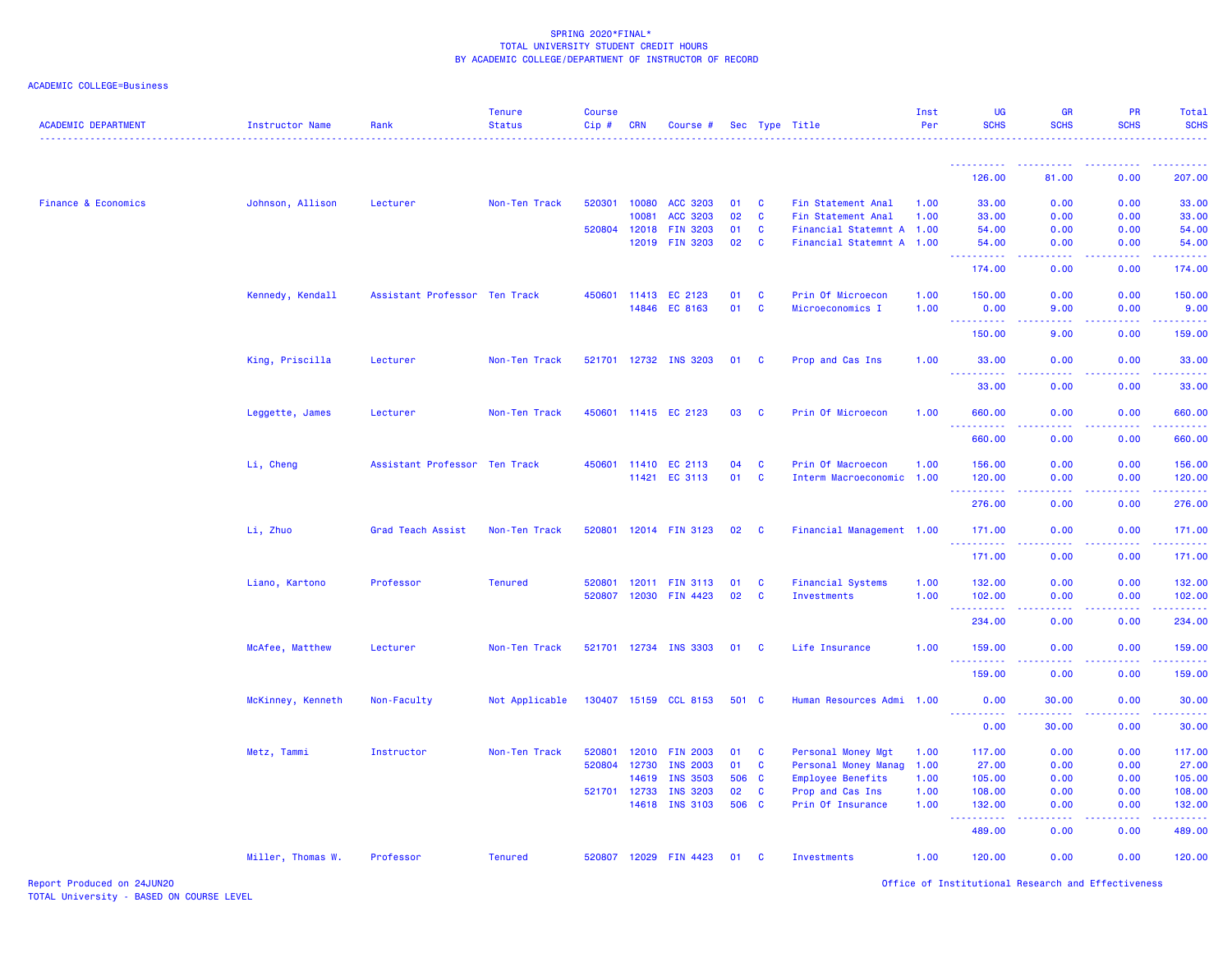| <b>ACADEMIC DEPARTMENT</b>     | Instructor Name    | Rank                                             | <b>Tenure</b><br><b>Status</b> | <b>Course</b><br>$Cip \#$ | <b>CRN</b> | Course #                           |              |              | Sec Type Title                           | Inst<br>Per  | UG<br><b>SCHS</b>                                                                                                                                             | <b>GR</b><br><b>SCHS</b>                                                                                                          | PR<br><b>SCHS</b>                                                                                                                 | Total<br><b>SCHS</b>                                                                                                            |
|--------------------------------|--------------------|--------------------------------------------------|--------------------------------|---------------------------|------------|------------------------------------|--------------|--------------|------------------------------------------|--------------|---------------------------------------------------------------------------------------------------------------------------------------------------------------|-----------------------------------------------------------------------------------------------------------------------------------|-----------------------------------------------------------------------------------------------------------------------------------|---------------------------------------------------------------------------------------------------------------------------------|
| <b>Finance &amp; Economics</b> | Miller, Thomas W.  | Professor                                        | <b>Tenured</b>                 | 520807 14849              |            | <b>FIN 4433</b>                    | 01           | -S           | Senior Seminar in Po 1.00                |              | 27.00                                                                                                                                                         | 0.00                                                                                                                              | 0.00                                                                                                                              | 27.00                                                                                                                           |
|                                |                    |                                                  |                                |                           |            |                                    |              |              |                                          |              | <u>.</u><br>147.00                                                                                                                                            | $\frac{1}{2} \left( \frac{1}{2} \right) \left( \frac{1}{2} \right) \left( \frac{1}{2} \right) \left( \frac{1}{2} \right)$<br>0.00 | .<br>0.00                                                                                                                         | <u> 22222</u><br>147.00                                                                                                         |
|                                |                    | Orozco Aleman, Sandr Associate Professor Tenured |                                | 450601                    | 11423      | EC 3123                            | 01           | C            | Interm Micro                             | 1.00         | 120.00                                                                                                                                                        | 0.00                                                                                                                              | 0.00                                                                                                                              | 120.00                                                                                                                          |
|                                |                    |                                                  |                                | 520601                    | 17189      | <b>EC 9000</b><br>11425 EC 4233    | 01<br>01     | D<br>C       | Research / Diss<br>Labor Economics       | 1.00<br>1.00 | 0.00<br>51.00                                                                                                                                                 | 9.00<br>0.00                                                                                                                      | 0.00<br>0.00                                                                                                                      | 9.00<br>51.00                                                                                                                   |
|                                |                    |                                                  |                                |                           |            |                                    |              |              |                                          |              | $\omega_{\rm{max}}$<br>222222<br>171.00                                                                                                                       | $\frac{1}{2} \left( \frac{1}{2} \right) \left( \frac{1}{2} \right) \left( \frac{1}{2} \right) \left( \frac{1}{2} \right)$<br>9.00 | .<br>0.00                                                                                                                         | .<br>180.00                                                                                                                     |
|                                | Pounds, Seth       | Instructor                                       | Non-Ten Track                  | 520804                    | 12735      | <b>INS 4503</b>                    | 01           | C            | Enterprise Risk Mgmt 1.00                |              | 105.00                                                                                                                                                        | 0.00                                                                                                                              | 0.00                                                                                                                              | 105.00                                                                                                                          |
|                                |                    |                                                  |                                | 521701                    | 12731      | <b>INS 3103</b>                    | 01           | $\mathbf{C}$ | Prin Of Insurance                        | 1.00         | 210.00<br>----------                                                                                                                                          | 0.00<br>$\frac{1}{2} \left( \frac{1}{2} \right) \left( \frac{1}{2} \right) \left( \frac{1}{2} \right) \left( \frac{1}{2} \right)$ | 0.00<br>.                                                                                                                         | 210.00<br>.                                                                                                                     |
|                                |                    |                                                  |                                |                           |            |                                    |              |              |                                          |              | 315.00                                                                                                                                                        | 0.00                                                                                                                              | 0.00                                                                                                                              | 315.00                                                                                                                          |
|                                | Robbins, William   | Lecturer                                         | Non-Ten Track                  | 520801                    |            | 14475 FIN 3113                     | 506 C        |              | <b>Financial Systems</b>                 | 1.00         | 45.00<br>$\omega_{\rm{max}}$                                                                                                                                  | 0.00                                                                                                                              | 0.00                                                                                                                              | 45.00                                                                                                                           |
|                                |                    |                                                  |                                |                           |            |                                    |              |              |                                          |              | .<br>45.00                                                                                                                                                    | 0.00                                                                                                                              | $\sim$ $\sim$ $\sim$ $\sim$<br>0.00                                                                                               | بالمتمام<br>45.00                                                                                                               |
|                                | Rogers, Kevin      | Professor                                        | <b>Tenured</b>                 | 520299                    | 17158      | <b>BUS 3021</b>                    | 01           | E            | Acad Peer Adv II                         | 1.00         | 32.00                                                                                                                                                         | 0.00                                                                                                                              | 0.00                                                                                                                              | 32.00                                                                                                                           |
|                                |                    |                                                  |                                |                           |            |                                    |              |              |                                          |              | $\frac{1}{2} \left( \frac{1}{2} \right) \left( \frac{1}{2} \right) \left( \frac{1}{2} \right) \left( \frac{1}{2} \right) \left( \frac{1}{2} \right)$<br>32.00 | 0.00                                                                                                                              | $\omega$ is a $\omega$<br>0.00                                                                                                    | .<br>32.00                                                                                                                      |
|                                | Roskelley, Kenneth | Professor                                        | <b>Tenured</b>                 | 520801                    | 14477      | <b>FIN 8113</b>                    | 501 C        |              | Corporate Finance                        | 1.00         | 0.00                                                                                                                                                          | 78.00                                                                                                                             | 0.00                                                                                                                              | 78.00                                                                                                                           |
|                                |                    |                                                  |                                | 521501                    | 13788      | <b>REF 3333</b>                    | 01           | C            | Principles of Real E 1.00                |              | 135.00<br><u>.</u>                                                                                                                                            | 0.00<br>.                                                                                                                         | 0.00<br>.                                                                                                                         | 135.00<br>.                                                                                                                     |
|                                |                    |                                                  |                                |                           |            |                                    |              |              |                                          |              | 135.00                                                                                                                                                        | 78.00                                                                                                                             | 0.00                                                                                                                              | 213.00                                                                                                                          |
|                                | Smith, Rebecca     | Extension Assist Pr Non-Ten Track                |                                | 450101                    | 15139      | <b>HON 3143</b>                    | <b>HO1 S</b> |              | Honor Sem Social Sci 1.00                |              | 24.00                                                                                                                                                         | 0.00                                                                                                                              | 0.00                                                                                                                              | 24.00                                                                                                                           |
|                                |                    |                                                  |                                | 450601                    | 14843      | EC 2113                            | <b>HO1 C</b> |              | Prin Of Macroecon                        | 1.00         | 36.00<br>- - -                                                                                                                                                | 0.00                                                                                                                              | 0.00<br>$\omega$ is a $\omega$                                                                                                    | 36.00<br>.                                                                                                                      |
|                                |                    |                                                  |                                |                           |            |                                    |              |              |                                          |              | 60.00                                                                                                                                                         | 0.00                                                                                                                              | 0.00                                                                                                                              | 60.00                                                                                                                           |
|                                | Spurlin, William   | Associate Professor Tenured                      |                                | 520801                    | 14145      | <b>FIN 3123</b>                    | 201 C        |              | Financial Management 1.00                |              | 21.00                                                                                                                                                         | 0.00                                                                                                                              | 0.00                                                                                                                              | 21.00                                                                                                                           |
|                                |                    |                                                  |                                | 521302 14269              | 15948      | <b>FIN 8113</b><br><b>BQA 3123</b> | 201 C<br>506 | <b>C</b>     | Corporate Finance<br>Bus Stat Methods II | 1.00<br>1.00 | 0.00<br>96.00                                                                                                                                                 | 39.00<br>0.00                                                                                                                     | 0.00<br>0.00                                                                                                                      | 39.00<br>96.00                                                                                                                  |
|                                |                    |                                                  |                                |                           |            |                                    |              |              |                                          |              | .<br>117.00                                                                                                                                                   | -----<br>39.00                                                                                                                    | د د د د<br>0.00                                                                                                                   | .<br>156.00                                                                                                                     |
|                                | Taboada, Alvaro    | Associate Professor Tenured                      |                                | 520801                    | 12021      | <b>FIN 3723</b>                    | 01           | <b>C</b>     | <b>Financial Markets</b>                 | 1.00         | 102.00                                                                                                                                                        | 0.00                                                                                                                              | 0.00                                                                                                                              | 102.00                                                                                                                          |
|                                |                    |                                                  |                                |                           |            | 14848 FIN 3723                     | 02           | $\mathbf{C}$ | <b>Financial Markets</b>                 | 1.00         | 81.00<br>.                                                                                                                                                    | 0.00<br>$- - - -$                                                                                                                 | 0.00<br>ولايت                                                                                                                     | 81.00<br>د د د د د د                                                                                                            |
|                                |                    |                                                  |                                |                           |            |                                    |              |              |                                          |              | 183.00                                                                                                                                                        | 0.00                                                                                                                              | 0.00                                                                                                                              | 183.00                                                                                                                          |
|                                | Thomas, Mary       | Professor                                        | <b>Tenured</b>                 | 450601                    |            | 11416 EC 2123                      | 04           | C            | Prin Of Microecon                        | 1.00         | 828.00<br><b></b>                                                                                                                                             | 0.00                                                                                                                              | 0.00<br>$\frac{1}{2} \left( \frac{1}{2} \right) \left( \frac{1}{2} \right) \left( \frac{1}{2} \right) \left( \frac{1}{2} \right)$ | 828.00<br>$\begin{array}{cccccccccc} \bullet & \bullet & \bullet & \bullet & \bullet & \bullet & \bullet & \bullet \end{array}$ |
|                                |                    |                                                  |                                |                           |            |                                    |              |              |                                          |              | 828.00                                                                                                                                                        | 0.00                                                                                                                              | 0.00                                                                                                                              | 828.00                                                                                                                          |
|                                | Whitledge, Matthew | Clinical Assist Pro Non-Ten Track                |                                | 520801                    | 12013      | <b>FIN 3123</b>                    | 01           | C            | Financial Management 1.00                |              | 654.00                                                                                                                                                        | 0.00                                                                                                                              | 0.00                                                                                                                              | 654.00                                                                                                                          |
|                                |                    |                                                  |                                |                           | 12025      | <b>FIN 4243</b>                    | 01           | <b>C</b>     | Senior Seminar in Fi 1.00                |              | 105.00                                                                                                                                                        | 0.00                                                                                                                              | 0.00                                                                                                                              | 105.00                                                                                                                          |
|                                |                    |                                                  |                                |                           | 12032      | <b>FIN 4733</b>                    | 01           | $\mathbf{C}$ | <b>Advanced Bank Mgt</b>                 | 1.00         | 15.00                                                                                                                                                         | 0.00                                                                                                                              | 0.00                                                                                                                              | 15.00                                                                                                                           |
|                                |                    |                                                  |                                |                           |            | 14476 FIN 3123                     | 506          | $\mathbf{C}$ | Financial Management 1.00                |              | 177.00                                                                                                                                                        | 0.00                                                                                                                              | 0.00                                                                                                                              | 177.00                                                                                                                          |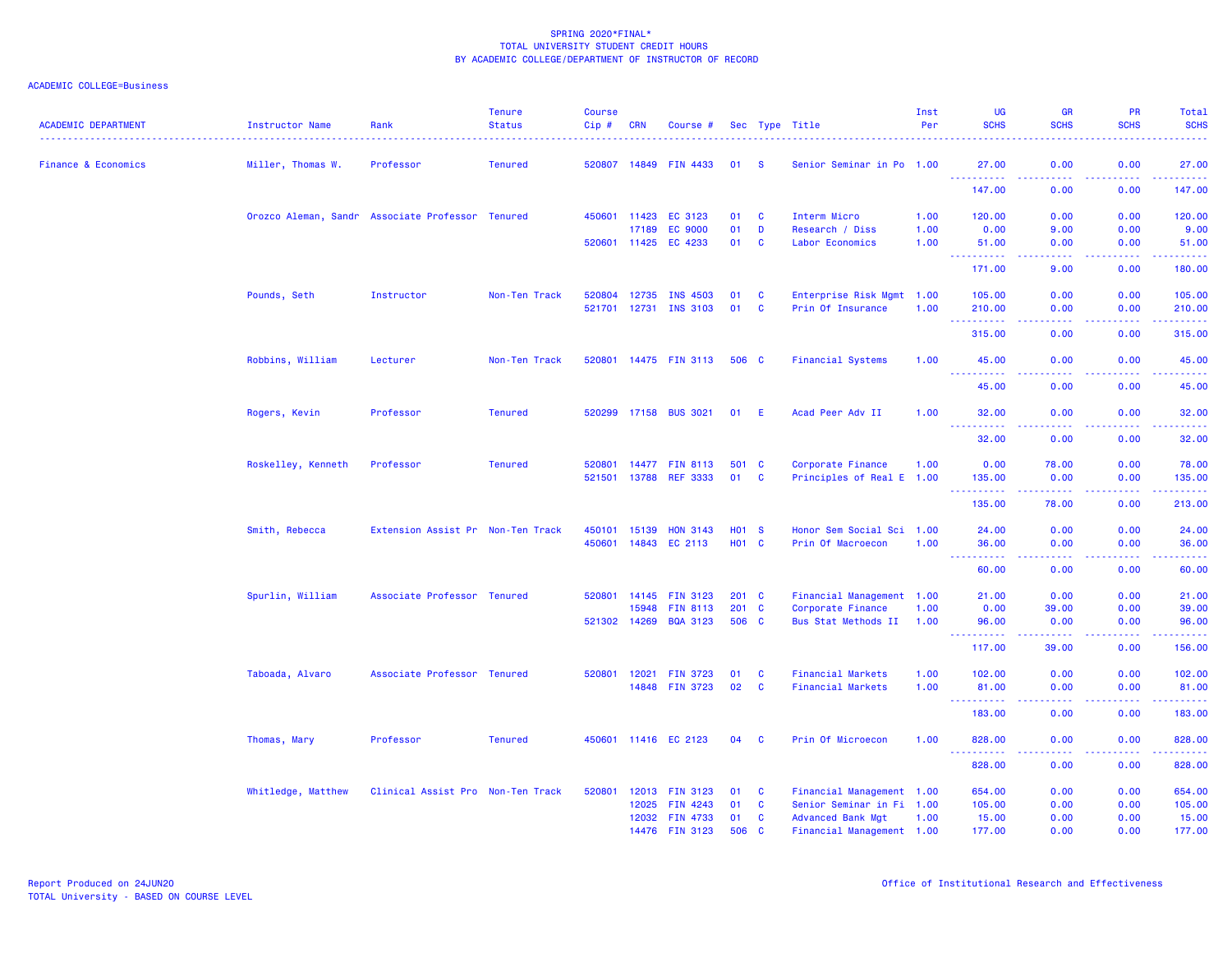| <b>ACADEMIC DEPARTMENT</b>                                               | <b>Instructor Name</b> | Rank                              | <b>Tenure</b><br><b>Status</b> | <b>Course</b><br>Cip# | <b>CRN</b> | Course #       |    |              | Sec Type Title              | Inst<br>Per | <b>UG</b><br><b>SCHS</b> | <b>GR</b><br><b>SCHS</b>          | <b>PR</b><br><b>SCHS</b> | Total<br><b>SCHS</b>   |
|--------------------------------------------------------------------------|------------------------|-----------------------------------|--------------------------------|-----------------------|------------|----------------|----|--------------|-----------------------------|-------------|--------------------------|-----------------------------------|--------------------------|------------------------|
|                                                                          |                        |                                   |                                |                       |            |                |    |              |                             |             |                          |                                   |                          |                        |
|                                                                          |                        |                                   |                                |                       |            |                |    |              |                             |             | 951.00                   | 0.00                              | 0.00                     | 951.00                 |
| <b>Finance &amp; Economics</b>                                           | Williamson, Claudia    | Associate Professor Tenured       |                                | 450601 17459          |            | <b>EC 9000</b> | 02 | D            | Research / Diss             | 1.00        | 0.00                     | 9.00                              | 0.00                     | 9.00                   |
|                                                                          |                        |                                   |                                | 450604                | 14844      | EC 4303        | 01 | - C          | Internat Econ Devlop 1.00   |             | 66.00<br><b>.</b>        | 0.00                              | 0.00<br>.                | 66.00                  |
|                                                                          |                        |                                   |                                |                       |            |                |    |              |                             |             | 66.00                    | 9.00                              | 0.00                     | 75.00                  |
|                                                                          | Wiseman, Travis        | Clinical Assist Pro Non-Ten Track |                                | 450601                | 11428      | EC 6323        | 01 | $\mathbf{C}$ | International Econom        | 1.00        | 0.00                     | 3.00                              | 0.00                     | 3.00                   |
|                                                                          |                        |                                   |                                |                       |            | 17005 EC 4000  | 01 | $\mathbf{I}$ | Directed Indiv Study 1.00   |             | 3.00                     | 0.00                              | 0.00                     | 3.00                   |
|                                                                          |                        |                                   |                                |                       |            | 17112 EC 4990  | 01 | A            | Special Topic In EC         | 1.00        | 18.00                    | 0.00                              | 0.00                     | 18.00                  |
|                                                                          |                        |                                   |                                | 450605                |            | 11426 EC 4323  | 01 | <b>C</b>     | <b>International Econom</b> | 1.00        | 111.00                   | 0.00                              | 0.00                     | 111.00                 |
|                                                                          |                        |                                   |                                | 521101                | 12665      | IB 3900        | 01 | E            | IB Intern Work              | 1.00        | 2.00                     | 0.00                              | 0.00                     | 2.00                   |
|                                                                          |                        |                                   |                                |                       | 12667      | IB 4903        | 01 | -E           | <b>IB Intern Academics</b>  | 1.00        | 9.00                     | 0.00                              | 0.00                     | 9.00                   |
|                                                                          |                        |                                   |                                |                       |            |                |    |              |                             |             | ----------<br>143.00     | .<br>3.00                         | .<br>0.00                | 146.00                 |
|                                                                          | Xiong, Haoyang         | Grad Teach Assist                 | Non-Ten Track                  | 520806                |            | 12034 FIN 4923 | 01 | - C          | International Fin Mg 1.00   |             | 150.00                   | 0.00                              | 0.00                     | 150.00                 |
|                                                                          |                        |                                   |                                |                       |            |                |    |              |                             |             | ----------<br>150.00     | 0.00                              | .<br>0.00                | 150.00                 |
| ====================================                                     |                        |                                   |                                |                       |            |                |    |              |                             |             | ==========               | ==========                        | ==========               | -----------            |
| <b>Finance &amp; Economics</b><br>====================================== |                        |                                   |                                |                       |            |                |    |              |                             |             | 8428.00<br>==========    | 312.00<br>======================= | 0.00                     | 8740.00<br>----------- |
|                                                                          |                        |                                   |                                |                       |            |                |    |              |                             |             |                          |                                   |                          |                        |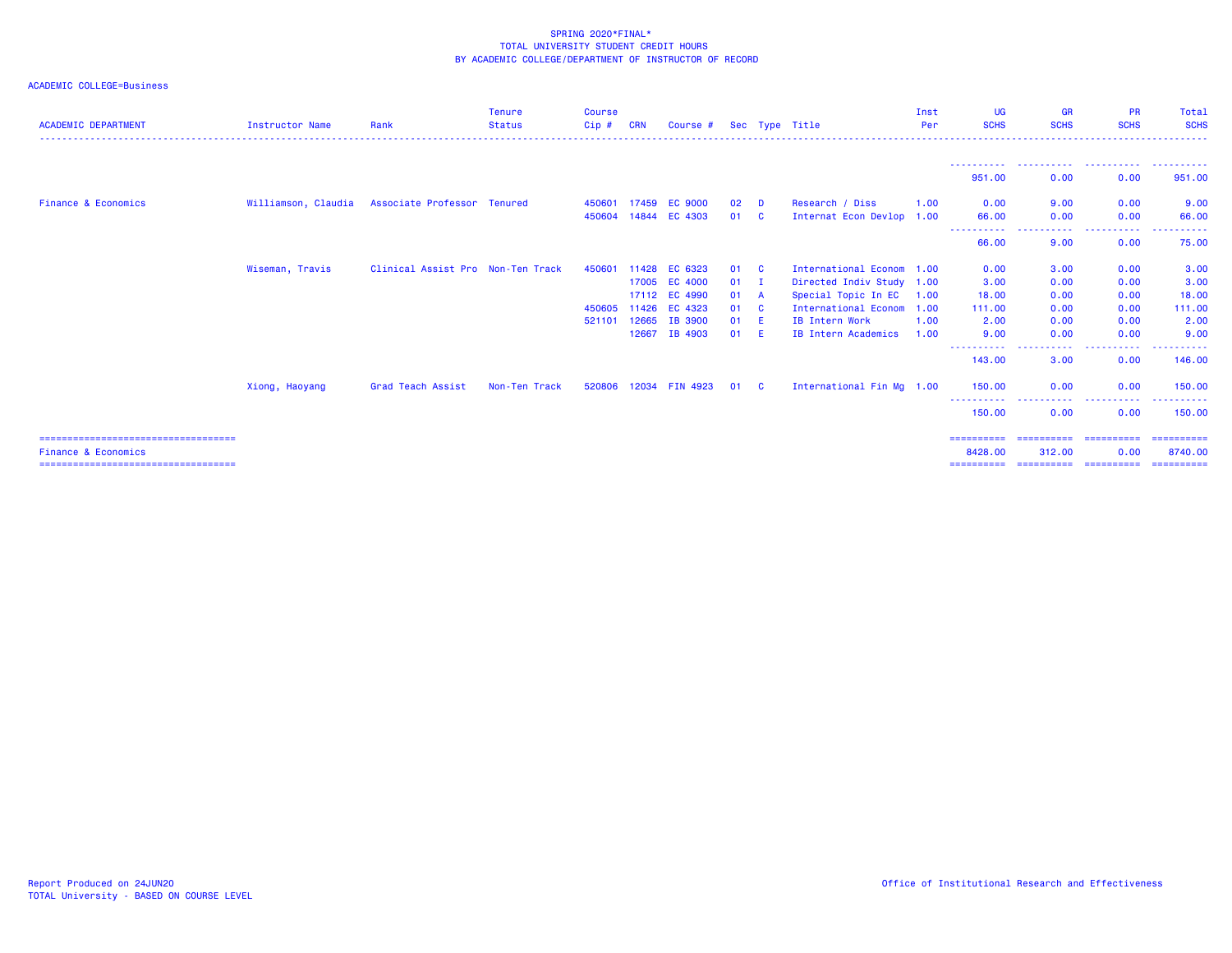| <b>ACADEMIC DEPARTMENT</b>       | <b>Instructor Name</b> | Rank              | <b>Tenure</b><br><b>Status</b> | <b>Course</b><br>Cip# | <b>CRN</b>     | Course #                    |                  |              | Sec Type Title                                  | Inst<br>Per | <b>UG</b><br><b>SCHS</b>                                                                                                                                               | GR<br><b>SCHS</b>                                                                                                                 | <b>PR</b><br><b>SCHS</b>                                                                                                          | <b>Total</b><br><b>SCHS</b>                                                                                                                                   |
|----------------------------------|------------------------|-------------------|--------------------------------|-----------------------|----------------|-----------------------------|------------------|--------------|-------------------------------------------------|-------------|------------------------------------------------------------------------------------------------------------------------------------------------------------------------|-----------------------------------------------------------------------------------------------------------------------------------|-----------------------------------------------------------------------------------------------------------------------------------|---------------------------------------------------------------------------------------------------------------------------------------------------------------|
|                                  |                        |                   |                                |                       |                |                             |                  |              |                                                 |             |                                                                                                                                                                        |                                                                                                                                   |                                                                                                                                   | . <b>.</b>                                                                                                                                                    |
| Management & Information Systems | Abbasi, Fahimeh        | Lecturer          | Non-Ten Track                  | 520201<br>521101      | 13037<br>13041 | <b>MGT 3823</b><br>MGT 4613 | 01<br>01         | C<br>C       | Responsible Leadersh 1.00<br>Cross-Cultural Mgt | 1.00        | 189.00<br>114.00                                                                                                                                                       | 0.00<br>0.00                                                                                                                      | 0.00<br>0.00                                                                                                                      | 189.00<br>114.00                                                                                                                                              |
|                                  |                        |                   |                                |                       |                |                             |                  |              |                                                 |             | . <b>.</b><br>$\sim$ $\sim$ $\sim$<br>303.00                                                                                                                           | $\frac{1}{2} \left( \frac{1}{2} \right) \left( \frac{1}{2} \right) \left( \frac{1}{2} \right) \left( \frac{1}{2} \right)$<br>0.00 | $\frac{1}{2} \left( \frac{1}{2} \right) \left( \frac{1}{2} \right) \left( \frac{1}{2} \right) \left( \frac{1}{2} \right)$<br>0.00 | 2.2.2.2.2.4<br>303.00                                                                                                                                         |
|                                  | Barnett, Timothy       | Lecturer          | Non-Ten Track                  | 520201                | 14655          | <b>MGT 3823</b>             | 506 C            |              | Responsible Leadersh 1.00                       |             | 99.00                                                                                                                                                                  | 0.00                                                                                                                              | 0.00                                                                                                                              | 99.00                                                                                                                                                         |
|                                  |                        |                   |                                | 521001                | 14654          | <b>MGT 3513</b>             | 506 C            |              | Intro Human Res Mgt                             | 1.00        | 99.00                                                                                                                                                                  | 0.00                                                                                                                              | 0.00                                                                                                                              | 99.00                                                                                                                                                         |
|                                  |                        |                   |                                |                       |                |                             |                  |              |                                                 |             | 198.00                                                                                                                                                                 | 0.00                                                                                                                              | 0.00                                                                                                                              | 198.00                                                                                                                                                        |
|                                  | Bogue, Patty           | Instructor        | Non-Ten Track                  | 520201                | 13017          | <b>MGT 3213</b>             | 01               | <b>C</b>     | Org Communications                              | 1.00        | 195.00                                                                                                                                                                 | 0.00                                                                                                                              | 0.00                                                                                                                              | 195.00                                                                                                                                                        |
|                                  |                        |                   |                                |                       | 13018          | <b>MGT 3213</b>             | 02               | C            | Org Communications                              | 1.00        | 195.00                                                                                                                                                                 | 0.00                                                                                                                              | 0.00                                                                                                                              | 195.00                                                                                                                                                        |
|                                  |                        |                   |                                |                       | 13019          | <b>MGT 3213</b>             | 03               | C            | Org Communications                              | 1.00        | 192.00                                                                                                                                                                 | 0.00                                                                                                                              | 0.00                                                                                                                              | 192.00                                                                                                                                                        |
|                                  |                        |                   |                                |                       | 14179          | <b>MGT 3823</b>             | 201              | $\mathbf{C}$ | Responsible Leadersh                            | 1.00        | 30.00                                                                                                                                                                  | 0.00                                                                                                                              | 0.00                                                                                                                              | 30.00                                                                                                                                                         |
|                                  |                        |                   |                                |                       | 14180          | <b>MGT 3823</b>             | 202 C            |              | Responsible Leadersh                            | 1.00        | 108.00                                                                                                                                                                 | 0.00                                                                                                                              | 0.00                                                                                                                              | 108.00                                                                                                                                                        |
|                                  |                        |                   |                                |                       | 14653          | MGT 3213                    | 536 C            |              | Org Communications                              | 1.00        | 126.00<br>.                                                                                                                                                            | 0.00<br>.                                                                                                                         | 0.00<br>والمستوات                                                                                                                 | 126.00<br>.                                                                                                                                                   |
|                                  |                        |                   |                                |                       |                |                             |                  |              |                                                 |             | 846.00                                                                                                                                                                 | 0.00                                                                                                                              | 0.00                                                                                                                              | 846.00                                                                                                                                                        |
|                                  | Canfield, Stephen      | Instructor        | Non-Ten Track                  | 110201                | 10641          | <b>BIS 1523</b>             | 01               | <b>C</b>     | Web Development I                               | 1.00        | 123,00                                                                                                                                                                 | 0.00                                                                                                                              | 0.00                                                                                                                              | 123.00                                                                                                                                                        |
|                                  |                        |                   |                                |                       | 10642          | <b>BIS 1523</b>             | 02               | <b>C</b>     | Web Development I                               | 1.00        | 132.00                                                                                                                                                                 | 0.00                                                                                                                              | 0.00                                                                                                                              | 132.00                                                                                                                                                        |
|                                  |                        |                   |                                |                       | 10643          | <b>BIS 2523</b>             | 01               | $\mathbf{C}$ | Web Development II                              | 1.00        | 132.00                                                                                                                                                                 | 0.00                                                                                                                              | 0.00                                                                                                                              | 132.00                                                                                                                                                        |
|                                  |                        |                   |                                | 521201                | 10649          | <b>BIS 4513</b>             | 01               | C            | Microcomputers/Netwo 1.00                       |             | 75.00<br>المتمام مالك                                                                                                                                                  | 0.00<br>$\omega$ is a $\omega$                                                                                                    | 0.00<br>$\frac{1}{2} \left( \frac{1}{2} \right) \left( \frac{1}{2} \right) \left( \frac{1}{2} \right)$                            | 75.00<br>.                                                                                                                                                    |
|                                  |                        |                   |                                |                       |                |                             |                  |              |                                                 |             | 462.00                                                                                                                                                                 | 0.00                                                                                                                              | 0.00                                                                                                                              | 462.00                                                                                                                                                        |
|                                  | Chrisman, James        | Professor         | <b>Tenured</b>                 | 520201                | 13044          | <b>MGT 8123</b>             | 01               | C            | Strategic Bus Consul 1.00                       |             | 0.00                                                                                                                                                                   | 66.00                                                                                                                             | 0.00                                                                                                                              | 66.00                                                                                                                                                         |
|                                  |                        |                   |                                | 521302                | 16756          | <b>MGT 9000</b>             | 02               | D            | Research / Diss                                 | 1.00        | 0.00                                                                                                                                                                   | 1.00                                                                                                                              | 0.00                                                                                                                              | 1.00                                                                                                                                                          |
|                                  |                        |                   |                                |                       |                |                             |                  |              |                                                 |             | 0.00                                                                                                                                                                   | 67.00                                                                                                                             | 0.00                                                                                                                              | 67.00                                                                                                                                                         |
|                                  | Dearing, Kristi        | Non-Faculty       | Not Applicable                 | 520201                | 14176          | <b>MGT 3213</b>             | $201 \quad C$    |              | Org Communications                              | 1.00        | 45.00                                                                                                                                                                  | 0.00                                                                                                                              | 0.00                                                                                                                              | 45.00                                                                                                                                                         |
|                                  |                        |                   |                                |                       | 15367          | <b>MGT 3213</b>             | 202 C            |              | Org Communications                              | 1.00        | 45.00                                                                                                                                                                  | 0.00                                                                                                                              | 0.00                                                                                                                              | 45.00                                                                                                                                                         |
|                                  |                        |                   |                                | 521003                | 14177          | <b>MGT 3813</b>             | 201 C            |              | Organizational Behav 1.00                       |             | 33.00                                                                                                                                                                  | 0.00                                                                                                                              | 0.00                                                                                                                              | 33.00                                                                                                                                                         |
|                                  |                        |                   |                                |                       | 14178          | <b>MGT 3813</b>             | 202 <sub>c</sub> |              | Organizational Behav 1.00                       |             | 42.00<br>.<br>$\sim$ $\sim$ $\sim$                                                                                                                                     | 0.00<br>$\sim$ $\sim$ $\sim$ $\sim$                                                                                               | 0.00<br>بالمحام                                                                                                                   | 42.00<br>.                                                                                                                                                    |
|                                  |                        |                   |                                |                       |                |                             |                  |              |                                                 |             | 165.00                                                                                                                                                                 | 0.00                                                                                                                              | 0.00                                                                                                                              | 165.00                                                                                                                                                        |
|                                  | Goodwin, Amber         | Lecturer          | Non-Ten Track                  | 521001                | 14181          | <b>MGT 4533</b>             | 201 C            |              | <b>Advanced HRM</b>                             | 1.00        | 12.00                                                                                                                                                                  | 0.00                                                                                                                              | 0.00                                                                                                                              | 12.00                                                                                                                                                         |
|                                  |                        |                   |                                |                       | 16695          | <b>MGT 4533</b>             | 202 C            |              | <b>Advanced Hrm</b>                             | 1.00        | 6.00<br><b><i><u>AAAAAAAAA</u></i></b>                                                                                                                                 | 0.00<br>.                                                                                                                         | 0.00                                                                                                                              | 6.00<br>$\frac{1}{2} \left( \frac{1}{2} \right) \left( \frac{1}{2} \right) \left( \frac{1}{2} \right) \left( \frac{1}{2} \right)$                             |
|                                  |                        |                   |                                |                       |                |                             |                  |              |                                                 |             | 18.00                                                                                                                                                                  | 0.00                                                                                                                              | 0.00                                                                                                                              | 18.00                                                                                                                                                         |
|                                  | Hammond, Nathaniel     | Grad Teach Assist | Non-Ten Track                  | 520201                | 13023          | <b>MGT 3213</b>             | 07               | <b>C</b>     | Org Communications                              | 1.00        | 141.00                                                                                                                                                                 | 0.00                                                                                                                              | 0.00                                                                                                                              | 141.00                                                                                                                                                        |
|                                  |                        |                   |                                |                       | 13038          | MGT 4153                    | 01               | <b>C</b>     | Management Seminar                              | 0.50        | 69.00<br>$  -$<br>$\frac{1}{2} \left( \frac{1}{2} \right) \left( \frac{1}{2} \right) \left( \frac{1}{2} \right) \left( \frac{1}{2} \right) \left( \frac{1}{2} \right)$ | 0.00<br>$\frac{1}{2} \left( \frac{1}{2} \right) \left( \frac{1}{2} \right) \left( \frac{1}{2} \right)$                            | 0.00<br>. <u>.</u> .                                                                                                              | 69.00<br>$\frac{1}{2} \left( \frac{1}{2} \right) \left( \frac{1}{2} \right) \left( \frac{1}{2} \right) \left( \frac{1}{2} \right) \left( \frac{1}{2} \right)$ |
|                                  |                        |                   |                                |                       |                |                             |                  |              |                                                 |             | 210.00                                                                                                                                                                 | 0.00                                                                                                                              | 0.00                                                                                                                              | 210.00                                                                                                                                                        |
|                                  | Jones, Gabrielle       | Non-Faculty       | Not Applicable                 | 521201                | 14053          | <b>BIS 3233</b>             | 201 C            |              | Management Informati 1.00                       |             | 66.00                                                                                                                                                                  | 0.00                                                                                                                              | 0.00                                                                                                                              | 66.00                                                                                                                                                         |
|                                  |                        |                   |                                |                       | 14054          | <b>BIS 3713</b>             | 201 C            |              | Int Elec Info System 1.00                       |             | 24.00                                                                                                                                                                  | 0.00                                                                                                                              | 0.00                                                                                                                              | 24.00                                                                                                                                                         |
|                                  |                        |                   |                                |                       | 14055          | <b>BIS 3713</b>             | 202 C            |              | Int Elec Info System 1.00                       |             | 39.00                                                                                                                                                                  | 0.00                                                                                                                              | 0.00                                                                                                                              | 39.00                                                                                                                                                         |
|                                  |                        |                   |                                |                       | 14258          | <b>BIS 3233</b>             | 506 C            |              | Management Informati 1.00                       |             | 135.00                                                                                                                                                                 | 0.00                                                                                                                              | 0.00                                                                                                                              | 135.00                                                                                                                                                        |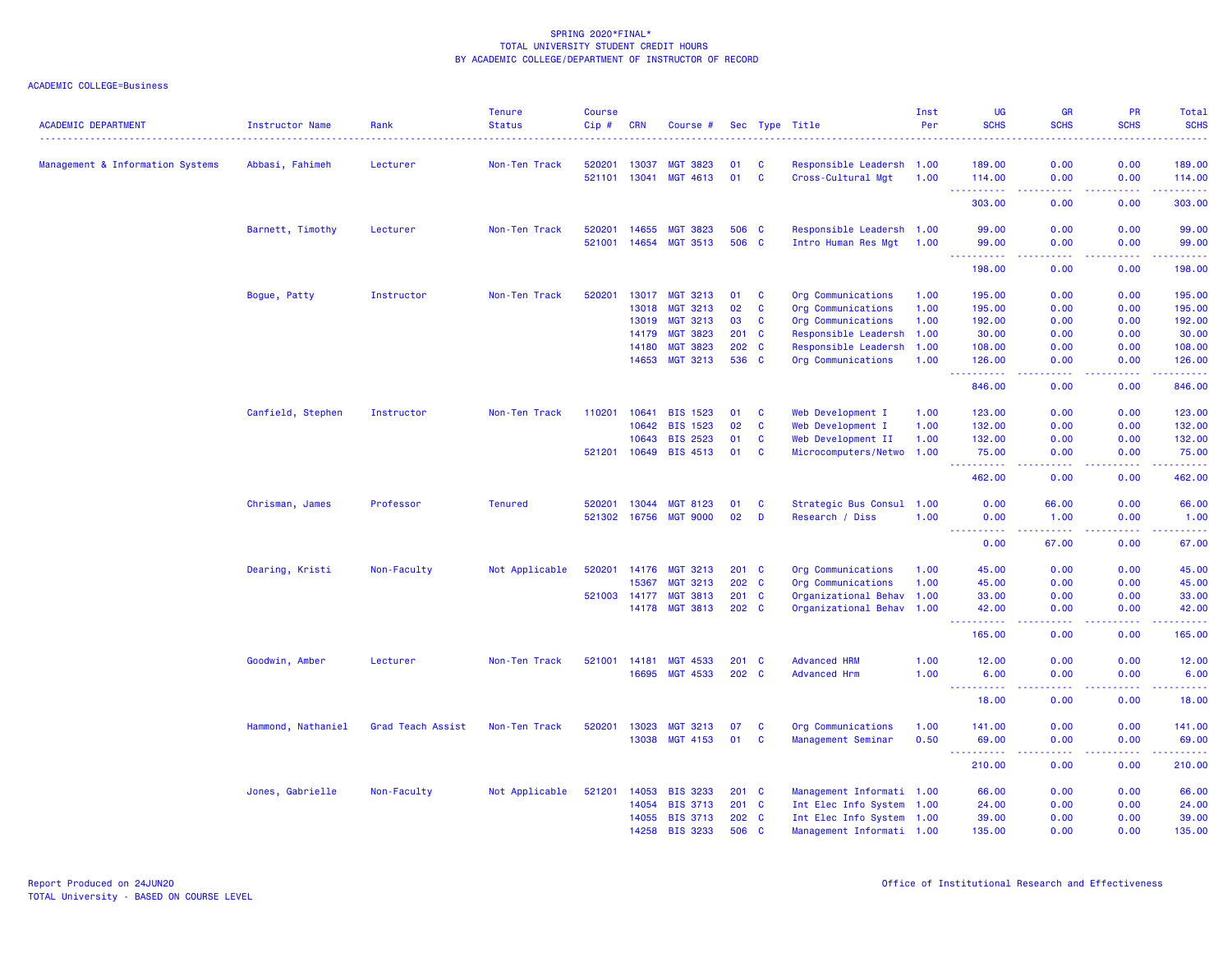| <b>ACADEMIC DEPARTMENT</b>       | Instructor Name   | Rank                              | <b>Tenure</b><br><b>Status</b> | <b>Course</b><br>Cip# | <b>CRN</b> | Course #              |       |              | Sec Type Title            | Inst<br>Per | UG<br><b>SCHS</b>                                | <b>GR</b><br><b>SCHS</b> | <b>PR</b><br><b>SCHS</b> | Total<br><b>SCHS</b>                                                                                                               |
|----------------------------------|-------------------|-----------------------------------|--------------------------------|-----------------------|------------|-----------------------|-------|--------------|---------------------------|-------------|--------------------------------------------------|--------------------------|--------------------------|------------------------------------------------------------------------------------------------------------------------------------|
|                                  |                   |                                   |                                |                       |            |                       |       |              |                           |             |                                                  |                          |                          |                                                                                                                                    |
|                                  |                   |                                   |                                |                       |            |                       |       |              |                           |             | 264.00                                           | 0.00                     | 0.00                     | 264.00                                                                                                                             |
| Management & Information Systems | Kang, Dae Youp    | Assistant Professor Ten Track     |                                |                       |            | 521201 10646 BIS 3523 | 01    | $\mathbf{C}$ | Advanced Languages        | 1.00        | 81.00                                            | 0.00                     | 0.00                     | 81.00                                                                                                                              |
|                                  |                   |                                   |                                |                       |            |                       |       |              |                           |             | 81.00                                            | 0.00                     | 0.00                     | 81.00                                                                                                                              |
|                                  | Kim, Tae Woo      | Grad Teach Assist                 | Non-Ten Track                  | 520201                | 13038      | <b>MGT 4153</b>       | 01    | <b>C</b>     | Management Seminar        | 0.50        | 69.00<br>د د د د د                               | 0.00                     | 0.00                     | 69.00<br>$\frac{1}{2} \left( \frac{1}{2} \right) \left( \frac{1}{2} \right) \left( \frac{1}{2} \right) \left( \frac{1}{2} \right)$ |
|                                  |                   |                                   |                                |                       |            |                       |       |              |                           |             | 69.00                                            | 0.00                     | 0.00                     | 69.00                                                                                                                              |
|                                  | Long, Rebecca     | Professor                         | <b>Tenured</b>                 | 520201                | 14864      | <b>MGT 8103</b>       | 501   | $\mathbf{C}$ | Strategic Entreprene 1.00 |             | 0.00                                             | 48.00                    | 0.00                     | 48.00                                                                                                                              |
|                                  |                   |                                   |                                | 520701                | 13029      | <b>MGT 3333</b>       | 01    | $\mathbf{C}$ | Field Study In Entre 1.00 |             | 48.00                                            | 0.00                     | 0.00                     | 48.00                                                                                                                              |
|                                  |                   |                                   |                                | 521302 17462          |            | <b>MGT 9000</b>       | 04    | D            | Research / Diss           | 1.00        | 0.00<br>د د د د                                  | 9.00<br>والمالمات        | 0.00<br>بالمحامي         | 9.00<br>$\omega$ is $\omega$ in .                                                                                                  |
|                                  |                   |                                   |                                |                       |            |                       |       |              |                           |             | 48.00                                            | 57.00                    | 0.00                     | 105.00                                                                                                                             |
|                                  | Macbean, Meagan   | Lecturer                          | Non-Ten Track                  | 521501                | 15375      | <b>BL 4333</b>        | 201 C |              | <b>Real Estate Law</b>    | 1.00        | 9.00                                             | 0.00                     | 0.00                     | 9.00                                                                                                                               |
|                                  |                   |                                   |                                |                       | 15376      | <b>BL 4333</b>        | 202 C |              | Real Estate Law           | 1.00        | 54.00<br>$\sim$ $\sim$ $\sim$<br>المتمام مناسب   | 0.00<br>.                | 0.00<br>. <b>.</b>       | 54.00<br>.                                                                                                                         |
|                                  |                   |                                   |                                |                       |            |                       |       |              |                           |             | 63.00                                            | 0.00                     | 0.00                     | 63.00                                                                                                                              |
|                                  | Marett, Emily     | Instructor                        | Non-Ten Track                  | 520201                | 14652      | <b>MGT 3213</b>       | 506   | <b>C</b>     | Org Communications        | 1.00        | 138.00                                           | 0.00                     | 0.00                     | 138.00                                                                                                                             |
|                                  |                   |                                   |                                | 521001                | 13030      | <b>MGT 3513</b>       | 01    | $\mathbf{C}$ | Intro Human Res Mgt       | 1.00        | 192.00                                           | 0.00                     | 0.00                     | 192.00                                                                                                                             |
|                                  |                   |                                   |                                |                       | 13031      | <b>MGT 3513</b>       | 02    | <b>C</b>     | Intro Human Res Mgt       | 1.00        | 138.00                                           | 0.00                     | 0.00                     | 138.00                                                                                                                             |
|                                  |                   |                                   |                                |                       | 13039      | <b>MGT 4533</b>       | 01    | <b>C</b>     | <b>Advanced Hrm</b>       | 1.00        | 150.00<br><u> - - - - - - - - - -</u>            | 0.00<br>وبالانتاذ        | 0.00<br>.                | 150.00<br>$\begin{array}{cccccccccc} \bullet & \bullet & \bullet & \bullet & \bullet & \bullet & \bullet & \bullet \end{array}$    |
|                                  |                   |                                   |                                |                       |            |                       |       |              |                           |             | 618.00                                           | 0.00                     | 0.00                     | 618.00                                                                                                                             |
|                                  | Marett, Lawrence  | Associate Professor Tenured       |                                | 111003                | 10648      | <b>BIS 4113</b>       | 01    | <b>C</b>     | BIS Security Managem 1.00 |             | 102.00                                           | 0.00                     | 0.00                     | 102.00                                                                                                                             |
|                                  |                   |                                   |                                | 521201                | 10652      | <b>BIS 6113</b>       | 01    | C            | BIS Security Managem 1.00 |             | 0.00                                             | 6.00                     | 0.00                     | 6.00                                                                                                                               |
|                                  |                   |                                   |                                |                       | 14259      | <b>BIS 6113</b>       | 501   | <b>C</b>     | BIS Security Managem 1.00 |             | 0.00                                             | 12.00                    | 0.00                     | 12.00                                                                                                                              |
|                                  |                   |                                   |                                |                       | 17589      | <b>BIS 7000</b>       | 03    | $\mathbf{I}$ | Directed Indiv Study 1.00 |             | 0.00<br>.                                        | 3.00<br><u>.</u>         | 0.00                     | 3.00<br>.                                                                                                                          |
|                                  |                   |                                   |                                |                       |            |                       |       |              |                           |             | 102.00                                           | 21.00                    | 0.00                     | 123.00                                                                                                                             |
|                                  | Markin, Erik      | Assistant Professor Ten Track     |                                | 520101                | 10681      | <b>BUS 4853</b>       | 03    | C            | <b>Business Policy</b>    | 1.00        | 177.00                                           | 0.00                     | 0.00                     | 177.00                                                                                                                             |
|                                  |                   |                                   |                                |                       | 10682      | <b>BUS 4853</b>       | 04    | $\mathbf{C}$ | <b>Business Policy</b>    | 1.00        | 174.00<br>.                                      | 0.00<br>$  -$            | 0.00<br>المتمالين        | 174.00<br>------                                                                                                                   |
|                                  |                   |                                   |                                |                       |            |                       |       |              |                           |             | 351.00                                           | 0.00                     | 0.00                     | 351.00                                                                                                                             |
|                                  | McCovery, Serena  | Non-Faculty                       | Not Applicable                 | 521003                | 13819      | SLCE 3412 C01 C       |       |              | Montgomery Ldshp Pro 0.99 |             | 87.12                                            | 0.00                     | 0.00                     | 87.12                                                                                                                              |
|                                  |                   |                                   |                                |                       | 13821      | SLCE 4812 C01 C       |       |              | Montgomery Ldshp          | Pr 0.99     | 67.32<br>$\sim$ $\sim$ $\sim$<br>$- - - - - - -$ | 0.00<br>.                | 0.00<br>.                | 67.32<br>.                                                                                                                         |
|                                  |                   |                                   |                                |                       |            |                       |       |              |                           |             | 154.44                                           | 0.00                     | 0.00                     | 154.44                                                                                                                             |
|                                  | McLarty, Benjamin | Assistant Professor Ten Track     |                                | 520201                | 14862      | <b>MGT 3113</b>       | 01    | <b>C</b>     | Principles of Manag 1.00  |             | 750.00                                           | 0.00                     | 0.00                     | 750.00                                                                                                                             |
|                                  |                   |                                   |                                |                       | 14863      | <b>MGT 3113</b>       | 02    | <b>C</b>     | Principles of Manag 1.00  |             | 747.00<br>222<br>.                               | 0.00<br>وعاعات           | 0.00<br>.                | 747.00<br>لأعاط عاطات                                                                                                              |
|                                  |                   |                                   |                                |                       |            |                       |       |              |                           |             | 1497.00                                          | 0.00                     | 0.00                     | 1497.00                                                                                                                            |
|                                  | McNeil, Stacey    | Clinical Assist Pro Non-Ten Track |                                | 520101                | 14272      | <b>BUS 4853</b>       | 506 C |              | <b>Business Policy</b>    | 1.00        | 180.00                                           | 0.00                     | 0.00                     | 180.00                                                                                                                             |
|                                  |                   |                                   |                                | 520201                | 15373      | <b>MGT 8103</b>       | 201   | <b>C</b>     | Strategic Entreprene 1.00 |             | 0.00                                             | 24.00                    | 0.00                     | 24.00                                                                                                                              |
|                                  |                   |                                   |                                |                       | 15374      | <b>MGT 8103</b>       | 202 C |              | Strategic Entreprene 1.00 |             | 0.00                                             | 27.00                    | 0.00                     | 27.00                                                                                                                              |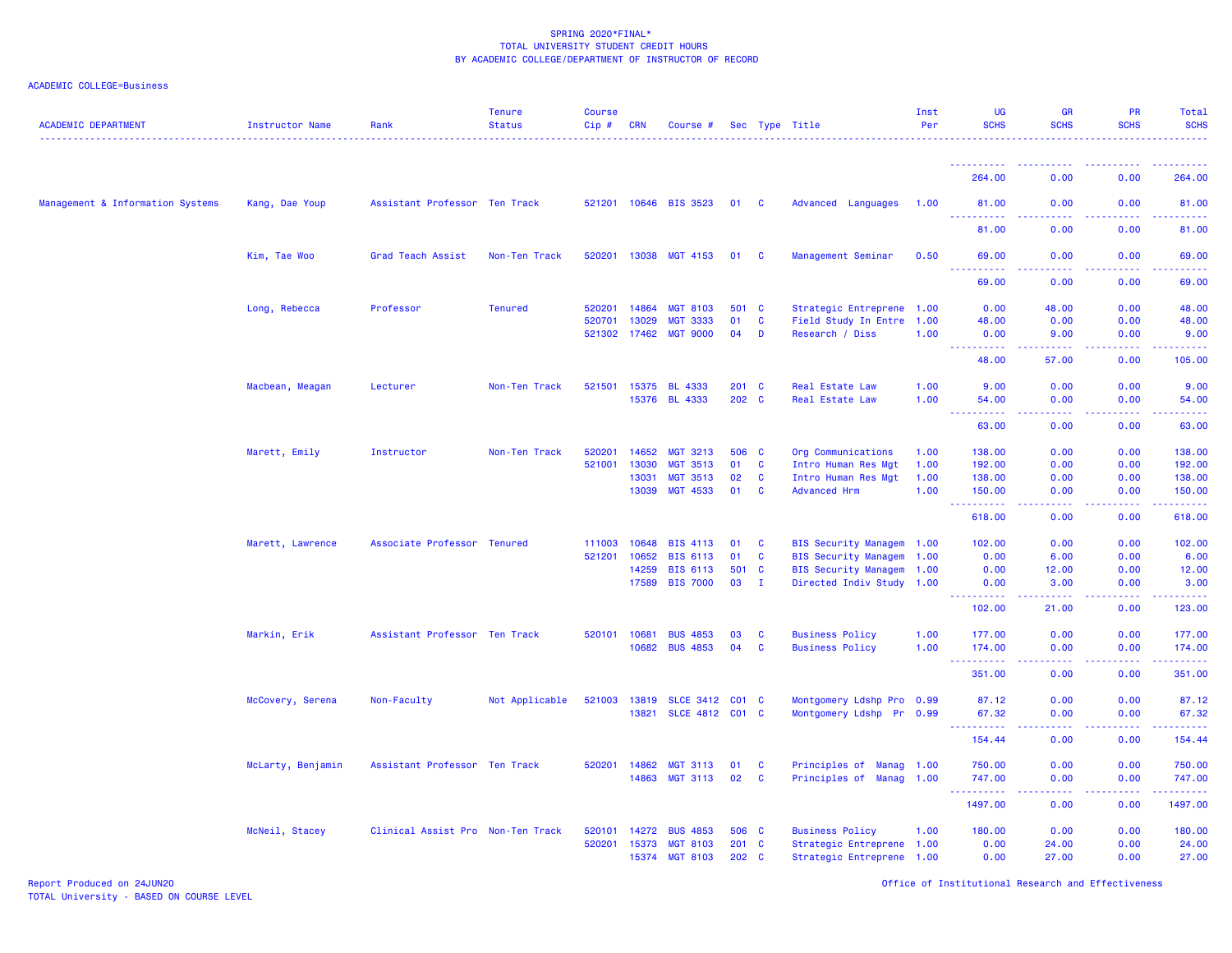| <b>ACADEMIC DEPARTMENT</b>       | <b>Instructor Name</b> | Rank                                               | <b>Tenure</b><br><b>Status</b> | <b>Course</b><br>$Cip \#$ | <b>CRN</b>     | Course #                    |               |                   | Sec Type Title                          | Inst<br>Per  | <b>UG</b><br><b>SCHS</b>                                                                                                                                      | <b>GR</b><br><b>SCHS</b>                                                                                                                                     | <b>PR</b><br><b>SCHS</b> | Total<br><b>SCHS</b>                                                                                                            |
|----------------------------------|------------------------|----------------------------------------------------|--------------------------------|---------------------------|----------------|-----------------------------|---------------|-------------------|-----------------------------------------|--------------|---------------------------------------------------------------------------------------------------------------------------------------------------------------|--------------------------------------------------------------------------------------------------------------------------------------------------------------|--------------------------|---------------------------------------------------------------------------------------------------------------------------------|
| Management & Information Systems | McNeil, Stacey         | Clinical Assist Pro Non-Ten Track                  |                                |                           |                | 520201 15377 MGT 8123       | $201 \quad C$ |                   | Strategic Bus Consul 1.00               |              | 0.00<br><u> - - - - - - - - - -</u>                                                                                                                           | 15.00<br><b>.</b>                                                                                                                                            | 0.00<br>.                | 15.00<br>.                                                                                                                      |
|                                  |                        |                                                    |                                |                           |                |                             |               |                   |                                         |              | 180.00                                                                                                                                                        | 66.00                                                                                                                                                        | 0.00                     | 246.00                                                                                                                          |
|                                  |                        | Medina Craven, Miche Assistant Professor Ten Track |                                | 520201<br>521001          | 13040<br>13032 | MGT 4543<br><b>MGT 3513</b> | 01<br>03      | C<br>$\mathbf{C}$ | Compensation Mgt<br>Intro Human Res Mgt | 1.00<br>1.00 | 138.00<br>78.00                                                                                                                                               | 0.00<br>0.00                                                                                                                                                 | 0.00<br>0.00             | 138.00<br>78.00                                                                                                                 |
|                                  |                        |                                                    |                                |                           |                |                             |               |                   |                                         |              | <b></b><br>216.00                                                                                                                                             | د د د د<br>0.00                                                                                                                                              | .<br>0.00                | $\begin{array}{cccccccccc} \bullet & \bullet & \bullet & \bullet & \bullet & \bullet & \bullet & \bullet \end{array}$<br>216.00 |
|                                  | Miller, Andrew         | Grad Teach Assist                                  | Non-Ten Track                  |                           |                | 521201 10644 BIS 3233       | 01            | C                 | Management Informati 1.00               |              | 624.00                                                                                                                                                        | 0.00                                                                                                                                                         | 0.00                     | 624.00                                                                                                                          |
|                                  |                        |                                                    |                                |                           |                |                             |               |                   |                                         |              | 624.00                                                                                                                                                        | 0.00                                                                                                                                                         | .<br>0.00                | المتمامي<br>624.00                                                                                                              |
|                                  | Oswald, Sharon         | Professor                                          | <b>Tenured</b>                 |                           |                | 520305 13013 MGT 1021       | 01            | C                 | Strategic Thinking                      | 0.50         | 13.50                                                                                                                                                         | 0.00                                                                                                                                                         | 0.00                     | 13.50                                                                                                                           |
|                                  |                        |                                                    |                                |                           |                |                             |               |                   |                                         |              | .<br>13.50                                                                                                                                                    | $\frac{1}{2} \left( \frac{1}{2} \right) \left( \frac{1}{2} \right) \left( \frac{1}{2} \right) \left( \frac{1}{2} \right)$<br>0.00                            | .<br>0.00                | .<br>13.50                                                                                                                      |
|                                  | Otondo, Robert         | Associate Professor Tenured                        |                                | 521201                    | 10655          | <b>BIS 8413</b>             | 01            | C                 | Data Analytics                          | 1.00         | 0.00                                                                                                                                                          | 15.00                                                                                                                                                        | 0.00                     | 15.00                                                                                                                           |
|                                  |                        |                                                    |                                |                           | 14262          | <b>BIS 8413</b>             | 501           | $\mathbf{C}$      | Data Analytics                          | 1.00         | 0.00                                                                                                                                                          | 24.00                                                                                                                                                        | 0.00                     | 24.00                                                                                                                           |
|                                  |                        |                                                    |                                |                           | 17101          | <b>BIS 9000</b>             | 03            | D                 | Research / Diss                         | 1.00         | 0.00<br>.                                                                                                                                                     | 3.00<br>$\frac{1}{2} \left( \frac{1}{2} \right) \left( \frac{1}{2} \right) \left( \frac{1}{2} \right) \left( \frac{1}{2} \right) \left( \frac{1}{2} \right)$ | 0.00<br>.                | 3.00<br>.                                                                                                                       |
|                                  |                        |                                                    |                                |                           |                |                             |               |                   |                                         |              | 0.00                                                                                                                                                          | 42.00                                                                                                                                                        | 0.00                     | 42.00                                                                                                                           |
|                                  | Pervez, Adam           | Assistant Professor Non-Ten Track                  |                                | 520101                    | 14059          | <b>BUS 4853</b>             | $201$ C       |                   | <b>Business Policy</b>                  | 1.00         | 60.00                                                                                                                                                         | 0.00                                                                                                                                                         | 0.00                     | 60.00                                                                                                                           |
|                                  |                        |                                                    |                                | 520201                    | 15542          | <b>MGT 3113</b>             | 506           | $\mathbf{C}$      | Principles of<br><b>Manag 1.00</b>      |              | 150.00                                                                                                                                                        | 0.00                                                                                                                                                         | 0.00                     | 150.00                                                                                                                          |
|                                  |                        |                                                    |                                |                           | 15716          | <b>MGT 3113</b>             | 201 C         |                   | Principles of Manag 1.00                |              | 30.00<br>. <b>.</b>                                                                                                                                           | 0.00<br>$\omega_{\rm c}$ and $\omega_{\rm c}$                                                                                                                | 0.00<br>.                | 30.00<br><u>.</u>                                                                                                               |
|                                  |                        |                                                    |                                |                           |                |                             |               |                   |                                         |              | 240.00                                                                                                                                                        | 0.00                                                                                                                                                         | 0.00                     | 240.00                                                                                                                          |
|                                  | Richardson, Jimmy      | Lecturer                                           | Non-Ten Track                  | 521003 13035              |                | <b>MGT 3813</b>             | 01            | - C               | Organizational Behav 1.00               |              | 195.00<br><u> - - - - - - - - - -</u>                                                                                                                         | 0.00<br>$  -$                                                                                                                                                | 0.00<br>.                | 195.00                                                                                                                          |
|                                  |                        |                                                    |                                |                           |                |                             |               |                   |                                         |              | 195.00                                                                                                                                                        | 0.00                                                                                                                                                         | 0.00                     | 195.00                                                                                                                          |
|                                  | Roberts, Renata        | Instructor                                         | Non-Ten Track                  | 520201                    | 13020          | <b>MGT 3213</b>             | 04            | $\mathbf{C}$      | Org Communications                      | 1.00         | 189.00                                                                                                                                                        | 0.00                                                                                                                                                         | 0.00                     | 189.00                                                                                                                          |
|                                  |                        |                                                    |                                |                           | 13021          | <b>MGT 3213</b>             | 05            | C                 | Org Communications                      | 1.00         | 192.00                                                                                                                                                        | 0.00                                                                                                                                                         | 0.00                     | 192.00                                                                                                                          |
|                                  |                        |                                                    |                                |                           | 13022          | <b>MGT 3213</b>             | 06            | $\mathbf{C}$      | Org Communications                      | 1.00         | 180.00                                                                                                                                                        | 0.00                                                                                                                                                         | 0.00                     | 180.00                                                                                                                          |
|                                  |                        |                                                    |                                | 521201                    | 10645          | <b>BIS 3233</b>             | 02            | $\mathbf{C}$      | Management Informati 1.00               |              | 624.00                                                                                                                                                        | 0.00                                                                                                                                                         | 0.00                     | 624.00<br>.                                                                                                                     |
|                                  |                        |                                                    |                                |                           |                |                             |               |                   |                                         |              | 1185.00                                                                                                                                                       | 0.00                                                                                                                                                         | 0.00                     | 1185.00                                                                                                                         |
|                                  | Scharmen, Dustin       | Lecturer                                           | Non-Ten Track                  | 521101 15527              |                | <b>MGT 4613</b>             | 201 C         |                   | Cross-Cultural Mgt                      | 1.00         | 27.00                                                                                                                                                         | 0.00                                                                                                                                                         | 0.00                     | 27.00                                                                                                                           |
|                                  |                        |                                                    |                                |                           | 15529          | MGT 4613                    | 202 C         |                   | Cross-Cultural Mgt                      | 1.00         | 36.00                                                                                                                                                         | 0.00                                                                                                                                                         | 0.00                     | 36.00<br>.                                                                                                                      |
|                                  |                        |                                                    |                                |                           |                |                             |               |                   |                                         |              | 63.00                                                                                                                                                         | 0.00                                                                                                                                                         | 0.00                     | 63.00                                                                                                                           |
|                                  | Scott, Deborah         | Non-Faculty                                        | Not Applicable                 | 520899                    | 12028          | <b>FIN 4323</b>             | 01            | C                 | Entrepreneurial Fina 1.00               |              | 114.00                                                                                                                                                        | 0.00                                                                                                                                                         | 0.00                     | 114.00                                                                                                                          |
|                                  |                        |                                                    |                                | 521302                    | 15790          | <b>BQA 2001</b>             | 01            | C                 | Business Informatics 1.00               |              | 18.00<br>$\frac{1}{2} \left( \frac{1}{2} \right) \left( \frac{1}{2} \right) \left( \frac{1}{2} \right) \left( \frac{1}{2} \right) \left( \frac{1}{2} \right)$ | 0.00<br>$  -$                                                                                                                                                | 0.00<br>المستبدا         | 18.00<br>د د د د د د                                                                                                            |
|                                  |                        |                                                    |                                |                           |                |                             |               |                   |                                         |              | 132.00                                                                                                                                                        | 0.00                                                                                                                                                         | 0.00                     | 132.00                                                                                                                          |
|                                  | Sexton, Jennifer       | Assistant Professor Ten Track                      |                                | 520101                    | 10679          | <b>BUS 4853</b>             | 01            | C                 | <b>Business Policy</b>                  | 1.00         | 174.00                                                                                                                                                        | 0.00                                                                                                                                                         | 0.00                     | 174.00                                                                                                                          |
|                                  |                        |                                                    |                                |                           | 10680          | <b>BUS 4853</b>             | 02            | <b>C</b>          | <b>Business Policy</b>                  | 1.00         | 174.00                                                                                                                                                        | 0.00                                                                                                                                                         | 0.00                     | 174.00                                                                                                                          |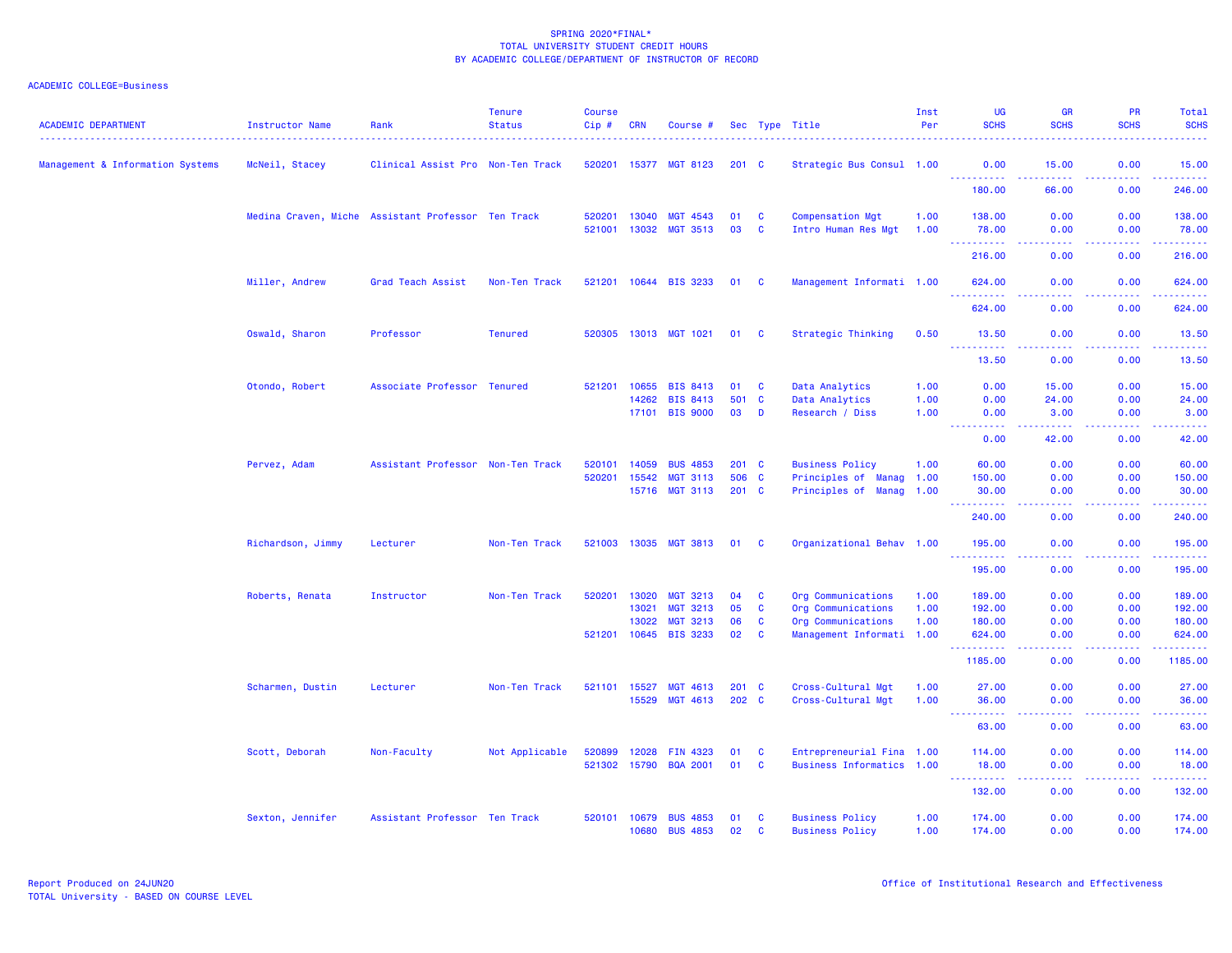| <b>ACADEMIC DEPARTMENT</b>       | Instructor Name    | Rank                              | <b>Tenure</b><br><b>Status</b> | <b>Course</b><br>Cip# | <b>CRN</b> | Course #        |       |          | Sec Type Title            | Inst<br>Per | <b>UG</b><br><b>SCHS</b>                                                                                                | <b>GR</b><br><b>SCHS</b>                                                                                                           | PR<br><b>SCHS</b>                                                                                                                                            | Total<br><b>SCHS</b>                                                                                                                                                                     |
|----------------------------------|--------------------|-----------------------------------|--------------------------------|-----------------------|------------|-----------------|-------|----------|---------------------------|-------------|-------------------------------------------------------------------------------------------------------------------------|------------------------------------------------------------------------------------------------------------------------------------|--------------------------------------------------------------------------------------------------------------------------------------------------------------|------------------------------------------------------------------------------------------------------------------------------------------------------------------------------------------|
|                                  |                    |                                   |                                |                       |            |                 |       |          |                           |             | -----------                                                                                                             |                                                                                                                                    |                                                                                                                                                              |                                                                                                                                                                                          |
|                                  |                    |                                   |                                |                       |            |                 |       |          |                           |             | 348.00                                                                                                                  | 0.00                                                                                                                               | 0.00                                                                                                                                                         | 348.00                                                                                                                                                                                   |
| Management & Information Systems | Shin, Seungjae     | Professor                         | <b>Tenured</b>                 | 520301                | 15379      | <b>ACC 3053</b> | 201 C |          | Acct Systems II           | 1.00        | 18.00                                                                                                                   | 0.00                                                                                                                               | 0.00                                                                                                                                                         | 18.00                                                                                                                                                                                    |
|                                  |                    |                                   |                                |                       | 15831      | ACC 3053        | 202 C |          | Acct Systems II           | 1.00        | 6.00                                                                                                                    | 0.00                                                                                                                               | 0.00                                                                                                                                                         | 6.00                                                                                                                                                                                     |
|                                  |                    |                                   |                                | 521403                | 16597      | <b>MKT 3323</b> | 201 C |          | International Logist 1.00 |             | 36.00                                                                                                                   | 0.00                                                                                                                               | 0.00                                                                                                                                                         | 36.00                                                                                                                                                                                    |
|                                  |                    |                                   |                                |                       | 16598      | <b>MKT 3323</b> | 202 C |          | International Logist 1.00 |             | 75.00<br>.                                                                                                              | 0.00<br>د د د د                                                                                                                    | 0.00<br>$\frac{1}{2} \left( \frac{1}{2} \right) \left( \frac{1}{2} \right) \left( \frac{1}{2} \right) \left( \frac{1}{2} \right)$                            | 75.00<br>$\frac{1}{2} \left( \frac{1}{2} \right) \left( \frac{1}{2} \right) \left( \frac{1}{2} \right) \left( \frac{1}{2} \right) \left( \frac{1}{2} \right)$                            |
|                                  |                    |                                   |                                |                       |            |                 |       |          |                           |             | 135.00                                                                                                                  | 0.00                                                                                                                               | 0.00                                                                                                                                                         | 135.00                                                                                                                                                                                   |
|                                  | Sikolia, David     | Clinical Assist Pro Non-Ten Track |                                | 521201                | 10638      | <b>BIS 1012</b> | 01    | <b>C</b> | Intro to Bus Info Sy 1.00 |             | 420.00                                                                                                                  | 0.00                                                                                                                               | 0.00                                                                                                                                                         | 420.00                                                                                                                                                                                   |
|                                  |                    |                                   |                                |                       | 10639      | <b>BIS 1012</b> | 02    | <b>C</b> | Intro to Bus Info Sy 1.00 |             | 484.00                                                                                                                  | 0.00                                                                                                                               | 0.00                                                                                                                                                         | 484.00                                                                                                                                                                                   |
|                                  |                    |                                   |                                |                       | 14866      | <b>BIS 8213</b> | 501 C |          | Secure Sys Analysis 1.00  |             | 0.00<br>.                                                                                                               | 12.00<br>-----                                                                                                                     | 0.00<br>$\frac{1}{2} \left( \frac{1}{2} \right) \left( \frac{1}{2} \right) \left( \frac{1}{2} \right) \left( \frac{1}{2} \right) \left( \frac{1}{2} \right)$ | 12.00<br>$\frac{1}{2} \left( \frac{1}{2} \right) \left( \frac{1}{2} \right) \left( \frac{1}{2} \right) \left( \frac{1}{2} \right) \left( \frac{1}{2} \right) \left( \frac{1}{2} \right)$ |
|                                  |                    |                                   |                                |                       |            |                 |       |          |                           |             | 904.00                                                                                                                  | 12.00                                                                                                                              | 0.00                                                                                                                                                         | 916.00                                                                                                                                                                                   |
|                                  | Singh, Kulraj      | Assistant Professor Ten Track     |                                | 520101                | 10683      | <b>BUS 4853</b> | 05    | <b>C</b> | <b>Business Policy</b>    | 1.00        | 159.00                                                                                                                  | 0.00                                                                                                                               | 0.00                                                                                                                                                         | 159.00                                                                                                                                                                                   |
|                                  |                    |                                   |                                |                       | 10684      | <b>BUS 4853</b> | 06    | C        | <b>Business Policy</b>    | 1.00        | 174.00<br>.<br>$\sim 100$                                                                                               | 0.00<br>الأمال الأما                                                                                                               | 0.00<br>$\frac{1}{2} \left( \frac{1}{2} \right) \left( \frac{1}{2} \right) \left( \frac{1}{2} \right) \left( \frac{1}{2} \right)$                            | 174.00<br>.                                                                                                                                                                              |
|                                  |                    |                                   |                                |                       |            |                 |       |          |                           |             | 333.00                                                                                                                  | 0.00                                                                                                                               | 0.00                                                                                                                                                         | 333.00                                                                                                                                                                                   |
|                                  | Soleimanof, Sohrab | Assistant Professor Non-Ten Track |                                | 520701                | 13026      | <b>MGT 3323</b> | 01    | C        | Entrepreneurship          | 1.00        | 102.00                                                                                                                  | 0.00                                                                                                                               | 0.00                                                                                                                                                         | 102.00                                                                                                                                                                                   |
|                                  |                    |                                   |                                |                       | 13027      | <b>MGT 3323</b> | 02    | C        | Entrepreneurship          | 1.00        | 99.00<br>----------                                                                                                     | 0.00<br>.                                                                                                                          | 0.00<br><b><i><u><u> - - - -</u></u></i></b>                                                                                                                 | 99.00                                                                                                                                                                                    |
|                                  |                    |                                   |                                |                       |            |                 |       |          |                           |             | 201.00                                                                                                                  | 0.00                                                                                                                               | 0.00                                                                                                                                                         | 201.00                                                                                                                                                                                   |
|                                  | Spencer, Barbara   | Lecturer                          | Non-Ten Track                  | 520201                |            | 14657 MGT 8123  | 501 C |          | Strategic Bus Consul 1.00 |             | 0.00                                                                                                                    | 99.00                                                                                                                              | 0.00                                                                                                                                                         | 99.00                                                                                                                                                                                    |
|                                  |                    |                                   |                                |                       |            |                 |       |          |                           |             | .<br>0.00                                                                                                               | -----<br>99.00                                                                                                                     | 2.2.2.2.2<br>0.00                                                                                                                                            | .<br>99.00                                                                                                                                                                               |
|                                  | Tang, Zhenya       | Grad Teach Assist                 | Non-Ten Track                  | 521201                |            | 10647 BIS 3753  | 01    | <b>C</b> | Business Database Sy 1.00 |             | 54.00                                                                                                                   | 0.00                                                                                                                               | 0.00                                                                                                                                                         | 54,00                                                                                                                                                                                    |
|                                  |                    |                                   |                                |                       |            |                 |       |          |                           |             | 2.2.2.2.2.2<br>54.00                                                                                                    | المتمامين<br>0.00                                                                                                                  | <b><i><u><u> - - - -</u></u></i></b><br>0.00                                                                                                                 | .<br>54.00                                                                                                                                                                               |
|                                  |                    |                                   |                                |                       |            |                 |       |          |                           |             |                                                                                                                         |                                                                                                                                    |                                                                                                                                                              |                                                                                                                                                                                          |
|                                  | Taylor, Dona       | Non-Faculty                       | Not Applicable                 | 520201                |            | 13024 MGT 3213  | 08    | <b>C</b> | Org Communications        | 1.00        | 66.00<br>$  -$<br>.                                                                                                     | 0.00<br>.                                                                                                                          | 0.00<br>.                                                                                                                                                    | 66.00<br>.                                                                                                                                                                               |
|                                  |                    |                                   |                                |                       |            |                 |       |          |                           |             | 66.00                                                                                                                   | 0.00                                                                                                                               | 0.00                                                                                                                                                         | 66.00                                                                                                                                                                                    |
|                                  | Templeton, Gary    | Associate Professor Tenured       |                                | 521201                | 14260      | <b>BIS 8113</b> | 501   | <b>C</b> | Mgt Info Tech & Sys       | 1.00        | 0.00                                                                                                                    | 12.00                                                                                                                              | 0.00                                                                                                                                                         | 12.00                                                                                                                                                                                    |
|                                  |                    |                                   |                                |                       | 16681      | <b>BIS 9000</b> | 01    | D        | Research / Diss           | 1.00        | 0.00<br>الداعات عامان<br>$\frac{1}{2} \left( \frac{1}{2} \right) \left( \frac{1}{2} \right) \left( \frac{1}{2} \right)$ | 15.00<br>$\frac{1}{2} \left( \frac{1}{2} \right) \left( \frac{1}{2} \right) \left( \frac{1}{2} \right) \left( \frac{1}{2} \right)$ | 0.00<br>22222                                                                                                                                                | 15.00<br>.                                                                                                                                                                               |
|                                  |                    |                                   |                                |                       |            |                 |       |          |                           |             | 0.00                                                                                                                    | 27.00                                                                                                                              | 0.00                                                                                                                                                         | 27.00                                                                                                                                                                                    |
|                                  | Templeton, Laura   | Associate Professor Tenured       |                                | 521001                | 14870      | <b>MGT 9533</b> | 01    | <b>S</b> | Seminar In Hrm Lit        | 1.00        | 0.00                                                                                                                    | 12.00                                                                                                                              | 0.00                                                                                                                                                         | 12.00                                                                                                                                                                                    |
|                                  |                    |                                   |                                | 521302 17251          |            | <b>MGT 9000</b> | 03    | D        | Research / Diss           | 1.00        | 0.00<br>223<br>.                                                                                                        | 12.00                                                                                                                              | 0.00                                                                                                                                                         | 12.00                                                                                                                                                                                    |
|                                  |                    |                                   |                                |                       |            |                 |       |          |                           |             | 0.00                                                                                                                    | 24.00                                                                                                                              | 0.00                                                                                                                                                         | 24.00                                                                                                                                                                                    |
|                                  | Vardaman, James    | Associate Professor Tenured       |                                | 520201                | 14656      | <b>MGT 8113</b> | 501 C |          | Leadership Skills         | 1.00        | 0.00                                                                                                                    | 126.00                                                                                                                             | 0.00                                                                                                                                                         | 126.00                                                                                                                                                                                   |
|                                  |                    |                                   |                                | 521003                | 14871      | <b>MGT 9813</b> | 01    | <b>S</b> | Seminar In OB             | 1.00        | 0.00                                                                                                                    | 12.00                                                                                                                              | 0.00                                                                                                                                                         | 12.00                                                                                                                                                                                    |
|                                  |                    |                                   |                                | 521302 16738          |            | <b>MGT 9000</b> | 01    | D        | Research / Diss           | 1.00        | 0.00<br><u>.</u>                                                                                                        | 3.00<br><u>.</u>                                                                                                                   | 0.00<br>.                                                                                                                                                    | 3.00<br>.                                                                                                                                                                                |
|                                  |                    |                                   |                                |                       |            |                 |       |          |                           |             | 0.00                                                                                                                    | 141.00                                                                                                                             | 0.00                                                                                                                                                         | 141.00                                                                                                                                                                                   |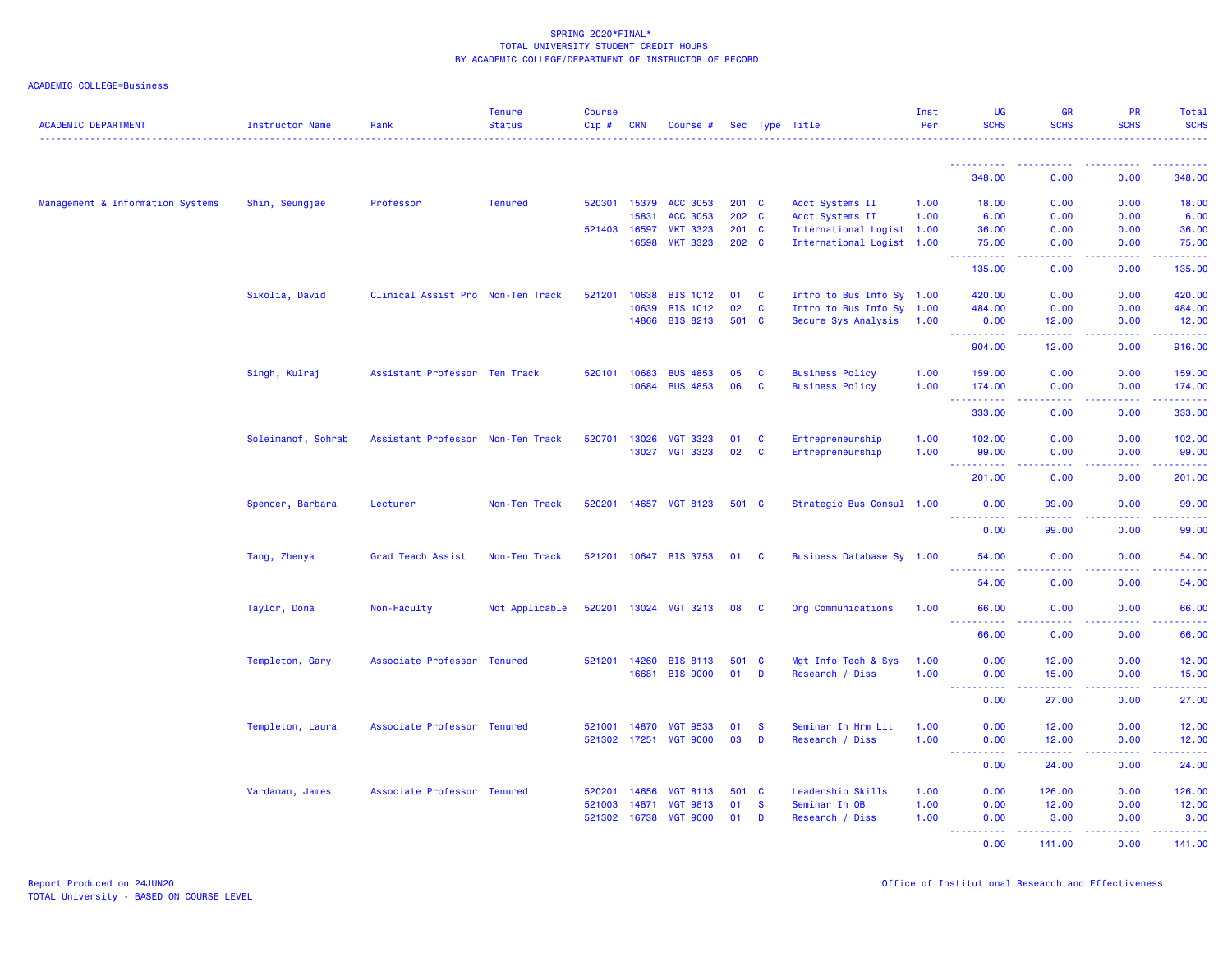| <b>ACADEMIC DEPARTMENT</b>                                                | <b>Instructor Name</b> | Rank              | <b>Tenure</b><br><b>Status</b> | <b>Course</b><br>$Cip$ # | <b>CRN</b> | Course #             |               |                | Sec Type Title            | Inst<br>Per | <b>UG</b><br><b>SCHS</b>   | <b>GR</b><br><b>SCHS</b>                                                                                                          | <b>PR</b><br><b>SCHS</b>        | Total<br><b>SCHS</b>   |
|---------------------------------------------------------------------------|------------------------|-------------------|--------------------------------|--------------------------|------------|----------------------|---------------|----------------|---------------------------|-------------|----------------------------|-----------------------------------------------------------------------------------------------------------------------------------|---------------------------------|------------------------|
|                                                                           |                        |                   |                                |                          |            |                      |               |                |                           |             | <u>.</u> .                 | <u>.</u> .                                                                                                                        | <u> - - - - - - - - -</u>       | ------                 |
| Management & Information Systems                                          | Warkentin, Merrill     | Professor         | <b>Tenured</b>                 | 521201                   | 14263      | <b>BIS 8753</b>      | 501 C         |                | Inf Sys Collabrtve P 1.00 |             | 0.00                       | 9.00                                                                                                                              | 0.00                            | 9.00                   |
|                                                                           |                        |                   |                                |                          | 14869      | <b>BIS 9613</b>      | 01            | - C            | Info Security Resear 1.00 |             | 0.00                       | 12.00                                                                                                                             | 0.00                            | 12.00                  |
|                                                                           |                        |                   |                                |                          | 17022      | <b>BIS 9000</b>      | 02            | D              | Research / Diss           | 1.00        | 0.00                       | 24,00                                                                                                                             | 0.00                            | 24.00                  |
|                                                                           |                        |                   |                                |                          | 17023      | <b>BIS 7000</b>      | 01            | - I            | Directed Indiv Study 1.00 |             | 0.00                       | 3.00                                                                                                                              | 0.00                            | 3.00                   |
|                                                                           |                        |                   |                                |                          |            | 17024 BIS 7000       | 02            | $\mathbf{I}$   | Directed Indiv Study 1.00 |             | 0.00<br>$\cdots$<br>------ | 3.00<br>----                                                                                                                      | 0.00<br>.                       | 3.00                   |
|                                                                           |                        |                   |                                |                          |            |                      |               |                |                           |             | 0.00                       | 51,00                                                                                                                             | 0.00                            | 51.00                  |
|                                                                           | Webber, Kanesha        | Non-Employee      | Not Applicable                 |                          |            | 280101 10397 AS 4023 | 01            | $\overline{B}$ | NSE/Prep for Act Dut 1.00 |             | 33.00                      | 0.00                                                                                                                              | 0.00                            | 33.00                  |
|                                                                           |                        |                   |                                |                          |            |                      |               |                |                           |             | 33.00                      | 0.00                                                                                                                              | 0.00                            | 33.00                  |
|                                                                           | Xu, Feng               | Grad Teach Assist | Non-Ten Track                  | 521201                   |            | 10650 BIS 4753       | 01            | - C            | Struc Sys Analysis        | 1.00        | 51.00                      | 0.00                                                                                                                              | 0.00                            | 51.00                  |
|                                                                           |                        |                   |                                |                          |            |                      |               |                |                           |             | ------<br>51.00            | 0.00                                                                                                                              | 0.00                            | 51.00                  |
|                                                                           | Xue, Botong            | Grad Teach Assist | Non-Ten Track                  | 521201                   |            | 10651 BIS 4763       | 01            | - C            | <b>BIS Senior Seminar</b> | 1.00        | 81.00<br>----------        | 0.00<br>$\frac{1}{2} \left( \frac{1}{2} \right) \left( \frac{1}{2} \right) \left( \frac{1}{2} \right) \left( \frac{1}{2} \right)$ | 0.00<br>.                       | 81.00                  |
|                                                                           |                        |                   |                                |                          |            |                      |               |                |                           |             | 81.00                      | 0.00                                                                                                                              | 0.00                            | 81.00                  |
|                                                                           | Young, Carlton         | Professor         | <b>Tenured</b>                 | 220205                   | 14056      | <b>BL 3223</b>       | $201 \quad C$ |                | Law Of Comm Trans         | 1.00        | 45.00                      | 0.00                                                                                                                              | 0.00                            | 45.00                  |
|                                                                           |                        |                   |                                | 510701                   | 14152      | <b>HCA 4243</b>      | $201 \quad C$ |                | <b>Managed Care</b>       | 1.00        | 51.00                      | 0.00                                                                                                                              | 0.00                            | 51.00                  |
|                                                                           |                        |                   |                                |                          |            | 14154 HCA 4803       | $201$ C       |                | <b>Heathcare Policy</b>   | 1.00        | 45.00<br>-----             | 0.00<br>$\frac{1}{2} \left( \frac{1}{2} \right) \left( \frac{1}{2} \right) \left( \frac{1}{2} \right) \left( \frac{1}{2} \right)$ | 0.00<br>.                       | 45.00<br>.             |
|                                                                           |                        |                   |                                |                          |            |                      |               |                |                           |             | 141.00                     | 0.00                                                                                                                              | 0.00                            | 141.00                 |
| =====================================                                     |                        |                   |                                |                          |            |                      |               |                |                           |             | ==========                 | ==========                                                                                                                        | ==========                      | ==========             |
| Management & Information Systems<br>===================================== |                        |                   |                                |                          |            |                      |               |                |                           |             | 10644.94<br>==========     | 607.00                                                                                                                            | 0.00<br>======================= | 11251.94<br>========== |
|                                                                           |                        |                   |                                |                          |            |                      |               |                |                           |             |                            |                                                                                                                                   |                                 |                        |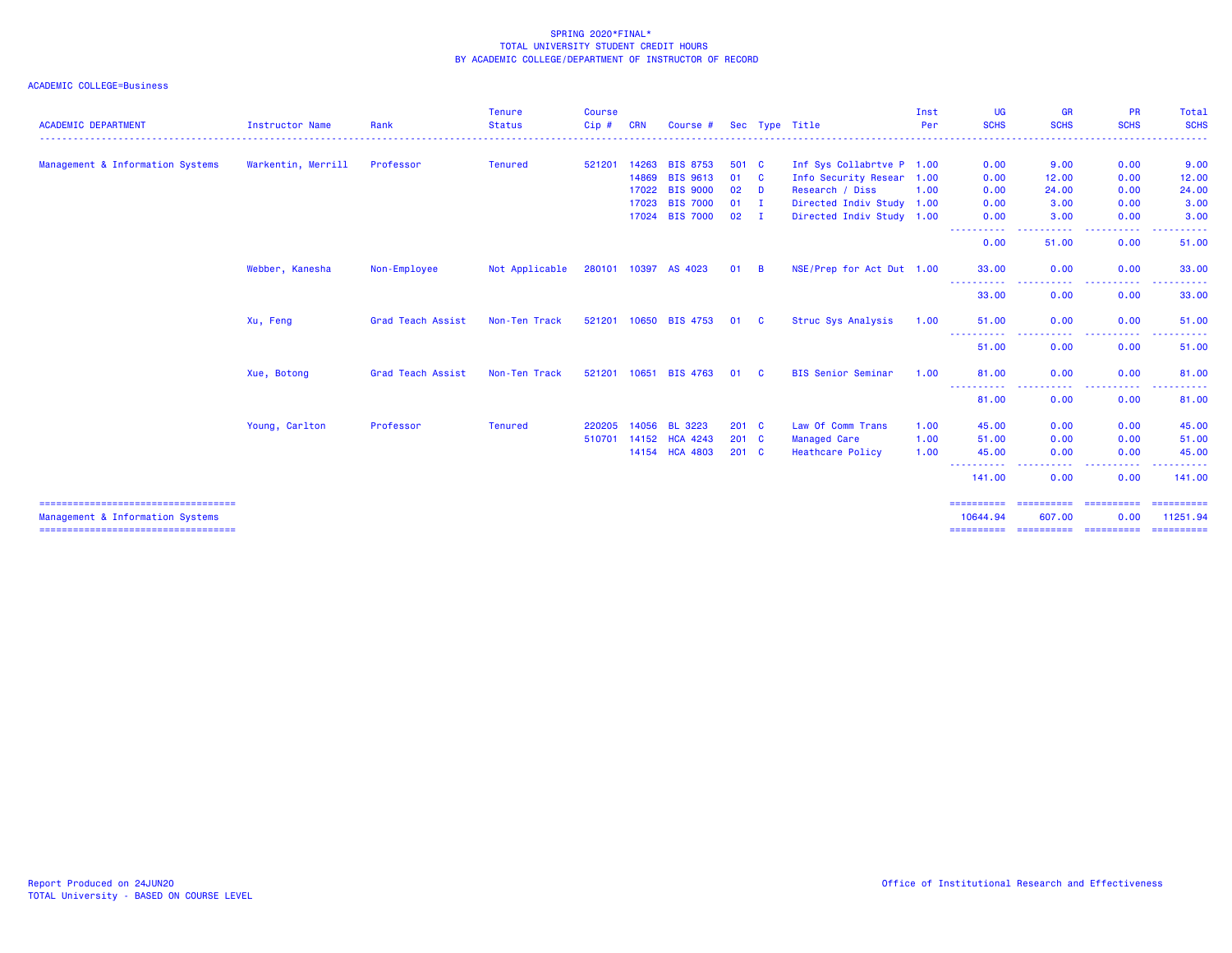# ACADEMIC COLLEGE=Business

| <b>ACADEMIC DEPARTMENT</b>         | <b>Instructor Name</b> | Rank                          | <b>Tenure</b><br><b>Status</b> | <b>Course</b><br>Cip# | <b>CRN</b> | Course #        |       |                | Sec Type Title            | Inst<br>Per | <b>UG</b><br><b>SCHS</b> | <b>GR</b><br><b>SCHS</b>                                                                                                                                       | <b>PR</b><br><b>SCHS</b> | Total<br><b>SCHS</b><br>$\frac{1}{2} \left( \frac{1}{2} \right) \left( \frac{1}{2} \right) \left( \frac{1}{2} \right) \left( \frac{1}{2} \right)$ |
|------------------------------------|------------------------|-------------------------------|--------------------------------|-----------------------|------------|-----------------|-------|----------------|---------------------------|-------------|--------------------------|----------------------------------------------------------------------------------------------------------------------------------------------------------------|--------------------------|---------------------------------------------------------------------------------------------------------------------------------------------------|
| Marketing, Quantitative Analysis & | Adams, Frank           | Associate Professor Tenured   |                                | 521401                | 13063      | <b>MKT 4333</b> | 01    | <b>C</b>       | International Sup Ch 1.00 |             | 132.00                   | 0.00                                                                                                                                                           | 0.00                     | 132.00                                                                                                                                            |
|                                    |                        |                               |                                |                       | 13074      | <b>MKT 4813</b> | 02    | $\mathbf{C}$   | Marketing-Mgt             | 1.00        | 42.00                    | 0.00                                                                                                                                                           | 0.00                     | 42.00                                                                                                                                             |
|                                    |                        |                               |                                |                       | 17004      | <b>MKT 4000</b> | 03    | I.             | Directed Indiv Study 1.00 |             | 3.00                     | 0.00                                                                                                                                                           | 0.00                     | 3.00                                                                                                                                              |
|                                    |                        |                               |                                |                       | 17006      | <b>MKT 7000</b> | 01    | $\mathbf{I}$   | Directed Indiv Study 1.00 |             | 0.00                     | 3.00                                                                                                                                                           | 0.00                     | 3.00                                                                                                                                              |
|                                    |                        |                               |                                |                       |            |                 |       |                |                           |             | 222222<br>177.00         | 3.00                                                                                                                                                           | 0.00                     | الأعامات<br>180.00                                                                                                                                |
|                                    | Ballard, Iva           | Instructor                    | Non-Ten Track                  | 520201                | 10673      | <b>BQA 4423</b> | 01    | $\mathbf{C}$   | Business Decision An 1.00 |             | 15.00                    | 0.00                                                                                                                                                           | 0.00                     | 15.00                                                                                                                                             |
|                                    |                        |                               |                                |                       | 10674      | <b>BQA 6423</b> | 01    | C              | Business Decision An 1.00 |             | 0.00                     | 69.00                                                                                                                                                          | 0.00                     | 69.00                                                                                                                                             |
|                                    |                        |                               |                                |                       | 14868      | <b>BQA 6423</b> | 501   | <b>C</b>       | Business Decision An 1.00 |             | 0.00                     | 87.00                                                                                                                                                          | 0.00                     | 87.00                                                                                                                                             |
|                                    |                        |                               |                                | 521302                | 10670      | <b>BQA 3123</b> | 01    | $\mathbf{C}$   | Bus Stat Methods II       | 1.00        | 555.00                   | 0.00                                                                                                                                                           | 0.00                     | 555.00                                                                                                                                            |
|                                    |                        |                               |                                |                       | 10671      | <b>BQA 3123</b> | 02    | $\mathbf{C}$   | Bus Stat Methods II       | 1.00        | 567.00<br>.              | 0.00                                                                                                                                                           | 0.00                     | 567.00<br>.                                                                                                                                       |
|                                    |                        |                               |                                |                       |            |                 |       |                |                           |             | 1137.00                  | 156.00                                                                                                                                                         | 0.00                     | 1293.00                                                                                                                                           |
|                                    | Barney, Christian      | Grad Teach Assist             | Non-Ten Track                  | 521803                | 13051      | <b>MKT 3213</b> | 01    | <b>C</b>       | Retailing                 | 1.00        | 105.00                   | 0.00                                                                                                                                                           | 0.00                     | 105.00                                                                                                                                            |
|                                    |                        |                               |                                |                       | 13052      | <b>MKT 3213</b> | 02    | C              | Retailing                 | 1.00        | 180.00<br>.              | 0.00<br>.                                                                                                                                                      | 0.00<br>.                | 180.00<br>2.2.2.2.1                                                                                                                               |
|                                    |                        |                               |                                |                       |            |                 |       |                |                           |             | 285.00                   | 0.00                                                                                                                                                           | 0.00                     | 285.00                                                                                                                                            |
|                                    | Boone, Christopher     | Assistant Professor Ten Track |                                | 520203                | 14912      | <b>MKT 8213</b> | 501 C |                | Supply Chain Operati 1.00 |             | 0.00                     | 117.00                                                                                                                                                         | 0.00                     | 117.00                                                                                                                                            |
|                                    |                        |                               |                                | 521403                | 14905      | <b>MKT 3323</b> | 01    | $\mathbf{C}$   | International Logist 1.00 |             | 879.00                   | 0.00                                                                                                                                                           | 0.00                     | 879.00                                                                                                                                            |
|                                    |                        |                               |                                |                       |            |                 |       |                |                           |             | . <b>.</b><br>879.00     | $\frac{1}{2} \left( \frac{1}{2} \right) \left( \frac{1}{2} \right) \left( \frac{1}{2} \right) \left( \frac{1}{2} \right) \left( \frac{1}{2} \right)$<br>117.00 | .<br>0.00                | .<br>996.00                                                                                                                                       |
|                                    | Breazeale, Michael     | Associate Professor Tenured   |                                | 521401                | 13067      | <b>MKT 4423</b> | 01    | <b>C</b>       | Strategic Brand Mana 1.00 |             | 192.00                   | 0.00                                                                                                                                                           | 0.00                     | 192.00                                                                                                                                            |
|                                    |                        |                               |                                |                       | 14910      | <b>MKT 4223</b> | 01    | <b>C</b>       | Social Media Marketi 1.00 |             | 186.00                   | 0.00                                                                                                                                                           | 0.00                     | 186.00                                                                                                                                            |
|                                    |                        |                               |                                |                       | 17034      | <b>MKT 4000</b> | 04    | $\mathbf{I}$   | Directed Indiv Study      | 1.00        | 3.00                     | 0.00                                                                                                                                                           | 0.00                     | 3.00                                                                                                                                              |
|                                    |                        |                               |                                |                       | 17056      | <b>MKT 7000</b> | 02    | $\mathbf{I}$   | Directed Indiv Study      | 1.00        | 0.00                     | 3.00                                                                                                                                                           | 0.00                     | 3.00                                                                                                                                              |
|                                    |                        |                               |                                |                       | 17156      | <b>MKT 9000</b> | 02    | D              | Research / Diss           | 1.00        | 0.00                     | 9.00                                                                                                                                                           | 0.00                     | 9.00                                                                                                                                              |
|                                    |                        |                               |                                |                       | 17191      | <b>MKT 4420</b> | 01    | $\overline{A}$ | Travel Study I            | 0.50        | 24.00                    | 0.00                                                                                                                                                           | 0.00                     | 24.00                                                                                                                                             |
|                                    |                        |                               |                                |                       | 17192      | <b>MKT 6420</b> | 01    | <b>A</b>       | Travel Study I            | 0.50        | 0.00                     | 1.50<br>وبالانتاذ                                                                                                                                              | 0.00<br>.                | 1.50<br>.                                                                                                                                         |
|                                    |                        |                               |                                |                       |            |                 |       |                |                           |             | 405.00                   | 13.50                                                                                                                                                          | 0.00                     | 418.50                                                                                                                                            |
|                                    | Brown, Haley-Lavell    | Instructor                    | Non-Ten Track                  | 220207                | 10664      | <b>BL 4263</b>  | 01    | $\mathbf{C}$   | Environmental Law         | 1.00        | 87.00                    | 0.00                                                                                                                                                           | 0.00                     | 87.00                                                                                                                                             |
|                                    |                        |                               |                                | 229999                | 10666      | <b>BL 6263</b>  | 01    | $\mathbf{C}$   | Environmental Law         | 1.00        | 0.00                     | 45.00                                                                                                                                                          | 0.00                     | 45.00                                                                                                                                             |
|                                    |                        |                               |                                | 521501                | 10665      | <b>BL 4333</b>  | 01    | $\mathbf{C}$   | Real Estate Law           | 1.00        | 81.00                    | 0.00                                                                                                                                                           | 0.00                     | 81.00                                                                                                                                             |
|                                    |                        |                               |                                |                       | 10667      | <b>BL 6333</b>  | 01    | C              | Real Estate Law           | 1.00        | 0.00                     | 39.00                                                                                                                                                          | 0.00                     | 39.00                                                                                                                                             |
|                                    |                        |                               |                                |                       | 14265      | <b>BL 4333</b>  | 501   | <b>C</b>       | Real Estate Law           | 1.00        | 72.00                    | 0.00                                                                                                                                                           | 0.00                     | 72.00                                                                                                                                             |
|                                    |                        |                               |                                |                       | 14267      | <b>BL 6333</b>  | 501 C |                | Real Estate Law           | 1.00        | 0.00<br>د د د د د        | 24.00                                                                                                                                                          | 0.00<br>.                | 24.00<br>.                                                                                                                                        |
|                                    |                        |                               |                                |                       |            |                 |       |                |                           |             | 240.00                   | 108.00                                                                                                                                                         | 0.00                     | 348.00                                                                                                                                            |
|                                    | Collier, Joel          | Professor                     | <b>Tenured</b>                 | 521401 14661          |            | <b>MKT 8153</b> | 511 C |                | Strategic Marketing       | 1.00        | 0.00                     | 78.00                                                                                                                                                          | 0.00                     | 78.00                                                                                                                                             |
|                                    |                        |                               |                                |                       | 14909      | <b>MKT 8343</b> | 01    | <b>S</b>       | Sem Mkt-Price & Prod      | 1.00        | 0.00                     | 9.00                                                                                                                                                           | 0.00                     | 9.00                                                                                                                                              |
|                                    |                        |                               |                                |                       | 17157      | <b>MKT 9000</b> | 03    | D              | Research / Diss           | 1.00        | 0.00                     | 9.00                                                                                                                                                           | 0.00                     | 9.00<br>.                                                                                                                                         |
|                                    |                        |                               |                                |                       |            |                 |       |                |                           |             | 0.00                     | 96.00                                                                                                                                                          | 0.00                     | 96.00                                                                                                                                             |
|                                    | Cook, Cecelia          | Instructor                    | Non-Ten Track                  | 220205                | 10658      | <b>BL 2413</b>  | 01    | <b>C</b>       | Legal Envt Bus            | 1.00        | 591.00                   | 0.00                                                                                                                                                           | 0.00                     | 591.00                                                                                                                                            |
|                                    |                        |                               |                                |                       | 10659      | <b>BL 2413</b>  | 02    | $\mathbf{C}$   | Legal Envt Bus            | 1.00        | 588.00                   | 0.00                                                                                                                                                           | 0.00                     | 588.00                                                                                                                                            |
|                                    |                        |                               |                                |                       | 10662      | <b>BL 3223</b>  | 01    | C              | Law Of Comm Trans         | 1.00        | 165.00                   | 0.00                                                                                                                                                           | 0.00                     | 165.00                                                                                                                                            |
|                                    |                        |                               |                                |                       | 10663      | <b>BL 3223</b>  | 02    | C              | Law Of Comm Trans         | 1.00        | 168.00                   | 0.00                                                                                                                                                           | 0.00                     | 168.00                                                                                                                                            |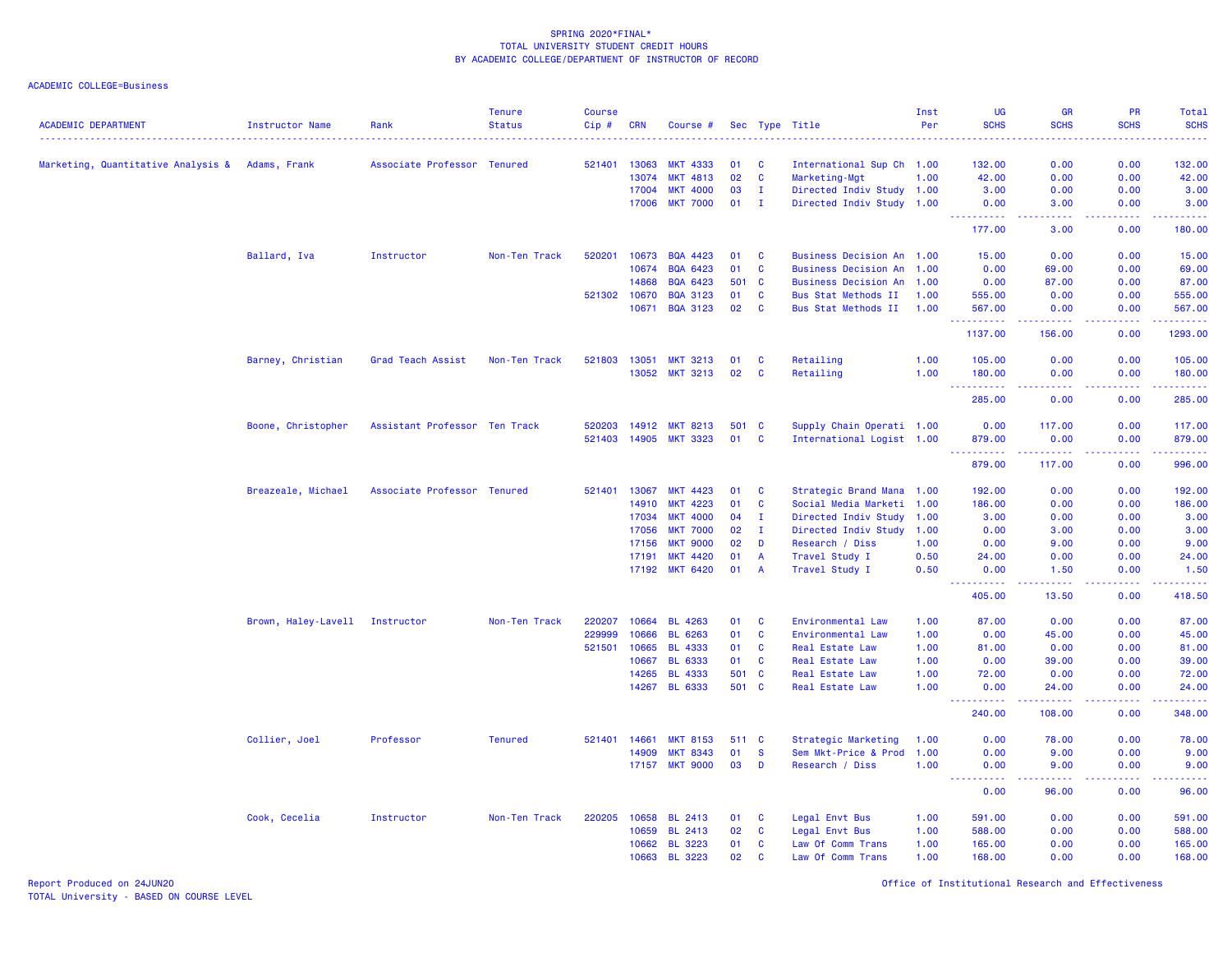| <b>ACADEMIC DEPARTMENT</b>         | Instructor Name   | Rank                          | <b>Tenure</b><br><b>Status</b> | Course<br>Cip# | CRN          | Course #              |               |              | Sec Type Title            | Inst<br>Per | <b>UG</b><br><b>SCHS</b>                   | <b>GR</b><br><b>SCHS</b> | <b>PR</b><br><b>SCHS</b>                     | <b>Total</b><br><b>SCHS</b>                                                                                                                                    |
|------------------------------------|-------------------|-------------------------------|--------------------------------|----------------|--------------|-----------------------|---------------|--------------|---------------------------|-------------|--------------------------------------------|--------------------------|----------------------------------------------|----------------------------------------------------------------------------------------------------------------------------------------------------------------|
|                                    |                   |                               |                                |                |              |                       |               |              |                           |             |                                            |                          |                                              |                                                                                                                                                                |
|                                    |                   |                               |                                |                |              |                       |               |              |                           |             | 1512.00                                    | 0.00                     | 0.00                                         | 1512.00                                                                                                                                                        |
| Marketing, Quantitative Analysis & | Dunlap, Kali      | Non-Faculty                   | Not Applicable                 |                |              | 240102 14578 IDS 4111 | 501 C         |              | Professional Seminar 1.00 |             | 17.00<br><u>.</u>                          | 0.00<br>.                | 0.00<br>.                                    | 17.00<br>الداعات عاد                                                                                                                                           |
|                                    |                   |                               |                                |                |              |                       |               |              |                           |             | 17.00                                      | 0.00                     | 0.00                                         | 17.00                                                                                                                                                          |
|                                    | Farmer, Robert    | Assistant Professor Ten Track |                                | 521302         | 10675        | <b>BQA 9533</b>       | 01            | $\mathbf{C}$ | Adv Stat Bus Dec          | 1.00        | 0.00                                       | 15.00                    | 0.00                                         | 15.00                                                                                                                                                          |
|                                    |                   |                               |                                | 521401         | 16571        | <b>MKT 4000</b>       | 02            | $\mathbf{I}$ | Directed Indiv Study      | 1.00        | 3.00                                       | 0.00                     | 0.00                                         | 3.00                                                                                                                                                           |
|                                    |                   |                               |                                | 521402         | 13068        | <b>MKT 4533</b>       | 01            | C            | Marketing Research        | 1.00        | 90.00<br>$\omega_{\rm{max}}$               | 0.00<br>.                | 0.00<br>.                                    | 90.00<br>.                                                                                                                                                     |
|                                    |                   |                               |                                |                |              |                       |               |              |                           |             | 93.00                                      | 15.00                    | 0.00                                         | 108.00                                                                                                                                                         |
|                                    | France, Stephen   | Associate Professor Tenured   |                                |                | 521402 13069 | <b>MKT 4533</b>       | 02            | C            | Marketing Research        | 1.00        | 87.00                                      | 0.00                     | 0.00                                         | 87.00                                                                                                                                                          |
|                                    |                   |                               |                                |                | 13070        | <b>MKT 4533</b>       | 03            | C            | Marketing Research        | 1.00        | 51.00<br>$\sim$ $\sim$ $\sim$              | 0.00<br>المتمالين        | 0.00<br>.                                    | 51.00<br>222222                                                                                                                                                |
|                                    |                   |                               |                                |                |              |                       |               |              |                           |             | 138.00                                     | 0.00                     | 0.00                                         | 138.00                                                                                                                                                         |
|                                    | Hancock, Tyler    | Grad Teach Assist             | Non-Ten Track                  | 521499         | 13071        | <b>MKT 4613</b>       | 01            | <b>C</b>     | Services Marketing        | 1.00        | 150.00                                     | 0.00                     | 0.00                                         | 150.00                                                                                                                                                         |
|                                    |                   |                               |                                | 521801         | 14911        | <b>MKT 4143</b>       | 01            | C            | Sales Management          | 1.00        | 168.00<br>$\sim$ $\sim$ $\sim$<br>.        | 0.00<br>د د د د          | 0.00<br>.                                    | 168.00<br>$\begin{array}{cccccccccc} \bullet & \bullet & \bullet & \bullet & \bullet & \bullet & \bullet \end{array}$                                          |
|                                    |                   |                               |                                |                |              |                       |               |              |                           |             | 318.00                                     | 0.00                     | 0.00                                         | 318.00                                                                                                                                                         |
|                                    | Hardman, Haley    | Grad Teach Assist             | Non-Ten Track                  |                |              | 521401 13064 MKT 4413 | 01            | <b>C</b>     | Consumer Behavior         | 1.00        | 558.00                                     | 0.00                     | 0.00                                         | 558.00                                                                                                                                                         |
|                                    |                   |                               |                                |                |              |                       |               |              |                           |             | $\sim 100$<br>558.00                       | والمسامين<br>0.00        | <b><i><u><u> - - - -</u></u></i></b><br>0.00 | $\frac{1}{2} \left( \frac{1}{2} \right) \left( \frac{1}{2} \right) \left( \frac{1}{2} \right) \left( \frac{1}{2} \right) \left( \frac{1}{2} \right)$<br>558.00 |
|                                    | Hawkins, Jonathan | Non-Faculty                   | Not Applicable                 |                | 240102 14580 | IDS 4111              | 503 C         |              | Professional Seminar 1.00 |             | 18.00                                      | 0.00                     | 0.00                                         | 18.00                                                                                                                                                          |
|                                    |                   |                               |                                |                |              |                       |               |              |                           |             | <u>.</u><br>18.00                          | د د د د<br>0.00          | <b><i><u><u>.</u></u></i></b><br>0.00        | .<br>18.00                                                                                                                                                     |
|                                    | Hill, William     | Professor                     | <b>Tenured</b>                 | 510701         | 14153        | <b>HCA 4443</b>       | 201 E         |              | Healthcare Internshi 1.00 |             | 6.00                                       | 0.00                     | 0.00                                         | 6.00                                                                                                                                                           |
|                                    |                   |                               |                                | 520201         | 16595        | <b>BQA 6423</b>       | $201 \quad C$ |              | Business Decision An      | 1.00        | 0.00                                       | 33.00                    | 0.00                                         | 33.00                                                                                                                                                          |
|                                    |                   |                               |                                |                | 16596        | <b>BQA 6423</b>       | 202 C         |              | Business Decision An      | 1.00        | 0.00                                       | 21.00                    | 0.00                                         | 21.00                                                                                                                                                          |
|                                    |                   |                               |                                | 521401         | 14184        | <b>MKT 3513</b>       | $201$ E       |              | Marketing Internship 1.00 |             | 6.00                                       | 0.00                     | 0.00                                         | 6.00<br>$\sim$ $\sim$ $\sim$ $\sim$                                                                                                                            |
|                                    |                   |                               |                                |                |              |                       |               |              |                           |             | 12.00                                      | 54.00                    | 0.00                                         | 66.00                                                                                                                                                          |
|                                    | Kazandjian, Brett | Grad Teach Assist             | Non-Ten Track                  | 521403         | 13055        | <b>MKT 3933</b>       | 01            | <b>C</b>     | International Mkt         | 1.00        | 135.00                                     | 0.00                     | 0.00                                         | 135.00                                                                                                                                                         |
|                                    |                   |                               |                                |                |              |                       |               |              |                           |             | 135.00                                     | 0.00                     | 0.00                                         | 135.00                                                                                                                                                         |
|                                    | Lueg, Jason       | Professor                     | <b>Tenured</b>                 | 521401         | 13073        | <b>MKT 4813</b>       | 01            | C            | Marketing-Mgt             | 1.00        | 90.00                                      | 0.00                     | 0.00                                         | 90.00                                                                                                                                                          |
|                                    |                   |                               |                                | 521801         | 13062        | <b>MKT 4313</b>       | 01            | <b>C</b>     | Physical Distrib Mgt 1.00 |             | 120.00<br><b>.</b><br>$\sim$ $\sim$ $\sim$ | 0.00<br>المتمامين        | 0.00<br>22222                                | 120.00<br>$\frac{1}{2} \left( \frac{1}{2} \right) \left( \frac{1}{2} \right) \left( \frac{1}{2} \right) \left( \frac{1}{2} \right) \left( \frac{1}{2} \right)$ |
|                                    |                   |                               |                                |                |              |                       |               |              |                           |             | 210.00                                     | 0.00                     | 0.00                                         | 210.00                                                                                                                                                         |
|                                    | Lueg, Nicole      | Professor                     | <b>Tenured</b>                 | 520299         | 16560        | <b>BUS 7000</b>       | 01            | $\mathbf{I}$ | Directed Indiv Study 1.00 |             | 0.00                                       | 3.00                     | 0.00                                         | 3.00                                                                                                                                                           |
|                                    |                   |                               |                                |                | 16561        | <b>BUS 7000</b>       | 02            | $\mathbf{I}$ | Directed Indiv Study 1.00 |             | 0.00                                       | 3.00                     | 0.00                                         | 3.00                                                                                                                                                           |
|                                    |                   |                               |                                |                | 16562        | <b>BUS 7000</b>       | 03            | $\mathbf{I}$ | Directed Indiv Study 1.00 |             | 0.00                                       | 3.00                     | 0.00                                         | 3.00                                                                                                                                                           |
|                                    |                   |                               |                                |                | 16563        | <b>BUS 7000</b>       | 04            | $\mathbf{I}$ | Directed Indiv Study 1.00 |             | 0.00<br>.                                  | 3.00<br>والمالمات        | 0.00                                         | 3.00                                                                                                                                                           |
|                                    |                   |                               |                                |                |              |                       |               |              |                           |             | 0.00                                       | 12.00                    | 0.00                                         | 12.00                                                                                                                                                          |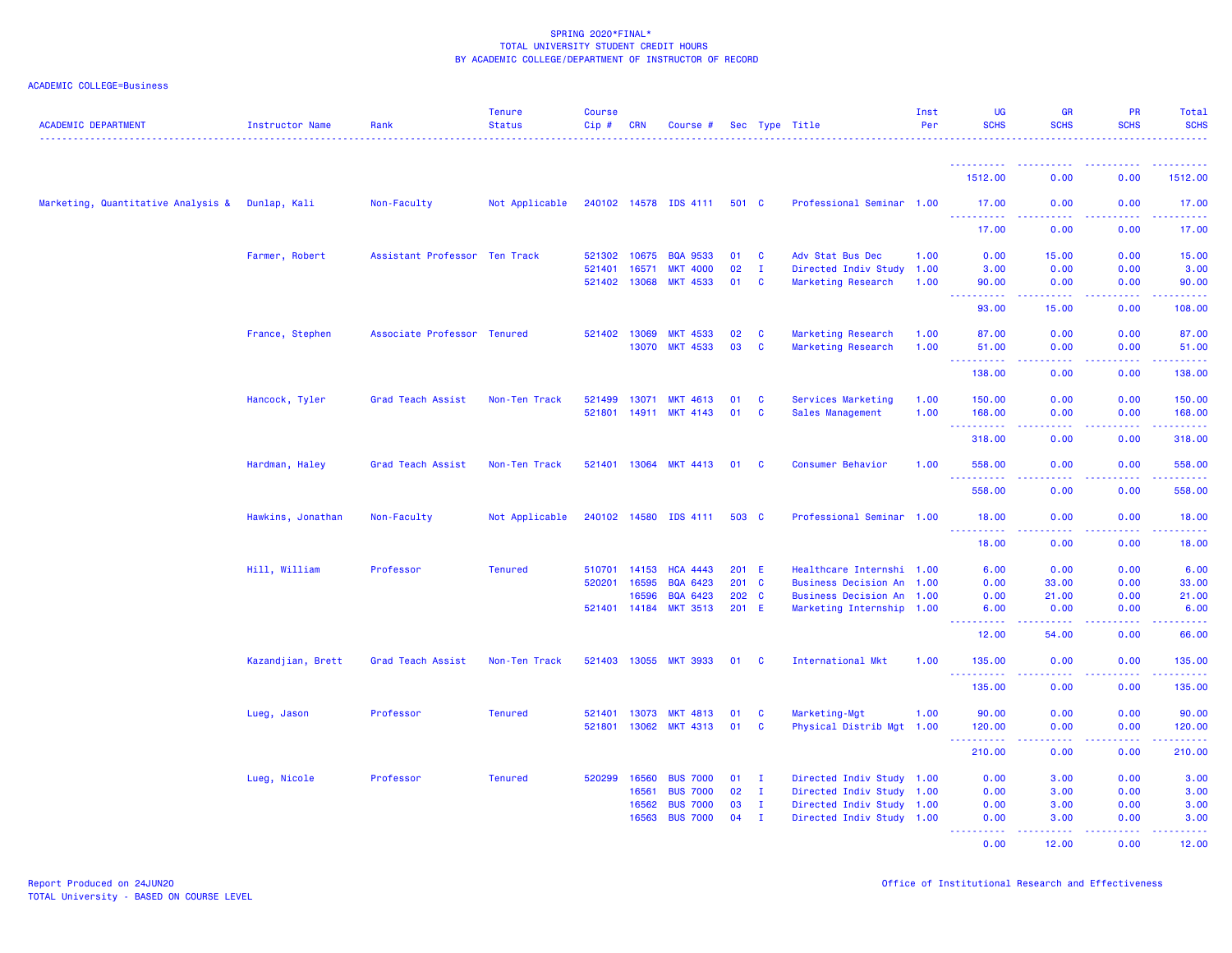| <b>ACADEMIC DEPARTMENT</b>         | <b>Instructor Name</b> | Rank                          | <b>Tenure</b><br><b>Status</b> | <b>Course</b><br>Cip# | <b>CRN</b>   | Course #              |         |              | Sec Type Title            | Inst<br>Per | <b>UG</b><br><b>SCHS</b>                                                                                                                                      | <b>GR</b><br><b>SCHS</b>                                                                               | PR<br><b>SCHS</b> | Total<br><b>SCHS</b>  |
|------------------------------------|------------------------|-------------------------------|--------------------------------|-----------------------|--------------|-----------------------|---------|--------------|---------------------------|-------------|---------------------------------------------------------------------------------------------------------------------------------------------------------------|--------------------------------------------------------------------------------------------------------|-------------------|-----------------------|
|                                    |                        |                               |                                |                       |              |                       |         |              |                           |             |                                                                                                                                                               |                                                                                                        |                   |                       |
| Marketing, Quantitative Analysis & | Mallette, Stephanie    | Instructor                    | Non-Ten Track                  | 220205                | 10660        | <b>BL 2413</b>        | 03      | $\mathbf{C}$ | Legal Envt Bus            | 1.00        | 348,00                                                                                                                                                        | 0.00                                                                                                   | 0.00              | 348.00                |
|                                    |                        |                               |                                |                       | 14264        | <b>BL 4243</b>        | 501 C   |              | Entrepreneur Law          | 1.00        | 3.00                                                                                                                                                          | 0.00                                                                                                   | 0.00              | 3.00                  |
|                                    |                        |                               |                                |                       | 14266        | <b>BL 6243</b>        | 501 C   |              | Entrepreneur Law          | 1.00        | 0.00                                                                                                                                                          | 21.00                                                                                                  | 0.00              | 21.00                 |
|                                    |                        |                               |                                |                       | 14913        | <b>BL 2413</b>        | 501 C   |              | Legal Envt Bus            | 1.00        | 63.00                                                                                                                                                         | 0.00                                                                                                   | 0.00              | 63.00                 |
|                                    |                        |                               |                                | 229999                | 14268        | <b>BL 8113</b>        | 501 C   |              | Law Ethics Disp Res       | 1.00        | 0.00<br>.                                                                                                                                                     | 15.00<br>.                                                                                             | 0.00<br>.         | 15.00<br><u>.</u>     |
|                                    |                        |                               |                                |                       |              |                       |         |              |                           |             | 414.00                                                                                                                                                        | 36.00                                                                                                  | 0.00              | 450.00                |
|                                    | Moore, Melissa         | Professor                     | <b>Tenured</b>                 | 520305                | 13013        | MGT 1021              | 01      | <b>C</b>     | Strategic Thinking        | 0.50        | 13.50                                                                                                                                                         | 0.00                                                                                                   | 0.00              | 13.50                 |
|                                    |                        |                               |                                | 521401                | 13049        | <b>MKT 3013</b>       | 01      | C            | Principles Of Mkt         | 1.00        | 1353.00<br>----------                                                                                                                                         | 0.00<br>المستمات                                                                                       | 0.00<br>-----     | 1353.00<br><u>.</u>   |
|                                    |                        |                               |                                |                       |              |                       |         |              |                           |             | 1366.50                                                                                                                                                       | 0.00                                                                                                   | 0.00              | 1366.50               |
|                                    | Moore, Robert          | Professor                     | <b>Tenured</b>                 | 521401                | 13061        | <b>MKT 4213</b>       | 01      | C            | Internet Marketing        | 1.00        | 117.00                                                                                                                                                        | 0.00                                                                                                   | 0.00              | 117.00                |
|                                    |                        |                               |                                |                       | 14903        | <b>MKT 4213</b>       | 02      | $\mathbf{C}$ | Internet Marketing        | 1.00        | 102.00                                                                                                                                                        | 0.00                                                                                                   | 0.00              | 102.00                |
|                                    |                        |                               |                                |                       | 14904        | <b>MKT 6213</b>       | 02      | $\mathbf{C}$ | Internet Marketing        | 1.00        | 0.00                                                                                                                                                          | 6.00                                                                                                   | 0.00              | 6.00                  |
|                                    |                        |                               |                                |                       | 17138        | <b>MKT 9000</b>       | 01      | D            | Research / Diss           | 1.00        | 0.00<br>.                                                                                                                                                     | 9.00<br>د د د د                                                                                        | 0.00<br>22222     | 9.00<br>.             |
|                                    |                        |                               |                                |                       |              |                       |         |              |                           |             | 219.00                                                                                                                                                        | 15.00                                                                                                  | 0.00              | 234.00                |
|                                    | Nambisan, Kavitha      | Grad Teach Assist             | Non-Ten Track                  |                       |              | 521403 14915 MKT 3323 | 506 C   |              | International Logist 1.00 |             | 144.00<br>.                                                                                                                                                   | 0.00<br>$\frac{1}{2} \left( \frac{1}{2} \right) \left( \frac{1}{2} \right) \left( \frac{1}{2} \right)$ | 0.00<br>.         | 144.00<br>2.2.2.2.2.4 |
|                                    |                        |                               |                                |                       |              |                       |         |              |                           |             | 144.00                                                                                                                                                        | 0.00                                                                                                   | 0.00              | 144.00                |
|                                    | Pompelia, Anthony      | Lecturer                      | Non-Ten Track                  | 521401                | 14659        | <b>MKT 4423</b>       | 506 C   |              | Strategic Brand Mana      | 1.00        | 108.00                                                                                                                                                        | 0.00                                                                                                   | 0.00              | 108.00                |
|                                    |                        |                               |                                |                       | 15371        | <b>MKT 4123</b>       | 201 C   |              | Advertising               | 1.00        | 12.00                                                                                                                                                         | 0.00                                                                                                   | 0.00              | 12.00                 |
|                                    |                        |                               |                                |                       |              | 15372 MKT 4123        | 202 C   |              | Advertising               | 1.00        | 69.00<br>.                                                                                                                                                    | 0.00<br>.                                                                                              | 0.00<br>.         | 69.00<br>.            |
|                                    |                        |                               |                                |                       |              |                       |         |              |                           |             | 189.00                                                                                                                                                        | 0.00                                                                                                   | 0.00              | 189.00                |
|                                    | Qu, Yingge             | Assistant Professor Ten Track |                                |                       | 521401 14182 | <b>MKT 3013</b>       | 201 C   |              | Principles Of Mkt         | 1.00        | 33.00                                                                                                                                                         | 0.00                                                                                                   | 0.00              | 33.00                 |
|                                    |                        |                               |                                |                       | 14183        | <b>MKT 3013</b>       | 202 C   |              | Principles Of Mkt         | 1.00        | 84.00                                                                                                                                                         | 0.00                                                                                                   | 0.00              | 84.00                 |
|                                    |                        |                               |                                |                       | 14186        | <b>MKT 4423</b>       | 201 C   |              | Strategic Brand Mana 1.00 |             | 48.00                                                                                                                                                         | 0.00                                                                                                   | 0.00              | 48.00                 |
|                                    |                        |                               |                                |                       | 15370        | <b>MKT 6423</b>       | 202 C   |              | Strategic Brand Mana 1.00 |             | 0.00<br>.                                                                                                                                                     | 6.00                                                                                                   | 0.00              | 6.00                  |
|                                    |                        |                               |                                |                       |              |                       |         |              |                           |             | 165.00                                                                                                                                                        | 6.00                                                                                                   | 0.00              | 171.00                |
|                                    | Radcliff, Derron       | Lecturer                      | Non-Ten Track                  | 521401 14187          |              | <b>MKT 4513</b>       | $201$ C |              | Resort-Convention Mk 1.00 |             | 27.00                                                                                                                                                         | 0.00                                                                                                   | 0.00              | 27.00                 |
|                                    |                        |                               |                                |                       | 15369        | <b>MKT 4513</b>       | 202 C   |              | Resort-Convention Mk 1.00 |             | 21.00                                                                                                                                                         | 0.00                                                                                                   | 0.00              | 21.00                 |
|                                    |                        |                               |                                |                       |              |                       |         |              |                           |             | $\frac{1}{2} \left( \frac{1}{2} \right) \left( \frac{1}{2} \right) \left( \frac{1}{2} \right) \left( \frac{1}{2} \right)$<br>48.00                            | .<br>0.00                                                                                              | .<br>0.00         | .<br>48.00            |
|                                    | Scott, Adam            | Non-Faculty                   | Not Applicable                 | 310302                | 13048        | <b>MKT 2311</b>       | 01      | -L.          | Golf Professional De 1.00 |             | 14.00                                                                                                                                                         | 0.00                                                                                                   | 0.00              | 14.00                 |
|                                    |                        |                               |                                |                       | 521401 15572 | <b>MKT 2243</b>       | 01      | <b>C</b>     | PGA Golf Facility Mg 1.00 |             | 27.00                                                                                                                                                         | 0.00                                                                                                   | 0.00              | 27.00                 |
|                                    |                        |                               |                                |                       |              |                       |         |              |                           |             |                                                                                                                                                               | .                                                                                                      | .                 | .                     |
|                                    |                        |                               |                                |                       |              |                       |         |              |                           |             | 41.00                                                                                                                                                         | 0.00                                                                                                   | 0.00              | 41.00                 |
|                                    | Scott, Erika           | Non-Faculty                   | Not Applicable                 |                       | 529999 13046 | <b>MKT 2223</b>       | 01      | $\mathbf{C}$ | Intro to Golf Instru 1.00 |             | 51.00<br>$\frac{1}{2} \left( \frac{1}{2} \right) \left( \frac{1}{2} \right) \left( \frac{1}{2} \right) \left( \frac{1}{2} \right) \left( \frac{1}{2} \right)$ | 0.00                                                                                                   | 0.00              | 51.00                 |
|                                    |                        |                               |                                |                       |              |                       |         |              |                           |             | 51.00                                                                                                                                                         | 0.00                                                                                                   | 0.00              | 51.00                 |
|                                    | Shanahan, Kevin        | Associate Professor Tenured   |                                | 521401 13058          |              | <b>MKT 4123</b>       | 01      | <b>C</b>     | Advertising               | 1.00        | 123.00                                                                                                                                                        | 0.00                                                                                                   | 0.00              | 123.00                |
|                                    |                        |                               |                                |                       | 13075        | <b>MKT 4813</b>       | 03      | C            | Marketing-Mgt             | 1.00        | 99.00                                                                                                                                                         | 0.00                                                                                                   | 0.00              | 99.00                 |
|                                    |                        |                               |                                |                       | 14908        | <b>MKT 8533</b>       | 01      | <b>S</b>     | Rsrch Design & Exec       | 1.00        | 0.00                                                                                                                                                          | 9.00                                                                                                   | 0.00              | 9.00                  |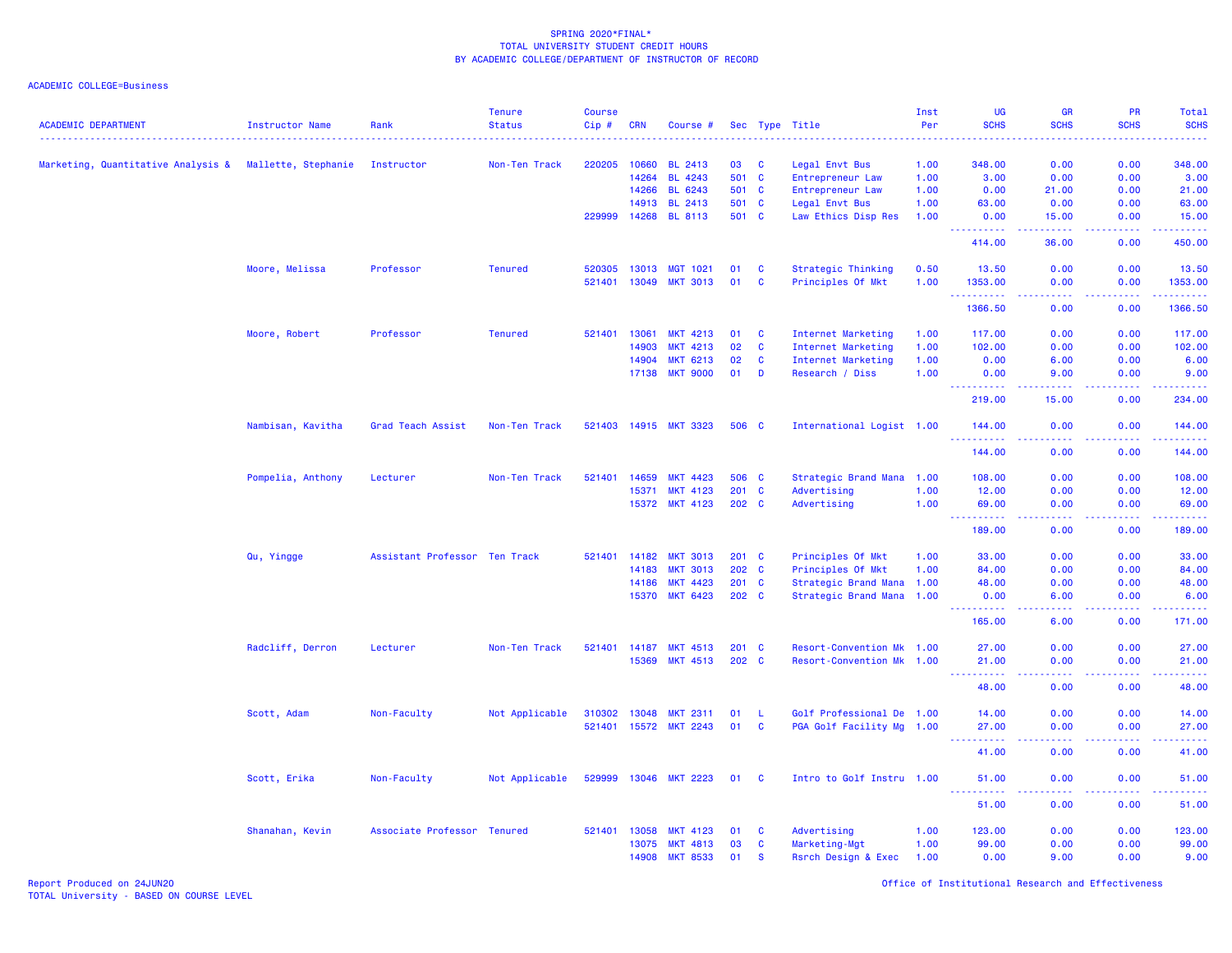| <b>Instructor Name</b> | Rank              | <b>Tenure</b><br><b>Status</b> | <b>Course</b><br>Cip#       | <b>CRN</b> | Course #        |                                                                                                                               |          | Sec Type Title                                          | Inst<br>Per    | <b>UG</b><br><b>SCHS</b>                                       | <b>GR</b><br><b>SCHS</b> | <b>PR</b><br><b>SCHS</b>   | Total<br><b>SCHS</b>                  |
|------------------------|-------------------|--------------------------------|-----------------------------|------------|-----------------|-------------------------------------------------------------------------------------------------------------------------------|----------|---------------------------------------------------------|----------------|----------------------------------------------------------------|--------------------------|----------------------------|---------------------------------------|
| Shanahan, Kevin        |                   |                                |                             |            |                 |                                                                                                                               |          | Travel Study I                                          | 0.50           | 24,00                                                          | 0.00                     | 0.00                       | 24.00                                 |
|                        |                   |                                |                             |            |                 |                                                                                                                               |          |                                                         |                | 0.00                                                           |                          |                            | 1.50                                  |
|                        |                   |                                |                             |            |                 |                                                                                                                               |          |                                                         |                | 246.00                                                         | 10.50                    | 0.00                       | 256.50                                |
| Shin, Jimin            | Grad Teach Assist | Non-Ten Track                  | 521302                      | 10668      | <b>BQA 2113</b> | 01                                                                                                                            | - C      | <b>Bus Stat Methods I</b>                               | 1.00           | 393,00                                                         | 0.00                     | 0.00                       | 393.00                                |
|                        |                   |                                |                             | 10669      | <b>BQA 2113</b> | 02                                                                                                                            | <b>C</b> | <b>Bus Stat Methods I</b>                               | 1.00           | 243.00                                                         | 0.00                     | 0.00                       | 243.00                                |
|                        |                   |                                |                             |            |                 |                                                                                                                               |          |                                                         |                | -----------<br>636.00                                          | .<br>0.00                | .<br>0.00                  | .<br>636.00                           |
| Walton, Laura          | Instructor        | Non-Ten Track                  | 521401                      | 13054      | <b>MKT 3513</b> | 01                                                                                                                            | E.       |                                                         |                | 12.00                                                          | 0.00                     | 0.00                       | 12.00                                 |
|                        |                   |                                |                             | 13056      | <b>MKT 4113</b> | 01                                                                                                                            | <b>C</b> | Personal Selling                                        | 1.00           | 177.00                                                         | 0.00                     | 0.00                       | 177.00                                |
|                        |                   |                                |                             | 14660      | <b>MKT 6143</b> |                                                                                                                               |          | Sales Management                                        | 1.00           | 0.00                                                           | 18.00                    | 0.00                       | 18.00                                 |
|                        |                   |                                |                             | 14902      |                 | 02                                                                                                                            |          | Personal Selling                                        | 1.00           | 153.00                                                         | 0.00                     | 0.00                       | 153.00                                |
|                        |                   |                                |                             |            |                 |                                                                                                                               |          |                                                         |                | 114,00                                                         | 0.00                     | 0.00                       | 114.00                                |
|                        |                   |                                |                             |            |                 |                                                                                                                               |          |                                                         |                | 456.00                                                         | 18.00                    | 0.00                       | . <u>.</u> .<br>474.00                |
| Wen, Jutong            | Grad Teach Assist | Non-Ten Track                  |                             |            |                 |                                                                                                                               |          | Principles Of Mkt                                       | 1.00           | 261,00                                                         | 0.00                     | 0.00                       | 261.00                                |
|                        |                   |                                |                             |            |                 |                                                                                                                               |          |                                                         |                | 261,00                                                         | 0.00                     | 0.00                       | ------<br>261.00                      |
|                        |                   |                                |                             |            |                 |                                                                                                                               |          |                                                         |                | ==========<br>10370.50                                         | 660.00                   | 0.00                       | 11030.50                              |
|                        |                   |                                | Associate Professor Tenured |            | 521401 17191    | <b>MKT 4420</b><br><b>MKT 6420</b><br>17192<br><b>MKT 4113</b><br><b>MKT 4223</b><br>14914<br>521401 14658<br><b>MKT 3013</b> |          | 01 A<br>01 A<br>501 C<br>$\mathbf{C}$<br>506 C<br>506 C | Travel Study I | 0.50<br>Marketing Internship 1.00<br>Social Media Marketi 1.00 | -----------              | 1.50<br>----<br>========== | 0.00<br>-----<br>.<br>.<br>========== |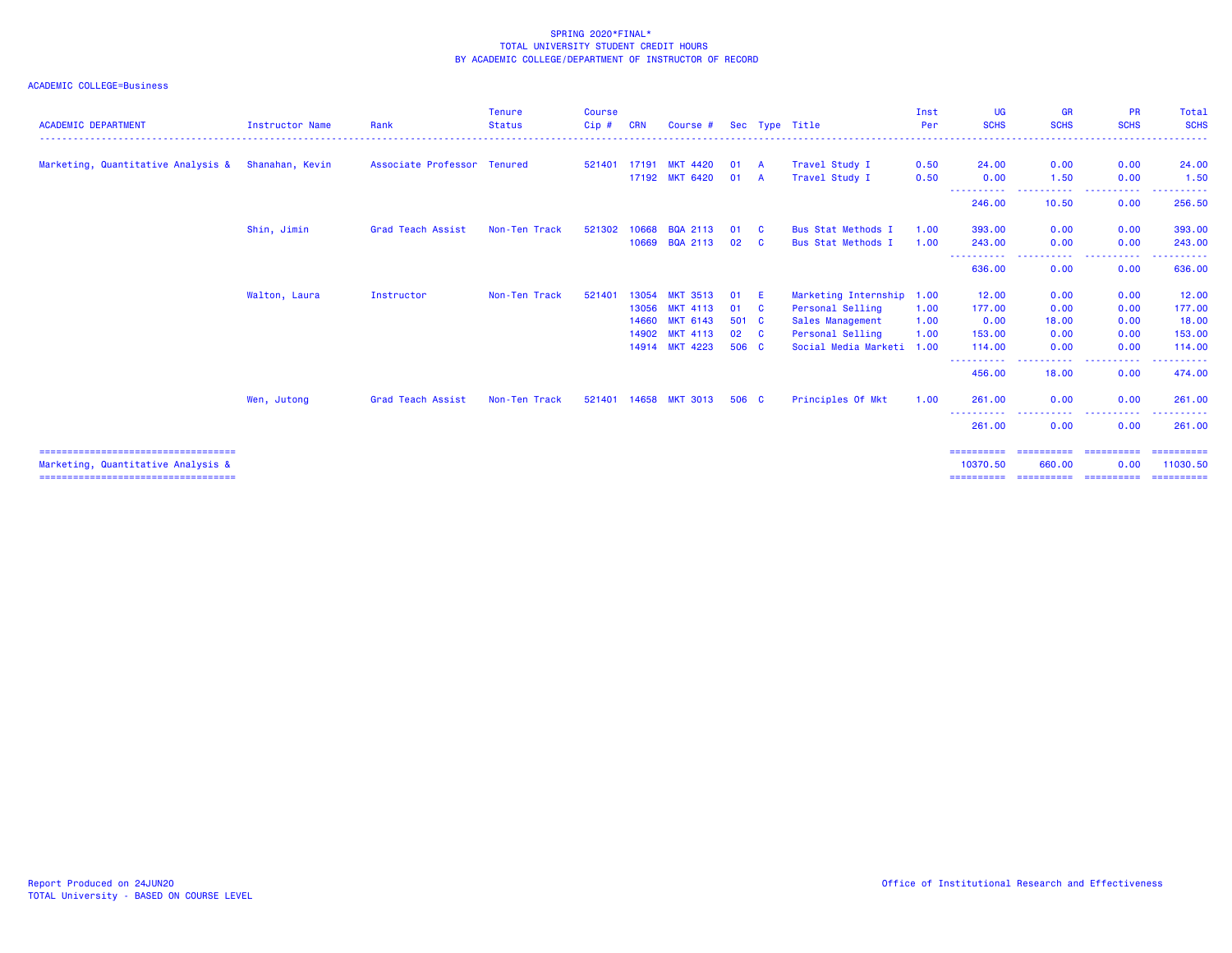| <b>ACADEMIC DEPARTMENT</b> | <b>Instructor Name</b> | Rank                          | <b>Tenure</b><br><b>Status</b> | <b>Course</b><br>$Cip$ # | <b>CRN</b>   | Course #              |               |              | Sec Type Title            | Inst<br>Per | <b>UG</b><br><b>SCHS</b> | <b>GR</b><br><b>SCHS</b>                                                                                                          | <b>PR</b><br><b>SCHS</b>            | <b>Total</b><br><b>SCHS</b>          |
|----------------------------|------------------------|-------------------------------|--------------------------------|--------------------------|--------------|-----------------------|---------------|--------------|---------------------------|-------------|--------------------------|-----------------------------------------------------------------------------------------------------------------------------------|-------------------------------------|--------------------------------------|
| School of Accountancy      | Addy, Noel             | Associate Professor Tenured   |                                | 520301                   | 10076        | ACC 3033              | 01            | <b>C</b>     | Intermediate Acc II       | 1.00        | 135.00                   | 0.00                                                                                                                              | 0.00                                | 135.00                               |
|                            |                        |                               |                                |                          | 10077        | <b>ACC 3033</b>       | 02            | $\mathbf{C}$ | Intermediate Acc II       | 1.00        | 186.00                   | 0.00                                                                                                                              | 0.00                                | 186.00                               |
|                            |                        |                               |                                |                          | 10093        | ACC 8053              | 01            | $\mathbf{C}$ | Fin Acc Policy            | 1.00        | 0.00                     | 120.00                                                                                                                            | 0.00                                | 120.00                               |
|                            |                        |                               |                                |                          | 14234        | ACC 8213              | 511 C         |              | Fin & Acc Report Ana 1.00 |             | 0.00                     | 36.00                                                                                                                             | 0.00                                | 36.00                                |
|                            |                        |                               |                                |                          |              |                       |               |              |                           |             | .<br>321.00              | 156.00                                                                                                                            | 0.00                                | <u>.</u><br>477.00                   |
|                            | Anding, William        | Lecturer                      | Non-Ten Track                  | 520301                   | 10061        | ACC 2013              | 04            | C            | Prin Financial Acct       | 1.00        | 186.00                   | 0.00                                                                                                                              | 0.00                                | 186.00                               |
|                            |                        |                               |                                |                          | 10063        | ACC 2013              | 06            | $\mathbf{C}$ | Prin Financial Acct       | 1.00        | 189.00                   | 0.00                                                                                                                              | 0.00                                | 189.00                               |
|                            |                        |                               |                                |                          | 10070        | ACC 2023              | 07            | C            | Prin Managerial Acct 1.00 |             | 210.00                   | 0.00                                                                                                                              | 0.00                                | 210.00                               |
|                            |                        |                               |                                |                          |              | 10075 ACC 3023        | 01            | $\mathbf{C}$ | Intermediate Acc I        | 1.00        | 111.00<br>.              | 0.00<br>.                                                                                                                         | 0.00<br>$\sim$ $\sim$ $\sim$ $\sim$ | 111.00<br>والمالمات مالما            |
|                            |                        |                               |                                |                          |              |                       |               |              |                           |             | 696.00                   | 0.00                                                                                                                              | 0.00                                | 696.00                               |
|                            | Berglund, Nathan       | Assistant Professor Ten Track |                                | 520301                   | 10084        | ACC 4033              | 01            | C            | Auditing                  | 1.00        | 129.00                   | 0.00                                                                                                                              | 0.00                                | 129.00                               |
|                            |                        |                               |                                |                          | 10092        | <b>ACC 8033</b>       | 01            | <b>C</b>     | Assurance and Data A 1.00 |             | 0.00                     | 60.00                                                                                                                             | 0.00                                | 60.00<br>$\sim$ $\sim$ $\sim$ $\sim$ |
|                            |                        |                               |                                |                          |              |                       |               |              |                           |             | 129.00                   | 60.00                                                                                                                             | 0.00                                | 189.00                               |
|                            | Ennis, Kevin           | Professor                     | <b>Tenured</b>                 | 520301                   | 14048        | ACC 4033              | 201           | <b>C</b>     | Auditing                  | 1.00        | 18.00                    | 0.00                                                                                                                              | 0.00                                | 18.00                                |
|                            |                        |                               |                                | 521601                   | 14047        | ACC 4013              | 201           | <b>C</b>     | Income Tax I              | 1.00        | 27.00                    | 0.00                                                                                                                              | 0.00                                | 27.00                                |
|                            |                        |                               |                                |                          |              |                       |               |              |                           |             | $\sim 10$<br>.<br>45.00  | $\sim$ $\sim$ $\sim$ $\sim$<br>0.00                                                                                               | .<br>0.00                           | المتمامين<br>45.00                   |
|                            | Faello, Joseph         | Assistant Professor Ten Track |                                | 520301                   | 14044        | <b>ACC 3003</b>       | $201 \quad C$ |              | Acct Systems I            | 1.00        | 12.00                    | 0.00                                                                                                                              | 0.00                                | 12.00                                |
|                            |                        |                               |                                |                          | 14045        | ACC 3023              | 201 C         |              | Intermediate Acc I        | 1.00        | 15.00                    | 0.00                                                                                                                              | 0.00                                | 15.00                                |
|                            |                        |                               |                                |                          | 14046        | <b>ACC 3033</b>       | 201 C         |              | Intermediate Acc II       | 1.00        | 33.00                    | 0.00                                                                                                                              | 0.00                                | 33.00                                |
|                            |                        |                               |                                |                          |              |                       |               |              |                           |             | $\sim 100$<br>.<br>60.00 | .<br>0.00                                                                                                                         | .<br>0.00                           | .<br>60.00                           |
|                            | Gardner, Virginia      | Non-Faculty                   | Not Applicable                 |                          |              | 520301 14233 ACC 2203 | 501 C         |              | Survey of Accounting 1.00 |             | 45.00                    | 0.00                                                                                                                              | 0.00                                | 45.00                                |
|                            |                        |                               |                                |                          |              |                       |               |              |                           |             | .<br>----<br>45.00       | د د د د<br>0.00                                                                                                                   | 22222<br>0.00                       | .<br>45.00                           |
|                            | Herring, Clyde         | Clinical Assoc Prof           | Non-Ten Track                  | 520301                   | 10068        | ACC 2023              | 04            | $\mathbf{C}$ | Prin Managerial Acct 1.00 |             | 198.00                   | 0.00                                                                                                                              | 0.00                                | 198.00                               |
|                            |                        |                               |                                |                          | 10069        | ACC 2023              | 06            | $\mathbf{C}$ | Prin Managerial Acct 1.00 |             | 216.00                   | 0.00                                                                                                                              | 0.00                                | 216.00                               |
|                            |                        |                               |                                |                          | 10072        | ACC 2023              | <b>HO1</b>    | <b>C</b>     | Honors Prin Manageri 1.00 |             | 18.00                    | 0.00                                                                                                                              | 0.00                                | 18.00                                |
|                            |                        |                               |                                |                          | 10083        | ACC 4023              | 01            | <b>C</b>     | <b>Advanced ACC</b>       | 1.00        | 33.00                    | 0.00                                                                                                                              | 0.00                                | 33.00                                |
|                            |                        |                               |                                |                          | 10088        | ACC 6023              | 01            | $\mathbf{C}$ | <b>Advanced ACC</b>       | 1.00        | 0.00<br>.                | 3.00                                                                                                                              | 0.00                                | 3.00<br>.                            |
|                            |                        |                               |                                |                          |              |                       |               |              |                           |             | 465.00                   | 3.00                                                                                                                              | 0.00                                | 468.00                               |
|                            | Hunt, Emily            | Assistant Professor Ten Track |                                |                          | 520301 10085 | ACC 4043              | 01            | $\mathbf{C}$ | Municipal & Govt Acc 1.00 |             | 189.00                   | 0.00                                                                                                                              | 0.00                                | 189.00                               |
|                            |                        |                               |                                |                          | 10089        | ACC 6043              | 01            | $\mathbf{C}$ | Municipal & Govt Acc 1.00 |             | 0.00<br>.                | 3.00<br>$\frac{1}{2} \left( \frac{1}{2} \right) \left( \frac{1}{2} \right) \left( \frac{1}{2} \right) \left( \frac{1}{2} \right)$ | 0.00<br>.                           | 3.00<br>.                            |
|                            |                        |                               |                                |                          |              |                       |               |              |                           |             | 189.00                   | 3.00                                                                                                                              | 0.00                                | 192.00                               |
|                            | Hunt, Joshua           | Assistant Professor Ten Track |                                | 520301                   |              | 10073 ACC 3003        | 01            | <b>C</b>     | Acct Systems I            | 1.00        | 108.00<br><u>.</u>       | 0.00<br>$\frac{1}{2} \left( \frac{1}{2} \right) \left( \frac{1}{2} \right) \left( \frac{1}{2} \right) \left( \frac{1}{2} \right)$ | 0.00<br>. <u>.</u> .                | 108.00<br>2.2.2.2.2.4                |
|                            |                        |                               |                                |                          |              |                       |               |              |                           |             | 108.00                   | 0.00                                                                                                                              | 0.00                                | 108.00                               |
|                            | Lang, Bradley          | Assistant Professor Ten Track |                                | 520301                   |              | 10074 ACC 3013        | 01            | <b>C</b>     | Cost Accounting           | 1.00        | 120.00                   | 0.00                                                                                                                              | 0.00                                | 120.00                               |
|                            |                        |                               |                                |                          | 14855        | <b>ACC 3013</b>       | 02            | <b>C</b>     | Cost Accounting           | 1.00        | 189.00                   | 0.00                                                                                                                              | 0.00                                | 189.00                               |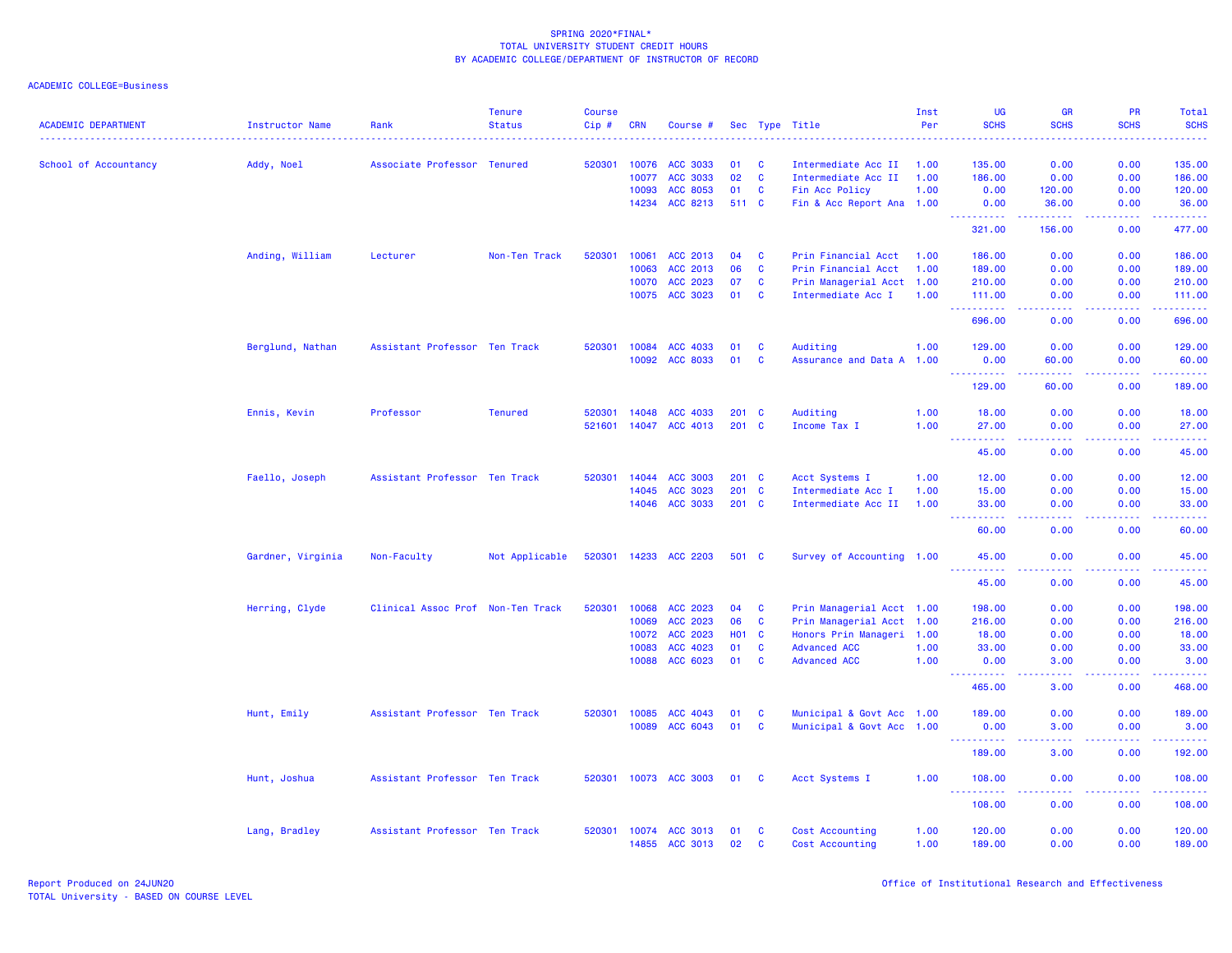## ACADEMIC COLLEGE=Business

| <b>ACADEMIC DEPARTMENT</b>                                     | <b>Instructor Name</b> | Rank                              | <b>Tenure</b><br><b>Status</b> | <b>Course</b><br>Cip# | <b>CRN</b>   | Course #              |                 |              | Sec Type Title            | Inst<br>Per | UG<br><b>SCHS</b>         | <b>GR</b><br><b>SCHS</b>                                                                                                               | PR<br><b>SCHS</b>                                                                                                                                            | Total<br><b>SCHS</b>  |
|----------------------------------------------------------------|------------------------|-----------------------------------|--------------------------------|-----------------------|--------------|-----------------------|-----------------|--------------|---------------------------|-------------|---------------------------|----------------------------------------------------------------------------------------------------------------------------------------|--------------------------------------------------------------------------------------------------------------------------------------------------------------|-----------------------|
|                                                                |                        |                                   |                                |                       |              |                       |                 |              |                           |             | ----------                | <b><i><u>AAAAAAAAAA</u></i></b>                                                                                                        | ----------                                                                                                                                                   | . <u>.</u> .<br>.     |
|                                                                |                        |                                   |                                |                       |              |                       |                 |              |                           |             | 309.00                    | 0.00                                                                                                                                   | 0.00                                                                                                                                                         | 309.00                |
| School of Accountancy                                          | Mauldin, Dana          | Professor                         | <b>Tenured</b>                 |                       |              | 520301 10087 ACC 4200 | 01 E            |              | Accounting Internshi 1.00 |             | 294.00<br>المتمام المتمار | 0.00                                                                                                                                   | 0.00<br>.                                                                                                                                                    | 294.00<br>.           |
|                                                                |                        |                                   |                                |                       |              |                       |                 |              |                           |             | 294.00                    | 0.00                                                                                                                                   | 0.00                                                                                                                                                         | 294.00                |
|                                                                | McNair, Frances        | Lecturer                          | Non-Ten Track                  | 520301                | 10062        | ACC 2013              | 05              | <b>C</b>     | Prin Financial Acct       | 1.00        | 195.00                    | 0.00                                                                                                                                   | 0.00                                                                                                                                                         | 195.00                |
|                                                                |                        |                                   |                                |                       | 521601 14856 | ACC 8123              | 01              | <b>C</b>     | <b>Tax Topics</b>         | 1.00        | 0.00<br>----------        | 60.00<br>.                                                                                                                             | 0.00<br>-----                                                                                                                                                | 60.00<br>------       |
|                                                                |                        |                                   |                                |                       |              |                       |                 |              |                           |             | 195.00                    | 60.00                                                                                                                                  | 0.00                                                                                                                                                         | 255.00                |
|                                                                | Milbach, Lauren        | Assistant Professor Non-Ten Track |                                | 520301                | 10058        | ACC 2013              | 01              | $\mathbf{C}$ | Prin Financial Acct       | 1.00        | 198.00                    | 0.00                                                                                                                                   | 0.00                                                                                                                                                         | 198.00                |
|                                                                |                        |                                   |                                |                       | 10059        | ACC 2013              | 02 <sub>o</sub> | $\mathbf{C}$ | Prin Financial Acct       | 1.00        | 198.00                    | 0.00<br>.                                                                                                                              | 0.00<br>$\frac{1}{2} \left( \frac{1}{2} \right) \left( \frac{1}{2} \right) \left( \frac{1}{2} \right) \left( \frac{1}{2} \right) \left( \frac{1}{2} \right)$ | 198.00<br>.           |
|                                                                |                        |                                   |                                |                       |              |                       |                 |              |                           |             | ----------<br>396.00      | 0.00                                                                                                                                   | 0.00                                                                                                                                                         | 396.00                |
|                                                                | Pannell, Angela        | Instructor                        | Non-Ten Track                  | 520301                | 10066        | ACC 2023              | 01              | $\mathbf{C}$ | Prin Managerial Acct 1.00 |             | 237.00                    | 0.00                                                                                                                                   | 0.00                                                                                                                                                         | 237.00                |
|                                                                |                        |                                   |                                |                       | 10067        | ACC 2023              | 02 C            |              | Prin Managerial Acct 1.00 |             | 216.00                    | 0.00                                                                                                                                   | 0.00                                                                                                                                                         | 216.00                |
|                                                                |                        |                                   |                                |                       | 14231        | ACC 2013              | 506 C           |              | Prin Financial Acct       | 1.00        | 108.00                    | 0.00                                                                                                                                   | 0.00                                                                                                                                                         | 108.00                |
|                                                                |                        |                                   |                                |                       |              | 14232 ACC 2023        | 506 C           |              | Prin Managerial Acct 1.00 |             | 135.00<br>----------      | 0.00<br>$\frac{1}{2} \left( \frac{1}{2} \right) \left( \frac{1}{2} \right) \left( \frac{1}{2} \right)$<br>.                            | 0.00<br>$\frac{1}{2} \left( \frac{1}{2} \right) \left( \frac{1}{2} \right) \left( \frac{1}{2} \right) \left( \frac{1}{2} \right) \left( \frac{1}{2} \right)$ | 135.00<br>.           |
|                                                                |                        |                                   |                                |                       |              |                       |                 |              |                           |             | 696,00                    | 0.00                                                                                                                                   | 0.00                                                                                                                                                         | 696.00                |
|                                                                | Stancill, Alan         | Assistant Professor Ten Track     |                                |                       |              | 521601 10082 ACC 4013 | 01              | <b>C</b>     | Income Tax I              | 1.00        | 177.00<br>----------      | 0.00                                                                                                                                   | 0.00                                                                                                                                                         | 177.00                |
|                                                                |                        |                                   |                                |                       |              |                       |                 |              |                           |             | 177.00                    | 0.00                                                                                                                                   | 0.00                                                                                                                                                         | 177.00                |
|                                                                | Trinkle, Bradley       | Associate Professor Tenured       |                                | 520301                | 10078        | ACC 3053              | 01              | <b>C</b>     | Acct Systems II           | 1.00        | 156.00                    | 0.00                                                                                                                                   | 0.00                                                                                                                                                         | 156.00                |
|                                                                |                        |                                   |                                |                       | 10079        | ACC 3053              | 02              | <b>C</b>     | Acct Systems II           | 1.00        | 150.00<br>----------      | 0.00<br>.<br>$\frac{1}{2} \left( \frac{1}{2} \right) \left( \frac{1}{2} \right) \left( \frac{1}{2} \right) \left( \frac{1}{2} \right)$ | 0.00                                                                                                                                                         | 150.00<br>------      |
|                                                                |                        |                                   |                                |                       |              |                       |                 |              |                           |             | 306.00                    | 0.00                                                                                                                                   | 0.00                                                                                                                                                         | 306.00                |
|                                                                | Walker, Arthur         | Clinical Assist Pro Non-Ten Track |                                | 520301                | 10060        | ACC 2013              | 03              | <b>C</b>     | Prin Financial Acct       | 1.00        | 183.00                    | 0.00                                                                                                                                   | 0.00                                                                                                                                                         | 183.00                |
|                                                                |                        |                                   |                                |                       | 10090        | ACC 6063              | 01              | $\mathbf{C}$ | Income Tax II             | 1.00        | 0.00                      | 27.00                                                                                                                                  | 0.00                                                                                                                                                         | 27.00                 |
|                                                                |                        |                                   |                                | 521601                | 10086        | ACC 4063              | 01              | <b>C</b>     | Income Tax II             | 1.00        | 12.00                     | 0.00                                                                                                                                   | 0.00                                                                                                                                                         | 12.00                 |
|                                                                |                        |                                   |                                |                       | 10094        | ACC 8073              | 01              | <b>C</b>     | Corp Tax                  | 1.00        | 0.00<br>----------        | 39.00<br>$\begin{array}{cccccccccccccc} \bullet & \bullet & \bullet & \bullet & \bullet & \bullet & \bullet \end{array}$               | 0.00<br>-----                                                                                                                                                | 39.00                 |
|                                                                |                        |                                   |                                |                       |              |                       |                 |              |                           |             | 195.00                    | 66.00                                                                                                                                  | 0.00                                                                                                                                                         | 261.00                |
| =====================================<br>School of Accountancy |                        |                                   |                                |                       |              |                       |                 |              |                           |             | ==========<br>4626.00     | 348.00                                                                                                                                 | 0.00                                                                                                                                                         | ==========<br>4974.00 |
| ======================================                         |                        |                                   |                                |                       |              |                       |                 |              |                           |             |                           |                                                                                                                                        |                                                                                                                                                              |                       |

=================================== ========== ========== ========== ==========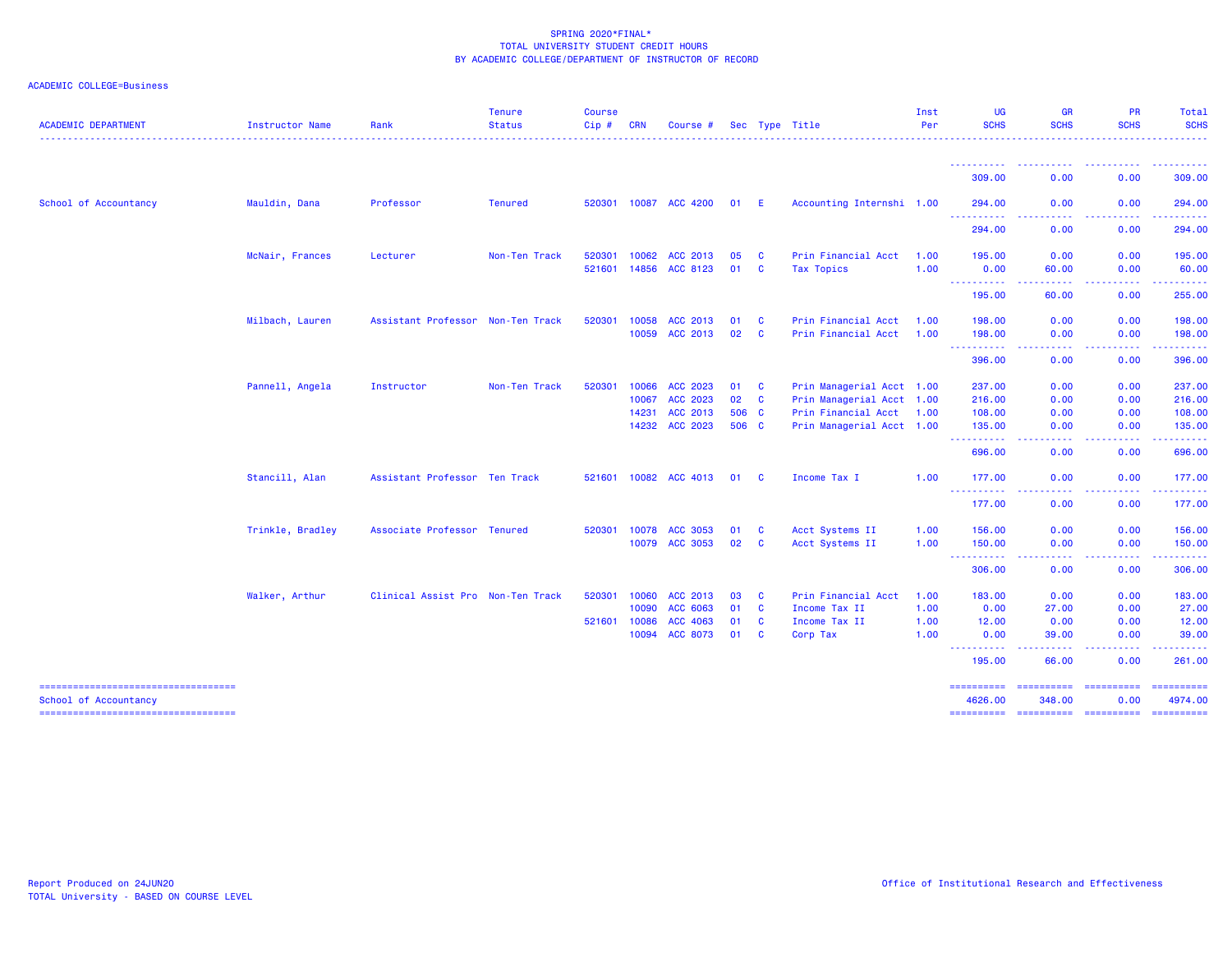| <b>ACADEMIC DEPARTMENT</b>                           | Instructor Name   | Rank                | <b>Tenure</b><br><b>Status</b> | <b>Course</b><br>Cip# | <b>CRN</b> | Course #                    |       |              | Sec Type Title                               | Inst<br>Per | UG<br><b>SCHS</b>        | <b>GR</b><br><b>SCHS</b>                                                                               | PR<br><b>SCHS</b> | Total<br><b>SCHS</b> |
|------------------------------------------------------|-------------------|---------------------|--------------------------------|-----------------------|------------|-----------------------------|-------|--------------|----------------------------------------------|-------------|--------------------------|--------------------------------------------------------------------------------------------------------|-------------------|----------------------|
| Counseling, Educational Psychology, Abernathy, Larry |                   | Research Assoc Prof |                                |                       | 11897      |                             | 01    | <b>C</b>     |                                              |             | 375.00                   | 0.00                                                                                                   | 0.00              | 375.00               |
|                                                      |                   |                     | Non-Ten Track                  | 422806<br>422807      | 11909      | EPY 2513<br><b>EPY 3543</b> | 01    | $\mathbf{C}$ | Human Growth & Devel 1.00<br>Psych Of Adoles | 1.00        | 117.00                   | 0.00                                                                                                   | 0.00              | 117.00               |
|                                                      |                   |                     |                                |                       |            |                             |       |              |                                              |             | .<br>492.00              | 0.00                                                                                                   | بالمحامي<br>0.00  | .<br>492.00          |
|                                                      | Adams, Candy      | Non-Faculty         | Not Applicable                 |                       |            | 131315 17643 LSK 1023       | 202 C |              | Col Read/Study Skill 1.00                    |             | 18.00                    | 0.00                                                                                                   | 0.00              | 18.00                |
|                                                      |                   |                     |                                |                       |            |                             |       |              |                                              |             | 18.00                    | 0.00                                                                                                   | 0.00              | 18.00                |
|                                                      |                   |                     |                                |                       |            |                             |       |              |                                              |             |                          |                                                                                                        |                   |                      |
|                                                      | Akins, Ericka     | Lecturer            | Non-Ten Track                  | 301101 11095          |            | COE 4713                    | 01    | - C          | <b>Issues In Aging</b>                       | 1.00        | 75.00                    | 0.00                                                                                                   | 0.00              | 75.00                |
|                                                      |                   |                     |                                |                       | 11096      | COE 6713                    | 01    | $\mathbf{C}$ | Issues In Aging                              | 1.00        | 0.00                     | 9.00                                                                                                   | 0.00              | 9.00                 |
|                                                      |                   |                     |                                | 422803 11091          |            | COE 4023                    | 01    | <b>C</b>     | Intro To Counseling                          | 1.00        | 87.00                    | 0.00                                                                                                   | 0.00              | 87.00                |
|                                                      |                   |                     |                                | 422806 11904          |            | <b>EPY 3503</b>             | 01    | $\mathbf{C}$ | Principles of Ed Psy 1.00                    |             | 93.00<br><u>.</u>        | 0.00<br>$\frac{1}{2} \left( \frac{1}{2} \right) \left( \frac{1}{2} \right) \left( \frac{1}{2} \right)$ | 0.00<br>.         | 93.00<br>.           |
|                                                      |                   |                     |                                |                       |            |                             |       |              |                                              |             | 255.00                   | 9.00                                                                                                   | 0.00              | 264.00               |
|                                                      | Bailey, Cory      | Non-Faculty         | Not Applicable                 |                       |            | 039999 10751 CFR 1011       | 01    | <b>C</b>     | Amb. Leadership Deve 1.00                    |             | 14.00                    | 0.00                                                                                                   | 0.00              | 14.00                |
|                                                      |                   |                     |                                |                       |            |                             |       |              |                                              |             | .<br>14.00               | $\frac{1}{2} \left( \frac{1}{2} \right) \left( \frac{1}{2} \right) \left( \frac{1}{2} \right)$<br>0.00 | .<br>0.00         | .<br>14.00           |
|                                                      | Ball, Kimberly    | Lecturer            | Non-Ten Track                  | 130601                | 11915      | EPY 4513                    | 01    | <b>C</b>     | Ed Research                                  | 1.00        | 78.00                    | 0.00                                                                                                   | 0.00              | 78.00                |
|                                                      |                   |                     |                                | 130603                | 11911      | EPY 4214                    | 01    | C            | Ed & Psy Statistics                          | 1.00        | 164.00                   | 0.00                                                                                                   | 0.00              | 164.00               |
|                                                      |                   |                     |                                |                       | 11912      | EPY 4214                    | 02    | К            | Ed & Psy Statistics                          | 1.00        | 0.00                     | 0.00                                                                                                   | 0.00              | 0.00                 |
|                                                      |                   |                     |                                |                       | 11913      | EPY 4214                    | 03    | $\mathsf{K}$ | Ed & Psy Statistics                          | 1.00        | 0.00                     | 0.00                                                                                                   | 0.00              | 0.00                 |
|                                                      |                   |                     |                                | 231302 11569          |            | <b>EDF 3413</b>             | 02    | B            | Writing For Thinking 1.00                    |             | 75.00                    | 0.00                                                                                                   | 0.00              | 75.00                |
|                                                      |                   |                     |                                |                       |            |                             |       |              |                                              |             | .<br>317.00              | $\omega$ is $\omega$ in<br>0.00                                                                        | .<br>0.00         | .<br>317.00          |
|                                                      | Boyles, Caragh    | Non-Faculty         | Not Applicable                 |                       |            | 350103 11959 EXL 0190       | 03    | - E          | Experiential Learnin 1.00                    |             | 3.00                     | 0.00                                                                                                   | 0.00              | 3.00                 |
|                                                      |                   |                     |                                |                       |            |                             |       |              |                                              |             | 3.00                     | 0.00                                                                                                   | 0.00              | 3.00                 |
|                                                      | Chrestman, Angela | Non-Employee        | Not Applicable                 | 350103                | 14746      | CP 2103                     | 601 E |              | First Work Sem                               | 1.00        | 30.00                    | 0.00                                                                                                   | 0.00              | 30.00                |
|                                                      |                   |                     |                                |                       |            | 14747 CP 2203               | 601 E |              | <b>Second Work Sem</b>                       | 1.00        | 6.00                     | 0.00                                                                                                   | 0.00              | 6.00                 |
|                                                      |                   |                     |                                |                       |            |                             |       |              |                                              |             | ----------<br>36.00      | د د د د<br>0.00                                                                                        | .<br>0.00         | .<br>36.00           |
|                                                      |                   |                     |                                |                       |            |                             |       |              |                                              |             |                          |                                                                                                        |                   |                      |
|                                                      | Davenport, Le'Roy | Instructor          | Non-Ten Track                  | 131315                | 12789      | <b>LSK 1023</b>             | 02    | <b>C</b>     | Col Read/Study Skill 1.00                    |             | 105.00                   | 0.00                                                                                                   | 0.00              | 105.00               |
|                                                      |                   |                     |                                | 521003 16428          |            | <b>FYE 1101</b>             | F05 C |              | Freshman Success Str 1.00                    |             | 23.00<br>----------      | 0.00<br>والمسامين                                                                                      | 0.00<br>-----     | 23.00<br>.           |
|                                                      |                   |                     |                                |                       |            |                             |       |              |                                              |             | 128.00                   | 0.00                                                                                                   | 0.00              | 128.00               |
|                                                      | Dillard, Stacy    | Non-Faculty         | Not Applicable                 | 130301 12802          |            | <b>LSK 1141</b>             | 04    | <b>C</b>     | College Success II                           | 1.00        | 15.00                    | 0.00                                                                                                   | 0.00              | 15.00                |
|                                                      |                   |                     |                                |                       | 12803      | <b>LSK 1141</b>             | 05    | $\mathbf{C}$ | College Success II                           | 1.00        | 14.00<br>$\sim 100$<br>. | 0.00<br>.                                                                                              | 0.00<br>.         | 14.00<br>.           |
|                                                      |                   |                     |                                |                       |            |                             |       |              |                                              |             | 29.00                    | 0.00                                                                                                   | 0.00              | 29.00                |
|                                                      | Dooley, Kathy     | Professor           | <b>Tenured</b>                 | 131101                | 11104      | <b>COE 8730</b>             | 02    | E.           | Internship-Mental He 0.75                    |             | 0.00                     | 45.00                                                                                                  | 0.00              | 45.00                |
|                                                      |                   |                     |                                | 422801                | 11103      | COE 8633                    | 01    | $\mathbf{C}$ | Psychosocial Rehab                           | 1.00        | 0.00                     | 48.00                                                                                                  | 0.00              | 48.00                |
|                                                      |                   |                     |                                | 422803                | 14839      | <b>COE 9750</b>             | 01    | E.           | Internship                                   | 1.00        | 0.00                     | 21.00                                                                                                  | 0.00              | 21.00                |
|                                                      |                   |                     |                                |                       | 16001      | <b>COE 9000</b>             | 01    | D            | Research / Diss                              | 1.00        | 0.00                     | 32.00                                                                                                  | 0.00              | 32.00                |
|                                                      |                   |                     |                                |                       | 17470      | <b>COE 7000</b>             | 06    | I.           | Directed Indiv Study 1.00                    |             | 0.00                     | 3.00                                                                                                   | 0.00              | 3.00                 |
|                                                      |                   |                     |                                |                       | 17657      | <b>COE 7000</b>             | 07    | $\mathbf{I}$ | Directed Indiv Study 1.00                    |             | 0.00                     | 3.00                                                                                                   | 0.00              | 3.00                 |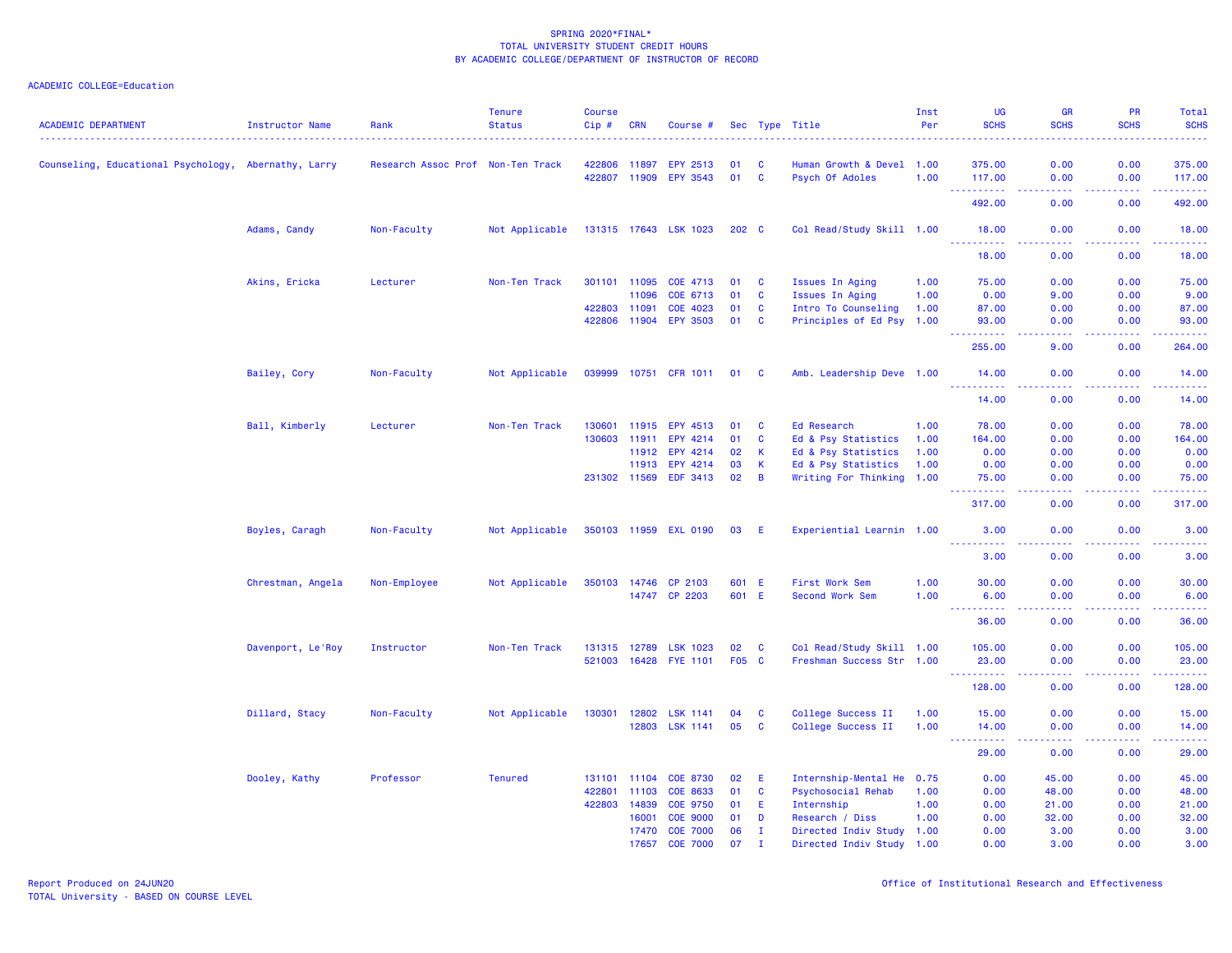## ACADEMIC COLLEGE=Education

| <b>ACADEMIC DEPARTMENT</b>          | <b>Instructor Name</b>          | Rank                              | <b>Tenure</b><br><b>Status</b> | <b>Course</b><br>Cip# | <b>CRN</b>   | Course #              |              |              | Sec Type Title             | Inst<br>Per | <b>UG</b><br><b>SCHS</b>                                                                                                          | <b>GR</b><br><b>SCHS</b> | <b>PR</b><br><b>SCHS</b> | Total<br><b>SCHS</b> |
|-------------------------------------|---------------------------------|-----------------------------------|--------------------------------|-----------------------|--------------|-----------------------|--------------|--------------|----------------------------|-------------|-----------------------------------------------------------------------------------------------------------------------------------|--------------------------|--------------------------|----------------------|
|                                     |                                 |                                   |                                |                       |              |                       |              |              |                            |             | <u> - - - - - - - - - -</u>                                                                                                       |                          | <u>.</u>                 |                      |
|                                     |                                 |                                   |                                |                       |              |                       |              |              |                            |             | 0.00                                                                                                                              | 152.00                   | 0.00                     | 152.00               |
| Counseling, Educational Psychology, | Dunn, Laura                     | Non-Faculty                       | Not Applicable                 |                       |              | 521003 16427 FYE 1101 | F04 C        |              | Freshman Success Str 1.00  |             | 21.00                                                                                                                             | 0.00                     | 0.00                     | 21.00                |
|                                     |                                 |                                   |                                |                       |              |                       |              |              |                            |             | 21.00                                                                                                                             | 0.00                     | 0.00                     | 21.00                |
|                                     | Elder, Anastasia                | Professor                         | <b>Tenured</b>                 | 240101                | 12621        | <b>HON 2091</b>       | <b>HO1 S</b> |              | Honors Forum IV            | 1.00        | 19.00                                                                                                                             | 0.00                     | 0.00                     | 19.00                |
|                                     |                                 |                                   |                                | 429999                | 16803        | <b>EPY 9000</b>       | 04           | D            | Research / Diss            | 1.00        | 0.00<br><u>.</u>                                                                                                                  | 4.00<br>.                | 0.00<br>.                | 4.00<br>.            |
|                                     |                                 |                                   |                                |                       |              |                       |              |              |                            |             | 19.00                                                                                                                             | 4.00                     | 0.00                     | 23.00                |
|                                     | Forrester, Kylie                | Non-Faculty                       | Not Applicable                 | 131101 11094          |              | COE 4513              | 02           | C            | Paro Prof Stud Dev         | 1.00        | 57.00                                                                                                                             | 0.00                     | 0.00                     | 57.00                |
|                                     |                                 |                                   |                                |                       | 15908        | <b>COE 4000</b>       | 02           | $\mathbf{I}$ | Directed Indiv Study       | 1.00        | 3.00                                                                                                                              | 0.00                     | 0.00                     | 3.00                 |
|                                     |                                 |                                   |                                |                       | 15910        | <b>COE 4000</b>       | 04           | $\mathbf{I}$ | Directed Indiv Study       | 1.00        | 3.00                                                                                                                              | 0.00                     | 0.00                     | 3.00                 |
|                                     |                                 |                                   |                                |                       | 15913        | COE 4000              | 07           | I.           | Directed Indiv Study 1.00  |             | 3.00                                                                                                                              | 0.00                     | 0.00                     | 3.00                 |
|                                     |                                 |                                   |                                |                       |              | 16544 COE 4000        | 08           | I.           | Directed Indiv Study 1.00  |             | 3.00                                                                                                                              | 0.00                     | 0.00                     | 3.00                 |
|                                     |                                 |                                   |                                |                       |              |                       |              |              |                            |             | 69.00                                                                                                                             | 0.00                     | 0.00                     | 69.00                |
|                                     | Gadke, Daniel                   | Associate Professor Tenured       |                                |                       | 130604 11928 | <b>EPY 8773</b>       | 01           | <b>C</b>     | Acad Assess & Interv 1.00  |             | 0.00                                                                                                                              | 24.00                    | 0.00                     | 24.00                |
|                                     |                                 |                                   |                                | 429999                | 11932        | <b>EPY 8790</b>       | 03           | E            | School Psy Practicum       | 1.00        | 0.00                                                                                                                              | 24.00                    | 0.00                     | 24.00                |
|                                     |                                 |                                   |                                |                       |              | 15747 EPY 9000        | 01           | D            | Research / Diss            | 1.00        | 0.00                                                                                                                              | 16.00                    | 0.00                     | 16.00                |
|                                     |                                 |                                   |                                |                       |              |                       |              |              |                            |             | .<br>$\frac{1}{2} \left( \frac{1}{2} \right) \left( \frac{1}{2} \right) \left( \frac{1}{2} \right)$<br>0.00                       | 64.00                    | 0.00                     | 64.00                |
|                                     | Gainer, Donna                   | Instructor                        | Non-Ten Track                  | 130101                | 11899        | <b>EPY 3143</b>       | 01           | C            | Human Develop And Le 1.00  |             | 75.00                                                                                                                             | 0.00                     | 0.00                     | 75.00                |
|                                     |                                 |                                   |                                | 130499                | 11917        | EPY 4553              | 01           | C            | Creativity/Innovatio       | 1.00        | 69.00                                                                                                                             | 0.00                     | 0.00                     | 69.00                |
|                                     |                                 |                                   |                                |                       | 11922        | EPY 6553              | 01           | <b>C</b>     | Creativity/Innovatio       | 1.00        | 0.00                                                                                                                              | 3.00                     | 0.00                     | 3.00                 |
|                                     |                                 |                                   |                                | 130604 11901          |              | EPY 3253              | 01           | <b>C</b>     | <b>Evaluating Learning</b> | 1.00        | 33.00                                                                                                                             | 0.00                     | 0.00                     | 33.00                |
|                                     |                                 |                                   |                                |                       | 11902        | <b>EPY 3253</b>       | 02           | <b>C</b>     | <b>Evaluating Learning</b> | 1.00        | 30.00                                                                                                                             | 0.00                     | 0.00                     | 30.00                |
|                                     |                                 |                                   |                                |                       |              | 14842 EPY 3253        | 04           | <b>C</b>     | <b>Evaluating Learning</b> | 1.00        | 45.00                                                                                                                             | 0.00                     | 0.00                     | 45.00                |
|                                     |                                 |                                   |                                |                       |              |                       |              |              |                            |             | .<br>252.00                                                                                                                       | .<br>3.00                | .<br>0.00                | .<br>255.00          |
|                                     | Gallo, Katarzyna                | Clinical Assist Pro Non-Ten Track |                                |                       | 130101 11910 | <b>EPY 4033</b>       | 01           | <b>C</b>     | Application Learning 1.00  |             | 63.00                                                                                                                             | 0.00                     | 0.00                     | 63.00                |
|                                     |                                 |                                   |                                | 231303                | 11907        | EPY 3513              | 01           | C            | Behavioral Sci Writi 1.00  |             | 66.00                                                                                                                             | 0.00                     | 0.00                     | 66.00                |
|                                     |                                 |                                   |                                |                       | 422806 11918 | <b>EPY 4683</b>       | 01           | C            | Advanced Issues in E 1.00  |             | 57.00                                                                                                                             | 0.00                     | 0.00                     | 57.00                |
|                                     |                                 |                                   |                                |                       |              | 11919 EPY 6033        | 01           | <b>C</b>     | Application Learning 1.00  |             | 0.00                                                                                                                              | 9.00                     | 0.00                     | 9.00                 |
|                                     |                                 |                                   |                                |                       |              |                       |              |              |                            |             | 186.00                                                                                                                            | 9.00                     | 0.00                     | 195.00               |
|                                     | Goldberg, Rebecca               | Associate Professor Tenured       |                                |                       | 131101 11102 | <b>COE 8203</b>       | 01           | <b>C</b>     | Place & Career Dev         | 1.00        | 0.00                                                                                                                              | 42.00                    | 0.00                     | 42.00                |
|                                     |                                 |                                   |                                | 422803 11089          |              | COE 4013              | 02           | C            | Fac Skills Dev             | 1.00        | 45.00                                                                                                                             | 0.00                     | 0.00                     | 45.00                |
|                                     |                                 |                                   |                                |                       | 11099        | COE 8013              | 03           | C            | Couns Skills               | 1.00        | 0.00                                                                                                                              | 24.00                    | 0.00                     | 24.00                |
|                                     |                                 |                                   |                                |                       | 16003        | <b>COE 9000</b>       | 03           | D            | Research / Diss            | 1.00        | 0.00                                                                                                                              | 9.00                     | 0.00                     | 9.00                 |
|                                     |                                 |                                   |                                |                       | 16673        | <b>COE 7000</b>       | 01           | $\mathbf{I}$ | Directed Indiv Study 1.00  |             | 0.00                                                                                                                              | 3.00                     | 0.00                     | 3.00                 |
|                                     |                                 |                                   |                                |                       | 16674        | <b>COE 7000</b>       | 02           | $\mathbf{I}$ | Directed Indiv Study       | 1.00        | 0.00                                                                                                                              | 3.00                     | 0.00                     | 3.00                 |
|                                     |                                 |                                   |                                |                       | 17030        | <b>COE 7000</b>       | 03           | $\mathbf{I}$ | Directed Indiv Study       | 1.00        | 0.00                                                                                                                              | 3.00                     | 0.00                     | 3.00                 |
|                                     |                                 |                                   |                                |                       |              | 17143 COE 7000        | 05           | $\mathbf{I}$ | Directed Indiv Study 1.00  |             | 0.00<br>$\frac{1}{2} \left( \frac{1}{2} \right) \left( \frac{1}{2} \right) \left( \frac{1}{2} \right) \left( \frac{1}{2} \right)$ | 3.00                     | 0.00                     | 3.00                 |
|                                     |                                 |                                   |                                |                       |              |                       |              |              |                            |             | 45.00                                                                                                                             | 87.00                    | 0.00                     | 132.00               |
|                                     | Gooden-Hunley, Lisa Non-Faculty |                                   | Not Applicable                 |                       |              | 231303 12311 GE 3513  | 05 C         |              | <b>Technical Writing</b>   | 1.00        | 63.00                                                                                                                             | 0.00                     | 0.00                     | 63.00                |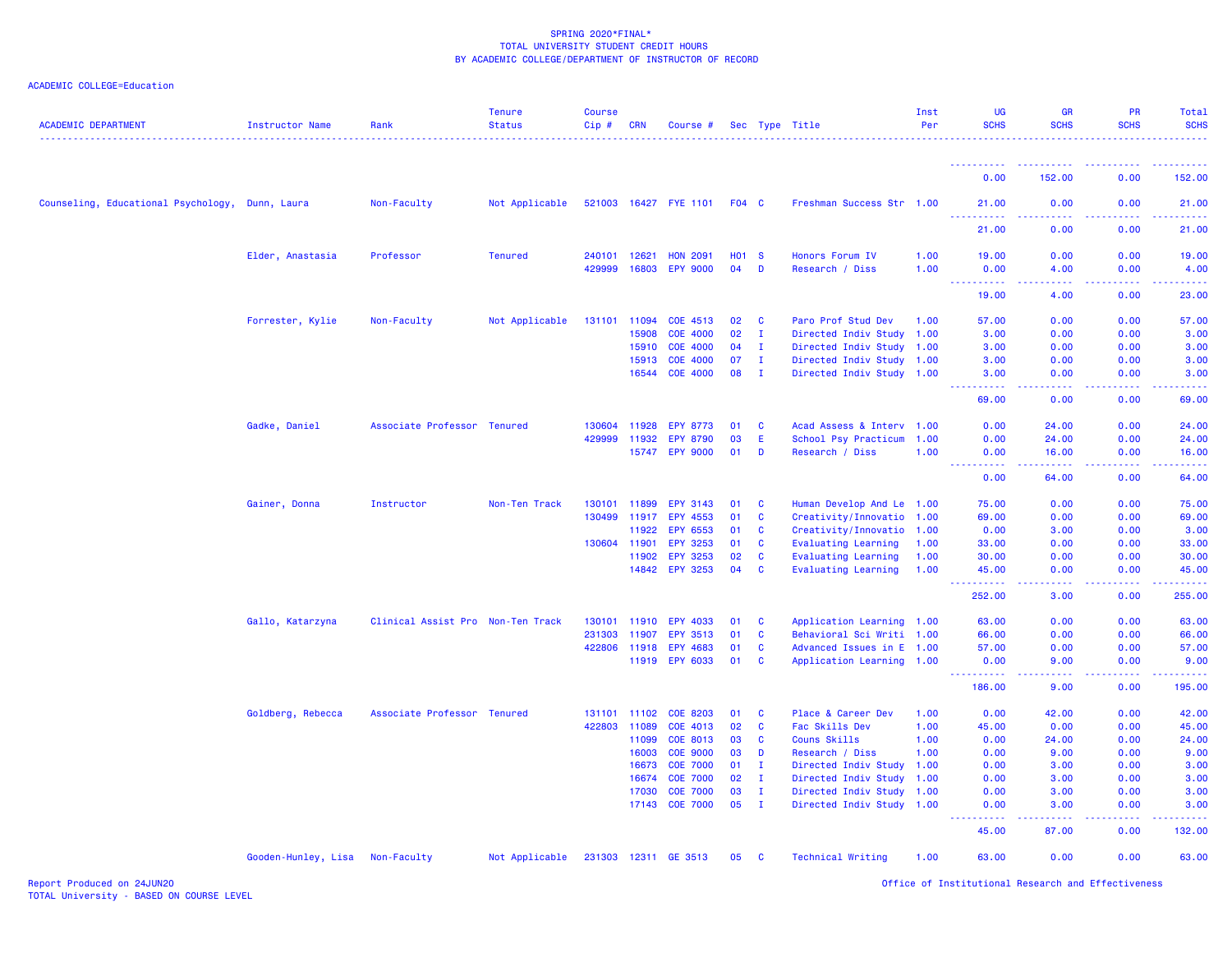ACADEMIC COLLEGE=Education

| <b>ACADEMIC DEPARTMENT</b>                              | <b>Instructor Name</b> | Rank                          | <b>Tenure</b><br><b>Status</b> | Course<br>$Cip$ # | <b>CRN</b>   | Course #                   |    |              | Sec Type Title            | Inst<br>Per | UG<br><b>SCHS</b>                                                                                                                 | <b>GR</b><br><b>SCHS</b>                    | PR<br><b>SCHS</b> | Total<br><b>SCHS</b> |
|---------------------------------------------------------|------------------------|-------------------------------|--------------------------------|-------------------|--------------|----------------------------|----|--------------|---------------------------|-------------|-----------------------------------------------------------------------------------------------------------------------------------|---------------------------------------------|-------------------|----------------------|
|                                                         |                        |                               |                                |                   |              |                            |    |              |                           |             |                                                                                                                                   |                                             |                   |                      |
| Counseling, Educational Psychology, Gooden-Hunley, Lisa |                        | Non-Faculty                   | Not Applicable                 |                   | 350103 11111 | CP 2103                    | 01 | Ε            | First Work Sem            | 1.00        | 387.00                                                                                                                            | 0.00                                        | 0.00              | 387.00               |
|                                                         |                        |                               |                                |                   | 11112        | CP 2203                    | 01 | E            | <b>Second Work Sem</b>    | 1.00        | 162.00                                                                                                                            | 0.00                                        | 0.00              | 162.00               |
|                                                         |                        |                               |                                |                   | 11113        | CP 3303                    | 01 | Ε            | Third Work Sem            | 1.00        | 72.00                                                                                                                             | 0.00                                        | 0.00              | 72.00                |
|                                                         |                        |                               |                                |                   | 11114        | CP 3403                    | 01 | E            | Fourth Work Sem           | 1.00        | 69.00                                                                                                                             | 0.00                                        | 0.00              | 69.00                |
|                                                         |                        |                               |                                |                   | 11115        | CP 4503                    | 01 | Е            | Fifth Work Sem            | 1.00        | 3.00                                                                                                                              | 0.00                                        | 0.00              | 3.00                 |
|                                                         |                        |                               |                                |                   | 11116        | CP 4603                    | 01 | Ε            | Sixth Work Sem            | 1.00        | 3.00                                                                                                                              | 0.00                                        | 0.00              | 3.00                 |
|                                                         |                        |                               |                                |                   | 11957        | <b>EXL 0190</b>            | 01 | Ε            | Experiential Learnin      | 1.00        | 117.00                                                                                                                            | 0.00                                        | 0.00              | 117.00               |
|                                                         |                        |                               |                                |                   | 11966        | <b>EXL 3100</b>            | 01 | Ε            | CCPP Internship I         | 1.00        | 93.00                                                                                                                             | 0.00                                        | 0.00              | 93.00                |
|                                                         |                        |                               |                                | 521001            | 11119        | CP 8013                    | 01 | E            | First Work Sem            | 1.00        | 0.00                                                                                                                              | 3.00                                        | 0.00              | 3.00                 |
|                                                         |                        |                               |                                |                   | 11968        | <b>EXL 3200</b>            | 01 | E            | CCPP Internship I         | 1.00        | 15.00<br>المتمامين                                                                                                                | 0.00<br>المتمامين                           | 0.00<br>.         | 15.00<br>222222      |
|                                                         |                        |                               |                                |                   |              |                            |    |              |                           |             | 984.00                                                                                                                            | 3.00                                        | 0.00              | 987.00               |
|                                                         | Henington, Carlen      | Professor                     | <b>Tenured</b>                 | 130604            | 14143        | EPY 8473                   |    | 202 C        | Mid Level Assessment 1.00 |             | 0.00                                                                                                                              | 30.00                                       | 0.00              | 30.00                |
|                                                         |                        |                               |                                |                   | 16605        | EPY 8473                   |    | 201 C        | Mid Level Assessment      | 1.00        | 0.00                                                                                                                              | 6.00                                        | 0.00              | 6.00                 |
|                                                         |                        |                               |                                | 422803            | 16523        | <b>COE 7000</b>            |    | 203 I        | Directed Indiv Study      | 1.00        | 0.00                                                                                                                              | 1.00                                        | 0.00              | 1.00                 |
|                                                         |                        |                               |                                |                   | 16922        | <b>COE 7000</b>            |    | $204$ I      | Directed Indiv Study 1.00 |             | 0.00                                                                                                                              | 1.00                                        | 0.00              | 1.00                 |
|                                                         |                        |                               |                                |                   | 16948        | <b>COE 7000</b>            |    | $205$ I      | Directed Indiv Study 1.00 |             | 0.00                                                                                                                              | 1.00                                        | 0.00              | 1.00                 |
|                                                         |                        |                               |                                |                   |              |                            |    |              |                           |             | .<br>0.00                                                                                                                         | والمستناء<br>39.00                          | .<br>0.00         | .<br>39.00           |
|                                                         | Hill, Dante            | Non-Faculty                   | Not Applicable                 |                   |              | 131101 11093 COE 4513      | 01 | $\mathbf{C}$ | Paro Prof Stud Dev        | 1.00        | 33.00                                                                                                                             | 0.00                                        | 0.00              | 33.00                |
|                                                         |                        |                               |                                |                   |              |                            |    |              |                           |             | 33.00                                                                                                                             | 0.00                                        | 0.00              | 33.00                |
|                                                         | Justice, Cheryl        | Associate Professor           | Tenured                        |                   | 131101 11105 | <b>COE 8730</b>            | 03 | Е            | Internship                | 1.00        | 0.00                                                                                                                              | 6.00                                        | 0.00              | 6.00                 |
|                                                         |                        |                               |                                |                   | 11107        | COE 8740                   | 02 | Ε            | Acad Yr Field ExpII- 1.00 |             | 0.00                                                                                                                              | 33.00                                       | 0.00              | 33.00                |
|                                                         |                        |                               |                                |                   | 16917        | <b>COE 8203</b>            | 02 | C            | Place & Career Dev        | 1.00        | 0.00                                                                                                                              | 42.00                                       | 0.00              | 42.00                |
|                                                         |                        |                               |                                | 422803            | 16004        | <b>COE 9000</b>            | 04 | D            | Research / Diss           | 1.00        | 0.00                                                                                                                              | 1.00                                        | 0.00              | 1.00                 |
|                                                         |                        |                               |                                |                   | 17120        | <b>COE 7000</b>            | 04 | $\mathbf{I}$ | Directed Indiv Study 1.00 |             | 0.00                                                                                                                              | 3.00                                        | 0.00              | 3.00                 |
|                                                         |                        |                               |                                |                   |              |                            |    |              |                           |             | 0.00                                                                                                                              | 85.00                                       | 0.00              | 85.00                |
|                                                         | Karriem, Dinetta       | Non-Faculty                   | Not Applicable                 |                   |              | 512399 11087 COE 3313 01 C |    |              | Rehabilitation Servs 1.00 |             | 75.00<br>.                                                                                                                        | 0.00<br>.                                   | 0.00<br><b></b>   | 75.00<br>.           |
|                                                         |                        |                               |                                |                   |              |                            |    |              |                           |             | 75.00                                                                                                                             | 0.00                                        | 0.00              | 75.00                |
|                                                         | Looby, Eugenie         | Professor                     | <b>Tenured</b>                 | 422707            | 11100        | <b>COE 8073</b>            | 01 | C            | Cultural Found/Couns 1.00 |             | 0.00                                                                                                                              | 57.00                                       | 0.00              | 57.00                |
|                                                         |                        |                               |                                | 422803            | 15568        | <b>COE 8990</b>            | 01 | C            | Special Topic In COE      | 1.00        | 0.00                                                                                                                              | 18.00                                       | 0.00              | 18.00                |
|                                                         |                        |                               |                                |                   | 16005        | <b>COE 9000</b>            | 05 | D            | Research / Diss           | 1.00        | 0.00                                                                                                                              | 3.00                                        | 0.00              | 3.00                 |
|                                                         |                        |                               |                                |                   | 511508 11108 | <b>COE 8763</b>            | 01 | C            | Coun Sex Abuse Clien 1.00 |             | 0.00<br>$\frac{1}{2} \left( \frac{1}{2} \right) \left( \frac{1}{2} \right) \left( \frac{1}{2} \right) \left( \frac{1}{2} \right)$ | 18.00<br>-----                              | 0.00<br>22222     | 18.00<br>.           |
|                                                         |                        |                               |                                |                   |              |                            |    |              |                           |             | 0.00                                                                                                                              | 96.00                                       | 0.00              | 96.00                |
|                                                         | Mazahreh, Laith        | Assistant Professor Ten Track |                                | 131101            | 11109        | COE 8923                   | 01 | C            | Seminar School Couns      | 1.00        | 0.00                                                                                                                              | 24.00                                       | 0.00              | 24.00                |
|                                                         |                        |                               |                                | 422803            | 11088        | COE 4013                   | 01 | C            | Fac Skills Dev            | 1.00        | 39.00                                                                                                                             | 0.00                                        | 0.00              | 39.00                |
|                                                         |                        |                               |                                |                   | 11097        | <b>COE 8013</b>            | 01 | C            | <b>Couns Skills</b>       | 1.00        | 0.00                                                                                                                              | 18.00                                       | 0.00              | 18.00                |
|                                                         |                        |                               |                                |                   |              |                            |    |              |                           |             | .<br>39.00                                                                                                                        | $\sim$ $\sim$ $\sim$ $\sim$ $\sim$<br>42.00 | .<br>0.00         | .<br>81.00           |
|                                                         | McCleon, Tawny         | Associate Professor Tenured   |                                |                   | 130499 15744 | <b>EPY 7000</b>            | 01 | $\mathbf{I}$ | Directed Indiv Study 1.00 |             | 0.00                                                                                                                              | 3.00                                        | 0.00              | 3.00                 |
|                                                         |                        |                               |                                |                   | 15745        | <b>EPY 7000</b>            | 02 | $\mathbf{I}$ | Directed Indiv Study 1.00 |             | 0.00                                                                                                                              | 3.00                                        | 0.00              | 3.00                 |
|                                                         |                        |                               |                                |                   | 15746        | <b>EPY 7000</b>            | 03 | I.           | Directed Indiv Study 1.00 |             | 0.00                                                                                                                              | 3.00                                        | 0.00              | 3.00                 |
|                                                         |                        |                               |                                | 422805            | 11923        | EPY 8133                   | 01 | C            | School Crisis Prev & 1.00 |             | 0.00                                                                                                                              | 60.00                                       | 0.00              | 60.00                |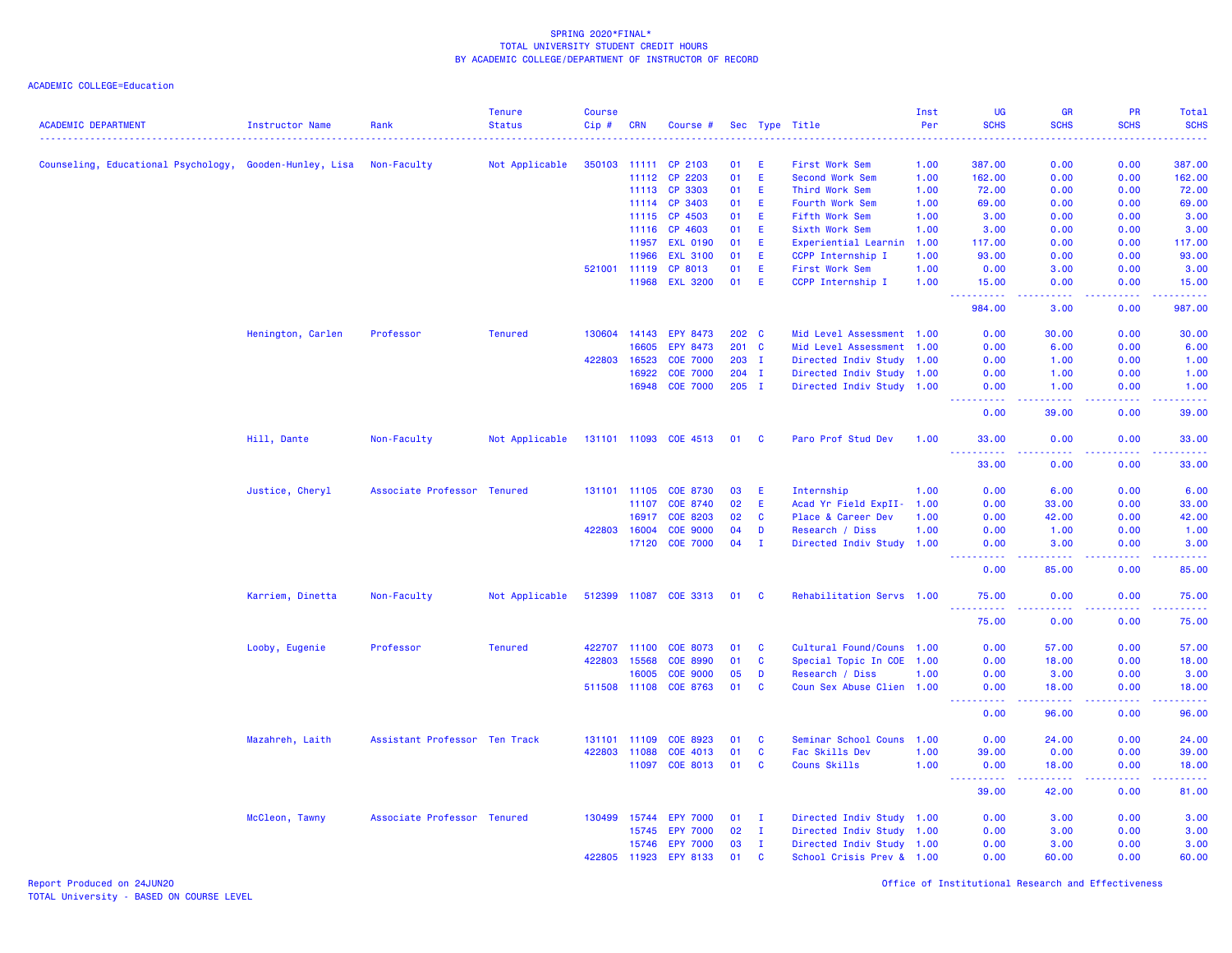| <b>ACADEMIC DEPARTMENT</b>                         | <b>Instructor Name</b>                             | Rank                          | <b>Tenure</b><br><b>Status</b> | Course<br>Cip# | <b>CRN</b> | Course #              |         |              | Sec Type Title            | Inst<br>Per | <b>UG</b><br><b>SCHS</b>                      | <b>GR</b><br><b>SCHS</b>                                                                                                                                      | <b>PR</b><br><b>SCHS</b>                                                                                                          | Total<br><b>SCHS</b>                                                                                                                                          |
|----------------------------------------------------|----------------------------------------------------|-------------------------------|--------------------------------|----------------|------------|-----------------------|---------|--------------|---------------------------|-------------|-----------------------------------------------|---------------------------------------------------------------------------------------------------------------------------------------------------------------|-----------------------------------------------------------------------------------------------------------------------------------|---------------------------------------------------------------------------------------------------------------------------------------------------------------|
|                                                    |                                                    |                               |                                |                |            |                       |         |              |                           |             |                                               |                                                                                                                                                               |                                                                                                                                   |                                                                                                                                                               |
| Counseling, Educational Psychology, McCleon, Tawny |                                                    | Associate Professor Tenured   |                                | 422805         | 11929      | <b>EPY 8780</b>       | 01      | <b>C</b>     | Internship Sch Psy        | 1.00        | 0.00                                          | 18.00                                                                                                                                                         | 0.00                                                                                                                              | 18,00                                                                                                                                                         |
|                                                    |                                                    |                               |                                | 422806         | 11936      | <b>EPY 9730</b>       | 01      | Ε            | Doc Psy Internship        | 1.00        | 0.00                                          | 48.00                                                                                                                                                         | 0.00                                                                                                                              | 48.00                                                                                                                                                         |
|                                                    |                                                    |                               |                                | 429999         | 11930      | <b>EPY 8790</b>       | 01      | Ε            | School Psy Practicum      | 1.00        | 0.00                                          | 22.00                                                                                                                                                         | 0.00                                                                                                                              | 22.00                                                                                                                                                         |
|                                                    |                                                    |                               |                                |                | 15748      | <b>EPY 9000</b>       | 02      | D            | Research / Diss           | 1.00        | 0.00<br>.                                     | 14.00<br>.                                                                                                                                                    | 0.00<br>$\frac{1}{2} \left( \frac{1}{2} \right) \left( \frac{1}{2} \right) \left( \frac{1}{2} \right) \left( \frac{1}{2} \right)$ | 14.00<br>$\frac{1}{2} \left( \frac{1}{2} \right) \left( \frac{1}{2} \right) \left( \frac{1}{2} \right) \left( \frac{1}{2} \right) \left( \frac{1}{2} \right)$ |
|                                                    |                                                    |                               |                                |                |            |                       |         |              |                           |             | 0.00                                          | 171.00                                                                                                                                                        | 0.00                                                                                                                              | 171.00                                                                                                                                                        |
|                                                    | Owens, Hannah                                      | Lecturer                      | Non-Ten Track                  | 131309 14731   |            | <b>TKT 4763</b>       |         | 501 C        | Digital Tools/Learni 1.00 |             | 51.00                                         | 0.00                                                                                                                                                          | 0.00                                                                                                                              | 51.00                                                                                                                                                         |
|                                                    |                                                    |                               |                                |                |            | 14735 TKT 6763        | 501 C   |              | Digital Tools/Learni 1.00 |             | 0.00<br><u> - - - - - - - - - -</u>           | 6.00<br>22222                                                                                                                                                 | 0.00<br>المتمامين                                                                                                                 | 6.00<br>$\begin{array}{cccccccccc} \bullet & \bullet & \bullet & \bullet & \bullet & \bullet & \bullet & \bullet \end{array}$                                 |
|                                                    |                                                    |                               |                                |                |            |                       |         |              |                           |             | 51.00                                         | 6.00                                                                                                                                                          | 0.00                                                                                                                              | 57.00                                                                                                                                                         |
|                                                    | Palmer, Charles                                    | Associate Professor Tenured   |                                | 422803         | 16007      | <b>COE 9000</b>       | 07      | D            | Research / Diss           | 1.00        | 0.00                                          | 1.00                                                                                                                                                          | 0.00                                                                                                                              | 1.00                                                                                                                                                          |
|                                                    |                                                    |                               |                                | 512310         | 14840      | <b>COE 8363</b>       | 01      | C            | Psyc Aspects/Disabil 1.00 |             | 0.00                                          | 33.00                                                                                                                                                         | 0.00                                                                                                                              | 33.00                                                                                                                                                         |
|                                                    |                                                    |                               |                                |                | 14841      | <b>COE 8383</b>       | 01      | <b>C</b>     | Job Plcmnt In Rehab       | 1.00        | 0.00                                          | 30.00                                                                                                                                                         | 0.00                                                                                                                              | 30.00                                                                                                                                                         |
|                                                    |                                                    |                               |                                |                | 16192      | <b>COE 8363</b>       | $201$ C |              | Psyc Aspects/Disabil 1.00 |             | 0.00                                          | 6.00                                                                                                                                                          | 0.00                                                                                                                              | 6.00                                                                                                                                                          |
|                                                    |                                                    |                               |                                |                | 16193      | <b>COE 8383</b>       | $201$ C |              | Job Plcmnt In Rehab       | 1.00        | 0.00<br>22222                                 | 6.00<br>$\frac{1}{2} \left( \frac{1}{2} \right) \left( \frac{1}{2} \right) \left( \frac{1}{2} \right) \left( \frac{1}{2} \right) \left( \frac{1}{2} \right)$  | 0.00<br>22222                                                                                                                     | 6.00<br>.                                                                                                                                                     |
|                                                    |                                                    |                               |                                |                |            |                       |         |              |                           |             | 0.00                                          | 76.00                                                                                                                                                         | 0.00                                                                                                                              | 76.00                                                                                                                                                         |
|                                                    | Seymour, Dana                                      | Lecturer                      | Non-Ten Track                  |                |            | 130604 14469 EPY 8473 | 501 C   |              | Mid Level Assessment 1.00 |             | 0.00<br><u>.</u>                              | 27.00<br>.                                                                                                                                                    | 0.00<br>.                                                                                                                         | 27.00<br>.                                                                                                                                                    |
|                                                    |                                                    |                               |                                |                |            |                       |         |              |                           |             | 0.00                                          | 27.00                                                                                                                                                         | 0.00                                                                                                                              | 27.00                                                                                                                                                         |
|                                                    | Stevens, Cristina                                  | Non-Faculty                   | Not Applicable                 |                |            | 139999 11086 COE 2323 | 01 C    |              | Hist Heritage & Camp 1.00 |             | 99.00<br><u>.</u>                             | 0.00<br>.                                                                                                                                                     | 0.00<br>22222                                                                                                                     | 99.00                                                                                                                                                         |
|                                                    |                                                    |                               |                                |                |            |                       |         |              |                           |             | 99.00                                         | 0.00                                                                                                                                                          | 0.00                                                                                                                              | .<br>99.00                                                                                                                                                    |
|                                                    | Stinson-Perez, Sylvi Non-Faculty                   |                               | Not Applicable                 |                |            | 131009 14346 COE 6303 | 501 C   |              | Rehab of Visual Imp 1.00  |             | 0.00<br>$   -$<br>.                           | 36.00<br>-----                                                                                                                                                | 0.00<br>$- - - - -$                                                                                                               | 36.00                                                                                                                                                         |
|                                                    |                                                    |                               |                                |                |            |                       |         |              |                           |             | 0.00                                          | 36.00                                                                                                                                                         | 0.00                                                                                                                              | .<br>36.00                                                                                                                                                    |
|                                                    | Stratton-Gadke, Kase Associate Professor Ten Track |                               |                                | 130499 17029   |            | EPY 4000              | 02      | $\mathbf{I}$ | Directed Indiv Study 1.00 |             | 3.00                                          | 0.00                                                                                                                                                          | 0.00                                                                                                                              | 3.00                                                                                                                                                          |
|                                                    |                                                    |                               |                                |                | 17230      | EPY 4000              | 03      | $\mathbf{I}$ | Directed Indiv Study 1.00 |             | 3.00                                          | 0.00                                                                                                                                                          | 0.00                                                                                                                              | 3.00                                                                                                                                                          |
|                                                    |                                                    |                               |                                | 422801         | 11926      | <b>EPY 8493</b>       | 01      | C            | Soc-Emotional & Beh       | 0.50        | 0.00                                          | 15.00                                                                                                                                                         | 0.00                                                                                                                              | 15.00                                                                                                                                                         |
|                                                    |                                                    |                               |                                | 429999         | 11931      | <b>EPY 8790</b>       | 02      | Ε            | School Psy Practicum 1.00 |             | 0.00                                          | 24.00                                                                                                                                                         | 0.00                                                                                                                              | 24.00                                                                                                                                                         |
|                                                    |                                                    |                               |                                |                | 11935      | <b>EPY 9723</b>       | 01      | <b>S</b>     | Sem Contemp Ed/Sch P 1.00 |             | 0.00                                          | 21.00                                                                                                                                                         | 0.00                                                                                                                              | 21.00                                                                                                                                                         |
|                                                    |                                                    |                               |                                |                | 15749      | <b>EPY 9000</b>       | 03      | D            | Research / Diss           | 1.00        | 0.00<br>$\omega_{\rm c}$ and $\omega_{\rm c}$ | 35.00<br>.                                                                                                                                                    | 0.00<br>22222                                                                                                                     | 35.00<br>22222)                                                                                                                                               |
|                                                    |                                                    |                               |                                |                |            |                       |         |              |                           |             | 6.00                                          | 95.00                                                                                                                                                         | 0.00                                                                                                                              | 101.00                                                                                                                                                        |
|                                                    | Suddeath, Eric                                     | Assistant Professor Ten Track |                                | 422801         | 15233      | COE 8633              |         | 201 C        | Psychosocial Rehab        | 1.00        | 0.00                                          | 33.00                                                                                                                                                         | 0.00                                                                                                                              | 33.00                                                                                                                                                         |
|                                                    |                                                    |                               |                                |                | 15234      | COE 8633              |         | 202 C        | Psychosocial Rehab        | 1.00        | 0.00                                          | 15.00                                                                                                                                                         | 0.00                                                                                                                              | 15.00                                                                                                                                                         |
|                                                    |                                                    |                               |                                | 422803         | 14141      | <b>EPY 8263</b>       | $201$ C |              | Psy Test Ed Rel Set       | 1.00        | 0.00                                          | 27.00                                                                                                                                                         | 0.00                                                                                                                              | 27.00                                                                                                                                                         |
|                                                    |                                                    |                               |                                |                |            | 14142 EPY 8263        | 202 C   |              | Psy Test Ed Rel Set       | 1.00        | 0.00<br><u> - - - - - - - - - -</u>           | 15.00<br>$\frac{1}{2} \left( \frac{1}{2} \right) \left( \frac{1}{2} \right) \left( \frac{1}{2} \right) \left( \frac{1}{2} \right) \left( \frac{1}{2} \right)$ | 0.00<br>$- - - - -$                                                                                                               | 15.00<br>.                                                                                                                                                    |
|                                                    |                                                    |                               |                                |                |            |                       |         |              |                           |             | 0.00                                          | 90.00                                                                                                                                                         | 0.00                                                                                                                              | 90.00                                                                                                                                                         |
|                                                    | Therthani, Sumedha                                 | Assistant Professor Ten Track |                                | 131101 11104   |            | <b>COE 8730</b>       | 02      | E            | Internship-Mental He 0.25 |             | 0.00                                          | 15.00                                                                                                                                                         | 0.00                                                                                                                              | 15.00                                                                                                                                                         |
|                                                    |                                                    |                               |                                | 422803 11090   |            | COE 4013              | 03      | $\mathbf{C}$ | Fac Skills Dev            | 1.00        | 24.00                                         | 0.00                                                                                                                                                          | 0.00                                                                                                                              | 24.00                                                                                                                                                         |
|                                                    |                                                    |                               |                                |                | 11098      | <b>COE 8013</b>       | 02      | C            | Couns Skills              | 1.00        | 0.00<br>.                                     | 15.00<br>22222                                                                                                                                                | 0.00                                                                                                                              | 15.00                                                                                                                                                         |
|                                                    |                                                    |                               |                                |                |            |                       |         |              |                           |             | 24.00                                         | 30.00                                                                                                                                                         | 0.00                                                                                                                              | 54.00                                                                                                                                                         |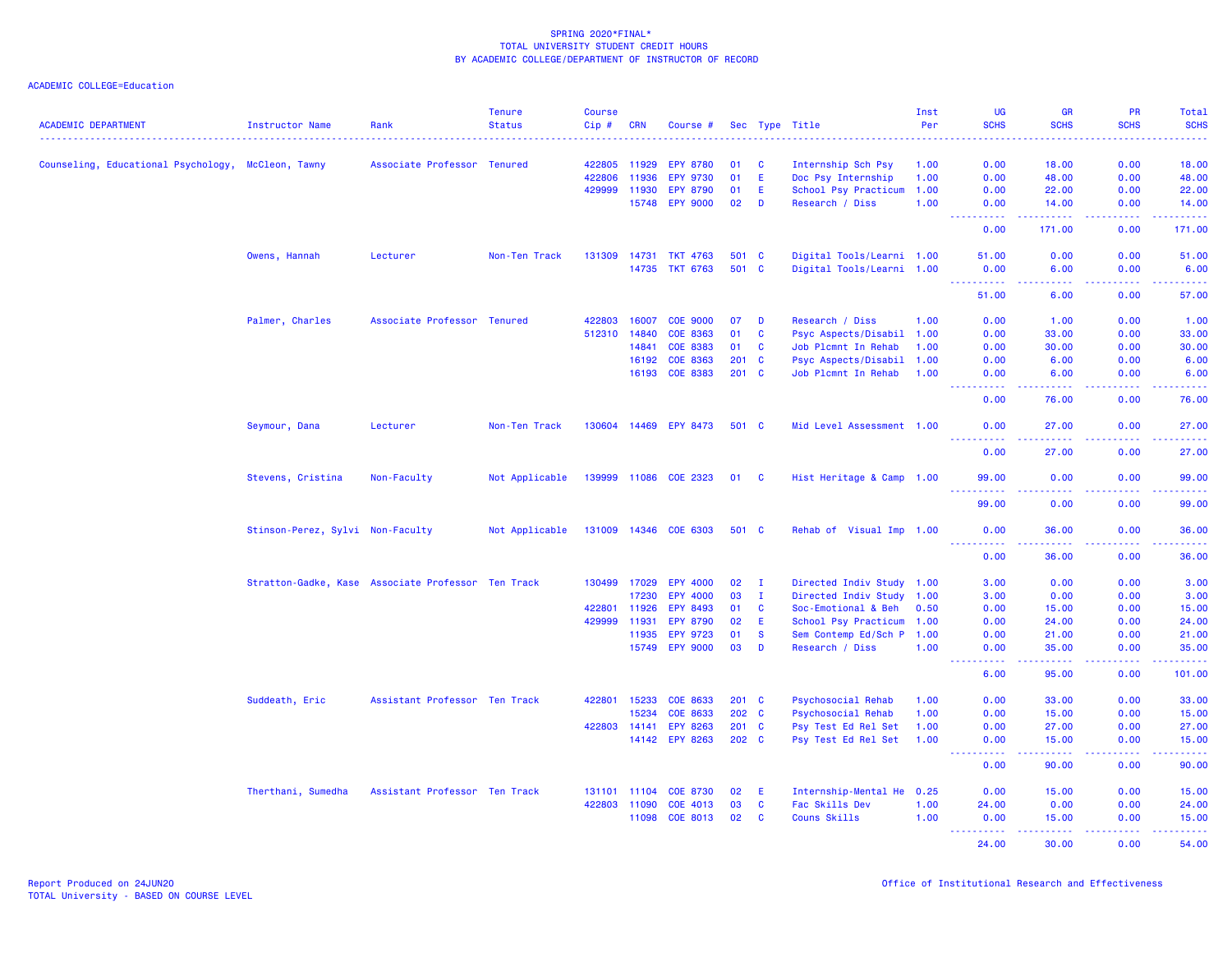| <b>ACADEMIC DEPARTMENT</b>                           | Instructor Name     | Rank                              | <b>Tenure</b><br><b>Status</b> | <b>Course</b><br>Cip# | <b>CRN</b>     | Course #              |                |                | Sec Type Title                           | Inst<br>Per  | <b>UG</b><br><b>SCHS</b>                                                                       | <b>GR</b><br><b>SCHS</b>                                                                                                                                      | PR<br><b>SCHS</b>                                                                                                                                            | <b>Total</b><br><b>SCHS</b> |
|------------------------------------------------------|---------------------|-----------------------------------|--------------------------------|-----------------------|----------------|-----------------------|----------------|----------------|------------------------------------------|--------------|------------------------------------------------------------------------------------------------|---------------------------------------------------------------------------------------------------------------------------------------------------------------|--------------------------------------------------------------------------------------------------------------------------------------------------------------|-----------------------------|
|                                                      |                     |                                   |                                |                       |                |                       |                |                |                                          |              |                                                                                                |                                                                                                                                                               |                                                                                                                                                              |                             |
| Counseling, Educational Psychology, Wang, Chih-Hsuan |                     | Lecturer                          | Non-Ten Track                  | 130603                | 14467<br>14468 | EPY 6214<br>EPY 8214  | 501 C<br>501 B |                | Ed & Psy Statistics<br>Int Ed & Psy Stat | 1.00<br>1.00 | 0.00<br>0.00                                                                                   | 32.00<br>20.00                                                                                                                                                | 0.00<br>0.00                                                                                                                                                 | 32.00<br>20.00              |
|                                                      |                     |                                   |                                |                       |                |                       |                |                |                                          |              | .                                                                                              | $\frac{1}{2} \left( \frac{1}{2} \right) \left( \frac{1}{2} \right) \left( \frac{1}{2} \right) \left( \frac{1}{2} \right)$                                     | 22222                                                                                                                                                        | .                           |
|                                                      |                     |                                   |                                |                       |                |                       |                |                |                                          |              | 0.00                                                                                           | 52.00                                                                                                                                                         | 0.00                                                                                                                                                         | 52.00                       |
|                                                      | Wei, Tianlan        | Assistant Professor Ten Track     |                                | 130499                | 11914          | EPY 4313              | 01             | <b>C</b>       | Measure & Eval                           | 1.00         | 99.00                                                                                          | 0.00                                                                                                                                                          | 0.00                                                                                                                                                         | 99.00                       |
|                                                      |                     |                                   |                                |                       | 16866          | <b>EPY 8000</b>       | 01             | D              | Research / Thesis                        | 1.00         | 0.00                                                                                           | 6.00                                                                                                                                                          | 0.00                                                                                                                                                         | 6.00                        |
|                                                      |                     |                                   |                                | 130603 11920          |                | EPY 6214              | 01             | C              | Ed & Psy Statistics                      | 1.00         | 0.00                                                                                           | 76.00                                                                                                                                                         | 0.00                                                                                                                                                         | 76.00                       |
|                                                      |                     |                                   |                                |                       | 11921          | EPY 6214              | 02             | К              | Ed & Psy Statistics                      | 1.00         | 0.00                                                                                           | 0.00                                                                                                                                                          | 0.00                                                                                                                                                         | 0.00                        |
|                                                      |                     |                                   |                                | 429999                | 16804          | <b>EPY 9000</b>       | 05             | D              | Research / Diss                          | 1.00         | 0.00<br>22222                                                                                  | 18.00                                                                                                                                                         | 0.00                                                                                                                                                         | 18.00                       |
|                                                      |                     |                                   |                                |                       |                |                       |                |                |                                          |              | 99.00                                                                                          | 100.00                                                                                                                                                        | 0.00                                                                                                                                                         | 199.00                      |
|                                                      | Whitton, Brenna     | Grad Service Assist Non-Ten Track |                                | 521003 13819          |                | SLCE 3412 C01 C       |                |                | Montgomery Ldshp Pro 0.01                |              | 0.88                                                                                           | 0.00                                                                                                                                                          | 0.00                                                                                                                                                         | 0.88                        |
|                                                      |                     |                                   |                                |                       |                | 13821 SLCE 4812 C01 C |                |                | Montgomery Ldshp Pr 0.01                 |              | 0.68                                                                                           | 0.00                                                                                                                                                          | 0.00                                                                                                                                                         | 0.68                        |
|                                                      |                     |                                   |                                |                       |                |                       |                |                |                                          |              | <u>.</u><br>1.56                                                                               | .<br>0.00                                                                                                                                                     | .<br>0.00                                                                                                                                                    | .<br>1.56                   |
|                                                      | Wildmon, Mark       | Lecturer                          | Non-Ten Track                  |                       |                | 422806 11934 EPY 9713 | 01             | $\overline{B}$ | Adv Psy Consultation 1.00                |              | 0.00                                                                                           | 30.00                                                                                                                                                         | 0.00                                                                                                                                                         | 30.00                       |
|                                                      |                     |                                   |                                |                       |                |                       |                |                |                                          |              | .<br>0.00                                                                                      | .<br>30.00                                                                                                                                                    | .<br>0.00                                                                                                                                                    | .<br>30.00                  |
|                                                      | Windham, Melissa    | Clinical Assist Pro Non-Ten Track |                                | 131101                | 14067          | <b>COE 8730</b>       | 201 E          |                | Internship                               | 1.00         | 0.00                                                                                           | 18.00                                                                                                                                                         | 0.00                                                                                                                                                         | 18.00                       |
|                                                      |                     |                                   |                                |                       | 14068          | <b>COE 8730</b>       | 202 E          |                | Internship                               | 1.00         | 0.00                                                                                           | 6.00                                                                                                                                                          | 0.00                                                                                                                                                         | 6.00                        |
|                                                      |                     |                                   |                                |                       | 14070          | COE 8740              | 201 E          |                | Acad Yr Field ExpII- 1.00                |              | 0.00                                                                                           | 6.00                                                                                                                                                          | 0.00                                                                                                                                                         | 6.00                        |
|                                                      |                     |                                   |                                |                       | 15235          | COE 8923              | 201 C          |                | Seminar School Couns 1.00                |              | 0.00                                                                                           | 15.00                                                                                                                                                         | 0.00                                                                                                                                                         | 15.00                       |
|                                                      |                     |                                   |                                | 511501 14071          |                | <b>COE 8783</b>       | 201 C          |                | Counsel Chem Dep Fam 1.00                |              | 0.00                                                                                           | 15.00                                                                                                                                                         | 0.00                                                                                                                                                         | 15.00                       |
|                                                      |                     |                                   |                                |                       |                |                       |                |                |                                          |              | <u> - - - - - - - - - -</u><br>0.00                                                            | $\frac{1}{2} \left( \frac{1}{2} \right) \left( \frac{1}{2} \right) \left( \frac{1}{2} \right) \left( \frac{1}{2} \right) \left( \frac{1}{2} \right)$<br>60.00 | $- - - - -$<br>0.00                                                                                                                                          | .<br>60.00                  |
|                                                      | Woodall, Heather    | Non-Faculty                       | Not Applicable                 | 131101 11081          |                | COE 1323              | 01             | <b>C</b>       | Career Planning                          | 1.00         | 27.00                                                                                          | 0.00                                                                                                                                                          | 0.00                                                                                                                                                         | 27.00                       |
|                                                      |                     |                                   |                                |                       | 11082          | COE 1323              | 02             | $\mathbf{C}$   | Career Planning                          | 0.90         | 56.70                                                                                          | 0.00                                                                                                                                                          | 0.00                                                                                                                                                         | 56.70                       |
|                                                      |                     |                                   |                                |                       | 11083          | COE 1323              | 03             | <b>C</b>       | Career Planning                          | 0.90         | 54.00                                                                                          | 0.00                                                                                                                                                          | 0.00                                                                                                                                                         | 54.00                       |
|                                                      |                     |                                   |                                |                       | 11084          | COE 1323              | 04             | <b>C</b>       | Career Planning                          | 0.90         | 54.00                                                                                          | 0.00                                                                                                                                                          | 0.00                                                                                                                                                         | 54.00                       |
|                                                      |                     |                                   |                                |                       |                | 11085 COE 1323        | 05             | <b>C</b>       | Career Planning                          | 0.90         | 56.70                                                                                          | 0.00                                                                                                                                                          | 0.00                                                                                                                                                         | 56.70                       |
|                                                      |                     |                                   |                                |                       |                |                       |                |                |                                          |              | .<br>$\frac{1}{2} \left( \frac{1}{2} \right) \frac{1}{2} \left( \frac{1}{2} \right)$<br>248.40 | .<br>0.00                                                                                                                                                     | $\frac{1}{2} \left( \frac{1}{2} \right) \left( \frac{1}{2} \right) \left( \frac{1}{2} \right) \left( \frac{1}{2} \right) \left( \frac{1}{2} \right)$<br>0.00 | .<br>248.40                 |
|                                                      | Wozny, Darren       | Professor                         | <b>Tenured</b>                 | 131101                | 14072          | COE 8913              | $201 \quad C$  |                | Counseling Children                      | 1.00         | 0.00                                                                                           | 18.00                                                                                                                                                         | 0.00                                                                                                                                                         | 18.00                       |
|                                                      |                     |                                   |                                | 422803                | 14065          | COE 8013              | $201$ C        |                | <b>Couns Skills</b>                      | 1.00         | 0.00                                                                                           | 21.00                                                                                                                                                         | 0.00                                                                                                                                                         | 21.00                       |
|                                                      |                     |                                   |                                |                       | 15189          | <b>COE 8013</b>       | 202 C          |                | Couns Skills                             | 1.00         | 0.00                                                                                           | 12.00                                                                                                                                                         | 0.00                                                                                                                                                         | 12.00                       |
|                                                      |                     |                                   |                                |                       | 16113          | <b>COE 7000</b>       | $201$ I        |                | Directed Indiv Study 1.00                |              | 0.00                                                                                           | 3.00                                                                                                                                                          | 0.00                                                                                                                                                         | 3.00                        |
|                                                      |                     |                                   |                                |                       |                | 16142 COE 7000        | $202$ I        |                | Directed Indiv Study 1.00                |              | 0.00                                                                                           | 3.00                                                                                                                                                          | 0.00                                                                                                                                                         | 3.00                        |
|                                                      |                     |                                   |                                |                       |                |                       |                |                |                                          |              | 0.00                                                                                           | 57.00                                                                                                                                                         | 0.00                                                                                                                                                         | 57.00                       |
|                                                      | Young Hyatt, Regina | Non-Faculty                       | Not Applicable                 |                       |                | 130401 12518 HED 8623 | 01 C           |                | Divers Global and Co 1.00                |              | 0.00                                                                                           | 63.00                                                                                                                                                         | 0.00                                                                                                                                                         | 63.00                       |
|                                                      |                     |                                   |                                |                       |                |                       |                |                |                                          |              | <u>.</u><br>0.00                                                                               | 63.00                                                                                                                                                         | 0.00                                                                                                                                                         | 63.00                       |
| =====================================                |                     |                                   |                                |                       |                |                       |                |                |                                          |              | ==========                                                                                     | ===========                                                                                                                                                   | -----------                                                                                                                                                  | ==========                  |
| Counseling, Educational Psychology,                  |                     |                                   |                                |                       |                |                       |                |                |                                          |              | 3543.96                                                                                        | 1486.00                                                                                                                                                       | 0.00                                                                                                                                                         | 5029.96                     |
| -----------------------------------                  |                     |                                   |                                |                       |                |                       |                |                |                                          |              |                                                                                                | ---------- ---------- ----------                                                                                                                              |                                                                                                                                                              | ==========                  |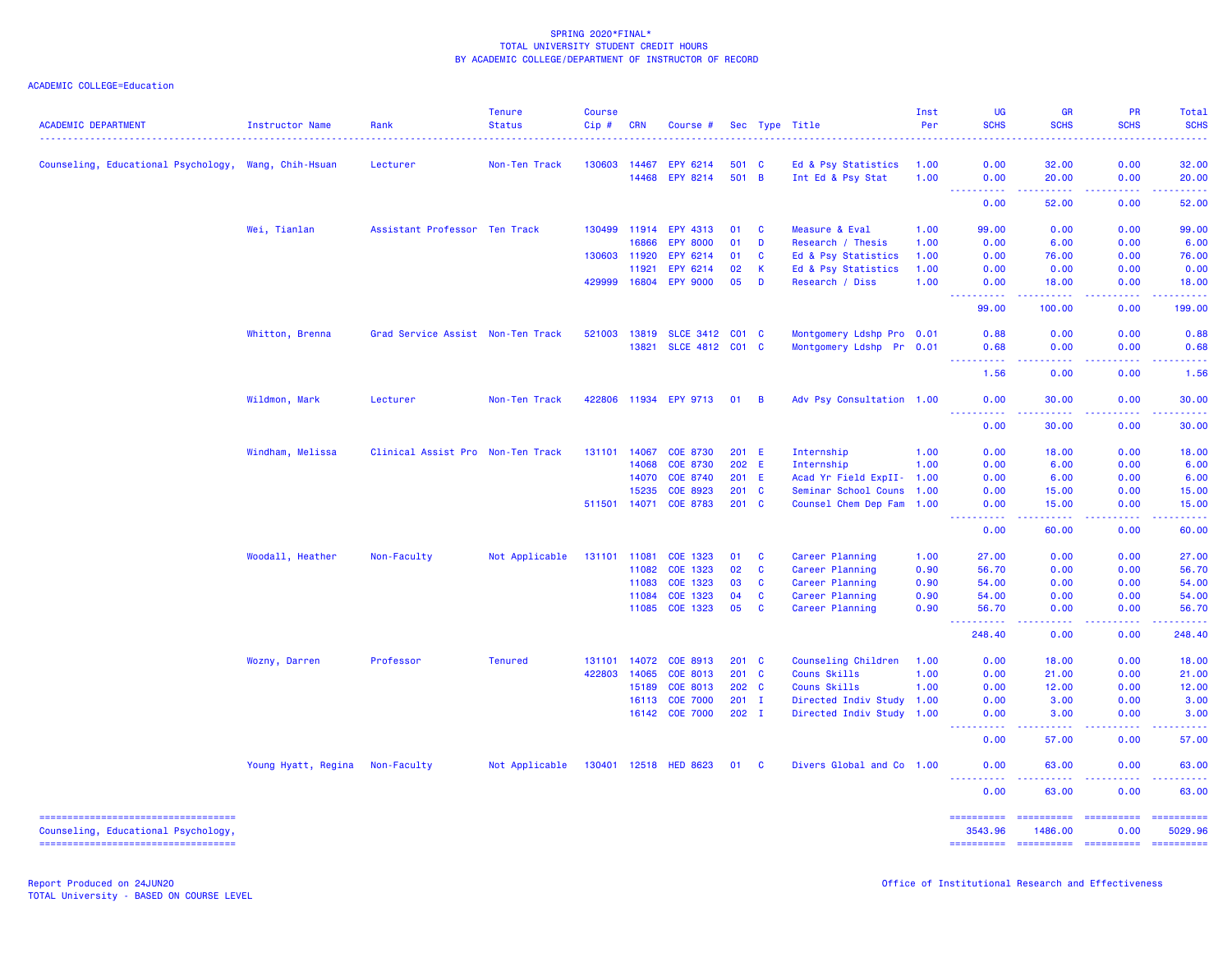| <b>ACADEMIC DEPARTMENT</b>                        | Instructor Name                 | Rank                        | <b>Tenure</b><br><b>Status</b> | <b>Course</b><br>Cip# | <b>CRN</b>   | Course #              |                 |                | Sec Type Title            | Inst<br>Per | UG<br><b>SCHS</b>   | <b>GR</b><br><b>SCHS</b> | PR<br><b>SCHS</b>  | Total<br><b>SCHS</b> |
|---------------------------------------------------|---------------------------------|-----------------------------|--------------------------------|-----------------------|--------------|-----------------------|-----------------|----------------|---------------------------|-------------|---------------------|--------------------------|--------------------|----------------------|
| Curriculum, Instruction & Special E Adair, Denise |                                 | Lecturer                    | Non-Ten Track                  | 131316 11586          |              | <b>EDS 3653</b>       | 01 C            |                | Secondary Science Ed 1.00 |             | 30.00               | 0.00                     | 0.00               | 30.00                |
|                                                   |                                 |                             |                                |                       |              |                       |                 |                |                           |             | . <b>.</b><br>30.00 | .<br>0.00                | 22222<br>0.00      | المستملة<br>30.00    |
|                                                   | Alley, Kathleen                 | Associate Professor Tenured |                                |                       | 131202 17036 | <b>EDE 7000</b>       | $01$ I          |                | Directed Indiv Study 1.00 |             | 0.00                | 3.00                     | 0.00               | 3.00                 |
|                                                   |                                 |                             |                                |                       | 17219        | <b>EDE 7000</b>       | 05              | $\mathbf{I}$   | Directed Indiv Study 1.00 |             | 0.00                | 3.00                     | 0.00               | 3.00                 |
|                                                   |                                 |                             |                                | 131203                | 13782        | <b>RDG 3423</b>       | 01              | $\mathbf{C}$   | Middle Lvl Lit II         | 1.00        | 72.00               | 0.00                     | 0.00               | 72.00                |
|                                                   |                                 |                             |                                |                       | 13783        | <b>RDG 3423</b>       | 02              | $\mathbf{C}$   | Middle Lvl Lit II         | 1.00        | 72.00               | 0.00                     | 0.00               | 72.00                |
|                                                   |                                 |                             |                                |                       | 13784        | <b>RDG 3423</b>       | 03              | $\mathbf{C}$   | Middle Lvl Lit II         | 1.00        | 39.00<br>.          | 0.00<br>د د د د          | 0.00<br>22222      | 39.00<br>.           |
|                                                   |                                 |                             |                                |                       |              |                       |                 |                |                           |             | 183.00              | 6.00                     | 0.00               | 189.00               |
|                                                   | Andrews, Hunter                 | Lecturer                    | Non-Ten Track                  |                       |              | 422814 14446 EDX 3213 | 502 C           |                | Indiv Inst Except Ch 1.00 |             | 24.00<br>.          | 0.00<br>والمالمات        | 0.00<br>.          | 24.00<br>.           |
|                                                   |                                 |                             |                                |                       |              |                       |                 |                |                           |             | 24.00               | 0.00                     | 0.00               | 24.00                |
|                                                   | Anthony, Kenneth                | Associate Professor Tenured |                                |                       |              | 131318 11556 EDE 4143 | $01 \quad B$    |                | Teach Elem/Mid Lvl S 1.00 |             | 57.00               | 0.00                     | 0.00               | 57.00                |
|                                                   |                                 |                             |                                |                       |              |                       |                 |                |                           |             | 57.00               | 0.00                     | 0.00               | 57.00                |
|                                                   | Atterberry, Tiffiney Instructor |                             | Non-Ten Track                  |                       | 131316 11552 | <b>EDE 4113</b>       | 01              | $\overline{B}$ | Teach Elem/Mid Level 1.00 |             | 57.00               | 0.00                     | 0.00               | 57.00                |
|                                                   |                                 |                             |                                |                       | 11553        | EDE 4113              | 02              | $\overline{B}$ | Teach Elem/Mid Level 1.00 |             | 30.00               | 0.00                     | 0.00               | 30.00                |
|                                                   |                                 |                             |                                |                       | 14418        | EDE 4113              | 501 B           |                | Teach Elem/Mid Level 1.00 |             | 51.00               | 0.00                     | 0.00               | 51.00                |
|                                                   |                                 |                             |                                |                       | 131318 11557 | EDE 4143              | 02              | $\overline{B}$ | Teach Elem/Mid Lvl S 1.00 |             | 30.00<br><u>.</u>   | 0.00<br>.                | 0.00<br>. <b>.</b> | 30.00<br>.           |
|                                                   |                                 |                             |                                |                       |              |                       |                 |                |                           |             | 168.00              | 0.00                     | 0.00               | 168.00               |
|                                                   | Binford, Paul                   | Associate Professor Tenured |                                |                       | 131318 11585 | <b>EDS 3643</b>       | 01              | $\mathbf{C}$   | Secondary Soc Studie 1.00 |             | 63.00               | 0.00                     | 0.00               | 63.00                |
|                                                   |                                 |                             |                                |                       | 14435        | <b>EDS 6643</b>       | 501 C           |                | Soc Studies Educ Ped 1.00 |             | 0.00                | 30.00                    | 0.00               | 30.00                |
|                                                   |                                 |                             |                                |                       |              |                       |                 |                |                           |             | . <u>.</u><br>63.00 | .<br>30.00               | .<br>0.00          | .<br>93.00           |
|                                                   | Bogan, Kevin                    | Lecturer                    | Non-Ten Track                  |                       |              | 131318 14106 EDS 3643 | $201$ C         |                | Secondary Soc Studie 1.00 |             | 12.00               | 0.00                     | 0.00               | 12.00                |
|                                                   |                                 |                             |                                |                       |              |                       |                 |                |                           |             | 12.00               | 0.00                     | 0.00               | 12.00                |
|                                                   | Brenner, Devon                  | Professor                   | <b>Tenured</b>                 |                       |              | 131202 17116 EDE 9000 | 02              | D              | Research / Diss           | 1.00        | 0.00                | 3.00                     | 0.00               | 3.00                 |
|                                                   |                                 |                             |                                |                       |              |                       |                 |                |                           |             | .<br>0.00           | $   -$<br>3.00           | 0.00               | <u>.</u><br>3.00     |
|                                                   | Buss, Nikki                     | Lecturer                    | Non-Ten Track                  |                       | 131305 11587 | <b>EDS 3673</b>       | 01              | $\mathbf{C}$   | Second Language Arts 1.00 |             | 42.00               | 0.00                     | 0.00               | 42.00                |
|                                                   |                                 |                             |                                | 231303 12321          |              | GE 3513               | 15 <sub>1</sub> | <b>C</b>       | <b>Technical Writing</b>  | 1.00        | 60.00               | 0.00                     | 0.00               | 60.00                |
|                                                   |                                 |                             |                                |                       |              |                       |                 |                |                           |             | 102.00              | 0.00                     | 0.00               | 102.00               |
|                                                   | Cagle, Elizabeth                | Lecturer                    | Non-Ten Track                  |                       |              | 231302 11568 EDF 3413 | 01              | $\overline{B}$ | Writing For Thinking 1.00 |             | 72.00               | 0.00                     | 0.00               | 72.00                |
|                                                   |                                 |                             |                                |                       |              |                       |                 |                |                           |             | 72.00               | 0.00                     | 0.00               | المتمامين<br>72.00   |
|                                                   | Campbell, Traci                 | Non-Faculty                 | Not Applicable                 |                       | 130101 11602 | <b>EDX 4353</b>       | 01              | <b>C</b>       | Assistive Tech in Sp 1.00 |             | 63.00               | 0.00                     | 0.00               | 63.00                |
|                                                   |                                 |                             |                                |                       | 11608        | <b>EDX 6353</b>       | 01              | <b>C</b>       | Assistive Tech in Sp 1.00 |             | 0.00                | 6.00                     | 0.00               | 6.00                 |
|                                                   |                                 |                             |                                |                       |              |                       |                 |                |                           |             | .                   | بالأبابات                | 22222              | د د د د د د          |
|                                                   |                                 |                             |                                |                       |              |                       |                 |                |                           |             | 63.00               | 6.00                     | 0.00               | 69.00                |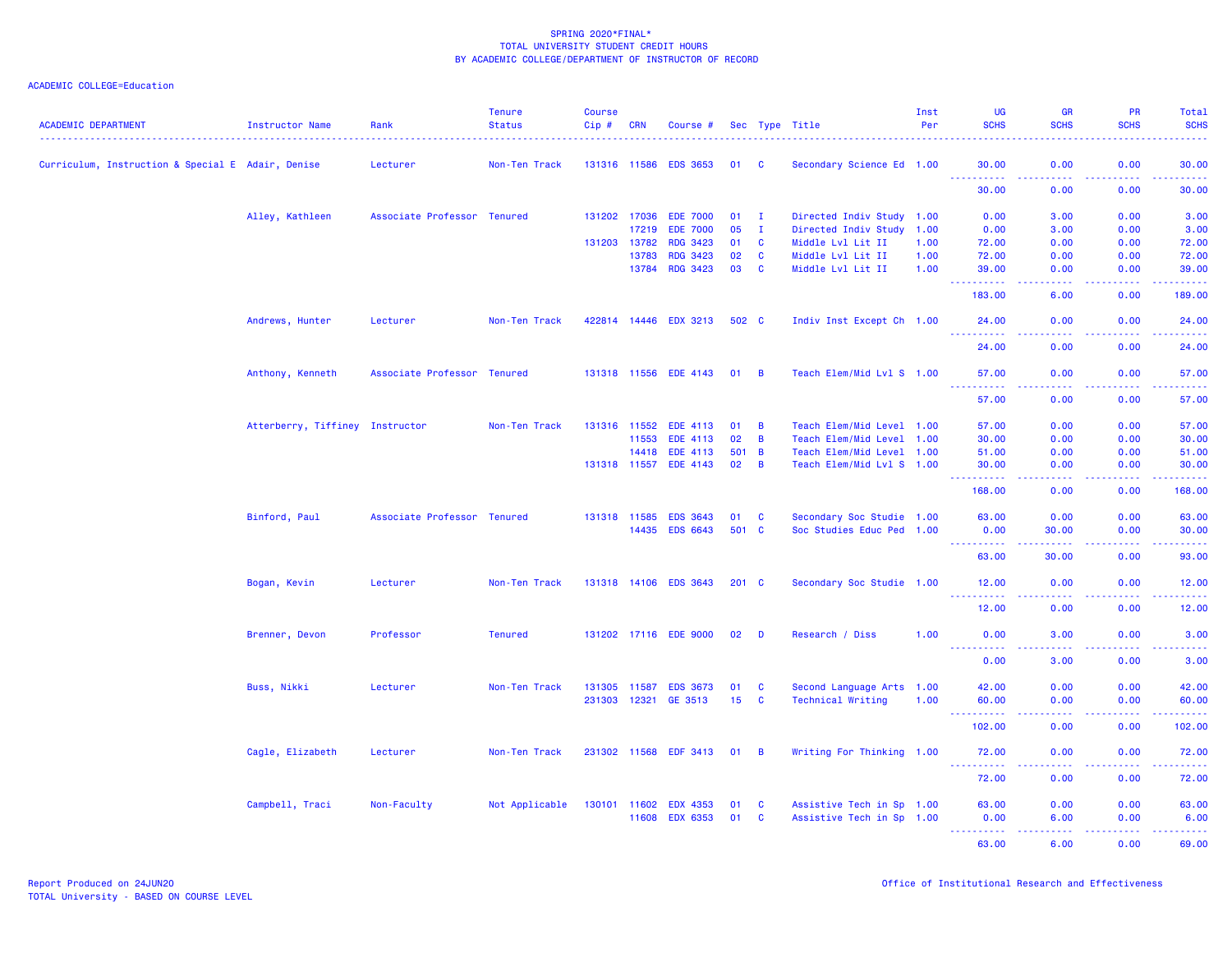| <b>ACADEMIC DEPARTMENT</b>                          | <b>Instructor Name</b> | Rank                              | <b>Tenure</b><br><b>Status</b> | <b>Course</b><br>Cip# | <b>CRN</b> | Course #              |               |              | Sec Type Title            | Inst<br>Per | <b>UG</b><br><b>SCHS</b>                                                                                                          | <b>GR</b><br><b>SCHS</b> | PR<br><b>SCHS</b> | Total<br><b>SCHS</b><br>$\omega$ is $\omega$ in                                                                                                               |
|-----------------------------------------------------|------------------------|-----------------------------------|--------------------------------|-----------------------|------------|-----------------------|---------------|--------------|---------------------------|-------------|-----------------------------------------------------------------------------------------------------------------------------------|--------------------------|-------------------|---------------------------------------------------------------------------------------------------------------------------------------------------------------|
| Curriculum, Instruction & Special E Coffey, Kenneth |                        | Professor                         | <b>Tenured</b>                 | 130101                | 11576      | EDF 4243              | 02            | <b>C</b>     | Plan for Diverse Lea 1.00 |             | 66.00                                                                                                                             | 0.00                     | 0.00              | 66.00                                                                                                                                                         |
|                                                     |                        |                                   |                                | 131001                | 11600      | <b>EDX 4123</b>       | 01            | <b>C</b>     | Mthds & Mtrls Elem D 1.00 |             | 66.00                                                                                                                             | 0.00                     | 0.00              | 66.00                                                                                                                                                         |
|                                                     |                        |                                   |                                |                       | 15739      | <b>EDX 4000</b>       | 01            | $\mathbf{I}$ | Directed Indiv Study 1.00 |             | 1.00                                                                                                                              | 0.00                     | 0.00              | 1.00                                                                                                                                                          |
|                                                     |                        |                                   |                                |                       | 17028      | <b>EDX 7000</b>       | 501           | $\mathbf{I}$ | Directed Indiv Study 1.00 |             | 0.00                                                                                                                              | 1.00                     | 0.00              | 1.00                                                                                                                                                          |
|                                                     |                        |                                   |                                | 131006                | 15131      | <b>EDX 4503</b>       | 01            | <b>C</b>     | Tch Stdts w/ Svre Di 1.00 |             | 63.00                                                                                                                             | 0.00                     | 0.00              | 63.00                                                                                                                                                         |
|                                                     |                        |                                   |                                |                       | 15133      | <b>EDX 6503</b>       | 01            | $\mathbf{C}$ | Tch Stdts w/ Svre Di 1.00 |             | 0.00<br>د د د د د د                                                                                                               | 9.00<br>وعامات           | 0.00<br>.         | 9.00                                                                                                                                                          |
|                                                     |                        |                                   |                                |                       |            |                       |               |              |                           |             | 196.00                                                                                                                            | 10.00                    | 0.00              | 206.00                                                                                                                                                        |
|                                                     | Crum, Karen            | Lecturer                          | Non-Ten Track                  | 131202 14087          |            | EDE 3343              | $201 \quad C$ |              | <b>Teach Adoles Lit</b>   | 1.00        | 30.00                                                                                                                             | 0.00                     | 0.00              | 30.00                                                                                                                                                         |
|                                                     |                        |                                   |                                |                       | 14088      | <b>EDE 3343</b>       | 202 C         |              | <b>Teach Adoles Lit</b>   | 1.00        | 39.00                                                                                                                             | 0.00                     | 0.00              | 39.00                                                                                                                                                         |
|                                                     |                        |                                   |                                | 131203                | 14084      | <b>EDE 3223</b>       | 201 C         |              | Middle Level Educati 1.00 |             | 33.00                                                                                                                             | 0.00                     | 0.00              | 33.00                                                                                                                                                         |
|                                                     |                        |                                   |                                |                       | 15194      | <b>EDE 3223</b>       | 202 C         |              | Middle Level Educati 1.00 |             | 9.00                                                                                                                              | 0.00                     | 0.00              | 9.00                                                                                                                                                          |
|                                                     |                        |                                   |                                | 131315 14085          |            | <b>EDE 3233</b>       | 201 C         |              | Teach Lit at Elem/Mi 1.00 |             | 12.00                                                                                                                             | 0.00                     | 0.00              | 12.00                                                                                                                                                         |
|                                                     |                        |                                   |                                |                       | 14086      | <b>EDE 3233</b>       | 202 C         |              | Teach Lit at Elem/Mi 1.00 |             | 30.00                                                                                                                             | 0.00<br>.                | 0.00              | 30.00<br>.                                                                                                                                                    |
|                                                     |                        |                                   |                                |                       |            |                       |               |              |                           |             | 153.00                                                                                                                            | 0.00                     | 0.00              | 153.00                                                                                                                                                        |
|                                                     | Davis, Louise          | Extension Professor Non-Ten Track |                                | 190701 15896          |            | <b>HDFS 9000</b>      | 01            | <b>D</b>     | Research/Dissertatio 1.00 |             | 0.00<br>.                                                                                                                         | 6.00<br>.                | 0.00              | 6.00<br>.                                                                                                                                                     |
|                                                     |                        |                                   |                                |                       |            |                       |               |              |                           |             | 0.00                                                                                                                              | 6.00                     | 0.00              | 6.00                                                                                                                                                          |
|                                                     | Devlin, Sandy          | Professor                         | <b>Tenured</b>                 | 131001                | 14451      | <b>EDX 8053</b>       | 501 C         |              | Fundamentals of Teac 1.00 |             | 0.00                                                                                                                              | 63.00                    | 0.00              | 63.00                                                                                                                                                         |
|                                                     |                        |                                   |                                |                       | 15949      | <b>EDX 9000</b>       | 01            | D            | Research / Diss           | 1.00        | 0.00                                                                                                                              | 20.00                    | 0.00              | 20.00                                                                                                                                                         |
|                                                     |                        |                                   |                                |                       | 16686      | <b>EDX 7000</b>       | 03            | $\mathbf{I}$ | Directed Indiv Study 1.00 |             | 0.00                                                                                                                              | 3.00                     | 0.00              | 3.00                                                                                                                                                          |
|                                                     |                        |                                   |                                |                       | 16716      | <b>EDX 7000</b>       | 04            | I.           | Directed Indiv Study      | 1.00        | 0.00                                                                                                                              | 3.00                     | 0.00              | 3.00                                                                                                                                                          |
|                                                     |                        |                                   |                                |                       | 16726      | <b>EDX 7000</b>       | 05            | $\mathbf{I}$ | Directed Indiv Study 1.00 |             | 0.00                                                                                                                              | 3.00                     | 0.00              | 3.00                                                                                                                                                          |
|                                                     |                        |                                   |                                |                       | 17026      | <b>EDX 7000</b>       | 06            | $\mathbf{I}$ | Directed Indiv Study 1.00 |             | 0.00                                                                                                                              | 3.00                     | 0.00              | 3.00                                                                                                                                                          |
|                                                     |                        |                                   |                                |                       | 17666      | <b>EDX 7000</b>       | 07            | $\mathbf{I}$ | Directed Indiv Study 1.00 |             | 0.00                                                                                                                              | 3.00                     | 0.00              | 3.00                                                                                                                                                          |
|                                                     |                        |                                   |                                | 131005                |            | 14872 EDX 8403        | 01            | $\mathbf{C}$ | Teaching Stdts w/Em/ 1.00 |             | 0.00<br>$\frac{1}{2} \left( \frac{1}{2} \right) \left( \frac{1}{2} \right) \left( \frac{1}{2} \right) \left( \frac{1}{2} \right)$ | 15.00<br>$- - -$         | 0.00              | 15.00<br>. <b>.</b>                                                                                                                                           |
|                                                     |                        |                                   |                                |                       |            |                       |               |              |                           |             | 0.00                                                                                                                              | 113.00                   | 0.00              | 113.00                                                                                                                                                        |
|                                                     | Dozier, Nicole         | Lecturer                          | Non-Ten Track                  |                       |            | 131315 14414 EDE 3233 | 501 C         |              | Teach Lit at Elem/Mi 1.00 |             | 30.00                                                                                                                             | 0.00                     | 0.00              | 30.00                                                                                                                                                         |
|                                                     |                        |                                   |                                |                       |            |                       |               |              |                           |             | 30.00                                                                                                                             | 0.00                     | 0.00              | 30.00                                                                                                                                                         |
|                                                     | Durst, Hope            | Lecturer                          | Non-Ten Track                  |                       |            | 131203 14412 EDE 3223 | 501 C         |              | Middle Level Educati 1.00 |             | 87.00<br>2.2.2.2.2.2<br>$\sim$ $\sim$ $\sim$                                                                                      | 0.00<br>د د د د          | 0.00<br>.         | 87.00<br>.                                                                                                                                                    |
|                                                     |                        |                                   |                                |                       |            |                       |               |              |                           |             | 87.00                                                                                                                             | 0.00                     | 0.00              | 87.00                                                                                                                                                         |
|                                                     | Farr, Sherry           | Lecturer                          | Non-Ten Track                  | 131202 11558          |            | <b>EDE 4883</b>       | 01            | C            | Manag Elem/Mid Lvl C 1.00 |             | 90.00                                                                                                                             | 0.00                     | 0.00              | 90.00                                                                                                                                                         |
|                                                     |                        |                                   |                                |                       | 11559      | <b>EDE 4883</b>       | 02            | C            | Manag Elem/Mid Lvl C 1.00 |             | 81.00<br>.<br>$\sim$ $\sim$ $\sim$                                                                                                | 0.00<br>المستما          | 0.00<br>-----     | 81.00<br>$\frac{1}{2} \left( \frac{1}{2} \right) \left( \frac{1}{2} \right) \left( \frac{1}{2} \right) \left( \frac{1}{2} \right) \left( \frac{1}{2} \right)$ |
|                                                     |                        |                                   |                                |                       |            |                       |               |              |                           |             | 171.00                                                                                                                            | 0.00                     | 0.00              | 171.00                                                                                                                                                        |
|                                                     | Fondren, Patricia      | Assistant Professor Ten Track     |                                | 131001                | 11604      | <b>EDX 4873</b>       | 01            | <b>S</b>     | Prof Sem In Sp Ed         | 1.00        | 33.00                                                                                                                             | 0.00                     | 0.00              | 33.00                                                                                                                                                         |
|                                                     |                        |                                   |                                |                       | 14447      | <b>EDX 4873</b>       | 501           | <b>S</b>     | Prof Sem In Sp Ed         | 1.00        | 3.00                                                                                                                              | 0.00                     | 0.00              | 3.00                                                                                                                                                          |
|                                                     |                        |                                   |                                | 422814 11599          |            | <b>EDX 3233</b>       | 02            | $\mathbf{C}$ | Contingency Manageme 1.00 |             | 87.00                                                                                                                             | 0.00                     | 0.00              | 87.00                                                                                                                                                         |
|                                                     |                        |                                   |                                |                       |            |                       |               |              |                           |             | 123.00                                                                                                                            | $   -$<br>0.00           | 0.00              | 123.00                                                                                                                                                        |
|                                                     | Franz, Dana            | Professor                         | <b>Tenured</b>                 | 131205 16725          |            | <b>EDS 9000</b>       | 01            | D            | Research / Diss           | 1.00        | 0.00                                                                                                                              | 19.00                    | 0.00              | 19.00                                                                                                                                                         |
|                                                     |                        |                                   |                                | 131311 11584          |            | <b>EDS 3633</b>       | 01            | C            | Secondary Math Ed         | 1.00        | 39.00                                                                                                                             | 0.00                     | 0.00              | 39.00                                                                                                                                                         |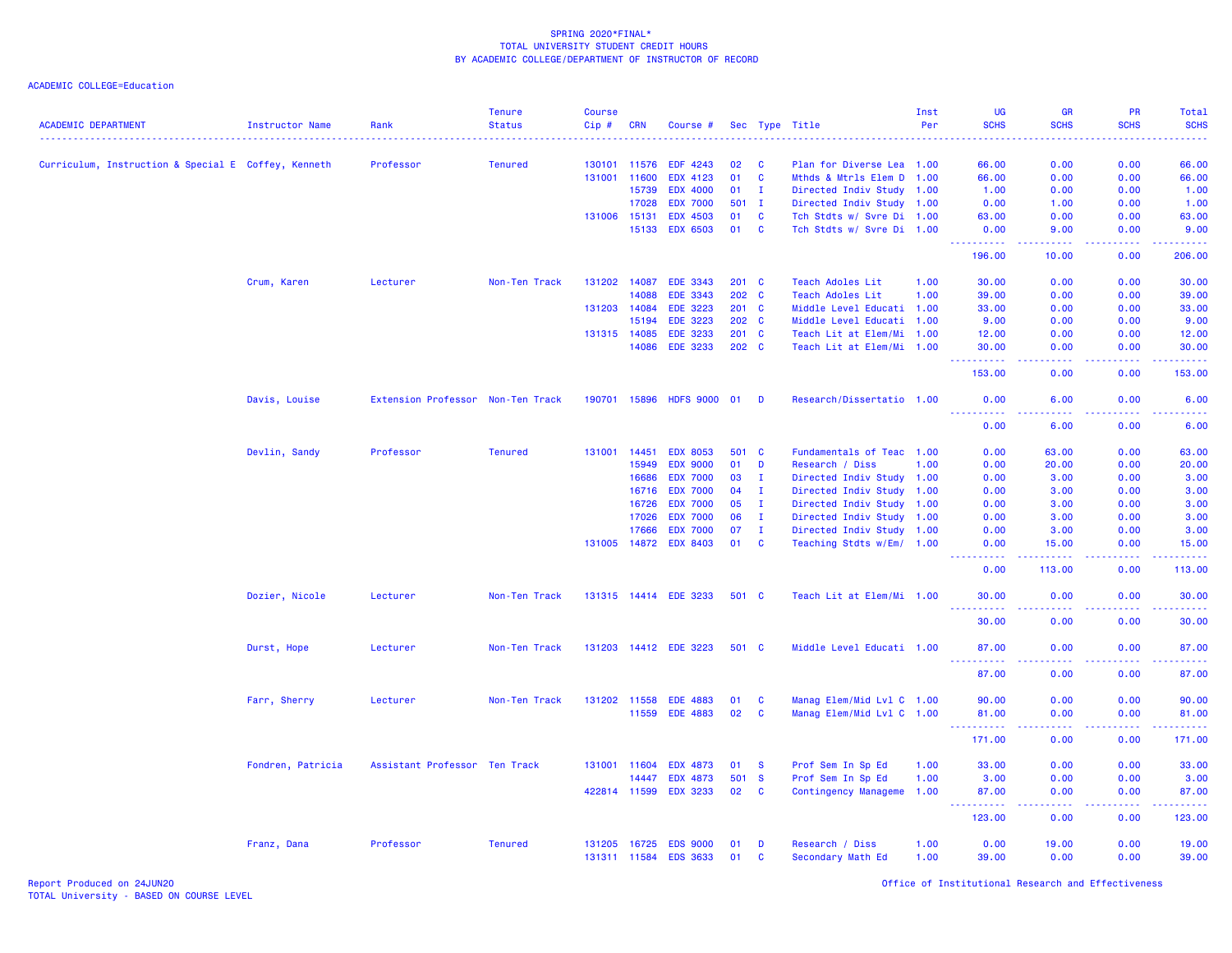| <b>ACADEMIC DEPARTMENT</b>                       | <b>Instructor Name</b> | Rank                              | <b>Tenure</b><br><b>Status</b> | <b>Course</b><br>Cip# | <b>CRN</b>   | Course #              |               |              | Sec Type Title             | Inst<br>Per | <b>UG</b><br><b>SCHS</b>                                                                                                                                             | <b>GR</b><br><b>SCHS</b>                                                                                                                                     | <b>PR</b><br><b>SCHS</b>                                                                                                                                     | Total<br><b>SCHS</b> |
|--------------------------------------------------|------------------------|-----------------------------------|--------------------------------|-----------------------|--------------|-----------------------|---------------|--------------|----------------------------|-------------|----------------------------------------------------------------------------------------------------------------------------------------------------------------------|--------------------------------------------------------------------------------------------------------------------------------------------------------------|--------------------------------------------------------------------------------------------------------------------------------------------------------------|----------------------|
|                                                  |                        |                                   |                                |                       |              |                       |               |              |                            |             |                                                                                                                                                                      |                                                                                                                                                              |                                                                                                                                                              |                      |
|                                                  |                        |                                   |                                |                       |              |                       |               |              |                            |             | 39.00                                                                                                                                                                | 19.00                                                                                                                                                        | 0.00                                                                                                                                                         | 58.00                |
| Curriculum, Instruction & Special E Hanna, Tania |                        | Clinical Assist Pro Non-Ten Track |                                |                       | 131203 14213 | <b>RDG 3413</b>       | $201 \quad C$ |              | Middle Lvl Lit I           | 1.00        | 33.00                                                                                                                                                                | 0.00                                                                                                                                                         | 0.00                                                                                                                                                         | 33.00                |
|                                                  |                        |                                   |                                |                       | 14214        | <b>RDG 3423</b>       | $201$ C       |              | Middle Lvl Lit II          | 1.00        | 42.00                                                                                                                                                                | 0.00                                                                                                                                                         | 0.00                                                                                                                                                         | 42.00                |
|                                                  |                        |                                   |                                |                       | 15221        | <b>RDG 3413</b>       | 202 C         |              | Middle Lvl Lit I           | 1.00        | 9.00                                                                                                                                                                 | 0.00                                                                                                                                                         | 0.00                                                                                                                                                         | 9.00                 |
|                                                  |                        |                                   |                                | 131315 14209          |              | <b>RDG 3113</b>       | $201$ C       |              | Early Literacy Instr 1.00  |             | 18.00                                                                                                                                                                | 0.00                                                                                                                                                         | 0.00                                                                                                                                                         | 18.00                |
|                                                  |                        |                                   |                                |                       | 14210        | <b>RDG 3113</b>       | 202 C         |              | Early Literacy Instr 1.00  |             | 21.00                                                                                                                                                                | 0.00                                                                                                                                                         | 0.00                                                                                                                                                         | 21.00                |
|                                                  |                        |                                   |                                |                       | 14211        | <b>RDG 3123</b>       | 201 C         |              | Early Lit Instruct I 1.00  |             | 18.00                                                                                                                                                                | 0.00                                                                                                                                                         | 0.00                                                                                                                                                         | 18.00                |
|                                                  |                        |                                   |                                |                       |              | 14212 RDG 3123        | 202 C         |              | Early Lit Instruct I 1.00  |             | 21.00<br><b><i><u><u> - - - - -</u></u></i></b>                                                                                                                      | 0.00<br>.                                                                                                                                                    | 0.00<br>.                                                                                                                                                    | 21.00<br>.           |
|                                                  |                        |                                   |                                |                       |              |                       |               |              |                            |             | 162.00                                                                                                                                                               | 0.00                                                                                                                                                         | 0.00                                                                                                                                                         | 162.00               |
|                                                  | Hollis, Anitra         | Lecturer                          | Non-Ten Track                  |                       | 131318 14420 | <b>EDE 4143</b>       | 501 B         |              | Teach Elem/Mid Lvl S 1.00  |             | 48.00<br>بالمستمام                                                                                                                                                   | 0.00<br>.                                                                                                                                                    | 0.00<br>بالأباب                                                                                                                                              | 48.00                |
|                                                  |                        |                                   |                                |                       |              |                       |               |              |                            |             | 48.00                                                                                                                                                                | 0.00                                                                                                                                                         | 0.00                                                                                                                                                         | 48.00                |
|                                                  | Hopper, Peggy          | Professor                         | <b>Tenured</b>                 |                       | 131205 16874 | <b>EDS 4000</b>       | $04$ I        |              | Directed Indiv Study 1.00  |             | 3.00                                                                                                                                                                 | 0.00                                                                                                                                                         | 0.00                                                                                                                                                         | 3.00                 |
|                                                  |                        |                                   |                                |                       | 17049        | <b>EDS 7000</b>       | 502 I         |              | Directed Indiv Study 1.00  |             | 0.00                                                                                                                                                                 | 1.00                                                                                                                                                         | 0.00                                                                                                                                                         | 1.00                 |
|                                                  |                        |                                   |                                |                       | 17050        | <b>EDS 7000</b>       | 501 I         |              | Directed Indiv Study 1.00  |             | 0.00                                                                                                                                                                 | 1.00                                                                                                                                                         | 0.00                                                                                                                                                         | 1.00                 |
|                                                  |                        |                                   |                                |                       |              | 131315 14705 RDG 8653 | 501 C         |              | Teach Read Sec Sch         | 1.00        | 0.00<br>$\frac{1}{2} \left( \frac{1}{2} \right) \left( \frac{1}{2} \right) \left( \frac{1}{2} \right) \left( \frac{1}{2} \right) \left( \frac{1}{2} \right)$<br>---- | 27.00<br>المستمر المسار                                                                                                                                      | 0.00<br>$\frac{1}{2} \left( \frac{1}{2} \right) \left( \frac{1}{2} \right) \left( \frac{1}{2} \right) \left( \frac{1}{2} \right) \left( \frac{1}{2} \right)$ | 27.00<br>.           |
|                                                  |                        |                                   |                                |                       |              |                       |               |              |                            |             | 3.00                                                                                                                                                                 | 29.00                                                                                                                                                        | 0.00                                                                                                                                                         | 32.00                |
|                                                  | Javorsky, Kristin      | Assistant Professor Ten Track     |                                |                       | 131315 13774 | <b>RDG 3113</b>       | 02            | C            | Early Literacy Instr 1.00  |             | 24.00                                                                                                                                                                | 0.00                                                                                                                                                         | 0.00                                                                                                                                                         | 24.00                |
|                                                  |                        |                                   |                                |                       | 13777        | <b>RDG 3123</b>       | 02            | $\mathbf{C}$ | Early Lit Instruct I 1.00  |             | 24.00<br>.                                                                                                                                                           | 0.00                                                                                                                                                         | 0.00                                                                                                                                                         | 24.00                |
|                                                  |                        |                                   |                                |                       |              |                       |               |              |                            |             | 48.00                                                                                                                                                                | 0.00                                                                                                                                                         | 0.00                                                                                                                                                         | 48.00                |
|                                                  | Jordan, Benjamin       | Lecturer                          | Non-Ten Track                  |                       |              | 131205 11583 EDS 3411 | 01            | - E          | Prac In Secondary Ed 1.00  |             | 32.00                                                                                                                                                                | 0.00                                                                                                                                                         | 0.00                                                                                                                                                         | 32.00                |
|                                                  |                        |                                   |                                |                       |              |                       |               |              |                            |             | 32.00                                                                                                                                                                | 0.00                                                                                                                                                         | 0.00                                                                                                                                                         | 32.00                |
|                                                  | Leffler, Jeffrey       | Assistant Professor Ten Track     |                                |                       | 131202 14082 | <b>EDE 3123</b>       | $201$ C       |              | Early Childhood Ed         | 1.00        | 12.00                                                                                                                                                                | 0.00                                                                                                                                                         | 0.00                                                                                                                                                         | 12.00                |
|                                                  |                        |                                   |                                |                       | 14083        | <b>EDE 3123</b>       | 202 C         |              | Early Childhood Ed         | 1.00        | 27.00                                                                                                                                                                | 0.00                                                                                                                                                         | 0.00                                                                                                                                                         | 27.00                |
|                                                  |                        |                                   |                                | 131315 15365          |              | RDG 6113              | $201$ C       |              | Mid Lev Literacy Dev 1.00  |             | 0.00                                                                                                                                                                 | 12.00                                                                                                                                                        | 0.00                                                                                                                                                         | 12.00                |
|                                                  |                        |                                   |                                |                       | 15366        | RDG 6113              | 202 C         |              | Mid Lev Literacy Dev 1.00  |             | 0.00                                                                                                                                                                 | 18.00                                                                                                                                                        | 0.00                                                                                                                                                         | 18.00                |
|                                                  |                        |                                   |                                | 131318 17362          |              | EDE 4143              | 201 C         |              | Teach Elem/Mid Lvl S 1.00  |             | 3.00<br>. <b>.</b>                                                                                                                                                   | 0.00<br>$\frac{1}{2} \left( \frac{1}{2} \right) \left( \frac{1}{2} \right) \left( \frac{1}{2} \right) \left( \frac{1}{2} \right) \left( \frac{1}{2} \right)$ | 0.00<br>-----                                                                                                                                                | 3.00                 |
|                                                  |                        |                                   |                                |                       |              |                       |               |              |                            |             | 42.00                                                                                                                                                                | 30.00                                                                                                                                                        | 0.00                                                                                                                                                         | 72.00                |
|                                                  | Lemley, Stephanie      | Associate Professor Tenured       |                                |                       | 131305 13786 | <b>RDG 4133</b>       | $CO1$ B       |              | Integrat Literacy In 1.00  |             | 57.00                                                                                                                                                                | 0.00                                                                                                                                                         | 0.00                                                                                                                                                         | 57.00                |
|                                                  |                        |                                   |                                |                       | 13787        | <b>RDG 4133</b>       | $CO2$ B       |              | Integrat Literacy In 1.00  |             | 30.00                                                                                                                                                                | 0.00                                                                                                                                                         | 0.00                                                                                                                                                         | 30.00                |
|                                                  |                        |                                   |                                |                       |              |                       |               |              |                            |             | $\frac{1}{2} \left( \frac{1}{2} \right) \left( \frac{1}{2} \right) \left( \frac{1}{2} \right) \left( \frac{1}{2} \right)$<br>87.00                                   | 0.00                                                                                                                                                         | 0.00                                                                                                                                                         | 87.00                |
|                                                  | Lindsey, Gail          | Clinical Assist Pro Non-Ten Track |                                | 131202 11541          |              | <b>EDE 3123</b>       | 02            | $\mathbf{C}$ | Early Childhood Ed         | 1.00        | 69.00                                                                                                                                                                | 0.00                                                                                                                                                         | 0.00                                                                                                                                                         | 69.00                |
|                                                  |                        |                                   |                                |                       | 11547        | EDE 3443              | 01            | C            | Creat Arts Elem / Mid 1.00 |             | 84.00                                                                                                                                                                | 0.00                                                                                                                                                         | 0.00                                                                                                                                                         | 84.00                |
|                                                  |                        |                                   |                                | 131315 11545          |              | <b>EDE 3233</b>       | $CO1$ C       |              | Teach Lit at Elem/Mi 1.00  |             | 57.00                                                                                                                                                                | 0.00                                                                                                                                                         | 0.00                                                                                                                                                         | 57.00                |
|                                                  |                        |                                   |                                |                       | 17508        | <b>EDE 3233</b>       | 502 C         |              | Teach Lit at Elem/Mi 1.00  |             | 27.00<br><b></b>                                                                                                                                                     | 0.00<br><b><i><u><u>.</u></u></i></b>                                                                                                                        | 0.00<br>.                                                                                                                                                    | 27.00<br>.           |
|                                                  |                        |                                   |                                |                       |              |                       |               |              |                            |             | 237.00                                                                                                                                                               | 0.00                                                                                                                                                         | 0.00                                                                                                                                                         | 237.00               |
|                                                  | Lowery, David          | Lecturer                          | Non-Ten Track                  |                       |              | 131305 14436 EDS 6673 | 501 C         |              | Language Arts Educ P 1.00  |             | 0.00                                                                                                                                                                 | 24.00                                                                                                                                                        | 0.00                                                                                                                                                         | 24.00                |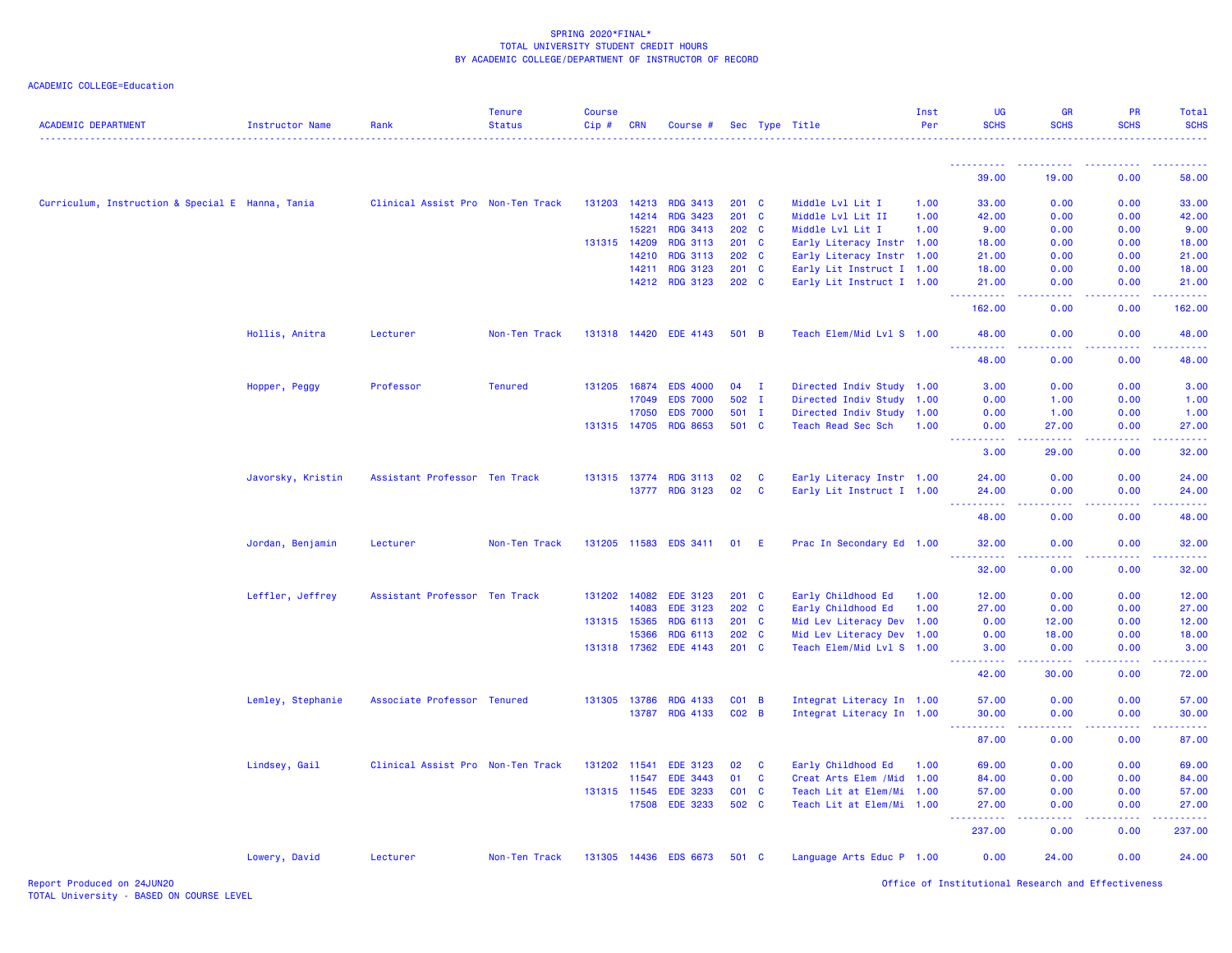## ACADEMIC COLLEGE=Education

| <b>ACADEMIC DEPARTMENT</b>                           | <b>Instructor Name</b> | Rank                          | <b>Tenure</b><br><b>Status</b> | <b>Course</b><br>Cip# | <b>CRN</b>   | Course #              |       |              | Sec Type Title            | Inst<br>Per | <b>UG</b><br><b>SCHS</b>             | <b>GR</b><br><b>SCHS</b>                                                                                                                                      | PR<br><b>SCHS</b> | Total<br><b>SCHS</b>                                                                                                            |
|------------------------------------------------------|------------------------|-------------------------------|--------------------------------|-----------------------|--------------|-----------------------|-------|--------------|---------------------------|-------------|--------------------------------------|---------------------------------------------------------------------------------------------------------------------------------------------------------------|-------------------|---------------------------------------------------------------------------------------------------------------------------------|
|                                                      |                        |                               |                                |                       |              |                       |       |              |                           |             | .                                    |                                                                                                                                                               |                   |                                                                                                                                 |
|                                                      |                        |                               |                                |                       |              |                       |       |              |                           |             | 0.00                                 | 24.00                                                                                                                                                         | 0.00              | 24.00                                                                                                                           |
| Curriculum, Instruction & Special E Mattox, Kimberly |                        | Instructor                    | Non-Ten Track                  | 422814                | 11593        | <b>EDX 3213</b>       | 01    | $\mathbf{C}$ | Indiv Inst Except Ch 1.00 |             | 105.00                               | 0.00                                                                                                                                                          | 0.00              | 105.00                                                                                                                          |
|                                                      |                        |                               |                                |                       | 11594        | <b>EDX 3213</b>       | 02    | C            | Indiv Inst Except Ch 1.00 |             | 90.00                                | 0.00                                                                                                                                                          | 0.00              | 90.00                                                                                                                           |
|                                                      |                        |                               |                                |                       | 11596        | <b>EDX 3213</b>       | 04    | <b>C</b>     | Indiv Inst Except Ch 1.00 |             | 75.00                                | 0.00                                                                                                                                                          | 0.00              | 75.00                                                                                                                           |
|                                                      |                        |                               |                                |                       | 11597        | <b>EDX 3213</b>       | 06    | <b>C</b>     | Indiv Inst Except Ch 1.00 |             | 102.00                               | 0.00                                                                                                                                                          | 0.00              | 102.00                                                                                                                          |
|                                                      |                        |                               |                                |                       |              |                       |       |              |                           |             | 372.00                               | المتمامين<br>0.00                                                                                                                                             | .<br>0.00         | $\begin{array}{cccccccccc} \bullet & \bullet & \bullet & \bullet & \bullet & \bullet & \bullet & \bullet \end{array}$<br>372.00 |
|                                                      | May, Susan             | Instructor                    | Non-Ten Track                  | 131202                | 14081        | <b>EDE 2521</b>       | 201 C |              | Intro to Elem Ed          | 1.00        | 16.00                                | 0.00                                                                                                                                                          | 0.00              | 16.00                                                                                                                           |
|                                                      |                        |                               |                                | 131205                | 14104        | EDS 3411              | 201   | -E           | Prac In Secondary Ed 1.00 |             | 6.00                                 | 0.00                                                                                                                                                          | 0.00              | 6.00                                                                                                                            |
|                                                      |                        |                               |                                |                       | 15694        | <b>EDS 8613</b>       | 202 C |              | Mdle & Sec Sch Curr       | 1.00        | 0.00                                 | 21.00                                                                                                                                                         | 0.00              | 21.00                                                                                                                           |
|                                                      |                        |                               |                                |                       | 131311 14089 | <b>EDE 3523</b>       | 201 C |              | Found EL/ML Math Edu 1.00 |             | 33.00                                | 0.00                                                                                                                                                          | 0.00              | 33.00                                                                                                                           |
|                                                      |                        |                               |                                |                       | 15195        | <b>EDE 3523</b>       | 202 C |              | Found EL/ML Math Edu 1.00 |             | 12.00                                | 0.00                                                                                                                                                          | 0.00              | 12.00                                                                                                                           |
|                                                      |                        |                               |                                |                       | 131315 16909 | LSK 4990              | 202 C |              | Special Topic In LSK 1.00 |             | 18.00                                | 0.00                                                                                                                                                          | 0.00              | 18.00                                                                                                                           |
|                                                      |                        |                               |                                |                       | 16911        | LSK 6990              | 202 C |              | Special Topic In LSK 1.00 |             | 0.00                                 | 9.00                                                                                                                                                          | 0.00              | 9.00                                                                                                                            |
|                                                      |                        |                               |                                |                       |              |                       |       |              |                           |             | <u> - - - - - - - - - -</u><br>85.00 | .<br>30.00                                                                                                                                                    | 22222<br>0.00     | $\mathbf{L}^{\prime} = \mathbf{L}^{\prime} + \mathbf{L}^{\prime} + \mathbf{L}^{\prime}$<br>115.00                               |
|                                                      | McBride, Craig         | Lecturer                      | Non-Ten Track                  |                       | 131316 14852 | <b>EDS 6653</b>       | 501 C |              | Science Educ Pedago 1.00  |             | 0.00                                 | 18.00                                                                                                                                                         | 0.00              | 18.00                                                                                                                           |
|                                                      |                        |                               |                                |                       |              |                       |       |              |                           |             | <u> - - - - - - - - - -</u><br>0.00  | $\frac{1}{2} \left( \frac{1}{2} \right) \left( \frac{1}{2} \right) \left( \frac{1}{2} \right) \left( \frac{1}{2} \right) \left( \frac{1}{2} \right)$<br>18.00 | .<br>0.00         | .<br>18.00                                                                                                                      |
|                                                      | McDowell, Teresa       | Lecturer                      | Non-Ten Track                  |                       | 131315 12786 | <b>LSK 1013</b>       | 01    | C            | <b>Effective Reading</b>  | 1.00        | 102.00                               | 0.00                                                                                                                                                          | 0.00              | 102.00                                                                                                                          |
|                                                      |                        |                               |                                |                       | 12787        | <b>LSK 1013</b>       | 02    | C            | <b>Effective Reading</b>  | 1.00        | 105.00                               | 0.00                                                                                                                                                          | 0.00              | 105.00                                                                                                                          |
|                                                      |                        |                               |                                |                       |              |                       |       |              |                           |             | 207.00                               | 0.00                                                                                                                                                          | 0.00              | 22222<br>207.00                                                                                                                 |
|                                                      | McGinnis, Brecken      | Instructor                    | Non-Ten Track                  | 130604                | 11903        | <b>EPY 3253</b>       | 03    | <b>C</b>     | Evaluating Learning       | 1.00        | 66.00                                | 0.00                                                                                                                                                          | 0.00              | 66.00                                                                                                                           |
|                                                      |                        |                               |                                | 131001                | 11601        | <b>EDX 4133</b>       | C01 C |              | Mthds & Mtrls for Sc 1.00 |             | 66.00                                | 0.00                                                                                                                                                          | 0.00              | 66.00                                                                                                                           |
|                                                      |                        |                               |                                |                       | 14450        | <b>EDX 8013</b>       | 501   | <b>C</b>     | Fundamentals of Teac 1.00 |             | 0.00                                 | 66.00                                                                                                                                                         | 0.00              | 66.00                                                                                                                           |
|                                                      |                        |                               |                                |                       | 14452        | <b>EDX 8173</b>       | 501 C |              | Sp Ed In Reg Classrm 1.00 |             | 0.00                                 | 66.00                                                                                                                                                         | 0.00              | 66.00                                                                                                                           |
|                                                      |                        |                               |                                |                       | 422814 14445 | <b>EDX 3213</b>       | 501 C |              | Indiv Inst Except Ch 1.00 |             | 60.00<br>د د د د د                   | 0.00                                                                                                                                                          | 0.00              | 60.00                                                                                                                           |
|                                                      |                        |                               |                                |                       |              |                       |       |              |                           |             | 192.00                               | 132.00                                                                                                                                                        | 0.00              | 324.00                                                                                                                          |
|                                                      | McMillen, Carrie       | Lecturer                      | Non-Ten Track                  |                       |              | 131203 11543 EDE 3223 | 02    | <b>C</b>     | Middle Level Educati 1.00 |             | 45.00<br>.                           | 0.00<br>$\omega$ $\omega$ $\omega$ $\omega$                                                                                                                   | 0.00<br>.         | 45.00<br>.                                                                                                                      |
|                                                      |                        |                               |                                |                       |              |                       |       |              |                           |             | 45.00                                | 0.00                                                                                                                                                          | 0.00              | 45.00                                                                                                                           |
|                                                      | Miller, Nicole         | Associate Professor           | <b>Tenured</b>                 |                       | 131202 17197 | <b>EDE 7000</b>       | 02    | $\mathbf{I}$ | Directed Indiv Study 1.00 |             | 0.00                                 | 1.00                                                                                                                                                          | 0.00              | 1.00                                                                                                                            |
|                                                      |                        |                               |                                |                       | 17198        | <b>EDE 7000</b>       | 03    | $\mathbf{I}$ | Directed Indiv Study 1.00 |             | 0.00                                 | 1.00                                                                                                                                                          | 0.00              | 1.00                                                                                                                            |
|                                                      |                        |                               |                                |                       | 131203 11542 | <b>EDE 3223</b>       | 01    | $\mathbf{C}$ | Middle Level Educati 1.00 |             | 72.00                                | 0.00                                                                                                                                                          | 0.00              | 72.00                                                                                                                           |
|                                                      |                        |                               |                                |                       | 11544        | <b>EDE 3223</b>       | 03    | <b>C</b>     | Middle Level Educati 1.00 |             | 60.00<br>.                           | 0.00<br>$\sim$ $\sim$ $\sim$ $\sim$                                                                                                                           | 0.00<br>.         | 60.00<br>.                                                                                                                      |
|                                                      |                        |                               |                                |                       |              |                       |       |              |                           |             | 132.00                               | 2.00                                                                                                                                                          | 0.00              | 134.00                                                                                                                          |
|                                                      | Moser, Kelly           | Assistant Professor Ten Track |                                | 160905                |              | 12165 FLS 2143        | 03    | C            | Spanish IV                | 1.00        | 75.00<br>.<br>223                    | 0.00<br>د د د د                                                                                                                                               | 0.00<br>.         | 75.00<br>22222                                                                                                                  |
|                                                      |                        |                               |                                |                       |              |                       |       |              |                           |             | 75.00                                | 0.00                                                                                                                                                          | 0.00              | 75.00                                                                                                                           |
|                                                      | Mulkana, Angela        | Lecturer                      | Non-Ten Track                  |                       | 131202 14415 | <b>EDE 3343</b>       | 501   | $\mathbf{C}$ | Teach Adoles Lit          | 1.00        | 90.00                                | 0.00                                                                                                                                                          | 0.00              | 90.00                                                                                                                           |
|                                                      |                        |                               |                                |                       | 131203 14699 | <b>RDG 3413</b>       | 501   | <b>C</b>     | Middle Lvl Lit I          | 1.00        | 81.00                                | 0.00                                                                                                                                                          | 0.00              | 81.00                                                                                                                           |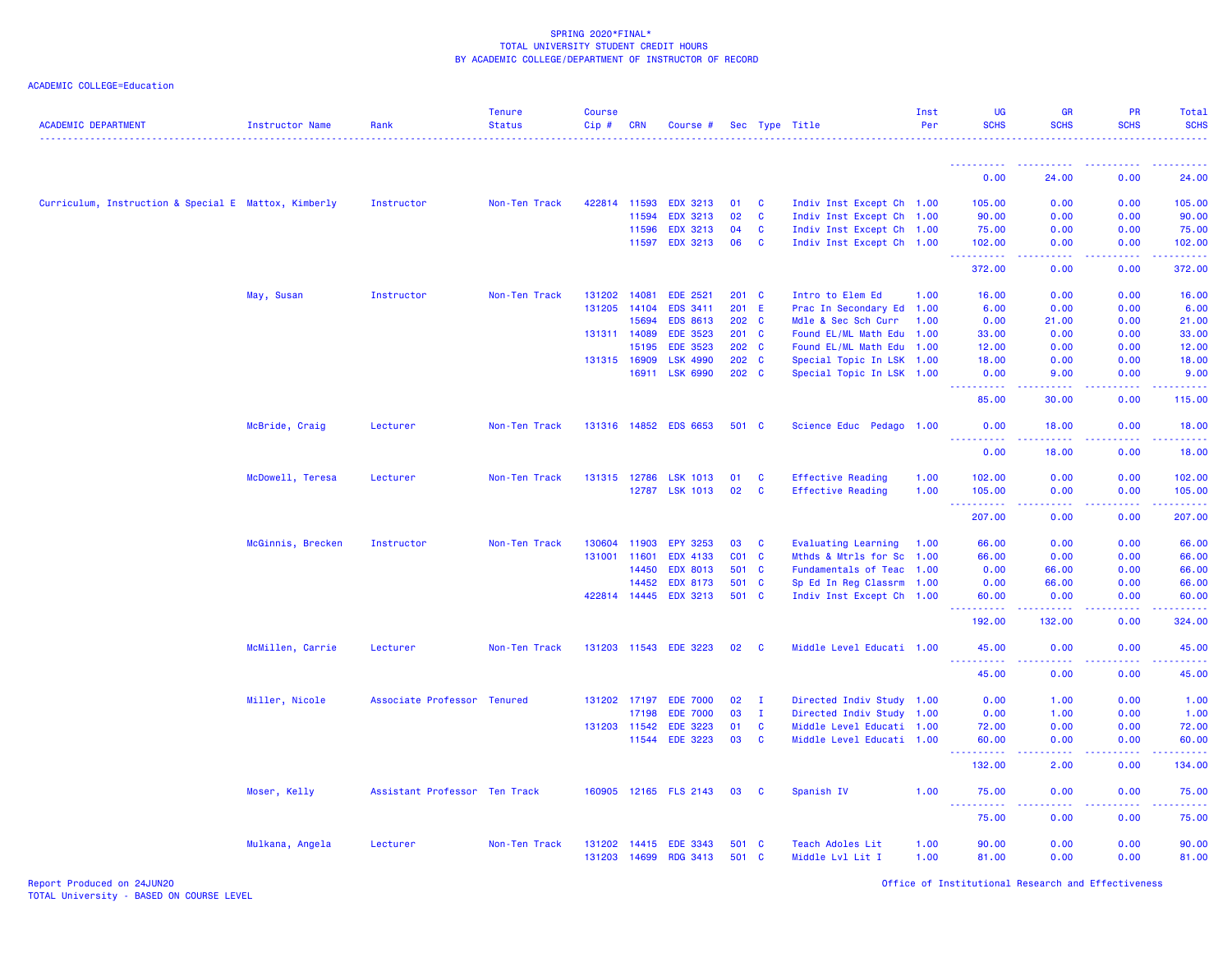### ACADEMIC COLLEGE=Education

| <b>ACADEMIC DEPARTMENT</b>                          | <b>Instructor Name</b>         | Rank                        | <b>Tenure</b><br><b>Status</b> | <b>Course</b><br>Cip# | <b>CRN</b>     | Course #                           |              |                | Sec Type Title                            | Inst<br>Per  | <b>UG</b><br><b>SCHS</b> | <b>GR</b><br><b>SCHS</b>                                                                                                                             | <b>PR</b><br><b>SCHS</b> | Total<br><b>SCHS</b>                                                                                                                                          |
|-----------------------------------------------------|--------------------------------|-----------------------------|--------------------------------|-----------------------|----------------|------------------------------------|--------------|----------------|-------------------------------------------|--------------|--------------------------|------------------------------------------------------------------------------------------------------------------------------------------------------|--------------------------|---------------------------------------------------------------------------------------------------------------------------------------------------------------|
|                                                     |                                |                             |                                | 131203                | 14701          | <b>RDG 3423</b>                    | 501 C        |                | Middle Lvl Lit II                         | 1.00         | 81.00                    | 0.00                                                                                                                                                 | 0.00                     | $\frac{1}{2} \left( \frac{1}{2} \right) \left( \frac{1}{2} \right) \left( \frac{1}{2} \right) \left( \frac{1}{2} \right) \left( \frac{1}{2} \right)$<br>81.00 |
| Curriculum, Instruction & Special E Mulkana, Angela |                                | Lecturer                    | Non-Ten Track                  |                       | 14704          | <b>RDG 8123</b>                    | 501 C        |                | Sup MidSch Lit Learn 1.00                 |              | 0.00                     | 24.00                                                                                                                                                | 0.00                     | 24.00                                                                                                                                                         |
|                                                     |                                |                             |                                | 131315 14697          |                | <b>RDG 3123</b>                    | 501 C        |                | Early Lit Instruct I 1.00                 |              | 54.00                    | 0.00                                                                                                                                                 | 0.00                     | 54.00                                                                                                                                                         |
|                                                     |                                |                             |                                |                       |                |                                    |              |                |                                           |              | .                        | $\frac{1}{2} \left( \frac{1}{2} \right) \left( \frac{1}{2} \right) \left( \frac{1}{2} \right) \left( \frac{1}{2} \right) \left( \frac{1}{2} \right)$ | د د د د                  | .                                                                                                                                                             |
|                                                     |                                |                             |                                |                       |                |                                    |              |                |                                           |              | 306.00                   | 24.00                                                                                                                                                | 0.00                     | 330.00                                                                                                                                                        |
|                                                     | Nicholson, David               | Lecturer                    | Non-Ten Track                  | 131202 17048          |                | <b>EDE 2521</b>                    | 03           | C              | Intro to Elem Ed                          | 1.00         | 25.00<br>.               | 0.00<br>د د د د                                                                                                                                      | 0.00<br>د د د د .        | 25.00<br>.                                                                                                                                                    |
|                                                     |                                |                             |                                |                       |                |                                    |              |                |                                           |              | 25.00                    | 0.00                                                                                                                                                 | 0.00                     | 25.00                                                                                                                                                         |
|                                                     | Parker, Sarah                  | Instructor                  | Non-Ten Track                  | 131311                | 11549          | <b>EDE 3523</b>                    | 01           | C              | Found EL/ML Math Edu 1.00                 |              | 57.00                    | 0.00                                                                                                                                                 | 0.00                     | 57.00                                                                                                                                                         |
|                                                     |                                |                             |                                |                       | 11550          | <b>EDE 3523</b>                    | 02           | $\mathbf{C}$   | Found EL/ML Math Edu 1.00                 |              | 72.00                    | 0.00                                                                                                                                                 | 0.00                     | 72.00                                                                                                                                                         |
|                                                     |                                |                             |                                |                       | 11551          | <b>EDE 3523</b>                    | 03           | C              | Found EL/ML Math Edu 1.00                 |              | 57.00                    | 0.00                                                                                                                                                 | 0.00                     | 57.00                                                                                                                                                         |
|                                                     |                                |                             |                                |                       | 14419          | <b>EDE 4123</b>                    | 501 B        |                | Teach Elem/Mid Level 1.00                 |              | 48.00<br>.               | 0.00<br>$\frac{1}{2} \left( \frac{1}{2} \right) \left( \frac{1}{2} \right) \left( \frac{1}{2} \right)$                                               | 0.00<br>د د د د          | 48.00<br>.                                                                                                                                                    |
|                                                     |                                |                             |                                |                       |                |                                    |              |                |                                           |              | 234.00                   | 0.00                                                                                                                                                 | 0.00                     | 234.00                                                                                                                                                        |
|                                                     | Pate, Laura                    | Instructor                  | Non-Ten Track                  | 130301                | 12795          | <b>LSK 1033</b>                    | 02           | <b>C</b>       | Fund of Achievement                       | 1.00         | 99.00                    | 0.00                                                                                                                                                 | 0.00                     | 99.00                                                                                                                                                         |
|                                                     |                                |                             |                                |                       | 12796          | <b>LSK 1033</b>                    | 03           | $\mathbf{C}$   | Fund of Achievement                       | 1.00         | 87.00                    | 0.00                                                                                                                                                 | 0.00                     | 87.00                                                                                                                                                         |
|                                                     |                                |                             |                                |                       |                | 12797 LSK 1033                     | 04           | C              | Fund of Achievement                       | 1.00         | 93.00                    | 0.00<br>.                                                                                                                                            | 0.00<br>.                | 93.00<br>.                                                                                                                                                    |
|                                                     |                                |                             |                                |                       |                |                                    |              |                |                                           |              | 279.00                   | 0.00                                                                                                                                                 | 0.00                     | 279.00                                                                                                                                                        |
|                                                     | Prater, Kathy                  | Instructor                  | Non-Ten Track                  | 131315                | 14695          | <b>RDG 3113</b>                    | 501 C        |                | Early Literacy Instr 1.00                 |              | 54.00                    | 0.00                                                                                                                                                 | 0.00                     | 54.00                                                                                                                                                         |
|                                                     |                                |                             |                                |                       | 15086          | <b>LSK 1023</b>                    | 08           | C              | Col Read/Study Skill 1.00                 |              | 78.00                    | 0.00                                                                                                                                                 | 0.00                     | 78.00                                                                                                                                                         |
|                                                     |                                |                             |                                |                       | 15087          | <b>LSK 1023</b>                    | 09           | C              | Col Read/Study Skill 1.00                 |              | 42.00<br>.               | 0.00<br>$\sim$ $\sim$ $\sim$ $\sim$                                                                                                                  | 0.00<br>.                | 42.00<br>.                                                                                                                                                    |
|                                                     |                                |                             |                                |                       |                |                                    |              |                |                                           |              | 174.00                   | 0.00                                                                                                                                                 | 0.00                     | 174.00                                                                                                                                                        |
|                                                     | Ratliff, Lindon                | Associate Professor Tenured |                                | 130101                | 14437          | <b>EDS 8103</b>                    | 501 C        |                | Adv Meth in Mid/Sec                       | 1.00         | 0.00                     | 51.00                                                                                                                                                | 0.00                     | 51.00                                                                                                                                                         |
|                                                     |                                |                             |                                | 131203                | 14438          | <b>EDS 8243</b>                    | 501          | <b>C</b>       | Adv. Plan Manage Lea 1.00                 |              | 0.00                     | 30.00                                                                                                                                                | 0.00                     | 30.00                                                                                                                                                         |
|                                                     |                                |                             |                                | 131205 11588          |                | <b>EDS 4873</b>                    | 01           | C              | Managing Secondary C 1.00                 |              | 99.00                    | 0.00                                                                                                                                                 | 0.00                     | 99.00<br>.                                                                                                                                                    |
|                                                     |                                |                             |                                |                       |                |                                    |              |                |                                           |              | 99.00                    | 81.00                                                                                                                                                | 0.00                     | 180.00                                                                                                                                                        |
|                                                     | Robichaux-Davis, Reb Professor |                             | <b>Tenured</b>                 | 131311 11554          |                | <b>EDE 4123</b>                    | 01           | B              | Teach Elem/Mid Level 1.00                 |              | 57.00                    | 0.00                                                                                                                                                 | 0.00                     | 57.00                                                                                                                                                         |
|                                                     |                                |                             |                                |                       |                | 11555 EDE 4123                     | 02           | $\overline{B}$ | Teach Elem/Mid Level 1.00                 |              | 33.00                    | 0.00                                                                                                                                                 | 0.00                     | 33.00<br>$\frac{1}{2} \left( \frac{1}{2} \right) \left( \frac{1}{2} \right) \left( \frac{1}{2} \right) \left( \frac{1}{2} \right)$                            |
|                                                     |                                |                             |                                |                       |                |                                    |              |                |                                           |              | 90.00                    | 0.00                                                                                                                                                 | 0.00                     | 90.00                                                                                                                                                         |
|                                                     | Sanders, Jennifer              | Lecturer                    | Non-Ten Track                  | 131202 11546          |                | <b>EDE 3343</b>                    | 02           | <b>C</b>       | Teach Adoles Lit                          | 1.00         | 54.00                    | 0.00                                                                                                                                                 | 0.00                     | 54.00                                                                                                                                                         |
|                                                     |                                |                             |                                | 131305                | 14703          | <b>RDG 4133</b>                    | 501 B        |                | Integrat Literacy In 1.00                 |              | 51.00                    | 0.00                                                                                                                                                 | 0.00<br>د د د د          | 51.00<br>والانتاب                                                                                                                                             |
|                                                     |                                |                             |                                |                       |                |                                    |              |                |                                           |              | 105.00                   | 0.00                                                                                                                                                 | 0.00                     | 105.00                                                                                                                                                        |
|                                                     | Shea, Donna                    | Non-Faculty                 | Not Applicable                 | 131001                | 11605          | <b>EDX 4886</b>                    | 01           | -F             | Teach Internship in                       | 1.00         | 66.00                    | 0.00                                                                                                                                                 | 0.00                     | 66.00                                                                                                                                                         |
|                                                     |                                |                             |                                |                       | 11606          | <b>EDX 4896</b>                    | 01           | F              | Teach Internship in                       | 1.00         | 66.00                    | 0.00                                                                                                                                                 | 0.00                     | 66.00                                                                                                                                                         |
|                                                     |                                |                             |                                |                       | 14117          | <b>EDS 8896</b>                    | $201$ H      |                | Dimensions of Learni 1.00                 |              | 0.00                     | 6.00                                                                                                                                                 | 0.00                     | 6.00                                                                                                                                                          |
|                                                     |                                |                             |                                |                       | 14443          | <b>EDS 8886</b>                    | 501          | H              | Dimensions of Learni                      | 1.00         | 0.00                     | 42.00                                                                                                                                                | 0.00                     | 42.00                                                                                                                                                         |
|                                                     |                                |                             |                                |                       | 14444          | <b>EDS 8896</b>                    | 501          | - H            | Dimensions of Learni                      | 1.00         | 0.00                     | 120.00                                                                                                                                               | 0.00                     | 120.00                                                                                                                                                        |
|                                                     |                                |                             |                                |                       | 14448          | <b>EDX 4886</b>                    | 501 F        |                | Teach Internship in                       | 1.00         | 6.00                     | 0.00                                                                                                                                                 | 0.00                     | 6.00                                                                                                                                                          |
|                                                     |                                |                             |                                |                       | 14449<br>14454 | <b>EDX 4896</b><br><b>EDX 8243</b> | 501<br>501 H | -F             | Teach Internship in<br>MATX Internship II | 1.00<br>1.00 | 6.00<br>0.00             | 0.00<br>63.00                                                                                                                                        | 0.00<br>0.00             | 6.00<br>63.00                                                                                                                                                 |
|                                                     |                                |                             |                                |                       | 15242          | <b>EDS 8886</b>                    | 201          | H              | Dimensions of Learni 1.00                 |              | 0.00                     | 12.00                                                                                                                                                | 0.00                     | 12.00                                                                                                                                                         |
|                                                     |                                |                             |                                |                       |                |                                    |              |                |                                           |              |                          |                                                                                                                                                      |                          |                                                                                                                                                               |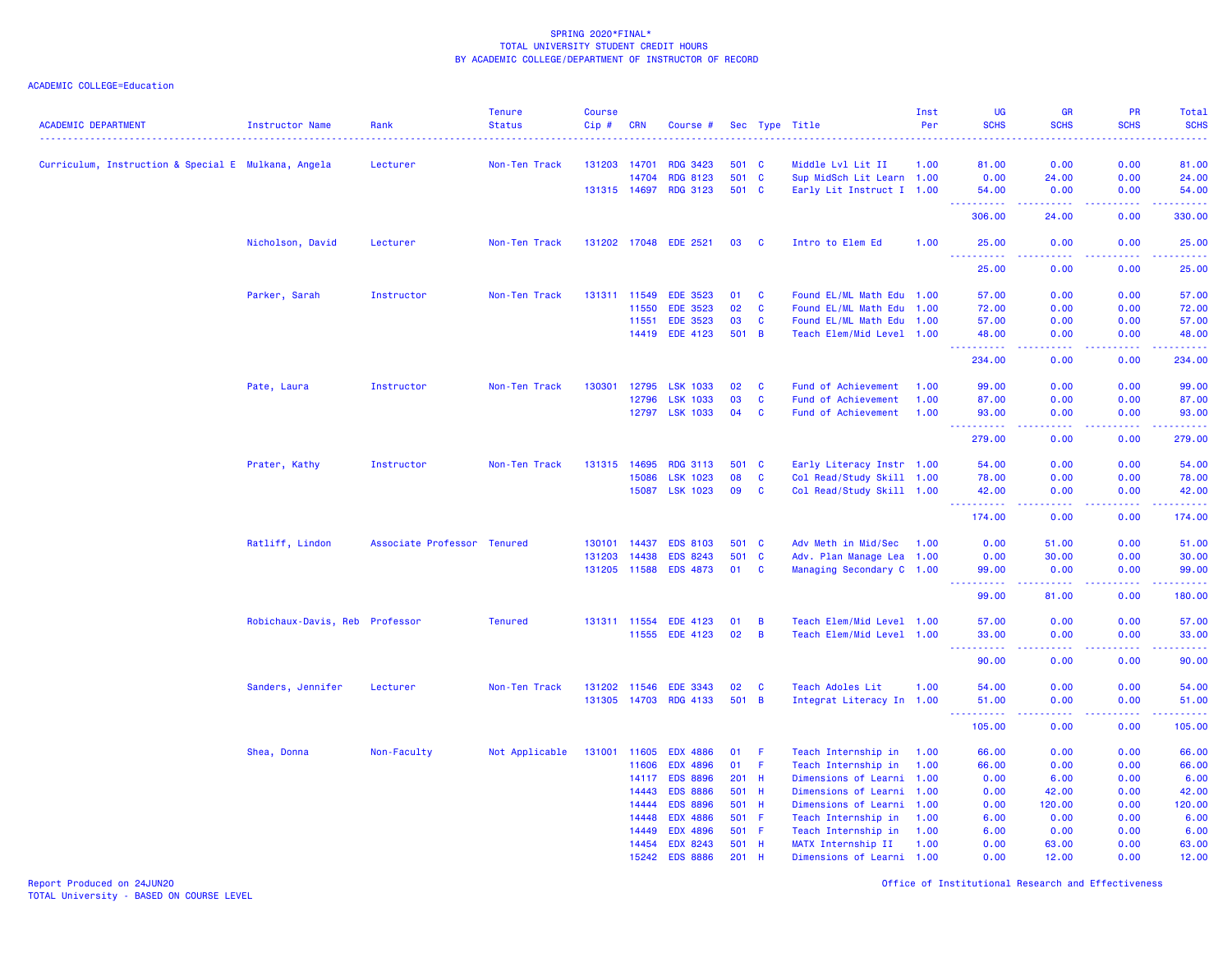ACADEMIC COLLEGE=Education

| <b>ACADEMIC DEPARTMENT</b>                      | <b>Instructor Name</b>          | Rank        | <b>Tenure</b><br><b>Status</b> | <b>Course</b><br>Cip# | <b>CRN</b>   | Course #              |               |                | Sec Type Title             | Inst<br>Per | <b>UG</b><br><b>SCHS</b>            | <b>GR</b><br><b>SCHS</b>                                                                                                                                       | PR<br><b>SCHS</b> | Total<br><b>SCHS</b> |
|-------------------------------------------------|---------------------------------|-------------|--------------------------------|-----------------------|--------------|-----------------------|---------------|----------------|----------------------------|-------------|-------------------------------------|----------------------------------------------------------------------------------------------------------------------------------------------------------------|-------------------|----------------------|
|                                                 |                                 |             |                                |                       |              |                       |               |                |                            |             |                                     |                                                                                                                                                                |                   |                      |
| Curriculum, Instruction & Special E Shea, Donna |                                 | Non-Faculty | Not Applicable                 |                       | 131202 11560 | <b>EDE 4886</b>       | 01            | E              | Elem. Mid Lvl Interns 1.00 |             | 342.00                              | 0.00                                                                                                                                                           | 0.00              | 342.00               |
|                                                 |                                 |             |                                |                       | 11561        | <b>EDE 4896</b>       | 01            | E              | Elem/Mid Levl Intern 1.00  |             | 342.00                              | 0.00                                                                                                                                                           | 0.00              | 342.00               |
|                                                 |                                 |             |                                |                       | 14092        | <b>EDE 4886</b>       | $201$ E       |                | Elem.Mid Lvl Interns 1.00  |             | 186.00                              | 0.00                                                                                                                                                           | 0.00              | 186.00               |
|                                                 |                                 |             |                                |                       | 14093        | <b>EDE 4896</b>       | 201           | - E            | Elem/Mid Levl Intern 1.00  |             | 186.00                              | 0.00                                                                                                                                                           | 0.00              | 186.00               |
|                                                 |                                 |             |                                |                       | 14422        | <b>EDE 4886</b>       | 501 E         |                | Elem.Mid Lvl Interns 1.00  |             | 174.00                              | 0.00                                                                                                                                                           | 0.00              | 174.00               |
|                                                 |                                 |             |                                |                       | 14423        | <b>EDE 4896</b>       | 501 E         |                | Elem/Mid Levl Intern 1.00  |             | 168.00                              | 0.00                                                                                                                                                           | 0.00              | 168.00               |
|                                                 |                                 |             |                                | 131203                | 14425        | <b>EDE 8143</b>       | 501           | - H            | Middle Level Intersh       | 1.00        | 0.00                                | 6.00                                                                                                                                                           | 0.00              | 6.00                 |
|                                                 |                                 |             |                                |                       | 131205 11590 | <b>EDS 4886</b>       | 01            | -F             | Teach Intern in Sec        | 1.00        | 198.00                              | 0.00                                                                                                                                                           | 0.00              | 198.00               |
|                                                 |                                 |             |                                |                       | 11591        | <b>EDS 4896</b>       | 01            | - F            | Teach Intern in Sec        | 1.00        | 198.00                              | 0.00                                                                                                                                                           | 0.00              | 198.00               |
|                                                 |                                 |             |                                |                       | 14109        | <b>EDS 4886</b>       | $201$ F       |                | Teach Intern in Sec        | 1.00        | 18.00                               | 0.00                                                                                                                                                           | 0.00              | 18.00                |
|                                                 |                                 |             |                                |                       | 14110        | <b>EDS 4896</b>       | $201$ F       |                | Teach Intern in Sec        | 1.00        | 18.00                               | 0.00                                                                                                                                                           | 0.00              | 18.00                |
|                                                 |                                 |             |                                |                       | 14433        | <b>EDS 4886</b>       | 501 F         |                | Teach Intern in Sec        | 1.00        | 42.00                               | 0.00                                                                                                                                                           | 0.00              | 42.00                |
|                                                 |                                 |             |                                |                       | 14434        | <b>EDS 4896</b>       | 501           | - F            | Teach Intern in Sec        | 1.00        | 42.00                               | 0.00                                                                                                                                                           | 0.00              | 42.00                |
|                                                 |                                 |             |                                |                       | 14441        | <b>EDS 8623</b>       | 501           | $\mathbf{C}$   | Effective Instructio       | 1.00        | 0.00                                | 30.00                                                                                                                                                          | 0.00              | 30.00                |
|                                                 |                                 |             |                                | 131312 13261          |              | <b>MUE 4886</b>       | 01            | F.             | Stu Teach Music Ed         | 0.50        | 39.00                               | 0.00                                                                                                                                                           | 0.00              | 39.00                |
|                                                 |                                 |             |                                |                       | 13262        | <b>MUE 4896</b>       | 01            | -F             | Stu Teach Music Ed         | 0.50        | 39.00                               | 0.00                                                                                                                                                           | 0.00              | 39.00                |
|                                                 |                                 |             |                                |                       | 131314 13309 | PE 4886               | 01            | -F             | Teach Intern in PE         | 1.00        | 48.00                               | 0.00                                                                                                                                                           | 0.00              | 48.00                |
|                                                 |                                 |             |                                |                       | 13310        | PE 4896               | 01            | -F             | Teach Intern in PE         | 1.00        | 48.00                               | 0.00                                                                                                                                                           | 0.00<br>22222     | 48.00                |
|                                                 |                                 |             |                                |                       |              |                       |               |                |                            |             | ----------<br>2232.00               | $\frac{1}{2} \left( \frac{1}{2} \right) \left( \frac{1}{2} \right) \left( \frac{1}{2} \right) \left( \frac{1}{2} \right) \left( \frac{1}{2} \right)$<br>279.00 | 0.00              | .<br>2511.00         |
|                                                 | Smith, Eric                     | Lecturer    | Non-Ten Track                  |                       | 131203 14115 | <b>EDS 8243</b>       | $202 \quad C$ |                | Adv. Plan Manage Lea 1.00  |             | 0.00                                | 36.00                                                                                                                                                          | 0.00              | 36.00                |
|                                                 |                                 |             |                                |                       |              | 16604 EDS 8243        | $201 \quad C$ |                | Adv. Plan Manage Lea 1.00  |             | 0.00<br><u> - - - - - - - - - -</u> | 9.00                                                                                                                                                           | 0.00<br>.         | 9.00<br>.            |
|                                                 |                                 |             |                                |                       |              |                       |               |                |                            |             | 0.00                                | 45.00                                                                                                                                                          | 0.00              | 45.00                |
|                                                 | Smith, Kimberly                 | Instructor  | Non-Ten Track                  |                       | 131203 13779 | <b>RDG 3413</b>       | 01            | <b>C</b>       | Middle Lvl Lit I           | 1.00        | 72.00                               | 0.00                                                                                                                                                           | 0.00              | 72.00                |
|                                                 |                                 |             |                                |                       | 13780        | <b>RDG 3413</b>       | 02            | C              | Middle Lvl Lit I           | 1.00        | 72.00                               | 0.00                                                                                                                                                           | 0.00              | 72.00                |
|                                                 |                                 |             |                                |                       | 13781        | <b>RDG 3413</b>       | 03            | <b>C</b>       | Middle Lvl Lit I           | 1.00        | 42.00                               | 0.00                                                                                                                                                           | 0.00              | 42.00                |
|                                                 |                                 |             |                                |                       |              | 131311 14416 EDE 3523 | 501 C         |                | Found EL/ML Math Edu 1.00  |             | 87.00                               | 0.00                                                                                                                                                           | 0.00              | 87.00                |
|                                                 |                                 |             |                                |                       |              |                       |               |                |                            |             | 273.00                              | 0.00                                                                                                                                                           | 0.00              | 273.00               |
|                                                 | Sumrall, Brandi                 | Instructor  | Non-Ten Track                  |                       | 130101 14121 | <b>EDX 4353</b>       | $201$ C       |                | Assistive Tech in Sp 1.00  |             | 27.00                               | 0.00                                                                                                                                                           | 0.00              | 27.00                |
|                                                 |                                 |             |                                |                       | 14122        | <b>EDX 4353</b>       | 202 C         |                | Assistive Tech in Sp       | 1.00        | 33.00                               | 0.00                                                                                                                                                           | 0.00              | 33.00                |
|                                                 |                                 |             |                                |                       | 131001 15225 | <b>EDX 4113</b>       | $201$ C       |                | Mthds/Mats Erly Chil 1.00  |             | 6.00                                | 0.00                                                                                                                                                           | 0.00              | 6.00                 |
|                                                 |                                 |             |                                |                       | 15226        | <b>EDX 4113</b>       | $202 \quad C$ |                | Mthds/Mats Erly Chil 1.00  |             | 6.00                                | 0.00                                                                                                                                                           | 0.00              | 6.00                 |
|                                                 |                                 |             |                                |                       | 15796        | EDX 4123              | 201 C         |                | Mthds & Mtrls Elem D 1.00  |             | 6.00                                | 0.00                                                                                                                                                           | 0.00              | 6.00                 |
|                                                 |                                 |             |                                |                       | 15798        | <b>EDX 4133</b>       | 201 C         |                | Mthds & Mtrls for Sc 1.00  |             | 6.00                                | 0.00                                                                                                                                                           | 0.00              | 6.00                 |
|                                                 |                                 |             |                                |                       | 131202 14090 | <b>EDE 4883</b>       | 201 C         |                | Manag Elem/Mid Lvl C 1.00  |             | 45.00                               | 0.00                                                                                                                                                           | 0.00              | 45.00                |
|                                                 |                                 |             |                                |                       | 14091        | <b>EDE 4883</b>       | 202 C         |                | Manag Elem/Mid Lvl C 1.00  |             | 48.00                               | 0.00                                                                                                                                                           | 0.00              | 48.00                |
|                                                 |                                 |             |                                |                       | 422814 14118 | <b>EDX 3213</b>       | $201$ C       |                | Indiv Inst Except Ch 1.00  |             | 69.00<br>.                          | 0.00<br>.                                                                                                                                                      | 0.00<br><u>.</u>  | 69.00<br><u>.</u>    |
|                                                 |                                 |             |                                |                       |              |                       |               |                |                            |             | 246.00                              | 0.00                                                                                                                                                           | 0.00              | 246.00               |
|                                                 | Vollenweider, Jennif Instructor |             | Non-Ten Track                  |                       | 131319 15904 | <b>TKI 4000</b>       | 01            | л.             | Directed Indiv Study 1.00  |             | 3.00                                | 0.00                                                                                                                                                           | 0.00              | 3.00                 |
|                                                 |                                 |             |                                |                       | 17207        | <b>INDT 4000</b>      | 04            | Ι.             | Directed Individual        | 1.00        | 3.00                                | 0.00                                                                                                                                                           | 0.00              | 3.00                 |
|                                                 |                                 |             |                                |                       | 17210        | <b>TKI 4000</b>       | 02            | - I            | Directed Indiv Study 1.00  |             | 3.00                                | 0.00                                                                                                                                                           | 0.00              | 3.00                 |
|                                                 |                                 |             |                                |                       | 17274        | <b>INDT 4000</b>      | 07            | I.             | Directed Individual        | 1.00        | 3.00                                | 0.00                                                                                                                                                           | 0.00              | 3.00                 |
|                                                 |                                 |             |                                |                       | 17366        | <b>TKI 4000</b>       | 03            | I.             | Directed Indiv Study 1.00  |             | 3.00                                | 0.00                                                                                                                                                           | 0.00              | 3.00                 |
|                                                 |                                 |             |                                |                       | 150612 14832 | <b>INDT 3343</b>      | 501 C         |                | 3D Modeling for Manu 1.00  |             | 63.00                               | 0.00                                                                                                                                                           | 0.00              | 63.00                |
|                                                 |                                 |             |                                |                       | 14833        | <b>INDT 3363</b>      | 501 B         |                | Motion & Time Study        | 1.00        | 39.00                               | 0.00                                                                                                                                                           | 0.00              | 39.00                |
|                                                 |                                 |             |                                |                       | 15168        | <b>INDT 3363</b>      | 01            | $\overline{B}$ | Motion & Time Study        | 1.00        | 90.00                               | 0.00                                                                                                                                                           | 0.00              | 90.00                |
|                                                 |                                 |             |                                |                       | 15172        | <b>INDT 1203</b>      | 01            | <b>C</b>       | Ind Draft & Print Re 1.00  |             | 63.00                               | 0.00                                                                                                                                                           | 0.00              | 63.00                |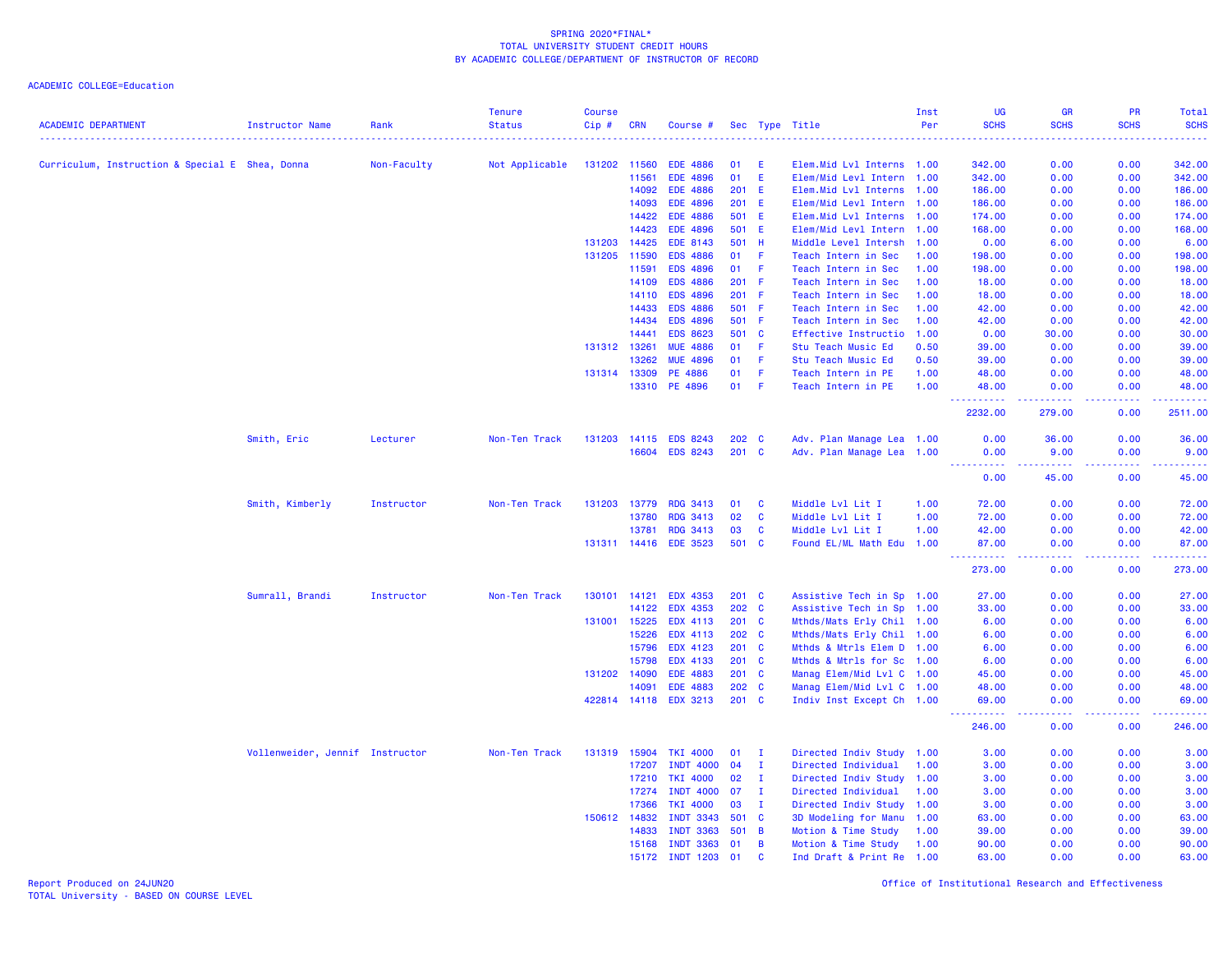## ACADEMIC COLLEGE=Education

| <b>ACADEMIC DEPARTMENT</b>                                                   | Instructor Name  | Rank                          | <b>Tenure</b><br><b>Status</b> | <b>Course</b><br>Cip# | <b>CRN</b> | Course #                  |                 |                | Sec Type Title            | Inst<br>Per | <b>UG</b><br><b>SCHS</b>                                                                                                          | <b>GR</b><br><b>SCHS</b>                                                                                                          | PR<br><b>SCHS</b>                                                                                                                                                                                                                                                                                                                                                                                                                                                                              | Total<br><b>SCHS</b>                                                                                                              |
|------------------------------------------------------------------------------|------------------|-------------------------------|--------------------------------|-----------------------|------------|---------------------------|-----------------|----------------|---------------------------|-------------|-----------------------------------------------------------------------------------------------------------------------------------|-----------------------------------------------------------------------------------------------------------------------------------|------------------------------------------------------------------------------------------------------------------------------------------------------------------------------------------------------------------------------------------------------------------------------------------------------------------------------------------------------------------------------------------------------------------------------------------------------------------------------------------------|-----------------------------------------------------------------------------------------------------------------------------------|
|                                                                              |                  |                               |                                |                       |            |                           |                 |                |                           |             |                                                                                                                                   |                                                                                                                                   |                                                                                                                                                                                                                                                                                                                                                                                                                                                                                                |                                                                                                                                   |
| Curriculum, Instruction & Special E Vollenweider, Jennif Instructor          |                  |                               | Non-Ten Track                  |                       |            | 150613 15169 INDT 3813 01 |                 | - C            | Writing for Industry 1.00 |             | 90.00<br>----------                                                                                                               | 0.00<br>$\frac{1}{2} \left( \frac{1}{2} \right) \left( \frac{1}{2} \right) \left( \frac{1}{2} \right) \left( \frac{1}{2} \right)$ | 0.00<br>.                                                                                                                                                                                                                                                                                                                                                                                                                                                                                      | 90.00<br>$\begin{array}{cccccccccc} \bullet & \bullet & \bullet & \bullet & \bullet & \bullet & \bullet \end{array}$              |
|                                                                              |                  |                               |                                |                       |            |                           |                 |                |                           |             | 360.00                                                                                                                            | 0.00                                                                                                                              | 0.00                                                                                                                                                                                                                                                                                                                                                                                                                                                                                           | 360.00                                                                                                                            |
|                                                                              | Walker, Ryan     | Associate Professor Tenured   |                                | 131205 11592          |            | <b>EDS 8663</b>           | 01              | <b>C</b>       | Improving Instructio 1.00 |             | 0.00                                                                                                                              | 30.00                                                                                                                             | 0.00                                                                                                                                                                                                                                                                                                                                                                                                                                                                                           | 30.00                                                                                                                             |
|                                                                              |                  |                               |                                |                       | 14440      | <b>EDS 8613</b>           | 501 C           |                | Mdle & Sec Sch Curr       | 1.00        | 0.00                                                                                                                              | 36.00                                                                                                                             | 0.00                                                                                                                                                                                                                                                                                                                                                                                                                                                                                           | 36.00                                                                                                                             |
|                                                                              |                  |                               |                                |                       | 16575      | <b>EDS 4000</b>           | $01 \quad I$    |                | Directed Indiv Study 1.00 |             | 3.00                                                                                                                              | 0.00                                                                                                                              | 0.00                                                                                                                                                                                                                                                                                                                                                                                                                                                                                           | 3.00                                                                                                                              |
|                                                                              |                  |                               |                                |                       | 17256      | <b>EDS 7000</b>           | 01              | $\mathbf{I}$   | Directed Indiv Study 1.00 |             | 0.00                                                                                                                              | 3.00                                                                                                                              | 0.00                                                                                                                                                                                                                                                                                                                                                                                                                                                                                           | 3.00                                                                                                                              |
|                                                                              |                  |                               |                                |                       | 17269      | <b>EDS 7000</b>           | 02              | $\mathbf{I}$   | Directed Indiv Study 1.00 |             | 0.00                                                                                                                              | 3.00                                                                                                                              | 0.00                                                                                                                                                                                                                                                                                                                                                                                                                                                                                           | 3.00                                                                                                                              |
|                                                                              |                  |                               |                                |                       | 17275      | <b>EDS 4000</b>           | 09              | I.             | Directed Indiv Study 1.00 |             | 3.00                                                                                                                              | 0.00                                                                                                                              | 0.00                                                                                                                                                                                                                                                                                                                                                                                                                                                                                           | 3.00                                                                                                                              |
|                                                                              |                  |                               |                                |                       | 17458      | <b>EDS 4000</b>           | 10 <sup>°</sup> | $\blacksquare$ | Directed Indiv Study 1.00 |             | 1.00                                                                                                                              | 0.00                                                                                                                              | 0.00                                                                                                                                                                                                                                                                                                                                                                                                                                                                                           | 1.00                                                                                                                              |
|                                                                              |                  |                               |                                |                       | 17555      | <b>EDS 7000</b>           | 04              | $\mathbf{I}$   | Directed Indiv Study 1.00 |             | 0.00                                                                                                                              | 3.00                                                                                                                              | 0.00                                                                                                                                                                                                                                                                                                                                                                                                                                                                                           | 3.00                                                                                                                              |
|                                                                              |                  |                               |                                |                       |            | 17618 EDS 9000            | 02              | D              | Research / Diss           | 1.00        | 0.00<br>$\frac{1}{2} \left( \frac{1}{2} \right) \left( \frac{1}{2} \right) \left( \frac{1}{2} \right) \left( \frac{1}{2} \right)$ | 2.00<br>.                                                                                                                         | 0.00<br>. <b>.</b> .                                                                                                                                                                                                                                                                                                                                                                                                                                                                           | 2.00<br>$\frac{1}{2} \left( \frac{1}{2} \right) \left( \frac{1}{2} \right) \left( \frac{1}{2} \right) \left( \frac{1}{2} \right)$ |
|                                                                              |                  |                               |                                |                       |            |                           |                 |                |                           |             | 7.00                                                                                                                              | 77.00                                                                                                                             | 0.00                                                                                                                                                                                                                                                                                                                                                                                                                                                                                           | 84.00                                                                                                                             |
|                                                                              | Wiley, Holly     | Instructor                    | Non-Ten Track                  | 131307                | 13308      | PE 4883                   | 01              | C              | School Health Ed          | 1.00        | 42.00                                                                                                                             | 0.00                                                                                                                              | 0.00                                                                                                                                                                                                                                                                                                                                                                                                                                                                                           | 42.00                                                                                                                             |
|                                                                              |                  |                               |                                |                       | 13311      | PE 6883                   | 01              | C              | School Health Educ        | 1.00        | 0.00                                                                                                                              | 6.00                                                                                                                              | 0.00                                                                                                                                                                                                                                                                                                                                                                                                                                                                                           | 6.00                                                                                                                              |
|                                                                              |                  |                               |                                | 260908                | 11859      | EP 4183                   | 01              | C              | Exercise & Weight Co 1.00 |             | 165.00                                                                                                                            | 0.00                                                                                                                              | 0.00                                                                                                                                                                                                                                                                                                                                                                                                                                                                                           | 165.00                                                                                                                            |
|                                                                              |                  |                               |                                |                       | 11860      | EP 4183                   | 02              | $\mathbf{C}$   | Exercise & Weight Co 1.00 |             | 150.00                                                                                                                            | 0.00                                                                                                                              | 0.00                                                                                                                                                                                                                                                                                                                                                                                                                                                                                           | 150.00                                                                                                                            |
|                                                                              |                  |                               |                                | 310501                |            | 13302 PE 3153             | 01              | C              | Methods of Elem PE        | 1.00        | 69.00<br><u> - - - - - - - - - -</u>                                                                                              | 0.00<br>----                                                                                                                      | 0.00<br>.                                                                                                                                                                                                                                                                                                                                                                                                                                                                                      | 69.00<br>.                                                                                                                        |
|                                                                              |                  |                               |                                |                       |            |                           |                 |                |                           |             | 426.00                                                                                                                            | 6.00                                                                                                                              | 0.00                                                                                                                                                                                                                                                                                                                                                                                                                                                                                           | 432.00                                                                                                                            |
|                                                                              | Yuan, Ruiping    | Instructor                    | Non-Ten Track                  | 131202                | 11538      | <b>EDE 2521</b>           | 01              | <b>C</b>       | Intro to Elem Ed          | 1.00        | 25.00                                                                                                                             | 0.00                                                                                                                              | 0.00                                                                                                                                                                                                                                                                                                                                                                                                                                                                                           | 25.00                                                                                                                             |
|                                                                              |                  |                               |                                |                       | 11539      | <b>EDE 2521</b>           | 02              | $\mathbf{C}$   | Intro to Elem Ed          | 1.00        | 25.00                                                                                                                             | 0.00                                                                                                                              | 0.00                                                                                                                                                                                                                                                                                                                                                                                                                                                                                           | 25.00                                                                                                                             |
|                                                                              |                  |                               |                                |                       | 14410      | <b>EDE 2521</b>           | 501 C           |                | Intro to Elem Ed          | 1.00        | 24.00                                                                                                                             | 0.00                                                                                                                              | 0.00                                                                                                                                                                                                                                                                                                                                                                                                                                                                                           | 24.00                                                                                                                             |
|                                                                              |                  |                               |                                |                       | 14411      | <b>EDE 3123</b>           | 501 C           |                | Early Childhood Ed        | 1.00        | 57.00                                                                                                                             | 0.00                                                                                                                              | 0.00                                                                                                                                                                                                                                                                                                                                                                                                                                                                                           | 57.00                                                                                                                             |
|                                                                              |                  |                               |                                | 131315 13773          |            | <b>RDG 3113</b>           | 01              | <b>C</b>       | Early Literacy Instr 1.00 |             | 48.00                                                                                                                             | 0.00                                                                                                                              | 0.00                                                                                                                                                                                                                                                                                                                                                                                                                                                                                           | 48.00                                                                                                                             |
|                                                                              |                  |                               |                                |                       |            | 13776 RDG 3123            | 01 C            |                | Early Lit Instruct I 1.00 |             | 48.00                                                                                                                             | 0.00                                                                                                                              | 0.00                                                                                                                                                                                                                                                                                                                                                                                                                                                                                           | 48.00                                                                                                                             |
|                                                                              |                  |                               |                                |                       |            |                           |                 |                |                           |             | 227.00                                                                                                                            | $\frac{1}{2} \left( \frac{1}{2} \right) \left( \frac{1}{2} \right) \left( \frac{1}{2} \right) \left( \frac{1}{2} \right)$<br>0.00 | .<br>0.00                                                                                                                                                                                                                                                                                                                                                                                                                                                                                      | .<br>227.00                                                                                                                       |
|                                                                              | Zhbanova, Ksenia | Assistant Professor Ten Track |                                | 131202 14099          |            | <b>EDF 3423</b>           | $201 \quad C$   |                | Exploring Diversity       | 1.00        | 15.00                                                                                                                             | 0.00                                                                                                                              | 0.00                                                                                                                                                                                                                                                                                                                                                                                                                                                                                           | 15.00                                                                                                                             |
|                                                                              |                  |                               |                                |                       | 14100      | <b>EDF 3423</b>           | 202 C           |                | Exploring Diversity 1.00  |             | 42.00                                                                                                                             | 0.00                                                                                                                              | 0.00                                                                                                                                                                                                                                                                                                                                                                                                                                                                                           | 42.00                                                                                                                             |
|                                                                              |                  |                               |                                | 131316 15236          |            | <b>EDE 8733</b>           | $201$ C         |                | Tchg Science in Elem 1.00 |             | 0.00                                                                                                                              | 3.00                                                                                                                              | 0.00                                                                                                                                                                                                                                                                                                                                                                                                                                                                                           | 3.00                                                                                                                              |
|                                                                              |                  |                               |                                |                       | 15237      | <b>EDE 8733</b>           | 202 C           |                | Tchg Science in Elem 1.00 |             | 0.00                                                                                                                              | 12.00                                                                                                                             | 0.00<br>. <b>.</b> .                                                                                                                                                                                                                                                                                                                                                                                                                                                                           | 12.00<br>.                                                                                                                        |
|                                                                              |                  |                               |                                |                       |            |                           |                 |                |                           |             | 57.00                                                                                                                             | 15.00                                                                                                                             | 0.00                                                                                                                                                                                                                                                                                                                                                                                                                                                                                           | 72.00                                                                                                                             |
| =====================================<br>Curriculum, Instruction & Special E |                  |                               |                                |                       |            |                           |                 |                |                           |             | ==========<br>8480.00                                                                                                             | ==========<br>985.00                                                                                                              | $\begin{array}{cccccccccc} \multicolumn{2}{c}{} & \multicolumn{2}{c}{} & \multicolumn{2}{c}{} & \multicolumn{2}{c}{} & \multicolumn{2}{c}{} & \multicolumn{2}{c}{} & \multicolumn{2}{c}{} & \multicolumn{2}{c}{} & \multicolumn{2}{c}{} & \multicolumn{2}{c}{} & \multicolumn{2}{c}{} & \multicolumn{2}{c}{} & \multicolumn{2}{c}{} & \multicolumn{2}{c}{} & \multicolumn{2}{c}{} & \multicolumn{2}{c}{} & \multicolumn{2}{c}{} & \multicolumn{2}{c}{} & \multicolumn{2}{c}{} & \mult$<br>0.00 | -==========<br>9465.00                                                                                                            |

=================================== ========== ========== ========== ==========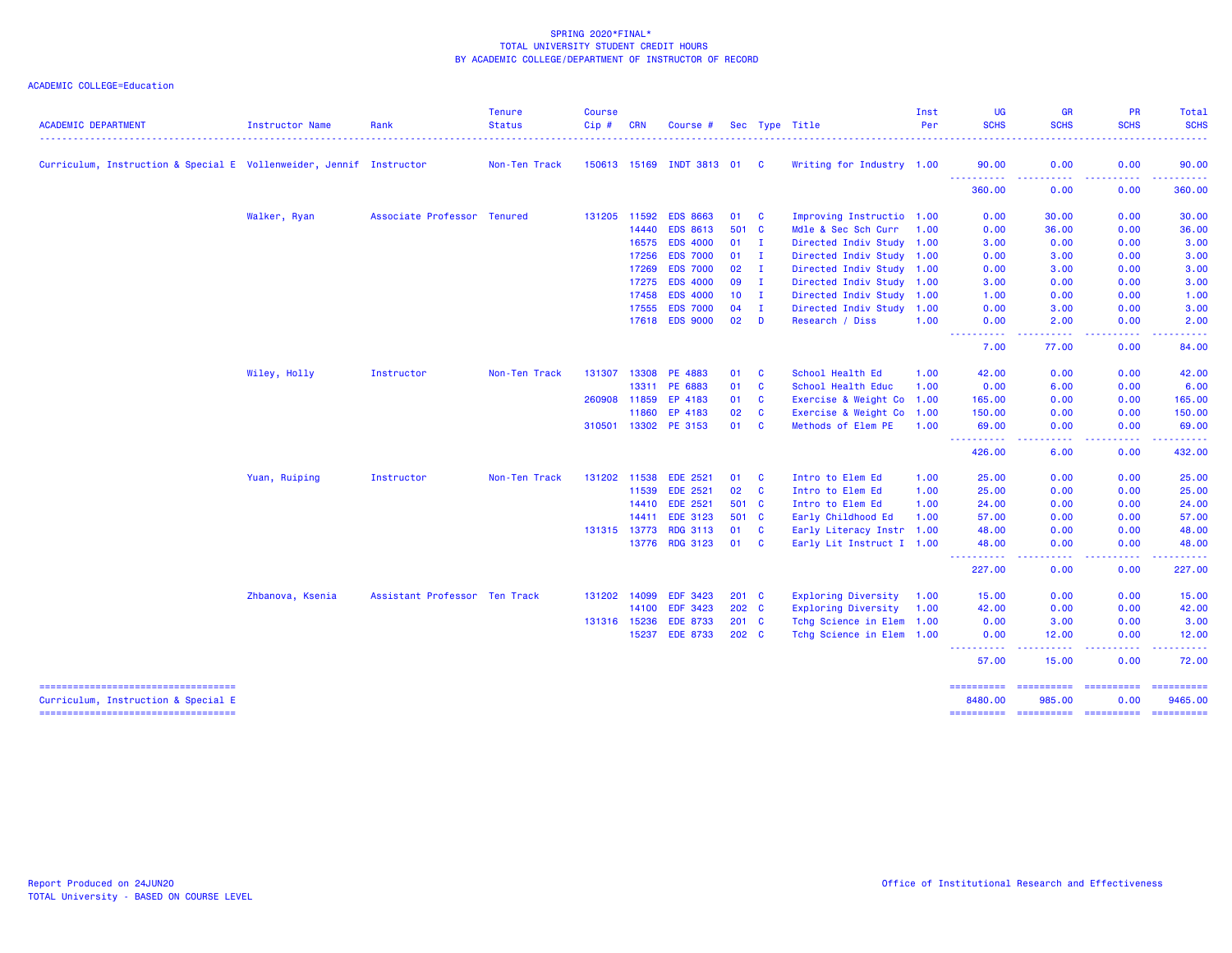| <b>ACADEMIC DEPARTMENT</b> | Instructor Name                  | Rank                              | <b>Tenure</b><br><b>Status</b> | <b>Course</b><br>$Cip \#$ | <b>CRN</b>     | Course #                           |                   |               | Sec Type Title                                    | Inst<br>Per | UG<br><b>SCHS</b>                   | <b>GR</b><br><b>SCHS</b>                                                                                                                                      | <b>PR</b><br><b>SCHS</b> | Total<br><b>SCHS</b>        |
|----------------------------|----------------------------------|-----------------------------------|--------------------------------|---------------------------|----------------|------------------------------------|-------------------|---------------|---------------------------------------------------|-------------|-------------------------------------|---------------------------------------------------------------------------------------------------------------------------------------------------------------|--------------------------|-----------------------------|
| Educational Leadership     | Allard, Deiderie                 | Non-Faculty                       | Not Applicable                 |                           |                | 130406 12514 HED 8113              | 01 C              |               | Admin Ldrship in SA 1.00                          |             | 0.00                                | 39.00                                                                                                                                                         | 0.00                     | 39.00                       |
|                            |                                  |                                   |                                |                           |                |                                    |                   |               |                                                   |             | 0.00                                | 39.00                                                                                                                                                         | 0.00                     | 39.00                       |
|                            | Armstrong, Christoph Non-Faculty |                                   | Not Applicable                 |                           |                | 130407 14277 CCL 8143              | 501 C             |               | Program Planning and 1.00                         |             | 0.00                                | 69.00                                                                                                                                                         | 0.00                     | 69.00                       |
|                            |                                  |                                   |                                |                           |                |                                    |                   |               |                                                   |             | <u> - - - - - - - - - -</u><br>0.00 | $\frac{1}{2} \left( \frac{1}{2} \right) \left( \frac{1}{2} \right) \left( \frac{1}{2} \right) \left( \frac{1}{2} \right) \left( \frac{1}{2} \right)$<br>69.00 | .<br>0.00                | .<br>69.00                  |
|                            | Baham, Jeremy                    | Non-Faculty                       | Not Applicable                 |                           |                | 130499 16865 HED 8990              | 01 C              |               | Special Topic In HED 0.50                         |             | 0.00<br><u>.</u>                    | 30.00                                                                                                                                                         | 0.00                     | 30.00                       |
|                            |                                  |                                   |                                |                           |                |                                    |                   |               |                                                   |             | 0.00                                | 30.00                                                                                                                                                         | 0.00                     | 30.00                       |
|                            | Campbell, Annika                 | Non-Faculty                       | Not Applicable                 | 309999                    | 14801<br>14802 | ISE 4200<br>ISE 4200               | 802 A<br>803 A    |               | Intl Student Exchang 1.00                         |             | 156.00                              | 0.00                                                                                                                                                          | 0.00                     | 156.00                      |
|                            |                                  |                                   |                                |                           |                |                                    |                   |               | Intl Student Exchang 1.00                         |             | 69.00<br>د د د د د د<br>225.00      | 0.00<br>$\sim$ $\sim$ $\sim$ $\sim$<br>0.00                                                                                                                   | 0.00<br>.<br>0.00        | 69.00<br>المستمال<br>225.00 |
|                            |                                  |                                   |                                |                           |                |                                    |                   |               |                                                   |             |                                     |                                                                                                                                                               |                          |                             |
|                            | Carroll, Joshua                  | Non-Faculty                       | Not Applicable                 |                           |                | 130407 14274 CCL 8133              | 501 C             |               | Lead Theory Pract in 1.00                         |             | 0.00<br>.<br>0.00                   | 39.00<br>39.00                                                                                                                                                | 0.00<br>.<br>0.00        | 39.00<br>.<br>39.00         |
|                            | Cutts, Qiana                     | Assistant Professor Ten Track     |                                | 130901                    | 14426          | <b>EDF 3333</b>                    | 501 C             |               | Social Foundation Ed 1.00                         |             | 66.00                               | 0.00                                                                                                                                                          | 0.00                     | 66.00                       |
|                            |                                  |                                   |                                |                           |                |                                    |                   |               |                                                   |             |                                     | .                                                                                                                                                             |                          | .                           |
|                            |                                  |                                   |                                |                           |                |                                    |                   |               |                                                   |             | 66.00                               | 0.00                                                                                                                                                          | 0.00                     | 66.00                       |
|                            | Derby, Christy                   | Lecturer                          | Non-Ten Track                  | 130901                    | 11563          | <b>EDF 3333</b><br><b>EDF 3333</b> | 01<br>02          | <b>C</b><br>C | Social Foundation Ed 1.00<br>Social Foundation Ed |             | 87.00                               | 0.00<br>0.00                                                                                                                                                  | 0.00<br>0.00             | 87.00                       |
|                            |                                  |                                   |                                |                           | 11564<br>11566 | <b>EDF 3333</b>                    | 04                | C             | Social Foundation Ed 1.00                         | 1.00        | 84.00<br>87.00                      | 0.00                                                                                                                                                          | 0.00                     | 84.00<br>87.00              |
|                            |                                  |                                   |                                |                           | 11567          | <b>EDF 3333</b>                    | 05                | C             | Social Foundation Ed 1.00                         |             | 84.00                               | 0.00                                                                                                                                                          | 0.00                     | 84.00                       |
|                            |                                  |                                   |                                |                           |                |                                    |                   |               |                                                   |             | .<br>342.00                         | .<br>0.00                                                                                                                                                     | .<br>0.00                | .<br>342.00                 |
|                            | Farmer, Angela                   | Clinical Assist Pro Non-Ten Track |                                | 240101                    | 12620          | <b>HON 2081</b>                    | H <sub>01</sub> S |               | Honors Forum III                                  | 1.00        | 16.00                               | 0.00                                                                                                                                                          | 0.00                     | 16.00                       |
|                            |                                  |                                   |                                |                           | 16992          | <b>HON 4000</b>                    | 02                | $\mathbf{I}$  | Directed Individual                               | 1.00        | 3.00                                | 0.00                                                                                                                                                          | 0.00                     | 3.00                        |
|                            |                                  |                                   |                                | 301801                    | 12622          | <b>HON 3163</b>                    | <b>HO1 C</b>      |               | Honors Sem Natural S 1.00                         |             | 36.00<br>د د د د د                  | 0.00<br>ولايات                                                                                                                                                | 0.00<br>.                | 36.00<br>.                  |
|                            |                                  |                                   |                                |                           |                |                                    |                   |               |                                                   |             | 55.00                               | 0.00                                                                                                                                                          | 0.00                     | 55.00                       |
|                            | Fincher, Mark                    | Associate Professor Tenured       |                                | 130407                    | 14060          | <b>CCL 8113</b>                    | 201 C             |               | Comm Col Hist/Philos 1.00                         |             | 0.00                                | 18.00                                                                                                                                                         | 0.00                     | 18.00                       |
|                            |                                  |                                   |                                |                           | 14061          | <b>CCL 8313</b>                    | $201 \quad C$     |               | Comm Coll Instrl Ass                              | 1.00        | 0.00                                | 15.00                                                                                                                                                         | 0.00                     | 15.00                       |
|                            |                                  |                                   |                                |                           | 17214          | <b>CCL 9000</b>                    | 504 D             |               | Diss./Dissertation R 1.00                         |             | 0.00                                | 1.00                                                                                                                                                          | 0.00                     | 1.00                        |
|                            |                                  |                                   |                                |                           | 17652          | <b>CCL 7000</b>                    | $201$ I           |               | Directed Individual                               | 1.00        | 0.00                                | 1.00                                                                                                                                                          | 0.00                     | 1.00                        |
|                            |                                  |                                   |                                | 231302                    | 14097          | <b>EDF 3413</b>                    | 201 C             |               | Writing For Thinking 1.00                         |             | 12.00                               | 0.00                                                                                                                                                          | 0.00                     | 12.00                       |
|                            |                                  |                                   |                                |                           | 14098          | EDF 3413                           | 202 C             |               | Writing For Thinking 1.00                         |             | 15.00                               | 0.00                                                                                                                                                          | 0.00                     | 15.00                       |
|                            |                                  |                                   |                                |                           |                |                                    |                   |               |                                                   |             | 27.00                               | 35.00                                                                                                                                                         | 0.00                     | 62.00                       |
|                            | Fuchko, John                     | Lecturer                          | Non-Ten Track                  |                           |                | 130401 15162 HED 8683              | 501 C             |               | Policy Issues in Hig 1.00                         |             | 0.00<br>المتمامين                   | 51.00<br>.                                                                                                                                                    | 0.00<br>.                | 51.00<br>.                  |
|                            |                                  |                                   |                                |                           |                |                                    |                   |               |                                                   |             | 0.00                                | 51.00                                                                                                                                                         | 0.00                     | 51.00                       |
|                            | Garraway, Michelle               | Non-Faculty                       | Not Applicable                 |                           |                | 521003 16432 FYE 1101              | F09 C             |               | Freshman Success Str 1.00                         |             | 22.00                               | 0.00                                                                                                                                                          | 0.00                     | 22.00                       |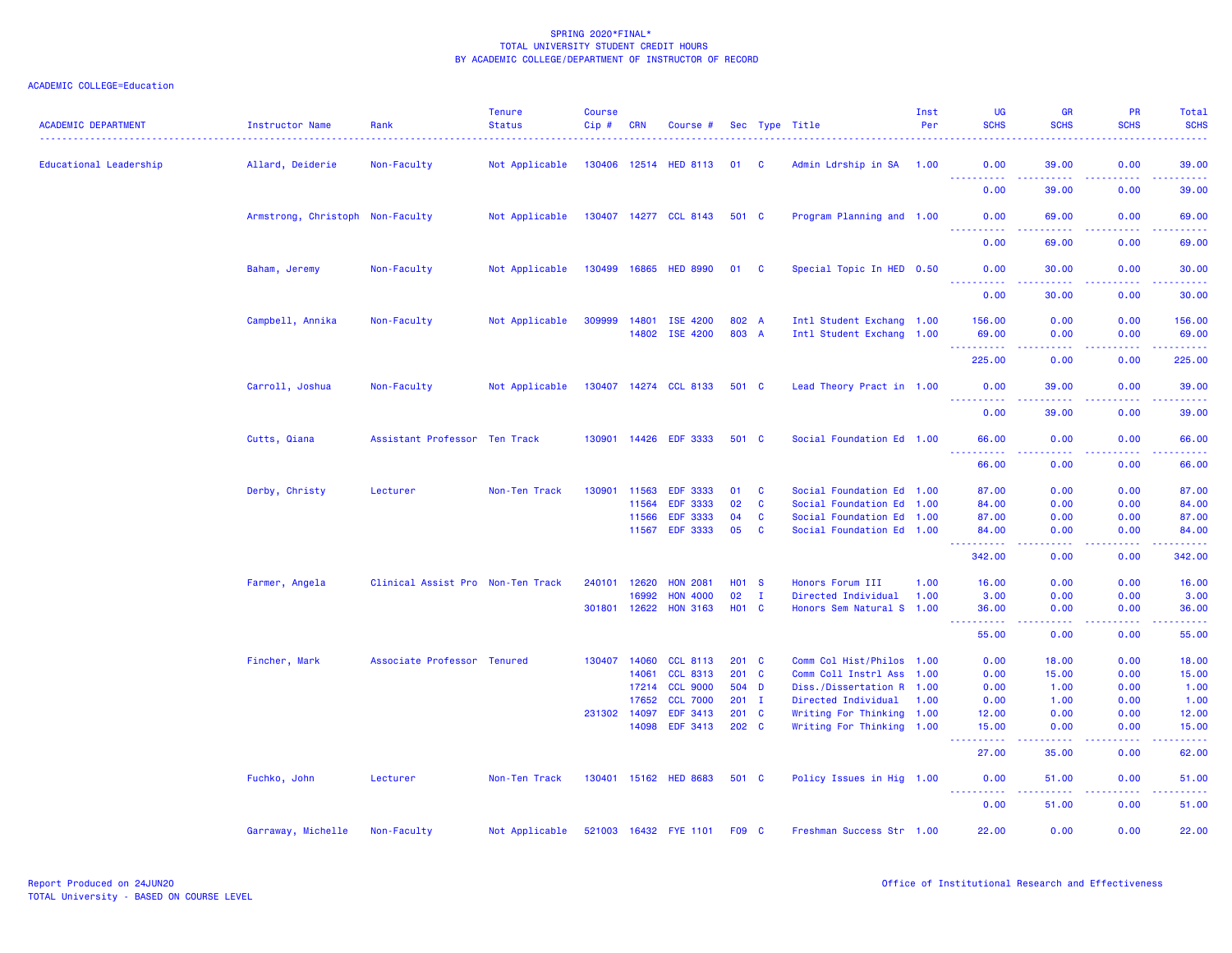| <b>ACADEMIC DEPARTMENT</b> | <b>Instructor Name</b> | Rank                              | <b>Tenure</b><br><b>Status</b> | <b>Course</b><br>Cip# | CRN            | Course #                           |                |                              | Sec Type Title                                         | Inst<br>Per | UG<br><b>SCHS</b>                                                                                                                 | <b>GR</b><br><b>SCHS</b> | PR<br><b>SCHS</b> | Total<br><b>SCHS</b>                   |
|----------------------------|------------------------|-----------------------------------|--------------------------------|-----------------------|----------------|------------------------------------|----------------|------------------------------|--------------------------------------------------------|-------------|-----------------------------------------------------------------------------------------------------------------------------------|--------------------------|-------------------|----------------------------------------|
|                            |                        |                                   |                                |                       |                |                                    |                |                              |                                                        |             | <b></b>                                                                                                                           |                          | .                 | <u>.</u>                               |
|                            |                        |                                   |                                |                       |                |                                    |                |                              |                                                        |             | 22.00                                                                                                                             | 0.00                     | 0.00              | 22.00                                  |
| Educational Leadership     | Gordon, Nicholas       | Non-Faculty                       | Not Applicable                 |                       |                | 130499 16865 HED 8990              | 01 C           |                              | Special Topic In HED 0.50                              |             | 0.00                                                                                                                              | 30.00                    | 0.00              | 30.00                                  |
|                            |                        |                                   |                                |                       |                |                                    |                |                              |                                                        |             | 0.00                                                                                                                              | 30.00                    | 0.00              | 30.00                                  |
|                            | Hanson, Bruce          | Lecturer                          | Non-Ten Track                  |                       |                | 130407 14279 CCL 8193              | 501 S          |                              | Sem Comm Coll Lead                                     | 1.00        | 0.00                                                                                                                              | 45.00                    | 0.00              | 45.00                                  |
|                            |                        |                                   |                                |                       |                |                                    |                |                              |                                                        |             | <u>.</u><br>0.00                                                                                                                  | 45.00                    | 0.00              | 45.00                                  |
|                            | Hobley, Montelleo      | Non-Faculty                       | Not Applicable                 |                       |                | 521003 16429 FYE 1101              | F06 C          |                              | Freshman Success Str 1.00                              |             | 16.00                                                                                                                             | 0.00                     | 0.00              | 16.00                                  |
|                            |                        |                                   |                                |                       |                |                                    |                |                              |                                                        |             | <u>.</u><br>16.00                                                                                                                 | 0.00                     | 0.00              | 16.00                                  |
|                            | King, Stephanie        | Associate Professor Tenured       |                                | 130407 14278          |                | <b>CCL 8173</b>                    | 501 C          |                              | Comm College Teachin 1.00                              |             | 0.00                                                                                                                              | 57.00                    | 0.00              | 57.00                                  |
|                            |                        |                                   |                                |                       | 14282          | <b>CCL 9000</b><br><b>CCL 8313</b> | 501 D<br>501 C |                              | Diss./Dissertation R 1.00                              |             | 0.00                                                                                                                              | 58.00                    | 0.00              | 58.00                                  |
|                            |                        |                                   |                                |                       | 15160          |                                    |                |                              | Comm Coll Instrl Ass 1.00                              |             | 0.00<br><u> - - - - - - - - - -</u>                                                                                               | 33.00<br>222222          | 0.00<br>22222     | 33.00<br>.                             |
|                            |                        |                                   |                                |                       |                |                                    |                |                              |                                                        |             | 0.00                                                                                                                              | 148,00                   | 0.00              | 148.00                                 |
|                            | Labat Jr., Myron       | Associate Professor Ten Track     |                                | 130401                | 15161          | <b>EDL 8623</b>                    | 501 C          |                              | Curric Leadership                                      | 1.00        | 0.00                                                                                                                              | 63.00                    | 0.00              | 63.00                                  |
|                            |                        |                                   |                                | 130603 14430          |                | <b>EDF 9373</b>                    | 503 C          |                              | Ed Res Design                                          | 1.00        | 0.00<br>----------                                                                                                                | 33.00<br>.               | 0.00              | 33.00                                  |
|                            |                        |                                   |                                |                       |                |                                    |                |                              |                                                        |             | 0.00                                                                                                                              | 96.00                    | 0.00              | 96.00                                  |
|                            | Labat, Cherie          | Lecturer                          | Non-Ten Track                  | 130401                |                | 15181 EDA 8163                     | 01             | <b>C</b>                     | Pub Sch Finance                                        | 1.00        | 0.00<br>$\frac{1}{2} \left( \frac{1}{2} \right) \left( \frac{1}{2} \right) \left( \frac{1}{2} \right) \left( \frac{1}{2} \right)$ | 18.00                    | 0.00              | 18.00                                  |
|                            |                        |                                   |                                |                       |                |                                    |                |                              |                                                        |             | 0.00                                                                                                                              | 18.00                    | 0.00              | 18.00                                  |
|                            | Long, Cheryl           | Research Assist Pro Non-Ten Track |                                |                       |                | 231302 11573 EDF 3413              | 06             | $\overline{B}$               | Writing For Thinking 1.00                              |             | 72.00<br><u>.</u>                                                                                                                 | 0.00<br>22222            | 0.00              | 72.00<br>.                             |
|                            |                        |                                   |                                |                       |                |                                    |                |                              |                                                        |             | 72.00                                                                                                                             | 0.00                     | 0.00              | 72.00                                  |
|                            | McGregor, Shane        | Grad Teach Assist                 | Non-Ten Track                  | 131202 14421          |                | <b>EDE 4883</b>                    | 501 C          |                              | Manag Elem/Mid Lvl C 1.00                              |             | 84.00                                                                                                                             | 0.00                     | 0.00              | 84.00                                  |
|                            |                        |                                   |                                |                       |                | 131315 13785 RDG 3513              | 01             | <b>C</b>                     | Rdg Strag Second Sch 1.00                              |             | 81.00<br>----------                                                                                                               | 0.00<br>.                | 0.00<br>.         | 81.00<br>.                             |
|                            |                        |                                   |                                |                       |                |                                    |                |                              |                                                        |             | 165.00                                                                                                                            | 0.00                     | 0.00              | 165.00                                 |
|                            | McKellar, Lucy         | Lecturer                          | Non-Ten Track                  | 130301                |                | 12807 LSK 2010                     | 01             | <b>C</b>                     | Praxis: Acad Core En 1.00                              |             | 17.00<br><u>.</u>                                                                                                                 | 0.00<br>22222            | 0.00<br>.         | 17.00<br>.                             |
|                            |                        |                                   |                                |                       |                |                                    |                |                              |                                                        |             | 17.00                                                                                                                             | 0.00                     | 0.00              | 17.00                                  |
|                            | McMullan, Leigh        | Clinical Assist Pro Non-Ten Track |                                | 130401                | 15436          | <b>EDL 8353</b>                    | 01             | H                            | Teacher Leadership I 1.00                              |             | 0.00                                                                                                                              | 33.00                    | 0.00              | 33.00                                  |
|                            |                        |                                   |                                |                       | 16591          | <b>EDL 8333</b>                    | 01             | <b>C</b>                     | Teach Prac Learn En                                    | 1.00        | 0.00                                                                                                                              | 39.00                    | 0.00              | 39.00                                  |
|                            |                        |                                   |                                |                       | 16949          | <b>EDL 7000</b>                    | 01             | $\mathbf{I}$                 | Directed Indiv Study 1.00                              |             | 0.00                                                                                                                              | 3.00                     | 0.00              | 3.00                                   |
|                            |                        |                                   |                                |                       | 16950          | <b>EDL 7000</b>                    | 02             | $\mathbf{I}$                 | Directed Indiv Study 1.00                              |             | 0.00                                                                                                                              | 3.00                     | 0.00              | 3.00                                   |
|                            |                        |                                   |                                |                       | 16951          | <b>EDL 7000</b>                    | 03<br>04       | $\mathbf{I}$                 | Directed Indiv Study 1.00                              |             | 0.00                                                                                                                              | 3.00                     | 0.00              | 3.00                                   |
|                            |                        |                                   |                                |                       | 16953<br>17052 | <b>EDL 7000</b><br><b>EDL 7000</b> | 05             | $\mathbf{I}$<br>$\mathbf{I}$ | Directed Indiv Study 1.00<br>Directed Indiv Study 1.00 |             | 0.00<br>0.00                                                                                                                      | 3.00<br>3.00             | 0.00<br>0.00      | 3.00<br>3.00                           |
|                            |                        |                                   |                                |                       |                |                                    |                |                              |                                                        |             | <u> - - - - - - - - - -</u><br>0.00                                                                                               | .<br>87.00               | .<br>0.00         | <b><i><u><u>.</u></u></i></b><br>87.00 |
|                            | Molina, Danielle       | Associate Professor Tenured       |                                |                       |                | 130401 12517 HED 8593              | 01             | <b>C</b>                     | Admin Comp Tech/Comm 1.00                              |             | 0.00                                                                                                                              | 33.00                    | 0.00              | 33.00                                  |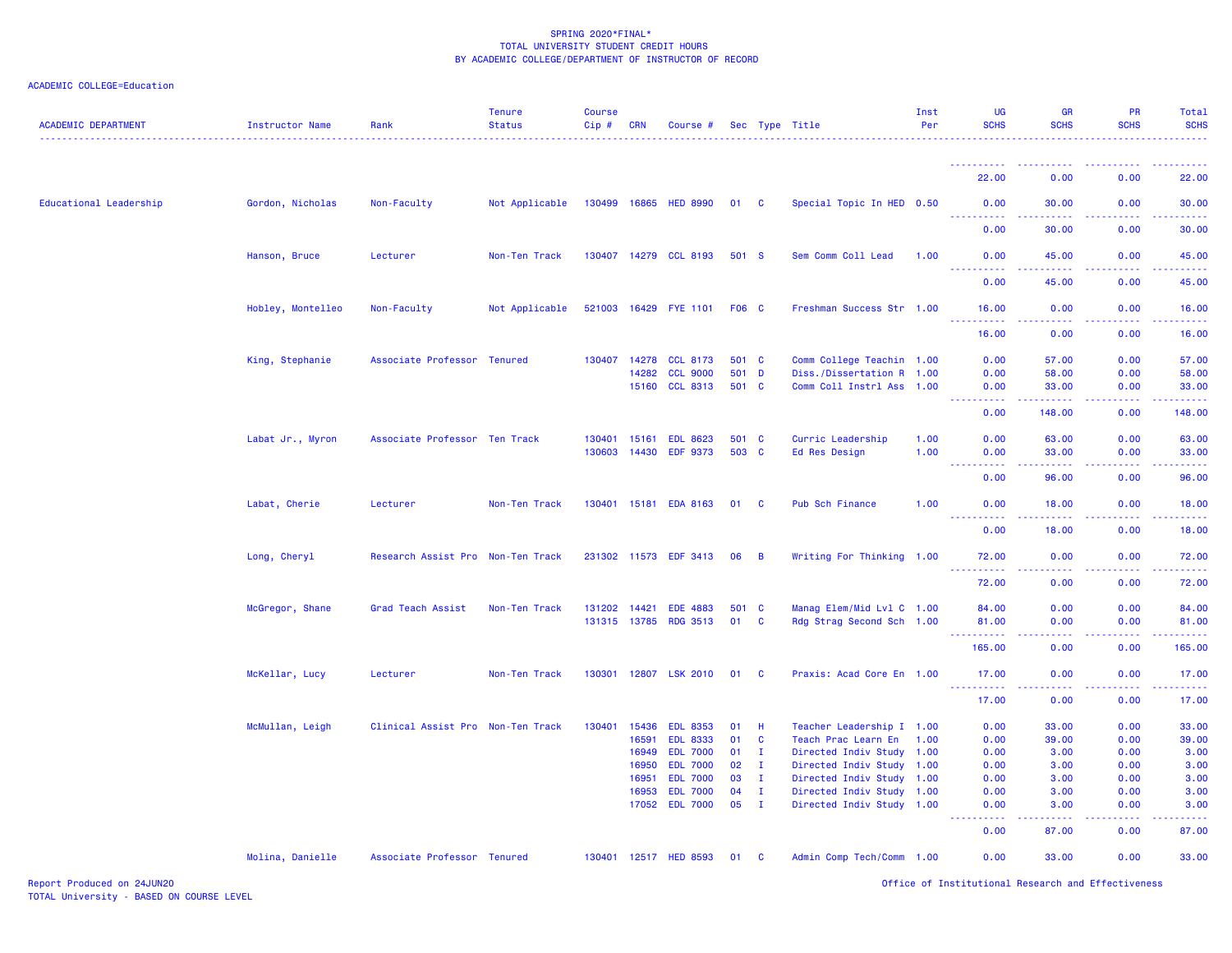| <b>ACADEMIC DEPARTMENT</b> | Instructor Name    | Rank                              | <b>Tenure</b><br><b>Status</b> | Course<br>Cip# | <b>CRN</b>   | Course #              |       |               | Sec Type Title             | Inst<br>Per | UG<br><b>SCHS</b>                                                                                                                                             | <b>GR</b><br><b>SCHS</b>                                                                                                                                      | <b>PR</b><br><b>SCHS</b>                                                                                                                                     | Total<br><b>SCHS</b>                                                                                                                                                                      |
|----------------------------|--------------------|-----------------------------------|--------------------------------|----------------|--------------|-----------------------|-------|---------------|----------------------------|-------------|---------------------------------------------------------------------------------------------------------------------------------------------------------------|---------------------------------------------------------------------------------------------------------------------------------------------------------------|--------------------------------------------------------------------------------------------------------------------------------------------------------------|-------------------------------------------------------------------------------------------------------------------------------------------------------------------------------------------|
|                            |                    |                                   |                                |                |              |                       |       |               |                            |             |                                                                                                                                                               |                                                                                                                                                               |                                                                                                                                                              |                                                                                                                                                                                           |
| Educational Leadership     | Molina, Danielle   | Associate Professor Tenured       |                                | 130401         | 15182        | <b>HED 8223</b>       | 01    | <b>S</b>      | Seminar in Administr 1.00  |             | 0.00                                                                                                                                                          | 33.00                                                                                                                                                         | 0.00                                                                                                                                                         | 33.00                                                                                                                                                                                     |
|                            |                    |                                   |                                | 130406         | 16733        | <b>HED 9000</b>       | 02    | D             | Research / Diss            | 1.00        | 0.00                                                                                                                                                          | 18.00                                                                                                                                                         | 0.00                                                                                                                                                         | 18.00                                                                                                                                                                                     |
|                            |                    |                                   |                                |                | 130407 17186 | <b>HED 7000</b>       | 02    | $\mathbf{I}$  | Directed Indiv Study 1.00  |             | 0.00                                                                                                                                                          | 3.00                                                                                                                                                          | 0.00                                                                                                                                                         | 3.00                                                                                                                                                                                      |
|                            |                    |                                   |                                |                | 17187        | <b>HED 7000</b>       | 03    | $\mathbf{I}$  | Directed Indiv Study 1.00  |             | 0.00                                                                                                                                                          | 3.00                                                                                                                                                          | 0.00                                                                                                                                                         | 3.00                                                                                                                                                                                      |
|                            |                    |                                   |                                |                | 17188        | <b>HED 7000</b>       | 04    | $\mathbf{I}$  | Directed Indiv Study 1.00  |             | 0.00                                                                                                                                                          | 3.00                                                                                                                                                          | 0.00                                                                                                                                                         | 3.00                                                                                                                                                                                      |
|                            |                    |                                   |                                |                | 17419        | <b>HED 7000</b>       | 05    | $\mathbf{I}$  | Directed Indiv Study 1.00  |             | 0.00                                                                                                                                                          | 3.00                                                                                                                                                          | 0.00                                                                                                                                                         | 3.00                                                                                                                                                                                      |
|                            |                    |                                   |                                |                |              |                       |       |               |                            |             | $\sim$ $\sim$ $\sim$ $\sim$<br>0.00                                                                                                                           | .<br>96.00                                                                                                                                                    | .<br>0.00                                                                                                                                                    | .<br>96.00                                                                                                                                                                                |
|                            | Moyen, Eric        | Associate Professor Tenured       |                                | 130401         | 16730        | <b>EDA 9000</b>       | 02    | D             | Research / Diss            | 1.00        | 0.00                                                                                                                                                          | 2.00                                                                                                                                                          | 0.00                                                                                                                                                         | 2.00                                                                                                                                                                                      |
|                            |                    |                                   |                                | 130406         | 16732        | <b>HED 9000</b>       | 01    | D             | Research / Diss            | 1.00        | 0.00<br>$\omega_{\rm c}$ and $\omega_{\rm c}$                                                                                                                 | 6.00<br>$\sim$ $\sim$ $\sim$ $\sim$                                                                                                                           | 0.00<br>.                                                                                                                                                    | 6.00<br>المتمام المنا                                                                                                                                                                     |
|                            |                    |                                   |                                |                |              |                       |       |               |                            |             | 0.00                                                                                                                                                          | 8.00                                                                                                                                                          | 0.00                                                                                                                                                         | 8.00                                                                                                                                                                                      |
|                            | Mullen, Jacqueline | Non-Faculty                       | Not Applicable                 |                |              | 521003 16425 FYE 1101 | F02 C |               | Freshman Success Str 1.00  |             | 14.00<br>$\frac{1}{2} \left( \frac{1}{2} \right) \left( \frac{1}{2} \right) \left( \frac{1}{2} \right) \left( \frac{1}{2} \right)$                            | 0.00<br>$  -$                                                                                                                                                 | 0.00<br>.                                                                                                                                                    | 14.00<br>.                                                                                                                                                                                |
|                            |                    |                                   |                                |                |              |                       |       |               |                            |             | 14.00                                                                                                                                                         | 0.00                                                                                                                                                          | 0.00                                                                                                                                                         | 14.00                                                                                                                                                                                     |
|                            | Musser, Madhurima  | Lecturer                          | Non-Ten Track                  | 130101         | 11577        | EDF 4243              | 01    | <b>C</b>      | Plan for Diverse Lea 1.00  |             | 60.00                                                                                                                                                         | 0.00                                                                                                                                                          | 0.00                                                                                                                                                         | 60.00                                                                                                                                                                                     |
|                            |                    |                                   |                                |                | 131202 11574 | <b>EDF 3423</b>       | 01    | C             | Exploring Diversity        | 1.00        | 54.00                                                                                                                                                         | 0.00                                                                                                                                                          | 0.00                                                                                                                                                         | 54.00                                                                                                                                                                                     |
|                            |                    |                                   |                                |                | 11575        | <b>EDF 3423</b>       | 02    | C             | <b>Exploring Diversity</b> | 1.00        | 30.00                                                                                                                                                         | 0.00                                                                                                                                                          | 0.00                                                                                                                                                         | 30.00                                                                                                                                                                                     |
|                            |                    |                                   |                                |                | 231302 11570 | EDF 3413              | 03    | B             | Writing For Thinking 1.00  |             | 69.00                                                                                                                                                         | 0.00                                                                                                                                                          | 0.00                                                                                                                                                         | 69.00                                                                                                                                                                                     |
|                            |                    |                                   |                                |                | 11571        | EDF 3413              | 04    | B             | Writing For Thinking 1.00  |             | 72.00<br>------                                                                                                                                               | 0.00<br>.                                                                                                                                                     | 0.00<br>-----                                                                                                                                                | 72.00<br>$\frac{1}{2} \left( \frac{1}{2} \right) \left( \frac{1}{2} \right) \left( \frac{1}{2} \right) \left( \frac{1}{2} \right) \left( \frac{1}{2} \right)$                             |
|                            |                    |                                   |                                |                |              |                       |       |               |                            |             | 285.00                                                                                                                                                        | 0.00                                                                                                                                                          | 0.00                                                                                                                                                         | 285.00                                                                                                                                                                                    |
|                            | Operton, Rosalind  | Clinical Assist Pro Non-Ten Track |                                | 130401         | 15238        | <b>EDL 8333</b>       |       | 201 C         | Teach Prac Learn En        | 1.00        | 0.00                                                                                                                                                          | 21.00                                                                                                                                                         | 0.00                                                                                                                                                         | 21.00                                                                                                                                                                                     |
|                            |                    |                                   |                                |                | 15240        | <b>EDL 8353</b>       |       | 201 H         | Teacher Leadership I 1.00  |             | 0.00                                                                                                                                                          | 6.00                                                                                                                                                          | 0.00                                                                                                                                                         | 6.00                                                                                                                                                                                      |
|                            |                    |                                   |                                |                | 15241        | <b>EDL 8353</b>       |       | 202 H         | Teacher Leadership I 1.00  |             | 0.00                                                                                                                                                          | 12.00                                                                                                                                                         | 0.00                                                                                                                                                         | 12.00                                                                                                                                                                                     |
|                            |                    |                                   |                                | 130901         | 14096        | <b>EDF 3333</b>       |       | 201 C         | Social Foundation Ed 1.00  |             | 33.00                                                                                                                                                         | 0.00                                                                                                                                                          | 0.00                                                                                                                                                         | 33.00                                                                                                                                                                                     |
|                            |                    |                                   |                                |                | 15198        | <b>EDF 3333</b>       |       | 202 C         | Social Foundation Ed 1.00  |             | 45.00<br><u> - - - - - - - - - -</u>                                                                                                                          | 0.00<br>22222                                                                                                                                                 | 0.00<br><b><i><u><u> - - - -</u></u></i></b>                                                                                                                 | 45.00<br>$\frac{1}{2} \left( \frac{1}{2} \right) \left( \frac{1}{2} \right) \left( \frac{1}{2} \right) \left( \frac{1}{2} \right) \left( \frac{1}{2} \right)$                             |
|                            |                    |                                   |                                |                |              |                       |       |               |                            |             | 78.00                                                                                                                                                         | 39.00                                                                                                                                                         | 0.00                                                                                                                                                         | 117.00                                                                                                                                                                                    |
|                            | Oswalt, Katie      | Instructor                        | Non-Ten Track                  | 130401         | 12513        | <b>HED 8010</b>       | 01    | E             | Practicum                  | 1.00        | 0.00                                                                                                                                                          | 12.00                                                                                                                                                         | 0.00                                                                                                                                                         | 12.00                                                                                                                                                                                     |
|                            |                    |                                   |                                | 130407         |              | 14273 CCL 8113        | 501   | <b>C</b>      | Comm Col Hist/Philos 1.00  |             | 0.00                                                                                                                                                          | 63.00                                                                                                                                                         | 0.00                                                                                                                                                         | 63.00                                                                                                                                                                                     |
|                            |                    |                                   |                                |                |              |                       |       |               |                            |             | <u> - - - - - - - - - -</u><br>0.00                                                                                                                           | $\frac{1}{2} \left( \frac{1}{2} \right) \left( \frac{1}{2} \right) \left( \frac{1}{2} \right) \left( \frac{1}{2} \right) \left( \frac{1}{2} \right)$<br>75.00 | $\frac{1}{2} \left( \frac{1}{2} \right) \left( \frac{1}{2} \right) \left( \frac{1}{2} \right) \left( \frac{1}{2} \right) \left( \frac{1}{2} \right)$<br>0.00 | .<br>75.00                                                                                                                                                                                |
|                            | Pickering, Pamela  | Lecturer                          | Non-Ten Track                  | 131205         | 14108        | <b>EDS 4873</b>       |       | $201 \quad C$ | Managing Secondary C 1.00  |             | 6.00                                                                                                                                                          | 0.00                                                                                                                                                          | 0.00                                                                                                                                                         | 6.00                                                                                                                                                                                      |
|                            |                    |                                   |                                |                | 15211        | <b>EDS 4873</b>       | 202 C |               | Managing Secondary C 1.00  |             | 24.00                                                                                                                                                         | 0.00                                                                                                                                                          | 0.00                                                                                                                                                         | 24.00                                                                                                                                                                                     |
|                            |                    |                                   |                                |                |              |                       |       |               |                            |             | $\frac{1}{2} \left( \frac{1}{2} \right) \left( \frac{1}{2} \right) \left( \frac{1}{2} \right) \left( \frac{1}{2} \right) \left( \frac{1}{2} \right)$<br>30.00 | د د د د<br>0.00                                                                                                                                               | .<br>0.00                                                                                                                                                    | .<br>30.00                                                                                                                                                                                |
|                            | Prince, Debra      | Associate Professor Tenured       |                                | 130601         | 11579        | <b>EDF 8363</b>       | 01    | <b>C</b>      | Func & Met Res In Ed 1.00  |             | 0.00                                                                                                                                                          | 18.00                                                                                                                                                         | 0.00                                                                                                                                                         | 18.00                                                                                                                                                                                     |
|                            |                    |                                   |                                |                | 14427        | <b>EDF 8363</b>       | 501   | $\mathbf{C}$  | Func & Met Res In Ed 1.00  |             | 0.00                                                                                                                                                          | 24.00                                                                                                                                                         | 0.00                                                                                                                                                         | 24.00                                                                                                                                                                                     |
|                            |                    |                                   |                                | 130901         | 11565        | <b>EDF 3333</b>       | 03    | $\mathbf{C}$  | Social Foundation Ed 1.00  |             | 69.00                                                                                                                                                         | 0.00                                                                                                                                                          | 0.00                                                                                                                                                         | 69.00                                                                                                                                                                                     |
|                            |                    |                                   |                                |                |              |                       |       |               |                            |             | <b><i><u><u>.</u></u></i></b><br>69.00                                                                                                                        | <u>.</u><br>42.00                                                                                                                                             | $- - - - -$<br>0.00                                                                                                                                          | $\frac{1}{2} \left( \frac{1}{2} \right) \left( \frac{1}{2} \right) \left( \frac{1}{2} \right) \left( \frac{1}{2} \right) \left( \frac{1}{2} \right) \left( \frac{1}{2} \right)$<br>111.00 |
|                            | Tharp, Paula       | Assistant Professor Ten Track     |                                | 130401         | 14431        | <b>EDL 8613</b>       | 501   | - H           | Leadership Intern II 1.00  |             | 0.00                                                                                                                                                          | 27.00                                                                                                                                                         | 0.00                                                                                                                                                         | 27.00                                                                                                                                                                                     |
|                            |                    |                                   |                                |                | 16576        | <b>EDA 8293</b>       |       | 501 C         | Prof Dev Ed Persnnel 1.00  |             | 0.00                                                                                                                                                          | 27.00                                                                                                                                                         | 0.00                                                                                                                                                         | 27.00                                                                                                                                                                                     |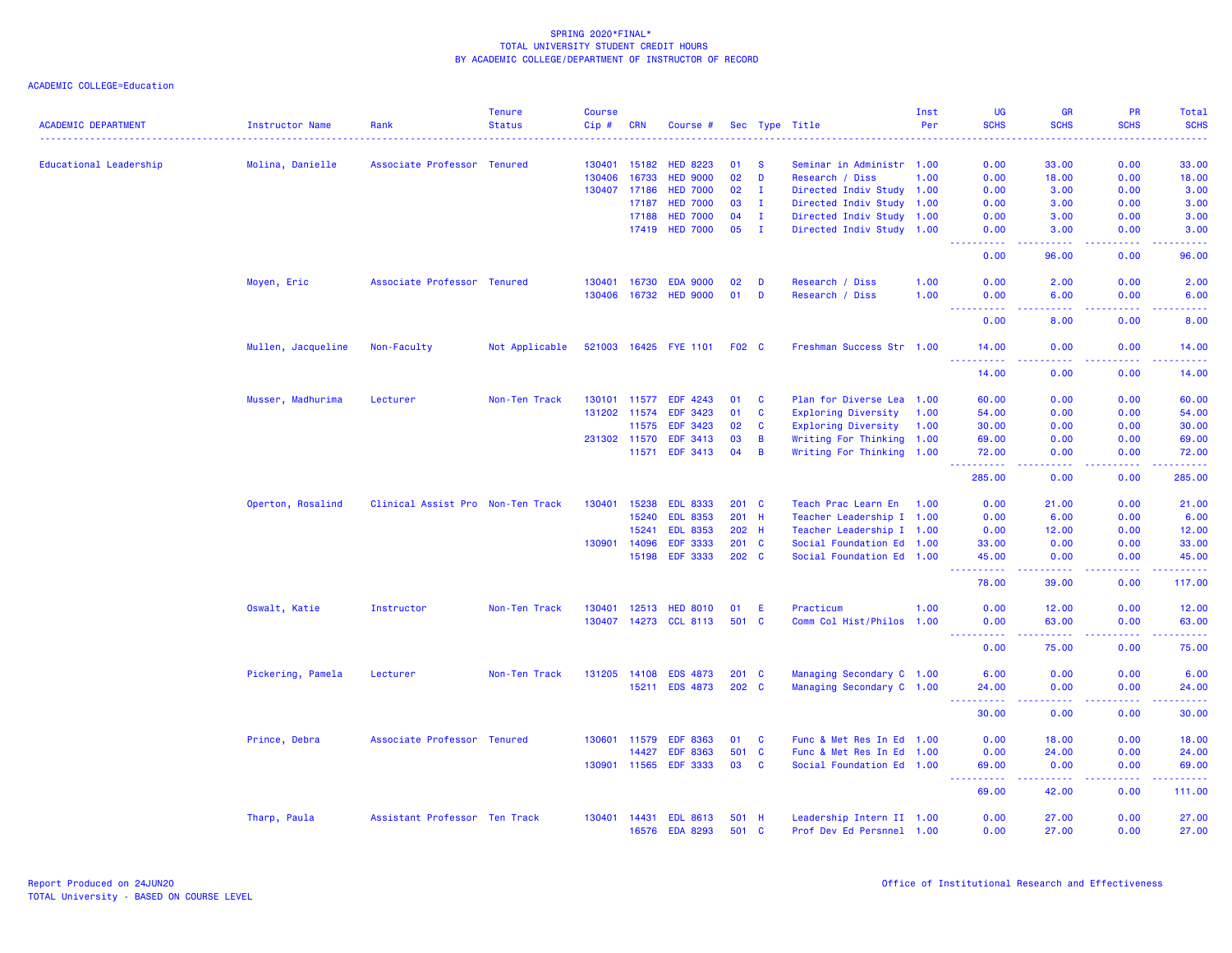| <b>ACADEMIC DEPARTMENT</b>                                   | <b>Instructor Name</b> | Rank                              | <b>Tenure</b><br><b>Status</b> | <b>Course</b><br>Cip# | <b>CRN</b> | Course #              |                  |          | Sec Type Title            | Inst<br>Per | <b>UG</b><br><b>SCHS</b>             | <b>GR</b><br><b>SCHS</b>                                                                                                                                      | <b>PR</b><br><b>SCHS</b> | <b>Total</b><br><b>SCHS</b>                                                                              |
|--------------------------------------------------------------|------------------------|-----------------------------------|--------------------------------|-----------------------|------------|-----------------------|------------------|----------|---------------------------|-------------|--------------------------------------|---------------------------------------------------------------------------------------------------------------------------------------------------------------|--------------------------|----------------------------------------------------------------------------------------------------------|
|                                                              |                        |                                   |                                |                       |            |                       |                  |          |                           |             | ----------                           | $\mathcal{L}^{\mathcal{L}}\mathcal{L}^{\mathcal{L}}\mathcal{L}^{\mathcal{L}}\mathcal{L}^{\mathcal{L}}\mathcal{L}^{\mathcal{L}}$                               |                          |                                                                                                          |
|                                                              |                        |                                   |                                |                       |            |                       |                  |          |                           |             | 0.00                                 | 54.00                                                                                                                                                         | 0.00                     | 54.00                                                                                                    |
| Educational Leadership                                       | Torres, Jacob          | Grad Teach Assist                 | Non-Ten Track                  | 131101 11084          |            | COE 1323              | 04               | C        | Career Planning           | 0.10        | 6.00                                 | 0.00                                                                                                                                                          | 0.00                     | 6.00                                                                                                     |
|                                                              |                        |                                   |                                |                       | 11085      | COE 1323              | 05               | C        | Career Planning           | 0.10        | 6.30<br>.                            | 0.00<br>.                                                                                                                                                     | 0.00<br>.                | 6.30<br>.                                                                                                |
|                                                              |                        |                                   |                                |                       |            |                       |                  |          |                           |             | 12.30                                | 0.00                                                                                                                                                          | 0.00                     | 12.30                                                                                                    |
|                                                              | Walker, Catherine      | Non-Faculty                       | Not Applicable                 |                       |            | 521003 16433 FYE 1101 | <b>F10 C</b>     |          | Freshman Success Str 1.00 |             | 14.00                                | 0.00                                                                                                                                                          | 0.00                     | 14.00                                                                                                    |
|                                                              |                        |                                   |                                |                       |            |                       |                  |          |                           |             | $\sim$ $\sim$ $\sim$ $\sim$<br>14.00 | .<br>0.00                                                                                                                                                     | 0.00                     | ------<br>14.00                                                                                          |
|                                                              | Wallin, Patsy          | Associate Professor Tenured       |                                | 130401 14101          |            | <b>EDL 8613</b>       | 201 H            |          | Leadership Intern II 1.00 |             | 0.00                                 | 15.00                                                                                                                                                         | 0.00                     | 15.00                                                                                                    |
|                                                              |                        |                                   |                                |                       | 14102      | <b>EDL 8613</b>       | 202 H            |          | Leadership Intern II 1.00 |             | 0.00                                 | 12.00                                                                                                                                                         | 0.00                     | 12.00                                                                                                    |
|                                                              |                        |                                   |                                |                       | 14103      | <b>EDL 8623</b>       | $201$ C          |          | Curric Leadership         | 1.00        | 0.00                                 | 15.00                                                                                                                                                         | 0.00                     | 15.00                                                                                                    |
|                                                              |                        |                                   |                                |                       | 15204      | <b>EDL 8623</b>       | 202 <sub>c</sub> |          | Curric Leadership         | 1.00        | 0.00                                 | 27.00                                                                                                                                                         | 0.00                     | 27.00                                                                                                    |
|                                                              |                        |                                   |                                |                       | 16196      | <b>EDL 7000</b>       | $201$ I          |          | Directed Indiv Study 1.00 |             | 0.00                                 | 3.00                                                                                                                                                          | 0.00                     | 3.00                                                                                                     |
|                                                              |                        |                                   |                                |                       | 16198      | <b>EDL 7000</b>       | $202$ I          |          | Directed Indiv Study 1.00 |             | 0.00                                 | 3.00                                                                                                                                                          | 0.00                     | 3.00                                                                                                     |
|                                                              |                        |                                   |                                |                       | 16199      | <b>EDL 7000</b>       | 203 I            |          | Directed Indiv Study 1.00 |             | 0.00                                 | 3.00                                                                                                                                                          | 0.00                     | 3.00                                                                                                     |
|                                                              |                        |                                   |                                |                       | 16200      | <b>EDL 7000</b>       | $204$ I          |          | Directed Indiv Study 1.00 |             | 0.00                                 | 3.00                                                                                                                                                          | 0.00                     | 3.00                                                                                                     |
|                                                              |                        |                                   |                                |                       |            | 17117 EDL 7000        | $205$ I          |          | Directed Indiv Study 1.00 |             | 0.00<br>.                            | 3.00<br><u>.</u>                                                                                                                                              | 0.00<br>.                | 3.00                                                                                                     |
|                                                              |                        |                                   |                                |                       |            |                       |                  |          |                           |             | 0.00                                 | 84.00                                                                                                                                                         | 0.00                     | 84.00                                                                                                    |
|                                                              | White Jones, Ashley    | Clinical Assist Pro Non-Ten Track |                                | 260908 14140          |            | EP 4814               | 201 H            |          | Exercise Science Int 1.00 |             | 16.00                                | 0.00                                                                                                                                                          | 0.00                     | 16.00                                                                                                    |
|                                                              |                        |                                   |                                |                       | 15231      | EP 4603               | $201 \quad C$    |          | Physical Activity Ep 1.00 |             | 51.00                                | 0.00                                                                                                                                                          | 0.00                     | 51.00                                                                                                    |
|                                                              |                        |                                   |                                |                       |            | 360101 15232 PE 1000  | 201 C            |          | Play, Fitness & Phys 1.00 |             | 24.00<br><b>.</b>                    | 0.00<br>.                                                                                                                                                     | 0.00<br>.                | 24.00<br>.                                                                                               |
|                                                              |                        |                                   |                                |                       |            |                       |                  |          |                           |             | 91.00                                | 0.00                                                                                                                                                          | 0.00                     | 91.00                                                                                                    |
|                                                              | White, Carol           | Assistant Professor Ten Track     |                                |                       |            | 130407 14280 CCL 8343 | 501 C            |          | Community Dev Resour 1.00 |             | 0.00                                 | 45.00                                                                                                                                                         | 0.00                     | 45.00                                                                                                    |
|                                                              |                        |                                   |                                |                       |            |                       |                  |          |                           |             | <b></b><br>0.00                      | $- - - - -$<br>45.00                                                                                                                                          | .<br>0.00                | 45.00                                                                                                    |
|                                                              | Williams, Frankie      | Visit Clinical Prof Non-Ten Track |                                | 130401                | 16731      | <b>EDA 9000</b>       | 03               | D        | Research / Diss           | 1.00        | 0.00                                 | 34.00                                                                                                                                                         | 0.00                     | 34.00                                                                                                    |
|                                                              |                        |                                   |                                |                       |            |                       |                  |          |                           |             | ----------<br>0.00                   | $\frac{1}{2} \left( \frac{1}{2} \right) \left( \frac{1}{2} \right) \left( \frac{1}{2} \right) \left( \frac{1}{2} \right) \left( \frac{1}{2} \right)$<br>34.00 | .<br>0.00                | 34.00                                                                                                    |
|                                                              | Xu, Jianzhong          | Professor                         | <b>Tenured</b>                 | 130603 11581          |            | <b>EDF 9453</b>       | 01               | <b>C</b> | Intro Qual Research       | 1.00        | 0.00                                 | 15.00                                                                                                                                                         | 0.00                     | 15.00                                                                                                    |
|                                                              |                        |                                   |                                |                       |            |                       |                  |          |                           |             | 0.00                                 | 15.00                                                                                                                                                         | 0.00                     | 15.00                                                                                                    |
| =====================================                        |                        |                                   |                                |                       |            |                       |                  |          |                           |             | ==========                           | ======================                                                                                                                                        |                          | ==========                                                                                               |
| Educational Leadership<br>---------------------------------- |                        |                                   |                                |                       |            |                       |                  |          |                           |             | 1600.30                              | 1179.00                                                                                                                                                       | 0.00                     | 2779.30<br>$\begin{array}{c} \texttt{m} = \texttt{m} = \texttt{m} = \texttt{m} = \texttt{m} \end{array}$ |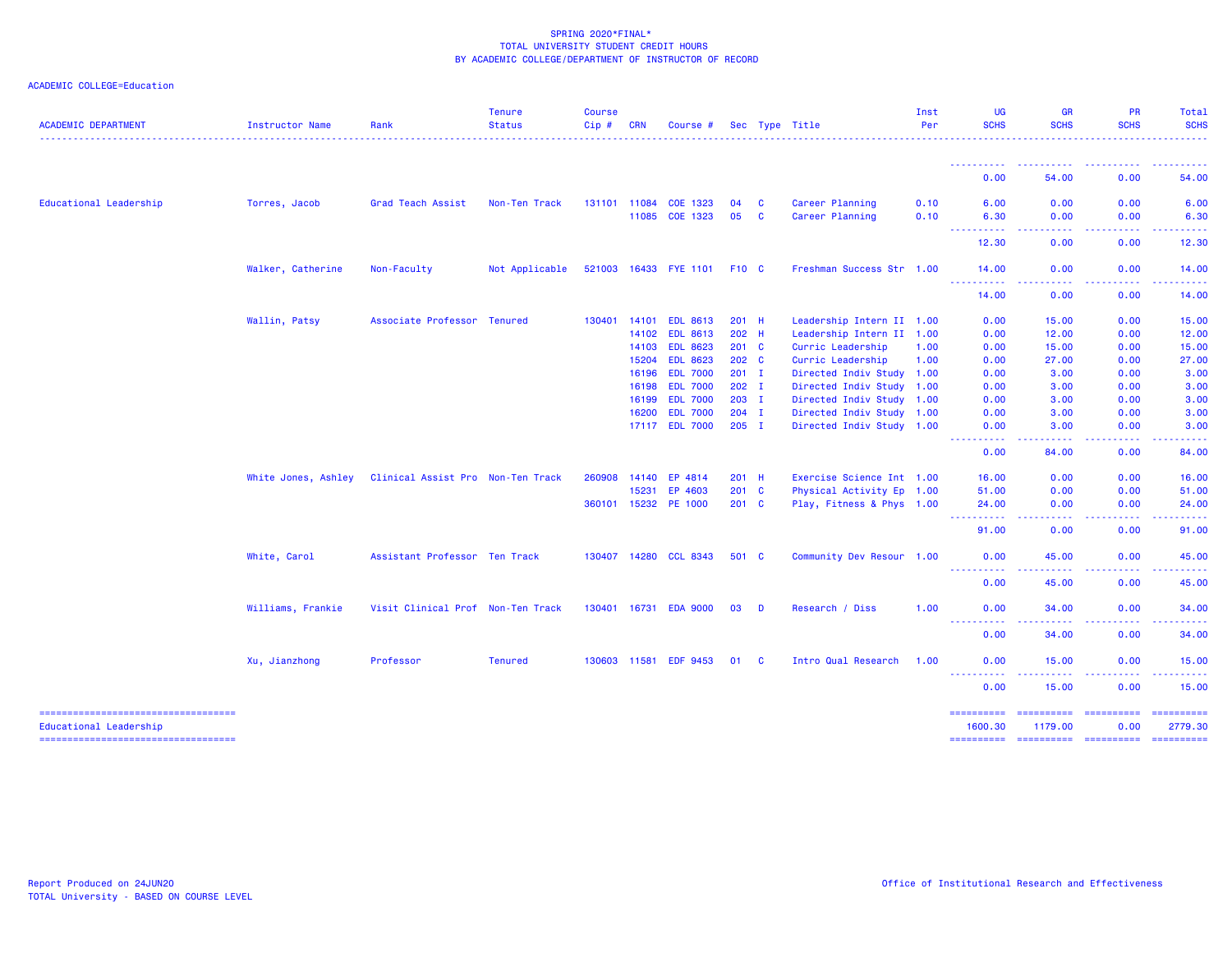| <b>ACADEMIC DEPARTMENT</b>                       | <b>Instructor Name</b> | Rank                              | <b>Tenure</b><br><b>Status</b> | <b>Course</b><br>Cip# | CRN   | Course #              |         |              | Sec Type Title            | Inst<br>Per | <b>UG</b><br><b>SCHS</b> | <b>GR</b><br><b>SCHS</b> | <b>PR</b><br><b>SCHS</b>                                                                                                                                     | Total<br><b>SCHS</b><br>. |
|--------------------------------------------------|------------------------|-----------------------------------|--------------------------------|-----------------------|-------|-----------------------|---------|--------------|---------------------------|-------------|--------------------------|--------------------------|--------------------------------------------------------------------------------------------------------------------------------------------------------------|---------------------------|
| Instructional Systems & Workforce D Adams, James |                        | Professor                         | <b>Tenured</b>                 | 131309                | 13979 | <b>TKT 4143</b>       | 01      | <b>C</b>     | His & Phil Career &       | 1.00        | 21.00                    | 0.00                     | 0.00                                                                                                                                                         | 21.00                     |
|                                                  |                        |                                   |                                |                       | 13986 | <b>TKT 6143</b>       | 01      | <b>C</b>     | His & Phil Career &       | 1.00        | 0.00                     | 21.00                    | 0.00                                                                                                                                                         | 21.00                     |
|                                                  |                        |                                   |                                | 131319 16122          |       | <b>TKT 9000</b>       | 01      | D            | Research / Diss           | 1.00        | 0.00                     | 12.00                    | 0.00                                                                                                                                                         | 12.00                     |
|                                                  |                        |                                   |                                | 150612 15166          |       | <b>INDT 3063</b>      | 01      | <b>C</b>     | Ind Human Relations       | 1.00        | 72.00                    | 0.00                     | 0.00                                                                                                                                                         | 72.00                     |
|                                                  |                        |                                   |                                |                       |       |                       |         |              |                           |             | 93.00                    | 33.00                    | 0.00                                                                                                                                                         | 126.00                    |
|                                                  | Bailey, Melinda        | Non-Faculty                       | Not Applicable                 |                       |       | 240102 14579 IDS 4111 | 502 C   |              | Professional Seminar 1.00 |             | 17.00<br>.               | 0.00<br>.                | 0.00                                                                                                                                                         | 17.00<br><u>.</u>         |
|                                                  |                        |                                   |                                |                       |       |                       |         |              |                           |             | 17.00                    | 0.00                     | 0.00                                                                                                                                                         | 17.00                     |
|                                                  | Bennett, Jennifer      | Lecturer                          | Non-Ten Track                  | 150303                | 14828 | <b>INDT 1814</b>      | 501 B   |              | Basic Indust Elec &       | 1.00        | 56.00                    | 0.00                     | 0.00                                                                                                                                                         | 56.00                     |
|                                                  |                        |                                   |                                |                       | 15173 | <b>INDT 1814</b>      | 01      | B            | Basic Indust Elec &       | 1.00        | 84.00                    | 0.00                     | 0.00                                                                                                                                                         | 84.00                     |
|                                                  |                        |                                   |                                | 150612 14834          |       | <b>INDT 3373</b>      | 501 C   |              | Forecast and Cost Mo 1.00 |             | 57.00                    | 0.00                     | 0.00                                                                                                                                                         | 57.00                     |
|                                                  |                        |                                   |                                |                       | 15163 | INDT 2113 01          |         | <b>C</b>     | Intro to PLC Program 1.00 |             | 72.00<br><u>.</u>        | 0.00<br>.                | 0.00<br>.                                                                                                                                                    | 72.00<br>.                |
|                                                  |                        |                                   |                                |                       |       |                       |         |              |                           |             | 269.00                   | 0.00                     | 0.00                                                                                                                                                         | 269.00                    |
|                                                  | Beriswill, Joanne      | Associate Professor Tenured       |                                | 131319 16123          |       | <b>TKT 9000</b>       | 02      | D            | Research / Diss           | 1.00        | 0.00                     | 10.00                    | 0.00                                                                                                                                                         | 10.00                     |
|                                                  |                        |                                   |                                |                       | 17629 | <b>TKT 7000</b>       | 02      | $\mathbf I$  | Directed Indiv Study 1.00 |             | 0.00                     | 1.00                     | 0.00                                                                                                                                                         | 1.00                      |
|                                                  |                        |                                   |                                | 150613 14740          |       | <b>TKT 8723</b>       | 501 C   |              | Instructional Design 1.00 |             | 0.00                     | 15.00                    | 0.00                                                                                                                                                         | 15.00                     |
|                                                  |                        |                                   |                                |                       |       |                       |         |              |                           |             | .<br>0.00                | بالأبابات<br>26.00       | المستملة<br>0.00                                                                                                                                             | 222222<br>26.00           |
|                                                  | Berryhill, Amy         | Non-Faculty                       | Not Applicable                 | 090101 10966          |       | CO 1013               | 02      | $\mathbf{C}$ | Intro to Communicati 1.00 |             | 99.00<br><u>.</u>        | 0.00<br>.                | 0.00<br>.                                                                                                                                                    | 99.00<br><u>.</u>         |
|                                                  |                        |                                   |                                |                       |       |                       |         |              |                           |             | 99.00                    | 0.00                     | 0.00                                                                                                                                                         | 99.00                     |
|                                                  | Buchanan, Jody         | Instructor                        | Non-Ten Track                  | 150612                | 15165 | <b>INDT 3044</b>      | 01      | <b>C</b>     | Industrial Safety         | 1.00        | 128.00                   | 0.00                     | 0.00                                                                                                                                                         | 128.00                    |
|                                                  |                        |                                   |                                |                       | 15174 | <b>INDT 2123</b>      | 01      | B            | Intro to CNC Prog         | 1.00        | 60.00                    | 0.00                     | 0.00                                                                                                                                                         | 60.00                     |
|                                                  |                        |                                   |                                |                       | 15180 | INDT 2613 01          |         | B            | Indust Fluid Power        | 1.00        | 69.00                    | 0.00                     | 0.00                                                                                                                                                         | 69.00                     |
|                                                  |                        |                                   |                                |                       | 17000 | <b>INDT 2613</b>      | 02      | B            | Indust Fluid Power        | 1.00        | 42.00                    | 0.00                     | 0.00                                                                                                                                                         | 42.00                     |
|                                                  |                        |                                   |                                | 150614 15164          |       | INDT 2323 01          |         | B            | <b>Welding Tech</b>       | 1.00        | 60.00<br>المتمام المتحدث | 0.00<br>د د د د .        | 0.00<br>.                                                                                                                                                    | 60.00<br><u>.</u>         |
|                                                  |                        |                                   |                                |                       |       |                       |         |              |                           |             | 359.00                   | 0.00                     | 0.00                                                                                                                                                         | 359.00                    |
|                                                  | Dale, Jonathan         | Lecturer                          | Non-Ten Track                  | 150612                | 15792 | <b>INDT 4233</b>      | 501 C   |              | Maintenance Mgt           | 1.00        | 96.00                    | 0.00                     | 0.00                                                                                                                                                         | 96.00                     |
|                                                  |                        |                                   |                                | 150613 15793          |       | INDT 4263 01          |         | $\mathbf{C}$ | Mfg Tech & Proc           | 1.00        | 99.00                    | 0.00<br>.                | 0.00                                                                                                                                                         | 99.00                     |
|                                                  |                        |                                   |                                |                       |       |                       |         |              |                           |             | .<br>195.00              | 0.00                     | .<br>0.00                                                                                                                                                    | .<br>195.00               |
|                                                  | Ferguson, Douglas      | Lecturer                          | Non-Ten Track                  | 150612 14836          |       | <b>INDT 4103</b>      | $501$ B |              | Industrial Cntrl Sys 1.00 |             | 18.00                    | 0.00                     | 0.00                                                                                                                                                         | 18.00                     |
|                                                  |                        |                                   |                                |                       | 14837 | <b>INDT 4203</b>      | 501 B   |              | <b>Automated Systems</b>  | 1.00        | 60.00                    | 0.00<br>2222             | 0.00                                                                                                                                                         | 60.00<br>.                |
|                                                  |                        |                                   |                                |                       |       |                       |         |              |                           |             | 78.00                    | 0.00                     | 0.00                                                                                                                                                         | 78.00                     |
|                                                  | Francom, Gregory       | Clinical Assist Pro Non-Ten Track |                                | 110301                | 13933 | <b>TKB 4543</b>       | 01      | <b>C</b>     | Information Processi 1.00 |             | 93.00                    | 0.00                     | 0.00                                                                                                                                                         | 93.00                     |
|                                                  |                        |                                   |                                |                       | 13985 | <b>TKT 4753</b>       | 01      | C            | Media for Present In 1.00 |             | 90.00                    | 0.00                     | 0.00                                                                                                                                                         | 90.00                     |
|                                                  |                        |                                   |                                |                       |       | 110401 14717 TKB 2123 | 501 B   |              | Database Mgt              | 1.00        | 21.00                    | 0.00                     | 0.00                                                                                                                                                         | 21.00                     |
|                                                  |                        |                                   |                                |                       |       |                       |         |              |                           |             | 444<br>.<br>204.00       | .<br>0.00                | $\frac{1}{2} \left( \frac{1}{2} \right) \left( \frac{1}{2} \right) \left( \frac{1}{2} \right) \left( \frac{1}{2} \right) \left( \frac{1}{2} \right)$<br>0.00 | 204.00                    |
|                                                  | Fulgham, Julie         | Lecturer                          | Non-Ten Track                  | 131303                | 14719 | <b>TKB 3133</b>       | 501 C   |              | Admin Management & P 1.00 |             | 60.00                    | 0.00                     | 0.00                                                                                                                                                         | 60.00                     |
|                                                  |                        |                                   |                                | 131309                |       | 13974 TKT 3213        | 01      | $\mathbf{C}$ | Call Center Manageme 1.00 |             | 93.00                    | 0.00                     | 0.00                                                                                                                                                         | 93.00                     |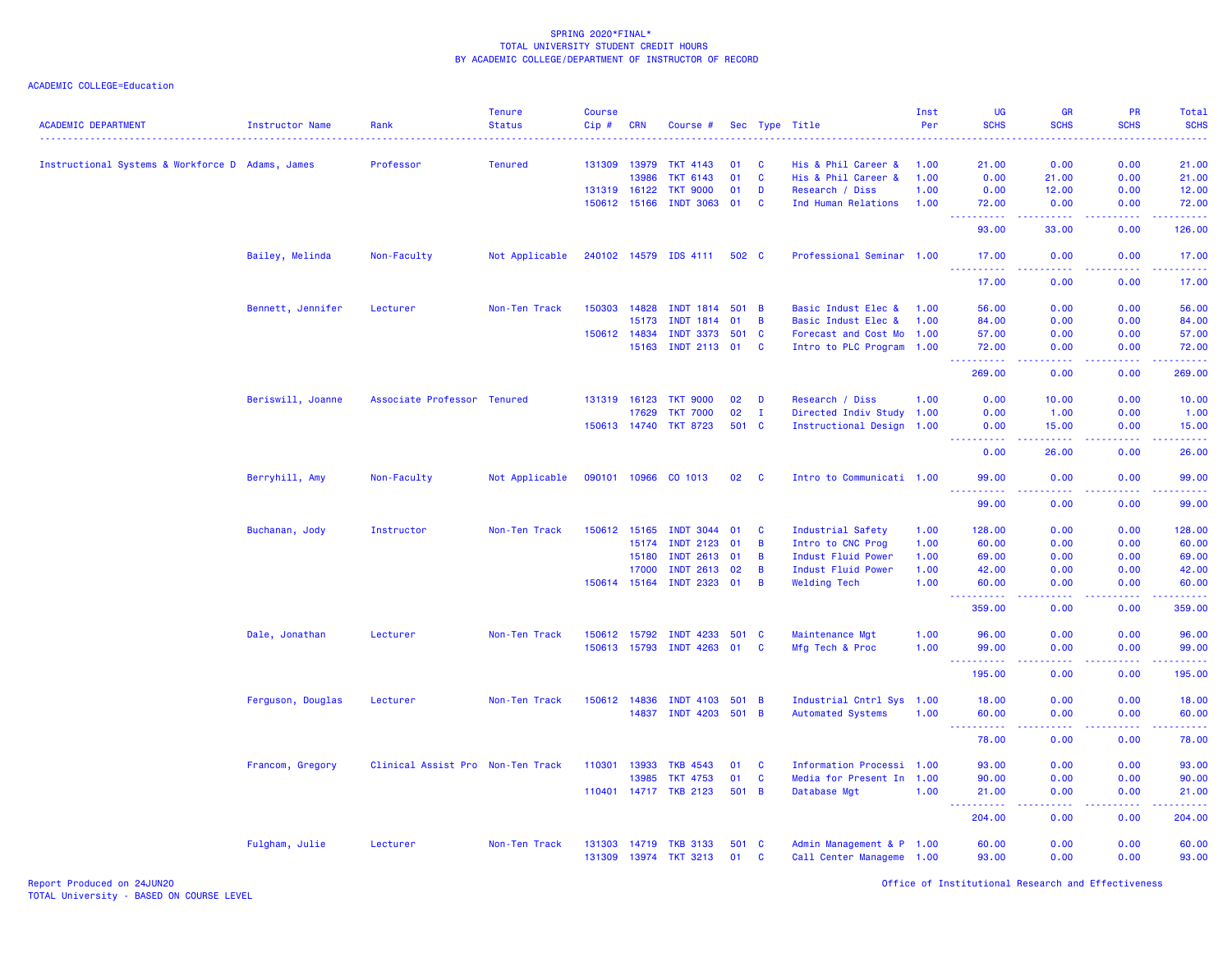| <b>ACADEMIC DEPARTMENT</b>                           | <b>Instructor Name</b> | Rank                        | <b>Tenure</b><br><b>Status</b> | <b>Course</b><br>Cip# | <b>CRN</b> | Course #              |       |                | Sec Type Title            | Inst<br>Per | UG<br><b>SCHS</b>                  | <b>GR</b><br><b>SCHS</b> | <b>PR</b><br><b>SCHS</b> | Total<br><b>SCHS</b>     |
|------------------------------------------------------|------------------------|-----------------------------|--------------------------------|-----------------------|------------|-----------------------|-------|----------------|---------------------------|-------------|------------------------------------|--------------------------|--------------------------|--------------------------|
|                                                      |                        |                             |                                |                       |            |                       |       |                |                           |             | <u> - - - - - - - - - -</u>        | .                        | .                        | $- - - - -$              |
|                                                      |                        |                             |                                |                       |            |                       |       |                |                           |             | 153.00                             | 0.00                     | 0.00                     | 153.00                   |
| Instructional Systems & Workforce D Giordano, Mickey |                        | Instructor                  | Non-Ten Track                  | 131319                | 17076      | <b>INDT 4000</b>      | 02    | T              | Directed Individual       | 1.00        | 3.00                               | 0.00                     | 0.00                     | 3.00                     |
|                                                      |                        |                             |                                |                       | 17257      | <b>INDT 4000</b>      | 501   | T              | Directed Individual       | 1.00        | 3.00                               | 0.00                     | 0.00                     | 3.00                     |
|                                                      |                        |                             |                                |                       | 17461      | <b>TKI 4000</b>       | 04    | $\mathbf{I}$   | Directed Indiv Study 1.00 |             | 3.00                               | 0.00                     | 0.00                     | 3.00                     |
|                                                      |                        |                             |                                | 150303 15167          |            | <b>INDT 3104</b>      | 01    | B              | Adv Ind Ele, Electro 1.00 |             | 92.00                              | 0.00                     | 0.00                     | 92.00                    |
|                                                      |                        |                             |                                |                       | 16279      | <b>INDT 3104</b>      | 02    | B              | Adv Ind Ele, Electro 1.00 |             | 92.00                              | 0.00                     | 0.00                     | 92.00                    |
|                                                      |                        |                             |                                | 150405                | 15177      | <b>INDT 4303</b>      | 01    | B              | Industrial Robotics       | 1.00        | 60.00                              | 0.00                     | 0.00                     | 60.00                    |
|                                                      |                        |                             |                                | 150505                | 15171      | <b>INDT 4213</b>      | 01    | <b>C</b>       | Energy Source & Powe 1.00 |             | 108.00                             | 0.00                     | 0.00                     | 108.00                   |
|                                                      |                        |                             |                                | 150612                | 15170      | <b>INDT 4203</b>      | 01    | B              | <b>Automated Systems</b>  | 1.00        | 66.00                              | 0.00                     | 0.00                     | 66.00                    |
|                                                      |                        |                             |                                |                       | 15175      | INDT 4103 01          |       | $\overline{B}$ | Industrial Cntrl Sys 1.00 |             | 72.00<br>.                         | 0.00                     | 0.00                     | 72.00<br>.               |
|                                                      |                        |                             |                                |                       |            |                       |       |                |                           |             | 499.00                             | 0.00                     | 0.00                     | 499.00                   |
|                                                      | Hudson, Vonda          | Non-Faculty                 | Not Applicable                 | 150613 14838          |            | <b>INDT 4801</b>      | 501 S |                | Senior Seminar            | 1.00        | 7.00                               | 0.00                     | 0.00                     | 7.00                     |
|                                                      |                        |                             |                                |                       | 15179      | <b>INDT 4801</b>      | 01    | <b>S</b>       | Senior Seminar            | 1.00        | 29.00                              | 0.00                     | 0.00                     | 29.00                    |
|                                                      |                        |                             |                                |                       |            |                       |       |                |                           |             | $\sim$ $\sim$ $\sim$<br>.<br>36.00 | .<br>0.00                | .<br>0.00                | .<br>36.00               |
|                                                      | James, Clinton         | Lecturer                    | Non-Ten Track                  | 150612 14829          |            | <b>INDT 2123</b>      | 501   | $\overline{B}$ | Intro to CNC Prog         | 1.00        | 60.00                              | 0.00                     | 0.00                     | 60.00                    |
|                                                      |                        |                             |                                |                       | 14831      | <b>INDT 3223</b>      | 501   | <b>C</b>       | Ind Materials             | 1.00        | 99.00                              | 0.00                     | 0.00                     | 99.00                    |
|                                                      |                        |                             |                                |                       |            |                       |       |                |                           |             | $\sim$ $\sim$ $\sim$<br>159.00     | د د د د<br>0.00          | 22222<br>0.00            | .<br>159.00              |
|                                                      |                        |                             |                                |                       |            |                       |       |                |                           |             |                                    |                          |                          |                          |
|                                                      | King, Thomas           | Non-Faculty                 | Not Applicable                 | 110301                | 14720      | <b>TKB 4283</b>       | 501 B |                | Advanced Office Syst 1.00 |             | 21.00                              | 0.00                     | 0.00                     | 21.00                    |
|                                                      |                        |                             |                                |                       | 14721      | <b>TKB 6283</b>       | 501   | $\overline{B}$ | Advanced Office Syst 1.00 |             | 0.00                               | 3.00                     | 0.00                     | 3.00                     |
|                                                      |                        |                             |                                |                       | 14728      | <b>TKT 1273</b>       | 502 C |                | Computer Application 1.00 |             | 90.00                              | 0.00                     | 0.00                     | 90.00                    |
|                                                      |                        |                             |                                | 131309                | 13981      | <b>TKT 4623</b>       | 01    | $\mathbf{C}$   | Del/Eval Tech Traini 1.00 |             | 90.00<br>.                         | 0.00<br>.                | 0.00<br>.                | 90.00<br>.               |
|                                                      |                        |                             |                                |                       |            |                       |       |                |                           |             | 201.00                             | 3.00                     | 0.00                     | 204.00                   |
|                                                      | Latham, Angela         | Instructor                  | Non-Ten Track                  | 500799                | 13945      | <b>TKI 2413</b>       | 01    | <b>C</b>       | Hi & Appr Artcrafts       | 1.00        | 45.00                              | 0.00                     | 0.00                     | 45.00                    |
|                                                      |                        |                             |                                |                       | 13946      | <b>TKI 2413</b>       | 02    | $\mathbf{C}$   | Hi & Appr Artcrafts       | 1.00        | 48.00                              | 0.00                     | 0.00                     | 48.00                    |
|                                                      |                        |                             |                                |                       | 13947      | <b>TKI 2413</b>       | 03    | $\mathbf{C}$   | Hi & Appr Artcrafts       | 1.00        | 48.00                              | 0.00                     | 0.00                     | 48.00                    |
|                                                      |                        |                             |                                |                       |            | 13949 TKI 2413        | H04 C |                | Honors Hi & Appr Art 1.00 |             | 48.00                              | 0.00<br>----             | 0.00                     | 48.00<br>.               |
|                                                      |                        |                             |                                |                       |            |                       |       |                |                           |             | 189.00                             | 0.00                     | 0.00                     | 189.00                   |
|                                                      | Lee, Sang Joon         | Associate Professor Tenured |                                | 110801                | 13938      | <b>TKB 4583</b>       | 01    | B              | Graphics and Web Des 1.00 |             | 87.00                              | 0.00                     | 0.00                     | 87.00                    |
|                                                      |                        |                             |                                | 130501                | 14743      | <b>TKT 8853</b>       | 501   | $\mathbf{C}$   | Learning Tech in Dis 1.00 |             | 0.00                               | 12.00                    | 0.00                     | 12.00                    |
|                                                      |                        |                             |                                | 131303                | 13939      | <b>TKB 6583</b>       | 01    | B              | Graphics and Web Des 1.00 |             | 0.00                               | 3.00                     | 0.00                     | 3.00                     |
|                                                      |                        |                             |                                |                       |            |                       |       |                |                           |             | 87.00                              | .<br>15.00               | 0.00                     | والمتمام المار<br>102.00 |
|                                                      | Okojie, Mabel          | Professor                   | <b>Tenured</b>                 | 110301                | 14741      | <b>TKT 8793</b>       | 501 I |                | Directed Pro & Portf 1.00 |             | 0.00                               | 15.00                    | 0.00                     | 15.00                    |
|                                                      |                        |                             |                                | 130501                | 14742      | <b>TKT 8843</b>       | 501 C |                | Found Instr Sys Tech 1.00 |             | 0.00                               | 21.00                    | 0.00                     | 21.00                    |
|                                                      |                        |                             |                                | 131309                | 14942      | <b>TKT 8273</b>       | 501 C |                | Con Iss Cur Pla ISWE 1.00 |             | 0.00                               | 18.00                    | 0.00                     | 18.00                    |
|                                                      |                        |                             |                                | 131319 16125          |            | <b>TKT 9000</b>       | 04    | D              | Research / Diss           | 1.00        | 0.00                               | 14.00                    | 0.00                     | 14.00                    |
|                                                      |                        |                             |                                |                       | 17639      | <b>TKT 7000</b>       | 03    | $\mathbf{I}$   | Directed Indiv Study 1.00 |             | 0.00                               | 3.00                     | 0.00                     | 3.00                     |
|                                                      |                        |                             |                                |                       |            |                       |       |                |                           |             | 0.00                               | .<br>71.00               | 0.00                     | .<br>71.00               |
|                                                      | Pate, Amy              | Lecturer                    | Non-Ten Track                  |                       |            | 110301 14727 TKT 1273 | 501 C |                | Computer Application 1.00 |             | 93.00                              | 0.00                     | 0.00                     | 93.00                    |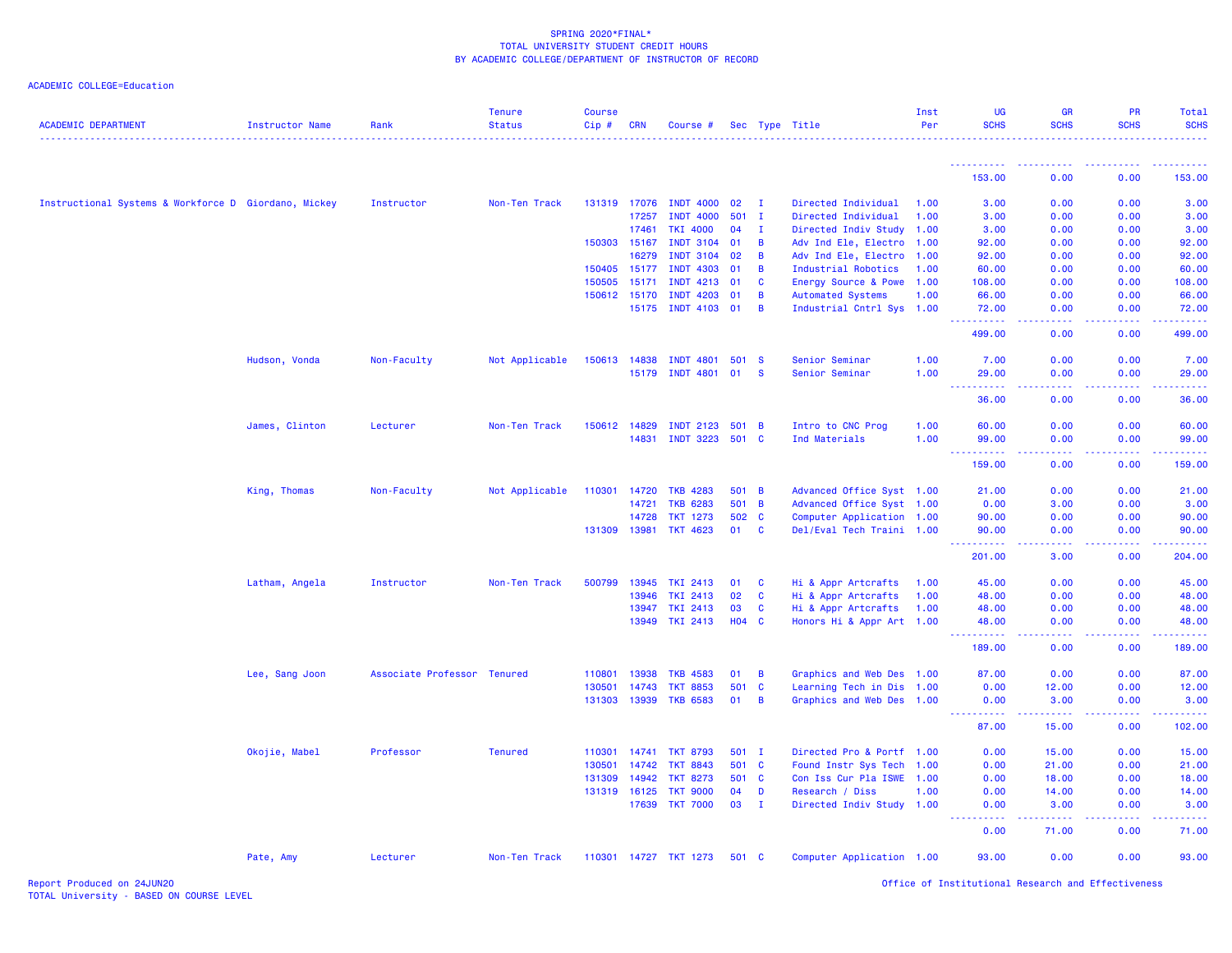| <b>ACADEMIC DEPARTMENT</b>                    | <b>Instructor Name</b> | Rank                                             | <b>Tenure</b><br><b>Status</b> | <b>Course</b><br>Cip# | <b>CRN</b>   | Course #              |              |                | Sec Type Title            | Inst<br>Per | UG<br><b>SCHS</b>                                                                                                                                            | <b>GR</b><br><b>SCHS</b>                                                                               | <b>PR</b><br><b>SCHS</b> | Total<br><b>SCHS</b>                 |
|-----------------------------------------------|------------------------|--------------------------------------------------|--------------------------------|-----------------------|--------------|-----------------------|--------------|----------------|---------------------------|-------------|--------------------------------------------------------------------------------------------------------------------------------------------------------------|--------------------------------------------------------------------------------------------------------|--------------------------|--------------------------------------|
| Instructional Systems & Workforce D Pate, Amy |                        | Lecturer                                         | Non-Ten Track                  |                       |              | 131303 14718 TKB 2133 | 501 B        |                | Sprdsht Design & Ana 1.00 |             | 27.00<br>$\sim 100$<br>222222                                                                                                                                | 0.00<br>$\frac{1}{2} \left( \frac{1}{2} \right) \left( \frac{1}{2} \right) \left( \frac{1}{2} \right)$ | 0.00<br>.                | 27.00<br>. <u>.</u> .                |
|                                               |                        |                                                  |                                |                       |              |                       |              |                |                           |             | 120,00                                                                                                                                                       | 0.00                                                                                                   | 0.00                     | 120.00                               |
|                                               | Patole, Swapnil        | Assistant Professor Ten Track                    |                                | 150611                | 14835        | <b>INDT 3683</b>      | $501$ B      |                | CNC Machining Proces 1.00 |             | 63.00                                                                                                                                                        | 0.00                                                                                                   | 0.00                     | 63.00                                |
|                                               |                        |                                                  |                                | 150612                | 15176        | <b>INDT 4224</b>      | 01           | C              | Quality Assurance         | 1.00        | 104.00                                                                                                                                                       | 0.00                                                                                                   | 0.00                     | 104.00                               |
|                                               |                        |                                                  |                                |                       | 150613 15178 | INDT 4373 01          |              | <b>C</b>       | Lean Six Sigma            | 1.00        | 87.00<br>$\sim$ $\sim$ $\sim$<br><u>.</u>                                                                                                                    | 0.00<br>.                                                                                              | 0.00<br>.                | 87.00<br>.                           |
|                                               |                        |                                                  |                                |                       |              |                       |              |                |                           |             | 254.00                                                                                                                                                       | 0.00                                                                                                   | 0.00                     | 254.00                               |
|                                               | Rendon, Andrew         | Non-Faculty                                      | Not Applicable                 | 300000                | 14729        | <b>TKT 4423</b>       | 501 C        |                | History of Veterans' 1.00 |             | 15.00                                                                                                                                                        | 0.00                                                                                                   | 0.00                     | 15.00                                |
|                                               |                        |                                                  |                                |                       | 14733        | <b>TKT 6423</b>       | 501 C        |                | History of Veterans' 1.00 |             | 0.00<br>22222                                                                                                                                                | 3.00                                                                                                   | 0.00                     | 3.00<br>.                            |
|                                               |                        |                                                  |                                |                       |              |                       |              |                |                           |             | 15.00                                                                                                                                                        | 3.00                                                                                                   | 0.00                     | 18.00                                |
|                                               |                        | Scott-Bracey, Pamela Associate Professor Tenured |                                | 130501                | 14738        | <b>TKT 8533</b>       | 501          | <b>C</b>       | Eval & Assess Instr       | 1.00        | 0.00                                                                                                                                                         | 18.00                                                                                                  | 0.00                     | 18.00                                |
|                                               |                        |                                                  |                                | 131309                | 13983        | <b>TKT 4683</b>       | 01           | <b>S</b>       | Senior Seminar            | 1.00        | 42.00                                                                                                                                                        | 0.00                                                                                                   | 0.00                     | 42.00                                |
|                                               |                        |                                                  |                                |                       | 14744        | <b>TKT 8863</b>       | 501 C        |                | Grant Writing Essent 1.00 |             | 0.00<br>$\frac{1}{2} \left( \frac{1}{2} \right) \left( \frac{1}{2} \right) \left( \frac{1}{2} \right) \left( \frac{1}{2} \right) \left( \frac{1}{2} \right)$ | 24.00                                                                                                  | 0.00                     | 24.00<br>$\sim$ $\sim$ $\sim$ $\sim$ |
|                                               |                        |                                                  |                                |                       |              |                       |              |                |                           |             | 42.00                                                                                                                                                        | 42.00                                                                                                  | 0.00                     | 84.00                                |
|                                               | Spencer, Rebecca       | Non-Faculty                                      | Not Applicable                 |                       |              | 350101 11400 DSS 0613 | 02           | <b>C</b>       | Independent Living        | 1.00        | 21.00<br>$\sim$ $\sim$ $\sim$ $\sim$<br>.                                                                                                                    | 0.00<br>.                                                                                              | 0.00<br>.                | 21.00<br>.                           |
|                                               |                        |                                                  |                                |                       |              |                       |              |                |                           |             | 21.00                                                                                                                                                        | 0.00                                                                                                   | 0.00                     | 21.00                                |
|                                               | Sun, Yan               | Assistant Professor Ten Track                    |                                | 130501                | 13980        | <b>TKT 4203</b>       | 01           | <b>C</b>       | Emerging Technologie 1.00 |             | 60.00                                                                                                                                                        | 0.00                                                                                                   | 0.00                     | 60.00                                |
|                                               |                        |                                                  |                                | 131319                | 16127        | <b>TKT 9000</b>       | 06           | D              | Research / Diss           | 1.00        | 0.00                                                                                                                                                         | 1.00                                                                                                   | 0.00                     | 1.00                                 |
|                                               |                        |                                                  |                                | 131321                | 14732        | <b>TKT 4803</b>       | 501 C        |                | Integ Tech for Learn 1.00 |             | 51.00                                                                                                                                                        | 0.00                                                                                                   | 0.00                     | 51.00                                |
|                                               |                        |                                                  |                                |                       | 14736        | <b>TKT 6803</b>       | 501 C        |                | Integ Tech for Learn 1.00 |             | 0.00<br>.                                                                                                                                                    | 12.00<br>-----                                                                                         | 0.00<br>.                | 12.00                                |
|                                               |                        |                                                  |                                |                       |              |                       |              |                |                           |             | 111.00                                                                                                                                                       | 13.00                                                                                                  | 0.00                     | 124.00                               |
|                                               | Thomas, Lisa           | Non-Faculty                                      | Not Applicable                 | 110301                | 13969        | <b>TKT 1273</b>       | 05           | C              | Computer Application 1.00 |             | 93.00                                                                                                                                                        | 0.00                                                                                                   | 0.00                     | 93.00                                |
|                                               |                        |                                                  |                                |                       | 13972        | <b>TKT 1273</b>       | 04           | <b>C</b>       | Computer Application 1.00 |             | 96.00<br>.                                                                                                                                                   | 0.00<br>.                                                                                              | 0.00<br>.                | 96.00<br>.                           |
|                                               |                        |                                                  |                                |                       |              |                       |              |                |                           |             | 189.00                                                                                                                                                       | 0.00                                                                                                   | 0.00                     | 189.00                               |
|                                               | Young, Tina            | Lecturer                                         | Non-Ten Track                  | 110301                | 13968        | <b>TKT 1273</b>       | 01           | <b>C</b>       | Computer Application 1.00 |             | 96.00                                                                                                                                                        | 0.00                                                                                                   | 0.00                     | 96.00                                |
|                                               |                        |                                                  |                                |                       | 13970        | <b>TKT 1273</b>       | 02           | $\mathbf{C}$   | Computer Application 1.00 |             | 96.00                                                                                                                                                        | 0.00                                                                                                   | 0.00                     | 96.00                                |
|                                               |                        |                                                  |                                |                       | 13971        | <b>TKT 1273</b>       | 03           | <b>C</b>       | Computer Application 1.00 |             | 90.00<br><u> - - - - - - - - - -</u>                                                                                                                         | 0.00<br>بالأباد                                                                                        | 0.00                     | 90.00<br>.                           |
|                                               |                        |                                                  |                                |                       |              |                       |              |                |                           |             | 282.00                                                                                                                                                       | 0.00                                                                                                   | 0.00                     | 282.00                               |
|                                               | Yu, Chien              | Professor                                        | <b>Tenured</b>                 | 110301                | 13984        | <b>TKT 4743</b>       | 01           | $\overline{B}$ | Desktop Publishing        | 1.00        | 93.00                                                                                                                                                        | 0.00                                                                                                   | 0.00                     | 93.00                                |
|                                               |                        |                                                  |                                | 130501                | 14737        | <b>TKT 8443</b>       | 501          | $\mathbf{C}$   | Theory of Multimedia 1.00 |             | 0.00                                                                                                                                                         | 18.00                                                                                                  | 0.00                     | 18.00                                |
|                                               |                        |                                                  |                                | 131319                | 16128        | <b>TKT 9000</b>       | 07           | D              | Research / Diss           | 1.00        | 0.00                                                                                                                                                         | 14.00                                                                                                  | 0.00                     | 14.00                                |
|                                               |                        |                                                  |                                |                       | 17610        | <b>TKT 7000</b>       | $01 \quad I$ |                | Directed Indiv Study 1.00 |             | 0.00<br>.                                                                                                                                                    | 3.00<br>-----                                                                                          | 0.00<br>. <b>.</b>       | 3.00<br>والمناصبات                   |
|                                               |                        |                                                  |                                |                       |              |                       |              |                |                           |             | 93.00                                                                                                                                                        | 35.00                                                                                                  | 0.00                     | 128.00                               |
|                                               | Yu, Wei-Chieh          | Assistant Professor Ten Track                    |                                | 111001                | 13936        | <b>TKB 4573</b>       | 01           | <b>C</b>       | Data Networks II          | 1.00        | 90.00                                                                                                                                                        | 0.00                                                                                                   | 0.00                     | 90.00                                |
|                                               |                        |                                                  |                                |                       | 131309 13976 | <b>TKT 3463</b>       | 01           | B              | Computer Repair/Main 1.00 |             | 57.00                                                                                                                                                        | 0.00                                                                                                   | 0.00                     | 57.00                                |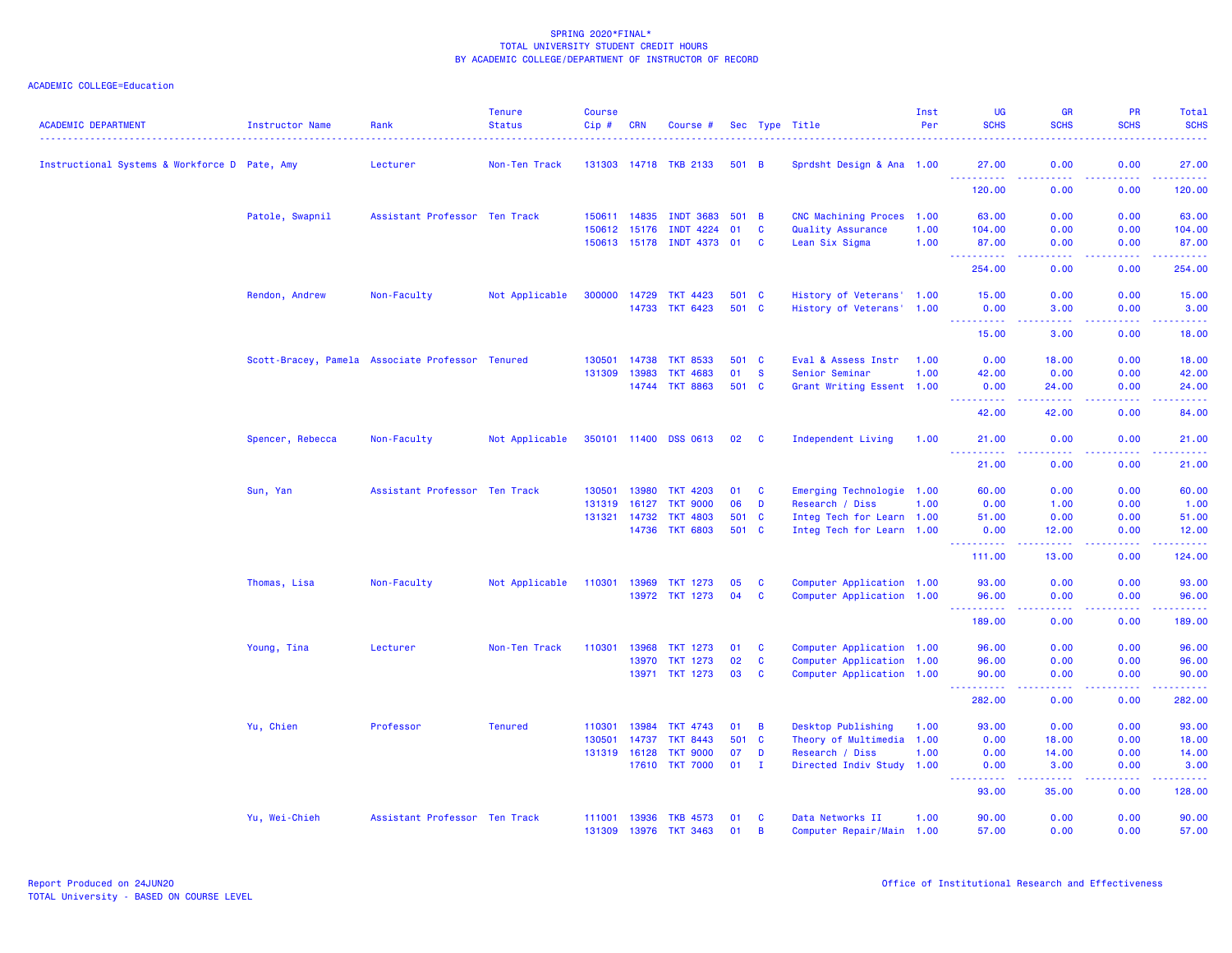| <b>ACADEMIC DEPARTMENT</b>             | Instructor Name | Rank | Tenure<br>Status | <b>Course</b><br>Cip# | <b>CRN</b> | Course # Sec Type Title |  | Inst<br>Per | UG<br><b>SCHS</b> | <b>GR</b><br><b>SCHS</b> | <b>PR</b><br><b>SCHS</b> | Total<br><b>SCHS</b> |
|----------------------------------------|-----------------|------|------------------|-----------------------|------------|-------------------------|--|-------------|-------------------|--------------------------|--------------------------|----------------------|
|                                        |                 |      |                  |                       |            |                         |  |             | 147.00            | 0.00                     | 0.00                     | 147.00               |
| ====================================== |                 |      |                  |                       |            |                         |  |             | ==========        | ==========               | ==========               | -----------          |
| Instructional Systems & Workforce D    |                 |      |                  |                       |            |                         |  |             | 3912.00           | 241.00                   | 0.00                     | 4153.00              |
| ====================================== |                 |      |                  |                       |            |                         |  |             | ==========        | ==========               | ==========               | ==========           |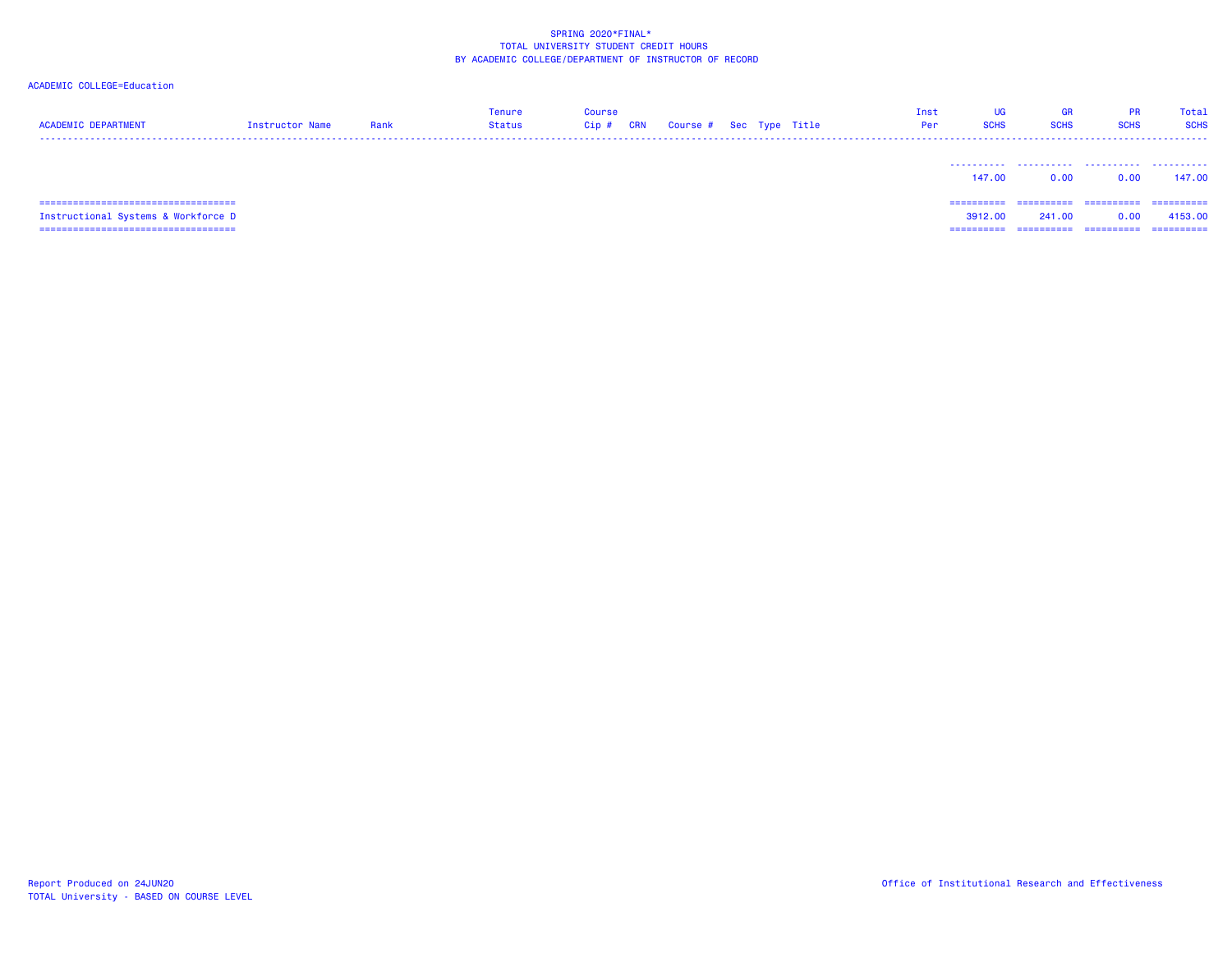ACADEMIC COLLEGE=Education

| <b>ACADEMIC DEPARTMENT</b> | Instructor Name                                  | Rank                          | <b>Tenure</b><br><b>Status</b> | <b>Course</b><br>Cip# | <b>CRN</b>   | Course #             |                 |              | Sec Type Title             | Inst<br>Per | <b>UG</b><br><b>SCHS</b>            | <b>GR</b><br><b>SCHS</b> | PR<br><b>SCHS</b>                                                                                                                                            | Total<br><b>SCHS</b>    |
|----------------------------|--------------------------------------------------|-------------------------------|--------------------------------|-----------------------|--------------|----------------------|-----------------|--------------|----------------------------|-------------|-------------------------------------|--------------------------|--------------------------------------------------------------------------------------------------------------------------------------------------------------|-------------------------|
|                            |                                                  |                               |                                |                       |              |                      |                 |              |                            |             |                                     |                          |                                                                                                                                                              |                         |
| Kinesiology                | Agiovlasitis, Stamat Associate Professor Tenured |                               |                                |                       | 240101 17063 | <b>HON 4000</b>      | 05              | T            | Directed Individual        | 1.00        | 3.00                                | 0.00                     | 0.00                                                                                                                                                         | 3.00                    |
|                            |                                                  |                               |                                |                       | 17064        | <b>HON 4000</b>      | 06              | $\mathbf{I}$ | Directed Individual        | 1.00        | 3.00                                | 0.00                     | 0.00                                                                                                                                                         | 3.00                    |
|                            |                                                  |                               |                                |                       | 17510        | <b>HON 4000</b>      | 11              | $\mathbf{I}$ | Directed Individual        | 1.00        | 3.00                                | 0.00                     | 0.00                                                                                                                                                         | 3.00                    |
|                            |                                                  |                               |                                | 310505                | 15406        | KI 8603              | 01              | <b>C</b>     | Disability, Phys Act 1.00  |             | 0.00                                | 15.00                    | 0.00                                                                                                                                                         | 15.00                   |
|                            |                                                  |                               |                                |                       | 15733        | KI 9000              | 02              | D            | Research / Diss            | 1.00        | 0.00                                | 3.00                     | 0.00                                                                                                                                                         | 3.00                    |
|                            |                                                  |                               |                                |                       | 15734        | KI 8000              | 01              | D            | Research/Thesis            | 1.00        | 0.00                                | 6.00                     | 0.00                                                                                                                                                         | 6.00                    |
|                            |                                                  |                               |                                |                       | 16629        | KI 7000              | 06              | Ι.           | Directed Indiv Study 1.00  |             | 0.00                                | 3.00                     | 0.00                                                                                                                                                         | 3.00                    |
|                            |                                                  |                               |                                |                       | 17065        | EP 4000              | 17              | I.           | Directed Indiv Study 1.00  |             | 5.00                                | 0.00                     | 0.00                                                                                                                                                         | 5.00                    |
|                            |                                                  |                               |                                |                       | 17079        | EP 4000              | 18              | $\mathbf{I}$ | Directed Indiv Study 1.00  |             | 3.00                                | 0.00                     | 0.00                                                                                                                                                         | 3.00                    |
|                            |                                                  |                               |                                |                       | 17129        | EP 4000              | 19              | $\mathbf{I}$ | Directed Indiv Study 1.00  |             | 3.00                                | 0.00                     | 0.00                                                                                                                                                         | 3.00                    |
|                            |                                                  |                               |                                |                       |              | 17637 KI 7000        | 15 <sub>1</sub> | $\mathbf{I}$ | Directed Indiv Study 1.00  |             | 0.00<br><u>.</u>                    | 3.00<br>.                | 0.00<br>22222                                                                                                                                                | 3.00<br>.               |
|                            |                                                  |                               |                                |                       |              |                      |                 |              |                            |             | 20.00                               | 30.00                    | 0.00                                                                                                                                                         | 50.00                   |
|                            | Allred, Anthony                                  | Lecturer                      | Non-Ten Track                  | 260908                | 11857        | EP 4133              | 01              | <b>C</b>     | Ex Prog Clinical Pop 1.00  |             | 228,00                              | 0.00                     | 0.00                                                                                                                                                         | 228.00                  |
|                            |                                                  |                               |                                |                       | 310501 11854 | EP 4113              | 02              | B            | Fitness Prog & Testi 1.00  |             | 78.00                               | 0.00                     | 0.00                                                                                                                                                         | 78.00                   |
|                            |                                                  |                               |                                |                       | 11855        | EP 4113              | 03              | B            | Fitness Prog & Testi 1.00  |             | 75.00<br>.                          | 0.00<br>.                | 0.00<br>$\frac{1}{2} \left( \frac{1}{2} \right) \left( \frac{1}{2} \right) \left( \frac{1}{2} \right) \left( \frac{1}{2} \right) \left( \frac{1}{2} \right)$ | 75.00                   |
|                            |                                                  |                               |                                |                       |              |                      |                 |              |                            |             | 381.00                              | 0.00                     | 0.00                                                                                                                                                         | 381.00                  |
|                            | Bello, Marissa                                   | Grad Teach Assist             | Non-Ten Track                  |                       | 131314 15413 | PE 1171              | 01              | L.           | Strength & Condition 1.00  |             | 12.00                               | 0.00                     | 0.00                                                                                                                                                         | 12.00                   |
|                            |                                                  |                               |                                |                       | 15414        | PE 1171              | 02              | L.           | Strength & Condition 1.00  |             | 11.00                               | 0.00                     | 0.00                                                                                                                                                         | 11.00                   |
|                            |                                                  |                               |                                |                       | 260908 11838 | EP 3304              | 05              | B            | <b>Exercise Physiology</b> | 0.40        | 19.20                               | 0.00                     | 0.00                                                                                                                                                         | 19.20                   |
|                            |                                                  |                               |                                |                       | 11846        | EP 3304              | 13              | B            | <b>Exercise Physiology</b> | 0.40        | 12.80<br>.                          | 0.00<br>.                | 0.00<br>.                                                                                                                                                    | 12.80<br>.              |
|                            |                                                  |                               |                                |                       |              |                      |                 |              |                            |             | 55.00                               | 0.00                     | 0.00                                                                                                                                                         | 55.00                   |
|                            | Booker, Robert                                   | Grad Teach Assist             | Non-Ten Track                  | 310501                | 11853        | EP 4113              | 01              | B            | Fitness Prog & Testi 1.00  |             | 75.00                               | 0.00                     | 0.00                                                                                                                                                         | 75.00                   |
|                            |                                                  |                               |                                |                       |              | 13288 PE 1151        | 01              | -L           | <b>Strength Training</b>   | 1.00        | 12.00<br>2.2.2.2.2.2                | 0.00                     | 0.00                                                                                                                                                         | 12.00<br>.              |
|                            |                                                  |                               |                                |                       |              |                      |                 |              |                            |             | 87.00                               | 0.00                     | 0.00                                                                                                                                                         | 87.00                   |
|                            | Brown, Stanley                                   | Professor                     | <b>Tenured</b>                 |                       | 260908 11852 | EP 3803              | 01              | C            | Advanced Exercise Ph 1.00  |             | 198.00                              | 0.00                     | 0.00                                                                                                                                                         | 198.00                  |
|                            |                                                  |                               |                                |                       | 310505 11830 | EP 2013              | 01              | $\mathbf{C}$ | Fundamentals of Kine 0.50  |             | 259.50<br>.<br>$\sim$ $\sim$ .      | 0.00<br>.                | 0.00<br>المستملة                                                                                                                                             | 259.50<br>وواوي والأوار |
|                            |                                                  |                               |                                |                       |              |                      |                 |              |                            |             | 457.50                              | 0.00                     | 0.00                                                                                                                                                         | 457.50                  |
|                            | Chander, Harish                                  | Assistant Professor Ten Track |                                |                       | 131314 15404 | EP 8503              | 01              | $\mathbf{C}$ | Occupational Phys          | 1.00        | 0.00                                | 18.00                    | 0.00                                                                                                                                                         | 18.00                   |
|                            |                                                  |                               |                                | 260908                | 11850        | EP 3643              | 01              | $\mathbf{C}$ | Applied Anat & Patho 1.00  |             | 177.00                              | 0.00                     | 0.00                                                                                                                                                         | 177.00                  |
|                            |                                                  |                               |                                | 310505                | 16521        | EP 4000              | 05              | T            | Directed Indiv Study 1.00  |             | 1.00                                | 0.00                     | 0.00                                                                                                                                                         | 1.00                    |
|                            |                                                  |                               |                                |                       | 16522        | EP 4000              | 06              | T            | Directed Indiv Study 1.00  |             | 3.00                                | 0.00                     | 0.00                                                                                                                                                         | 3.00                    |
|                            |                                                  |                               |                                |                       | 16614        | EP 4000              | 08              | $\mathbf{I}$ | Directed Indiv Study       | 1.00        | 1.00                                | 0.00                     | 0.00                                                                                                                                                         | 1.00                    |
|                            |                                                  |                               |                                |                       | 16616        | EP 4000              | 10 <sub>1</sub> | $\mathbf{I}$ | Directed Indiv Study 1.00  |             | 2.00                                | 0.00                     | 0.00                                                                                                                                                         | 2.00                    |
|                            |                                                  |                               |                                |                       | 17309        | KI 9000              | 07              | D            | Research / Diss            | 1.00        | 0.00                                | 9.00                     | 0.00                                                                                                                                                         | 9.00                    |
|                            |                                                  |                               |                                |                       | 17310        | KI 7000              | 10 <sub>1</sub> | $\mathbf{I}$ | Directed Indiv Study 1.00  |             | 0.00                                | 1.00                     | 0.00                                                                                                                                                         | 1.00                    |
|                            |                                                  |                               |                                |                       | 17619        | KI 7000              | 13 <sup>°</sup> | $\mathbf{I}$ | Directed Indiv Study 1.00  |             | 0.00<br><u> - - - - - - - - - -</u> | 3.00<br>.                | 0.00                                                                                                                                                         | 3.00<br>.               |
|                            |                                                  |                               |                                |                       |              |                      |                 |              |                            |             | 184.00                              | 31.00                    | 0.00                                                                                                                                                         | 215.00                  |
|                            | Chen, Chih Chia                                  | Assistant Professor Ten Track |                                | 260908                | 15775        | EP 4123              | 01              | C            | Aging and Physical A 1.00  |             | 135.00                              | 0.00                     | 0.00                                                                                                                                                         | 135.00                  |
|                            |                                                  |                               |                                | 310501                | 13301        | PE 3133              | 01              | B            | Adapted Physical Ed        | 1.00        | 120.00                              | 0.00                     | 0.00                                                                                                                                                         | 120.00                  |
|                            |                                                  |                               |                                |                       | 15415        | PE 1201              | 01              | L.           | Adapted Physical Act 1.00  |             | 22.00                               | 0.00                     | 0.00                                                                                                                                                         | 22.00                   |
|                            |                                                  |                               |                                |                       |              | 310505 16155 EP 4000 | 04              | $\mathbf{I}$ | Directed Indiv Study 1.00  |             | 2.00                                | 0.00                     | 0.00                                                                                                                                                         | 2.00                    |
|                            |                                                  |                               |                                |                       | 16278        | KI 9000              | 03              | D            | Research / Diss            | 1.00        | 0.00                                | 6.00                     | 0.00                                                                                                                                                         | 6.00                    |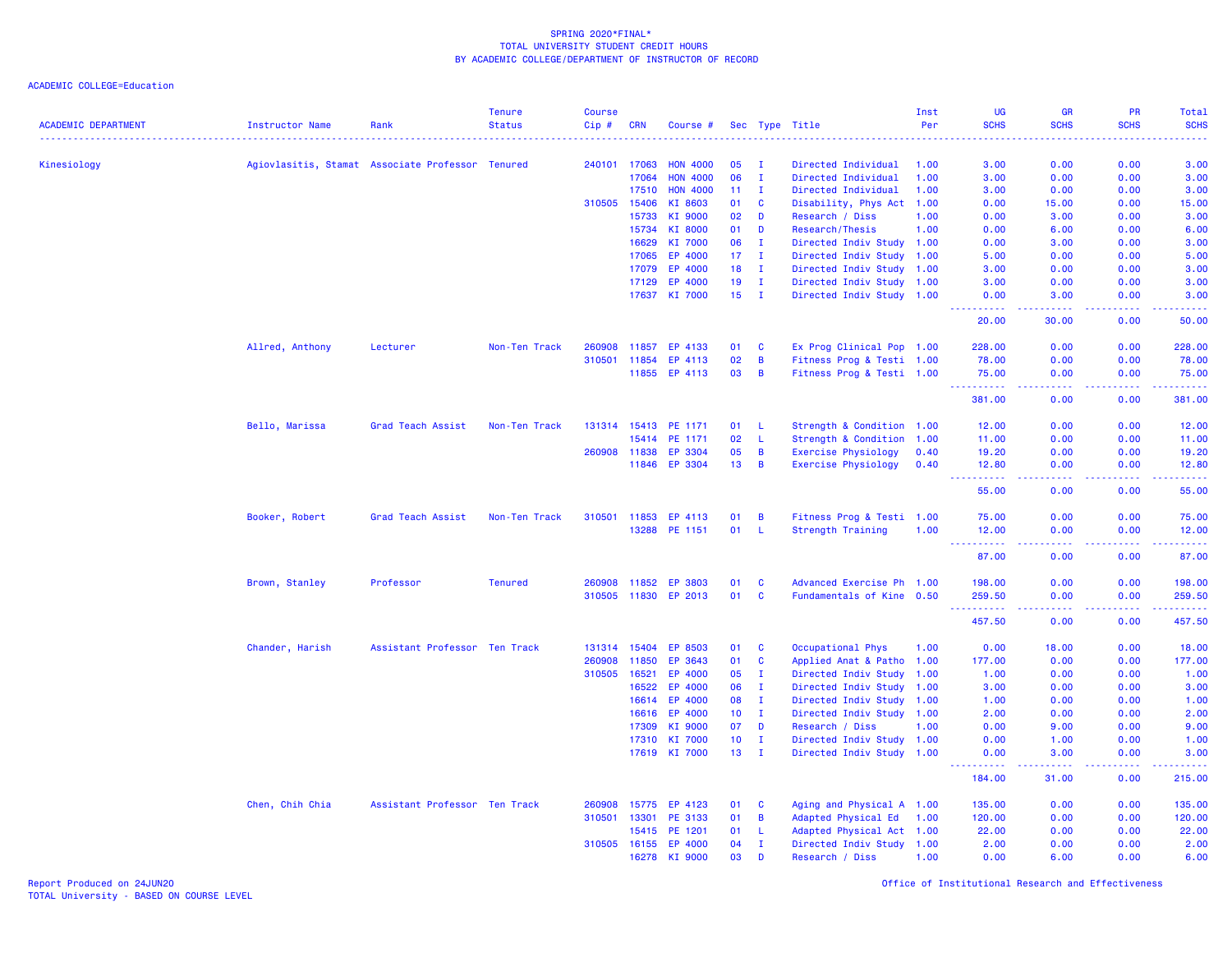### ACADEMIC COLLEGE=Education

| <b>ACADEMIC DEPARTMENT</b> | Instructor Name | Rank                          | <b>Tenure</b><br><b>Status</b> | <b>Course</b><br>$Cip \#$ | <b>CRN</b>     | Course #                 |             |                          | Sec Type Title                                         | Inst<br>Per | UG<br><b>SCHS</b>    | <b>GR</b><br><b>SCHS</b>                                                                               | <b>PR</b><br><b>SCHS</b> | Total<br><b>SCHS</b>                                                                                                                                           |
|----------------------------|-----------------|-------------------------------|--------------------------------|---------------------------|----------------|--------------------------|-------------|--------------------------|--------------------------------------------------------|-------------|----------------------|--------------------------------------------------------------------------------------------------------|--------------------------|----------------------------------------------------------------------------------------------------------------------------------------------------------------|
| Kinesiology                | Chen, Chih Chia | Assistant Professor Ten Track |                                |                           | 310505 17370   | EP 4000                  | 22          | $\mathbf I$              | Directed Indiv Study 1.00                              |             | 1.00                 | 0.00                                                                                                   | 0.00                     | 1.00                                                                                                                                                           |
|                            |                 |                               |                                |                           |                |                          |             |                          |                                                        |             | <u>.</u><br>280.00   | 6.00                                                                                                   | 0.00                     | 286.00                                                                                                                                                         |
|                            | Choi, Poram     | Lecturer                      | Non-Ten Track                  | 310504 15398              |                | EP 4143                  | 01          | $\mathbf{C}$             | Aging and Disability 1.00                              |             | 174.00               | 0.00                                                                                                   | 0.00                     | 174.00                                                                                                                                                         |
|                            |                 |                               |                                |                           |                | 16281 EP 4143            | 02          | $\mathbf{C}$             | Aging and Disability 1.00                              |             | 120.00<br>222222     | 0.00<br>$\frac{1}{2} \left( \frac{1}{2} \right) \left( \frac{1}{2} \right) \left( \frac{1}{2} \right)$ | 0.00<br>22222            | 120.00<br>2.2.2.2.2                                                                                                                                            |
|                            |                 |                               |                                |                           |                |                          |             |                          |                                                        |             | 294.00               | 0.00                                                                                                   | 0.00                     | 294.00                                                                                                                                                         |
|                            | Fang, Qun       | Lecturer                      | Non-Ten Track                  | 260908<br>310505          | 14822<br>15416 | EP 3183<br>PE 3223       | 501 C<br>02 | $\mathbf{C}$             | Exercise Psychology<br>Motor Dev & Movement 1.00       | 1.00        | 87.00<br>177.00      | 0.00<br>0.00                                                                                           | 0.00<br>0.00             | 87.00<br>177.00                                                                                                                                                |
|                            |                 |                               |                                |                           |                |                          |             |                          |                                                        |             | <u>.</u>             | د د د د                                                                                                | 22222                    | 2.2.2.2.2.2                                                                                                                                                    |
|                            |                 |                               |                                |                           |                |                          |             |                          |                                                        |             | 264.00               | 0.00                                                                                                   | 0.00                     | 264.00                                                                                                                                                         |
|                            | Ghosh, Supreete | Grad Teach Assist             | Non-Ten Track                  | 310505                    | 12741          | KI 2213<br>14823 KI 2213 | 01<br>501 C | <b>C</b>                 | Emergency Health Car 1.00<br>Emergency Health Car 1.00 |             | 90.00<br>102.00      | 0.00<br>0.00                                                                                           | 0.00<br>0.00             | 90.00<br>102.00                                                                                                                                                |
|                            |                 |                               |                                |                           |                |                          |             |                          |                                                        |             | .<br>192.00          | .<br>0.00                                                                                              | 22222<br>0.00            | $\frac{1}{2} \left( \frac{1}{2} \right) \left( \frac{1}{2} \right) \left( \frac{1}{2} \right) \left( \frac{1}{2} \right) \left( \frac{1}{2} \right)$<br>192.00 |
|                            | Gourley, Kristy | Lecturer                      | Non-Ten Track                  |                           | 131314 11861   | EP 4504                  | 01          | $\overline{B}$           | Mechanical Analysis                                    | 0.40        | 14.40                | 0.00                                                                                                   | 0.00                     | 14.40                                                                                                                                                          |
|                            |                 |                               |                                |                           | 11862          | EP 4504                  | 02          | B                        | Mechanical Analysis                                    | 0.40        | 19.20                | 0.00                                                                                                   | 0.00                     | 19.20                                                                                                                                                          |
|                            |                 |                               |                                |                           | 11864          | EP 4504                  | 04          | $\overline{B}$           | Mechanical Analysis                                    | 0.40        | 25.60                | 0.00                                                                                                   | 0.00                     | 25.60                                                                                                                                                          |
|                            |                 |                               |                                |                           | 11866          | EP 4504                  | 06          | $\overline{B}$           | Mechanical Analysis                                    | 0.40        | 22.40                | 0.00                                                                                                   | 0.00                     | 22.40                                                                                                                                                          |
|                            |                 |                               |                                |                           | 11868          | EP 4504                  | 08          | $\overline{B}$           | Mechanical Analysis                                    | 0.40        | 25.60                | 0.00                                                                                                   | 0.00                     | 25.60                                                                                                                                                          |
|                            |                 |                               |                                |                           | 15400          | EP 4504                  | 09          | $\overline{B}$           | Mechanical Analysis                                    | 0.40        | 25.60<br>2.2.2.2.2.2 | 0.00<br>.                                                                                              | 0.00<br>22222            | 25.60<br>.                                                                                                                                                     |
|                            |                 |                               |                                |                           |                |                          |             |                          |                                                        |             | 132.80               | 0.00                                                                                                   | 0.00                     | 132.80                                                                                                                                                         |
|                            | Graddy, Sydney  | Grad Teach Assist             | Non-Ten Track                  | 260908                    | 11844          | EP 3304                  | 11          | $\overline{B}$           | <b>Exercise Physiology</b>                             | 0.20        | 9.60                 | 0.00                                                                                                   | 0.00                     | 9.60                                                                                                                                                           |
|                            |                 |                               |                                |                           | 11845          | EP 3304                  | 12          | $\overline{B}$           | Exercise Physiology                                    | 0.20        | 8.00                 | 0.00                                                                                                   | 0.00                     | 8.00                                                                                                                                                           |
|                            |                 |                               |                                |                           |                | 310505 12744 KI 2603     | 01          | $\mathbf{C}$             | Medical Terminology                                    | 0.40        | 388.80<br>المتمامين  | 0.00<br>ولايات                                                                                         | 0.00                     | 388.80<br>22222                                                                                                                                                |
|                            |                 |                               |                                |                           |                |                          |             |                          |                                                        |             | 406.40               | 0.00                                                                                                   | 0.00                     | 406.40                                                                                                                                                         |
|                            | Grant, Erin     | Instructor                    | Non-Ten Track                  | 260908                    | 11869          | EP 4603                  | 01          | <b>C</b>                 | Physical Activity Ep 1.00                              |             | 165.00               | 0.00                                                                                                   | 0.00                     | 165.00                                                                                                                                                         |
|                            |                 |                               |                                |                           | 11871          | EP 4814                  | 01          | H                        | Exercise Science Int 0.50                              |             | 106.00               | 0.00                                                                                                   | 0.00                     | 106.00                                                                                                                                                         |
|                            |                 |                               |                                |                           | 11872          | EP 4814                  | 02          | H                        | Exercise Science Int 0.50                              |             | 106.00               | 0.00                                                                                                   | 0.00                     | 106.00                                                                                                                                                         |
|                            |                 |                               |                                | 310501                    | 12738<br>12740 | KI 2023<br>KI 2023       | 01<br>03    | $\mathbf{C}$<br><b>C</b> | Found of Health Educ 1.00<br>Found of Health Educ 1.00 |             | 183.00<br>177.00     | 0.00<br>0.00                                                                                           | 0.00<br>0.00             | 183.00<br>177.00                                                                                                                                               |
|                            |                 |                               |                                | 310505 16717              |                | EP 4000                  | 11          | $\mathbf{I}$             | Directed Indiv Study 1.00                              |             | 2.00                 | 0.00                                                                                                   | 0.00                     | 2.00                                                                                                                                                           |
|                            |                 |                               |                                |                           | 16718          | EP 4000                  | 12          | л.                       | Directed Indiv Study 1.00                              |             | 3.00                 | 0.00                                                                                                   | 0.00                     | 3.00                                                                                                                                                           |
|                            |                 |                               |                                |                           | 16719          | EP 4000                  | 13          | $\mathbf{I}$             | Directed Indiv Study 1.00                              |             | 3.00                 | 0.00                                                                                                   | 0.00                     | 3.00                                                                                                                                                           |
|                            |                 |                               |                                |                           | 16720          | EP 4000                  | 14          | $\mathbf{I}$             | Directed Indiv Study 1.00                              |             | 3.00                 | 0.00                                                                                                   | 0.00                     | 3.00                                                                                                                                                           |
|                            |                 |                               |                                |                           | 16999          | EP 4000                  | 16          | $\mathbf{I}$             | Directed Indiv Study 1.00                              |             | 2.00<br>.            | 0.00<br>الأمال الأما                                                                                   | 0.00<br>. <b>.</b>       | 2.00<br>22222)                                                                                                                                                 |
|                            |                 |                               |                                |                           |                |                          |             |                          |                                                        |             | 750.00               | 0.00                                                                                                   | 0.00                     | 750.00                                                                                                                                                         |
|                            | Holmes, Megan   | Associate Professor Tenured   |                                | 260908                    | 11870          | EP 4603                  | 02          | <b>C</b>                 | Physical Activity Ep 1.00                              |             | 114.00               | 0.00                                                                                                   | 0.00                     | 114.00                                                                                                                                                         |
|                            |                 |                               |                                |                           | 11873          | EP 8243                  | 01          | $\mathbf{C}$             | Cardioresp Exer Phys 1.00                              |             | 0.00                 | 18.00                                                                                                  | 0.00                     | 18.00                                                                                                                                                          |
|                            |                 |                               |                                | 310505 17336              |                | KI 8000                  | 04          | D                        | Research/Thesis                                        | 1.00        | 0.00<br>22222        | 3.00<br>22222                                                                                          | 0.00<br>22222            | 3.00<br><u>.</u>                                                                                                                                               |
|                            |                 |                               |                                |                           |                |                          |             |                          |                                                        |             | 114.00               | 21.00                                                                                                  | 0.00                     | 135.00                                                                                                                                                         |
|                            | Hunter, Michael | Lecturer                      | Non-Ten Track                  |                           |                | 300000 14730 TKT 4433    | 501 C       |                          | Dev of Veterans' Ben 1.00                              |             | 18.00                | 0.00                                                                                                   | 0.00                     | 18.00                                                                                                                                                          |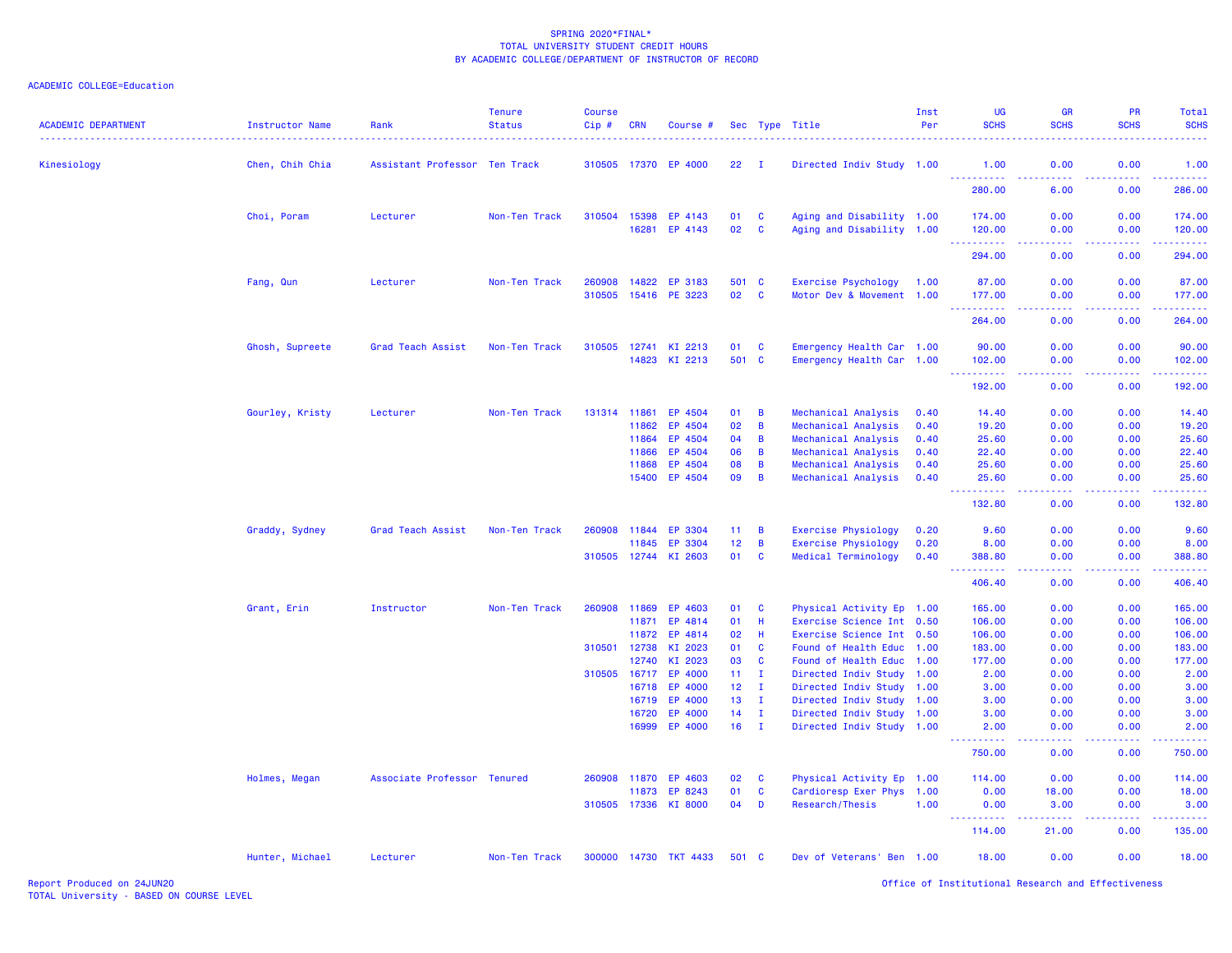| <b>ACADEMIC DEPARTMENT</b> | Instructor Name | Rank                        | <b>Tenure</b><br><b>Status</b> | <b>Course</b><br>Cip # | <b>CRN</b>     | Course #                           |          |                   | Sec Type Title                                          | Inst<br>Per | <b>UG</b><br><b>SCHS</b> | <b>GR</b><br><b>SCHS</b>                                                                                                          | PR<br><b>SCHS</b> | <b>Total</b><br><b>SCHS</b>                                                                                                        |
|----------------------------|-----------------|-----------------------------|--------------------------------|------------------------|----------------|------------------------------------|----------|-------------------|---------------------------------------------------------|-------------|--------------------------|-----------------------------------------------------------------------------------------------------------------------------------|-------------------|------------------------------------------------------------------------------------------------------------------------------------|
| Kinesiology                | Hunter, Michael | Lecturer                    | Non-Ten Track                  |                        |                | 300000 14734 TKT 6433              | 501 C    |                   | Dev of Veterans' Ben 1.00                               |             | 0.00                     | 3.00                                                                                                                              | 0.00              | 3.00                                                                                                                               |
|                            |                 |                             |                                |                        |                |                                    |          |                   |                                                         |             | 2.2.2.2.2<br>18.00       | $\sim$ $\sim$ $\sim$ $\sim$<br>3.00                                                                                               | .<br>0.00         | $\frac{1}{2} \left( \frac{1}{2} \right) \left( \frac{1}{2} \right) \left( \frac{1}{2} \right) \left( \frac{1}{2} \right)$<br>21.00 |
|                            |                 |                             |                                |                        |                |                                    |          |                   |                                                         |             |                          |                                                                                                                                   |                   |                                                                                                                                    |
|                            | Jackson, Stacy  | Non-Faculty                 | Not Applicable                 | 320104                 | 15675          | <b>DSS 0153</b>                    | 01<br>01 | <b>C</b>          | Money Math: Financia 1.00                               |             | 21.00                    | 0.00                                                                                                                              | 0.00              | 21.00                                                                                                                              |
|                            |                 |                             |                                | 350101<br>360118 11398 | 11399          | <b>DSS 0613</b><br><b>DSS 0413</b> | 01       | C<br><b>C</b>     | Independent Living<br>Basic Writing/Litera 1.00         | 1.00        | 18.00<br>21.00           | 0.00<br>0.00                                                                                                                      | 0.00<br>0.00      | 18.00<br>21.00                                                                                                                     |
|                            |                 |                             |                                |                        |                |                                    |          |                   |                                                         |             | بالأباليات<br>60.00      | 0.00                                                                                                                              | 0.00              | وبالمستريب<br>60.00                                                                                                                |
|                            |                 |                             |                                |                        |                |                                    |          |                   |                                                         |             |                          |                                                                                                                                   |                   |                                                                                                                                    |
|                            | Joe, Lee        | Instructor                  | Non-Ten Track                  | 260908                 | 11835          | EP 3304                            | 02       | B                 | Exercise Physiology                                     | 0.60        | 28.80                    | 0.00                                                                                                                              | 0.00              | 28.80                                                                                                                              |
|                            |                 |                             |                                |                        | 11837          | EP 3304                            | 04       | $\overline{B}$    | Exercise Physiology                                     | 0.60        | 19.20                    | 0.00                                                                                                                              | 0.00              | 19.20                                                                                                                              |
|                            |                 |                             |                                |                        | 11838          | EP 3304                            | 05       | B                 | <b>Exercise Physiology</b>                              | 0.60        | 28.80                    | 0.00                                                                                                                              | 0.00              | 28.80                                                                                                                              |
|                            |                 |                             |                                |                        | 11840<br>11871 | EP 3304<br>EP 4814                 | 07<br>01 | B<br>H            | <b>Exercise Physiology</b><br>Exercise Science Int 0.50 | 0.60        | 28.80<br>106.00          | 0.00<br>0.00                                                                                                                      | 0.00<br>0.00      | 28.80<br>106.00                                                                                                                    |
|                            |                 |                             |                                |                        | 11872          | EP 4814                            | 02       | H                 | Exercise Science Int 0.50                               |             | 106.00                   | 0.00                                                                                                                              | 0.00              | 106.00                                                                                                                             |
|                            |                 |                             |                                | 310505                 | 11848          | EP 3613                            | 01       | C                 | Exercise Electrocard 1.00                               |             | 63.00                    | 0.00                                                                                                                              | 0.00              | 63.00                                                                                                                              |
|                            |                 |                             |                                |                        | 11849          | EP 3613                            | 02       | C                 | Exercise Electrocard 1.00                               |             | 150.00                   | 0.00                                                                                                                              | 0.00              | 150.00                                                                                                                             |
|                            |                 |                             |                                |                        | 15754          | EP 4000                            | 03       | $\mathbf{I}$      | Directed Indiv Study 1.00                               |             | 1.00                     | 0.00                                                                                                                              | 0.00              | 1.00                                                                                                                               |
|                            |                 |                             |                                |                        | 17348          | EP 4000                            | 20       | Ι.                | Directed Indiv Study 1.00                               |             | 2.00                     | 0.00                                                                                                                              | 0.00              | 2.00                                                                                                                               |
|                            |                 |                             |                                |                        |                | 17515 EP 4000                      | 23       | $\mathbf{I}$      | Directed Indiv Study 1.00                               |             | 2.00                     | 0.00                                                                                                                              | 0.00              | 2.00                                                                                                                               |
|                            |                 |                             |                                |                        |                |                                    |          |                   |                                                         |             | .<br>535.60              | $\frac{1}{2} \left( \frac{1}{2} \right) \left( \frac{1}{2} \right) \left( \frac{1}{2} \right) \left( \frac{1}{2} \right)$<br>0.00 | .<br>0.00         | .<br>535.60                                                                                                                        |
|                            | Johnson, Wesley | Lecturer                    | Non-Ten Track                  | 131304                 |                | 14825 PE 4413                      | 501 C    |                   | Basic Driver Ed I                                       | 1.00        | 120.00                   | 0.00                                                                                                                              | 0.00              | 120.00                                                                                                                             |
|                            |                 |                             |                                | 512201                 |                | 14824 PE 3433                      | 501 C    |                   | Genl Safety Methods                                     | 1.00        | 123.00                   | 0.00                                                                                                                              | 0.00              | 123.00                                                                                                                             |
|                            |                 |                             |                                |                        |                |                                    |          |                   |                                                         |             | .<br>243.00              | $\sim$ $\sim$ $\sim$ $\sim$<br>0.00                                                                                               | .<br>0.00         | .<br>243.00                                                                                                                        |
|                            | Kim, Dae Eun    | Lecturer                    | Non-Ten Track                  | 310501                 | 13280          | PE 1061                            | 03       | L                 | Fitness Walking/ Jog 1.00                               |             | 11.00                    | 0.00                                                                                                                              | 0.00              | 11.00                                                                                                                              |
|                            |                 |                             |                                |                        | 13281          | PE 1061                            | 04       | $\mathsf L$       | Fitness Walking/ Jog 1.00                               |             | 12.00                    | 0.00                                                                                                                              | 0.00              | 12.00                                                                                                                              |
|                            |                 |                             |                                |                        | 13282          | PE 1061                            | 05       | L.                | Fitness Walking/ Jog 1.00                               |             | 12.00                    | 0.00                                                                                                                              | 0.00              | 12.00                                                                                                                              |
|                            |                 |                             |                                | 310504                 | 13863          | SS 2103                            | 01       | $\mathbf{C}$      | Sport Careers and Pr 1.00                               |             | 108.00<br><u>.</u>       | 0.00<br>.                                                                                                                         | 0.00<br>.         | 108.00<br><u>.</u>                                                                                                                 |
|                            |                 |                             |                                |                        |                |                                    |          |                   |                                                         |             | 143.00                   | 0.00                                                                                                                              | 0.00              | 143.00                                                                                                                             |
|                            | Kim, Kyungeun   | Lecturer                    | Non-Ten Track                  | 310501                 | 13295          | PE 1263                            | 01       | B                 | Methods of Teaching                                     | 1.00        | 15.00                    | 0.00                                                                                                                              | 0.00              | 15.00                                                                                                                              |
|                            |                 |                             |                                | 500301                 |                | 13296 PE 1323                      | 01       | C                 | Hist & Apprec of Dan 1.00                               |             | 204.00<br>.              | 0.00<br>$\frac{1}{2} \left( \frac{1}{2} \right) \left( \frac{1}{2} \right) \left( \frac{1}{2} \right) \left( \frac{1}{2} \right)$ | 0.00<br>.         | 204.00<br><u>.</u>                                                                                                                 |
|                            |                 |                             |                                |                        |                |                                    |          |                   |                                                         |             | 219.00                   | 0.00                                                                                                                              | 0.00              | 219.00                                                                                                                             |
|                            | Knight, Adam    | Associate Professor Tenured |                                | 131314 11861           |                | EP 4504                            | 01       | B                 | Mechanical Analysis                                     | 0.60        | 21.60                    | 0.00                                                                                                                              | 0.00              | 21.60                                                                                                                              |
|                            |                 |                             |                                |                        | 11862          | EP 4504                            | 02       | $\overline{B}$    | Mechanical Analysis                                     | 0.60        | 28.80                    | 0.00                                                                                                                              | 0.00              | 28.80                                                                                                                              |
|                            |                 |                             |                                |                        | 11863          | EP 4504                            | 03       | B                 | Mechanical Analysis                                     | 0.60        | 38.40                    | 0.00                                                                                                                              | 0.00              | 38.40                                                                                                                              |
|                            |                 |                             |                                |                        | 11864          | EP 4504                            | 04       | B                 | Mechanical Analysis                                     | 0.60        | 38.40                    | 0.00                                                                                                                              | 0.00              | 38.40                                                                                                                              |
|                            |                 |                             |                                |                        | 11866          | EP 4504                            | 06       | B                 | Mechanical Analysis                                     | 0.60        | 33.60                    | 0.00                                                                                                                              | 0.00              | 33.60                                                                                                                              |
|                            |                 |                             |                                |                        | 11868          | EP 4504                            | 08       | $\overline{B}$    | Mechanical Analysis                                     | 0.60        | 38.40                    | 0.00                                                                                                                              | 0.00              | 38.40                                                                                                                              |
|                            |                 |                             |                                |                        | 15400          | EP 4504                            | 09       | B                 | Mechanical Analysis                                     | 0.60        | 38.40                    | 0.00                                                                                                                              | 0.00              | 38.40                                                                                                                              |
|                            |                 |                             |                                |                        | 15401<br>16613 | EP 4504<br>PE 4000                 | 10<br>01 | B<br>$\mathbf{I}$ | Mechanical Analysis<br>Directed Indiv Study 1.00        | 0.60        | 33.60<br>2.00            | 0.00<br>0.00                                                                                                                      | 0.00<br>0.00      | 33.60<br>2.00                                                                                                                      |
|                            |                 |                             |                                |                        | 17463          | PE 4000                            | 02       | T                 | Directed Indiv Study 1.00                               |             | 1.00                     | 0.00                                                                                                                              | 0.00              | 1.00                                                                                                                               |
|                            |                 |                             |                                | 310505                 | 13306          | PE 4283                            | 01       | $\mathbf{C}$      | Sport Biomechanics                                      | 1.00        | 255.00                   | 0.00                                                                                                                              | 0.00              | 255.00                                                                                                                             |
|                            |                 |                             |                                |                        | 17150          | KI 7000                            | 08       | п                 | Directed Indiv Study 1.00                               |             | 0.00                     | 3.00                                                                                                                              | 0.00              | 3.00                                                                                                                               |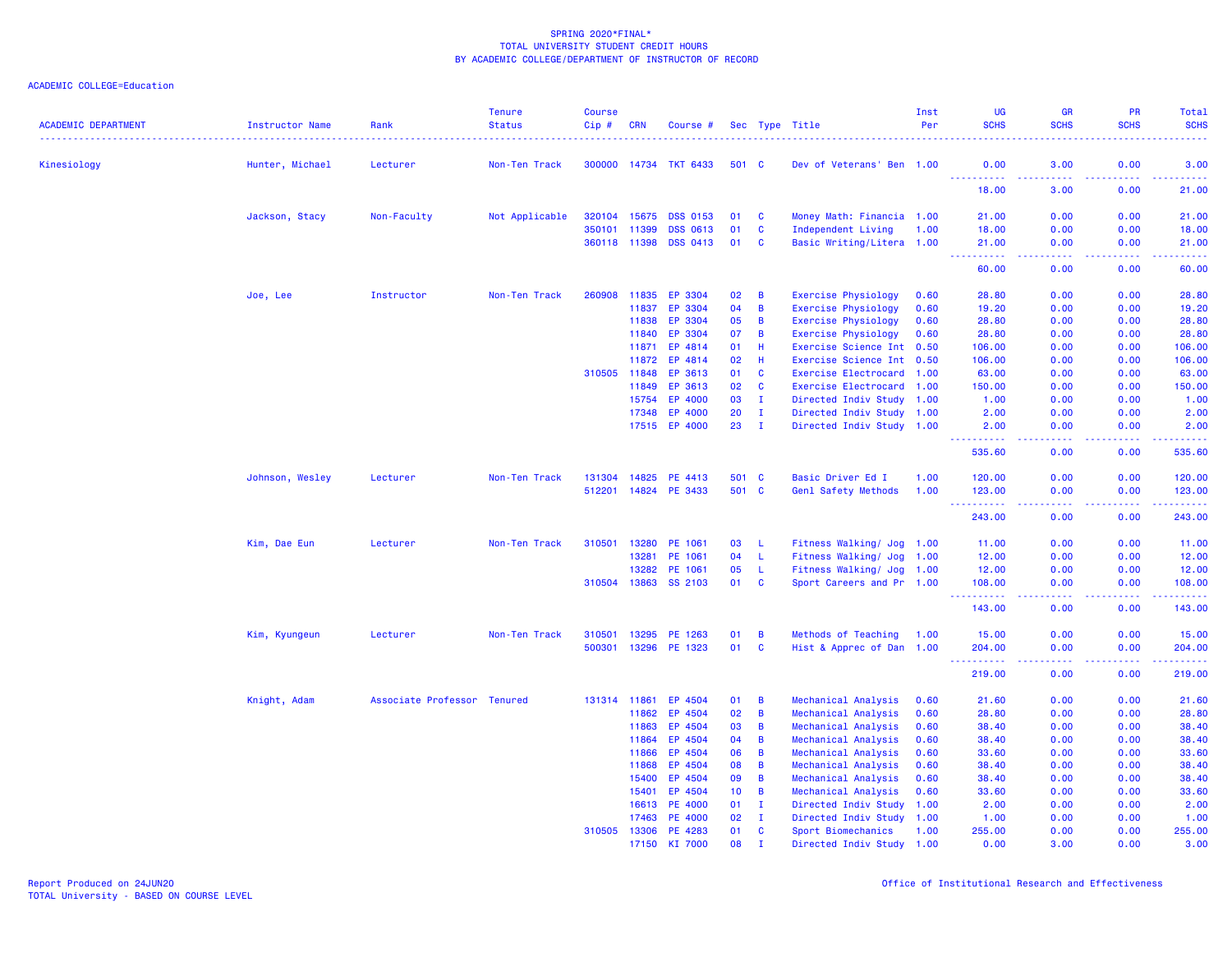| <b>ACADEMIC DEPARTMENT</b> | Instructor Name                        | Rank                          | <b>Tenure</b><br><b>Status</b> | <b>Course</b><br>$Cip \#$ | <b>CRN</b>     | Course #             |          |                    | Sec Type Title                                         | Inst<br>Per | UG<br><b>SCHS</b>                     | <b>GR</b><br><b>SCHS</b> | <b>PR</b><br><b>SCHS</b> | Total<br><b>SCHS</b>                                                                                                                                                            |
|----------------------------|----------------------------------------|-------------------------------|--------------------------------|---------------------------|----------------|----------------------|----------|--------------------|--------------------------------------------------------|-------------|---------------------------------------|--------------------------|--------------------------|---------------------------------------------------------------------------------------------------------------------------------------------------------------------------------|
|                            |                                        |                               |                                |                           |                |                      |          |                    |                                                        |             | <u> - - - - - - - - - -</u>           |                          | <u>.</u>                 | $\frac{1}{2} \left( \frac{1}{2} \right) \left( \frac{1}{2} \right) \left( \frac{1}{2} \right) \left( \frac{1}{2} \right) \left( \frac{1}{2} \right) \left( \frac{1}{2} \right)$ |
|                            |                                        |                               |                                |                           |                |                      |          |                    |                                                        |             | 529.20                                | 3.00                     | 0.00                     | 532.20                                                                                                                                                                          |
| Kinesiology                | Kodithuwakku Arachch Grad Teach Assist |                               | Non-Ten Track                  |                           | 131314 11863   | EP 4504              | 03       | $\overline{B}$     | Mechanical Analysis                                    | 0.40        | 25.60                                 | 0.00                     | 0.00                     | 25.60                                                                                                                                                                           |
|                            |                                        |                               |                                |                           | 15401          | EP 4504              | 10       | $\overline{B}$     | Mechanical Analysis                                    | 0.40        | 22.40                                 | 0.00                     | 0.00                     | 22.40                                                                                                                                                                           |
|                            |                                        |                               |                                |                           |                | 260908 11832 EP 3233 | 03       | $\mathbf{C}$       | Anatomical Kinesiolo 1.00                              |             | 258.00<br><u>.</u>                    | 0.00<br>.                | 0.00<br>22222            | 258.00<br>$\begin{array}{cccccccccc} \bullet & \bullet & \bullet & \bullet & \bullet & \bullet & \bullet & \bullet \end{array}$                                                 |
|                            |                                        |                               |                                |                           |                |                      |          |                    |                                                        |             | 306.00                                | 0.00                     | 0.00                     | 306.00                                                                                                                                                                          |
|                            | Lamberth, John                         | Associate Professor Tenured   |                                | 260908                    | 11831          | EP 3233              | 02       | <b>C</b>           | Anatomical Kinesiolo 1.00                              |             | 258.00                                | 0.00                     | 0.00                     | 258.00                                                                                                                                                                          |
|                            |                                        |                               |                                |                           | 11851          | EP 3643              | 02       | $\mathbf{C}$       | Applied Anat & Patho 1.00                              |             | 210.00                                | 0.00                     | 0.00                     | 210.00                                                                                                                                                                          |
|                            |                                        |                               |                                | 310505                    | 15742          | EP 4000              | 01       | $\mathbf{I}$       | Directed Indiv Study 1.00                              |             | 3.00                                  | 0.00                     | 0.00                     | 3.00                                                                                                                                                                            |
|                            |                                        |                               |                                |                           | 15743          | EP 4000              | 02       | $\mathbf{I}$       | Directed Indiv Study 1.00                              |             | 3.00                                  | 0.00                     | 0.00                     | 3.00                                                                                                                                                                            |
|                            |                                        |                               |                                |                           | 16273          | KI 4000              | 01       | $\mathbf{I}$       | Directed Indiv Study 1.00                              |             | 3.00                                  | 0.00                     | 0.00                     | 3.00                                                                                                                                                                            |
|                            |                                        |                               |                                |                           | 16317          | KI 4000              | 02       | $\mathbf{I}$       | Directed Indiv Study 1.00                              |             | 3.00                                  | 0.00                     | 0.00                     | 3.00                                                                                                                                                                            |
|                            |                                        |                               |                                |                           | 16528          | KI 7000              | 03       | $\mathbf{I}$       | Directed Indiv Study 1.00                              |             | 0.00                                  | 3.00                     | 0.00                     | 3.00                                                                                                                                                                            |
|                            |                                        |                               |                                |                           | 16529<br>17013 | KI 4000<br>KI 4000   | 03<br>07 | $\mathbf{I}$<br>л. | Directed Indiv Study 1.00                              |             | 3.00<br>3.00                          | 0.00<br>0.00             | 0.00<br>0.00             | 3.00<br>3.00                                                                                                                                                                    |
|                            |                                        |                               |                                |                           | 17361          | EP 4000              | 21       | $\mathbf{I}$       | Directed Indiv Study 1.00<br>Directed Indiv Study 1.00 |             | 3.00                                  | 0.00                     | 0.00                     | 3.00                                                                                                                                                                            |
|                            |                                        |                               |                                |                           |                |                      |          |                    |                                                        |             | <u>.</u><br>489.00                    | د د د د<br>3.00          | .<br>0.00                | .<br>492.00                                                                                                                                                                     |
|                            | Lee, Young Han                         | Assistant Professor Ten Track |                                |                           | 131314 13875   | <b>SS 8203</b>       | 01       | <b>C</b>           | Funding of Sport                                       | 1.00        | 0.00                                  | 60.00                    | 0.00                     | 60.00                                                                                                                                                                           |
|                            |                                        |                               |                                | 310505                    | 16760          | KI 9000              | 04       | D                  | Research / Diss                                        | 1.00        | 0.00                                  | 12.00                    | 0.00                     | 12.00                                                                                                                                                                           |
|                            |                                        |                               |                                |                           | 17349          | KI 7000              | 11       | л.                 | Directed Indiv Study 1.00                              |             | 0.00                                  | 3.00                     | 0.00                     | 3.00                                                                                                                                                                            |
|                            |                                        |                               |                                |                           |                |                      |          |                    |                                                        |             | .                                     | .                        | .                        | .                                                                                                                                                                               |
|                            |                                        |                               |                                |                           |                |                      |          |                    |                                                        |             | 0.00                                  | 75.00                    | 0.00                     | 75.00                                                                                                                                                                           |
|                            | Lim, Soyoun                            | Assistant Professor Ten Track |                                | 310504                    | 13877          | <b>SS 8833</b>       | 01       | <b>C</b>           | Event & Facility Mgm 1.00                              |             | 0.00                                  | 27.00                    | 0.00                     | 27.00                                                                                                                                                                           |
|                            |                                        |                               |                                | 310505                    | 16610          | <b>SS 4000</b>       | 04       | $\mathbf{I}$       | Directed Indiv Study 1.00                              |             | 3.00                                  | 0.00                     | 0.00                     | 3.00                                                                                                                                                                            |
|                            |                                        |                               |                                |                           |                | 17557 SS 7000        | 03       | $\mathbf{I}$       | Directed Indiv Study 1.00                              |             | 0.00<br>.                             | 3.00<br>22222            | 0.00<br>22222            | 3.00<br>.                                                                                                                                                                       |
|                            |                                        |                               |                                |                           |                |                      |          |                    |                                                        |             | 3.00                                  | 30.00                    | 0.00                     | 33.00                                                                                                                                                                           |
|                            | Luczak, Anthony                        | Non-Faculty                   | Not Applicable                 |                           |                | 143501 12699 IE 3913 | 01 C     |                    | Engr Economy I                                         | 1.00        | 876.00<br><u>.</u>                    | 0.00<br>.                | 0.00<br>. <b>.</b>       | 876.00<br>.                                                                                                                                                                     |
|                            |                                        |                               |                                |                           |                |                      |          |                    |                                                        |             | 876.00                                | 0.00                     | 0.00                     | 876.00                                                                                                                                                                          |
|                            | Markoski, Zlatko                       | Grad Teach Assist             | Non-Ten Track                  | 310504                    | 13862          | <b>SS 2003</b>       | 01       | <b>C</b>           | Foundations Sport Mg 1.00                              |             | 132.00                                | 0.00                     | 0.00                     | 132.00                                                                                                                                                                          |
|                            |                                        |                               |                                |                           | 13865          | SS 3203              | 01       | $\mathbf{C}$       | Sport Law                                              | 1.00        | 135.00                                | 0.00                     | 0.00                     | 135.00                                                                                                                                                                          |
|                            |                                        |                               |                                |                           |                |                      |          |                    |                                                        |             | <u> - - - - - - - - - -</u>           | .                        | .                        | $\begin{array}{cccccccccc} \bullet & \bullet & \bullet & \bullet & \bullet & \bullet & \bullet \end{array}$                                                                     |
|                            |                                        |                               |                                |                           |                |                      |          |                    |                                                        |             | 267.00                                | 0.00                     | 0.00                     | 267.00                                                                                                                                                                          |
|                            | Na, Sangwon                            | Grad Teach Assist             | Non-Ten Track                  | 310501                    | 15407          | PE 1051              | 01       | -L                 | <b>Beginning Karate</b>                                | 1.00        | 18.00                                 | 0.00                     | 0.00                     | 18.00                                                                                                                                                                           |
|                            |                                        |                               |                                |                           | 15408          | PE 1101              | 01       | -L                 | Karate For Intermed                                    | 1.00        | 3.00                                  | 0.00                     | 0.00                     | 3.00                                                                                                                                                                            |
|                            |                                        |                               |                                |                           |                | 310504 13872 SS 4303 | 01       | $\mathbf{C}$       | Globalization & Spor 1.00                              |             | 132.00<br><u> - - - - - - - - - -</u> | 0.00<br>22222            | 0.00<br>22222            | 132.00<br>.                                                                                                                                                                     |
|                            |                                        |                               |                                |                           |                |                      |          |                    |                                                        |             | 153.00                                | 0.00                     | 0.00                     | 153.00                                                                                                                                                                          |
|                            | Palmer, Elizabeth                      | Non-Faculty                   | Not Applicable                 | 131314 13293              |                | PE 1243              | 02       | <b>C</b>           | Methods Games and Sp 1.00                              |             | 54.00                                 | 0.00                     | 0.00                     | 54.00                                                                                                                                                                           |
|                            |                                        |                               |                                | 310501                    | 13294          | PE 1253              | 01       | $\overline{B}$     | Teaching Lifetime Ac 1.00                              |             | 93.00                                 | 0.00                     | 0.00                     | 93.00                                                                                                                                                                           |
|                            |                                        |                               |                                |                           |                |                      |          |                    |                                                        |             | <u>.</u><br>147.00                    | 22222<br>0.00            | الداعات عامات<br>0.00    | .                                                                                                                                                                               |
|                            |                                        |                               |                                |                           |                |                      |          |                    |                                                        |             |                                       |                          |                          | 147.00                                                                                                                                                                          |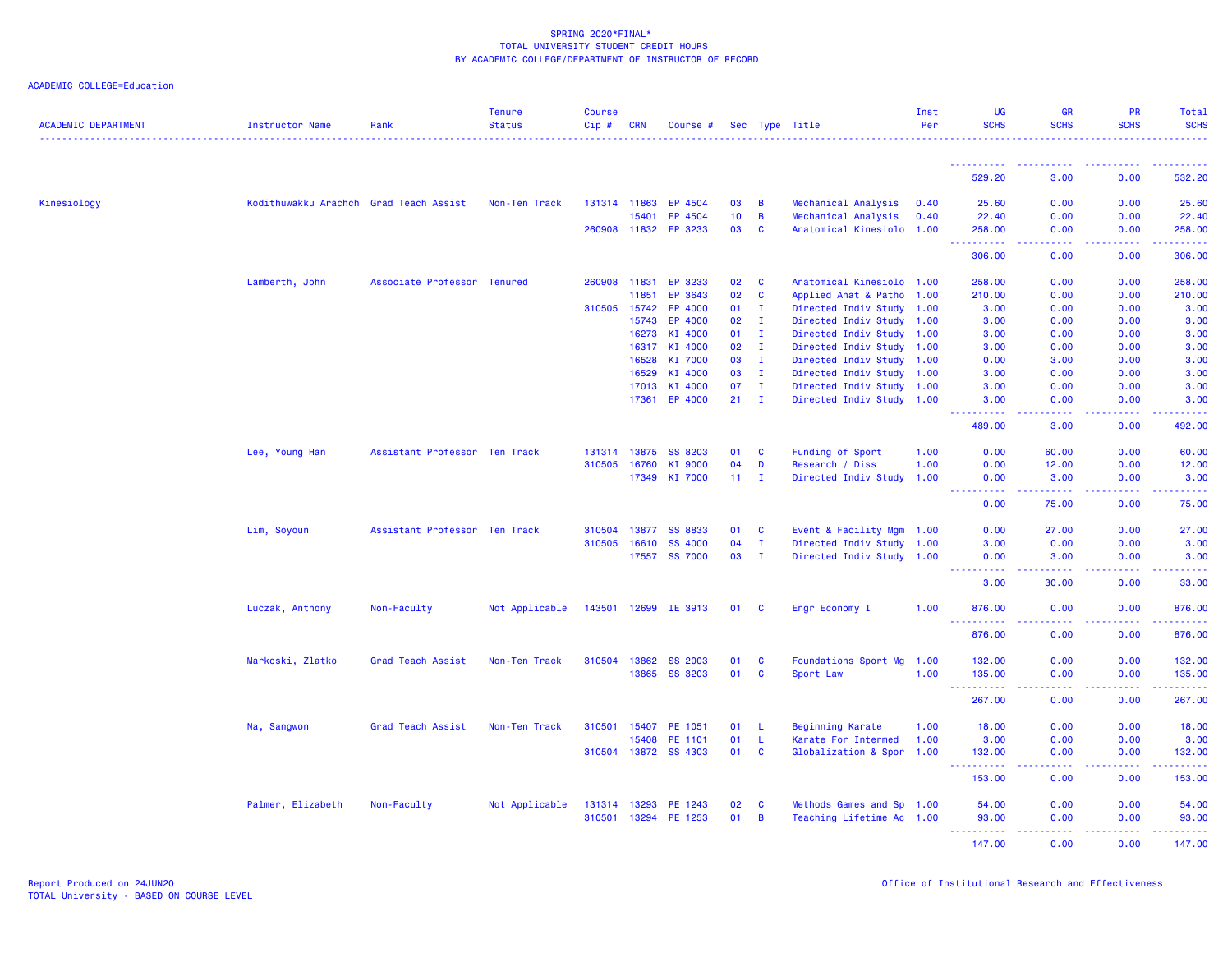| <b>ACADEMIC DEPARTMENT</b> | Instructor Name   | Rank                          | <b>Tenure</b><br><b>Status</b> | <b>Course</b><br>Cip# | <b>CRN</b>     | Course #             |          |                  | Sec Type Title                          | Inst<br>Per  | <b>UG</b><br><b>SCHS</b>           | <b>GR</b><br><b>SCHS</b> | <b>PR</b><br><b>SCHS</b> | <b>Total</b><br><b>SCHS</b><br><b>.</b>                                                                                             |
|----------------------------|-------------------|-------------------------------|--------------------------------|-----------------------|----------------|----------------------|----------|------------------|-----------------------------------------|--------------|------------------------------------|--------------------------|--------------------------|-------------------------------------------------------------------------------------------------------------------------------------|
| Kinesiology                | Pan, Zhujun       | Assistant Professor Ten Track |                                | 260908                | 15402          | EP<br>4703           | 01       | C                | Neural Contl Human M 1.00               |              | 96.00                              | 0.00                     | 0.00                     | 96.00                                                                                                                               |
|                            |                   |                               |                                | 310505                | 15417          | PE 4853              | 01       | $\mathbf c$      | Motor Lrng and Skill 1.00               |              | 57.00                              | 0.00                     | 0.00                     | 57.00                                                                                                                               |
|                            |                   |                               |                                |                       | 16925          | KI 9000              | 05       | D                | Research / Diss                         | 1.00         | 0.00                               | 7.00                     | 0.00                     | 7.00                                                                                                                                |
|                            |                   |                               |                                |                       |                |                      |          |                  |                                         |              | .<br>153.00                        | .<br>7.00                | 0.00                     | $\frac{1}{2} \left( \frac{1}{2} \right) \left( \frac{1}{2} \right) \left( \frac{1}{2} \right) \left( \frac{1}{2} \right)$<br>160.00 |
|                            | Price, Ffion      | Lecturer                      | Non-Ten Track                  | 310501                | 11856          | EP 4113              | 04       | B                | Fitness Prog & Testi 1.00               |              | 69.00                              | 0.00                     | 0.00                     | 69.00                                                                                                                               |
|                            |                   |                               |                                |                       |                | 310505 11830 EP 2013 | 01       | C                | Fundamentals of Kine 0.50               |              | 259.50                             | 0.00                     | 0.00                     | 259.50                                                                                                                              |
|                            |                   |                               |                                |                       |                |                      |          |                  |                                         |              | 328.50                             | بالأباد<br>0.00          | .<br>0.00                | .<br>328.50                                                                                                                         |
|                            | Rye, David        | Instructor                    | Non-Ten Track                  | 131314                | 13307          | PE 4873              | 01       | C                | Prof Sem In Physica 1.00                |              | 24.00                              | 0.00                     | 0.00                     | 24.00                                                                                                                               |
|                            |                   |                               |                                | 310504                | 13873          | SS 4396              | 01       | E                | Sports Studies Inter 1.00               |              | 84.00                              | 0.00                     | 0.00                     | 84.00                                                                                                                               |
|                            |                   |                               |                                |                       | 15420          | SS 3403              | 01       | C                | Facil & Event Mgmt S 1.00               |              | 135.00                             | 0.00                     | 0.00                     | 135.00                                                                                                                              |
|                            |                   |                               |                                | 310505 16714          |                | SS 4000              | 05       | $\mathbf I$      | Directed Indiv Study 1.00               |              | 3.00                               | 0.00                     | 0.00                     | 3.00                                                                                                                                |
|                            |                   |                               |                                |                       | 17481          | SS 4000              | 09       | $\mathbf I$      | Directed Indiv Study 1.00               |              | 3.00<br>.                          | 0.00                     | 0.00                     | 3.00<br>المتمامين                                                                                                                   |
|                            |                   |                               |                                |                       |                |                      |          |                  |                                         |              | 249.00                             | 0.00                     | 0.00                     | 249.00                                                                                                                              |
|                            | Ryuh, Yonjoong    | Lecturer                      | Non-Ten Track                  | 310505                | 14826          | PE 3223              | 501      | <b>C</b>         | Motor Dev & Movement 1.00               |              | 72.00                              | 0.00                     | 0.00                     | 72.00                                                                                                                               |
|                            |                   |                               |                                |                       |                | 15418 PE 4853        | 02       | C                | Motor Lrng and Skill 1.00               |              | 18.00                              | 0.00                     | 0.00                     | 18.00                                                                                                                               |
|                            |                   |                               |                                |                       |                |                      |          |                  |                                         |              | .<br>90.00                         | .<br>0.00                | .<br>0.00                | .<br>90.00                                                                                                                          |
|                            | Shepherd, Brandon | Grad Teach Assist             | Non-Ten Track                  | 260908                | 11844          | EP 3304              | 11       | B                | <b>Exercise Physiology</b>              | 0.40         | 19.20                              | 0.00                     | 0.00                     | 19.20                                                                                                                               |
|                            |                   |                               |                                |                       | 11845          | EP 3304              | 12       | B                | <b>Exercise Physiology</b>              | 0.40         | 16.00                              | 0.00                     | 0.00                     | 16.00                                                                                                                               |
|                            |                   |                               |                                |                       | 11846          | EP 3304              | 13       | B                | <b>Exercise Physiology</b>              | 0.60         | 19.20                              | 0.00                     | 0.00                     | 19.20                                                                                                                               |
|                            |                   |                               |                                |                       | 11847          | EP 3304              | 14       | B                | <b>Exercise Physiology</b>              | 0.40         | 16.00                              | 0.00                     | 0.00                     | 16.00                                                                                                                               |
|                            |                   |                               |                                |                       |                | 310501 15412 PE 1151 | 06       | -L.              | Strength Training                       | 1.00         | 12.00                              | 0.00                     | 0.00                     | 12,00                                                                                                                               |
|                            |                   |                               |                                |                       |                |                      |          |                  |                                         |              | $\sim$ $\sim$ $\sim$<br>.<br>82.40 | .<br>0.00                | .<br>0.00                | .<br>82.40                                                                                                                          |
|                            | Slater, Kelsey    | Grad Teach Assist             | Non-Ten Track                  | 310504                | 13867          | <b>SS 3503</b>       | 01       | C                | Sport and Rec Leader 1.00               |              | 114.00                             | 0.00                     | 0.00                     | 114.00                                                                                                                              |
|                            |                   |                               |                                |                       |                | 13868 SS 3703        | 01       | C                | Contemp Issues in In 1.00               |              | 120.00                             | 0.00                     | 0.00                     | 120.00                                                                                                                              |
|                            |                   |                               |                                |                       |                |                      |          |                  |                                         |              | .<br>234.00                        | .<br>0.00                | .<br>0.00                | .<br>234.00                                                                                                                         |
|                            | Smith, JohnEric   | Associate Professor Tenured   |                                | 260908                | 11844          | EP 3304              | 11       | B                | <b>Exercise Physiology</b>              | 0.40         | 19.20                              | 0.00                     | 0.00                     | 19.20                                                                                                                               |
|                            |                   |                               |                                |                       | 11845          | EP 3304              | 12       | B                | <b>Exercise Physiology</b>              | 0.40         | 16.00                              | 0.00                     | 0.00                     | 16.00                                                                                                                               |
|                            |                   |                               |                                |                       | 11847          | EP 3304              | 14       | B                | <b>Exercise Physiology</b>              | 0.40         | 16.00                              | 0.00                     | 0.00                     | 16.00                                                                                                                               |
|                            |                   |                               |                                |                       | 15405          | EP 8283              | 01       | $\mathbf c$      | Environ Exercise Ph                     | 1.00         | 0.00                               | 15.00                    | 0.00                     | 15.00                                                                                                                               |
|                            |                   |                               |                                | 310501                | 11858          | EP 4153              | 01       | C                | Train Tech Exerc & S                    | 1.00         | 81.00                              | 0.00                     | 0.00                     | 81.00                                                                                                                               |
|                            |                   |                               |                                |                       | 13289          | PE 1151              | 02       | L                | Strength Training                       | 0.60         | 6.60                               | 0.00                     | 0.00                     | 6.60                                                                                                                                |
|                            |                   |                               |                                |                       | 15409          | PE 1151              | 03       | L                | <b>Strength Training</b>                | 0.60         | 7.20                               | 0.00                     | 0.00                     | 7.20                                                                                                                                |
|                            |                   |                               |                                |                       | 15410          | PE 1151              | 04       | L                | Strength Training                       | 0.60         | 7.20                               | 0.00                     | 0.00                     | 7.20                                                                                                                                |
|                            |                   |                               |                                |                       | 15411          | PE 1151              | 05       | L                | Strength Training                       | 0.60         | 7.20                               | 0.00                     | 0.00                     | 7.20                                                                                                                                |
|                            |                   |                               |                                | 310505                | 12744          | KI 2603              | 01       | C                | Medical Terminology                     | 0.60         | 583.20                             | 0.00                     | 0.00                     | 583.20                                                                                                                              |
|                            |                   |                               |                                |                       | 16612          | EP 4000              | 07       | $\mathbf{I}$     | Directed Indiv Study                    | 1.00         | 3.00                               | 0.00                     | 0.00                     | 3.00                                                                                                                                |
|                            |                   |                               |                                |                       | 16796<br>17273 | EP 4000<br>KI 9000   | 15<br>06 | $\mathbf I$<br>D | Directed Indiv Study<br>Research / Diss | 1.00<br>1.00 | 3.00<br>0.00                       | 0.00<br>6.00             | 0.00<br>0.00             | 3.00<br>6.00                                                                                                                        |
|                            |                   |                               |                                |                       | 17276          | KI 7000              | 09       | $\mathbf{I}$     | Directed Indiv Study 1.00               |              | 0.00                               | 3.00                     | 0.00                     | 3.00                                                                                                                                |
|                            |                   |                               |                                |                       |                |                      |          |                  |                                         |              | <u>.</u><br>749.60                 | 2.2.2.2.2<br>24.00       | .<br>0.00                | .<br>773.60                                                                                                                         |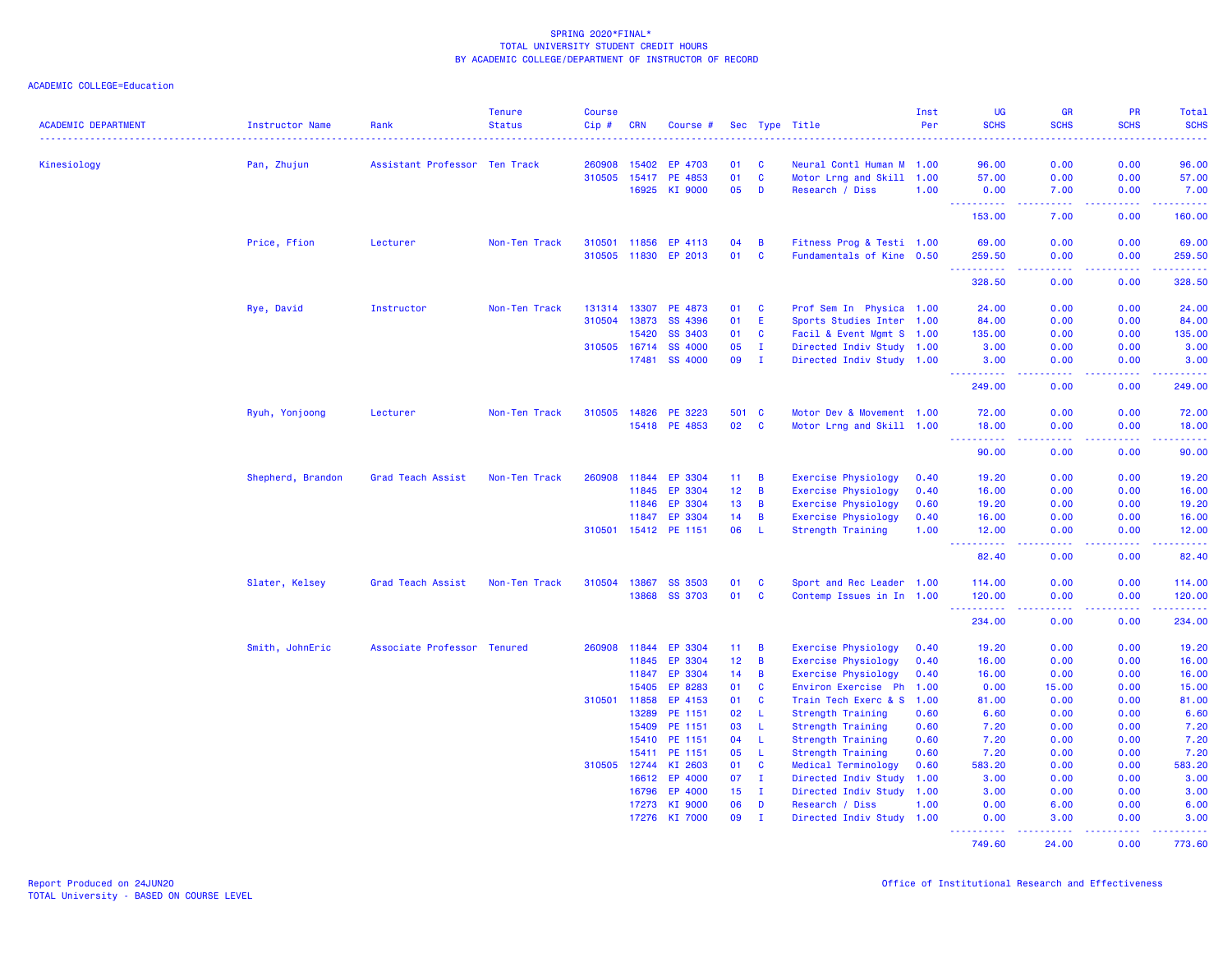| <b>ACADEMIC DEPARTMENT</b> | <b>Instructor Name</b>                             | Rank                        | <b>Tenure</b><br><b>Status</b> | <b>Course</b><br>Cip# | <b>CRN</b>   | Course #             |       |               | Sec Type Title             | Inst<br>Per | UG<br><b>SCHS</b>                     | <b>GR</b><br><b>SCHS</b> | PR<br><b>SCHS</b>                            | Total<br><b>SCHS</b>                                                                                                                                                                                                                                                                                                                                                                                                                                                                           |
|----------------------------|----------------------------------------------------|-----------------------------|--------------------------------|-----------------------|--------------|----------------------|-------|---------------|----------------------------|-------------|---------------------------------------|--------------------------|----------------------------------------------|------------------------------------------------------------------------------------------------------------------------------------------------------------------------------------------------------------------------------------------------------------------------------------------------------------------------------------------------------------------------------------------------------------------------------------------------------------------------------------------------|
| Kinesiology                | Stewart, Ethan                                     | Non-Employee                | Not Applicable                 | 310501                | 13278        | PE 1061              | 01    | L             | Fitness Walking/ Jog 1.00  |             | 12.00                                 | 0.00                     | 0.00                                         | 12.00                                                                                                                                                                                                                                                                                                                                                                                                                                                                                          |
|                            |                                                    |                             |                                |                       | 13279        | PE 1061              | 02    | $\mathsf{L}$  | Fitness Walking/ Jog       | 1.00        | 12.00                                 | 0.00                     | 0.00                                         | 12,00                                                                                                                                                                                                                                                                                                                                                                                                                                                                                          |
|                            |                                                    |                             |                                |                       | 13283        | PE 1061              | 06    | L             | Fitness Walking/ Jog       | 1.00        | 12.00                                 | 0.00                     | 0.00                                         | 12.00                                                                                                                                                                                                                                                                                                                                                                                                                                                                                          |
|                            |                                                    |                             |                                |                       | 13284        | PE 1061              | 07    | -L.           | Fitness Walking/ Jog       | 1.00        | 7.00                                  | 0.00                     | 0.00                                         | 7.00                                                                                                                                                                                                                                                                                                                                                                                                                                                                                           |
|                            |                                                    |                             |                                |                       |              |                      |       |               |                            |             | <u>.</u><br>43.00                     | .<br>0.00                | <b><i><u><u> - - - -</u></u></i></b><br>0.00 | .<br>43.00                                                                                                                                                                                                                                                                                                                                                                                                                                                                                     |
|                            | Thompson, Sarah                                    | Grad Teach Assist           | Non-Ten Track                  | 260908                | 11840        | EP 3304              | 07    | В             | Exercise Physiology        | 0.40        | 19.20                                 | 0.00                     | 0.00                                         | 19.20                                                                                                                                                                                                                                                                                                                                                                                                                                                                                          |
|                            |                                                    |                             |                                |                       | 11847        | EP 3304              | 14    | B             | <b>Exercise Physiology</b> | 0.20        | 8.00                                  | 0.00                     | 0.00                                         | 8.00                                                                                                                                                                                                                                                                                                                                                                                                                                                                                           |
|                            |                                                    |                             |                                | 310501                | 15410        | PE 1151              | 04    | L             | <b>Strength Training</b>   | 0.40        | 4.80                                  | 0.00                     | 0.00                                         | 4.80                                                                                                                                                                                                                                                                                                                                                                                                                                                                                           |
|                            |                                                    |                             |                                |                       | 15411        | PE 1151              | 05    | L             | <b>Strength Training</b>   | 0.40        | 4.80<br><b><i><u><u>.</u></u></i></b> | 0.00<br>.                | 0.00<br>.                                    | 4.80<br>.                                                                                                                                                                                                                                                                                                                                                                                                                                                                                      |
|                            |                                                    |                             |                                |                       |              |                      |       |               |                            |             | 36.80                                 | 0.00                     | 0.00                                         | 36.80                                                                                                                                                                                                                                                                                                                                                                                                                                                                                          |
|                            | Twietmeyer, Greggory Assistant Professor Ten Track |                             |                                | 310504                | 13874        | SS 4803              | 01    | <b>C</b>      | Seminar in Sports St 1.00  |             | 78.00                                 | 0.00                     | 0.00                                         | 78.00                                                                                                                                                                                                                                                                                                                                                                                                                                                                                          |
|                            |                                                    |                             |                                |                       | 13878        | <b>SS 8883</b>       | 01    | C             | Ethical Issues in Sp 1.00  |             | 0.00                                  | 33.00                    | 0.00                                         | 33.00                                                                                                                                                                                                                                                                                                                                                                                                                                                                                          |
|                            |                                                    |                             |                                | 310505                | 16150        | <b>SS 4000</b>       | 02    | $\mathbf{I}$  | Directed Indiv Study 1.00  |             | 3.00                                  | 0.00                     | 0.00                                         | 3.00                                                                                                                                                                                                                                                                                                                                                                                                                                                                                           |
|                            |                                                    |                             |                                |                       | 16587        | <b>SS 4000</b>       | 03    | I.            | Directed Indiv Study       | 1.00        | 3.00                                  | 0.00                     | 0.00                                         | 3.00                                                                                                                                                                                                                                                                                                                                                                                                                                                                                           |
|                            |                                                    |                             |                                |                       | 16952        | <b>SS 7000</b>       | 01    | - 1           | Directed Indiv Study 1.00  |             | 0.00                                  | 2.00                     | 0.00                                         | 2.00                                                                                                                                                                                                                                                                                                                                                                                                                                                                                           |
|                            |                                                    |                             |                                |                       | 17055        | <b>SS 4000</b>       | 06    | $\mathbf{I}$  | Directed Indiv Study 1.00  |             | 6.00                                  | 0.00                     | 0.00                                         | 6.00                                                                                                                                                                                                                                                                                                                                                                                                                                                                                           |
|                            |                                                    |                             |                                |                       | 17104        | <b>SS 7000</b>       | 02    | $\mathbf{I}$  | Directed Indiv Study 1.00  |             | 0.00                                  | 1.00                     | 0.00                                         | 1.00                                                                                                                                                                                                                                                                                                                                                                                                                                                                                           |
|                            |                                                    |                             |                                |                       | 17321        | <b>SS 4000</b>       | 08    | $\mathbf{I}$  | Directed Indiv Study 1.00  |             | 3.00                                  | 0.00                     | 0.00                                         | 3.00                                                                                                                                                                                                                                                                                                                                                                                                                                                                                           |
|                            |                                                    |                             |                                |                       | 17651        | <b>SS 4000</b>       |       | $11 \quad I$  | Directed Indiv Study 1.00  |             | 2.00<br>.                             | 0.00<br>$   -$           | 0.00<br>.                                    | 2.00<br>. <u>.</u> .                                                                                                                                                                                                                                                                                                                                                                                                                                                                           |
|                            |                                                    |                             |                                |                       |              |                      |       |               |                            |             | 95.00                                 | 36.00                    | 0.00                                         | 131.00                                                                                                                                                                                                                                                                                                                                                                                                                                                                                         |
|                            | Vayda, Pamela                                      | Lecturer                    | Non-Ten Track                  |                       |              | 260908 15227 EP 3233 | 201 C |               | Anatomical Kinesiolo 1.00  |             | 33.00<br>.                            | 0.00<br>المتمام          | 0.00<br>.                                    | 33.00<br>.                                                                                                                                                                                                                                                                                                                                                                                                                                                                                     |
|                            |                                                    |                             |                                |                       |              |                      |       |               |                            |             | 33.00                                 | 0.00                     | 0.00                                         | 33.00                                                                                                                                                                                                                                                                                                                                                                                                                                                                                          |
|                            | Vickers, J.                                        | Associate Professor Tenured |                                |                       | 131314 13303 | PE 3163              | 01    | <b>C</b>      | Sport Psychology           | 1.00        | 510.00                                | 0.00                     | 0.00                                         | 510.00                                                                                                                                                                                                                                                                                                                                                                                                                                                                                         |
|                            |                                                    |                             |                                |                       | 15741        | <b>PE 7000</b>       | 01    | I.            | Directed Indiv Study 1.00  |             | 0.00                                  | 3.00                     | 0.00                                         | 3.00                                                                                                                                                                                                                                                                                                                                                                                                                                                                                           |
|                            |                                                    |                             |                                |                       | 15950        | <b>PE 7000</b>       | 02    | $\mathbf{I}$  | Directed Indiv Study 1.00  |             | 0.00                                  | 3.00                     | 0.00                                         | 3.00                                                                                                                                                                                                                                                                                                                                                                                                                                                                                           |
|                            |                                                    |                             |                                | 310505                | 12750        | KI 8710              | 01    | Ε             | Internship                 | 1.00        | 0.00                                  | 3.00                     | 0.00                                         | 3.00                                                                                                                                                                                                                                                                                                                                                                                                                                                                                           |
|                            |                                                    |                             |                                |                       | 15419        | PE 8163              | 01    | <b>S</b>      | Sem in Physical Educ 1.00  |             | 0.00                                  | 9.00                     | 0.00                                         | 9.00                                                                                                                                                                                                                                                                                                                                                                                                                                                                                           |
|                            |                                                    |                             |                                |                       | 16115        | KI 7000              | 01    | I.            | Directed Indiv Study 1.00  |             | 0.00                                  | 3.00                     | 0.00                                         | 3.00                                                                                                                                                                                                                                                                                                                                                                                                                                                                                           |
|                            |                                                    |                             |                                |                       | 16553        | KI 7000              | 04    | $\mathbf{I}$  | Directed Indiv Study 1.00  |             | 0.00                                  | 3.00                     | 0.00                                         | 3.00                                                                                                                                                                                                                                                                                                                                                                                                                                                                                           |
|                            |                                                    |                             |                                |                       | 16611        | KI 7000              | 05    | $\mathbf{I}$  | Directed Indiv Study 1.00  |             | 0.00<br>.                             | 3.00<br>.                | 0.00<br><b></b>                              | 3.00<br>$\begin{array}{cccccccccccccc} \multicolumn{2}{c}{} & \multicolumn{2}{c}{} & \multicolumn{2}{c}{} & \multicolumn{2}{c}{} & \multicolumn{2}{c}{} & \multicolumn{2}{c}{} & \multicolumn{2}{c}{} & \multicolumn{2}{c}{} & \multicolumn{2}{c}{} & \multicolumn{2}{c}{} & \multicolumn{2}{c}{} & \multicolumn{2}{c}{} & \multicolumn{2}{c}{} & \multicolumn{2}{c}{} & \multicolumn{2}{c}{} & \multicolumn{2}{c}{} & \multicolumn{2}{c}{} & \multicolumn{2}{c}{} & \multicolumn{2}{c}{} & \$ |
|                            |                                                    |                             |                                |                       |              |                      |       |               |                            |             | 510.00                                | 27.00                    | 0.00                                         | 537.00                                                                                                                                                                                                                                                                                                                                                                                                                                                                                         |
|                            | Watts, James                                       | Lecturer                    | Non-Ten Track                  |                       | 422814 11595 | <b>EDX 3213</b>      | 03    | C             | Indiv Inst Except Ch 1.00  |             | 102.00                                | 0.00                     | 0.00                                         | 102.00                                                                                                                                                                                                                                                                                                                                                                                                                                                                                         |
|                            |                                                    |                             |                                |                       | 11598        | <b>EDX 3233</b>      | 01    | C             | Contingency Manageme 1.00  |             | 66.00                                 | 0.00                     | 0.00                                         | 66.00                                                                                                                                                                                                                                                                                                                                                                                                                                                                                          |
|                            |                                                    |                             |                                |                       |              |                      |       |               |                            |             | 168.00                                | 0.00                     | 0.00                                         | 168.00                                                                                                                                                                                                                                                                                                                                                                                                                                                                                         |
|                            | Wax, Benjamin                                      | Associate Professor Tenured |                                | 260908                | 15228        | EP 4183              |       | $201 \quad C$ | Exercise & Weight Co 1.00  |             | 51.00                                 | 0.00                     | 0.00                                         | 51.00                                                                                                                                                                                                                                                                                                                                                                                                                                                                                          |
|                            |                                                    |                             |                                | 310501                | 15229        | EP 4113              |       | 201 C         | Fitness Prog & Testi 1.00  |             | 27.00                                 | 0.00                     | 0.00                                         | 27.00                                                                                                                                                                                                                                                                                                                                                                                                                                                                                          |
|                            |                                                    |                             |                                |                       |              |                      |       |               |                            |             | .<br>- - -<br>78.00                   | د د د د<br>0.00          | 0.00                                         | .<br>78.00                                                                                                                                                                                                                                                                                                                                                                                                                                                                                     |
|                            | Williamson, Peyton                                 | Grad Teach Assist           | Non-Ten Track                  | 260908                | 11835        | EP 3304              | 02    | B             | Exercise Physiology        | 0.40        | 19.20                                 | 0.00                     | 0.00                                         | 19.20                                                                                                                                                                                                                                                                                                                                                                                                                                                                                          |
|                            |                                                    |                             |                                |                       | 11837        | EP 3304              | 04    | B             | Exercise Physiology        | 0.40        | 12.80                                 | 0.00                     | 0.00                                         | 12.80                                                                                                                                                                                                                                                                                                                                                                                                                                                                                          |
|                            |                                                    |                             |                                | 310501                | 13289        | PE 1151              | 02    | L             | <b>Strength Training</b>   | 0.40        | 4.40                                  | 0.00                     | 0.00                                         | 4.40                                                                                                                                                                                                                                                                                                                                                                                                                                                                                           |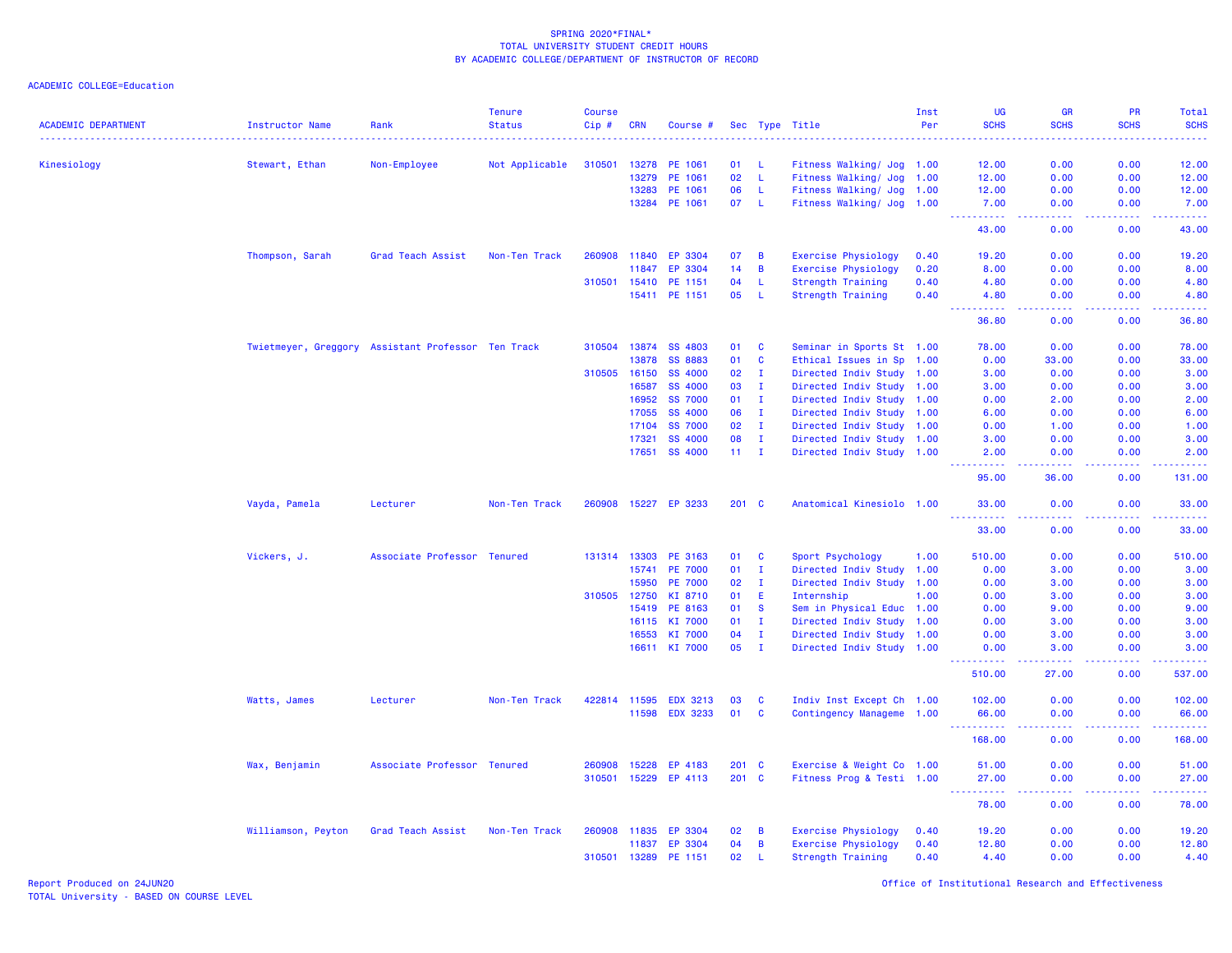| <b>ACADEMIC DEPARTMENT</b>             | <b>Instructor Name</b> | Rank                          | <b>Tenure</b><br><b>Status</b> | <b>Course</b><br>Cip# | <b>CRN</b> | Course #             |              |          | Sec Type Title            | Inst<br>Per | <b>UG</b><br><b>SCHS</b> | <b>GR</b><br><b>SCHS</b> | <b>PR</b><br><b>SCHS</b>              | Total<br><b>SCHS</b> |
|----------------------------------------|------------------------|-------------------------------|--------------------------------|-----------------------|------------|----------------------|--------------|----------|---------------------------|-------------|--------------------------|--------------------------|---------------------------------------|----------------------|
| Kinesiology                            | Williamson, Peyton     | Grad Teach Assist             | Non-Ten Track                  |                       |            | 310501 15409 PE 1151 | 03           | - L -    | Strength Training         | 0.40        | 4.80                     | 0.00                     | 0.00                                  | 4.80                 |
|                                        |                        |                               |                                |                       |            |                      |              |          |                           |             | -----------<br>41.20     | -----------<br>0.00      | .<br>0.00                             | 41.20                |
|                                        | Young, Glen            | Instructor                    | Non-Ten Track                  | 131314                |            | 13292 PE 1243        | 01           | - C      | Methods Games and Sp 1.00 |             | 30.00                    | 0.00                     | 0.00                                  | 30.00                |
|                                        |                        |                               |                                |                       |            | 13298 PE 3033        | 01           | <b>C</b> | Basket/Football Offi 1.00 |             | 90.00                    | 0.00                     | 0.00                                  | 90.00                |
|                                        |                        |                               |                                |                       |            | 13305 PE 3533        | 01           | - C      | Coaching Sports           | 1.00        | 195.00                   | 0.00                     | 0.00                                  | 195,00               |
|                                        |                        |                               |                                |                       |            |                      |              |          |                           |             | 315,00                   | .<br>0.00                | .<br>0.00                             | .<br>315.00          |
|                                        | Zimmerman, Matthew     | Assistant Professor Ten Track |                                | 310504                | 13866      | <b>SS 3303</b>       | 01           | - C      | Communicat Mgmt in        | 1.00        | 87.00                    | 0.00                     | 0.00                                  | 87.00                |
|                                        |                        |                               |                                |                       | 13876      | <b>SS 8803</b>       | 01           | <b>C</b> | Sport Law                 | 1.00        | 0.00                     | 30.00                    | 0.00                                  | 30.00                |
|                                        |                        |                               |                                | 310505                |            | 15732 KI 9000        | 01           | <b>D</b> | Research / Diss           | 1.00        | 0.00                     | 18.00                    | 0.00                                  | 18.00                |
|                                        |                        |                               |                                |                       |            | 16205 KI 7000        | 02           | л.       | Directed Indiv Study 1.00 |             | 0.00                     | 3.00                     | 0.00                                  | 3.00                 |
|                                        |                        |                               |                                |                       |            | 17479 KI 7000        | $12 \quad I$ |          | Directed Indiv Study 1.00 |             | 0.00                     | 3.00                     | 0.00                                  | 3.00                 |
|                                        |                        |                               |                                |                       |            | 17556 SS 4000        | $10$ I       |          | Directed Indiv Study 1.00 |             | 3.00                     | 0.00                     | 0.00                                  | 3.00                 |
|                                        |                        |                               |                                |                       |            |                      |              |          |                           |             | 90.00                    | 54,00                    | 0.00                                  | 144,00               |
| ====================================== |                        |                               |                                |                       |            |                      |              |          |                           |             | ==========               |                          |                                       |                      |
| Kinesiology                            |                        |                               |                                |                       |            |                      |              |          |                           |             | 10903.00                 | 350.00                   | 0.00                                  | 11253.00             |
|                                        |                        |                               |                                |                       |            |                      |              |          |                           |             |                          |                          | ===================================== | -----------          |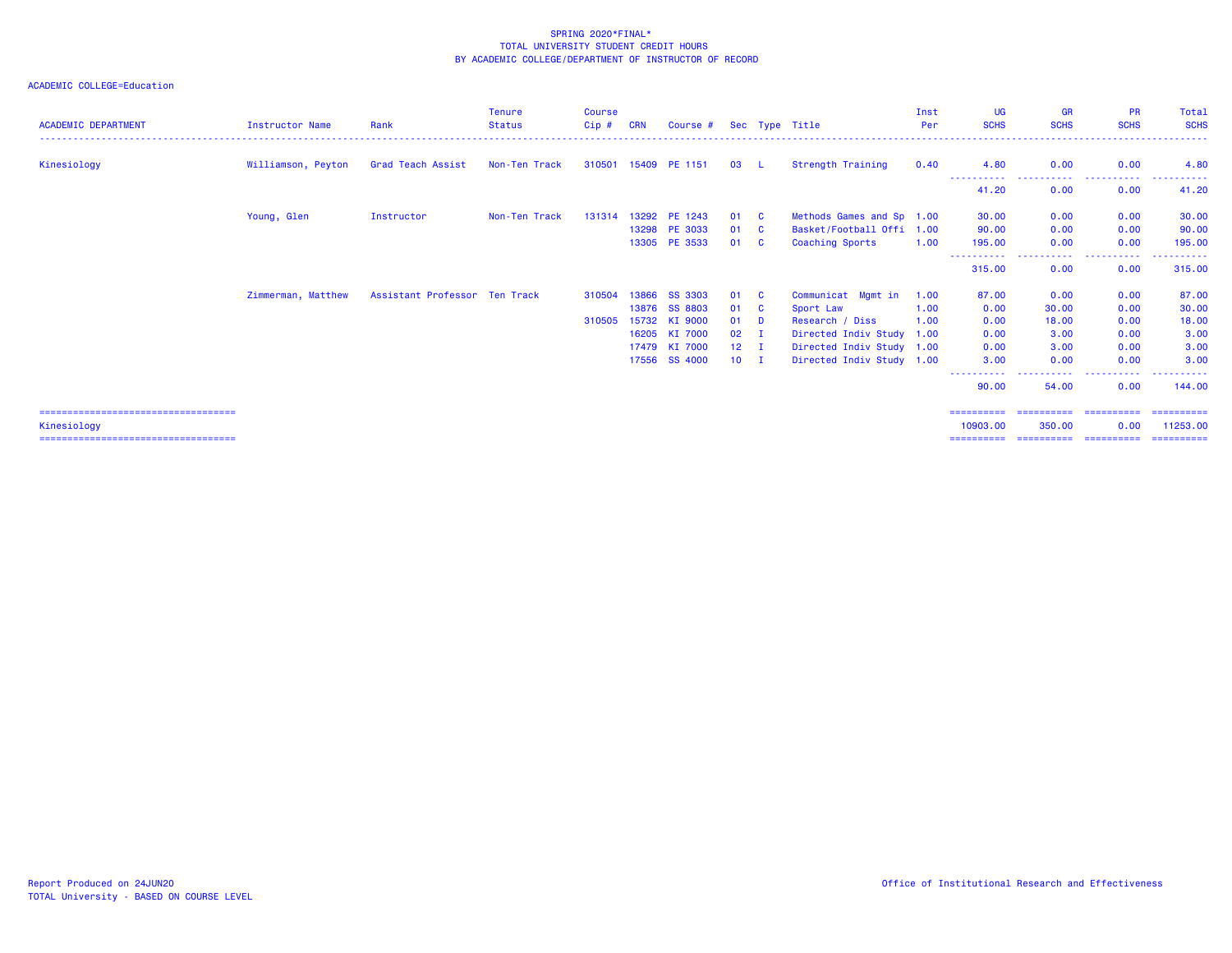|                            |                                |                             | <b>Tenure</b>  | <b>Course</b> |              |                 |     |          |                            | Inst | UG                                                                                                                                                           | <b>GR</b>                           | PR                                           | Total                                                                                                                                                          |
|----------------------------|--------------------------------|-----------------------------|----------------|---------------|--------------|-----------------|-----|----------|----------------------------|------|--------------------------------------------------------------------------------------------------------------------------------------------------------------|-------------------------------------|----------------------------------------------|----------------------------------------------------------------------------------------------------------------------------------------------------------------|
| <b>ACADEMIC DEPARTMENT</b> | <b>Instructor Name</b>         | Rank                        | <b>Status</b>  | Cip#          | <b>CRN</b>   | Course #        |     |          | Sec Type Title             | Per  | <b>SCHS</b>                                                                                                                                                  | <b>SCHS</b>                         | <b>SCHS</b>                                  | <b>SCHS</b>                                                                                                                                                    |
| <b>Music</b>               | Aarhus, Craig                  | Associate Professor Tenured |                | 131312        | 13257        | <b>MUE 3212</b> | 01  | C        | <b>Brass Methods</b>       | 1.00 | 30.00                                                                                                                                                        | 0.00                                | 0.00                                         | 30,00                                                                                                                                                          |
|                            |                                |                             |                | 500903        | 13125        | <b>MU 2531</b>  | 01  | E        | Concert Band               | 1.00 | 73.00                                                                                                                                                        | 0.00                                | 0.00                                         | 73.00                                                                                                                                                          |
|                            |                                |                             |                |               | 13126        | <b>MU 2531</b>  | 02  | Ε        | Concert Band               | 1.00 | 70.00                                                                                                                                                        | 0.00                                | 0.00                                         | 70.00                                                                                                                                                          |
|                            |                                |                             |                |               |              |                 |     |          |                            |      | $\frac{1}{2} \left( \frac{1}{2} \right) \frac{1}{2} \left( \frac{1}{2} \right)$<br>------<br>173.00                                                          | د د د د<br>0.00                     | -----<br>0.00                                | $\frac{1}{2} \left( \frac{1}{2} \right) \left( \frac{1}{2} \right) \left( \frac{1}{2} \right) \left( \frac{1}{2} \right) \left( \frac{1}{2} \right)$<br>173.00 |
|                            | Baker, Jason                   | Associate Professor Tenured |                |               | 131312 13128 | MU 2551         | 01  | Е        | <b>Percussion Ensemble</b> | 1.00 | 15.00                                                                                                                                                        | 0.00                                | 0.00                                         | 15.00                                                                                                                                                          |
|                            |                                |                             |                |               | 13258        | <b>MUE 3242</b> | 01  | <b>C</b> | <b>Percussion Methods</b>  | 1.00 | 36.00                                                                                                                                                        | 0.00                                | 0.00                                         | 36.00                                                                                                                                                          |
|                            |                                |                             |                | 500903        | 13124        | <b>MU 2521</b>  | 01  | C        | Steel Drum Ensemble        | 1.00 | 10.00                                                                                                                                                        | 0.00                                | 0.00                                         | 10.00                                                                                                                                                          |
|                            |                                |                             |                |               | 13192        | <b>MUA 1610</b> | 01  | Ε        | - Non Maj<br>Percussion    | 1.00 | 4.00                                                                                                                                                         | 0.00                                | 0.00                                         | 4.00                                                                                                                                                           |
|                            |                                |                             |                |               | 13193        | <b>MUA 1610</b> | 02  | Е        | Percussion -Majors         | 1.00 | 8.00                                                                                                                                                         | 0.00                                | 0.00                                         | 8.00                                                                                                                                                           |
|                            |                                |                             |                |               | 13233        | <b>MUA 2610</b> | 02  | Ε        | Percussion - Majors        | 1.00 | 8.00                                                                                                                                                         | 0.00                                | 0.00                                         | 8.00                                                                                                                                                           |
|                            |                                |                             |                |               | 13253        | <b>MUA 3610</b> | 02  | E        | Percussion - Majors        | 1.00 | 10.00                                                                                                                                                        | 0.00                                | 0.00                                         | 10.00                                                                                                                                                          |
|                            |                                |                             |                |               |              |                 |     |          |                            |      | المستمد<br>$\sim$ $\sim$ .<br>91.00                                                                                                                          | .<br>0.00                           | .<br>0.00                                    | .<br>91.00                                                                                                                                                     |
|                            | Banks, Jessica                 | Instructor                  | Non-Ten Track  | 500903        |              | 13172 MUA 1110  | 01  | Ε        | Flute-Non Majors           | 1.00 | 1.00                                                                                                                                                         | 0.00                                | 0.00                                         | 1.00                                                                                                                                                           |
|                            |                                |                             |                |               | 13173        | <b>MUA 1110</b> | 02  | Е        | Flute-Majors               | 1.00 | 2.00                                                                                                                                                         | 0.00                                | 0.00                                         | 2.00                                                                                                                                                           |
|                            |                                |                             |                |               | 13213        | <b>MUA 2110</b> | 02  | E        | Flute - Majors             | 1.00 | 6.00                                                                                                                                                         | 0.00                                | 0.00                                         | 6.00                                                                                                                                                           |
|                            |                                |                             |                |               | 13243        | <b>MUA 3110</b> | 02  | E        | Flute-Majors               | 1.00 | 2.00                                                                                                                                                         | 0.00                                | 0.00                                         | 2.00                                                                                                                                                           |
|                            |                                |                             |                | 500904        | 14815        | <b>MU 1003</b>  | 01  | <b>C</b> | Fund of Music Theory       | 1.00 | 54.00                                                                                                                                                        | 0.00                                | 0.00                                         | 54.00                                                                                                                                                          |
|                            |                                |                             |                | 500915        | 13116        | <b>MU 2011</b>  | 01  | Ε        | <b>Woodwind Ensembles</b>  | 1.00 | 6.00                                                                                                                                                         | 0.00                                | 0.00                                         | 6.00                                                                                                                                                           |
|                            |                                |                             |                |               |              | 14817 MU 2011   | 04  | E        | Woodwind Ensembles-Q 1.00  |      | 4.00<br>$\frac{1}{2} \left( \frac{1}{2} \right) \left( \frac{1}{2} \right) \left( \frac{1}{2} \right) \left( \frac{1}{2} \right) \left( \frac{1}{2} \right)$ | 0.00<br>د د د د                     | 0.00<br><b><i><u><u> - - - -</u></u></i></b> | 4.00<br>.                                                                                                                                                      |
|                            |                                |                             |                |               |              |                 |     |          |                            |      | 75.00                                                                                                                                                        | 0.00                                | 0.00                                         | 75.00                                                                                                                                                          |
|                            | Cary, Jessica                  | Instructor                  | Non-Ten Track  | 500901        | 13100        | <b>MU 1113</b>  | 02  | <b>C</b> | His & Apprec Of Musi 1.00  |      | 204.00                                                                                                                                                       | 0.00                                | 0.00                                         | 204.00                                                                                                                                                         |
|                            |                                |                             |                |               | 13101        | <b>MU 1113</b>  | 03  | C        | His & Apprec Of Musi 1.00  |      | 201.00                                                                                                                                                       | 0.00                                | 0.00                                         | 201.00                                                                                                                                                         |
|                            |                                |                             |                |               | 14662        | <b>MU 1113</b>  | 501 | <b>C</b> | His & Apprec Of Musi 1.00  |      | 111.00                                                                                                                                                       | 0.00                                | 0.00                                         | 111.00                                                                                                                                                         |
|                            |                                |                             |                | 500903        | 13179        | <b>MUA 1250</b> | 02  | Ε        | Oboe - Majors              | 1.00 | 6.00                                                                                                                                                         | 0.00                                | 0.00                                         | 6.00                                                                                                                                                           |
|                            |                                |                             |                |               | 13218        | <b>MUA 2250</b> | 01  | Ε        | Oboe - Non Majors          | 1.00 | 2.00                                                                                                                                                         | 0.00                                | 0.00                                         | 2.00                                                                                                                                                           |
|                            |                                |                             |                |               | 500915 14818 | <b>MU 2011</b>  | 05  | E        | Woodwind Ensemble-Do 1.00  |      | 3.00                                                                                                                                                         | 0.00                                | 0.00                                         | 3.00                                                                                                                                                           |
|                            |                                |                             |                |               |              |                 |     |          |                            |      | 527.00                                                                                                                                                       | 0.00                                | 0.00                                         | 527.00                                                                                                                                                         |
|                            | Damm, Robert                   | Professor                   | <b>Tenured</b> | 050201        | 15218        | AAS 1103        | 01  | C        | African American Mus       | 1.00 | 36.00                                                                                                                                                        | 0.00                                | 0.00                                         | 36.00                                                                                                                                                          |
|                            |                                |                             |                | 500901        | 13097        | <b>MU 1103</b>  | 01  | <b>C</b> | African-Amer Music         | 1.00 | 33.00                                                                                                                                                        | 0.00                                | 0.00                                         | 33.00                                                                                                                                                          |
|                            |                                |                             |                | 500905        |              | 14816 MU 1153   | 01  | <b>C</b> | Music of Africa            | 1.00 | 72.00<br>د د د د د                                                                                                                                           | 0.00<br>$\omega$ is $\omega$ .      | 0.00                                         | 72.00                                                                                                                                                          |
|                            |                                |                             |                |               |              |                 |     |          |                            |      | 141.00                                                                                                                                                       | 0.00                                | 0.00                                         | 141.00                                                                                                                                                         |
|                            | Davis, Daniel                  | Non-Faculty                 | Not Applicable | 500903        | 13164        | <b>MUA 1050</b> | 03  | E        | Voice-Non Majors           | 0.50 | 5.00                                                                                                                                                         | 0.00                                | 0.00                                         | 5.00                                                                                                                                                           |
|                            |                                |                             |                |               |              | 13170 MUA 1050  | 09  | E        | Voice-Majors               | 0.50 | 3.00<br>$\frac{1}{2} \left( \frac{1}{2} \right) \left( \frac{1}{2} \right) \left( \frac{1}{2} \right) \left( \frac{1}{2} \right)$                            | 0.00<br>$\sim$ $\sim$ $\sim$ $\sim$ | 0.00                                         | 3.00                                                                                                                                                           |
|                            |                                |                             |                |               |              |                 |     |          |                            |      | 8.00                                                                                                                                                         | 0.00                                | 0.00                                         | 8.00                                                                                                                                                           |
|                            | Edwards-Henry, Jacqu Professor |                             | <b>Tenured</b> | 500903        | 13152        | <b>MUA 1010</b> | 01  | Е        | Piano - Majors             | 1.00 | 1.00                                                                                                                                                         | 0.00                                | 0.00                                         | 1.00                                                                                                                                                           |
|                            |                                |                             |                |               | 13205        | <b>MUA 2010</b> | 01  | Ε        | Piano - Majors             | 1.00 | 2.00                                                                                                                                                         | 0.00                                | 0.00                                         | 2.00                                                                                                                                                           |
|                            |                                |                             |                | 500907        | 13145        | <b>MU 3121</b>  | 01  | L        | Piano Class IV             | 1.00 | 12.00                                                                                                                                                        | 0.00                                | 0.00                                         | 12.00                                                                                                                                                          |
|                            |                                |                             |                |               | 13146        | MU 3121         | 02  | -L       | Piano Class IV             | 1.00 | 10.00                                                                                                                                                        | 0.00                                | 0.00                                         | 10.00                                                                                                                                                          |
|                            |                                |                             |                |               | 13147        | <b>MU 3122</b>  | 01  | L        | Funct Skills Piano I 1.00  |      | 8.00                                                                                                                                                         | 0.00                                | 0.00                                         | 8.00                                                                                                                                                           |
|                            |                                |                             |                |               | 14821        | <b>MUA 1020</b> | 01  | E        | <b>Piano Lessons</b>       | 1.00 | 9.00                                                                                                                                                         | 0.00                                | 0.00                                         | 9.00                                                                                                                                                           |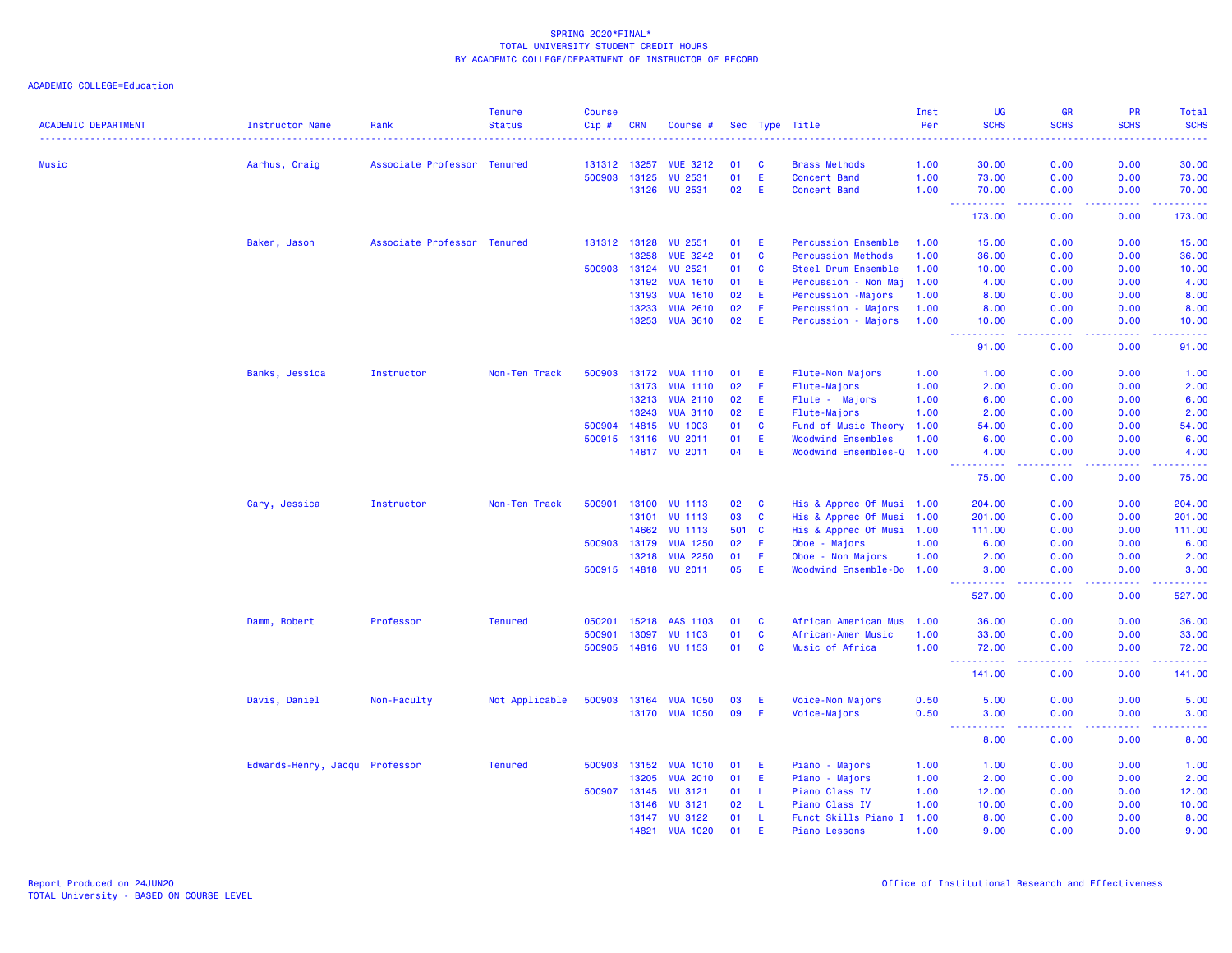|  | ACADEMIC COLLEGE=Education |  |
|--|----------------------------|--|
|--|----------------------------|--|

| <b>ACADEMIC DEPARTMENT</b> | Instructor Name    | Rank                          | <b>Tenure</b><br><b>Status</b> | <b>Course</b><br>Cip# | <b>CRN</b>   | Course #             |                 |             | Sec Type Title            | Inst<br>Per | UG<br><b>SCHS</b>                                                                                                                                             | <b>GR</b><br><b>SCHS</b> | PR<br><b>SCHS</b>                                                                                                                                            | Total<br><b>SCHS</b> |
|----------------------------|--------------------|-------------------------------|--------------------------------|-----------------------|--------------|----------------------|-----------------|-------------|---------------------------|-------------|---------------------------------------------------------------------------------------------------------------------------------------------------------------|--------------------------|--------------------------------------------------------------------------------------------------------------------------------------------------------------|----------------------|
|                            |                    |                               |                                |                       |              |                      |                 |             |                           |             | <b>.</b> .                                                                                                                                                    | <b>.</b> .               | .                                                                                                                                                            |                      |
|                            |                    |                               |                                |                       |              |                      |                 |             |                           |             | 42.00                                                                                                                                                         | 0.00                     | 0.00                                                                                                                                                         | 42.00                |
| <b>Music</b>               | Falcone, Sheri     | Instructor                    | Non-Ten Track                  |                       | 500903 13175 | <b>MUA 1150</b>      | 02              | E.          | Clarinet-Majors           | 1.00        | 6.00                                                                                                                                                          | 0.00                     | 0.00                                                                                                                                                         | 6.00                 |
|                            |                    |                               |                                |                       | 13177        | <b>MUA 1210</b>      | 02              | E           | Saxophone-Majors          | 1.00        | 6.00                                                                                                                                                          | 0.00                     | 0.00                                                                                                                                                         | 6.00                 |
|                            |                    |                               |                                |                       | 13180        | <b>MUA 1310</b>      | 01              | E           | Bassoon - Non Majors      | 0.50        | 0.50                                                                                                                                                          | 0.00                     | 0.00                                                                                                                                                         | 0.50                 |
|                            |                    |                               |                                |                       | 13181        | <b>MUA 1310</b>      | 02              | Æ           | Bassoon - Majors          | 0.50        | 1.00                                                                                                                                                          | 0.00                     | 0.00                                                                                                                                                         | 1.00                 |
|                            |                    |                               |                                |                       | 13215        | <b>MUA 2150</b>      | 02              | E           | Clarinet - Majors         | 1.00        | 6.00                                                                                                                                                          | 0.00                     | 0.00                                                                                                                                                         | 6.00                 |
|                            |                    |                               |                                |                       | 13217        | <b>MUA 2210</b>      | 02              | E           | Saxophone - Majors        | 1.00        | 2.00                                                                                                                                                          | 0.00                     | 0.00                                                                                                                                                         | 2.00                 |
|                            |                    |                               |                                |                       | 13221        | <b>MUA 2310</b>      | 02              | Æ           | Bassoon - Majors          | 0.50        | 1.00                                                                                                                                                          | 0.00                     | 0.00                                                                                                                                                         | 1.00                 |
|                            |                    |                               |                                |                       | 13244        | <b>MUA 3150</b>      | 02              | E           | Clarinet - Majors         | 1.00        | 6.00                                                                                                                                                          | 0.00                     | 0.00                                                                                                                                                         | 6.00                 |
|                            |                    |                               |                                |                       | 13245        | <b>MUA 3210</b>      | 02              | E           | Saxophone - Majors        | 1.00        | 8.00                                                                                                                                                          | 0.00                     | 0.00                                                                                                                                                         | 8.00                 |
|                            |                    |                               |                                |                       | 500915 13117 | <b>MU 2011</b>       | 02              | E           | Woodwind Ens: Clarin      | 1.00        | 9.00                                                                                                                                                          | 0.00                     | 0.00                                                                                                                                                         | 9.00                 |
|                            |                    |                               |                                |                       | 13118        | <b>MU 2011</b>       | 03              | E           | <b>Woodwind Ens: Sax</b>  | 1.00        | 8.00<br>$\sim$ $\sim$ $\sim$<br>$\sim$ $\sim$ $\sim$ $\sim$                                                                                                   | 0.00<br>د د د د          | 0.00<br>.                                                                                                                                                    | 8.00                 |
|                            |                    |                               |                                |                       |              |                      |                 |             |                           |             | 53.50                                                                                                                                                         | 0.00                     | 0.00                                                                                                                                                         | 53.50                |
|                            | Fontaine, Jeanette | Assistant Professor Ten Track |                                | 500903                | 13162        | <b>MUA 1050</b>      | 01              | E           | Voice - Non-majors        | 0.50        | 9.50                                                                                                                                                          | 0.00                     | 0.00                                                                                                                                                         | 9.50                 |
|                            |                    |                               |                                |                       | 13163        | <b>MUA 1050</b>      | 02              | E           | Voice-Non Majors          | 0.50        | 7.50                                                                                                                                                          | 0.00                     | 0.00                                                                                                                                                         | 7.50                 |
|                            |                    |                               |                                |                       | 13164        | <b>MUA 1050</b>      | 03              | Æ           | Voice-Non Majors          | 0.50        | 5.00                                                                                                                                                          | 0.00                     | 0.00                                                                                                                                                         | 5.00                 |
|                            |                    |                               |                                |                       | 13165        | <b>MUA 1050</b>      | 04              | E           | Voice - Non Majors        | 0.50        | 14.00                                                                                                                                                         | 0.00                     | 0.00                                                                                                                                                         | 14.00                |
|                            |                    |                               |                                |                       | 13166        | <b>MUA 1050</b>      | 05              | E           | Voice - Majors            | 1.00        | 4.00                                                                                                                                                          | 0.00                     | 0.00                                                                                                                                                         | 4.00                 |
|                            |                    |                               |                                |                       | 13167        | <b>MUA 1050</b>      | 06              | Æ           | Voice-Majors              | 0.50        | 6.50                                                                                                                                                          | 0.00                     | 0.00                                                                                                                                                         | 6.50                 |
|                            |                    |                               |                                |                       | 13168        | <b>MUA 1050</b>      | 07              | Æ           | Voice-Majors              | 0.50        | 6.00                                                                                                                                                          | 0.00                     | 0.00                                                                                                                                                         | 6.00                 |
|                            |                    |                               |                                |                       | 13169        | <b>MUA 1050</b>      | 08              | E           | Voice-Majors              | 0.50        | 3.00                                                                                                                                                          | 0.00                     | 0.00                                                                                                                                                         | 3.00                 |
|                            |                    |                               |                                |                       | 13170        | <b>MUA 1050</b>      | 09              | E           | Voice-Majors              | 0.50        | 3.00                                                                                                                                                          | 0.00                     | 0.00                                                                                                                                                         | 3.00                 |
|                            |                    |                               |                                |                       | 13171        | <b>MUA 1050</b>      | 10 <sub>1</sub> | E           | Voice-Majors              | 0.50        | 4.00                                                                                                                                                          | 0.00                     | 0.00                                                                                                                                                         | 4.00                 |
|                            |                    |                               |                                |                       | 13207        | <b>MUA 2050</b>      | 05              | Æ           | Voice - Majors            | 1.00        | 8.00                                                                                                                                                          | 0.00                     | 0.00                                                                                                                                                         | 8.00                 |
|                            |                    |                               |                                |                       | 13208        | <b>MUA 2050</b>      | 06              | E           | Voice - Majors            | 0.50        | 4.00                                                                                                                                                          | 0.00                     | 0.00                                                                                                                                                         | 4.00                 |
|                            |                    |                               |                                |                       | 13209        | <b>MUA 2050</b>      | 07              | E           | Voice-Majors              | 0.50        | 3.00                                                                                                                                                          | 0.00                     | 0.00                                                                                                                                                         | 3.00                 |
|                            |                    |                               |                                |                       | 13210        | <b>MUA 2050</b>      | 08              | E           | Voice-Majors              | 0.50        | 3.00                                                                                                                                                          | 0.00                     | 0.00                                                                                                                                                         | 3.00                 |
|                            |                    |                               |                                |                       | 13211        | <b>MUA 2050</b>      | 10 <sub>1</sub> | E.          | Voice - Majors            | 0.50        | 1.00                                                                                                                                                          | 0.00                     | 0.00                                                                                                                                                         | 1.00                 |
|                            |                    |                               |                                |                       | 13238        | <b>MUA 3050</b>      | 05              | Æ           | Voice - Majors            | 1.00        | 12.00                                                                                                                                                         | 0.00                     | 0.00                                                                                                                                                         | 12.00                |
|                            |                    |                               |                                |                       | 13239        | <b>MUA 3050</b>      | 06              | E.          | Voice - Majors            | 0.50        | 6.00                                                                                                                                                          | 0.00                     | 0.00                                                                                                                                                         | 6.00                 |
|                            |                    |                               |                                |                       | 13240        | <b>MUA 3050</b>      | 07              | E           | Voice-Majors              | 0.50        | 4.50                                                                                                                                                          | 0.00                     | 0.00                                                                                                                                                         | 4.50                 |
|                            |                    |                               |                                |                       | 16016        | <b>MUA 1050</b>      | 11              | E           | Voice                     | 0.50        | 3.00                                                                                                                                                          | 0.00                     | 0.00                                                                                                                                                         | 3.00                 |
|                            |                    |                               |                                |                       |              | 500908 13110 MU 1251 | 01              | <b>S</b>    | Diction II                | 1.00        | 16.00<br>$\frac{1}{2} \left( \frac{1}{2} \right) \left( \frac{1}{2} \right) \left( \frac{1}{2} \right) \left( \frac{1}{2} \right) \left( \frac{1}{2} \right)$ | 0.00<br>.                | 0.00<br>-----                                                                                                                                                | 16.00                |
|                            |                    |                               |                                |                       |              |                      |                 |             |                           |             | 123.00                                                                                                                                                        | 0.00                     | 0.00                                                                                                                                                         | 123.00               |
|                            | Grant, Courtney    | Lecturer                      | Non-Ten Track                  | 131312                | 14663        | <b>MU 1123</b>       | 501 C           |             | American Music App.       | 1.00        | 54.00                                                                                                                                                         | 0.00                     | 0.00                                                                                                                                                         | 54.00                |
|                            |                    |                               |                                | 500901                | 13115        | MU 1521              | 03              | -L          | Ear Training II           | 1.00        | 11.00                                                                                                                                                         | 0.00                     | 0.00                                                                                                                                                         | 11.00                |
|                            |                    |                               |                                |                       | 14820        | <b>MU 2921</b>       | 02              | -L          | Ear Training IV           | 1.00        | 9.00                                                                                                                                                          | 0.00                     | 0.00                                                                                                                                                         | 9.00                 |
|                            |                    |                               |                                |                       | 500903 13143 | MU 2951              | 01              | $\mathbf Q$ | Philharmonia              | 0.50        | 3.50                                                                                                                                                          | 0.00                     | 0.00                                                                                                                                                         | 3.50                 |
|                            |                    |                               |                                |                       | 13194        | <b>MUA 1650</b>      | 01              | E           | Strings - Non Majors-     | 1.00        | 3.00                                                                                                                                                          | 0.00                     | 0.00                                                                                                                                                         | 3.00                 |
|                            |                    |                               |                                |                       | 13195        | <b>MUA 1650</b>      | 02              | Æ           | Strings Majors - Vi       | 1.00        | 1.00                                                                                                                                                          | 0.00                     | 0.00                                                                                                                                                         | 1.00                 |
|                            |                    |                               |                                |                       |              | 17340 MUA 2650       | 01              | E.          | Strings                   | 1.00        | 2.00<br><b>.</b>                                                                                                                                              | 0.00<br>.                | 0.00<br>$\frac{1}{2} \left( \frac{1}{2} \right) \left( \frac{1}{2} \right) \left( \frac{1}{2} \right) \left( \frac{1}{2} \right) \left( \frac{1}{2} \right)$ | 2.00<br>.            |
|                            |                    |                               |                                |                       |              |                      |                 |             |                           |             | 83.50                                                                                                                                                         | 0.00                     | 0.00                                                                                                                                                         | 83.50                |
|                            | Greenwood, Jeremy  | Lecturer                      | Non-Ten Track                  | 500999                |              | 13255 MUE 1151       | 01              | - C         | Technology for Music 1.00 |             | 33.00<br><b><i><u><u> - - - - - - - - - -</u></u></i></b>                                                                                                     | 0.00<br>.                | 0.00<br>$\frac{1}{2} \left( \frac{1}{2} \right) \left( \frac{1}{2} \right) \left( \frac{1}{2} \right) \left( \frac{1}{2} \right) \left( \frac{1}{2} \right)$ | 33.00<br>.           |
|                            |                    |                               |                                |                       |              |                      |                 |             |                           |             | 33.00                                                                                                                                                         | 0.00                     | 0.00                                                                                                                                                         | 33.00                |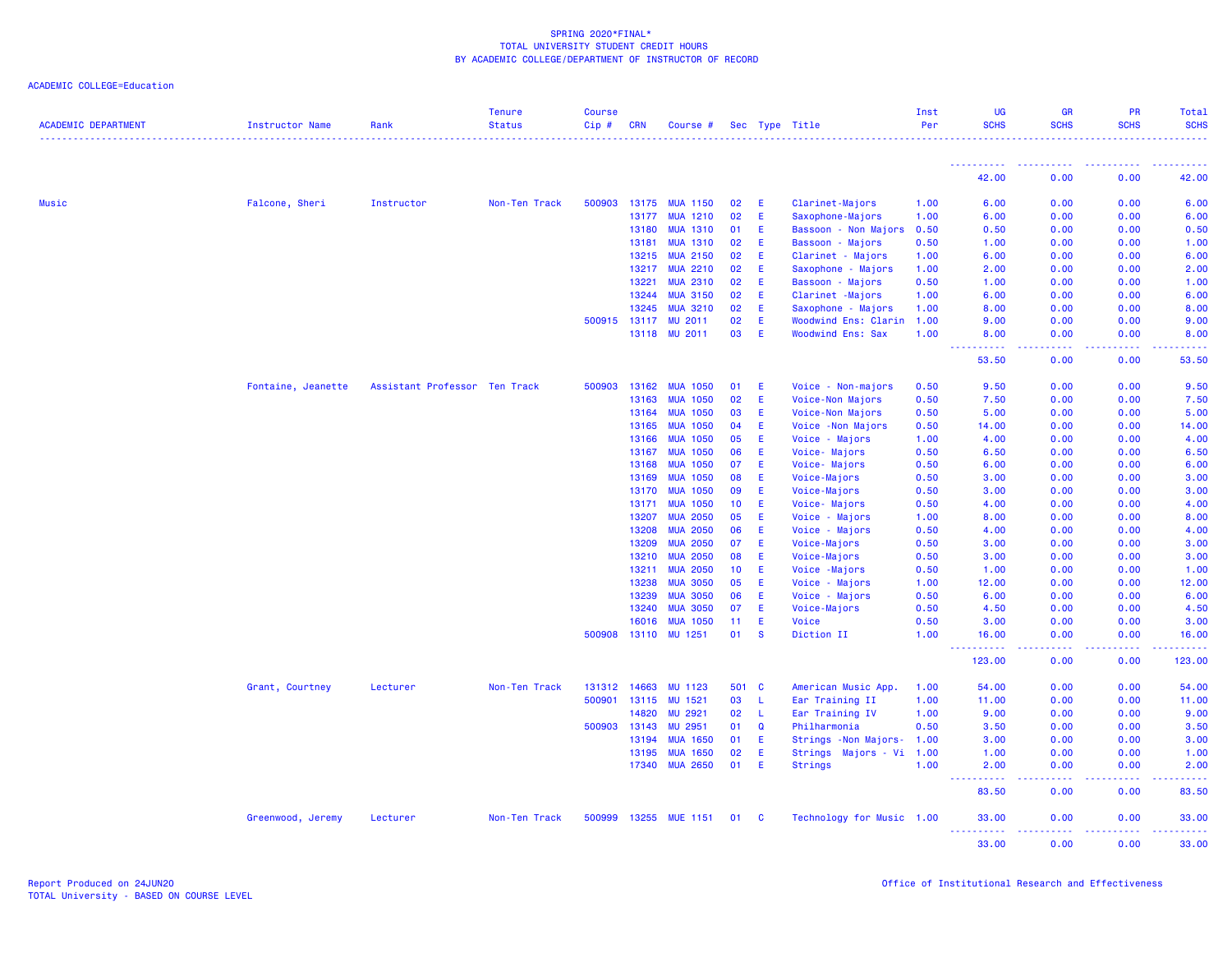ACADEMIC COLLEGE=Education

|                            |                        |                               | <b>Tenure</b>  | <b>Course</b> |              |                       |                 |              |                             | Inst | UG                                 | GR                             | PR                 | Total                                                                                                                                                          |
|----------------------------|------------------------|-------------------------------|----------------|---------------|--------------|-----------------------|-----------------|--------------|-----------------------------|------|------------------------------------|--------------------------------|--------------------|----------------------------------------------------------------------------------------------------------------------------------------------------------------|
| <b>ACADEMIC DEPARTMENT</b> | <b>Instructor Name</b> | Rank                          | <b>Status</b>  | Cip#          | <b>CRN</b>   | Course #              |                 |              | Sec Type Title              | Per  | <b>SCHS</b>                        | <b>SCHS</b>                    | <b>SCHS</b>        | <b>SCHS</b>                                                                                                                                                    |
| Music                      |                        | Assistant Professor Ten Track |                |               | 131312 13137 | <b>MU 2851</b>        | 02              | E            | Brass Ensemble-Horn         | 1.00 | 4.00                               | 0.00                           | 0.00               | 4.00                                                                                                                                                           |
|                            | Haislip, Matthew       |                               |                |               | 13140        | <b>MU 2851</b>        | 05              | E.           | Brass Ensemble-Quint        | 0.50 | 1.50                               | 0.00                           | 0.00               | 1.50                                                                                                                                                           |
|                            |                        |                               |                | 500901        | 13114        | MU 1521               | 02              | L.           | Ear Training II             | 1.00 | 14.00                              | 0.00                           | 0.00               | 14.00                                                                                                                                                          |
|                            |                        |                               |                | 500903        | 13185        | <b>MUA 1410</b>       | 02              | E            | Horn - Majors               | 1.00 | 1.00                               | 0.00                           | 0.00               | 1.00                                                                                                                                                           |
|                            |                        |                               |                |               | 13225        | <b>MUA 2410</b>       | 02              | E            | Horn-Majors                 | 1.00 | 2.00                               | 0.00                           | 0.00               | 2.00                                                                                                                                                           |
|                            |                        |                               |                |               | 13249        | <b>MUA 3410</b>       | 02              | E.           | Horn - Majors               | 1.00 | 4.00                               | 0.00                           | 0.00               | 4.00                                                                                                                                                           |
|                            |                        |                               |                |               | 17580        | <b>MUA 8440</b>       | 01              | E            | Individual Studio In 1.00   |      | 0.00                               | 2.00                           | 0.00               | 2.00                                                                                                                                                           |
|                            |                        |                               |                |               |              |                       |                 |              |                             |      | 26.50                              | 2.00                           | 0.00               | 28.50                                                                                                                                                          |
|                            | Hause, Barry           | Lecturer                      | Non-Ten Track  | 500902        | 14664        | MU 1133               |                 | 501 C        | The History of Rock         | 1.00 | 111.00                             | 0.00                           | 0.00               | 111.00                                                                                                                                                         |
|                            |                        |                               |                |               | 14665        | MU 1143               | 501             | $\mathbf{C}$ | The History of Jazz         | 1.00 | 69.00                              | 0.00                           | 0.00               | 69.00                                                                                                                                                          |
|                            |                        |                               |                | 500903        | 13123        | MU 2411               | 01              | $\mathbf Q$  | Guitar Ensemble             | 1.00 | 7.00                               | 0.00                           | 0.00               | 7.00                                                                                                                                                           |
|                            |                        |                               |                |               | 13202        | <b>MUA 1710</b>       | 01              | Q            | Guitar - Non Majors         | 1.00 | 23.00                              | 0.00                           | 0.00               | 23.00                                                                                                                                                          |
|                            |                        |                               |                |               | 13234        | <b>MUA 2710</b>       | 01              | Q            | Guitar Non-Majors           | 1.00 | 5.00                               | 0.00                           | 0.00               | 5.00                                                                                                                                                           |
|                            |                        |                               |                |               | 13235        | <b>MUA 2710</b>       | 02              | Q            | Guitar-Majors               | 1.00 | 4.00                               | 0.00                           | 0.00               | 4.00                                                                                                                                                           |
|                            |                        |                               |                |               | 13254        | <b>MUA 3710</b>       | 02              | Q            | Guitar- Majors              | 1.00 | 8.00                               | 0.00                           | 0.00               | 8.00                                                                                                                                                           |
|                            |                        |                               |                |               |              |                       |                 |              |                             |      | ----------<br>227.00               | د د د د<br>0.00                | 22222<br>0.00      | $\frac{1}{2} \left( \frac{1}{2} \right) \left( \frac{1}{2} \right) \left( \frac{1}{2} \right) \left( \frac{1}{2} \right) \left( \frac{1}{2} \right)$<br>227.00 |
|                            | Horan, Sara            | Lecturer                      | Non-Ten Track  | 500903        | 13162        | <b>MUA 1050</b>       | 01              | E.           | Voice - Non-majors          | 0.50 | 9.50                               | 0.00                           | 0.00               | 9.50                                                                                                                                                           |
|                            |                        |                               |                |               | 13169        | <b>MUA 1050</b>       | 08              | E            | Voice-Majors                | 0.50 | 3.00                               | 0.00                           | 0.00               | 3.00                                                                                                                                                           |
|                            |                        |                               |                |               |              | 13210 MUA 2050        | 08              | E            | Voice-Majors                | 0.50 | 3.00                               | 0.00                           | 0.00               | 3.00                                                                                                                                                           |
|                            |                        |                               |                |               |              |                       |                 |              |                             |      | $\sim$ $\sim$ $\sim$<br>.<br>15.50 | .<br>0.00                      | .<br>0.00          | .<br>15.50                                                                                                                                                     |
|                            | Human, Richard         | Associate Professor Tenured   |                |               | 131312 13139 | <b>MU 2851</b>        | 04              | E.           | <b>Brass Ensemble-Tromb</b> | 1.00 | 15.00                              | 0.00                           | 0.00               | 15.00                                                                                                                                                          |
|                            |                        |                               |                | 500902        | 13112        | MU 1413               | 02              | $\mathbf{C}$ | Music Theory II             | 1.00 | 69.00                              | 0.00                           | 0.00               | 69.00                                                                                                                                                          |
|                            |                        |                               |                | 500903        | 13187        | <b>MUA 1450</b>       | 02              | E            | Trombone - Majors           | 1.00 | 6.00                               | 0.00                           | 0.00               | 6.00                                                                                                                                                           |
|                            |                        |                               |                |               | 13227        | <b>MUA 2450</b>       | 02              | E.           | Trombone - Majors           | 1.00 | 8.00                               | 0.00                           | 0.00               | 8.00                                                                                                                                                           |
|                            |                        |                               |                |               | 13250        | <b>MUA 3450</b>       | 02              | E.           | Trombone - Majors           | 1.00 | 2.00                               | 0.00                           | 0.00               | 2.00                                                                                                                                                           |
|                            |                        |                               |                |               |              |                       |                 |              |                             |      | 222222<br>100.00                   | المتمالين<br>0.00              | . <b>.</b><br>0.00 | .<br>100.00                                                                                                                                                    |
|                            | Infanger, Peter        | Lecturer                      | Non-Ten Track  | 500903        | 13163        | <b>MUA 1050</b>       | 02              | E            | Voice-Non Majors            | 0.50 | 7.50                               | 0.00                           | 0.00               | 7.50                                                                                                                                                           |
|                            |                        |                               |                |               | 13171        | <b>MUA 1050</b>       | 10              | E            | Voice- Majors               | 0.50 | 4.00                               | 0.00                           | 0.00               | 4.00                                                                                                                                                           |
|                            |                        |                               |                |               |              | 13211 MUA 2050        | 10 <sub>1</sub> | -E           | Voice - Majors              | 0.50 | 1.00                               | 0.00                           | 0.00               | 1.00                                                                                                                                                           |
|                            |                        |                               |                |               |              |                       |                 |              |                             |      | .<br>12.50                         | $\omega$ is $\omega$ .<br>0.00 | 0.00               | $\frac{1}{2} \left( \frac{1}{2} \right) \left( \frac{1}{2} \right) \left( \frac{1}{2} \right) \left( \frac{1}{2} \right)$<br>12.50                             |
|                            | Jackson, Terrell       | Non-Faculty                   | Not Applicable |               |              | 500907 13160 MUA 1031 | 06              | -E           | Piano for Non-Music         | 1.00 | 11.00<br><u>.</u>                  | 0.00<br>ولايات                 | 0.00<br>.          | 11.00<br>.                                                                                                                                                     |
|                            |                        |                               |                |               |              |                       |                 |              |                             |      | 11.00                              | 0.00                           | 0.00               | 11.00                                                                                                                                                          |
|                            | Jenkins, Thomas        | Non-Faculty                   | Not Applicable | 500907        | 13155        | <b>MUA 1020</b>       | 04              | E            | Piano Majors                | 1.00 | 5.00                               | 0.00                           | 0.00               | 5.00                                                                                                                                                           |
|                            |                        |                               |                |               | 13158        | <b>MUA 1031</b>       | 04              | E            | Piano for Non-Music         | 1.00 | 11.00                              | 0.00                           | 0.00               | 11.00                                                                                                                                                          |
|                            |                        |                               |                |               |              |                       |                 |              |                             |      | <u>.</u><br>16.00                  | بالأباد<br>0.00                | -----<br>0.00      | .<br>16.00                                                                                                                                                     |
|                            | Kirkland, Anthony      | Associate Professor Tenured   |                |               | 131312 13136 | <b>MU 2851</b>        | 01              | E            | Brass Ensemble=Trump        | 1.00 | 9.00                               | 0.00                           | 0.00               | 9.00                                                                                                                                                           |
|                            |                        |                               |                |               | 13140        | <b>MU 2851</b>        | 05              | E            | Brass Ensemble-Quint 0.50   |      | 1.50                               | 0.00                           | 0.00               | 1.50                                                                                                                                                           |
|                            |                        |                               |                |               | 13259        | <b>MUE 3262</b>       | 01              | <b>C</b>     | Instrumental Methods 1.00   |      | 18.00                              | 0.00                           | 0.00               | 18.00                                                                                                                                                          |
|                            |                        |                               |                | 500903        | 13096        | <b>MU 1010</b>        | 01              | E            | Recital Hour                | 0.50 | 0.00                               | 0.00                           | 0.00               | 0.00                                                                                                                                                           |
|                            |                        |                               |                |               | 13182        | <b>MUA 1350</b>       | 01              | Ε            | Trumpet - Non Majors 1.00   |      | 1.00                               | 0.00                           | 0.00               | 1.00                                                                                                                                                           |

Report Produced on 24JUN20 Office of Institutional Research and Effectiveness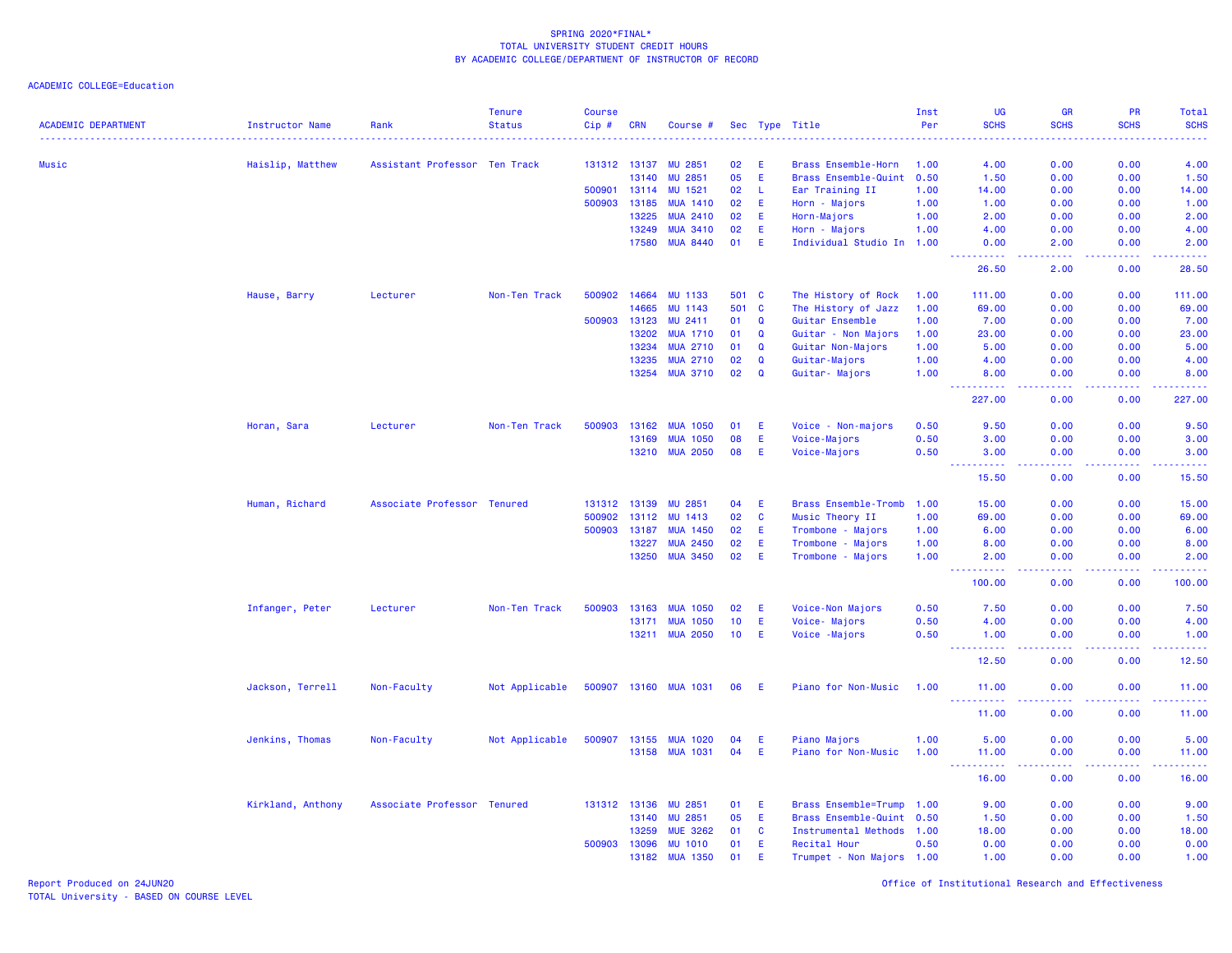|                            |                        |                                   | <b>Tenure</b>  | <b>Course</b>                       |              |                      |        |              |                           | Inst            | UG                                   | <b>GR</b>                           | <b>PR</b>     | Total                                                                                                                             |
|----------------------------|------------------------|-----------------------------------|----------------|-------------------------------------|--------------|----------------------|--------|--------------|---------------------------|-----------------|--------------------------------------|-------------------------------------|---------------|-----------------------------------------------------------------------------------------------------------------------------------|
| <b>ACADEMIC DEPARTMENT</b> | <b>Instructor Name</b> | Rank                              | <b>Status</b>  | Cip#<br><b><i><u>ALLASS</u></i></b> | <b>CRN</b>   | Course #             |        |              | Sec Type Title            | Per<br><u>.</u> | <b>SCHS</b>                          | <b>SCHS</b><br>$- - - - -$          | <b>SCHS</b>   | <b>SCHS</b><br>$- - - - -$                                                                                                        |
| Music                      | Kirkland, Anthony      | Associate Professor Tenured       |                | 500903                              | 13183        | <b>MUA 1350</b>      | 02     | E.           | Trumpet - Majors          | 1.00            | 4.00                                 | 0.00                                | 0.00          | 4.00                                                                                                                              |
|                            |                        |                                   |                |                                     | 13223        | <b>MUA 2350</b>      | 02     | E.           | Trumpet - Majors          | 1.00            | 8.00                                 | 0.00                                | 0.00          | 8.00                                                                                                                              |
|                            |                        |                                   |                |                                     | 13248        | <b>MUA 3350</b>      | 02     | E.           | Trumpet - Majors          | 1.00            | 5.00                                 | 0.00                                | 0.00          | 5.00                                                                                                                              |
|                            |                        |                                   |                |                                     | 17051        | <b>MU 1010</b>       | 02     | E.           | Recital Hour              | 1.00            | 0.00<br>.                            | 0.00<br>$\sim$ $\sim$ $\sim$ $\sim$ | 0.00<br>.     | 0.00<br>وساعاتها                                                                                                                  |
|                            |                        |                                   |                |                                     |              |                      |        |              |                           |                 | 46.50                                | 0.00                                | 0.00          | 46.50                                                                                                                             |
|                            | Kopetz, Barry          | Professor                         | <b>Tenured</b> |                                     |              | 500904 13151 MU 4322 | 01     | $\mathbf{C}$ | <b>Band Arranging</b>     | 1.00            | 26.00                                | 0.00                                | 0.00          | 26.00                                                                                                                             |
|                            |                        |                                   |                |                                     |              |                      |        |              |                           |                 | 26.00                                | 0.00                                | 0.00          | 26.00                                                                                                                             |
|                            | Kopetz, Catherine      | Instructor                        | Non-Ten Track  | 131312 13256                        |              | <b>MUE 2163</b>      | 01     | <b>C</b>     | Elementary Music Met 1.00 |                 | 78.00                                | 0.00                                | 0.00          | 78.00                                                                                                                             |
|                            |                        |                                   |                |                                     | 13260        | <b>MUE 4873</b>      | 01     | - S          | Prof Sem Mus Ed           | 1.00            | 51.00                                | 0.00                                | 0.00          | 51.00                                                                                                                             |
|                            |                        |                                   |                |                                     | 14667        | <b>MUE 4886</b>      | 501 F  |              | Stu Teach Music Ed        | 1.00            | 24,00                                | 0.00                                | 0.00          | 24.00                                                                                                                             |
|                            |                        |                                   |                |                                     | 14668        | <b>MUE 4896</b>      | 501 F  |              | Stu Teach Music Ed        | 1.00            | 24.00                                | 0.00                                | 0.00          | 24.00                                                                                                                             |
|                            |                        |                                   |                | 500907                              | 13121        | MU 2121              | 03     | -L           | Music Majors Piano I 1.00 |                 | 12.00                                | 0.00                                | 0.00<br>.     | 12.00<br>.                                                                                                                        |
|                            |                        |                                   |                |                                     |              |                      |        |              |                           |                 | 189.00                               | 0.00                                | 0.00          | 189.00                                                                                                                            |
|                            | Lance, Elva            | Instructor                        | Non-Ten Track  | 131312 13261                        |              | <b>MUE 4886</b>      | 01     | -F           | Stu Teach Music Ed        | 0.50            | 39.00                                | 0.00                                | 0.00          | 39.00                                                                                                                             |
|                            |                        |                                   |                |                                     | 13262        | <b>MUE 4896</b>      | 01     | -F.          | Stu Teach Music Ed        | 0.50            | 39.00                                | 0.00                                | 0.00          | 39.00                                                                                                                             |
|                            |                        |                                   |                |                                     | 500915 13130 | <b>MU 2571</b>       | 01     | E.           | Wind Ensemble             | 1.00            | 65.00                                | 0.00                                | 0.00          | 65.00                                                                                                                             |
|                            |                        |                                   |                |                                     |              |                      |        |              |                           |                 | ----------<br>143.00                 | .<br>0.00                           | 22222<br>0.00 | .<br>143.00                                                                                                                       |
|                            | Lee, Christy           | Clinical Assist Pro Non-Ten Track |                |                                     |              | 500901 17558 MU 7000 | $01$ I |              | Directed Indiv Study 1.00 |                 | 0.00                                 | 1.00                                | 0.00          | 1.00                                                                                                                              |
|                            |                        |                                   |                |                                     |              |                      |        |              |                           |                 | <u>.</u><br>0.00                     | 1.00                                | 0.00          | .<br>1.00                                                                                                                         |
|                            | Moore, Rebekah         | Lecturer                          | Non-Ten Track  | 500907                              | 13156        | <b>MUA 1020</b>      | 07     | E            | <b>Piano Lessons</b>      | 1.00            | 2.00                                 | 0.00                                | 0.00          | 2.00                                                                                                                              |
|                            |                        |                                   |                |                                     |              | 13161 MUA 1031       | 07     | E.           | Piano for Non-Music       | 1.00            | 11.00                                | 0.00                                | 0.00          | 11.00                                                                                                                             |
|                            |                        |                                   |                |                                     |              |                      |        |              |                           |                 | <u> - - - - - - - - - -</u><br>13.00 | وبالاناد<br>0.00                    | -----<br>0.00 | ------<br>13.00                                                                                                                   |
|                            | Parrish, Regena        | Lecturer                          | Non-Ten Track  |                                     |              | 500901 13099 MU 1113 | 01 C   |              | His & Apprec Of Musi 1.00 |                 | 198.00                               | 0.00                                | 0.00          | 198.00                                                                                                                            |
|                            |                        |                                   |                |                                     |              |                      |        |              |                           |                 | 2.2.2.2.2.2<br>198.00                | $   -$<br>0.00                      | .<br>0.00     | .<br>198.00                                                                                                                       |
|                            | Patilla, Carol         | Lecturer                          | Non-Ten Track  |                                     | 500907 13159 | <b>MUA 1031</b>      | 05     | -E           | Piano for Non-Music       | 1.00            | 21.00                                | 0.00                                | 0.00          | 21.00                                                                                                                             |
|                            |                        |                                   |                |                                     |              |                      |        |              |                           |                 | <u>.</u><br>21.00                    | 0.00                                | 0.00          | 21.00                                                                                                                             |
|                            |                        | Associate Professor Tenured       |                |                                     | 500901 13102 | <b>MU 1113</b>       | 04     | $\mathbf{C}$ | His & Apprec Of Musi 1.00 |                 | 951.00                               | 0.00                                | 0.00          | 951.00                                                                                                                            |
|                            | Ross, Ryan             |                                   |                |                                     | 13105        | <b>MU 1113</b>       | H01 C  |              | Honors His & Apprec       | 1.00            | 69.00                                | 0.00                                | 0.00          | 69.00                                                                                                                             |
|                            |                        |                                   |                |                                     | 500902 13144 | <b>MU 3023</b>       | 01     | <b>C</b>     | Music History II          | 1.00            | 81.00                                | 0.00                                | 0.00          | 81.00                                                                                                                             |
|                            |                        |                                   |                |                                     |              |                      |        |              |                           |                 | <b></b>                              | .                                   | <u>.</u>      | 2.22222                                                                                                                           |
|                            |                        |                                   |                |                                     |              |                      |        |              |                           |                 | 1101.00                              | 0.00                                | 0.00          | 1101.00                                                                                                                           |
|                            | Rowan, Denise          | Non-Faculty                       | Not Applicable | 500903                              | 13180        | <b>MUA 1310</b>      | 01     | E.           | Bassoon - Non Majors 0.50 |                 | 0.50                                 | 0.00                                | 0.00          | 0.50                                                                                                                              |
|                            |                        |                                   |                |                                     | 13181        | <b>MUA 1310</b>      | 02     | E.           | Bassoon - Majors          | 0.50            | 1.00                                 | 0.00                                | 0.00          | 1.00                                                                                                                              |
|                            |                        |                                   |                |                                     | 13221        | <b>MUA 2310</b>      | 02     | E.           | Bassoon - Majors          | 0.50            | 1.00<br><u> - - - - - - - - - -</u>  | 0.00<br>د د د د                     | 0.00<br>.     | 1.00<br>$\frac{1}{2} \left( \frac{1}{2} \right) \left( \frac{1}{2} \right) \left( \frac{1}{2} \right) \left( \frac{1}{2} \right)$ |
|                            |                        |                                   |                |                                     |              |                      |        |              |                           |                 | 2.50                                 | 0.00                                | 0.00          | 2.50                                                                                                                              |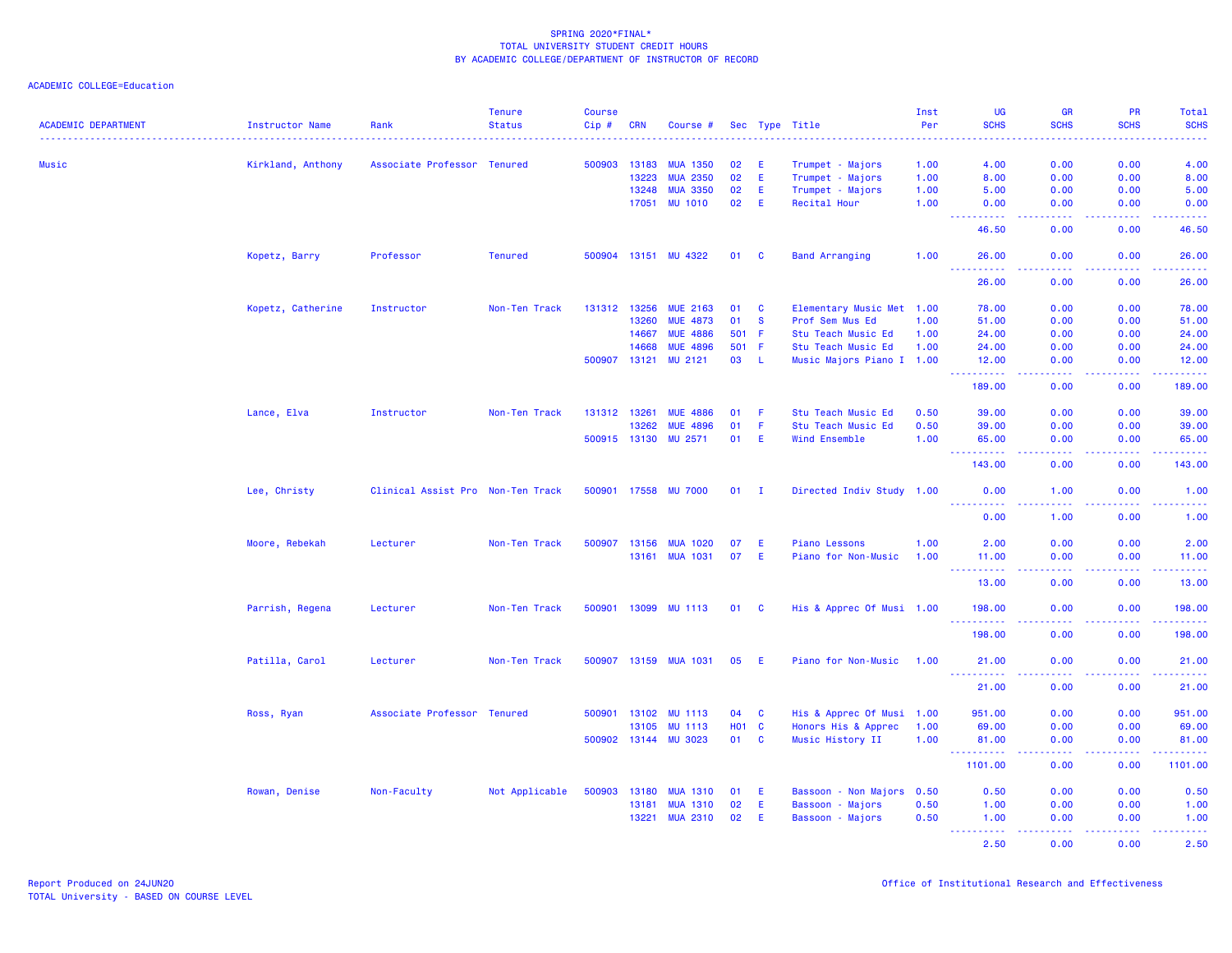| <b>ACADEMIC DEPARTMENT</b> | <b>Instructor Name</b> | Rank                              | <b>Tenure</b><br><b>Status</b> | <b>Course</b><br>Cip# | <b>CRN</b>   | Course #        |    |                | Sec Type Title             | Inst<br>Per | UG<br><b>SCHS</b>         | <b>GR</b><br><b>SCHS</b>                                                                                                          | <b>PR</b><br><b>SCHS</b> | Total<br><b>SCHS</b>    |
|----------------------------|------------------------|-----------------------------------|--------------------------------|-----------------------|--------------|-----------------|----|----------------|----------------------------|-------------|---------------------------|-----------------------------------------------------------------------------------------------------------------------------------|--------------------------|-------------------------|
|                            |                        |                                   |                                |                       |              |                 |    |                |                            |             |                           |                                                                                                                                   |                          |                         |
| Music                      | Rufty, Alisha          | Lecturer                          | Non-Ten Track                  | 500903                | 13143        | <b>MU 2951</b>  | 01 | Q              | Philharmonia               | 0.50        | 3.50                      | 0.00                                                                                                                              | 0.00                     | 3.50                    |
|                            |                        |                                   |                                |                       | 13196        | <b>MUA 1650</b> | 03 | E.             | Strings-Non Majors-C 1.00  |             | 2.00                      | 0.00                                                                                                                              | 0.00                     | 2.00                    |
|                            |                        |                                   |                                |                       | 13200        | <b>MUA 1650</b> | 07 | E.             | Strings-Majors-Cello 1.00  |             | 1.00<br>المستمات          | 0.00<br>$\sim$ $\sim$ $\sim$ $\sim$                                                                                               | 0.00<br>د د د د          | 1.00<br>والمرامين مرابط |
|                            |                        |                                   |                                |                       |              |                 |    |                |                            |             | 6.50                      | 0.00                                                                                                                              | 0.00                     | 6.50                    |
|                            | Sebba, Rosangela       | Professor                         | <b>Tenured</b>                 | 500901                | 13113        | MU 1521         | 01 | - L            | Ear Training II            | 1.00        | 14.00                     | 0.00                                                                                                                              | 0.00                     | 14.00                   |
|                            |                        |                                   |                                | 500902                | 13111        | <b>MU 1413</b>  | 01 | $\mathbf{C}$   | Music Theory II            | 1.00        | 42.00                     | 0.00                                                                                                                              | 0.00                     | 42.00                   |
|                            |                        |                                   |                                | 500903                | 13153        | <b>MUA 1010</b> | 02 | E              | Piano - Majors             | 1.00        | 12.00                     | 0.00                                                                                                                              | 0.00                     | 12.00                   |
|                            |                        |                                   |                                |                       | 13206        | <b>MUA 2010</b> | 02 | E.             | Piano - Majors             | 1.00        | 2.00<br>.                 | 0.00<br>.                                                                                                                         | 0.00<br>-----            | 2.00<br>.               |
|                            |                        |                                   |                                |                       |              |                 |    |                |                            |             | 70.00                     | 0.00                                                                                                                              | 0.00                     | 70.00                   |
|                            | Sobaskie, James        | Associate Professor Tenured       |                                | 500901                | 13142        | MU 2921         | 01 | - L            | Ear Training IV            | 1.00        | 12.00                     | 0.00                                                                                                                              | 0.00                     | 12.00                   |
|                            |                        |                                   |                                |                       | 17281        | <b>MU 4000</b>  | 02 | $\mathbf{I}$   | Directed Indiv Study 1.00  |             | 1.00                      | 0.00                                                                                                                              | 0.00                     | 1.00                    |
|                            |                        |                                   |                                |                       | 17282        | <b>MU 4000</b>  | 03 | Ι.             | Directed Indiv Study       | 1.00        | 1.00                      | 0.00                                                                                                                              | 0.00                     | 1.00                    |
|                            |                        |                                   |                                |                       | 17283        | <b>MU 4000</b>  | 04 | $\mathbf{I}$   | Directed Indiv Study 1.00  |             | 1.00                      | 0.00                                                                                                                              | 0.00                     | 1.00                    |
|                            |                        |                                   |                                |                       | 17284        | <b>MU 4000</b>  | 05 | $\mathbf{I}$   | Directed Indiv Study 1.00  |             | 1.00                      | 0.00                                                                                                                              | 0.00                     | 1.00                    |
|                            |                        |                                   |                                | 500902                | 13135        | <b>MU 2813</b>  | 01 | $\mathbf{C}$   | Music Theory IV            | 1.00        | 60.00                     | 0.00                                                                                                                              | 0.00                     | 60.00                   |
|                            |                        |                                   |                                | 500904                | 13204        | <b>MUA 1810</b> | 01 | Q              | <b>Music Composition</b>   | 1.00        | 2.00                      | 0.00                                                                                                                              | 0.00                     | 2.00                    |
|                            |                        |                                   |                                |                       | 15526        | <b>MUA 2810</b> | 01 | $\mathbf{Q}$   | <b>Music Composition</b>   | 1.00        | 1.00<br>$  -$<br>.        | 0.00<br>.                                                                                                                         | 0.00<br>. <b>.</b>       | 1.00<br>.               |
|                            |                        |                                   |                                |                       |              |                 |    |                |                            |             | 79.00                     | 0.00                                                                                                                              | 0.00                     | 79.00                   |
|                            | Stockton, Phillip      | Clinical Assist Pro Non-Ten Track |                                |                       | 131312 13131 | <b>MU 2611</b>  | 01 | E              | Concert Choir              | 1.00        | 48.00                     | 0.00                                                                                                                              | 0.00                     | 48.00                   |
|                            |                        |                                   |                                |                       | 13132        | <b>MU 2611</b>  | 02 | E.             | Concert Choir              | 1.00        | 39.00                     | 0.00                                                                                                                              | 0.00                     | 39.00                   |
|                            |                        |                                   |                                |                       | 13133        | MU 2611         | 03 | E              | Concert Choir              | 1.00        | 71.00                     | 0.00                                                                                                                              | 0.00                     | 71.00                   |
|                            |                        |                                   |                                | 500903                | 13134        | <b>MU 2731</b>  | 01 | E              | Chamber Singers            | 1.00        | 58.00                     | 0.00                                                                                                                              | 0.00                     | 58.00                   |
|                            |                        |                                   |                                | 500906                | 13149        | <b>MU 3442</b>  | 02 | $\overline{B}$ | Advanced Conducting-       | 1.00        | 14.00                     | 0.00                                                                                                                              | 0.00                     | 14.00                   |
|                            |                        |                                   |                                |                       |              |                 |    |                |                            |             | المتمام المتحدة<br>230.00 | بالأباد<br>0.00                                                                                                                   | .<br>0.00                | .<br>230.00             |
|                            | Taylor, Clifton        | Associate Professor Tenured       |                                |                       | 131312 13129 | <b>MU 2561</b>  | 01 | Ε              | Symphonic Band             | 1.00        | 80.00                     | 0.00                                                                                                                              | 0.00                     | 80.00                   |
|                            |                        |                                   |                                |                       | 13141        | <b>MU 2911</b>  | 01 | E.             | Jazz Ensemble              | 1.00        | 16.00                     | 0.00                                                                                                                              | 0.00                     | 16.00                   |
|                            |                        |                                   |                                | 500901 17124          |              | <b>MU 4000</b>  | 01 | Ι.             | Directed Indiv Study       | 1.00        | 1.00                      | 0.00                                                                                                                              | 0.00                     | 1.00                    |
|                            |                        |                                   |                                |                       | 17338        | <b>MU 4000</b>  | 06 | $\mathbf{I}$   | Directed Indiv Study       | 1.00        | 1.00                      | 0.00                                                                                                                              | 0.00                     | 1.00                    |
|                            |                        |                                   |                                | 500906                | 13148        | <b>MU 3442</b>  | 01 | $\overline{B}$ | <b>Advanced Conducting</b> | 1.00        | 24.00<br>المستمات         | 0.00<br>ولايات                                                                                                                    | 0.00<br>.                | 24.00<br>.              |
|                            |                        |                                   |                                |                       |              |                 |    |                |                            |             | 122.00                    | 0.00                                                                                                                              | 0.00                     | 122.00                  |
|                            | Torbert, Garrett       | Instructor                        | Non-Ten Track                  | 500903                | 13096        | <b>MU 1010</b>  | 01 | E              | Recital Hour               | 0.50        | 0.00                      | 0.00                                                                                                                              | 0.00                     | 0.00                    |
|                            |                        |                                   |                                |                       | 13167        | <b>MUA 1050</b> | 06 | E              | Voice-Majors               | 0.50        | 6.50                      | 0.00                                                                                                                              | 0.00                     | 6.50                    |
|                            |                        |                                   |                                |                       | 13208        | <b>MUA 2050</b> | 06 | E              | Voice - Majors             | 0.50        | 4.00                      | 0.00                                                                                                                              | 0.00                     | 4.00                    |
|                            |                        |                                   |                                |                       | 13239        | <b>MUA 3050</b> | 06 | E              | Voice - Majors             | 0.50        | 6.00                      | 0.00                                                                                                                              | 0.00                     | 6.00                    |
|                            |                        |                                   |                                | 500912                | 14819        | <b>MU 1151</b>  | 01 | <b>S</b>       | Vocal Pedagogy             | 1.00        | 11.00<br>22222            | 0.00                                                                                                                              | 0.00                     | 11.00                   |
|                            |                        |                                   |                                |                       |              |                 |    |                |                            |             | 27.50                     | 0.00                                                                                                                              | 0.00                     | 27.50                   |
|                            | Tulyaganova, Roza      | Assistant Professor Ten Track     |                                | 500903                | 13168        | <b>MUA 1050</b> | 07 | E              | Voice-Majors               | 0.50        | 6.00                      | 0.00                                                                                                                              | 0.00                     | 6.00                    |
|                            |                        |                                   |                                |                       | 13209        | <b>MUA 2050</b> | 07 | E.             | Voice-Majors               | 0.50        | 3.00                      | 0.00                                                                                                                              | 0.00                     | 3.00                    |
|                            |                        |                                   |                                |                       | 13240        | <b>MUA 3050</b> | 07 | E              | Voice-Majors               | 0.50        | 4.50<br><u>.</u>          | 0.00<br>$\frac{1}{2} \left( \frac{1}{2} \right) \left( \frac{1}{2} \right) \left( \frac{1}{2} \right) \left( \frac{1}{2} \right)$ | 0.00<br>2.2.2.2.2        | 4.50<br><u>.</u>        |
|                            |                        |                                   |                                |                       |              |                 |    |                |                            |             | 13.50                     | 0.00                                                                                                                              | 0.00                     | 13.50                   |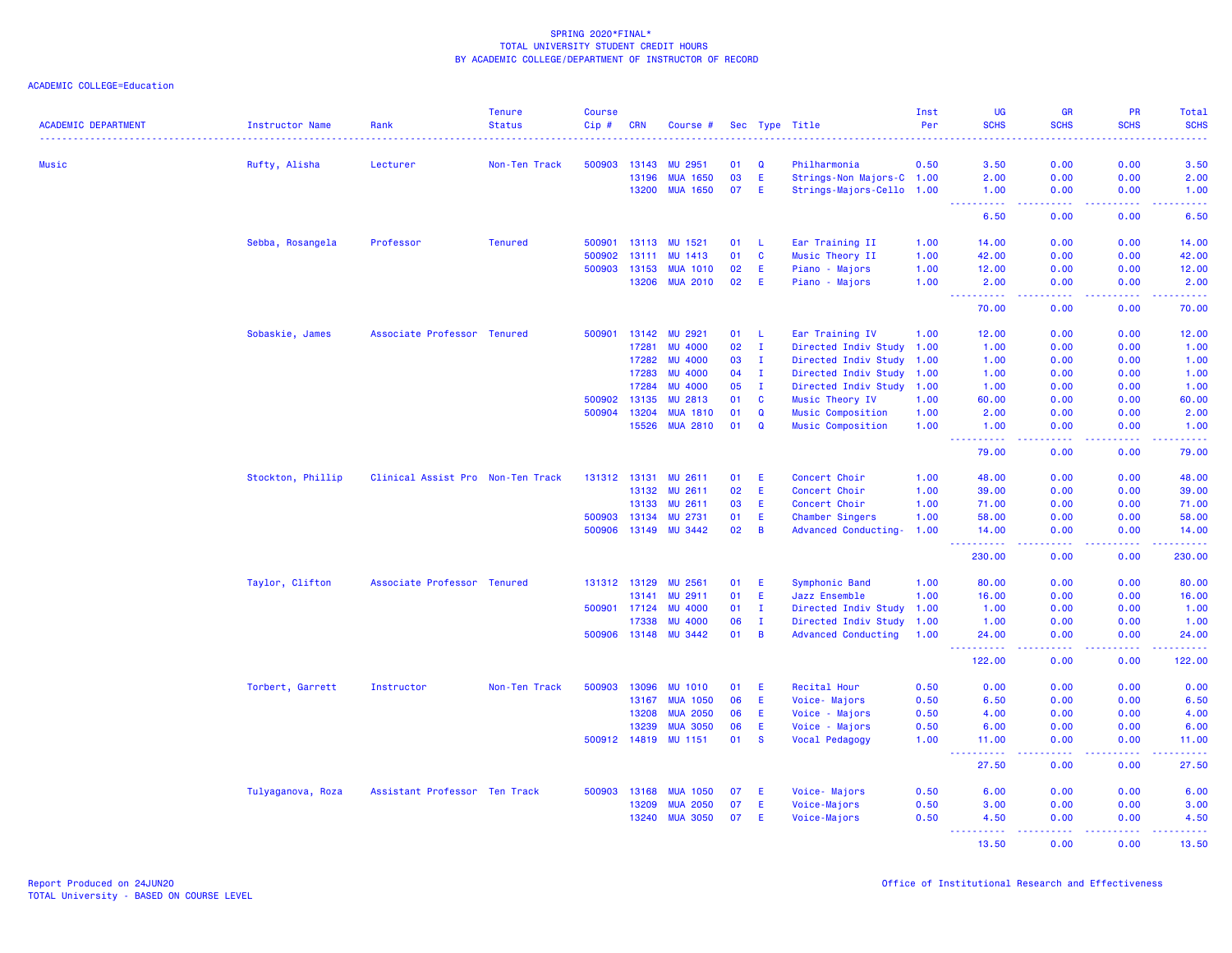| <b>ACADEMIC DEPARTMENT</b>             | Instructor Name               | Rank        | <b>Tenure</b><br><b>Status</b> | <b>Course</b><br>$Cip$ # | <b>CRN</b> | Course #             |      |              | Sec Type Title            | Inst<br>Per | <b>UG</b><br><b>SCHS</b> | <b>GR</b><br><b>SCHS</b> | <b>PR</b><br><b>SCHS</b> | Total<br><b>SCHS</b> |
|----------------------------------------|-------------------------------|-------------|--------------------------------|--------------------------|------------|----------------------|------|--------------|---------------------------|-------------|--------------------------|--------------------------|--------------------------|----------------------|
|                                        |                               |             |                                |                          |            |                      |      |              |                           |             |                          |                          |                          |                      |
| Music                                  | Wallace, Katherine            | Non-Faculty | Not Applicable                 |                          |            | 500907 13119 MU 2121 | 01 L |              | Music Majors Piano I 1.00 |             | 12.00                    | 0.00                     | 0.00                     | 12.00                |
|                                        |                               |             |                                |                          |            | 13120 MU 2121        | 02 L |              | Music Majors Piano I 1.00 |             | 8.00                     | 0.00                     | 0.00                     | 8.00                 |
|                                        |                               |             |                                |                          |            |                      |      |              |                           |             | -----------<br>20.00     | .<br>0.00                | .<br>0.00                | .<br>20.00           |
|                                        | Westerfield, Lewis            | Non-Faculty | Not Applicable                 | 500902 13106             |            | <b>MU 1133</b>       | 01   | $\mathbf{C}$ | The History of Rock 1.00  |             | 204.00                   | 0.00                     | 0.00                     | 204.00               |
|                                        |                               |             |                                | 500903                   | 13188      | <b>MUA 1510</b>      | 01   | -E           | Euphonium - Non Majo 1.00 |             | 1.00                     | 0.00                     | 0.00                     | 1.00                 |
|                                        |                               |             |                                |                          |            | 13190 MUA 1550       | 01   | -E           | Tuba - Non Majors         | 1.00        | 2.00                     | 0.00                     | 0.00                     | 2.00                 |
|                                        |                               |             |                                |                          |            | 13191 MUA 1550       | 02   | -E.          | Tuba - Majors             | 1.00        | 2.00                     | 0.00                     | 0.00                     | 2.00                 |
|                                        |                               |             |                                |                          |            |                      |      |              |                           |             | ----------<br>209.00     | -----<br>0.00            | .<br>0.00                | 209.00               |
|                                        | Withrow, Christopher Lecturer |             | Non-Ten Track                  | 500903                   |            | 13165 MUA 1050       | 04   |              | Voice -Non Majors         | 0.50        | 14.00                    | 0.00                     | 0.00                     | 14.00                |
|                                        |                               |             |                                |                          |            | 16016 MUA 1050       | 11 E |              | Voice                     | 0.50        | 3.00                     | 0.00                     | 0.00                     | 3.00                 |
|                                        |                               |             |                                |                          |            |                      |      |              |                           |             | 17.00                    | 0.00                     | 0.00                     | 17.00                |
| ====================================== |                               |             |                                |                          |            |                      |      |              |                           |             | ==========               | ==========               | ==========               | -----------          |
| Music                                  |                               |             |                                |                          |            |                      |      |              |                           |             | 4293.00                  | 3.00                     | 0.00                     | 4296.00              |
|                                        |                               |             |                                |                          |            |                      |      |              |                           |             | ==========               |                          | ======================== | -----------          |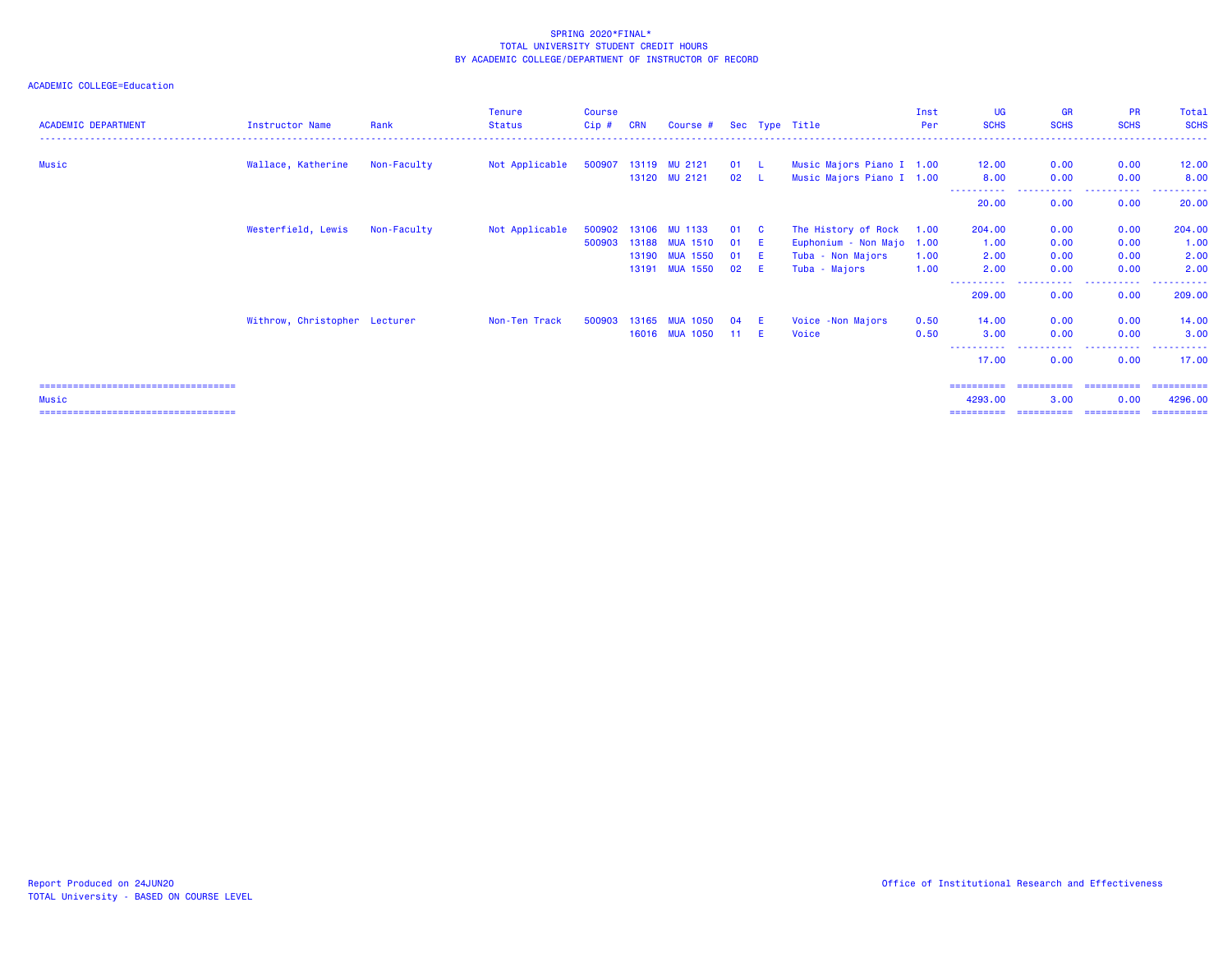| <b>ACADEMIC DEPARTMENT</b> | <b>Instructor Name</b> | Rank                          | <b>Tenure</b><br><b>Status</b> | <b>Course</b><br>Cip# | <b>CRN</b> | Course #             |            |              | Sec Type Title            | Inst<br>Per | <b>UG</b><br><b>SCHS</b>            | <b>GR</b><br><b>SCHS</b> | PR<br><b>SCHS</b>                     | Total<br><b>SCHS</b>                                                                                                                                           |
|----------------------------|------------------------|-------------------------------|--------------------------------|-----------------------|------------|----------------------|------------|--------------|---------------------------|-------------|-------------------------------------|--------------------------|---------------------------------------|----------------------------------------------------------------------------------------------------------------------------------------------------------------|
| Aerospace Engineering      | Aider, Youssef         | Grad Teach Assist             | Non-Ten Track                  | 141101 11621          |            | <b>EM 2433</b>       | 03         | <b>C</b>     | Engineering Mech II 1.00  |             | 177.00                              | 0.00                     | 0.00                                  | 177.00                                                                                                                                                         |
|                            |                        |                               |                                |                       |            |                      |            |              |                           |             | 177.00                              | 0.00                     | 0.00                                  | 177.00                                                                                                                                                         |
|                            | Alaziz, Radwa          | Grad Teach Assist             | Non-Ten Track                  |                       |            | 141101 11617 EM 2413 | 05         | $\mathbf{C}$ | Engineering Mech I        | 1.00        | 147.00                              | 0.00                     | 0.00                                  | 147.00                                                                                                                                                         |
|                            |                        |                               |                                |                       |            |                      |            |              |                           |             | .<br>147.00                         | 0.00                     | 0.00                                  | والمرامي مرامين<br>147.00                                                                                                                                      |
|                            | Belk, Davy             | Professor                     | <b>Tenured</b>                 | 140201                | 10400      | ASE 2013             | 01         | B            | Astro, Propul, Struc 1.00 |             | 288.00                              | 0.00                     | 0.00                                  | 288.00                                                                                                                                                         |
|                            |                        |                               |                                |                       | 16441      | <b>ASE 8000</b>      | 03         | D            | Research / Thesis         | 1.00        | 0.00                                | 6.00                     | 0.00                                  | 6.00                                                                                                                                                           |
|                            |                        |                               |                                |                       | 17526      | <b>ASE 9000</b>      | 10         | D            | Research/Diss             | 1.00        | 0.00                                | 9.00                     | 0.00                                  | 9.00                                                                                                                                                           |
|                            |                        |                               |                                | 240101                | 12653      | <b>HON 4093</b>      | <b>H18</b> | -E           | <b>Honors Thesis</b>      | 1.00        | 3.00<br><u> - - - - - - - - - -</u> | 0.00<br>.                | 0.00<br>22222                         | 3.00<br><u>.</u>                                                                                                                                               |
|                            |                        |                               |                                |                       |            |                      |            |              |                           |             | 291.00                              | 15.00                    | 0.00                                  | 306.00                                                                                                                                                         |
|                            | Bhatia, Manav          | Assistant Professor Ten Track |                                | 141101                | 11635      | <b>EM 4123</b>       | 01         | <b>C</b>     | Intro Finite Element 1.00 |             | 18.00                               | 0.00                     | 0.00                                  | 18.00                                                                                                                                                          |
|                            |                        |                               |                                |                       | 11638      | EM 6123              | 01         | C            | Intro Finite Element      | 1.00        | 0.00                                | 21.00                    | 0.00                                  | 21.00                                                                                                                                                          |
|                            |                        |                               |                                |                       | 14455      | EM 6123              | 501        | <b>C</b>     | Intro Finite Element      | 1.00        | 0.00                                | 6.00                     | 0.00                                  | 6.00                                                                                                                                                           |
|                            |                        |                               |                                | 141901                | 16082      | <b>ME 9000</b>       | 04         | D            | Research / Diss           | 1.00        | 0.00                                | 9.00                     | 0.00                                  | 9.00                                                                                                                                                           |
|                            |                        |                               |                                | 309999                | 17260      | <b>CME 8000</b>      | 01         | D            | Research/Thesis           | 1.00        | 0.00                                | 10.00                    | 0.00                                  | 10.00                                                                                                                                                          |
|                            |                        |                               |                                |                       | 17261      | <b>CME 9000</b>      | 03         | D            | Research/Dis              | 1.00        | 0.00                                | 42.00                    | 0.00                                  | 42.00                                                                                                                                                          |
|                            |                        |                               |                                |                       | 17262      | <b>CME 7000</b>      | 01         | $\mathbf{I}$ | Directed Indiv Study 1.00 |             | 0.00<br>22222                       | 3.00<br>.                | 0.00<br>.                             | 3.00<br>.                                                                                                                                                      |
|                            |                        |                               |                                |                       |            |                      |            |              |                           |             | 18.00                               | 91.00                    | 0.00                                  | 109.00                                                                                                                                                         |
|                            | Cagle, Don             | Lecturer                      | Non-Ten Track                  |                       |            | 141101 11618 EM 2413 | 06         | C            | Engineering Mech I        | 1.00        | 171.00                              | 0.00                     | 0.00                                  | 171.00                                                                                                                                                         |
|                            |                        |                               |                                |                       |            |                      |            |              |                           |             | <u>.</u><br>171.00                  | .<br>0.00                | 0.00                                  | 171.00                                                                                                                                                         |
|                            | Cheng, Yang            | Associate Professor           | <b>Tenured</b>                 | 140201                | 10407      | ASE 4133             | 01         | C            | Automatic Control         | 1.00        | 6.00                                | 0.00                     | 0.00                                  | 6.00                                                                                                                                                           |
|                            |                        |                               |                                |                       | 10419      | ASE 4813             | 01         | <b>C</b>     | Adv Orbital Mechanic      | 1.00        | 33.00                               | 0.00                     | 0.00                                  | 33.00                                                                                                                                                          |
|                            |                        |                               |                                |                       | 10421      | ASE 6133             | 01         | <b>C</b>     | Automatic Control         | 1.00        | 0.00                                | 18.00                    | 0.00                                  | 18.00                                                                                                                                                          |
|                            |                        |                               |                                |                       | 10424      | ASE 6813             | 01         | <b>C</b>     | Adv Orbital Mechanic      | 1.00        | 0.00                                | 6.00                     | 0.00                                  | 6.00                                                                                                                                                           |
|                            |                        |                               |                                |                       | 14242      | ASE 6133             | 501        | $\mathbf{C}$ | Automatic Control         | 1.00        | 0.00                                | 6.00                     | 0.00                                  | 6.00                                                                                                                                                           |
|                            |                        |                               |                                | 240101                | 12648      | <b>HON 4093</b>      | H13 E      |              | <b>Honors Thesis</b>      | 1.00        | 3.00                                | 0.00                     | 0.00                                  | 3.00                                                                                                                                                           |
|                            |                        |                               |                                |                       |            |                      |            |              |                           |             | .<br>42.00                          | .<br>30.00               | 0.00                                  | .<br>72.00                                                                                                                                                     |
|                            | Daghigh, Vahid         | Lecturer                      | Non-Ten Track                  | 141101                | 11614      | <b>EM 2413</b>       | 02         | C            | Engineering Mech I-S 1.00 |             | 171.00                              | 0.00                     | 0.00                                  | 171.00                                                                                                                                                         |
|                            |                        |                               |                                |                       | 11616      | <b>EM 2413</b>       | 04         | C            | Engineering Mech I-S 1.00 |             | 84.00                               | 0.00                     | 0.00                                  | 84.00                                                                                                                                                          |
|                            |                        |                               |                                |                       | 11625      | <b>EM 3213</b>       | 01         | C            | Mech Of Materials         | 1.00        | 240.00                              | 0.00                     | 0.00                                  | 240.00                                                                                                                                                         |
|                            |                        |                               |                                |                       | 11626      | <b>EM 3213</b>       | 02         | $\mathbf{C}$ | Mech Of Materials         | 1.00        | 240.00                              | 0.00                     | 0.00                                  | 240.00                                                                                                                                                         |
|                            |                        |                               |                                |                       |            |                      |            |              |                           |             | 735.00                              | 0.00                     | 0.00                                  | .<br>735.00                                                                                                                                                    |
|                            | Janus, Jonathan        | Associate Professor Tenured   |                                | 140201                | 10404      | ASE 3313             | 01         | <b>C</b>     | Incompress Aerodynam 1.00 |             | 126.00                              | 0.00                     | 0.00                                  | 126.00                                                                                                                                                         |
|                            |                        |                               |                                |                       | 10409      | ASE 4413             | 01         | <b>C</b>     | Aircraft Propulsion       | 1.00        | 90.00                               | 0.00                     | 0.00                                  | 90.00                                                                                                                                                          |
|                            |                        |                               |                                |                       | 10428      | ASE 8423             | 01         | C            | Comput Fluid Dyn II       | 1.00        | 0.00                                | 9.00                     | 0.00                                  | 9.00                                                                                                                                                           |
|                            |                        |                               |                                |                       | 14250      | ASE 9000             | 502        | D            | Research/Diss             | 1.00        | 0.00                                | 6.00                     | 0.00                                  | 6.00                                                                                                                                                           |
|                            |                        |                               |                                |                       | 14917      | ASE 8423             | 501 C      |              | Comput Fluid Dyn II       | 1.00        | 0.00                                | 6.00                     | 0.00                                  | 6.00                                                                                                                                                           |
|                            |                        |                               |                                |                       |            |                      |            |              |                           |             | .<br>216.00                         | .<br>21.00               | <b><i><u><u>.</u></u></i></b><br>0.00 | $\frac{1}{2} \left( \frac{1}{2} \right) \left( \frac{1}{2} \right) \left( \frac{1}{2} \right) \left( \frac{1}{2} \right) \left( \frac{1}{2} \right)$<br>237.00 |
|                            | Keshavan, Jishnu       | Assistant Professor Ten Track |                                |                       |            | 141101 11623 EM 2433 | 05         | C            | Engineering Mech II 1.00  |             | 42.00                               | 0.00                     | 0.00                                  | 42.00                                                                                                                                                          |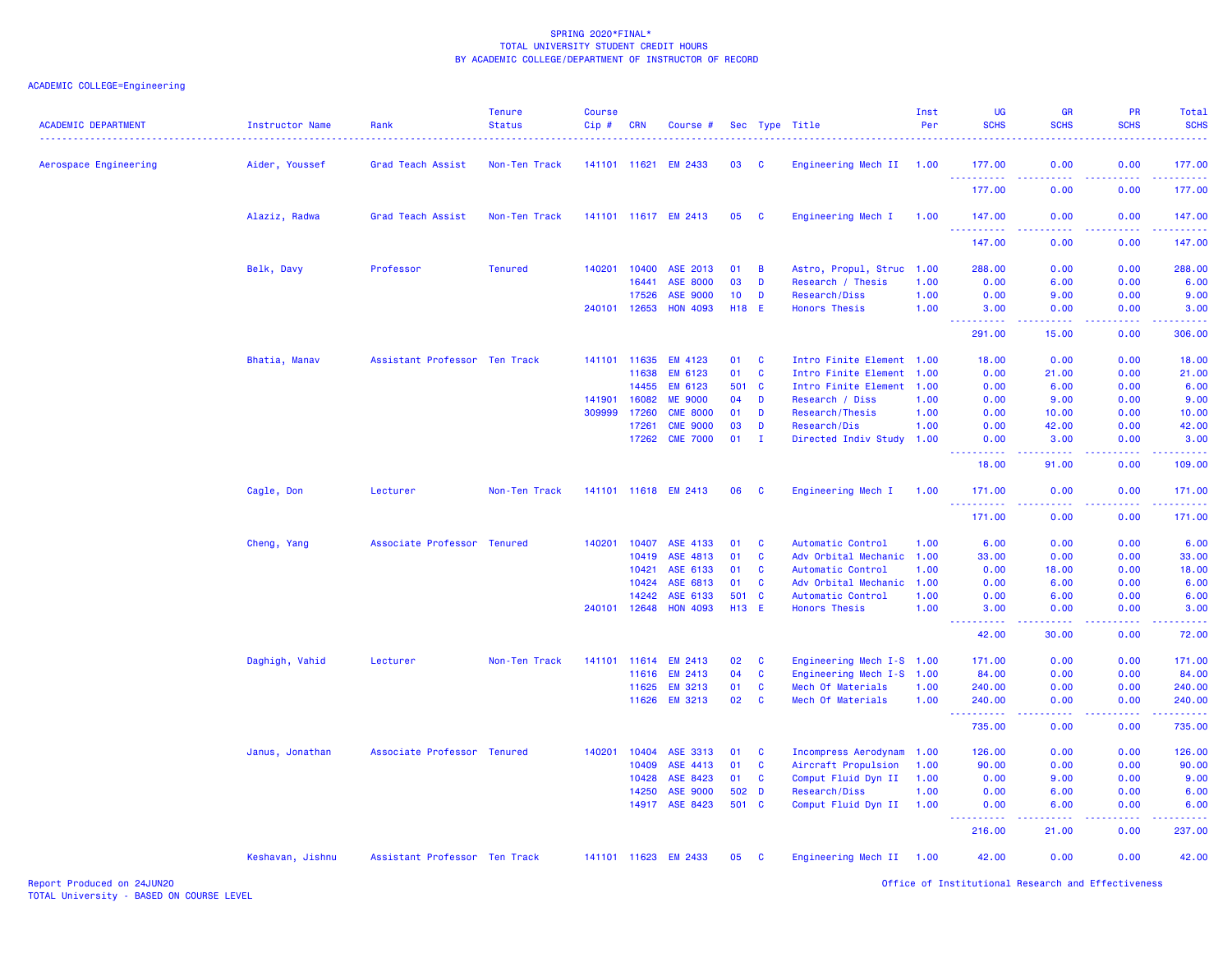| ACADEMIC COLLEGE=Engineering |  |
|------------------------------|--|
|                              |  |

| <b>ACADEMIC DEPARTMENT</b> | Instructor Name | Rank                              | <b>Tenure</b><br><b>Status</b> | <b>Course</b><br>Cip# | <b>CRN</b>   | Course #        |       |              | Sec Type Title            | Inst<br>Per | UG<br><b>SCHS</b>                                                                                           | <b>GR</b><br><b>SCHS</b>                                                                                                 | PR<br><b>SCHS</b>                                                                                                                                            | <b>Total</b><br><b>SCHS</b>         |
|----------------------------|-----------------|-----------------------------------|--------------------------------|-----------------------|--------------|-----------------|-------|--------------|---------------------------|-------------|-------------------------------------------------------------------------------------------------------------|--------------------------------------------------------------------------------------------------------------------------|--------------------------------------------------------------------------------------------------------------------------------------------------------------|-------------------------------------|
|                            |                 |                                   |                                |                       |              |                 |       |              |                           |             |                                                                                                             |                                                                                                                          |                                                                                                                                                              |                                     |
|                            |                 |                                   |                                |                       |              |                 |       |              |                           |             | ----------<br>42.00                                                                                         | 0.00                                                                                                                     | 0.00                                                                                                                                                         | 42.00                               |
| Aerospace Engineering      | Kim, Jichul     | Non-Faculty                       | Not Applicable                 | 140201                | 10405        | ASE 3823        | 01    | <b>C</b>     | Space Attitude Dynam 1.00 |             | 132.00                                                                                                      | 0.00                                                                                                                     | 0.00                                                                                                                                                         | 132.00                              |
|                            |                 |                                   |                                |                       | 10413        | ASE 4543        | 01    | C            | Spacecraft Design II 1.00 |             | 72.00                                                                                                       | 0.00                                                                                                                     | 0.00                                                                                                                                                         | 72.00                               |
|                            |                 |                                   |                                |                       | 17585        | <b>ASE 7000</b> | 06    | л.           | Directed Indiv Study 1.00 |             | 0.00<br><b><i><u><u> - - - - - - - - - -</u></u></i></b>                                                    | 3.00<br>.                                                                                                                | 0.00<br>$\frac{1}{2} \left( \frac{1}{2} \right) \left( \frac{1}{2} \right) \left( \frac{1}{2} \right) \left( \frac{1}{2} \right) \left( \frac{1}{2} \right)$ | 3.00<br><b><i><u>AAAAAA</u></i></b> |
|                            |                 |                                   |                                |                       |              |                 |       |              |                           |             | 204.00                                                                                                      | 3.00                                                                                                                     | 0.00                                                                                                                                                         | 207.00                              |
|                            | Lv, Yu          | Assistant Professor Ten Track     |                                | 140201                | 14916        | ASE 6353        | 501 C |              | Combustion Theory an 1.00 |             | 0.00                                                                                                        | 3.00                                                                                                                     | 0.00                                                                                                                                                         | 3.00                                |
|                            |                 |                                   |                                |                       | 14983        | ASE 4353        | 01    | C            | Combustion Theory an      | 1.00        | 54.00                                                                                                       | 0.00                                                                                                                     | 0.00                                                                                                                                                         | 54.00                               |
|                            |                 |                                   |                                |                       | 14984        | ASE 6353        | 01    | $\mathbf{C}$ | Combustion Theory an      | 1.00        | 0.00                                                                                                        | 9.00                                                                                                                     | 0.00                                                                                                                                                         | 9.00                                |
|                            |                 |                                   |                                |                       | 16446        | <b>ASE 9000</b> | 02    | D            | Research/Diss             | 1.00        | 0.00                                                                                                        | 6.00                                                                                                                     | 0.00                                                                                                                                                         | 6.00                                |
|                            |                 |                                   |                                |                       | 17163        | <b>ASE 8000</b> | 07    | D            | Research / Thesis         | 1.00        | 0.00                                                                                                        | 6.00                                                                                                                     | 0.00                                                                                                                                                         | 6.00                                |
|                            |                 |                                   |                                |                       | 141101 11630 | <b>EM 3313</b>  | 01    | C            | <b>Fluid Mechanics</b>    | 1.00        | 117.00<br><b><i><u><u><b>Little Little Little</b></u></u></i></b>                                           | 0.00<br>.                                                                                                                | 0.00<br>.                                                                                                                                                    | 117.00<br>.                         |
|                            |                 |                                   |                                |                       |              |                 |       |              |                           |             | 171.00                                                                                                      | 24.00                                                                                                                    | 0.00                                                                                                                                                         | 195.00                              |
|                            | Moore, Timothy  | Instructor                        | Non-Ten Track                  |                       | 141101 11619 | <b>EM 2433</b>  | 01    | C            | Engineering Mech II       | 1.00        | 180.00                                                                                                      | 0.00                                                                                                                     | 0.00                                                                                                                                                         | 180.00                              |
|                            |                 |                                   |                                |                       | 11627        | <b>EM 3213</b>  | 03    | C            | Mech Of Materials         | 1.00        | 183.00                                                                                                      | 0.00                                                                                                                     | 0.00                                                                                                                                                         | 183.00                              |
|                            |                 |                                   |                                |                       | 11628        | <b>EM 3213</b>  | 04    | C            | Mech Of Materials         | 1.00        | 108.00<br>$\sim$ $\sim$ $\sim$ $\sim$                                                                       | 0.00<br>.                                                                                                                | 0.00<br>-----                                                                                                                                                | 108.00                              |
|                            |                 |                                   |                                |                       |              |                 |       |              |                           |             | 471.00                                                                                                      | 0.00                                                                                                                     | 0.00                                                                                                                                                         | 471.00                              |
|                            | Sescu, Adrian   | Associate Professor               | <b>Tenured</b>                 | 140201                | 10426        | ASE 8353        | 01    | C            | <b>Turbulent Flow</b>     | 1.00        | 0.00                                                                                                        | 30.00                                                                                                                    | 0.00                                                                                                                                                         | 30.00                               |
|                            |                 |                                   |                                |                       | 14247        | ASE 8353        | 501 C |              | <b>Turbulent Flow</b>     | 1.00        | 0.00                                                                                                        | 15.00                                                                                                                    | 0.00                                                                                                                                                         | 15.00                               |
|                            |                 |                                   |                                |                       | 15738        | <b>ASE 7000</b> | 01    | $\mathbf{I}$ | Directed Indiv Study      | 1.00        | 0.00                                                                                                        | 3.00                                                                                                                     | 0.00                                                                                                                                                         | 3.00                                |
|                            |                 |                                   |                                |                       | 16442        | <b>ASE 8000</b> | 04    | D            | Research / Thesis         | 1.00        | 0.00                                                                                                        | 15.00                                                                                                                    | 0.00                                                                                                                                                         | 15.00                               |
|                            |                 |                                   |                                |                       | 16448        | ASE 9000        | 04    | D            | Research/Diss             | 1.00        | 0.00<br>$\frac{1}{2} \left( \frac{1}{2} \right) \left( \frac{1}{2} \right) \left( \frac{1}{2} \right)$<br>. | 19.00<br>$\begin{array}{cccccccccccccc} \bullet & \bullet & \bullet & \bullet & \bullet & \bullet & \bullet \end{array}$ | 0.00<br>-----                                                                                                                                                | 19.00<br>------                     |
|                            |                 |                                   |                                |                       |              |                 |       |              |                           |             | 0.00                                                                                                        | 82.00                                                                                                                    | 0.00                                                                                                                                                         | 82.00                               |
|                            | Sescu, Carmen   | Clinical Assist Pro Non-Ten Track |                                | 141101                | 11631        | <b>EM 3313</b>  | 02    | $\mathbf{C}$ | <b>Fluid Mechanics-SI</b> | 1.00        | 300.00                                                                                                      | 0.00                                                                                                                     | 0.00                                                                                                                                                         | 300.00                              |
|                            |                 |                                   |                                |                       | 11633        | <b>EM 3313</b>  | 04    | C            | <b>Fluid Mechanics-SI</b> | 1.00        | 150.00                                                                                                      | 0.00                                                                                                                     | 0.00                                                                                                                                                         | 150.00                              |
|                            |                 |                                   |                                |                       | 11634        | <b>EM 3313</b>  | 05    | <b>C</b>     | <b>Fluid Mechanics-SI</b> | 1.00        | 156.00                                                                                                      | 0.00                                                                                                                     | 0.00                                                                                                                                                         | 156.00                              |
|                            |                 |                                   |                                |                       |              |                 |       |              |                           |             | 606.00                                                                                                      | 0.00                                                                                                                     | 0.00                                                                                                                                                         | 606.00                              |
|                            | Sullivan, Rani  | Professor                         | <b>Tenured</b>                 | 140201                | 16449        | <b>ASE 9000</b> | 05    | D            | Research/Diss             | 1.00        | 0.00                                                                                                        | 30.00                                                                                                                    | 0.00                                                                                                                                                         | 30.00                               |
|                            |                 |                                   |                                |                       | 141101 11641 | <b>EM 8113</b>  | 01    | <b>C</b>     | Theory Of Cont Media      | 1.00        | 0.00                                                                                                        | 72.00                                                                                                                    | 0.00                                                                                                                                                         | 72.00                               |
|                            |                 |                                   |                                |                       | 14457        | <b>EM 8113</b>  | 501 C |              | Theory Of Cont Media 1.00 |             | 0.00                                                                                                        | 3.00                                                                                                                     | 0.00                                                                                                                                                         | 3.00                                |
|                            |                 |                                   |                                |                       |              |                 |       |              |                           |             | 0.00                                                                                                        | 105.00                                                                                                                   | 0.00                                                                                                                                                         | 105.00                              |
|                            | Thompson, David | Professor                         | <b>Tenured</b>                 | 140201                | 10410        | ASE 4423        | 01    | - C          | Int Comput Fluid Dyn 1.00 |             | 48.00                                                                                                       | 0.00                                                                                                                     | 0.00                                                                                                                                                         | 48.00                               |
|                            |                 |                                   |                                |                       | 10420        | ASE 6013        | 01    | E            | Directed Project in       | 1.00        | 0.00                                                                                                        | 6.00                                                                                                                     | 0.00                                                                                                                                                         | 6.00                                |
|                            |                 |                                   |                                |                       | 10423        | ASE 6423        | 01    | <b>C</b>     | Int Comput Fluid Dyn 1.00 |             | 0.00                                                                                                        | 18.00                                                                                                                    | 0.00                                                                                                                                                         | 18.00                               |
|                            |                 |                                   |                                |                       | 14244        | ASE 6423        | 501 C |              | Int Comput Fluid Dyn 1.00 |             | 0.00                                                                                                        | 9.00                                                                                                                     | 0.00                                                                                                                                                         | 9.00                                |
|                            |                 |                                   |                                |                       | 14249        | <b>ASE 9000</b> | 501 D |              | Research/Diss             | 1.00        | 0.00                                                                                                        | 1.00                                                                                                                     | 0.00                                                                                                                                                         | 1.00                                |
|                            |                 |                                   |                                |                       | 16438        | ASE 8000        | 01    | D            | Research / Thesis         | 1.00        | 0.00                                                                                                        | 13.00                                                                                                                    | 0.00                                                                                                                                                         | 13.00                               |
|                            |                 |                                   |                                |                       | 16450        | <b>ASE 9000</b> | 06    | D            | Research/Diss             | 1.00        | 0.00                                                                                                        | 37.00                                                                                                                    | 0.00                                                                                                                                                         | 37.00                               |
|                            |                 |                                   |                                |                       | 17135        | <b>ASE 7000</b> | 501   | T            | Directed Indiv Study 1.00 |             | 0.00                                                                                                        | 3.00                                                                                                                     | 0.00                                                                                                                                                         | 3.00                                |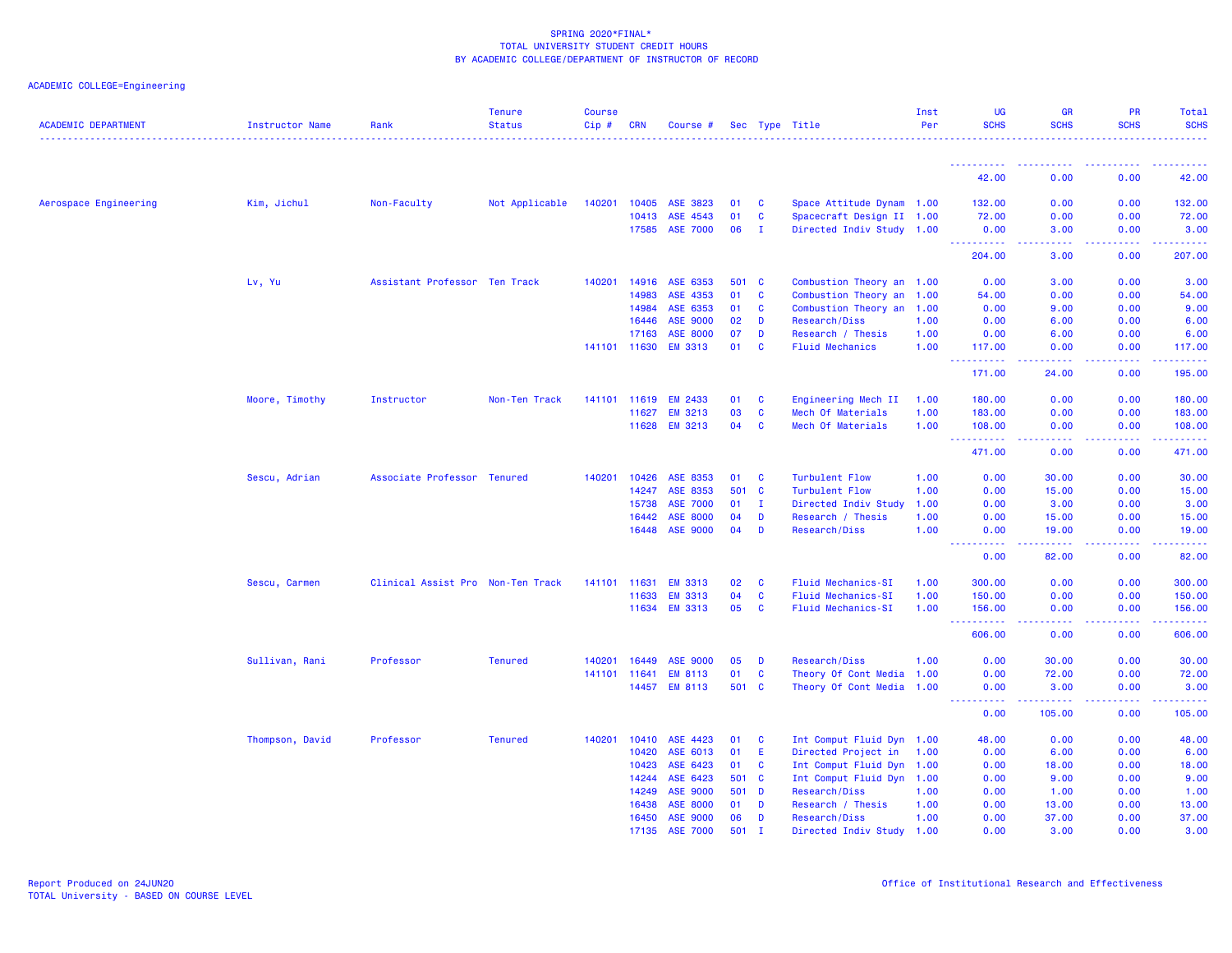| <b>ACADEMIC DEPARTMENT</b>                                  | <b>Instructor Name</b> | Rank                          | <b>Tenure</b><br><b>Status</b> | <b>Course</b><br>Cip# | <b>CRN</b> | Course #        |              |                | Sec Type Title            | Inst<br>Per | UG<br><b>SCHS</b>                                                                                                                                | <b>GR</b><br><b>SCHS</b>                                                                                   | <b>PR</b><br><b>SCHS</b> | <b>Total</b><br><b>SCHS</b> |
|-------------------------------------------------------------|------------------------|-------------------------------|--------------------------------|-----------------------|------------|-----------------|--------------|----------------|---------------------------|-------------|--------------------------------------------------------------------------------------------------------------------------------------------------|------------------------------------------------------------------------------------------------------------|--------------------------|-----------------------------|
|                                                             |                        |                               |                                |                       |            |                 |              |                |                           |             | <u>.</u>                                                                                                                                         |                                                                                                            |                          | <u>.</u>                    |
|                                                             |                        |                               |                                |                       |            |                 |              |                |                           |             | 48.00                                                                                                                                            | 87.00                                                                                                      | 0.00                     | 135.00                      |
| Aerospace Engineering                                       | Tian, Zhenhua          | Assistant Professor Ten Track |                                | 140201                | 10403      | ASE 3243        | 01           | C              | Aero Structural Anal 1.00 |             | 225.00                                                                                                                                           | 0.00                                                                                                       | 0.00                     | 225.00                      |
|                                                             |                        |                               |                                |                       | 17008      | ASE 6013        | 02           | E              | Directed Project in       | 1.00        | 0.00                                                                                                                                             | 15.00                                                                                                      | 0.00                     | 15.00                       |
|                                                             |                        |                               |                                |                       | 17225      | <b>ASE 9000</b> | 08           | D              | Research/Diss             | 1.00        | 0.00<br><u> - - - - - - - - - -</u>                                                                                                              | 7.00                                                                                                       | 0.00<br>.                | 7.00<br><u>.</u>            |
|                                                             |                        |                               |                                |                       |            |                 |              |                |                           |             | 225.00                                                                                                                                           | 22.00                                                                                                      | 0.00                     | 247.00                      |
|                                                             | Walker, Calvin         | Instructor                    | Non-Ten Track                  | 140201                | 10398      | ASE 1501        | 01           | E              | Design Competition        | 0.50        | 2.00                                                                                                                                             | 0.00                                                                                                       | 0.00                     | 2.00                        |
|                                                             |                        |                               |                                |                       | 10402      | ASE 3123        | 01           | C              | Aircraft Attitude Dy 1.00 |             | 141.00                                                                                                                                           | 0.00                                                                                                       | 0.00                     | 141.00                      |
|                                                             |                        |                               |                                |                       | 10408      | ASE 4153        | 01           | <b>C</b>       | Advanced Performance 1.00 |             | 135,00                                                                                                                                           | 0.00                                                                                                       | 0.00                     | 135.00                      |
|                                                             |                        |                               |                                |                       | 10412      | ASE 4523        | 01           | $\overline{B}$ | Aircraft Design II        | 1.00        | 63.00                                                                                                                                            | 0.00                                                                                                       | 0.00                     | 63.00                       |
|                                                             |                        |                               |                                |                       | 10422      | ASE 6153        | 01           | C              | Advanced Performance 1.00 |             | 0.00                                                                                                                                             | 21.00                                                                                                      | 0.00                     | 21.00                       |
|                                                             |                        |                               |                                |                       | 16624      | <b>ASE 7000</b> | 02           | - I            | Directed Indiv Study 1.00 |             | 0.00                                                                                                                                             | 3.00                                                                                                       | 0.00                     | 3.00                        |
|                                                             |                        |                               |                                |                       | 16625      | <b>ASE 7000</b> | 03           | $\mathbf{I}$   | Directed Indiv Study 1.00 |             | 0.00                                                                                                                                             | 3.00                                                                                                       | 0.00                     | 3.00                        |
|                                                             |                        |                               |                                |                       | 16930      | <b>ASE 7000</b> | 04           | $\mathbf{I}$   | Directed Indiv Study 1.00 |             | 0.00                                                                                                                                             | 3.00                                                                                                       | 0.00                     | 3.00                        |
|                                                             |                        |                               |                                |                       | 17141      | ASE 6153        | 501 C        |                | Advanced Performance 1.00 |             | 0.00<br><b>.</b>                                                                                                                                 | 9.00                                                                                                       | 0.00                     | 9.00                        |
|                                                             |                        |                               |                                |                       |            |                 |              |                |                           |             | 341.00                                                                                                                                           | 39.00                                                                                                      | 0.00                     | 380.00                      |
|                                                             | Walters, Andrew        | Instructor                    | Non-Ten Track                  | 141101                | 11620      | <b>EM 2433</b>  | 02           | C              | Engineering Mech II- 1.00 |             | 201.00                                                                                                                                           | 0.00                                                                                                       | 0.00                     | 201.00                      |
|                                                             |                        |                               |                                |                       | 11622      | <b>EM 2433</b>  | 04           | C              | Engineering Mech II- 1.00 |             | 204.00                                                                                                                                           | 0.00                                                                                                       | 0.00                     | 204.00                      |
|                                                             |                        |                               |                                |                       | 11624      | <b>EM 2433</b>  | <b>HO1 C</b> |                | Engineering Mech II       | 1.00        | 75.00<br><u>.</u>                                                                                                                                | 0.00<br>. <u>.</u>                                                                                         | 0.00<br>.                | 75.00<br><u>.</u>           |
|                                                             |                        |                               |                                |                       |            |                 |              |                |                           |             | 480.00                                                                                                                                           | 0.00                                                                                                       | 0.00                     | 480.00                      |
|                                                             | Wang, Yeqing           | Assistant Professor Ten Track |                                | 140201                | 17095      | <b>ASE 7000</b> | 05           | - 1            | Directed Indiv Study 1.00 |             | 0.00                                                                                                                                             | 3.00                                                                                                       | 0.00                     | 3.00                        |
|                                                             |                        |                               |                                |                       | 17226      | <b>ASE 9000</b> | 09           | D              | Research/Diss             | 1.00        | 0.00                                                                                                                                             | 17.00                                                                                                      | 0.00                     | 17.00                       |
|                                                             |                        |                               |                                | 141101 11636          |            | EM 4133         | 01           | C              | Composite Materials       | 1.00        | 57.00                                                                                                                                            | 0.00                                                                                                       | 0.00                     | 57.00                       |
|                                                             |                        |                               |                                |                       | 11639      | <b>EM 6133</b>  | 01           | C              | Composite Materials       | 1.00        | 0.00                                                                                                                                             | 45.00                                                                                                      | 0.00                     | 45.00                       |
|                                                             |                        |                               |                                |                       |            | 14456 EM 6133   | 501 C        |                | Composite Materials       | 1.00        | 0.00<br>$\frac{1}{2} \left( \frac{1}{2} \right) \left( \frac{1}{2} \right) \left( \frac{1}{2} \right) \left( \frac{1}{2} \right)$<br>$- - - - -$ | 12.00<br>$\begin{array}{cccccccccc} \bullet & \bullet & \bullet & \bullet & \bullet & \bullet \end{array}$ | 0.00<br>.                | 12.00                       |
|                                                             |                        |                               |                                |                       |            |                 |              |                |                           |             | 57.00                                                                                                                                            | 77.00                                                                                                      | 0.00                     | 134.00                      |
|                                                             | Wolz, Robert           | Instructor                    | Non-Ten Track                  | 140201                | 10399      | ASE 1501        | 02           | E              | Design Competition        | 1.00        | 25.00                                                                                                                                            | 0.00                                                                                                       | 0.00                     | 25.00                       |
|                                                             |                        |                               |                                |                       | 10411      | ASE 4443        | 01           | C              | Spacecraft Propulsio      | 1.00        | 84.00                                                                                                                                            | 0.00                                                                                                       | 0.00                     | 84.00                       |
|                                                             |                        |                               |                                |                       | 10414      | ASE 4721        | 01           | -L             | Aero Engr Lab II          | 1.00        | 11.00                                                                                                                                            | 0.00                                                                                                       | 0.00                     | 11.00                       |
|                                                             |                        |                               |                                |                       | 10415      | ASE 4721        | 02           | -L             | Aero Engr Lab II          | 1.00        | 12.00                                                                                                                                            | 0.00                                                                                                       | 0.00                     | 12.00                       |
|                                                             |                        |                               |                                |                       | 10416      | ASE 4721        | 03           | -L             | Aero Engr Lab II          | 1.00        | 12.00                                                                                                                                            | 0.00                                                                                                       | 0.00                     | 12.00                       |
|                                                             |                        |                               |                                |                       |            | 10417 ASE 4721  | 04           | -L.            | Aero Engr Lab II          | 1.00        | 9.00<br>.                                                                                                                                        | 0.00<br>$\sim 100$                                                                                         | 0.00                     | 9.00                        |
|                                                             |                        |                               |                                |                       |            |                 |              |                |                           |             | 153.00                                                                                                                                           | 0.00                                                                                                       | 0.00                     | 153.00                      |
| ----------------------------------<br>Aerospace Engineering |                        |                               |                                |                       |            |                 |              |                |                           |             | ==========<br>4595.00                                                                                                                            | =====================<br>596.00                                                                            | 0.00                     | ==========<br>5191.00       |
| ----------------------------------                          |                        |                               |                                |                       |            |                 |              |                |                           |             | ==========                                                                                                                                       | _________________________                                                                                  |                          | ==========                  |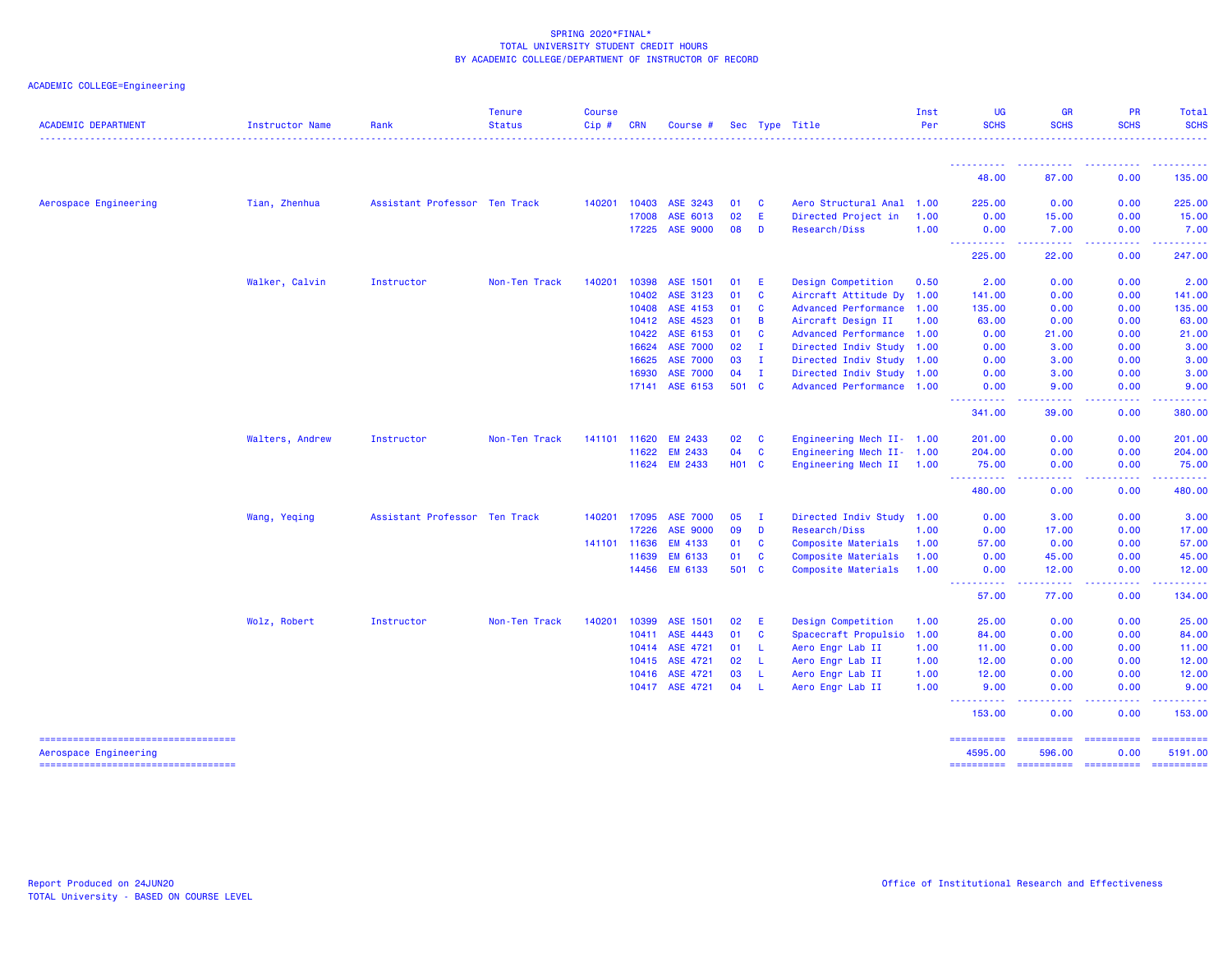|                                                               |                        |                             | <b>Tenure</b>  | <b>Course</b> |       |                 |                 |                         |                           | Inst | UG                                                                                                                                | <b>GR</b>                        | <b>PR</b>     | Total                                                                                                                                    |
|---------------------------------------------------------------|------------------------|-----------------------------|----------------|---------------|-------|-----------------|-----------------|-------------------------|---------------------------|------|-----------------------------------------------------------------------------------------------------------------------------------|----------------------------------|---------------|------------------------------------------------------------------------------------------------------------------------------------------|
| <b>ACADEMIC DEPARTMENT</b>                                    | <b>Instructor Name</b> | Rank                        | <b>Status</b>  | Cip#          | CRN   | Course #        |                 |                         | Sec Type Title            | Per  | <b>SCHS</b>                                                                                                                       | <b>SCHS</b>                      | <b>SCHS</b>   | <b>SCHS</b><br>$\frac{1}{2} \left( \frac{1}{2} \right) \left( \frac{1}{2} \right) \left( \frac{1}{2} \right) \left( \frac{1}{2} \right)$ |
| Ag & Bio Engineering                                          | Elder, Steven          | Professor                   | <b>Tenured</b> | 010000 17245  |       | GA 4000         | 17 <sup>2</sup> | $\mathbf{I}$            | Dis in Agriculture        | 1.00 | 3.00                                                                                                                              | 0.00                             | 0.00          | 3.00                                                                                                                                     |
|                                                               |                        |                             |                | 140301        | 10015 | ABE 1921        | 01              | - Li                    | Intro to Engineer De 1.00 |      | 68.00                                                                                                                             | 0.00                             | 0.00          | 68.00                                                                                                                                    |
|                                                               |                        |                             |                |               | 10016 | ABE 1921        | 02              | - L                     | Intro to Engineer De 1.00 |      | 35.00                                                                                                                             | 0.00                             | 0.00          | 35.00                                                                                                                                    |
|                                                               |                        |                             |                |               | 16020 | ABE 9000        | 02              | <b>D</b>                | Research / Diss           | 1.00 | 0.00                                                                                                                              | 1.00                             | 0.00          | 1.00                                                                                                                                     |
|                                                               |                        |                             |                | 140501        | 10027 | ABE 3813        | 01              | $\mathbf{C}$            | Bio Prop Of Mat           | 0.40 | 97.20                                                                                                                             | 0.00                             | 0.00          | 97.20                                                                                                                                    |
|                                                               |                        |                             |                |               | 10031 | ABE 3813        | 06              | -K                      | Bio Prop Of Mat           | 1.00 | 0.00                                                                                                                              | 0.00                             | 0.00          | 0.00                                                                                                                                     |
|                                                               |                        |                             |                |               | 10055 | ABE 8801        | 01              | -E                      | Clin Exp for Biomed       | 0.01 | 0.00<br>----------                                                                                                                | 0.05<br>.                        | 0.00<br>----- | 0.05<br>------                                                                                                                           |
|                                                               |                        |                             |                |               |       |                 |                 |                         |                           |      | 203.20                                                                                                                            | 1.05                             | 0.00          | 204.25                                                                                                                                   |
|                                                               | Parajuli, Prem         | Associate Professor Tenured |                | 140301        | 15271 | ABE 3513        | 01              | <b>B</b>                | GPS/GIS - AG. & ENG       | 1.00 | 75.00                                                                                                                             | 0.00                             | 0.00          | 75.00                                                                                                                                    |
|                                                               |                        |                             |                |               | 16022 | ABE 9000        | 04              | <b>D</b>                | Research / Diss           | 1.00 | 0.00                                                                                                                              | 8.00                             | 0.00          | 8.00                                                                                                                                     |
|                                                               |                        |                             |                |               | 16036 | ABE 8000        | 06              | D                       | Research / Thesis         | 1.00 | 0.00                                                                                                                              | 6.00                             | 0.00          | 6.00                                                                                                                                     |
|                                                               |                        |                             |                | 140501        | 10043 | ABE 4803        | 02              | <b>C</b>                | Biosys Simulation- E 1.00 |      | 81.00<br>----------                                                                                                               | 0.00<br><u>.</u>                 | 0.00<br>.     | 81.00                                                                                                                                    |
|                                                               |                        |                             |                |               |       |                 |                 |                         |                           |      | 156.00                                                                                                                            | 14.00                            | 0.00          | 170.00                                                                                                                                   |
|                                                               | Prabhu, Raj            | Associate Professor Tenured |                | 140301        | 16024 | <b>ABE 9000</b> | 06              | D                       | Research / Diss           | 1.00 | 0.00                                                                                                                              | 27.00                            | 0.00          | 27.00                                                                                                                                    |
|                                                               |                        |                             |                |               | 16038 | <b>ABE 8000</b> | 08              | D                       | Research / Thesis         | 1.00 | 0.00                                                                                                                              | 1.00                             | 0.00          | 1.00                                                                                                                                     |
|                                                               |                        |                             |                | 140501        | 10026 | ABE 3303        | 01              | <b>C</b>                | Transport in Bio Eng 1.00 |      | 99.00<br>.<br>$\cdots$                                                                                                            | 0.00<br>.                        | 0.00<br>.     | 99.00<br>.                                                                                                                               |
|                                                               |                        |                             |                |               |       |                 |                 |                         |                           |      | 99.00                                                                                                                             | 28.00                            | 0.00          | 127.00                                                                                                                                   |
|                                                               | To, Suminto            | Professor                   | <b>Tenured</b> | 140301        | 15777 | ABE 4000        | 01              | $\mathbf{I}$            | Directed Indiv Study 1.00 |      | 3.00                                                                                                                              | 0.00                             | 0.00          | 3.00                                                                                                                                     |
|                                                               |                        |                             |                |               | 15834 | ABE 4000        | 02              | I.                      | Directed Indiv Study 1.00 |      | 3.00                                                                                                                              | 0.00                             | 0.00          | 3.00                                                                                                                                     |
|                                                               |                        |                             |                |               | 15835 | ABE 4000        | 03              | - I                     | Directed Indiv Study 1.00 |      | 3.00                                                                                                                              | 0.00                             | 0.00          | 3.00                                                                                                                                     |
|                                                               |                        |                             |                |               | 16028 | ABE 9000        | 10 <sub>1</sub> | <b>D</b>                | Research / Diss           | 1.00 | 0.00                                                                                                                              | 13.00                            | 0.00          | 13.00                                                                                                                                    |
|                                                               |                        |                             |                |               | 16042 | <b>ABE 8000</b> | 12 <sup>7</sup> | $\blacksquare$          | Research / Thesis         | 1.00 | 0.00                                                                                                                              | 2.00                             | 0.00          | 2.00                                                                                                                                     |
|                                                               |                        |                             |                |               | 17074 | ABE 4000        | 09              | - I                     | Directed Indiv Study 1.00 |      | 3.00                                                                                                                              | 0.00                             | 0.00          | 3.00                                                                                                                                     |
|                                                               |                        |                             |                | 140501        | 10036 | ABE 4423        | 01              | <b>C</b>                | Bioinstrum II             | 1.00 | 267.00                                                                                                                            | 0.00                             | 0.00          | 267.00                                                                                                                                   |
|                                                               |                        |                             |                |               | 10047 | ABE 6423        | 01              | <b>C</b>                | Bioinstrum II             | 1.00 | 0.00                                                                                                                              | 6.00                             | 0.00          | 6.00                                                                                                                                     |
|                                                               |                        |                             |                |               | 10048 | ABE 6423        | 02              | $\overline{\mathbf{K}}$ | Bioinstrum II             | 1.00 | 0.00                                                                                                                              | 0.00                             | 0.00          | 0.00                                                                                                                                     |
|                                                               |                        |                             |                | 240101 12636  |       | <b>HON 4093</b> | $H01$ E         |                         | <b>Honors Thesis</b>      | 1.00 | 3.00<br>$\frac{1}{2} \left( \frac{1}{2} \right) \left( \frac{1}{2} \right) \left( \frac{1}{2} \right) \left( \frac{1}{2} \right)$ | 0.00                             | 0.00          | 3.00                                                                                                                                     |
|                                                               |                        |                             |                |               |       |                 |                 |                         |                           |      | 282.00                                                                                                                            | 21.00                            | 0.00          | 303.00                                                                                                                                   |
| =====================================<br>Ag & Bio Engineering |                        |                             |                |               |       |                 |                 |                         |                           |      | ==========<br>740.20                                                                                                              | -----------------------<br>64.05 | 0.00          | -----------<br>804.25                                                                                                                    |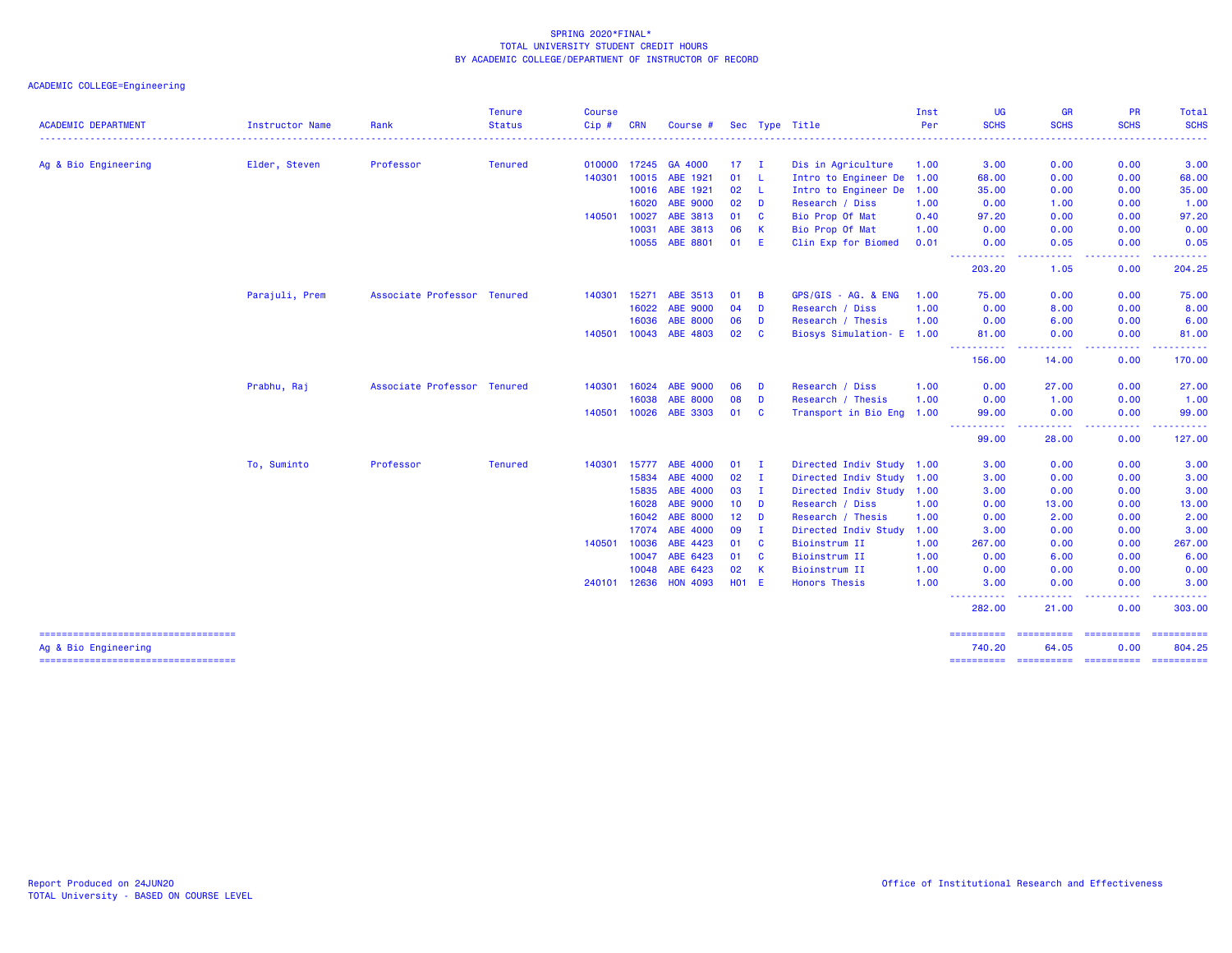| <b>ACADEMIC DEPARTMENT</b>        | <b>Instructor Name</b> | Rank                          | <b>Tenure</b><br><b>Status</b> | <b>Course</b><br>Cip# | <b>CRN</b>   | Course #       |              |              | Sec Type Title            | Inst<br>Per | UG<br><b>SCHS</b>              | <b>GR</b><br><b>SCHS</b> | <b>PR</b><br><b>SCHS</b> | Total<br><b>SCHS</b> |
|-----------------------------------|------------------------|-------------------------------|--------------------------------|-----------------------|--------------|----------------|--------------|--------------|---------------------------|-------------|--------------------------------|--------------------------|--------------------------|----------------------|
| Civil & Environmental Engineering | Aleithawe, Imad        | Lecturer                      | Non-Ten Track                  |                       | 140801 15002 | CE 4763        | 01           | <b>C</b>     | Construction Risk Ma 1.00 |             | 120.00                         | 0.00                     | 0.00                     | 120.00               |
|                                   |                        |                               |                                |                       | 15006        | CE 6763        | 501 C        |              | Construction Risk Ma 1.00 |             | 0.00<br><u>.</u>               | 12.00<br>.               | 0.00<br>2.2.2.2.2        | 12.00<br>.           |
|                                   |                        |                               |                                |                       |              |                |              |              |                           |             | 120.00                         | 12.00                    | 0.00                     | 132.00               |
|                                   | Ermagun, Alireza       | Assistant Professor Ten Track |                                | 140801                | 10710        | CE 3113        | 01           | <b>C</b>     | Transportation Engr       | 1.00        | 201.00                         | 0.00                     | 0.00                     | 201.00               |
|                                   |                        |                               |                                |                       | 10711        | CE 3113        | <b>HO1 C</b> |              | Transportation Engr- 1.00 |             | 6.00                           | 0.00                     | 0.00                     | 6.00                 |
|                                   |                        |                               |                                |                       | 14324        | <b>CE 9000</b> | 512 D        |              | Research / Diss           | 1.00        | 0.00                           | 3.00                     | 0.00                     | 3.00                 |
|                                   |                        |                               |                                |                       | 16736        | CE 4000        | 02           | $\mathbf{I}$ | Directed Indiv Study 1.00 |             | 3.00                           | 0.00                     | 0.00                     | 3.00                 |
|                                   |                        |                               |                                |                       | 16941        | <b>CE 7000</b> | 01           | $\mathbf{I}$ | Directed Indiv Study 1.00 |             | 0.00                           | 5.00                     | 0.00                     | 5.00                 |
|                                   |                        |                               |                                |                       | 17044        | <b>CE 4000</b> | 04           | $\mathbf{I}$ | Directed Indiv Study 1.00 |             | 3.00                           | 0.00                     | 0.00                     | 3.00                 |
|                                   |                        |                               |                                |                       | 17641        | <b>CE 7000</b> | 504 I        |              | Directed Indiv Study 1.00 |             | 0.00<br>الداعات عاد            | 3.00<br>د د د د          | 0.00                     | 3.00                 |
|                                   |                        |                               |                                |                       |              |                |              |              |                           |             | 213.00                         | 11.00                    | 0.00                     | 224.00               |
|                                   | Freyne, Seamus         | Associate Professor Tenured   |                                | 140101                | 12299        | GE 1501        | 01           | E            | Engineering Design C 1.00 |             | 16.00                          | 0.00                     | 0.00                     | 16.00                |
|                                   |                        |                               |                                | 140801                | 10735        | CE 4973        | 01           | $\mathbf{C}$ | Concrete Structures       | 1.00        | 201.00                         | 0.00                     | 0.00                     | 201.00               |
|                                   |                        |                               |                                |                       | 14293        | <b>CE 8000</b> | 501          | <b>D</b>     | Research / Thesis         | 1.00        | 0.00                           | 2.00                     | 0.00                     | 2.00                 |
|                                   |                        |                               |                                |                       | 14313        | <b>CE 9000</b> | 501 D        |              | Research / Diss           | 1.00        | 0.00                           | 3.00                     | 0.00                     | 3.00                 |
|                                   |                        |                               |                                |                       | 14919        | CE 6983        | 501          | $\mathbf{C}$ | Engr.Wood Structures 1.00 |             | 0.00                           | 12.00                    | 0.00                     | 12.00                |
|                                   |                        |                               |                                |                       | 15003        | CE 6983        | 01           | $\mathbf{C}$ | Engr.Wood Structures 1.00 |             | 0.00                           | 3.00                     | 0.00                     | 3.00                 |
|                                   |                        |                               |                                |                       | 15004        | CE 4983        | 01           | $\mathbf{C}$ | Engr.Wood Structures 1.00 |             | 33.00<br>. <b>.</b>            | 0.00<br>.                | 0.00<br>.                | 33.00<br>22222)      |
|                                   |                        |                               |                                |                       |              |                |              |              |                           |             | 250.00                         | 20.00                    | 0.00                     | 270.00               |
|                                   | Gude, Veera            | Associate Professor Tenured   |                                | 140801                | 10732        | CE 4863        | 01           | <b>C</b>     | Water & Waste Engr.       | 1.00        | 180.00                         | 0.00                     | 0.00                     | 180.00               |
|                                   |                        |                               |                                |                       | 14314        | <b>CE 9000</b> | 502 D        |              | Research / Diss           | 1.00        | 0.00                           | 5.00                     | 0.00                     | 5.00                 |
|                                   |                        |                               |                                |                       | 15940        | <b>CE 9000</b> | 03           | D            | Research / Diss           | 1.00        | 0.00                           | 24.00                    | 0.00                     | 24.00                |
|                                   |                        |                               |                                |                       | 16524        | CE 4000        | 01           | Ι.           | Directed Indiv Study 1.00 |             | 3.00                           | 0.00                     | 0.00                     | 3.00                 |
|                                   |                        |                               |                                |                       | 17337        | <b>CE 4000</b> | 07           | $\mathbf{I}$ | Directed Indiv Study 1.00 |             | 3.00<br>.                      | 0.00<br>22222            | 0.00<br>22222            | 3.00<br>2.2.2.2.1    |
|                                   |                        |                               |                                |                       |              |                |              |              |                           |             | 186.00                         | 29.00                    | 0.00                     | 215.00               |
|                                   | Gullett, Philip        | Associate Professor Tenured   |                                | 140801                | 14315        | <b>CE 9000</b> | 503 D        |              | Research / Diss           | 1.00        | 0.00                           | 1.00                     | 0.00                     | 1.00                 |
|                                   |                        |                               |                                |                       | 14922        | CE 8683        | 501 C        |              | Finite Element Analy 1.00 |             | 0.00                           | 18.00                    | 0.00                     | 18.00                |
|                                   |                        |                               |                                |                       | 15011        | CE 8683        | 01           | C            | Finite Element Analy      | 1.00        | 0.00                           | 9.00                     | 0.00                     | 9.00                 |
|                                   |                        |                               |                                |                       | 16920        | <b>CE 4000</b> | 03           | $\mathbf{I}$ | Directed Indiv Study 1.00 |             | 3.00                           | 0.00                     | 0.00                     | 3.00                 |
|                                   |                        |                               |                                | 140803                |              | 10723 CE 3603  | 01           | $\mathbf{C}$ | Structural Mech           | 1.00        | 141.00<br>.<br>$\sim$ $\sim$ . | 0.00<br>.                | 0.00<br>22222            | 141.00<br>2.22222    |
|                                   |                        |                               |                                |                       |              |                |              |              |                           |             | 144.00                         | 28.00                    | 0.00                     | 172.00               |
|                                   | Howard, Isaac          | Professor                     | <b>Tenured</b>                 | 140801                |              | 10712 CE 3311  | 01           | -L           | Construction Matls L 0.10 |             | 3.30                           | 0.00                     | 0.00                     | 3.30                 |
|                                   |                        |                               |                                |                       | 10713        | CE 3311        | 02           | -L           | Construction Matls L 0.10 |             | 3.40                           | 0.00                     | 0.00                     | 3.40                 |
|                                   |                        |                               |                                |                       | 10714        | CE 3311        | 03           | $\mathsf{L}$ | Construction Matls L 0.10 |             | 3.40                           | 0.00                     | 0.00                     | 3.40                 |
|                                   |                        |                               |                                |                       | 10716        | CE 3313        | 01           | $\mathbf{C}$ | Construction Materia 1.00 |             | 306.00                         | 0.00                     | 0.00                     | 306.00               |
|                                   |                        |                               |                                |                       | 14296        | <b>CE 8000</b> | 504 D        |              | Research / Thesis         | 1.00        | 0.00                           | 1.00                     | 0.00                     | 1.00                 |
|                                   |                        |                               |                                |                       | 14316        | <b>CE 9000</b> | 504          | D            | Research / Diss           | 1.00        | 0.00                           | 9.00                     | 0.00                     | 9.00                 |
|                                   |                        |                               |                                |                       | 15932        | <b>CE 8000</b> | 05           | D            | Research / Thesis         | 1.00        | 0.00                           | 1.00                     | 0.00                     | 1.00                 |
|                                   |                        |                               |                                |                       |              | 15942 CE 9000  | 05           | D            | Research / Diss           | 1.00        | 0.00                           | 8.00                     | 0.00                     | 8.00                 |
|                                   |                        |                               |                                |                       |              |                |              |              |                           |             | 316.10                         | 19.00                    | 0.00                     | 335.10               |
|                                   | King, Herbert          | Instructor                    | Non-Ten Track                  | 143801                | 10705        | CE 2213        | 01           | <b>C</b>     | Surveying                 | 1.00        | 288.00                         | 0.00                     | 0.00                     | 288.00               |
|                                   |                        |                               |                                |                       | 10706        | CE 2213        | 02           | К            | Surveying                 | 0.10        | 0.00                           | 0.00                     | 0.00                     | 0.00                 |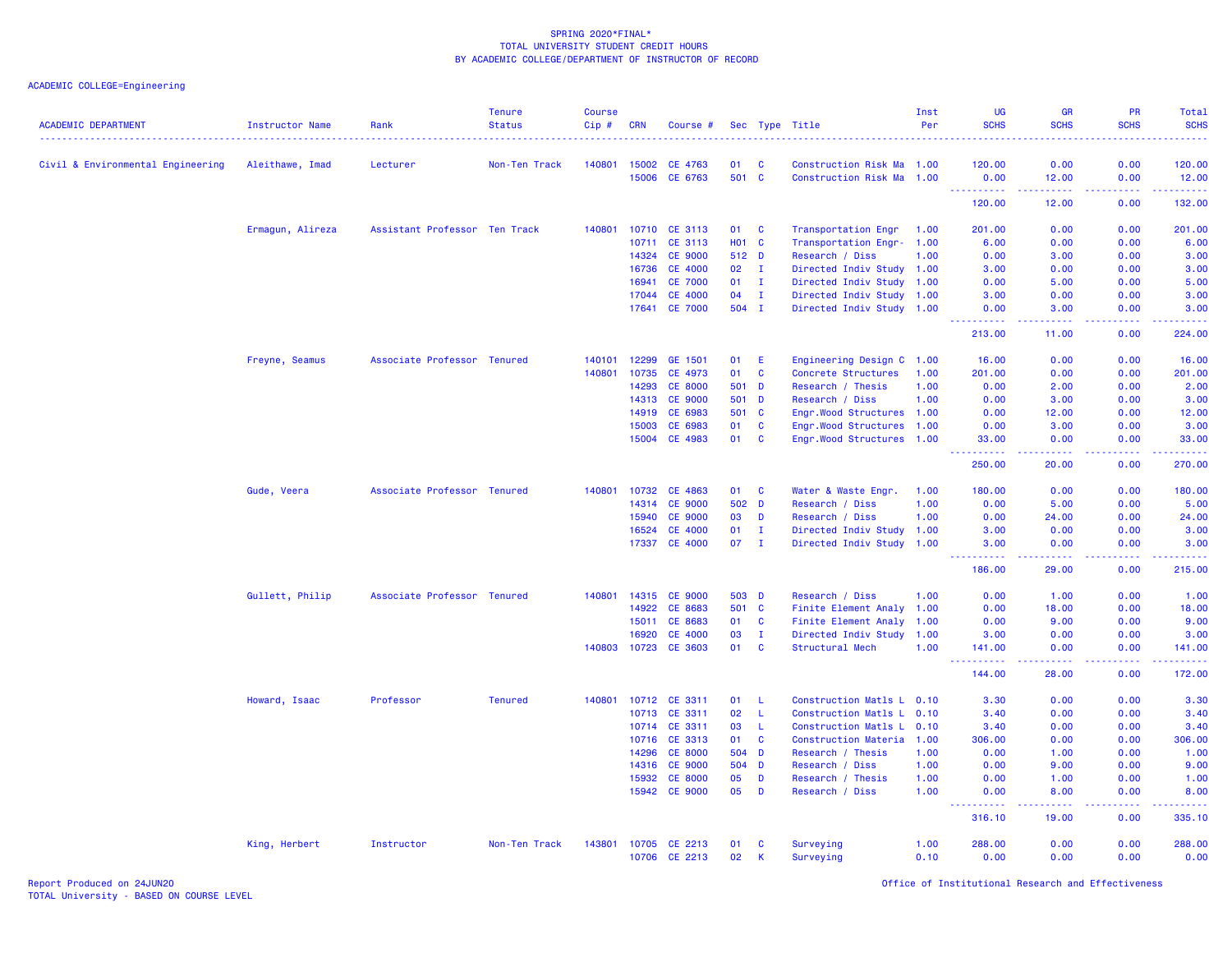| <b>ACADEMIC DEPARTMENT</b>        | <b>Instructor Name</b>                            | Rank                        | <b>Tenure</b><br><b>Status</b> | <b>Course</b><br>Cip#<br>. | <b>CRN</b>     | Course #                         |          |              | Sec Type Title                               | Inst<br>Per  | UG<br><b>SCHS</b><br>$-1 - 1 - 1$   | <b>GR</b><br><b>SCHS</b>                                                                                                          | <b>PR</b><br><b>SCHS</b> | Total<br><b>SCHS</b>                                                                                                                    |
|-----------------------------------|---------------------------------------------------|-----------------------------|--------------------------------|----------------------------|----------------|----------------------------------|----------|--------------|----------------------------------------------|--------------|-------------------------------------|-----------------------------------------------------------------------------------------------------------------------------------|--------------------------|-----------------------------------------------------------------------------------------------------------------------------------------|
| Civil & Environmental Engineering | King, Herbert                                     | Instructor                  | Non-Ten Track                  | 143801                     | 10707          | CE 2213                          | 03       | K            | Surveying                                    | .<br>0.10    | 0.00                                | <b></b><br>0.00                                                                                                                   | 0.00                     | .<br>0.00                                                                                                                               |
|                                   |                                                   |                             |                                |                            | 10708          | CE 2213                          | 04       | К            | Surveying                                    | 0.10         | 0.00                                | 0.00                                                                                                                              | 0.00                     | 0.00                                                                                                                                    |
|                                   |                                                   |                             |                                | 151102 10725               |                | CE 4243                          | 01       | C            | <b>Land Surveys</b>                          | 1.00         | 54.00                               | 0.00                                                                                                                              | 0.00                     | 54.00                                                                                                                                   |
|                                   |                                                   |                             |                                |                            |                |                                  |          |              |                                              |              | $\omega_{\rm{max}}$<br>.<br>342.00  | د د د د<br>0.00                                                                                                                   | .<br>0.00                | 22222<br>342.00                                                                                                                         |
|                                   | Magbanua, Benjamin                                | Associate Professor Tenured |                                | 140801                     | 10709          | <b>CE 2803</b>                   | 01       | C            | Environ Engr Issues                          | 1.00         | 147.00                              | 0.00                                                                                                                              | 0.00                     | 147.00                                                                                                                                  |
|                                   |                                                   |                             |                                |                            |                | 15012 CE 8823                    | 01       | <b>C</b>     | Un Pro-Op Env Eng II 1.00                    |              | 0.00<br><u> - - - - - - - - - -</u> | 3.00<br>د د د د                                                                                                                   | 0.00<br>22222            | 3.00<br>$\mathcal{L}^{\mathcal{L}}\mathcal{L}^{\mathcal{L}}\mathcal{L}^{\mathcal{L}}\mathcal{L}^{\mathcal{L}}\mathcal{L}^{\mathcal{L}}$ |
|                                   |                                                   |                             |                                |                            |                |                                  |          |              |                                              |              | 147.00                              | 3.00                                                                                                                              | 0.00                     | 150.00                                                                                                                                  |
|                                   | Martin, James L.                                  | Non-Employee                | Not Applicable                 | 140801                     | 14924          | CE 8923                          | 501 C    |              | Surf Wat Qual Mod                            | 1.00         | 0.00                                | 15.00                                                                                                                             | 0.00                     | 15.00                                                                                                                                   |
|                                   |                                                   |                             |                                |                            |                | 15013 CE 8923                    | 01       | <b>C</b>     | Surf Wat Qual Mod                            | 1.00         | 0.00<br>.                           | 6.00<br>$\frac{1}{2} \left( \frac{1}{2} \right) \left( \frac{1}{2} \right) \left( \frac{1}{2} \right) \left( \frac{1}{2} \right)$ | 0.00                     | 6.00<br>وعاماما                                                                                                                         |
|                                   |                                                   |                             |                                |                            |                |                                  |          |              |                                              |              | 0.00                                | 21.00                                                                                                                             | 0.00                     | 21.00                                                                                                                                   |
|                                   | Nandimandalam, Harit Grad Teach Assist            |                             | Non-Ten Track                  | 143801                     |                | 10706 CE 2213                    | 02       | K            | Surveying                                    | 0.90         | 0.00                                | 0.00                                                                                                                              | 0.00                     | 0.00                                                                                                                                    |
|                                   |                                                   |                             |                                |                            | 10707          | CE 2213                          | 03       | К            | Surveying                                    | 0.90         | 0.00                                | 0.00                                                                                                                              | 0.00                     | 0.00                                                                                                                                    |
|                                   |                                                   |                             |                                |                            |                | 10708 CE 2213                    | 04       | К            | Surveying                                    | 0.90         | 0.00<br>.                           | 0.00<br>وبالمحام                                                                                                                  | 0.00                     | 0.00<br>وساعات                                                                                                                          |
|                                   |                                                   |                             |                                |                            |                |                                  |          |              |                                              |              | 0.00                                | 0.00                                                                                                                              | 0.00                     | 0.00                                                                                                                                    |
|                                   | Ortega Achury, Sandr Non-Faculty                  |                             | Not Applicable                 |                            |                | 140802 10718 CE 3501             | 01       | - L          | Water Res. Engr Lab                          | 1.00         | 24.00                               | 0.00                                                                                                                              | 0.00                     | 24.00                                                                                                                                   |
|                                   |                                                   |                             |                                |                            | 10719          | CE 3501                          | 02       | - L          | Water Res. Engr Lab                          | 1.00         | 19.00                               | 0.00                                                                                                                              | 0.00                     | 19.00                                                                                                                                   |
|                                   |                                                   |                             |                                |                            | 10720          | CE 3501                          | 03       | L.           | Water Res. Engr Lab                          | 1.00         | 25.00                               | 0.00                                                                                                                              | 0.00                     | 25.00                                                                                                                                   |
|                                   |                                                   |                             |                                |                            |                | 10721 CE 3501                    | 04       | $\mathsf{L}$ | Water Res. Engr Lab                          | 1.00         | 20.00<br>.                          | 0.00<br>والمسامين                                                                                                                 | 0.00<br>.                | 20.00                                                                                                                                   |
|                                   |                                                   |                             |                                |                            |                |                                  |          |              |                                              |              | 88.00                               | 0.00                                                                                                                              | 0.00                     | 88.00                                                                                                                                   |
|                                   | Pettway, Jacqueline                               | Lecturer                    | Non-Ten Track                  | 140805                     | 15000          | CE 4183                          | 01       | C            | Water Transportation 1.00                    |              | 69.00                               | 0.00                                                                                                                              | 0.00                     | 69.00                                                                                                                                   |
|                                   |                                                   |                             |                                |                            |                | 15005 CE 6183                    | 501 C    |              | Water Transportation 1.00                    |              | 0.00<br>----------                  | 12.00<br>-----                                                                                                                    | 0.00<br>2.2.2.2.2        | 12.00<br>.                                                                                                                              |
|                                   |                                                   |                             |                                |                            |                |                                  |          |              |                                              |              | 69.00                               | 12.00                                                                                                                             | 0.00                     | 81.00                                                                                                                                   |
|                                   | Ramirez Avila, John Assistant Professor Ten Track |                             |                                | 140801                     | 10722          | <b>CE 3503</b>                   | 01       | $\mathbf{C}$ | Water Resource Engr. 1.00                    |              | 264.00                              | 0.00                                                                                                                              | 0.00                     | 264.00                                                                                                                                  |
|                                   |                                                   |                             |                                |                            | 14300          | <b>CE 8000</b>                   | 508 D    |              | Research / Thesis                            | 1.00         | 0.00                                | 8.00                                                                                                                              | 0.00                     | 8.00                                                                                                                                    |
|                                   |                                                   |                             |                                |                            | 14320          | <b>CE 9000</b>                   | 508 D    |              | Research / Diss                              | 1.00         | 0.00                                | 6.00                                                                                                                              | 0.00                     | 6.00                                                                                                                                    |
|                                   |                                                   |                             |                                |                            | 15934          | <b>CE 8000</b>                   | 07       | D            | Research / Thesis                            | 1.00         | 0.00                                | 2.00                                                                                                                              | 0.00                     | 2.00                                                                                                                                    |
|                                   |                                                   |                             |                                |                            | 15944          | <b>CE 9000</b>                   | 07       | D            | Research / Diss                              | 1.00         | 0.00                                | 13.00                                                                                                                             | 0.00                     | 13.00                                                                                                                                   |
|                                   |                                                   |                             |                                |                            | 17077          | <b>CE 4000</b><br><b>CE 7000</b> | 05<br>02 | $\mathbf{I}$ | Directed Indiv Study<br>Directed Indiv Study | 1.00<br>1.00 | 3.00<br>0.00                        | 0.00                                                                                                                              | 0.00<br>0.00             | 3.00<br>3.00                                                                                                                            |
|                                   |                                                   |                             |                                |                            | 17078<br>17215 | <b>CE 7000</b>                   | 502 I    | $\mathbf{I}$ | Directed Indiv Study 1.00                    |              | 0.00                                | 3.00<br>3.00                                                                                                                      | 0.00                     | 3.00                                                                                                                                    |
|                                   |                                                   |                             |                                |                            | 17250          | <b>CE 7000</b>                   | 04       | $\mathbf{I}$ | Directed Indiv Study                         | 1.00         | 0.00                                | 3.00                                                                                                                              | 0.00                     | 3.00                                                                                                                                    |
|                                   |                                                   |                             |                                |                            | 17632          | <b>CE 7000</b>                   | 503 I    |              | Directed Indiv Study 1.00                    |              | 0.00                                | 3.00                                                                                                                              | 0.00                     | 3.00                                                                                                                                    |
|                                   |                                                   |                             |                                | 140805                     | 10728          | CE 4513                          | 01       | $\mathbf{C}$ | Engr. Hydrology                              | 1.00         | 69.00                               | 0.00                                                                                                                              | 0.00                     | 69.00                                                                                                                                   |
|                                   |                                                   |                             |                                |                            | 14918          | CE 6513                          | 501 C    |              | Engr. Hydrology                              | 1.00         | 0.00                                | 12.00                                                                                                                             | 0.00                     | 12.00                                                                                                                                   |
|                                   |                                                   |                             |                                |                            |                |                                  |          |              |                                              |              | د د د د د<br>336.00                 | 53.00                                                                                                                             | 0.00                     | 389.00                                                                                                                                  |
|                                   | Taylor, Oliver-Denzi Lecturer                     |                             | Non-Ten Track                  | 140801                     | 10726          | CE 4433                          | 01       | <b>C</b>     | Foundations                                  | 1.00         | 93.00                               | 0.00                                                                                                                              | 0.00                     | 93.00                                                                                                                                   |
|                                   |                                                   |                             |                                |                            | 10727          | CE 4433                          | 02       | C            | Foundations                                  | 1.00         | 132.00                              | 0.00                                                                                                                              | 0.00                     | 132.00                                                                                                                                  |
|                                   |                                                   |                             |                                |                            | 14287          | CE 6433                          | 501      | <b>C</b>     | Foundations                                  | 1.00         | 0.00                                | 9.00                                                                                                                              | 0.00                     | 9.00                                                                                                                                    |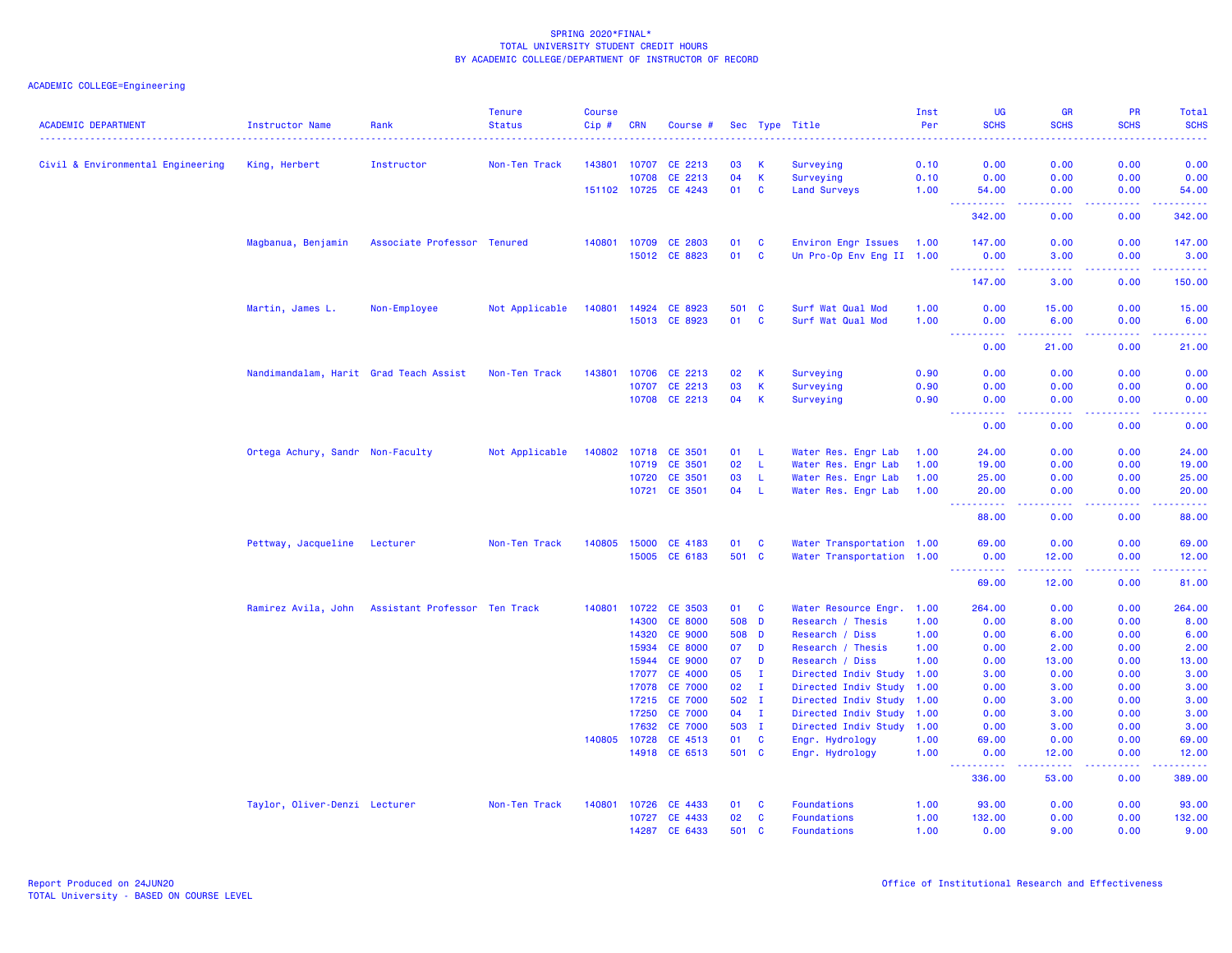| <b>ACADEMIC DEPARTMENT</b>                                                 | Instructor Name     | Rank                          | <b>Tenure</b><br><b>Status</b> | <b>Course</b><br>$Cip \#$ | <b>CRN</b> | Course #       |        |              | Sec Type Title            | Inst<br>Per | <b>UG</b><br><b>SCHS</b>                                                                                                               | <b>GR</b><br><b>SCHS</b> | <b>PR</b><br><b>SCHS</b>      | Total<br><b>SCHS</b>                                                                                                                                                                     |
|----------------------------------------------------------------------------|---------------------|-------------------------------|--------------------------------|---------------------------|------------|----------------|--------|--------------|---------------------------|-------------|----------------------------------------------------------------------------------------------------------------------------------------|--------------------------|-------------------------------|------------------------------------------------------------------------------------------------------------------------------------------------------------------------------------------|
|                                                                            |                     |                               |                                |                           |            |                |        |              |                           |             |                                                                                                                                        |                          |                               |                                                                                                                                                                                          |
|                                                                            |                     |                               |                                |                           |            |                |        |              |                           |             | 225.00                                                                                                                                 | 9.00                     | 0.00                          | <b><i><u><u>AAAAA</u></u></i></b><br>234.00                                                                                                                                              |
| Civil & Environmental Engineering                                          | Truax, Dennis       | Professor                     | <b>Tenured</b>                 | 140801                    | 10734      | <b>CE 4903</b> | 01     | <b>C</b>     | Civil Engr Comp           | 1.00        | 216.00                                                                                                                                 | 0.00                     | 0.00                          | 216.00                                                                                                                                                                                   |
|                                                                            |                     |                               |                                |                           |            | 17162 CE 7000  | 03     | $\mathbf{I}$ | Directed Indiv Study 1.00 |             | 0.00                                                                                                                                   | 3.00                     | 0.00                          | 3.00                                                                                                                                                                                     |
|                                                                            |                     |                               |                                |                           |            |                |        |              |                           |             | ----------<br>216.00                                                                                                                   | .<br>----<br>3.00        | -----<br>0.00                 | . <u>.</u> .<br>219.00                                                                                                                                                                   |
|                                                                            | Vahedifard, Farshid | Associate Professor Tenured   |                                | 140801                    |            | 14322 CE 9000  | 510 D  |              | Research / Diss           | 1.00        | 0.00                                                                                                                                   | 12.00                    | 0.00                          | 12.00                                                                                                                                                                                    |
|                                                                            |                     |                               |                                |                           |            | 15794 CE 8463  | 01 C   |              | Slopes & Embankments 1.00 |             | 0.00                                                                                                                                   | 12.00                    | 0.00                          | 12.00                                                                                                                                                                                    |
|                                                                            |                     |                               |                                |                           | 15795      | CE 8463        | 501 C  |              | Slopes & Embankments 1.00 |             | 0.00                                                                                                                                   | 27.00                    | 0.00                          | 27.00                                                                                                                                                                                    |
|                                                                            |                     |                               |                                |                           |            | 15946 CE 9000  | 09 D   |              | Research / Diss           | 1.00        | 0.00                                                                                                                                   | 13.00                    | 0.00                          | 13.00                                                                                                                                                                                    |
|                                                                            |                     |                               |                                |                           |            |                |        |              |                           |             | $\frac{1}{2} \left( \frac{1}{2} \right) \left( \frac{1}{2} \right) \left( \frac{1}{2} \right) \left( \frac{1}{2} \right)$<br>.<br>0.00 | .<br>64.00               | .<br>0.00                     | . <u>.</u><br>64.00                                                                                                                                                                      |
|                                                                            | Wang, Jun           | Assistant Professor Ten Track |                                | 140801                    | 14325      | <b>CE 9000</b> | 513 D  |              | Research / Diss           | 1.00        | 0.00                                                                                                                                   | 9.00                     | 0.00                          | 9.00                                                                                                                                                                                     |
|                                                                            |                     |                               |                                |                           |            | 15937 CE 8000  | $10$ D |              | Research / Thesis         | 1.00        | 0.00                                                                                                                                   | 6.00                     | 0.00                          | 6.00                                                                                                                                                                                     |
|                                                                            |                     |                               |                                |                           |            |                |        |              |                           |             | $\sim$ $\sim$ $\sim$<br>.<br>0.00                                                                                                      | .<br>15.00               | .<br>0.00                     | $\frac{1}{2} \left( \frac{1}{2} \right) \left( \frac{1}{2} \right) \left( \frac{1}{2} \right) \left( \frac{1}{2} \right) \left( \frac{1}{2} \right) \left( \frac{1}{2} \right)$<br>15.00 |
|                                                                            | Woodson, Stanley    | Lecturer                      | Non-Ten Track                  | 140801                    | 14921      | CE 8673        | 501 C  |              | <b>Blast Effects</b>      | 1.00        | 0.00                                                                                                                                   | 45.00                    | 0.00                          | 45.00                                                                                                                                                                                    |
|                                                                            |                     |                               |                                |                           | 15010      | CE 8673        | 01 C   |              | <b>Blast Effects</b>      | 1.00        | 0.00                                                                                                                                   | 6.00                     | 0.00                          | 6.00                                                                                                                                                                                     |
|                                                                            |                     |                               |                                |                           |            |                |        |              |                           |             | المتمامين<br>0.00                                                                                                                      | .<br>51.00               | .<br>0.00                     | والمرابط المرابط<br>51.00                                                                                                                                                                |
|                                                                            | Zhang, Li           | Associate Professor Tenured   |                                | 140801                    |            | 10736 CE 6143  | 01 C   |              | Traffic Engineering       | 1.00        | 0.00                                                                                                                                   | 3.00                     | 0.00                          | 3.00                                                                                                                                                                                     |
|                                                                            |                     |                               |                                |                           |            | 14286 CE 6143  | 501 C  |              | Traffic Engineering       | 1.00        | 0.00                                                                                                                                   | 3.00                     | 0.00                          | 3.00                                                                                                                                                                                     |
|                                                                            |                     |                               |                                |                           | 14323      | <b>CE 9000</b> | 511 D  |              | Research / Diss           | 1.00        | 0.00                                                                                                                                   | 1.00                     | 0.00                          | 1.00                                                                                                                                                                                     |
|                                                                            |                     |                               |                                |                           | 17167      | <b>CE 8000</b> | $11$ D |              | Research / Thesis         | 1.00        | 0.00                                                                                                                                   | 5.00                     | 0.00                          | 5.00                                                                                                                                                                                     |
|                                                                            |                     |                               |                                |                           |            | 17195 CE 9000  | $11$ D |              | Research / Diss           | 1.00        | 0.00                                                                                                                                   | 1.00                     | 0.00                          | 1.00                                                                                                                                                                                     |
|                                                                            |                     |                               |                                |                           |            |                |        |              |                           |             | 0.00                                                                                                                                   | 13,00                    | 0.00                          | 13.00                                                                                                                                                                                    |
| =====================================                                      |                     |                               |                                |                           |            |                |        |              |                           |             | ==========                                                                                                                             | ==========               | <b>EEEEEEEEE</b>              | ==========                                                                                                                                                                               |
| Civil & Environmental Engineering<br>===================================== |                     |                               |                                |                           |            |                |        |              |                           |             | 2652.10<br>==========                                                                                                                  | 363.00                   | 0.00<br>----------- --------- | 3015.10<br>-==========                                                                                                                                                                   |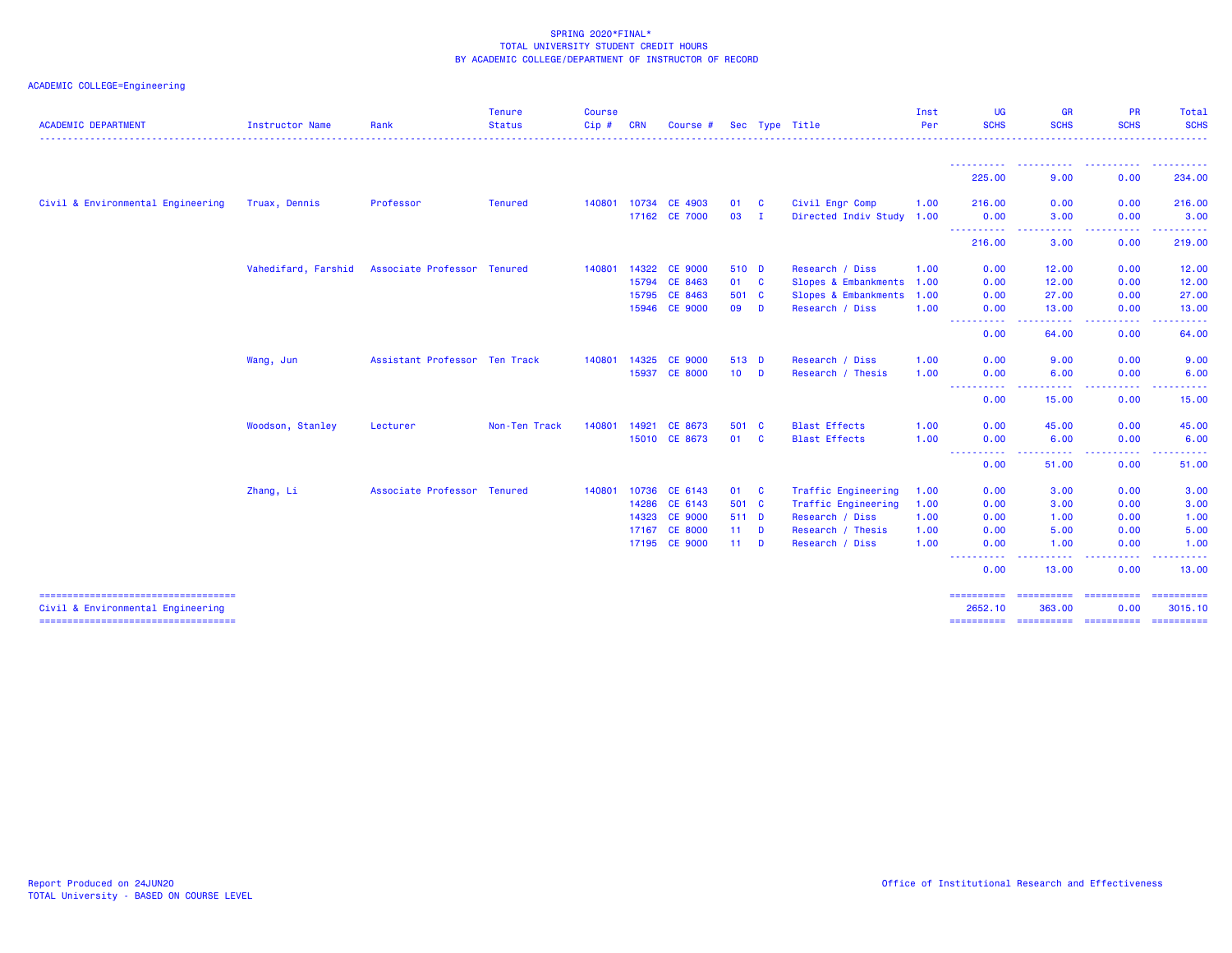| <b>ACADEMIC DEPARTMENT</b>     | <b>Instructor Name</b><br>. | Rank                              | <b>Tenure</b><br><b>Status</b> | <b>Course</b><br>Cip# | <b>CRN</b>            | Course #              |          |                   | Sec Type Title                                         | Inst<br>Per | UG<br><b>SCHS</b>                                                                                                                                             | <b>GR</b><br><b>SCHS</b>            | <b>PR</b><br><b>SCHS</b>            | Total<br><b>SCHS</b>                                                                                                                                          |
|--------------------------------|-----------------------------|-----------------------------------|--------------------------------|-----------------------|-----------------------|-----------------------|----------|-------------------|--------------------------------------------------------|-------------|---------------------------------------------------------------------------------------------------------------------------------------------------------------|-------------------------------------|-------------------------------------|---------------------------------------------------------------------------------------------------------------------------------------------------------------|
|                                |                             | Professor                         | <b>Tenured</b>                 |                       | 110101 11220          | <b>CSE 4833</b>       | 02       | <b>C</b>          | Intro to Algorithms                                    | 1.00        | 96.00                                                                                                                                                         | 0.00                                | 0.00                                | 96.00                                                                                                                                                         |
| Computer Science & Engineering | Banicescu, Ioana            |                                   |                                |                       | 11261                 | <b>CSE 8813</b>       | 01       | $\mathbf{C}$      | Theory of Computatio                                   | 1.00        | 0.00                                                                                                                                                          | 36.00                               | 0.00                                | 36.00                                                                                                                                                         |
|                                |                             |                                   |                                |                       | 15867                 | <b>CSE 9000</b>       | 01       | D                 | Research/Diss                                          | 1.00        | 0.00                                                                                                                                                          | 4.00                                | 0.00                                | 4.00                                                                                                                                                          |
|                                |                             |                                   |                                | 309999                | 16107                 | <b>CME 9000</b>       | 01       | D                 | Research/Dis                                           | 1.00        | 0.00                                                                                                                                                          | 3.00                                | 0.00                                | 3.00                                                                                                                                                          |
|                                |                             |                                   |                                |                       |                       |                       |          |                   |                                                        |             | .<br>96.00                                                                                                                                                    | والمالمات<br>43.00                  | $\sim$ $\sim$ $\sim$ $\sim$<br>0.00 | 139.00                                                                                                                                                        |
|                                |                             | Professor                         | <b>Tenured</b>                 | 110101                | 11216                 | CSE 4663              | 01       | $\mathbf{C}$      |                                                        |             | 81.00                                                                                                                                                         | 0.00                                | 0.00                                | 81.00                                                                                                                                                         |
|                                | Bethel, Cindy               |                                   |                                |                       | 11238                 | CSE 6663              | 01       | $\mathbf{C}$      | Human-Computer Inter 1.00<br>Human-Computer Inter 1.00 |             | 0.00                                                                                                                                                          | 18.00                               | 0.00                                | 18.00                                                                                                                                                         |
|                                |                             |                                   |                                |                       | 14931                 | CSE 4663              | 501      | $\mathbf{C}$      | Human-Computer Inter 1.00                              |             | 3.00                                                                                                                                                          | 0.00                                | 0.00                                | 3.00                                                                                                                                                          |
|                                |                             |                                   |                                |                       | 15852                 | <b>CSE 8000</b>       | 02       | D                 | Research / Thesis                                      | 1.00        | 0.00                                                                                                                                                          | 39.00                               | 0.00                                | 39.00                                                                                                                                                         |
|                                |                             |                                   |                                |                       | 15868                 | <b>CSE 9000</b>       | 02       | D                 |                                                        |             |                                                                                                                                                               |                                     | 0.00                                |                                                                                                                                                               |
|                                |                             |                                   |                                |                       |                       | <b>CSE 7000</b>       | 05       | $\mathbf{I}$      | Research/Diss                                          | 1.00        | 0.00                                                                                                                                                          | 64.00                               |                                     | 64.00                                                                                                                                                         |
|                                |                             |                                   |                                |                       | 17473                 |                       |          |                   | Directed Indiv Study 1.00                              |             | 0.00                                                                                                                                                          | 3.00                                | 0.00                                | 3.00                                                                                                                                                          |
|                                |                             |                                   |                                | 110102                | 11237<br>140101 12300 | CSE 6643<br>GE 1501   | 01<br>02 | $\mathbf{C}$<br>E | AI Robotics<br>Engineering Design C 1.00               | 1.00        | 0.00<br>1.00                                                                                                                                                  | 30.00<br>0.00                       | 0.00<br>0.00                        | 30.00<br>1.00                                                                                                                                                 |
|                                |                             |                                   |                                |                       |                       |                       |          |                   |                                                        |             | .                                                                                                                                                             | .                                   | .                                   | $\omega$ is a set of                                                                                                                                          |
|                                |                             |                                   |                                |                       |                       |                       |          |                   |                                                        |             | 85.00                                                                                                                                                         | 154.00                              | 0.00                                | 239.00                                                                                                                                                        |
|                                | Bhowmik, Tanmay             | Assistant Professor Ten Track     |                                |                       | 110101 11207          | CSE 4283              | 01       | <b>C</b>          | Software Testing and 1.00                              |             | 132.00                                                                                                                                                        | 0.00                                | 0.00                                | 132.00                                                                                                                                                        |
|                                |                             |                                   |                                |                       | 11229                 | CSE 6283              | 01       | $\mathbf{C}$      | Software Testing and 1.00                              |             | 0.00                                                                                                                                                          | 3.00                                | 0.00                                | 3.00                                                                                                                                                          |
|                                |                             |                                   |                                |                       | 15853                 | <b>CSE 8000</b>       | 03       | D                 | Research / Thesis                                      | 1.00        | 0.00                                                                                                                                                          | 3.00                                | 0.00                                | 3.00                                                                                                                                                          |
|                                |                             |                                   |                                |                       | 15869                 | <b>CSE 9000</b>       | 03       | D                 | Research/Diss                                          | 1.00        | 0.00                                                                                                                                                          | 19.00                               | 0.00                                | 19.00                                                                                                                                                         |
|                                |                             |                                   |                                |                       | 110201 11184          | CSE 2813              | 01       | $\mathbf{C}$      | Discrete Structures                                    | 1.00        | 144.00                                                                                                                                                        | 0.00                                | 0.00                                | 144.00                                                                                                                                                        |
|                                |                             |                                   |                                |                       | 11186                 | CSE 2813              | H01 C    |                   | Honors Discrete Stru 1.00                              |             | 12.00<br>.                                                                                                                                                    | 0.00                                | 0.00<br>.                           | 12.00<br>22222                                                                                                                                                |
|                                |                             |                                   |                                |                       |                       |                       |          |                   |                                                        |             | 288.00                                                                                                                                                        | 25.00                               | 0.00                                | 313.00                                                                                                                                                        |
|                                | Crowson, Joshua             | Lecturer                          | Non-Ten Track                  |                       |                       | 110201 16678 CSE 1233 | 05       | - C               | Cmptr Prog-C                                           | 1.00        | 174.00<br>.                                                                                                                                                   | 0.00                                | 0.00<br><u>.</u>                    | 174.00<br>2.2.2.2.2                                                                                                                                           |
|                                |                             |                                   |                                |                       |                       |                       |          |                   |                                                        |             | 174.00                                                                                                                                                        | .<br>0.00                           | 0.00                                | 174.00                                                                                                                                                        |
|                                | Crumpton, Joseph            | Clinical Assist Pro Non-Ten Track |                                | 110101                | 11211                 | <b>CSE 4503</b>       | 01       | $\mathbf{C}$      | Database Management                                    | 1.00        | 165.00                                                                                                                                                        | 0.00                                | 0.00                                | 165.00                                                                                                                                                        |
|                                |                             |                                   |                                |                       | 11212                 | CSE 4503              | 02       | $\mathbf{C}$      | Database Management                                    | 1.00        | 126.00                                                                                                                                                        | 0.00                                | 0.00                                | 126.00                                                                                                                                                        |
|                                |                             |                                   |                                |                       | 11217                 | CSE 4713              | 01       | $\mathbf{C}$      | Prog Languages                                         | 1.00        | 108.00                                                                                                                                                        | 0.00                                | 0.00                                | 108.00                                                                                                                                                        |
|                                |                             |                                   |                                |                       | 11233                 | CSE 6503              | 01       | <b>C</b>          | Database Management                                    | 1.00        | 0.00<br><b>.</b>                                                                                                                                              | 15.00<br><u>.</u>                   | 0.00<br>22222                       | 15.00<br>$\frac{1}{2} \left( \frac{1}{2} \right) \left( \frac{1}{2} \right) \left( \frac{1}{2} \right) \left( \frac{1}{2} \right) \left( \frac{1}{2} \right)$ |
|                                |                             |                                   |                                |                       |                       |                       |          |                   |                                                        |             | 399.00                                                                                                                                                        | 15.00                               | 0.00                                | 414.00                                                                                                                                                        |
|                                | Dutta, Sayantani            | Grad Teach Assist                 | Non-Ten Track                  |                       |                       | 110102 11215 CSE 4643 | 01       | <b>C</b>          | AI Robotics                                            | 1.00        | 60.00                                                                                                                                                         | 0.00                                | 0.00                                | 60.00                                                                                                                                                         |
|                                |                             |                                   |                                |                       |                       |                       |          |                   |                                                        |             | $\frac{1}{2} \left( \frac{1}{2} \right) \left( \frac{1}{2} \right) \left( \frac{1}{2} \right) \left( \frac{1}{2} \right) \left( \frac{1}{2} \right)$<br>60.00 | $\sim$ $\sim$ $\sim$ $\sim$<br>0.00 | .<br>0.00                           | .<br>60.00                                                                                                                                                    |
|                                | Hamilton, John              | Professor                         | <b>Tenured</b>                 | 110101                | 15871                 | <b>CSE 9000</b>       | 05       | D                 | Research/Diss                                          | 1.00        | 0.00                                                                                                                                                          | 10.00                               | 0.00                                | 10.00                                                                                                                                                         |
|                                |                             |                                   |                                |                       | 17166                 | <b>CSE 7000</b>       | 02       | $\mathbf{I}$      | Directed Indiv Study 1.00                              |             | 0.00                                                                                                                                                          | 3.00                                | 0.00                                | 3.00                                                                                                                                                          |
|                                |                             |                                   |                                |                       | 17326                 | <b>CSE 4000</b>       | 02       | $\mathbf{I}$      | Directed Indiv Study                                   | 1.00        | 3.00                                                                                                                                                          | 0.00                                | 0.00                                | 3.00                                                                                                                                                          |
|                                |                             |                                   |                                |                       | 17329                 | <b>CSE 7000</b>       | 03       | $\mathbf{I}$      | Directed Indiv Study 1.00                              |             | 0.00                                                                                                                                                          | 3.00                                | 0.00                                | 3.00                                                                                                                                                          |
|                                |                             |                                   |                                |                       | 17330                 | <b>CSE 7000</b>       | 04       | $\mathbf{I}$      | Directed Indiv Study                                   | 1.00        | 0.00                                                                                                                                                          | 3.00                                | 0.00                                | 3.00                                                                                                                                                          |
|                                |                             |                                   |                                |                       | 17460                 | <b>CSE 4000</b>       | 03       | I.                | Directed Indiv Study 1.00                              |             | 3.00                                                                                                                                                          | 0.00                                | 0.00                                | 3.00                                                                                                                                                          |
|                                |                             |                                   |                                |                       | 17640                 | <b>CSE 4000</b>       | 04       | $\mathbf{I}$      | Directed Indiv Study 1.00                              |             | 3.00                                                                                                                                                          | 0.00                                | 0.00                                | 3.00                                                                                                                                                          |
|                                |                             |                                   |                                |                       |                       |                       |          |                   |                                                        |             | د د د د<br>9.00                                                                                                                                               | .<br>19.00                          | .<br>0.00                           | المالما ماليا<br>28.00                                                                                                                                        |
|                                | Hansen, Eric                | Associate Professor Tenured       |                                |                       | 110101 11219          | <b>CSE 4833</b>       | 01       | <b>C</b>          | Intro to Algorithms                                    | 1.00        | 156.00                                                                                                                                                        | 0.00                                | 0.00                                | 156.00                                                                                                                                                        |
|                                |                             |                                   |                                |                       | 11236                 | CSE 6633              | 01       | C                 | Artificial Intell                                      | 1.00        | 0.00                                                                                                                                                          | 15.00                               | 0.00                                | 15.00                                                                                                                                                         |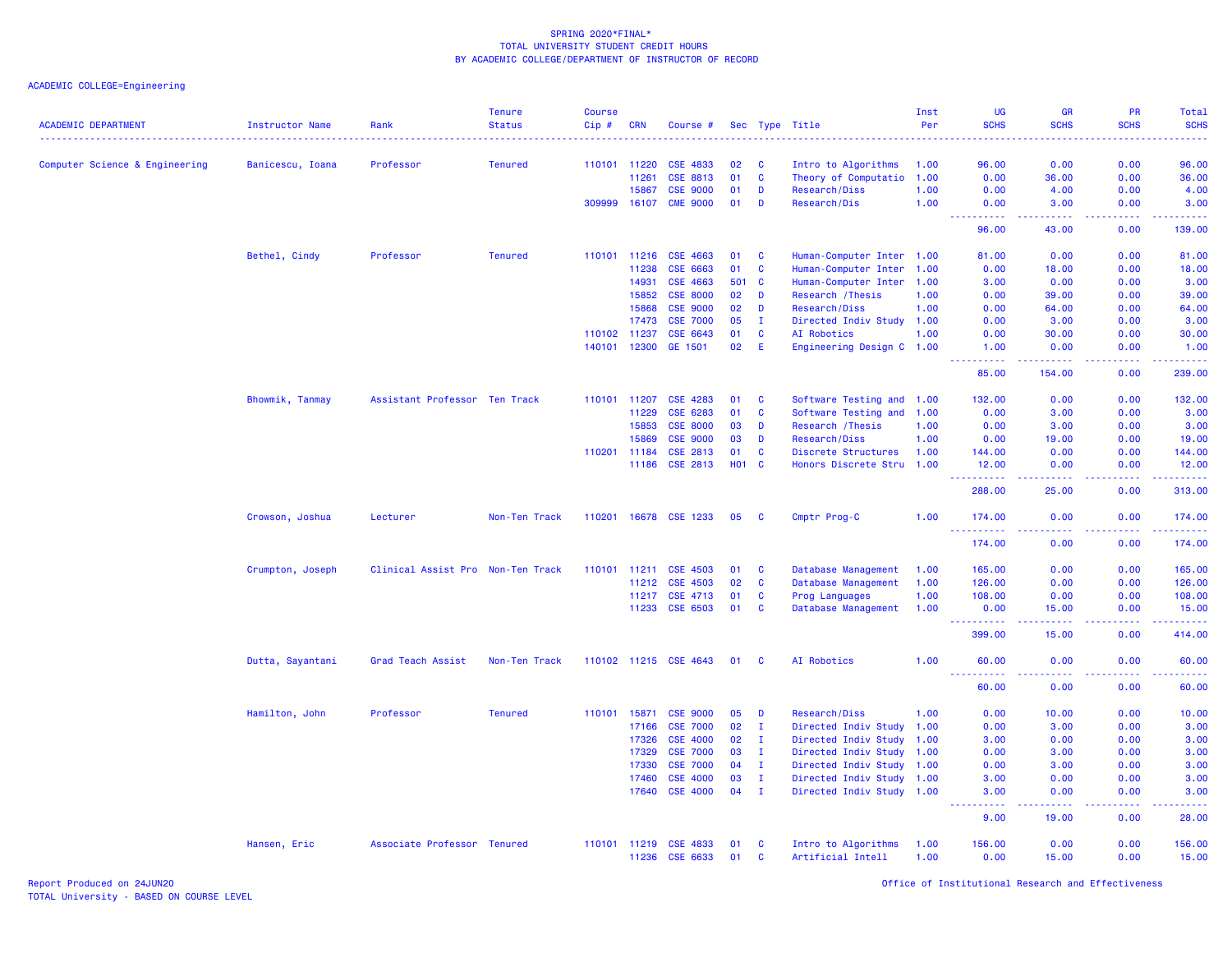| <b>ACADEMIC DEPARTMENT</b>     | Instructor Name   | Rank                              | <b>Tenure</b><br><b>Status</b> | <b>Course</b><br>Cip# | <b>CRN</b>   | Course #                    |              |                      | Sec Type Title                | Inst<br>Per  | <b>UG</b><br><b>SCHS</b> | GR<br><b>SCHS</b>                                                                                      | PR<br><b>SCHS</b>  | Total<br><b>SCHS</b><br>.                                                                                                                            |
|--------------------------------|-------------------|-----------------------------------|--------------------------------|-----------------------|--------------|-----------------------------|--------------|----------------------|-------------------------------|--------------|--------------------------|--------------------------------------------------------------------------------------------------------|--------------------|------------------------------------------------------------------------------------------------------------------------------------------------------|
| Computer Science & Engineering | Hansen, Eric      | Associate Professor Tenured       |                                | 110101 11241          |              | CSE 6833                    | 01           | <b>C</b>             | Intro to Algorithms           | 1.00         | 0.00                     | 12.00                                                                                                  | 0.00               | 12.00                                                                                                                                                |
|                                |                   |                                   |                                |                       | 15856        | <b>CSE 8000</b>             | 06           | D                    | Research / Thesis             | 1.00         | 0.00                     | 9.00                                                                                                   | 0.00               | 9.00                                                                                                                                                 |
|                                |                   |                                   |                                |                       | 15872        | <b>CSE 9000</b>             | 06           | D                    | Research/Diss                 | 1.00         | 0.00                     | 12.00                                                                                                  | 0.00               | 12.00                                                                                                                                                |
|                                |                   |                                   |                                | 110102 11214          |              | CSE 4633                    | 01           | <b>C</b>             | Artificial Intell             | 1.00         | 147.00                   | 0.00                                                                                                   | 0.00               | 147.00                                                                                                                                               |
|                                |                   |                                   |                                |                       |              |                             |              |                      |                               |              | 303.00                   | 48.00                                                                                                  | 0.00               | .<br>351.00                                                                                                                                          |
|                                | Harrison, Anna    | Lecturer                          | Non-Ten Track                  | 110701 11208          |              | CSE 4363                    | 01           | <b>C</b>             | Software Reverse Eng 1.00     |              | 45.00                    | 0.00                                                                                                   | 0.00               | 45.00                                                                                                                                                |
|                                |                   |                                   |                                |                       | 11230        | CSE 6363                    | 01           | <b>C</b>             | Software Reverse Eng 1.00     |              | 0.00<br><u>.</u>         | 21.00<br>$  -$                                                                                         | 0.00               | 21.00<br>$\frac{1}{2}$                                                                                                                               |
|                                |                   |                                   |                                |                       |              |                             |              |                      |                               |              | 45.00                    | 21.00                                                                                                  | 0.00               | 66.00                                                                                                                                                |
|                                | Henderson, Lisa   | Instructor                        | Non-Ten Track                  | 110201 11140          |              | CSE 1233                    | 01           | <b>C</b>             | Cmptr Prog-C                  | 1.00         | 180.00                   | 0.00                                                                                                   | 0.00               | 180.00                                                                                                                                               |
|                                |                   |                                   |                                |                       | 11141        | CSE 1233                    | 02           | C                    | Cmptr Prog-C                  | 1.00         | 168.00                   | 0.00                                                                                                   | 0.00               | 168.00                                                                                                                                               |
|                                |                   |                                   |                                |                       | 14925        | CSE 1233                    | 501          | $\mathbf{C}$         | Cmptr Prog-C                  | 1.00         | 30.00                    | 0.00                                                                                                   | 0.00               | 30.00                                                                                                                                                |
|                                |                   |                                   |                                |                       | 110701 11138 | <b>CSE 1002</b>             | 01           | $\mathbf{C}$         | Intro CSE                     | 1.00         | 64.00<br>.               | 0.00<br>$\frac{1}{2} \left( \frac{1}{2} \right) \left( \frac{1}{2} \right) \left( \frac{1}{2} \right)$ | 0.00<br>.          | 64.00<br>.                                                                                                                                           |
|                                |                   |                                   |                                |                       |              |                             |              |                      |                               |              | 442.00                   | 0.00                                                                                                   | 0.00               | 442.00                                                                                                                                               |
|                                | Iannucci, Stefano | Assistant Professor Ten Track     |                                | 110101 11258          |              | <b>CSE 8080</b>             | 23           | I.                   | Directed Project Cs           | 1.00         | 0.00                     | 3.00                                                                                                   | 0.00               | 3.00                                                                                                                                                 |
|                                |                   |                                   |                                |                       | 15857        | <b>CSE 8000</b>             | 07           | D                    | Research / Thesis             | 1.00         | 0.00                     | 3.00                                                                                                   | 0.00               | 3.00                                                                                                                                                 |
|                                |                   |                                   |                                |                       | 15873        | <b>CSE 9000</b>             | 07           | D                    | Research/Diss                 | 1.00         | 0.00                     | 9.00                                                                                                   | 0.00               | 9.00                                                                                                                                                 |
|                                |                   |                                   |                                |                       | 16926        | CSE 4733                    | 02           | $\mathbf{C}$         | Operating Systems I           | 1.00         | 135.00                   | 0.00                                                                                                   | 0.00               | 135.00                                                                                                                                               |
|                                |                   |                                   |                                |                       | 16927        | CSE 6733                    | 02           | C                    | Operating Systems I           | 1.00         | 0.00                     | 9.00                                                                                                   | 0.00               | 9.00                                                                                                                                                 |
|                                |                   |                                   |                                |                       | 17027        | <b>CSE 7000</b>             | 01           | $\mathbf{I}$         | Directed Indiv Study 1.00     |              | 0.00<br><u>.</u>         | 3.00<br>.                                                                                              | 0.00<br>. <b>.</b> | 3.00<br><b><i><u><u>.</u></u></i></b>                                                                                                                |
|                                |                   |                                   |                                |                       |              |                             |              |                      |                               |              | 135.00                   | 27.00                                                                                                  | 0.00               | 162.00                                                                                                                                               |
|                                | Jaiyeola, Mercy   | Grad Teach Assist                 | Non-Ten Track                  | 110201                | 11185        | CSE 2813                    | 02           | <b>C</b>             | Discrete Structures           | 1.00         | 150.00                   | 0.00                                                                                                   | 0.00               | 150.00                                                                                                                                               |
|                                |                   |                                   |                                |                       | 11187        | <b>CSE 2813</b>             | <b>HO2 C</b> |                      | Honors Discrete Stru 1.00     |              | 15.00                    | 0.00                                                                                                   | 0.00               | 15.00                                                                                                                                                |
|                                |                   |                                   |                                |                       |              |                             |              |                      |                               |              | .                        | .                                                                                                      | .                  | $\frac{1}{2} \left( \frac{1}{2} \right) \left( \frac{1}{2} \right) \left( \frac{1}{2} \right) \left( \frac{1}{2} \right) \left( \frac{1}{2} \right)$ |
|                                |                   |                                   |                                |                       |              |                             |              |                      |                               |              | 165.00                   | 0.00                                                                                                   | 0.00               | 165.00                                                                                                                                               |
|                                | Jankun-Kelly, T.  | Associate Professor Tenured       |                                | 110101                | 15858        | <b>CSE 8000</b>             | 08           | D                    | Research / Thesis             | 1.00         | 0.00                     | 1.00                                                                                                   | 0.00               | 1.00                                                                                                                                                 |
|                                |                   |                                   |                                | 110701 11210          |              | CSE 4453                    | 01           | C                    | Game Design                   | 1.00         | 69.00                    | 0.00                                                                                                   | 0.00               | 69.00                                                                                                                                                |
|                                |                   |                                   |                                |                       | 11232        | CSE 6453                    | 01           | <b>C</b>             | Game Design                   | 1.00         | 0.00                     | 15.00                                                                                                  | 0.00               | 15.00                                                                                                                                                |
|                                |                   |                                   |                                |                       |              |                             |              |                      |                               |              | المستمال<br>69.00        | 16.00                                                                                                  | ولايت<br>0.00      | المستما<br>85.00                                                                                                                                     |
|                                | Knight, Aubrey    | Instructor                        | Non-Ten Track                  | 110201                | 11162        | CSE 1384                    | 03           | $\mathbf{C}$         | <b>Intermed Comp Prog</b>     | 1.00         | 196.00                   | 0.00                                                                                                   | 0.00               | 196.00                                                                                                                                               |
|                                |                   |                                   |                                |                       | 11176        | CSE 1384                    | <b>HO3</b>   | $\mathbf{C}$         | <b>Intermed Comp Prog</b>     | 1.00         | 12.00                    | 0.00                                                                                                   | 0.00               | 12.00                                                                                                                                                |
|                                |                   |                                   |                                |                       | 11177        | <b>CSE 2383</b>             | 01           | <b>C</b>             | Data Struc & Anal of 1.00     |              | 126.00                   | 0.00                                                                                                   | 0.00               | 126.00                                                                                                                                               |
|                                |                   |                                   |                                |                       | 11179        | CSE 2383                    | 03           | $\mathbf{C}$         | Data Struc & Anal of 1.00     |              | 120.00                   | 0.00                                                                                                   | 0.00               | 120.00                                                                                                                                               |
|                                |                   |                                   |                                |                       | 11181        | <b>CSE 2383</b>             | <b>HO1 C</b> |                      | HonorsData Struc & A 1.00     |              | 12.00                    | 0.00                                                                                                   | 0.00               | 12.00                                                                                                                                                |
|                                |                   |                                   |                                |                       |              | 14928 CSE 2383              | 501 C        |                      | Data Struc & Anal of 1.00     |              | 6.00<br>وعاويات          | 0.00<br>222.                                                                                           | 0.00<br>والمحامر   | 6.00<br>المتمامين                                                                                                                                    |
|                                |                   |                                   |                                |                       |              |                             |              |                      |                               |              | 472.00                   | 0.00                                                                                                   | 0.00               | 472.00                                                                                                                                               |
|                                | Lee, David        | Non-Faculty                       | Not Applicable                 |                       |              | 111003 15052 CSE 4763       | 01 C         |                      | Ethical and Legal Is 1.00     |              | 141.00<br>----------     | 0.00<br>.                                                                                              | 0.00<br>.          | 141.00<br>.                                                                                                                                          |
|                                |                   |                                   |                                |                       |              |                             |              |                      |                               |              | 141.00                   | 0.00                                                                                                   | 0.00               | 141.00                                                                                                                                               |
|                                | Lee, Sarah        | Clinical Assoc Prof Non-Ten Track |                                | 110101 14933          | 15056        | CSE 8233<br><b>CSE 8011</b> | 501<br>01    | <b>C</b><br><b>S</b> | Soft Engr Prog Mgt<br>Seminar | 1.00<br>0.50 | 0.00<br>0.00             | 3.00<br>15.50                                                                                          | 0.00<br>0.00       | 3.00<br>15.50                                                                                                                                        |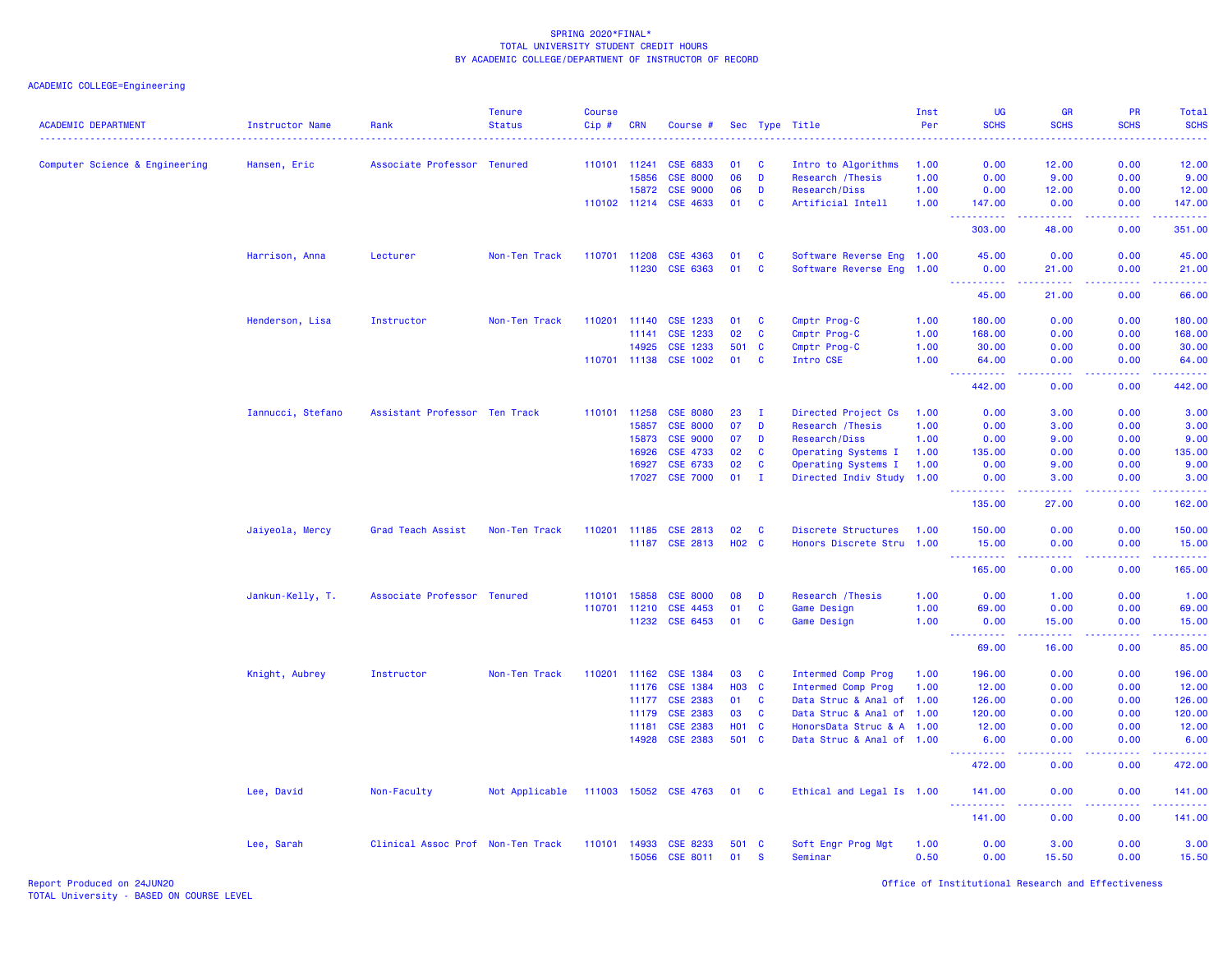|                                |                                 |                                   | <b>Tenure</b>  | <b>Course</b> |                       |                             |                   |              |                                    | Inst         | UG                                                                                                           | GR           | PR                                                                                                                                                           | Total          |
|--------------------------------|---------------------------------|-----------------------------------|----------------|---------------|-----------------------|-----------------------------|-------------------|--------------|------------------------------------|--------------|--------------------------------------------------------------------------------------------------------------|--------------|--------------------------------------------------------------------------------------------------------------------------------------------------------------|----------------|
| <b>ACADEMIC DEPARTMENT</b>     | Instructor Name                 | Rank                              | <b>Status</b>  | Cip#          | <b>CRN</b>            | Course #                    |                   |              | Sec Type Title                     | Per          | <b>SCHS</b>                                                                                                  | <b>SCHS</b>  | <b>SCHS</b>                                                                                                                                                  | <b>SCHS</b>    |
| Computer Science & Engineering | Lee, Sarah                      | Clinical Assoc Prof Non-Ten Track |                | 110101 15057  |                       | <b>CSE 8011</b>             | 501 S             |              | Seminar                            | 0.50         | 0.00                                                                                                         | 2.00         | 0.00                                                                                                                                                         | 2.00           |
|                                |                                 |                                   |                |               | 15058                 | CSE 8233                    | 01                | C            | Soft Engr Prog Mgt                 | 1.00         | 0.00                                                                                                         | 33.00        | 0.00                                                                                                                                                         | 33.00          |
|                                |                                 |                                   |                |               | 15859                 | <b>CSE 8000</b>             | 09                | D            | Research / Thesis                  | 1.00         | 0.00                                                                                                         | 3.00         | 0.00                                                                                                                                                         | 3.00           |
|                                |                                 |                                   |                |               | 15875                 | <b>CSE 9000</b>             | 09                | D            | Research/Diss                      | 1.00         | 0.00                                                                                                         | 32.00        | 0.00                                                                                                                                                         | 32.00          |
|                                |                                 |                                   |                |               | 17178                 | <b>CSE 4000</b>             | 01                | $\mathbf{I}$ | Directed Indiv Study               | 1.00         | 3.00                                                                                                         | 0.00         | 0.00                                                                                                                                                         | 3.00           |
|                                |                                 |                                   |                |               | 17662                 | <b>CSE 4000</b>             | 05                | $\mathbf{I}$ | Directed Indiv Study               | 1.00         | 1.00                                                                                                         | 0.00         | 0.00                                                                                                                                                         | 1.00           |
|                                |                                 |                                   |                | 110201        | 11156                 | <b>CSE 1284</b>             | <b>DO1 B</b>      |              | Intro Comp Prog                    | 1.00         | 8.00                                                                                                         | 0.00         | 0.00                                                                                                                                                         | 8.00           |
|                                |                                 |                                   |                |               | 240101 12626          | <b>HON 4003</b>             | $H02$ I           |              | Oxbridge Tutorial                  | 1.00         | 3.00                                                                                                         | 0.00         | 0.00                                                                                                                                                         | 3.00           |
|                                |                                 |                                   |                |               |                       |                             |                   |              |                                    |              | .<br>$\frac{1}{2} \left( \frac{1}{2} \right) \left( \frac{1}{2} \right) \left( \frac{1}{2} \right)$<br>15.00 | .<br>88.50   | $\frac{1}{2} \left( \frac{1}{2} \right) \left( \frac{1}{2} \right) \left( \frac{1}{2} \right) \left( \frac{1}{2} \right) \left( \frac{1}{2} \right)$<br>0.00 | .<br>103.50    |
|                                |                                 |                                   |                |               |                       |                             |                   |              |                                    |              |                                                                                                              |              |                                                                                                                                                              |                |
|                                | Lineberry, Litany               | Grad Teach Assist                 | Non-Ten Track  |               | 110101 11194<br>11195 | <b>CSE 3981</b><br>CSE 3981 | 01<br>02          | C<br>C       | Computer Ethics<br>Computer Ethics | 1.00<br>1.00 | 34.00<br>34.00                                                                                               | 0.00<br>0.00 | 0.00<br>0.00                                                                                                                                                 | 34.00<br>34.00 |
|                                |                                 |                                   |                |               |                       |                             |                   |              |                                    |              | .<br>$\sim$ $\sim$ $\sim$                                                                                    | د د د د      | . <b>.</b>                                                                                                                                                   | .              |
|                                |                                 |                                   |                |               |                       |                             |                   |              |                                    |              | 68.00                                                                                                        | 0.00         | 0.00                                                                                                                                                         | 68.00          |
|                                | Luke, Edward                    | Professor                         | <b>Tenured</b> | 110101        | 11199                 | CSE 4163                    | 01                | <b>C</b>     | Des Parallel Alg                   | 1.00         | 39.00                                                                                                        | 0.00         | 0.00                                                                                                                                                         | 39.00          |
|                                |                                 |                                   |                |               | 11222                 | CSE 6163                    | 01                | $\mathbf{C}$ | Des Parallel Alg                   | 1.00         | 0.00                                                                                                         | 15.00        | 0.00                                                                                                                                                         | 15.00          |
|                                |                                 |                                   |                |               | 15876                 | <b>CSE 9000</b>             | 10 <sup>°</sup>   | D            | Research/Diss                      | 1.00         | 0.00                                                                                                         | 3.00         | 0.00                                                                                                                                                         | 3.00           |
|                                |                                 |                                   |                |               |                       |                             |                   |              |                                    |              | 39.00                                                                                                        | 18.00        | 0.00                                                                                                                                                         | 57.00          |
|                                | McDaniel, Christophe Instructor |                                   | Non-Ten Track  | 110101        | 11188                 | CSE 3223                    | 01                | - L          | Software Eng Sr Proj               | 1.00         | 138.00                                                                                                       | 0.00         | 0.00                                                                                                                                                         | 138.00         |
|                                |                                 |                                   |                | 110201        | 11145                 | CSE 1284                    | 01                | $\mathbf{C}$ | Intro Comp Prog                    | 1.00         | 180.00                                                                                                       | 0.00         | 0.00                                                                                                                                                         | 180.00         |
|                                |                                 |                                   |                |               | 11146                 | CSE 1284                    | 02                | $\mathbf{C}$ | Intro Comp Prog                    | 1.00         | 216.00                                                                                                       | 0.00         | 0.00                                                                                                                                                         | 216.00         |
|                                |                                 |                                   |                |               | 11147                 | CSE 1284                    | 03                | <b>C</b>     | Intro Comp Prog                    | 1.00         | 192.00                                                                                                       | 0.00         | 0.00                                                                                                                                                         | 192.00         |
|                                |                                 |                                   |                |               | 11148                 | <b>CSE 1284</b>             | 04                | $\mathsf{K}$ | Intro Comp Prog                    | 1.00         | 0.00                                                                                                         | 0.00         | 0.00                                                                                                                                                         | 0.00           |
|                                |                                 |                                   |                |               | 11149                 | CSE 1284                    | 05                | $\mathsf{K}$ | Intro Comp Prog                    | 1.00         | 0.00                                                                                                         | 0.00         | 0.00                                                                                                                                                         | 0.00           |
|                                |                                 |                                   |                |               | 11150                 | CSE 1284                    | 06                | $\mathsf{K}$ | Intro Comp Prog                    | 1.00         | 0.00                                                                                                         | 0.00         | 0.00                                                                                                                                                         | 0.00           |
|                                |                                 |                                   |                |               | 11151                 | CSE 1284                    | 07                | $\mathsf{K}$ | Intro Comp Prog                    | 1.00         | 0.00                                                                                                         | 0.00         | 0.00                                                                                                                                                         | 0.00           |
|                                |                                 |                                   |                |               | 11152                 | CSE 1284                    | 08                | $\mathsf{K}$ | Intro Comp Prog                    | 1.00         | 0.00                                                                                                         | 0.00         | 0.00                                                                                                                                                         | 0.00           |
|                                |                                 |                                   |                |               | 11153                 | CSE 1284                    | 09                | $\mathsf{K}$ | Intro Comp Prog                    | 1.00         | 0.00                                                                                                         | 0.00         | 0.00                                                                                                                                                         | 0.00           |
|                                |                                 |                                   |                |               | 11157                 | CSE 1284                    | HO <sub>1</sub> C |              | Honors Intro Comp Pr 1.00          |              | 12.00                                                                                                        | 0.00         | 0.00                                                                                                                                                         | 12.00          |
|                                |                                 |                                   |                |               | 11158                 | CSE 1284                    | <b>HO2 C</b>      |              | Honors Intro Comp Pr 1.00          |              | 12.00                                                                                                        | 0.00         | 0.00                                                                                                                                                         | 12.00          |
|                                |                                 |                                   |                |               | 11159                 | CSE 1284                    | <b>HO3</b>        | $\mathbf{C}$ | Intro Comp Prog-Hono 1.00          |              | 24.00                                                                                                        | 0.00         | 0.00                                                                                                                                                         | 24.00          |
|                                |                                 |                                   |                |               | 14926                 | <b>CSE 1284</b>             | 501 C             |              | Intro Comp Prog                    | 1.00         | 8.00                                                                                                         | 0.00         | 0.00                                                                                                                                                         | 8.00           |
|                                |                                 |                                   |                |               |                       |                             |                   |              |                                    |              | <u>.</u><br>782.00                                                                                           | .<br>0.00    | . <b>.</b><br>0.00                                                                                                                                           | .<br>782.00    |
|                                | Neal, Kortni                    | Instructor                        | Non-Ten Track  | 110201 11160  |                       | <b>CSE 1384</b>             | 01                | <b>C</b>     | Intermed Comp Prog                 | 1.00         | 236.00                                                                                                       | 0.00         | 0.00                                                                                                                                                         | 236.00         |
|                                |                                 |                                   |                |               | 11161                 | <b>CSE 1384</b>             | 02                | <b>C</b>     | Intermed Comp Prog                 | 1.00         | 204.00                                                                                                       | 0.00         | 0.00                                                                                                                                                         | 204.00         |
|                                |                                 |                                   |                |               | 11163                 | CSE 1384                    | 04                | <b>C</b>     | Intermed Comp Prog                 | 1.00         | 176.00                                                                                                       | 0.00         | 0.00                                                                                                                                                         | 176.00         |
|                                |                                 |                                   |                |               | 11164                 | CSE 1384                    | 05                | $\mathsf{K}$ | <b>Intermed Comp Prog</b>          | 1.00         | 0.00                                                                                                         | 0.00         | 0.00                                                                                                                                                         | 0.00           |
|                                |                                 |                                   |                |               | 11165                 | CSE 1384                    | 06                | $\mathbf{K}$ | Intermed Comp Prog                 | 1.00         | 0.00                                                                                                         | 0.00         | 0.00                                                                                                                                                         | 0.00           |
|                                |                                 |                                   |                |               | 11166                 | CSE 1384                    | 07                | K            | Intermed Comp Prog                 | 1.00         | 0.00                                                                                                         | 0.00         | 0.00                                                                                                                                                         | 0.00           |
|                                |                                 |                                   |                |               | 11167                 | <b>CSE 1384</b>             | 08                | $\mathsf{K}$ | Intermed Comp Prog                 | 1.00         | 0.00                                                                                                         | 0.00         | 0.00                                                                                                                                                         | 0.00           |
|                                |                                 |                                   |                |               | 11168                 | <b>CSE 1384</b>             | 09                | $\mathsf{K}$ | Intermed Comp Prog                 | 1.00         | 0.00                                                                                                         | 0.00         | 0.00                                                                                                                                                         | 0.00           |
|                                |                                 |                                   |                |               | 11169                 | CSE 1384                    | 10                | <b>K</b>     | Intermed Comp Prog                 | 1.00         | 0.00                                                                                                         | 0.00         | 0.00                                                                                                                                                         | 0.00           |
|                                |                                 |                                   |                |               | 11170                 | CSE 1384                    | 11                | $\mathsf{K}$ | <b>Intermed Comp Prog</b>          | 1.00         | 0.00                                                                                                         | 0.00         | 0.00                                                                                                                                                         | 0.00           |
|                                |                                 |                                   |                |               | 11171                 | CSE 1384                    | 12 <sub>2</sub>   | $\mathsf{K}$ | Intermed Comp Prog                 | 1.00         | 0.00                                                                                                         | 0.00         | 0.00                                                                                                                                                         | 0.00           |
|                                |                                 |                                   |                |               | 11174                 | CSE 1384                    | <b>HO1 C</b>      |              | Honors Intermed Comp               | 1.00         | 20.00                                                                                                        | 0.00         | 0.00                                                                                                                                                         | 20.00          |
|                                |                                 |                                   |                |               | 11175                 | <b>CSE 1384</b>             | <b>HO2</b>        | <b>C</b>     | Intermed Comp Prog                 | 1.00         | 20.00                                                                                                        | 0.00         | 0.00                                                                                                                                                         | 20.00          |
|                                |                                 |                                   |                |               | 14927                 | <b>CSE 1384</b>             | 502               | <b>C</b>     | Intermed Comp Prog                 | 1.00         | 4.00                                                                                                         | 0.00         | 0.00                                                                                                                                                         | 4.00           |
|                                |                                 |                                   |                |               | 15055                 | CSE 1384                    | <b>HO4</b>        | C            | <b>Intermed Comp Prog</b>          | 1.00         | 20.00                                                                                                        | 0.00         | 0.00                                                                                                                                                         | 20.00          |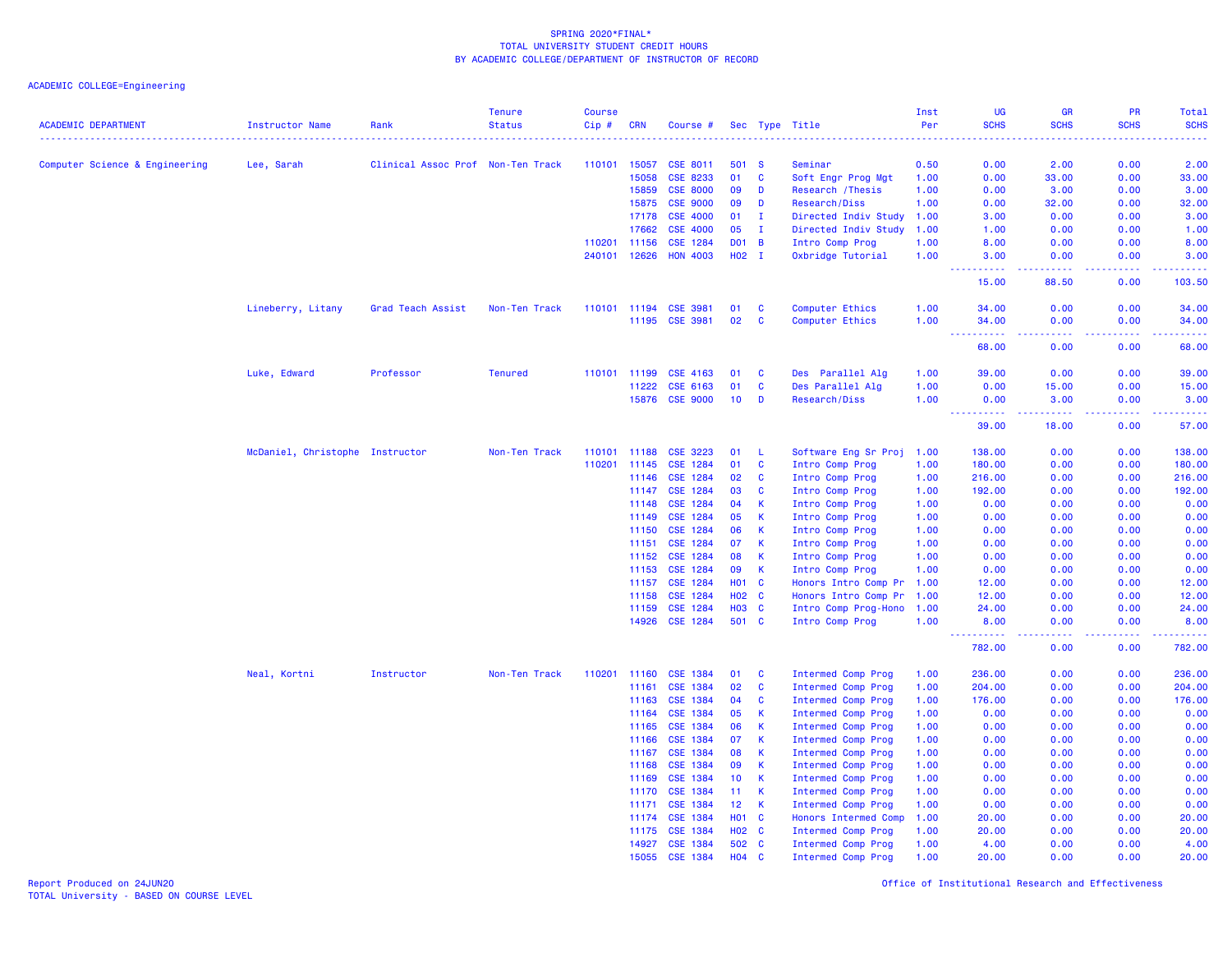| <b>ACADEMIC DEPARTMENT</b>     | Instructor Name | Rank                                             | <b>Tenure</b><br><b>Status</b> | <b>Course</b><br>Cip# | <b>CRN</b>   | Course #              |            |              | Sec Type Title            | Inst<br>Per | UG<br><b>SCHS</b>                                                                                                                                            | <b>GR</b><br><b>SCHS</b>                                                                                                                                      | <b>PR</b><br><b>SCHS</b> | Total<br><b>SCHS</b>                                                                                                |
|--------------------------------|-----------------|--------------------------------------------------|--------------------------------|-----------------------|--------------|-----------------------|------------|--------------|---------------------------|-------------|--------------------------------------------------------------------------------------------------------------------------------------------------------------|---------------------------------------------------------------------------------------------------------------------------------------------------------------|--------------------------|---------------------------------------------------------------------------------------------------------------------|
| Computer Science & Engineering | Neal, Kortni    | Instructor                                       | Non-Ten Track                  | 110701 11189          |              | <b>CSE 3324</b>       | 01         | C            | Dist Client/Server P 1.00 |             | 244.00                                                                                                                                                       | 0.00                                                                                                                                                          | 0.00                     | 244.00                                                                                                              |
|                                |                 |                                                  |                                |                       | 11190        | CSE 3324              | 02         | $\mathsf{K}$ | Dist Client/Server P 1.00 |             | 0.00                                                                                                                                                         | 0.00                                                                                                                                                          | 0.00                     | 0.00                                                                                                                |
|                                |                 |                                                  |                                |                       | 11191        | CSE 3324              | 03         | K            | Dist Client/Server P 1.00 |             | 0.00                                                                                                                                                         | 0.00                                                                                                                                                          | 0.00                     | 0.00                                                                                                                |
|                                |                 |                                                  |                                |                       | 11192        | <b>CSE 3324</b>       | 04         | $\mathsf{K}$ | Dist Client/Server P 1.00 |             | 0.00                                                                                                                                                         | 0.00                                                                                                                                                          | 0.00                     | 0.00                                                                                                                |
|                                |                 |                                                  |                                |                       |              |                       |            |              |                           |             | <b></b><br>924.00                                                                                                                                            | د د د د<br>0.00                                                                                                                                               | -----<br>0.00            | .<br>924.00                                                                                                         |
|                                | Perkins, Andy   | Associate Professor Tenured                      |                                | 110101 11193          |              | <b>CSE 3813</b>       | 01         | <b>C</b>     | Intro to Formal Lang 1.00 |             | 162.00                                                                                                                                                       | 0.00                                                                                                                                                          | 0.00                     | 162.00                                                                                                              |
|                                |                 |                                                  |                                | 240101                | 12655        | <b>HON 4093</b>       | <b>H20</b> | -E           | <b>Honors Thesis</b>      | 1.00        | 3.00                                                                                                                                                         | 0.00                                                                                                                                                          | 0.00                     | 3.00                                                                                                                |
|                                |                 |                                                  |                                | 260101                | 11213        | <b>CSE 4623</b>       | 01         | C            | Computational Biolog 1.00 |             | 36.00                                                                                                                                                        | 0.00                                                                                                                                                          | 0.00                     | 36.00                                                                                                               |
|                                |                 |                                                  |                                |                       | 11235        | <b>CSE 6623</b>       | 01         | <b>C</b>     | Computational Biolog 1.00 |             | 0.00<br>$\frac{1}{2} \left( \frac{1}{2} \right) \left( \frac{1}{2} \right) \left( \frac{1}{2} \right) \left( \frac{1}{2} \right) \left( \frac{1}{2} \right)$ | 33.00                                                                                                                                                         | 0.00<br>.                | 33.00<br>.                                                                                                          |
|                                |                 |                                                  |                                |                       |              |                       |            |              |                           |             | 201.00                                                                                                                                                       | 33.00                                                                                                                                                         | 0.00                     | 234.00                                                                                                              |
|                                | Popescu, George | Research Assist Pro Non-Ten Track                |                                |                       |              | 240101 12650 HON 4093 | H15 E      |              | <b>Honors Thesis</b>      | 1.00        | 3.00<br><u>.</u>                                                                                                                                             | 0.00<br>.                                                                                                                                                     | 0.00<br>22222            | 3.00<br>.                                                                                                           |
|                                |                 |                                                  |                                |                       |              |                       |            |              |                           |             | 3.00                                                                                                                                                         | 0.00                                                                                                                                                          | 0.00                     | 3.00                                                                                                                |
|                                | Rahimi, Shahram | Professor                                        | <b>Tenured</b>                 |                       | 110101 15056 | CSE 8011              | 01         | <b>S</b>     | Seminar                   | 0.50        | 0.00                                                                                                                                                         | 15.50                                                                                                                                                         | 0.00                     | 15.50                                                                                                               |
|                                |                 |                                                  |                                |                       | 15057        | CSE 8011              | 501        | <b>S</b>     | Seminar                   | 0.50        | 0.00                                                                                                                                                         | 2.00                                                                                                                                                          | 0.00                     | 2.00                                                                                                                |
|                                |                 |                                                  |                                |                       | 15862        | <b>CSE 8000</b>       | 12         | D            | Research / Thesis         | 1.00        | 0.00                                                                                                                                                         | 34.00                                                                                                                                                         | 0.00                     | 34.00                                                                                                               |
|                                |                 |                                                  |                                |                       | 15878        | <b>CSE 9000</b>       | 12         | D            | Research/Diss             | 1.00        | 0.00<br>$\frac{1}{2} \left( \frac{1}{2} \right) \left( \frac{1}{2} \right) \left( \frac{1}{2} \right) \left( \frac{1}{2} \right)$                            | 38.00<br>$\frac{1}{2} \left( \frac{1}{2} \right) \left( \frac{1}{2} \right) \left( \frac{1}{2} \right) \left( \frac{1}{2} \right) \left( \frac{1}{2} \right)$ | 0.00<br>-----            | 38.00<br>.                                                                                                          |
|                                |                 |                                                  |                                |                       |              |                       |            |              |                           |             | 0.00                                                                                                                                                         | 89.50                                                                                                                                                         | 0.00                     | 89.50                                                                                                               |
|                                |                 | Ramkumar, Mahalingam Associate Professor Tenured |                                | 110101 11231          |              | CSE 6383              | 01         | C            | Network Security          | 1.00        | 0.00                                                                                                                                                         | 9.00                                                                                                                                                          | 0.00                     | 9.00                                                                                                                |
|                                |                 |                                                  |                                |                       | 15759        | <b>CSE 8000</b>       |            | 503 D        | Research / Thesis         | 1.00        | 0.00                                                                                                                                                         | 3.00                                                                                                                                                          | 0.00                     | 3.00                                                                                                                |
|                                |                 |                                                  |                                |                       | 15879        | <b>CSE 9000</b>       | 13         | D            | Research/Diss             | 1.00        | 0.00                                                                                                                                                         | 12.00                                                                                                                                                         | 0.00                     | 12.00                                                                                                               |
|                                |                 |                                                  |                                | 111003                | 11209        | CSE 4383              | 01         | $\mathbf{C}$ | Network Security          | 1.00        | 54.00                                                                                                                                                        | 0.00                                                                                                                                                          | 0.00                     | 54.00                                                                                                               |
|                                |                 |                                                  |                                |                       | 15050        | CSE 4173              | 01         | $\mathbf{C}$ | Cryptography              | 1.00        | 87.00                                                                                                                                                        | 0.00                                                                                                                                                          | 0.00                     | 87.00                                                                                                               |
|                                |                 |                                                  |                                |                       |              | 15051 CSE 6173        | 01         | <b>C</b>     | Cryptography              | 1.00        | 0.00<br><b></b>                                                                                                                                              | 18.00<br>$\frac{1}{2} \left( \frac{1}{2} \right) \left( \frac{1}{2} \right) \left( \frac{1}{2} \right) \left( \frac{1}{2} \right)$                            | 0.00<br>22222            | 18.00<br>.                                                                                                          |
|                                |                 |                                                  |                                |                       |              |                       |            |              |                           |             | 141.00                                                                                                                                                       | 42.00                                                                                                                                                         | 0.00                     | 183.00                                                                                                              |
|                                | Ritter, Thomas  | Non-Faculty                                      | Not Applicable                 |                       |              | 110101 11218 CSE 4733 | 01         | C            | Operating Systems I       | 1.00        | 159.00                                                                                                                                                       | 0.00                                                                                                                                                          | 0.00                     | 159.00                                                                                                              |
|                                |                 |                                                  |                                |                       | 11240        | CSE 6733              | 01         | <b>C</b>     | Operating Systems I       | 1.00        | 0.00<br>----------                                                                                                                                           | 9.00<br>.                                                                                                                                                     | 0.00<br>-----            | 9.00<br>$\begin{array}{cccccccccc} \bullet & \bullet & \bullet & \bullet & \bullet & \bullet & \bullet \end{array}$ |
|                                |                 |                                                  |                                |                       |              |                       |            |              |                           |             | 159.00                                                                                                                                                       | 9.00                                                                                                                                                          | 0.00                     | 168.00                                                                                                              |
|                                | Swan, John      | Professor                                        | <b>Tenured</b>                 | 110101                | 14935        | <b>CSE 8990</b>       | 501        | $\mathbf{C}$ | Special Topic in CS       | 1.00        | 0.00                                                                                                                                                         | 15.00                                                                                                                                                         | 0.00                     | 15.00                                                                                                               |
|                                |                 |                                                  |                                |                       | 15059        | <b>CSE 8990</b>       | 01         | $\mathbf{C}$ | Special Topic in CS       | 1.00        | 0.00                                                                                                                                                         | 93.00                                                                                                                                                         | 0.00                     | 93.00                                                                                                               |
|                                |                 |                                                  |                                |                       | 15864        | <b>CSE 8000</b>       | 14         | D            | Research / Thesis         | 1.00        | 0.00                                                                                                                                                         | 36.00                                                                                                                                                         | 0.00                     | 36.00                                                                                                               |
|                                |                 |                                                  |                                |                       | 15880        | <b>CSE 9000</b>       | 14         | D            | Research/Diss             | 1.00        | 0.00                                                                                                                                                         | 15.00                                                                                                                                                         | 0.00                     | 15.00<br>المتمامي                                                                                                   |
|                                |                 |                                                  |                                |                       |              |                       |            |              |                           |             | 0.00                                                                                                                                                         | 159.00                                                                                                                                                        | 0.00                     | 159.00                                                                                                              |
|                                | Wang, Shaowei   | Assistant Professor Ten Track                    |                                | 110101                | 15865        | <b>CSE 8000</b>       | 15         | D            | Research / Thesis         | 1.00        | 0.00                                                                                                                                                         | 6.00                                                                                                                                                          | 0.00                     | 6.00                                                                                                                |
|                                |                 |                                                  |                                | 110701 11200          |              | CSE 4214              | 01         | C            | Intro to Software En 1.00 |             | 112.00                                                                                                                                                       | 0.00                                                                                                                                                          | 0.00                     | 112.00                                                                                                              |
|                                |                 |                                                  |                                |                       | 11201        | CSE 4214              | 02         | $\mathsf{K}$ | Intro to Software En 1.00 |             | 0.00                                                                                                                                                         | 0.00                                                                                                                                                          | 0.00                     | 0.00                                                                                                                |
|                                |                 |                                                  |                                |                       | 11202        | CSE 4214              | 03         | $\mathsf K$  | Intro to Software En 1.00 |             | 0.00                                                                                                                                                         | 0.00                                                                                                                                                          | 0.00                     | 0.00                                                                                                                |
|                                |                 |                                                  |                                |                       | 11204        | CSE 4214              | <b>HO1</b> | C            | Intro to Software En 1.00 |             | 12.00                                                                                                                                                        | 0.00                                                                                                                                                          | 0.00                     | 12.00                                                                                                               |
|                                |                 |                                                  |                                |                       | 11223        | CSE 6214              | 01         | C            | Intro to Software E 1.00  |             | 0.00                                                                                                                                                         | 12.00                                                                                                                                                         | 0.00                     | 12.00                                                                                                               |
|                                |                 |                                                  |                                |                       | 11225        | CSE 6214              | 03         | К            | Intro to Software E 1.00  |             | 0.00                                                                                                                                                         | 0.00                                                                                                                                                          | 0.00                     | 0.00                                                                                                                |
|                                |                 |                                                  |                                |                       | 11226        | CSE 6214              | 04         | К            | Intro to Software E 1.00  |             | 0.00                                                                                                                                                         | 0.00                                                                                                                                                          | 0.00                     | 0.00                                                                                                                |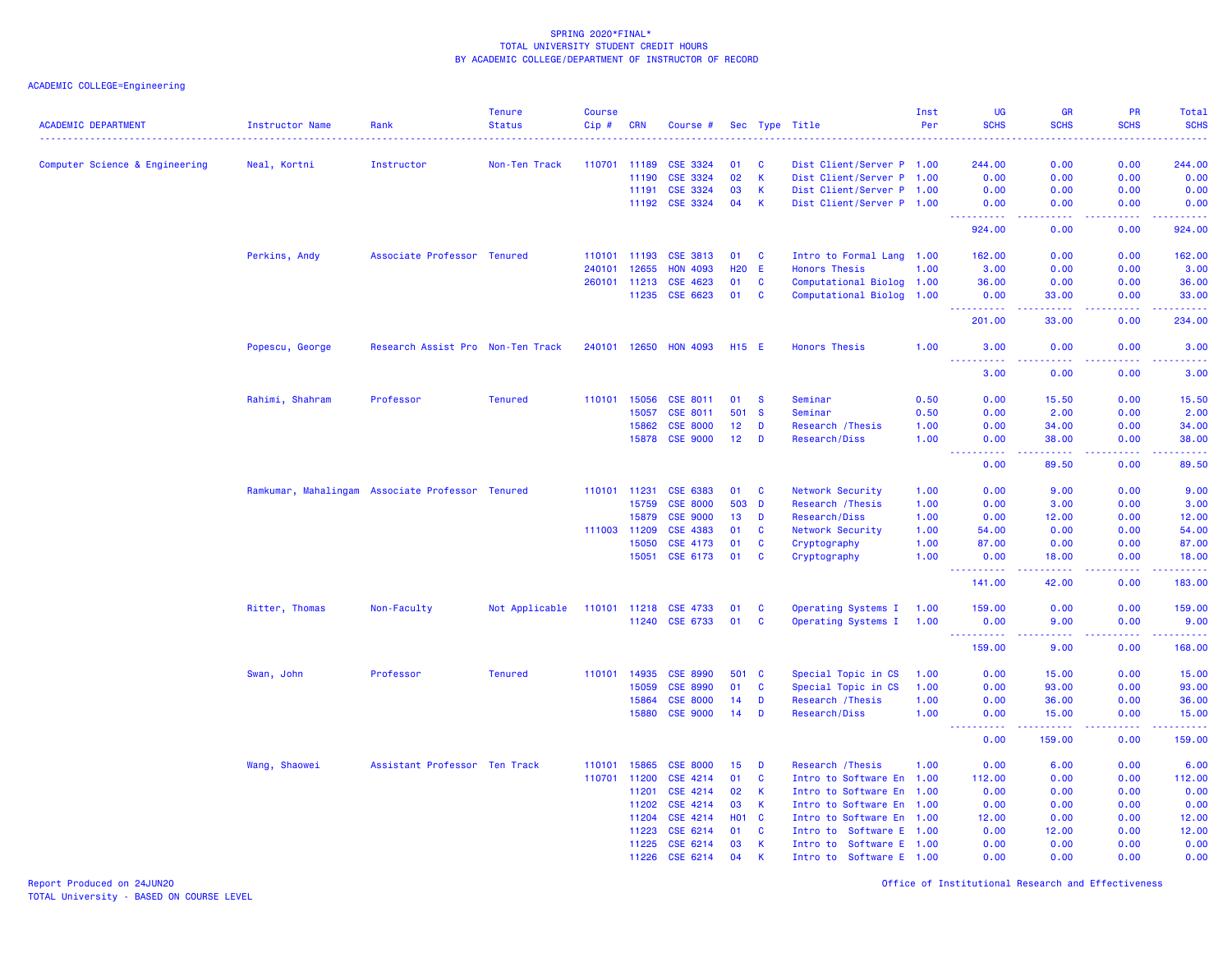| <b>ACADEMIC DEPARTMENT</b>             | Instructor Name | Rank                          | Tenure<br><b>Status</b> | <b>Course</b><br>$Cip$ # | <b>CRN</b> | Course # Sec Type Title |                 |                |                     | Inst<br>Per | <b>UG</b><br><b>SCHS</b> | <b>GR</b><br><b>SCHS</b> | <b>PR</b><br><b>SCHS</b>          | Total<br><b>SCHS</b> |
|----------------------------------------|-----------------|-------------------------------|-------------------------|--------------------------|------------|-------------------------|-----------------|----------------|---------------------|-------------|--------------------------|--------------------------|-----------------------------------|----------------------|
|                                        |                 |                               |                         |                          |            |                         |                 |                |                     |             |                          |                          |                                   |                      |
|                                        |                 |                               |                         |                          |            |                         |                 |                |                     |             | 124.00                   | -----------<br>18,00     | .<br>0.00                         | 142.00               |
| Computer Science & Engineering         | Young, Maxwell  | Assistant Professor Ten Track |                         | 110101                   | 11198      | CSE 4153                | 01              | <b>C</b>       | Data Comm Networks  | 1.00        | 126,00                   | 0.00                     | 0.00                              | 126.00               |
|                                        |                 |                               |                         |                          | 11221      | CSE 6153                | 01              | <b>C</b>       | Data Comm Networks  | 1.00        | 0.00                     | 12.00                    | 0.00                              | 12.00                |
|                                        |                 |                               |                         |                          | 15060      | <b>CSE 8990</b>         | 02              | - C            | Special Topic in CS | 1.00        | 0.00                     | 30.00                    | 0.00                              | 30.00                |
|                                        |                 |                               |                         |                          | 15866      | <b>CSE 8000</b>         | 16              | $\blacksquare$ | Research / Thesis   | 1.00        | 0.00                     | 5.00                     | 0.00                              | 5.00                 |
|                                        |                 |                               |                         |                          | 15882      | <b>CSE 9000</b>         | 16 <sup>1</sup> | <b>D</b>       | Research/Diss       | 1.00        | 0.00                     | 9.00                     | 0.00                              | 9.00                 |
|                                        |                 |                               |                         | 141001                   |            | 11516 ECE 4833          | 01              | $\mathbf{C}$   | Data Comm Networks  | 1.00        | 60.00                    | 0.00                     | 0.00                              | 60.00                |
|                                        |                 |                               |                         |                          |            | 11530 ECE 6833          | 01              | <b>C</b>       | Data Comm Networks  | 1.00        | 0.00                     | 3.00                     | 0.00                              | 3.00                 |
|                                        |                 |                               |                         |                          |            |                         |                 |                |                     |             | -----------<br>186,00    | .<br>59.00               | .<br>0.00                         | .<br>245,00          |
| ====================================== |                 |                               |                         |                          |            |                         |                 |                |                     |             | ==========               | ==========               | ==========                        | ==========           |
| Computer Science & Engineering         |                 |                               |                         |                          |            |                         |                 |                |                     |             | 5525,00                  | 884,00                   | 0.00                              | 6409.00              |
| ====================================== |                 |                               |                         |                          |            |                         |                 |                |                     |             | ==========               |                          | _========== =========== ========= |                      |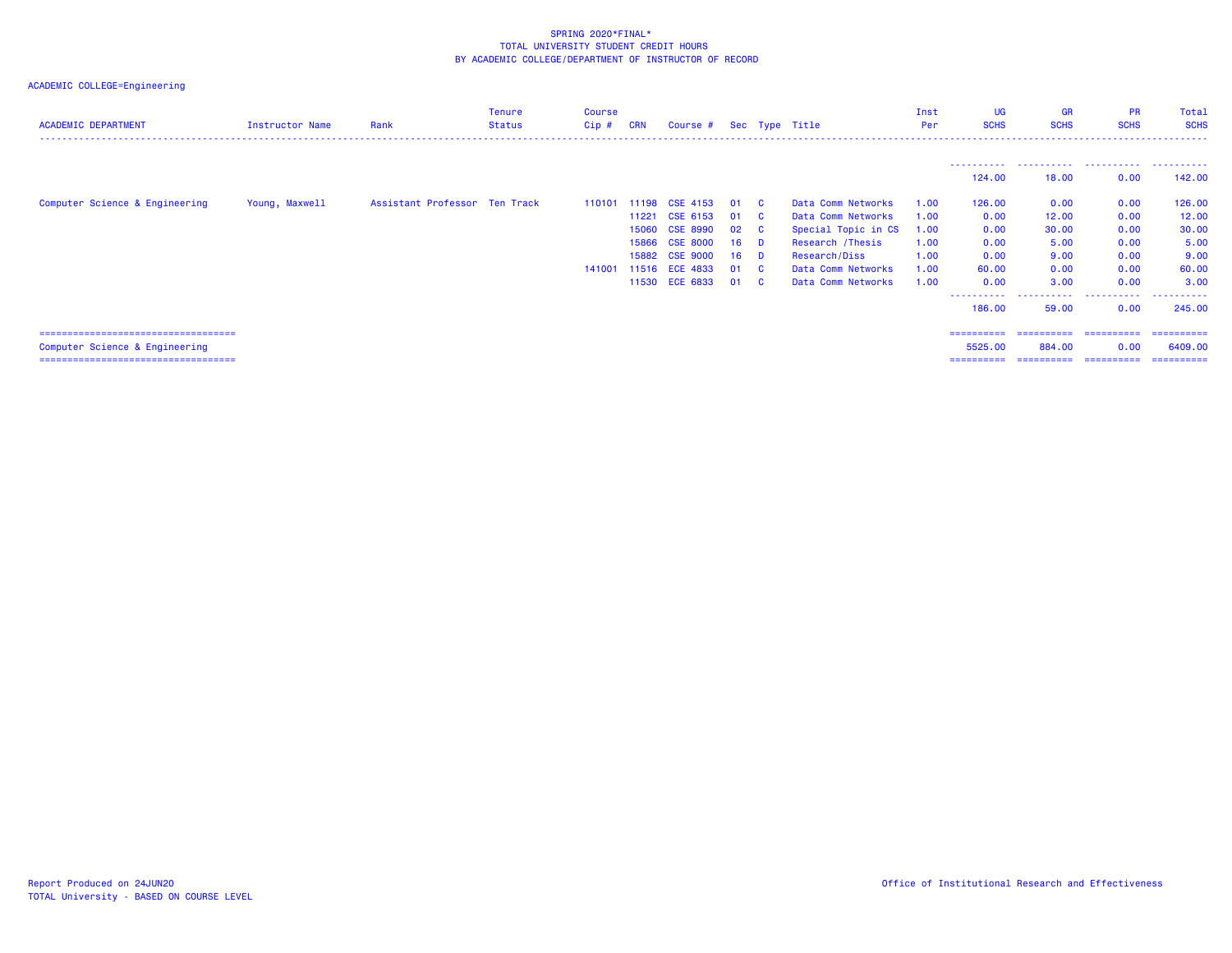| <b>ACADEMIC DEPARTMENT</b>        | <b>Instructor Name</b> | Rank                              | <b>Tenure</b><br><b>Status</b> | <b>Course</b><br>Cip# | <b>CRN</b>   | Course #        |       |              | Sec Type Title            | Inst<br>Per | UG<br><b>SCHS</b>                   | <b>GR</b><br><b>SCHS</b>                                                                                                          | <b>PR</b><br><b>SCHS</b> | Total<br><b>SCHS</b>                                                                            |
|-----------------------------------|------------------------|-----------------------------------|--------------------------------|-----------------------|--------------|-----------------|-------|--------------|---------------------------|-------------|-------------------------------------|-----------------------------------------------------------------------------------------------------------------------------------|--------------------------|-------------------------------------------------------------------------------------------------|
|                                   |                        |                                   |                                |                       |              |                 |       |              |                           |             |                                     |                                                                                                                                   |                          |                                                                                                 |
| Electrical & Computer Engineering | Ball, John             | Associate Professor Tenured       |                                | 141001                | 14360        | <b>ECE 8000</b> |       | 501 D        | Research/Thesis           | 1.00        | 0.00                                | 9.00                                                                                                                              | 0.00                     | 9.00                                                                                            |
|                                   |                        |                                   |                                |                       | 14386        | <b>ECE 9000</b> | 501   | $\mathbf{D}$ | Research/Diss             | 1.00        | 0.00                                | 9.00                                                                                                                              | 0.00                     | 9.00                                                                                            |
|                                   |                        |                                   |                                |                       | 15450        | <b>ECE 8000</b> | 01    | D            | Research/Thesis           | 1.00        | 0.00                                | 47.00                                                                                                                             | 0.00                     | 47.00                                                                                           |
|                                   |                        |                                   |                                |                       | 15472        | <b>ECE 9000</b> | 01    | D            | Research/Diss             | 1.00        | 0.00                                | 42.00                                                                                                                             | 0.00                     | 42.00                                                                                           |
|                                   |                        |                                   |                                |                       | 15520        | <b>ECE 4990</b> | 02    | $\mathbf{C}$ | Special Topic in ECE 1.00 |             | 63.00                               | 0.00                                                                                                                              | 0.00                     | 63.00                                                                                           |
|                                   |                        |                                   |                                |                       | 15521        | <b>ECE 6990</b> | 02    | $\mathbf{C}$ | Special Topic in ECE 1.00 |             | 0.00                                | 48.00                                                                                                                             | 0.00                     | 48.00                                                                                           |
|                                   |                        |                                   |                                |                       | 15525        | <b>ECE 6990</b> | 502   | $\mathbf{C}$ | Special Topic in ECE 1.00 |             | 0.00<br>المتمامين                   | 33.00<br>.                                                                                                                        | 0.00<br>.                | 33.00<br>.                                                                                      |
|                                   |                        |                                   |                                |                       |              |                 |       |              |                           |             | 63.00                               | 188.00                                                                                                                            | 0.00                     | 251.00                                                                                          |
|                                   | Choi, Seungdeog        | Associate Professor Tenured       |                                | 141001                | 11506        | <b>ECE 4653</b> | 01    | <b>C</b>     | Intro to Power Elect 1.00 |             | 36.00                               | 0.00                                                                                                                              | 0.00                     | 36.00                                                                                           |
|                                   |                        |                                   |                                |                       | 11520        | <b>ECE 6653</b> | 01    | $\mathbf{C}$ | Intro to Power Elect 1.00 |             | 0.00                                | 18.00                                                                                                                             | 0.00                     | 18.00                                                                                           |
|                                   |                        |                                   |                                |                       | 14387        | <b>ECE 9000</b> |       | 502 D        | Research/Diss             | 1.00        | 0.00                                | 13.00                                                                                                                             | 0.00                     | 13.00                                                                                           |
|                                   |                        |                                   |                                |                       | 14763        | <b>ECE 4653</b> |       | 601 C        | Intro to Power Elect 1.00 |             | 24.00                               | 0.00                                                                                                                              | 0.00                     | 24.00                                                                                           |
|                                   |                        |                                   |                                |                       | 14976        | <b>ECE 6653</b> | 601   | $\mathbf{C}$ | Intro to Power Elect 1.00 |             | 0.00                                | 9.00                                                                                                                              | 0.00                     | 9.00                                                                                            |
|                                   |                        |                                   |                                |                       | 15473        | <b>ECE 9000</b> | 02    | D            | Research/Diss             | 1.00        | 0.00                                | 34.00                                                                                                                             | 0.00                     | 34.00                                                                                           |
|                                   |                        |                                   |                                |                       |              | 16570 ECE 4000  | 01    | $\mathbf{I}$ | Directed Indiv Study 1.00 |             | 2.00<br>. <u>.</u>                  | 0.00<br>$\frac{1}{2} \left( \frac{1}{2} \right) \left( \frac{1}{2} \right) \left( \frac{1}{2} \right) \left( \frac{1}{2} \right)$ | 0.00<br>22222            | 2.00<br>.                                                                                       |
|                                   |                        |                                   |                                |                       |              |                 |       |              |                           |             | 62.00                               | 74.00                                                                                                                             | 0.00                     | 136.00                                                                                          |
|                                   | Dabbiru, Lalitha       | Research Assist Pro Non-Ten Track |                                | 141001 11450          |              | ECE 3434        | 01    | $\mathbf{C}$ | Adv Electronic Circu 1.00 |             | 176.00                              | 0.00                                                                                                                              | 0.00                     | 176.00                                                                                          |
|                                   |                        |                                   |                                |                       | 11451        | <b>ECE 3434</b> | 02    | $\mathsf K$  | Adv Electronic Circu      | 1.00        | 0.00                                | 0.00                                                                                                                              | 0.00                     | 0.00                                                                                            |
|                                   |                        |                                   |                                |                       | 11452        | <b>ECE 3434</b> | 03    | $\mathbf{K}$ | Adv Electronic Circu 1.00 |             | 0.00                                | 0.00                                                                                                                              | 0.00                     | 0.00                                                                                            |
|                                   |                        |                                   |                                |                       | 11453        | <b>ECE 3434</b> | 04    | $\mathbf{K}$ | Adv Electronic Circu 1.00 |             | 0.00                                | 0.00                                                                                                                              | 0.00                     | 0.00                                                                                            |
|                                   |                        |                                   |                                |                       | 11454        | <b>ECE 3434</b> | 05    | $\mathsf{K}$ | Adv Electronic Circu      | 1.00        | 0.00                                | 0.00                                                                                                                              | 0.00                     | 0.00                                                                                            |
|                                   |                        |                                   |                                |                       | 11456        | <b>ECE 3434</b> | 07    | K            | Adv Electronic Circu 1.00 |             | 0.00<br><u> - - - - - - - - - -</u> | 0.00<br>.                                                                                                                         | 0.00<br>.                | 0.00<br>$\mathbf{L}^{\prime} = \mathbf{L}^{\prime} + \mathbf{L}^{\prime} + \mathbf{L}^{\prime}$ |
|                                   |                        |                                   |                                |                       |              |                 |       |              |                           |             | 176.00                              | 0.00                                                                                                                              | 0.00                     | 176.00                                                                                          |
|                                   | Donohoe, John          | Professor                         | <b>Tenured</b>                 |                       | 141001 11435 | <b>ECE 3323</b> | 01    | <b>C</b>     | Electromagnetics II       | 1.00        | 120.00                              | 0.00                                                                                                                              | 0.00                     | 120.00                                                                                          |
|                                   |                        |                                   |                                |                       | 14388        | <b>ECE 9000</b> | 503   | D            | Research/Diss             | 1.00        | 0.00                                | 3.00                                                                                                                              | 0.00                     | 3.00                                                                                            |
|                                   |                        |                                   |                                |                       | 15474        | <b>ECE 9000</b> | 03    | D            | Research/Diss             | 1.00        | 0.00                                | 1.00                                                                                                                              | 0.00                     | 1.00                                                                                            |
|                                   |                        |                                   |                                |                       | 16724        | <b>ECE 7000</b> | 504 I |              | Directed Indiv Study      | 1.00        | 0.00<br>-----                       | 3.00<br>وعاعات                                                                                                                    | 0.00<br>.                | 3.00<br>.                                                                                       |
|                                   |                        |                                   |                                |                       |              |                 |       |              |                           |             | 120.00                              | 7.00                                                                                                                              | 0.00                     | 127.00                                                                                          |
|                                   | Du, Qian               | Professor                         | <b>Tenured</b>                 | 141001                | 14389        | <b>ECE 9000</b> | 504   | <b>D</b>     | Research/Diss             | 1.00        | 0.00                                | 6.00                                                                                                                              | 0.00                     | 6.00                                                                                            |
|                                   |                        |                                   |                                |                       | 14936        | <b>ECE 6423</b> |       | 501 C        | Intro to Remote Sens 1.00 |             | 0.00                                | 18.00                                                                                                                             | 0.00                     | 18.00                                                                                           |
|                                   |                        |                                   |                                |                       | 14973        | <b>ECE 4423</b> |       | 601 C        | Intro to Remote Sens 1.00 |             | 9.00                                | 0.00                                                                                                                              | 0.00                     | 9.00                                                                                            |
|                                   |                        |                                   |                                |                       | 14974        | <b>ECE 6423</b> | 601   | <b>C</b>     | Intro to Remote Sens      | 1.00        | 0.00                                | 6.00                                                                                                                              | 0.00                     | 6.00                                                                                            |
|                                   |                        |                                   |                                |                       | 15044        | <b>ECE 4423</b> | 01    | <b>C</b>     | Intro to Remote Sens      | 1.00        | 45.00                               | 0.00                                                                                                                              | 0.00                     | 45.00                                                                                           |
|                                   |                        |                                   |                                |                       | 15045        | <b>ECE 6423</b> | 01    | $\mathbf{C}$ | Intro to Remote Sens      | 1.00        | 0.00                                | 18.00                                                                                                                             | 0.00                     | 18.00                                                                                           |
|                                   |                        |                                   |                                |                       | 15475        | <b>ECE 9000</b> | 04    | D            | Research/Diss             | 1.00        | 0.00<br><u>.</u>                    | 33.00<br>المستمالات                                                                                                               | 0.00<br>22222            | 33.00<br>.                                                                                      |
|                                   |                        |                                   |                                |                       |              |                 |       |              |                           |             | 54.00                               | 81.00                                                                                                                             | 0.00                     | 135.00                                                                                          |
|                                   | Follett, Randolph      | Associate Professor Tenured       |                                | 140201                | 10398        | ASE 1501        | 01    | E            | Design Competition        | 0.50        | 2.00                                | 0.00                                                                                                                              | 0.00                     | 2.00                                                                                            |
|                                   |                        |                                   |                                | 141001                | 15454        | <b>ECE 8000</b> | 05    | D            | Research/Thesis           | 1.00        | 0.00                                | 1.00                                                                                                                              | 0.00                     | 1.00                                                                                            |
|                                   |                        |                                   |                                |                       | 15476        | <b>ECE 9000</b> | 05    | D            | Research/Diss             | 1.00        | 0.00                                | 13.00                                                                                                                             | 0.00                     | 13.00                                                                                           |
|                                   |                        |                                   |                                |                       |              |                 |       |              |                           |             | 2.00                                | 14.00                                                                                                                             | 0.00                     | 16.00                                                                                           |
|                                   | Fu, Yong               | Professor                         | <b>Tenured</b>                 |                       | 141001 11505 | <b>ECE 4633</b> | 01    | <b>C</b>     | Pwer Distrib Systems 1.00 |             | 93.00                               | 0.00                                                                                                                              | 0.00                     | 93.00                                                                                           |
|                                   |                        |                                   |                                |                       | 11519        | <b>ECE 6633</b> | 01    | <b>C</b>     | Pwer Distrib Systems 1.00 |             | 0.00                                | 9.00                                                                                                                              | 0.00                     | 9.00                                                                                            |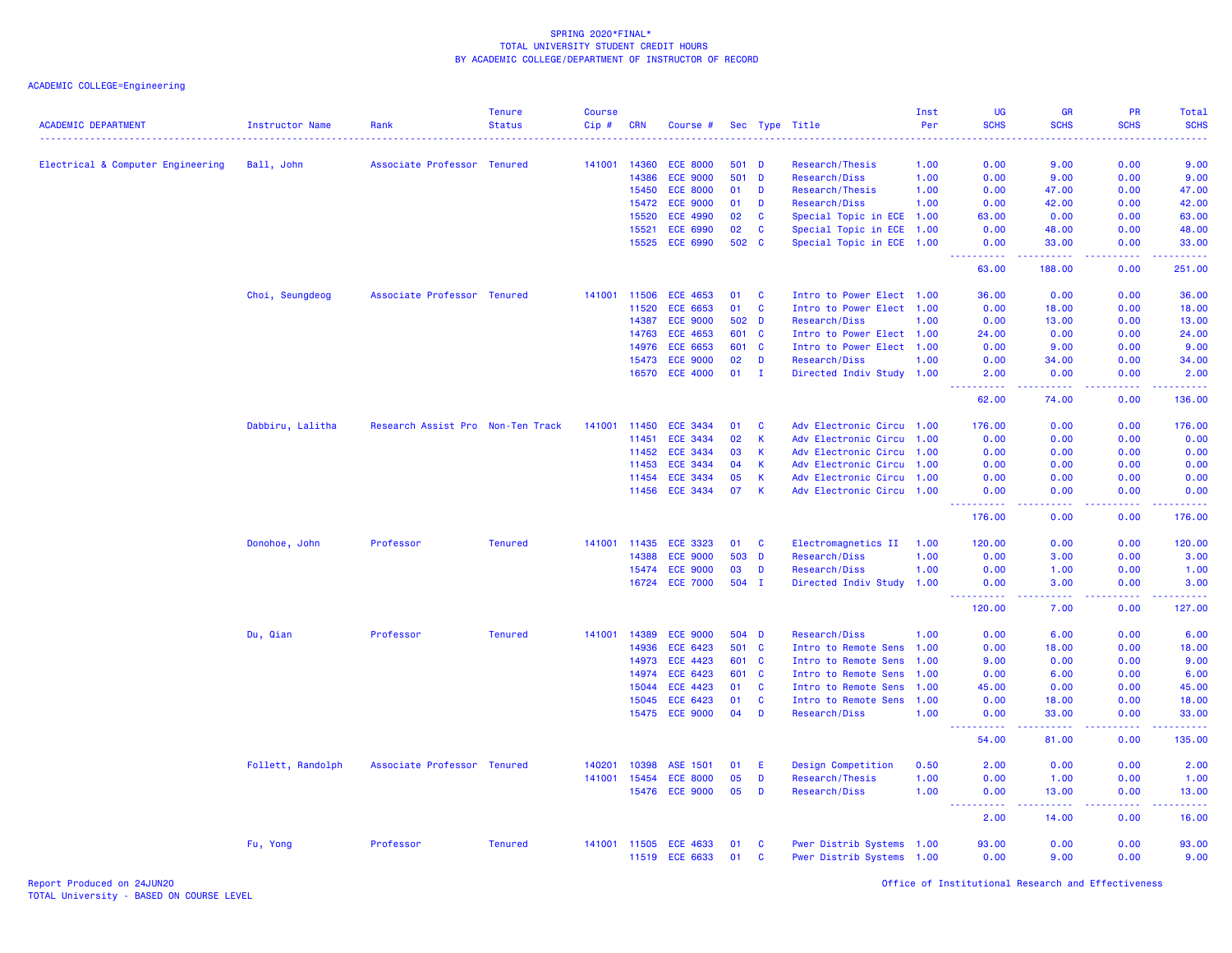| <b>ACADEMIC DEPARTMENT</b>        | Instructor Name | Rank                                             | <b>Tenure</b><br><b>Status</b> | <b>Course</b><br>Cip# | <b>CRN</b>     | Course #                           |          |                              | Sec Type Title                     | Inst<br>Per  | <b>UG</b><br><b>SCHS</b>                                                                                                                                     | GR<br><b>SCHS</b>                                                                                                                 | PR<br><b>SCHS</b> | Total<br><b>SCHS</b> |
|-----------------------------------|-----------------|--------------------------------------------------|--------------------------------|-----------------------|----------------|------------------------------------|----------|------------------------------|------------------------------------|--------------|--------------------------------------------------------------------------------------------------------------------------------------------------------------|-----------------------------------------------------------------------------------------------------------------------------------|-------------------|----------------------|
|                                   |                 |                                                  |                                |                       |                |                                    |          |                              |                                    |              |                                                                                                                                                              |                                                                                                                                   |                   |                      |
| Electrical & Computer Engineering | Fu, Yong        | Professor                                        | <b>Tenured</b>                 | 141001                | 11535          | <b>ECE 8683</b>                    | 01       | <b>C</b>                     | Power Sys Opt & Cont 1.00          |              | 0.00                                                                                                                                                         | 12.00                                                                                                                             | 0.00              | 12.00                |
|                                   |                 |                                                  |                                |                       | 14384          | <b>ECE 8683</b>                    | 501      | $\mathbf{C}$                 | Power Sys Opt & Cont 1.00          |              | 0.00                                                                                                                                                         | 3.00                                                                                                                              | 0.00              | 3.00                 |
|                                   |                 |                                                  |                                |                       | 14392          | <b>ECE 9000</b>                    | 507 D    |                              | Research/Diss                      | 1.00         | 0.00                                                                                                                                                         | 2.00                                                                                                                              | 0.00              | 2.00                 |
|                                   |                 |                                                  |                                |                       | 14762          | <b>ECE 4633</b>                    | 601      | <b>C</b>                     | Pwer Distrib Systems 1.00          |              | 15.00                                                                                                                                                        | 0.00                                                                                                                              | 0.00              | 15.00                |
|                                   |                 |                                                  |                                |                       | 14975          | ECE 6633                           | 601      | $\mathbf{C}$                 | Pwer Distrib Systems               | 1.00         | 0.00                                                                                                                                                         | 6.00                                                                                                                              | 0.00              | 6.00                 |
|                                   |                 |                                                  |                                |                       | 15456          | <b>ECE 8000</b>                    | 07       | D                            | Research/Thesis                    | 1.00         | 0.00                                                                                                                                                         | 14.00                                                                                                                             | 0.00              | 14.00                |
|                                   |                 |                                                  |                                |                       | 15477          | <b>ECE 9000</b>                    | 06       | D                            | Research/Diss                      | 1.00         | 0.00<br>$\frac{1}{2} \left( \frac{1}{2} \right) \left( \frac{1}{2} \right) \left( \frac{1}{2} \right) \left( \frac{1}{2} \right) \left( \frac{1}{2} \right)$ | 16.00<br>$\sim$ $\sim$ $\sim$ $\sim$ $\sim$                                                                                       | 0.00<br>22222     | 16.00<br>.           |
|                                   |                 |                                                  |                                |                       |                |                                    |          |                              |                                    |              | 108.00                                                                                                                                                       | 62.00                                                                                                                             | 0.00              | 170.00               |
|                                   | Green, Ryan     | Assistant Professor Ten Track                    |                                | 141001                | 15046          | <b>ECE 4333</b>                    | 01       | <b>C</b>                     | RF & Microwave Engin 1.00          |              | 12.00                                                                                                                                                        | 0.00                                                                                                                              | 0.00              | 12.00                |
|                                   |                 |                                                  |                                |                       | 15047          | ECE 6333                           | 01       | $\mathbf{C}$                 | RF & Microwave Engin 1.00          |              | 0.00<br>.                                                                                                                                                    | 9.00<br>.                                                                                                                         | 0.00              | 9.00<br>.            |
|                                   |                 |                                                  |                                |                       |                |                                    |          |                              |                                    |              | 12.00                                                                                                                                                        | 9.00                                                                                                                              | 0.00              | 21.00                |
|                                   | Gurbuz, Ali     | Assistant Professor Ten Track                    |                                | 141001                | 15458          | <b>ECE 8000</b>                    | 09       | D                            | Research/Thesis                    | 1.00         | 0.00                                                                                                                                                         | 22.00                                                                                                                             | 0.00              | 22.00                |
|                                   |                 |                                                  |                                |                       | 15479          | <b>ECE 9000</b>                    | 08       | D                            | Research/Diss                      | 1.00         | 0.00                                                                                                                                                         | 24.00                                                                                                                             | 0.00              | 24.00                |
|                                   |                 |                                                  |                                |                       | 15518          | <b>ECE 4990</b>                    | 01       | <b>C</b>                     | Special Topic in ECE 1.00          |              | 30.00                                                                                                                                                        | 0.00                                                                                                                              | 0.00              | 30.00                |
|                                   |                 |                                                  |                                |                       | 15519          | <b>ECE 6990</b>                    | 01       | <b>C</b>                     | Special Topic in ECE 1.00          |              | 0.00                                                                                                                                                         | 69.00                                                                                                                             | 0.00              | 69.00                |
|                                   |                 |                                                  |                                |                       | 15522          | <b>ECE 4990</b>                    | 501      | $\mathbf{C}$                 | Special Topic in ECE 1.00          |              | 3.00                                                                                                                                                         | 0.00                                                                                                                              | 0.00              | 3.00                 |
|                                   |                 |                                                  |                                |                       | 15523          | <b>ECE 6990</b>                    | 501      | $\mathbf{C}$                 | Special Topic in ECE 1.00          |              | 0.00                                                                                                                                                         | 39.00                                                                                                                             | 0.00              | 39.00                |
|                                   |                 |                                                  |                                |                       | 16690          | <b>ECE 7000</b>                    | 02       | $\mathbf{I}$                 | Directed Indiv Study 1.00          |              | 0.00<br>.                                                                                                                                                    | 3.00<br>$\frac{1}{2} \left( \frac{1}{2} \right) \left( \frac{1}{2} \right) \left( \frac{1}{2} \right) \left( \frac{1}{2} \right)$ | 0.00<br>22222     | 3.00<br>.            |
|                                   |                 |                                                  |                                |                       |                |                                    |          |                              |                                    |              | 33.00                                                                                                                                                        | 157.00                                                                                                                            | 0.00              | 190.00               |
|                                   | Iqbal, Umar     | Clinical Assist Pro Non-Ten Track                |                                | 141001                | 14752          | <b>ECE 3424</b>                    | 601      | $\mathbf{C}$                 | Intm Electronic Circ 1.00          |              | 36.00                                                                                                                                                        | 0.00                                                                                                                              | 0.00              | 36.00                |
|                                   |                 |                                                  |                                |                       | 14753          | <b>ECE 3424</b>                    | 602 K    |                              | Intm Electronic Circ 1.00          |              | 0.00                                                                                                                                                         | 0.00                                                                                                                              | 0.00              | 0.00                 |
|                                   |                 |                                                  |                                |                       | 14971          | <b>ECE 1022</b>                    | 601 C    |                              | Introduction to ECE                | 1.00         | 12.00                                                                                                                                                        | 0.00                                                                                                                              | 0.00              | 12.00                |
|                                   |                 |                                                  |                                |                       | 14972          | <b>ECE 1022</b>                    | 602 K    |                              | Introduction to ECE                | 1.00         | 0.00<br><b>.</b><br>$\frac{1}{2} \left( \frac{1}{2} \right) \frac{1}{2} \left( \frac{1}{2} \right)$                                                          | 0.00<br>$\frac{1}{2} \left( \frac{1}{2} \right) \left( \frac{1}{2} \right) \left( \frac{1}{2} \right) \left( \frac{1}{2} \right)$ | 0.00<br>.         | 0.00<br>.            |
|                                   |                 |                                                  |                                |                       |                |                                    |          |                              |                                    |              | 48.00                                                                                                                                                        | 0.00                                                                                                                              | 0.00              | 48.00                |
|                                   | Jones, Bryan    | Associate Professor Tenured                      |                                | 141001                | 11484          | <b>ECE 3724</b>                    | 01       | <b>C</b>                     | Microprocessors                    | 1.00         | 360.00                                                                                                                                                       | 0.00                                                                                                                              | 0.00              | 360.00               |
|                                   |                 |                                                  |                                |                       | 11486          | <b>ECE 3724</b>                    | 03       | $\mathsf{K}$                 | Microprocessors                    | 1.00         | 0.00                                                                                                                                                         | 0.00                                                                                                                              | 0.00              | 0.00                 |
|                                   |                 |                                                  |                                |                       | 11487          | <b>ECE 3724</b>                    | 04       | <b>K</b>                     | Microprocessors                    | 1.00         | 0.00                                                                                                                                                         | 0.00                                                                                                                              | 0.00              | 0.00                 |
|                                   |                 |                                                  |                                |                       | 11488          | <b>ECE 3724</b>                    | 05       | <b>K</b>                     | Microprocessors                    | 1.00         | 0.00                                                                                                                                                         | 0.00                                                                                                                              | 0.00              | 0.00                 |
|                                   |                 |                                                  |                                |                       | 11489          | <b>ECE 3724</b>                    | 06       | $\mathsf{K}$                 | Microprocessors                    | 1.00         | 0.00                                                                                                                                                         | 0.00                                                                                                                              | 0.00              | 0.00                 |
|                                   |                 |                                                  |                                |                       | 11490          | <b>ECE 3724</b>                    | 07       | $\mathsf{K}$                 | Microprocessors                    | 1.00         | 0.00                                                                                                                                                         | 0.00                                                                                                                              | 0.00              | 0.00                 |
|                                   |                 |                                                  |                                |                       | 11491          | <b>ECE 3724</b>                    | 08       | $\mathsf{K}$                 | Microprocessors                    | 1.00         | 0.00                                                                                                                                                         | 0.00                                                                                                                              | 0.00              | 0.00                 |
|                                   |                 |                                                  |                                |                       | 11492          | <b>ECE 3724</b>                    | 09       | $\mathbf{K}$<br>$\mathbf{K}$ | Microprocessors                    | 1.00         | 0.00                                                                                                                                                         | 0.00<br>0.00                                                                                                                      | 0.00              | 0.00                 |
|                                   |                 |                                                  |                                |                       | 11493<br>11494 | <b>ECE 3724</b><br><b>ECE 3724</b> | 10<br>11 | $\mathsf{K}$                 | Microprocessors                    | 1.00<br>1.00 | 0.00<br>0.00                                                                                                                                                 | 0.00                                                                                                                              | 0.00<br>0.00      | 0.00<br>0.00         |
|                                   |                 |                                                  |                                |                       | 11495          | <b>ECE 3724</b>                    | 12       | <b>K</b>                     | Microprocessors<br>Microprocessors | 1.00         | 0.00                                                                                                                                                         | 0.00                                                                                                                              | 0.00              | 0.00                 |
|                                   |                 |                                                  |                                |                       | 11496          | <b>ECE 3724</b>                    | 13       | K                            | Microprocessors                    | 1.00         | 0.00                                                                                                                                                         | 0.00                                                                                                                              | 0.00              | 0.00                 |
|                                   |                 |                                                  |                                |                       | 11497          | <b>ECE 3724</b>                    | 14       | $\mathsf{K}$                 | Microprocessors                    | 1.00         | 0.00                                                                                                                                                         | 0.00                                                                                                                              | 0.00              | 0.00                 |
|                                   |                 |                                                  |                                |                       | 11498          | <b>ECE 3724</b>                    | 15       | $\mathsf{K}$                 | Microprocessors                    | 1.00         | 0.00                                                                                                                                                         | 0.00                                                                                                                              | 0.00              | 0.00                 |
|                                   |                 |                                                  |                                |                       | 11501          | <b>ECE 4512</b>                    | 01       | $\overline{B}$               | EE Design I                        | 1.00         | 50.00                                                                                                                                                        | 0.00                                                                                                                              | 0.00              | 50.00                |
|                                   |                 |                                                  |                                |                       | 11503          | <b>ECE 4532</b>                    | 01       | $\overline{B}$               | <b>CPE Design I</b>                | 1.00         | 32.00                                                                                                                                                        | 0.00                                                                                                                              | 0.00              | 32.00                |
|                                   |                 |                                                  |                                |                       | 15033          | <b>ECE 3724</b>                    | 18       | K                            | Microprocessors                    | 1.00         | 0.00                                                                                                                                                         | 0.00                                                                                                                              | 0.00              | 0.00                 |
|                                   |                 |                                                  |                                |                       |                |                                    |          |                              |                                    |              | -----<br>442.00                                                                                                                                              | $\sim$ $\sim$ $\sim$ $\sim$<br>0.00                                                                                               | .<br>0.00         | -----<br>442.00      |
|                                   |                 | Karimi-Ghartemani, M Associate Professor Tenured |                                |                       | 141001 11459   | <b>ECE 3614</b>                    | 01       | <b>C</b>                     | Fundamentals of Ener 1.00          |              | 100.00                                                                                                                                                       | 0.00                                                                                                                              | 0.00              | 100.00               |
|                                   |                 |                                                  |                                |                       | 11460          | <b>ECE 3614</b>                    | 02       | K                            | Fudamentals of Energ 1.00          |              | 0.00                                                                                                                                                         | 0.00                                                                                                                              | 0.00              | 0.00                 |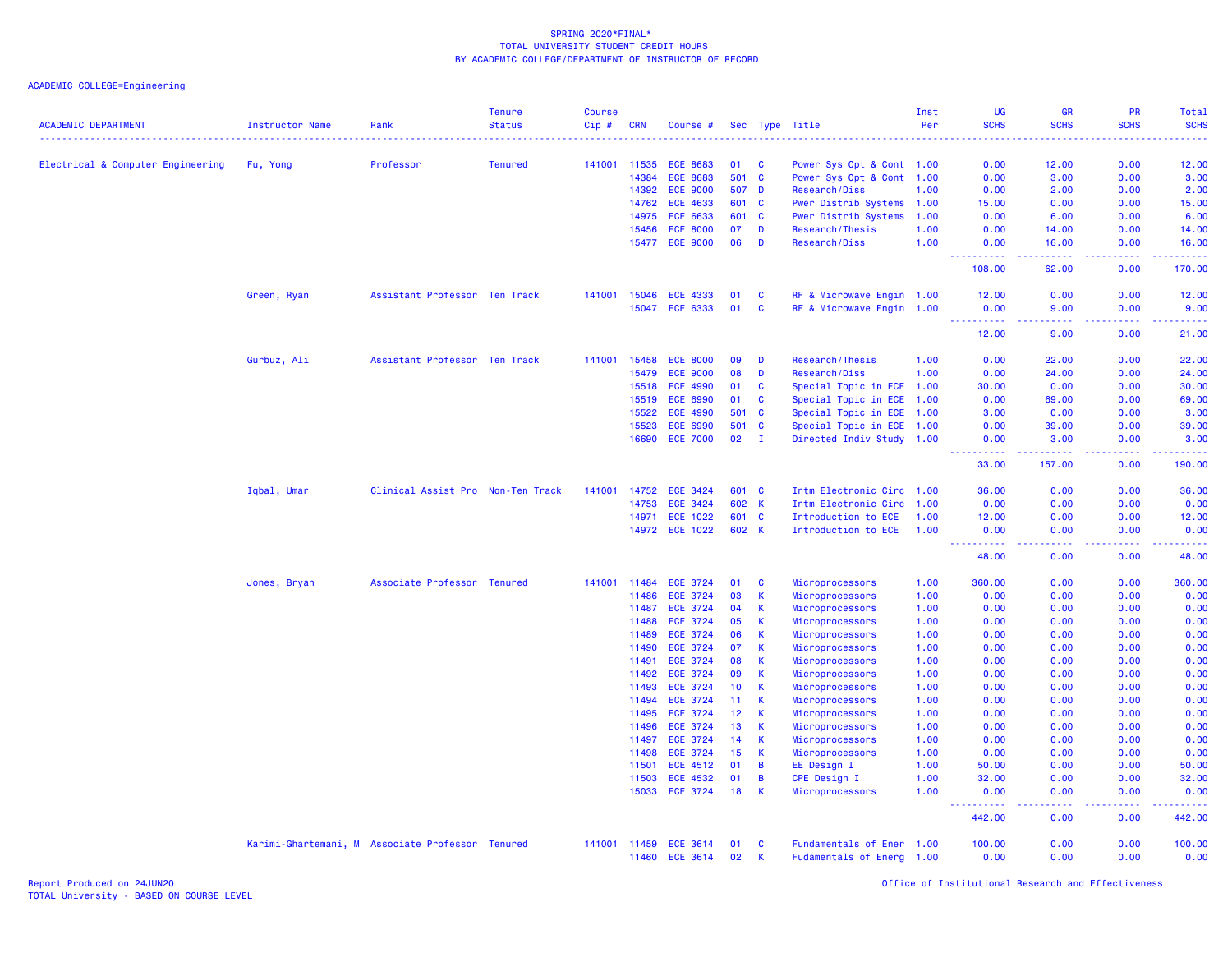| <b>ACADEMIC DEPARTMENT</b>        | Instructor Name     | Rank                                                   | <b>Tenure</b><br><b>Status</b> | <b>Course</b><br>Cip# | <b>CRN</b>   | Course #              |                 |                | Sec Type Title            | Inst<br>Per | <b>UG</b><br><b>SCHS</b> | <b>GR</b><br><b>SCHS</b>                                                                                                           | <b>PR</b><br><b>SCHS</b> | Total<br><b>SCHS</b>  |
|-----------------------------------|---------------------|--------------------------------------------------------|--------------------------------|-----------------------|--------------|-----------------------|-----------------|----------------|---------------------------|-------------|--------------------------|------------------------------------------------------------------------------------------------------------------------------------|--------------------------|-----------------------|
|                                   |                     |                                                        |                                |                       |              |                       |                 |                |                           |             |                          |                                                                                                                                    |                          |                       |
| Electrical & Computer Engineering |                     | Karimi-Ghartemani, M Associate Professor Tenured       |                                |                       | 141001 11462 | <b>ECE 3614</b>       | 04              | $\mathsf{K}$   | Fundamentals of Ener 1.00 |             | 0.00                     | 0.00                                                                                                                               | 0.00                     | 0.00                  |
|                                   |                     |                                                        |                                |                       | 11465        | <b>ECE 3614</b>       | 07              | $\mathbf{K}$   | Fundamentals of Ener 1.00 |             | 0.00                     | 0.00                                                                                                                               | 0.00                     | 0.00                  |
|                                   |                     |                                                        |                                |                       | 11467        | <b>ECE 3614</b>       | 09              | K              | Fundamentals of Ener 1.00 |             | 0.00                     | 0.00                                                                                                                               | 0.00                     | 0.00                  |
|                                   |                     |                                                        |                                |                       | 14383        | <b>ECE 8633</b>       | 501 C           |                | Control of DER Syste 1.00 |             | 0.00                     | 9.00                                                                                                                               | 0.00                     | 9.00                  |
|                                   |                     |                                                        |                                |                       | 15036        | <b>ECE 8633</b>       | 01              | $\mathbf{C}$   | Control of DER Syste 1.00 |             | 0.00                     | 21.00                                                                                                                              | 0.00                     | 21.00                 |
|                                   |                     |                                                        |                                |                       | 15481        | <b>ECE 9000</b>       | 10              | D              | Research/Diss             | 1.00        | 0.00                     | 56.00                                                                                                                              | 0.00                     | 56.00                 |
|                                   |                     |                                                        |                                |                       |              |                       |                 |                |                           |             | 100.00                   | د د د د<br>86.00                                                                                                                   | المالمات<br>0.00         | الداعات عاد<br>186.00 |
|                                   | Koshka, Yaroslav    | Professor                                              | <b>Tenured</b>                 |                       | 141001 11433 | ECE 3213              | 01              | <b>C</b>       | Solid State Electron 1.00 |             | 102.00                   | 0.00                                                                                                                               | 0.00                     | 102.00                |
|                                   |                     |                                                        |                                |                       | 11502        | <b>ECE 4522</b>       | 01              | $\overline{B}$ | EE Design II              | 1.00        | 68.00                    | 0.00                                                                                                                               | 0.00                     | 68.00                 |
|                                   |                     |                                                        |                                |                       | 11504        | <b>ECE 4542</b>       | 01              | $\overline{B}$ | CPE Design II             | 1.00        | 44.00                    | 0.00                                                                                                                               | 0.00                     | 44.00                 |
|                                   |                     |                                                        |                                |                       | 14397        | <b>ECE 9000</b>       | 512 D           |                | Research/Diss             | 1.00        | 0.00                     | 6.00                                                                                                                               | 0.00                     | 6.00                  |
|                                   |                     |                                                        |                                |                       |              | 15461 ECE 8000        | 12 <sup>7</sup> | D              | Research/Thesis           | 1.00        | 0.00                     | 1.00                                                                                                                               | 0.00                     | 1.00                  |
|                                   |                     |                                                        |                                |                       |              |                       |                 |                |                           |             | .<br>214.00              | د د د د<br>7.00                                                                                                                    | .<br>0.00                | 2.22222<br>221.00     |
|                                   |                     | Kulandaivelu Govinda Research Assist Pro Non-Ten Track |                                | 141001                | 11438        | <b>ECE 3424</b>       | 01              | <b>C</b>       | Intm Electronic Circ 1.00 |             | 152.00                   | 0.00                                                                                                                               | 0.00                     | 152.00                |
|                                   |                     |                                                        |                                |                       | 11440        | <b>ECE 3424</b>       | 03              | $\mathbf{K}$   | Intm Electronic Circ 1.00 |             | 0.00                     | 0.00                                                                                                                               | 0.00                     | 0.00                  |
|                                   |                     |                                                        |                                |                       | 11441        | <b>ECE 3424</b>       | 04              | $\mathsf{K}$   | Intm Electronic Circ 1.00 |             | 0.00                     | 0.00                                                                                                                               | 0.00                     | 0.00                  |
|                                   |                     |                                                        |                                |                       | 11443        | <b>ECE 3424</b>       | 06              | $\mathbf{K}$   | Intm Electronic Circ 1.00 |             | 0.00                     | 0.00                                                                                                                               | 0.00                     | 0.00                  |
|                                   |                     |                                                        |                                |                       | 11445        | <b>ECE 3424</b>       | 08              | $\mathsf{K}$   | Intm Electronic Circ 1.00 |             | 0.00                     | 0.00                                                                                                                               | 0.00                     | 0.00                  |
|                                   |                     |                                                        |                                |                       | 11449        | <b>ECE 3424</b>       | 12              | $\mathsf{K}$   | Intm Electronic Circ 1.00 |             | 0.00                     | 0.00                                                                                                                               | 0.00                     | 0.00                  |
|                                   |                     |                                                        |                                |                       |              |                       |                 |                |                           |             | 22222<br>152.00          | .<br>0.00                                                                                                                          | .<br>0.00                | <u>.</u><br>152.00    |
|                                   |                     | Assistant Professor Ten Track                          |                                |                       | 141001 11434 | <b>ECE 3313</b>       | 01              | $\mathbf{C}$   |                           | 1.00        | 120.00                   | 0.00                                                                                                                               | 0.00                     |                       |
|                                   | Kurum, Mehmet       |                                                        |                                |                       |              |                       |                 |                | Electromagnetics I        |             |                          |                                                                                                                                    |                          | 120.00                |
|                                   |                     |                                                        |                                |                       | 14398        | <b>ECE 9000</b>       | 513             | $\mathbf{D}$   | Research/Diss             | 1.00        | 0.00                     | 1.00                                                                                                                               | 0.00                     | 1.00                  |
|                                   |                     |                                                        |                                |                       | 15462        | <b>ECE 8000</b>       | 13              | D              | Research/Thesis           | 1.00        | 0.00                     | 14.00                                                                                                                              | 0.00                     | 14.00                 |
|                                   |                     |                                                        |                                |                       | 15483        | <b>ECE 9000</b>       | 12              | D              | Research/Diss             | 1.00        | 0.00<br>222222           | 27.00<br>$\frac{1}{2} \left( \frac{1}{2} \right) \left( \frac{1}{2} \right) \left( \frac{1}{2} \right) \left( \frac{1}{2} \right)$ | 0.00<br>.                | 27.00<br>22222)       |
|                                   |                     |                                                        |                                |                       |              |                       |                 |                |                           |             | 120.00                   | 42.00                                                                                                                              | 0.00                     | 162.00                |
|                                   | Litton, Christopher | Lecturer                                               | Non-Ten Track                  |                       |              | 141001 14761 ECE 4512 | 601 B           |                | EE Senior Design I        | 1.00        | 18.00<br>.               | 0.00<br>.                                                                                                                          | 0.00<br>.                | 18.00<br>.            |
|                                   |                     |                                                        |                                |                       |              |                       |                 |                |                           |             | 18.00                    | 0.00                                                                                                                               | 0.00                     | 18.00                 |
|                                   | Liu, Chun-Hung      | Assistant Professor Ten Track                          |                                | 110201                | 15054        | CSE 8753              | 01              | <b>C</b>       | Wireless Networks         | 1.00        | 0.00                     | 27.00                                                                                                                              | 0.00                     | 27.00                 |
|                                   |                     |                                                        |                                | 141001                | 14938        | <b>ECE 8823</b>       | 501             | <b>C</b>       | <b>Wireless Networks</b>  | 1.00        | 0.00                     | 15.00                                                                                                                              | 0.00                     | 15.00                 |
|                                   |                     |                                                        |                                |                       | 15037        | <b>ECE 8823</b>       | 01              | $\mathbf{C}$   | Wireless Networks         | 1.00        | 0.00                     | 27.00                                                                                                                              | 0.00                     | 27.00                 |
|                                   |                     |                                                        |                                |                       |              | 15484 ECE 9000        | 13              | D              | Research/Diss             | 1.00        | 0.00                     | 7.00                                                                                                                               | 0.00                     | 7.00                  |
|                                   |                     |                                                        |                                |                       |              |                       |                 |                |                           |             | .<br>0.00                | .<br>76.00                                                                                                                         | 2.2.2.2.2<br>0.00        | .<br>76.00            |
|                                   | Luo, Chaomin        | Associate Professor Tenured                            |                                |                       | 140901 11508 | <b>ECE 4713</b>       | 01              | $\mathbf{C}$   | Computer Architectur 1.00 |             | 165.00                   | 0.00                                                                                                                               | 0.00                     | 165.00                |
|                                   |                     |                                                        |                                |                       | 11522        | <b>ECE 6713</b>       | 01              | $\mathbf{C}$   | Computer Architectur 1.00 |             | 0.00                     | 12.00                                                                                                                              | 0.00                     | 12.00                 |
|                                   |                     |                                                        |                                | 141001 15464          |              | <b>ECE 8000</b>       | 15              | D              | Research/Thesis           | 1.00        | 0.00                     | 7.00                                                                                                                               | 0.00                     | 7.00                  |
|                                   |                     |                                                        |                                |                       | 15485        | <b>ECE 9000</b>       | 14              | D              | Research/Diss             | 1.00        | 0.00                     | 10.00                                                                                                                              | 0.00                     | 10.00                 |
|                                   |                     |                                                        |                                |                       |              |                       |                 |                |                           |             | 2.2.2.2.2.2<br>165.00    | المتمالين<br>29.00                                                                                                                 | . <b>.</b><br>0.00       | 22222<br>194.00       |
|                                   | Luo, Yu             | Assistant Professor Ten Track                          |                                |                       | 141001 11485 | <b>ECE 3724</b>       | 02              | <b>C</b>       | Microprocessors           | 1.00        | 428.00                   | 0.00                                                                                                                               | 0.00                     | 428.00                |
|                                   |                     |                                                        |                                |                       |              | 15465 ECE 8000        | 16              | D              | Research/Thesis           | 1.00        | 0.00                     | 7.00                                                                                                                               | 0.00                     | 7.00                  |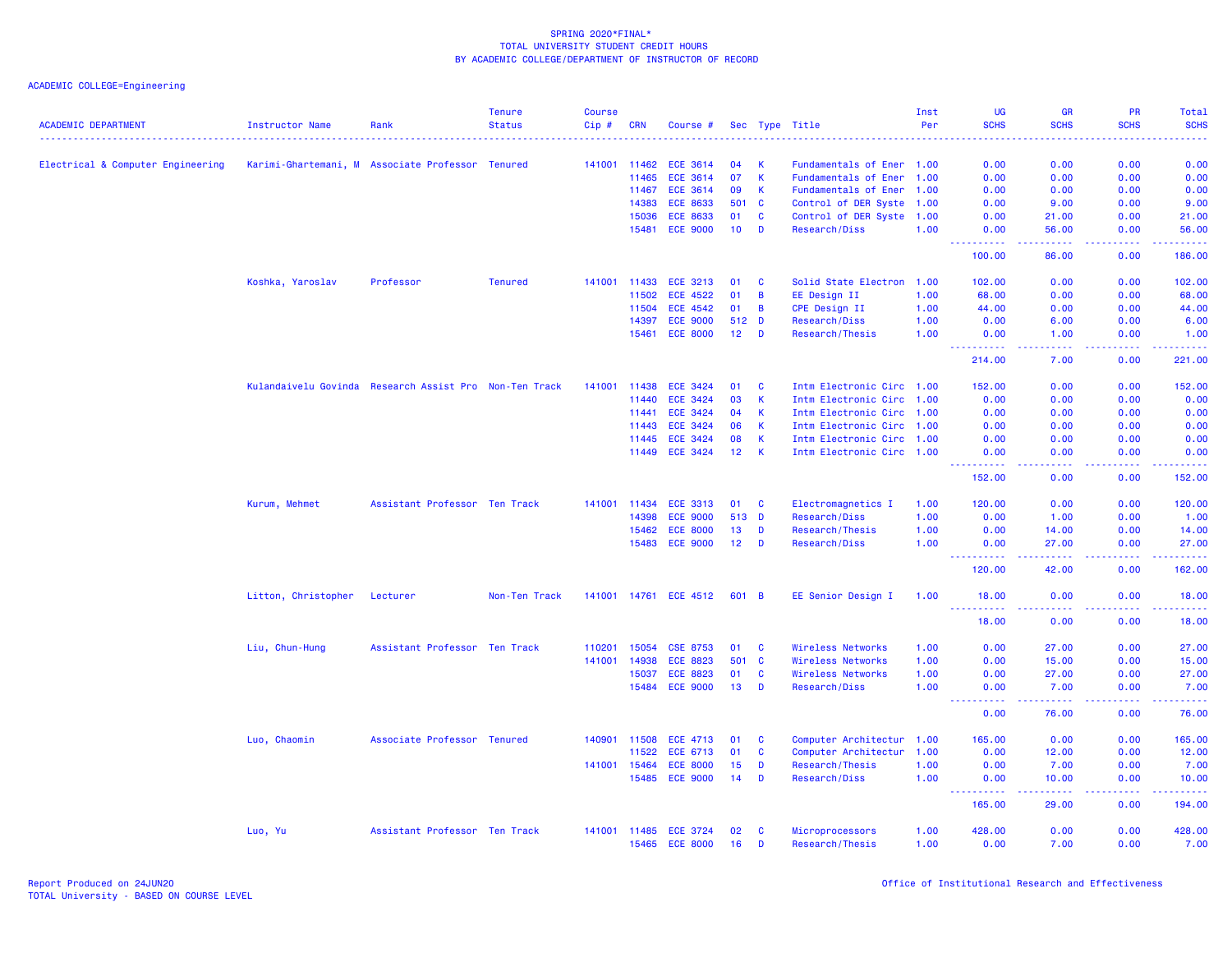| <b>ACADEMIC DEPARTMENT</b>        | Instructor Name      | Rank                          | <b>Tenure</b><br><b>Status</b> | <b>Course</b><br>$Cip \#$ | <b>CRN</b>   | Course #        |                 |              | Sec Type Title            | Inst<br>Per | UG<br><b>SCHS</b>                              | <b>GR</b><br><b>SCHS</b>                                                                                                                                      | <b>PR</b><br><b>SCHS</b> | Total<br><b>SCHS</b> |
|-----------------------------------|----------------------|-------------------------------|--------------------------------|---------------------------|--------------|-----------------|-----------------|--------------|---------------------------|-------------|------------------------------------------------|---------------------------------------------------------------------------------------------------------------------------------------------------------------|--------------------------|----------------------|
|                                   |                      |                               |                                |                           |              |                 |                 |              |                           |             |                                                |                                                                                                                                                               |                          |                      |
|                                   |                      |                               |                                |                           |              |                 |                 |              |                           |             | 428.00                                         | 7.00                                                                                                                                                          | 0.00                     | 435.00               |
| Electrical & Computer Engineering | Marojevic, Vuk       | Associate Professor Ten Track |                                |                           | 140901 11509 | <b>ECE 4723</b> | 01              | C            | <b>Embedded Systems</b>   | 1.00        | 69.00                                          | 0.00                                                                                                                                                          | 0.00                     | 69.00                |
|                                   |                      |                               |                                |                           | 11510        | <b>ECE 4723</b> | 02              | К            | <b>Embedded Systems</b>   | 1.00        | 0.00                                           | 0.00                                                                                                                                                          | 0.00                     | 0.00                 |
|                                   |                      |                               |                                |                           | 11511        | <b>ECE 4723</b> | 03              | К            | <b>Embedded Systems</b>   | 1.00        | 0.00                                           | 0.00                                                                                                                                                          | 0.00                     | 0.00                 |
|                                   |                      |                               |                                |                           | 11523        | <b>ECE 6723</b> | 01              | C            | <b>Embedded Systems</b>   | 1.00        | 0.00                                           | 12.00                                                                                                                                                         | 0.00                     | 12.00                |
|                                   |                      |                               |                                |                           | 11524        | <b>ECE 6723</b> | 02              | К            | <b>Embedded Systems</b>   | 1.00        | 0.00                                           | 0.00                                                                                                                                                          | 0.00                     | 0.00                 |
|                                   |                      |                               |                                |                           | 15040        | <b>ECE 4723</b> | 04              | K            | <b>Embedded Systems</b>   | 1.00        | 0.00                                           | 0.00                                                                                                                                                          | 0.00                     | 0.00                 |
|                                   |                      |                               |                                |                           | 15041        | <b>ECE 6723</b> | 04              | К            | <b>Embedded Systems</b>   | 1.00        | 0.00                                           | 0.00                                                                                                                                                          | 0.00                     | 0.00                 |
|                                   |                      |                               |                                |                           | 141001 15487 | <b>ECE 9000</b> | 16              | D            | Research/Diss             | 1.00        | 0.00                                           | 24.00                                                                                                                                                         | 0.00                     | 24.00                |
|                                   |                      |                               |                                |                           | 16723        | <b>ECE 7000</b> | $501$ I         |              | Directed Indiv Study      | 1.00        | 0.00<br>بالابات<br>$\sim$ $\sim$ $\sim$ $\sim$ | 3.00<br>.                                                                                                                                                     | 0.00<br>بالأباب          | 3.00<br>.            |
|                                   |                      |                               |                                |                           |              |                 |                 |              |                           |             | 69.00                                          | 39.00                                                                                                                                                         | 0.00                     | 108.00               |
|                                   | Melnychuk, Galyna    | Non-Faculty                   | Not Applicable                 | 140101                    | 12323        | GE 3813         | 01              | <b>C</b>     | Challenges Global En 1.00 |             | 42.00                                          | 0.00                                                                                                                                                          | 0.00                     | 42.00                |
|                                   |                      |                               |                                |                           |              |                 |                 |              |                           |             | 42.00                                          | 0.00                                                                                                                                                          | 0.00                     | 42.00                |
|                                   | Mohammadi-Aragh, Mah | Assistant Professor Ten Track |                                | 141001                    | 14403        | <b>ECE 9000</b> | 519 D           |              | Research/Diss             | 1.00        | 0.00                                           | 3.00                                                                                                                                                          | 0.00                     | 3.00                 |
|                                   |                      |                               |                                |                           | 15014        | <b>ECE 1013</b> | 01              | <b>C</b>     | Introduction to ECE       | 1.00        | 210.00                                         | 0.00                                                                                                                                                          | 0.00                     | 210.00               |
|                                   |                      |                               |                                |                           | 15016        | <b>ECE 1013</b> | 03              | К            | Introduction to ECE       | 1.00        | 0.00                                           | 0.00                                                                                                                                                          | 0.00                     | 0.00                 |
|                                   |                      |                               |                                |                           | 15017        | <b>ECE 1013</b> | 04              | К            | Introduction to ECE       | 1.00        | 0.00                                           | 0.00                                                                                                                                                          | 0.00                     | 0.00                 |
|                                   |                      |                               |                                |                           | 15018        | <b>ECE 1013</b> | 05              | $\mathsf{K}$ | Introduction to ECE       | 1.00        | 0.00                                           | 0.00                                                                                                                                                          | 0.00                     | 0.00                 |
|                                   |                      |                               |                                |                           | 15019        | <b>ECE 1013</b> | 06              | К            | Introduction to ECE       | 1.00        | 0.00                                           | 0.00                                                                                                                                                          | 0.00                     | 0.00                 |
|                                   |                      |                               |                                |                           | 15021        | ECE 1022        | 01              | <b>C</b>     | Introduction to ECE       | 1.00        | 148.00                                         | 0.00                                                                                                                                                          | 0.00                     | 148.00               |
|                                   |                      |                               |                                |                           | 15022        | ECE 1022        | 02              | К            | Introduction to ECE       | 1.00        | 0.00                                           | 0.00                                                                                                                                                          | 0.00                     | 0.00                 |
|                                   |                      |                               |                                |                           | 15023        | ECE 1022        | 03              | K            | Introduction to ECE       | 1.00        | 0.00                                           | 0.00                                                                                                                                                          | 0.00                     | 0.00                 |
|                                   |                      |                               |                                |                           | 15024        | <b>ECE 1022</b> | 04              | К            | Introduction to ECE       | 1.00        | 0.00                                           | 0.00                                                                                                                                                          | 0.00                     | 0.00                 |
|                                   |                      |                               |                                |                           | 15025        | <b>ECE 1022</b> | 05              | К            | Introduction to ECE       | 1.00        | 0.00                                           | 0.00                                                                                                                                                          | 0.00                     | 0.00                 |
|                                   |                      |                               |                                |                           | 15488        | <b>ECE 9000</b> | 17              | D            | Research/Diss             | 1.00        | 0.00                                           | 13.00                                                                                                                                                         | 0.00                     | 13.00                |
|                                   |                      |                               |                                | 149999                    | 16579        | <b>ENE 7000</b> | 01              | $\mathbf I$  | Directed Indiv Study      | 1.00        | 0.00                                           | 3.00                                                                                                                                                          | 0.00                     | 3.00                 |
|                                   |                      |                               |                                |                           | 17069        | <b>ENE 9000</b> | 01              | D            | Research/Diss             | 1.00        | 0.00<br><b>.</b><br>$\sim$ $\sim$ $\sim$       | 12.00<br>$\frac{1}{2} \left( \frac{1}{2} \right) \left( \frac{1}{2} \right) \left( \frac{1}{2} \right) \left( \frac{1}{2} \right) \left( \frac{1}{2} \right)$ | 0.00<br>.                | 12.00<br>.           |
|                                   |                      |                               |                                |                           |              |                 |                 |              |                           |             | 358.00                                         | 31.00                                                                                                                                                         | 0.00                     | 389.00               |
|                                   | Moorhead, Jane       | Instructor                    | Non-Ten Track                  |                           | 141001 11436 | <b>ECE 3413</b> | 01              | C            | Intro to Electronic       | 1.00        | 324.00                                         | 0.00                                                                                                                                                          | 0.00                     | 324.00               |
|                                   |                      |                               |                                |                           | 11468        | <b>ECE 3714</b> | 01              | C            | Digital Devices           | 1.00        | 464.00                                         | 0.00                                                                                                                                                          | 0.00                     | 464.00               |
|                                   |                      |                               |                                |                           | 11470        | <b>ECE 3714</b> | 03              | К            | Digital Devices           | 1.00        | 0.00                                           | 0.00                                                                                                                                                          | 0.00                     | 0.00                 |
|                                   |                      |                               |                                |                           | 11471        | <b>ECE 3714</b> | 04              | K            | Digital Devices           | 1.00        | 0.00                                           | 0.00                                                                                                                                                          | 0.00                     | 0.00                 |
|                                   |                      |                               |                                |                           | 11472        | <b>ECE 3714</b> | 05              | K            | Digital Devices           | 1.00        | 0.00                                           | 0.00                                                                                                                                                          | 0.00                     | 0.00                 |
|                                   |                      |                               |                                |                           | 11473        | <b>ECE 3714</b> | 06              | К            | Digital Devices           | 1.00        | 0.00                                           | 0.00                                                                                                                                                          | 0.00                     | 0.00                 |
|                                   |                      |                               |                                |                           | 11476        | <b>ECE 3714</b> | 09              | K            | Digital Devices           | 1.00        | 0.00                                           | 0.00                                                                                                                                                          | 0.00                     | 0.00                 |
|                                   |                      |                               |                                |                           | 11477        | <b>ECE 3714</b> | 10 <sub>1</sub> | $\mathsf K$  | Digital Devices           | 1.00        | 0.00                                           | 0.00                                                                                                                                                          | 0.00                     | 0.00                 |
|                                   |                      |                               |                                |                           |              | 11479 ECE 3714  | 12              | К            | Digital Devices           | 1.00        | 0.00<br><b>.</b>                               | 0.00                                                                                                                                                          | 0.00                     | 0.00                 |
|                                   |                      |                               |                                |                           |              |                 |                 |              |                           |             | 788.00                                         | 0.00                                                                                                                                                          | 0.00                     | 788.00               |
|                                   | Moorhead, Robert     | Professor                     | <b>Tenured</b>                 |                           | 141001 14404 | <b>ECE 9000</b> | 520             | <b>D</b>     | Research/Diss             | 1.00        | 0.00                                           | 3.00                                                                                                                                                          | 0.00                     | 3.00                 |
|                                   |                      |                               |                                |                           | 15468        | <b>ECE 8000</b> | 19              | D            | Research/Thesis           | 1.00        | 0.00                                           | 4.00                                                                                                                                                          | 0.00                     | 4.00                 |
|                                   |                      |                               |                                |                           | 15489        | <b>ECE 9000</b> | 18              | D            | Research/Diss             | 1.00        | 0.00<br><b></b>                                | 1.00<br>.                                                                                                                                                     | 0.00<br>الداعات عامان    | 1.00<br>222222       |
|                                   |                      |                               |                                |                           |              |                 |                 |              |                           |             | 0.00                                           | 8.00                                                                                                                                                          | 0.00                     | 8.00                 |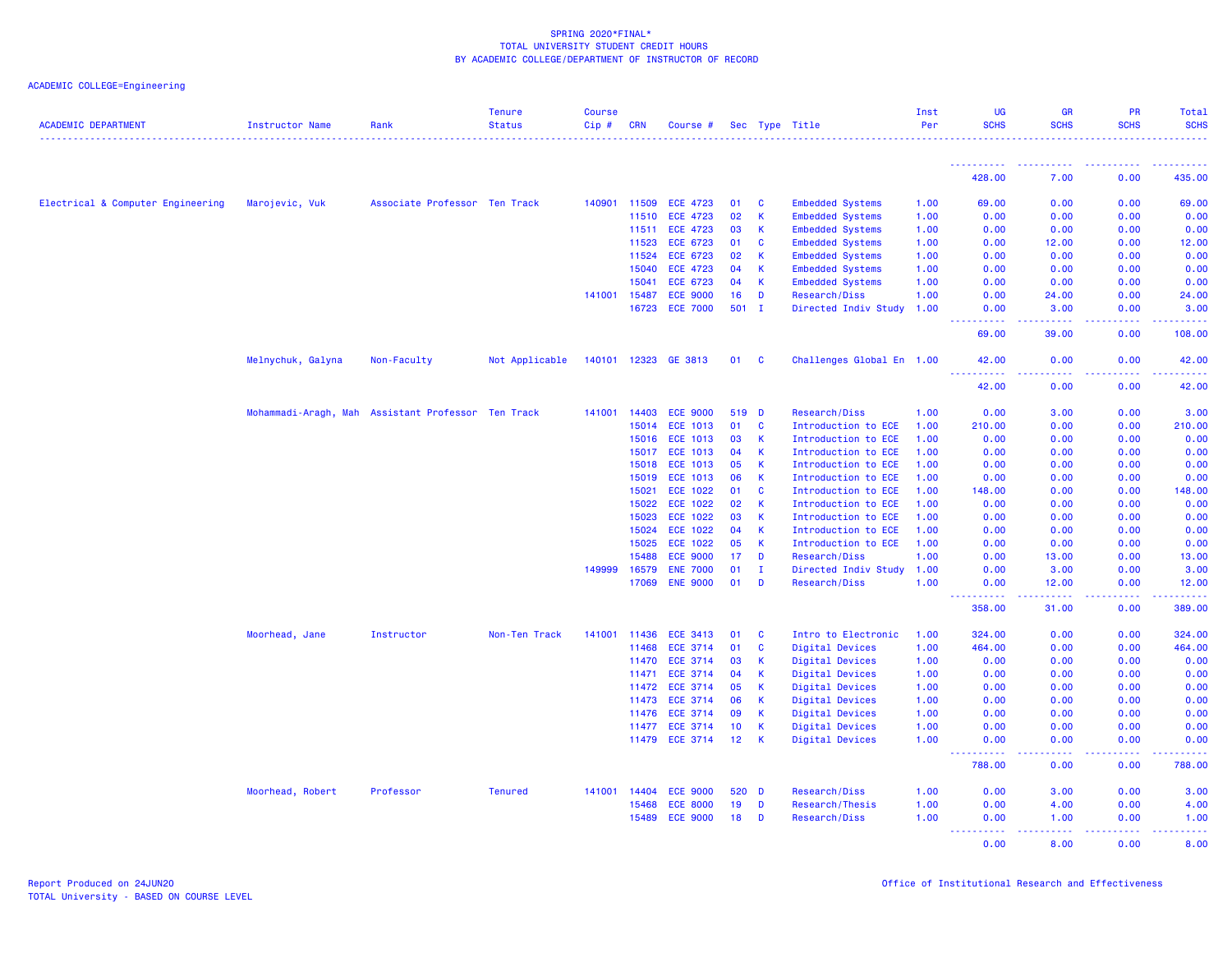# ACADEMIC COLLEGE=Engineering

| <b>ACADEMIC DEPARTMENT</b>             | Instructor Name | Rank                                                   | <b>Tenure</b><br><b>Status</b> | <b>Course</b><br>Cip# | <b>CRN</b>            | Course #                           |             |              | Sec Type Title                               | Inst<br>Per  | <b>UG</b><br><b>SCHS</b>                                                                                                                                                                                                                        | <b>GR</b><br><b>SCHS</b>                                                                                                           | <b>PR</b><br><b>SCHS</b>                                                                                                                             | Total<br><b>SCHS</b>                                                                                                                                                                                                                                                                                                                                                                                                                                                                   |
|----------------------------------------|-----------------|--------------------------------------------------------|--------------------------------|-----------------------|-----------------------|------------------------------------|-------------|--------------|----------------------------------------------|--------------|-------------------------------------------------------------------------------------------------------------------------------------------------------------------------------------------------------------------------------------------------|------------------------------------------------------------------------------------------------------------------------------------|------------------------------------------------------------------------------------------------------------------------------------------------------|----------------------------------------------------------------------------------------------------------------------------------------------------------------------------------------------------------------------------------------------------------------------------------------------------------------------------------------------------------------------------------------------------------------------------------------------------------------------------------------|
| Electrical & Computer Engineering      | Mun, SungKwang  | Research Assist Pro Non-Ten Track                      |                                |                       |                       | 141001 11458 ECE 3443              | 01 C        |              | Signals and Systems                          | 1.00         | 141.00                                                                                                                                                                                                                                          | 0.00                                                                                                                               | 0.00                                                                                                                                                 | 141.00                                                                                                                                                                                                                                                                                                                                                                                                                                                                                 |
|                                        |                 |                                                        |                                |                       |                       |                                    |             |              |                                              |              | ----------<br>141.00                                                                                                                                                                                                                            | .<br>0.00                                                                                                                          | -----<br>0.00                                                                                                                                        | . <u>.</u> .<br>141.00                                                                                                                                                                                                                                                                                                                                                                                                                                                                 |
|                                        | Park, Chanyeop  | Assistant Professor Ten Track                          |                                | 141001                | 15042                 | <b>ECE 4673</b>                    | 01          | <b>C</b>     | Fund of HV Engin                             | 1.00         | 87.00                                                                                                                                                                                                                                           | 0.00                                                                                                                               | 0.00                                                                                                                                                 | 87.00                                                                                                                                                                                                                                                                                                                                                                                                                                                                                  |
|                                        |                 |                                                        |                                |                       | 15490                 | <b>ECE 9000</b>                    | 19          | D            | Research/Diss                                | 1.00         | 0.00                                                                                                                                                                                                                                            | 33.00                                                                                                                              | 0.00                                                                                                                                                 | 33.00                                                                                                                                                                                                                                                                                                                                                                                                                                                                                  |
|                                        |                 |                                                        |                                |                       | 16706                 | <b>ECE 7000</b>                    | 05          | л.           | Directed Indiv Study 1.00                    |              | 0.00                                                                                                                                                                                                                                            | 3.00                                                                                                                               | 0.00                                                                                                                                                 | 3.00                                                                                                                                                                                                                                                                                                                                                                                                                                                                                   |
|                                        |                 |                                                        |                                |                       |                       |                                    |             |              |                                              |              | .<br>87.00                                                                                                                                                                                                                                      | 36.00                                                                                                                              | 0.00                                                                                                                                                 | 123.00                                                                                                                                                                                                                                                                                                                                                                                                                                                                                 |
|                                        |                 |                                                        |                                |                       |                       |                                    |             |              |                                              |              |                                                                                                                                                                                                                                                 |                                                                                                                                    |                                                                                                                                                      |                                                                                                                                                                                                                                                                                                                                                                                                                                                                                        |
|                                        |                 | Samiappan, Sathishku Research Assist Pro Non-Ten Track |                                |                       |                       | 141001 11437 ECE 3413              | 02          | <b>C</b>     | Intro to Electronic                          | 1.00         | 315,00<br>444                                                                                                                                                                                                                                   | 0.00                                                                                                                               | 0.00                                                                                                                                                 | 315.00<br>$\frac{1}{2} \left( \frac{1}{2} \right) \left( \frac{1}{2} \right) \left( \frac{1}{2} \right) \left( \frac{1}{2} \right) \left( \frac{1}{2} \right)$                                                                                                                                                                                                                                                                                                                         |
|                                        |                 |                                                        |                                |                       |                       |                                    |             |              |                                              |              | 315.00                                                                                                                                                                                                                                          | 0.00                                                                                                                               | 0.00                                                                                                                                                 | 315.00                                                                                                                                                                                                                                                                                                                                                                                                                                                                                 |
|                                        | Sharp, Kirk     | Lecturer                                               | Non-Ten Track                  |                       |                       | 141001 14750 ECE 3323              | 601 C       |              | Electromagnetics II 1.00                     |              | 33.00<br>.                                                                                                                                                                                                                                      | 0.00<br>$\omega$ is a $\omega$                                                                                                     | 0.00<br>.                                                                                                                                            | 33.00<br>.                                                                                                                                                                                                                                                                                                                                                                                                                                                                             |
|                                        |                 |                                                        |                                |                       |                       |                                    |             |              |                                              |              | 33.00                                                                                                                                                                                                                                           | 0.00                                                                                                                               | 0.00                                                                                                                                                 | 33.00                                                                                                                                                                                                                                                                                                                                                                                                                                                                                  |
|                                        | Sharp, Kristin  | Lecturer                                               | Non-Ten Track                  |                       | 141001 14758          | <b>ECE 3724</b>                    | 601 C       |              | Microprocessors                              | 1.00         | 48.00                                                                                                                                                                                                                                           | 0.00                                                                                                                               | 0.00                                                                                                                                                 | 48.00                                                                                                                                                                                                                                                                                                                                                                                                                                                                                  |
|                                        |                 |                                                        |                                |                       |                       | 14759 ECE 3724                     | 602 K       |              | Microprocessors                              | 1.00         | 0.00<br>$\frac{1}{2} \left( \frac{1}{2} \right) \frac{1}{2} \left( \frac{1}{2} \right)$<br>$\frac{1}{2} \left( \frac{1}{2} \right) \left( \frac{1}{2} \right) \left( \frac{1}{2} \right) \left( \frac{1}{2} \right) \left( \frac{1}{2} \right)$ | 0.00<br>. <u>. .</u>                                                                                                               | 0.00<br>.                                                                                                                                            | 0.00                                                                                                                                                                                                                                                                                                                                                                                                                                                                                   |
|                                        |                 |                                                        |                                |                       |                       |                                    |             |              |                                              |              | 48.00                                                                                                                                                                                                                                           | 0.00                                                                                                                               | 0.00                                                                                                                                                 | 48.00                                                                                                                                                                                                                                                                                                                                                                                                                                                                                  |
|                                        | Tang, Bo        | Assistant Professor Ten Track                          |                                | 140901                | 11512                 | <b>ECE 4743</b>                    | 01          | <b>C</b>     | Digital Sys Design                           | 1.00         | 60.00                                                                                                                                                                                                                                           | 0.00                                                                                                                               | 0.00                                                                                                                                                 | 60.00                                                                                                                                                                                                                                                                                                                                                                                                                                                                                  |
|                                        |                 |                                                        |                                |                       | 11513                 | <b>ECE 4743</b>                    | 02          | К            | Digital Sys Design                           | 1.00         | 0.00                                                                                                                                                                                                                                            | 0.00                                                                                                                               | 0.00                                                                                                                                                 | 0.00                                                                                                                                                                                                                                                                                                                                                                                                                                                                                   |
|                                        |                 |                                                        |                                |                       | 11514                 | <b>ECE 4743</b>                    | 03          | $\mathsf{K}$ | Digital Sys Design                           | 1.00         | 0.00                                                                                                                                                                                                                                            | 0.00                                                                                                                               | 0.00                                                                                                                                                 | 0.00                                                                                                                                                                                                                                                                                                                                                                                                                                                                                   |
|                                        |                 |                                                        |                                |                       | 11526                 | ECE 6743                           | 01          | $\mathbf{C}$ | Digital Sys Design                           | 1.00         | 0.00                                                                                                                                                                                                                                            | 12.00                                                                                                                              | 0.00                                                                                                                                                 | 12.00                                                                                                                                                                                                                                                                                                                                                                                                                                                                                  |
|                                        |                 |                                                        |                                |                       | 11527                 | ECE 6743                           | 02          | $\mathsf{K}$ | Digital Sys Design                           | 1.00         | 0.00                                                                                                                                                                                                                                            | 0.00                                                                                                                               | 0.00                                                                                                                                                 | 0.00                                                                                                                                                                                                                                                                                                                                                                                                                                                                                   |
|                                        |                 |                                                        |                                |                       | 14358                 | ECE 6743                           | 501 B       |              | Digital Sys Design                           | 1.00         | 0.00                                                                                                                                                                                                                                            | 6.00                                                                                                                               | 0.00                                                                                                                                                 | 6.00                                                                                                                                                                                                                                                                                                                                                                                                                                                                                   |
|                                        |                 |                                                        |                                |                       | 15038                 | ECE 4743                           | 04          | $\mathbf{K}$ | Digital Sys Design                           | 1.00         | 0.00                                                                                                                                                                                                                                            | 0.00                                                                                                                               | 0.00                                                                                                                                                 | 0.00                                                                                                                                                                                                                                                                                                                                                                                                                                                                                   |
|                                        |                 |                                                        |                                |                       | 15039                 | <b>ECE 6743</b>                    | 04          | K            | Digital Sys Design                           | 1.00         | 0.00                                                                                                                                                                                                                                            | 0.00                                                                                                                               | 0.00                                                                                                                                                 | 0.00                                                                                                                                                                                                                                                                                                                                                                                                                                                                                   |
|                                        |                 |                                                        |                                | 141001                | 14406                 | <b>ECE 9000</b>                    | 522 D       |              | <b>Research/Diss</b>                         | 1.00         | 0.00                                                                                                                                                                                                                                            | 6.00                                                                                                                               | 0.00                                                                                                                                                 | 6.00                                                                                                                                                                                                                                                                                                                                                                                                                                                                                   |
|                                        |                 |                                                        |                                |                       | 15470                 | <b>ECE 8000</b>                    | 21          | D            | Research/Thesis                              | 1.00         | 0.00                                                                                                                                                                                                                                            | 7.00                                                                                                                               | 0.00                                                                                                                                                 | 7.00                                                                                                                                                                                                                                                                                                                                                                                                                                                                                   |
|                                        |                 |                                                        |                                |                       | 15491                 | <b>ECE 9000</b>                    | 20          | D            | Research/Diss                                | 1.00         | 0.00                                                                                                                                                                                                                                            | 18.00                                                                                                                              | 0.00                                                                                                                                                 | 18.00                                                                                                                                                                                                                                                                                                                                                                                                                                                                                  |
|                                        |                 |                                                        |                                |                       | 16691<br>240101 12656 | <b>ECE 7000</b><br><b>HON 4093</b> | 03<br>H21 E | $\mathbf{I}$ | Directed Indiv Study<br><b>Honors Thesis</b> | 1.00<br>1.00 | 0.00<br>3.00                                                                                                                                                                                                                                    | 3.00<br>0.00                                                                                                                       | 0.00<br>0.00                                                                                                                                         | 3.00<br>3.00                                                                                                                                                                                                                                                                                                                                                                                                                                                                           |
|                                        |                 |                                                        |                                |                       |                       |                                    |             |              |                                              |              | a a<br>----<br>63.00                                                                                                                                                                                                                            | $\frac{1}{2} \left( \frac{1}{2} \right) \left( \frac{1}{2} \right) \left( \frac{1}{2} \right) \left( \frac{1}{2} \right)$<br>52.00 | 0.00                                                                                                                                                 | 115.00                                                                                                                                                                                                                                                                                                                                                                                                                                                                                 |
|                                        | Zhao, Junbo     | Assistant Professor Ten Track                          |                                | 141001                | 15492                 | <b>ECE 9000</b>                    | 21          | D            | Research/Diss                                | 1.00         | 0.00                                                                                                                                                                                                                                            | 7.00                                                                                                                               | 0.00                                                                                                                                                 | 7.00                                                                                                                                                                                                                                                                                                                                                                                                                                                                                   |
|                                        |                 |                                                        |                                |                       |                       | 15516 ECE 8990                     | 01          | $\mathbf{C}$ | Special Topic in ECE 1.00                    |              | 0.00                                                                                                                                                                                                                                            | 15.00                                                                                                                              | 0.00                                                                                                                                                 | 15.00                                                                                                                                                                                                                                                                                                                                                                                                                                                                                  |
|                                        |                 |                                                        |                                |                       |                       | 15517 ECE 8990                     | 501 C       |              | Special Topic in ECE 1.00                    |              | 0.00                                                                                                                                                                                                                                            | 9.00                                                                                                                               | 0.00                                                                                                                                                 | 9.00                                                                                                                                                                                                                                                                                                                                                                                                                                                                                   |
|                                        |                 |                                                        |                                |                       |                       |                                    |             |              |                                              |              | ----------<br>0.00                                                                                                                                                                                                                              | .<br>31.00                                                                                                                         | المتمام المتمار<br>$\frac{1}{2} \left( \frac{1}{2} \right) \left( \frac{1}{2} \right) \left( \frac{1}{2} \right) \left( \frac{1}{2} \right)$<br>0.00 | $\frac{1}{2} \left( \frac{1}{2} \right) \left( \frac{1}{2} \right) \left( \frac{1}{2} \right) \left( \frac{1}{2} \right) \left( \frac{1}{2} \right)$<br>31.00                                                                                                                                                                                                                                                                                                                          |
| ====================================== |                 |                                                        |                                |                       |                       |                                    |             |              |                                              |              | ==========                                                                                                                                                                                                                                      | ==========                                                                                                                         | -----------                                                                                                                                          | $\begin{array}{cccccccccc} \multicolumn{2}{c}{} & \multicolumn{2}{c}{} & \multicolumn{2}{c}{} & \multicolumn{2}{c}{} & \multicolumn{2}{c}{} & \multicolumn{2}{c}{} & \multicolumn{2}{c}{} & \multicolumn{2}{c}{} & \multicolumn{2}{c}{} & \multicolumn{2}{c}{} & \multicolumn{2}{c}{} & \multicolumn{2}{c}{} & \multicolumn{2}{c}{} & \multicolumn{2}{c}{} & \multicolumn{2}{c}{} & \multicolumn{2}{c}{} & \multicolumn{2}{c}{} & \multicolumn{2}{c}{} & \multicolumn{2}{c}{} & \mult$ |
| Electrical & Computer Engineering      |                 |                                                        |                                |                       |                       |                                    |             |              |                                              |              | 4261.00                                                                                                                                                                                                                                         | 1036.00                                                                                                                            | 0.00                                                                                                                                                 | 5297.00                                                                                                                                                                                                                                                                                                                                                                                                                                                                                |

=================================== ========== ========== ========== ==========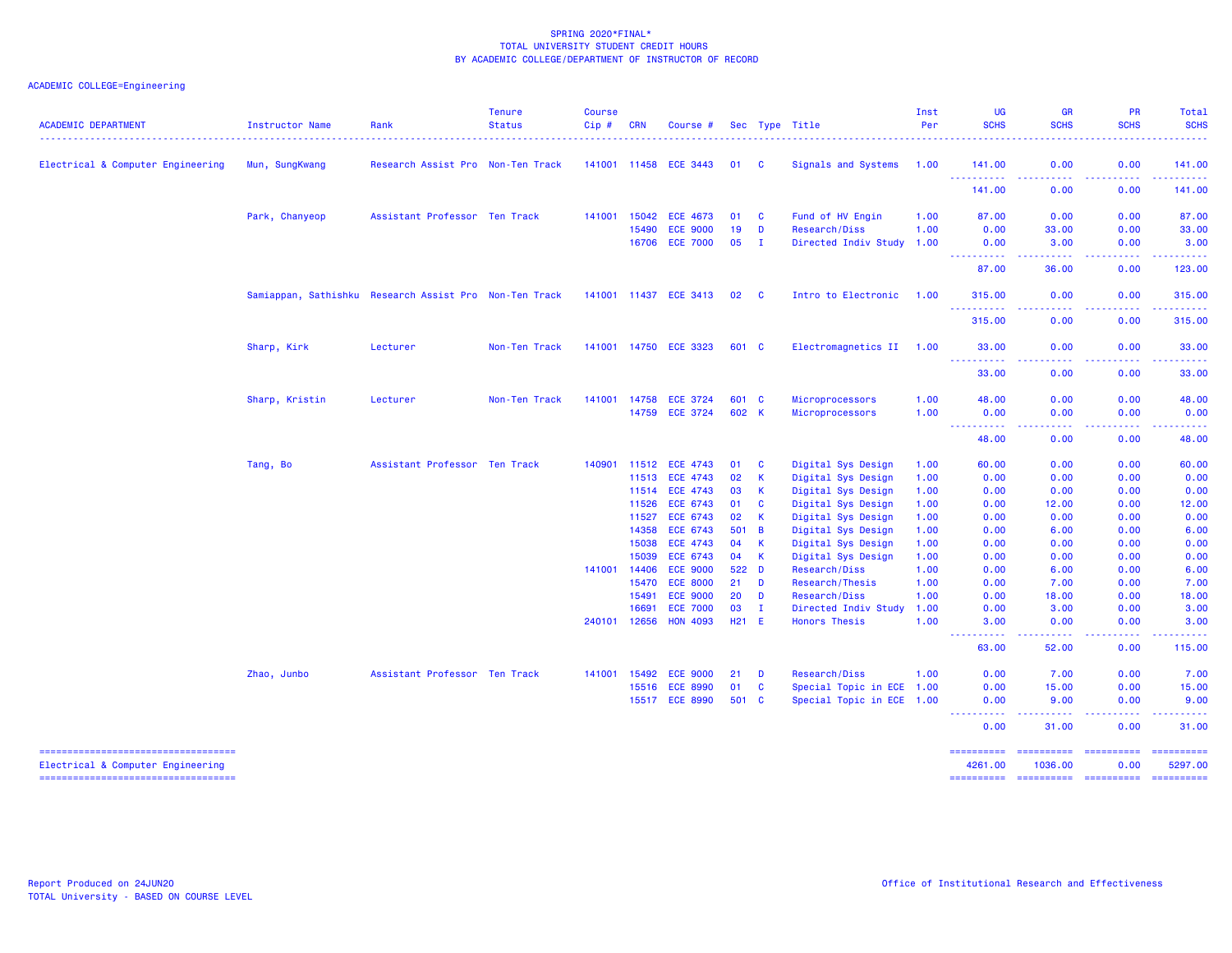ACADEMIC COLLEGE=Engineering

| <b>ACADEMIC DEPARTMENT</b>       | Instructor Name     | Rank                          | <b>Tenure</b><br><b>Status</b> | <b>Course</b><br>Cip# | <b>CRN</b>   | Course #             |                 |              | Sec Type Title            | Inst<br>Per<br>. | <b>UG</b><br><b>SCHS</b> | GR<br><b>SCHS</b>                                                                                                                  | PR<br><b>SCHS</b> | Total<br><b>SCHS</b><br>$\omega$ is $\omega$ in . |
|----------------------------------|---------------------|-------------------------------|--------------------------------|-----------------------|--------------|----------------------|-----------------|--------------|---------------------------|------------------|--------------------------|------------------------------------------------------------------------------------------------------------------------------------|-------------------|---------------------------------------------------|
| Industrial & Systems Engineering | Bian, Linkan        | Associate Professor Tenured   |                                | 143501                | 14589        | IE 8000              | 501 D           |              | Research / Thesis         | 1.00             | 0.00                     | 1.00                                                                                                                               | 0.00              | 1.00                                              |
|                                  |                     |                               |                                |                       | 14605        | IE 9000              | 501             | D            | Research/DIss             | 1.00             | 0.00                     | 1.00                                                                                                                               | 0.00              | 1.00                                              |
|                                  |                     |                               |                                |                       | 16232        | IE 9000              | 01              | D            | Research/DIss             | 1.00             | 0.00                     | 9.00                                                                                                                               | 0.00              | 9.00                                              |
|                                  |                     |                               |                                |                       | 17003        | IE 7000              | 03              | $\mathbf I$  | Directed Indiv Study      | 1.00             | 0.00                     | 3.00                                                                                                                               | 0.00              | 3.00                                              |
|                                  |                     |                               |                                | 149999                | 17480        | IE 4000              | 02              | $\mathbf I$  | Directed Indiv Study      | 1.00             | 3.00                     | 0.00                                                                                                                               | 0.00              | 3.00                                              |
|                                  |                     |                               |                                | 270301                | 12707        | IE 4623              | 01              | $\mathbf{C}$ | Eng Statistics II         | 1.00             | 153.00                   | 0.00                                                                                                                               | 0.00              | 153.00                                            |
|                                  |                     |                               |                                |                       | 12721        | IE 6623              | 01              | C            | Eng Statistics II         | 1.00             | 0.00                     | 15.00                                                                                                                              | 0.00              | 15.00                                             |
|                                  |                     |                               |                                |                       | 14582        | IE 4623              | 501             | <b>C</b>     | Eng Statistics II         | 1.00             | 6.00                     | 0.00                                                                                                                               | 0.00              | 6.00                                              |
|                                  |                     |                               |                                |                       | 14587        | IE 6623              | 501             | $\mathbf{C}$ | Eng Statistics II         | 1.00             | 0.00                     | 15.00                                                                                                                              | 0.00              | 15.00                                             |
|                                  |                     |                               |                                | 309999                | 17264        | <b>CME 9000</b>      | 506 D           |              | Research/Dis              | 1.00             | 0.00<br>22222            | 3.00<br>22222                                                                                                                      | 0.00<br>.         | 3.00<br>.                                         |
|                                  |                     |                               |                                |                       |              |                      |                 |              |                           |                  | 162.00                   | 47.00                                                                                                                              | 0.00              | 209.00                                            |
|                                  | Bostick, Lisa       | Lecturer                      | Non-Ten Track                  |                       |              | 151302 11611 EG 1142 | 01              | C            | Engineering Graphics 1.00 |                  | 88.00<br>.               | 0.00<br>.                                                                                                                          | 0.00<br>.         | 88.00<br>وبالمناب                                 |
|                                  |                     |                               |                                |                       |              |                      |                 |              |                           |                  | 88.00                    | 0.00                                                                                                                               | 0.00              | 88.00                                             |
|                                  | Bullington, Stanley | Professor                     | <b>Tenured</b>                 | 143501                | 12701        | IE 4513              | 01              | $\mathbf{C}$ | Engineering Admin         | 1.00             | 144.00                   | 0.00                                                                                                                               | 0.00              | 144.00                                            |
|                                  |                     |                               |                                |                       | 12714        | IE 6513              | 01              | $\mathbf c$  | Engineering Admin         | 1.00             | 0.00                     | 15.00                                                                                                                              | 0.00              | 15.00                                             |
|                                  |                     |                               |                                |                       | 12729        | IE 8913              | 01              | $\mathbf{C}$ | Engr Economy II           | 1.00             | 0.00                     | 27.00                                                                                                                              | 0.00              | 27.00                                             |
|                                  |                     |                               |                                |                       | 14604        | IE 8913              | 501             | $\mathbf{C}$ | Engr Economy II           | 1.00             | 0.00                     | 36.00                                                                                                                              | 0.00              | 36.00                                             |
|                                  |                     |                               |                                |                       | 14606        | IE 9000              | 502             | D            | Research/DIss             | 1.00             | 0.00                     | 1.00                                                                                                                               | 0.00              | 1.00                                              |
|                                  |                     |                               |                                |                       | 14947        | IE 8333              | 501             | $\mathbf{C}$ | Prod Control Sys II       | 1.00             | 0.00                     | 30.00                                                                                                                              | 0.00              | 30.00                                             |
|                                  |                     |                               |                                |                       | 14997        | IE 8333              | 01              | $\mathbf c$  | Prod Control Sys II       | 1.00             | 0.00                     | 12.00                                                                                                                              | 0.00              | 12.00                                             |
|                                  |                     |                               |                                |                       | 16233        | IE 9000              | 02              | D            | Research/DIss             | 1.00             | 0.00<br>.                | 1.00<br>$\frac{1}{2} \left( \frac{1}{2} \right) \left( \frac{1}{2} \right) \left( \frac{1}{2} \right) \left( \frac{1}{2} \right)$  | 0.00<br>بالاناب   | 1.00<br>.                                         |
|                                  |                     |                               |                                |                       |              |                      |                 |              |                           |                  | 144.00                   | 122.00                                                                                                                             | 0.00              | 266.00                                            |
|                                  | Burch, Reuben       | Assistant Professor Ten Track |                                | 143501                | 14607        | <b>IE 9000</b>       | 503 D           |              | Research/DIss             | 1.00             | 0.00                     | 14.00                                                                                                                              | 0.00              | 14.00                                             |
|                                  |                     |                               |                                |                       | 14946        | IE 8163              | 501             | $\mathbf{C}$ | Macroergonomics           | 1.00             | 0.00                     | 24.00                                                                                                                              | 0.00              | 24.00                                             |
|                                  |                     |                               |                                |                       | 14996        | IE 8163              | 01              | $\mathbf{C}$ | Macroergonomics           | 1.00             | 0.00                     | 48.00                                                                                                                              | 0.00              | 48.00                                             |
|                                  |                     |                               |                                |                       | 16220        | IE 8000              | 03              | D            | Research / Thesis         | 1.00             | 0.00                     | 6.00                                                                                                                               | 0.00              | 6.00                                              |
|                                  |                     |                               |                                |                       | 16234        | <b>IE 9000</b>       | 03              | D            | Research/DIss             | 1.00             | 0.00                     | 20.00<br>$\frac{1}{2} \left( \frac{1}{2} \right) \left( \frac{1}{2} \right) \left( \frac{1}{2} \right) \left( \frac{1}{2} \right)$ | 0.00              | 20.00<br>المتمامين                                |
|                                  |                     |                               |                                |                       |              |                      |                 |              |                           |                  | 0.00                     | 112.00                                                                                                                             | 0.00              | 112.00                                            |
|                                  | Green, Robert       | Non-Faculty                   | Not Applicable                 | 140101                | 16923        | GE 2990              | 01              | C            | Special Topic In GE       | 0.50             | 7.50                     | 0.00                                                                                                                               | 0.00              | 7.50                                              |
|                                  |                     |                               |                                |                       | 521003 11963 | <b>EXL 1191</b>      | 02              | E.           | Leadership Internshi 1.00 |                  | 1.00<br>22222            | 0.00<br>2222                                                                                                                       | 0.00<br>.         | 1.00<br>$\omega$ is $\omega$ in .                 |
|                                  |                     |                               |                                |                       |              |                      |                 |              |                           |                  | 8.50                     | 0.00                                                                                                                               | 0.00              | 8.50                                              |
|                                  | Hill, Eric          | Non-Faculty                   | Not Applicable                 |                       |              | 140101 12306 GE 3011 | 01              | - S          | Engr Entrepreneur Se 0.40 |                  | 22.00<br>-----           | 0.00<br>2222                                                                                                                       | 0.00<br>والمحامر  | 22.00<br>وعاعاها                                  |
|                                  |                     |                               |                                |                       |              |                      |                 |              |                           |                  | 22.00                    | 0.00                                                                                                                               | 0.00              | 22.00                                             |
|                                  | Jaradat, Raed       | Assistant Professor Ten Track |                                | 142701                | 12709        | IE 4773              | 01              | C            | Sys Simulation I          | 1.00             | 75.00                    | 0.00                                                                                                                               | 0.00              | 75.00                                             |
|                                  |                     |                               |                                |                       | 12723        | IE 6773              | 01              | $\mathbf{C}$ | Sys Simulation I          | 1.00             | 0.00                     | 9.00                                                                                                                               | 0.00              | 9.00                                              |
|                                  |                     |                               |                                |                       | 14588        | IE 6773              | 501             | <b>C</b>     | Sys Simulation I          | 1.00             | 0.00                     | 15.00                                                                                                                              | 0.00              | 15.00                                             |
|                                  |                     |                               |                                | 143501                | 14592        | IE 8000              | 504 D           |              | Research / Thesis         | 1.00             | 0.00                     | 1.00                                                                                                                               | 0.00              | 1.00                                              |
|                                  |                     |                               |                                |                       | 14608        | IE 9000              | 504             | D            | Research/DIss             | 1.00             | 0.00                     | 1.00                                                                                                                               | 0.00              | 1.00                                              |
|                                  |                     |                               |                                |                       | 16221        | IE 8000              | 04              | D            | Research / Thesis         | 1.00             | 0.00                     | 15.00                                                                                                                              | 0.00              | 15.00                                             |
|                                  |                     |                               |                                |                       | 16235        | IE 9000              | 04              | D            | Research/DIss             | 1.00             | 0.00                     | 51.00                                                                                                                              | 0.00              | 51.00                                             |
|                                  |                     |                               |                                |                       | 17547        | IE 7000              | 11              | п            | Directed Indiv Study      | 1.00             | 0.00                     | 3.00                                                                                                                               | 0.00              | 3.00                                              |
|                                  |                     |                               |                                |                       | 17548        | IE 7000              | 12 <sub>2</sub> | $\mathbf I$  | Directed Indiv Study 1.00 |                  | 0.00                     | 3.00                                                                                                                               | 0.00              | 3.00                                              |

Report Produced on 24JUN20 Office of Institutional Research and Effectiveness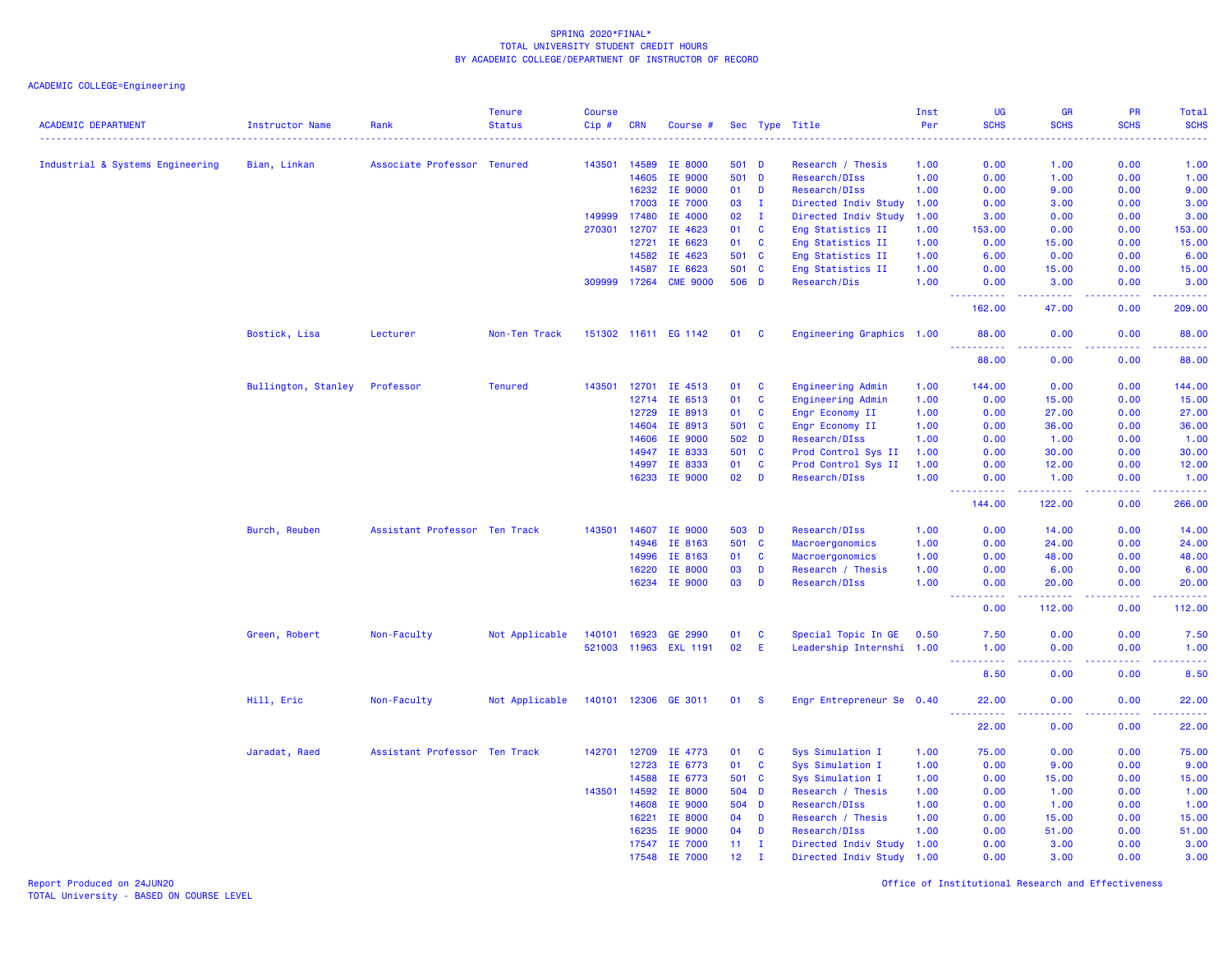| <b>ACADEMIC DEPARTMENT</b>       | <b>Instructor Name</b> | Rank                                               | <b>Tenure</b><br><b>Status</b> | <b>Course</b><br>$Cip$ # | <b>CRN</b> | Course #             |         |              | Sec Type Title            | Inst<br>Per | UG<br><b>SCHS</b>                                                                                           | <b>GR</b><br><b>SCHS</b>                                                                                                           | <b>PR</b><br><b>SCHS</b> | <b>Total</b><br><b>SCHS</b>                                                                                                   |
|----------------------------------|------------------------|----------------------------------------------------|--------------------------------|--------------------------|------------|----------------------|---------|--------------|---------------------------|-------------|-------------------------------------------------------------------------------------------------------------|------------------------------------------------------------------------------------------------------------------------------------|--------------------------|-------------------------------------------------------------------------------------------------------------------------------|
| Industrial & Systems Engineering | Jaradat, Raed          | Assistant Professor Ten Track                      |                                |                          |            | 143501 17571 IE 7000 | $14$ I  |              | Directed Indiv Study 1.00 |             | 0.00                                                                                                        | 3.00                                                                                                                               | 0.00                     | 3.00                                                                                                                          |
|                                  |                        |                                                    |                                |                          |            |                      |         |              |                           |             | <u>.</u><br>75.00                                                                                           | .<br>101.00                                                                                                                        | .<br>0.00                | .<br>176.00                                                                                                                   |
|                                  | Johnson, Jenna         | Instructor                                         | Non-Ten Track                  |                          |            | 143501 14767 IE 3913 | 601 C   |              | Engr Economy I            | 1.00        | 111.00                                                                                                      | 0.00                                                                                                                               | 0.00                     | 111.00<br>22222                                                                                                               |
|                                  |                        |                                                    |                                |                          |            |                      |         |              |                           |             | 111.00                                                                                                      | 0.00                                                                                                                               | 0.00                     | 111.00                                                                                                                        |
|                                  | Ma, Junfeng            | Assistant Professor Ten Track                      |                                | 143501                   | 12702      | IE 4533              | 01      | <b>C</b>     | Project Mgt               | 1.00        | 132.00                                                                                                      | 0.00                                                                                                                               | 0.00                     | 132.00                                                                                                                        |
|                                  |                        |                                                    |                                |                          | 12715      | IE 6533              | 01      | <b>C</b>     | Project Mgt               | 1.00        | 0.00                                                                                                        | 30.00                                                                                                                              | 0.00                     | 30.00                                                                                                                         |
|                                  |                        |                                                    |                                |                          | 14584      | IE 6533              | 501 C   |              | Project Mgt               | 1.00        | 0.00                                                                                                        | 69.00                                                                                                                              | 0.00                     | 69.00                                                                                                                         |
|                                  |                        |                                                    |                                |                          | 14609      | IE 9000              | 505 D   |              | Research/DIss             | 1.00        | 0.00                                                                                                        | 14.00                                                                                                                              | 0.00                     | 14.00                                                                                                                         |
|                                  |                        |                                                    |                                |                          | 14943      | IE 6673              | 501     | $\mathbf{C}$ | Reliability Eng           | 1.00        | 0.00                                                                                                        | 6.00                                                                                                                               | 0.00                     | 6.00                                                                                                                          |
|                                  |                        |                                                    |                                |                          | 14994      | IE 6673              | 01      | C            | Reliability Eng           | 1.00        | 0.00                                                                                                        | 15.00                                                                                                                              | 0.00                     | 15.00                                                                                                                         |
|                                  |                        |                                                    |                                |                          | 14995      | IE 4673              | 01      | $\mathbf{C}$ | Reliability Eng           | 1.00        | 3.00                                                                                                        | 0.00                                                                                                                               | 0.00                     | 3.00                                                                                                                          |
|                                  |                        |                                                    |                                |                          | 16236      | IE 9000              | 05      | D            | Research/DIss             | 1.00        | 0.00                                                                                                        | 1.00                                                                                                                               | 0.00                     | 1.00                                                                                                                          |
|                                  |                        |                                                    |                                |                          | 17032      | IE 7000              | 04      | $\mathbf{I}$ | Directed Indiv Study      | 1.00        | 0.00                                                                                                        | 3.00                                                                                                                               | 0.00                     | 3.00                                                                                                                          |
|                                  |                        |                                                    |                                |                          | 17033      | IE 7000              | 05      | $\mathbf{I}$ | Directed Indiv Study 1.00 |             | 0.00                                                                                                        | 3.00                                                                                                                               | 0.00                     | 3.00                                                                                                                          |
|                                  |                        |                                                    |                                |                          | 17566      | IE 7000              | 13      | $\mathbf{I}$ | Directed Indiv Study 1.00 |             | 0.00<br>.<br>$\frac{1}{2} \left( \frac{1}{2} \right) \left( \frac{1}{2} \right) \left( \frac{1}{2} \right)$ | 1.00<br>.                                                                                                                          | 0.00<br>.                | 1.00<br>$\begin{array}{cccccccccc} \bullet & \bullet & \bullet & \bullet & \bullet & \bullet & \bullet & \bullet \end{array}$ |
|                                  |                        |                                                    |                                |                          |            |                      |         |              |                           |             | 135.00                                                                                                      | 142.00                                                                                                                             | 0.00                     | 277.00                                                                                                                        |
|                                  |                        | Marufuzzaman, Mohamm Assistant Professor Ten Track |                                | 142701                   | 14948      | IE 8793              | 501 C   |              | Heuristics in Optim       | 1.00        | 0.00                                                                                                        | 24.00                                                                                                                              | 0.00                     | 24.00                                                                                                                         |
|                                  |                        |                                                    |                                |                          | 14998      | IE 8793              | 01      | $\mathbf{C}$ | Heuristics in Optim       | 1.00        | 0.00                                                                                                        | 51.00                                                                                                                              | 0.00                     | 51.00                                                                                                                         |
|                                  |                        |                                                    |                                | 143501 14594             |            | <b>IE 8000</b>       | 506 D   |              | Research / Thesis         | 1.00        | 0.00                                                                                                        | 3.00                                                                                                                               | 0.00                     | 3.00                                                                                                                          |
|                                  |                        |                                                    |                                |                          | 14610      | IE 9000              | 506 D   |              | Research/DIss             | 1.00        | 0.00                                                                                                        | 12.00                                                                                                                              | 0.00                     | 12.00                                                                                                                         |
|                                  |                        |                                                    |                                |                          | 16223      | IE 8000              | 06      | D            | Research / Thesis         | 1.00        | 0.00                                                                                                        | 9.00                                                                                                                               | 0.00                     | 9.00                                                                                                                          |
|                                  |                        |                                                    |                                |                          | 16237      | IE 9000              | 06      | D            | Research/DIss             | 1.00        | 0.00                                                                                                        | 24.00                                                                                                                              | 0.00                     | 24.00                                                                                                                         |
|                                  |                        |                                                    |                                |                          | 16801      | IE 7000              | $501$ I |              | Directed Indiv Study 1.00 |             | 0.00                                                                                                        | 3.00                                                                                                                               | 0.00                     | 3.00                                                                                                                          |
|                                  |                        |                                                    |                                |                          | 16996      | IE 7000              | 02      | $\mathbf{I}$ | Directed Indiv Study 1.00 |             | 0.00                                                                                                        | 3.00                                                                                                                               | 0.00                     | 3.00                                                                                                                          |
|                                  |                        |                                                    |                                |                          | 17140      | IE 7000              | 06      | $\mathbf{I}$ | Directed Indiv Study 1.00 |             | 0.00                                                                                                        | 3.00                                                                                                                               | 0.00                     | 3.00                                                                                                                          |
|                                  |                        |                                                    |                                |                          |            | 17514 IE 7000        | 08      | $\mathbf{I}$ | Directed Indiv Study 1.00 |             | 0.00<br>.                                                                                                   | 3.00<br>.                                                                                                                          | 0.00<br>. <b>.</b>       | 3.00<br>.                                                                                                                     |
|                                  |                        |                                                    |                                |                          |            |                      |         |              |                           |             | 0.00                                                                                                        | 135.00                                                                                                                             | 0.00                     | 135.00                                                                                                                        |
|                                  | Morshedlou, Nazanin    | Assistant Professor Ten Track                      |                                | 270301                   | 12705      | IE 4613              | 01      | C            | Eng Statistics I          | 1.00        | 459.00                                                                                                      | 0.00                                                                                                                               | 0.00                     | 459.00                                                                                                                        |
|                                  |                        |                                                    |                                |                          | 12706      | IE 4613              | 02      | <b>C</b>     | Eng Statistics I          | 1.00        | 84.00                                                                                                       | 0.00                                                                                                                               | 0.00                     | 84.00                                                                                                                         |
|                                  |                        |                                                    |                                |                          |            | 12720 IE 6613        | 01      | <b>C</b>     | Eng Statistics I          | 1.00        | 0.00                                                                                                        | 33.00                                                                                                                              | 0.00                     | 33.00                                                                                                                         |
|                                  |                        |                                                    |                                |                          |            |                      |         |              |                           |             | .<br>543.00                                                                                                 | $\frac{1}{2} \left( \frac{1}{2} \right) \left( \frac{1}{2} \right) \left( \frac{1}{2} \right) \left( \frac{1}{2} \right)$<br>33.00 | 22222<br>0.00            | .<br>576.00                                                                                                                   |
|                                  | Pirim, Harun           | Clinical Assist Pro Non-Ten Track                  |                                | 143501                   | 12703      | IE 4543              | 01      | <b>C</b>     | Logistics Engineerin 1.00 |             | 138.00                                                                                                      | 0.00                                                                                                                               | 0.00                     | 138.00                                                                                                                        |
|                                  |                        |                                                    |                                |                          | 14585      | IE 6543              | 501     | $\mathbf{C}$ | Logistics Engineerin 1.00 |             | 0.00                                                                                                        | 3.00                                                                                                                               | 0.00                     | 3.00                                                                                                                          |
|                                  |                        |                                                    |                                | 270101                   | 12708      | IE 4733              | 01      | $\mathbf{C}$ | Linear Programming I 1.00 |             | 171.00                                                                                                      | 0.00                                                                                                                               | 0.00                     | 171.00                                                                                                                        |
|                                  |                        |                                                    |                                |                          | 12722      | IE 6733              | 01      | C            | Linear Programming I 1.00 |             | 0.00                                                                                                        | 9.00                                                                                                                               | 0.00                     | 9.00                                                                                                                          |
|                                  |                        |                                                    |                                |                          | 12953      | MA 4733              | 01      | <b>C</b>     | Linear Programming        | 1.00        | 75.00                                                                                                       | 0.00                                                                                                                               | 0.00                     | 75.00                                                                                                                         |
|                                  |                        |                                                    |                                |                          | 12958      | MA 6733              | 01      | $\mathbf{C}$ | Linear Programming        | 1.00        | 0.00                                                                                                        | 6.00                                                                                                                               | 0.00                     | 6.00                                                                                                                          |
|                                  |                        |                                                    |                                |                          | 14944      | IE 6733              | 501     | $\mathbf{C}$ | Linear Programming I 1.00 |             | 0.00                                                                                                        | 18.00                                                                                                                              | 0.00                     | 18.00                                                                                                                         |
|                                  |                        |                                                    |                                |                          |            | 14979 IE 4733        | 601 C   |              | Linear Programming I 1.00 |             | 12.00                                                                                                       | 0.00                                                                                                                               | 0.00                     | 12.00                                                                                                                         |
|                                  |                        |                                                    |                                |                          |            |                      |         |              |                           |             | 396.00                                                                                                      | 36.00                                                                                                                              | 0.00                     | 432.00                                                                                                                        |
|                                  | Potts, Mary            | Lecturer                                           | Non-Ten Track                  |                          |            | 489999 11613 EG 1143 | 02      | <b>C</b>     | Graphic Com               | 1.00        | 162.00                                                                                                      | 0.00                                                                                                                               | 0.00                     | 162.00                                                                                                                        |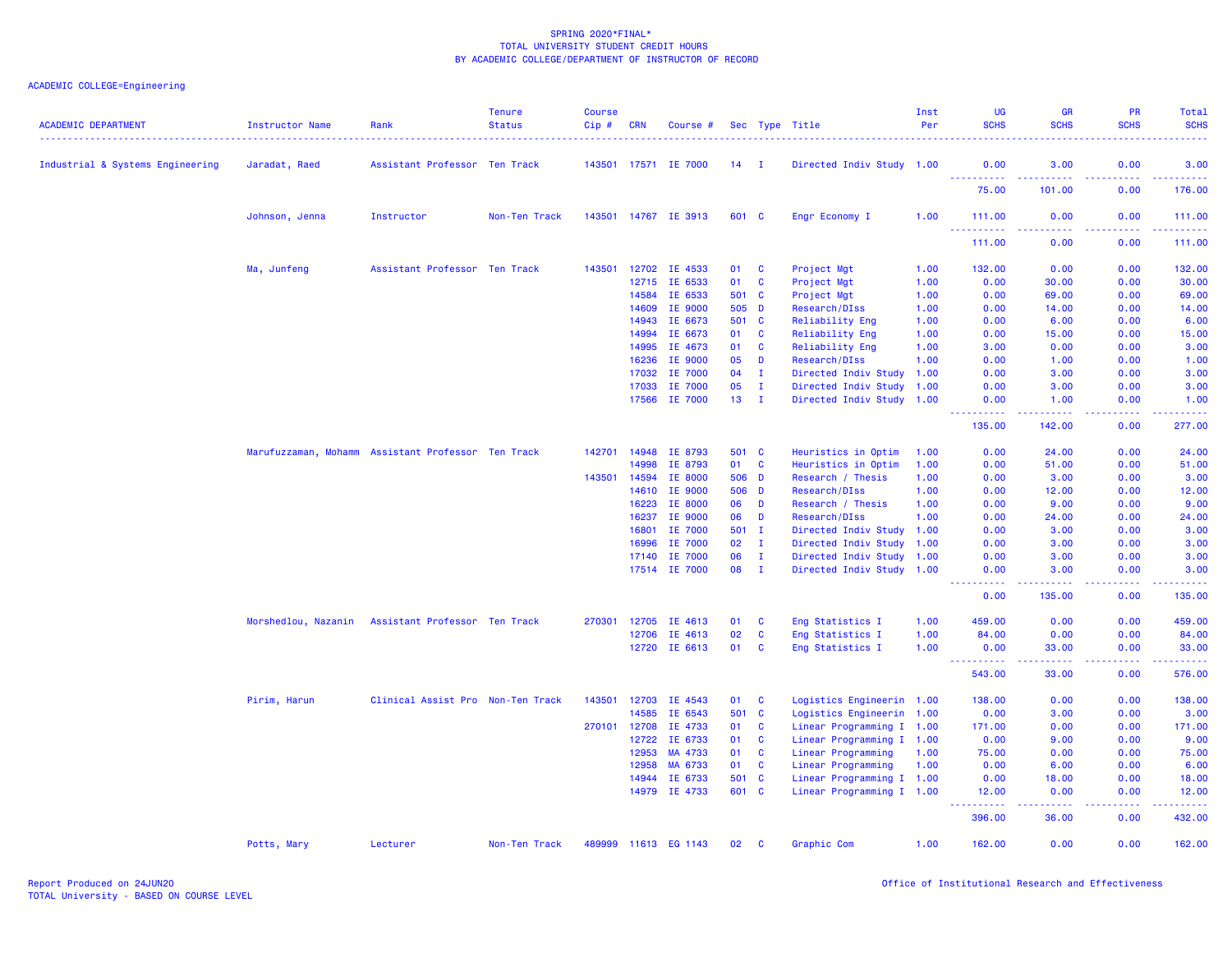| <b>ACADEMIC DEPARTMENT</b>                                               | <b>Instructor Name</b>                 | Rank                          | <b>Tenure</b><br><b>Status</b> | <b>Course</b><br>Cip# | <b>CRN</b>   | Course #             |                 |              | Sec Type Title            | Inst<br>Per | <b>UG</b><br><b>SCHS</b>              | <b>GR</b><br><b>SCHS</b>        | <b>PR</b><br><b>SCHS</b> | Total<br><b>SCHS</b>                                                                                                                                                                                                                                                                                                                                                                                                                                                                   |
|--------------------------------------------------------------------------|----------------------------------------|-------------------------------|--------------------------------|-----------------------|--------------|----------------------|-----------------|--------------|---------------------------|-------------|---------------------------------------|---------------------------------|--------------------------|----------------------------------------------------------------------------------------------------------------------------------------------------------------------------------------------------------------------------------------------------------------------------------------------------------------------------------------------------------------------------------------------------------------------------------------------------------------------------------------|
|                                                                          |                                        |                               |                                |                       |              |                      |                 |              |                           |             | ----------                            |                                 |                          |                                                                                                                                                                                                                                                                                                                                                                                                                                                                                        |
|                                                                          |                                        |                               |                                |                       |              |                      |                 |              |                           |             | 162.00                                | 0.00                            | 0.00                     | 162.00                                                                                                                                                                                                                                                                                                                                                                                                                                                                                 |
| Industrial & Systems Engineering                                         | Reeves, Kari                           | Professor                     | <b>Tenured</b>                 | 140101                | 14521        | GE 8003              | 501 C           |              | <b>MENG Capstone</b>      | 0.75        | 0.00                                  | 13.50                           | 0.00                     | 13.50                                                                                                                                                                                                                                                                                                                                                                                                                                                                                  |
|                                                                          |                                        |                               |                                | 143501                | 14613        | IE 9000              | 509             | D            | Research/DIss             | 1.00        | 0.00                                  | 1.00                            | 0.00                     | 1.00                                                                                                                                                                                                                                                                                                                                                                                                                                                                                   |
|                                                                          |                                        |                               |                                |                       | 16240        | IE 9000              | 09              | D            | Research/DIss             | 1.00        | 0.00                                  | 9.00                            | 0.00                     | 9.00                                                                                                                                                                                                                                                                                                                                                                                                                                                                                   |
|                                                                          |                                        |                               |                                |                       |              |                      |                 |              |                           |             | $\sim$ $\sim$ $\sim$ $\sim$<br>0.00   | .<br>23.50                      | 0.00                     | 23.50                                                                                                                                                                                                                                                                                                                                                                                                                                                                                  |
|                                                                          | Smith, Brian                           | Assistant Professor Ten Track |                                | 140101                | 12305        | GE 1501              | 07              | E            | Engineering Design C 1.00 |             | 4.00                                  | 0.00                            | 0.00                     | 4.00                                                                                                                                                                                                                                                                                                                                                                                                                                                                                   |
|                                                                          |                                        |                               |                                | 142701                | 12726        | IE 8583              | 01              | <b>C</b>     | Enterprise Systems E      | 1.00        | 0.00                                  | 48.00                           | 0.00                     | 48.00                                                                                                                                                                                                                                                                                                                                                                                                                                                                                  |
|                                                                          |                                        |                               |                                |                       | 14602        | IE 8583              | 501 C           |              | Enterprise Systems E      | 1.00        | 0.00                                  | 39.00                           | 0.00                     | 39.00                                                                                                                                                                                                                                                                                                                                                                                                                                                                                  |
|                                                                          |                                        |                               |                                | 143501                | 14598        | IE 8000              | 510 D           |              | Research / Thesis         | 1.00        | 0.00                                  | 5.00                            | 0.00                     | 5.00                                                                                                                                                                                                                                                                                                                                                                                                                                                                                   |
|                                                                          |                                        |                               |                                |                       | 14614        | IE 9000              | 510 D           |              | Research/DIss             | 1.00        | 0.00                                  | 9.00                            | 0.00                     | 9.00                                                                                                                                                                                                                                                                                                                                                                                                                                                                                   |
|                                                                          |                                        |                               |                                |                       | 16227        | IE 8000              | 10 <sup>°</sup> | D            | Research / Thesis         | 1.00        | 0.00                                  | 3.00                            | 0.00                     | 3.00                                                                                                                                                                                                                                                                                                                                                                                                                                                                                   |
|                                                                          |                                        |                               |                                |                       | 16241        | IE 9000              | 10 <sub>1</sub> | D            | Research/DIss             | 1.00        | 0.00                                  | 15.00                           | 0.00                     | 15.00                                                                                                                                                                                                                                                                                                                                                                                                                                                                                  |
|                                                                          |                                        |                               |                                |                       |              | 17466 IE 7000        | 07              | - I          | Directed Indiv Study 1.00 |             | 0.00                                  | 3.00                            | 0.00                     | 3.00                                                                                                                                                                                                                                                                                                                                                                                                                                                                                   |
|                                                                          |                                        |                               |                                |                       |              |                      |                 |              |                           |             | 4.00                                  | 122.00                          | 0.00                     | 126.00                                                                                                                                                                                                                                                                                                                                                                                                                                                                                 |
|                                                                          | Strawderman, Lesley                    | Professor                     | <b>Tenured</b>                 | 142701                | 12710        | IE 4915              | 01              | C            | Design Of Ind Sys         | 1.00        | 230.00                                | 0.00                            | 0.00                     | 230.00                                                                                                                                                                                                                                                                                                                                                                                                                                                                                 |
|                                                                          |                                        |                               |                                |                       | 12711        | IE 4915              | 02              | K            | Design Of Ind Sys         | 1.00        | 0.00                                  | 0.00                            | 0.00                     | 0.00                                                                                                                                                                                                                                                                                                                                                                                                                                                                                   |
|                                                                          |                                        |                               |                                | 143501                | 14599        | IE 8000              | 511 D           |              | Research / Thesis         | 1.00        | 0.00                                  | 3.00                            | 0.00                     | 3.00                                                                                                                                                                                                                                                                                                                                                                                                                                                                                   |
|                                                                          |                                        |                               |                                |                       | 14615        | IE 9000              | 511 D           |              | Research/DIss             | 1.00        | 0.00                                  | 2.00                            | 0.00                     | 2.00                                                                                                                                                                                                                                                                                                                                                                                                                                                                                   |
|                                                                          |                                        |                               |                                |                       | 16228        | IE 8000              | 11              | D            | Research / Thesis         | 1.00        | 0.00                                  | 3.00                            | 0.00                     | 3.00                                                                                                                                                                                                                                                                                                                                                                                                                                                                                   |
|                                                                          |                                        |                               |                                |                       | 16242        | IE 9000              | 11 <sub>1</sub> | D            | Research/DIss             | 1.00        | 0.00                                  | 6.00                            | 0.00                     | 6.00                                                                                                                                                                                                                                                                                                                                                                                                                                                                                   |
|                                                                          |                                        |                               |                                |                       | 17606        | IE 7000              | 502 I           |              | Directed Indiv Study      | 1.00        | 0.00                                  | 3.00                            | 0.00                     | 3.00                                                                                                                                                                                                                                                                                                                                                                                                                                                                                   |
|                                                                          |                                        |                               |                                | 149999                | 16148        | IE 4000              | 01              | $\mathbf{I}$ | Directed Indiv Study      | 1.00        | 3.00                                  | 0.00                            | 0.00                     | 3.00                                                                                                                                                                                                                                                                                                                                                                                                                                                                                   |
|                                                                          |                                        |                               |                                |                       |              |                      |                 |              |                           |             | $\sim$ $\sim$ $\sim$ $\sim$<br>233.00 | 17.00                           | 0.00                     | 250.00                                                                                                                                                                                                                                                                                                                                                                                                                                                                                 |
|                                                                          | Thugudam, Lalith Kum Grad Teach Assist |                               | Non-Ten Track                  |                       |              | 489999 11612 EG 1143 | 01              | C            | Graphic Com               | 1.00        | 153.00<br><u>.</u>                    | 0.00                            | 0.00                     | 153.00<br>$\begin{array}{cccccccccc} \bullet & \bullet & \bullet & \bullet & \bullet & \bullet & \bullet \end{array}$                                                                                                                                                                                                                                                                                                                                                                  |
|                                                                          |                                        |                               |                                |                       |              |                      |                 |              |                           |             | 153.00                                | 0.00                            | 0.00                     | 153.00                                                                                                                                                                                                                                                                                                                                                                                                                                                                                 |
|                                                                          | Tian, Wenmeng                          | Assistant Professor Ten Track |                                | 143501                | 12697        | IE 3323              | 01              | C            | Mfg Processes             | 1.00        | 66.00                                 | 0.00                            | 0.00                     | 66.00                                                                                                                                                                                                                                                                                                                                                                                                                                                                                  |
|                                                                          |                                        |                               |                                |                       | 12698        | IE 3323              | 02              | $\mathsf K$  | Mfg Processes             | 1.00        | 0.00                                  | 0.00                            | 0.00                     | 0.00                                                                                                                                                                                                                                                                                                                                                                                                                                                                                   |
|                                                                          |                                        |                               |                                |                       | 14616        | IE 9000              | 512 D           |              | Research/DIss             | 1.00        | 0.00                                  | 2.00                            | 0.00                     | 2.00                                                                                                                                                                                                                                                                                                                                                                                                                                                                                   |
|                                                                          |                                        |                               |                                |                       | 16229        | IE 8000              | 12 <sub>1</sub> | D            | Research / Thesis         | 1.00        | 0.00                                  | 9.00                            | 0.00                     | 9.00                                                                                                                                                                                                                                                                                                                                                                                                                                                                                   |
|                                                                          |                                        |                               |                                |                       | 16243        | IE 9000              | 12 <sup>2</sup> | D            | Research/DIss             | 1.00        | 0.00                                  | 7.00                            | 0.00                     | 7.00                                                                                                                                                                                                                                                                                                                                                                                                                                                                                   |
|                                                                          |                                        |                               |                                |                       |              | 149999 17482 IE 4000 | 03              | л.           | Directed Indiv Study      | 1.00        | 3.00                                  | 0.00                            | 0.00                     | 3.00                                                                                                                                                                                                                                                                                                                                                                                                                                                                                   |
|                                                                          |                                        |                               |                                |                       |              |                      |                 |              |                           |             | بالأباب<br>.<br>69.00                 | .<br>18.00                      | .<br>0.00                | 87.00                                                                                                                                                                                                                                                                                                                                                                                                                                                                                  |
|                                                                          | Wang, Haifeng                          | Assistant Professor Ten Track |                                |                       | 143501 12712 | IE 4934              | 01              | B            | Info Systems for IE       | 1.00        | 136.00                                | 0.00                            | 0.00                     | 136.00                                                                                                                                                                                                                                                                                                                                                                                                                                                                                 |
|                                                                          |                                        |                               |                                |                       |              | 16244 IE 9000        | 13              | D            | Research/DIss             | 1.00        | 0.00                                  | 3.00                            | 0.00                     | 3.00                                                                                                                                                                                                                                                                                                                                                                                                                                                                                   |
|                                                                          |                                        |                               |                                |                       |              |                      |                 |              |                           |             | <u>.</u><br>136.00                    | .<br>3.00                       | .<br>0.00                | 222222<br>139.00                                                                                                                                                                                                                                                                                                                                                                                                                                                                       |
| ====================================<br>Industrial & Systems Engineering |                                        |                               |                                |                       |              |                      |                 |              |                           |             | ==========<br>2441.50                 | <b>ESSESSEES</b><br>911.50      | $=$ ==========<br>0.00   | ==========<br>3353,00                                                                                                                                                                                                                                                                                                                                                                                                                                                                  |
| ======================================                                   |                                        |                               |                                |                       |              |                      |                 |              |                           |             |                                       | ---------- ---------- --------- |                          | $\begin{array}{cccccccccc} \multicolumn{2}{c}{} & \multicolumn{2}{c}{} & \multicolumn{2}{c}{} & \multicolumn{2}{c}{} & \multicolumn{2}{c}{} & \multicolumn{2}{c}{} & \multicolumn{2}{c}{} & \multicolumn{2}{c}{} & \multicolumn{2}{c}{} & \multicolumn{2}{c}{} & \multicolumn{2}{c}{} & \multicolumn{2}{c}{} & \multicolumn{2}{c}{} & \multicolumn{2}{c}{} & \multicolumn{2}{c}{} & \multicolumn{2}{c}{} & \multicolumn{2}{c}{} & \multicolumn{2}{c}{} & \multicolumn{2}{c}{} & \mult$ |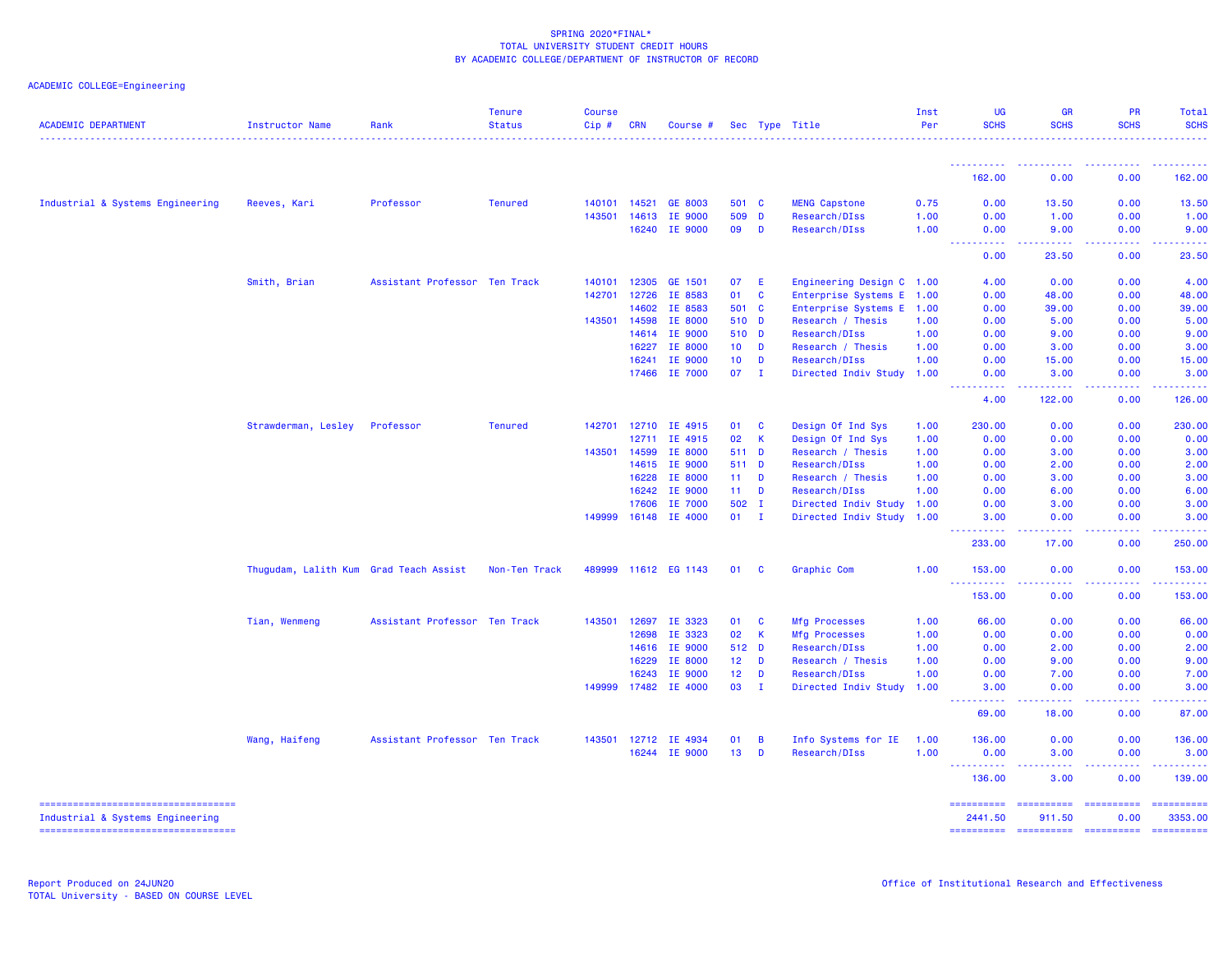| <b>ACADEMIC DEPARTMENT</b> | <b>Instructor Name</b> | Rank                                               | <b>Tenure</b><br><b>Status</b> | <b>Course</b><br>Cip# | <b>CRN</b> | Course #       |       |                | Sec Type Title             | Inst<br>Per | UG<br><b>SCHS</b>   | GR<br><b>SCHS</b>                                                                                                                                             | <b>PR</b><br><b>SCHS</b>            | Total<br><b>SCHS</b>   |
|----------------------------|------------------------|----------------------------------------------------|--------------------------------|-----------------------|------------|----------------|-------|----------------|----------------------------|-------------|---------------------|---------------------------------------------------------------------------------------------------------------------------------------------------------------|-------------------------------------|------------------------|
| Mechanical Engineering     | Askari, Omid           | Assistant Professor Ten Track                      |                                | 141901                | 14989      | ME 8513        | 01    | <b>C</b>       | Classical Thermo           | 1.00        | 0.00                | 6.00                                                                                                                                                          | 0.00                                | 6.00                   |
|                            |                        |                                                    |                                |                       | 15751      | <b>ME 8513</b> | 501   | $\mathbf{C}$   | Classical Thermo           | 1.00        | 0.00                | 15.00                                                                                                                                                         | 0.00                                | 15.00                  |
|                            |                        |                                                    |                                |                       |            | 16079 ME 9000  | 01    | D              | Research / Diss            | 1.00        | 0.00                | 18.00                                                                                                                                                         | 0.00                                | 18.00                  |
|                            |                        |                                                    |                                |                       |            |                |       |                |                            |             | <u>.</u><br>0.00    | .<br>39.00                                                                                                                                                    | .<br>0.00                           | .<br>39.00             |
|                            |                        | Barrett, Christopher Assistant Professor Ten Track |                                | 141901 12977          |            | ME 3423        | 01 C  |                | Mech Of Machinery          | 1.00        | 282.00              | 0.00                                                                                                                                                          | 0.00                                | 282.00                 |
|                            |                        |                                                    |                                |                       | 14651      | <b>ME 9000</b> | 520   | D              | Research / Diss            | 1.00        | 0.00                | 2.00                                                                                                                                                          | 0.00                                | 2.00                   |
|                            |                        |                                                    |                                |                       | 16081      | <b>ME 9000</b> | 03    | D              | Research / Diss            | 1.00        | 0.00                | 15.00                                                                                                                                                         | 0.00                                | 15.00                  |
|                            |                        |                                                    |                                |                       | 16924      | <b>ME 7000</b> | 501 I |                | Directed Indiv Study 1.00  |             | 0.00<br>22222       | 3.00<br>$\frac{1}{2} \left( \frac{1}{2} \right) \left( \frac{1}{2} \right) \left( \frac{1}{2} \right) \left( \frac{1}{2} \right)$                             | 0.00<br>.                           | 3.00<br>.              |
|                            |                        |                                                    |                                |                       |            |                |       |                |                            |             | 282.00              | 20.00                                                                                                                                                         | 0.00                                | 302.00                 |
|                            | Bhushan, Shanti        | Assistant Professor Ten Track                      |                                | 141901                | 14950      | ME 6833        | 501 C |                | Intermed Fluid Mech        | 1.00        | 0.00                | 27.00                                                                                                                                                         | 0.00                                | 27.00                  |
|                            |                        |                                                    |                                |                       | 14968      | ME 4833        | 601   | $\mathbf{C}$   | Intermed Fluid Mech        | 1.00        | 24.00               | 0.00                                                                                                                                                          | 0.00                                | 24.00                  |
|                            |                        |                                                    |                                |                       | 14986      | ME 4833        | 01    | $\mathbf{C}$   | Intermed Fluid Mech        | 1.00        | 30.00               | 0.00                                                                                                                                                          | 0.00                                | 30.00                  |
|                            |                        |                                                    |                                |                       | 14987      | ME 6833        | 01    | <b>C</b>       | <b>Intermed Fluid Mech</b> | 1.00        | 0.00                | 18.00                                                                                                                                                         | 0.00                                | 18.00                  |
|                            |                        |                                                    |                                |                       | 16061      | <b>ME 8000</b> | 04    | D              | Research / Thesis          | 1.00        | 0.00                | 10.00                                                                                                                                                         | 0.00                                | 10.00                  |
|                            |                        |                                                    |                                |                       | 16083      | <b>ME 9000</b> | 05    | D              | Research / Diss            | 1.00        | 0.00                | 18.00                                                                                                                                                         | 0.00                                | 18.00                  |
|                            |                        |                                                    |                                |                       | 17258      | <b>ME 7000</b> | 604 I |                | Directed Indiv Study 1.00  |             | 0.00                | 1.00                                                                                                                                                          | 0.00                                | 1.00                   |
|                            |                        |                                                    |                                |                       |            |                |       |                |                            |             | .<br>54.00          | $\frac{1}{2} \left( \frac{1}{2} \right) \left( \frac{1}{2} \right) \left( \frac{1}{2} \right) \left( \frac{1}{2} \right) \left( \frac{1}{2} \right)$<br>74.00 | .<br>0.00                           | .<br>128.00            |
|                            | Brauer, Shane          | Clinical Assist Pro Non-Ten Track                  |                                | 141901                | 14768      | <b>ME 3403</b> | 601 C |                | Materials for ME Des 1.00  |             | 81.00               | 0.00                                                                                                                                                          | 0.00                                | 81.00                  |
|                            |                        |                                                    |                                |                       | 14772      | ME 4301        | 601 L |                | Thermo-Fluids Labora 1.00  |             | 13.00               | 0.00                                                                                                                                                          | 0.00                                | 13.00                  |
|                            |                        |                                                    |                                |                       | 14773      | ME 4333        | 601 C |                | Energy Sys Design          | 1.00        | 39.00               | 0.00                                                                                                                                                          | 0.00                                | 39.00                  |
|                            |                        |                                                    |                                |                       | 14775      | ME 4401        | 601 L |                | Solid Mechanics Lab        | 1.00        | 13.00               | 0.00                                                                                                                                                          | 0.00                                | 13.00                  |
|                            |                        |                                                    |                                |                       | 17243      | <b>ME 7000</b> | 601 I |                | Directed Indiv Study 1.00  |             | 0.00                | 3.00                                                                                                                                                          | 0.00                                | 3.00                   |
|                            |                        |                                                    |                                |                       |            |                |       |                |                            |             | د د د د د<br>146.00 | $\sim$ $\sim$ $\sim$ $\sim$<br>3.00                                                                                                                           | 0.00                                | .<br>149.00            |
|                            | Cagle, Matthew         | Grad Research Assis Non-Ten Track                  |                                | 141901 12968          |            | ME 2133        | 02    | $\overline{B}$ | Modeling and Manuf         | 1.00        | 141.00              | 0.00                                                                                                                                                          | 0.00                                | 141.00                 |
|                            |                        |                                                    |                                |                       |            |                |       |                |                            |             | .<br>141.00         | .<br>0.00                                                                                                                                                     | 22222<br>0.00                       | لأعام ماعاما<br>141.00 |
|                            | Carey, Ashley          | Grad Teach Assist                                  | Non-Ten Track                  | 140801                | 10712      | CE 3311        | 01    | -L             | Construction Matls L 0.90  |             | 29.70               | 0.00                                                                                                                                                          | 0.00                                | 29.70                  |
|                            |                        |                                                    |                                |                       |            | 10713 CE 3311  | 02    | -L             | Construction Matls L 0.90  |             | 30.60               | 0.00                                                                                                                                                          | 0.00                                | 30.60                  |
|                            |                        |                                                    |                                |                       |            | 10714 CE 3311  | 03    | -L             | Construction Matls L 0.90  |             | 30.60               | 0.00                                                                                                                                                          | 0.00                                | 30.60                  |
|                            |                        |                                                    |                                |                       |            |                |       |                |                            |             | 90.90               | .<br>0.00                                                                                                                                                     | $\sim$ $\sim$ $\sim$ $\sim$<br>0.00 | الفاعدات<br>90.90      |
|                            | Cho, HeeJin            | Associate Professor Tenured                        |                                | 141901                | 14645      | <b>ME 9000</b> | 507   | $\mathbf{D}$   | Research / Diss            | 1.00        | 0.00                | 7.00                                                                                                                                                          | 0.00                                | 7.00                   |
|                            |                        |                                                    |                                |                       | 16062      | <b>ME 8000</b> | 05    | D              | Research / Thesis          | 1.00        | 0.00                | 12.00                                                                                                                                                         | 0.00                                | 12.00                  |
|                            |                        |                                                    |                                |                       | 16084      | <b>ME 9000</b> | 06    | D              | Research / Diss            | 1.00        | 0.00                | 23.00                                                                                                                                                         | 0.00                                | 23.00                  |
|                            |                        |                                                    |                                |                       | 16800      | ME 8353        | 01    | $\mathbf{C}$   | Adv.Energy Conversio 1.00  |             | 0.00                | 18.00                                                                                                                                                         | 0.00                                | 18.00                  |
|                            |                        |                                                    |                                |                       |            |                |       |                |                            |             | 22222<br>0.00       | .<br>60.00                                                                                                                                                    | . <b>.</b><br>0.00                  | .<br>60.00             |
|                            | Doude, Haley           | Research Assist Pro Non-Ten Track                  |                                | 141901                | 16064      | <b>ME 8000</b> | 07    | D              | Research / Thesis          | 1.00        | 0.00                | 3.00                                                                                                                                                          | 0.00                                | 3.00                   |
|                            |                        |                                                    |                                |                       | 16086      | <b>ME 9000</b> | 08    | D              | Research / Diss            | 1.00        | 0.00                | 18.00                                                                                                                                                         | 0.00                                | 18.00                  |
|                            |                        |                                                    |                                |                       |            |                |       |                |                            |             | <u>.</u>            | .                                                                                                                                                             | <u>.</u>                            | .                      |
|                            |                        |                                                    |                                |                       |            |                |       |                |                            |             | 0.00                | 21.00                                                                                                                                                         | 0.00                                | 21.00                  |
|                            | El Kadiri, Haitham     | Associate Professor Tenured                        |                                | 141901 12975          |            | <b>ME 3403</b> | 01    | <b>C</b>       | Materials for ME Des 1.00  |             | 147.00              | 0.00                                                                                                                                                          | 0.00                                | 147.00                 |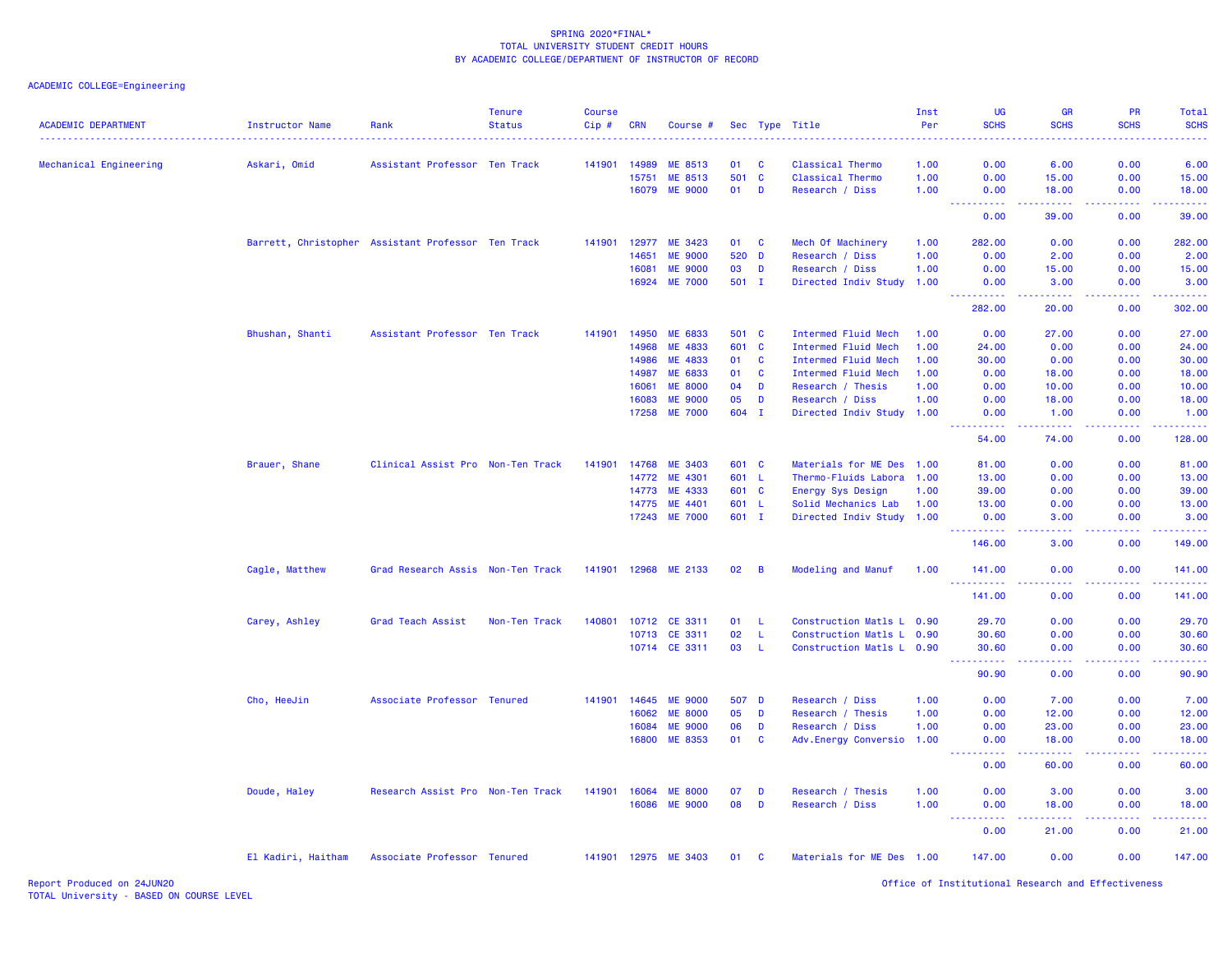| <b>ACADEMIC DEPARTMENT</b> | <b>Instructor Name</b> | Rank                              | <b>Tenure</b><br><b>Status</b> | <b>Course</b><br>Cip# | <b>CRN</b>     | Course #                         |                 |                   | Sec Type Title                            | Inst<br>Per  | UG<br><b>SCHS</b>                                                                                                                                            | <b>GR</b><br><b>SCHS</b>                                                                                                          | PR<br><b>SCHS</b>                                                                                                                 | Total<br><b>SCHS</b><br>.                                                                                                         |
|----------------------------|------------------------|-----------------------------------|--------------------------------|-----------------------|----------------|----------------------------------|-----------------|-------------------|-------------------------------------------|--------------|--------------------------------------------------------------------------------------------------------------------------------------------------------------|-----------------------------------------------------------------------------------------------------------------------------------|-----------------------------------------------------------------------------------------------------------------------------------|-----------------------------------------------------------------------------------------------------------------------------------|
| Mechanical Engineering     | El Kadiri, Haitham     | Associate Professor Tenured       |                                | 141901                | 16065          | <b>ME 8000</b>                   | 08              | - D               | Research / Thesis                         | 1.00         | 0.00                                                                                                                                                         | 18.00                                                                                                                             | 0.00                                                                                                                              | 18.00                                                                                                                             |
|                            |                        |                                   |                                |                       | 16087          | <b>ME 9000</b>                   | 09              | D                 | Research / Diss                           | 1.00         | 0.00                                                                                                                                                         | 5.00                                                                                                                              | 0.00                                                                                                                              | 5.00                                                                                                                              |
|                            |                        |                                   |                                |                       | 17427          | <b>ME 7000</b>                   | 610 I           |                   | Directed Indiv Study 1.00                 |              | 0.00                                                                                                                                                         | 3.00                                                                                                                              | 0.00                                                                                                                              | 3.00                                                                                                                              |
|                            |                        |                                   |                                |                       | 17437          | <b>ME 7000</b>                   | 611 I           |                   | Directed Indiv Study                      | 1.00         | 0.00                                                                                                                                                         | 3.00                                                                                                                              | 0.00                                                                                                                              | 3.00                                                                                                                              |
|                            |                        |                                   |                                |                       | 17443          | <b>ME 7000</b>                   | 503 I           |                   | Directed Indiv Study 1.00                 |              | 0.00                                                                                                                                                         | 3.00                                                                                                                              | 0.00                                                                                                                              | 3.00                                                                                                                              |
|                            |                        |                                   |                                |                       | 17444          | <b>ME 7000</b>                   | 504 I           |                   | Directed Indiv Study 1.00                 |              | 0.00                                                                                                                                                         | 3.00                                                                                                                              | 0.00                                                                                                                              | 3.00                                                                                                                              |
|                            |                        |                                   |                                |                       | 17472          | <b>ME 7000</b>                   | 613 I           |                   | Directed Indiv Study 1.00                 |              | 0.00                                                                                                                                                         | 3.00                                                                                                                              | 0.00                                                                                                                              | 3.00                                                                                                                              |
|                            |                        |                                   |                                |                       | 17513          | <b>ME 7000</b>                   | 614 I           |                   | Directed Indiv Study 1.00                 |              | 0.00                                                                                                                                                         | 3.00                                                                                                                              | 0.00<br>$\frac{1}{2} \left( \frac{1}{2} \right) \left( \frac{1}{2} \right) \left( \frac{1}{2} \right) \left( \frac{1}{2} \right)$ | 3.00<br>$\frac{1}{2} \left( \frac{1}{2} \right) \left( \frac{1}{2} \right) \left( \frac{1}{2} \right) \left( \frac{1}{2} \right)$ |
|                            |                        |                                   |                                |                       |                |                                  |                 |                   |                                           |              | 147.00                                                                                                                                                       | 41.00                                                                                                                             | 0.00                                                                                                                              | 188.00                                                                                                                            |
|                            | Green, Morgan          | Instructor                        | Non-Ten Track                  | 141901                | 12966          | ME 1111                          | 01              | <b>C</b>          | Introduction To ME                        | 1.00         | 72.00                                                                                                                                                        | 0.00                                                                                                                              | 0.00                                                                                                                              | 72.00                                                                                                                             |
|                            |                        |                                   |                                |                       | 12987          | ME 4301                          | 01              | L                 | Thermo-Fluids Labora                      | 1.00         | 23.00                                                                                                                                                        | 0.00                                                                                                                              | 0.00                                                                                                                              | 23.00                                                                                                                             |
|                            |                        |                                   |                                |                       | 12988          | ME 4301                          | 02              | L                 | Thermo-Fluids Labora                      | 1.00         | 24.00                                                                                                                                                        | 0.00                                                                                                                              | 0.00                                                                                                                              | 24.00                                                                                                                             |
|                            |                        |                                   |                                |                       | 12989          | ME 4301                          | 03              | <b>L</b>          | Thermo-Fluids Labora                      | 1.00         | 24.00                                                                                                                                                        | 0.00                                                                                                                              | 0.00                                                                                                                              | 24.00                                                                                                                             |
|                            |                        |                                   |                                |                       | 12990          | ME 4301                          | 04              | L                 | Thermo-Fluids Labora                      | 1.00         | 21.00                                                                                                                                                        | 0.00                                                                                                                              | 0.00                                                                                                                              | 21.00                                                                                                                             |
|                            |                        |                                   |                                |                       | 12994          | ME 4401                          | 01              | $\mathsf{L}$      | Solid Mechanics Lab                       | 1.00         | 25.00                                                                                                                                                        | 0.00                                                                                                                              | 0.00                                                                                                                              | 25.00                                                                                                                             |
|                            |                        |                                   |                                |                       | 12995          | ME 4401                          | 02              | L                 | Solid Mechanics Lab                       | 1.00         | 24.00                                                                                                                                                        | 0.00                                                                                                                              | 0.00                                                                                                                              | 24.00                                                                                                                             |
|                            |                        |                                   |                                |                       | 12996          | ME 4401                          | 03              | L<br>$\mathsf{L}$ | Solid Mechanics Lab                       | 1.00         | 25.00                                                                                                                                                        | 0.00                                                                                                                              | 0.00                                                                                                                              | 25.00                                                                                                                             |
|                            |                        |                                   |                                |                       | 12997          | ME 4401                          | 04              |                   | Solid Mechanics Lab                       | 1.00         | 25.00<br>.                                                                                                                                                   | 0.00<br>$\frac{1}{2} \left( \frac{1}{2} \right) \left( \frac{1}{2} \right) \left( \frac{1}{2} \right) \left( \frac{1}{2} \right)$ | 0.00<br>.                                                                                                                         | 25.00<br>.                                                                                                                        |
|                            |                        |                                   |                                |                       |                |                                  |                 |                   |                                           |              | 263.00                                                                                                                                                       | 0.00                                                                                                                              | 0.00                                                                                                                              | 263.00                                                                                                                            |
|                            | Hammi, Youssef         | Associate Professor Ten Track     |                                | 140201                | 16445          | <b>ASE 9000</b>                  | 01              | D                 | Research/Diss                             | 1.00         | 0.00                                                                                                                                                         | 9.00                                                                                                                              | 0.00                                                                                                                              | 9.00                                                                                                                              |
|                            |                        |                                   |                                | 141901                | 13009          | ME 8253                          | 01              | $\mathbf c$       | Fatigue in Engin Des                      | 1.00         | 0.00                                                                                                                                                         | 63.00                                                                                                                             | 0.00                                                                                                                              | 63.00                                                                                                                             |
|                            |                        |                                   |                                |                       | 14641          | ME 8253                          | 501             | <b>C</b>          | Fatigue in Engin Des                      | 1.00         | 0.00                                                                                                                                                         | 24.00                                                                                                                             | 0.00                                                                                                                              | 24.00                                                                                                                             |
|                            |                        |                                   |                                |                       | 14954<br>14961 | <b>ME 8000</b><br><b>ME 9000</b> | 504<br>503      | D<br>D            | Research / Thesis                         | 1.00<br>1.00 | 0.00<br>0.00                                                                                                                                                 | 3.00<br>9.00                                                                                                                      | 0.00<br>0.00                                                                                                                      | 3.00<br>9.00                                                                                                                      |
|                            |                        |                                   |                                |                       |                |                                  | 09              |                   | Research / Diss                           |              |                                                                                                                                                              |                                                                                                                                   |                                                                                                                                   |                                                                                                                                   |
|                            |                        |                                   |                                |                       | 16066<br>17454 | <b>ME 8000</b><br><b>ME 7000</b> | 612 I           | D                 | Research / Thesis<br>Directed Indiv Study | 1.00<br>1.00 | 0.00<br>0.00                                                                                                                                                 | 3.00<br>3.00                                                                                                                      | 0.00<br>0.00                                                                                                                      | 3.00<br>3.00                                                                                                                      |
|                            |                        |                                   |                                |                       |                |                                  |                 |                   |                                           |              | $\frac{1}{2} \left( \frac{1}{2} \right) \left( \frac{1}{2} \right) \left( \frac{1}{2} \right) \left( \frac{1}{2} \right) \left( \frac{1}{2} \right)$<br>0.00 | .<br>114.00                                                                                                                       | .<br>0.00                                                                                                                         | <u> 22222</u><br>114.00                                                                                                           |
|                            | Hodge, B. Keith        | Lecturer                          | Non-Ten Track                  | 141901                | 12991          | ME 4333                          | 01              | <b>C</b>          | Energy Sys Design                         | 1.00         | 159.00                                                                                                                                                       | 0.00                                                                                                                              | 0.00                                                                                                                              | 159.00                                                                                                                            |
|                            |                        |                                   |                                |                       | 12992          | ME 4353                          | 01              | $\mathbf{C}$      | Alt Energy Sources                        | 1.00         | 192.00                                                                                                                                                       | 0.00                                                                                                                              | 0.00                                                                                                                              | 192.00                                                                                                                            |
|                            |                        |                                   |                                |                       | 13003          | ME 6333                          | 01              | $\mathbf{C}$      | Energy Sys Design                         | 1.00         | 0.00                                                                                                                                                         | 6.00                                                                                                                              | 0.00                                                                                                                              | 6.00                                                                                                                              |
|                            |                        |                                   |                                |                       | 13004          | ME 6353                          | 01              | C                 | Alt Energy Sources                        | 1.00         | 0.00                                                                                                                                                         | 15.00                                                                                                                             | 0.00                                                                                                                              | 15.00                                                                                                                             |
|                            |                        |                                   |                                |                       | 17270          | <b>ME 4000</b>                   | 610 I           |                   | Directed Indiv Study                      | 1.00         | 3.00<br><u>.</u>                                                                                                                                             | 0.00<br>.                                                                                                                         | 0.00<br>.                                                                                                                         | 3.00<br>222222                                                                                                                    |
|                            |                        |                                   |                                |                       |                |                                  |                 |                   |                                           |              | 354.00                                                                                                                                                       | 21.00                                                                                                                             | 0.00                                                                                                                              | 375.00                                                                                                                            |
|                            | Jones, Elborn          | Lecturer                          | Non-Ten Track                  | 141901                | 12998          | ME 4403                          | 01              | - C               | Machine Design                            | 1.00         | 141.00<br><u>.</u>                                                                                                                                           | 0.00                                                                                                                              | 0.00                                                                                                                              | 141.00                                                                                                                            |
|                            |                        |                                   |                                |                       |                |                                  |                 |                   |                                           |              | 141.00                                                                                                                                                       | 0.00                                                                                                                              | 0.00                                                                                                                              | 141.00                                                                                                                            |
|                            | Knizley, Alta          | Clinical Assist Pro Non-Ten Track |                                | 141901                | 12971          | ME 3113                          | 01              | C                 | Engineering Analysis                      | 1.00         | 243.00                                                                                                                                                       | 0.00                                                                                                                              | 0.00                                                                                                                              | 243.00                                                                                                                            |
|                            |                        |                                   |                                |                       | 14985          | ME 4333                          | 02              | $\mathbf{C}$      | Energy Sys Design                         | 1.00         | 120.00                                                                                                                                                       | 0.00                                                                                                                              | 0.00                                                                                                                              | 120.00                                                                                                                            |
|                            |                        |                                   |                                |                       | 16067          | <b>ME 8000</b>                   | 10 <sub>1</sub> | D                 | Research / Thesis                         | 1.00         | 0.00                                                                                                                                                         | 3.00                                                                                                                              | 0.00                                                                                                                              | 3.00                                                                                                                              |
|                            |                        |                                   |                                |                       | 16089          | <b>ME 9000</b>                   | 11 <sub>1</sub> | D                 | Research / Diss                           | 1.00         | 0.00                                                                                                                                                         | 9.00                                                                                                                              | 0.00                                                                                                                              | 9.00                                                                                                                              |
|                            |                        |                                   |                                |                       | 17350          | <b>ME 7000</b>                   | 608             | $\mathbf{I}$      | Directed Indiv Study                      | 1.00         | 0.00                                                                                                                                                         | 3.00                                                                                                                              | 0.00                                                                                                                              | 3.00                                                                                                                              |
|                            |                        |                                   |                                | 149999                | 17085          | <b>ENE 9000</b>                  | 03              | D                 | Research/Diss                             | 1.00         | 0.00<br>2.2.2.2.2                                                                                                                                            | 2.00                                                                                                                              | 0.00<br>$\sim$ $\sim$ $\sim$ $\sim$                                                                                               | 2.00<br>$\frac{1}{2}$ . $\frac{1}{2}$ . $\frac{1}{2}$                                                                             |
|                            |                        |                                   |                                |                       |                |                                  |                 |                   |                                           |              | 363,00                                                                                                                                                       | 17.00                                                                                                                             | 0.00                                                                                                                              | 380.00                                                                                                                            |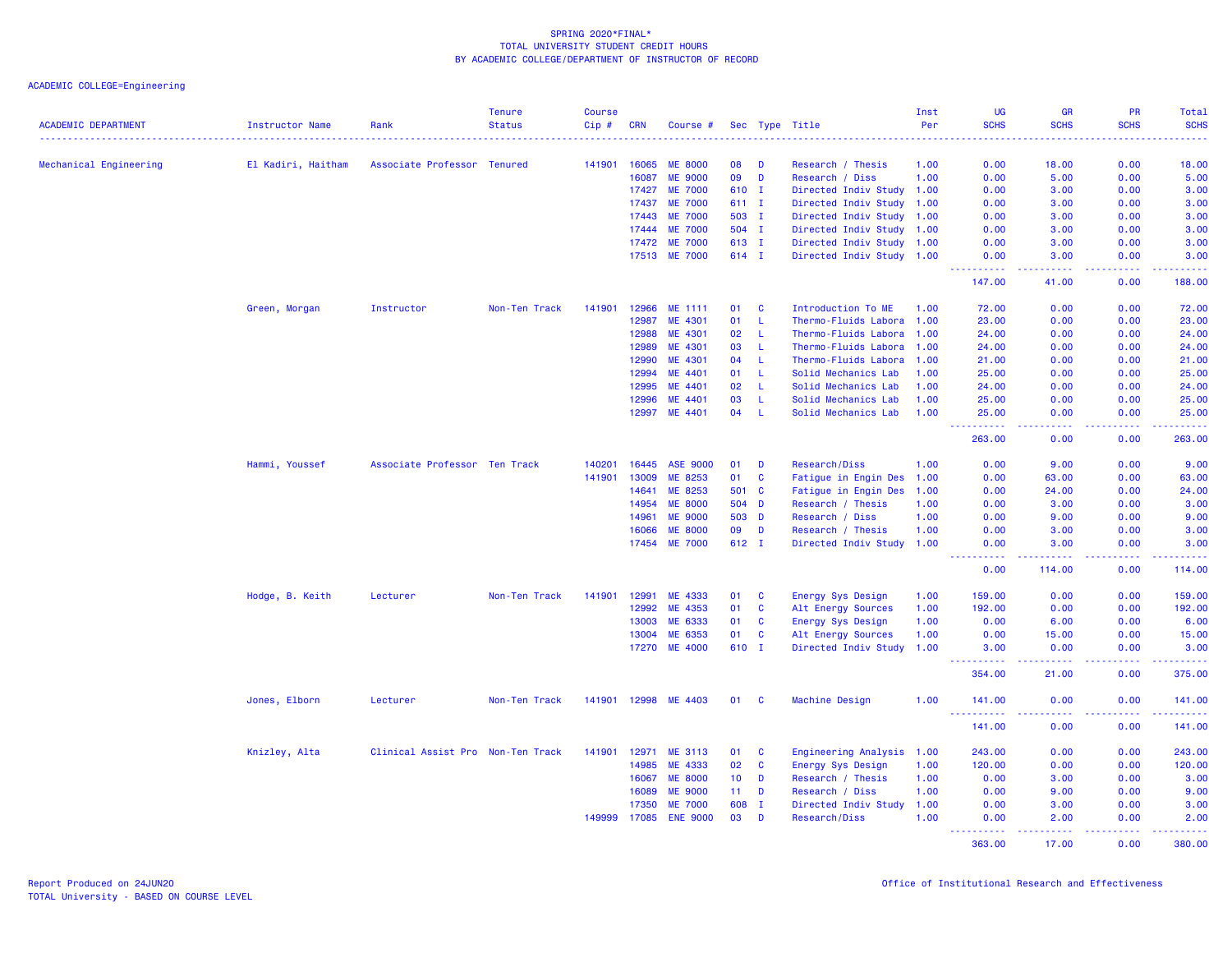# ACADEMIC COLLEGE=Engineering

| 141901 14777 ME 4643<br>0.00<br>0.00<br>39.00<br>Mechanical Engineering<br>Kooienga, John<br>Non-Ten Track<br>601 C<br>Intro Vibration/Cont 1.00<br>39.00<br>Lecturer<br><u> - - - - - - - - - -</u><br>بالأباد<br>.<br>.<br>39.00<br>0.00<br>0.00<br>39.00<br>Li, Like<br>Assistant Professor Ten Track<br>141901 12982<br>ME 3523<br>01<br>C<br>Thermodynamics II<br>1.00<br>144.00<br>0.00<br>0.00<br>144.00<br>12 <sub>2</sub><br>16090<br><b>ME 9000</b><br>D<br>Research / Diss<br>1.00<br>0.00<br>6.00<br>0.00<br>6.00<br>.<br>.<br>.<br>.<br>0.00<br>150.00<br>144.00<br>6.00<br>Liu, Yucheng<br>Professor<br><b>Tenured</b><br>12306<br>GE 3011<br>0.00<br>0.00<br>140101<br>01<br><b>S</b><br>Engr Entrepreneur Se 0.60<br>33.00<br>33.00<br>141901<br>13000<br>ME 4643<br>01<br>$\mathbf{C}$<br>0.00<br>228.00<br>Intro Vibration/Cont 1.00<br>228.00<br>0.00<br>ME 6643<br>01<br>C<br>0.00<br>9.00<br>13007<br>Intro Vibration/Cont 1.00<br>0.00<br>9.00<br><b>ME 9000</b><br>513 D<br>14648<br>Research / Diss<br>1.00<br>0.00<br>7.00<br>0.00<br>7.00<br>16069<br><b>ME 8000</b><br>12 <sub>2</sub><br>D<br>Research / Thesis<br>1.00<br>0.00<br>3.00<br>0.00<br>3.00<br><b>ME 9000</b><br>16091<br>13 <sup>°</sup><br>D<br>Research / Diss<br>1.00<br>0.00<br>21.00<br>0.00<br>21.00<br>16728<br><b>ME 4000</b><br>602 I<br>Directed Indiv Study 1.00<br>3.00<br>0.00<br>0.00<br>3.00<br>608 I<br>0.00<br>0.00<br>3.00<br><b>ME 4000</b><br>Directed Indiv Study 1.00<br>3.00<br>17111<br><b>ME 7000</b><br>17425<br>609 I<br>Directed Indiv Study 1.00<br>0.00<br>3.00<br>0.00<br>3.00<br><b>ME 7000</b><br>505 I<br>3.00<br>17631<br>Directed Indiv Study 1.00<br>0.00<br>3.00<br>0.00<br>-----<br>ولايات<br>.<br>المتمامين<br>267.00<br>46.00<br>0.00<br>313.00<br><b>Tenured</b><br>141901 16071 ME 8000<br>1.00<br>0.00<br>6.00<br>Mago, Pedro<br>Professor<br>13<br><b>D</b><br>Research / Thesis<br>0.00<br>6.00<br><u> - - - - - - - - - -</u><br>.<br>.<br>والمستحدث<br>0.00<br>6.00<br>0.00<br>6.00<br>Patel, Mukti<br>131101 11082<br>COE 1323<br>02<br>Career Planning<br>6.30<br>0.00<br>0.00<br>6.30<br>Grad Service Assist Non-Ten Track<br><b>C</b><br>0.10<br>11083 COE 1323<br>03<br>C<br>Career Planning<br>0.10<br>6.00<br>0.00<br>0.00<br>6.00<br>د د د د<br>. <b>.</b><br>والمستناب<br>$\omega_{\rm{max}}$<br>.<br>0.00<br>12.30<br>12.30<br>0.00<br>Priddy, Matthew<br>16447<br><b>ASE 9000</b><br>0.00<br>Assistant Professor Ten Track<br>140201<br>03<br>D<br>Research/Diss<br>1.00<br>0.00<br>39.00<br>39.00<br>14639<br><b>ME 8000</b><br>517 D<br>0.00<br>141901<br>Research / Thesis<br>1.00<br>0.00<br>9.00<br>9.00<br>15752<br>ME 4233<br>$\mathbf{C}$<br>0.00<br>0.00<br>01<br>Fundamentals of FEA<br>99.00<br>99.00<br>1.00<br>$\mathbf{C}$<br>15753<br>ME 4233<br>601<br>Fundamentals of FEA<br>0.00<br>0.00<br>24.00<br>1.00<br>24.00<br>16073<br><b>ME 8000</b><br>15 <sub>15</sub><br>D<br>5.00<br>Research / Thesis<br>1.00<br>0.00<br>5.00<br>0.00<br>16094<br><b>ME 9000</b><br>16<br>D<br>Research / Diss<br>0.00<br>24.00<br>0.00<br>24.00<br>1.00<br><b>ME 4000</b><br>609 I<br>Directed Indiv Study 1.00<br>3.00<br>0.00<br>0.00<br>3.00<br>17114<br>17152<br>ME 6233<br>01<br>$\mathbf{C}$<br>Fundamentals of FEA<br>0.00<br>42.00<br>0.00<br>42.00<br>1.00<br>ME 6233<br>501 C<br>Fundamentals of FEA<br>18.00<br>0.00<br>18.00<br>17153<br>1.00<br>0.00<br>17154<br>ME 6233<br>601 C<br>3.00<br>0.00<br>3.00<br>Fundamentals of FEA<br>1.00<br>0.00<br><b>ME 7000</b><br>502 I<br>3.00<br>0.00<br>3.00<br>17222<br>Directed Indiv Study 1.00<br>0.00<br><b>ME 4000</b><br>17511<br>612 I<br>Directed Indiv Study 1.00<br>0.00<br>0.00<br>3.00<br>3.00<br>129.00<br>143.00<br>0.00<br>272.00<br>Rhee, Hongjoo<br>Associate Professor Ten Track<br>141901<br>12976<br><b>ME 3403</b><br>02<br>$\mathbf{C}$<br>Materials for ME Des 1.00<br>138.00<br>0.00<br>0.00<br>138.00<br>16074<br><b>ME 8000</b><br>16<br>D<br>0.00<br>3.00<br>0.00<br>3.00<br>Research / Thesis<br>1.00<br>16095<br><b>ME 9000</b><br>17 <sub>1</sub><br>D<br>0.00<br>0.00<br>Research / Diss<br>1.00<br>11.00<br>11.00<br><b>ME 4000</b><br>604<br>0.00<br>17087<br>$\mathbf{I}$<br>Directed Indiv Study 1.00<br>3.00<br>0.00<br>3.00<br><b>ME 4000</b><br>605 I<br>17088<br>Directed Indiv Study 1.00<br>3.00<br>0.00<br>0.00<br>3.00<br><b>ME 4000</b><br>17089<br>606 I<br>Directed Indiv Study 1.00<br>3.00<br>0.00<br>0.00<br>3.00<br>17090<br><b>ME 4000</b><br>607 I<br>Directed Indiv Study 1.00<br>3.00<br>0.00<br>0.00<br>3.00<br><b>ME 7000</b><br>01<br>Directed Indiv Study 1.00<br>3.00<br>17092<br>$\mathbf{I}$<br>0.00<br>0.00 | <b>ACADEMIC DEPARTMENT</b> | Instructor Name | Rank | <b>Tenure</b><br><b>Status</b> | <b>Course</b><br>Cip# | <b>CRN</b> | Course # |  | Sec Type Title | Inst<br>Per | UG<br><b>SCHS</b> | <b>GR</b><br><b>SCHS</b> | <b>PR</b><br><b>SCHS</b> | <b>Total</b><br><b>SCHS</b> |
|-------------------------------------------------------------------------------------------------------------------------------------------------------------------------------------------------------------------------------------------------------------------------------------------------------------------------------------------------------------------------------------------------------------------------------------------------------------------------------------------------------------------------------------------------------------------------------------------------------------------------------------------------------------------------------------------------------------------------------------------------------------------------------------------------------------------------------------------------------------------------------------------------------------------------------------------------------------------------------------------------------------------------------------------------------------------------------------------------------------------------------------------------------------------------------------------------------------------------------------------------------------------------------------------------------------------------------------------------------------------------------------------------------------------------------------------------------------------------------------------------------------------------------------------------------------------------------------------------------------------------------------------------------------------------------------------------------------------------------------------------------------------------------------------------------------------------------------------------------------------------------------------------------------------------------------------------------------------------------------------------------------------------------------------------------------------------------------------------------------------------------------------------------------------------------------------------------------------------------------------------------------------------------------------------------------------------------------------------------------------------------------------------------------------------------------------------------------------------------------------------------------------------------------------------------------------------------------------------------------------------------------------------------------------------------------------------------------------------------------------------------------------------------------------------------------------------------------------------------------------------------------------------------------------------------------------------------------------------------------------------------------------------------------------------------------------------------------------------------------------------------------------------------------------------------------------------------------------------------------------------------------------------------------------------------------------------------------------------------------------------------------------------------------------------------------------------------------------------------------------------------------------------------------------------------------------------------------------------------------------------------------------------------------------------------------------------------------------------------------------------------------------------------------------------------------------------------------------------------------------------------------------------------------------------------------------------------------------------------------------------------------------------------------------------------------------------------------------------------------------------------------------------------------------------------------------------------------------------------------------------------------------------------------------------------------------------------------------------------------------------------------------------------------------------------------------------------------------------------------------------------------------------------------------------------------------------------------------------------------------------------------------------------------------------------------|----------------------------|-----------------|------|--------------------------------|-----------------------|------------|----------|--|----------------|-------------|-------------------|--------------------------|--------------------------|-----------------------------|
|                                                                                                                                                                                                                                                                                                                                                                                                                                                                                                                                                                                                                                                                                                                                                                                                                                                                                                                                                                                                                                                                                                                                                                                                                                                                                                                                                                                                                                                                                                                                                                                                                                                                                                                                                                                                                                                                                                                                                                                                                                                                                                                                                                                                                                                                                                                                                                                                                                                                                                                                                                                                                                                                                                                                                                                                                                                                                                                                                                                                                                                                                                                                                                                                                                                                                                                                                                                                                                                                                                                                                                                                                                                                                                                                                                                                                                                                                                                                                                                                                                                                                                                                                                                                                                                                                                                                                                                                                                                                                                                                                                                                                                                                                     |                            |                 |      |                                |                       |            |          |  |                |             |                   |                          |                          |                             |
|                                                                                                                                                                                                                                                                                                                                                                                                                                                                                                                                                                                                                                                                                                                                                                                                                                                                                                                                                                                                                                                                                                                                                                                                                                                                                                                                                                                                                                                                                                                                                                                                                                                                                                                                                                                                                                                                                                                                                                                                                                                                                                                                                                                                                                                                                                                                                                                                                                                                                                                                                                                                                                                                                                                                                                                                                                                                                                                                                                                                                                                                                                                                                                                                                                                                                                                                                                                                                                                                                                                                                                                                                                                                                                                                                                                                                                                                                                                                                                                                                                                                                                                                                                                                                                                                                                                                                                                                                                                                                                                                                                                                                                                                                     |                            |                 |      |                                |                       |            |          |  |                |             |                   |                          |                          |                             |
|                                                                                                                                                                                                                                                                                                                                                                                                                                                                                                                                                                                                                                                                                                                                                                                                                                                                                                                                                                                                                                                                                                                                                                                                                                                                                                                                                                                                                                                                                                                                                                                                                                                                                                                                                                                                                                                                                                                                                                                                                                                                                                                                                                                                                                                                                                                                                                                                                                                                                                                                                                                                                                                                                                                                                                                                                                                                                                                                                                                                                                                                                                                                                                                                                                                                                                                                                                                                                                                                                                                                                                                                                                                                                                                                                                                                                                                                                                                                                                                                                                                                                                                                                                                                                                                                                                                                                                                                                                                                                                                                                                                                                                                                                     |                            |                 |      |                                |                       |            |          |  |                |             |                   |                          |                          |                             |
|                                                                                                                                                                                                                                                                                                                                                                                                                                                                                                                                                                                                                                                                                                                                                                                                                                                                                                                                                                                                                                                                                                                                                                                                                                                                                                                                                                                                                                                                                                                                                                                                                                                                                                                                                                                                                                                                                                                                                                                                                                                                                                                                                                                                                                                                                                                                                                                                                                                                                                                                                                                                                                                                                                                                                                                                                                                                                                                                                                                                                                                                                                                                                                                                                                                                                                                                                                                                                                                                                                                                                                                                                                                                                                                                                                                                                                                                                                                                                                                                                                                                                                                                                                                                                                                                                                                                                                                                                                                                                                                                                                                                                                                                                     |                            |                 |      |                                |                       |            |          |  |                |             |                   |                          |                          |                             |
|                                                                                                                                                                                                                                                                                                                                                                                                                                                                                                                                                                                                                                                                                                                                                                                                                                                                                                                                                                                                                                                                                                                                                                                                                                                                                                                                                                                                                                                                                                                                                                                                                                                                                                                                                                                                                                                                                                                                                                                                                                                                                                                                                                                                                                                                                                                                                                                                                                                                                                                                                                                                                                                                                                                                                                                                                                                                                                                                                                                                                                                                                                                                                                                                                                                                                                                                                                                                                                                                                                                                                                                                                                                                                                                                                                                                                                                                                                                                                                                                                                                                                                                                                                                                                                                                                                                                                                                                                                                                                                                                                                                                                                                                                     |                            |                 |      |                                |                       |            |          |  |                |             |                   |                          |                          |                             |
|                                                                                                                                                                                                                                                                                                                                                                                                                                                                                                                                                                                                                                                                                                                                                                                                                                                                                                                                                                                                                                                                                                                                                                                                                                                                                                                                                                                                                                                                                                                                                                                                                                                                                                                                                                                                                                                                                                                                                                                                                                                                                                                                                                                                                                                                                                                                                                                                                                                                                                                                                                                                                                                                                                                                                                                                                                                                                                                                                                                                                                                                                                                                                                                                                                                                                                                                                                                                                                                                                                                                                                                                                                                                                                                                                                                                                                                                                                                                                                                                                                                                                                                                                                                                                                                                                                                                                                                                                                                                                                                                                                                                                                                                                     |                            |                 |      |                                |                       |            |          |  |                |             |                   |                          |                          |                             |
|                                                                                                                                                                                                                                                                                                                                                                                                                                                                                                                                                                                                                                                                                                                                                                                                                                                                                                                                                                                                                                                                                                                                                                                                                                                                                                                                                                                                                                                                                                                                                                                                                                                                                                                                                                                                                                                                                                                                                                                                                                                                                                                                                                                                                                                                                                                                                                                                                                                                                                                                                                                                                                                                                                                                                                                                                                                                                                                                                                                                                                                                                                                                                                                                                                                                                                                                                                                                                                                                                                                                                                                                                                                                                                                                                                                                                                                                                                                                                                                                                                                                                                                                                                                                                                                                                                                                                                                                                                                                                                                                                                                                                                                                                     |                            |                 |      |                                |                       |            |          |  |                |             |                   |                          |                          |                             |
|                                                                                                                                                                                                                                                                                                                                                                                                                                                                                                                                                                                                                                                                                                                                                                                                                                                                                                                                                                                                                                                                                                                                                                                                                                                                                                                                                                                                                                                                                                                                                                                                                                                                                                                                                                                                                                                                                                                                                                                                                                                                                                                                                                                                                                                                                                                                                                                                                                                                                                                                                                                                                                                                                                                                                                                                                                                                                                                                                                                                                                                                                                                                                                                                                                                                                                                                                                                                                                                                                                                                                                                                                                                                                                                                                                                                                                                                                                                                                                                                                                                                                                                                                                                                                                                                                                                                                                                                                                                                                                                                                                                                                                                                                     |                            |                 |      |                                |                       |            |          |  |                |             |                   |                          |                          |                             |
|                                                                                                                                                                                                                                                                                                                                                                                                                                                                                                                                                                                                                                                                                                                                                                                                                                                                                                                                                                                                                                                                                                                                                                                                                                                                                                                                                                                                                                                                                                                                                                                                                                                                                                                                                                                                                                                                                                                                                                                                                                                                                                                                                                                                                                                                                                                                                                                                                                                                                                                                                                                                                                                                                                                                                                                                                                                                                                                                                                                                                                                                                                                                                                                                                                                                                                                                                                                                                                                                                                                                                                                                                                                                                                                                                                                                                                                                                                                                                                                                                                                                                                                                                                                                                                                                                                                                                                                                                                                                                                                                                                                                                                                                                     |                            |                 |      |                                |                       |            |          |  |                |             |                   |                          |                          |                             |
|                                                                                                                                                                                                                                                                                                                                                                                                                                                                                                                                                                                                                                                                                                                                                                                                                                                                                                                                                                                                                                                                                                                                                                                                                                                                                                                                                                                                                                                                                                                                                                                                                                                                                                                                                                                                                                                                                                                                                                                                                                                                                                                                                                                                                                                                                                                                                                                                                                                                                                                                                                                                                                                                                                                                                                                                                                                                                                                                                                                                                                                                                                                                                                                                                                                                                                                                                                                                                                                                                                                                                                                                                                                                                                                                                                                                                                                                                                                                                                                                                                                                                                                                                                                                                                                                                                                                                                                                                                                                                                                                                                                                                                                                                     |                            |                 |      |                                |                       |            |          |  |                |             |                   |                          |                          |                             |
|                                                                                                                                                                                                                                                                                                                                                                                                                                                                                                                                                                                                                                                                                                                                                                                                                                                                                                                                                                                                                                                                                                                                                                                                                                                                                                                                                                                                                                                                                                                                                                                                                                                                                                                                                                                                                                                                                                                                                                                                                                                                                                                                                                                                                                                                                                                                                                                                                                                                                                                                                                                                                                                                                                                                                                                                                                                                                                                                                                                                                                                                                                                                                                                                                                                                                                                                                                                                                                                                                                                                                                                                                                                                                                                                                                                                                                                                                                                                                                                                                                                                                                                                                                                                                                                                                                                                                                                                                                                                                                                                                                                                                                                                                     |                            |                 |      |                                |                       |            |          |  |                |             |                   |                          |                          |                             |
|                                                                                                                                                                                                                                                                                                                                                                                                                                                                                                                                                                                                                                                                                                                                                                                                                                                                                                                                                                                                                                                                                                                                                                                                                                                                                                                                                                                                                                                                                                                                                                                                                                                                                                                                                                                                                                                                                                                                                                                                                                                                                                                                                                                                                                                                                                                                                                                                                                                                                                                                                                                                                                                                                                                                                                                                                                                                                                                                                                                                                                                                                                                                                                                                                                                                                                                                                                                                                                                                                                                                                                                                                                                                                                                                                                                                                                                                                                                                                                                                                                                                                                                                                                                                                                                                                                                                                                                                                                                                                                                                                                                                                                                                                     |                            |                 |      |                                |                       |            |          |  |                |             |                   |                          |                          |                             |
|                                                                                                                                                                                                                                                                                                                                                                                                                                                                                                                                                                                                                                                                                                                                                                                                                                                                                                                                                                                                                                                                                                                                                                                                                                                                                                                                                                                                                                                                                                                                                                                                                                                                                                                                                                                                                                                                                                                                                                                                                                                                                                                                                                                                                                                                                                                                                                                                                                                                                                                                                                                                                                                                                                                                                                                                                                                                                                                                                                                                                                                                                                                                                                                                                                                                                                                                                                                                                                                                                                                                                                                                                                                                                                                                                                                                                                                                                                                                                                                                                                                                                                                                                                                                                                                                                                                                                                                                                                                                                                                                                                                                                                                                                     |                            |                 |      |                                |                       |            |          |  |                |             |                   |                          |                          |                             |
|                                                                                                                                                                                                                                                                                                                                                                                                                                                                                                                                                                                                                                                                                                                                                                                                                                                                                                                                                                                                                                                                                                                                                                                                                                                                                                                                                                                                                                                                                                                                                                                                                                                                                                                                                                                                                                                                                                                                                                                                                                                                                                                                                                                                                                                                                                                                                                                                                                                                                                                                                                                                                                                                                                                                                                                                                                                                                                                                                                                                                                                                                                                                                                                                                                                                                                                                                                                                                                                                                                                                                                                                                                                                                                                                                                                                                                                                                                                                                                                                                                                                                                                                                                                                                                                                                                                                                                                                                                                                                                                                                                                                                                                                                     |                            |                 |      |                                |                       |            |          |  |                |             |                   |                          |                          |                             |
|                                                                                                                                                                                                                                                                                                                                                                                                                                                                                                                                                                                                                                                                                                                                                                                                                                                                                                                                                                                                                                                                                                                                                                                                                                                                                                                                                                                                                                                                                                                                                                                                                                                                                                                                                                                                                                                                                                                                                                                                                                                                                                                                                                                                                                                                                                                                                                                                                                                                                                                                                                                                                                                                                                                                                                                                                                                                                                                                                                                                                                                                                                                                                                                                                                                                                                                                                                                                                                                                                                                                                                                                                                                                                                                                                                                                                                                                                                                                                                                                                                                                                                                                                                                                                                                                                                                                                                                                                                                                                                                                                                                                                                                                                     |                            |                 |      |                                |                       |            |          |  |                |             |                   |                          |                          |                             |
|                                                                                                                                                                                                                                                                                                                                                                                                                                                                                                                                                                                                                                                                                                                                                                                                                                                                                                                                                                                                                                                                                                                                                                                                                                                                                                                                                                                                                                                                                                                                                                                                                                                                                                                                                                                                                                                                                                                                                                                                                                                                                                                                                                                                                                                                                                                                                                                                                                                                                                                                                                                                                                                                                                                                                                                                                                                                                                                                                                                                                                                                                                                                                                                                                                                                                                                                                                                                                                                                                                                                                                                                                                                                                                                                                                                                                                                                                                                                                                                                                                                                                                                                                                                                                                                                                                                                                                                                                                                                                                                                                                                                                                                                                     |                            |                 |      |                                |                       |            |          |  |                |             |                   |                          |                          |                             |
|                                                                                                                                                                                                                                                                                                                                                                                                                                                                                                                                                                                                                                                                                                                                                                                                                                                                                                                                                                                                                                                                                                                                                                                                                                                                                                                                                                                                                                                                                                                                                                                                                                                                                                                                                                                                                                                                                                                                                                                                                                                                                                                                                                                                                                                                                                                                                                                                                                                                                                                                                                                                                                                                                                                                                                                                                                                                                                                                                                                                                                                                                                                                                                                                                                                                                                                                                                                                                                                                                                                                                                                                                                                                                                                                                                                                                                                                                                                                                                                                                                                                                                                                                                                                                                                                                                                                                                                                                                                                                                                                                                                                                                                                                     |                            |                 |      |                                |                       |            |          |  |                |             |                   |                          |                          |                             |
|                                                                                                                                                                                                                                                                                                                                                                                                                                                                                                                                                                                                                                                                                                                                                                                                                                                                                                                                                                                                                                                                                                                                                                                                                                                                                                                                                                                                                                                                                                                                                                                                                                                                                                                                                                                                                                                                                                                                                                                                                                                                                                                                                                                                                                                                                                                                                                                                                                                                                                                                                                                                                                                                                                                                                                                                                                                                                                                                                                                                                                                                                                                                                                                                                                                                                                                                                                                                                                                                                                                                                                                                                                                                                                                                                                                                                                                                                                                                                                                                                                                                                                                                                                                                                                                                                                                                                                                                                                                                                                                                                                                                                                                                                     |                            |                 |      |                                |                       |            |          |  |                |             |                   |                          |                          |                             |
|                                                                                                                                                                                                                                                                                                                                                                                                                                                                                                                                                                                                                                                                                                                                                                                                                                                                                                                                                                                                                                                                                                                                                                                                                                                                                                                                                                                                                                                                                                                                                                                                                                                                                                                                                                                                                                                                                                                                                                                                                                                                                                                                                                                                                                                                                                                                                                                                                                                                                                                                                                                                                                                                                                                                                                                                                                                                                                                                                                                                                                                                                                                                                                                                                                                                                                                                                                                                                                                                                                                                                                                                                                                                                                                                                                                                                                                                                                                                                                                                                                                                                                                                                                                                                                                                                                                                                                                                                                                                                                                                                                                                                                                                                     |                            |                 |      |                                |                       |            |          |  |                |             |                   |                          |                          |                             |
|                                                                                                                                                                                                                                                                                                                                                                                                                                                                                                                                                                                                                                                                                                                                                                                                                                                                                                                                                                                                                                                                                                                                                                                                                                                                                                                                                                                                                                                                                                                                                                                                                                                                                                                                                                                                                                                                                                                                                                                                                                                                                                                                                                                                                                                                                                                                                                                                                                                                                                                                                                                                                                                                                                                                                                                                                                                                                                                                                                                                                                                                                                                                                                                                                                                                                                                                                                                                                                                                                                                                                                                                                                                                                                                                                                                                                                                                                                                                                                                                                                                                                                                                                                                                                                                                                                                                                                                                                                                                                                                                                                                                                                                                                     |                            |                 |      |                                |                       |            |          |  |                |             |                   |                          |                          |                             |
|                                                                                                                                                                                                                                                                                                                                                                                                                                                                                                                                                                                                                                                                                                                                                                                                                                                                                                                                                                                                                                                                                                                                                                                                                                                                                                                                                                                                                                                                                                                                                                                                                                                                                                                                                                                                                                                                                                                                                                                                                                                                                                                                                                                                                                                                                                                                                                                                                                                                                                                                                                                                                                                                                                                                                                                                                                                                                                                                                                                                                                                                                                                                                                                                                                                                                                                                                                                                                                                                                                                                                                                                                                                                                                                                                                                                                                                                                                                                                                                                                                                                                                                                                                                                                                                                                                                                                                                                                                                                                                                                                                                                                                                                                     |                            |                 |      |                                |                       |            |          |  |                |             |                   |                          |                          |                             |
|                                                                                                                                                                                                                                                                                                                                                                                                                                                                                                                                                                                                                                                                                                                                                                                                                                                                                                                                                                                                                                                                                                                                                                                                                                                                                                                                                                                                                                                                                                                                                                                                                                                                                                                                                                                                                                                                                                                                                                                                                                                                                                                                                                                                                                                                                                                                                                                                                                                                                                                                                                                                                                                                                                                                                                                                                                                                                                                                                                                                                                                                                                                                                                                                                                                                                                                                                                                                                                                                                                                                                                                                                                                                                                                                                                                                                                                                                                                                                                                                                                                                                                                                                                                                                                                                                                                                                                                                                                                                                                                                                                                                                                                                                     |                            |                 |      |                                |                       |            |          |  |                |             |                   |                          |                          |                             |
|                                                                                                                                                                                                                                                                                                                                                                                                                                                                                                                                                                                                                                                                                                                                                                                                                                                                                                                                                                                                                                                                                                                                                                                                                                                                                                                                                                                                                                                                                                                                                                                                                                                                                                                                                                                                                                                                                                                                                                                                                                                                                                                                                                                                                                                                                                                                                                                                                                                                                                                                                                                                                                                                                                                                                                                                                                                                                                                                                                                                                                                                                                                                                                                                                                                                                                                                                                                                                                                                                                                                                                                                                                                                                                                                                                                                                                                                                                                                                                                                                                                                                                                                                                                                                                                                                                                                                                                                                                                                                                                                                                                                                                                                                     |                            |                 |      |                                |                       |            |          |  |                |             |                   |                          |                          |                             |
|                                                                                                                                                                                                                                                                                                                                                                                                                                                                                                                                                                                                                                                                                                                                                                                                                                                                                                                                                                                                                                                                                                                                                                                                                                                                                                                                                                                                                                                                                                                                                                                                                                                                                                                                                                                                                                                                                                                                                                                                                                                                                                                                                                                                                                                                                                                                                                                                                                                                                                                                                                                                                                                                                                                                                                                                                                                                                                                                                                                                                                                                                                                                                                                                                                                                                                                                                                                                                                                                                                                                                                                                                                                                                                                                                                                                                                                                                                                                                                                                                                                                                                                                                                                                                                                                                                                                                                                                                                                                                                                                                                                                                                                                                     |                            |                 |      |                                |                       |            |          |  |                |             |                   |                          |                          |                             |
|                                                                                                                                                                                                                                                                                                                                                                                                                                                                                                                                                                                                                                                                                                                                                                                                                                                                                                                                                                                                                                                                                                                                                                                                                                                                                                                                                                                                                                                                                                                                                                                                                                                                                                                                                                                                                                                                                                                                                                                                                                                                                                                                                                                                                                                                                                                                                                                                                                                                                                                                                                                                                                                                                                                                                                                                                                                                                                                                                                                                                                                                                                                                                                                                                                                                                                                                                                                                                                                                                                                                                                                                                                                                                                                                                                                                                                                                                                                                                                                                                                                                                                                                                                                                                                                                                                                                                                                                                                                                                                                                                                                                                                                                                     |                            |                 |      |                                |                       |            |          |  |                |             |                   |                          |                          |                             |
|                                                                                                                                                                                                                                                                                                                                                                                                                                                                                                                                                                                                                                                                                                                                                                                                                                                                                                                                                                                                                                                                                                                                                                                                                                                                                                                                                                                                                                                                                                                                                                                                                                                                                                                                                                                                                                                                                                                                                                                                                                                                                                                                                                                                                                                                                                                                                                                                                                                                                                                                                                                                                                                                                                                                                                                                                                                                                                                                                                                                                                                                                                                                                                                                                                                                                                                                                                                                                                                                                                                                                                                                                                                                                                                                                                                                                                                                                                                                                                                                                                                                                                                                                                                                                                                                                                                                                                                                                                                                                                                                                                                                                                                                                     |                            |                 |      |                                |                       |            |          |  |                |             |                   |                          |                          |                             |
|                                                                                                                                                                                                                                                                                                                                                                                                                                                                                                                                                                                                                                                                                                                                                                                                                                                                                                                                                                                                                                                                                                                                                                                                                                                                                                                                                                                                                                                                                                                                                                                                                                                                                                                                                                                                                                                                                                                                                                                                                                                                                                                                                                                                                                                                                                                                                                                                                                                                                                                                                                                                                                                                                                                                                                                                                                                                                                                                                                                                                                                                                                                                                                                                                                                                                                                                                                                                                                                                                                                                                                                                                                                                                                                                                                                                                                                                                                                                                                                                                                                                                                                                                                                                                                                                                                                                                                                                                                                                                                                                                                                                                                                                                     |                            |                 |      |                                |                       |            |          |  |                |             |                   |                          |                          |                             |
|                                                                                                                                                                                                                                                                                                                                                                                                                                                                                                                                                                                                                                                                                                                                                                                                                                                                                                                                                                                                                                                                                                                                                                                                                                                                                                                                                                                                                                                                                                                                                                                                                                                                                                                                                                                                                                                                                                                                                                                                                                                                                                                                                                                                                                                                                                                                                                                                                                                                                                                                                                                                                                                                                                                                                                                                                                                                                                                                                                                                                                                                                                                                                                                                                                                                                                                                                                                                                                                                                                                                                                                                                                                                                                                                                                                                                                                                                                                                                                                                                                                                                                                                                                                                                                                                                                                                                                                                                                                                                                                                                                                                                                                                                     |                            |                 |      |                                |                       |            |          |  |                |             |                   |                          |                          |                             |
|                                                                                                                                                                                                                                                                                                                                                                                                                                                                                                                                                                                                                                                                                                                                                                                                                                                                                                                                                                                                                                                                                                                                                                                                                                                                                                                                                                                                                                                                                                                                                                                                                                                                                                                                                                                                                                                                                                                                                                                                                                                                                                                                                                                                                                                                                                                                                                                                                                                                                                                                                                                                                                                                                                                                                                                                                                                                                                                                                                                                                                                                                                                                                                                                                                                                                                                                                                                                                                                                                                                                                                                                                                                                                                                                                                                                                                                                                                                                                                                                                                                                                                                                                                                                                                                                                                                                                                                                                                                                                                                                                                                                                                                                                     |                            |                 |      |                                |                       |            |          |  |                |             |                   |                          |                          |                             |
|                                                                                                                                                                                                                                                                                                                                                                                                                                                                                                                                                                                                                                                                                                                                                                                                                                                                                                                                                                                                                                                                                                                                                                                                                                                                                                                                                                                                                                                                                                                                                                                                                                                                                                                                                                                                                                                                                                                                                                                                                                                                                                                                                                                                                                                                                                                                                                                                                                                                                                                                                                                                                                                                                                                                                                                                                                                                                                                                                                                                                                                                                                                                                                                                                                                                                                                                                                                                                                                                                                                                                                                                                                                                                                                                                                                                                                                                                                                                                                                                                                                                                                                                                                                                                                                                                                                                                                                                                                                                                                                                                                                                                                                                                     |                            |                 |      |                                |                       |            |          |  |                |             |                   |                          |                          |                             |
|                                                                                                                                                                                                                                                                                                                                                                                                                                                                                                                                                                                                                                                                                                                                                                                                                                                                                                                                                                                                                                                                                                                                                                                                                                                                                                                                                                                                                                                                                                                                                                                                                                                                                                                                                                                                                                                                                                                                                                                                                                                                                                                                                                                                                                                                                                                                                                                                                                                                                                                                                                                                                                                                                                                                                                                                                                                                                                                                                                                                                                                                                                                                                                                                                                                                                                                                                                                                                                                                                                                                                                                                                                                                                                                                                                                                                                                                                                                                                                                                                                                                                                                                                                                                                                                                                                                                                                                                                                                                                                                                                                                                                                                                                     |                            |                 |      |                                |                       |            |          |  |                |             |                   |                          |                          |                             |
|                                                                                                                                                                                                                                                                                                                                                                                                                                                                                                                                                                                                                                                                                                                                                                                                                                                                                                                                                                                                                                                                                                                                                                                                                                                                                                                                                                                                                                                                                                                                                                                                                                                                                                                                                                                                                                                                                                                                                                                                                                                                                                                                                                                                                                                                                                                                                                                                                                                                                                                                                                                                                                                                                                                                                                                                                                                                                                                                                                                                                                                                                                                                                                                                                                                                                                                                                                                                                                                                                                                                                                                                                                                                                                                                                                                                                                                                                                                                                                                                                                                                                                                                                                                                                                                                                                                                                                                                                                                                                                                                                                                                                                                                                     |                            |                 |      |                                |                       |            |          |  |                |             |                   |                          |                          |                             |
|                                                                                                                                                                                                                                                                                                                                                                                                                                                                                                                                                                                                                                                                                                                                                                                                                                                                                                                                                                                                                                                                                                                                                                                                                                                                                                                                                                                                                                                                                                                                                                                                                                                                                                                                                                                                                                                                                                                                                                                                                                                                                                                                                                                                                                                                                                                                                                                                                                                                                                                                                                                                                                                                                                                                                                                                                                                                                                                                                                                                                                                                                                                                                                                                                                                                                                                                                                                                                                                                                                                                                                                                                                                                                                                                                                                                                                                                                                                                                                                                                                                                                                                                                                                                                                                                                                                                                                                                                                                                                                                                                                                                                                                                                     |                            |                 |      |                                |                       |            |          |  |                |             |                   |                          |                          |                             |
|                                                                                                                                                                                                                                                                                                                                                                                                                                                                                                                                                                                                                                                                                                                                                                                                                                                                                                                                                                                                                                                                                                                                                                                                                                                                                                                                                                                                                                                                                                                                                                                                                                                                                                                                                                                                                                                                                                                                                                                                                                                                                                                                                                                                                                                                                                                                                                                                                                                                                                                                                                                                                                                                                                                                                                                                                                                                                                                                                                                                                                                                                                                                                                                                                                                                                                                                                                                                                                                                                                                                                                                                                                                                                                                                                                                                                                                                                                                                                                                                                                                                                                                                                                                                                                                                                                                                                                                                                                                                                                                                                                                                                                                                                     |                            |                 |      |                                |                       |            |          |  |                |             |                   |                          |                          |                             |
|                                                                                                                                                                                                                                                                                                                                                                                                                                                                                                                                                                                                                                                                                                                                                                                                                                                                                                                                                                                                                                                                                                                                                                                                                                                                                                                                                                                                                                                                                                                                                                                                                                                                                                                                                                                                                                                                                                                                                                                                                                                                                                                                                                                                                                                                                                                                                                                                                                                                                                                                                                                                                                                                                                                                                                                                                                                                                                                                                                                                                                                                                                                                                                                                                                                                                                                                                                                                                                                                                                                                                                                                                                                                                                                                                                                                                                                                                                                                                                                                                                                                                                                                                                                                                                                                                                                                                                                                                                                                                                                                                                                                                                                                                     |                            |                 |      |                                |                       |            |          |  |                |             |                   |                          |                          |                             |
|                                                                                                                                                                                                                                                                                                                                                                                                                                                                                                                                                                                                                                                                                                                                                                                                                                                                                                                                                                                                                                                                                                                                                                                                                                                                                                                                                                                                                                                                                                                                                                                                                                                                                                                                                                                                                                                                                                                                                                                                                                                                                                                                                                                                                                                                                                                                                                                                                                                                                                                                                                                                                                                                                                                                                                                                                                                                                                                                                                                                                                                                                                                                                                                                                                                                                                                                                                                                                                                                                                                                                                                                                                                                                                                                                                                                                                                                                                                                                                                                                                                                                                                                                                                                                                                                                                                                                                                                                                                                                                                                                                                                                                                                                     |                            |                 |      |                                |                       |            |          |  |                |             |                   |                          |                          |                             |
|                                                                                                                                                                                                                                                                                                                                                                                                                                                                                                                                                                                                                                                                                                                                                                                                                                                                                                                                                                                                                                                                                                                                                                                                                                                                                                                                                                                                                                                                                                                                                                                                                                                                                                                                                                                                                                                                                                                                                                                                                                                                                                                                                                                                                                                                                                                                                                                                                                                                                                                                                                                                                                                                                                                                                                                                                                                                                                                                                                                                                                                                                                                                                                                                                                                                                                                                                                                                                                                                                                                                                                                                                                                                                                                                                                                                                                                                                                                                                                                                                                                                                                                                                                                                                                                                                                                                                                                                                                                                                                                                                                                                                                                                                     |                            |                 |      |                                |                       |            |          |  |                |             |                   |                          |                          |                             |
|                                                                                                                                                                                                                                                                                                                                                                                                                                                                                                                                                                                                                                                                                                                                                                                                                                                                                                                                                                                                                                                                                                                                                                                                                                                                                                                                                                                                                                                                                                                                                                                                                                                                                                                                                                                                                                                                                                                                                                                                                                                                                                                                                                                                                                                                                                                                                                                                                                                                                                                                                                                                                                                                                                                                                                                                                                                                                                                                                                                                                                                                                                                                                                                                                                                                                                                                                                                                                                                                                                                                                                                                                                                                                                                                                                                                                                                                                                                                                                                                                                                                                                                                                                                                                                                                                                                                                                                                                                                                                                                                                                                                                                                                                     |                            |                 |      |                                |                       |            |          |  |                |             |                   |                          |                          |                             |
|                                                                                                                                                                                                                                                                                                                                                                                                                                                                                                                                                                                                                                                                                                                                                                                                                                                                                                                                                                                                                                                                                                                                                                                                                                                                                                                                                                                                                                                                                                                                                                                                                                                                                                                                                                                                                                                                                                                                                                                                                                                                                                                                                                                                                                                                                                                                                                                                                                                                                                                                                                                                                                                                                                                                                                                                                                                                                                                                                                                                                                                                                                                                                                                                                                                                                                                                                                                                                                                                                                                                                                                                                                                                                                                                                                                                                                                                                                                                                                                                                                                                                                                                                                                                                                                                                                                                                                                                                                                                                                                                                                                                                                                                                     |                            |                 |      |                                |                       |            |          |  |                |             |                   |                          |                          |                             |
|                                                                                                                                                                                                                                                                                                                                                                                                                                                                                                                                                                                                                                                                                                                                                                                                                                                                                                                                                                                                                                                                                                                                                                                                                                                                                                                                                                                                                                                                                                                                                                                                                                                                                                                                                                                                                                                                                                                                                                                                                                                                                                                                                                                                                                                                                                                                                                                                                                                                                                                                                                                                                                                                                                                                                                                                                                                                                                                                                                                                                                                                                                                                                                                                                                                                                                                                                                                                                                                                                                                                                                                                                                                                                                                                                                                                                                                                                                                                                                                                                                                                                                                                                                                                                                                                                                                                                                                                                                                                                                                                                                                                                                                                                     |                            |                 |      |                                |                       |            |          |  |                |             |                   |                          |                          | 3.00                        |

Report Produced on 24JUN20 Office of Institutional Research and Effectiveness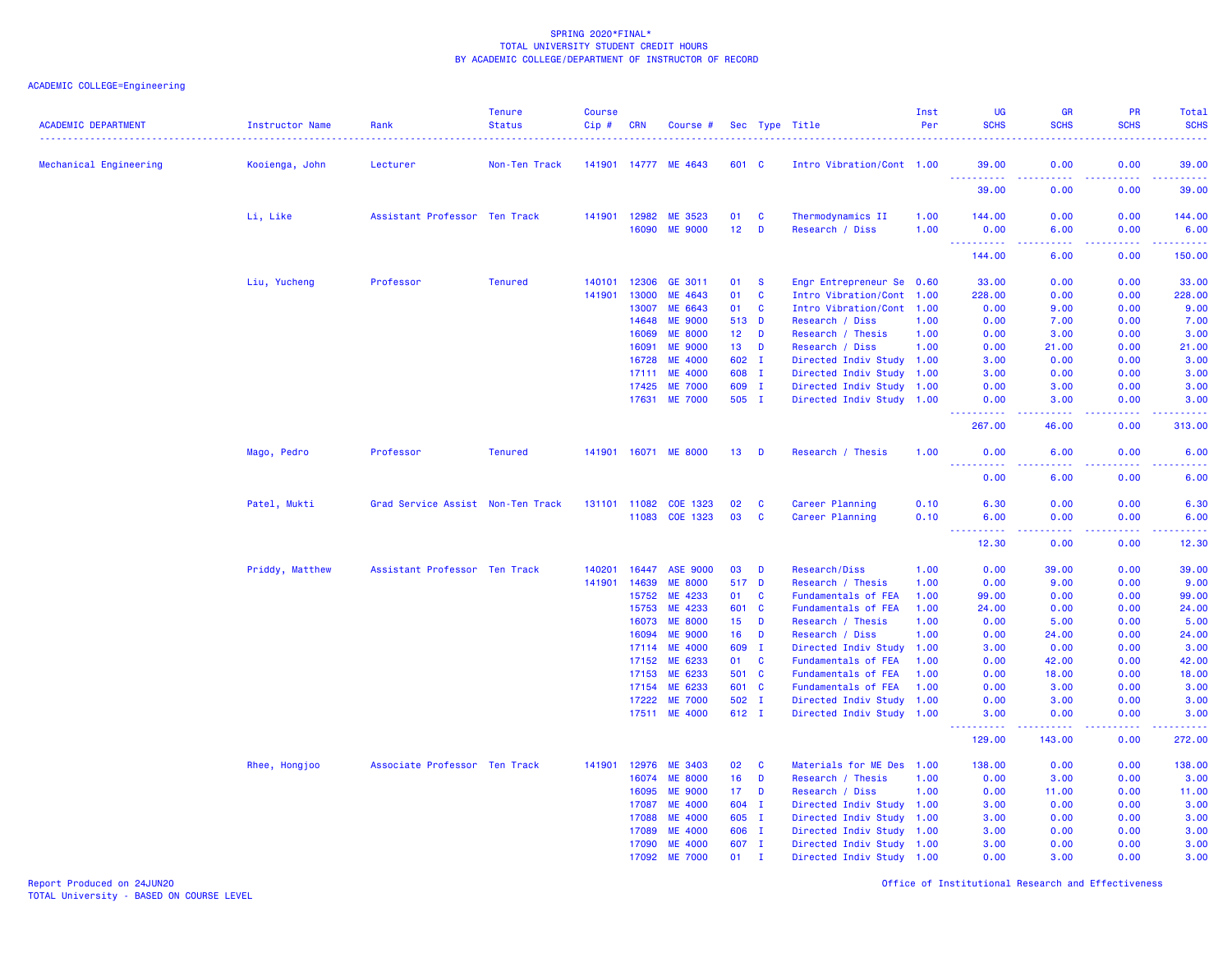# ACADEMIC COLLEGE=Engineering

| <b>ACADEMIC DEPARTMENT</b> | <b>Instructor Name</b>                             | Rank                              | <b>Tenure</b><br><b>Status</b> | <b>Course</b><br>Cip# | <b>CRN</b> | Course #              |       |              | Sec Type Title            | Inst<br>Per | <b>UG</b><br><b>SCHS</b>                                                                                      | GR<br><b>SCHS</b>                                                                                      | PR<br><b>SCHS</b>                                                                                                                 | <b>Total</b><br><b>SCHS</b><br>2222)             |
|----------------------------|----------------------------------------------------|-----------------------------------|--------------------------------|-----------------------|------------|-----------------------|-------|--------------|---------------------------|-------------|---------------------------------------------------------------------------------------------------------------|--------------------------------------------------------------------------------------------------------|-----------------------------------------------------------------------------------------------------------------------------------|--------------------------------------------------|
| Mechanical Engineering     | Rhee, Hongjoo                                      | Associate Professor Ten Track     |                                | 141901                | 17093      | <b>ME 7000</b>        | 02    | $\mathbf{I}$ | Directed Indiv Study 1.00 |             | 0.00                                                                                                          | 3.00                                                                                                   | 0.00                                                                                                                              | 3.00                                             |
|                            |                                                    |                                   |                                |                       | 17094      | <b>ME 7000</b>        | 03    | $\mathbf{I}$ | Directed Indiv Study 1.00 |             | 0.00                                                                                                          | 3.00                                                                                                   | 0.00                                                                                                                              | 3.00                                             |
|                            |                                                    |                                   |                                |                       | 17096      | <b>ME 7000</b>        | 04    | $\mathbf{I}$ | Directed Indiv Study 1.00 |             | 0.00                                                                                                          | 3.00                                                                                                   | 0.00                                                                                                                              | 3.00                                             |
|                            |                                                    |                                   |                                |                       |            |                       |       |              |                           |             | 222222<br>150.00                                                                                              | .<br>26.00                                                                                             | الأعامات<br>0.00                                                                                                                  | .<br>176.00                                      |
|                            | Roy, Shrabanti                                     | Grad Teach Assist                 | Non-Ten Track                  | 141901 12980          |            | ME 3513               | 02    | C            | Thermodynamics I          | 1.00        | 156.00                                                                                                        | 0.00<br>.                                                                                              | 0.00<br>$\frac{1}{2} \left( \frac{1}{2} \right) \left( \frac{1}{2} \right) \left( \frac{1}{2} \right) \left( \frac{1}{2} \right)$ | 156.00<br><u>.</u>                               |
|                            |                                                    |                                   |                                |                       |            |                       |       |              |                           |             | 156.00                                                                                                        | 0.00                                                                                                   | 0.00                                                                                                                              | 156.00                                           |
|                            | Schneider, Judith                                  | Non-Employee                      | Not Applicable                 |                       |            | 260101 11894 EPP 8144 | 01    | C            | Transmission E M          | 0.40        | 0.00                                                                                                          | 12.80                                                                                                  | 0.00                                                                                                                              | 12.80                                            |
|                            |                                                    |                                   |                                |                       |            |                       |       |              |                           |             | 0.00                                                                                                          | 12.80                                                                                                  | 0.00                                                                                                                              | 12.80                                            |
|                            | Shah, Aditya                                       | Grad Teach Assist                 | Non-Ten Track                  |                       |            | 141101 11615 EM 2413  | 03    | C            | Engineering Mech I        | 1.00        | 144.00<br><u>.</u>                                                                                            | 0.00                                                                                                   | 0.00<br>.                                                                                                                         | 144.00<br><b><i><u><u> - - - - -</u></u></i></b> |
|                            |                                                    |                                   |                                |                       |            |                       |       |              |                           |             | 144.00                                                                                                        | 0.00                                                                                                   | 0.00                                                                                                                              | 144.00                                           |
|                            | Singh, Prashant                                    | Assistant Professor Ten Track     |                                | 141901 12979          |            | ME 3513               | 01    | C            | Thermodynamics I          | 1.00        | 171.00                                                                                                        | 0.00                                                                                                   | 0.00                                                                                                                              | 171.00                                           |
|                            |                                                    |                                   |                                |                       | 16096      | <b>ME 9000</b>        | 18    | D            | Research / Diss           | 1.00        | 0.00                                                                                                          | 3.00                                                                                                   | 0.00                                                                                                                              | 3.00                                             |
|                            |                                                    |                                   |                                |                       |            |                       |       |              |                           |             | $\frac{1}{2} \left( \frac{1}{2} \right) \left( \frac{1}{2} \right) \left( \frac{1}{2} \right)$<br>.<br>171.00 | .<br>3.00                                                                                              | .<br>0.00                                                                                                                         | .<br>174.00                                      |
|                            | Smith, Joshua                                      | Clinical Assist Pro Non-Ten Track |                                | 141901                | 14769      | ME 3423               | 601 C |              | Mech Of Machinery         | 1.00        | 48.00                                                                                                         | 0.00                                                                                                   | 0.00                                                                                                                              | 48.00                                            |
|                            |                                                    |                                   |                                |                       | 14770      | ME 3523               | 601   | <b>C</b>     | Thermodynamics II         | 1.00        | 48.00                                                                                                         | 0.00                                                                                                   | 0.00                                                                                                                              | 48.00                                            |
|                            |                                                    |                                   |                                |                       | 14776      | ME 4443               | 601 C |              | Mech Systems Design       | 1.00        | 39.00                                                                                                         | 0.00                                                                                                   | 0.00                                                                                                                              | 39.00                                            |
|                            |                                                    |                                   |                                |                       | 17014      | <b>ME 4000</b>        | 603 I |              | Directed Indiv Study      | 1.00        | 3.00                                                                                                          | 0.00                                                                                                   | 0.00                                                                                                                              | 3.00                                             |
|                            |                                                    |                                   |                                |                       | 17244      | <b>ME 7000</b>        | 603 I |              | Directed Indiv Study 1.00 |             | 0.00<br>.                                                                                                     | 3.00<br>$\frac{1}{2} \left( \frac{1}{2} \right) \left( \frac{1}{2} \right) \left( \frac{1}{2} \right)$ | 0.00<br>$\frac{1}{2} \frac{1}{2} \frac{1}{2} \frac{1}{2} \frac{1}{2} \frac{1}{2}$                                                 | 3.00<br>.                                        |
|                            |                                                    |                                   |                                |                       |            |                       |       |              |                           |             | 138.00                                                                                                        | 3.00                                                                                                   | 0.00                                                                                                                              | 141.00                                           |
|                            | Spayde, Dustin                                     | Instructor                        | Non-Ten Track                  | 141901                | 12969      | <b>ME 3103</b>        | 01    | B            | Exp Meas and Techniq      | 1.00        | 144.00                                                                                                        | 0.00                                                                                                   | 0.00                                                                                                                              | 144.00                                           |
|                            |                                                    |                                   |                                |                       | 12970      | <b>ME 3103</b>        | 02    | B            | Exp Meas and Techniq      | 1.00        | 144.00                                                                                                        | 0.00                                                                                                   | 0.00                                                                                                                              | 144.00                                           |
|                            |                                                    |                                   |                                |                       | 14990      | ME 4403               | 02    | $\mathbf{c}$ | Machine Design            | 1.00        | 60.00                                                                                                         | 0.00<br>.                                                                                              | 0.00<br>.                                                                                                                         | 60.00<br>.                                       |
|                            |                                                    |                                   |                                |                       |            |                       |       |              |                           |             | 348.00                                                                                                        | 0.00                                                                                                   | 0.00                                                                                                                              | 348.00                                           |
|                            | Spayde, Emily                                      | Clinical Assist Pro Non-Ten Track |                                | 141901                | 12967      | ME 2133               | 01    | B            | Modeling and Manuf        | 1.00        | 144.00                                                                                                        | 0.00                                                                                                   | 0.00                                                                                                                              | 144.00                                           |
|                            |                                                    |                                   |                                |                       | 12973      | ME 3313               | 01    | $\mathbf c$  | Heat Transfer             | 1.00        | 141.00                                                                                                        | 0.00                                                                                                   | 0.00                                                                                                                              | 141.00                                           |
|                            |                                                    |                                   |                                |                       |            | 16735 ME 2133         | 03    | B            | <b>Modeling and Manuf</b> | 1.00        | 48.00<br>.                                                                                                    | 0.00                                                                                                   | 0.00                                                                                                                              | 48.00<br>.                                       |
|                            |                                                    |                                   |                                |                       |            |                       |       |              |                           |             | 333.00                                                                                                        | 0.00                                                                                                   | 0.00                                                                                                                              | 333.00                                           |
|                            | Stone, Tonya                                       | Associate Professor Tenured       |                                | 141901                | 12985      | ME 4111               | 01    | C            | Professional Develop      | 1.00        | 84.00                                                                                                         | 0.00                                                                                                   | 0.00                                                                                                                              | 84.00                                            |
|                            |                                                    |                                   |                                |                       | 14650      | <b>ME 9000</b>        | 519   | D            | Research / Diss           | 1.00        | 0.00                                                                                                          | 3.00                                                                                                   | 0.00                                                                                                                              | 3.00                                             |
|                            |                                                    |                                   |                                | 142701                | 12984      | ME 3613               | 01    | $\mathbf c$  | <b>System Dynamics</b>    | 1.00        | 234.00                                                                                                        | 0.00                                                                                                   | 0.00                                                                                                                              | 234.00<br>.                                      |
|                            |                                                    |                                   |                                |                       |            |                       |       |              |                           |             | 318.00                                                                                                        | 3.00                                                                                                   | 0.00                                                                                                                              | 321.00                                           |
|                            | Whittington, Wilburn Assistant Professor Ten Track |                                   |                                | 141901                | 12999      | ME 4443               | 01    | C            | Mech Systems Design       | 1.00        | 255.00                                                                                                        | 0.00                                                                                                   | 0.00                                                                                                                              | 255.00                                           |
|                            |                                                    |                                   |                                |                       | 13006      | ME 6443               | 01    | C            | Mech Systems Design       | 1.00        | 0.00                                                                                                          | 15.00                                                                                                  | 0.00                                                                                                                              | 15.00                                            |
|                            |                                                    |                                   |                                |                       | 16078      | <b>ME 8000</b>        | 20    | D            | Research / Thesis         | 1.00        | 0.00                                                                                                          | 3.00                                                                                                   | 0.00                                                                                                                              | 3.00                                             |
|                            |                                                    |                                   |                                |                       | 16099      | <b>ME 9000</b>        | 21    | D            | Research / Diss           | 1.00        | 0.00                                                                                                          | 15.00                                                                                                  | 0.00                                                                                                                              | 15.00                                            |
|                            |                                                    |                                   |                                |                       | 17313      | <b>ME 4000</b>        | 611   | $\mathbf{I}$ | Directed Indiv Study      | 1.00        | 3.00                                                                                                          | 0.00                                                                                                   | 0.00                                                                                                                              | 3.00                                             |

Report Produced on 24JUN20 Office of Institutional Research and Effectiveness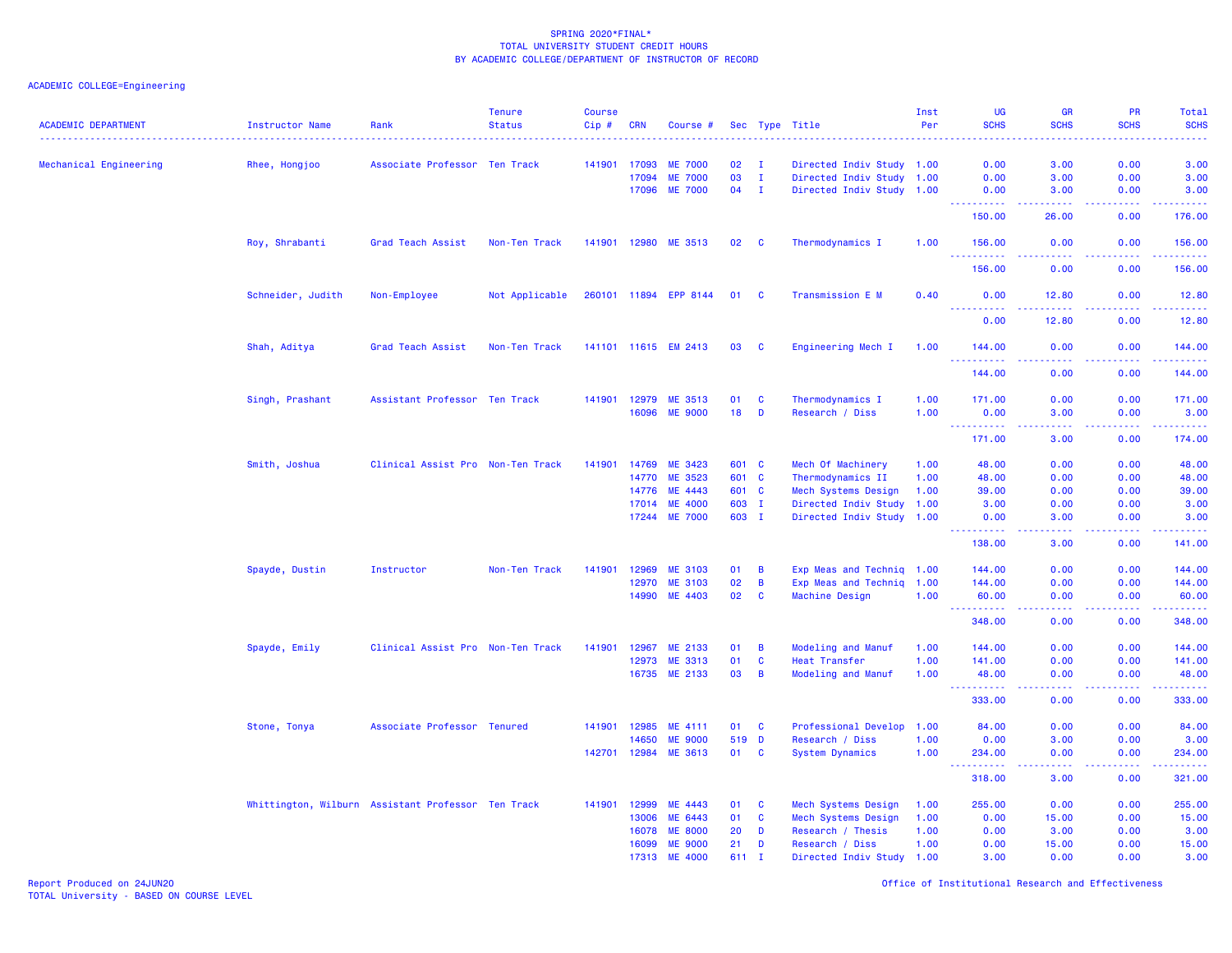| <b>ACADEMIC DEPARTMENT</b>             | Instructor Name | Rank                                               | <b>Tenure</b><br><b>Status</b> | <b>Course</b><br>$Cip$ # | <b>CRN</b> | Course # Sec Type Title |             |                         |                           | Inst<br>Per | UG<br><b>SCHS</b>   | <b>GR</b><br><b>SCHS</b> | PR<br><b>SCHS</b>       | Total<br><b>SCHS</b> |
|----------------------------------------|-----------------|----------------------------------------------------|--------------------------------|--------------------------|------------|-------------------------|-------------|-------------------------|---------------------------|-------------|---------------------|--------------------------|-------------------------|----------------------|
| Mechanical Engineering                 |                 | Whittington, Wilburn Assistant Professor Ten Track |                                |                          |            | 141901 17334 ME 7000    | 607 I       |                         | Directed Indiv Study 1.00 |             | 0.00<br>----------- | 3.00                     | 0.00                    | 3.00                 |
|                                        |                 |                                                    |                                |                          |            |                         |             |                         |                           |             | 258.00              | 36.00                    | 0.00                    | 294.00               |
|                                        | Zare, Saeid     | Grad Teach Assist                                  | Non-Ten Track                  |                          |            | 141901 12983 ME 3523    | 02          | <b>C</b>                | Thermodynamics II         | 1.00        | 114.00              | 0.00                     | 0.00                    | 114.00               |
|                                        |                 |                                                    |                                |                          |            |                         |             |                         |                           |             | 114.00              | 0.00                     | 0.00                    | 114.00               |
|                                        | Zhang, Jian     | Visiting Assist Pro Non-Ten Track                  |                                | 141901                   |            | 12974 ME 3313           | $02\quad C$ |                         | Heat Transfer             | 1.00        | 132.00              | 0.00                     | 0.00                    | 132.00               |
|                                        |                 |                                                    |                                |                          |            | 12981 ME 3513           | 03          | $\mathbf{C}$            | Thermodynamics I          | 1.00        | 144.00              | 0.00                     | 0.00                    | 144.00               |
|                                        |                 |                                                    |                                |                          |            | 12993 ME 4393           | 01          | $\overline{\mathbf{C}}$ | Power Generation Sys 1.00 |             | 42.00               | 0.00                     | 0.00                    | 42.00                |
|                                        |                 |                                                    |                                |                          |            | 14774 ME 4393           | 601 C       |                         | Power Generation Sys 1.00 |             | 3.00                | 0.00                     | 0.00                    | 3.00                 |
|                                        |                 |                                                    |                                |                          |            |                         |             |                         |                           |             | 321.00              | 0.00                     | 0.00                    | 321.00               |
| =====================================  |                 |                                                    |                                |                          |            |                         |             |                         |                           |             | ==========          |                          | ======================= | ==========           |
| Mechanical Engineering                 |                 |                                                    |                                |                          |            |                         |             |                         |                           |             | 5024.20             | 694.80                   | 0.00                    | 5719.00              |
| ====================================== |                 |                                                    |                                |                          |            |                         |             |                         |                           |             | ==========          | ==========               | -----------             | -----------          |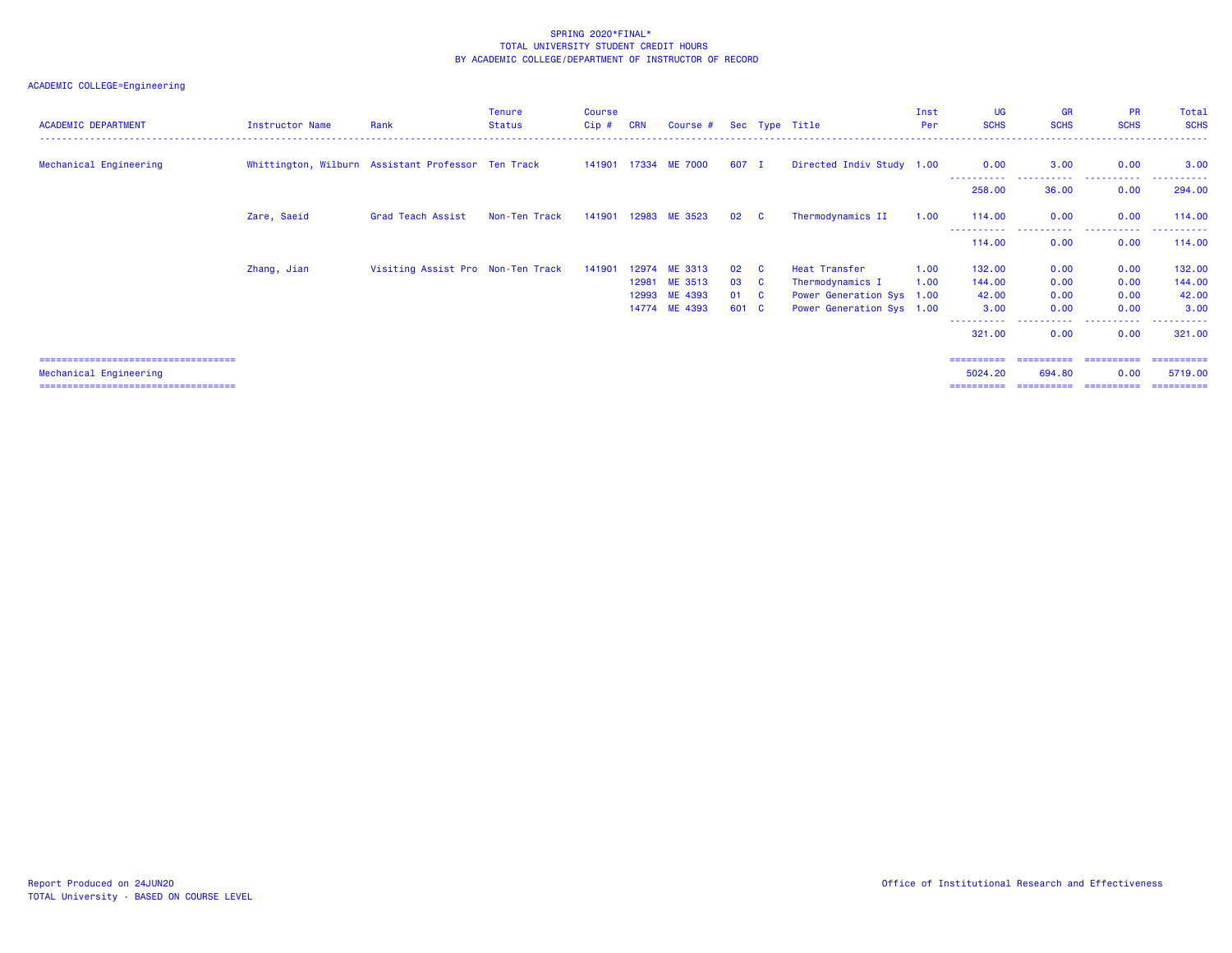| <b>ACADEMIC DEPARTMENT</b>     | Instructor Name    | Rank                              | <b>Tenure</b><br><b>Status</b> | <b>Course</b><br>Cip # | <b>CRN</b>   | Course #        |    |              | Sec Type Title            | Inst<br>Per | <b>UG</b><br><b>SCHS</b>                                                                                                                             | <b>GR</b><br><b>SCHS</b>                                                                                                          | PR<br><b>SCHS</b> | Total<br><b>SCHS</b> |
|--------------------------------|--------------------|-----------------------------------|--------------------------------|------------------------|--------------|-----------------|----|--------------|---------------------------|-------------|------------------------------------------------------------------------------------------------------------------------------------------------------|-----------------------------------------------------------------------------------------------------------------------------------|-------------------|----------------------|
| School of Chemical Engineering | Afshar, Amir       | Grad Teach Assist                 | Non-Ten Track                  |                        | 140701 10928 | <b>CHE 3222</b> | 01 |              | Chem Eng Lab I            | 0.10        | 15.60                                                                                                                                                | 0.00                                                                                                                              | 0.00              | 15.60                |
|                                |                    |                                   |                                |                        |              |                 |    |              |                           |             | 222222<br>15.60                                                                                                                                      | د د د د<br>0.00                                                                                                                   | د د د د<br>0.00   | .<br>15.60           |
|                                | Amirlatifi, Amin   | Assistant Professor Ten Track     |                                | 140701                 | 16045        | <b>CHE 8000</b> | 01 | D            | Research / Thesis         | 1.00        | 0.00                                                                                                                                                 | 8.00                                                                                                                              | 0.00              | 8.00                 |
|                                |                    |                                   |                                |                        | 16051        | <b>CHE 9000</b> | 01 | D            | Research/Diss             | 1.00        | 0.00                                                                                                                                                 | 3.00                                                                                                                              | 0.00              | 3.00                 |
|                                |                    |                                   |                                |                        | 16535        | <b>CHE 7000</b> | 01 | Ι.           | Directed Indiv Study 1.00 |             | 0.00                                                                                                                                                 | 3.00                                                                                                                              | 0.00              | 3.00                 |
|                                |                    |                                   |                                | 142501                 | 13768        | <b>PTE 4903</b> | 01 | C            | Petr Reservoir Eng 1 1.00 |             | 54.00<br>-----                                                                                                                                       | 0.00<br>بالأباب                                                                                                                   | 0.00<br>بالأباد   | 54.00<br>بالأباليات  |
|                                |                    |                                   |                                |                        |              |                 |    |              |                           |             | 54.00                                                                                                                                                | 14.00                                                                                                                             | 0.00              | 68.00                |
|                                | Bricka, Ray        | Associate Professor Tenured       |                                | 140701                 | 10936        | CHE 4613        | 01 | C            | Air Pol Con Design        | 1.00        | 60.00                                                                                                                                                | 0.00                                                                                                                              | 0.00              | 60.00                |
|                                |                    |                                   |                                |                        | 10937        | CHE 4633        | 01 | C            | Chemical Pro Safety       | 1.00        | 147.00                                                                                                                                               | 0.00                                                                                                                              | 0.00              | 147.00               |
|                                |                    |                                   |                                |                        | 10938        | CHE 4633        | 02 | C            | Chemical Pro Safety       | 1.00        | 126.00                                                                                                                                               | 0.00                                                                                                                              | 0.00              | 126.00               |
|                                |                    |                                   |                                |                        | 10946        | CHE 6633        | 02 | C            | Chemical Pro Safety       | 1.00        | 0.00                                                                                                                                                 | 6.00                                                                                                                              | 0.00              | 6.00                 |
|                                |                    |                                   |                                |                        | 16052        | <b>CHE 9000</b> | 02 | D            | Research/Diss             | 1.00        | 0.00                                                                                                                                                 | 1.00                                                                                                                              | 0.00              | 1.00                 |
|                                |                    |                                   |                                |                        | 17035        | <b>CHE 4000</b> | 02 | $\mathbf{I}$ | Directed Indiv Study 1.00 |             | 2.00                                                                                                                                                 | 0.00<br>بالمحام                                                                                                                   | 0.00<br>د د د د   | 2.00<br>والمستمرين   |
|                                |                    |                                   |                                |                        |              |                 |    |              |                           |             | 335.00                                                                                                                                               | 7.00                                                                                                                              | 0.00              | 342.00               |
|                                | Cole, David        | Instructor                        | Non-Ten Track                  | 142501                 | 13767        | <b>PTE 3903</b> | 01 | C            | Petr Reserv Fluid Pr 1.00 |             | 69.00                                                                                                                                                | 0.00                                                                                                                              | 0.00              | 69.00                |
|                                |                    |                                   |                                |                        | 13769        | PTE 4923        | 01 | $\mathbf{C}$ | <b>Completion Design</b>  | 1.00        | 33.00                                                                                                                                                | 0.00                                                                                                                              | 0.00              | 33.00                |
|                                |                    |                                   |                                |                        |              | 13772 PTE 4993  | 01 | C            | Petroleum Econ Analy 1.00 |             | 27.00<br>.                                                                                                                                           | 0.00<br>$\frac{1}{2} \left( \frac{1}{2} \right) \left( \frac{1}{2} \right) \left( \frac{1}{2} \right)$                            | 0.00<br>د د د د   | 27.00<br>.           |
|                                |                    |                                   |                                |                        |              |                 |    |              |                           |             | 129.00                                                                                                                                               | 0.00                                                                                                                              | 0.00              | 129.00               |
|                                | Elmore, Billy      | Associate Professor Tenured       |                                | 140701                 | 10928        | <b>CHE 3222</b> | 01 | -L.          | Chem Eng Lab I            | 0.10        | 15.60                                                                                                                                                | 0.00                                                                                                                              | 0.00              | 15.60                |
|                                |                    |                                   |                                |                        | 10935        | <b>CHE 4441</b> | 01 | C            | Fund of Engr Seminar 1.00 |             | 27.00                                                                                                                                                | 0.00                                                                                                                              | 0.00              | 27.00                |
|                                |                    |                                   |                                |                        | 17007        | <b>CHE 4000</b> | 01 | - I          | Directed Indiv Study 1.00 |             | 3.00                                                                                                                                                 | 0.00                                                                                                                              | 0.00              | 3.00<br>.            |
|                                |                    |                                   |                                |                        |              |                 |    |              |                           |             | <b></b><br>45.60                                                                                                                                     | د د د د<br>0.00                                                                                                                   | .<br>0.00         | 45.60                |
|                                | Elmore, Katherine  | Grad Teach Assist                 | Non-Ten Track                  | 140701                 | 10928        | <b>CHE 3222</b> | 01 | - 11         | Chem Eng Lab I            | 0.30        | 46.80                                                                                                                                                | 0.00                                                                                                                              | 0.00              | 46.80                |
|                                |                    |                                   |                                |                        |              |                 |    |              |                           |             | 46.80                                                                                                                                                | 0.00                                                                                                                              | 0.00              | .<br>46.80           |
|                                | French, William    | Professor                         | <b>Tenured</b>                 | 140701                 | 10924        | <b>CHE 2213</b> | 01 | C            | Chemical Eng Analysi 1.00 |             | 261.00                                                                                                                                               | 0.00                                                                                                                              | 0.00              | 261.00               |
|                                |                    |                                   |                                |                        | 10939        | <b>CHE 4683</b> | 01 | C            | Fund of Biofuels Pro 1.00 |             | 285.00                                                                                                                                               | 0.00                                                                                                                              | 0.00              | 285.00               |
|                                |                    |                                   |                                |                        | 10947        | CHE 6683        | 01 | C            | Fund of Biofuels Pro 1.00 |             | 0.00                                                                                                                                                 | 6.00                                                                                                                              | 0.00              | 6.00                 |
|                                |                    |                                   |                                |                        |              |                 |    |              |                           |             | .<br>546.00                                                                                                                                          | $\frac{1}{2} \left( \frac{1}{2} \right) \left( \frac{1}{2} \right) \left( \frac{1}{2} \right) \left( \frac{1}{2} \right)$<br>6.00 | د د د د .<br>0.00 | .<br>552.00          |
|                                | Heshmati, Mohammad | Clinical Assist Pro Non-Ten Track |                                | 142501                 | 13770        | <b>PTE 4963</b> | 01 | <b>C</b>     | Oil Recovery Methods 1.00 |             | 27.00                                                                                                                                                | 0.00                                                                                                                              | 0.00              | 27.00                |
|                                |                    |                                   |                                |                        |              | 13771 PTE 4983  | 01 | $\mathbf{C}$ | Petroleum Engr Capst 1.00 |             | 24.00                                                                                                                                                | 0.00                                                                                                                              | 0.00              | 24.00                |
|                                |                    |                                   |                                |                        |              |                 |    |              |                           |             | $\frac{1}{2} \left( \frac{1}{2} \right) \left( \frac{1}{2} \right) \left( \frac{1}{2} \right) \left( \frac{1}{2} \right) \left( \frac{1}{2} \right)$ | .                                                                                                                                 | .                 | .                    |
|                                |                    |                                   |                                |                        |              |                 |    |              |                           |             | 51.00                                                                                                                                                | 0.00                                                                                                                              | 0.00              | 51.00                |
|                                | Hill, Priscilla    | Associate Professor Tenured       |                                | 140701                 | 10929        | <b>CHE 3223</b> | 01 | C            | Separation Processes 1.00 |             | 195.00                                                                                                                                               | 0.00                                                                                                                              | 0.00              | 195.00               |
|                                |                    |                                   |                                |                        | 15764        | <b>CHE 4153</b> | 01 | C            | Intro Part Crystal T 1.00 |             | 57.00<br>د د د د د                                                                                                                                   | 0.00                                                                                                                              | 0.00<br>د د د د   | 57.00<br>.           |
|                                |                    |                                   |                                |                        |              |                 |    |              |                           |             | 252.00                                                                                                                                               | 0.00                                                                                                                              | 0.00              | 252.00               |
|                                | Jessop, Julie      | Professor                         | <b>Tenured</b>                 |                        | 140701 10922 | <b>CHE 2114</b> | 01 | B            | Mass & Energy Balanc 1.00 |             | 68.00                                                                                                                                                | 0.00                                                                                                                              | 0.00              | 68.00                |
|                                |                    |                                   |                                |                        | 10930        | <b>CHE 3331</b> | 01 | $\mathbf{s}$ | Prof Develop Seminar 1.00 |             | 71.00                                                                                                                                                | 0.00                                                                                                                              | 0.00              | 71.00                |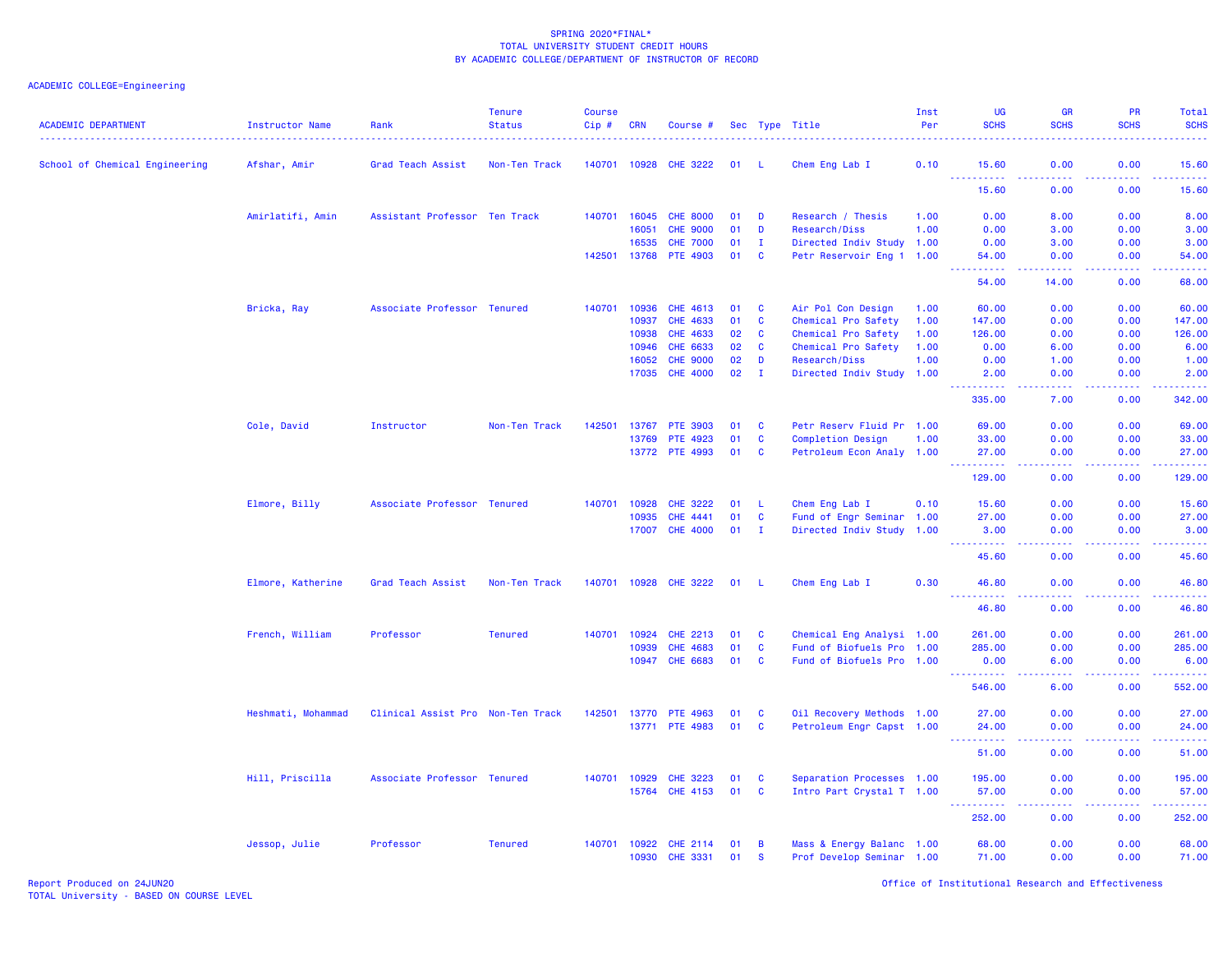## ACADEMIC COLLEGE=Engineering

| <b>ACADEMIC DEPARTMENT</b>                                               | Instructor Name   | Rank                                               | <b>Tenure</b><br><b>Status</b> | <b>Course</b><br>Cip# | <b>CRN</b>   | Course #              |       |               | Sec Type Title            | Inst<br>Per  | <b>UG</b><br><b>SCHS</b>              | <b>GR</b><br><b>SCHS</b>                                                                                                                                      | <b>PR</b><br><b>SCHS</b>                                                                                                                                     | Total<br><b>SCHS</b><br>.                                                                                                                                                                                                                                                                                                                                                                                                                                                                         |
|--------------------------------------------------------------------------|-------------------|----------------------------------------------------|--------------------------------|-----------------------|--------------|-----------------------|-------|---------------|---------------------------|--------------|---------------------------------------|---------------------------------------------------------------------------------------------------------------------------------------------------------------|--------------------------------------------------------------------------------------------------------------------------------------------------------------|---------------------------------------------------------------------------------------------------------------------------------------------------------------------------------------------------------------------------------------------------------------------------------------------------------------------------------------------------------------------------------------------------------------------------------------------------------------------------------------------------|
| School of Chemical Engineering                                           | Jessop, Julie     | Professor                                          | <b>Tenured</b>                 |                       |              | 140701 10948 CHE 8011 | 01    | <b>S</b>      | Chem En Seminar           | 1.00         | 0.00                                  | 17.00                                                                                                                                                         | 0.00                                                                                                                                                         | 17.00                                                                                                                                                                                                                                                                                                                                                                                                                                                                                             |
|                                                                          |                   |                                                    |                                |                       |              |                       |       |               |                           |              | 2.2.2.2.2<br>----<br>139.00           | -----<br>17.00                                                                                                                                                | .<br>0.00                                                                                                                                                    | <b><i><u><u> - - - - -</u></u></i></b><br>156.00                                                                                                                                                                                                                                                                                                                                                                                                                                                  |
|                                                                          | Kundu, Santanu    | Associate Professor Tenured                        |                                | 140701                | 14991        | CHE 8523              | 01    | $\mathbf{C}$  | Adv Tran Pheno            | 1.00         | 0.00                                  | 30.00                                                                                                                                                         | 0.00                                                                                                                                                         | 30.00                                                                                                                                                                                                                                                                                                                                                                                                                                                                                             |
|                                                                          |                   |                                                    |                                |                       | 16046        | <b>CHE 8000</b>       | 02    | <b>D</b>      | Research / Thesis         | 1.00         | 0.00                                  | 8.00                                                                                                                                                          | 0.00                                                                                                                                                         | 8.00                                                                                                                                                                                                                                                                                                                                                                                                                                                                                              |
|                                                                          |                   |                                                    |                                |                       | 16053        | <b>CHE 9000</b>       | 03    | <b>D</b>      | Research/Diss             | 1.00         | 0.00                                  | 55.00                                                                                                                                                         | 0.00                                                                                                                                                         | 55.00                                                                                                                                                                                                                                                                                                                                                                                                                                                                                             |
|                                                                          |                   |                                                    |                                |                       | 16137        | <b>CHE 8523</b>       | 501 C |               | Adv Tran Pheno            | 1.00         | 0.00                                  | 3.00                                                                                                                                                          | 0.00                                                                                                                                                         | 3.00                                                                                                                                                                                                                                                                                                                                                                                                                                                                                              |
|                                                                          |                   |                                                    |                                |                       |              |                       |       |               |                           |              | ----------<br>0.00                    | $\frac{1}{2} \left( \frac{1}{2} \right) \left( \frac{1}{2} \right) \left( \frac{1}{2} \right) \left( \frac{1}{2} \right) \left( \frac{1}{2} \right)$<br>96.00 | <b><i><u><u> - - - -</u></u></i></b><br>0.00                                                                                                                 | .<br>96.00                                                                                                                                                                                                                                                                                                                                                                                                                                                                                        |
|                                                                          |                   | Assistant Professor Ten Track                      |                                |                       | 140701 10932 | <b>CHE 4223</b>       | 01    |               | Pro Instr & Con           |              |                                       |                                                                                                                                                               |                                                                                                                                                              |                                                                                                                                                                                                                                                                                                                                                                                                                                                                                                   |
|                                                                          | Meng, Dong        |                                                    |                                |                       | 16054        | <b>CHE 9000</b>       | 04    | <b>C</b><br>D | Research/Diss             | 1.00<br>1.00 | 324.00<br>0.00                        | 0.00<br>18.00                                                                                                                                                 | 0.00<br>0.00                                                                                                                                                 | 324.00<br>18.00                                                                                                                                                                                                                                                                                                                                                                                                                                                                                   |
|                                                                          |                   |                                                    |                                |                       |              |                       |       |               |                           |              | ----------                            | -----                                                                                                                                                         | <b><i><u><u> - - - -</u></u></i></b>                                                                                                                         | <b><i><u><u> - - - - -</u></u></i></b>                                                                                                                                                                                                                                                                                                                                                                                                                                                            |
|                                                                          |                   |                                                    |                                |                       |              |                       |       |               |                           |              | 324.00                                | 18.00                                                                                                                                                         | 0.00                                                                                                                                                         | 342.00                                                                                                                                                                                                                                                                                                                                                                                                                                                                                            |
|                                                                          |                   | Mirabolghasemi, Mary Assistant Professor Ten Track |                                |                       |              | 142501 14992 PTE 2990 | 01    | - C           | Special Topcis in PT 1.00 |              | 38.00<br>----------                   | 0.00<br>$\sim$ $\sim$ $\sim$ $\sim$                                                                                                                           | 0.00<br><b></b>                                                                                                                                              | 38.00<br>.                                                                                                                                                                                                                                                                                                                                                                                                                                                                                        |
|                                                                          |                   |                                                    |                                |                       |              |                       |       |               |                           |              | 38.00                                 | 0.00                                                                                                                                                          | 0.00                                                                                                                                                         | 38.00                                                                                                                                                                                                                                                                                                                                                                                                                                                                                             |
|                                                                          | Pearson, Larry    | Clinical Assist Pro Non-Ten Track                  |                                | 140701                | 10927        | CHE 3213              | 01    | <b>C</b>      | Heat Transfer Op          | 1.00         | 249.00                                | 0.00                                                                                                                                                          | 0.00                                                                                                                                                         | 249.00                                                                                                                                                                                                                                                                                                                                                                                                                                                                                            |
|                                                                          |                   |                                                    |                                |                       | 10928        | <b>CHE 3222</b>       | 01    | - Li          | Chem Eng Lab I            | 0.50         | 78.00                                 | 0.00                                                                                                                                                          | 0.00                                                                                                                                                         | 78.00                                                                                                                                                                                                                                                                                                                                                                                                                                                                                             |
|                                                                          |                   |                                                    |                                |                       | 10933        | CHE 4233              | 01    | <b>C</b>      | Chemical Plant Desig 1.00 |              | 321.00                                | 0.00                                                                                                                                                          | 0.00                                                                                                                                                         | 321.00                                                                                                                                                                                                                                                                                                                                                                                                                                                                                            |
|                                                                          |                   |                                                    |                                |                       | 10942        | CHE 6233              | 01    | <b>C</b>      | Chemical Plant Desig 1.00 |              | 0.00                                  | 3.00                                                                                                                                                          | 0.00                                                                                                                                                         | 3.00                                                                                                                                                                                                                                                                                                                                                                                                                                                                                              |
|                                                                          |                   |                                                    |                                |                       |              |                       |       |               |                           |              | <u> - - - - - - - - - -</u><br>648.00 | $\frac{1}{2} \left( \frac{1}{2} \right) \left( \frac{1}{2} \right) \left( \frac{1}{2} \right)$<br>3.00                                                        | .<br>0.00                                                                                                                                                    | . <b>.</b><br>651.00                                                                                                                                                                                                                                                                                                                                                                                                                                                                              |
|                                                                          | Rai, Neeraj       | Associate Professor Tenured                        |                                | 140701                | 10926        | CHE 3123              | 01    | C             | Chem En Thermo II         | 1.00         | 129.00                                | 0.00                                                                                                                                                          | 0.00                                                                                                                                                         | 129.00                                                                                                                                                                                                                                                                                                                                                                                                                                                                                            |
|                                                                          |                   |                                                    |                                |                       | 16055        | <b>CHE 9000</b>       | 05    | D             | Research/Diss             | 1.00         | 0.00                                  | 20.00                                                                                                                                                         | 0.00                                                                                                                                                         | 20.00                                                                                                                                                                                                                                                                                                                                                                                                                                                                                             |
|                                                                          |                   |                                                    |                                |                       |              |                       |       |               |                           |              | ----------<br>129.00                  | $\frac{1}{2} \left( \frac{1}{2} \right) \left( \frac{1}{2} \right) \left( \frac{1}{2} \right)$<br>20.00                                                       | .<br>0.00                                                                                                                                                    | .<br>149.00                                                                                                                                                                                                                                                                                                                                                                                                                                                                                       |
|                                                                          |                   |                                                    |                                |                       |              |                       |       |               |                           |              |                                       |                                                                                                                                                               |                                                                                                                                                              |                                                                                                                                                                                                                                                                                                                                                                                                                                                                                                   |
|                                                                          | Toghiani, Hossein | Professor                                          | <b>Tenured</b>                 | 140701                | 10934        | <b>CHE 4313</b>       | 01    | <b>C</b>      | Transport Phenomena       | 1.00         | 15.00                                 | 0.00                                                                                                                                                          | 0.00                                                                                                                                                         | 15.00                                                                                                                                                                                                                                                                                                                                                                                                                                                                                             |
|                                                                          |                   |                                                    |                                |                       | 10943        | <b>CHE 6313</b>       | 01    | $\mathbf{C}$  | Transport Phenomena       | 1.00         | 0.00<br>----------                    | 6.00<br>.                                                                                                                                                     | 0.00<br>$\frac{1}{2} \left( \frac{1}{2} \right) \left( \frac{1}{2} \right) \left( \frac{1}{2} \right) \left( \frac{1}{2} \right) \left( \frac{1}{2} \right)$ | 6.00<br>.                                                                                                                                                                                                                                                                                                                                                                                                                                                                                         |
|                                                                          |                   |                                                    |                                |                       |              |                       |       |               |                           |              | 15.00                                 | 6.00                                                                                                                                                          | 0.00                                                                                                                                                         | 21.00                                                                                                                                                                                                                                                                                                                                                                                                                                                                                             |
|                                                                          | Xiang, Yizhi      | Assistant Professor Ten Track                      |                                |                       | 140701 10925 | CHE 3113              | 01    | <b>C</b>      | Chem En Thermo I          | 1.00         | 243.00                                | 0.00                                                                                                                                                          | 0.00                                                                                                                                                         | 243.00                                                                                                                                                                                                                                                                                                                                                                                                                                                                                            |
|                                                                          |                   |                                                    |                                |                       | 16056        | <b>CHE 9000</b>       | 06    | <b>D</b>      | Research/Diss             | 1.00         | 0.00                                  | 12.00                                                                                                                                                         | 0.00                                                                                                                                                         | 12.00                                                                                                                                                                                                                                                                                                                                                                                                                                                                                             |
|                                                                          |                   |                                                    |                                |                       |              |                       |       |               |                           |              | <b></b><br>243.00                     | 12.00                                                                                                                                                         | .<br>$\frac{1}{2}$<br>0.00                                                                                                                                   | .<br>255.00                                                                                                                                                                                                                                                                                                                                                                                                                                                                                       |
|                                                                          |                   |                                                    |                                |                       |              |                       |       |               |                           |              |                                       |                                                                                                                                                               |                                                                                                                                                              |                                                                                                                                                                                                                                                                                                                                                                                                                                                                                                   |
| ======================================<br>School of Chemical Engineering |                   |                                                    |                                |                       |              |                       |       |               |                           |              | ==========<br>3011.00                 | ==========<br>199.00                                                                                                                                          | ==========<br>0.00                                                                                                                                           | $\begin{array}{cccccccccc} \multicolumn{3}{c}{} & \multicolumn{3}{c}{} & \multicolumn{3}{c}{} & \multicolumn{3}{c}{} & \multicolumn{3}{c}{} & \multicolumn{3}{c}{} & \multicolumn{3}{c}{} & \multicolumn{3}{c}{} & \multicolumn{3}{c}{} & \multicolumn{3}{c}{} & \multicolumn{3}{c}{} & \multicolumn{3}{c}{} & \multicolumn{3}{c}{} & \multicolumn{3}{c}{} & \multicolumn{3}{c}{} & \multicolumn{3}{c}{} & \multicolumn{3}{c}{} & \multicolumn{3}{c}{} & \multicolumn{3}{c}{} & \mult$<br>3210.00 |
| ------------------------------------                                     |                   |                                                    |                                |                       |              |                       |       |               |                           |              | ==========                            | <b>COOPERDOOR</b>                                                                                                                                             | -----------                                                                                                                                                  | <b>CONSISSION</b>                                                                                                                                                                                                                                                                                                                                                                                                                                                                                 |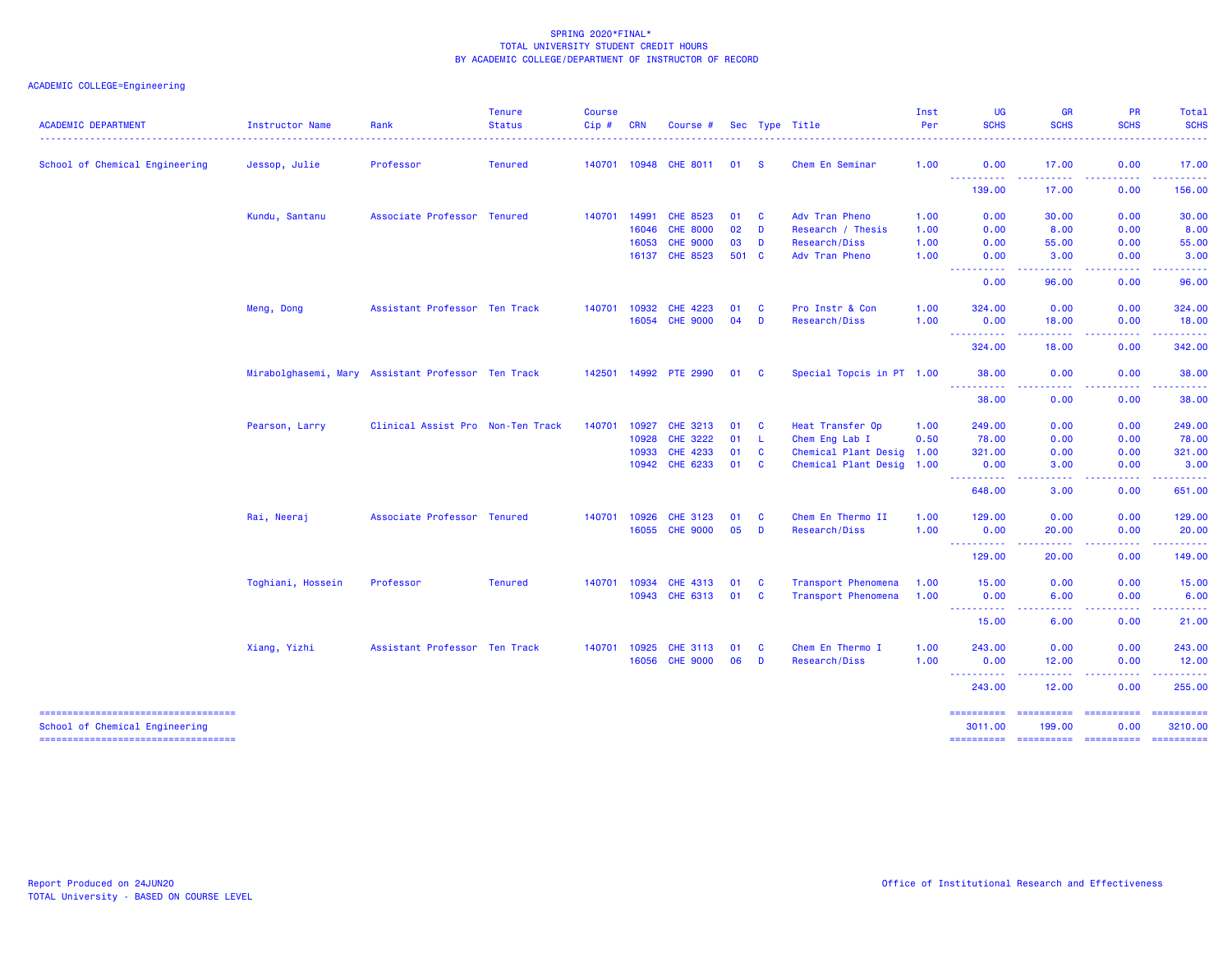| <b>ACADEMIC DEPARTMENT</b> | <b>Instructor Name</b> | Rank                              | <b>Tenure</b><br><b>Status</b> | <b>Course</b><br>Cip# | <b>CRN</b>   | Course #             |       |                | Sec Type Title             | Inst<br>Per | <b>UG</b><br><b>SCHS</b> | <b>GR</b><br><b>SCHS</b>         | PR<br><b>SCHS</b>                   | Total<br><b>SCHS</b><br>$\frac{1}{2} \left( \frac{1}{2} \right) \left( \frac{1}{2} \right) \left( \frac{1}{2} \right) \left( \frac{1}{2} \right)$ |
|----------------------------|------------------------|-----------------------------------|--------------------------------|-----------------------|--------------|----------------------|-------|----------------|----------------------------|-------------|--------------------------|----------------------------------|-------------------------------------|---------------------------------------------------------------------------------------------------------------------------------------------------|
| Forestry                   | Alexander, Heather     | Associate Professor Tenured       |                                | 030501                | 16104        | FO 4000              | 01    | $\mathbf{I}$   | Directed Indiv Study 1.00  |             | 3.00                     | 0.00                             | 0.00                                | 3.00                                                                                                                                              |
|                            |                        |                                   |                                |                       | 16489        | F0 8000              | 01    | D              | Research / Thesis          | 1.00        | 0.00                     | 2.00                             | 0.00                                | 2.00                                                                                                                                              |
|                            |                        |                                   |                                |                       | 17253        | FO 8000              | 509 D |                | Research / Thesis          | 1.00        | 0.00                     | 1.00                             | 0.00                                | 1.00                                                                                                                                              |
|                            |                        |                                   |                                |                       |              |                      |       |                |                            |             | 3.00                     | 3.00                             | 0.00                                | 6.00                                                                                                                                              |
|                            | Auel, John             | Extension Assist Pr Non-Ten Track |                                | 030501                |              | 12255 FO 4253        | 01    | <b>C</b>       | Timber Procurement         | 1.00        | 111.00<br><u>.</u>       | 0.00<br>$-22222$                 | 0.00<br>.                           | 111.00<br>.                                                                                                                                       |
|                            |                        |                                   |                                |                       |              |                      |       |                |                            |             | 111.00                   | 0.00                             | 0.00                                | 111.00                                                                                                                                            |
|                            | Frey, Brent            | Non-Employee                      | Not Applicable                 | 030501                |              | 12268 F0 6221        | 01 L  |                | Prac Silv Lab              | 1.00        | 0.00<br><u>.</u>         | 1.00<br>.                        | 0.00<br>.                           | 1.00<br>.                                                                                                                                         |
|                            |                        |                                   |                                |                       |              |                      |       |                |                            |             | 0.00                     | 1.00                             | 0.00                                | 1.00                                                                                                                                              |
|                            | Grado, Stephen         | Professor                         | <b>Tenured</b>                 | 030501                | 15130        | F0 3113              | 501 C |                | For Recreation Mgt         | 1.00        | 6.00                     | 0.00                             | 0.00                                | 6.00                                                                                                                                              |
|                            |                        |                                   |                                |                       | 16506        | FO 9000              | 03    | D              | Research / Diss            | 1.00        | 0.00<br>.                | 13.00<br>2.2.2.2.2               | 0.00<br>.                           | 13.00<br>.                                                                                                                                        |
|                            |                        |                                   |                                |                       |              |                      |       |                |                            |             | 6.00                     | 13.00                            | 0.00                                | 19.00                                                                                                                                             |
|                            | Grala, Robert          | Professor                         | <b>Tenured</b>                 | 030501                |              | 12249 FO 4113        | 01    | <b>C</b>       | Forest Resource Econ 1.00  |             | 168.00                   | 0.00                             | 0.00                                | 168.00                                                                                                                                            |
|                            |                        |                                   |                                |                       | 12282        | FO 8211              | 01    | <b>S</b>       | Graduate Seminar           | 1.00        | 0.00                     | 7.00                             | 0.00                                | 7.00                                                                                                                                              |
|                            |                        |                                   |                                |                       | 14504        | FO 4113              | 501   | $\mathbf{C}$   | Forest Resource Econ 1.00  |             | 3.00                     | 0.00                             | 0.00                                | 3.00                                                                                                                                              |
|                            |                        |                                   |                                |                       | 14505        | FO 6113              | 501 C |                | Forest Resource Econ       | 1.00        | 0.00                     | 18.00                            | 0.00                                | 18.00                                                                                                                                             |
|                            |                        |                                   |                                |                       | 14516        | FO 8211              | 501   | <b>S</b>       | Graduate Seminar           | 1.00        | 0.00                     | 3.00                             | 0.00                                | 3.00                                                                                                                                              |
|                            |                        |                                   |                                |                       |              | 16507 FO 9000        | 04    | D              | Research / Diss            | 1.00        | 0.00<br>.                | 13.00<br>$\omega$ is $\omega$ in | 0.00<br>د د د د                     | 13.00<br>.                                                                                                                                        |
|                            |                        |                                   |                                |                       |              |                      |       |                |                            |             | 171.00                   | 41.00                            | 0.00                                | 212.00                                                                                                                                            |
|                            | Granger, Joshua        | Assistant Professor Ten Track     |                                | 030501                |              | 12237 FO 2113        | 01    | C              | Dendrology                 | 1.00        | 105.00                   | 0.00                             | 0.00                                | 105.00                                                                                                                                            |
|                            |                        |                                   |                                |                       | 12238        | F0 2113              | 02    | K              | Dendrology                 | 1.00        | 0.00                     | 0.00                             | 0.00                                | 0.00                                                                                                                                              |
|                            |                        |                                   |                                |                       | 12239        | FO 2113              | 03    | K              | Dendrology                 | 1.00        | 0.00                     | 0.00                             | 0.00                                | 0.00                                                                                                                                              |
|                            |                        |                                   |                                |                       | 12241        | F0 2213              | 01    | <b>C</b>       | <b>Forest Measurements</b> | 1.00        | 84.00                    | 0.00                             | 0.00                                | 84.00                                                                                                                                             |
|                            |                        |                                   |                                |                       | 16141        | F0 4000              | 04    | T              | Directed Indiv Study       | 1.00        | 3.00                     | 0.00                             | 0.00                                | 3.00                                                                                                                                              |
|                            |                        |                                   |                                |                       | 16493        | F0 8000              | 05    | D              | Research / Thesis          | 1.00        | 0.00                     | 3.00                             | 0.00                                | 3.00                                                                                                                                              |
|                            |                        |                                   |                                |                       | 17422        | F0 8000              | 510 D |                | Research / Thesis          | 1.00        | 0.00                     | 1.00                             | 0.00                                | 1.00                                                                                                                                              |
|                            |                        |                                   |                                |                       | 240101 17633 | <b>HON 4000</b>      | 12    | $\mathbf{I}$   | Directed Individual        | 1.00        | 3.00                     | 0.00                             | 0.00<br>$\sim$ $\sim$ $\sim$ $\sim$ | 3.00<br>2222.                                                                                                                                     |
|                            |                        |                                   |                                |                       |              |                      |       |                |                            |             | 195.00                   | 4.00                             | 0.00                                | 199.00                                                                                                                                            |
|                            | Grebner, Donald        | Professor                         | <b>Tenured</b>                 | 030501                | 16494        | FO 8000              | 06    | D              | Research / Thesis          | 1.00        | 0.00                     | 12.00                            | 0.00                                | 12.00                                                                                                                                             |
|                            |                        |                                   |                                |                       |              | 030511 17216 F0 8443 | 501 C |                | Int'L For Res & Trad 1.00  |             | 0.00<br>.                | 3.00<br><b>.</b>                 | 0.00<br>.                           | 3.00<br>.                                                                                                                                         |
|                            |                        |                                   |                                |                       |              |                      |       |                |                            |             | 0.00                     | 15.00                            | 0.00                                | 15.00                                                                                                                                             |
|                            | Ma, Qin                | Assistant Professor Ten Track     |                                | 030501                | 12243        | F0 3103              | 01    | C              | Comp Appl Fo Res           | 0.50        | 90.00                    | 0.00                             | 0.00                                | 90.00                                                                                                                                             |
|                            |                        |                                   |                                |                       | 12244        | F0 3103              | 02    | $\,$ K         | Comp Appl Fo Res           | 0.50        | 0.00                     | 0.00                             | 0.00                                | 0.00                                                                                                                                              |
|                            |                        |                                   |                                |                       |              | 12245 FO 3103        | 03    | $\mathsf K$    | Comp Appl Fo Res           | 0.50        | 0.00<br>د د د د د        | 0.00<br>.                        | 0.00<br>.                           | 0.00<br>.                                                                                                                                         |
|                            |                        |                                   |                                |                       |              |                      |       |                |                            |             | 90.00                    | 0.00                             | 0.00                                | 90.00                                                                                                                                             |
|                            | Munn, Ian              | Professor                         | <b>Tenured</b>                 | 030501                |              | 14512 FO 8000        | 504 D |                | Research / Thesis          | 1.00        | 0.00                     | 3.00                             | 0.00                                | 3.00                                                                                                                                              |
|                            |                        |                                   |                                | 030506                |              | 12258 FO 4423        | 01    | $\overline{B}$ | Professional Practic 1.00  |             | 159.00                   | 0.00                             | 0.00                                | 159.00                                                                                                                                            |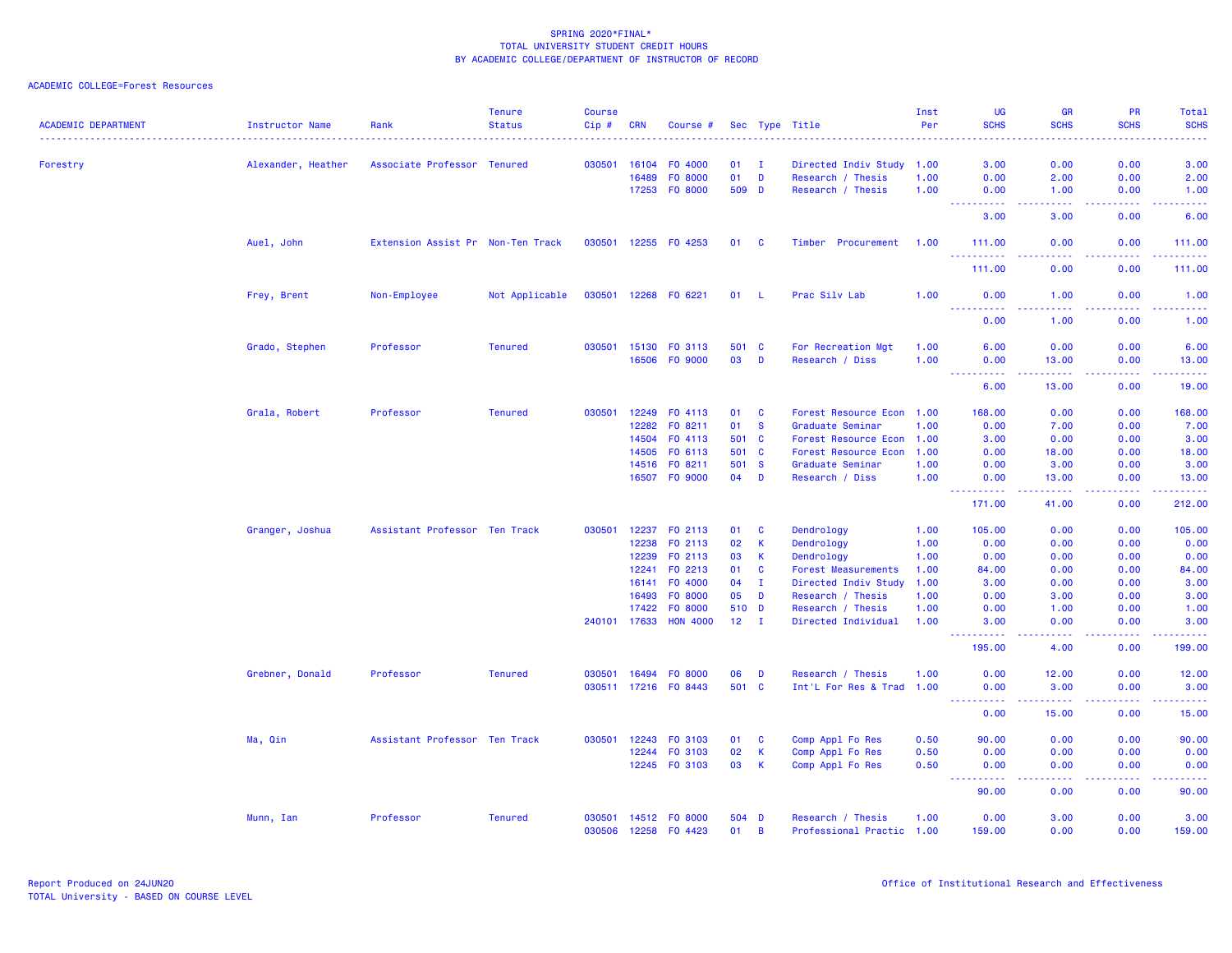| ACADEMIC COLLEGE=Forest Resources |  |
|-----------------------------------|--|
|                                   |  |

| <b>ACADEMIC DEPARTMENT</b>                        | Instructor Name   | Rank                              | <b>Tenure</b><br><b>Status</b> | <b>Course</b><br>Cip# | <b>CRN</b> | Course #         |       |              | Sec Type Title            | Inst<br>Per | <b>UG</b><br><b>SCHS</b>                                                                                                                                      | <b>GR</b><br><b>SCHS</b>             | <b>PR</b><br><b>SCHS</b>       | Total<br><b>SCHS</b>                                                                                                                                           |
|---------------------------------------------------|-------------------|-----------------------------------|--------------------------------|-----------------------|------------|------------------|-------|--------------|---------------------------|-------------|---------------------------------------------------------------------------------------------------------------------------------------------------------------|--------------------------------------|--------------------------------|----------------------------------------------------------------------------------------------------------------------------------------------------------------|
|                                                   |                   |                                   |                                |                       |            |                  |       |              |                           |             |                                                                                                                                                               |                                      | <b><i><u><u>.</u></u></i></b>  |                                                                                                                                                                |
|                                                   |                   |                                   |                                |                       |            |                  |       |              |                           |             | 159.00                                                                                                                                                        | 3.00                                 | 0.00                           | 162.00                                                                                                                                                         |
| Forestry                                          | Poudel, Krishna   | Assistant Professor Non-Ten Track |                                | 030104                | 13263      | <b>NREC 3213</b> | 01    | B            | Environmental Measur      | 1.00        | 6.00                                                                                                                                                          | 0.00                                 | 0.00                           | 6.00                                                                                                                                                           |
|                                                   |                   |                                   |                                | 030501                | 16498      | F0 8000          | 10    | D            | Research / Thesis         | 1.00        | 0.00                                                                                                                                                          | 9.00                                 | 0.00                           | 9.00                                                                                                                                                           |
|                                                   |                   |                                   |                                | 261101                | 12250      | FO 4213          | 01    | C            | Forest Biometrics         | 1.00        | 174.00                                                                                                                                                        | 0.00                                 | 0.00                           | 174.00                                                                                                                                                         |
|                                                   |                   |                                   |                                |                       |            |                  |       |              |                           |             | ----------<br>180.00                                                                                                                                          | $\sim$ $\sim$ $\sim$ $\sim$<br>9.00  | بالمستمال<br>0.00              | $\frac{1}{2} \left( \frac{1}{2} \right) \left( \frac{1}{2} \right) \left( \frac{1}{2} \right) \left( \frac{1}{2} \right) \left( \frac{1}{2} \right)$<br>189.00 |
|                                                   | Renninger, Heidi  | Assistant Professor Ten Track     |                                | 030501                | 16499      | F0 8000          | 11    | D            | Research / Thesis         | 1.00        | 0.00                                                                                                                                                          | 36.00                                | 0.00                           | 36.00                                                                                                                                                          |
|                                                   |                   |                                   |                                |                       | 16515      | FO 9000          | 12    | D            | Research / Diss           | 1.00        | 0.00                                                                                                                                                          | 3.00                                 | 0.00                           | 3.00                                                                                                                                                           |
|                                                   |                   |                                   |                                | 030502 12248          |            | FO 3213          | 01    | C            | Tree Physiology           | 1.00        | 69.00                                                                                                                                                         | 0.00                                 | 0.00                           | 69.00                                                                                                                                                          |
|                                                   |                   |                                   |                                |                       |            |                  |       |              |                           |             | 222222<br>$\sim 100$<br>69.00                                                                                                                                 | .<br>39.00                           | 2.2.2.2.2<br>0.00              | <u>.</u><br>108.00                                                                                                                                             |
|                                                   | Rousseau, Randall | Extension Professor Non-Ten Track |                                | 030501                |            | 14513 FO 8000    | 505 D |              | Research / Thesis         | 1.00        | 0.00                                                                                                                                                          | 4.00                                 | 0.00                           | 4.00                                                                                                                                                           |
|                                                   |                   |                                   |                                |                       |            |                  |       |              |                           |             | .<br>0.00                                                                                                                                                     | د د د د<br>4.00                      | .<br>0.00                      | المالم عامان<br>4.00                                                                                                                                           |
|                                                   | Siegert, Courtney | Associate Professor Tenured       |                                | 030501                | 16130      | F0 4000          | 02    | $\mathbf{I}$ | Directed Indiv Study 1.00 |             | 1.00                                                                                                                                                          | 0.00                                 | 0.00                           | 1.00                                                                                                                                                           |
|                                                   |                   |                                   |                                |                       | 16131      | F0 4000          | 03    | $\mathbf{I}$ | Directed Indiv Study 1.00 |             | 1.00                                                                                                                                                          | 0.00                                 | 0.00                           | 1.00                                                                                                                                                           |
|                                                   |                   |                                   |                                |                       | 16154      | F0 4000          | 05    | $\mathbf{I}$ | Directed Indiv Study      | 1.00        | 3.00                                                                                                                                                          | 0.00                                 | 0.00                           | 3.00                                                                                                                                                           |
|                                                   |                   |                                   |                                |                       | 16501      | F0 8000          | 13    | D            | Research / Thesis         | 1.00        | 0.00                                                                                                                                                          | 9.00                                 | 0.00                           | 9.00                                                                                                                                                           |
|                                                   |                   |                                   |                                |                       | 16517      | FO 9000          | 14    | D            | Research / Diss           | 1.00        | 0.00                                                                                                                                                          | 8.00                                 | 0.00                           | 8.00                                                                                                                                                           |
|                                                   |                   |                                   |                                |                       | 16679      | F0 8000          | 508 D |              | Research / Thesis         | 1.00        | 0.00                                                                                                                                                          | 3.00                                 | 0.00                           | 3.00                                                                                                                                                           |
|                                                   |                   |                                   |                                |                       | 17142      | F0 7000          | 501 I |              | Directed Indiv Study 1.00 |             | 0.00                                                                                                                                                          | 3.00                                 | 0.00                           | 3.00                                                                                                                                                           |
|                                                   |                   |                                   |                                |                       | 17203      | <b>NREC 4000</b> | 01    | $\mathbf{I}$ | Directed Indiv Study 1.00 |             | 3.00                                                                                                                                                          | 0.00                                 | 0.00                           | 3.00                                                                                                                                                           |
|                                                   |                   |                                   |                                | 030502                | 12261      | F0 4463          | 01    | <b>C</b>     | Forest Hydro & Water 1.00 |             | 63.00                                                                                                                                                         | 0.00                                 | 0.00                           | 63.00                                                                                                                                                          |
|                                                   |                   |                                   |                                |                       |            | 12277 FO 6463    | 01    | <b>C</b>     | Forest Hydro & Water 1.00 |             | 0.00                                                                                                                                                          | 18.00                                | 0.00                           | 18.00                                                                                                                                                          |
|                                                   |                   |                                   |                                |                       |            |                  |       |              |                           |             | <b><i><u></u></i></b><br>71.00                                                                                                                                | .<br>41.00                           | .<br>0.00                      | 112.00                                                                                                                                                         |
|                                                   | Sun, Changyou     | Professor                         | <b>Tenured</b>                 | 030201                | 15191      | <b>NREC 4413</b> | 01    | <b>C</b>     | Natural Resource Pol 1.00 |             | 9.00                                                                                                                                                          | 0.00                                 | 0.00                           | 9.00                                                                                                                                                           |
|                                                   |                   |                                   |                                | 030501                | 12257      | FO 4413          | 01    | C            | Natural Res Policy        | 1.00        | 162.00                                                                                                                                                        | 0.00                                 | 0.00                           | 162.00                                                                                                                                                         |
|                                                   |                   |                                   |                                |                       | 14873      | FO 6353          | 501   | <b>C</b>     | Natural Resource Law 1.00 |             | 0.00                                                                                                                                                          | 3.00                                 | 0.00                           | 3.00                                                                                                                                                           |
|                                                   |                   |                                   |                                |                       | 16502      | F0 8000          | 14    | D            | Research / Thesis         | 1.00        | 0.00                                                                                                                                                          | 20.00                                | 0.00                           | 20.00                                                                                                                                                          |
|                                                   |                   |                                   |                                | 220207                | 12256      | F0 4353          | 01    | C            | Natural Resource Law 1.00 |             | 81.00                                                                                                                                                         | 0.00                                 | 0.00                           | 81.00                                                                                                                                                          |
|                                                   |                   |                                   |                                |                       | 15192      | <b>NREC 4353</b> | 01    | <b>C</b>     | Natural Resource Law 1.00 |             | 9.00                                                                                                                                                          | 0.00                                 | 0.00                           | 9.00                                                                                                                                                           |
|                                                   |                   |                                   |                                |                       |            |                  |       |              |                           |             | <u> - - - - - - - - - -</u><br>261.00                                                                                                                         | .<br>23.00                           | 22222<br>0.00                  | $\frac{1}{2} \left( \frac{1}{2} \right) \left( \frac{1}{2} \right) \left( \frac{1}{2} \right) \left( \frac{1}{2} \right) \left( \frac{1}{2} \right)$<br>284.00 |
|                                                   | Yang, Jia         | Assistant Professor Ten Track     |                                | 030201                | 12278      | FO 6471          | 01    | L            | Gis Nat Res Mgt Lab       | 1.00        | 0.00                                                                                                                                                          | 3.00                                 | 0.00                           | 3.00                                                                                                                                                           |
|                                                   |                   |                                   |                                |                       | 12279      | F0 6472          | 01    | <b>C</b>     | Gis Nat Res Mgt           | 1.00        | 0.00                                                                                                                                                          | 6.00                                 | 0.00                           | 6.00                                                                                                                                                           |
|                                                   |                   |                                   |                                | 030501                | 16503      | F0 8000          | 15    | D            | Research / Thesis         | 1.00        | 0.00                                                                                                                                                          | 3.00                                 | 0.00                           | 3.00                                                                                                                                                           |
|                                                   |                   |                                   |                                | 450702                | 12259      | FO 4453          | 01    | <b>C</b>     | Remote Sensing Appl       | 1.00        | 27.00                                                                                                                                                         | 0.00                                 | 0.00                           | 27.00                                                                                                                                                          |
|                                                   |                   |                                   |                                |                       | 12260      | F0 4453          | 02    | К            | Remote Sensing Appl       | 1.00        | 0.00                                                                                                                                                          | 0.00                                 | 0.00                           | 0.00                                                                                                                                                           |
|                                                   |                   |                                   |                                |                       | 12262      | FO 4471          | 01    | L            | Gis Nat Res Mgt Lab       | 1.00        | 16.00                                                                                                                                                         | 0.00                                 | 0.00                           | 16.00                                                                                                                                                          |
|                                                   |                   |                                   |                                |                       | 12263      | FO 4472          | 01    | C            | Gis Nat Res Mgt           | 1.00        | 32.00                                                                                                                                                         | 0.00                                 | 0.00                           | 32.00                                                                                                                                                          |
|                                                   |                   |                                   |                                |                       |            |                  |       |              |                           |             | $\frac{1}{2} \left( \frac{1}{2} \right) \left( \frac{1}{2} \right) \left( \frac{1}{2} \right) \left( \frac{1}{2} \right) \left( \frac{1}{2} \right)$<br>75.00 | $\sim$ $\sim$ $\sim$ $\sim$<br>12.00 | .<br>0.00                      | 87.00                                                                                                                                                          |
| ----------------------------------                |                   |                                   |                                |                       |            |                  |       |              |                           |             | ==========                                                                                                                                                    | ==========                           | ==========                     | $=$ ==========                                                                                                                                                 |
| Forestry<br>===================================== |                   |                                   |                                |                       |            |                  |       |              |                           |             | 1391.00<br>======================                                                                                                                             | 208.00                               | 0.00<br>---------------------- | 1599.00                                                                                                                                                        |

TOTAL University - BASED ON COURSE LEVEL

Report Produced on 24JUN20 **Office of Institutional Research and Effectiveness Office of Institutional Research and Effectiveness**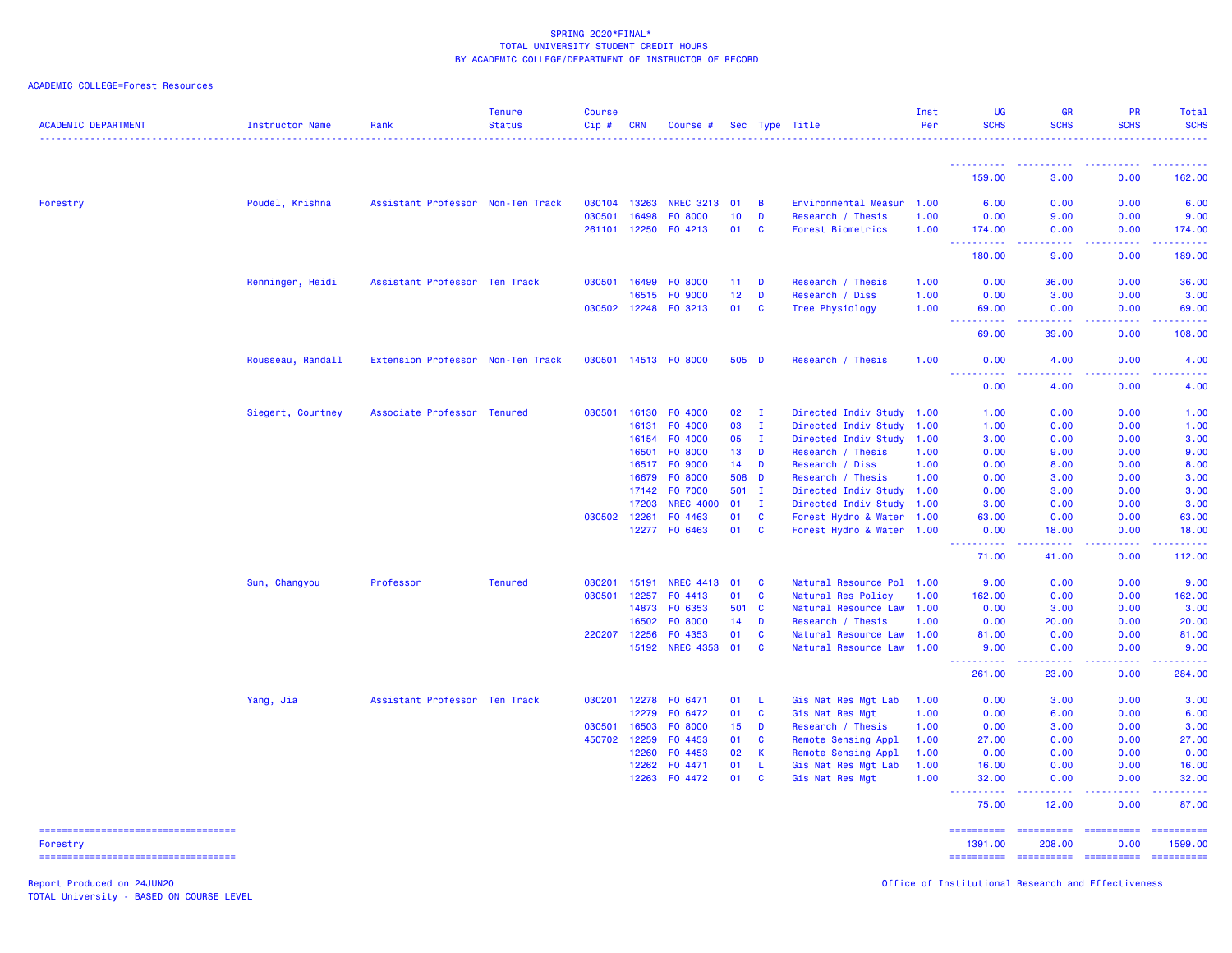| <b>ACADEMIC DEPARTMENT</b> | <b>Instructor Name</b>                                 | Rank                          | <b>Tenure</b><br><b>Status</b> | <b>Course</b><br>Cip# | <b>CRN</b>   | Course #              |       |                | Sec Type Title            | Inst<br>Per | UG<br><b>SCHS</b>                      | <b>GR</b><br><b>SCHS</b>  | <b>PR</b><br><b>SCHS</b>                                                                                                                                     | Total<br><b>SCHS</b>              |
|----------------------------|--------------------------------------------------------|-------------------------------|--------------------------------|-----------------------|--------------|-----------------------|-------|----------------|---------------------------|-------------|----------------------------------------|---------------------------|--------------------------------------------------------------------------------------------------------------------------------------------------------------|-----------------------------------|
| Sustainable Bioproducts    | Filgueira Amorim Fra Assistant Professor Ten Track     |                               |                                |                       | 030101 16577 | <b>SBP 7000</b>       | 01    | $\mathbf I$    | Directed Indiv Study 1.00 |             | 0.00                                   | 3.00                      | 0.00                                                                                                                                                         | 3.00                              |
|                            |                                                        |                               |                                |                       | 16578        | <b>SBP 7000</b>       | 02    | $\mathbf{I}$   | Directed Indiv Study 1.00 |             | 0.00                                   | 3.00                      | 0.00                                                                                                                                                         | 3.00                              |
|                            |                                                        |                               |                                |                       | 030501 15914 | <b>SBP 8000</b>       | 01    | D              | Research / Thesis         | 1.00        | 0.00                                   | 3.00                      | 0.00                                                                                                                                                         | 3.00                              |
|                            |                                                        |                               |                                |                       |              |                       |       |                |                           |             | $\sim$ $\sim$ $\sim$<br>المستملة       | وبالمحام                  | .                                                                                                                                                            | $\sim$ $\sim$ $\sim$ $\sim$       |
|                            |                                                        |                               |                                |                       |              |                       |       |                |                           |             | 0.00                                   | 9.00                      | 0.00                                                                                                                                                         | 9.00                              |
|                            | Hassan, El Barbary                                     | Associate Professor Tenured   |                                |                       | 030101 13810 | SBP 4243              | 01    | <b>C</b>       | Sustainable Bioprodu 0.30 |             | 2.70                                   | 0.00                      | 0.00                                                                                                                                                         | 2.70                              |
|                            |                                                        |                               |                                |                       | 13816        | SBP 6243              | 01    | <b>C</b>       | Sustainable Bioprodu 0.30 |             | 0.00                                   | 0.90                      | 0.00                                                                                                                                                         | 0.90                              |
|                            |                                                        |                               |                                | 030501                | 15920        | <b>SBP 9000</b>       | 01    | D              | Research / Diss           | 1.00        | 0.00<br><b><i><u>AAAAAAAAA</u></i></b> | 13.00<br>.                | 0.00<br>$\frac{1}{2} \left( \frac{1}{2} \right) \left( \frac{1}{2} \right) \left( \frac{1}{2} \right) \left( \frac{1}{2} \right) \left( \frac{1}{2} \right)$ | 13.00<br>.                        |
|                            |                                                        |                               |                                |                       |              |                       |       |                |                           |             | 2.70                                   | 13.90                     | 0.00                                                                                                                                                         | 16.60                             |
|                            | Kim, Yun Sang                                          | Assistant Professor Ten Track |                                | 030101                | 13806        | <b>SBP 3123</b>       | 01    | <b>C</b>       | <b>Biomass to Bioprod</b> | 1.00        | 12.00                                  | 0.00                      | 0.00                                                                                                                                                         | 12.00                             |
|                            |                                                        |                               |                                | 030501                | 15915        | <b>SBP 8000</b>       | 02    | D              | Research / Thesis         | 1.00        | 0.00                                   | 13.00                     | 0.00                                                                                                                                                         | 13.00                             |
|                            |                                                        |                               |                                |                       | 15921        | <b>SBP 9000</b>       | 02    | D              | Research / Diss           | 1.00        | 0.00<br><u>.</u>                       | 13.00<br>.                | 0.00<br>.                                                                                                                                                    | 13.00<br>.                        |
|                            |                                                        |                               |                                |                       |              |                       |       |                |                           |             | 12.00                                  | 26.00                     | 0.00                                                                                                                                                         | 38.00                             |
|                            | Lim, Hyungsuk                                          | Assistant Professor Ten Track |                                | 030101                | 13805        | <b>SBP 3113</b>       | 01    | $\overline{B}$ | Biomaterial Phys Mec 0.80 |             | 9.60                                   | 0.00                      | 0.00                                                                                                                                                         | 9.60                              |
|                            |                                                        |                               |                                | 030501                | 15916        | <b>SBP 8000</b>       | 03    | D              | Research / Thesis         | 1.00        | 0.00                                   | 15.00                     | 0.00                                                                                                                                                         | 15.00                             |
|                            |                                                        |                               |                                |                       | 15922        | <b>SBP 9000</b>       | 03    | D              | Research / Diss           | 1.00        | 0.00<br><u>.</u> .                     | 5.00<br>المستستب          | 0.00<br>المتمامي                                                                                                                                             | 5.00<br>.                         |
|                            |                                                        |                               |                                |                       |              |                       |       |                |                           |             | 9.60                                   | 20.00                     | 0.00                                                                                                                                                         | 29.60                             |
|                            | Nicholas, Darrel                                       | Professor                     | <b>Tenured</b>                 |                       | 030501 15923 | <b>SBP 9000</b>       | 04    | D              | Research / Diss           | 1.00        | 0.00<br><u>.</u>                       | 13.00<br>$-1 - 1 - 1 = 1$ | 0.00<br>. <b>.</b>                                                                                                                                           | 13.00<br>.                        |
|                            |                                                        |                               |                                |                       |              |                       |       |                |                           |             | 0.00                                   | 13.00                     | 0.00                                                                                                                                                         | 13.00                             |
|                            | Nistal Franca, Frede Research Assist Pro Non-Ten Track |                               |                                | 030101 13805          |              | <b>SBP 3113</b>       | 01    | $\overline{B}$ | Biomaterial Phys Mec 0.20 |             | 2.40<br>.                              | 0.00                      | 0.00                                                                                                                                                         | 2.40                              |
|                            |                                                        |                               |                                |                       |              |                       |       |                |                           |             | 2.40                                   | 0.00                      | 0.00                                                                                                                                                         | 2.40                              |
|                            | Owens, Frank                                           | Assistant Professor Ten Track |                                | 030501                | 15924        | <b>SBP 9000</b>       | 05    | D              | Research / Diss           | 1.00        | 0.00                                   | 13.00                     | 0.00                                                                                                                                                         | 13.00                             |
|                            |                                                        |                               |                                | 030509                | 15080        | SBP 4013              | 01    | $\overline{B}$ | <b>Wood Anatomy</b>       | 1.00        | 3.00                                   | 0.00                      | 0.00                                                                                                                                                         | 3.00                              |
|                            |                                                        |                               |                                |                       | 15083        | <b>SBP 6013</b>       | 01    | $\overline{B}$ | <b>Wood Anatomy</b>       | 1.00        | 0.00                                   | 24.00                     | 0.00                                                                                                                                                         | 24.00                             |
|                            |                                                        |                               |                                |                       | 15085        | <b>SBP 8121</b>       | 01    | $\mathbf{s}$   | Research Seminar II       | 1.00        | 0.00                                   | 5.00                      | 0.00                                                                                                                                                         | 5.00                              |
|                            |                                                        |                               |                                |                       | 15184        | <b>SBP 6013</b>       | 501 B |                | <b>Wood Anatomy</b>       | 1.00        | 0.00<br>22222                          | 6.00<br>22222             | 0.00                                                                                                                                                         | 6.00<br>$\omega$ is $\omega$ in . |
|                            |                                                        |                               |                                |                       |              |                       |       |                |                           |             | 3.00                                   | 48.00                     | 0.00                                                                                                                                                         | 51.00                             |
|                            | Seale, Roy                                             | Professor                     | <b>Tenured</b>                 |                       | 030101 13811 | <b>SBP 4253</b>       | 01    | <b>C</b>       | Quant Method Sust Bi 1.00 |             | 12.00                                  | 0.00                      | 0.00                                                                                                                                                         | 12.00                             |
|                            |                                                        |                               |                                |                       | 13817        | SBP 6253              | 01    | $\mathbf{C}$   | Quant Method Sust Bi      | 1.00        | 0.00                                   | 12.00                     | 0.00                                                                                                                                                         | 12.00                             |
|                            |                                                        |                               |                                | 030501                | 15918        | <b>SBP 8000</b>       | 05    | D              | Research / Thesis         | 1.00        | 0.00                                   | 25.00                     | 0.00                                                                                                                                                         | 25.00                             |
|                            |                                                        |                               |                                |                       | 15925        | <b>SBP 9000</b>       | 06    | D              | Research / Diss           | 1.00        | 0.00                                   | 13.00                     | 0.00                                                                                                                                                         | 13.00<br>وعاعاها                  |
|                            |                                                        |                               |                                |                       |              |                       |       |                |                           |             | 12.00                                  | 50.00                     | 0.00                                                                                                                                                         | 62.00                             |
|                            | Shmulsky, Rubin                                        | Professor                     | <b>Tenured</b>                 |                       | 030501 15926 | <b>SBP 9000</b>       | 07    | D              | Research / Diss           | 1.00        | 0.00                                   | 8.00                      | 0.00                                                                                                                                                         | 8.00                              |
|                            |                                                        |                               |                                |                       | 16603        | <b>SBP 8000</b>       | 07    | D              | Research / Thesis         | 1.00        | 0.00                                   | 1.00<br>.                 | 0.00<br>22222                                                                                                                                                | 1.00<br>.                         |
|                            |                                                        |                               |                                |                       |              |                       |       |                |                           |             | د د د د<br>0.00                        | 9.00                      | 0.00                                                                                                                                                         | 9.00                              |
|                            | Stokes, Carrlet                                        | Assistant Professor Ten Track |                                |                       |              | 030101 13812 SBP 4313 | 01    | <b>C</b>       | Bioproducts Environm 1.00 |             | 9.00                                   | 0.00                      | 0.00                                                                                                                                                         | 9.00                              |
|                            |                                                        |                               |                                |                       | 13818        | SBP 6313              | 01    | C              | Bioproducts Environm 1.00 |             | 0.00                                   | 6.00                      | 0.00                                                                                                                                                         | 6.00                              |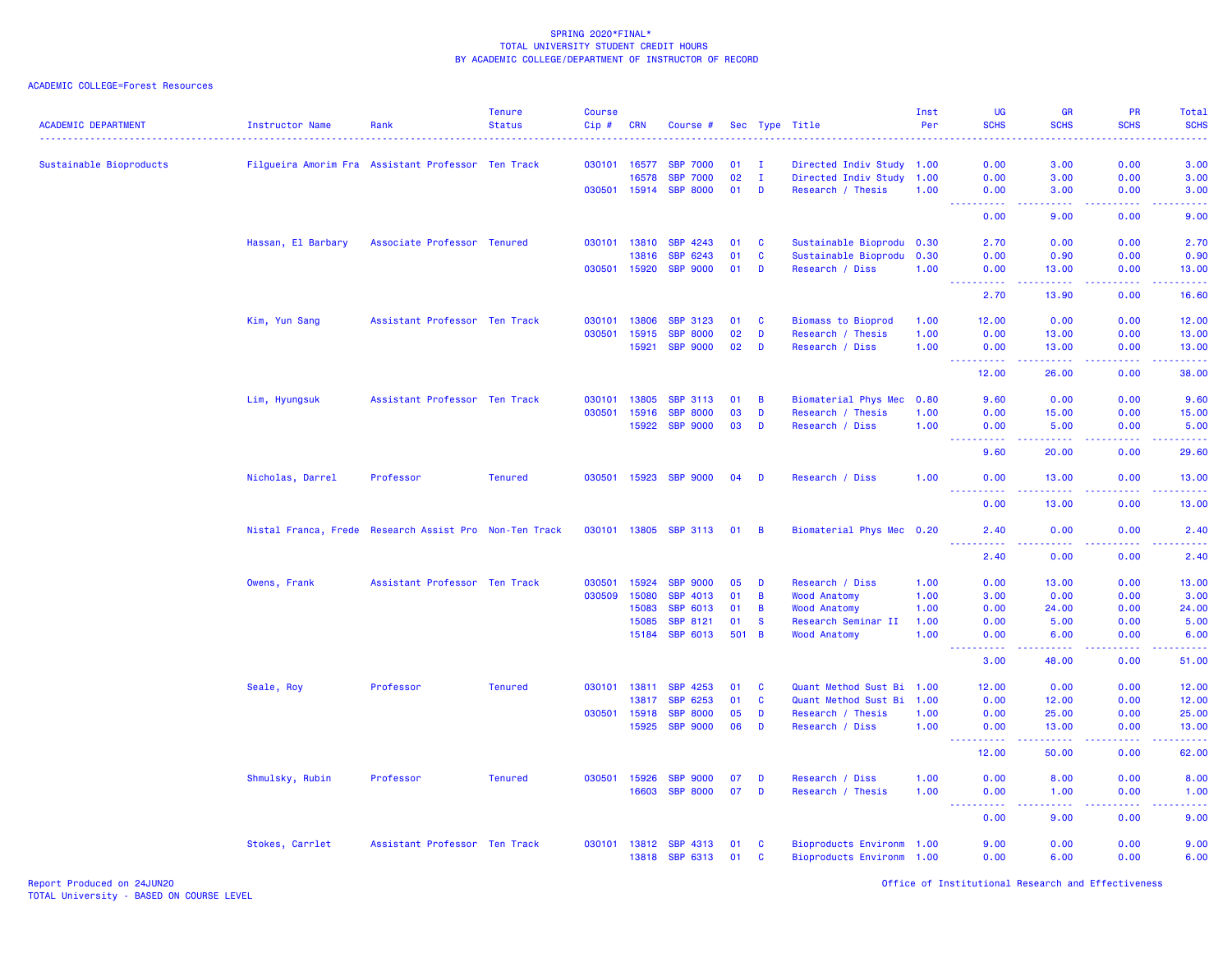| <b>ACADEMIC DEPARTMENT</b>             | Instructor Name | Rank                          | <b>Tenure</b><br>Status | <b>Course</b><br>$Cip$ # | <b>CRN</b> | Course #        |                 |     | Sec Type Title            | Inst<br>Per | UG<br><b>SCHS</b>   | <b>GR</b><br><b>SCHS</b> | <b>PR</b><br><b>SCHS</b> | Total<br><b>SCHS</b> |
|----------------------------------------|-----------------|-------------------------------|-------------------------|--------------------------|------------|-----------------|-----------------|-----|---------------------------|-------------|---------------------|--------------------------|--------------------------|----------------------|
| Sustainable Bioproducts                | Stokes, Carrlet | Assistant Professor Ten Track |                         | 030101                   | 15186      | SBP 6313        | 501 C           |     | Bioproducts Environm 1.00 |             | 0.00                | 6.00                     | 0.00                     | 6.00                 |
|                                        |                 |                               |                         | 030501                   | 15919      | <b>SBP 8000</b> | 06              | D   | Research / Thesis         | 1.00        | 0.00                | 20,00                    | 0.00                     | 20.00                |
|                                        |                 |                               |                         |                          | 15927      | <b>SBP 9000</b> | 08              | D   | Research / Diss           | 1.00        | 0.00                | 10.00                    | 0.00                     | 10.00                |
|                                        |                 |                               |                         |                          |            |                 |                 |     |                           |             | 9.00                | ------<br>42.00          | ----------<br>0.00       | ----------<br>51.00  |
|                                        | Street, Jason   | Assistant Professor Ten Track |                         | 030101                   | 13810      | <b>SBP 4243</b> | 01              | - C | Sustainable Bioprodu 0.70 |             | 6.30                | 0.00                     | 0.00                     | 6.30                 |
|                                        |                 |                               |                         |                          |            | 13816 SBP 6243  | 01              | - C | Sustainable Bioprodu 0.70 |             | 0.00                | 2.10                     | 0.00                     | 2.10                 |
|                                        |                 |                               |                         |                          | 17368      | <b>SBP 4000</b> | 01              |     | Directed Indiv Study 1.00 |             | 3.00                | 0.00                     | 0.00                     | 3.00                 |
|                                        |                 |                               |                         | 030501                   | 16677      | <b>SBP 9000</b> | 09              | D   | Research / Diss           | 1.00        | 0.00                | 10.00                    | 0.00                     | 10.00                |
|                                        |                 |                               |                         |                          |            |                 |                 |     |                           |             | -----------<br>9.30 | -------<br>12.10         | ----------<br>0.00       | ----------<br>21.40  |
|                                        | Zhang, Jilei    | Professor                     | <b>Tenured</b>          | 030501                   |            | 17298 SBP 9000  | 10 <sup>1</sup> | D.  | Research / Diss           | 1.00        | 0.00                | 3.00                     | 0.00                     | 3.00                 |
|                                        |                 |                               |                         |                          |            |                 |                 |     |                           |             | -----<br>0.00       | -----------<br>3.00      | ----------<br>0.00       | ----------<br>3.00   |
| =====================================  |                 |                               |                         |                          |            |                 |                 |     |                           |             | ==========          |                          |                          |                      |
| Sustainable Bioproducts                |                 |                               |                         |                          |            |                 |                 |     |                           |             | 60.00               | 246,00                   | 0.00                     | 306,00               |
| ====================================== |                 |                               |                         |                          |            |                 |                 |     |                           |             | ==========          | ======================   |                          | -----------          |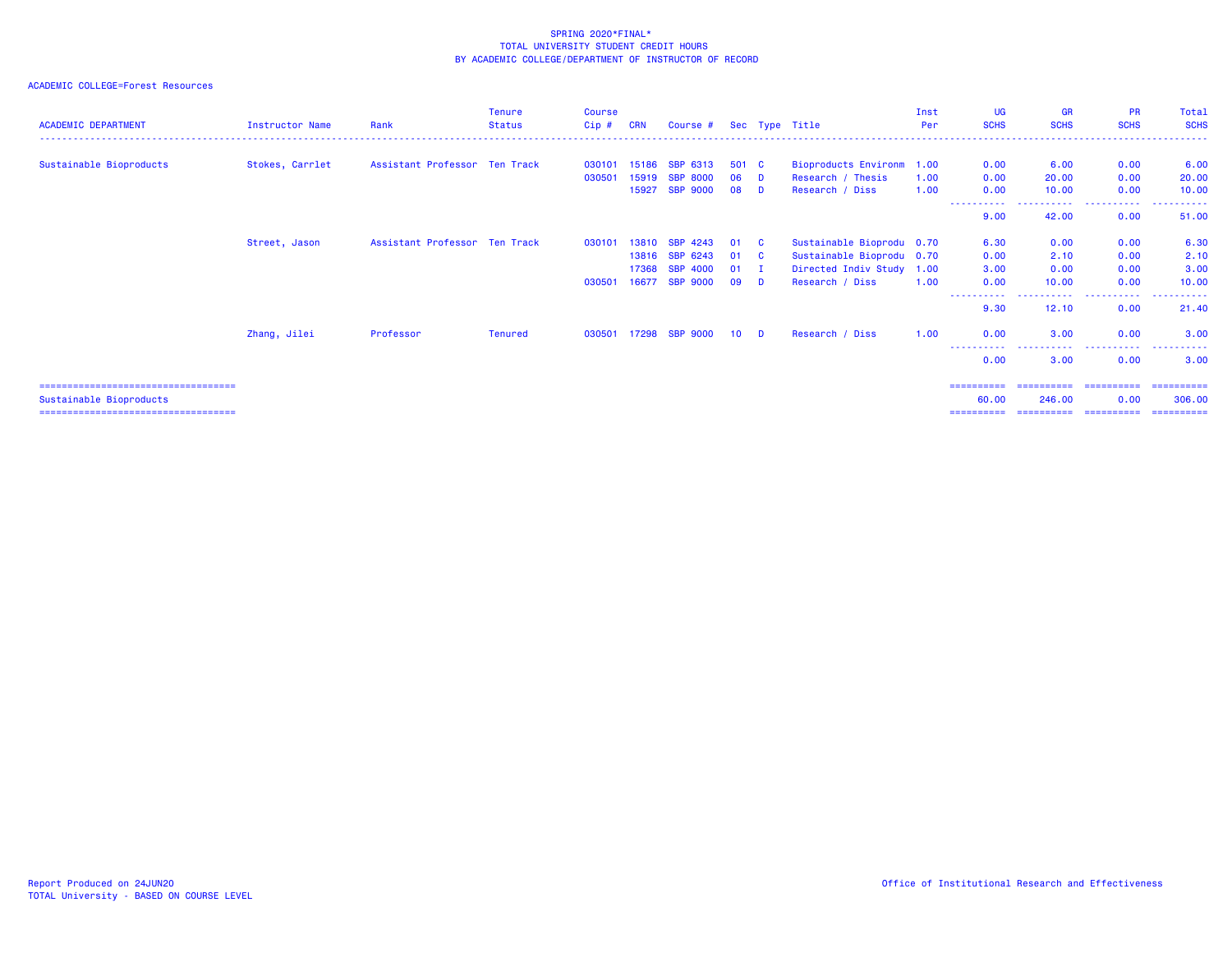| <b>ACADEMIC DEPARTMENT</b>        | <b>Instructor Name</b> | Rank                              | <b>Tenure</b><br><b>Status</b> | <b>Course</b><br>$Cip$ # | <b>CRN</b> | Course #        |    |              | Sec Type Title            | Inst<br>Per | UG<br><b>SCHS</b>                                                                                                                                            | <b>GR</b><br><b>SCHS</b>                                                                                                           | <b>PR</b><br><b>SCHS</b>                                                                                                  | Total<br><b>SCHS</b> |
|-----------------------------------|------------------------|-----------------------------------|--------------------------------|--------------------------|------------|-----------------|----|--------------|---------------------------|-------------|--------------------------------------------------------------------------------------------------------------------------------------------------------------|------------------------------------------------------------------------------------------------------------------------------------|---------------------------------------------------------------------------------------------------------------------------|----------------------|
|                                   |                        |                                   |                                |                          |            |                 |    |              |                           |             |                                                                                                                                                              | <b>.</b>                                                                                                                           | $\frac{1}{2} \left( \frac{1}{2} \right) \left( \frac{1}{2} \right) \left( \frac{1}{2} \right) \left( \frac{1}{2} \right)$ | والمستحيل            |
| Wildlife, Fisheries & Aquaculture | Allen, Peter           | Associate Professor Tenured       |                                | 030201                   | 14000      | <b>WFA 4183</b> | 01 | B            | Prin & Pract of Aqua 1.00 |             | 54.00                                                                                                                                                        | 0.00                                                                                                                               | 0.00                                                                                                                      | 54.00                |
|                                   |                        |                                   |                                |                          | 14038      | <b>WFA 8212</b> | 01 | C            | W & F Communications 1.00 |             | 0.00                                                                                                                                                         | 22.00                                                                                                                              | 0.00                                                                                                                      | 22.00                |
|                                   |                        |                                   |                                | 030301                   | 14028      | <b>WFA 6183</b> | 01 | B            | Prin & Pract of Aqua 1.00 |             | 0.00                                                                                                                                                         | 3.00                                                                                                                               | 0.00                                                                                                                      | 3.00                 |
|                                   |                        |                                   |                                | 030601                   | 16282      | <b>WFA 8000</b> | 02 | D            | Research / Thesis         | 1.00        | 0.00                                                                                                                                                         | 2.00                                                                                                                               | 0.00                                                                                                                      | 2.00                 |
|                                   |                        |                                   |                                |                          | 16411      | <b>WFA 9000</b> | 14 | D            | Research / Diss           | 1.00        | 0.00                                                                                                                                                         | 1.00                                                                                                                               | 0.00                                                                                                                      | 1.00                 |
|                                   |                        |                                   |                                |                          |            | 17532 WFA 4000  | 09 | Ι.           | Directed Indiv Study 1.00 |             | 3.00                                                                                                                                                         | 0.00                                                                                                                               | 0.00                                                                                                                      | 3.00                 |
|                                   |                        |                                   |                                |                          |            |                 |    |              |                           |             | 57.00                                                                                                                                                        | 28.00                                                                                                                              | 0.00                                                                                                                      | 85.00                |
|                                   | Ayers, Christopher     | Instructor                        | Non-Ten Track                  | 030201                   | 13999      | <b>WFA 4153</b> | 01 | C            | Prin Wild Con & Man       | 1.00        | 96.00                                                                                                                                                        | 0.00                                                                                                                               | 0.00                                                                                                                      | 96.00                |
|                                   |                        |                                   |                                |                          | 14011      | <b>WFA 4443</b> | 01 | $\mathbf c$  | Ornithology               | 1.00        | 132.00                                                                                                                                                       | 0.00                                                                                                                               | 0.00                                                                                                                      | 132.00               |
|                                   |                        |                                   |                                |                          | 14012      | <b>WFA 4443</b> | 02 | K            | Ornithology               | 1.00        | 0.00                                                                                                                                                         | 0.00                                                                                                                               | 0.00                                                                                                                      | 0.00                 |
|                                   |                        |                                   |                                |                          | 14013      | <b>WFA 4443</b> | 03 | K            | Ornithology               | 1.00        | 0.00                                                                                                                                                         | 0.00                                                                                                                               | 0.00                                                                                                                      | 0.00                 |
|                                   |                        |                                   |                                |                          |            | 14014 WFA 4443  | 04 | $\mathsf{K}$ | Ornithology               | 1.00        | 0.00<br>2.2.2.2.2.2                                                                                                                                          | 0.00<br>.                                                                                                                          | 0.00<br>.                                                                                                                 | 0.00<br>.            |
|                                   |                        |                                   |                                |                          |            |                 |    |              |                           |             | 228.00                                                                                                                                                       | 0.00                                                                                                                               | 0.00                                                                                                                      | 228.00               |
|                                   | Baker, Beth            | Extension Assist Pr Non-Ten Track |                                | 030601                   |            | 16412 WFA 9000  | 15 | D            | Research / Diss           | 1.00        | 0.00<br>22222                                                                                                                                                | 10.00                                                                                                                              | 0.00<br>د د د د                                                                                                           | 10.00<br>والمستحيل   |
|                                   |                        |                                   |                                |                          |            |                 |    |              |                           |             | 0.00                                                                                                                                                         | 10.00                                                                                                                              | 0.00                                                                                                                      | 10.00                |
|                                   | Burger, Leslie         | Extension Assist Pr Non-Ten Track |                                | 030601                   | 16284      | <b>WFA 8000</b> | 04 | D            | Research / Thesis         | 1.00        | 0.00                                                                                                                                                         | 10.00                                                                                                                              | 0.00                                                                                                                      | 10.00                |
|                                   |                        |                                   |                                | 240101                   | 16993      | <b>HON 4000</b> | 03 | п.           | Directed Individual       | 1.00        | 3.00                                                                                                                                                         | 0.00                                                                                                                               | 0.00                                                                                                                      | 3.00                 |
|                                   |                        |                                   |                                |                          |            |                 |    |              |                           |             | ----------<br>3.00                                                                                                                                           | <b><i><u><u>.</u></u></i></b><br>10.00                                                                                             | .<br>0.00                                                                                                                 | والمستحيل<br>13.00   |
|                                   | Colvin, Michael        | Assistant Professor Ten Track     |                                | 030201                   | 13998      | <b>WFA 4133</b> | 01 | B            | <b>Fisheries Science</b>  | 1.00        | 54.00                                                                                                                                                        | 0.00                                                                                                                               | 0.00                                                                                                                      | 54.00                |
|                                   |                        |                                   |                                | 030601                   | 16285      | <b>WFA 8000</b> | 05 | D            | Research / Thesis         | 1.00        | 0.00                                                                                                                                                         | 7.00                                                                                                                               | 0.00                                                                                                                      | 7.00                 |
|                                   |                        |                                   |                                |                          | 16291      | <b>WFA 9000</b> | 03 | D            | Research / Diss           | 1.00        | 0.00                                                                                                                                                         | 19.00                                                                                                                              | 0.00                                                                                                                      | 19.00                |
|                                   |                        |                                   |                                |                          | 17193      | <b>WFA 4000</b> | 03 | T            | Directed Indiv Study      | 1.00        | 3.00                                                                                                                                                         | 0.00                                                                                                                               | 0.00                                                                                                                      | 3.00                 |
|                                   |                        |                                   |                                |                          | 17266      | <b>WFA 7000</b> | 05 | $\mathbf{I}$ | Directed Indiv Study      | 1.00        | 0.00<br>.                                                                                                                                                    | 3.00<br>بالأباب                                                                                                                    | 0.00<br>ولايت                                                                                                             | 3.00<br>وبالمستريب   |
|                                   |                        |                                   |                                |                          |            |                 |    |              |                           |             | 57.00                                                                                                                                                        | 29.00                                                                                                                              | 0.00                                                                                                                      | 86.00                |
|                                   | Correa, Sandra         | Assistant Professor Ten Track     |                                | 030201                   | 14016      | <b>WFA 4453</b> | 01 | C            | Icthyology                | 1.00        | 57.00                                                                                                                                                        | 0.00                                                                                                                               | 0.00                                                                                                                      | 57.00                |
|                                   |                        |                                   |                                |                          | 14017      | <b>WFA 4453</b> | 02 | К            | Icthyology                | 1.00        | 0.00                                                                                                                                                         | 0.00                                                                                                                               | 0.00                                                                                                                      | 0.00                 |
|                                   |                        |                                   |                                | 030601                   | 16274      | <b>WFA 8000</b> | 01 | D            | Research / Thesis         | 1.00        | 0.00                                                                                                                                                         | 7.00                                                                                                                               | 0.00                                                                                                                      | 7.00                 |
|                                   |                        |                                   |                                |                          | 16276      | <b>WFA 9000</b> | 01 | D            | Research / Diss           | 1.00        | 0.00<br>.                                                                                                                                                    | 13.00<br>.                                                                                                                         | 0.00<br>.                                                                                                                 | 13.00<br>.           |
|                                   |                        |                                   |                                |                          |            |                 |    |              |                           |             | 57.00                                                                                                                                                        | 20.00                                                                                                                              | 0.00                                                                                                                      | 77.00                |
|                                   | Davis, John            | Associate Professor Tenured       |                                | 030201                   | 14019      | <b>WFA 4473</b> | 01 | C            | Wild And Fish Prac        | 1.00        | 192.00                                                                                                                                                       | 0.00                                                                                                                               | 0.00                                                                                                                      | 192.00               |
|                                   |                        |                                   |                                |                          | 14020      | <b>WFA 4473</b> | 02 | $\mathbf K$  | Wild And Fish Prac        | 1.00        | 0.00                                                                                                                                                         | 0.00                                                                                                                               | 0.00                                                                                                                      | 0.00                 |
|                                   |                        |                                   |                                |                          | 14021      | <b>WFA 4473</b> | 03 | $\mathsf{K}$ | Wild And Fish Prac        | 1.00        | 0.00                                                                                                                                                         | 0.00                                                                                                                               | 0.00                                                                                                                      | 0.00                 |
|                                   |                        |                                   |                                | 030601                   | 16286      | <b>WFA 8000</b> | 06 | D            | Research / Thesis         | 1.00        | 0.00                                                                                                                                                         | 9.00                                                                                                                               | 0.00                                                                                                                      | 9.00<br>.            |
|                                   |                        |                                   |                                |                          |            |                 |    |              |                           |             | 192.00                                                                                                                                                       | 9.00                                                                                                                               | 0.00                                                                                                                      | 201.00               |
|                                   | Demarais, Stephen      | Professor                         | <b>Tenured</b>                 | 030601                   | 14006      | <b>WFA 4263</b> | 01 | B            | Wildlife Diseases         | 1.00        | 66.00                                                                                                                                                        | 0.00                                                                                                                               | 0.00                                                                                                                      | 66.00                |
|                                   |                        |                                   |                                |                          | 16287      | <b>WFA 8000</b> | 07 | D            | Research / Thesis         | 1.00        | 0.00<br>$\frac{1}{2} \left( \frac{1}{2} \right) \left( \frac{1}{2} \right) \left( \frac{1}{2} \right) \left( \frac{1}{2} \right) \left( \frac{1}{2} \right)$ | 43.00<br>$\frac{1}{2} \left( \frac{1}{2} \right) \left( \frac{1}{2} \right) \left( \frac{1}{2} \right) \left( \frac{1}{2} \right)$ | 0.00<br>.                                                                                                                 | 43.00<br>.           |
|                                   |                        |                                   |                                |                          |            |                 |    |              |                           |             | 66.00                                                                                                                                                        | 43.00                                                                                                                              | 0.00                                                                                                                      | 109.00               |
|                                   | Evans, Kristine        | Assistant Professor Ten Track     |                                | 030201                   |            | 14008 WFA 4363  | 01 | B            | W & F Admin and Comm 1.00 |             | 102.00                                                                                                                                                       | 0.00                                                                                                                               | 0.00                                                                                                                      | 102.00               |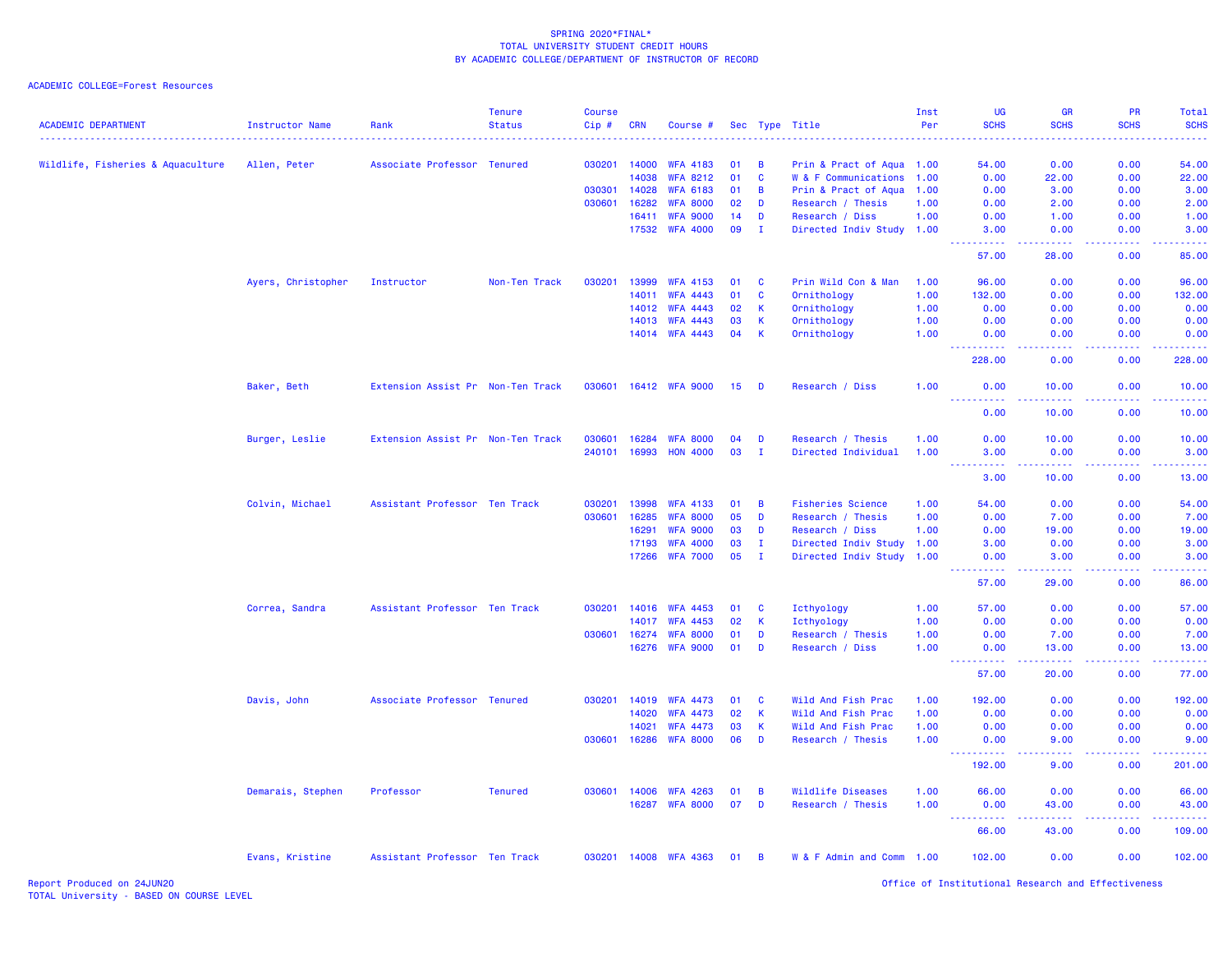### ACADEMIC COLLEGE=Forest Resources

| <b>ACADEMIC DEPARTMENT</b>        | <b>Instructor Name</b> | Rank                          | <b>Tenure</b><br><b>Status</b> | <b>Course</b><br>Cip# | <b>CRN</b> | Course #        |                 |              | Sec Type Title            | Inst<br>Per | <b>UG</b><br><b>SCHS</b>            | <b>GR</b><br><b>SCHS</b> | <b>PR</b><br><b>SCHS</b>            | Total<br><b>SCHS</b><br>$\frac{1}{2} \left( \frac{1}{2} \right) \left( \frac{1}{2} \right) \left( \frac{1}{2} \right) \left( \frac{1}{2} \right)$            |
|-----------------------------------|------------------------|-------------------------------|--------------------------------|-----------------------|------------|-----------------|-----------------|--------------|---------------------------|-------------|-------------------------------------|--------------------------|-------------------------------------|--------------------------------------------------------------------------------------------------------------------------------------------------------------|
| Wildlife, Fisheries & Aquaculture | Evans, Kristine        | Assistant Professor Ten Track |                                | 030601                | 16292      | <b>WFA 9000</b> | 04              | D            | Research / Diss           | 1.00        | 0.00                                | 10.00                    | 0.00                                | 10.00                                                                                                                                                        |
|                                   |                        |                               |                                |                       | 16303      | <b>WFA 8000</b> | 11 <sub>1</sub> | D            | Research / Thesis         | 1.00        | 0.00                                | 9.00                     | 0.00                                | 9.00                                                                                                                                                         |
|                                   |                        |                               |                                |                       | 16944      | <b>WFA 4000</b> | 02              | $\mathbf{I}$ | Directed Indiv Study 1.00 |             | 1.00                                | 0.00                     | 0.00                                | 1.00                                                                                                                                                         |
|                                   |                        |                               |                                |                       | 17247      | <b>WFA 4000</b> | 06              | $\mathbf{I}$ | Directed Indiv Study      | 1.00        | 3.00                                | 0.00                     | 0.00                                | 3.00                                                                                                                                                         |
|                                   |                        |                               |                                | 261307                | 15212      | <b>WFA 4633</b> | 01              | C            | Problem Solving in C 1.00 |             | 18.00                               | 0.00                     | 0.00                                | 18.00                                                                                                                                                        |
|                                   |                        |                               |                                |                       | 15213      | <b>WFA 6633</b> | 01              | <b>C</b>     | Problem Solving in C 1.00 |             | 0.00<br><u>.</u>                    | 24.00                    | 0.00<br>.                           | 24.00<br>.                                                                                                                                                   |
|                                   |                        |                               |                                |                       |            |                 |                 |              |                           |             | 124.00                              | المستمر المسار<br>43.00  | 0.00                                | 167.00                                                                                                                                                       |
|                                   | Hunt, Kevin            | Professor                     | <b>Tenured</b>                 | 030201                | 14018      | <b>WFA 4463</b> | 01              | <b>C</b>     | Hum Dim Wf Mgt            | 1.00        | 141.00                              | 0.00                     | 0.00                                | 141.00                                                                                                                                                       |
|                                   |                        |                               |                                | 030601                | 17236      | <b>WFA 4000</b> | 05              | - 1          | Directed Indiv Study      | 1.00        | 3.00<br><u> - - - - - - - - - -</u> | 0.00<br>المتمالين        | 0.00<br>د د د د .                   | 3.00<br>$\frac{1}{2} \left( \frac{1}{2} \right) \left( \frac{1}{2} \right) \left( \frac{1}{2} \right) \left( \frac{1}{2} \right) \left( \frac{1}{2} \right)$ |
|                                   |                        |                               |                                |                       |            |                 |                 |              |                           |             | 144.00                              | 0.00                     | 0.00                                | 144.00                                                                                                                                                       |
|                                   | Iglay, Raymond         | Assistant Professor Ten Track |                                | 030601                | 16630      | <b>WFA 4000</b> | 01              | л.           | Directed Indiv Study 1.00 |             | 3.00                                | 0.00                     | 0.00                                | 3.00                                                                                                                                                         |
|                                   |                        |                               |                                |                       | 17204      | <b>WFA 4000</b> | 04              | $\mathbf{I}$ | Directed Indiv Study 1.00 |             | 3.00<br><u>.</u>                    | 0.00<br>د د د د          | 0.00<br>بالمحام                     | 3.00<br>$\frac{1}{2} \left( \frac{1}{2} \right) \left( \frac{1}{2} \right) \left( \frac{1}{2} \right) \left( \frac{1}{2} \right)$                            |
|                                   |                        |                               |                                |                       |            |                 |                 |              |                           |             | 6.00                                | 0.00                     | 0.00                                | 6.00                                                                                                                                                         |
|                                   | Jones, Phillip         | Lecturer                      | Non-Ten Track                  | 030201                | 13995      | <b>WFA 3133</b> | 01              | C            | Ap Aq Ter Ecol            | 1.00        | 168.00                              | 0.00                     | 0.00                                | 168.00                                                                                                                                                       |
|                                   |                        |                               |                                |                       | 13996      | <b>WFA 3133</b> | 02              | К            | Ap Aq Ter Ecol            | 1.00        | 0.00                                | 0.00                     | 0.00                                | 0.00                                                                                                                                                         |
|                                   |                        |                               |                                |                       | 16709      | <b>WFA 3133</b> | 03              | К            | Ap Aq Ter Ecol            | 1.00        | 0.00                                | 0.00                     | 0.00                                | 0.00                                                                                                                                                         |
|                                   |                        |                               |                                | 030501                | 12243      | F0 3103         | 01              | C            | Comp Appl Fo Res          | 0.50        | 90.00                               | 0.00                     | 0.00                                | 90.00                                                                                                                                                        |
|                                   |                        |                               |                                |                       | 12244      | F0 3103         | 02              | $\mathsf K$  | Comp Appl Fo Res          | 0.50        | 0.00                                | 0.00                     | 0.00                                | 0.00                                                                                                                                                         |
|                                   |                        |                               |                                |                       | 12245      | F0 3103         | 03              | К            | Comp Appl Fo Res          | 0.50        | 0.00                                | 0.00                     | 0.00                                | 0.00                                                                                                                                                         |
|                                   |                        |                               |                                |                       | 12251      | FO 4221         | 01              | L            | Prac Silv Lab             | 1.00        | 15.00                               | 0.00                     | 0.00                                | 15.00                                                                                                                                                        |
|                                   |                        |                               |                                |                       | 12252      | F0 4221         | 02              | $\mathsf{L}$ | Prac Silv Lab             | 1.00        | 29.00                               | 0.00                     | 0.00                                | 29.00                                                                                                                                                        |
|                                   |                        |                               |                                |                       | 12253      | F0 4223         | 01              | C            | Prac Of Silviculture      | 1.00        | 144.00                              | 0.00                     | 0.00                                | 144.00                                                                                                                                                       |
|                                   |                        |                               |                                |                       | 12270      | F0 6223         | 01              | <b>C</b>     | Prac Of Silviculture 1.00 |             | 0.00<br><u>.</u>                    | 3.00                     | 0.00<br>.                           | 3.00<br>.                                                                                                                                                    |
|                                   |                        |                               |                                |                       |            |                 |                 |              |                           |             | 446.00                              | 3.00                     | 0.00                                | 449.00                                                                                                                                                       |
|                                   | Kouba, Andrew          | Professor                     | <b>Tenured</b>                 | 030601                | 16306      | <b>WFA 8000</b> | 14              | D            | Research / Thesis         | 1.00        | 0.00<br>المتمام المتحدث             | 5.00                     | 0.00                                | 5.00<br>$\frac{1}{2} \left( \frac{1}{2} \right) \left( \frac{1}{2} \right) \left( \frac{1}{2} \right) \left( \frac{1}{2} \right) \left( \frac{1}{2} \right)$ |
|                                   |                        |                               |                                |                       |            |                 |                 |              |                           |             | 0.00                                | 5.00                     | 0.00                                | 5.00                                                                                                                                                         |
|                                   | McConnell, Mark        | Assistant Professor Ten Track |                                | 030601                | 15216      | <b>WFA 4484</b> | 01              | B            | Uplnd Avian Ecol & M      | 1.00        | 20.00                               | 0.00                     | 0.00                                | 20.00                                                                                                                                                        |
|                                   |                        |                               |                                |                       | 15217      | <b>WFA 6484</b> | 01              | B            | Uplnd Avian Ecol & M      | 1.00        | 0.00                                | 28.00                    | 0.00                                | 28.00                                                                                                                                                        |
|                                   |                        |                               |                                |                       | 16293      | <b>WFA 9000</b> | 05              | D            | Research / Diss           | 1.00        | 0.00                                | 5.00                     | 0.00                                | 5.00                                                                                                                                                         |
|                                   |                        |                               |                                |                       | 16307      | <b>WFA 8000</b> | 15              | D            | Research / Thesis         | 1.00        | 0.00                                | 17.00                    | 0.00                                | 17.00<br>بالأبالات                                                                                                                                           |
|                                   |                        |                               |                                |                       |            |                 |                 |              |                           |             | 20.00                               | 50.00                    | 0.00                                | 70.00                                                                                                                                                        |
|                                   | Miranda, Leandro       | Non-Employee                  | Not Applicable                 | 030601                | 14039      | <b>WFA 8223</b> | 01              | C            | Mgt of Impounded Riv 1.00 |             | 0.00                                | 21.00                    | 0.00                                | 21.00                                                                                                                                                        |
|                                   |                        |                               |                                |                       | 16294      | <b>WFA 9000</b> | 06              | D            | Research / Diss           | 1.00        | 0.00                                | 10.00                    | 0.00                                | 10.00                                                                                                                                                        |
|                                   |                        |                               |                                |                       | 16308      | <b>WFA 8000</b> | 16              | D            | Research / Thesis         | 1.00        | 0.00                                | 16.00                    | 0.00<br>$\sim$ $\sim$ $\sim$ $\sim$ | 16.00<br>$\omega = \omega = \omega$                                                                                                                          |
|                                   |                        |                               |                                |                       |            |                 |                 |              |                           |             | 0.00                                | 47.00                    | 0.00                                | 47.00                                                                                                                                                        |
|                                   | Morin, Dana            | Assistant Professor Ten Track |                                | 030601                | 14001      | <b>WFA 4243</b> | 01              | C            | Wildlife Tech             | 1.00        | 195.00                              | 0.00                     | 0.00                                | 195.00                                                                                                                                                       |
|                                   |                        |                               |                                |                       | 14002      | <b>WFA 4243</b> | 02              | K            | Wildlife Tech             | 1.00        | 0.00                                | 0.00                     | 0.00                                | 0.00                                                                                                                                                         |
|                                   |                        |                               |                                |                       | 14003      | <b>WFA 4243</b> | 03              | K            | Wildlife Tech             | 1.00        | 0.00                                | 0.00                     | 0.00                                | 0.00                                                                                                                                                         |
|                                   |                        |                               |                                |                       | 14004      | <b>WFA 4243</b> | 04              | К            | Wildlife Tech             | 1.00        | 0.00                                | 0.00                     | 0.00                                | 0.00                                                                                                                                                         |
|                                   |                        |                               |                                |                       | 16295      | <b>WFA 9000</b> | 07              | D            | Research / Diss           | 1.00        | 0.00                                | 6.00                     | 0.00                                | 6.00                                                                                                                                                         |

Report Produced on 24JUN20 Office of Institutional Research and Effectiveness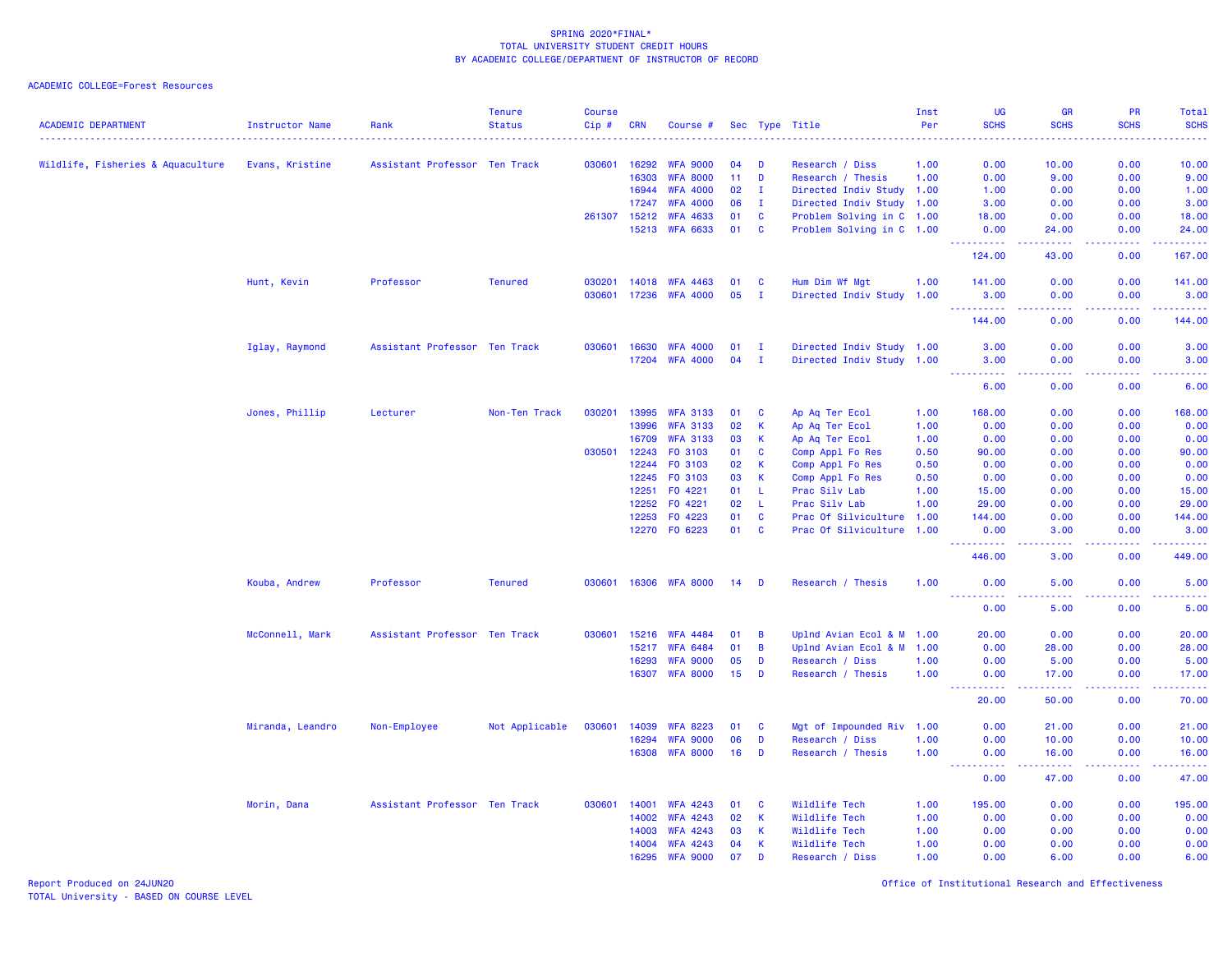| <b>ACADEMIC DEPARTMENT</b>        | Instructor Name     | Rank                              | <b>Tenure</b><br><b>Status</b> | <b>Course</b><br>Cip#                                                                                                                                | <b>CRN</b> | Course #              |                 |                | Sec Type Title             | Inst<br>Per | <b>UG</b><br><b>SCHS</b>                                                                                                                                      | <b>GR</b><br><b>SCHS</b>                                                                                                                                      | PR<br><b>SCHS</b>                                                                                                                                            | Total<br><b>SCHS</b>                                                                                                      |
|-----------------------------------|---------------------|-----------------------------------|--------------------------------|------------------------------------------------------------------------------------------------------------------------------------------------------|------------|-----------------------|-----------------|----------------|----------------------------|-------------|---------------------------------------------------------------------------------------------------------------------------------------------------------------|---------------------------------------------------------------------------------------------------------------------------------------------------------------|--------------------------------------------------------------------------------------------------------------------------------------------------------------|---------------------------------------------------------------------------------------------------------------------------|
|                                   |                     |                                   |                                | $\frac{1}{2} \left( \frac{1}{2} \right) \left( \frac{1}{2} \right) \left( \frac{1}{2} \right) \left( \frac{1}{2} \right) \left( \frac{1}{2} \right)$ |            |                       |                 |                |                            |             |                                                                                                                                                               | $- - - - -$                                                                                                                                                   | $\frac{1}{2} \left( \frac{1}{2} \right) \left( \frac{1}{2} \right) \left( \frac{1}{2} \right) \left( \frac{1}{2} \right)$                                    | $\frac{1}{2} \left( \frac{1}{2} \right) \left( \frac{1}{2} \right) \left( \frac{1}{2} \right) \left( \frac{1}{2} \right)$ |
| Wildlife, Fisheries & Aquaculture | Morin, Dana         | Assistant Professor Ten Track     |                                | 030601                                                                                                                                               | 16310      | <b>WFA 8000</b>       | 18              | D              | Research / Thesis          | 1.00        | 0.00                                                                                                                                                          | 7.00                                                                                                                                                          | 0.00                                                                                                                                                         | 7.00                                                                                                                      |
|                                   |                     |                                   |                                |                                                                                                                                                      | 17424      | <b>WFA 4000</b>       | 08              | $\mathbf{I}$   | Directed Indiv Study 1.00  |             | 2.00                                                                                                                                                          | 0.00                                                                                                                                                          | 0.00                                                                                                                                                         | 2.00                                                                                                                      |
|                                   |                     |                                   |                                |                                                                                                                                                      | 17549      | <b>WFA 4000</b>       | 11              | $\mathbf{I}$   | Directed Indiv Study 1.00  |             | 2.00                                                                                                                                                          | 0.00                                                                                                                                                          | 0.00                                                                                                                                                         | 2.00                                                                                                                      |
|                                   |                     |                                   |                                |                                                                                                                                                      | 17551      | <b>WFA 4000</b>       | 12              | I.             | Directed Indiv Study 1.00  |             | 2.00                                                                                                                                                          | 0.00                                                                                                                                                          | 0.00                                                                                                                                                         | 2.00                                                                                                                      |
|                                   |                     |                                   |                                |                                                                                                                                                      | 17552      | <b>WFA 4000</b>       | 13              | $\mathbf{I}$   | Directed Indiv Study 1.00  |             | 2.00                                                                                                                                                          | 0.00                                                                                                                                                          | 0.00                                                                                                                                                         | 2.00                                                                                                                      |
|                                   |                     |                                   |                                |                                                                                                                                                      | 17553      | <b>WFA 4000</b>       | 14              | $\mathbf I$    | Directed Indiv Study 1.00  |             | 2.00<br>.                                                                                                                                                     | 0.00<br>.                                                                                                                                                     | 0.00<br>.                                                                                                                                                    | 2.00<br>.                                                                                                                 |
|                                   |                     |                                   |                                |                                                                                                                                                      |            |                       |                 |                |                            |             | 205.00                                                                                                                                                        | 13.00                                                                                                                                                         | 0.00                                                                                                                                                         | 218.00                                                                                                                    |
|                                   | Neal, Jason         | Research Professor                | Non-Ten Track                  | 030601                                                                                                                                               | 16440      | <b>WFA 9000</b>       | 23              | D              | Research / Diss            | 1.00        | 0.00                                                                                                                                                          | 1.00                                                                                                                                                          | 0.00                                                                                                                                                         | 1.00                                                                                                                      |
|                                   |                     |                                   |                                |                                                                                                                                                      | 17423      | <b>WFA 4000</b>       | 07              | $\mathbf I$    | Directed Indiv Study 1.00  |             | 2.00<br>22222                                                                                                                                                 | 0.00<br>.                                                                                                                                                     | 0.00<br>22222                                                                                                                                                | 2.00<br>بالأبالي                                                                                                          |
|                                   |                     |                                   |                                |                                                                                                                                                      |            |                       |                 |                |                            |             | 2.00                                                                                                                                                          | 1.00                                                                                                                                                          | 0.00                                                                                                                                                         | 3.00                                                                                                                      |
|                                   | Rush, Scott         | Associate Professor Tenured       |                                | 030101                                                                                                                                               | 14010      | <b>WFA 4423</b>       | 01              | B              | Herpetology                | 1.00        | 63.00                                                                                                                                                         | 0.00                                                                                                                                                          | 0.00                                                                                                                                                         | 63.00                                                                                                                     |
|                                   |                     |                                   |                                | 030601                                                                                                                                               | 16296      | <b>WFA 9000</b>       | 08              | D              | Research / Diss            | 1.00        | 0.00                                                                                                                                                          | 10.00                                                                                                                                                         | 0.00                                                                                                                                                         | 10.00                                                                                                                     |
|                                   |                     |                                   |                                |                                                                                                                                                      |            | 16311 WFA 8000        | 19              | D              | Research / Thesis          | 1.00        | 0.00<br>$\sim 100$<br>المتمام مناسب                                                                                                                           | 13.00<br>$\frac{1}{2} \left( \frac{1}{2} \right) \left( \frac{1}{2} \right) \left( \frac{1}{2} \right) \left( \frac{1}{2} \right) \left( \frac{1}{2} \right)$ | 0.00<br>$\frac{1}{2} \left( \frac{1}{2} \right) \left( \frac{1}{2} \right) \left( \frac{1}{2} \right) \left( \frac{1}{2} \right) \left( \frac{1}{2} \right)$ | 13.00<br>.                                                                                                                |
|                                   |                     |                                   |                                |                                                                                                                                                      |            |                       |                 |                |                            |             | 63.00                                                                                                                                                         | 23.00                                                                                                                                                         | 0.00                                                                                                                                                         | 86.00                                                                                                                     |
|                                   | Sparks, Eric        | Extension Assist Pr Non-Ten Track |                                | 030601                                                                                                                                               |            | 16114 WFA 7000        | 01              | $\mathbf I$    | Directed Indiv Study 1.00  |             | 0.00                                                                                                                                                          | 3.00                                                                                                                                                          | 0.00                                                                                                                                                         | 3.00                                                                                                                      |
|                                   |                     |                                   |                                |                                                                                                                                                      | 16299      | <b>WFA 9000</b>       | 11              | D              | Research / Diss            | 1.00        | 0.00                                                                                                                                                          | 12.00                                                                                                                                                         | 0.00                                                                                                                                                         | 12.00                                                                                                                     |
|                                   |                     |                                   |                                |                                                                                                                                                      | 16312      | <b>WFA 8000</b>       | 20              | D              | Research / Thesis          | 1.00        | 0.00                                                                                                                                                          | 5.00                                                                                                                                                          | 0.00                                                                                                                                                         | 5.00                                                                                                                      |
|                                   |                     |                                   |                                |                                                                                                                                                      | 16483      | <b>WFA 7000</b>       | 03              | $\mathbf I$    | Directed Indiv Study 1.00  |             | 0.00                                                                                                                                                          | 3.00                                                                                                                                                          | 0.00                                                                                                                                                         | 3.00                                                                                                                      |
|                                   |                     |                                   |                                |                                                                                                                                                      | 16558      | <b>WFA 7000</b>       | 04              | $\mathbf{I}$   | Directed Indiv Study 1.00  |             | 0.00                                                                                                                                                          | 3.00                                                                                                                                                          | 0.00                                                                                                                                                         | 3.00                                                                                                                      |
|                                   |                     |                                   |                                |                                                                                                                                                      |            |                       |                 |                |                            |             | $\frac{1}{2} \left( \frac{1}{2} \right) \left( \frac{1}{2} \right) \left( \frac{1}{2} \right) \left( \frac{1}{2} \right)$<br>0.00                             | .<br>26.00                                                                                                                                                    | .<br>0.00                                                                                                                                                    | وعامات<br>26.00                                                                                                           |
|                                   | Street, Garrett     | Assistant Professor Ten Track     |                                | 030601                                                                                                                                               | 14029      | <b>WFA 6253</b>       | 01              | B              | Application of GIS i 1.00  |             | 0.00                                                                                                                                                          | 12.00                                                                                                                                                         | 0.00                                                                                                                                                         | 12.00                                                                                                                     |
|                                   |                     |                                   |                                |                                                                                                                                                      | 16290      | <b>WFA 9000</b>       | 02              | D              | Research / Diss            | 1.00        | 0.00                                                                                                                                                          | 23.00                                                                                                                                                         | 0.00                                                                                                                                                         | 23.00                                                                                                                     |
|                                   |                     |                                   |                                |                                                                                                                                                      | 17319      | <b>WFA 7000</b>       | 06              | $\mathbf{I}$   | Directed Indiv Study 1.00  |             | 0.00                                                                                                                                                          | 4.00                                                                                                                                                          | 0.00                                                                                                                                                         | 4.00                                                                                                                      |
|                                   |                     |                                   |                                | 450702 14005                                                                                                                                         |            | <b>WFA 4253</b>       | 01              | $\overline{B}$ | Application of GIS i 1.00  |             | 27.00                                                                                                                                                         | 0.00                                                                                                                                                          | 0.00                                                                                                                                                         | 27.00                                                                                                                     |
|                                   |                     |                                   |                                |                                                                                                                                                      |            |                       |                 |                |                            |             | $\frac{1}{2} \left( \frac{1}{2} \right) \left( \frac{1}{2} \right) \left( \frac{1}{2} \right) \left( \frac{1}{2} \right) \left( \frac{1}{2} \right)$<br>27.00 | 22222<br>39.00                                                                                                                                                | 22222<br>0.00                                                                                                                                                | .<br>66.00                                                                                                                |
|                                   | Strickland, Bronson | Extension Professor Non-Ten Track |                                | 030601                                                                                                                                               | 16313      | <b>WFA 8000</b>       | 21              | D              | Research / Thesis          | 1.00        | 0.00                                                                                                                                                          | 11.00                                                                                                                                                         | 0.00                                                                                                                                                         | 11.00                                                                                                                     |
|                                   |                     |                                   |                                |                                                                                                                                                      | 16466      | <b>WFA 9000</b>       | 39              | D              | Research / Diss            | 1.00        | 0.00                                                                                                                                                          | 1.00<br>.                                                                                                                                                     | 0.00<br>.                                                                                                                                                    | 1.00<br>والمستحيل                                                                                                         |
|                                   |                     |                                   |                                |                                                                                                                                                      |            |                       |                 |                |                            |             | 0.00                                                                                                                                                          | 12.00                                                                                                                                                         | 0.00                                                                                                                                                         | 12.00                                                                                                                     |
|                                   | Vilella, Francisco  | Non-Employee                      | Not Applicable                 | 030601                                                                                                                                               | 16297      | <b>WFA 9000</b>       | 09              | D              | Research / Diss            | 1.00        | 0.00                                                                                                                                                          | 9.00                                                                                                                                                          | 0.00                                                                                                                                                         | 9.00                                                                                                                      |
|                                   |                     |                                   |                                |                                                                                                                                                      | 16314      | <b>WFA 8000</b>       | 22              | D              | Research / Thesis          | 1.00        | 0.00                                                                                                                                                          | 3.00<br>والمستوات                                                                                                                                             | 0.00<br>المستبدا                                                                                                                                             | 3.00<br>والمستناب                                                                                                         |
|                                   |                     |                                   |                                |                                                                                                                                                      |            |                       |                 |                |                            |             | 0.00                                                                                                                                                          | 12.00                                                                                                                                                         | 0.00                                                                                                                                                         | 12.00                                                                                                                     |
|                                   | Wang, Guiming       | Professor                         | <b>Tenured</b>                 | 030201                                                                                                                                               | 16139      | <b>WFA 8990</b>       | 01              | $\mathbf{C}$   | Special Topics in WF       | 1.00        | 0.00                                                                                                                                                          | 30.00                                                                                                                                                         | 0.00                                                                                                                                                         | 30.00                                                                                                                     |
|                                   |                     |                                   |                                | 030601                                                                                                                                               | 14037      | <b>WFA 8184</b>       | 01              | B              | <b>Advanced Population</b> | 1.00        | 0.00                                                                                                                                                          | 16.00                                                                                                                                                         | 0.00                                                                                                                                                         | 16.00                                                                                                                     |
|                                   |                     |                                   |                                |                                                                                                                                                      | 16298      | <b>WFA 9000</b>       | 10 <sup>°</sup> | D              | Research / Diss            | 1.00        | 0.00                                                                                                                                                          | 18.00                                                                                                                                                         | 0.00                                                                                                                                                         | 18.00                                                                                                                     |
|                                   |                     |                                   |                                |                                                                                                                                                      |            | 16315 WFA 8000        | 23              | D              | Research / Thesis          | 1.00        | 0.00<br>المالم عامات                                                                                                                                          | 1.00<br>$\frac{1}{2} \left( \frac{1}{2} \right) \left( \frac{1}{2} \right) \left( \frac{1}{2} \right) \left( \frac{1}{2} \right) \left( \frac{1}{2} \right)$  | 0.00<br>. <b>.</b>                                                                                                                                           | 1.00<br>.                                                                                                                 |
|                                   |                     |                                   |                                |                                                                                                                                                      |            |                       |                 |                |                            |             | 0.00                                                                                                                                                          | 65.00                                                                                                                                                         | 0.00                                                                                                                                                         | 65.00                                                                                                                     |
|                                   | Wise, David         | Research Professor                | Non-Ten Track                  |                                                                                                                                                      |            | 030601 16316 WFA 8000 | 24              | D              | Research / Thesis          | 1.00        | 0.00                                                                                                                                                          | 12.00                                                                                                                                                         | 0.00                                                                                                                                                         | 12.00                                                                                                                     |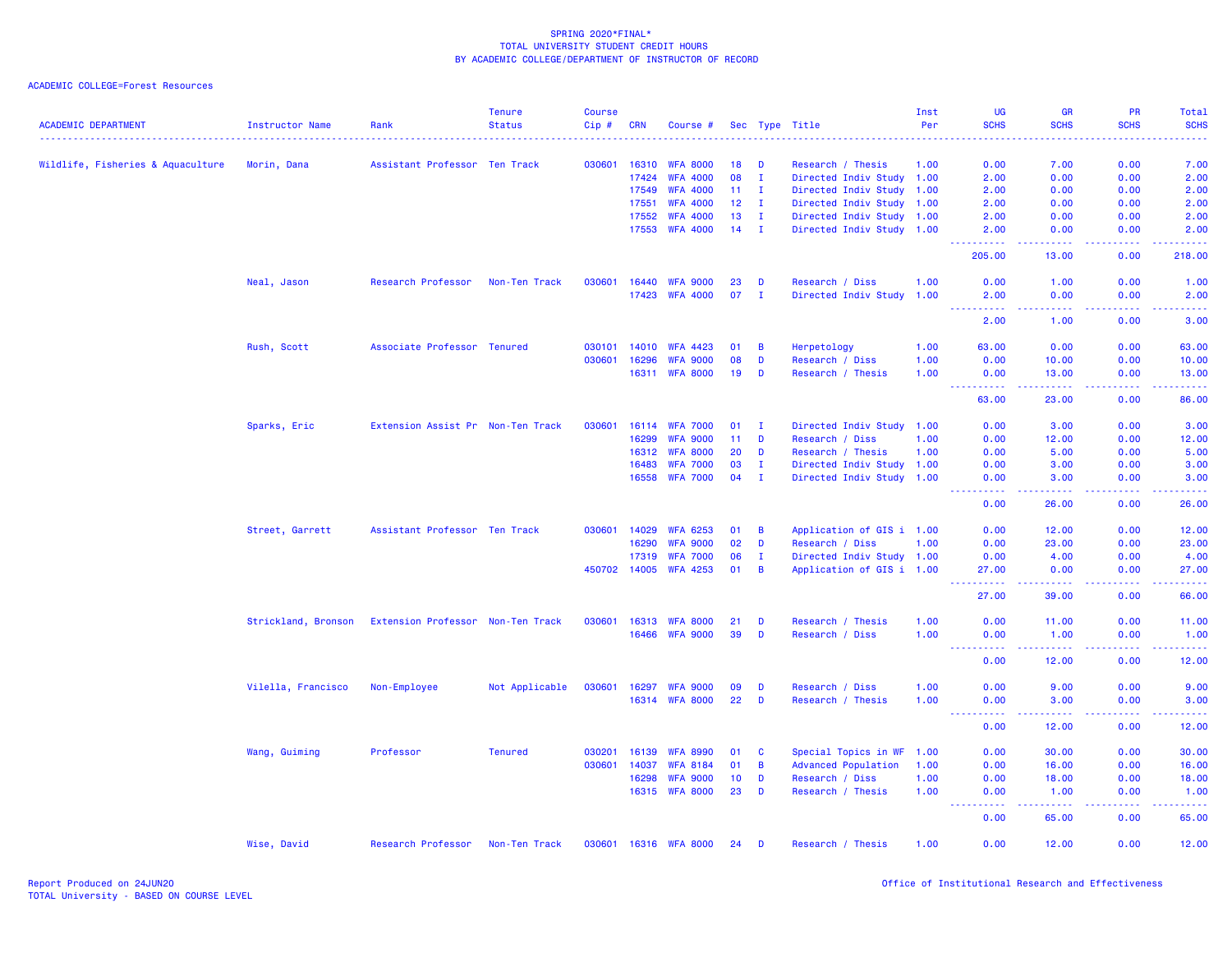| <b>ACADEMIC DEPARTMENT</b>                                                 | Instructor Name | Rank | <b>Tenure</b><br>Status | <b>Course</b><br>Cip # | <b>CRN</b> | Course # Sec Type Title |  | Inst<br>Per | UG<br><b>SCHS</b>      | GR<br><b>SCHS</b>     | PR.<br><b>SCHS</b>  | Total<br><b>SCHS</b>   |
|----------------------------------------------------------------------------|-----------------|------|-------------------------|------------------------|------------|-------------------------|--|-------------|------------------------|-----------------------|---------------------|------------------------|
|                                                                            |                 |      |                         |                        |            |                         |  |             | 0.00                   | 12.00                 | 0.00                | 12,00                  |
| =====================================<br>Wildlife, Fisheries & Aquaculture |                 |      |                         |                        |            |                         |  |             | -----------<br>1697.00 | -----------<br>500.00 | -----------<br>0.00 | -----------<br>2197.00 |
| ======================================                                     |                 |      |                         |                        |            |                         |  |             | ==========             | ==========            | ==========          | -----------            |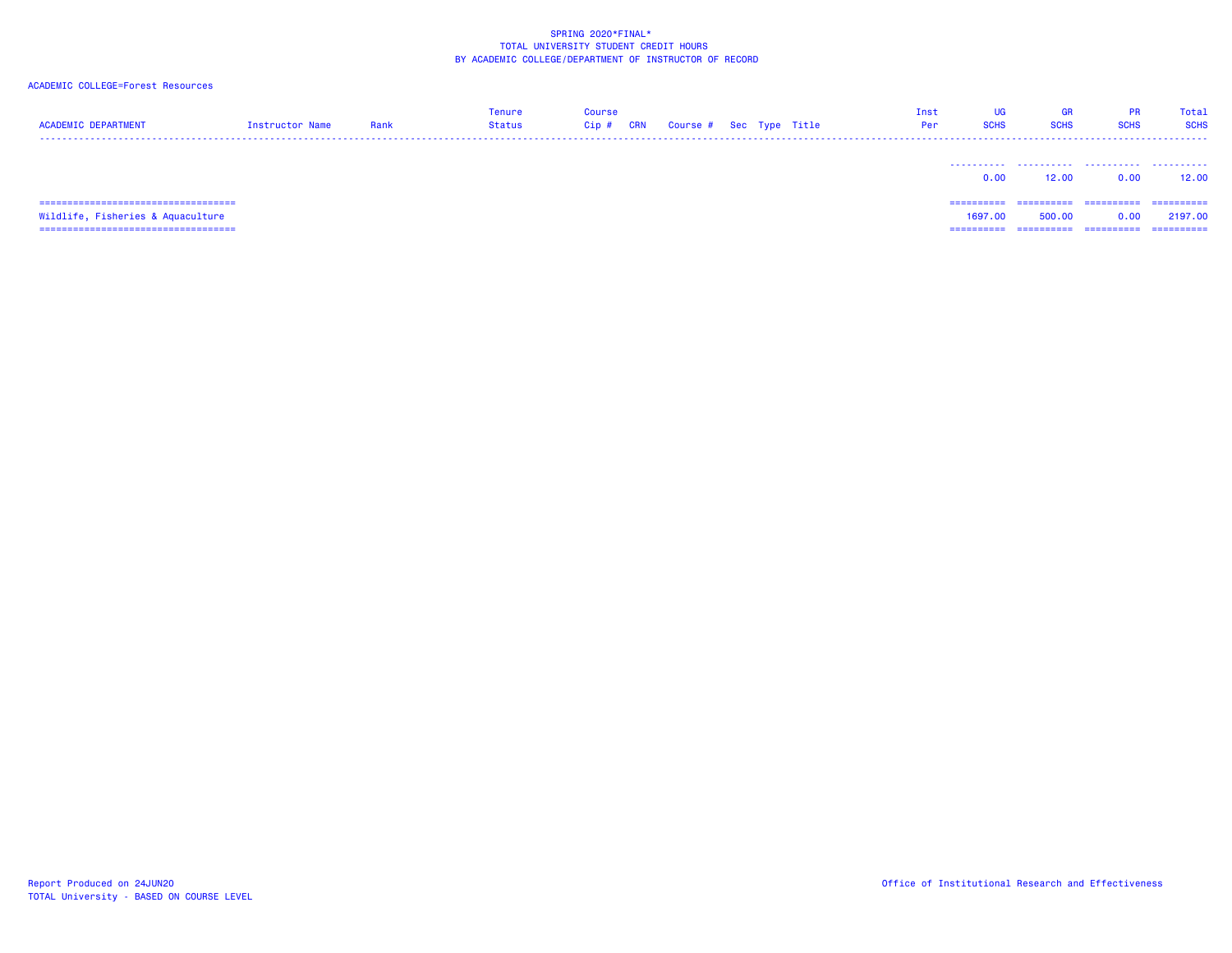| <b>ACADEMIC DEPARTMENT</b> | Instructor Name    | Rank                              | <b>Tenure</b><br><b>Status</b> | <b>Course</b><br>$Cip \#$ | <b>CRN</b>   | Course #                                       |          |                             | Sec Type Title                                        | Inst<br>Per | <b>UG</b><br><b>SCHS</b>                                                                                                                   | <b>GR</b><br><b>SCHS</b>            | <b>PR</b><br><b>SCHS</b> | Total<br><b>SCHS</b><br>. |
|----------------------------|--------------------|-----------------------------------|--------------------------------|---------------------------|--------------|------------------------------------------------|----------|-----------------------------|-------------------------------------------------------|-------------|--------------------------------------------------------------------------------------------------------------------------------------------|-------------------------------------|--------------------------|---------------------------|
| Veterinary Medicine        | Archer, Todd       | Associate Professor Tenured       |                                |                           | 512401 11324 | <b>CVM 5380</b>                                | 01       | -E                          | Small Anim Int Med                                    | 1.00        | 0.00                                                                                                                                       | 0.00                                | 224.00                   | 224.00                    |
|                            |                    |                                   |                                |                           | 11345        | <b>CVM 5580</b>                                | 03       | E.                          | Adv Clin Rot 3                                        | 1.00        | 0.00                                                                                                                                       | 0.00                                | 4.00                     | 4.00                      |
|                            |                    |                                   |                                | 512501 11369              |              | <b>CVM 8081</b>                                | 01       | $\mathbf{C}$                | Clin Sci Journal Rev                                  | 1.00        | 0.00                                                                                                                                       | 6.00                                | 0.00                     | 6.00                      |
|                            |                    |                                   |                                |                           | 16144        | <b>CVM 8000</b>                                | 01       | D                           | Research / Thesis                                     | 1.00        | 0.00<br>د د د د                                                                                                                            | 1.00<br>د د د د                     | 0.00<br>22222            | 1.00<br>.                 |
|                            |                    |                                   |                                |                           |              |                                                |          |                             |                                                       |             | 0.00                                                                                                                                       | 7.00                                | 228.00                   | 235.00                    |
|                            | Armour, Natalie    | Clinical Assoc Prof Non-Ten Track |                                |                           |              | 512501 16762 CVM 7000                          | $01$ I   |                             | Directed Indiv Study 1.00                             |             | 0.00<br>. <u>.</u>                                                                                                                         | 3.00<br>.                           | 0.00<br>.                | 3.00<br><u>.</u>          |
|                            |                    |                                   |                                |                           |              |                                                |          |                             |                                                       |             | 0.00                                                                                                                                       | 3.00                                | 0.00                     | 3.00                      |
|                            | Austin, Frank      | Professor                         | <b>Tenured</b>                 |                           | 512401 11305 | <b>CVM 5183</b>                                | 01       | C                           | Special Species                                       | 1.00        | 0.00                                                                                                                                       | 0.00                                | 288.00                   | 288.00                    |
|                            |                    |                                   |                                |                           | 11306        | <b>CVM 5193</b>                                | 01       | $\mathbf{C}$                | Infectious Agents II 1.00                             |             | 0.00                                                                                                                                       | 0.00                                | 288.00                   | 288.00                    |
|                            |                    |                                   |                                |                           |              |                                                |          |                             |                                                       |             | 0.00                                                                                                                                       | $\sim$ $\sim$ $\sim$ $\sim$<br>0.00 | .<br>576.00              | 22222)<br>576.00          |
|                            | Baughman, Brittany | Clinical Assoc Prof Non-Ten Track |                                | 512401 11309              |              | <b>CVM 5214</b>                                | 01       | E                           | Lab Services                                          | 1.00        | 0.00                                                                                                                                       | 0.00                                | 116.00                   | 116.00                    |
|                            |                    |                                   |                                |                           | 11337        | <b>CVM 5560</b>                                | 02       | E                           | Adv Clin Rot 1                                        | 1.00        | 0.00                                                                                                                                       | 0.00                                | 55.00                    | 55.00                     |
|                            |                    |                                   |                                |                           |              |                                                |          |                             |                                                       |             |                                                                                                                                            |                                     | .                        | .                         |
|                            |                    |                                   |                                |                           |              |                                                |          |                             |                                                       |             | 0.00                                                                                                                                       | 0.00                                | 171.00                   | 171.00                    |
|                            | Beasley, Michaela  | Clinical Assoc Prof Non-Ten Track |                                |                           |              | 512401 11323 CVM 5364                          | $01$ H   |                             | VSC Clinical Rotatio 0.50                             |             | 0.00                                                                                                                                       | 0.00                                | 66.00                    | 66.00<br>22222)           |
|                            |                    |                                   |                                |                           |              |                                                |          |                             |                                                       |             | ----------<br>0.00                                                                                                                         | 0.00                                | .<br>66.00               | 66.00                     |
|                            | Brashier, Michael  | Associate Professor Tenured       |                                |                           |              | 512401 11302 CVM 5173                          | 01       | $\overline{B}$              | Equine Med & Surgery 1.00                             |             | 0.00                                                                                                                                       | 0.00                                | 288.00                   | 288.00                    |
|                            |                    |                                   |                                |                           |              |                                                |          |                             |                                                       |             | <u>.</u><br>0.00                                                                                                                           | 0.00                                | 22222<br>288.00          | 222223<br>288.00          |
|                            | Brett, James       | Clinical Professor                | Non-Ten Track                  |                           |              | 512401 11352 CVM 5692                          | 01       | C                           | Vet Art & Business M 0.10                             |             | 0.00                                                                                                                                       | 0.00                                | 5.20                     | 5.20                      |
|                            |                    |                                   |                                |                           |              |                                                |          |                             |                                                       |             | د د د د د<br>0.00                                                                                                                          | د د د د<br>0.00                     | .<br>5.20                | .<br>5.20                 |
|                            | Brookshire, Wilson | Clinical Assist Pro Non-Ten Track |                                | 512401 11299              |              | <b>CVM 5133</b>                                | 01       | - C                         | Vet Preventive Med                                    | 1.00        | 0.00                                                                                                                                       | 0.00                                | 288.00                   | 288.00                    |
|                            |                    |                                   |                                |                           |              |                                                |          |                             |                                                       |             | $\frac{1}{2} \left( \frac{1}{2} \right) \left( \frac{1}{2} \right) \left( \frac{1}{2} \right) \left( \frac{1}{2} \right)$<br>22222<br>0.00 | د د د د<br>0.00                     | <u>.</u><br>288.00       | <u>.</u><br>288.00        |
|                            | Bryan, Christine   | Clinical Assoc Prof Non-Ten Track |                                |                           |              | 512401 11321 CVM 5301                          | 01       | $\overline{B}$              | Clinicopathological 1.00                              |             | 0.00                                                                                                                                       | 0.00                                | 88.00                    | 88.00                     |
|                            |                    |                                   |                                |                           |              |                                                |          |                             |                                                       |             | ----------<br>0.00                                                                                                                         | .<br>0.00                           | .<br>88.00               | .<br>88.00                |
|                            | Bulla, Camillo     | Associate Professor Tenured       |                                |                           | 512401 11360 | <b>CVM 5854</b>                                | 01       | C                           | Aquarium Health                                       | 1.00        | 0.00                                                                                                                                       | 0.00                                | 20.00                    | 20.00                     |
|                            |                    |                                   |                                |                           | 17071        | <b>CVM 4000</b>                                | 05       | I.                          | Directed Indiv Study 1.00                             |             | 3.00                                                                                                                                       | 0.00                                | 0.00                     | 3.00                      |
|                            |                    |                                   |                                |                           | 17072        | <b>CVM 4000</b>                                | 06       | $\mathbf{I}$                | Directed Indiv Study 1.00                             |             | 3.00                                                                                                                                       | 0.00                                | 0.00                     | 3.00                      |
|                            |                    |                                   |                                |                           |              | 17073 CVM 4000                                 | 07       | $\mathbf{I}$                | Directed Indiv Study 1.00                             |             | 3.00                                                                                                                                       | 0.00                                | 0.00                     | 3.00                      |
|                            |                    |                                   |                                |                           |              |                                                |          |                             |                                                       |             | -----<br>9.00                                                                                                                              | $\sim$ $\sim$ $\sim$ $\sim$<br>0.00 | -----<br>20.00           | والمستناط<br>29.00        |
|                            | Burt, Gary         | Clinical Assoc Prof Non-Ten Track |                                |                           |              | 512401 11352 CVM 5692                          | 01       | <b>C</b>                    | Vet Art & Business M 0.90                             |             | 0.00                                                                                                                                       | 0.00                                | 46.80                    | 46.80                     |
|                            |                    |                                   |                                |                           |              |                                                |          |                             |                                                       |             | 0.00                                                                                                                                       | $\sim$ $\sim$ $\sim$ $\sim$<br>0.00 | 22222<br>46.80           | .<br>46.80                |
|                            |                    |                                   |                                |                           |              |                                                |          |                             |                                                       |             |                                                                                                                                            |                                     |                          |                           |
|                            | Carr, Russell      | Associate Professor Tenured       |                                |                           |              | 512401 16710 CVM 4000<br>512501 15137 CVM 8523 | 04<br>01 | $\mathbf I$<br>$\mathbf{C}$ | Directed Indiv Study 1.00<br>Organ Systems Tox I 1.00 |             | 3.00<br>0.00                                                                                                                               | 0.00<br>9.00                        | 0.00<br>0.00             | 3.00<br>9.00              |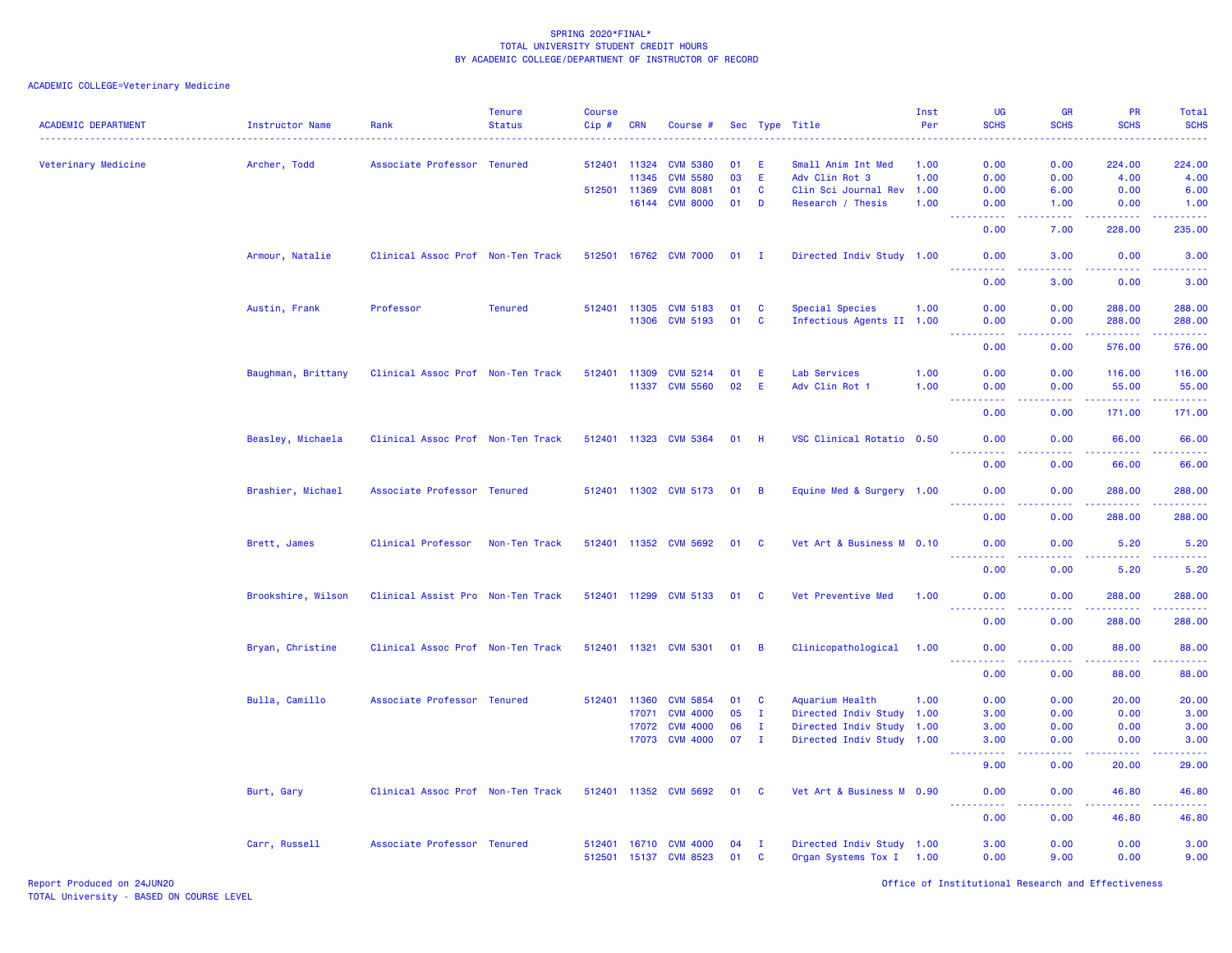| <b>ACADEMIC DEPARTMENT</b> | <b>Instructor Name</b>                             | Rank                              | <b>Tenure</b><br><b>Status</b><br>. | <b>Course</b><br>$Cip$ #<br><u>.</u> | <b>CRN</b> | Course #                          |          |               | Sec Type Title                       | Inst<br>Per<br>. | UG<br><b>SCHS</b>                     | <b>GR</b><br><b>SCHS</b><br><u>.</u> | <b>PR</b><br><b>SCHS</b><br><u>.</u> | Total<br><b>SCHS</b><br>.                                                                                                          |
|----------------------------|----------------------------------------------------|-----------------------------------|-------------------------------------|--------------------------------------|------------|-----------------------------------|----------|---------------|--------------------------------------|------------------|---------------------------------------|--------------------------------------|--------------------------------------|------------------------------------------------------------------------------------------------------------------------------------|
| Veterinary Medicine        | Carr, Russell                                      | Associate Professor Tenured       |                                     | 512501                               | 16159      | <b>CVM 8000</b>                   | 04       | D             | Research / Thesis                    | 1.00             | 0.00<br>.                             | 7.00                                 | 0.00                                 | 7.00<br>$\frac{1}{2} \left( \frac{1}{2} \right) \left( \frac{1}{2} \right) \left( \frac{1}{2} \right) \left( \frac{1}{2} \right)$  |
|                            |                                                    |                                   |                                     |                                      |            |                                   |          |               |                                      |                  | 3.00                                  | 16.00                                | 0.00                                 | 19.00                                                                                                                              |
|                            | Chambers, Janice                                   | Professor                         | <b>Tenured</b>                      | 512501                               | 16160      | <b>CVM 8000</b><br>16176 CVM 9000 | 05<br>03 | D<br><b>D</b> | Research / Thesis<br>Research / Diss | 1.00<br>1.00     | 0.00<br>0.00                          | 4.00<br>18.00                        | 0.00<br>0.00                         | 4.00<br>18.00                                                                                                                      |
|                            |                                                    |                                   |                                     |                                      |            |                                   |          |               |                                      |                  | $\sim 100$<br>المتمام المتحدة<br>0.00 | $- - - - - -$<br>22.00               | .<br>0.00                            | د د د د د<br>22.00                                                                                                                 |
|                            | Christiansen, David                                | Clinical Assist Pro Non-Ten Track |                                     | 512401                               | 11347      | <b>CVM 5580</b>                   | 05       | <b>C</b>      | Adv Clin Rot 3                       | 1.00             | 0.00                                  | 0.00                                 | 12.00                                | 12.00                                                                                                                              |
|                            |                                                    |                                   |                                     | 512501                               | 11319      | <b>CVM 5282</b>                   | 01       | -E            | Lg Animal/Ambulatory                 | 1.00             | 0.00                                  | 0.00                                 | 72.00<br>.                           | 72.00<br>$\frac{1}{2} \left( \frac{1}{2} \right) \left( \frac{1}{2} \right) \left( \frac{1}{2} \right) \left( \frac{1}{2} \right)$ |
|                            |                                                    |                                   |                                     |                                      |            |                                   |          |               |                                      |                  | 0.00                                  | 0.00                                 | 84.00                                | 84.00                                                                                                                              |
|                            | Cooper, Dana                                       | Non-Faculty                       | Not Applicable                      | 510808                               | 11265      | <b>CVM 3031</b>                   | 01       | -L.           | Fd Anim Tech Skls &                  | 0.50             | 16.00                                 | 0.00                                 | 0.00                                 | 16.00                                                                                                                              |
|                            |                                                    |                                   |                                     |                                      | 11278      | <b>CVM 4003</b>                   | 01       | E             | Internship Experienc 0.50            |                  | 39.00                                 | 0.00                                 | 0.00                                 | 39.00                                                                                                                              |
|                            |                                                    |                                   |                                     |                                      | 11279      | <b>CVM 4101</b>                   | 01       | H             | Vet Tech Academic Ex 0.50            |                  | 4.00                                  | 0.00                                 | 0.00                                 | 4.00                                                                                                                               |
|                            |                                                    |                                   |                                     |                                      | 11280      | <b>CVM 4103</b>                   | 01       | H             | Large Animal Exp I                   | 0.50             | 21.00                                 | 0.00                                 | 0.00                                 | 21.00                                                                                                                              |
|                            |                                                    |                                   |                                     |                                      | 11284      | <b>CVM 4201</b>                   | 01       | H             | Clinical Experience                  | 0.50             | 11.50                                 | 0.00                                 | 0.00                                 | 11.50                                                                                                                              |
|                            |                                                    |                                   |                                     |                                      | 11285      | <b>CVM 4206</b>                   | 01       | Н             | Small Animal Clinica                 | 0.50             | 39.00                                 | 0.00                                 | 0.00                                 | 39.00                                                                                                                              |
|                            |                                                    |                                   |                                     |                                      | 11286      | <b>CVM 4213</b>                   | 01       | Н             | Sm Anim Surg & Anes                  | 0.50             | 22.50                                 | 0.00                                 | 0.00                                 | 22.50                                                                                                                              |
|                            |                                                    |                                   |                                     |                                      | 11287      | <b>CVM 4223</b>                   | 01       | Н             | Small Animal Clinica                 | 0.50             | 12.00                                 | 0.00                                 | 0.00                                 | 12.00                                                                                                                              |
|                            |                                                    |                                   |                                     |                                      | 11289      | <b>CVM 4333</b>                   | 01       | Н             | Emergency/ICU Clinic                 | 0.50             | 19.50                                 | 0.00                                 | 0.00                                 | 19.50                                                                                                                              |
|                            |                                                    |                                   |                                     |                                      | 11290      | <b>CVM 4501</b>                   | 01       | H             | Diagnostic Lab Exp                   | 0.50             | 4.00                                  | 0.00                                 | 0.00                                 | 4.00                                                                                                                               |
|                            |                                                    |                                   |                                     |                                      | 11291      | <b>CVM 4511</b>                   | 01       | H             | <b>Biomed Research Exp</b>           | 0.50             | 0.50                                  | 0.00                                 | 0.00                                 | 0.50                                                                                                                               |
|                            |                                                    |                                   |                                     |                                      | 11292      | <b>CVM 4601</b>                   | 01       | H             | Anl Emerg & Refer Ct 0.50            |                  | 6.50                                  | 0.00                                 | 0.00                                 | 6.50                                                                                                                               |
|                            |                                                    |                                   |                                     |                                      | 11293      | <b>CVM 4701</b>                   | 01       | <b>C</b>      | App & Process for VT 0.50            |                  | 15.50                                 | 0.00                                 | 0.00                                 | 15.50                                                                                                                              |
|                            |                                                    |                                   |                                     | 512501                               | 11281      | <b>CVM 4113</b>                   | 01       | H             | Large Animal Clin El 0.50            |                  | 15.00<br>.                            | 0.00<br>د د د د                      | 0.00<br>د د د د .                    | 15.00<br>.                                                                                                                         |
|                            |                                                    |                                   |                                     |                                      |            |                                   |          |               |                                      |                  | 226.00                                | 0.00                                 | 0.00                                 | 226.00                                                                                                                             |
|                            | Correa Natalini, Cla Associate Professor Ten Track |                                   |                                     | 512501                               | 16161      | <b>CVM 8000</b>                   | 06       | D             | Research / Thesis                    | 1.00             | 0.00                                  | 1.00                                 | 0.00                                 | 1.00                                                                                                                               |
|                            |                                                    |                                   |                                     |                                      | 16177      | <b>CVM 9000</b>                   | 04       | D             | Research / Diss                      | 1.00             | 0.00                                  | 7.00                                 | 0.00                                 | 7.00                                                                                                                               |
|                            |                                                    |                                   |                                     |                                      | 17331      | <b>CVM 7000</b>                   | 06       | - I           | Directed Indiv Study                 | 1.00             | 0.00<br>22222                         | 1.00<br>الدالد الدالد                | 0.00<br>.                            | 1.00<br>2222.                                                                                                                      |
|                            |                                                    |                                   |                                     |                                      |            |                                   |          |               |                                      |                  | 0.00                                  | 9.00                                 | 0.00                                 | 9.00                                                                                                                               |
|                            | Eddy, Alison                                       | Clinical Assoc Prof Non-Ten Track |                                     | 510808 11269                         |            | <b>CVM 3042</b>                   | 01       | - C           | Equine Disease & Mgt 0.50            |                  | 32.00                                 | 0.00                                 | 0.00                                 | 32.00                                                                                                                              |
|                            |                                                    |                                   |                                     |                                      |            |                                   |          |               |                                      |                  | . <u>.</u> .<br>32.00                 | .<br>0.00                            | .<br>0.00                            | .<br>32.00                                                                                                                         |
|                            | Epperson, William                                  | Professor                         | <b>Tenured</b>                      | 512401                               | 11295      | <b>CVM 5022</b>                   | 01       | <b>C</b>      | Veterinary Epidemiol 1.00            |                  | 0.00                                  | 0.00                                 | 192.00                               | 192.00                                                                                                                             |
|                            |                                                    |                                   |                                     |                                      | 11298      | <b>CVM 5121</b>                   | 01       | C             | Prof Develop IV                      | 1.00             | 0.00                                  | 0.00                                 | 96.00                                | 96.00                                                                                                                              |
|                            |                                                    |                                   |                                     |                                      |            |                                   |          |               |                                      |                  | 0.00                                  | 0.00                                 | .<br>288.00                          | .<br>288.00                                                                                                                        |
|                            | Eubanks, Diana                                     | Clinical Professor                | Non-Ten Track                       | 512401                               | 11313      | <b>CVM 5246</b>                   | 01       | E             | Community Veterinary 1.00            |                  | 0.00                                  | 0.00                                 | 210.00                               | 210.00                                                                                                                             |
|                            |                                                    |                                   |                                     |                                      | 11341      | <b>CVM 5570</b>                   | 02       | E             | Adv Clin Rot 2                       | 1.00             | 0.00                                  | 0.00                                 | 11.00                                | 11.00                                                                                                                              |
|                            |                                                    |                                   |                                     |                                      | 11350      | <b>CVM 5672</b>                   | 01       | -E            | Veterinary Dentistry 1.00            |                  | 0.00                                  | 0.00                                 | 36.00                                | 36.00                                                                                                                              |
|                            |                                                    |                                   |                                     |                                      |            |                                   |          |               |                                      |                  | .<br>0.00                             | .<br>0.00                            | .<br>257.00                          | $\begin{array}{cccccccccc} \bullet & \bullet & \bullet & \bullet & \bullet & \bullet & \bullet & \bullet \end{array}$<br>257.00    |
|                            | Fontenot, Robin                                    | Clinical Assist Pro Non-Ten Track |                                     | 512501                               | 11371      | <b>CVM 8081</b>                   | 03       | <b>C</b>      | Clin Sci Journal Rev 1.00            |                  | 0.00                                  | 2.00                                 | 0.00                                 | 2.00                                                                                                                               |
|                            |                                                    |                                   |                                     |                                      |            | 16162 CVM 8000                    | 07       | D             | Research / Thesis                    | 1.00             | 0.00                                  | 1.00                                 | 0.00                                 | 1.00                                                                                                                               |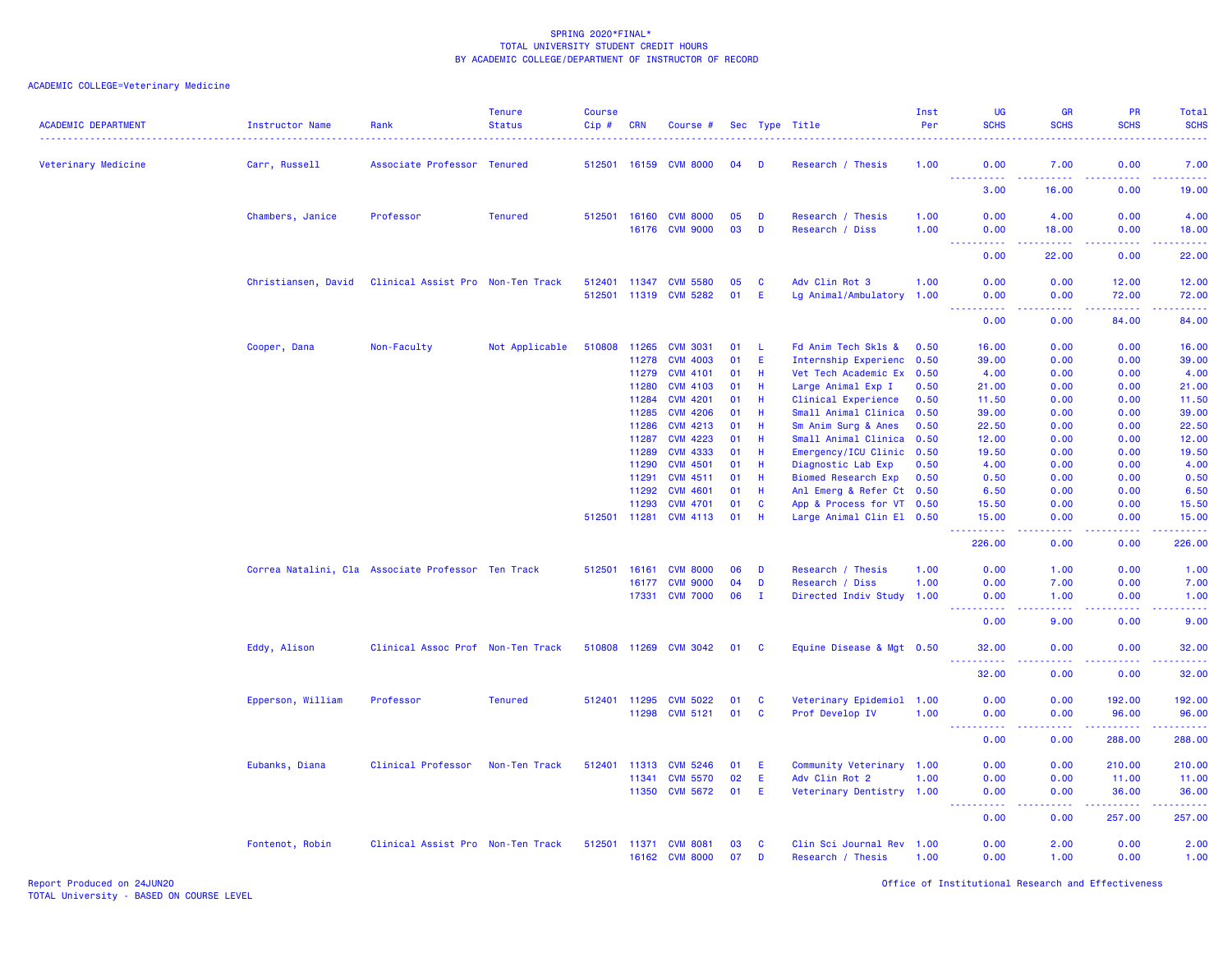## ACADEMIC COLLEGE=Veterinary Medicine

| <b>ACADEMIC DEPARTMENT</b> | Instructor Name    | Rank                              | <b>Tenure</b><br><b>Status</b> | <b>Course</b><br>Cip # | <b>CRN</b>   | Course #              |                 |                | Sec Type Title             | Inst<br>Per | UG<br><b>SCHS</b>  | <b>GR</b><br><b>SCHS</b> | PR<br><b>SCHS</b>  | <b>Total</b><br><b>SCHS</b>                                                                                               |
|----------------------------|--------------------|-----------------------------------|--------------------------------|------------------------|--------------|-----------------------|-----------------|----------------|----------------------------|-------------|--------------------|--------------------------|--------------------|---------------------------------------------------------------------------------------------------------------------------|
|                            |                    |                                   |                                |                        |              |                       |                 |                |                            |             |                    |                          |                    |                                                                                                                           |
|                            |                    |                                   |                                |                        |              |                       |                 |                |                            |             | 0.00               | 3.00                     | 0.00               | 3.00                                                                                                                      |
| Veterinary Medicine        | Gallaher, Hayley   | Clinical Assist Pro Non-Ten Track |                                |                        |              | 512401 11354 CVM 5754 | 01              | $\overline{B}$ | Adv Sm Anim Surgery        | 1.00        | 0.00               | 0.00                     | 36.00              | 36.00                                                                                                                     |
|                            |                    |                                   |                                |                        |              |                       |                 |                |                            |             | 0.00               | 0.00                     | 36.00              | 36.00                                                                                                                     |
|                            | Gardner, Allison   | Clinical Assoc Prof Non-Ten Track |                                | 240101                 | 17217        | <b>HON 4000</b>       | 10 <sup>°</sup> | $\mathbf{I}$   | Directed Individual        | 1.00        | 3.00               | 0.00                     | 0.00               | 3.00                                                                                                                      |
|                            |                    |                                   |                                | 510808                 | 11267        | <b>CVM 3041</b>       | 01              | B              | Equine Tech Slks & N 1.00  |             | 17.00              | 0.00                     | 0.00               | 17.00                                                                                                                     |
|                            |                    |                                   |                                |                        | 11268        | <b>CVM 3041</b>       | 02              | B              | Equine Tech Slks & N 1.00  |             | 15.00              | 0.00                     | 0.00               | 15.00                                                                                                                     |
|                            |                    |                                   |                                |                        | 11269        | <b>CVM 3042</b>       | 01              | C              | Equine Disease & Mgt       | 0.50        | 32.00              | 0.00                     | 0.00               | 32.00                                                                                                                     |
|                            |                    |                                   |                                |                        | 11270        | <b>CVM 3101</b>       | 01              | <b>C</b>       | Vet Tech Med Termino 1.00  |             | 64.00              | 0.00                     | 0.00               | 64.00                                                                                                                     |
|                            |                    |                                   |                                |                        | 11277        | <b>CVM 3232</b>       | 01              | C              | Pharm/Toxi:Vet Tech        | 0.50        | 32.00              | 0.00                     | 0.00               | 32.00                                                                                                                     |
|                            |                    |                                   |                                |                        | 11278        | <b>CVM 4003</b>       | 01              | E              | Internship Experienc 0.50  |             | 39.00              | 0.00                     | 0.00               | 39.00                                                                                                                     |
|                            |                    |                                   |                                |                        | 11279        | <b>CVM 4101</b>       | 01              | H              | Vet Tech Academic Ex 0.50  |             | 4.00               | 0.00                     | 0.00               | 4.00                                                                                                                      |
|                            |                    |                                   |                                |                        | 11280        | <b>CVM 4103</b>       | 01              | H              | Large Animal Exp I         | 0.50        | 21.00              | 0.00                     | 0.00               | 21.00                                                                                                                     |
|                            |                    |                                   |                                |                        | 11285        | <b>CVM 4206</b>       | 01              | H.             | Small Animal Clinica 0.50  |             | 39.00              | 0.00                     | 0.00               | 39.00                                                                                                                     |
|                            |                    |                                   |                                |                        | 11289        | <b>CVM 4333</b>       | 01              | H              | Emergency/ICU Clinic 0.50  |             | 19.50              | 0.00                     | 0.00               | 19.50                                                                                                                     |
|                            |                    |                                   |                                |                        | 11290        | <b>CVM 4501</b>       | 01              | Н              | Diagnostic Lab Exp         | 0.50        | 4.00               | 0.00                     | 0.00               | 4.00                                                                                                                      |
|                            |                    |                                   |                                |                        | 11291        | <b>CVM 4511</b>       | 01              | H              | <b>Biomed Research Exp</b> | 0.50        | 0.50               | 0.00                     | 0.00               | 0.50                                                                                                                      |
|                            |                    |                                   |                                |                        | 11293        | <b>CVM 4701</b>       | 01              | <b>C</b>       | App & Process for VT 0.50  |             | 15.50<br><b>.</b>  | 0.00<br>بالأباد          | 0.00<br>.          | 15.50<br>والمالمات مالما                                                                                                  |
|                            |                    |                                   |                                |                        |              |                       |                 |                |                            |             | 305.50             | 0.00                     | 0.00               | 305.50                                                                                                                    |
|                            | Grace, Sharon      | <b>Clinical Professor</b>         | Non-Ten Track                  | 512401                 | 11294        | <b>CVM 5021</b>       | 01              | <b>S</b>       | Professional Develop 1.00  |             | 0.00               | 0.00                     | 96.00              | 96.00                                                                                                                     |
|                            |                    |                                   |                                |                        | 11307        | <b>CVM 5196</b>       | 01              | B              | Small Anim Med & Sur       | 1.00        | 0.00               | 0.00                     | 576.00             | 576.00                                                                                                                    |
|                            |                    |                                   |                                |                        | 17658        | <b>CVM 5000</b>       | 03              | $\mathbf{I}$   | Directed Indiv Study 1.00  |             | 0.00               | 0.00                     | 4.00               | 4.00                                                                                                                      |
|                            |                    |                                   |                                |                        | 17661        | <b>CVM 5000</b>       | 04              | $\mathbf{I}$   | Directed Indiv Study 1.00  |             | 0.00               | 0.00                     | 2.00               | 2.00                                                                                                                      |
|                            |                    |                                   |                                | 512501                 | 13991        | <b>VS 3014</b>        | 01              | $\overline{B}$ | Anatomy & Physiology 1.00  |             | 80.00              | 0.00                     | 0.00               | 80.00                                                                                                                     |
|                            |                    |                                   |                                |                        | 13992        | <b>VS 3014</b>        | 02              | $\overline{B}$ | Anatomy & Physiology 1.00  |             | 68.00              | 0.00<br>د عام عام        | 0.00               | 68.00<br>.                                                                                                                |
|                            |                    |                                   |                                |                        |              |                       |                 |                |                            |             | 148.00             | 0.00                     | 678.00             | 826.00                                                                                                                    |
|                            | Griffin, Matthew   | Research Assoc Prof Non-Ten Track |                                | 512501                 | 16178        | <b>CVM 9000</b>       | 05              | D              | Research / Diss            | 1.00        | 0.00               | 1.00                     | 0.00               | 1.00                                                                                                                      |
|                            |                    |                                   |                                |                        | 16995        | <b>CVM 7000</b>       | 03              | Ι.             | Directed Indiv Study 1.00  |             | 0.00               | 1.00                     | 0.00               | 1.00                                                                                                                      |
|                            |                    |                                   |                                |                        |              |                       |                 |                |                            |             | .                  | د د د د                  | .                  | $\frac{1}{2} \left( \frac{1}{2} \right) \left( \frac{1}{2} \right) \left( \frac{1}{2} \right) \left( \frac{1}{2} \right)$ |
|                            |                    |                                   |                                |                        |              |                       |                 |                |                            |             | 0.00               | 2.00                     | 0.00               | 2.00                                                                                                                      |
|                            | Gunter, Miriam     | Clinical Assist Pro Non-Ten Track |                                |                        |              | 512401 15755 CVM 5990 | 01              | <b>C</b>       | Special Topics in CV 1.00  |             | 0.00<br>.          | 0.00<br>د د د د          | 46.00<br>بالالالات | 46.00<br>.                                                                                                                |
|                            |                    |                                   |                                |                        |              |                       |                 |                |                            |             | 0.00               | 0.00                     | 46.00              | 46.00                                                                                                                     |
|                            | Hanson, Larry      | Professor                         | <b>Tenured</b>                 |                        | 512501 11365 | <b>CVM 8031</b>       | 01              | <b>C</b>       | Curntop Mol Mech Dz        | 1.00        | 0.00               | 2.00                     | 0.00               | 2.00                                                                                                                      |
|                            |                    |                                   |                                |                        | 11378        | <b>CVM 8134</b>       | 01              | $\overline{B}$ | Adv Fish Diseases          | 1.00        | 0.00               | 28.00                    | 0.00               | 28.00                                                                                                                     |
|                            |                    |                                   |                                |                        | 16179        | <b>CVM 9000</b>       | 06              | D              | Research / Diss            | 1.00        | 0.00<br>---------- | 9.00<br>-----            | 0.00               | 9.00<br>.                                                                                                                 |
|                            |                    |                                   |                                |                        |              |                       |                 |                |                            |             | 0.00               | 39.00                    | 0.00               | 39.00                                                                                                                     |
|                            | Hardwick, Gretchen | Clinical Assist Pro Non-Ten Track |                                |                        | 512401 11318 | <b>CVM 5276</b>       | 01              | <b>C</b>       | Food Animal Practice 1.00  |             | 0.00               | 0.00                     | 222.00             | 222.00                                                                                                                    |
|                            |                    |                                   |                                |                        |              | 11342 CVM 5570        | 03              | E.             | Adv Clin Rot 2             | 1.00        | 0.00               | 0.00                     | 6.00               | 6.00                                                                                                                      |
|                            |                    |                                   |                                |                        |              |                       |                 |                |                            |             |                    |                          |                    |                                                                                                                           |
|                            |                    |                                   |                                |                        |              |                       |                 |                |                            |             | 0.00               | 0.00                     | 228.00             | 228.00                                                                                                                    |
|                            | Hinz, Simone       | Clinical Assist Pro Non-Ten Track |                                |                        |              | 512401 11312 CVM 5234 | 01 E            |                | Anesthesiolgy              | 0.50        | 0.00               | 0.00                     | 60.00              | 60.00                                                                                                                     |

Report Produced on 24JUN20 Office of Institutional Research and Effectiveness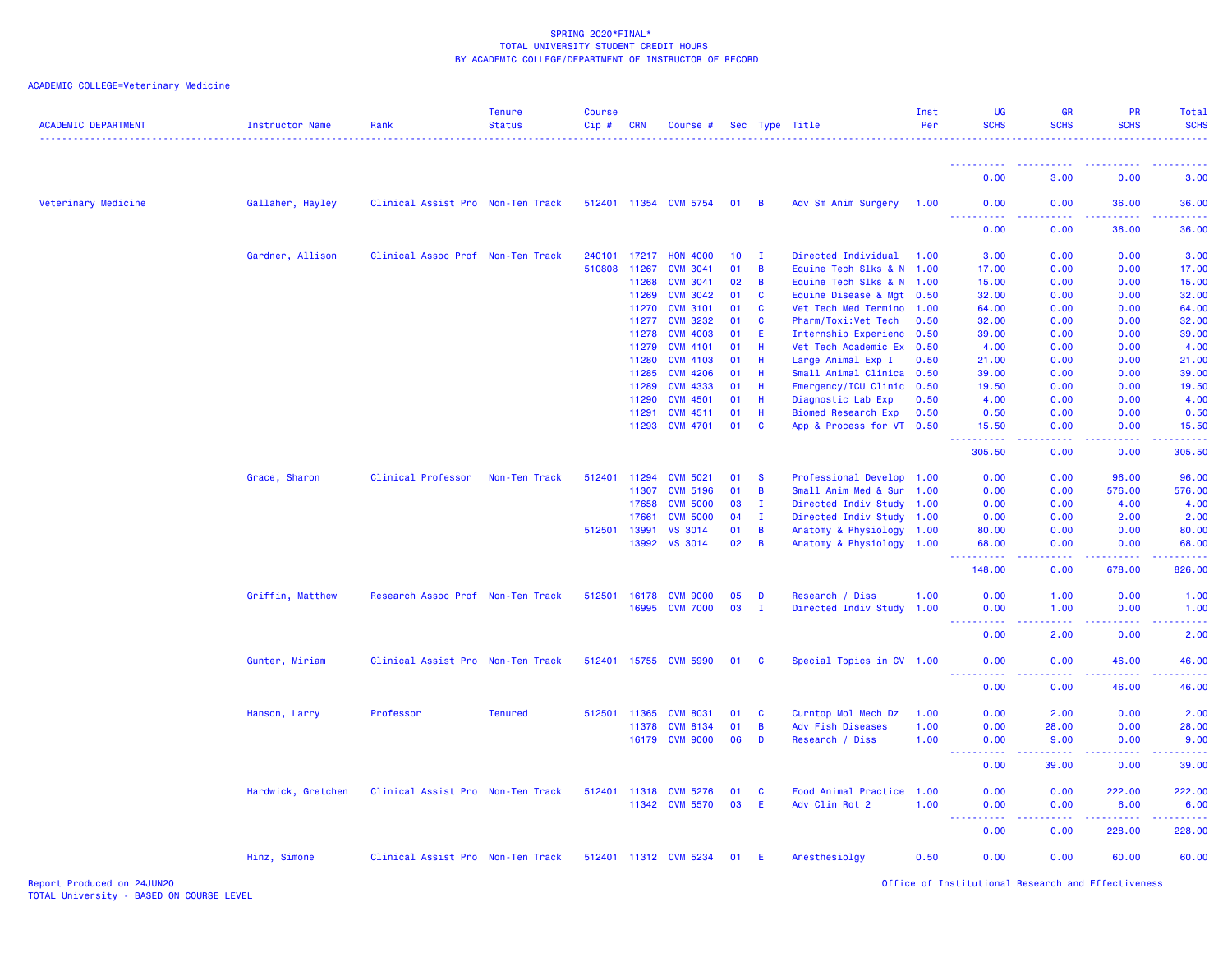| <b>ACADEMIC DEPARTMENT</b> | Instructor Name    | Rank                              | <b>Tenure</b><br><b>Status</b> | <b>Course</b><br>$Cip$ # | <b>CRN</b>            | Course #                           |               |               | Sec Type Title                                         | Inst<br>Per | <b>UG</b><br><b>SCHS</b>                                                                                                                                       | <b>GR</b><br><b>SCHS</b>                                                                                                          | PR<br><b>SCHS</b>                                                                                                                                             | Total<br><b>SCHS</b>                                                                                                                                         |
|----------------------------|--------------------|-----------------------------------|--------------------------------|--------------------------|-----------------------|------------------------------------|---------------|---------------|--------------------------------------------------------|-------------|----------------------------------------------------------------------------------------------------------------------------------------------------------------|-----------------------------------------------------------------------------------------------------------------------------------|---------------------------------------------------------------------------------------------------------------------------------------------------------------|--------------------------------------------------------------------------------------------------------------------------------------------------------------|
| Veterinary Medicine        | Hinz, Simone       | Clinical Assist Pro Non-Ten Track |                                |                          |                       | 512401 17707 CVM 5000              | 42            | $\mathbf{I}$  | Directed Indiv Study 1.00                              |             | 0.00                                                                                                                                                           | 0.00                                                                                                                              | 2.00                                                                                                                                                          | 2.00                                                                                                                                                         |
|                            |                    |                                   |                                |                          |                       |                                    |               |               |                                                        |             | .<br>0.00                                                                                                                                                      | د د د د<br>0.00                                                                                                                   | 22222<br>62.00                                                                                                                                                | $\frac{1}{2} \left( \frac{1}{2} \right) \left( \frac{1}{2} \right) \left( \frac{1}{2} \right) \left( \frac{1}{2} \right)$<br>62.00                           |
|                            | Howell, George     | Associate Professor Tenured       |                                |                          | 261001 11283<br>11363 | <b>CVM 4193</b><br><b>CVM 6193</b> | 01<br>01      | <b>C</b><br>C | Medical Pharmacology 0.50<br>Medical Pharmacology 0.50 |             | 1.50<br>0.00                                                                                                                                                   | 0.00<br>3.00                                                                                                                      | 0.00<br>0.00                                                                                                                                                  | 1.50<br>3.00                                                                                                                                                 |
|                            |                    |                                   |                                |                          |                       |                                    |               |               |                                                        |             | $\frac{1}{2} \left( \frac{1}{2} \right) \left( \frac{1}{2} \right) \left( \frac{1}{2} \right) \left( \frac{1}{2} \right) \left( \frac{1}{2} \right)$<br>1.50   | 2222<br>3.00                                                                                                                      | $\sim$ $\sim$ $\sim$ $\sim$<br>0.00                                                                                                                           | .<br>4.50                                                                                                                                                    |
|                            | Huston, Carla      | Professor                         | <b>Tenured</b>                 |                          | 512401 11282          | <b>CVM 4180</b>                    | 01            | <b>C</b>      | Emerg Prep Anim Heal 1.00                              |             | 58.00                                                                                                                                                          | 0.00                                                                                                                              | 0.00                                                                                                                                                          | 58.00                                                                                                                                                        |
|                            |                    |                                   |                                |                          | 11304                 | <b>CVM 5182</b>                    | 01            | <b>C</b>      | Vet Disaster Managem 1.00                              |             | 0.00<br>.                                                                                                                                                      | 0.00<br>د د د د                                                                                                                   | 60.00<br>$\frac{1}{2} \left( \frac{1}{2} \right) \left( \frac{1}{2} \right) \left( \frac{1}{2} \right) \left( \frac{1}{2} \right) \left( \frac{1}{2} \right)$ | 60.00<br>.                                                                                                                                                   |
|                            |                    |                                   |                                |                          |                       |                                    |               |               |                                                        |             | 58.00                                                                                                                                                          | 0.00                                                                                                                              | 60.00                                                                                                                                                         | 118.00                                                                                                                                                       |
|                            | Ivy, Caroline      | Clinical Assoc Prof Non-Ten Track |                                | 512401                   | 11323<br>11351        | <b>CVM 5364</b><br><b>CVM 5682</b> | 01<br>01      | H<br><b>C</b> | VSC Clinical Rotatio 0.50<br>Veterninary Ophthalm 1.00 |             | 0.00<br>0.00                                                                                                                                                   | 0.00<br>0.00                                                                                                                      | 66.00<br>44.00                                                                                                                                                | 66.00<br>44.00                                                                                                                                               |
|                            |                    |                                   |                                | 512501 16954             |                       | <b>CVM 7000</b>                    | $02 \qquad I$ |               | Directed Indiv Study 1.00                              |             | 0.00<br>.                                                                                                                                                      | 1.00<br>.                                                                                                                         | 0.00<br><b><i><u><u>.</u></u></i></b>                                                                                                                         | 1.00<br>.                                                                                                                                                    |
|                            |                    |                                   |                                |                          |                       |                                    |               |               |                                                        |             | 0.00                                                                                                                                                           | 1.00                                                                                                                              | 110.00                                                                                                                                                        | 111.00                                                                                                                                                       |
|                            | Jack, Sherman      | Professor                         | <b>Tenured</b>                 | 512401                   | 16140                 | <b>CVM 5000</b>                    | 01            | $\mathbf{I}$  | Directed Indiv Study 1.00                              |             | 0.00                                                                                                                                                           | 0.00                                                                                                                              | 2.00                                                                                                                                                          | 2.00                                                                                                                                                         |
|                            |                    |                                   |                                |                          | 16945                 | <b>CVM 5000</b>                    | 02            | I.            | Directed Indiv Study 1.00                              |             | 0.00<br>.                                                                                                                                                      | 0.00<br>$\sim$ $\sim$ $\sim$ $\sim$                                                                                               | 2.00<br>د د د د                                                                                                                                               | 2.00<br>$\frac{1}{2} \left( \frac{1}{2} \right) \left( \frac{1}{2} \right) \left( \frac{1}{2} \right) \left( \frac{1}{2} \right) \left( \frac{1}{2} \right)$ |
|                            |                    |                                   |                                |                          |                       |                                    |               |               |                                                        |             | 0.00                                                                                                                                                           | 0.00                                                                                                                              | 4.00                                                                                                                                                          | 4.00                                                                                                                                                         |
|                            | Jackson, Elizabeth | Clinical Instructor Non-Ten Track |                                | 510808                   | 11264                 | <b>CVM 3013</b>                    | 01            | C             | Sm Anim Diseases & M 1.00                              |             | 96.00                                                                                                                                                          | 0.00                                                                                                                              | 0.00                                                                                                                                                          | 96.00                                                                                                                                                        |
|                            |                    |                                   |                                |                          | 11265                 | <b>CVM 3031</b>                    | 01            | L.            | Fd Anim Tech Skls &                                    | 0.50        | 16.00                                                                                                                                                          | 0.00                                                                                                                              | 0.00                                                                                                                                                          | 16.00                                                                                                                                                        |
|                            |                    |                                   |                                |                          | 11266                 | <b>CVM 3032</b>                    | 01            | C             | Food Anim Diseases & 1.00                              |             | 64.00                                                                                                                                                          | 0.00                                                                                                                              | 0.00                                                                                                                                                          | 64.00                                                                                                                                                        |
|                            |                    |                                   |                                |                          | 11277                 | <b>CVM 3232</b>                    | 01            | C             | Pharm/Toxi:Vet Tech                                    | 0.50        | 32.00                                                                                                                                                          | 0.00                                                                                                                              | 0.00                                                                                                                                                          | 32.00                                                                                                                                                        |
|                            |                    |                                   |                                |                          | 11284                 | <b>CVM 4201</b>                    | 01            | H             | Clinical Experience                                    | 0.50        | 11.50                                                                                                                                                          | 0.00                                                                                                                              | 0.00                                                                                                                                                          | 11.50                                                                                                                                                        |
|                            |                    |                                   |                                |                          | 11286                 | <b>CVM 4213</b>                    | 01            | H             | Sm Anim Surg & Anes                                    | 0.50        | 22.50                                                                                                                                                          | 0.00                                                                                                                              | 0.00                                                                                                                                                          | 22.50                                                                                                                                                        |
|                            |                    |                                   |                                |                          | 11287                 | <b>CVM 4223</b>                    | 01            | H             | Small Animal Clinica 0.50                              |             | 12.00                                                                                                                                                          | 0.00                                                                                                                              | 0.00                                                                                                                                                          | 12.00                                                                                                                                                        |
|                            |                    |                                   |                                | 512501 11281             | 11292                 | <b>CVM 4601</b><br><b>CVM 4113</b> | 01<br>01      | H<br>H        | Anl Emerg & Refer Ct 0.50<br>Large Animal Clin El 0.50 |             | 6.50<br>15.00                                                                                                                                                  | 0.00<br>0.00                                                                                                                      | 0.00<br>0.00                                                                                                                                                  | 6.50<br>15.00                                                                                                                                                |
|                            |                    |                                   |                                |                          |                       |                                    |               |               |                                                        |             | $\frac{1}{2} \left( \frac{1}{2} \right) \left( \frac{1}{2} \right) \left( \frac{1}{2} \right) \left( \frac{1}{2} \right) \left( \frac{1}{2} \right)$<br>275.50 | $\frac{1}{2} \left( \frac{1}{2} \right) \left( \frac{1}{2} \right) \left( \frac{1}{2} \right) \left( \frac{1}{2} \right)$<br>0.00 | د د د د<br>0.00                                                                                                                                               | .<br>275.50                                                                                                                                                  |
|                            | Jaffe, Michael     | Associate Professor Ten Track     |                                | 140501                   | 10055                 | ABE 8801                           | 01            | Е             | Clin Exp for Biomed                                    | 0.99        | 0.00                                                                                                                                                           | 4.95                                                                                                                              | 0.00                                                                                                                                                          | 4.95                                                                                                                                                         |
|                            |                    |                                   |                                | 512401                   | 11327                 | <b>CVM 5452</b>                    | 01            | H             | Small Animal Rehab                                     | 1.00        | 0.00                                                                                                                                                           | 0.00                                                                                                                              | 14.00                                                                                                                                                         | 14.00                                                                                                                                                        |
|                            |                    |                                   |                                |                          | 11343                 | <b>CVM 5570</b>                    | 04            | E             | Adv Clin Rot 2                                         | 1.00        | 0.00                                                                                                                                                           | 0.00                                                                                                                              | 2.00                                                                                                                                                          | 2.00                                                                                                                                                         |
|                            |                    |                                   |                                | 512501 11315             |                       | <b>CVM 5256</b>                    | 01            | Ε             | Small Animal Surgery 1.00                              |             | 0.00                                                                                                                                                           | 0.00                                                                                                                              | 222.00                                                                                                                                                        | 222.00                                                                                                                                                       |
|                            |                    |                                   |                                |                          | 17647                 | <b>CVM 7000</b>                    | 10            | $\mathbf{I}$  | Directed Indiv Study 1.00                              |             | 0.00                                                                                                                                                           | 1.00                                                                                                                              | 0.00                                                                                                                                                          | 1.00                                                                                                                                                         |
|                            |                    |                                   |                                |                          | 17667                 | <b>CVM 5256</b>                    | 03            | E             | Small Animal Surgery 1.00                              |             | 0.00<br>.                                                                                                                                                      | 0.00<br>د د د د                                                                                                                   | 6.00<br>.                                                                                                                                                     | 6.00<br>.                                                                                                                                                    |
|                            |                    |                                   |                                |                          |                       |                                    |               |               |                                                        |             | 0.00                                                                                                                                                           | 5.95                                                                                                                              | 244.00                                                                                                                                                        | 249.95                                                                                                                                                       |
|                            | Kaplan, Barbara    | Associate Professor Tenured       |                                | 240101                   | 12641                 | <b>HON 4093</b>                    | <b>HO6 E</b>  |               | <b>Honors Thesis</b>                                   | 1.00        | 3.00                                                                                                                                                           | 0.00                                                                                                                              | 0.00                                                                                                                                                          | 3.00                                                                                                                                                         |
|                            |                    |                                   |                                | 261001                   | 11283                 | <b>CVM 4193</b>                    | 01            | C             | Medical Pharmacology                                   | 0.50        | 1.50                                                                                                                                                           | 0.00                                                                                                                              | 0.00                                                                                                                                                          | 1.50                                                                                                                                                         |
|                            |                    |                                   |                                |                          | 11363                 | <b>CVM 6193</b>                    | 01            | C             | Medical Pharmacology                                   | 0.50        | 0.00                                                                                                                                                           | 3.00                                                                                                                              | 0.00                                                                                                                                                          | 3.00                                                                                                                                                         |
|                            |                    |                                   |                                | 512401                   | 17620                 | <b>CVM 4000</b>                    | 09            | $\mathbf{I}$  | Directed Indiv Study                                   | 1.00        | 2.00                                                                                                                                                           | 0.00                                                                                                                              | 0.00                                                                                                                                                          | 2.00                                                                                                                                                         |
|                            |                    |                                   |                                | 512501                   | 16181                 | <b>CVM 9000</b>                    | 08            | D             | Research / Diss                                        | 1.00        | 0.00                                                                                                                                                           | 22.00                                                                                                                             | 0.00<br>.                                                                                                                                                     | 22.00<br>.                                                                                                                                                   |
|                            |                    |                                   |                                |                          |                       |                                    |               |               |                                                        |             | 6.50                                                                                                                                                           | 25.00                                                                                                                             | 0.00                                                                                                                                                          | 31.50                                                                                                                                                        |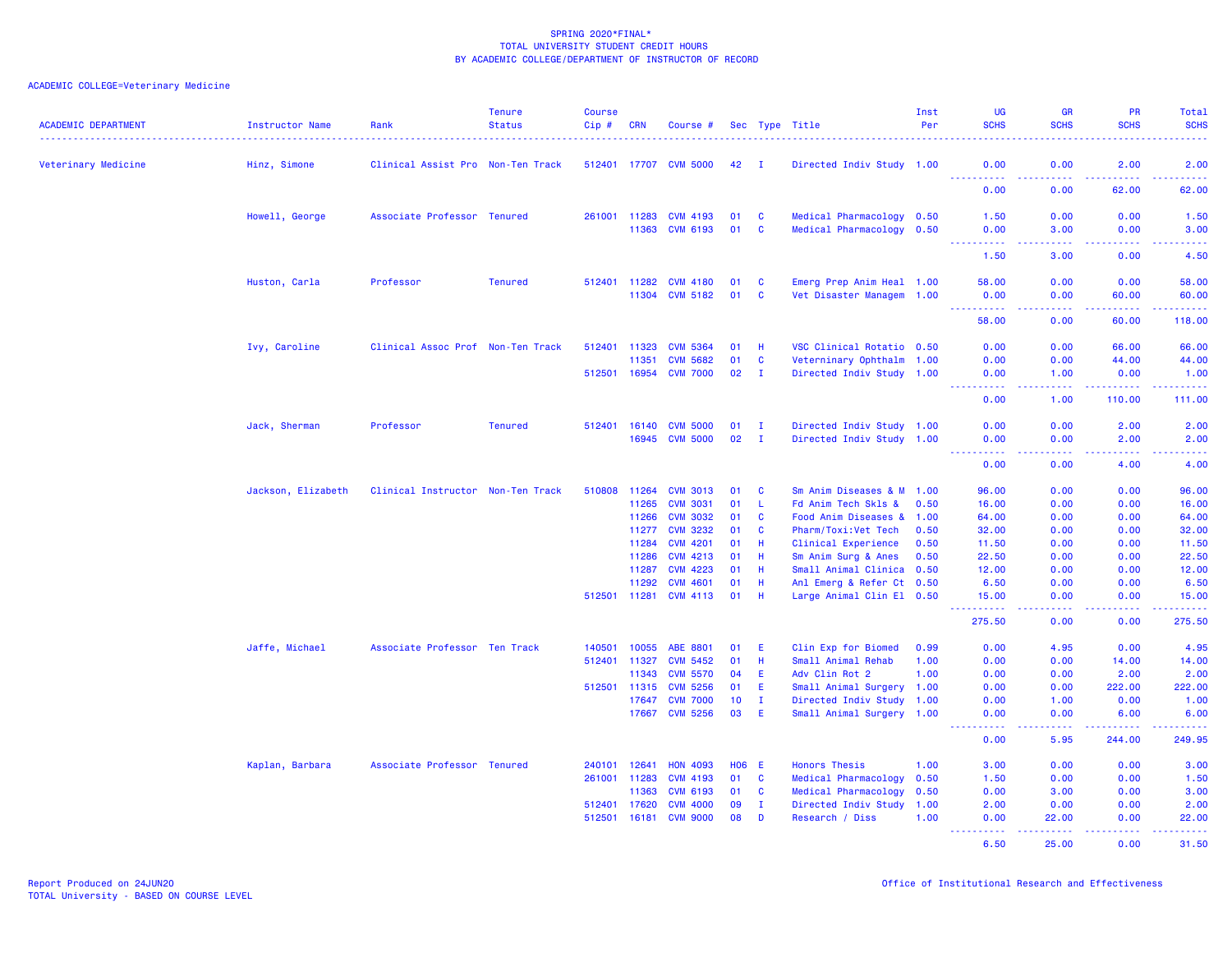| Veterinary Medicine<br>Karsi, Attila<br>Associate Professor Ten Track<br>010000<br>11396<br><b>CVM 8973</b><br>01<br>C<br>Scientific Writing<br>1.00<br>0.00<br>21.00<br>0.00<br>21.00<br>09<br>$\overline{D}$<br>512501<br>16182<br><b>CVM 9000</b><br>Research / Diss<br>1.00<br>0.00<br>9.00<br>0.00<br>9.00<br>.<br>د د د د د<br>.<br>د د د د د<br>---<br>0.00<br>30.00<br>0.00<br>30.00<br>King, Elmer<br>Clinical Assoc Prof Non-Ten Track<br>512401<br><b>CVM 5764</b><br>01<br>Adv Equine Repro<br>0.50<br>0.00<br>0.00<br>6.00<br>6.00<br>11355<br>C<br><b>CVM 8825</b><br>01<br>B<br>0.00<br>11391<br>Lg Anim Urogenital S 1.00<br>0.00<br>5.00<br>5.00<br><u> - - - - - - - - - -</u><br>الداليات الداري<br>.<br>.<br>0.00<br>5.00<br>6.00<br>11.00<br>510808 11272<br>Kohler, Amanda<br>Clinical Instructor Non-Ten Track<br><b>CVM 3121</b><br>01<br>C<br>Hematology: Vet Tech<br>1.00<br>32.00<br>0.00<br>0.00<br>32.00<br>01<br>C<br>32.00<br>0.00<br>32.00<br>11273<br><b>CVM 3141</b><br>Anatomical Path Lab<br>1.00<br>0.00<br>11274<br><b>CVM 3141</b><br>02<br>K<br>Anatomical Path Lab<br>0.00<br>1.00<br>0.00<br>0.00<br>0.00<br>11275<br><b>CVM 3141</b><br>03<br>$\mathsf K$<br>Anatomical Path Lab<br>0.00<br>0.00<br>1.00<br>0.00<br>0.00<br>$\mathbf{C}$<br>512401 13989<br>VS 1012<br>02<br>Intro Vet Med Career 1.00<br>104.00<br>0.00<br>0.00<br>104.00<br>22222<br>2.2.2.2.2.2<br>. <u>.</u><br>.<br>168.00<br>0.00<br>0.00<br>168.00<br>Langston, Vernon<br>Professor<br><b>Tenured</b><br>512401 11310 CVM 5223<br>Pharmacology I<br>1.00<br>288.00<br>288.00<br>01<br>C<br>0.00<br>0.00<br>2.2.2.2.2.2<br>.<br>.<br>$- - - - - - -$<br>288.00<br>0.00<br>0.00<br>288.00<br><b>Tenured</b><br>Lawrence, Mark<br>Professor<br>512501<br>16164<br><b>CVM 8000</b><br>09<br>D<br>Research / Thesis<br>1.00<br>0.00<br>13.00<br>0.00<br>13.00<br>10 <sub>1</sub><br>16183<br><b>CVM 9000</b><br>$\mathbf{D}$<br>Research / Diss<br>1.00<br>0.00<br>6.00<br>0.00<br>6.00<br>$   -$<br>$  -$<br>$-1$<br>0.00<br>19.00<br>0.00<br>19.00<br>Lee, Alison<br>Assistant Professor Ten Track<br>512205<br>11380<br><b>CVM 8211</b><br>Medical Physics II<br>0.00<br>1.00<br>01<br><b>C</b><br>1.00<br>0.00<br>1.00<br>11325<br><b>CVM 5420</b><br>E<br>Adv Rot in Radiology<br>512401<br>01<br>1.00<br>0.00<br>0.00<br>10.00<br>10.00<br>01<br>H<br>Adv Clin Rad Seminar<br>11.00<br>512501<br>11366<br><b>CVM 8041</b><br>1.00<br>0.00<br>11.00<br>0.00<br>11372<br><b>CVM 8081</b><br>04<br><b>C</b><br>Clin Sci Journal Rev 1.00<br>0.00<br>2.00<br>0.00<br>2.00<br>16165<br><b>CVM 8000</b><br>10<br>D<br>Research / Thesis<br>0.00<br>1.00<br>1.00<br>0.00<br>1.00<br><b>CVM 7000</b><br>07<br>17525<br>$\mathbf{I}$<br>Directed Indiv Study 1.00<br>2.00<br>0.00<br>2.00<br>0.00<br>.<br>د د د د .<br>.<br>والمستناب<br>0.00<br>27.00<br>17.00<br>10.00<br>Linford, Robert<br><b>CVM 5072</b><br>192.00<br>Professor<br><b>Tenured</b><br>512401<br>11297<br>01<br>B<br>Veterinary Anatomy I 1.00<br>0.00<br>0.00<br>192.00<br>512502 11392<br><b>CVM 8832</b><br>01<br>B<br>Advanced Veterinary<br>8.00<br>0.00<br>8.00<br>1.00<br>0.00<br>.<br>2.2.2.2.2<br>$\frac{1}{2} \left( \frac{1}{2} \right) \left( \frac{1}{2} \right) \left( \frac{1}{2} \right) \left( \frac{1}{2} \right) \left( \frac{1}{2} \right)$<br>المتمام المالية<br>$\sim 100$<br>0.00<br>8.00<br>192.00<br>200.00<br>Mackin, Andrew<br><b>Tenured</b><br>Professor<br>512501<br>16166<br><b>CVM 8000</b><br>11 <sub>1</sub><br>D<br>Research / Thesis<br>1.00<br>0.00<br>1.00<br>0.00<br>1.00<br>د د د د د<br>$\sim$ $\sim$ $\sim$ $\sim$<br>والمستناب<br>0.00<br>1.00<br>0.00<br>1.00<br>Marquardt Ezell, Tay Clinical Assist Pro Non-Ten Track<br>512401<br>11357 CVM 5802<br>Pract. Clin. Onc.<br>12.00<br>01<br><b>C</b><br>1.00<br>0.00<br>0.00<br>12.00<br><u>.</u><br>د د د د د<br>.<br>.<br>0.00<br>0.00<br>12.00<br>12.00<br><b>Tenured</b><br>510808<br>Anesthesiology: Vet T 1.00<br>0.00<br>0.00<br>64.00<br>Meyer, Robert<br>Professor<br>11276<br><b>CVM 3212</b><br>01<br>C<br>64.00<br><b>CVM 5234</b><br>01<br>E<br>0.50<br>0.00<br>60.00<br>60.00<br>512401<br>11312<br>Anesthesiolgy<br>0.00<br>512501<br>11373<br><b>CVM 8081</b><br>5.00<br>05<br>C<br>Clin Sci Journal Rev 1.00<br>0.00<br>5.00<br>0.00<br><b>CVM 8801</b><br>01<br>11388<br><b>S</b><br>Seminars in Vet Anes 1.00<br>0.00<br>3.00<br>0.00<br>3.00 | <b>ACADEMIC DEPARTMENT</b> | Instructor Name | Rank | <b>Tenure</b><br><b>Status</b> | <b>Course</b><br>Cip # | <b>CRN</b> | Course # |  | Sec Type Title | Inst<br>Per | <b>UG</b><br><b>SCHS</b> | <b>GR</b><br><b>SCHS</b> | <b>PR</b><br><b>SCHS</b> | Total<br><b>SCHS</b> |
|-------------------------------------------------------------------------------------------------------------------------------------------------------------------------------------------------------------------------------------------------------------------------------------------------------------------------------------------------------------------------------------------------------------------------------------------------------------------------------------------------------------------------------------------------------------------------------------------------------------------------------------------------------------------------------------------------------------------------------------------------------------------------------------------------------------------------------------------------------------------------------------------------------------------------------------------------------------------------------------------------------------------------------------------------------------------------------------------------------------------------------------------------------------------------------------------------------------------------------------------------------------------------------------------------------------------------------------------------------------------------------------------------------------------------------------------------------------------------------------------------------------------------------------------------------------------------------------------------------------------------------------------------------------------------------------------------------------------------------------------------------------------------------------------------------------------------------------------------------------------------------------------------------------------------------------------------------------------------------------------------------------------------------------------------------------------------------------------------------------------------------------------------------------------------------------------------------------------------------------------------------------------------------------------------------------------------------------------------------------------------------------------------------------------------------------------------------------------------------------------------------------------------------------------------------------------------------------------------------------------------------------------------------------------------------------------------------------------------------------------------------------------------------------------------------------------------------------------------------------------------------------------------------------------------------------------------------------------------------------------------------------------------------------------------------------------------------------------------------------------------------------------------------------------------------------------------------------------------------------------------------------------------------------------------------------------------------------------------------------------------------------------------------------------------------------------------------------------------------------------------------------------------------------------------------------------------------------------------------------------------------------------------------------------------------------------------------------------------------------------------------------------------------------------------------------------------------------------------------------------------------------------------------------------------------------------------------------------------------------------------------------------------------------------------------------------------------------------------------------------------------------------------------------------------------------------------------------------------------------------------------------------------------------------------------------------------------------------------------------------------------------------------------------------------------------------|----------------------------|-----------------|------|--------------------------------|------------------------|------------|----------|--|----------------|-------------|--------------------------|--------------------------|--------------------------|----------------------|
|                                                                                                                                                                                                                                                                                                                                                                                                                                                                                                                                                                                                                                                                                                                                                                                                                                                                                                                                                                                                                                                                                                                                                                                                                                                                                                                                                                                                                                                                                                                                                                                                                                                                                                                                                                                                                                                                                                                                                                                                                                                                                                                                                                                                                                                                                                                                                                                                                                                                                                                                                                                                                                                                                                                                                                                                                                                                                                                                                                                                                                                                                                                                                                                                                                                                                                                                                                                                                                                                                                                                                                                                                                                                                                                                                                                                                                                                                                                                                                                                                                                                                                                                                                                                                                                                                                                                                                                                                                           |                            |                 |      |                                |                        |            |          |  |                |             |                          |                          |                          |                      |
|                                                                                                                                                                                                                                                                                                                                                                                                                                                                                                                                                                                                                                                                                                                                                                                                                                                                                                                                                                                                                                                                                                                                                                                                                                                                                                                                                                                                                                                                                                                                                                                                                                                                                                                                                                                                                                                                                                                                                                                                                                                                                                                                                                                                                                                                                                                                                                                                                                                                                                                                                                                                                                                                                                                                                                                                                                                                                                                                                                                                                                                                                                                                                                                                                                                                                                                                                                                                                                                                                                                                                                                                                                                                                                                                                                                                                                                                                                                                                                                                                                                                                                                                                                                                                                                                                                                                                                                                                                           |                            |                 |      |                                |                        |            |          |  |                |             |                          |                          |                          |                      |
|                                                                                                                                                                                                                                                                                                                                                                                                                                                                                                                                                                                                                                                                                                                                                                                                                                                                                                                                                                                                                                                                                                                                                                                                                                                                                                                                                                                                                                                                                                                                                                                                                                                                                                                                                                                                                                                                                                                                                                                                                                                                                                                                                                                                                                                                                                                                                                                                                                                                                                                                                                                                                                                                                                                                                                                                                                                                                                                                                                                                                                                                                                                                                                                                                                                                                                                                                                                                                                                                                                                                                                                                                                                                                                                                                                                                                                                                                                                                                                                                                                                                                                                                                                                                                                                                                                                                                                                                                                           |                            |                 |      |                                |                        |            |          |  |                |             |                          |                          |                          |                      |
|                                                                                                                                                                                                                                                                                                                                                                                                                                                                                                                                                                                                                                                                                                                                                                                                                                                                                                                                                                                                                                                                                                                                                                                                                                                                                                                                                                                                                                                                                                                                                                                                                                                                                                                                                                                                                                                                                                                                                                                                                                                                                                                                                                                                                                                                                                                                                                                                                                                                                                                                                                                                                                                                                                                                                                                                                                                                                                                                                                                                                                                                                                                                                                                                                                                                                                                                                                                                                                                                                                                                                                                                                                                                                                                                                                                                                                                                                                                                                                                                                                                                                                                                                                                                                                                                                                                                                                                                                                           |                            |                 |      |                                |                        |            |          |  |                |             |                          |                          |                          |                      |
|                                                                                                                                                                                                                                                                                                                                                                                                                                                                                                                                                                                                                                                                                                                                                                                                                                                                                                                                                                                                                                                                                                                                                                                                                                                                                                                                                                                                                                                                                                                                                                                                                                                                                                                                                                                                                                                                                                                                                                                                                                                                                                                                                                                                                                                                                                                                                                                                                                                                                                                                                                                                                                                                                                                                                                                                                                                                                                                                                                                                                                                                                                                                                                                                                                                                                                                                                                                                                                                                                                                                                                                                                                                                                                                                                                                                                                                                                                                                                                                                                                                                                                                                                                                                                                                                                                                                                                                                                                           |                            |                 |      |                                |                        |            |          |  |                |             |                          |                          |                          |                      |
|                                                                                                                                                                                                                                                                                                                                                                                                                                                                                                                                                                                                                                                                                                                                                                                                                                                                                                                                                                                                                                                                                                                                                                                                                                                                                                                                                                                                                                                                                                                                                                                                                                                                                                                                                                                                                                                                                                                                                                                                                                                                                                                                                                                                                                                                                                                                                                                                                                                                                                                                                                                                                                                                                                                                                                                                                                                                                                                                                                                                                                                                                                                                                                                                                                                                                                                                                                                                                                                                                                                                                                                                                                                                                                                                                                                                                                                                                                                                                                                                                                                                                                                                                                                                                                                                                                                                                                                                                                           |                            |                 |      |                                |                        |            |          |  |                |             |                          |                          |                          |                      |
|                                                                                                                                                                                                                                                                                                                                                                                                                                                                                                                                                                                                                                                                                                                                                                                                                                                                                                                                                                                                                                                                                                                                                                                                                                                                                                                                                                                                                                                                                                                                                                                                                                                                                                                                                                                                                                                                                                                                                                                                                                                                                                                                                                                                                                                                                                                                                                                                                                                                                                                                                                                                                                                                                                                                                                                                                                                                                                                                                                                                                                                                                                                                                                                                                                                                                                                                                                                                                                                                                                                                                                                                                                                                                                                                                                                                                                                                                                                                                                                                                                                                                                                                                                                                                                                                                                                                                                                                                                           |                            |                 |      |                                |                        |            |          |  |                |             |                          |                          |                          |                      |
|                                                                                                                                                                                                                                                                                                                                                                                                                                                                                                                                                                                                                                                                                                                                                                                                                                                                                                                                                                                                                                                                                                                                                                                                                                                                                                                                                                                                                                                                                                                                                                                                                                                                                                                                                                                                                                                                                                                                                                                                                                                                                                                                                                                                                                                                                                                                                                                                                                                                                                                                                                                                                                                                                                                                                                                                                                                                                                                                                                                                                                                                                                                                                                                                                                                                                                                                                                                                                                                                                                                                                                                                                                                                                                                                                                                                                                                                                                                                                                                                                                                                                                                                                                                                                                                                                                                                                                                                                                           |                            |                 |      |                                |                        |            |          |  |                |             |                          |                          |                          |                      |
|                                                                                                                                                                                                                                                                                                                                                                                                                                                                                                                                                                                                                                                                                                                                                                                                                                                                                                                                                                                                                                                                                                                                                                                                                                                                                                                                                                                                                                                                                                                                                                                                                                                                                                                                                                                                                                                                                                                                                                                                                                                                                                                                                                                                                                                                                                                                                                                                                                                                                                                                                                                                                                                                                                                                                                                                                                                                                                                                                                                                                                                                                                                                                                                                                                                                                                                                                                                                                                                                                                                                                                                                                                                                                                                                                                                                                                                                                                                                                                                                                                                                                                                                                                                                                                                                                                                                                                                                                                           |                            |                 |      |                                |                        |            |          |  |                |             |                          |                          |                          |                      |
|                                                                                                                                                                                                                                                                                                                                                                                                                                                                                                                                                                                                                                                                                                                                                                                                                                                                                                                                                                                                                                                                                                                                                                                                                                                                                                                                                                                                                                                                                                                                                                                                                                                                                                                                                                                                                                                                                                                                                                                                                                                                                                                                                                                                                                                                                                                                                                                                                                                                                                                                                                                                                                                                                                                                                                                                                                                                                                                                                                                                                                                                                                                                                                                                                                                                                                                                                                                                                                                                                                                                                                                                                                                                                                                                                                                                                                                                                                                                                                                                                                                                                                                                                                                                                                                                                                                                                                                                                                           |                            |                 |      |                                |                        |            |          |  |                |             |                          |                          |                          |                      |
|                                                                                                                                                                                                                                                                                                                                                                                                                                                                                                                                                                                                                                                                                                                                                                                                                                                                                                                                                                                                                                                                                                                                                                                                                                                                                                                                                                                                                                                                                                                                                                                                                                                                                                                                                                                                                                                                                                                                                                                                                                                                                                                                                                                                                                                                                                                                                                                                                                                                                                                                                                                                                                                                                                                                                                                                                                                                                                                                                                                                                                                                                                                                                                                                                                                                                                                                                                                                                                                                                                                                                                                                                                                                                                                                                                                                                                                                                                                                                                                                                                                                                                                                                                                                                                                                                                                                                                                                                                           |                            |                 |      |                                |                        |            |          |  |                |             |                          |                          |                          |                      |
|                                                                                                                                                                                                                                                                                                                                                                                                                                                                                                                                                                                                                                                                                                                                                                                                                                                                                                                                                                                                                                                                                                                                                                                                                                                                                                                                                                                                                                                                                                                                                                                                                                                                                                                                                                                                                                                                                                                                                                                                                                                                                                                                                                                                                                                                                                                                                                                                                                                                                                                                                                                                                                                                                                                                                                                                                                                                                                                                                                                                                                                                                                                                                                                                                                                                                                                                                                                                                                                                                                                                                                                                                                                                                                                                                                                                                                                                                                                                                                                                                                                                                                                                                                                                                                                                                                                                                                                                                                           |                            |                 |      |                                |                        |            |          |  |                |             |                          |                          |                          |                      |
|                                                                                                                                                                                                                                                                                                                                                                                                                                                                                                                                                                                                                                                                                                                                                                                                                                                                                                                                                                                                                                                                                                                                                                                                                                                                                                                                                                                                                                                                                                                                                                                                                                                                                                                                                                                                                                                                                                                                                                                                                                                                                                                                                                                                                                                                                                                                                                                                                                                                                                                                                                                                                                                                                                                                                                                                                                                                                                                                                                                                                                                                                                                                                                                                                                                                                                                                                                                                                                                                                                                                                                                                                                                                                                                                                                                                                                                                                                                                                                                                                                                                                                                                                                                                                                                                                                                                                                                                                                           |                            |                 |      |                                |                        |            |          |  |                |             |                          |                          |                          |                      |
|                                                                                                                                                                                                                                                                                                                                                                                                                                                                                                                                                                                                                                                                                                                                                                                                                                                                                                                                                                                                                                                                                                                                                                                                                                                                                                                                                                                                                                                                                                                                                                                                                                                                                                                                                                                                                                                                                                                                                                                                                                                                                                                                                                                                                                                                                                                                                                                                                                                                                                                                                                                                                                                                                                                                                                                                                                                                                                                                                                                                                                                                                                                                                                                                                                                                                                                                                                                                                                                                                                                                                                                                                                                                                                                                                                                                                                                                                                                                                                                                                                                                                                                                                                                                                                                                                                                                                                                                                                           |                            |                 |      |                                |                        |            |          |  |                |             |                          |                          |                          |                      |
|                                                                                                                                                                                                                                                                                                                                                                                                                                                                                                                                                                                                                                                                                                                                                                                                                                                                                                                                                                                                                                                                                                                                                                                                                                                                                                                                                                                                                                                                                                                                                                                                                                                                                                                                                                                                                                                                                                                                                                                                                                                                                                                                                                                                                                                                                                                                                                                                                                                                                                                                                                                                                                                                                                                                                                                                                                                                                                                                                                                                                                                                                                                                                                                                                                                                                                                                                                                                                                                                                                                                                                                                                                                                                                                                                                                                                                                                                                                                                                                                                                                                                                                                                                                                                                                                                                                                                                                                                                           |                            |                 |      |                                |                        |            |          |  |                |             |                          |                          |                          |                      |
|                                                                                                                                                                                                                                                                                                                                                                                                                                                                                                                                                                                                                                                                                                                                                                                                                                                                                                                                                                                                                                                                                                                                                                                                                                                                                                                                                                                                                                                                                                                                                                                                                                                                                                                                                                                                                                                                                                                                                                                                                                                                                                                                                                                                                                                                                                                                                                                                                                                                                                                                                                                                                                                                                                                                                                                                                                                                                                                                                                                                                                                                                                                                                                                                                                                                                                                                                                                                                                                                                                                                                                                                                                                                                                                                                                                                                                                                                                                                                                                                                                                                                                                                                                                                                                                                                                                                                                                                                                           |                            |                 |      |                                |                        |            |          |  |                |             |                          |                          |                          |                      |
|                                                                                                                                                                                                                                                                                                                                                                                                                                                                                                                                                                                                                                                                                                                                                                                                                                                                                                                                                                                                                                                                                                                                                                                                                                                                                                                                                                                                                                                                                                                                                                                                                                                                                                                                                                                                                                                                                                                                                                                                                                                                                                                                                                                                                                                                                                                                                                                                                                                                                                                                                                                                                                                                                                                                                                                                                                                                                                                                                                                                                                                                                                                                                                                                                                                                                                                                                                                                                                                                                                                                                                                                                                                                                                                                                                                                                                                                                                                                                                                                                                                                                                                                                                                                                                                                                                                                                                                                                                           |                            |                 |      |                                |                        |            |          |  |                |             |                          |                          |                          |                      |
|                                                                                                                                                                                                                                                                                                                                                                                                                                                                                                                                                                                                                                                                                                                                                                                                                                                                                                                                                                                                                                                                                                                                                                                                                                                                                                                                                                                                                                                                                                                                                                                                                                                                                                                                                                                                                                                                                                                                                                                                                                                                                                                                                                                                                                                                                                                                                                                                                                                                                                                                                                                                                                                                                                                                                                                                                                                                                                                                                                                                                                                                                                                                                                                                                                                                                                                                                                                                                                                                                                                                                                                                                                                                                                                                                                                                                                                                                                                                                                                                                                                                                                                                                                                                                                                                                                                                                                                                                                           |                            |                 |      |                                |                        |            |          |  |                |             |                          |                          |                          |                      |
|                                                                                                                                                                                                                                                                                                                                                                                                                                                                                                                                                                                                                                                                                                                                                                                                                                                                                                                                                                                                                                                                                                                                                                                                                                                                                                                                                                                                                                                                                                                                                                                                                                                                                                                                                                                                                                                                                                                                                                                                                                                                                                                                                                                                                                                                                                                                                                                                                                                                                                                                                                                                                                                                                                                                                                                                                                                                                                                                                                                                                                                                                                                                                                                                                                                                                                                                                                                                                                                                                                                                                                                                                                                                                                                                                                                                                                                                                                                                                                                                                                                                                                                                                                                                                                                                                                                                                                                                                                           |                            |                 |      |                                |                        |            |          |  |                |             |                          |                          |                          |                      |
|                                                                                                                                                                                                                                                                                                                                                                                                                                                                                                                                                                                                                                                                                                                                                                                                                                                                                                                                                                                                                                                                                                                                                                                                                                                                                                                                                                                                                                                                                                                                                                                                                                                                                                                                                                                                                                                                                                                                                                                                                                                                                                                                                                                                                                                                                                                                                                                                                                                                                                                                                                                                                                                                                                                                                                                                                                                                                                                                                                                                                                                                                                                                                                                                                                                                                                                                                                                                                                                                                                                                                                                                                                                                                                                                                                                                                                                                                                                                                                                                                                                                                                                                                                                                                                                                                                                                                                                                                                           |                            |                 |      |                                |                        |            |          |  |                |             |                          |                          |                          |                      |
|                                                                                                                                                                                                                                                                                                                                                                                                                                                                                                                                                                                                                                                                                                                                                                                                                                                                                                                                                                                                                                                                                                                                                                                                                                                                                                                                                                                                                                                                                                                                                                                                                                                                                                                                                                                                                                                                                                                                                                                                                                                                                                                                                                                                                                                                                                                                                                                                                                                                                                                                                                                                                                                                                                                                                                                                                                                                                                                                                                                                                                                                                                                                                                                                                                                                                                                                                                                                                                                                                                                                                                                                                                                                                                                                                                                                                                                                                                                                                                                                                                                                                                                                                                                                                                                                                                                                                                                                                                           |                            |                 |      |                                |                        |            |          |  |                |             |                          |                          |                          |                      |
|                                                                                                                                                                                                                                                                                                                                                                                                                                                                                                                                                                                                                                                                                                                                                                                                                                                                                                                                                                                                                                                                                                                                                                                                                                                                                                                                                                                                                                                                                                                                                                                                                                                                                                                                                                                                                                                                                                                                                                                                                                                                                                                                                                                                                                                                                                                                                                                                                                                                                                                                                                                                                                                                                                                                                                                                                                                                                                                                                                                                                                                                                                                                                                                                                                                                                                                                                                                                                                                                                                                                                                                                                                                                                                                                                                                                                                                                                                                                                                                                                                                                                                                                                                                                                                                                                                                                                                                                                                           |                            |                 |      |                                |                        |            |          |  |                |             |                          |                          |                          |                      |
|                                                                                                                                                                                                                                                                                                                                                                                                                                                                                                                                                                                                                                                                                                                                                                                                                                                                                                                                                                                                                                                                                                                                                                                                                                                                                                                                                                                                                                                                                                                                                                                                                                                                                                                                                                                                                                                                                                                                                                                                                                                                                                                                                                                                                                                                                                                                                                                                                                                                                                                                                                                                                                                                                                                                                                                                                                                                                                                                                                                                                                                                                                                                                                                                                                                                                                                                                                                                                                                                                                                                                                                                                                                                                                                                                                                                                                                                                                                                                                                                                                                                                                                                                                                                                                                                                                                                                                                                                                           |                            |                 |      |                                |                        |            |          |  |                |             |                          |                          |                          |                      |
|                                                                                                                                                                                                                                                                                                                                                                                                                                                                                                                                                                                                                                                                                                                                                                                                                                                                                                                                                                                                                                                                                                                                                                                                                                                                                                                                                                                                                                                                                                                                                                                                                                                                                                                                                                                                                                                                                                                                                                                                                                                                                                                                                                                                                                                                                                                                                                                                                                                                                                                                                                                                                                                                                                                                                                                                                                                                                                                                                                                                                                                                                                                                                                                                                                                                                                                                                                                                                                                                                                                                                                                                                                                                                                                                                                                                                                                                                                                                                                                                                                                                                                                                                                                                                                                                                                                                                                                                                                           |                            |                 |      |                                |                        |            |          |  |                |             |                          |                          |                          |                      |
|                                                                                                                                                                                                                                                                                                                                                                                                                                                                                                                                                                                                                                                                                                                                                                                                                                                                                                                                                                                                                                                                                                                                                                                                                                                                                                                                                                                                                                                                                                                                                                                                                                                                                                                                                                                                                                                                                                                                                                                                                                                                                                                                                                                                                                                                                                                                                                                                                                                                                                                                                                                                                                                                                                                                                                                                                                                                                                                                                                                                                                                                                                                                                                                                                                                                                                                                                                                                                                                                                                                                                                                                                                                                                                                                                                                                                                                                                                                                                                                                                                                                                                                                                                                                                                                                                                                                                                                                                                           |                            |                 |      |                                |                        |            |          |  |                |             |                          |                          |                          |                      |
|                                                                                                                                                                                                                                                                                                                                                                                                                                                                                                                                                                                                                                                                                                                                                                                                                                                                                                                                                                                                                                                                                                                                                                                                                                                                                                                                                                                                                                                                                                                                                                                                                                                                                                                                                                                                                                                                                                                                                                                                                                                                                                                                                                                                                                                                                                                                                                                                                                                                                                                                                                                                                                                                                                                                                                                                                                                                                                                                                                                                                                                                                                                                                                                                                                                                                                                                                                                                                                                                                                                                                                                                                                                                                                                                                                                                                                                                                                                                                                                                                                                                                                                                                                                                                                                                                                                                                                                                                                           |                            |                 |      |                                |                        |            |          |  |                |             |                          |                          |                          |                      |
|                                                                                                                                                                                                                                                                                                                                                                                                                                                                                                                                                                                                                                                                                                                                                                                                                                                                                                                                                                                                                                                                                                                                                                                                                                                                                                                                                                                                                                                                                                                                                                                                                                                                                                                                                                                                                                                                                                                                                                                                                                                                                                                                                                                                                                                                                                                                                                                                                                                                                                                                                                                                                                                                                                                                                                                                                                                                                                                                                                                                                                                                                                                                                                                                                                                                                                                                                                                                                                                                                                                                                                                                                                                                                                                                                                                                                                                                                                                                                                                                                                                                                                                                                                                                                                                                                                                                                                                                                                           |                            |                 |      |                                |                        |            |          |  |                |             |                          |                          |                          |                      |
|                                                                                                                                                                                                                                                                                                                                                                                                                                                                                                                                                                                                                                                                                                                                                                                                                                                                                                                                                                                                                                                                                                                                                                                                                                                                                                                                                                                                                                                                                                                                                                                                                                                                                                                                                                                                                                                                                                                                                                                                                                                                                                                                                                                                                                                                                                                                                                                                                                                                                                                                                                                                                                                                                                                                                                                                                                                                                                                                                                                                                                                                                                                                                                                                                                                                                                                                                                                                                                                                                                                                                                                                                                                                                                                                                                                                                                                                                                                                                                                                                                                                                                                                                                                                                                                                                                                                                                                                                                           |                            |                 |      |                                |                        |            |          |  |                |             |                          |                          |                          |                      |
|                                                                                                                                                                                                                                                                                                                                                                                                                                                                                                                                                                                                                                                                                                                                                                                                                                                                                                                                                                                                                                                                                                                                                                                                                                                                                                                                                                                                                                                                                                                                                                                                                                                                                                                                                                                                                                                                                                                                                                                                                                                                                                                                                                                                                                                                                                                                                                                                                                                                                                                                                                                                                                                                                                                                                                                                                                                                                                                                                                                                                                                                                                                                                                                                                                                                                                                                                                                                                                                                                                                                                                                                                                                                                                                                                                                                                                                                                                                                                                                                                                                                                                                                                                                                                                                                                                                                                                                                                                           |                            |                 |      |                                |                        |            |          |  |                |             |                          |                          |                          |                      |
|                                                                                                                                                                                                                                                                                                                                                                                                                                                                                                                                                                                                                                                                                                                                                                                                                                                                                                                                                                                                                                                                                                                                                                                                                                                                                                                                                                                                                                                                                                                                                                                                                                                                                                                                                                                                                                                                                                                                                                                                                                                                                                                                                                                                                                                                                                                                                                                                                                                                                                                                                                                                                                                                                                                                                                                                                                                                                                                                                                                                                                                                                                                                                                                                                                                                                                                                                                                                                                                                                                                                                                                                                                                                                                                                                                                                                                                                                                                                                                                                                                                                                                                                                                                                                                                                                                                                                                                                                                           |                            |                 |      |                                |                        |            |          |  |                |             |                          |                          |                          |                      |
|                                                                                                                                                                                                                                                                                                                                                                                                                                                                                                                                                                                                                                                                                                                                                                                                                                                                                                                                                                                                                                                                                                                                                                                                                                                                                                                                                                                                                                                                                                                                                                                                                                                                                                                                                                                                                                                                                                                                                                                                                                                                                                                                                                                                                                                                                                                                                                                                                                                                                                                                                                                                                                                                                                                                                                                                                                                                                                                                                                                                                                                                                                                                                                                                                                                                                                                                                                                                                                                                                                                                                                                                                                                                                                                                                                                                                                                                                                                                                                                                                                                                                                                                                                                                                                                                                                                                                                                                                                           |                            |                 |      |                                |                        |            |          |  |                |             |                          |                          |                          |                      |
|                                                                                                                                                                                                                                                                                                                                                                                                                                                                                                                                                                                                                                                                                                                                                                                                                                                                                                                                                                                                                                                                                                                                                                                                                                                                                                                                                                                                                                                                                                                                                                                                                                                                                                                                                                                                                                                                                                                                                                                                                                                                                                                                                                                                                                                                                                                                                                                                                                                                                                                                                                                                                                                                                                                                                                                                                                                                                                                                                                                                                                                                                                                                                                                                                                                                                                                                                                                                                                                                                                                                                                                                                                                                                                                                                                                                                                                                                                                                                                                                                                                                                                                                                                                                                                                                                                                                                                                                                                           |                            |                 |      |                                |                        |            |          |  |                |             |                          |                          |                          |                      |
|                                                                                                                                                                                                                                                                                                                                                                                                                                                                                                                                                                                                                                                                                                                                                                                                                                                                                                                                                                                                                                                                                                                                                                                                                                                                                                                                                                                                                                                                                                                                                                                                                                                                                                                                                                                                                                                                                                                                                                                                                                                                                                                                                                                                                                                                                                                                                                                                                                                                                                                                                                                                                                                                                                                                                                                                                                                                                                                                                                                                                                                                                                                                                                                                                                                                                                                                                                                                                                                                                                                                                                                                                                                                                                                                                                                                                                                                                                                                                                                                                                                                                                                                                                                                                                                                                                                                                                                                                                           |                            |                 |      |                                |                        |            |          |  |                |             |                          |                          |                          |                      |
|                                                                                                                                                                                                                                                                                                                                                                                                                                                                                                                                                                                                                                                                                                                                                                                                                                                                                                                                                                                                                                                                                                                                                                                                                                                                                                                                                                                                                                                                                                                                                                                                                                                                                                                                                                                                                                                                                                                                                                                                                                                                                                                                                                                                                                                                                                                                                                                                                                                                                                                                                                                                                                                                                                                                                                                                                                                                                                                                                                                                                                                                                                                                                                                                                                                                                                                                                                                                                                                                                                                                                                                                                                                                                                                                                                                                                                                                                                                                                                                                                                                                                                                                                                                                                                                                                                                                                                                                                                           |                            |                 |      |                                |                        |            |          |  |                |             |                          |                          |                          |                      |
|                                                                                                                                                                                                                                                                                                                                                                                                                                                                                                                                                                                                                                                                                                                                                                                                                                                                                                                                                                                                                                                                                                                                                                                                                                                                                                                                                                                                                                                                                                                                                                                                                                                                                                                                                                                                                                                                                                                                                                                                                                                                                                                                                                                                                                                                                                                                                                                                                                                                                                                                                                                                                                                                                                                                                                                                                                                                                                                                                                                                                                                                                                                                                                                                                                                                                                                                                                                                                                                                                                                                                                                                                                                                                                                                                                                                                                                                                                                                                                                                                                                                                                                                                                                                                                                                                                                                                                                                                                           |                            |                 |      |                                |                        |            |          |  |                |             |                          |                          |                          |                      |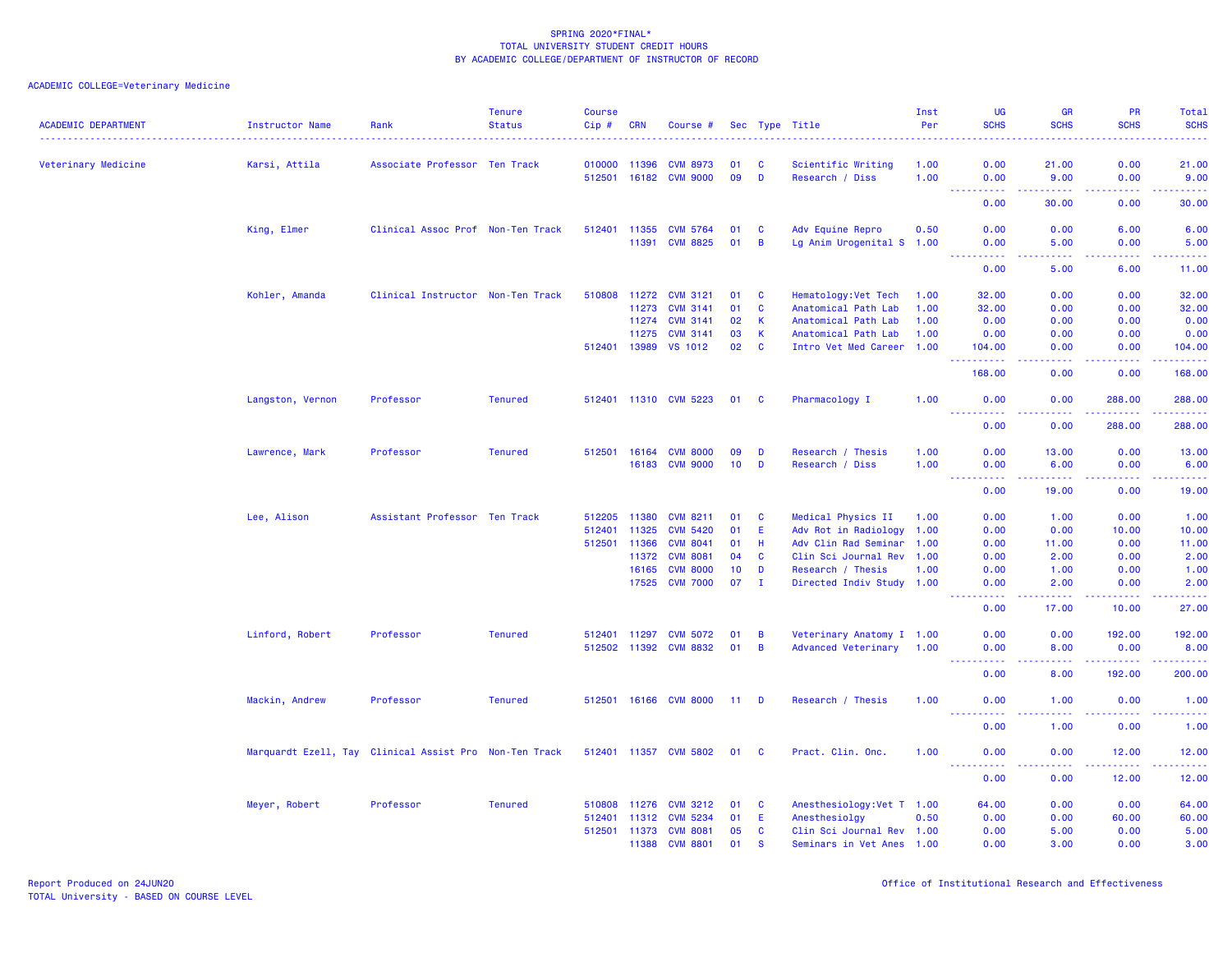| <b>ACADEMIC DEPARTMENT</b> | Instructor Name     | Rank                                                   | <b>Tenure</b><br><b>Status</b> | <b>Course</b><br>Cip# | <b>CRN</b>            | Course #                           |                 |                | Sec Type Title                      | Inst<br>Per  | <b>UG</b><br><b>SCHS</b>  | <b>GR</b><br><b>SCHS</b>                                                                               | <b>PR</b><br><b>SCHS</b> | Total<br><b>SCHS</b><br>.                                                                                                                                      |
|----------------------------|---------------------|--------------------------------------------------------|--------------------------------|-----------------------|-----------------------|------------------------------------|-----------------|----------------|-------------------------------------|--------------|---------------------------|--------------------------------------------------------------------------------------------------------|--------------------------|----------------------------------------------------------------------------------------------------------------------------------------------------------------|
|                            |                     |                                                        |                                |                       |                       |                                    |                 |                |                                     |              |                           |                                                                                                        |                          |                                                                                                                                                                |
|                            |                     |                                                        |                                |                       |                       |                                    |                 |                |                                     |              | 64.00                     | 8.00                                                                                                   | 60.00                    | 132.00                                                                                                                                                         |
| Veterinary Medicine        | Mochal, Cathleen    | Clinical Assoc Prof Non-Ten Track                      |                                |                       | 512401 11316<br>11339 | <b>CVM 5266</b><br><b>CVM 5560</b> | 01<br>04        | C<br>E         | Equine Med & Surg<br>Adv Clin Rot 1 | 1.00<br>1.00 | 0.00<br>0.00              | 0.00<br>0.00                                                                                           | 210.00<br>6.00           | 210.00<br>6.00                                                                                                                                                 |
|                            |                     |                                                        |                                |                       |                       |                                    |                 |                |                                     |              | المستما<br>0.00           | وبالمحام<br>0.00                                                                                       | .<br>216.00              | $\frac{1}{2} \left( \frac{1}{2} \right) \left( \frac{1}{2} \right) \left( \frac{1}{2} \right) \left( \frac{1}{2} \right) \left( \frac{1}{2} \right)$<br>216.00 |
|                            | Nabors, Ben         | Clinical Assist Pro Non-Ten Track                      |                                | 512501                |                       | 11349 CVM 5652                     | 01 C            |                | Equine Podiatry                     | 1.00         | 0.00                      | 0.00                                                                                                   | 16.00                    | 16.00                                                                                                                                                          |
|                            |                     |                                                        |                                |                       |                       |                                    |                 |                |                                     |              | 0.00                      | 0.00                                                                                                   | 16.00                    | 16.00                                                                                                                                                          |
|                            |                     | Nanduri, Bindumadhav Associate Professor Tenured       |                                |                       |                       | 512501 16186 CVM 9000              | 13              | D              | Research / Diss                     | 1.00         | 0.00<br><u>.</u>          | 19.00                                                                                                  | 0.00                     | 19.00<br>.                                                                                                                                                     |
|                            |                     |                                                        |                                |                       |                       |                                    |                 |                |                                     |              | 0.00                      | 19.00                                                                                                  | 0.00                     | 19.00                                                                                                                                                          |
|                            | Olivier, Alicia     | Associate Professor Ten Track                          |                                |                       | 512401 11296          | <b>CVM 5044</b>                    | 01 C            |                | Intro Vet Pathology                 | 1.00         | 0.00                      | 0.00                                                                                                   | 384.00                   | 384.00                                                                                                                                                         |
|                            |                     |                                                        |                                |                       |                       |                                    |                 |                |                                     |              | 0.00                      | 0.00                                                                                                   | 384.00                   | 384.00                                                                                                                                                         |
|                            | Petrie-Hanson, Lora | Associate Professor Tenured                            |                                | 512501                | 16167                 | <b>CVM 8000</b>                    | 12 <sub>2</sub> | D              | Research / Thesis                   | 1.00         | 0.00                      | 2.00                                                                                                   | 0.00                     | 2.00                                                                                                                                                           |
|                            |                     |                                                        |                                |                       | 16187                 | <b>CVM 9000</b>                    | 14              | D              | Research / Diss                     | 1.00         | 0.00                      | 3.00                                                                                                   | 0.00                     | 3.00                                                                                                                                                           |
|                            |                     |                                                        |                                |                       |                       |                                    |                 |                |                                     |              | 0.00                      | 5.00                                                                                                   | 0.00                     | 5.00                                                                                                                                                           |
|                            | Pharr, Gregory      | Associate Professor Tenured                            |                                |                       | 512501 11381          | <b>CVM 8303</b>                    | 01              | $\mathbf{C}$   | <b>Advanced Immunology</b>          | 1.00         | 0.00<br>$   -$<br>بالأباب | 18.00                                                                                                  | 0.00                     | 18.00                                                                                                                                                          |
|                            |                     |                                                        |                                |                       |                       |                                    |                 |                |                                     |              | 0.00                      | 18.00                                                                                                  | 0.00                     | 18.00                                                                                                                                                          |
|                            | Pruett, Stephen     | Professor                                              | <b>Tenured</b>                 |                       |                       | 512501 17617 CVM 9000              | 21              | D              | Research / Diss                     | 1.00         | 0.00<br>$   -$<br>2.2.2.2 | 9.00                                                                                                   | 0.00                     | 9.00                                                                                                                                                           |
|                            |                     |                                                        |                                |                       |                       |                                    |                 |                |                                     |              | 0.00                      | 9.00                                                                                                   | 0.00                     | 9.00                                                                                                                                                           |
|                            |                     | Pulido Landinez, Mar Clinical Assoc Prof Non-Ten Track |                                |                       |                       | 512501 11387 CVM 8790              | 02              | - L            | Laboratory Diagnosti 1.00           |              | 0.00<br><u>.</u>          | 3.00<br>$\frac{1}{2} \left( \frac{1}{2} \right) \left( \frac{1}{2} \right) \left( \frac{1}{2} \right)$ | 0.00<br><u>.</u>         | 3.00<br>$   -$                                                                                                                                                 |
|                            |                     |                                                        |                                |                       |                       |                                    |                 |                |                                     |              | 0.00                      | 3.00                                                                                                   | 0.00                     | 3.00                                                                                                                                                           |
|                            | Ross, Matthew       | Professor                                              | <b>Tenured</b>                 |                       |                       | 512401 17352 CVM 4000              | 08 I            |                | Directed Indiv Study 1.00           |              | 4.00<br><u>.</u>          | 0.00<br>$\frac{1}{2} \left( \frac{1}{2} \right) \left( \frac{1}{2} \right) \left( \frac{1}{2} \right)$ | 0.00<br>.                | 4.00<br>.                                                                                                                                                      |
|                            |                     |                                                        |                                |                       |                       |                                    |                 |                |                                     |              | 4.00                      | 0.00                                                                                                   | 0.00                     | 4.00                                                                                                                                                           |
|                            | Rosser, Thomas      | Research Assist Pro Non-Ten Track                      |                                |                       |                       | 512401 16121 CVM 4000              | 02              | $\blacksquare$ | Directed Indiv Study 1.00           |              | 4.00<br><u>.</u>          | 0.00<br>.                                                                                              | 0.00                     | 4.00                                                                                                                                                           |
|                            |                     |                                                        |                                |                       |                       |                                    |                 |                |                                     |              | 4.00                      | 0.00                                                                                                   | 0.00                     | 4.00                                                                                                                                                           |
|                            | Seitz, Marc         | Clinical Assist Pro Non-Ten Track                      |                                |                       | 512401 11300          | <b>CVM 5162</b>                    | 01              | C              | Diagnostic Imaging                  | 1.00         | 0.00                      | 0.00                                                                                                   | 192.00                   | 192.00                                                                                                                                                         |
|                            |                     |                                                        |                                |                       |                       | 11311 CVM 5224                     | 01              | E.             | Radiology                           | 1.00         | 0.00<br>.                 | 0.00<br>.                                                                                              | 124.00<br>.              | 124.00<br>.                                                                                                                                                    |
|                            |                     |                                                        |                                |                       |                       |                                    |                 |                |                                     |              | 0.00                      | 0.00                                                                                                   | 316,00                   | 316.00                                                                                                                                                         |
|                            | Seo, Keun Seok      | Associate Professor Tenured                            |                                | 260202                | 15757                 | <b>BCH 4990</b>                    | 01              | - C            | Special Topic In BCH 0.08           |              | 0.24                      | 0.00                                                                                                   | 0.00                     | 0.24                                                                                                                                                           |
|                            |                     |                                                        |                                |                       | 15758                 | <b>BCH 6990</b>                    | 01              | C              | Special Topic In BCH 0.08           |              | 0.00                      | 1.44                                                                                                   | 0.00                     | 1.44                                                                                                                                                           |
|                            |                     |                                                        |                                | 512401                | 16704                 | <b>CVM 4000</b>                    | 03              | п              | Directed Indiv Study 1.00           |              | 3.00                      | 0.00                                                                                                   | 0.00                     | 3.00                                                                                                                                                           |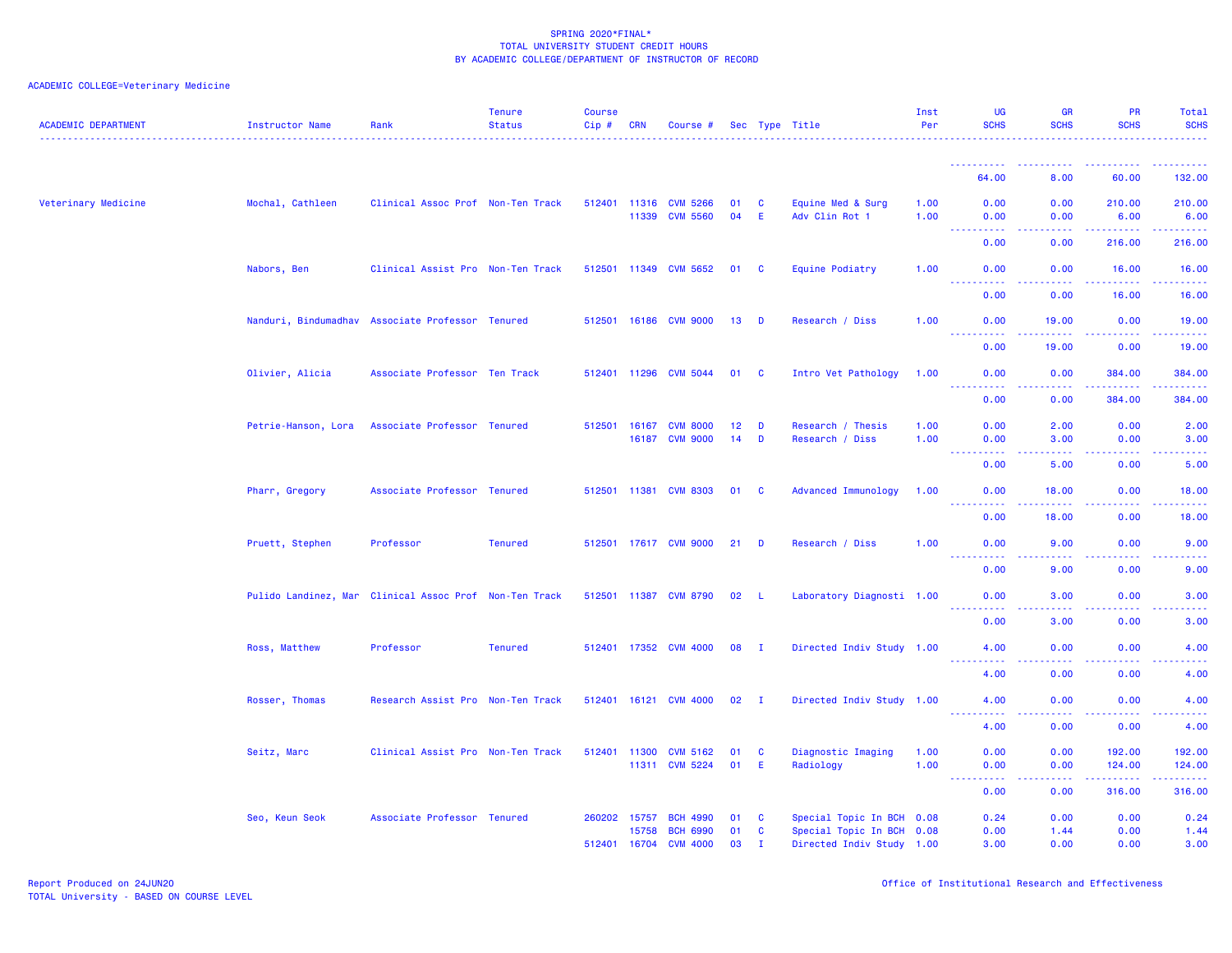## ACADEMIC COLLEGE=Veterinary Medicine

| <b>ACADEMIC DEPARTMENT</b> | <b>Instructor Name</b> | Rank                        | <b>Tenure</b><br><b>Status</b> | <b>Course</b><br>Cip# | <b>CRN</b>     | Course #                                |                 |                              | Sec Type Title                                         | Inst<br>Per  | UG<br><b>SCHS</b>       | <b>GR</b><br><b>SCHS</b> | PR<br><b>SCHS</b> | Total<br><b>SCHS</b> |
|----------------------------|------------------------|-----------------------------|--------------------------------|-----------------------|----------------|-----------------------------------------|-----------------|------------------------------|--------------------------------------------------------|--------------|-------------------------|--------------------------|-------------------|----------------------|
|                            |                        |                             |                                |                       |                |                                         |                 |                              |                                                        |              | <b></b>                 | <b>.</b> .               |                   |                      |
|                            |                        |                             |                                |                       |                |                                         |                 |                              |                                                        |              | 3.24                    | 1.44                     | 0.00              | 4.68                 |
| Veterinary Medicine        | Smith, David           | Professor                   | <b>Tenured</b>                 | 512501                |                | 010903 11317 CVM 5273<br>16189 CVM 9000 | 01<br>16        | B<br>D                       | Population Medicine<br>Research / Diss                 | 0.50<br>1.00 | 0.00<br>0.00            | 0.00<br>2.00             | 43.50<br>0.00     | 43.50<br>2.00        |
|                            |                        |                             |                                |                       |                |                                         |                 |                              |                                                        |              | .<br>$\sim 100$<br>0.00 | .<br>2.00                | .<br>43.50        | 45.50                |
|                            | Smith, Jack            | Associate Professor Tenured |                                |                       | 512401 11320   | <b>CVM 5292</b>                         | 01              | Ε                            | Flowood/MVRDL Extern 1.00                              |              | 0.00                    | 0.00                     | 56.00             | 56.00                |
|                            |                        |                             |                                |                       | 11331          | <b>CVM 5510</b>                         | 01              | Ε                            | Vm An Externship 1                                     | 1.00         | 0.00                    | 0.00                     | 162.00            | 162.00               |
|                            |                        |                             |                                |                       | 11332          | <b>CVM 5520</b>                         | 01              | Ε                            | Vm An Externship 2                                     | 1.00         | 0.00                    | 0.00                     | 61.00             | 61.00                |
|                            |                        |                             |                                |                       | 11333          | <b>CVM 5530</b>                         | 01              | Ε                            | Vm An Externship 3                                     | 1.00         | 0.00                    | 0.00                     | 22.00             | 22.00                |
|                            |                        |                             |                                |                       | 11334          | <b>CVM 5540</b>                         | 01              | Ε                            | Vm An Externship 4                                     | 1.00         | 0.00                    | 0.00                     | 9.00              | 9.00                 |
|                            |                        |                             |                                |                       | 11336          | <b>CVM 5560</b>                         | 01              | E                            | Adv Clin Rot 1                                         | 1.00         | 0.00                    | 0.00                     | 26.00             | 26.00                |
|                            |                        |                             |                                |                       | 11340          | <b>CVM 5570</b>                         | 01              | E                            | Adv Clin Rot 2                                         | 1.00         | 0.00                    | 0.00                     | 8.00              | 8.00                 |
|                            |                        |                             |                                |                       | 11344          | <b>CVM 5580</b>                         | 01              | Ε                            | Adv Clin Rot 3                                         | 1.00         | 0.00                    | 0.00                     | 2.00              | 2.00                 |
|                            |                        |                             |                                |                       | 11356<br>15098 | <b>CVM 5772</b><br><b>CVM 5552</b>      | 01<br>01        | C<br>C                       | Canine Theriogenolog 1.00<br>Veterinary Cardiolog      | 1.00         | 0.00<br>0.00            | 0.00<br>0.00             | 12.00<br>70.00    | 12.00<br>70.00       |
|                            |                        |                             |                                |                       | 17672          | <b>CVM 5000</b>                         | 07              | $\mathbf I$                  | Directed Indiv Study                                   | 1.00         | 0.00                    | 0.00                     | 1.00              | 1.00                 |
|                            |                        |                             |                                |                       | 17674          | <b>CVM 5000</b>                         | 09              | I.                           | Directed Indiv Study                                   | 1.00         | 0.00                    | 0.00                     | 1.00              | 1.00                 |
|                            |                        |                             |                                |                       | 17677          | <b>CVM 5000</b>                         | 12 <sub>2</sub> | $\mathbf{I}$                 | Directed Indiv Study 1.00                              |              | 0.00                    | 0.00                     | 1.00              | 1.00                 |
|                            |                        |                             |                                |                       | 17678          | <b>CVM 5000</b>                         | 13 <sup>°</sup> | $\mathbf{I}$                 | Directed Indiv Study 1.00                              |              | 0.00                    | 0.00                     | 1.00              | 1.00                 |
|                            |                        |                             |                                |                       | 17679          | <b>CVM 5000</b>                         | 14              | $\mathbf{I}$                 | Directed Indiv Study 1.00                              |              | 0.00                    | 0.00                     | 1.00              | 1.00                 |
|                            |                        |                             |                                |                       | 17681          | <b>CVM 5000</b>                         | 16              | $\mathbf{I}$                 | Directed Indiv Study 1.00                              |              | 0.00                    | 0.00                     | 1.00              | 1.00                 |
|                            |                        |                             |                                |                       | 17684          | <b>CVM 5000</b>                         | 19              | $\mathbf{I}$                 | Directed Indiv Study                                   | 1.00         | 0.00                    | 0.00                     | 1.00              | 1.00                 |
|                            |                        |                             |                                |                       | 17685          | <b>CVM 5000</b>                         | 20              | $\mathbf{I}$                 | Directed Indiv Study 1.00                              |              | 0.00                    | 0.00                     | 1.00              | 1.00                 |
|                            |                        |                             |                                |                       | 17686          | <b>CVM 5000</b>                         | 21              | $\mathbf{I}$                 | Directed Indiv Study 1.00                              |              | 0.00                    | 0.00                     | 1.00              | 1.00                 |
|                            |                        |                             |                                |                       | 17688          | <b>CVM 5000</b>                         | 23              | $\mathbf{I}$                 | Directed Indiv Study 1.00                              |              | 0.00                    | 0.00                     | 1.00              | 1.00                 |
|                            |                        |                             |                                |                       | 17689          | <b>CVM 5000</b>                         | 24              | $\mathbf{I}$                 | Directed Indiv Study 1.00                              |              | 0.00                    | 0.00                     | 1.00              | 1.00                 |
|                            |                        |                             |                                |                       | 17694          | <b>CVM 5000</b>                         | 29              | $\mathbf{I}$                 | Directed Indiv Study 1.00                              |              | 0.00                    | 0.00                     | 1.00              | 1.00                 |
|                            |                        |                             |                                |                       | 17695          | <b>CVM 5000</b>                         | 30              | $\mathbf{I}$                 | Directed Indiv Study 1.00                              |              | 0.00                    | 0.00                     | 1.00              | 1.00<br>1.00         |
|                            |                        |                             |                                |                       | 17696<br>17697 | <b>CVM 5000</b><br><b>CVM 5000</b>      | 31<br>32        | I.<br>- I                    | Directed Indiv Study<br>Directed Indiv Study 1.00      | 1.00         | 0.00<br>0.00            | 0.00<br>0.00             | 1.00<br>1.00      | 1.00                 |
|                            |                        |                             |                                |                       | 17698          | <b>CVM 5000</b>                         | 33              | $\mathbf{I}$                 | Directed Indiv Study 1.00                              |              | 0.00                    | 0.00                     | 1.00              | 1.00                 |
|                            |                        |                             |                                |                       | 17699          | <b>CVM 5000</b>                         | 34              | $\mathbf{I}$                 | Directed Indiv Study 1.00                              |              | 0.00                    | 0.00                     | 1.00              | 1.00                 |
|                            |                        |                             |                                |                       | 17700          | <b>CVM 5000</b>                         | 35              | $\mathbf{I}$                 | Directed Indiv Study 1.00                              |              | 0.00                    | 0.00                     | 1.00              | 1.00                 |
|                            |                        |                             |                                |                       | 17702          | <b>CVM 5000</b>                         | 37              | $\mathbf{I}$                 | Directed Indiv Study 1.00                              |              | 0.00                    | 0.00                     | 1.00              | 1.00                 |
|                            |                        |                             |                                |                       | 17703          | <b>CVM 5000</b>                         | 38              | $\mathbf{I}$                 | Directed Indiv Study 1.00                              |              | 0.00                    | 0.00                     | 1.00              | 1.00                 |
|                            |                        |                             |                                |                       | 17704          | <b>CVM 5000</b>                         | 39              | - I                          | Directed Indiv Study                                   | 1.00         | 0.00                    | 0.00                     | 1.00              | 1.00                 |
|                            |                        |                             |                                |                       | 17705          | <b>CVM 5000</b>                         | 40              | $\mathbf{I}$                 | Directed Indiv Study 1.00                              |              | 0.00                    | 0.00                     | 1.00              | 1.00                 |
|                            |                        |                             |                                |                       | 17706          | <b>CVM 5000</b>                         | 41              | $\mathbf{I}$                 | Directed Indiv Study 1.00                              |              | 0.00                    | 0.00                     | 1.00              | 1.00                 |
|                            |                        |                             |                                |                       | 17708          | <b>CVM 5000</b>                         | 43              | $\mathbf{I}$                 | Directed Indiv Study 1.00                              |              | 0.00                    | 0.00                     | 1.00              | 1.00                 |
|                            |                        |                             |                                |                       | 17709          | <b>CVM 5000</b>                         | 44              | $\mathbf{I}$                 | Directed Indiv Study 1.00                              |              | 0.00                    | 0.00                     | 1.00              | 1.00                 |
|                            |                        |                             |                                |                       | 17710          | <b>CVM 5000</b>                         | 45              | $\mathbf{I}$                 | Directed Indiv Study 1.00                              |              | 0.00                    | 0.00                     | 1.00              | 1.00                 |
|                            |                        |                             |                                |                       | 17711          | <b>CVM 5000</b>                         | 46              | $\mathbf{I}$                 | Directed Indiv Study 1.00                              |              | 0.00                    | 0.00                     | 1.00              | 1.00                 |
|                            |                        |                             |                                |                       | 17712          | <b>CVM 5000</b>                         | 47              | $\mathbf{I}$                 | Directed Indiv Study                                   | 1.00         | 0.00                    | 0.00                     | 1.00              | 1.00                 |
|                            |                        |                             |                                |                       | 17713          | <b>CVM 5000</b>                         | 48              | $\mathbf{I}$                 | Directed Indiv Study 1.00                              |              | 0.00                    | 0.00                     | 1.00              | 1.00                 |
|                            |                        |                             |                                |                       |                | 17714 CVM 5000                          | 49              | $\mathbf{I}$                 | Directed Indiv Study 1.00                              |              | 0.00                    | 0.00                     | 1.00              | 1.00                 |
|                            |                        |                             |                                |                       | 17715          | <b>CVM 5000</b>                         | 50              | $\mathbf{I}$                 | Directed Indiv Study 1.00                              |              | 0.00                    | 0.00                     | 1.00              | 1.00                 |
|                            |                        |                             |                                |                       | 17716          | <b>CVM 5000</b>                         | 51              | $\mathbf{I}$                 | Directed Indiv Study 1.00                              |              | 0.00                    | 0.00                     | 1.00              | 1.00                 |
|                            |                        |                             |                                |                       | 17717<br>17718 | <b>CVM 5000</b><br><b>CVM 5000</b>      | 52<br>53        | $\mathbf{I}$<br>$\mathbf{I}$ | Directed Indiv Study 1.00<br>Directed Indiv Study 1.00 |              | 0.00<br>0.00            | 0.00<br>0.00             | 1.00<br>1.00      | 1.00<br>1.00         |
|                            |                        |                             |                                |                       | 17719          | <b>CVM 5000</b>                         | 54              | I.                           | Directed Indiv Study 1.00                              |              | 0.00                    | 0.00                     | 1.00              | 1.00                 |
|                            |                        |                             |                                |                       | 17721          | <b>CVM 5000</b>                         | 55              | $\mathbf{I}$                 | Directed Indiv Study 1.00                              |              | 0.00                    | 0.00                     | 1.00              | 1.00                 |
|                            |                        |                             |                                |                       |                |                                         |                 |                              |                                                        |              |                         |                          |                   |                      |

Report Produced on 24JUN20 Office of Institutional Research and Effectiveness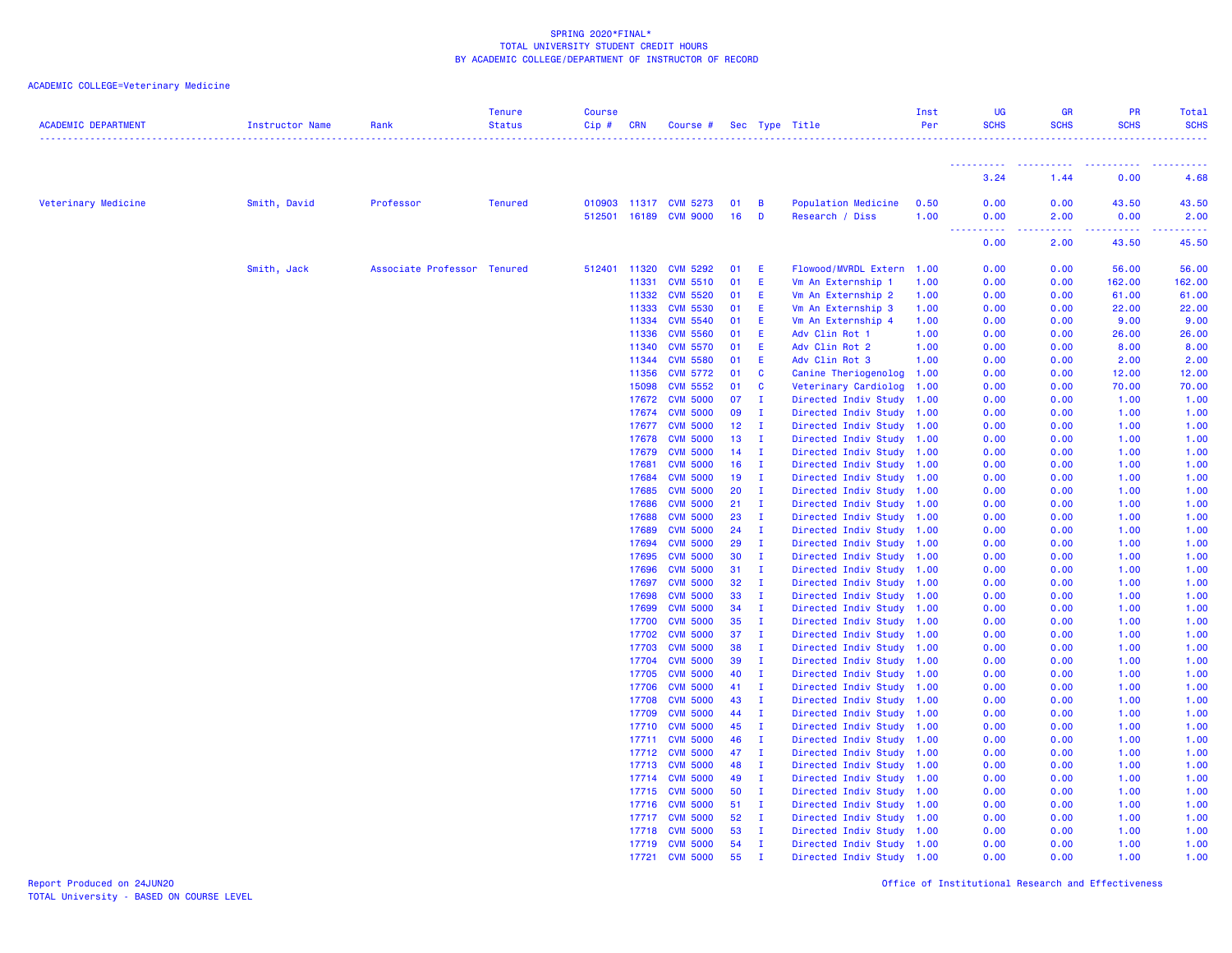| Veterinary Medicine<br>0.00<br>1.00<br>1.00<br>Smith, Jack<br>Associate Professor Tenured<br>512401 17722<br><b>CVM 5000</b><br>56<br>$\mathbf{I}$<br>Directed Indiv Study 1.00<br>0.00<br><b>CVM 5000</b><br>57<br>$\blacksquare$<br>0.00<br>1.00<br>17723<br>Directed Indiv Study 1.00<br>0.00<br>1.00<br><b>CVM 5000</b><br>17724<br>58<br>I.<br>Directed Indiv Study 1.00<br>0.00<br>1.00<br>1.00<br>0.00<br><b>CVM 5000</b><br>59<br>1.00<br>17725<br>$\mathbf{I}$<br>Directed Indiv Study 1.00<br>0.00<br>0.00<br>1.00<br><b>CVM 5000</b><br>60<br>$\mathbf{I}$<br>0.00<br>0.00<br>1.00<br>17726<br>Directed Indiv Study 1.00<br>1.00<br><b>CVM 5000</b><br>17727<br>61<br>T<br>Directed Indiv Study 1.00<br>0.00<br>1.00<br>1.00<br>0.00<br>17728<br><b>CVM 5000</b><br>62<br>$\mathbf{I}$<br>Directed Indiv Study 1.00<br>0.00<br>1.00<br>1.00<br>0.00<br><b>CVM 5000</b><br>17729<br>63<br>$\mathbf{I}$<br>Directed Indiv Study 1.00<br>0.00<br>0.00<br>1.00<br>1.00<br><b>CVM 5000</b><br>64<br>$\mathbf{I}$<br>Directed Indiv Study 1.00<br>1.00<br>1.00<br>17730<br>0.00<br>0.00<br>17731<br><b>CVM 5000</b><br>65<br>I.<br>Directed Indiv Study 1.00<br>0.00<br>0.00<br>1.00<br>1.00<br><b>CVM 5000</b><br>17732<br>66<br>I.<br>Directed Indiv Study 1.00<br>0.00<br>0.00<br>1.00<br>1.00<br><b>CVM 5000</b><br>17733<br>67<br>$\mathbf{I}$<br>Directed Indiv Study 1.00<br>0.00<br>1.00<br>1.00<br>0.00<br>بالأباد<br>$\frac{1}{2} \left( \frac{1}{2} \right) \left( \frac{1}{2} \right) \left( \frac{1}{2} \right) \left( \frac{1}{2} \right)$<br>476.00<br>476.00<br>0.00<br>0.00<br>Small Anim Surg Lit<br>Swanson, Elizabeth<br>Assistant Professor Ten Track<br>512401<br>11367<br><b>CVM 8061</b><br>01<br>-S<br>1.00<br>0.00<br>3.00<br>0.00<br>3.00<br>512501 16171 CVM 8000<br>16<br>D<br>Research / Thesis<br>1.00<br>9.00<br>0.00<br>0.00<br>9.00<br><b>.</b><br>.<br>.<br>.<br>0.00<br>0.00<br>12.00<br>12.00<br>512501 16190 CVM 9000<br>Swiderski, Cyprianna Associate Professor Tenured<br>$17$ D<br>Research / Diss<br>1.00<br>0.00<br>9.00<br>0.00<br>9.00<br>$\sim$ $\sim$ $\sim$ $\sim$<br>.<br>0.00<br>9.00<br>0.00<br>9.00<br>Associate Professor Tenured<br><b>CVM 5310</b><br>SM Critical Care Med<br>Thomason, John<br>512401 11322<br>01<br>E<br>1.00<br>0.00<br>0.00<br>136.00<br>136.00<br>11346<br><b>CVM 5580</b><br>04<br>E<br>Adv Clin Rot 3<br>1.00<br>0.00<br>0.00<br>14.00<br>14.00<br><b>CVM 8000</b><br>0.00<br>512501<br>16172<br>17<br>D<br>Research / Thesis<br>0.00<br>2.00<br>2.00<br>1.00<br><b>C</b><br>512508<br>11368<br><b>CVM 8071</b><br>01<br>Small Animal In Med<br>1.00<br>5.00<br>0.00<br>5.00<br>0.00<br>.<br>.<br><b>.</b><br><b><i><u><u>.</u></u></i></b><br>0.00<br>7.00<br>150.00<br>157.00<br>Varela-Stokes, Andre Associate Professor Tenured<br>512401 11301 CVM 5163<br>Vet Parasitology<br>$01 \quad B$<br>0.50<br>0.00<br>0.00<br>144.00<br>144.00<br>$\begin{array}{cccccccccc} \bullet & \bullet & \bullet & \bullet & \bullet & \bullet & \bullet & \bullet \end{array}$<br>$\sim$ $\sim$ $\sim$<br>.<br>.<br>.<br>0.00<br>0.00<br>144.00<br>144.00<br>Walters, Kevin<br>Clinical Assist Pro Non-Ten Track<br>512401 11355 CVM 5764<br>01 C<br>Adv Equine Repro<br>0.50<br>0.00<br>0.00<br>6.00<br>6.00<br>.<br>.<br><u>.</u><br>$\frac{1}{2} \left( \frac{1}{2} \right) \left( \frac{1}{2} \right) \left( \frac{1}{2} \right) \left( \frac{1}{2} \right)$<br>0.00<br>0.00<br>6.00<br>6.00<br>512501 17324 CVM 9000<br>Wan, Xiufeng<br>Non-Employee<br>Not Applicable<br>20<br>D<br>Research / Diss<br>1.00<br>0.00<br>18.00<br>0.00<br>18.00<br>.<br>0.00<br>18.00<br>0.00<br>18.00<br>Wills, Robert<br>Professor<br><b>Tenured</b><br>512501 11384<br><b>CVM 8503</b><br>01<br><b>C</b><br>Epidemiology/Biostat 1.00<br>0.00<br>27.00<br>0.00<br>27.00<br>Directed Indiv Study 1.00<br>0.00<br>16997<br><b>CVM 7000</b><br>04<br>Ι.<br>0.00<br>2.00<br>2.00<br><b>CVM 7000</b><br>05<br>$\mathbf{I}$<br>Directed Indiv Study 1.00<br>0.00<br>17067<br>0.00<br>2.00<br>2.00<br><b></b><br>.<br>.<br>.<br>0.00<br>31.00<br>0.00<br>31.00<br>Woodruff, Kimberly<br>Clinical Assist Pro Non-Ten Track<br>Population Medicine<br>43.50<br>43.50<br>010903<br>11317<br><b>CVM 5273</b><br>01<br>B<br>0.50<br>0.00<br>0.00<br><b>CVM 5640</b><br>01<br>H<br>Shelter Medicine<br>1.00<br>0.00<br>0.00<br>58.00<br>58.00<br>512401<br>11348<br>512501 16173 CVM 8000<br>18<br>D<br>Research / Thesis<br>1.00<br>0.00<br>7.00<br>0.00<br>7.00 | <b>ACADEMIC DEPARTMENT</b> | Instructor Name | Rank | <b>Tenure</b><br><b>Status</b> | <b>Course</b><br>$Cip$ # | <b>CRN</b> | Course # |  | Sec Type Title | Inst<br>Per | UG<br><b>SCHS</b> | <b>GR</b><br><b>SCHS</b><br>. | PR<br><b>SCHS</b><br>. | Total<br><b>SCHS</b><br>$\frac{1}{2} \left( \frac{1}{2} \right) \left( \frac{1}{2} \right) \left( \frac{1}{2} \right) \left( \frac{1}{2} \right)$ |
|------------------------------------------------------------------------------------------------------------------------------------------------------------------------------------------------------------------------------------------------------------------------------------------------------------------------------------------------------------------------------------------------------------------------------------------------------------------------------------------------------------------------------------------------------------------------------------------------------------------------------------------------------------------------------------------------------------------------------------------------------------------------------------------------------------------------------------------------------------------------------------------------------------------------------------------------------------------------------------------------------------------------------------------------------------------------------------------------------------------------------------------------------------------------------------------------------------------------------------------------------------------------------------------------------------------------------------------------------------------------------------------------------------------------------------------------------------------------------------------------------------------------------------------------------------------------------------------------------------------------------------------------------------------------------------------------------------------------------------------------------------------------------------------------------------------------------------------------------------------------------------------------------------------------------------------------------------------------------------------------------------------------------------------------------------------------------------------------------------------------------------------------------------------------------------------------------------------------------------------------------------------------------------------------------------------------------------------------------------------------------------------------------------------------------------------------------------------------------------------------------------------------------------------------------------------------------------------------------------------------------------------------------------------------------------------------------------------------------------------------------------------------------------------------------------------------------------------------------------------------------------------------------------------------------------------------------------------------------------------------------------------------------------------------------------------------------------------------------------------------------------------------------------------------------------------------------------------------------------------------------------------------------------------------------------------------------------------------------------------------------------------------------------------------------------------------------------------------------------------------------------------------------------------------------------------------------------------------------------------------------------------------------------------------------------------------------------------------------------------------------------------------------------------------------------------------------------------------------------------------------------------------------------------------------------------------------------------------------------------------------------------------------------------------------------------------------------------------------------------------------------------------------------------------------------------------------------------------------------------------------------------------------------------------------------------------------------------------------------------------------------------------------------------------------------------------------------------------------------------------------------------------|----------------------------|-----------------|------|--------------------------------|--------------------------|------------|----------|--|----------------|-------------|-------------------|-------------------------------|------------------------|---------------------------------------------------------------------------------------------------------------------------------------------------|
|                                                                                                                                                                                                                                                                                                                                                                                                                                                                                                                                                                                                                                                                                                                                                                                                                                                                                                                                                                                                                                                                                                                                                                                                                                                                                                                                                                                                                                                                                                                                                                                                                                                                                                                                                                                                                                                                                                                                                                                                                                                                                                                                                                                                                                                                                                                                                                                                                                                                                                                                                                                                                                                                                                                                                                                                                                                                                                                                                                                                                                                                                                                                                                                                                                                                                                                                                                                                                                                                                                                                                                                                                                                                                                                                                                                                                                                                                                                                                                                                                                                                                                                                                                                                                                                                                                                                                                                                                                                                                                                        |                            |                 |      |                                |                          |            |          |  |                |             |                   |                               |                        |                                                                                                                                                   |
|                                                                                                                                                                                                                                                                                                                                                                                                                                                                                                                                                                                                                                                                                                                                                                                                                                                                                                                                                                                                                                                                                                                                                                                                                                                                                                                                                                                                                                                                                                                                                                                                                                                                                                                                                                                                                                                                                                                                                                                                                                                                                                                                                                                                                                                                                                                                                                                                                                                                                                                                                                                                                                                                                                                                                                                                                                                                                                                                                                                                                                                                                                                                                                                                                                                                                                                                                                                                                                                                                                                                                                                                                                                                                                                                                                                                                                                                                                                                                                                                                                                                                                                                                                                                                                                                                                                                                                                                                                                                                                                        |                            |                 |      |                                |                          |            |          |  |                |             |                   |                               |                        |                                                                                                                                                   |
|                                                                                                                                                                                                                                                                                                                                                                                                                                                                                                                                                                                                                                                                                                                                                                                                                                                                                                                                                                                                                                                                                                                                                                                                                                                                                                                                                                                                                                                                                                                                                                                                                                                                                                                                                                                                                                                                                                                                                                                                                                                                                                                                                                                                                                                                                                                                                                                                                                                                                                                                                                                                                                                                                                                                                                                                                                                                                                                                                                                                                                                                                                                                                                                                                                                                                                                                                                                                                                                                                                                                                                                                                                                                                                                                                                                                                                                                                                                                                                                                                                                                                                                                                                                                                                                                                                                                                                                                                                                                                                                        |                            |                 |      |                                |                          |            |          |  |                |             |                   |                               |                        |                                                                                                                                                   |
|                                                                                                                                                                                                                                                                                                                                                                                                                                                                                                                                                                                                                                                                                                                                                                                                                                                                                                                                                                                                                                                                                                                                                                                                                                                                                                                                                                                                                                                                                                                                                                                                                                                                                                                                                                                                                                                                                                                                                                                                                                                                                                                                                                                                                                                                                                                                                                                                                                                                                                                                                                                                                                                                                                                                                                                                                                                                                                                                                                                                                                                                                                                                                                                                                                                                                                                                                                                                                                                                                                                                                                                                                                                                                                                                                                                                                                                                                                                                                                                                                                                                                                                                                                                                                                                                                                                                                                                                                                                                                                                        |                            |                 |      |                                |                          |            |          |  |                |             |                   |                               |                        |                                                                                                                                                   |
|                                                                                                                                                                                                                                                                                                                                                                                                                                                                                                                                                                                                                                                                                                                                                                                                                                                                                                                                                                                                                                                                                                                                                                                                                                                                                                                                                                                                                                                                                                                                                                                                                                                                                                                                                                                                                                                                                                                                                                                                                                                                                                                                                                                                                                                                                                                                                                                                                                                                                                                                                                                                                                                                                                                                                                                                                                                                                                                                                                                                                                                                                                                                                                                                                                                                                                                                                                                                                                                                                                                                                                                                                                                                                                                                                                                                                                                                                                                                                                                                                                                                                                                                                                                                                                                                                                                                                                                                                                                                                                                        |                            |                 |      |                                |                          |            |          |  |                |             |                   |                               |                        |                                                                                                                                                   |
|                                                                                                                                                                                                                                                                                                                                                                                                                                                                                                                                                                                                                                                                                                                                                                                                                                                                                                                                                                                                                                                                                                                                                                                                                                                                                                                                                                                                                                                                                                                                                                                                                                                                                                                                                                                                                                                                                                                                                                                                                                                                                                                                                                                                                                                                                                                                                                                                                                                                                                                                                                                                                                                                                                                                                                                                                                                                                                                                                                                                                                                                                                                                                                                                                                                                                                                                                                                                                                                                                                                                                                                                                                                                                                                                                                                                                                                                                                                                                                                                                                                                                                                                                                                                                                                                                                                                                                                                                                                                                                                        |                            |                 |      |                                |                          |            |          |  |                |             |                   |                               |                        |                                                                                                                                                   |
|                                                                                                                                                                                                                                                                                                                                                                                                                                                                                                                                                                                                                                                                                                                                                                                                                                                                                                                                                                                                                                                                                                                                                                                                                                                                                                                                                                                                                                                                                                                                                                                                                                                                                                                                                                                                                                                                                                                                                                                                                                                                                                                                                                                                                                                                                                                                                                                                                                                                                                                                                                                                                                                                                                                                                                                                                                                                                                                                                                                                                                                                                                                                                                                                                                                                                                                                                                                                                                                                                                                                                                                                                                                                                                                                                                                                                                                                                                                                                                                                                                                                                                                                                                                                                                                                                                                                                                                                                                                                                                                        |                            |                 |      |                                |                          |            |          |  |                |             |                   |                               |                        |                                                                                                                                                   |
|                                                                                                                                                                                                                                                                                                                                                                                                                                                                                                                                                                                                                                                                                                                                                                                                                                                                                                                                                                                                                                                                                                                                                                                                                                                                                                                                                                                                                                                                                                                                                                                                                                                                                                                                                                                                                                                                                                                                                                                                                                                                                                                                                                                                                                                                                                                                                                                                                                                                                                                                                                                                                                                                                                                                                                                                                                                                                                                                                                                                                                                                                                                                                                                                                                                                                                                                                                                                                                                                                                                                                                                                                                                                                                                                                                                                                                                                                                                                                                                                                                                                                                                                                                                                                                                                                                                                                                                                                                                                                                                        |                            |                 |      |                                |                          |            |          |  |                |             |                   |                               |                        |                                                                                                                                                   |
|                                                                                                                                                                                                                                                                                                                                                                                                                                                                                                                                                                                                                                                                                                                                                                                                                                                                                                                                                                                                                                                                                                                                                                                                                                                                                                                                                                                                                                                                                                                                                                                                                                                                                                                                                                                                                                                                                                                                                                                                                                                                                                                                                                                                                                                                                                                                                                                                                                                                                                                                                                                                                                                                                                                                                                                                                                                                                                                                                                                                                                                                                                                                                                                                                                                                                                                                                                                                                                                                                                                                                                                                                                                                                                                                                                                                                                                                                                                                                                                                                                                                                                                                                                                                                                                                                                                                                                                                                                                                                                                        |                            |                 |      |                                |                          |            |          |  |                |             |                   |                               |                        |                                                                                                                                                   |
|                                                                                                                                                                                                                                                                                                                                                                                                                                                                                                                                                                                                                                                                                                                                                                                                                                                                                                                                                                                                                                                                                                                                                                                                                                                                                                                                                                                                                                                                                                                                                                                                                                                                                                                                                                                                                                                                                                                                                                                                                                                                                                                                                                                                                                                                                                                                                                                                                                                                                                                                                                                                                                                                                                                                                                                                                                                                                                                                                                                                                                                                                                                                                                                                                                                                                                                                                                                                                                                                                                                                                                                                                                                                                                                                                                                                                                                                                                                                                                                                                                                                                                                                                                                                                                                                                                                                                                                                                                                                                                                        |                            |                 |      |                                |                          |            |          |  |                |             |                   |                               |                        |                                                                                                                                                   |
|                                                                                                                                                                                                                                                                                                                                                                                                                                                                                                                                                                                                                                                                                                                                                                                                                                                                                                                                                                                                                                                                                                                                                                                                                                                                                                                                                                                                                                                                                                                                                                                                                                                                                                                                                                                                                                                                                                                                                                                                                                                                                                                                                                                                                                                                                                                                                                                                                                                                                                                                                                                                                                                                                                                                                                                                                                                                                                                                                                                                                                                                                                                                                                                                                                                                                                                                                                                                                                                                                                                                                                                                                                                                                                                                                                                                                                                                                                                                                                                                                                                                                                                                                                                                                                                                                                                                                                                                                                                                                                                        |                            |                 |      |                                |                          |            |          |  |                |             |                   |                               |                        |                                                                                                                                                   |
|                                                                                                                                                                                                                                                                                                                                                                                                                                                                                                                                                                                                                                                                                                                                                                                                                                                                                                                                                                                                                                                                                                                                                                                                                                                                                                                                                                                                                                                                                                                                                                                                                                                                                                                                                                                                                                                                                                                                                                                                                                                                                                                                                                                                                                                                                                                                                                                                                                                                                                                                                                                                                                                                                                                                                                                                                                                                                                                                                                                                                                                                                                                                                                                                                                                                                                                                                                                                                                                                                                                                                                                                                                                                                                                                                                                                                                                                                                                                                                                                                                                                                                                                                                                                                                                                                                                                                                                                                                                                                                                        |                            |                 |      |                                |                          |            |          |  |                |             |                   |                               |                        |                                                                                                                                                   |
|                                                                                                                                                                                                                                                                                                                                                                                                                                                                                                                                                                                                                                                                                                                                                                                                                                                                                                                                                                                                                                                                                                                                                                                                                                                                                                                                                                                                                                                                                                                                                                                                                                                                                                                                                                                                                                                                                                                                                                                                                                                                                                                                                                                                                                                                                                                                                                                                                                                                                                                                                                                                                                                                                                                                                                                                                                                                                                                                                                                                                                                                                                                                                                                                                                                                                                                                                                                                                                                                                                                                                                                                                                                                                                                                                                                                                                                                                                                                                                                                                                                                                                                                                                                                                                                                                                                                                                                                                                                                                                                        |                            |                 |      |                                |                          |            |          |  |                |             |                   |                               |                        |                                                                                                                                                   |
|                                                                                                                                                                                                                                                                                                                                                                                                                                                                                                                                                                                                                                                                                                                                                                                                                                                                                                                                                                                                                                                                                                                                                                                                                                                                                                                                                                                                                                                                                                                                                                                                                                                                                                                                                                                                                                                                                                                                                                                                                                                                                                                                                                                                                                                                                                                                                                                                                                                                                                                                                                                                                                                                                                                                                                                                                                                                                                                                                                                                                                                                                                                                                                                                                                                                                                                                                                                                                                                                                                                                                                                                                                                                                                                                                                                                                                                                                                                                                                                                                                                                                                                                                                                                                                                                                                                                                                                                                                                                                                                        |                            |                 |      |                                |                          |            |          |  |                |             |                   |                               |                        |                                                                                                                                                   |
|                                                                                                                                                                                                                                                                                                                                                                                                                                                                                                                                                                                                                                                                                                                                                                                                                                                                                                                                                                                                                                                                                                                                                                                                                                                                                                                                                                                                                                                                                                                                                                                                                                                                                                                                                                                                                                                                                                                                                                                                                                                                                                                                                                                                                                                                                                                                                                                                                                                                                                                                                                                                                                                                                                                                                                                                                                                                                                                                                                                                                                                                                                                                                                                                                                                                                                                                                                                                                                                                                                                                                                                                                                                                                                                                                                                                                                                                                                                                                                                                                                                                                                                                                                                                                                                                                                                                                                                                                                                                                                                        |                            |                 |      |                                |                          |            |          |  |                |             |                   |                               |                        |                                                                                                                                                   |
|                                                                                                                                                                                                                                                                                                                                                                                                                                                                                                                                                                                                                                                                                                                                                                                                                                                                                                                                                                                                                                                                                                                                                                                                                                                                                                                                                                                                                                                                                                                                                                                                                                                                                                                                                                                                                                                                                                                                                                                                                                                                                                                                                                                                                                                                                                                                                                                                                                                                                                                                                                                                                                                                                                                                                                                                                                                                                                                                                                                                                                                                                                                                                                                                                                                                                                                                                                                                                                                                                                                                                                                                                                                                                                                                                                                                                                                                                                                                                                                                                                                                                                                                                                                                                                                                                                                                                                                                                                                                                                                        |                            |                 |      |                                |                          |            |          |  |                |             |                   |                               |                        |                                                                                                                                                   |
|                                                                                                                                                                                                                                                                                                                                                                                                                                                                                                                                                                                                                                                                                                                                                                                                                                                                                                                                                                                                                                                                                                                                                                                                                                                                                                                                                                                                                                                                                                                                                                                                                                                                                                                                                                                                                                                                                                                                                                                                                                                                                                                                                                                                                                                                                                                                                                                                                                                                                                                                                                                                                                                                                                                                                                                                                                                                                                                                                                                                                                                                                                                                                                                                                                                                                                                                                                                                                                                                                                                                                                                                                                                                                                                                                                                                                                                                                                                                                                                                                                                                                                                                                                                                                                                                                                                                                                                                                                                                                                                        |                            |                 |      |                                |                          |            |          |  |                |             |                   |                               |                        |                                                                                                                                                   |
|                                                                                                                                                                                                                                                                                                                                                                                                                                                                                                                                                                                                                                                                                                                                                                                                                                                                                                                                                                                                                                                                                                                                                                                                                                                                                                                                                                                                                                                                                                                                                                                                                                                                                                                                                                                                                                                                                                                                                                                                                                                                                                                                                                                                                                                                                                                                                                                                                                                                                                                                                                                                                                                                                                                                                                                                                                                                                                                                                                                                                                                                                                                                                                                                                                                                                                                                                                                                                                                                                                                                                                                                                                                                                                                                                                                                                                                                                                                                                                                                                                                                                                                                                                                                                                                                                                                                                                                                                                                                                                                        |                            |                 |      |                                |                          |            |          |  |                |             |                   |                               |                        |                                                                                                                                                   |
|                                                                                                                                                                                                                                                                                                                                                                                                                                                                                                                                                                                                                                                                                                                                                                                                                                                                                                                                                                                                                                                                                                                                                                                                                                                                                                                                                                                                                                                                                                                                                                                                                                                                                                                                                                                                                                                                                                                                                                                                                                                                                                                                                                                                                                                                                                                                                                                                                                                                                                                                                                                                                                                                                                                                                                                                                                                                                                                                                                                                                                                                                                                                                                                                                                                                                                                                                                                                                                                                                                                                                                                                                                                                                                                                                                                                                                                                                                                                                                                                                                                                                                                                                                                                                                                                                                                                                                                                                                                                                                                        |                            |                 |      |                                |                          |            |          |  |                |             |                   |                               |                        |                                                                                                                                                   |
|                                                                                                                                                                                                                                                                                                                                                                                                                                                                                                                                                                                                                                                                                                                                                                                                                                                                                                                                                                                                                                                                                                                                                                                                                                                                                                                                                                                                                                                                                                                                                                                                                                                                                                                                                                                                                                                                                                                                                                                                                                                                                                                                                                                                                                                                                                                                                                                                                                                                                                                                                                                                                                                                                                                                                                                                                                                                                                                                                                                                                                                                                                                                                                                                                                                                                                                                                                                                                                                                                                                                                                                                                                                                                                                                                                                                                                                                                                                                                                                                                                                                                                                                                                                                                                                                                                                                                                                                                                                                                                                        |                            |                 |      |                                |                          |            |          |  |                |             |                   |                               |                        |                                                                                                                                                   |
|                                                                                                                                                                                                                                                                                                                                                                                                                                                                                                                                                                                                                                                                                                                                                                                                                                                                                                                                                                                                                                                                                                                                                                                                                                                                                                                                                                                                                                                                                                                                                                                                                                                                                                                                                                                                                                                                                                                                                                                                                                                                                                                                                                                                                                                                                                                                                                                                                                                                                                                                                                                                                                                                                                                                                                                                                                                                                                                                                                                                                                                                                                                                                                                                                                                                                                                                                                                                                                                                                                                                                                                                                                                                                                                                                                                                                                                                                                                                                                                                                                                                                                                                                                                                                                                                                                                                                                                                                                                                                                                        |                            |                 |      |                                |                          |            |          |  |                |             |                   |                               |                        |                                                                                                                                                   |
|                                                                                                                                                                                                                                                                                                                                                                                                                                                                                                                                                                                                                                                                                                                                                                                                                                                                                                                                                                                                                                                                                                                                                                                                                                                                                                                                                                                                                                                                                                                                                                                                                                                                                                                                                                                                                                                                                                                                                                                                                                                                                                                                                                                                                                                                                                                                                                                                                                                                                                                                                                                                                                                                                                                                                                                                                                                                                                                                                                                                                                                                                                                                                                                                                                                                                                                                                                                                                                                                                                                                                                                                                                                                                                                                                                                                                                                                                                                                                                                                                                                                                                                                                                                                                                                                                                                                                                                                                                                                                                                        |                            |                 |      |                                |                          |            |          |  |                |             |                   |                               |                        |                                                                                                                                                   |
|                                                                                                                                                                                                                                                                                                                                                                                                                                                                                                                                                                                                                                                                                                                                                                                                                                                                                                                                                                                                                                                                                                                                                                                                                                                                                                                                                                                                                                                                                                                                                                                                                                                                                                                                                                                                                                                                                                                                                                                                                                                                                                                                                                                                                                                                                                                                                                                                                                                                                                                                                                                                                                                                                                                                                                                                                                                                                                                                                                                                                                                                                                                                                                                                                                                                                                                                                                                                                                                                                                                                                                                                                                                                                                                                                                                                                                                                                                                                                                                                                                                                                                                                                                                                                                                                                                                                                                                                                                                                                                                        |                            |                 |      |                                |                          |            |          |  |                |             |                   |                               |                        |                                                                                                                                                   |
|                                                                                                                                                                                                                                                                                                                                                                                                                                                                                                                                                                                                                                                                                                                                                                                                                                                                                                                                                                                                                                                                                                                                                                                                                                                                                                                                                                                                                                                                                                                                                                                                                                                                                                                                                                                                                                                                                                                                                                                                                                                                                                                                                                                                                                                                                                                                                                                                                                                                                                                                                                                                                                                                                                                                                                                                                                                                                                                                                                                                                                                                                                                                                                                                                                                                                                                                                                                                                                                                                                                                                                                                                                                                                                                                                                                                                                                                                                                                                                                                                                                                                                                                                                                                                                                                                                                                                                                                                                                                                                                        |                            |                 |      |                                |                          |            |          |  |                |             |                   |                               |                        |                                                                                                                                                   |
|                                                                                                                                                                                                                                                                                                                                                                                                                                                                                                                                                                                                                                                                                                                                                                                                                                                                                                                                                                                                                                                                                                                                                                                                                                                                                                                                                                                                                                                                                                                                                                                                                                                                                                                                                                                                                                                                                                                                                                                                                                                                                                                                                                                                                                                                                                                                                                                                                                                                                                                                                                                                                                                                                                                                                                                                                                                                                                                                                                                                                                                                                                                                                                                                                                                                                                                                                                                                                                                                                                                                                                                                                                                                                                                                                                                                                                                                                                                                                                                                                                                                                                                                                                                                                                                                                                                                                                                                                                                                                                                        |                            |                 |      |                                |                          |            |          |  |                |             |                   |                               |                        |                                                                                                                                                   |
|                                                                                                                                                                                                                                                                                                                                                                                                                                                                                                                                                                                                                                                                                                                                                                                                                                                                                                                                                                                                                                                                                                                                                                                                                                                                                                                                                                                                                                                                                                                                                                                                                                                                                                                                                                                                                                                                                                                                                                                                                                                                                                                                                                                                                                                                                                                                                                                                                                                                                                                                                                                                                                                                                                                                                                                                                                                                                                                                                                                                                                                                                                                                                                                                                                                                                                                                                                                                                                                                                                                                                                                                                                                                                                                                                                                                                                                                                                                                                                                                                                                                                                                                                                                                                                                                                                                                                                                                                                                                                                                        |                            |                 |      |                                |                          |            |          |  |                |             |                   |                               |                        |                                                                                                                                                   |
|                                                                                                                                                                                                                                                                                                                                                                                                                                                                                                                                                                                                                                                                                                                                                                                                                                                                                                                                                                                                                                                                                                                                                                                                                                                                                                                                                                                                                                                                                                                                                                                                                                                                                                                                                                                                                                                                                                                                                                                                                                                                                                                                                                                                                                                                                                                                                                                                                                                                                                                                                                                                                                                                                                                                                                                                                                                                                                                                                                                                                                                                                                                                                                                                                                                                                                                                                                                                                                                                                                                                                                                                                                                                                                                                                                                                                                                                                                                                                                                                                                                                                                                                                                                                                                                                                                                                                                                                                                                                                                                        |                            |                 |      |                                |                          |            |          |  |                |             |                   |                               |                        |                                                                                                                                                   |
|                                                                                                                                                                                                                                                                                                                                                                                                                                                                                                                                                                                                                                                                                                                                                                                                                                                                                                                                                                                                                                                                                                                                                                                                                                                                                                                                                                                                                                                                                                                                                                                                                                                                                                                                                                                                                                                                                                                                                                                                                                                                                                                                                                                                                                                                                                                                                                                                                                                                                                                                                                                                                                                                                                                                                                                                                                                                                                                                                                                                                                                                                                                                                                                                                                                                                                                                                                                                                                                                                                                                                                                                                                                                                                                                                                                                                                                                                                                                                                                                                                                                                                                                                                                                                                                                                                                                                                                                                                                                                                                        |                            |                 |      |                                |                          |            |          |  |                |             |                   |                               |                        |                                                                                                                                                   |
|                                                                                                                                                                                                                                                                                                                                                                                                                                                                                                                                                                                                                                                                                                                                                                                                                                                                                                                                                                                                                                                                                                                                                                                                                                                                                                                                                                                                                                                                                                                                                                                                                                                                                                                                                                                                                                                                                                                                                                                                                                                                                                                                                                                                                                                                                                                                                                                                                                                                                                                                                                                                                                                                                                                                                                                                                                                                                                                                                                                                                                                                                                                                                                                                                                                                                                                                                                                                                                                                                                                                                                                                                                                                                                                                                                                                                                                                                                                                                                                                                                                                                                                                                                                                                                                                                                                                                                                                                                                                                                                        |                            |                 |      |                                |                          |            |          |  |                |             |                   |                               |                        |                                                                                                                                                   |
|                                                                                                                                                                                                                                                                                                                                                                                                                                                                                                                                                                                                                                                                                                                                                                                                                                                                                                                                                                                                                                                                                                                                                                                                                                                                                                                                                                                                                                                                                                                                                                                                                                                                                                                                                                                                                                                                                                                                                                                                                                                                                                                                                                                                                                                                                                                                                                                                                                                                                                                                                                                                                                                                                                                                                                                                                                                                                                                                                                                                                                                                                                                                                                                                                                                                                                                                                                                                                                                                                                                                                                                                                                                                                                                                                                                                                                                                                                                                                                                                                                                                                                                                                                                                                                                                                                                                                                                                                                                                                                                        |                            |                 |      |                                |                          |            |          |  |                |             |                   |                               |                        |                                                                                                                                                   |
|                                                                                                                                                                                                                                                                                                                                                                                                                                                                                                                                                                                                                                                                                                                                                                                                                                                                                                                                                                                                                                                                                                                                                                                                                                                                                                                                                                                                                                                                                                                                                                                                                                                                                                                                                                                                                                                                                                                                                                                                                                                                                                                                                                                                                                                                                                                                                                                                                                                                                                                                                                                                                                                                                                                                                                                                                                                                                                                                                                                                                                                                                                                                                                                                                                                                                                                                                                                                                                                                                                                                                                                                                                                                                                                                                                                                                                                                                                                                                                                                                                                                                                                                                                                                                                                                                                                                                                                                                                                                                                                        |                            |                 |      |                                |                          |            |          |  |                |             |                   |                               |                        |                                                                                                                                                   |
|                                                                                                                                                                                                                                                                                                                                                                                                                                                                                                                                                                                                                                                                                                                                                                                                                                                                                                                                                                                                                                                                                                                                                                                                                                                                                                                                                                                                                                                                                                                                                                                                                                                                                                                                                                                                                                                                                                                                                                                                                                                                                                                                                                                                                                                                                                                                                                                                                                                                                                                                                                                                                                                                                                                                                                                                                                                                                                                                                                                                                                                                                                                                                                                                                                                                                                                                                                                                                                                                                                                                                                                                                                                                                                                                                                                                                                                                                                                                                                                                                                                                                                                                                                                                                                                                                                                                                                                                                                                                                                                        |                            |                 |      |                                |                          |            |          |  |                |             |                   |                               |                        |                                                                                                                                                   |
|                                                                                                                                                                                                                                                                                                                                                                                                                                                                                                                                                                                                                                                                                                                                                                                                                                                                                                                                                                                                                                                                                                                                                                                                                                                                                                                                                                                                                                                                                                                                                                                                                                                                                                                                                                                                                                                                                                                                                                                                                                                                                                                                                                                                                                                                                                                                                                                                                                                                                                                                                                                                                                                                                                                                                                                                                                                                                                                                                                                                                                                                                                                                                                                                                                                                                                                                                                                                                                                                                                                                                                                                                                                                                                                                                                                                                                                                                                                                                                                                                                                                                                                                                                                                                                                                                                                                                                                                                                                                                                                        |                            |                 |      |                                |                          |            |          |  |                |             |                   |                               |                        |                                                                                                                                                   |
|                                                                                                                                                                                                                                                                                                                                                                                                                                                                                                                                                                                                                                                                                                                                                                                                                                                                                                                                                                                                                                                                                                                                                                                                                                                                                                                                                                                                                                                                                                                                                                                                                                                                                                                                                                                                                                                                                                                                                                                                                                                                                                                                                                                                                                                                                                                                                                                                                                                                                                                                                                                                                                                                                                                                                                                                                                                                                                                                                                                                                                                                                                                                                                                                                                                                                                                                                                                                                                                                                                                                                                                                                                                                                                                                                                                                                                                                                                                                                                                                                                                                                                                                                                                                                                                                                                                                                                                                                                                                                                                        |                            |                 |      |                                |                          |            |          |  |                |             |                   |                               |                        |                                                                                                                                                   |
|                                                                                                                                                                                                                                                                                                                                                                                                                                                                                                                                                                                                                                                                                                                                                                                                                                                                                                                                                                                                                                                                                                                                                                                                                                                                                                                                                                                                                                                                                                                                                                                                                                                                                                                                                                                                                                                                                                                                                                                                                                                                                                                                                                                                                                                                                                                                                                                                                                                                                                                                                                                                                                                                                                                                                                                                                                                                                                                                                                                                                                                                                                                                                                                                                                                                                                                                                                                                                                                                                                                                                                                                                                                                                                                                                                                                                                                                                                                                                                                                                                                                                                                                                                                                                                                                                                                                                                                                                                                                                                                        |                            |                 |      |                                |                          |            |          |  |                |             |                   |                               |                        |                                                                                                                                                   |
|                                                                                                                                                                                                                                                                                                                                                                                                                                                                                                                                                                                                                                                                                                                                                                                                                                                                                                                                                                                                                                                                                                                                                                                                                                                                                                                                                                                                                                                                                                                                                                                                                                                                                                                                                                                                                                                                                                                                                                                                                                                                                                                                                                                                                                                                                                                                                                                                                                                                                                                                                                                                                                                                                                                                                                                                                                                                                                                                                                                                                                                                                                                                                                                                                                                                                                                                                                                                                                                                                                                                                                                                                                                                                                                                                                                                                                                                                                                                                                                                                                                                                                                                                                                                                                                                                                                                                                                                                                                                                                                        |                            |                 |      |                                |                          |            |          |  |                |             |                   |                               |                        |                                                                                                                                                   |
|                                                                                                                                                                                                                                                                                                                                                                                                                                                                                                                                                                                                                                                                                                                                                                                                                                                                                                                                                                                                                                                                                                                                                                                                                                                                                                                                                                                                                                                                                                                                                                                                                                                                                                                                                                                                                                                                                                                                                                                                                                                                                                                                                                                                                                                                                                                                                                                                                                                                                                                                                                                                                                                                                                                                                                                                                                                                                                                                                                                                                                                                                                                                                                                                                                                                                                                                                                                                                                                                                                                                                                                                                                                                                                                                                                                                                                                                                                                                                                                                                                                                                                                                                                                                                                                                                                                                                                                                                                                                                                                        |                            |                 |      |                                |                          |            |          |  |                |             |                   |                               |                        |                                                                                                                                                   |
|                                                                                                                                                                                                                                                                                                                                                                                                                                                                                                                                                                                                                                                                                                                                                                                                                                                                                                                                                                                                                                                                                                                                                                                                                                                                                                                                                                                                                                                                                                                                                                                                                                                                                                                                                                                                                                                                                                                                                                                                                                                                                                                                                                                                                                                                                                                                                                                                                                                                                                                                                                                                                                                                                                                                                                                                                                                                                                                                                                                                                                                                                                                                                                                                                                                                                                                                                                                                                                                                                                                                                                                                                                                                                                                                                                                                                                                                                                                                                                                                                                                                                                                                                                                                                                                                                                                                                                                                                                                                                                                        |                            |                 |      |                                |                          |            |          |  |                |             |                   |                               |                        |                                                                                                                                                   |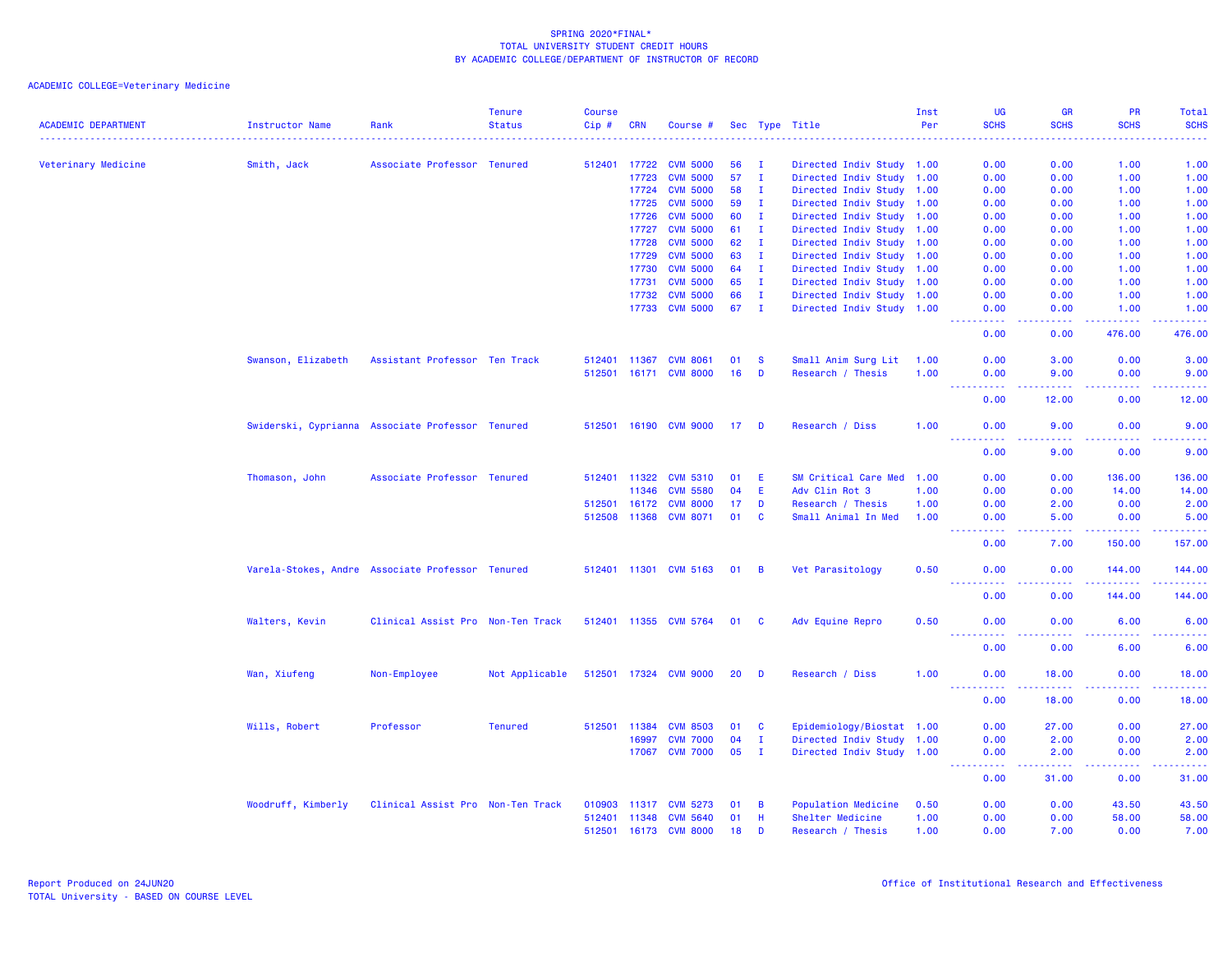| <b>ACADEMIC DEPARTMENT</b>             | Instructor Name | Rank      | <b>Tenure</b><br>Status | Course<br>$Cip$ # | <b>CRN</b> | Course # Sec Type Title |        |                           | Inst<br>Per | <b>UG</b><br><b>SCHS</b> | GR<br><b>SCHS</b> | <b>PR</b><br><b>SCHS</b> | Total<br><b>SCHS</b> |
|----------------------------------------|-----------------|-----------|-------------------------|-------------------|------------|-------------------------|--------|---------------------------|-------------|--------------------------|-------------------|--------------------------|----------------------|
|                                        |                 |           |                         |                   |            |                         |        |                           |             | ----------               |                   |                          |                      |
|                                        |                 |           |                         |                   |            |                         |        |                           |             | 0.00                     | 7.00              | 101.50                   | 108.50               |
| Veterinary Medicine                    | Woolums, Amelia | Professor | Tenured                 |                   |            | 512401 11303 CVM 5175   | 01 C   | Food Animal Med & Su 1.00 |             | 0.00                     | 0.00              | 480.00                   | 480.00               |
|                                        |                 |           |                         | 512501            | 11364      | <b>CVM 8011</b>         | 01 S   | Seminar                   | 1.00        | 0.00                     | 13,00             | 0.00                     | 13.00                |
|                                        |                 |           |                         |                   |            | 11375 CVM 8091          | 01 S   | Top Prod Animal Med       | 1.00        | 0.00                     | 3.00              | 0.00                     | 3.00                 |
|                                        |                 |           |                         |                   |            | 16191 CVM 9000          | $18$ D | Research / Diss           | 1.00        | 0.00                     | 11.00             | 0.00                     | 11.00                |
|                                        |                 |           |                         |                   |            |                         |        |                           |             | 0.00                     | 27,00             | 480.00                   | 507.00               |
| ====================================   |                 |           |                         |                   |            |                         |        |                           |             | ==========               | ==========        | ==========               | ==========           |
| Veterinary Medicine                    |                 |           |                         |                   |            |                         |        |                           |             | 1308.24                  | 392.39            | 6775.00                  | 8475.63              |
| ====================================== |                 |           |                         |                   |            |                         |        |                           |             | ==========               | -----------       | ==========               | -----------          |